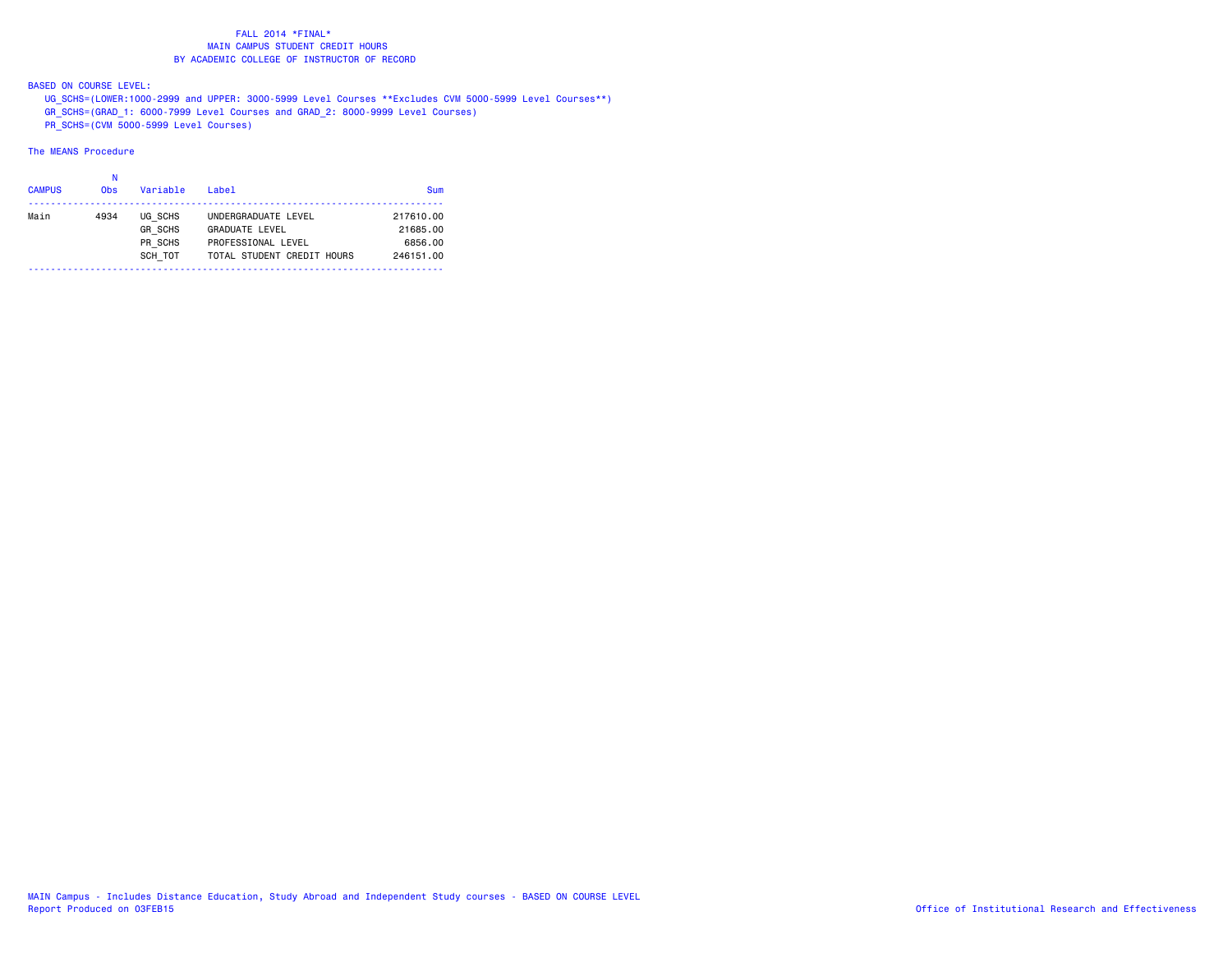BASED ON COURSE LEVEL:

UG\_SCHS=(LOWER:1000-2999 and UPPER: 3000-5999 Level Courses \*\*Excludes CVM 5000-5999 Level Courses\*\*)

- GR\_SCHS=(GRAD\_1: 6000-7999 Level Courses and GRAD\_2: 8000-9999 Level Courses)
- PR\_SCHS=(CVM 5000-5999 Level Courses)

| <b>COURSE CAMPUS</b> | N<br><b>Obs</b> | Variable | Label                                                      | <b>Sum</b> |
|----------------------|-----------------|----------|------------------------------------------------------------|------------|
| Starkville           | 4579            | UG SCHS  | ___________________________________<br>UNDERGRADUATE LEVEL | 209741.00  |
|                      |                 | GR SCHS  | <b>GRADUATE LEVEL</b>                                      | 16468,00   |
|                      |                 | PR SCHS  | PROFESSIONAL LEVEL                                         | 6856.00    |
|                      |                 | SCH TOT  | TOTAL STUDENT CREDIT HOURS                                 | 233065,00  |
| Distance Education   | 353             | UG SCHS  | UNDERGRADUATE LEVEL                                        | 7781.00    |
|                      |                 | GR SCHS  | <b>GRADUATE LEVEL</b>                                      | 5217,00    |
|                      |                 | PR SCHS  | PROFESSIONAL LEVEL                                         | 0.00       |
|                      |                 | SCH TOT  | TOTAL STUDENT CREDIT HOURS                                 | 12998.00   |
| Study Abroad         | $\overline{2}$  | UG SCHS  | UNDERGRADUATE LEVEL                                        | 88,00      |
|                      |                 | GR SCHS  | <b>GRADUATE LEVEL</b>                                      | 0.00       |
|                      |                 | PR SCHS  | PROFESSIONAL LEVEL                                         | 0.00       |
|                      |                 | SCH TOT  | TOTAL STUDENT CREDIT HOURS                                 | 88.00      |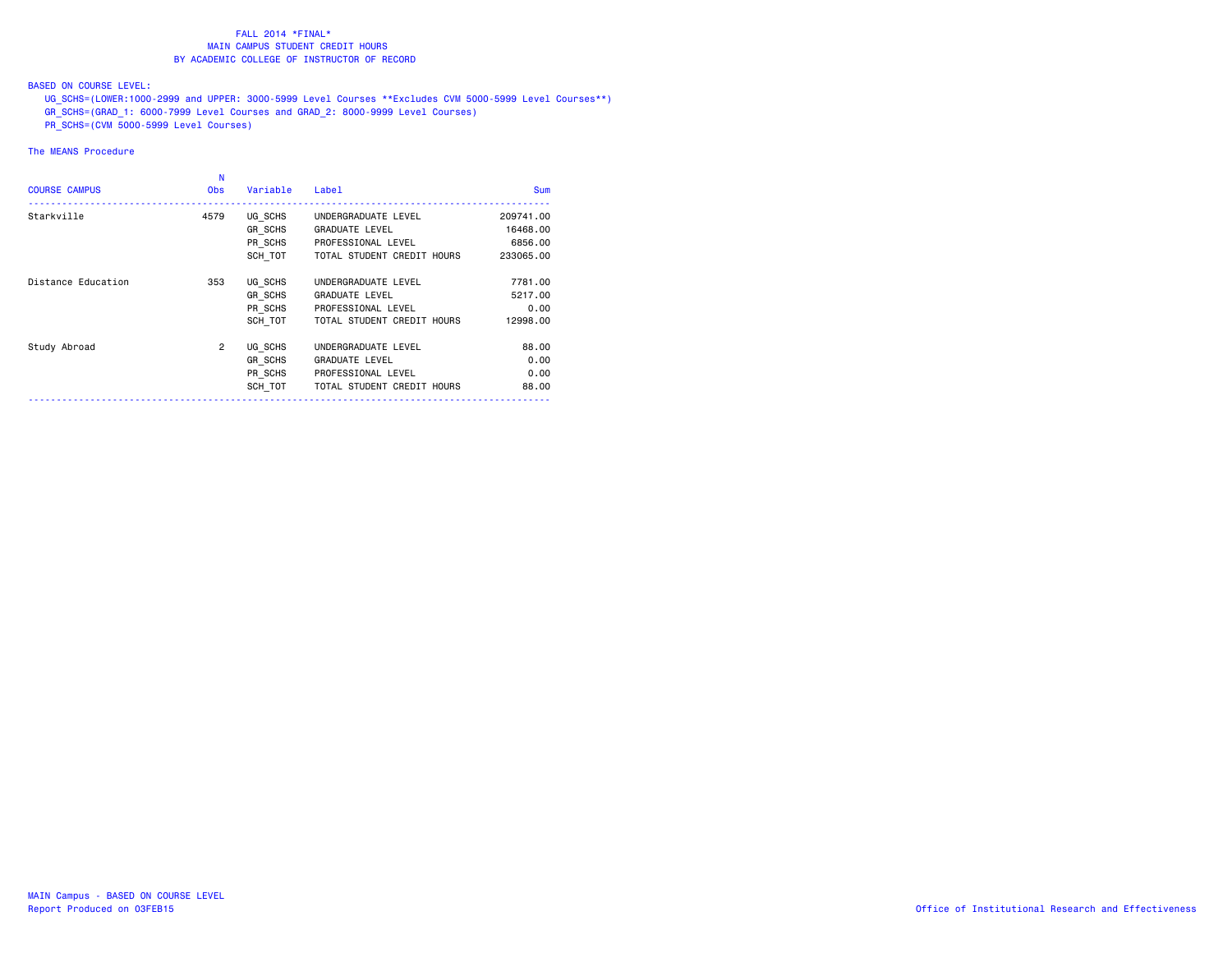# BASED ON COURSE LEVEL:

UG\_SCHS=(LOWER:1000-2999 and UPPER: 3000-5999 Level Courses \*\*Excludes CVM 5000-5999 Level Courses\*\*)

- GR\_SCHS=(GRAD\_1: 6000-7999 Level Courses and GRAD\_2: 8000-9999 Level Courses)
- PR\_SCHS=(CVM 5000-5999 Level Courses)

| <b>ACADEMIC COLLEGE</b>     | N<br><b>Obs</b> | Variable                      | Label                                                       | Sum                         |
|-----------------------------|-----------------|-------------------------------|-------------------------------------------------------------|-----------------------------|
| Agriculture & Life Sciences | 624             | UG SCHS<br>GR SCHS<br>PR SCHS | UNDERGRADUATE LEVEL<br>GRADUATE LEVEL<br>PROFESSIONAL LEVEL | 16303.00<br>2954.00<br>0.00 |
|                             |                 | SCH TOT                       | TOTAL STUDENT CREDIT HOURS                                  | 19257.00                    |
| Architecture, Art & Design  | 170             | UG SCHS                       | UNDERGRADUATE LEVEL                                         | 7630.00                     |
|                             |                 | GR_SCHS                       | GRADUATE LEVEL                                              | 18.00                       |
|                             |                 | PR SCHS<br>SCH TOT            | PROFESSIONAL LEVEL<br>TOTAL STUDENT CREDIT HOURS            | 0.00<br>7648.00             |
| Arts & Sciences             | 2118            | UG_SCHS                       | UNDERGRADUATE LEVEL                                         | 114170.00                   |
|                             |                 | GR SCHS                       | GRADUATE LEVEL                                              | 6979.00                     |
|                             |                 | PR SCHS                       | PROFESSIONAL LEVEL                                          | 0.00                        |
|                             |                 | SCH TOT                       | TOTAL STUDENT CREDIT HOURS                                  | 121149.00                   |
| Business                    | 239             | UG SCHS                       | UNDERGRADUATE LEVEL                                         | 24601.00                    |
|                             |                 | GR SCHS                       | GRADUATE LEVEL                                              | 1807.00                     |
|                             |                 | PR SCHS                       | PROFESSIONAL LEVEL                                          | 0.00                        |
|                             |                 | SCH TOT                       | TOTAL STUDENT CREDIT HOURS                                  | 26408.00                    |
| Education                   | 739             | UG SCHS                       | UNDERGRADUATE LEVEL                                         | 29423.00                    |
|                             |                 | GR_SCHS                       | GRADUATE LEVEL                                              | 4425.00                     |
|                             |                 | PR_SCHS                       | PROFESSIONAL LEVEL                                          | 0.00                        |
|                             |                 | SCH TOT                       | TOTAL STUDENT CREDIT HOURS                                  | 33848.00                    |
| Engineering                 | 654             | UG SCHS                       | UNDERGRADUATE LEVEL                                         | 22598.00                    |
|                             |                 | GR SCHS                       | <b>GRADUATE LEVEL</b>                                       | 3942.00                     |
|                             |                 | PR_SCHS                       | PROFESSIONAL LEVEL                                          | 0.00                        |
|                             |                 | SCH_TOT                       | TOTAL STUDENT CREDIT HOURS                                  | 26540.00                    |
| Forest Resources            | 166             | UG SCHS                       | UNDERGRADUATE LEVEL                                         | 2216.00                     |
|                             |                 | GR SCHS                       | GRADUATE LEVEL                                              | 1111.00                     |
|                             |                 | PR SCHS                       | PROFESSIONAL LEVEL                                          | 0.00                        |
|                             |                 | SCH TOT                       | TOTAL STUDENT CREDIT HOURS                                  | 3327.00                     |
| Veterinary Medicine         | 219             | UG SCHS                       | UNDERGRADUATE LEVEL                                         | 468.00                      |
|                             |                 | GR SCHS                       | GRADUATE LEVEL                                              | 449.00                      |
|                             |                 | PR SCHS                       | PROFESSIONAL LEVEL                                          | 6856.00                     |
|                             |                 | SCH TOT                       | TOTAL STUDENT CREDIT HOURS                                  | 7773.00                     |
| Academic Affairs            | 5               | UG_SCHS                       | UNDERGRADUATE LEVEL                                         | 201.00                      |
|                             |                 | GR_SCHS                       | GRADUATE LEVEL                                              | 0.00                        |
|                             |                 | PR SCHS                       | PROFESSIONAL LEVEL                                          | 0.00                        |
|                             |                 | SCH_TOT                       | TOTAL STUDENT CREDIT HOURS                                  | 201.00                      |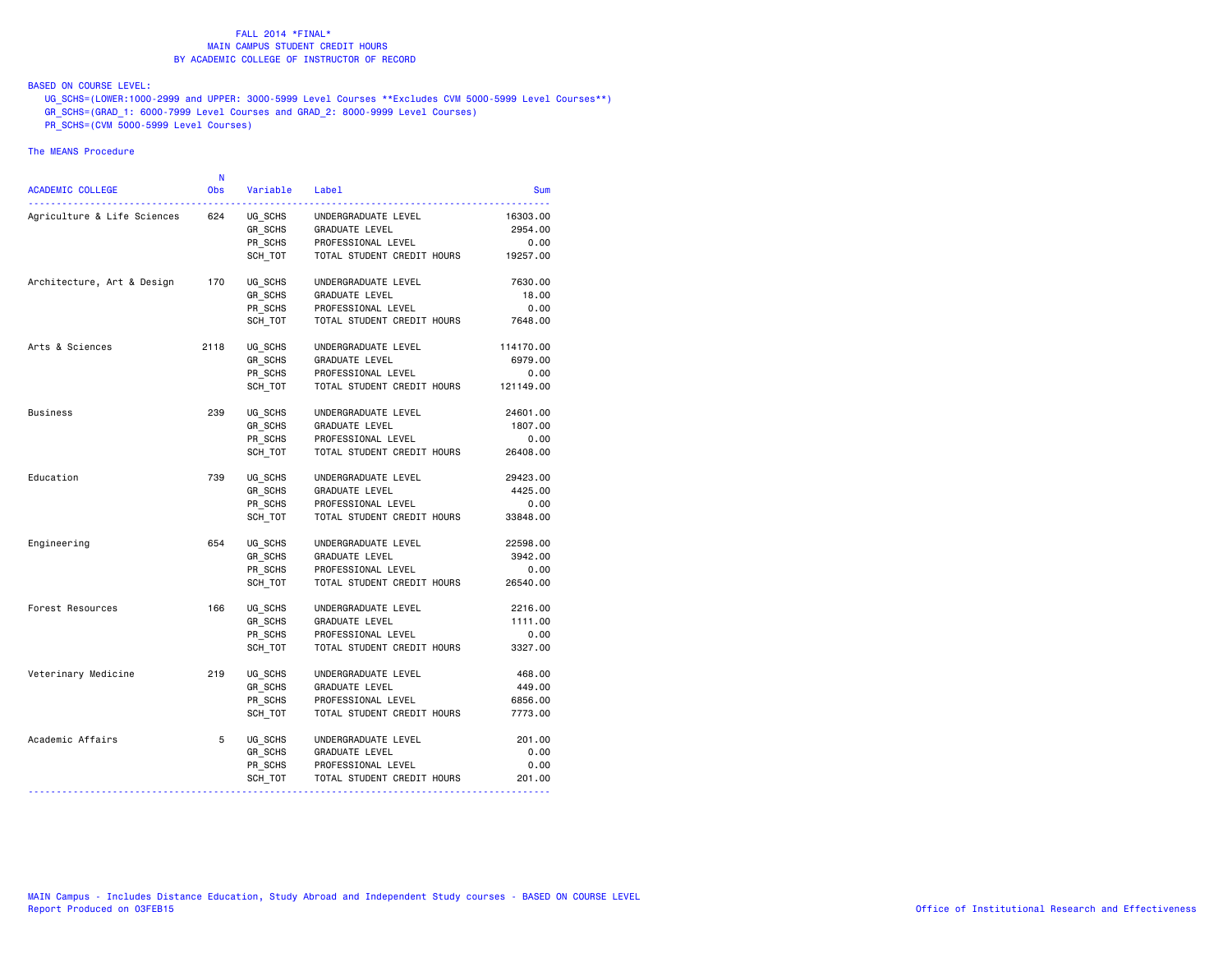BASED ON COURSE LEVEL:

UG\_SCHS=(LOWER:1000-2999 and UPPER: 3000-5999 Level Courses \*\*Excludes CVM 5000-5999 Level Courses\*\*)

- GR\_SCHS=(GRAD\_1: 6000-7999 Level Courses and GRAD\_2: 8000-9999 Level Courses)
- PR\_SCHS=(CVM 5000-5999 Level Courses)

|                                        |                      | -N             |                    |                                      |                     |
|----------------------------------------|----------------------|----------------|--------------------|--------------------------------------|---------------------|
| ACADEMIC COLLEGE                       | <b>COURSE CAMPUS</b> | Obs            | Variable           | Label                                | <b>Sum</b>          |
| Agriculture & Life Sciences Starkville | .                    | 602            | UG SCHS            | UNDERGRADUATE LEVEL                  | 15649.00            |
|                                        |                      |                | GR SCHS            | GRADUATE LEVEL                       | 2601.00             |
|                                        |                      |                | PR SCHS            | PROFESSIONAL LEVEL                   | 0.00                |
|                                        |                      |                | SCH_TOT            | TOTAL STUDENT CREDIT HOURS           | 18250.00            |
|                                        |                      |                |                    |                                      |                     |
|                                        | Distance Education   | 22             | UG_SCHS            | UNDERGRADUATE LEVEL                  | 654.00              |
|                                        |                      |                | GR_SCHS            | GRADUATE LEVEL                       | 353.00              |
|                                        |                      |                | PR_SCHS            | PROFESSIONAL LEVEL                   | 0.00                |
|                                        |                      |                | SCH TOT            | TOTAL STUDENT CREDIT HOURS           | 1007.00             |
| Architecture, Art & Design Starkville  |                      | 168            | UG_SCHS            | UNDERGRADUATE LEVEL                  | 7459.00             |
|                                        |                      |                | GR_SCHS            | GRADUATE LEVEL                       | 18.00               |
|                                        |                      |                | PR SCHS            | PROFESSIONAL LEVEL                   | 0.00                |
|                                        |                      |                | SCH TOT            | TOTAL STUDENT CREDIT HOURS           | 7477.00             |
|                                        |                      |                |                    |                                      |                     |
|                                        | Distance Education   | $\overline{2}$ | UG SCHS            | UNDERGRADUATE LEVEL                  | 171.00              |
|                                        |                      |                | GR_SCHS            | GRADUATE LEVEL                       | 0.00                |
|                                        |                      |                | PR SCHS            | PROFESSIONAL LEVEL                   | 0.00                |
|                                        |                      |                | SCH_TOT            | TOTAL STUDENT CREDIT HOURS           | 171.00              |
| Arts & Sciences                        | Starkville           | 2000           | UG SCHS            | UNDERGRADUATE LEVEL                  | 109406.00           |
|                                        |                      |                | GR_SCHS            | <b>GRADUATE LEVEL</b>                | 5552.00             |
|                                        |                      |                | PR SCHS            | PROFESSIONAL LEVEL                   | 0.00                |
|                                        |                      |                | SCH_TOT            | TOTAL STUDENT CREDIT HOURS           | 114958.00           |
|                                        | Distance Education   | 118            | UG_SCHS            | UNDERGRADUATE LEVEL                  | 4764.00             |
|                                        |                      |                | GR_SCHS            | GRADUATE LEVEL                       | 1427.00             |
|                                        |                      |                | PR_SCHS            | PROFESSIONAL LEVEL                   | 0.00                |
|                                        |                      |                | SCH_TOT            | TOTAL STUDENT CREDIT HOURS           | 6191.00             |
|                                        |                      |                |                    |                                      |                     |
| Business                               | Starkville           | 218            | UG_SCHS            | UNDERGRADUATE LEVEL                  | 24031.00            |
|                                        |                      |                | GR SCHS            | GRADUATE LEVEL                       | 1079.00             |
|                                        |                      |                | PR SCHS            | PROFESSIONAL LEVEL                   | 0.00                |
|                                        |                      |                | SCH_TOT            | TOTAL STUDENT CREDIT HOURS           | 25110.00            |
|                                        | Distance Education   | 21             | UG SCHS            | UNDERGRADUATE LEVEL                  | 570.00              |
|                                        |                      |                | GR_SCHS            | <b>GRADUATE LEVEL</b>                | 728.00              |
|                                        |                      |                | PR_SCHS            | PROFESSIONAL LEVEL                   | 0.00                |
|                                        |                      |                | SCH TOT            | TOTAL STUDENT CREDIT HOURS           | 1298.00             |
|                                        |                      |                |                    |                                      |                     |
| Education                              | Starkville           | 633            | UG SCHS            | UNDERGRADUATE LEVEL                  | 27807.00<br>2515.00 |
|                                        |                      |                | GR_SCHS<br>PR SCHS | GRADUATE LEVEL<br>PROFESSIONAL LEVEL |                     |
|                                        |                      |                | SCH_TOT            | TOTAL STUDENT CREDIT HOURS           | 0.00<br>30322.00    |
|                                        |                      |                |                    |                                      |                     |
|                                        | Distance Education   | 106            | UG_SCHS            | UNDERGRADUATE LEVEL                  | 1616.00             |
|                                        |                      |                | GR_SCHS            | GRADUATE LEVEL                       | 1910.00             |
|                                        |                      |                | PR SCHS            | PROFESSIONAL LEVEL                   | 0.00                |
|                                        |                      |                | SCH_TOT            | TOTAL STUDENT CREDIT HOURS           | 3526.00             |
|                                        |                      |                |                    |                                      |                     |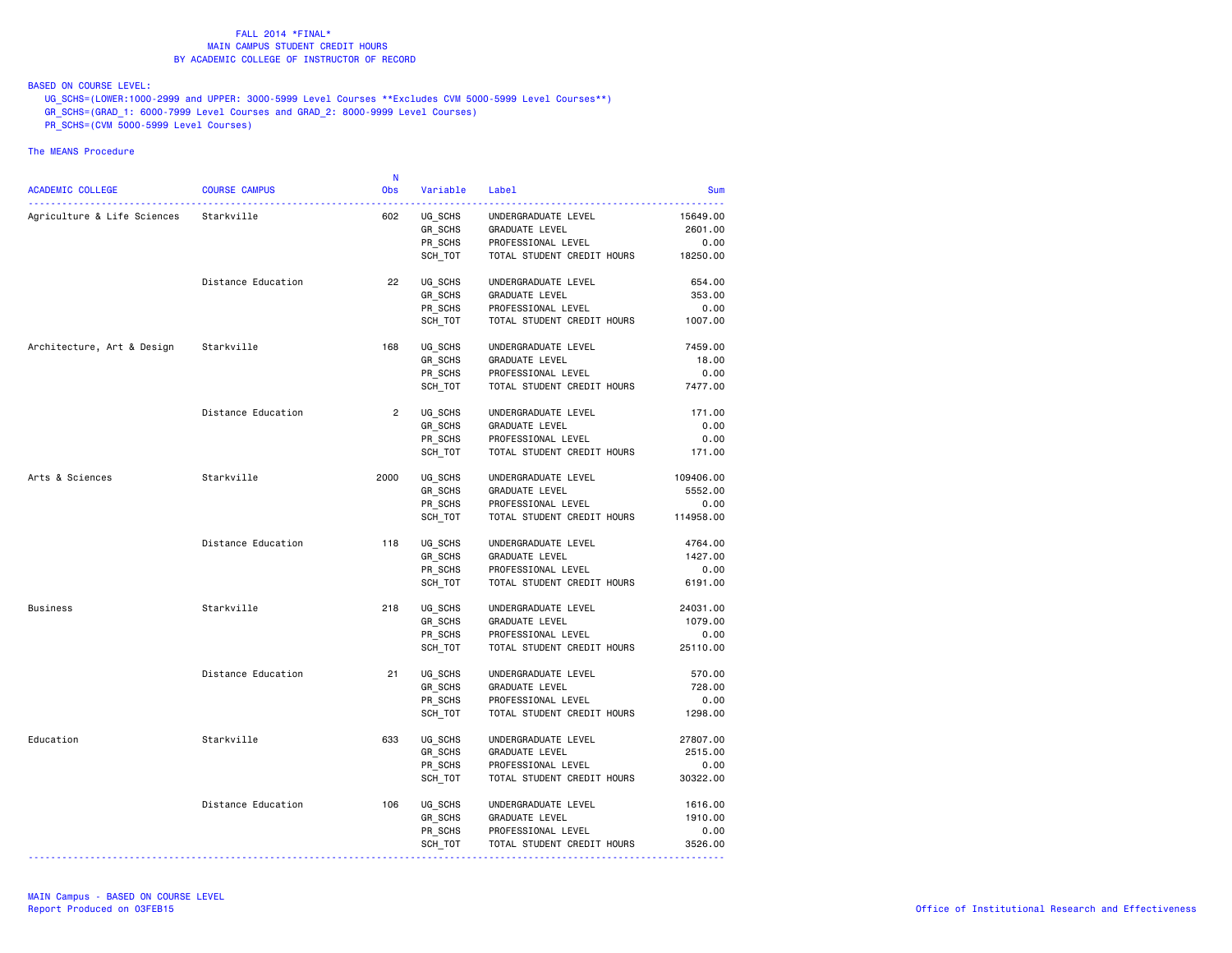BASED ON COURSE LEVEL:

UG\_SCHS=(LOWER:1000-2999 and UPPER: 3000-5999 Level Courses \*\*Excludes CVM 5000-5999 Level Courses\*\*)

- GR\_SCHS=(GRAD\_1: 6000-7999 Level Courses and GRAD\_2: 8000-9999 Level Courses)
- PR\_SCHS=(CVM 5000-5999 Level Courses)

|                     |                          | N              |          |                            |          |
|---------------------|--------------------------|----------------|----------|----------------------------|----------|
| ACADEMIC COLLEGE    | <b>COURSE CAMPUS</b>     | <b>Obs</b>     | Variable | Label                      | Sum      |
| Engineering         | . <u>.</u><br>Starkville | 579            | UG SCHS  | UNDERGRADUATE LEVEL        | 22592.00 |
|                     |                          |                |          | GR_SCHS GRADUATE LEVEL     | 3196.00  |
|                     |                          |                | PR SCHS  | PROFESSIONAL LEVEL         | 0.00     |
|                     |                          |                | SCH_TOT  | TOTAL STUDENT CREDIT HOURS | 25788.00 |
|                     |                          |                |          |                            |          |
|                     | Distance Education       | 75             | UG SCHS  | UNDERGRADUATE LEVEL        | 6.00     |
|                     |                          |                | GR SCHS  | GRADUATE LEVEL             | 746.00   |
|                     |                          |                | PR_SCHS  | PROFESSIONAL LEVEL         | 0.00     |
|                     |                          |                | SCH_TOT  | TOTAL STUDENT CREDIT HOURS | 752.00   |
| Forest Resources    | Starkville               | 157            | UG SCHS  | UNDERGRADUATE LEVEL        | 2216.00  |
|                     |                          |                | GR SCHS  | GRADUATE LEVEL             | 1058.00  |
|                     |                          |                | PR SCHS  | PROFESSIONAL LEVEL         | 0.00     |
|                     |                          |                | SCH TOT  | TOTAL STUDENT CREDIT HOURS | 3274.00  |
|                     | Distance Education       | 9              | UG SCHS  | UNDERGRADUATE LEVEL        | 0.00     |
|                     |                          |                | GR SCHS  | <b>GRADUATE LEVEL</b>      | 53.00    |
|                     |                          |                | PR SCHS  | PROFESSIONAL LEVEL         | 0.00     |
|                     |                          |                | SCH_TOT  | TOTAL STUDENT CREDIT HOURS | 53.00    |
| Veterinary Medicine | Starkville               | 219            | UG SCHS  | UNDERGRADUATE LEVEL        | 468.00   |
|                     |                          |                | GR SCHS  | GRADUATE LEVEL             | 449.00   |
|                     |                          |                | PR SCHS  | PROFESSIONAL LEVEL         | 6856.00  |
|                     |                          |                | SCH TOT  | TOTAL STUDENT CREDIT HOURS | 7773.00  |
| Academic Affairs    | Starkville               | 3              | UG SCHS  | UNDERGRADUATE LEVEL        | 113.00   |
|                     |                          |                | GR_SCHS  | <b>GRADUATE LEVEL</b>      | 0.00     |
|                     |                          |                | PR SCHS  | PROFESSIONAL LEVEL         | 0.00     |
|                     |                          |                | SCH TOT  | TOTAL STUDENT CREDIT HOURS | 113.00   |
|                     | Study Abroad             | $\overline{2}$ | UG SCHS  | UNDERGRADUATE LEVEL        | 88.00    |
|                     |                          |                | GR_SCHS  | <b>GRADUATE LEVEL</b>      | 0.00     |
|                     |                          |                | PR_SCHS  | PROFESSIONAL LEVEL         | 0.00     |
|                     |                          |                | SCH TOT  | TOTAL STUDENT CREDIT HOURS | 88.00    |
|                     |                          |                |          |                            |          |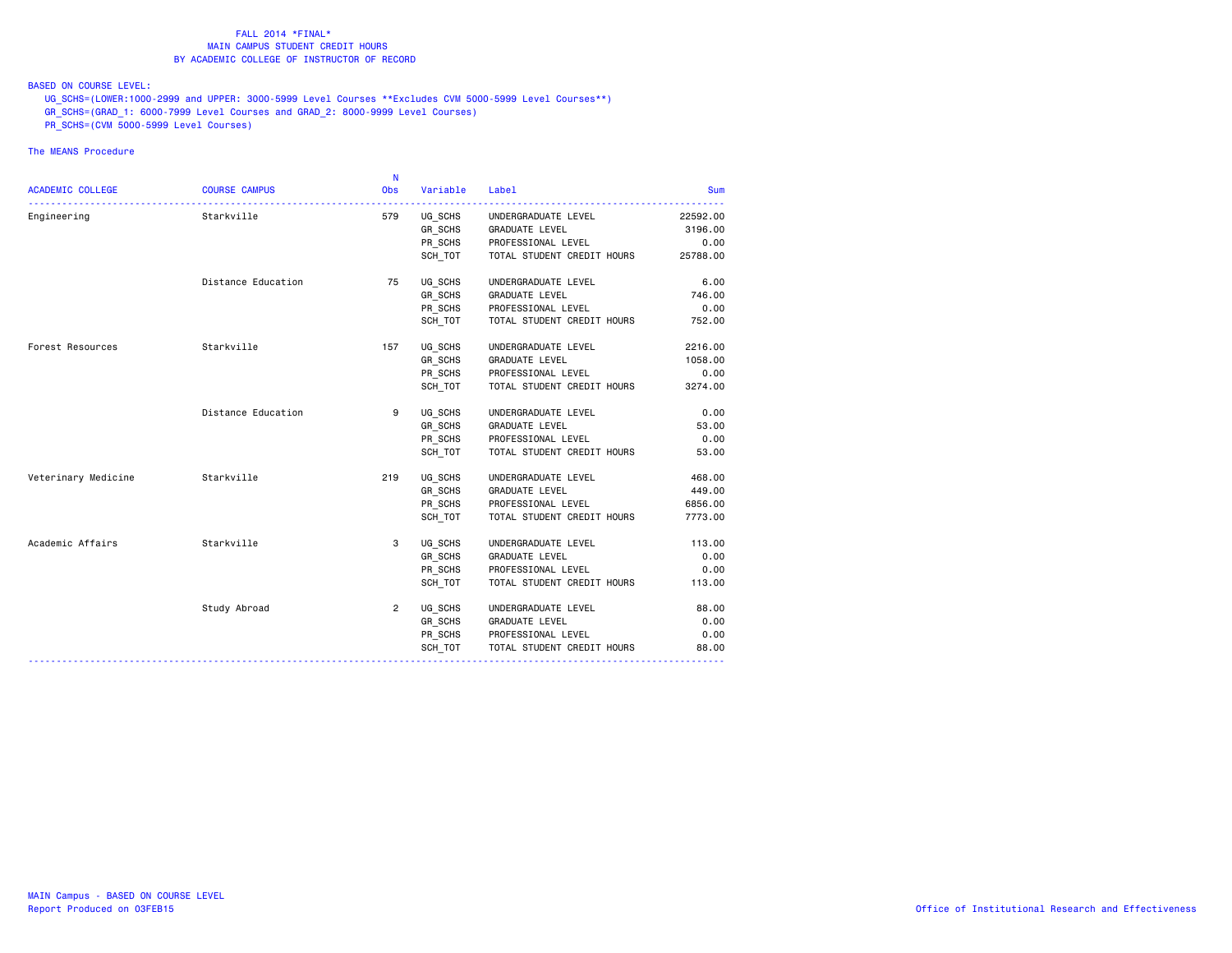# BASED ON COURSE LEVEL:

UG\_SCHS=(LOWER:1000-2999 and UPPER: 3000-5999 Level Courses \*\*Excludes CVM 5000-5999 Level Courses\*\*)

GR\_SCHS=(GRAD\_1: 6000-7999 Level Courses and GRAD\_2: 8000-9999 Level Courses)

PR\_SCHS=(CVM 5000-5999 Level Courses)

|                                                               | <b>UNDERGRADUATE</b> | <b>GRADUATE</b> | <b>PROFESSIONAL</b> |              |
|---------------------------------------------------------------|----------------------|-----------------|---------------------|--------------|
| <b>ACADEMIC DEPARTMENT</b>                                    | <b>LEVEL</b>         | <b>LEVEL</b>    | <b>LEVEL</b>        | <b>TOTAL</b> |
|                                                               |                      |                 |                     |              |
| Ag & Bio Engineering                                          | 514.00               | 68.00           | 0.00                | 582.00       |
| Agricultural Economics                                        | 1421.00              | 159,00          | 0.00                | 1580.00      |
| Animal Dairy Science                                          | 1949.00              | 91.00           | 0.00                | 2040.00      |
| Biochemistry, Molecular Biology, Entomology & Plant Pathology | 2138,00              | 703,00          | 0.00                | 2841,00      |
| Dean of Ag & Life Sciences                                    | 32.00                | 0.00            | 0.00                | 32.00        |
| Food Science, Nutrition & Health Promotion                    | 2353.00              | 748.00          | 0.00                | 3101.00      |
| Landscape Architecture                                        | 1279.60              | 171.80          | 0.00                | 1451.40      |
| Plant & Soil Sciences                                         | 2191.40              | 459.20          | 0.00                | 2650.60      |
| Poultry Science                                               | 1114.00              | 65.00           | 0.00                | 1179.00      |
| School of Human Sciences                                      | 3311.00              | 489,00          | 0.00                | 3800.00      |
|                                                               |                      |                 |                     |              |
|                                                               | 16303.00             | 2954.00         | 0.00                | 19257.00     |
|                                                               | ============         |                 |                     |              |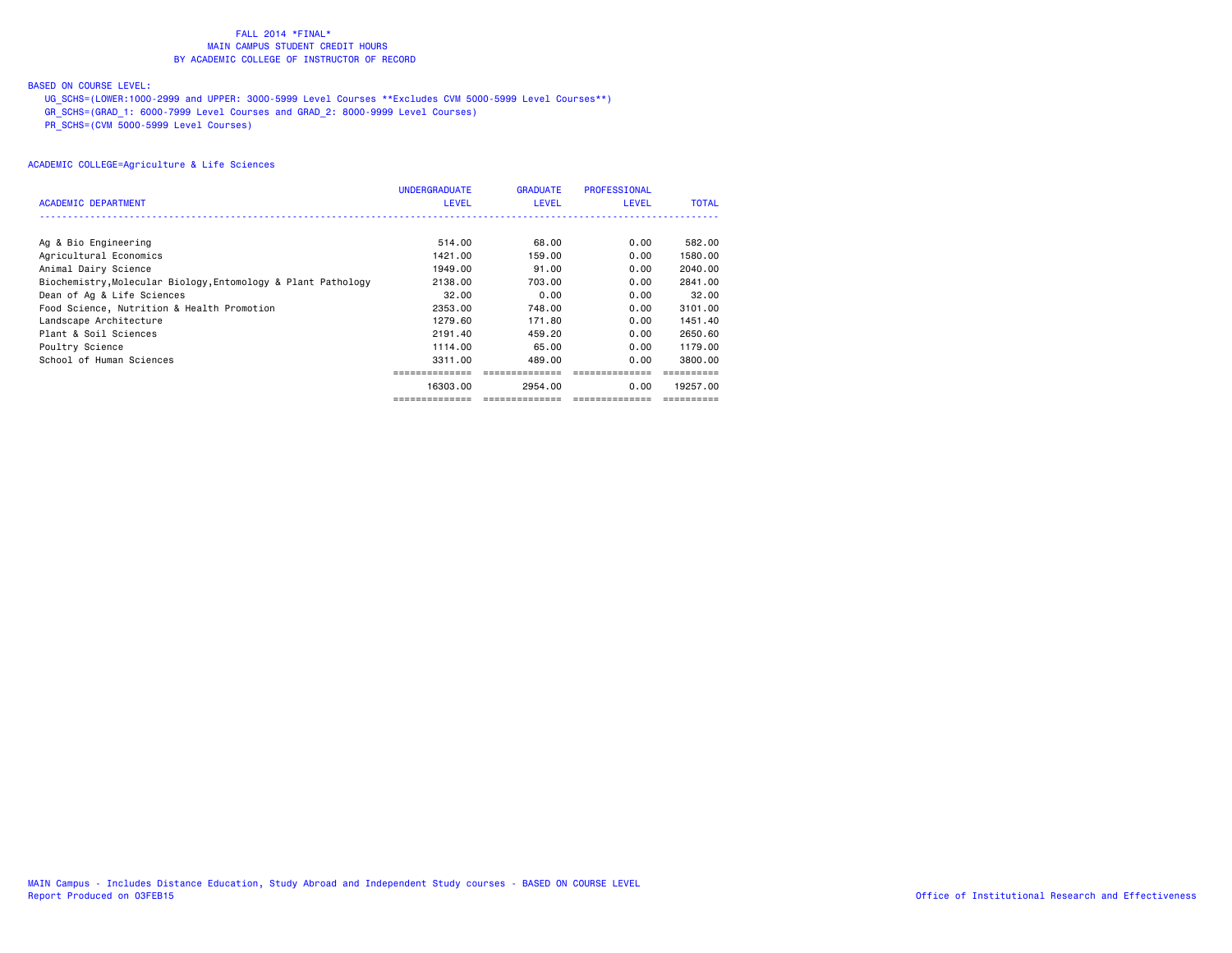# BASED ON COURSE LEVEL:

UG\_SCHS=(LOWER:1000-2999 and UPPER: 3000-5999 Level Courses \*\*Excludes CVM 5000-5999 Level Courses\*\*)

GR\_SCHS=(GRAD\_1: 6000-7999 Level Courses and GRAD\_2: 8000-9999 Level Courses)

PR\_SCHS=(CVM 5000-5999 Level Courses)

# ACADEMIC COLLEGE=Architecture, Art & Design

|                               | <b>UNDERGRADUATE</b> | <b>GRADUATE</b> | <b>PROFESSIONAL</b> |              |
|-------------------------------|----------------------|-----------------|---------------------|--------------|
| <b>ACADEMIC DEPARTMENT</b>    | <b>LEVEL</b>         | <b>LEVEL</b>    | <b>LEVEL</b>        | <b>TOTAL</b> |
|                               |                      |                 |                     |              |
| Art AAD                       | 3542.00              | 9.00            | 0.00                | 3551.00      |
| Building Construction Science | 494.46               | 0.00            | 0.00                | 494.46       |
| Interior Design               | 733.00               | 0.00            | 0.00                | 733.00       |
| School of Architecture        | 2860.54              | 9.00            | 0.00                | 2869.54      |
|                               |                      |                 |                     |              |
|                               | 7630.00              | 18.00           | 0.00                | 7648.00      |
|                               |                      |                 |                     |              |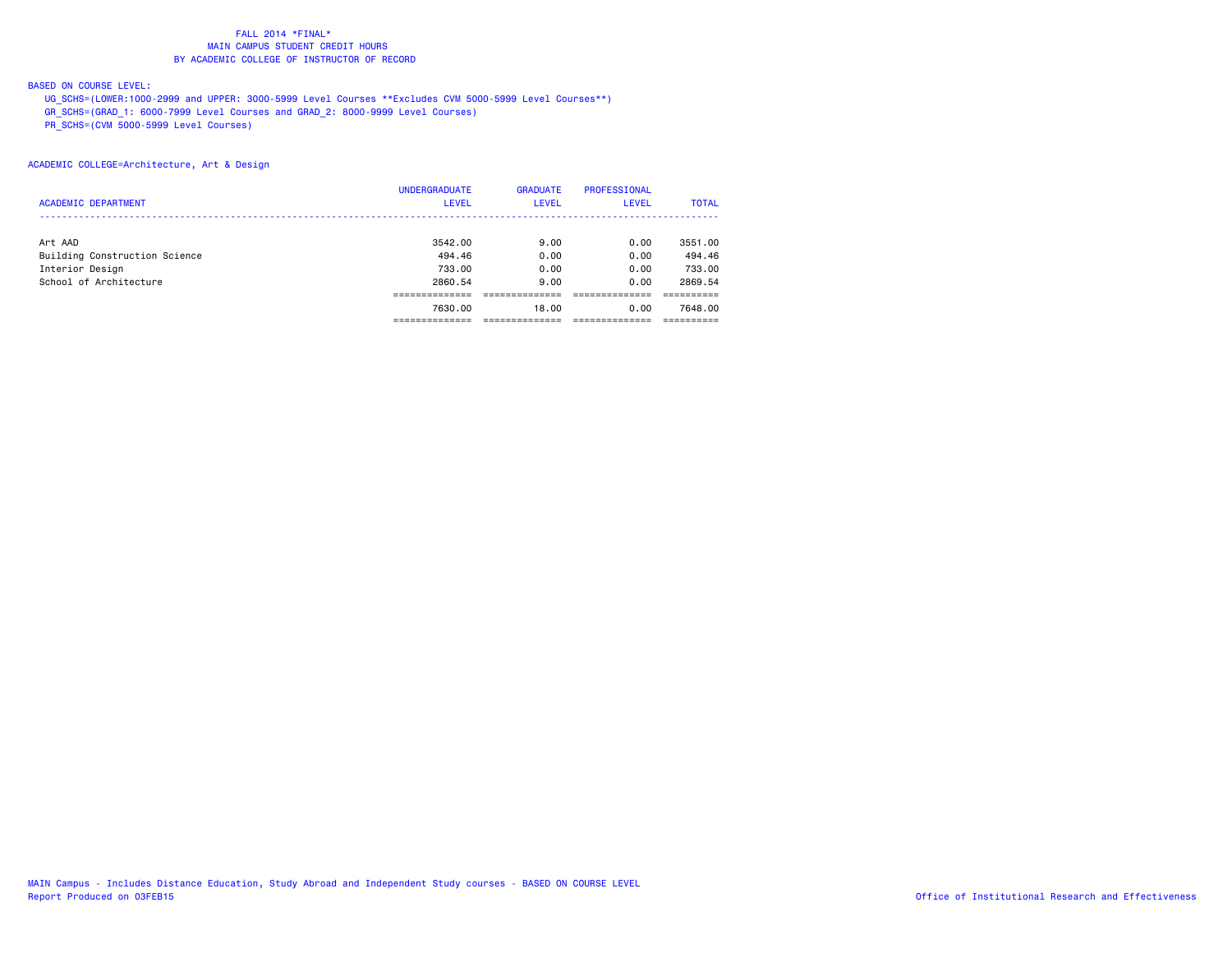# BASED ON COURSE LEVEL:

UG\_SCHS=(LOWER:1000-2999 and UPPER: 3000-5999 Level Courses \*\*Excludes CVM 5000-5999 Level Courses\*\*)

GR\_SCHS=(GRAD\_1: 6000-7999 Level Courses and GRAD\_2: 8000-9999 Level Courses)

PR\_SCHS=(CVM 5000-5999 Level Courses)

### ACADEMIC COLLEGE=Arts & Sciences

|                                            | <b>UNDERGRADUATE</b> | <b>GRADUATE</b> | <b>PROFESSIONAL</b> |                       |
|--------------------------------------------|----------------------|-----------------|---------------------|-----------------------|
| <b>ACADEMIC DEPARTMENT</b>                 | <b>LEVEL</b>         | <b>LEVEL</b>    | <b>LEVEL</b>        | <b>TOTAL</b>          |
|                                            |                      |                 |                     |                       |
| Aerospace Studies                          | 202.00               | 0.00            | 0.00                | 202,00                |
| Anthropology & Middle Eastern Cultures     | 1794.00              | 248,00          | 0.00                | 2042.00               |
|                                            | 11981.50             | 676.00          | 0.00                | 12657.50              |
| Biological Sciences                        |                      |                 |                     |                       |
| Chemistry                                  | 9482.50              | 682,00          | 0.00                | 10164.50              |
| Classical & Modern Languages & Literatures | 5332.00              | 51.00           | 0.00                | 5383.00               |
| Communication                              | 8464.00              | 126,00          | 0.00                | 8590.00               |
| Dean of Arts & Sciences                    | 51.00                | 0.00            | 0.00                | 51.00                 |
| English                                    | 12556.00             | 288,00          | 0.00                | 12844.00              |
| Geosciences                                | 8325,00              | 1508.00         | 0.00                | 9833.00               |
| History                                    | 6471.00              | 556.00          | 0.00                | 7027.00               |
| Mathematics & Statistics                   | 18085.00             | 1037,00         | 0.00                | 19122.00              |
| Military Science                           | 388,00               | 0.00            | 0.00                | 388,00                |
| Philosophy & Religion                      | 3840.00              | 14.00           | 0.00                | 3854.00               |
| Physics & Astronomy                        | 4430.00              | 454,00          | 0.00                | 4884.00               |
| Political Science & Public Administration  | 4622.00              | 579.00          | 0.00                | 5201.00               |
| Psychology                                 | 9235.00              | 427,00          | 0.00                | 9662.00               |
| Shackouls Honors College                   | 135,00               | 0.00            | 0.00                | 135.00                |
| Sociology                                  | 8776.00              | 333.00          | 0.00                | 9109.00               |
|                                            | ==============       | ==============  | ==============      |                       |
|                                            | 114170.0             | 6979.00         | 0.00                | 121149.00             |
|                                            | ==============       | ==============  | ==============      | $=$ = = = = = = = = = |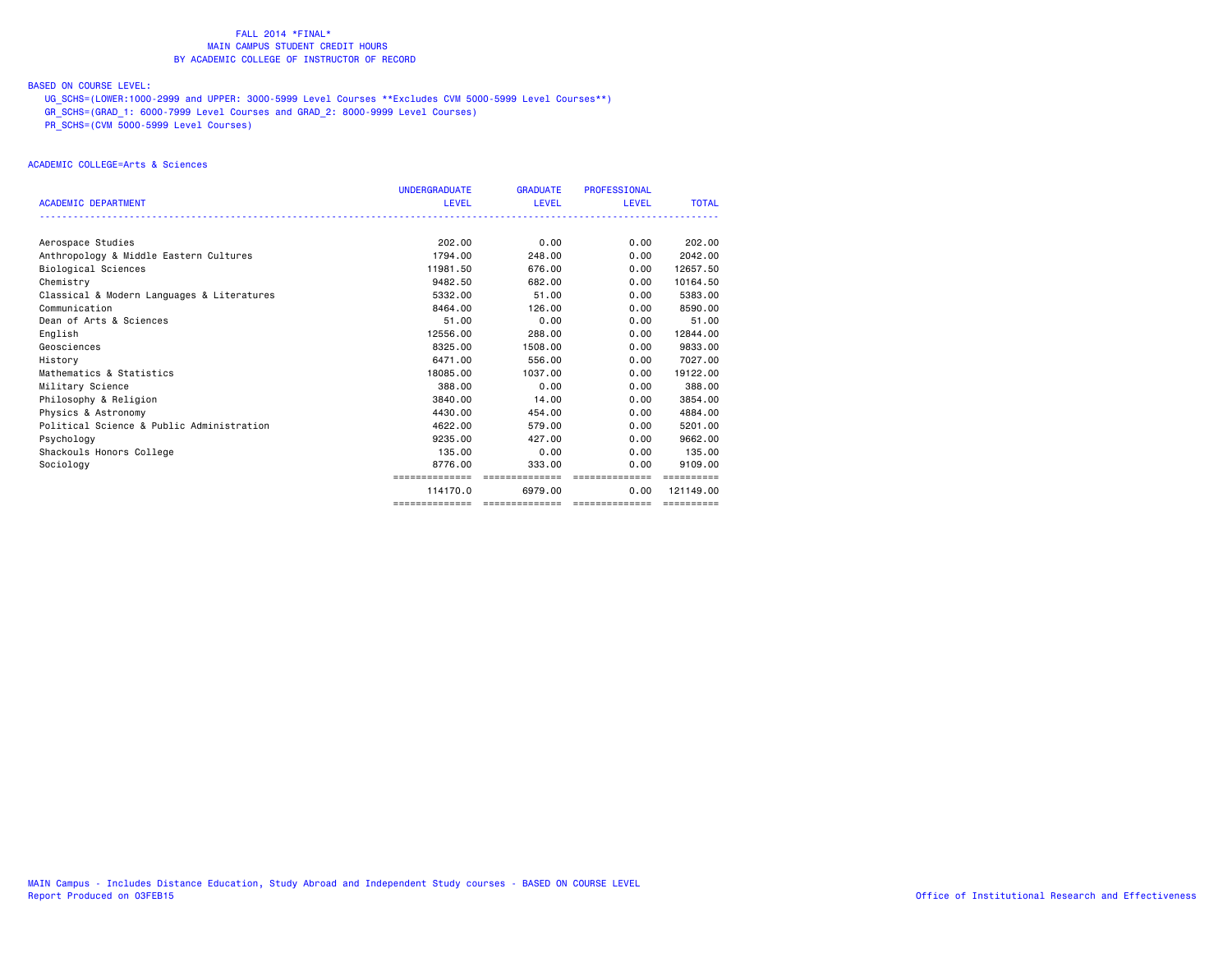# BASED ON COURSE LEVEL:

UG\_SCHS=(LOWER:1000-2999 and UPPER: 3000-5999 Level Courses \*\*Excludes CVM 5000-5999 Level Courses\*\*)

GR\_SCHS=(GRAD\_1: 6000-7999 Level Courses and GRAD\_2: 8000-9999 Level Courses)

PR\_SCHS=(CVM 5000-5999 Level Courses)

# ACADEMIC COLLEGE=Business

|                                                 | <b>UNDERGRADUATE</b> | <b>GRADUATE</b> | PROFESSIONAL |              |
|-------------------------------------------------|----------------------|-----------------|--------------|--------------|
| <b>ACADEMIC DEPARTMENT</b>                      | <b>LEVEL</b>         | <b>LEVEL</b>    | <b>LEVEL</b> | <b>TOTAL</b> |
|                                                 |                      |                 |              |              |
| Finance & Economics                             | 7109.00              | 267.00          | 0.00         | 7376.00      |
| Management & Information Systems                | 7284.00              | 640.00          | 0.00         | 7924.00      |
| Marketing, Quantitative Analysis & Business Law | 6546.00              | 461.00          | 0.00         | 7007.00      |
| School of Accountancy                           | 3662.00              | 439.00          | 0.00         | 4101.00      |
|                                                 |                      |                 |              |              |
|                                                 | 24601.00             | 1807.00         | 0.00         | 26408.00     |
|                                                 |                      |                 |              |              |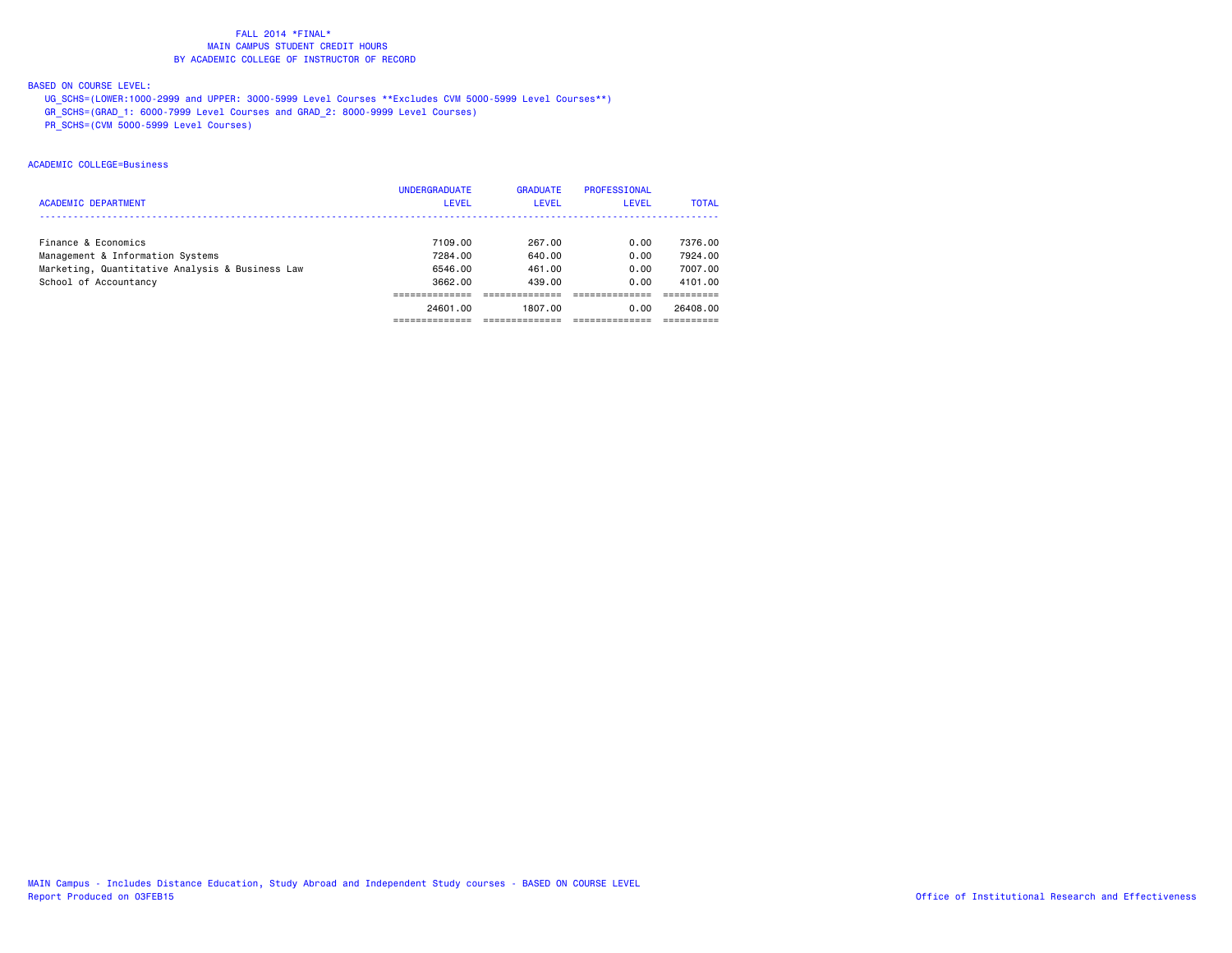# BASED ON COURSE LEVEL:

UG\_SCHS=(LOWER:1000-2999 and UPPER: 3000-5999 Level Courses \*\*Excludes CVM 5000-5999 Level Courses\*\*)

GR\_SCHS=(GRAD\_1: 6000-7999 Level Courses and GRAD\_2: 8000-9999 Level Courses)

PR\_SCHS=(CVM 5000-5999 Level Courses)

# ACADEMIC COLLEGE=Education

|                                               | <b>UNDERGRADUATE</b> | <b>GRADUATE</b> | PROFESSIONAL |              |
|-----------------------------------------------|----------------------|-----------------|--------------|--------------|
| <b>ACADEMIC DEPARTMENT</b>                    | <b>LEVEL</b>         | LEVEL           | LEVEL        | <b>TOTAL</b> |
|                                               |                      |                 |              |              |
| Counseling & Educational Psychology           | 4861.00              | 1488.00         | 0.00         | 6349.00      |
| Curriculum, Instruction & Special Education   | 7687.50              | 1250.00         | 0.00         | 8937.50      |
| Dean of Education                             | 496.00               | 0.00            | 0.00         | 496.00       |
| Instructional Systems & Workforce Development | 3580.50              | 528.00          | 0.00         | 4108.50      |
| Kinesiology                                   | 8236.00              | 396.00          | 0.00         | 8632.00      |
| Leadership and Foundations                    | 1464.00              | 763.00          | 0.00         | 2227.00      |
| Music                                         | 3098,00              | 0.00            | 0.00         | 3098.00      |
|                                               |                      |                 |              |              |
|                                               | 29423.00             | 4425.00         | 0.00         | 33848.00     |
|                                               | -------------        | -------------   |              |              |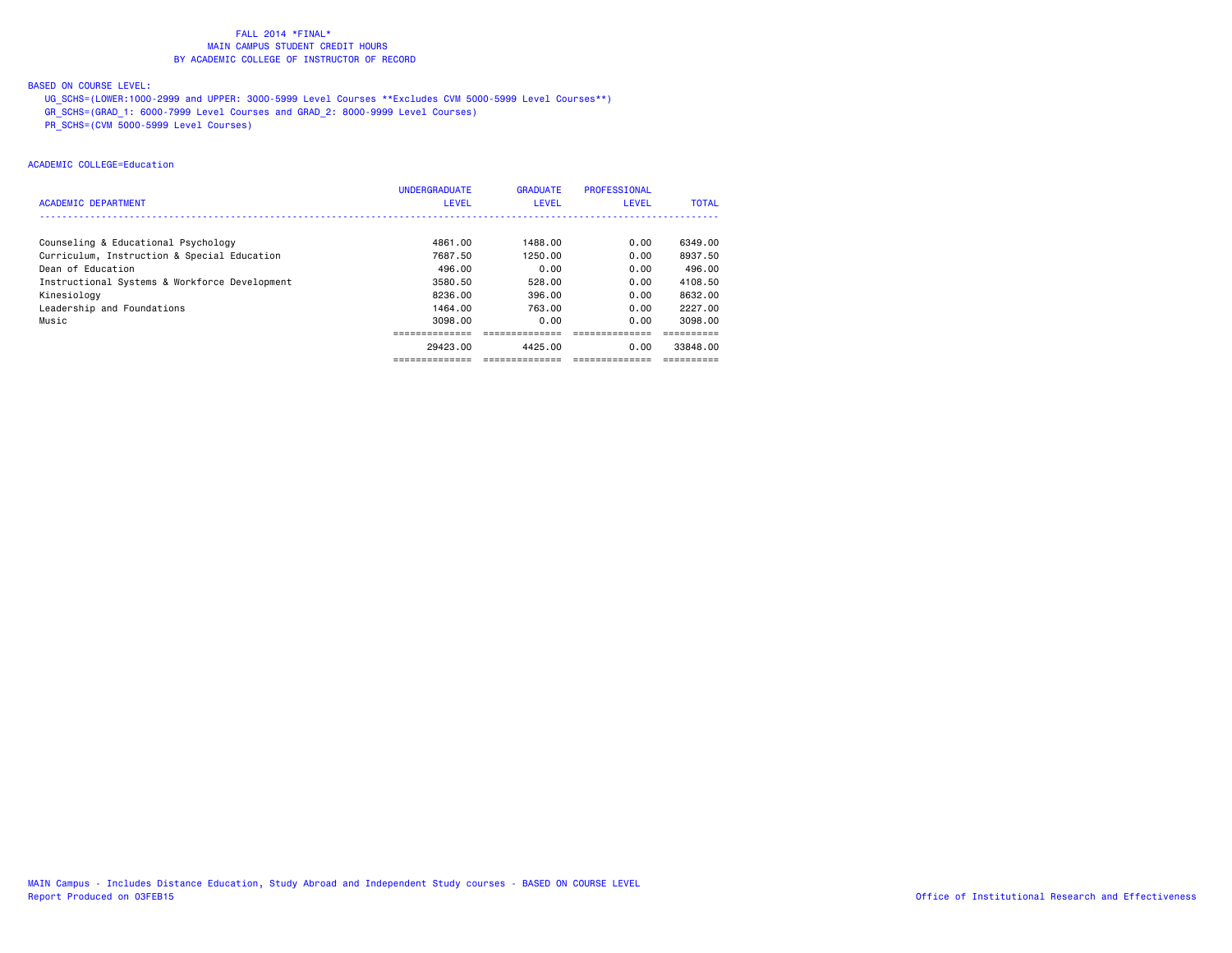# BASED ON COURSE LEVEL:

UG\_SCHS=(LOWER:1000-2999 and UPPER: 3000-5999 Level Courses \*\*Excludes CVM 5000-5999 Level Courses\*\*)

GR\_SCHS=(GRAD\_1: 6000-7999 Level Courses and GRAD\_2: 8000-9999 Level Courses)

PR\_SCHS=(CVM 5000-5999 Level Courses)

# ACADEMIC COLLEGE=Engineering

|                                   | <b>UNDERGRADUATE</b> | <b>GRADUATE</b> | <b>PROFESSIONAL</b> |              |
|-----------------------------------|----------------------|-----------------|---------------------|--------------|
| ACADEMIC DEPARTMENT               | <b>LEVEL</b>         | <b>LEVEL</b>    | <b>LEVEL</b>        | <b>TOTAL</b> |
|                                   |                      |                 |                     |              |
| Aerospace Engineering             | 3465.50              | 272.00          | 0.00                | 3737.50      |
| Ag & Bio Engineering              | 1350.00              | 136.00          | 0.00                | 1486.00      |
| Civil & Environmental Engineering | 2384.00              | 435.00          | 0.00                | 2819,00      |
| Computer Science & Engineering    | 3854.00              | 746.00          | 0.00                | 4600.00      |
| Electrical & Computer Engineering | 2968.50              | 745.00          | 0.00                | 3713.50      |
| General Engineering               | 224.00               | 0.00            | 0.00                | 224.00       |
| Industrial & Systems Engineering  | 2688,00              | 584.00          | 0.00                | 3272.00      |
| Mechanical Engineering            | 3208.00              | 843.00          | 0.00                | 4051.00      |
| School of Chemical Engineering    | 2456.00              | 181,00          | 0.00                | 2637.00      |
|                                   |                      |                 |                     |              |
|                                   | 22598.00             | 3942.00         | 0.00                | 26540.00     |
|                                   |                      |                 |                     |              |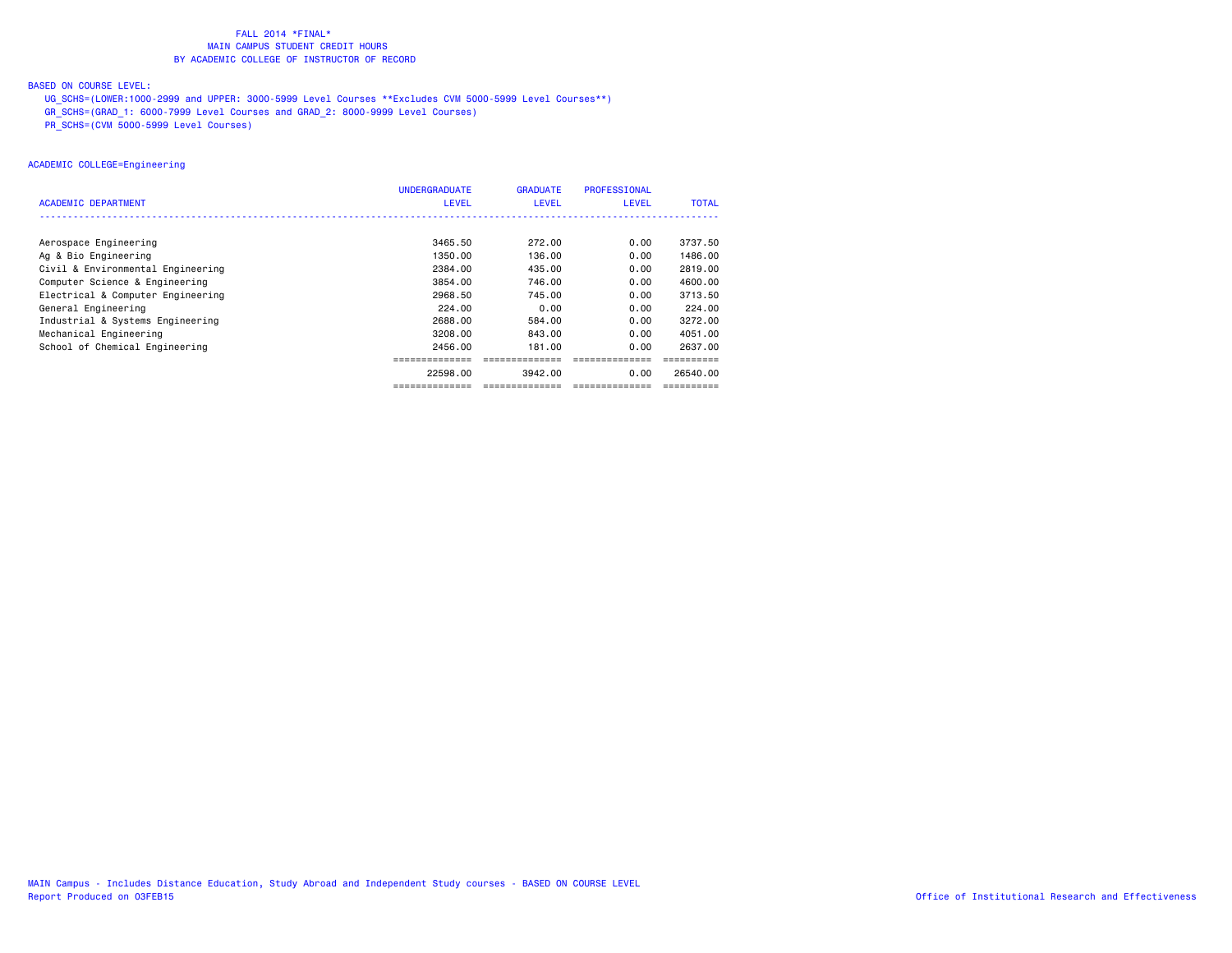# BASED ON COURSE LEVEL:

UG\_SCHS=(LOWER:1000-2999 and UPPER: 3000-5999 Level Courses \*\*Excludes CVM 5000-5999 Level Courses\*\*)

GR\_SCHS=(GRAD\_1: 6000-7999 Level Courses and GRAD\_2: 8000-9999 Level Courses)

PR\_SCHS=(CVM 5000-5999 Level Courses)

### ACADEMIC COLLEGE=Forest Resources

|                                   | <b>UNDERGRADUATE</b> | <b>GRADUATE</b> | PROFESSIONAL |              |
|-----------------------------------|----------------------|-----------------|--------------|--------------|
| <b>ACADEMIC DEPARTMENT</b>        | <b>LEVEL</b>         | <b>LEVEL</b>    | <b>LEVEL</b> | <b>TOTAL</b> |
|                                   |                      |                 |              |              |
| Forestry                          | 685,00               | 310.00          | 0.00         | 995,00       |
| Sustainable Bioproducts           | 96.00                | 243,00          | 0.00         | 339,00       |
| Wildlife, Fisheries & Aquaculture | 1435.00              | 558.00          | 0.00         | 1993.00      |
|                                   |                      |                 |              |              |
|                                   | 2216.00              | 1111.00         | 0.00         | 3327.00      |
|                                   |                      |                 |              |              |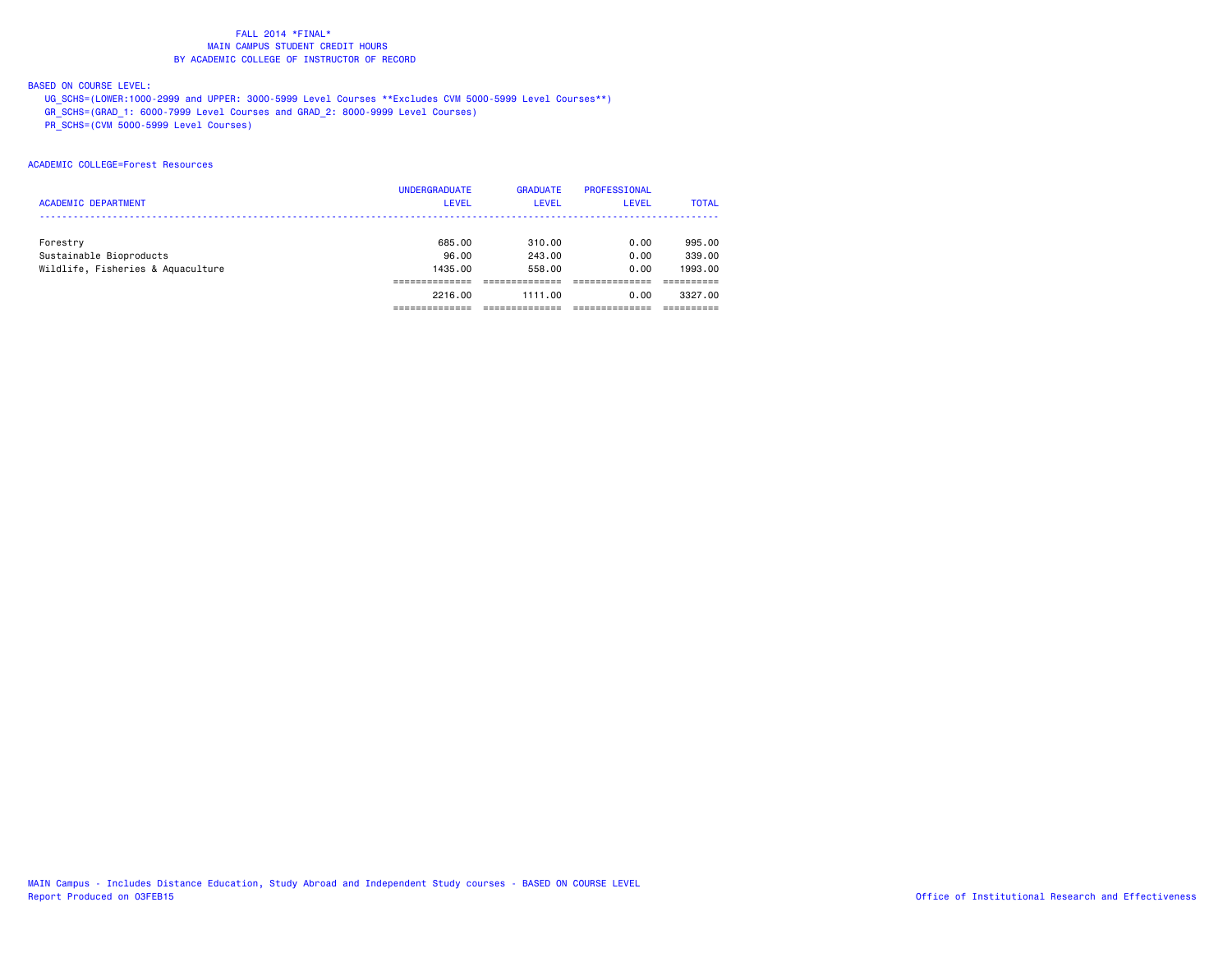BASED ON COURSE LEVEL:

UG\_SCHS=(LOWER:1000-2999 and UPPER: 3000-5999 Level Courses \*\*Excludes CVM 5000-5999 Level Courses\*\*)

GR\_SCHS=(GRAD\_1: 6000-7999 Level Courses and GRAD\_2: 8000-9999 Level Courses)

PR\_SCHS=(CVM 5000-5999 Level Courses)

### ACADEMIC COLLEGE=Veterinary Medicine

| <b>ACADEMIC DEPARTMENT</b> | <b>UNDERGRADUATE</b><br><b>LEVEL</b> | <b>GRADUATE</b><br><b>LEVEL</b> | PROFESSIONAL<br><b>LEVEL</b> | <b>TOTAL</b> |
|----------------------------|--------------------------------------|---------------------------------|------------------------------|--------------|
| Veterinary Medicine        | 468,00                               | 449.00                          | 6856.00                      | 7773.00      |
|                            | 468.00                               | 449.00                          | 6856.00                      | 7773.00      |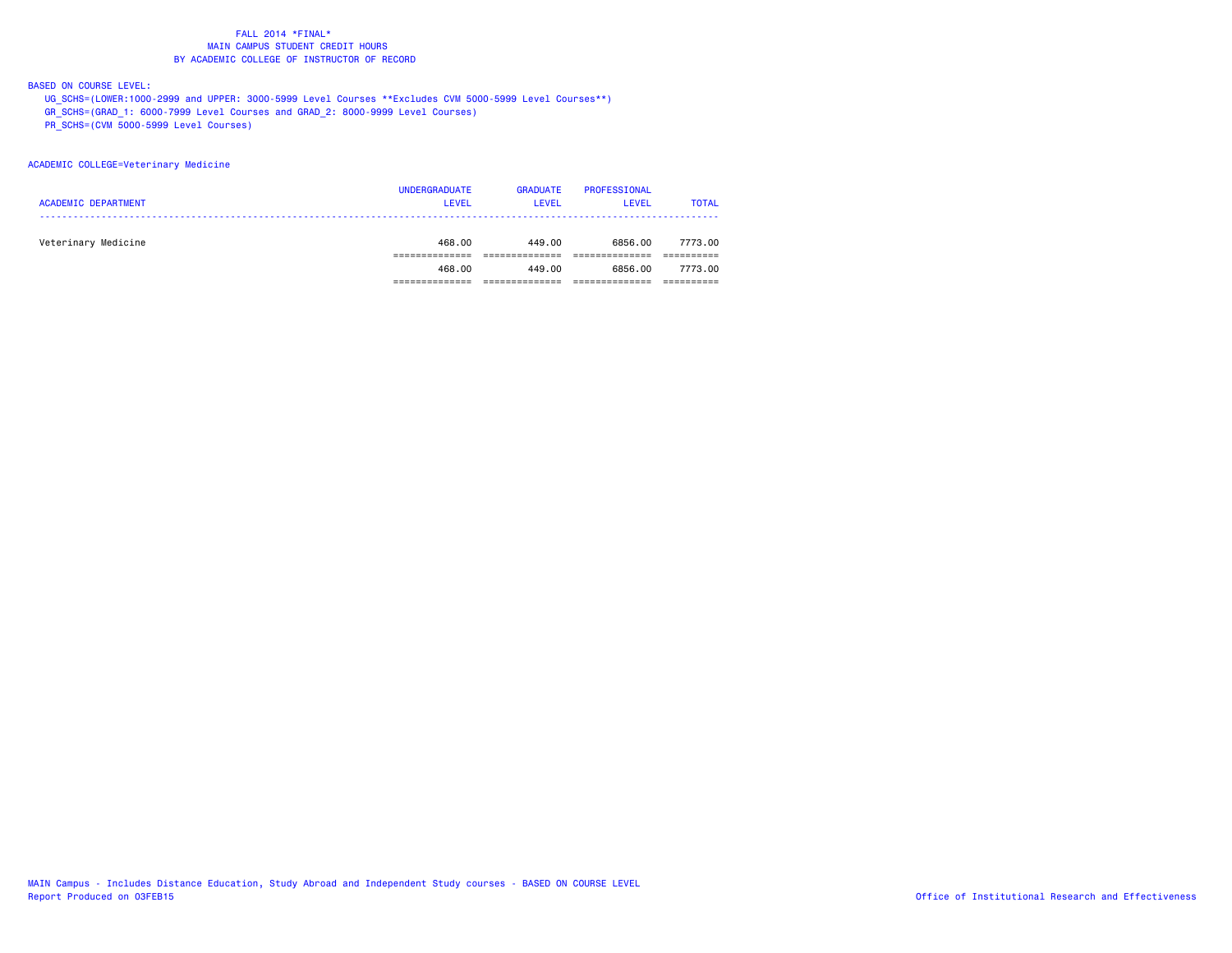# BASED ON COURSE LEVEL:

UG\_SCHS=(LOWER:1000-2999 and UPPER: 3000-5999 Level Courses \*\*Excludes CVM 5000-5999 Level Courses\*\*)

GR\_SCHS=(GRAD\_1: 6000-7999 Level Courses and GRAD\_2: 8000-9999 Level Courses)

PR\_SCHS=(CVM 5000-5999 Level Courses)

### ACADEMIC COLLEGE=Academic Affairs

|                            | <b>UNDERGRADUATE</b> | <b>GRADUATE</b> | <b>PROFESSIONAL</b> |              |
|----------------------------|----------------------|-----------------|---------------------|--------------|
| <b>ACADEMIC DEPARTMENT</b> | <b>LEVEL</b>         | <b>LEVEL</b>    | <b>LEVEL</b>        | <b>TOTAL</b> |
|                            |                      |                 |                     |              |
| Provost Office             | 181.00               | 0.00            | 0.00                | 181.00       |
| Student Leadership         | 20.00                | 0.00            | 0.00                | 20.00        |
|                            |                      |                 |                     |              |
|                            | 201.00               | 0.00            | 0.00                | 201.00       |
|                            |                      |                 |                     |              |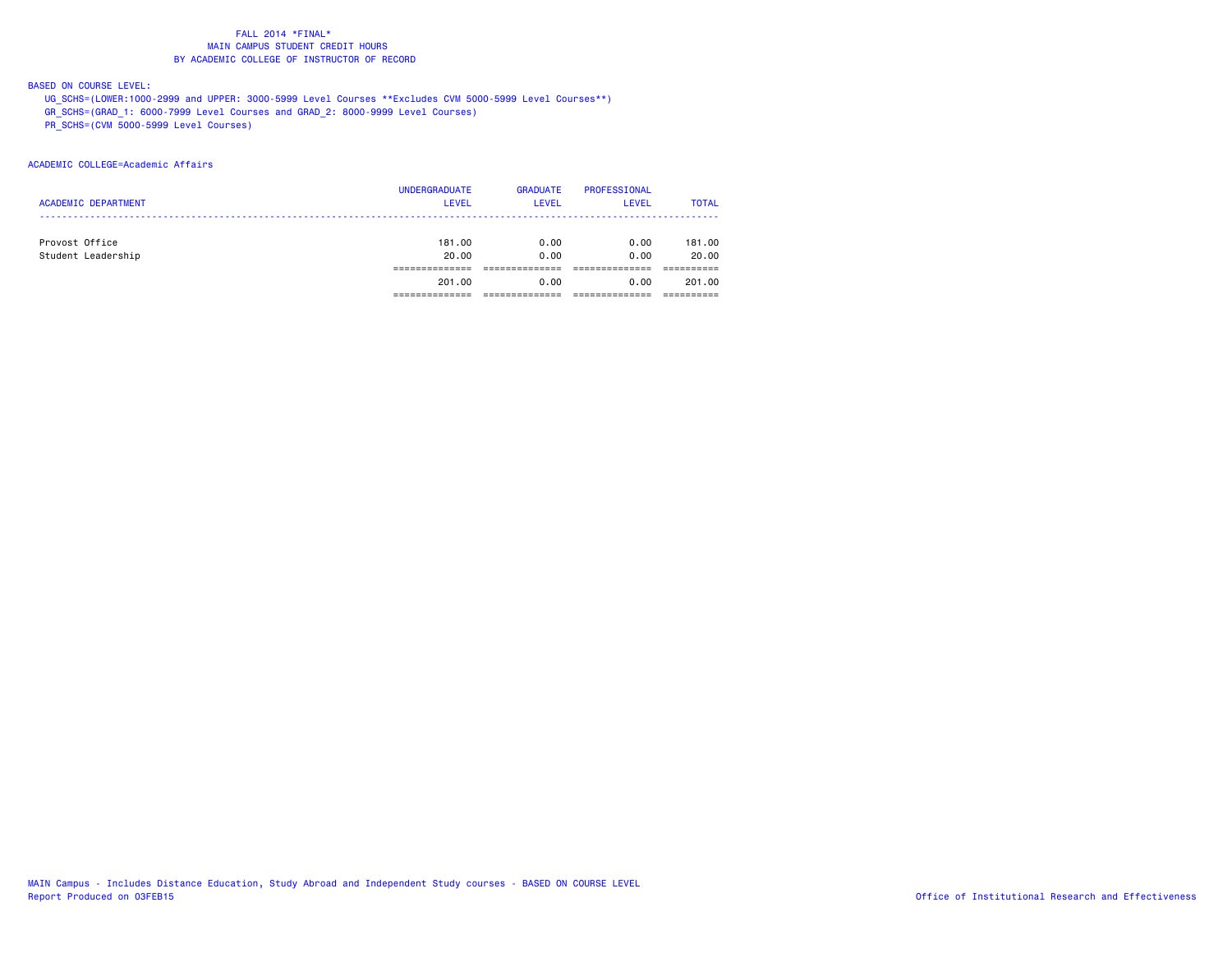| <b>ACADEMIC DEPARTMENT</b> | <b>Instructor Name</b> | Rank                              | <b>Tenure</b><br><b>Status</b> | <b>Course</b><br>$Cip \#$ | <b>CRN</b>     | Course #                   | Sec      | Crs              | Type Title                                             | Inst<br>Per  | <b>UG</b><br><b>SCHS</b> | <b>GR</b><br><b>SCHS</b>                                                                                                                                     | <b>PR</b><br><b>SCHS</b>      | <b>Total</b><br><b>SCHS</b><br>.                                                                                                                             |
|----------------------------|------------------------|-----------------------------------|--------------------------------|---------------------------|----------------|----------------------------|----------|------------------|--------------------------------------------------------|--------------|--------------------------|--------------------------------------------------------------------------------------------------------------------------------------------------------------|-------------------------------|--------------------------------------------------------------------------------------------------------------------------------------------------------------|
| Ag & Bio Engineering       | Chesser, Gary          | Non-Faculty                       | Not Applicable                 | 010201                    | 30010          | ABE 1073                   | 01       | C                | Technology Design I. 1.00                              |              | 60.00                    | 0.00                                                                                                                                                         | 0.00                          | 60.00                                                                                                                                                        |
|                            |                        |                                   |                                |                           | 30011          | ABE 1073<br>30012 ABE 1073 | 02<br>03 | K<br>K           | Technology Design I. 1.00<br>Technology Design I. 1.00 |              | 0.00<br>0.00<br>.        | 0.00<br>0.00<br>.                                                                                                                                            | 0.00<br>0.00<br>$\frac{1}{2}$ | 0.00<br>0.00<br>.                                                                                                                                            |
|                            |                        |                                   |                                |                           |                |                            |          |                  |                                                        |              | 60.00                    | 0.00                                                                                                                                                         | 0.00                          | 60.00                                                                                                                                                        |
|                            | Davis, Jeremiah        | Associate Professor Tenured       |                                | 140301                    | 35378<br>36327 | ABE 9000<br>ABE 4000       | 02<br>10 | D<br>$\mathbf I$ | Research / Diss<br>Directed Indiv Study                | 1.00<br>1.00 | 0.00<br>3.00             | 3.00<br>0.00                                                                                                                                                 | 0.00<br>0.00                  | 3.00<br>3.00                                                                                                                                                 |
|                            |                        |                                   |                                | 150699                    | 30025          | ABE 4383                   | 01       | C                | Bldg Const                                             | 1.00         | 48.00                    | 0.00                                                                                                                                                         | 0.00                          | 48.00                                                                                                                                                        |
|                            |                        |                                   |                                |                           | 30039          | ABE 6383                   | 01       | C                | <b>Bldg Const</b>                                      | 1.00         | 0.00                     | 3.00                                                                                                                                                         | 0.00                          | 3.00                                                                                                                                                         |
|                            |                        |                                   |                                |                           |                |                            |          |                  |                                                        |              | .<br>51.00               | .<br>6.00                                                                                                                                                    | .<br>0.00                     | وبالمسامين<br>57.00                                                                                                                                          |
|                            | Linhoss, Anna          | Assistant Professor Ten Track     |                                | 140301                    | 35368          | ABE 8000                   | 05       | D                | Research / Thesis                                      | 1.00         | 0.00                     | 6.00                                                                                                                                                         | 0.00                          | 6.00                                                                                                                                                         |
|                            |                        |                                   |                                |                           | 35381          | ABE 9000                   | 05       | D                | Research / Diss                                        | 1.00         | 0.00                     | 6.00                                                                                                                                                         | 0.00                          | 6.00                                                                                                                                                         |
|                            |                        |                                   |                                |                           | 35410          | ABE 4000                   | 03       | $\mathbf{I}$     | Directed Indiv Study 1.00                              |              | 3.00                     | 0.00                                                                                                                                                         | 0.00                          | 3.00                                                                                                                                                         |
|                            |                        |                                   |                                |                           | 35411          | ABE 4000                   | 04       | $\mathbf I$      | Directed Indiv Study                                   | 1.00         | 3.00                     | 0.00                                                                                                                                                         | 0.00                          | 3.00                                                                                                                                                         |
|                            |                        |                                   |                                |                           | 36509          | ABE 7000                   | 04       | $\mathbf I$      | Directed Indiv Study                                   | 1.00         | 0.00                     | 3.00                                                                                                                                                         | 0.00                          | 3.00                                                                                                                                                         |
|                            |                        |                                   |                                | 140501                    | 30035          | ABE 4803                   | 01       | C                | Biosyst Simulation                                     | 1.00         | 81.00<br>.               | 0.00<br>$-2 - 2 - 2 - 1$                                                                                                                                     | 0.00<br>.                     | 81.00<br>$\begin{array}{cccccccccc} \bullet & \bullet & \bullet & \bullet & \bullet & \bullet & \bullet \end{array}$                                         |
|                            |                        |                                   |                                |                           |                |                            |          |                  |                                                        |              | 87.00                    | 15.00                                                                                                                                                        | 0.00                          | 102.00                                                                                                                                                       |
|                            | Paz, Joel              | Associate Professor Tenured       |                                | 140301                    | 35370          | ABE 8000                   | 07       | D                | Research / Thesis                                      | 1.00         | 0.00                     | 4.00                                                                                                                                                         | 0.00                          | 4.00                                                                                                                                                         |
|                            |                        |                                   |                                |                           | 35383          | ABE 9000                   | 07       | D                | Research / Diss                                        | 1.00         | 0.00                     | 6.00                                                                                                                                                         | 0.00                          | 6.00                                                                                                                                                         |
|                            |                        |                                   |                                | 143801                    | 30016          | ABE 2873                   | 01       | C                | Land Surveying                                         | 1.00         | 111.00                   | 0.00                                                                                                                                                         | 0.00                          | 111.00                                                                                                                                                       |
|                            |                        |                                   |                                |                           | 30017          | ABE 2873                   | 02       | К                | Land Surveying                                         | 1.00         | 0.00                     | 0.00                                                                                                                                                         | 0.00                          | 0.00                                                                                                                                                         |
|                            |                        |                                   |                                |                           | 30018          | ABE 2873                   | 03       | K                | Land Surveying                                         | 1.00         | 0.00<br>.                | 0.00<br>22222                                                                                                                                                | 0.00<br>.                     | 0.00<br><u>.</u>                                                                                                                                             |
|                            |                        |                                   |                                |                           |                |                            |          |                  |                                                        |              | 111.00                   | 10.00                                                                                                                                                        | 0.00                          | 121.00                                                                                                                                                       |
|                            | Simpson, Chartrisa     | Assistant Professor Ten Track     |                                | 140301                    | 30037          | ABE 4911                   | S01 S    |                  | Engineering Seminar                                    | 1.00         | 58.00                    | 0.00                                                                                                                                                         | 0.00                          | 58.00                                                                                                                                                        |
|                            |                        |                                   |                                |                           | 35385          | ABE 9000                   | 09       | D                | Research / Diss                                        | 1.00         | 0.00                     | 12.00                                                                                                                                                        | 0.00                          | 12.00                                                                                                                                                        |
|                            |                        |                                   |                                |                           | 35549          | ABE 4000                   | 07       | Ι.               | Directed Indiv Study 1.00                              |              | 2.00                     | 0.00                                                                                                                                                         | 0.00                          | 2.00                                                                                                                                                         |
|                            |                        |                                   |                                |                           | 35550          | ABE 4000                   | 08       | $\mathbf I$      | Directed Indiv Study 1.00                              |              | 2.00                     | 0.00                                                                                                                                                         | 0.00                          | 2.00                                                                                                                                                         |
|                            |                        |                                   |                                |                           | 35551          | ABE 4000                   | 09       | $\mathbf I$      | Directed Indiv Study 1.00                              |              | 2.00                     | 0.00                                                                                                                                                         | 0.00                          | 2.00                                                                                                                                                         |
|                            |                        |                                   |                                | 140501                    | 30028          | ABE 4523                   | 01       | C                | Biomedical Materials                                   | 1.00         | 42.00                    | 0.00                                                                                                                                                         | 0.00                          | 42.00                                                                                                                                                        |
|                            |                        |                                   |                                |                           | 30029          | ABE 4523                   | 02       | C                | Biomedical Materials 1.00                              |              | 57.00                    | 0.00                                                                                                                                                         | 0.00                          | 57.00                                                                                                                                                        |
|                            |                        |                                   |                                |                           | 30031          | ABE 4523                   | H01 C    |                  | Honors Biomedical Ma                                   | 1.00         | 24.00                    | 0.00                                                                                                                                                         | 0.00                          | 24.00                                                                                                                                                        |
|                            |                        |                                   |                                |                           | 30042          | ABE 6523                   | 01       | C                | BIomedical Materials 1.00                              |              | 0.00                     | 3.00                                                                                                                                                         | 0.00                          | 3.00                                                                                                                                                         |
|                            |                        |                                   |                                | 150699                    | 30038          | ABE 4961                   | S01 S    |                  | Seminar                                                | 1.00         | 15.00<br>.               | 0.00<br>$\frac{1}{2} \left( \frac{1}{2} \right) \left( \frac{1}{2} \right) \left( \frac{1}{2} \right) \left( \frac{1}{2} \right) \left( \frac{1}{2} \right)$ | 0.00<br>.                     | 15.00<br>.                                                                                                                                                   |
|                            |                        |                                   |                                |                           |                |                            |          |                  |                                                        |              | 202.00                   | 15.00                                                                                                                                                        | 0.00                          | 217.00                                                                                                                                                       |
|                            | Ward, Jason            | Extension Assist Pr Non-Ten Track |                                | 140301                    | 35390          | ABE 9000                   | 14       | D                | Research / Diss                                        | 1.00         | 0.00                     | 3.00                                                                                                                                                         | 0.00                          | 3.00                                                                                                                                                         |
|                            |                        |                                   |                                |                           | 36344          | ABE 4000                   | 11       | $\mathbf I$      | Directed Indiv Study 1.00                              |              | 3.00                     | 0.00                                                                                                                                                         | 0.00                          | 3.00                                                                                                                                                         |
|                            |                        |                                   |                                |                           | 36539          | ABE 7000                   | 05       | $\mathbf I$      | Directed Indiv Study 1.00                              |              | 0.00<br>.                | 3.00<br><b>.</b>                                                                                                                                             | 0.00<br>.                     | 3.00<br>$\frac{1}{2} \left( \frac{1}{2} \right) \left( \frac{1}{2} \right) \left( \frac{1}{2} \right) \left( \frac{1}{2} \right) \left( \frac{1}{2} \right)$ |
|                            |                        |                                   |                                |                           |                |                            |          |                  |                                                        |              | 3.00                     | 6.00                                                                                                                                                         | 0.00                          | 9.00                                                                                                                                                         |
|                            | Yu, Fei                | Associate Professor Tenured       |                                | 140301                    | 35389          | ABE 9000                   | 13       | D                | Research / Diss                                        | 1.00         | 0.00                     | 13.00                                                                                                                                                        | 0.00                          | 13.00                                                                                                                                                        |
|                            |                        |                                   |                                |                           |                | 36092 ABE 7000             | 01 I     |                  | Directed Indiv Study 1.00                              |              | 0.00                     | 3.00                                                                                                                                                         | 0.00                          | 3.00                                                                                                                                                         |
|                            |                        |                                   |                                |                           |                |                            |          |                  |                                                        |              | .                        | .                                                                                                                                                            | .                             | .                                                                                                                                                            |
|                            |                        |                                   |                                |                           |                |                            |          |                  |                                                        |              | 0.00                     | 16.00                                                                                                                                                        | 0.00                          | 16.00                                                                                                                                                        |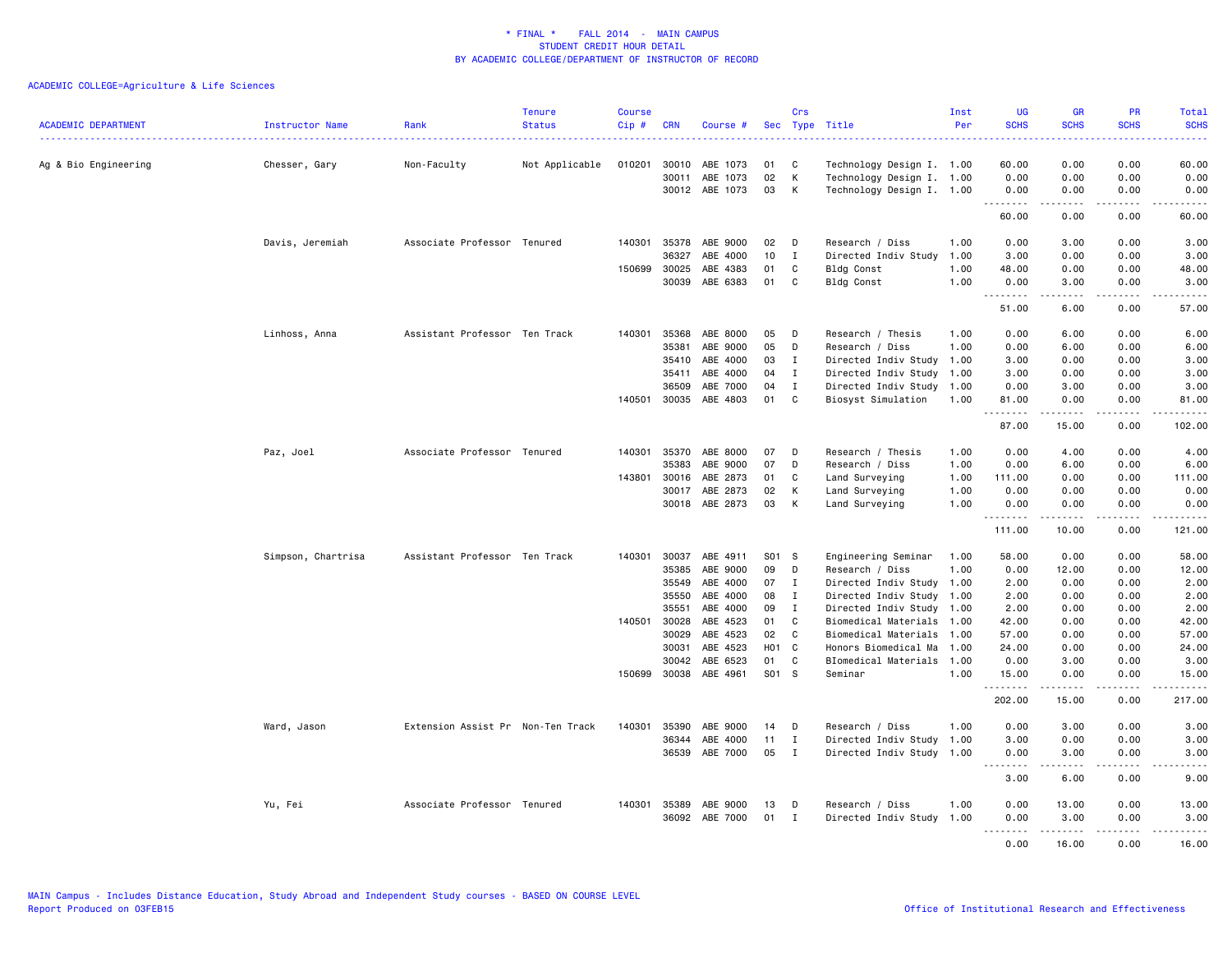### ACADEMIC COLLEGE=Agriculture & Life Sciences

|                            |                 |      | Tenure | <b>COUPSE COUPSE</b> |                                | Inst UG GR PR Total |  |
|----------------------------|-----------------|------|--------|----------------------|--------------------------------|---------------------|--|
| <b>ACADEMIC DEPARTMENT</b> | Instructor Name | Rank |        |                      | <b>Per SCHS SCHS SCHS SCHS</b> |                     |  |
|                            |                 |      |        |                      |                                |                     |  |

====================================== ======== ======== ======== ==========

====================================== ======== ======== ======== ==========

Ag & Bio Engineering 514.00 68.00 0.00 582.00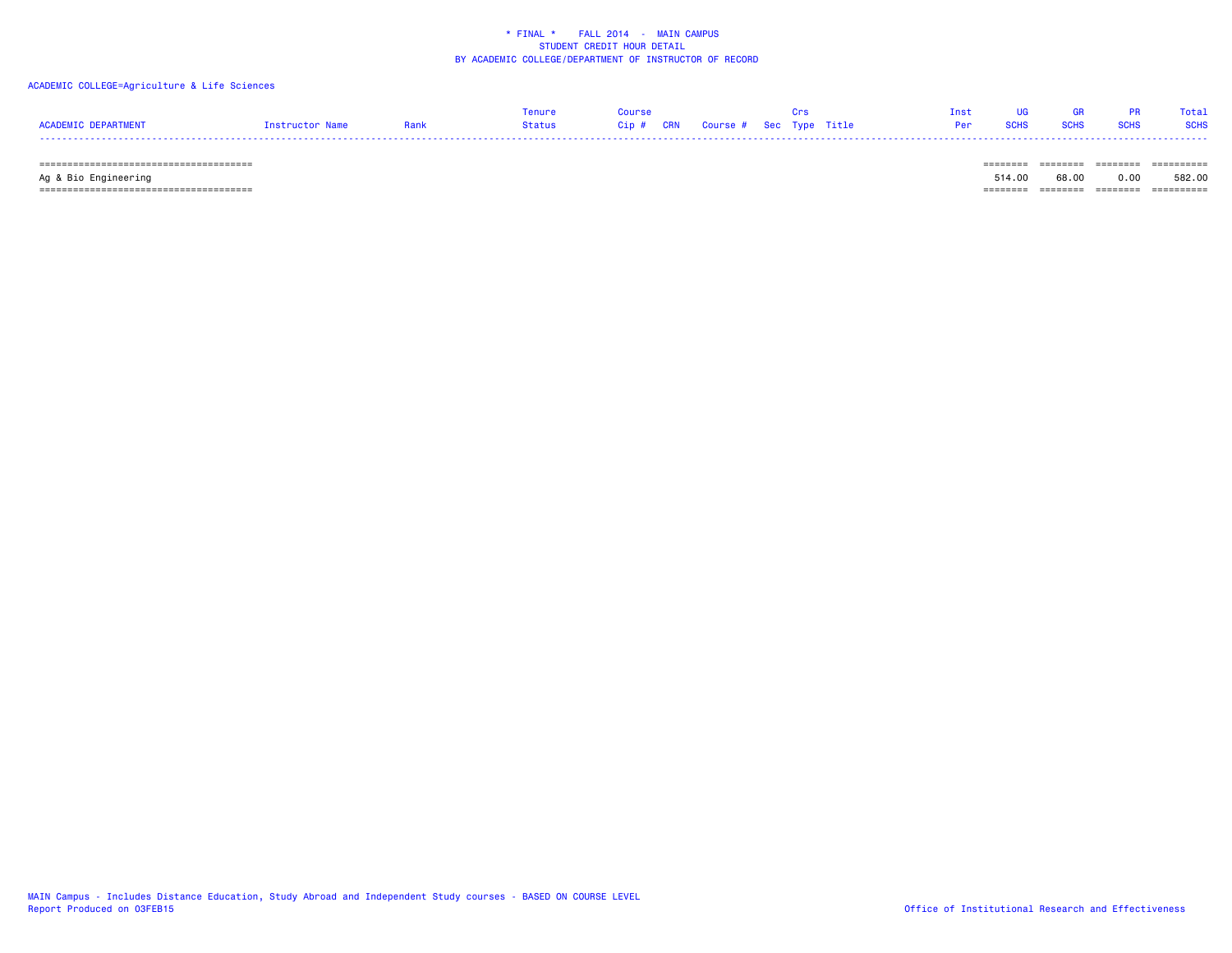| <b>ACADEMIC DEPARTMENT</b> | Instructor Name       | Rank                              | <b>Tenure</b><br><b>Status</b> | <b>Course</b><br>Cip# | <b>CRN</b>   | Course #              |                  | Crs          | Sec Type Title            | Inst<br>Per | <b>UG</b><br><b>SCHS</b> | <b>GR</b><br><b>SCHS</b>                                                                                                                                     | <b>PR</b><br><b>SCHS</b> | Total<br><b>SCHS</b> |
|----------------------------|-----------------------|-----------------------------------|--------------------------------|-----------------------|--------------|-----------------------|------------------|--------------|---------------------------|-------------|--------------------------|--------------------------------------------------------------------------------------------------------------------------------------------------------------|--------------------------|----------------------|
| Agricultural Economics     | Barnes, James         | Extension Assist Pr Non-Ten Track |                                |                       |              | 450602 34907 AEC 6323 | 501 C            |              | Applied Region Econ       | 1.00        | 0.00<br>.                | 33.00<br>د د د د د                                                                                                                                           | 0.00<br>د د د د          | 33.00<br>.           |
|                            |                       |                                   |                                |                       |              |                       |                  |              |                           |             | 0.00                     | 33.00                                                                                                                                                        | 0.00                     | 33.00                |
|                            | Barnett, Barry        | Professor                         | Tenured                        |                       | 010103 30157 | AEC 8611              | 01               | C            | Research Seminar I        | 1.00        | 0.00                     | 5.00                                                                                                                                                         | 0.00                     | 5.00                 |
|                            |                       |                                   |                                |                       | 35633        | AEC 7000              | 01               | $\mathbf{I}$ | Directed Indiv Study 1.00 |             | 0.00                     | 3.00                                                                                                                                                         | 0.00                     | 3.00                 |
|                            |                       |                                   |                                |                       | 35675        | AEC 8000              | 05               | D            | Research / Thesis         | 1.00        | 0.00                     | 1.00                                                                                                                                                         | 0.00                     | 1.00                 |
|                            |                       |                                   |                                |                       | 450601 30155 | AEC 8163              | 01               | C            | Consum, Produc, Mark 1.00 |             | 0.00<br><u>.</u>         | 15.00<br>. <b>.</b>                                                                                                                                          | 0.00<br>.                | 15.00<br>.           |
|                            |                       |                                   |                                |                       |              |                       |                  |              |                           |             | 0.00                     | 24.00                                                                                                                                                        | 0.00                     | 24.00                |
|                            | Coatney, Kalyn        | Assistant Professor Ten Track     |                                |                       |              | 010103 30142 AEC 4133 | 01               | C            | Food Markets & Price 1.00 |             | 99.00                    | 0.00                                                                                                                                                         | 0.00                     | 99.00                |
|                            |                       |                                   |                                |                       | 30156        | AEC 8403              | 01               | $\mathtt{C}$ | Game Theory               | 1.00        | 0.00                     | 15.00                                                                                                                                                        | 0.00                     | 15.00                |
|                            |                       |                                   |                                |                       | 35676        | AEC 8000              | 06               | D            | Research / Thesis         | 1.00        | 0.00<br>.                | 1.00<br>$\frac{1}{2} \left( \frac{1}{2} \right) \left( \frac{1}{2} \right) \left( \frac{1}{2} \right) \left( \frac{1}{2} \right) \left( \frac{1}{2} \right)$ | 0.00<br>.                | 1.00<br>.            |
|                            |                       |                                   |                                |                       |              |                       |                  |              |                           |             | 99.00                    | 16.00                                                                                                                                                        | 0.00                     | 115.00               |
|                            | Collart Dinarte, Alba | Extension Assist Pr Non-Ten Track |                                |                       |              | 010103 30146 AEC 4711 | 01               | L.           | Agri-marketing Pract 1.00 |             | 32.00                    | 0.00                                                                                                                                                         | 0.00                     | 32.00                |
|                            |                       |                                   |                                |                       |              | 36487 AEC 4000        | 03               | I            | Directed Indiv Study 1.00 |             | 3.00                     | 0.00                                                                                                                                                         | 0.00                     | 3.00                 |
|                            |                       |                                   |                                |                       |              |                       |                  |              |                           |             | .                        | $\frac{1}{2}$                                                                                                                                                | .                        | .                    |
|                            |                       |                                   |                                |                       |              |                       |                  |              |                           |             | 35.00                    | 0.00                                                                                                                                                         | 0.00                     | 35.00                |
|                            | Freeman, Matthew      | Assistant Professor Ten Track     |                                |                       | 010103 30135 | AEC 2713              | 01               | C            | Intro to Food & Reso 1.00 |             | 507.00                   | 0.00                                                                                                                                                         | 0.00                     | 507.00               |
|                            |                       |                                   |                                |                       | 30136        | AEC 2713              | H <sub>0</sub> 1 | C.           | Hon Intro to Food &       | 1.00        | 36.00                    | 0.00                                                                                                                                                         | 0.00                     | 36.00                |
|                            |                       |                                   |                                |                       | 30151        | AEC 6243              | 01               | C            | Natural Resource Eco 1.00 |             | 0.00                     | 9.00                                                                                                                                                         | 0.00                     | 9.00                 |
|                            |                       |                                   |                                |                       |              | 030204 30143 AEC 4243 | 01               | C            | Natural Resource Eco 1.00 |             | 24.00                    | 0.00                                                                                                                                                         | 0.00                     | 24.00                |
|                            |                       |                                   |                                |                       |              |                       |                  |              |                           |             | .<br>567.00              | $\frac{1}{2} \left( \frac{1}{2} \right) \left( \frac{1}{2} \right) \left( \frac{1}{2} \right) \left( \frac{1}{2} \right) \left( \frac{1}{2} \right)$<br>9.00 | د د د د<br>0.00          | .<br>576.00          |
|                            | Harri, Ardian         | Associate Professor Tenured       |                                |                       | 010103 30141 | AEC 4123              | 01               | C            | Fin & Comm Futures M 1.00 |             | 87.00                    | 0.00                                                                                                                                                         | 0.00                     | 87.00                |
|                            |                       |                                   |                                |                       | 31850        | FIN 4123              | 01               | C            | Fin & Commodity Futu 1.00 |             | 15.00                    | 0.00                                                                                                                                                         | 0.00                     | 15.00                |
|                            |                       |                                   |                                |                       | 35678        | AEC 8000              | 08               | D            | Research / Thesis         | 1.00        | 0.00                     | 1.00                                                                                                                                                         | 0.00                     | 1.00                 |
|                            |                       |                                   |                                |                       |              | 450603 30154 AEC 6733 | 01               | C            | Economet Anal in Ag       | 1.00        | 0.00                     | 15.00                                                                                                                                                        | 0.00                     | 15.00                |
|                            |                       |                                   |                                |                       |              |                       |                  |              |                           |             | .<br>102.00              | .<br>16.00                                                                                                                                                   | .<br>0.00                | .<br>118.00          |
|                            | Interis, Matthew      | Assistant Professor Ten Track     |                                |                       |              | 010103 35153 AEC 8000 | 03               | D            | Research / Thesis         | 1.00        | 0.00                     | 6.00                                                                                                                                                         | 0.00                     | 6.00                 |
|                            |                       |                                   |                                |                       |              |                       |                  |              |                           |             | .                        | <u>.</u>                                                                                                                                                     | $\frac{1}{2}$            | -----                |
|                            |                       |                                   |                                |                       |              |                       |                  |              |                           |             | 0.00                     | 6.00                                                                                                                                                         | 0.00                     | 6.00                 |
|                            | Keenum, Mark          | Non-Faculty                       | Ten Track                      |                       |              | 240101 32308 HON 2081 | 01               | s.           | Honors Forum III          | 1.00        | 19.00<br>.               | 0.00<br>.                                                                                                                                                    | 0.00<br>$  -$            | 19.00<br>$    -$     |
|                            |                       |                                   |                                |                       |              |                       |                  |              |                           |             | 19.00                    | 0.00                                                                                                                                                         | 0.00                     | 19.00                |
|                            | Little, Randall       | Professor                         | Tenured                        |                       |              | 010101 30134 AEC 2611 | 01               | C            | Seminar I                 | 1.00        | 55.00                    | 0.00                                                                                                                                                         | 0.00                     | 55.00                |
|                            |                       |                                   |                                |                       | 30145        | AEC 4530              | 01               | E            | Internship AEC-AGBM       | 1.00        | 55.00                    | 0.00                                                                                                                                                         | 0.00                     | 55.00                |
|                            |                       |                                   |                                |                       | 30153        | AEC 6530              | 01               | E            | Internship AEC-AGBM       | 1.00        | 0.00                     | 6.00                                                                                                                                                         | 0.00                     | 6.00                 |
|                            |                       |                                   |                                |                       | 010103 30139 | AEC 3513              | 01               | C            | Food & Fiber Product 1.00 |             | 84.00                    | 0.00                                                                                                                                                         | 0.00                     | 84.00                |
|                            |                       |                                   |                                |                       | 36455        | AEC 4000              | 02               | $\mathbf{I}$ | Directed Indiv Study 1.00 |             | 3.00                     | 0.00                                                                                                                                                         | 0.00                     | 3.00                 |
|                            |                       |                                   |                                |                       | 450603 30137 | AEC 3113              | 01               | C            | Intro To Quant Econ       | 1.00        | 84.00<br>.               | 0.00<br>$\frac{1}{2} \left( \frac{1}{2} \right) \left( \frac{1}{2} \right) \left( \frac{1}{2} \right) \left( \frac{1}{2} \right) \left( \frac{1}{2} \right)$ | 0.00<br>.                | 84.00<br><u>.</u>    |
|                            |                       |                                   |                                |                       |              |                       |                  |              |                           |             | 281.00                   | 6.00                                                                                                                                                         | 0.00                     | 287.00               |
|                            | Parman, Bryon         | Extension Assist Pr Non-Ten Track |                                |                       |              | 010103 30152 AEC 6343 | 01               | C            | Adv Farm Management       | 1.00        | 0.00                     | 12.00                                                                                                                                                        | 0.00                     | 12.00                |
|                            |                       |                                   |                                |                       |              | 010104 30144 AEC 4343 | 01               | C            | Adv Farm Management       | 1.00        | 36.00                    | 0.00                                                                                                                                                         | 0.00                     | 36.00                |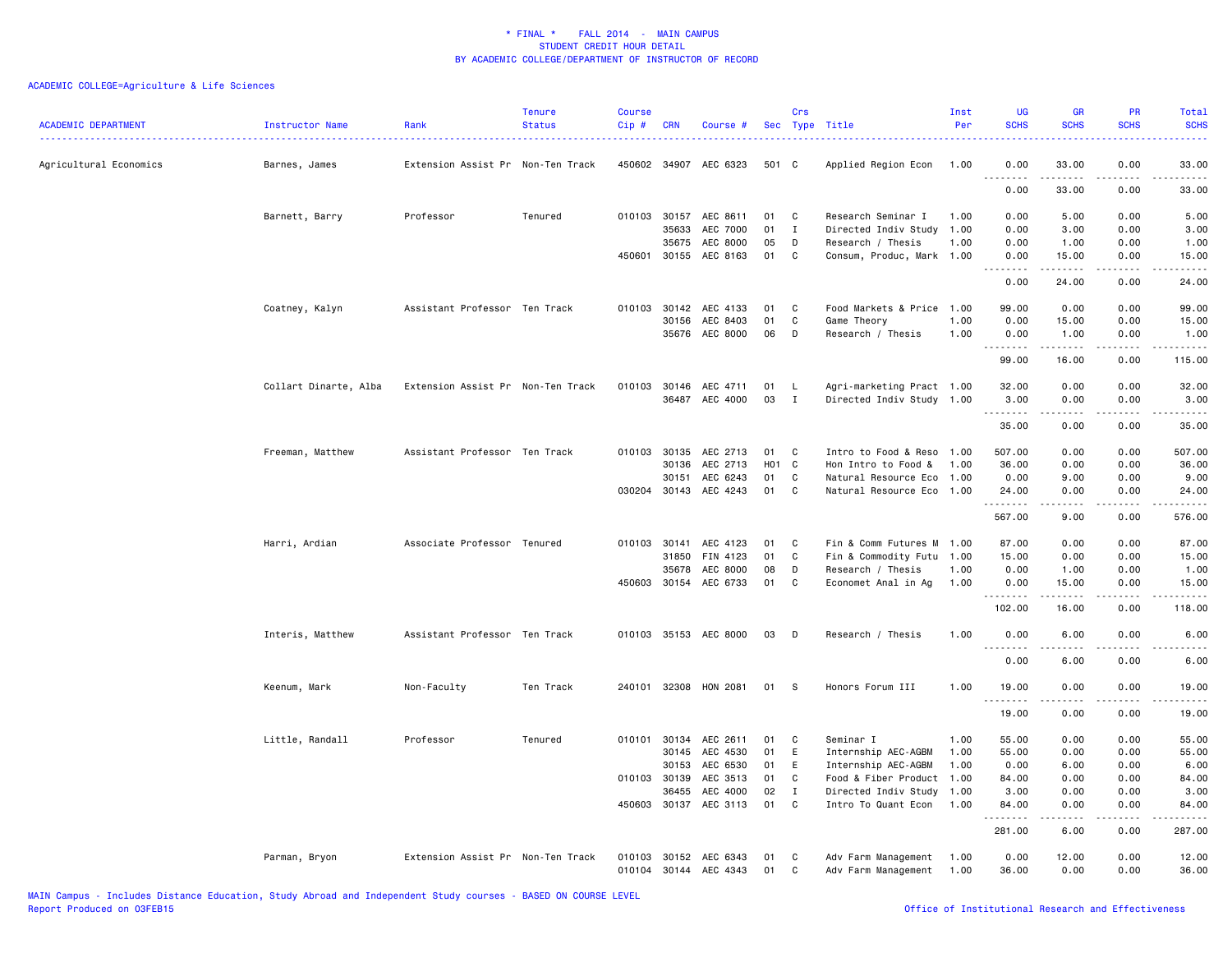| <b>ACADEMIC DEPARTMENT</b> | <b>Instructor Name</b> | Rank                          | <b>Tenure</b><br><b>Status</b> | <b>Course</b><br>$Cip$ #   | <b>CRN</b>              | Course #                                            | Sec               | Crs          | Type Title                                                          | Inst<br>Per          | <b>UG</b><br><b>SCHS</b> | <b>GR</b><br><b>SCHS</b>                                                                                                                                                                 | <b>PR</b><br><b>SCHS</b> | Total<br><b>SCHS</b>        |
|----------------------------|------------------------|-------------------------------|--------------------------------|----------------------------|-------------------------|-----------------------------------------------------|-------------------|--------------|---------------------------------------------------------------------|----------------------|--------------------------|------------------------------------------------------------------------------------------------------------------------------------------------------------------------------------------|--------------------------|-----------------------------|
|                            |                        |                               |                                |                            |                         |                                                     |                   |              |                                                                     |                      | 36.00                    | 12.00                                                                                                                                                                                    | 0.00                     | 48.00                       |
| Agricultural Economics     | Petrolia, Daniel       | Associate Professor Tenured   |                                | 010103<br>450603           | 35679<br>36381<br>34652 | AEC 8000<br>AEC 4000<br>AEC 6713                    | 09<br>01<br>01    | D<br>Ι.<br>C | Research / Thesis<br>Directed Indiv Study<br>Quant Econ             | 1.00<br>1.00<br>1.00 | 0.00<br>3.00<br>0.00     | 6.00<br>0.00<br>18.00                                                                                                                                                                    | 0.00<br>0.00<br>0.00     | 6.00<br>3.00<br>18.00       |
|                            |                        |                               |                                |                            |                         |                                                     |                   |              |                                                                     |                      | --------<br>3.00         | $\frac{1}{2} \left( \frac{1}{2} \right) \left( \frac{1}{2} \right) \left( \frac{1}{2} \right) \left( \frac{1}{2} \right) \left( \frac{1}{2} \right) \left( \frac{1}{2} \right)$<br>24.00 | $  -$<br>0.00            | .<br>27.00                  |
|                            | Tack, Jesse            | Assistant Professor Ten Track |                                |                            |                         | 010103 35680 AEC 8000                               | 10                | D            | Research / Thesis                                                   | 1.00                 | 0.00<br>- - -<br>.       | 1.00                                                                                                                                                                                     | 0.00<br>.                | 1.00                        |
|                            |                        |                               |                                |                            |                         |                                                     |                   |              |                                                                     |                      | 0.00                     | 1.00                                                                                                                                                                                     | 0.00                     | 1.00                        |
|                            | Turner, Steven         | Professor                     | Tenured                        | 010101<br>010103<br>521003 |                         | 30140 AEC 4113<br>30148 AEC 6113<br>33398 SLCE 1001 | 01<br>01<br>F01 C | C.<br>C.     | Agribusiness Firm Mg 1.00<br>Agribus Firm Mgt<br>First Year Seminar | 1.00<br>1.00         | 66.00<br>0.00<br>24.00   | 0.00<br>12.00<br>0.00                                                                                                                                                                    | 0.00<br>0.00<br>0.00     | 66.00<br>12.00<br>24.00     |
|                            |                        |                               |                                |                            |                         |                                                     |                   |              |                                                                     |                      | --------<br>90.00        | --------<br>12.00                                                                                                                                                                        | --------<br>0.00         | .<br>102.00                 |
|                            | Williams, Angelica     | Non-Faculty                   | Not Applicable                 |                            |                         | 010101 30138 AEC 3133                               | 01 C              |              | Introductory Agribus 1.00                                           |                      | 189.00                   | 0.00                                                                                                                                                                                     | 0.00                     | 189.00                      |
|                            |                        |                               |                                |                            |                         |                                                     |                   |              |                                                                     |                      | 189.00                   | 0.00                                                                                                                                                                                     | 0.00                     | 189.00                      |
| Agricultural Economics     |                        |                               |                                |                            |                         |                                                     |                   |              |                                                                     |                      | 1421.00<br>========      | 159.00<br>========                                                                                                                                                                       | 0.00<br>========         | 1580.00<br><b>CONSESSED</b> |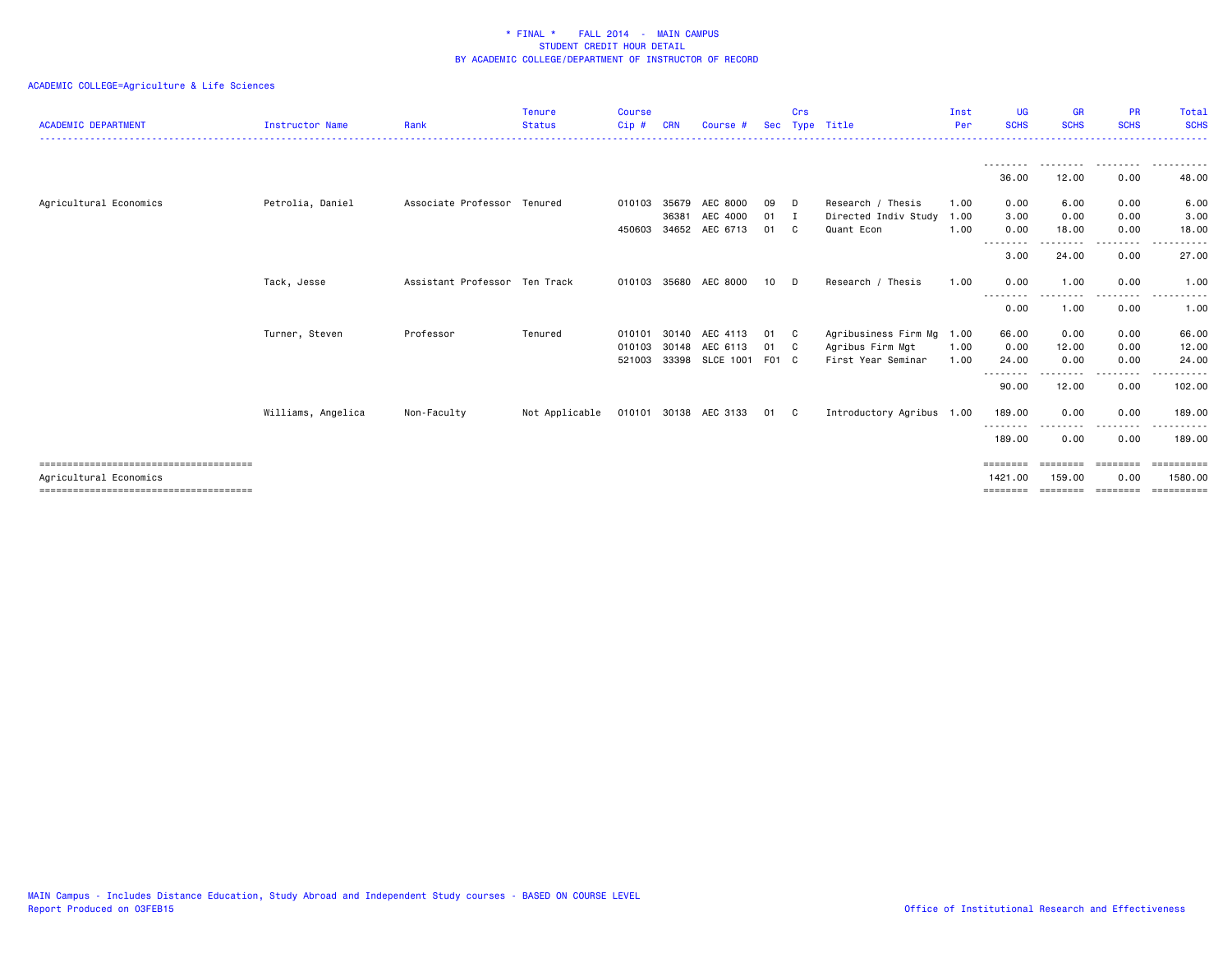| <b>ACADEMIC DEPARTMENT</b> | Instructor Name | Rank                              | <b>Tenure</b><br><b>Status</b> | Course<br>Cip#   | <b>CRN</b>     | Course #                                       |          | Crs<br>Sec Type   | Title                                      | Inst<br>Per  | <b>UG</b><br><b>SCHS</b> | <b>GR</b><br><b>SCHS</b>                                                                                                                                     | PR<br><b>SCHS</b>       | Total<br><b>SCHS</b>    |
|----------------------------|-----------------|-----------------------------------|--------------------------------|------------------|----------------|------------------------------------------------|----------|-------------------|--------------------------------------------|--------------|--------------------------|--------------------------------------------------------------------------------------------------------------------------------------------------------------|-------------------------|-------------------------|
| Animal Dairy Science       | Blanton, John   | Professor                         | Tenured                        | 010901           | 30100          | ADS 3213                                       | 01       | C                 | Growth Development E 1.00                  |              | 75.00                    | 0.00                                                                                                                                                         | 0.00                    | وبالاناداد<br>75.00     |
|                            |                 |                                   |                                |                  | 30101<br>35188 | ADS 3213<br>ADS 9000                           | 02<br>01 | K<br>D            | Growth Development E 1.00<br>Research/Diss | 1.00         | 0.00<br>0.00<br>.        | 0.00<br>5.00<br>.                                                                                                                                            | 0.00<br>0.00<br>.       | 0.00<br>5.00<br>$    -$ |
|                            |                 |                                   |                                |                  |                |                                                |          |                   |                                            |              | 75.00                    | 5.00                                                                                                                                                         | 0.00                    | 80.00                   |
|                            | Crow, Brett     | Instructor                        | Non-Ten Track                  |                  |                | 010901 30105 ADS 4212<br>010906 30103 ADS 3312 | 01<br>01 | L,<br>L.          | Livestock Eval<br>Livestock Mgt Prac       | 1.00<br>1.00 | 58.00<br>44.00<br>.      | 0.00<br>0.00<br><u>.</u>                                                                                                                                     | 0.00<br>0.00<br>.       | 58.00<br>44.00<br>.     |
|                            |                 |                                   |                                |                  |                |                                                |          |                   |                                            |              | 102.00                   | 0.00                                                                                                                                                         | 0.00                    | 102.00                  |
|                            | Dinh, Thu       | Assistant Professor Ten Track     |                                | 010901<br>020201 | 35503<br>36316 | ADS 8000<br>ADS 4000                           | 18<br>02 | D<br>$\mathbf{I}$ | Research/Thesis<br>Directed Indiv Study    | 1.00<br>1.00 | 0.00<br>3.00<br>.        | 2.00<br>0.00<br><b>.</b>                                                                                                                                     | 0.00<br>0.00<br>د د د د | 2.00<br>3.00<br>22222   |
|                            |                 |                                   |                                |                  |                |                                                |          |                   |                                            |              | 3.00                     | 2.00                                                                                                                                                         | 0.00                    | 5.00                    |
|                            | Graves, Jessica | Instructor                        | Non-Ten Track                  | 010101           | 30111          | ADS 4423                                       | 01       | E                 | ADS Internship                             | 1.00         | 36.00                    | 0.00                                                                                                                                                         | 0.00                    | 36.00                   |
|                            |                 |                                   |                                | 010901           | 30086          | ADS 1111                                       | 01       | C                 | Orientation to ADS                         | 1.00         | 72.00                    | 0.00                                                                                                                                                         | 0.00                    | 72.00                   |
|                            |                 |                                   |                                |                  | 30087          | ADS 1114                                       | 01       | C                 | Animal Science                             | 1.00         | 396.00                   | 0.00                                                                                                                                                         | 0.00                    | 396.00                  |
|                            |                 |                                   |                                |                  | 30088          | ADS 1114                                       | 02       | K                 | Animal Science                             | 1.00         | 0.00                     | 0.00                                                                                                                                                         | 0.00                    | 0.00                    |
|                            |                 |                                   |                                |                  | 30089          | ADS 1114                                       | 03       | к                 | Animal Science                             | 1.00         | 0.00                     | 0.00                                                                                                                                                         | 0.00                    | 0.00                    |
|                            |                 |                                   |                                |                  | 30090          | ADS 1114                                       | 04       | К                 | Animal Science                             | 1.00         | 0.00                     | 0.00                                                                                                                                                         | 0.00                    | 0.00                    |
|                            |                 |                                   |                                |                  | 30091          | ADS 1114                                       | 05       | K                 | Animal Science                             | 1.00         | 0.00                     | 0.00                                                                                                                                                         | 0.00                    | 0.00                    |
|                            |                 |                                   |                                |                  | 30092          | ADS 1114                                       | 06       | C                 | Animal Science                             | 1.00         | 100.00                   | 0.00                                                                                                                                                         | 0.00                    | 100.00                  |
|                            |                 |                                   |                                |                  | 30093          | ADS 1114                                       | 07       | К                 | Animal Science                             | 1.00         | 0.00                     | 0.00                                                                                                                                                         | 0.00                    | 0.00                    |
|                            |                 |                                   |                                |                  |                | 30106 ADS 4221                                 | 01       | <sub>S</sub>      | Capstone in Animal & 0.50                  |              | 15.00<br>.               | 0.00<br>$\frac{1}{2} \left( \frac{1}{2} \right) \left( \frac{1}{2} \right) \left( \frac{1}{2} \right) \left( \frac{1}{2} \right) \left( \frac{1}{2} \right)$ | 0.00<br>.               | 15.00<br>.              |
|                            |                 |                                   |                                |                  |                |                                                |          |                   |                                            |              | 619.00                   | 0.00                                                                                                                                                         | 0.00                    | 619.00                  |
|                            | Karisch, Brandi | Extension Assist Pr Non-Ten Track |                                | 010901           | 30106          | ADS 4221                                       | 01       | s                 | Capstone in Animal & 0.50                  |              | 15.00                    | 0.00                                                                                                                                                         | 0.00                    | 15.00                   |
|                            |                 |                                   |                                |                  |                | 35207 ADS 8000                                 | 03       | D                 | Research/Thesis                            | 1.00         | 0.00<br>.                | 4.00<br>$\frac{1}{2} \left( \frac{1}{2} \right) \left( \frac{1}{2} \right) \left( \frac{1}{2} \right) \left( \frac{1}{2} \right) \left( \frac{1}{2} \right)$ | 0.00<br>.               | 4.00<br>.               |
|                            |                 |                                   |                                |                  |                |                                                |          |                   |                                            |              | 15.00                    | 4.00                                                                                                                                                         | 0.00                    | 19.00                   |
|                            | Larson, Jamie   | Assistant Professor Ten Track     |                                | 010901           | 35208          | ADS 8000                                       | 04       | D                 | Research/Thesis                            | 1.00         | 0.00                     | 1.00                                                                                                                                                         | 0.00                    | 1.00                    |
|                            |                 |                                   |                                |                  |                | 260707 30112 ADS 4611                          | 01       | $\mathsf{L}$      | Prac In Phy & Repro                        | 1.00         | 22.00                    | 0.00                                                                                                                                                         | 0.00                    | 22.00                   |
|                            |                 |                                   |                                |                  | 30113          | ADS 4611                                       | 02       | L.                | Prac In Phy & Repro                        | 1.00         | 17.00                    | 0.00                                                                                                                                                         | 0.00                    | 17.00                   |
|                            |                 |                                   |                                |                  | 30114          | ADS 4613                                       | 01       | C                 | Physiology Of Repro                        | 1.00         | 126.00                   | 0.00                                                                                                                                                         | 0.00                    | 126.00                  |
|                            |                 |                                   |                                |                  |                | 35094 PHY 8000                                 | 05       | D                 | Research / Thesis                          | 1.00         | 0.00<br>.                | 5.00<br>$\frac{1}{2} \left( \frac{1}{2} \right) \left( \frac{1}{2} \right) \left( \frac{1}{2} \right) \left( \frac{1}{2} \right) \left( \frac{1}{2} \right)$ | 0.00<br>.               | 5.00<br>.               |
|                            |                 |                                   |                                |                  |                |                                                |          |                   |                                            |              | 165.00                   | 6.00                                                                                                                                                         | 0.00                    | 171.00                  |
|                            | Lemley, Caleb   | Assistant Professor Ten Track     |                                | 010901           | 35209          | ADS 8000                                       | 05       | D                 | Research/Thesis                            | 1.00         | 0.00                     | 24.00                                                                                                                                                        | 0.00                    | 24.00                   |
|                            |                 |                                   |                                | 260707 30115     |                | ADS 4623                                       | 01       | C                 | Physiol Of Lactation 1.00                  |              | 108.00                   | 0.00                                                                                                                                                         | 0.00                    | 108.00                  |
|                            |                 |                                   |                                |                  | 30116          | ADS 4623                                       | 02       | К                 | Physiol Of Lactation 1.00                  |              | 0.00                     | 0.00                                                                                                                                                         | 0.00                    | 0.00                    |
|                            |                 |                                   |                                |                  | 30117          | ADS 4623                                       | 03       | К                 | Physiol Of Lactation 1.00                  |              | 0.00<br>.                | 0.00                                                                                                                                                         | 0.00<br>.               | 0.00<br>.               |
|                            |                 |                                   |                                |                  |                |                                                |          |                   |                                            |              | 108.00                   | 24.00                                                                                                                                                        | 0.00                    | 132.00                  |
|                            | Liao, Shengfa   | Assistant Professor Ten Track     |                                | 010901 35193     |                | ADS 9000                                       | 06       | D                 | Research/Diss                              | 1.00         | 0.00                     | 6.00                                                                                                                                                         | 0.00                    | 6.00                    |
|                            |                 |                                   |                                |                  |                | 35210 ADS 8000                                 | 06       | D                 | Research/Thesis                            | 1.00         | 0.00<br>.                | 1.00<br>.                                                                                                                                                    | 0.00<br>د د د د         | 1.00<br>-----           |
|                            |                 |                                   |                                |                  |                |                                                |          |                   |                                            |              | 0.00                     | 7.00                                                                                                                                                         | 0.00                    | 7.00                    |
|                            | Memili, Erdogan | Associate Professor Tenured       |                                |                  |                | 010901 30107 ADS 4222                          | 01       | C                 | Small Livestock Prod 1.00                  |              | 80.00                    | 0.00                                                                                                                                                         | 0.00                    | 80.00                   |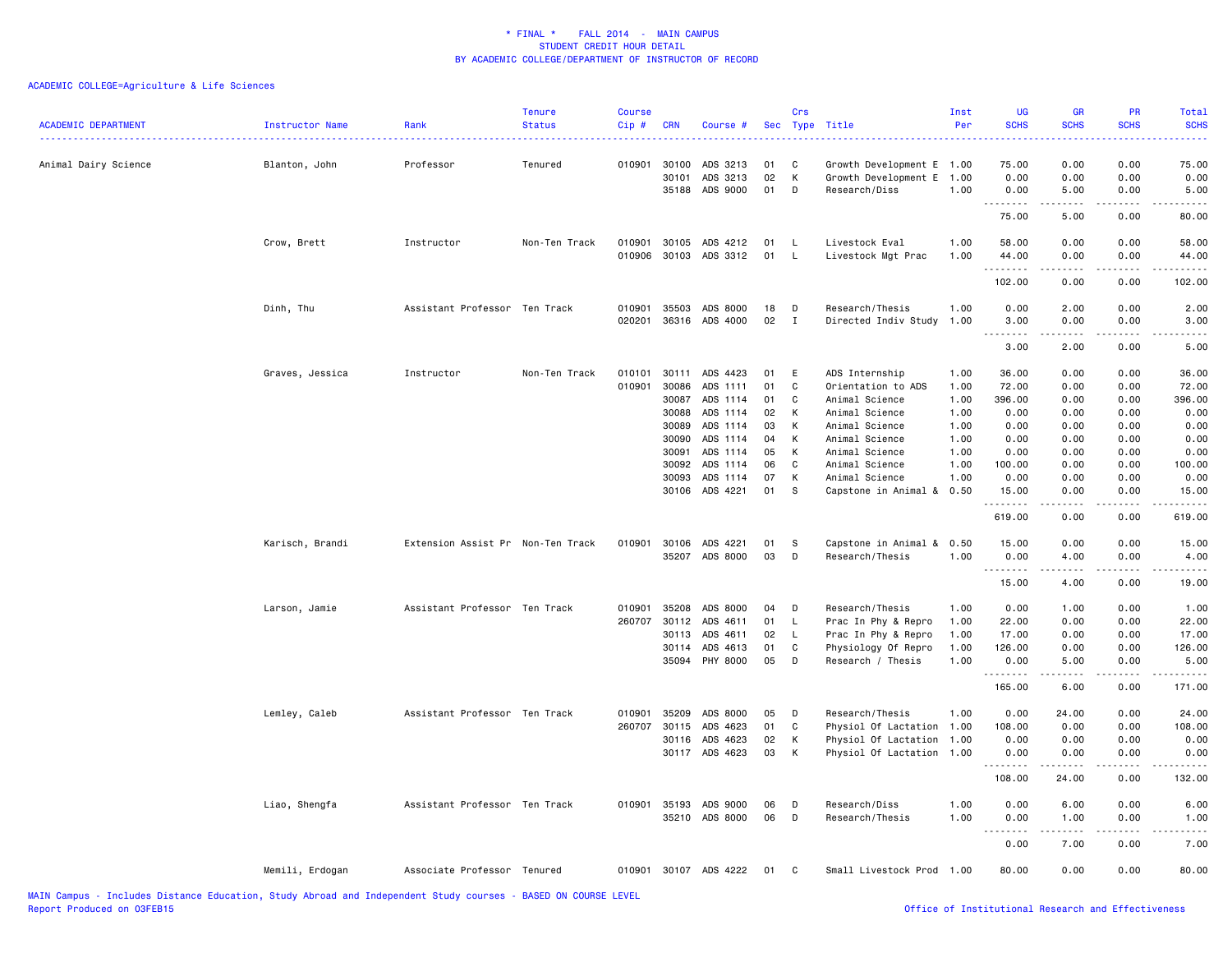| <b>ACADEMIC DEPARTMENT</b> | <b>Instructor Name</b>                                    | Rank                              | <b>Tenure</b><br><b>Status</b> | <b>Course</b><br>Cip# | <b>CRN</b>     | Course #              |          | Crs              | Sec Type Title                                 | Inst<br>Per | <b>UG</b><br><b>SCHS</b> | GR<br><b>SCHS</b>              | <b>PR</b><br><b>SCHS</b>            | Total<br><b>SCHS</b><br>.                                                                                                                                    |
|----------------------------|-----------------------------------------------------------|-----------------------------------|--------------------------------|-----------------------|----------------|-----------------------|----------|------------------|------------------------------------------------|-------------|--------------------------|--------------------------------|-------------------------------------|--------------------------------------------------------------------------------------------------------------------------------------------------------------|
| Animal Dairy Science       | Memili, Erdogan                                           | Associate Professor Tenured       |                                |                       |                | 020201 36470 ADS 4000 | 03       | $\mathbf I$      | Directed Indiv Study 1.00                      |             | 1.00<br>.                | 0.00<br><u>.</u>               | 0.00<br>.                           | 1.00<br>.                                                                                                                                                    |
|                            |                                                           |                                   |                                |                       |                |                       |          |                  |                                                |             | 81.00                    | 0.00                           | 0.00                                | 81.00                                                                                                                                                        |
|                            | Nguekam Feugang, Jean-M Research Assist Pro Non-Ten Track |                                   |                                | 020201                | 36484          | ADS 4000              | 04       | I                | Directed Indiv Study 1.00                      |             | 3.00                     | 0.00                           | 0.00                                | 3.00                                                                                                                                                         |
|                            |                                                           |                                   |                                | 240101                |                | 36612 HON 4000        | 06       | $\mathbf I$      | Directed Individual                            | 1.00        | 3.00<br>.                | 0.00<br>.                      | 0.00<br>$\sim$ $\sim$ $\sim$ $\sim$ | 3.00<br>.                                                                                                                                                    |
|                            |                                                           |                                   |                                |                       |                |                       |          |                  |                                                |             | 6.00                     | 0.00                           | 0.00                                | 6.00                                                                                                                                                         |
|                            | Nicodemus, Molly                                          | Associate Professor Tenured       |                                | 010507                | 30095          | ADS 1132              | 01       | C                | Intro to Horsemanshi 1.00                      |             | 20.00                    | 0.00                           | 0.00                                | 20.00                                                                                                                                                        |
|                            |                                                           |                                   |                                |                       | 30096          | ADS 1132              | 02       | K                | Intro to Horsemanshi 1.00                      |             | 0.00                     | 0.00                           | 0.00                                | 0.00                                                                                                                                                         |
|                            |                                                           |                                   |                                |                       | 30097          | ADS 2122              | 01       | L                | Adv Equine Eval                                | 1.00        | 28.00                    | 0.00                           | 0.00                                | 28.00                                                                                                                                                        |
|                            |                                                           |                                   |                                |                       | 30098          | ADS 2212              | 01       | L                | Equine Behavior & Tra 1.00                     |             | 44.00                    | 0.00                           | 0.00                                | 44.00                                                                                                                                                        |
|                            |                                                           |                                   |                                |                       | 30099          | ADS 2312              | 01       | B                | Advanced Horsemanshi 1.00                      |             | 20.00                    | 0.00                           | 0.00                                | 20.00                                                                                                                                                        |
|                            |                                                           |                                   |                                | 010901                | 35196          | ADS 9000              | 09       | D                | Research/Diss                                  | 1.00        | 0.00                     | 5.00                           | 0.00                                | 5.00                                                                                                                                                         |
|                            |                                                           |                                   |                                |                       | 35213          | ADS 8000              | 09       | D                | Research/Thesis                                | 1.00        | 0.00                     | 1.00                           | 0.00                                | 1.00                                                                                                                                                         |
|                            |                                                           |                                   |                                | 020201                | 36173          | ADS 4000              | 01       | $\mathbf I$      | Directed Indiv Study 1.00                      |             | 1.00                     | 0.00                           | 0.00                                | 1.00                                                                                                                                                         |
|                            |                                                           |                                   |                                |                       | 36490          | ADS 4000              | 05       | $\mathbf{I}$     | Directed Indiv Study 1.00                      |             | 3.00                     | 0.00                           | 0.00                                | 3.00                                                                                                                                                         |
|                            |                                                           |                                   |                                |                       | 36548          | ADS 4000              | 06       | $\;$ I           | Directed Indiv Study 1.00                      |             | 1.00                     | 0.00                           | 0.00                                | 1.00                                                                                                                                                         |
|                            |                                                           |                                   |                                |                       |                | 512313 30102 ADS 3233 | 01       | B                | Equine Assisted Ther 1.00                      |             | 45.00<br>.               | 0.00<br>.                      | 0.00<br>.                           | 45.00<br>.                                                                                                                                                   |
|                            |                                                           |                                   |                                |                       |                |                       |          |                  |                                                |             | 162.00                   | 6.00                           | 0.00                                | 168.00                                                                                                                                                       |
|                            | Parish, Jane                                              | Extension Professor Non-Ten Track |                                |                       |                | 010901 35214 ADS 8000 | 10       | D                | Research/Thesis                                | 1.00        | 0.00<br>$  -$<br>.       | 1.00<br>.                      | 0.00<br>.                           | 1.00<br>.                                                                                                                                                    |
|                            |                                                           |                                   |                                |                       |                |                       |          |                  |                                                |             | 0.00                     | 1.00                           | 0.00                                | 1.00                                                                                                                                                         |
|                            | Rivera, J.                                                | Extension Assist Pr Non-Ten Track |                                |                       |                | 010901 35215 ADS 8000 | 11       | D                | Research/Thesis                                | 1.00        | 0.00                     | 3.00                           | 0.00                                | 3.00                                                                                                                                                         |
|                            |                                                           |                                   |                                |                       |                |                       |          |                  |                                                |             | .<br>0.00                | .<br>3.00                      | .<br>0.00                           | .<br>3.00                                                                                                                                                    |
|                            | Rude, Brian                                               | Professor                         | Tenured                        | 010901                | 30104          | ADS 4115              | 01       | C                | Animal Nutrition                               | 1.00        | 300.00                   | 0.00                           | 0.00                                | 300.00                                                                                                                                                       |
|                            |                                                           |                                   |                                |                       | 35216          | ADS 8000              | 12       | D                | Research/Thesis                                | 1.00        | 0.00                     | 3.00                           | 0.00                                | 3.00                                                                                                                                                         |
|                            |                                                           |                                   |                                | 010904                | 30128          | ADS 8111              | 01       | S                | Nutrition Seminar                              | 1.00        | 0.00                     | 3.00                           | 0.00                                | 3.00                                                                                                                                                         |
|                            |                                                           |                                   |                                | 011001                | 30129          | ADS 8121              | 01       | S                | Nutrition Seminar                              | 1.00        | 0.00                     | 3.00                           | 0.00                                | 3.00                                                                                                                                                         |
|                            |                                                           |                                   |                                |                       | 30130          | ADS 8131              | 01       | S                | Nutrition Seminar                              | 1.00        | 0.00                     | 1.00                           | 0.00                                | 1.00                                                                                                                                                         |
|                            |                                                           |                                   |                                | 020202                | 30119          | ADS 6115              | 01       | C                | Animal Nutrition                               | 1.00        | 0.00                     | 10.00                          | 0.00                                | 10.00                                                                                                                                                        |
|                            |                                                           |                                   |                                | 512501                | 35149          | VS 3014               | 01       | B                | Anatomy & Physiology                           | 1.00        | 100.00<br>.              | 0.00<br>.                      | 0.00<br>.                           | 100.00<br><b></b>                                                                                                                                            |
|                            |                                                           |                                   |                                |                       |                |                       |          |                  |                                                |             | 400.00                   | 20.00                          | 0.00                                | 420.00                                                                                                                                                       |
|                            | Ryan, Peter                                               | Non-Faculty                       | Tenured                        | 260707                | 33133          | PHY 8811              | 01       | S                | Animal Phys Seminar                            | 1.00        | 0.00                     | 3.00                           | 0.00                                | 3.00                                                                                                                                                         |
|                            |                                                           |                                   |                                |                       | 35089          | PHY 9000              | 09       | D                | Research / Diss                                | 1.00        | 0.00                     | 1.00                           | 0.00                                | 1.00                                                                                                                                                         |
|                            |                                                           |                                   |                                | 512501                |                | 36597 CVM 8000        | 16       | D                | Research / Thesis                              | 1.00        | 0.00                     | 1.00                           | 0.00                                | 1.00                                                                                                                                                         |
|                            |                                                           |                                   |                                |                       |                |                       |          |                  |                                                |             | <u>.</u><br>0.00         | .<br>5.00                      | .<br>0.00                           | $\frac{1}{2} \left( \frac{1}{2} \right) \left( \frac{1}{2} \right) \left( \frac{1}{2} \right) \left( \frac{1}{2} \right) \left( \frac{1}{2} \right)$<br>5.00 |
|                            |                                                           |                                   |                                |                       |                |                       |          |                  |                                                |             |                          |                                |                                     |                                                                                                                                                              |
|                            | Smith, Trent                                              | Associate Professor Tenured       |                                | 010901                | 30109          | ADS 4324              | 01       | В                | Beef Cattle Producti 1.00                      |             | 156.00                   | 0.00                           | 0.00                                | 156.00                                                                                                                                                       |
|                            |                                                           |                                   |                                | 010906<br>020201      | 30110<br>30120 | ADS 4412<br>ADS 6324  | 01<br>01 | L<br>B           | Mng Lvstk Sales I<br>Beef Cattle Producti 1.00 | 1.00        | 52.00<br>0.00            | 0.00<br>4.00                   | 0.00<br>0.00                        | 52.00<br>4.00                                                                                                                                                |
|                            |                                                           |                                   |                                |                       |                |                       |          |                  |                                                |             | .<br>208.00              | <b><i><u>.</u></i></b><br>4.00 | .<br>0.00                           | .<br>212.00                                                                                                                                                  |
|                            |                                                           |                                   |                                |                       |                |                       |          |                  |                                                |             |                          |                                |                                     |                                                                                                                                                              |
|                            | Ward, Stephanie                                           | Assistant Professor Ten Track     |                                | 010901<br>020201      | 35220<br>36550 | ADS 8000<br>ADS 4000  | 16<br>07 | D<br>$\mathbf I$ | Research/Thesis<br>Directed Indiv Study 1.00   | 1.00        | 0.00<br>3.00             | 4.00<br>0.00                   | 0.00<br>0.00                        | 4.00<br>3.00                                                                                                                                                 |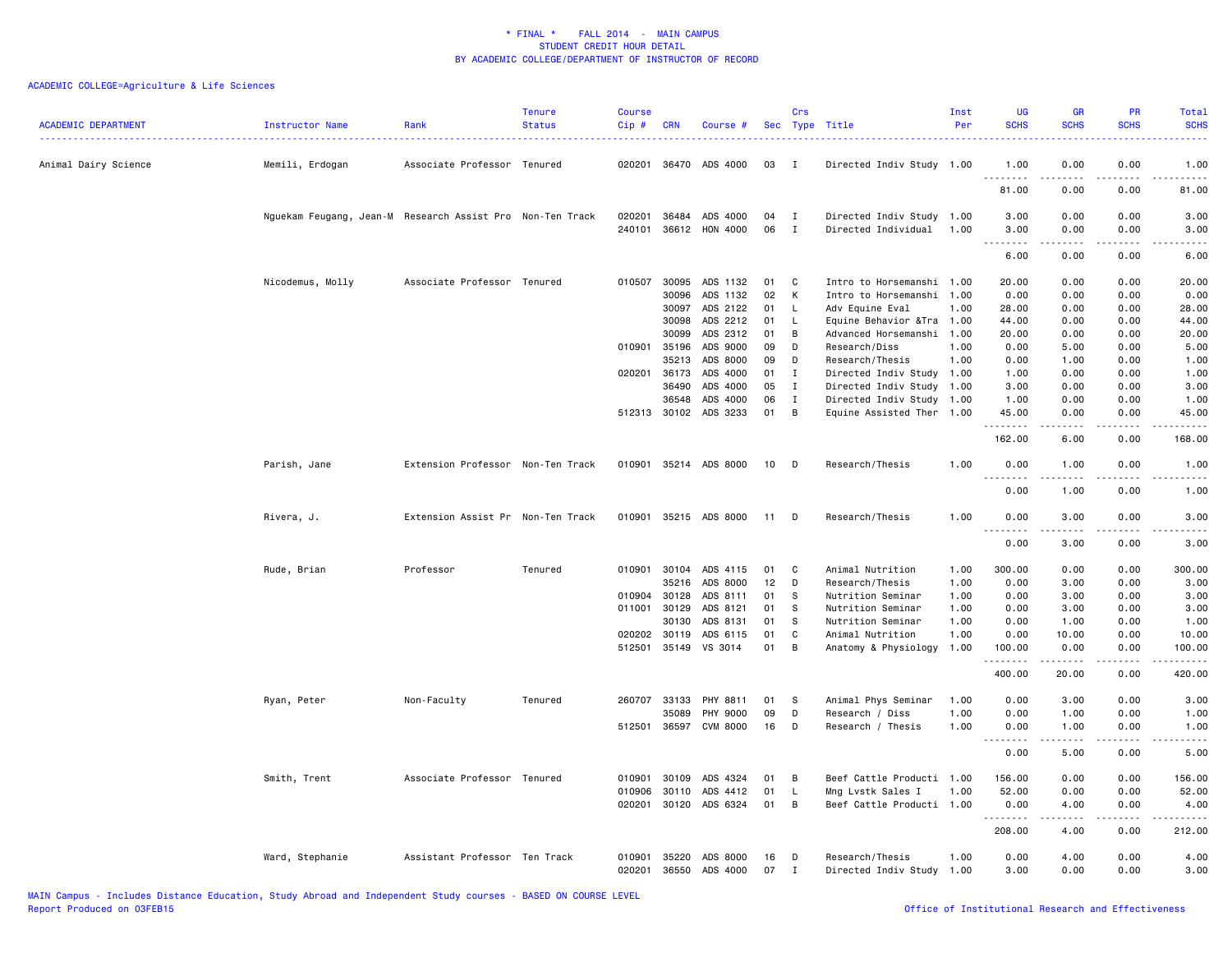| <b>ACADEMIC DEPARTMENT</b> | Instructor Name | Rank                          | Tenure<br><b>Status</b> | Course<br>$Cip$ # | <b>CRN</b> | Course # Sec Type Title |      | Crs |                           | Inst<br>Per | <b>UG</b><br><b>SCHS</b> | <b>GR</b><br><b>SCHS</b> | <b>PR</b><br><b>SCHS</b> | Total<br><b>SCHS</b> |
|----------------------------|-----------------|-------------------------------|-------------------------|-------------------|------------|-------------------------|------|-----|---------------------------|-------------|--------------------------|--------------------------|--------------------------|----------------------|
| Animal Dairy Science       | Ward, Stephanie | Assistant Professor Ten Track |                         | 020201            |            | 36674 ADS 4000          | 08 I |     | Directed Indiv Study 1.00 |             | 2.00                     | 0.00<br>                 | 0.00<br>.                | 2.00<br>.            |
|                            |                 |                               |                         |                   |            |                         |      |     |                           |             | 5.00                     | 4.00                     | 0.00                     | 9.00                 |
|                            |                 |                               |                         |                   |            |                         |      |     |                           |             | ========                 | ========                 | ========                 | ==========           |
| Animal Dairy Science       |                 |                               |                         |                   |            |                         |      |     |                           |             | 1949.00                  | 91.00                    | 0.00                     | 2040.00              |
|                            |                 |                               |                         |                   |            |                         |      |     |                           |             | ========                 | ========                 | ========                 | ==========           |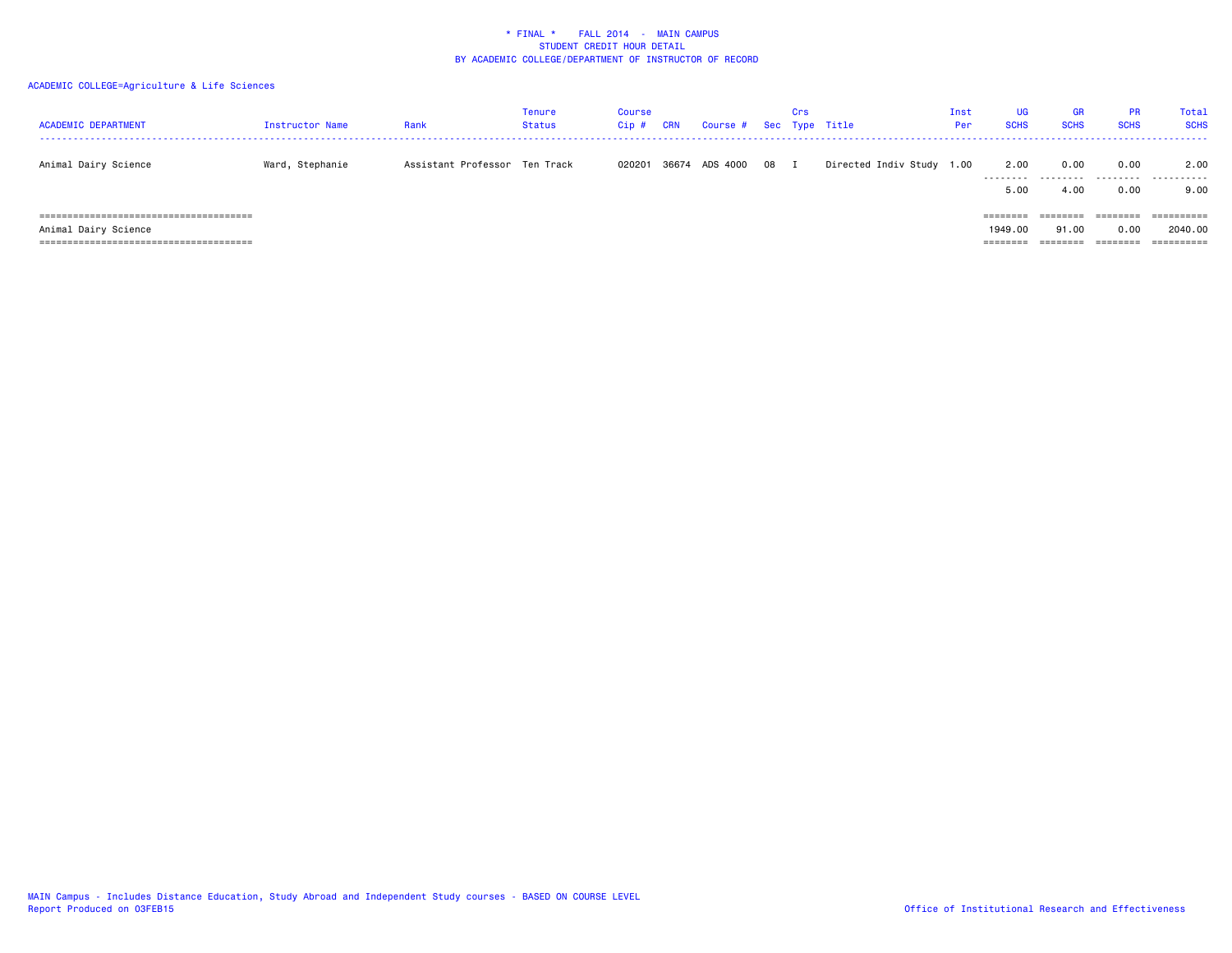| <b>ACADEMIC DEPARTMENT</b>                             | Instructor Name      | Rank                              | <b>Tenure</b><br><b>Status</b> | <b>Course</b><br>Cip# | <b>CRN</b>     | Course #              |          | Crs           | Sec Type Title                                         | Inst<br>Per  | <b>UG</b><br><b>SCHS</b>      | <b>GR</b><br><b>SCHS</b>                                                                                                                                     | <b>PR</b><br><b>SCHS</b>            | Total<br><b>SCHS</b><br>.                                                                                                                                    |
|--------------------------------------------------------|----------------------|-----------------------------------|--------------------------------|-----------------------|----------------|-----------------------|----------|---------------|--------------------------------------------------------|--------------|-------------------------------|--------------------------------------------------------------------------------------------------------------------------------------------------------------|-------------------------------------|--------------------------------------------------------------------------------------------------------------------------------------------------------------|
| Biochemistry, Molecular Biology, Entomol Allen, Thomas |                      | Extension Assoc Pro Non-Ten Track |                                | 260702 35447          |                | EPP 9000              | 02       | D             | Research / Diss                                        | 1.00         | 0.00                          | 1.00                                                                                                                                                         | 0.00                                | 1.00                                                                                                                                                         |
|                                                        |                      |                                   |                                |                       | 36511          | EPP 7000              | 09       | I             | Directed Indiv Study 1.00                              |              | 0.00                          | 3.00                                                                                                                                                         | 0.00                                | 3.00                                                                                                                                                         |
|                                                        |                      |                                   |                                |                       | 36512          | EPP 7000              | 10       | $\bf{I}$      | Directed Indiv Study 1.00                              |              | 0.00                          | 3.00                                                                                                                                                         | 0.00                                | 3.00                                                                                                                                                         |
|                                                        |                      |                                   |                                |                       | 36513<br>36514 | EPP 7000<br>EPP 7000  | 11<br>12 | $\bf{I}$<br>I | Directed Indiv Study 1.00<br>Directed Indiv Study 1.00 |              | 0.00<br>0.00                  | 3.00<br>3.00                                                                                                                                                 | 0.00<br>0.00                        | 3.00<br>3.00                                                                                                                                                 |
|                                                        |                      |                                   |                                |                       |                |                       |          |               |                                                        |              | 0.00                          | 13.00                                                                                                                                                        | 0.00                                | 13.00                                                                                                                                                        |
|                                                        | Baker, Gerald        | Professor                         | Tenured                        | 260702 31733          |                | EPP 2213              | 01       | C             | Intro To Insects                                       | 1.00         | 132.00                        | 0.00                                                                                                                                                         | 0.00                                | 132.00                                                                                                                                                       |
|                                                        |                      |                                   |                                |                       | 31734          | EPP 2213              | 02       | K             | Intro To Insects                                       | 1.00         | 0.00                          | 0.00                                                                                                                                                         | 0.00                                | 0.00                                                                                                                                                         |
|                                                        |                      |                                   |                                |                       | 31735          | EPP 2213              | 03       | К             | Intro To Insects                                       | 1.00         | 0.00                          | 0.00                                                                                                                                                         | 0.00                                | 0.00                                                                                                                                                         |
|                                                        |                      |                                   |                                |                       | 31736          | EPP 2213              | 04       | К             | Intro To Insects                                       | 1.00         | 0.00                          | 0.00                                                                                                                                                         | 0.00                                | 0.00                                                                                                                                                         |
|                                                        |                      |                                   |                                |                       | 31737          | EPP 2213              | 05       | К             | Intro To Insects                                       | 1.00         | 0.00                          | 0.00                                                                                                                                                         | 0.00                                | 0.00                                                                                                                                                         |
|                                                        |                      |                                   |                                |                       | 31741          | EPP 3423              | 01       | C             | Ornamtl Turf Insects 1.00                              |              | 87.00                         | 0.00                                                                                                                                                         | 0.00                                | 87.00                                                                                                                                                        |
|                                                        |                      |                                   |                                |                       | 31742          | EPP 3423              | 02       | К             | Ornamtl Turf Insects                                   | 1.00         | 0.00                          | 0.00                                                                                                                                                         | 0.00                                | 0.00                                                                                                                                                         |
|                                                        |                      |                                   |                                |                       | 31743          | EPP 3423              | 03       | К             | Ornamtl Turf Insects                                   | 1.00         | 0.00                          | 0.00                                                                                                                                                         | 0.00                                | 0.00                                                                                                                                                         |
|                                                        |                      |                                   |                                |                       | 31747          | EPP 4154              | 01       | C             | General Entomology                                     | 1.00         | 60.00                         | 0.00                                                                                                                                                         | 0.00                                | 60.00                                                                                                                                                        |
|                                                        |                      |                                   |                                |                       | 31748          | EPP 4154              | 02       | Κ             | General Entomology                                     | 1.00         | 0.00                          | 0.00                                                                                                                                                         | 0.00                                | 0.00                                                                                                                                                         |
|                                                        |                      |                                   |                                |                       | 31757<br>31758 | EPP 6154              | 01<br>02 | C<br>К        | General Entomology                                     | 1.00<br>1.00 | 0.00                          | 8.00                                                                                                                                                         | 0.00<br>0.00                        | 8.00                                                                                                                                                         |
|                                                        |                      |                                   |                                |                       | 31768          | EPP 6154<br>EPP 8223  | 01       | C             | General Entomology<br>Scanning E M                     | 1.00         | 0.00<br>0.00                  | 0.00<br>30.00                                                                                                                                                | 0.00                                | 0.00<br>30.00                                                                                                                                                |
|                                                        |                      |                                   |                                |                       | 31769          | EPP 8223              | 02       | К             | Scanning E M                                           | 1.00         | 0.00                          | 0.00                                                                                                                                                         | 0.00                                | 0.00                                                                                                                                                         |
|                                                        |                      |                                   |                                |                       |                |                       |          |               |                                                        |              | .<br>279.00                   | .<br>38.00                                                                                                                                                   | .<br>0.00                           | .<br>317.00                                                                                                                                                  |
|                                                        | Brown Johnson, Ashli | Non-Faculty                       | Tenured                        | 260202                | 30416          | BCH 8654              | 01       | C             | Intermed Metab                                         | 0.50         | 0.00                          | 8.00                                                                                                                                                         | 0.00                                | 8.00                                                                                                                                                         |
|                                                        |                      |                                   |                                |                       | 35058          | <b>BCH 9000</b>       | 03       | D             | Research/Diss                                          | 1.00         | 0.00                          | 20.00                                                                                                                                                        | 0.00                                | 20.00                                                                                                                                                        |
|                                                        |                      |                                   |                                |                       |                | 36535 BCH 7000        | 04       | I             | Directed Indiv Study                                   | 1.00         | 0.00<br>$\sim$ $\sim$ .       | 3.00                                                                                                                                                         | 0.00                                | 3.00                                                                                                                                                         |
|                                                        |                      |                                   |                                |                       |                |                       |          |               |                                                        |              | 0.00                          | 31.00                                                                                                                                                        | 0.00                                | 31.00                                                                                                                                                        |
|                                                        | Brown, Richard       | Professor                         | Tenured                        | 260702 35437          |                | EPP 8000              | 02       | D             | Research / Thesis                                      | 1.00         | 0.00                          | 1.00                                                                                                                                                         | 0.00                                | 1.00                                                                                                                                                         |
|                                                        |                      |                                   |                                |                       | 35449          | EPP 9000              | 04       | D             | Research / Diss                                        | 1.00         | 0.00                          | 9.00                                                                                                                                                         | 0.00                                | 9.00                                                                                                                                                         |
|                                                        |                      |                                   |                                |                       | 35927          | EPP 4000              | 01       | $\;$ I        | Directed Indiv Study 1.00                              |              | 3.00                          | 0.00                                                                                                                                                         | 0.00                                | 3.00                                                                                                                                                         |
|                                                        |                      |                                   |                                |                       | 36153          | EPP 7000              | 04       | $\mathbf{I}$  | Directed Indiv Study 1.00                              |              | 0.00                          | 3.00                                                                                                                                                         | 0.00                                | 3.00                                                                                                                                                         |
|                                                        |                      |                                   |                                |                       | 36374          | EPP 7000              | 06       | $\mathbf{I}$  | Directed Indiv Study 1.00                              |              | 0.00                          | 2.00                                                                                                                                                         | 0.00                                | 2.00                                                                                                                                                         |
|                                                        |                      |                                   |                                |                       | 36604          | EPP 7000              | 13       | $\mathbf{I}$  | Directed Indiv Study 1.00                              |              | 0.00<br>.                     | 3.00<br>$\frac{1}{2} \left( \frac{1}{2} \right) \left( \frac{1}{2} \right) \left( \frac{1}{2} \right) \left( \frac{1}{2} \right) \left( \frac{1}{2} \right)$ | 0.00<br>$\sim$ $\sim$ $\sim$ $\sim$ | 3.00<br>$\frac{1}{2} \left( \frac{1}{2} \right) \left( \frac{1}{2} \right) \left( \frac{1}{2} \right) \left( \frac{1}{2} \right) \left( \frac{1}{2} \right)$ |
|                                                        |                      |                                   |                                |                       |                |                       |          |               |                                                        |              | 3.00                          | 18.00                                                                                                                                                        | 0.00                                | 21.00                                                                                                                                                        |
|                                                        | Caprio, Michael      | Professor                         | Tenured                        | 020499                | 31764          | EPP 8111              | 01       | s             | Seminar                                                | 1.00         | 0.00                          | 5.00                                                                                                                                                         | 0.00                                | 5.00                                                                                                                                                         |
|                                                        |                      |                                   |                                |                       | 31765          | EPP 8121              | 01       | S             | Seminar                                                | 1.00         | 0.00                          | 2.00                                                                                                                                                         | 0.00                                | 2.00                                                                                                                                                         |
|                                                        |                      |                                   |                                | 260702 35450          |                | EPP 9000              | 05       | D             | Research / Diss                                        | 1.00         | 0.00                          | 5.00                                                                                                                                                         | 0.00                                | 5.00                                                                                                                                                         |
|                                                        |                      |                                   |                                |                       | 35826          | EPP 7000              | 02       | $\;$ I        | Directed Indiv Study 1.00                              |              | 0.00<br>$\frac{1}{2}$<br>$ -$ | 3.00<br>.                                                                                                                                                    | 0.00<br>.                           | 3.00<br>$\frac{1}{2}$                                                                                                                                        |
|                                                        |                      |                                   |                                |                       |                |                       |          |               |                                                        |              | 0.00                          | 15.00                                                                                                                                                        | 0.00                                | 15.00                                                                                                                                                        |
|                                                        | Catchot, Angus       | Extension Professor Non-Ten Track |                                | 260702                | 35348          | EPP 9000              | 01       | D             | Research / Diss                                        | 1.00         | 0.00                          | 7.00                                                                                                                                                         | 0.00                                | 7.00                                                                                                                                                         |
|                                                        |                      |                                   |                                |                       | 35439          | EPP 8000              | 04       | D             | Research / Thesis                                      | 1.00         | 0.00                          | 20.00                                                                                                                                                        | 0.00                                | 20.00                                                                                                                                                        |
|                                                        |                      |                                   |                                |                       |                | 36212 EPP 8990        | 02       | В             | Special Topics In EP                                   | 1.00         | 0.00<br>$\sim$ $\sim$ .       | 11.00                                                                                                                                                        | 0.00<br>$- - - -$                   | 11.00<br>$- - - - -$                                                                                                                                         |
|                                                        |                      |                                   |                                |                       |                |                       |          |               |                                                        |              | 0.00                          | 38.00                                                                                                                                                        | 0.00                                | 38.00                                                                                                                                                        |
|                                                        | Chambers, Howard     | Professor                         | Tenured                        |                       |                | 261004 31771 EPP 8333 | 01       | C.            | Adv Toxicology                                         | 1.00         | 0.00                          | 45.00                                                                                                                                                        | 0.00                                | 45.00                                                                                                                                                        |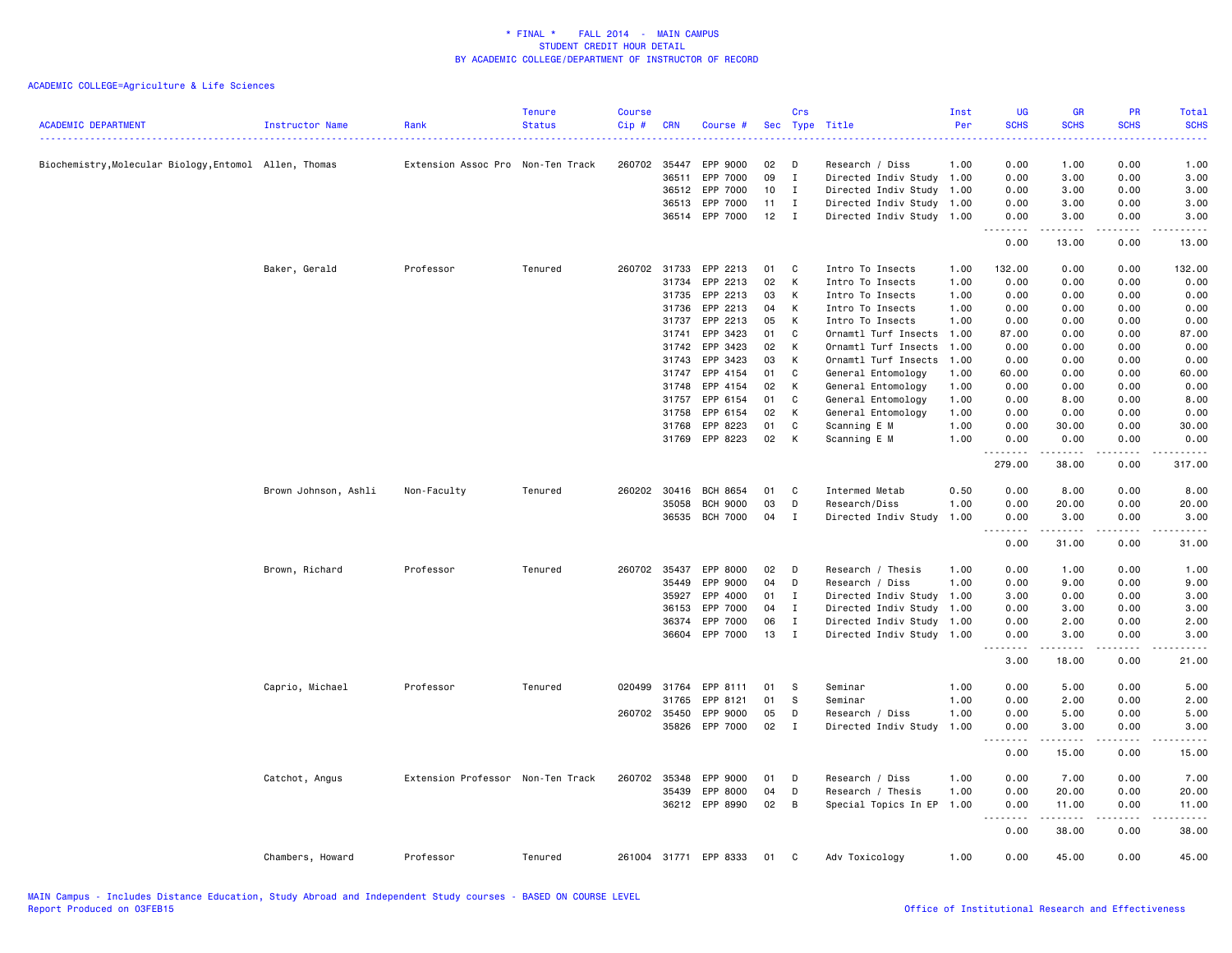| <b>ACADEMIC DEPARTMENT</b>                                 | <b>Instructor Name</b> | Rank                              | <b>Tenure</b><br><b>Status</b> | <b>Course</b><br>Cip# | <b>CRN</b>     | Course #              |          | Crs      | Sec Type Title                               | Inst<br>Per  | <b>UG</b><br><b>SCHS</b> | <b>GR</b><br><b>SCHS</b> | <b>PR</b><br><b>SCHS</b>            | Total<br><b>SCHS</b><br><u>.</u>                                                                                                                              |
|------------------------------------------------------------|------------------------|-----------------------------------|--------------------------------|-----------------------|----------------|-----------------------|----------|----------|----------------------------------------------|--------------|--------------------------|--------------------------|-------------------------------------|---------------------------------------------------------------------------------------------------------------------------------------------------------------|
|                                                            |                        |                                   |                                |                       |                |                       |          |          |                                              |              | .                        | --------                 | .                                   | .                                                                                                                                                             |
|                                                            |                        |                                   |                                |                       |                |                       |          |          |                                              |              | 0.00                     | 45.00                    | 0.00                                | 45.00                                                                                                                                                         |
| Biochemistry, Molecular Biology, Entomol Edwards, Kristine |                        | Research Assist Pro Non-Ten Track |                                |                       |                | 011105 31732 EPP 1001 | F02 C    |          | First Year Experienc                         | 1.00         | 13.00                    | 0.00                     | 0.00                                | 13.00                                                                                                                                                         |
|                                                            |                        |                                   |                                |                       | 260505 30508   | BIO 3303              | 01       | C        | Parasitology                                 | 1.00         | 120.00                   | 0.00                     | 0.00                                | 120.00                                                                                                                                                        |
|                                                            |                        |                                   |                                |                       |                | 30509 BIO 3303        | 02       | K        | Parasitology                                 | 1.00         | 0.00<br>.                | 0.00<br>.                | 0.00<br>.                           | 0.00<br>.                                                                                                                                                     |
|                                                            |                        |                                   |                                |                       |                |                       |          |          |                                              |              | 133.00                   | 0.00                     | 0.00                                | 133.00                                                                                                                                                        |
|                                                            | Farnell, Yuhua         | Assistant Professor Ten Track     |                                |                       | 260202 30393   | BCH 4414              | 01       | C        | Protein Methods                              | 1.00         | 212.00                   | 0.00                     | 0.00                                | 212.00                                                                                                                                                        |
|                                                            |                        |                                   |                                |                       | 30394          | BCH 4414              | 02       | K        | Protein Methods                              | 1.00         | 0.00                     | 0.00                     | 0.00                                | 0.00                                                                                                                                                          |
|                                                            |                        |                                   |                                |                       | 30395          | BCH 4414              | 03       | к        | Protein Methods                              | 1.00         | 0.00                     | 0.00                     | 0.00                                | 0.00                                                                                                                                                          |
|                                                            |                        |                                   |                                |                       | 30406          | BCH 6414              | 01       | C        | Protein Methods                              | 1.00         | 0.00                     | 24.00                    | 0.00                                | 24.00                                                                                                                                                         |
|                                                            |                        |                                   |                                |                       | 30407<br>30408 | BCH 6414<br>BCH 6414  | 02<br>03 | K<br>К   | Protein Methods<br>Protein Methods           | 1.00<br>1.00 | 0.00<br>0.00             | 0.00<br>0.00             | 0.00<br>0.00                        | 0.00<br>0.00                                                                                                                                                  |
|                                                            |                        |                                   |                                |                       |                | 35037 BCH 8000        | 10       | D        | Research / Thesis                            | 1.00         | 0.00                     | 1.00                     | 0.00                                | 1.00                                                                                                                                                          |
|                                                            |                        |                                   |                                |                       |                |                       |          |          |                                              |              | .<br>212.00              | -----<br>25.00           | .<br>0.00                           | .<br>237.00                                                                                                                                                   |
|                                                            |                        |                                   |                                |                       |                |                       |          |          |                                              |              |                          |                          |                                     |                                                                                                                                                               |
|                                                            | Goddard, Jerome        | Extension Professor Non-Ten Track |                                |                       | 31759          | 260702 31749 EPP 4173 | 01<br>01 | B<br>B   | Med & Veterinary Ent 1.00                    |              | 9.00                     | 0.00                     | 0.00                                | 9.00<br>9.00                                                                                                                                                  |
|                                                            |                        |                                   |                                |                       | 35451          | EPP 6173<br>EPP 9000  | 06       | D        | Med & Veterinary Ent 1.00<br>Research / Diss | 1.00         | 0.00<br>0.00             | 9.00<br>4.00             | 0.00<br>0.00                        | 4.00                                                                                                                                                          |
|                                                            |                        |                                   |                                |                       |                | 36038 EPP 7000        | 03       | I        | Directed Indiv Study 1.00                    |              | 0.00                     | 3.00                     | 0.00                                | 3.00                                                                                                                                                          |
|                                                            |                        |                                   |                                |                       |                |                       |          |          |                                              |              | 1.1.1.1.1.1.1<br>9.00    | -----<br>16.00           | $\sim$ $\sim$ $\sim$ $\sim$<br>0.00 | $\frac{1}{2} \left( \frac{1}{2} \right) \left( \frac{1}{2} \right) \left( \frac{1}{2} \right) \left( \frac{1}{2} \right) \left( \frac{1}{2} \right)$<br>25.00 |
|                                                            | Hoffmann, Federico     | Assistant Professor Ten Track     |                                |                       | 260202 30386   | BCH 3901              | 01       | s.       | Senior Seminar                               | 1.00         | 24.00                    | 0.00                     | 0.00                                | 24.00                                                                                                                                                         |
|                                                            |                        |                                   |                                |                       | 30396          | <b>BCH 4503</b>       | 01       | C        | Sci Comm Skills                              | 1.00         | 165.00                   | 0.00                     | 0.00                                | 165.00                                                                                                                                                        |
|                                                            |                        |                                   |                                |                       | 30409          | <b>BCH 6503</b>       | 01       | C        | Sci Comm Skills                              | 1.00         | 0.00                     | 3.00                     | 0.00                                | 3.00                                                                                                                                                          |
|                                                            |                        |                                   |                                |                       | 35064          | BCH 9000              | 09       | D        | Research/Diss                                | 1.00         | 0.00                     | 9.00                     | 0.00                                | 9.00                                                                                                                                                          |
|                                                            |                        |                                   |                                |                       |                |                       |          |          |                                              |              | .<br>189.00              | .<br>12.00               | .<br>0.00                           | .<br>201.00                                                                                                                                                   |
|                                                            | Krishnan, Natraj       | Assistant Professor Ten Track     |                                |                       | 260202 35039   | <b>BCH 8000</b>       | 12       | D        | Research / Thesis                            | 1.00         | 0.00                     | 2.00                     | 0.00                                | 2.00                                                                                                                                                          |
|                                                            |                        |                                   |                                |                       |                | 260702 34577 EPP 6335 | 01       | B        | Anat Physiol Insects 1.00                    |              | 0.00                     | 40.00                    | 0.00                                | 40.00                                                                                                                                                         |
|                                                            |                        |                                   |                                |                       |                |                       |          |          |                                              |              | .<br>0.00                | 42.00                    | .<br>0.00                           | .<br>42.00                                                                                                                                                    |
|                                                            | Lawrence, Gary         | Associate Professor Tenured       |                                |                       |                | 260305 34575 EPP 8113 | 01       | B        | Plant Nematology                             | 1.00         | 0.00                     | 30.00                    | 0.00                                | 30.00                                                                                                                                                         |
|                                                            |                        |                                   |                                |                       |                |                       |          |          |                                              |              | .<br>0.00                | 30.00                    | 0.00                                | .<br>30.00                                                                                                                                                    |
|                                                            | Li, Jiaxu              | Associate Professor Tenured       |                                |                       | 260202 30387   | BCH 4013              | 01       | C        | Principles of Bioche 1.00                    |              | 414.00                   | 0.00                     | 0.00                                | 414.00                                                                                                                                                        |
|                                                            |                        |                                   |                                |                       | 35067          | <b>BCH 9000</b>       | 12       | D        | Research/Diss                                | 1.00         | 0.00                     | 9.00                     | 0.00                                | 9.00                                                                                                                                                          |
|                                                            |                        |                                   |                                |                       | 36403          | BCH 4000              | 04       | $\bf{I}$ | Directed Indiv Study 1.00                    |              | 3.00                     | 0.00                     | 0.00                                | 3.00                                                                                                                                                          |
|                                                            |                        |                                   |                                |                       |                |                       |          |          |                                              |              | .<br>417.00              | <b>.</b><br>9.00         | .<br>0.00                           | <u>.</u><br>426.00                                                                                                                                            |
|                                                            |                        |                                   |                                |                       |                |                       |          |          |                                              |              |                          |                          |                                     |                                                                                                                                                               |
|                                                            | Lu, Shien              | Associate Professor Tenured       |                                | 260305                | 31744<br>31745 | EPP 4113<br>EPP 4113  | 01<br>02 | C<br>K   | Principles of Plant<br>Principles of Plant   | 1.00         | 123.00<br>0.00           | 0.00<br>0.00             | 0.00<br>0.00                        | 123.00<br>0.00                                                                                                                                                |
|                                                            |                        |                                   |                                |                       | 31746          | EPP 4113              | 03       | K        | Principles of Plant                          | 1.00<br>1.00 | 0.00                     | 0.00                     | 0.00                                | 0.00                                                                                                                                                          |
|                                                            |                        |                                   |                                |                       | 31754          | EPP 6113              | 01       | C        | Principle of Plant P 1.00                    |              | 0.00                     | 21.00                    | 0.00                                | 21.00                                                                                                                                                         |
|                                                            |                        |                                   |                                |                       | 31755          | EPP 6113              | 02       | К        | Principle of Plant P 1.00                    |              | 0.00                     | 0.00                     | 0.00                                | 0.00                                                                                                                                                          |
|                                                            |                        |                                   |                                |                       |                | 31756 EPP 6113        | 03       | K        | Principle of Plant P 1.00                    |              | 0.00                     | 0.00                     | 0.00                                | 0.00                                                                                                                                                          |
|                                                            |                        |                                   |                                |                       | 31766          | EPP 8133              | 01       | C        | Plant Bacteriology                           | 1.00         | 0.00                     | 30.00                    | 0.00                                | 30.00                                                                                                                                                         |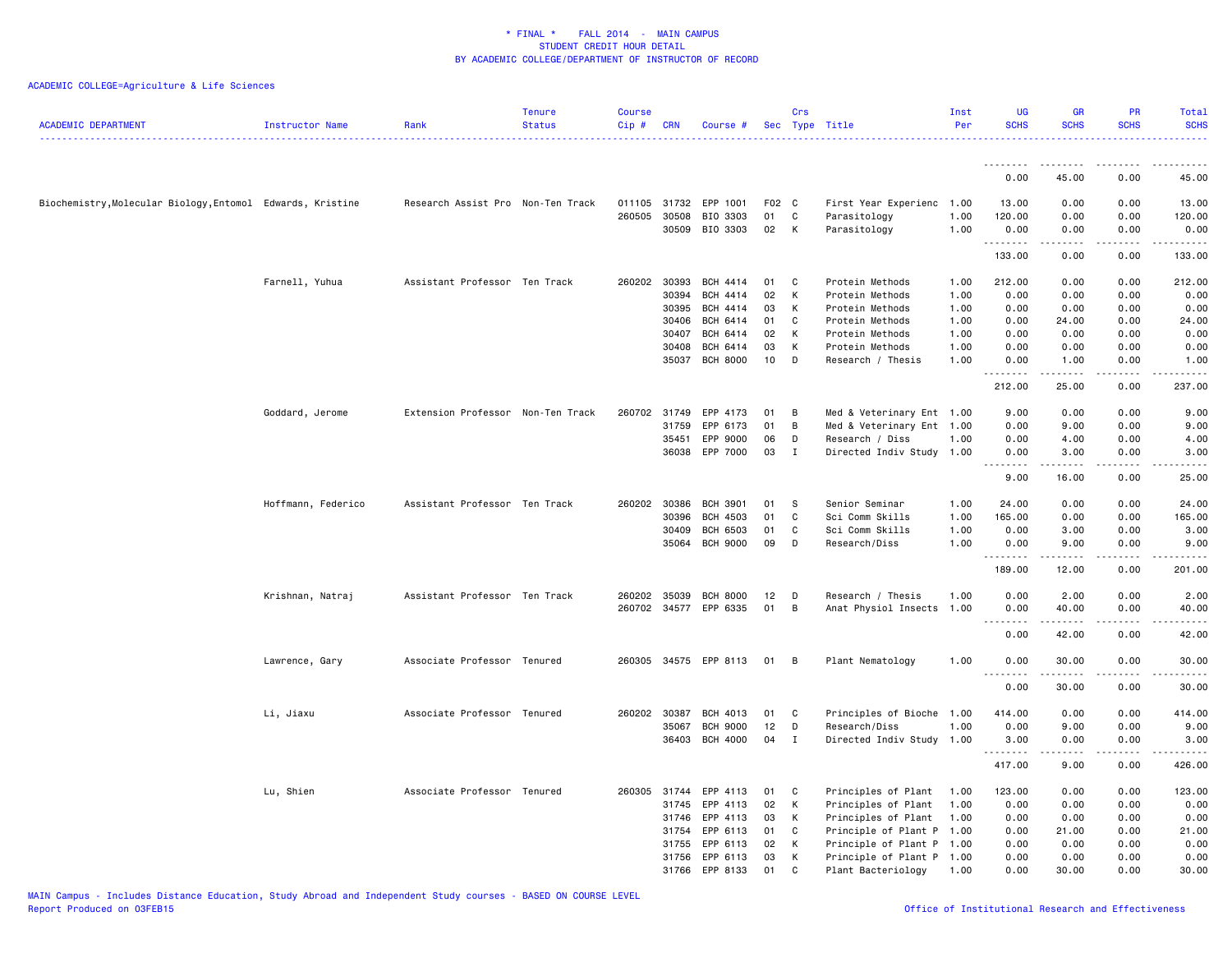| <b>ACADEMIC DEPARTMENT</b>                         | Instructor Name    | Rank                              | <b>Tenure</b><br><b>Status</b> | <b>Course</b><br>Cip# | <b>CRN</b> | Course #              | <b>Sec</b>       | Crs          | Type Title                | Inst<br>Per | <b>UG</b><br><b>SCHS</b>      | <b>GR</b><br><b>SCHS</b> | PR<br><b>SCHS</b> | Total<br><b>SCHS</b>                                                                                                |
|----------------------------------------------------|--------------------|-----------------------------------|--------------------------------|-----------------------|------------|-----------------------|------------------|--------------|---------------------------|-------------|-------------------------------|--------------------------|-------------------|---------------------------------------------------------------------------------------------------------------------|
| Biochemistry, Molecular Biology, Entomol Lu, Shien |                    | Associate Professor Tenured       |                                | 260702 35453          |            | EPP 9000              | 08               | D            | Research / Diss           | 1.00        | 0.00<br>. <b>.</b>            | 13.00                    | 0.00              | 13.00                                                                                                               |
|                                                    |                    |                                   |                                |                       |            |                       |                  |              |                           |             | 123.00                        | 64.00                    | 0.00              | 187.00                                                                                                              |
|                                                    | Ma, Din-Pow        | Professor                         | Tenured                        | 260202 30413          |            | <b>BCH 8101</b>       | 01               | <b>S</b>     | Seminar                   | 1.00        | 0.00                          | 7.00                     | 0.00              | 7.00                                                                                                                |
|                                                    |                    |                                   |                                |                       | 35043      | <b>BCH 8000</b>       | 16               | D            | Research / Thesis         | 1.00        | 0.00                          | 1.00                     | 0.00              | 1.00                                                                                                                |
|                                                    |                    |                                   |                                |                       | 35069      | <b>BCH 9000</b>       | 14               | D            | Research/Diss             | 1.00        | 0.00                          | 8.00                     | 0.00              | 8.00                                                                                                                |
|                                                    |                    |                                   |                                |                       | 36088      | <b>BCH 4000</b>       | 02               | I            | Directed Indiv Study      | 1.00        | 3.00<br>.                     | 0.00<br>.                | 0.00<br>.         | 3.00<br>.                                                                                                           |
|                                                    |                    |                                   |                                |                       |            |                       |                  |              |                           |             | 3.00                          | 16.00                    | 0.00              | 19.00                                                                                                               |
|                                                    | Meyer, Florencia   | Assistant Professor Ten Track     |                                | 260202 30397          |            | BCH 4603              | 01               | C            | Gen Biochem               | 1.00        | 177.00                        | 0.00                     | 0.00              | 177.00                                                                                                              |
|                                                    |                    |                                   |                                |                       | 30398      | <b>BCH 4603</b>       | H <sub>0</sub> 1 | C            | Honors Gen Biochem        | 1.00        | 6.00                          | 0.00                     | 0.00              | 6.00                                                                                                                |
|                                                    |                    |                                   |                                |                       | 30405      | <b>BCH 6333</b>       | 01               | C            | Adv Forensic Science      | 1.00        | 0.00                          | 3.00                     | 0.00              | 3.00                                                                                                                |
|                                                    |                    |                                   |                                |                       | 30410      | <b>BCH 6603</b>       | 01               | C            | Gen Biochem               | 1.00        | 0.00                          | 45.00                    | 0.00              | 45.00                                                                                                               |
|                                                    |                    |                                   |                                |                       | 35044      | <b>BCH 8000</b>       | 17               | D            | Research / Thesis         | 1.00        | 0.00                          | 3.00                     | 0.00              | 3.00                                                                                                                |
|                                                    |                    |                                   |                                | 400510 30391          |            | <b>BCH 4333</b>       | 01               | C            | Adv Forensic Science      | 1.00        | 24.00                         | 0.00                     | 0.00              | 24.00                                                                                                               |
|                                                    |                    |                                   |                                |                       | 30392      | BCH 4333              | H01 C            |              | Adv Forensic Science      | 1.00        | 3.00<br><u>.</u>              | 0.00<br>.                | 0.00<br>.         | 3.00<br>$\begin{array}{cccccccccc} \bullet & \bullet & \bullet & \bullet & \bullet & \bullet & \bullet \end{array}$ |
|                                                    |                    |                                   |                                |                       |            |                       |                  |              |                           |             | 210.00                        | 51.00                    | 0.00              | 261.00                                                                                                              |
|                                                    | Musser, Fred       | Associate Professor Tenured       |                                | 260702 31750          |            | EPP 4234              | 01               | C            | Field Crop Insect         | 1.00        | 56.00                         | 0.00                     | 0.00              | 56.00                                                                                                               |
|                                                    |                    |                                   |                                |                       | 31751      | EPP 4234              | 02               | к            | Field Crop Insect         | 1.00        | 0.00                          | 0.00                     | 0.00              | 0.00                                                                                                                |
|                                                    |                    |                                   |                                |                       | 31760      | EPP 6234              | 01               | C            | Field Crop Insect         | 1.00        | 0.00                          | 36.00                    | 0.00              | 36.00                                                                                                               |
|                                                    |                    |                                   |                                |                       | 31761      | EPP 6234              | 02               | К            | Field Crop Insect         | 1.00        | 0.00                          | 0.00                     | 0.00              | 0.00                                                                                                                |
|                                                    |                    |                                   |                                |                       | 35454      | EPP 9000              | 09               | D            | Research / Diss           | 1.00        | 0.00                          | 8.00                     | 0.00              | 8.00                                                                                                                |
|                                                    |                    |                                   |                                |                       |            | 36130 EPP 8990        | 01               | C            | Special Topics In EP      | 1.00        | 0.00                          | 17.00                    | 0.00              | 17.00                                                                                                               |
|                                                    |                    |                                   |                                |                       |            |                       |                  |              |                           |             | 56.00                         | -----<br>61.00           | 0.00              | 117.00                                                                                                              |
|                                                    | Peng, Zhaohua      | Professor                         | Tenured                        | 260202 35072          |            | <b>BCH 9000</b>       | 17               | D            | Research/Diss             | 1.00        | 0.00                          | 4.00                     | 0.00              | 4.00                                                                                                                |
|                                                    |                    |                                   |                                |                       | 36606      | <b>BCH 4000</b>       | 05               | $\mathbf{I}$ | Directed Indiv Study      | 1.00        | 3.00                          | 0.00                     | 0.00              | 3.00                                                                                                                |
|                                                    |                    |                                   |                                | 260210                | 30401      | BCH 4713              | 01               | C            | Molecular Biology         | 1.00        | 162.00                        | 0.00                     | 0.00              | 162.00                                                                                                              |
|                                                    |                    |                                   |                                |                       | 30402      | <b>BCH 4713</b>       | H01              | $\mathbf{C}$ | Honors Molecular Bio      | 1.00        | 12.00                         | 0.00                     | 0.00              | 12.00                                                                                                               |
|                                                    |                    |                                   |                                |                       |            | 260402 30412 BCH 6713 | 01               | C            | Molecular Biology         | 1.00        | 0.00                          | 45.00                    | 0.00              | 45.00                                                                                                               |
|                                                    |                    |                                   |                                |                       |            |                       |                  |              |                           |             | .<br>177.00                   | <u>.</u><br>49.00        | .<br>0.00         | .<br>226.00                                                                                                         |
|                                                    | Riggins, John      | Assistant Professor Ten Track     |                                | 260702 31738          |            | EPP 3124              | 01               | C            | Forest Pest Mgt           | 1.00        | 156.00                        | 0.00                     | 0.00              | 156.00                                                                                                              |
|                                                    |                    |                                   |                                |                       | 31739      | EPP 3124              | 02               | K            | Forest Pest Mgt           | 1.00        | 0.00                          | 0.00                     | 0.00              | 0.00                                                                                                                |
|                                                    |                    |                                   |                                |                       | 31740      | EPP 3124              | 03               | к            | Forest Pest Mgt           | 1.00        | 0.00                          | 0.00                     | 0.00              | 0.00                                                                                                                |
|                                                    |                    |                                   |                                |                       |            | 35455 EPP 9000        | 10               | D            | Research / Diss           | 1.00        | 0.00                          | 6.00                     | 0.00              | 6.00                                                                                                                |
|                                                    |                    |                                   |                                |                       |            |                       |                  |              |                           |             | 156.00                        | 6.00                     | 0.00              | 162.00                                                                                                              |
|                                                    | Sabanadzovic, Sead | Professor                         | Tenured                        |                       |            | 260202 35075 BCH 9000 | 20               | D            | Research/Diss             | 1.00        | 0.00                          | 2.00                     | 0.00              | 2.00                                                                                                                |
|                                                    |                    |                                   |                                |                       |            |                       |                  |              |                           |             | .<br>0.00                     | 2.00                     | 0.00              | 2.00                                                                                                                |
|                                                    | Shan, Xueyan       | Research Assist Pro Non-Ten Track |                                | 260202 30416          |            | <b>BCH 8654</b>       | 01               | C            | Intermed Metab            | 0.50        | 0.00                          | 8.00                     | 0.00              | 8.00                                                                                                                |
|                                                    |                    |                                   |                                |                       |            | 35077 BCH 9000        | 22               | D            | Research/Diss             | 1.00        | 0.00                          | 13.00                    | 0.00              | 13.00                                                                                                               |
|                                                    |                    |                                   |                                |                       |            |                       |                  |              |                           |             | $\sim$ $\sim$<br>----<br>0.00 | $- - - - -$<br>21.00     | .<br>0.00         | $\frac{1}{2}$<br>21.00                                                                                              |
|                                                    | Sparks, Darrell    | Assistant Professor Ten Track     |                                |                       |            | 260202 30388 BCH 4013 | H01 C            |              | Principles of BCH-Ho 1.00 |             | 69.00                         | 0.00                     | 0.00              | 69.00                                                                                                               |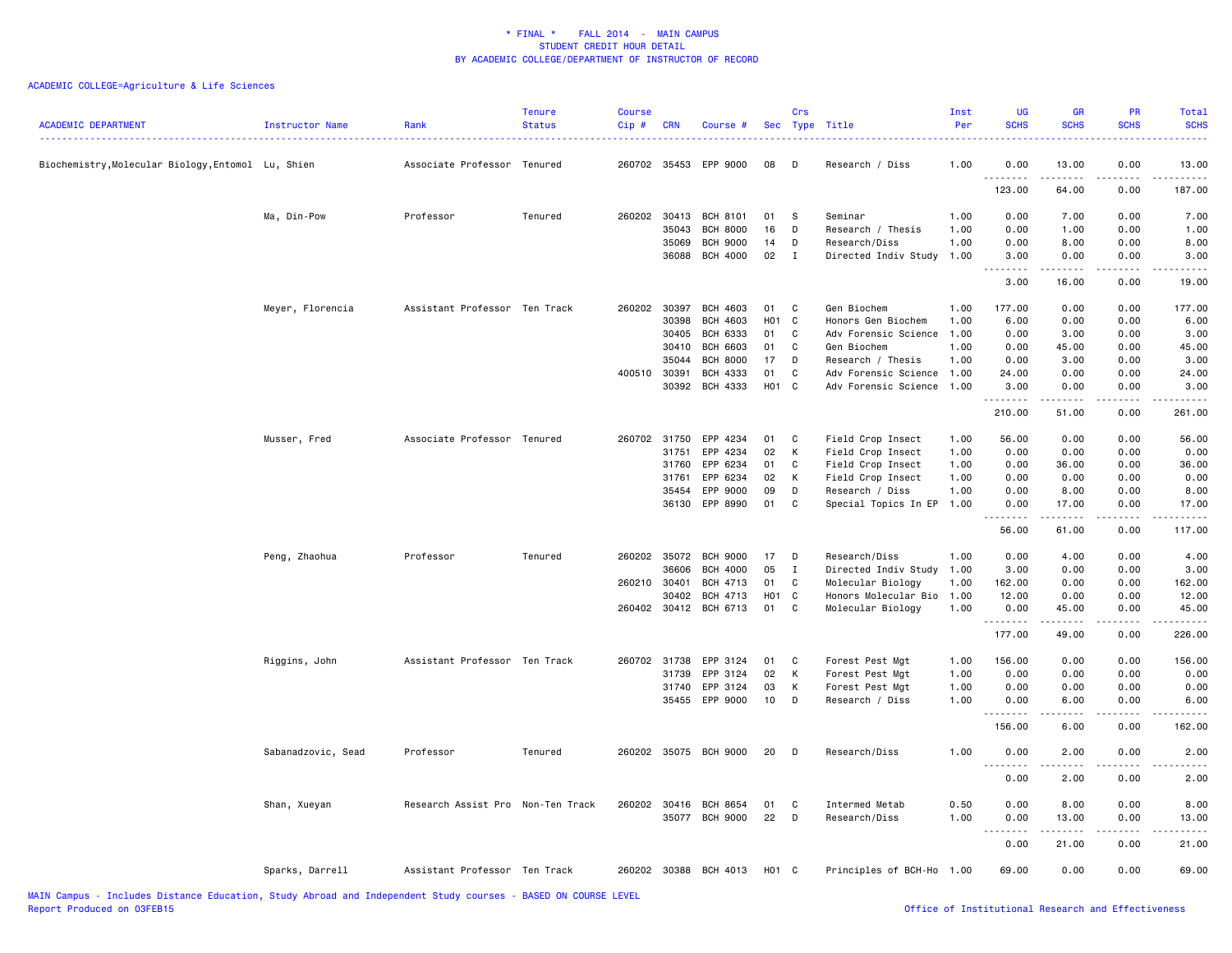| <b>ACADEMIC DEPARTMENT</b>                               | <b>Instructor Name</b> | Rank                              | <b>Tenure</b><br><b>Status</b> | <b>Course</b><br>Cip# | <b>CRN</b> | Course #              | Sec   | Crs         | Type Title                | Inst<br>Per | <b>UG</b><br><b>SCHS</b>     | GR<br><b>SCHS</b>  | <b>PR</b><br><b>SCHS</b> | Total<br><b>SCHS</b>                                                                                                                                                                                                                                                                                                                                                                                                                                                                              |
|----------------------------------------------------------|------------------------|-----------------------------------|--------------------------------|-----------------------|------------|-----------------------|-------|-------------|---------------------------|-------------|------------------------------|--------------------|--------------------------|---------------------------------------------------------------------------------------------------------------------------------------------------------------------------------------------------------------------------------------------------------------------------------------------------------------------------------------------------------------------------------------------------------------------------------------------------------------------------------------------------|
|                                                          |                        |                                   |                                |                       |            |                       |       |             |                           |             | .                            |                    |                          | . <b>.</b>                                                                                                                                                                                                                                                                                                                                                                                                                                                                                        |
| Biochemistry, Molecular Biology, Entomol Sparks, Darrell |                        | Assistant Professor Ten Track     |                                | 260202 30403          |            | BCH 6013              | 01    | C           | Principles of Bioche 1.00 |             | 0.00                         | 27.00              | 0.00                     | 27.00                                                                                                                                                                                                                                                                                                                                                                                                                                                                                             |
|                                                          |                        |                                   |                                |                       | 35907      | <b>BCH 9000</b>       | 26    | D           | Research/Diss             | 1.00        | 0.00                         | 11.00              | 0.00                     | 11.00                                                                                                                                                                                                                                                                                                                                                                                                                                                                                             |
|                                                          |                        |                                   |                                | 260707 35090          |            | PHY 8000              | 01    | D           | Research / Thesis         | 1.00        | 0.00<br><u>.</u>             | 1.00               | 0.00<br>. <b>.</b> .     | 1.00                                                                                                                                                                                                                                                                                                                                                                                                                                                                                              |
|                                                          |                        |                                   |                                |                       |            |                       |       |             |                           |             | 69.00                        | 39.00              | 0.00                     | 108.00                                                                                                                                                                                                                                                                                                                                                                                                                                                                                            |
|                                                          | Stokes, Carrlet        | Non-Faculty                       | Not Applicable                 | 260202                | 30399      | BCH 4613              | 01    | C           | Gen Biochem               | 1.00        | 54.00                        | 0.00               | 0.00                     | 54.00                                                                                                                                                                                                                                                                                                                                                                                                                                                                                             |
|                                                          |                        |                                   |                                |                       | 30400      | BCH 4613              | H01 C |             | Honors Gen Biochem        | 1.00        | 3.00                         | 0.00               | 0.00                     | 3.00                                                                                                                                                                                                                                                                                                                                                                                                                                                                                              |
|                                                          |                        |                                   |                                |                       | 30411      | BCH 6613              | 01    | C           | Gen Biochem               | 1.00        | 0.00                         | 33.00              | 0.00                     | 33.00                                                                                                                                                                                                                                                                                                                                                                                                                                                                                             |
|                                                          |                        |                                   |                                |                       |            |                       |       |             |                           |             | --------<br>57.00            | .<br>33.00         | ----<br>0.00             | 90.00                                                                                                                                                                                                                                                                                                                                                                                                                                                                                             |
|                                                          | Tomaso-Peterson, Maria | Research Assoc Prof Non-Ten Track |                                | 020406                | 31762      | EPP 6523              | 01    | C           | Turfgrass Diseases        | 1.00        | 0.00                         | 3.00               | 0.00                     | 3.00                                                                                                                                                                                                                                                                                                                                                                                                                                                                                              |
|                                                          |                        |                                   |                                |                       | 31763      | EPP 6523              | 02    | K           | Turfgrass Diseases        | 1.00        | 0.00                         | 0.00               | 0.00                     | 0.00                                                                                                                                                                                                                                                                                                                                                                                                                                                                                              |
|                                                          |                        |                                   |                                | 260202 36175          |            | <b>BCH 4000</b>       | 03    | I           | Directed Indiv Study 1.00 |             | 3.00                         | 0.00               | 0.00                     | 3.00                                                                                                                                                                                                                                                                                                                                                                                                                                                                                              |
|                                                          |                        |                                   |                                | 260305                | 31752      | EPP 4523              | 01    | C.          | Turfgrass Diseases        | 1.00        | 42.00                        | 0.00               | 0.00                     | 42.00                                                                                                                                                                                                                                                                                                                                                                                                                                                                                             |
|                                                          |                        |                                   |                                |                       |            | 31753 EPP 4523        | 02    | K           | Turfgrass Diseases        | 1.00        | 0.00                         | 0.00               | 0.00                     | 0.00                                                                                                                                                                                                                                                                                                                                                                                                                                                                                              |
|                                                          |                        |                                   |                                |                       |            | 260702 35446 EPP 8000 | 11    | D           | Research / Thesis         | 1.00        | 0.00                         | 12.00              | 0.00                     | 12.00                                                                                                                                                                                                                                                                                                                                                                                                                                                                                             |
|                                                          |                        |                                   |                                |                       |            |                       |       |             |                           |             | --------<br>45.00            | .<br>15.00         | .<br>0.00                | $\frac{1}{2} \left( \frac{1}{2} \right) \left( \frac{1}{2} \right) \left( \frac{1}{2} \right) \left( \frac{1}{2} \right)$<br>60.00                                                                                                                                                                                                                                                                                                                                                                |
|                                                          | Willard, Scott         | Non-Faculty                       | Tenured                        | 260202                | 35054      | <b>BCH 8000</b>       | 27    | D           | Research / Thesis         | 1.00        | 0.00                         | 1.00               | 0.00                     | 1.00                                                                                                                                                                                                                                                                                                                                                                                                                                                                                              |
|                                                          |                        |                                   |                                | 260707                | 35091      | PHY 8000              | 02    | D           | Research / Thesis         | 1.00        | 0.00                         | 2.00               | 0.00                     | 2.00                                                                                                                                                                                                                                                                                                                                                                                                                                                                                              |
|                                                          |                        |                                   |                                |                       |            | 35617 PHY 9000        | 10    | D           | Research / Diss           | 1.00        | 0.00                         | 8.00               | 0.00                     | 8.00                                                                                                                                                                                                                                                                                                                                                                                                                                                                                              |
|                                                          |                        |                                   |                                |                       |            |                       |       |             |                           |             | $\sim$ $\sim$ $\sim$<br>0.00 | 11.00              | المتحدث<br>0.00          | 11.00                                                                                                                                                                                                                                                                                                                                                                                                                                                                                             |
|                                                          | Willeford, Kenneth     | Professor                         | Tenured                        |                       |            | 260202 36075 BCH 7000 | 03    | $\mathbf I$ | Directed Indiv Study 1.00 |             | 0.00                         | 3.00               | 0.00                     | 3.00                                                                                                                                                                                                                                                                                                                                                                                                                                                                                              |
|                                                          |                        |                                   |                                |                       |            |                       |       |             |                           |             | .<br>0.00                    | ---<br>3.00        | -----<br>0.00            | . <b>.</b> .<br>3.00                                                                                                                                                                                                                                                                                                                                                                                                                                                                              |
| Biochemistry, Molecular Biology, Entomol                 |                        |                                   |                                |                       |            |                       |       |             |                           |             | ========<br>2138.00          | ========<br>703.00 | ========<br>0.00         | $\begin{array}{cccccccccc} \multicolumn{2}{c}{} & \multicolumn{2}{c}{} & \multicolumn{2}{c}{} & \multicolumn{2}{c}{} & \multicolumn{2}{c}{} & \multicolumn{2}{c}{} & \multicolumn{2}{c}{} & \multicolumn{2}{c}{} & \multicolumn{2}{c}{} & \multicolumn{2}{c}{} & \multicolumn{2}{c}{} & \multicolumn{2}{c}{} & \multicolumn{2}{c}{} & \multicolumn{2}{c}{} & \multicolumn{2}{c}{} & \multicolumn{2}{c}{} & \multicolumn{2}{c}{} & \multicolumn{2}{c}{} & \multicolumn{2}{c}{} & \mult$<br>2841.00 |
| -------------------------------------                    |                        |                                   |                                |                       |            |                       |       |             |                           |             |                              |                    | -------- ------- ------- | ==========                                                                                                                                                                                                                                                                                                                                                                                                                                                                                        |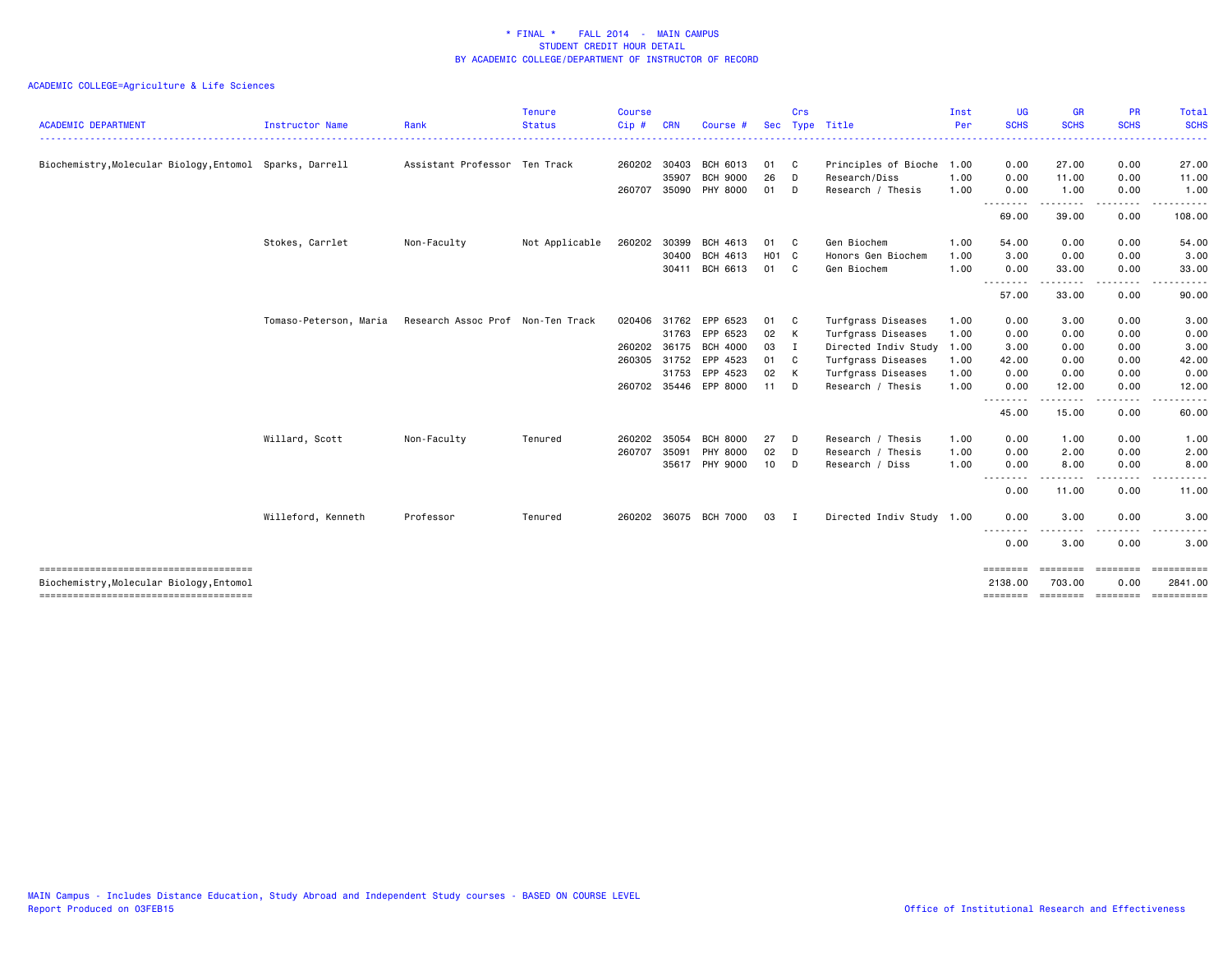| <b>ACADEMIC DEPARTMENT</b> | Instructor Name | Rank        | Tenure<br><b>Status</b> | Course<br>$Cip$ # | <b>CRN</b> | Course # |      | Crs | Sec Type Title       | Inst<br>Per | UG<br><b>SCHS</b> | <b>GR</b><br><b>SCHS</b> | <b>PR</b><br><b>SCHS</b> | Total<br><b>SCHS</b> |
|----------------------------|-----------------|-------------|-------------------------|-------------------|------------|----------|------|-----|----------------------|-------------|-------------------|--------------------------|--------------------------|----------------------|
| Dean of Ag & Life Sciences | North, Mary     | Non-Faculty | Not Applicable          | 020101            | 32061      | GA 2001  | 01 C |     | CALS Amb. Leadership | 1.00        | 32.00             | 0.00<br>                 | 0.00<br>.                | 32.00<br>.           |
|                            |                 |             |                         |                   |            |          |      |     |                      |             | 32.00             | 0.00                     | 0.00                     | 32.00                |
|                            |                 |             |                         |                   |            |          |      |     |                      |             | ========          | ========                 | ========                 | ==========           |
| Dean of Ag & Life Sciences |                 |             |                         |                   |            |          |      |     |                      |             | 32.00             | 0.00                     | 0.00                     | 32.00                |
|                            |                 |             |                         |                   |            |          |      |     |                      |             | ========          | ---------                | $=$ = = = = = = =        | ==========           |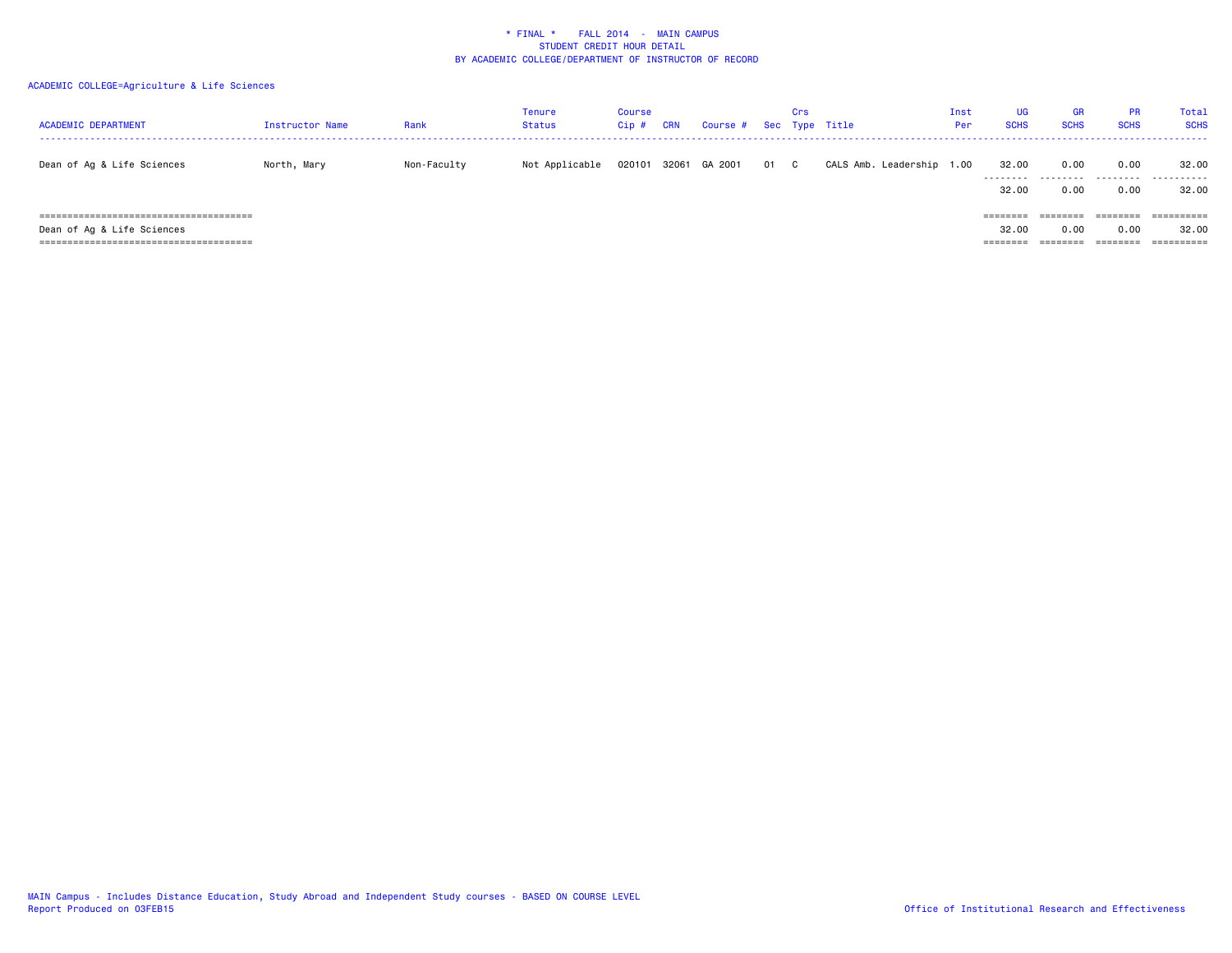| <b>ACADEMIC DEPARTMENT</b>                          | Instructor Name  | Rank                              | <b>Tenure</b><br><b>Status</b> | <b>Course</b><br>Cip# | <b>CRN</b>   | Course #              | Sec   | Crs          | Type Title                | Inst<br>Per | <b>UG</b><br><b>SCHS</b>                                                                                                                                                             | <b>GR</b><br><b>SCHS</b>                                                                                                                                     | PR<br><b>SCHS</b>                           | Total<br><b>SCHS</b><br><u>.</u> |
|-----------------------------------------------------|------------------|-----------------------------------|--------------------------------|-----------------------|--------------|-----------------------|-------|--------------|---------------------------|-------------|--------------------------------------------------------------------------------------------------------------------------------------------------------------------------------------|--------------------------------------------------------------------------------------------------------------------------------------------------------------|---------------------------------------------|----------------------------------|
| Food Science, Nutrition & Health Promo Byrd, Sylvia |                  | Professor                         | Tenured                        | 190501                | 34409        | <b>FNH 2203</b>       | 01    | В            | Science of Food Prep 1.00 |             | 87.00                                                                                                                                                                                | 0.00                                                                                                                                                         | 0.00                                        | 87.00                            |
|                                                     |                  |                                   |                                |                       | 34410        | HS 2203               | 01    | B            | Science Food Prep         | 1.00        | 3.00                                                                                                                                                                                 | 0.00                                                                                                                                                         | 0.00                                        | 3.00                             |
|                                                     |                  |                                   |                                | 190503                | 32331        | HS 2293               | 01    | C            | Indiv & Family Nutri 1.00 |             | 189.00                                                                                                                                                                               | 0.00                                                                                                                                                         | 0.00                                        | 189.00                           |
|                                                     |                  |                                   |                                | 190504                | 31981        | FNH 2293              | 01    | C            | Indiv & Family Nutri 1.00 |             | 498.00                                                                                                                                                                               | 0.00                                                                                                                                                         | 0.00                                        | 498.00                           |
|                                                     |                  |                                   |                                |                       | 31988        | FNH 3701              | 01    | S.           | NTR Professional Dev 1.00 |             | 30.00                                                                                                                                                                                | 0.00                                                                                                                                                         | 0.00                                        | 30.00                            |
|                                                     |                  |                                   |                                |                       | 190599 35168 | <b>FNH 9000</b>       | 01    | D            | Research/Diss             | 1.00        | 0.00<br>.                                                                                                                                                                            | 3.00<br>.                                                                                                                                                    | 0.00<br>.                                   | 3.00<br><u>.</u>                 |
|                                                     |                  |                                   |                                |                       |              |                       |       |              |                           |             | 807.00                                                                                                                                                                               | 3.00                                                                                                                                                         | 0.00                                        | 810.00                           |
|                                                     | Chang, Kow-Ching | Professor                         | Tenured                        | 190599                | 35158        | <b>FNH 8000</b>       | 02    | D            | Research/Thesis           | 1.00        | 0.00                                                                                                                                                                                 | 12.00                                                                                                                                                        | 0.00                                        | 12.00                            |
|                                                     |                  |                                   |                                |                       | 35169        | <b>FNH 9000</b>       | 02    | D            | Research/Diss             | 1.00        | 0.00<br>.                                                                                                                                                                            | 5.00<br>.                                                                                                                                                    | 0.00<br>.                                   | 5.00<br>.                        |
|                                                     |                  |                                   |                                |                       |              |                       |       |              |                           |             | 0.00                                                                                                                                                                                 | 17.00                                                                                                                                                        | 0.00                                        | 17.00                            |
|                                                     | Cheng, Wen-Hsing | Associate Professor Ten Track     |                                | 020301                | 34412        | FNH 6123              | 01    | C            | Nutrition and Chroni 1.00 |             | 0.00                                                                                                                                                                                 | 18.00                                                                                                                                                        | 0.00                                        | 18.00                            |
|                                                     |                  |                                   |                                | 190501                | 34407        | FNH 8990              | 01    | C            | Special Topic in FNH 1.00 |             | 0.00                                                                                                                                                                                 | 18.00                                                                                                                                                        | 0.00                                        | 18.00                            |
|                                                     |                  |                                   |                                | 190599                | 35170        | <b>FNH 9000</b>       | 03    | D            | Research/Diss             | 1.00        | 0.00                                                                                                                                                                                 | 12.00                                                                                                                                                        | 0.00                                        | 12.00                            |
|                                                     |                  |                                   |                                |                       |              | 513102 34411 FNH 4123 | 01    | C            | Nutrition and Chroni 1.00 |             | 54.00<br><u>.</u>                                                                                                                                                                    | 0.00<br>.                                                                                                                                                    | 0.00<br>.                                   | 54.00<br>.                       |
|                                                     |                  |                                   |                                |                       |              |                       |       |              |                           |             | 54.00                                                                                                                                                                                | 48.00                                                                                                                                                        | 0.00                                        | 102.00                           |
|                                                     | Fountain, Brent  | Extension Assoc Pro Non-Ten Track |                                |                       | 513102 34413 | FNH 4013              | 01    | В            | Nutrition Assessment 1.00 |             | 108.00                                                                                                                                                                               | 0.00                                                                                                                                                         | 0.00                                        | 108.00                           |
|                                                     |                  |                                   |                                |                       |              | 34414 FNH 6013        | 01    | B            | Nutrition Assessment 1.00 |             | 0.00<br>.                                                                                                                                                                            | 6.00<br>$\frac{1}{2} \left( \frac{1}{2} \right) \left( \frac{1}{2} \right) \left( \frac{1}{2} \right) \left( \frac{1}{2} \right) \left( \frac{1}{2} \right)$ | 0.00<br>.                                   | 6.00<br>------                   |
|                                                     |                  |                                   |                                |                       |              |                       |       |              |                           |             | 108.00                                                                                                                                                                               | 6.00                                                                                                                                                         | 0.00                                        | 114.00                           |
|                                                     | Haque, Zahur     | Professor                         | Tenured                        | 190501                | 31975        | FNH 1103              | 01    | C            | Intro Food Sci, Nutr 0.60 |             | 81.00                                                                                                                                                                                | 0.00                                                                                                                                                         | 0.00                                        | 81.00                            |
|                                                     |                  |                                   |                                | 190504                | 31994        | FNH 4253              | 01    | C            | Macronutrients            | 1.00        | 21.00                                                                                                                                                                                | 0.00                                                                                                                                                         | 0.00                                        | 21.00                            |
|                                                     |                  |                                   |                                |                       | 32007        | FNH 6253              | 01    | C            | Macronutrients            | 1.00        | 0.00                                                                                                                                                                                 | 30.00                                                                                                                                                        | 0.00                                        | 30.00                            |
|                                                     |                  |                                   |                                |                       | 33931        | FNH 4253              | 501   | C.           | Macronutrients            | 1.00        | 18.00                                                                                                                                                                                | 0.00                                                                                                                                                         | 0.00                                        | 18.00                            |
|                                                     |                  |                                   |                                |                       | 33935        | FNH 6253              | 501   | C            | Macronutrients            | 1.00        | 0.00                                                                                                                                                                                 | 3.00                                                                                                                                                         | 0.00                                        | 3.00                             |
|                                                     |                  |                                   |                                | 190599                | 35160        | FNH 8000              | 04    | D            | Research/Thesis           | 1.00        | 0.00                                                                                                                                                                                 | 6.00                                                                                                                                                         | 0.00                                        | 6.00                             |
|                                                     |                  |                                   |                                |                       | 35171        | FNH 9000              | 04    | D            | Research/Diss             | 1.00        | 0.00<br>.                                                                                                                                                                            | 25.00<br>$\begin{array}{cccccccccc} \bullet & \bullet & \bullet & \bullet & \bullet & \bullet \end{array}$                                                   | 0.00<br>$\omega$ $\omega$ $\omega$ $\omega$ | 25.00<br>.                       |
|                                                     |                  |                                   |                                |                       |              |                       |       |              |                           |             | 120.00                                                                                                                                                                               | 64.00                                                                                                                                                        | 0.00                                        | 184.00                           |
|                                                     | Hunt, Barry      | Professor                         | Tenured                        | 190599                | 36187        | <b>FNH 7000</b>       | 501 I |              | Directed Indiv Study 1.00 |             | 0.00                                                                                                                                                                                 | 1.00                                                                                                                                                         | 0.00                                        | 1.00                             |
|                                                     |                  |                                   |                                |                       | 36468        | <b>FNH 7000</b>       | 502 I |              | Directed Indiv Study 1.00 |             | 0.00                                                                                                                                                                                 | 1.00                                                                                                                                                         | 0.00                                        | 1.00                             |
|                                                     |                  |                                   |                                | 512207                | 32015        | FNH 8513              | 01    | C            | Theory Pract in Hlt 1.00  |             | 0.00                                                                                                                                                                                 | 30.00                                                                                                                                                        | 0.00                                        | 30.00                            |
|                                                     |                  |                                   |                                |                       | 33937        | FNH 8513              | 501 C |              | Theory Pract in Hlt 1.00  |             | 0.00                                                                                                                                                                                 | 48.00                                                                                                                                                        | 0.00                                        | 48.00                            |
|                                                     |                  |                                   |                                |                       | 33941        | FNH 8623              | 501   | $\mathbf{C}$ | Cur Issues School He 1.00 |             | 0.00                                                                                                                                                                                 | 30.00                                                                                                                                                        | 0.00                                        | 30.00                            |
|                                                     |                  |                                   |                                |                       | 34679        | FNH 8673              | 501 I |              | Appl Proj for CHES        | 1.00        | 0.00<br>$\frac{1}{2} \left( \frac{1}{2} \right) \left( \frac{1}{2} \right) \left( \frac{1}{2} \right) \left( \frac{1}{2} \right) \left( \frac{1}{2} \right)$<br>$\sim$ $\sim$ $\sim$ | 39.00                                                                                                                                                        | 0.00                                        | 39.00<br>والمستحدث               |
|                                                     |                  |                                   |                                |                       |              |                       |       |              |                           |             | 0.00                                                                                                                                                                                 | 149.00                                                                                                                                                       | 0.00                                        | 149.00                           |
|                                                     | Khan, Fauzia     | Lecturer                          | Non-Ten Track                  |                       | 190504 31980 | <b>FNH 2283</b>       | 01    | C            | Child Health & Nutri 1.00 |             | 18.00                                                                                                                                                                                | 0.00                                                                                                                                                         | 0.00                                        | 18.00                            |
|                                                     |                  |                                   |                                |                       |              | 32330 HS 2283         | 01    | C            | Child Health & Nutri 1.00 |             | 123.00<br>.                                                                                                                                                                          | 0.00<br>.                                                                                                                                                    | 0.00<br>.                                   | 123.00<br>.                      |
|                                                     |                  |                                   |                                |                       |              |                       |       |              |                           |             | 141.00                                                                                                                                                                               | 0.00                                                                                                                                                         | 0.00                                        | 141.00                           |
|                                                     | Kim, Tae Jo      | Research Assist Pro Non-Ten Track |                                | 190501                | 34408        | FNH 8113              | 01    | C            | Adv Food Microbiol        | 1.00        | 0.00                                                                                                                                                                                 | 51.00                                                                                                                                                        | 0.00                                        | 51.00                            |
|                                                     |                  |                                   |                                |                       | 36146        | FNH 4000              | 01    | $\mathbf{I}$ | Directed Indiv Study 1.00 |             | 3.00                                                                                                                                                                                 | 0.00                                                                                                                                                         | 0.00                                        | 3.00                             |
|                                                     |                  |                                   |                                | 190599                | 35162        | FNH 8000              | 06    | D            | Research/Thesis           | 1.00        | 0.00                                                                                                                                                                                 | 8.00                                                                                                                                                         | 0.00                                        | 8.00                             |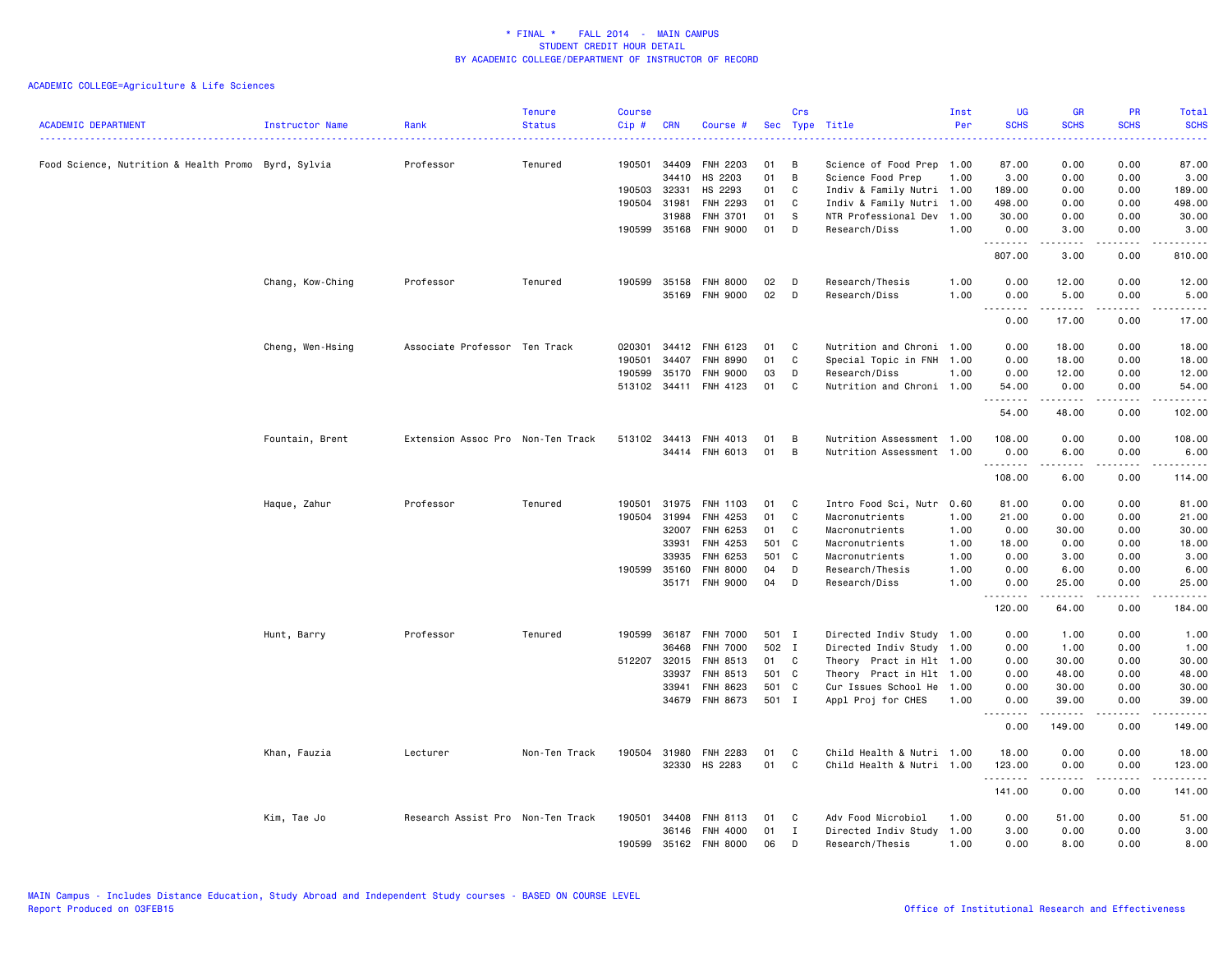| <b>ACADEMIC DEPARTMENT</b>                          | <b>Instructor Name</b>                                    | Rank                          | <b>Tenure</b><br><b>Status</b> | <b>Course</b><br>Cip# | <b>CRN</b>     | Course #              |           | Crs          | Sec Type Title                                         | Inst<br>Per | <b>UG</b><br><b>SCHS</b>  | <b>GR</b><br><b>SCHS</b> | <b>PR</b><br><b>SCHS</b> | Total<br><b>SCHS</b>                                                                                                               |
|-----------------------------------------------------|-----------------------------------------------------------|-------------------------------|--------------------------------|-----------------------|----------------|-----------------------|-----------|--------------|--------------------------------------------------------|-------------|---------------------------|--------------------------|--------------------------|------------------------------------------------------------------------------------------------------------------------------------|
|                                                     |                                                           |                               |                                |                       |                |                       |           |              |                                                        |             |                           |                          |                          |                                                                                                                                    |
|                                                     |                                                           |                               |                                |                       |                |                       |           |              |                                                        |             | 3.00                      | 59.00                    | 0.00                     | 62.00                                                                                                                              |
| Food Science, Nutrition & Health Promo Matich, June |                                                           | Instructor                    | Non-Ten Track                  | 190501                | 34415          | FNH 4373              | 01        | C            | NTR Ed & Counsel Ski 1.00                              |             | 60.00                     | 0.00                     | 0.00                     | 60.00                                                                                                                              |
|                                                     |                                                           |                               |                                | 190503                | 32332          | HS 2293               | 02        | C            | Indiv & Family Nutri 1.00                              |             | 21.00                     | 0.00                     | 0.00                     | 21.00                                                                                                                              |
|                                                     |                                                           |                               |                                | 190504                | 31982          | FNH 2293              | 02        | C            | Indiv & Family Nutri 1.00                              |             | 123.00                    | 0.00                     | 0.00                     | 123.00                                                                                                                             |
|                                                     |                                                           |                               |                                | 190505                | 31987          | FNH 3283              | 01        | C            | The Foodservice Syst 1.00                              |             | 120.00                    | 0.00                     | 0.00                     | 120.00                                                                                                                             |
|                                                     |                                                           |                               |                                | 513102 31983          |                | FNH 3003              | 01        | E            | NTR Work Experience                                    | 1.00        | 12.00                     | 0.00                     | 0.00                     | 12.00                                                                                                                              |
|                                                     |                                                           |                               |                                |                       |                | 34416 FNH 6373        | 01        | C            | NTR Ed & Counsel Ski 1.00                              |             | 0.00<br>.                 | 6.00<br>.                | 0.00<br>$- - - -$        | 6.00<br>.                                                                                                                          |
|                                                     |                                                           |                               |                                |                       |                |                       |           |              |                                                        |             | 336.00                    | 6.00                     | 0.00                     | 342.00                                                                                                                             |
|                                                     | Mukherjee, Soma                                           | Grad Teach Assist             | Not Applicable                 |                       |                | 190501 31975 FNH 1103 | 01 C      |              | Intro Food Sci, Nutr 0.40                              |             | 54.00<br><u>.</u>         | 0.00<br>.                | 0.00<br>. <b>.</b> .     | 54.00<br>$\frac{1}{2} \left( \frac{1}{2} \right) \left( \frac{1}{2} \right) \left( \frac{1}{2} \right) \left( \frac{1}{2} \right)$ |
|                                                     |                                                           |                               |                                |                       |                |                       |           |              |                                                        |             | 54.00                     | 0.00                     | 0.00                     | 54.00                                                                                                                              |
|                                                     | Nannapaneni, Ramakrishn Research Assoc Prof Non-Ten Track |                               |                                | 190599 35163          |                | <b>FNH 8000</b>       | 07        | D            | Research/Thesis                                        | 1.00        | 0.00                      | 9.00                     | 0.00                     | 9.00                                                                                                                               |
|                                                     |                                                           |                               |                                |                       | 35173          | <b>FNH 9000</b>       | 06        | D            | Research/Diss                                          | 1.00        | 0.00                      | 8.00                     | 0.00                     | 8.00                                                                                                                               |
|                                                     |                                                           |                               |                                |                       |                |                       |           |              |                                                        |             | $\sim$ $\sim$ $\sim$<br>. |                          |                          | $\omega$ is $\omega$ in .                                                                                                          |
|                                                     |                                                           |                               |                                |                       |                |                       |           |              |                                                        |             | 0.00                      | 17.00                    | 0.00                     | 17.00                                                                                                                              |
|                                                     | Oliver, Brittney                                          | Assistant Professor Ten Track |                                | 512207 32016          |                | FNH 8523              | 01        | C            | Health Promotion Tec 1.00                              |             | 0.00                      | 45.00                    | 0.00                     | 45.00                                                                                                                              |
|                                                     |                                                           |                               |                                |                       | 33938          | FNH 8523              | 501 C     |              | Health Promotion Tec 1.00                              |             | 0.00                      | 57.00                    | 0.00                     | 57.00                                                                                                                              |
|                                                     |                                                           |                               |                                |                       |                |                       |           |              |                                                        |             | .                         | $- - - - -$              | $- - - -$                | .                                                                                                                                  |
|                                                     |                                                           |                               |                                |                       |                |                       |           |              |                                                        |             | 0.00                      | 102.00                   | 0.00                     | 102.00                                                                                                                             |
|                                                     | Pylate, Leah                                              | Non-Faculty                   | Not Applicable                 |                       |                | 512207 31985 FNH 3163 | 02        | $\mathbf{C}$ | Basic Principle Heal 1.00                              |             | 174.00<br>. <b>.</b>      | 0.00<br>.                | 0.00<br>. <u>.</u> .     | 174.00<br>.                                                                                                                        |
|                                                     |                                                           |                               |                                |                       |                |                       |           |              |                                                        |             | 174.00                    | 0.00                     | 0.00                     | 174.00                                                                                                                             |
|                                                     | Schilling, Mark                                           | Professor                     | Tenured                        | 011001 31996          |                | FNH 4333              | 01        | C            | Food Law                                               | 1.00        | 36.00                     | 0.00                     | 0.00                     | 36.00                                                                                                                              |
|                                                     |                                                           |                               |                                |                       | 31997          | FNH 4333              | 02        | К            | Food Law                                               | 1.00        | 0.00                      | 0.00                     | 0.00                     | 0.00                                                                                                                               |
|                                                     |                                                           |                               |                                | 120509                | 31992          | FNH 4200              | 01        | C            | Dual Enroll MUW Culi 1.00                              |             | 29.00                     | 0.00                     | 0.00                     | 29.00                                                                                                                              |
|                                                     |                                                           |                               |                                | 190501                | 32009          | FNH 6333              | 01        | C            | Food Law                                               | 1.00        | 0.00                      | 3.00                     | 0.00                     | 3.00                                                                                                                               |
|                                                     |                                                           |                               |                                |                       | 32010          | FNH 6333              | 02        | К            | Food Law                                               | 1.00        | 0.00                      | 0.00                     | 0.00                     | 0.00                                                                                                                               |
|                                                     |                                                           |                               |                                |                       | 34417          | FNH 2011              | 01        | C            | Career Pln/Succ Food                                   | 1.00        | 13.00                     | 0.00                     | 0.00                     | 13.00                                                                                                                              |
|                                                     |                                                           |                               |                                | 190599                | 35164          | <b>FNH 8000</b>       | 08        | D            | Research/Thesis                                        | 1.00        | 0.00                      | 5.00                     | 0.00                     | 5.00                                                                                                                               |
|                                                     |                                                           |                               |                                |                       | 35174          | FNH 9000              | 07        | D            | Research/Diss                                          | 1.00        | 0.00                      | 36.00                    | 0.00                     | 36.00                                                                                                                              |
|                                                     |                                                           |                               |                                |                       | 36023<br>36448 | FNH 4990<br>FNH 7000  | S01<br>01 | B<br>Ι.      | Special Topic in FNH 1.00<br>Directed Indiv Study 1.00 |             | 16.00<br>0.00             | 0.00<br>2.00             | 0.00<br>0.00             | 16.00<br>2.00                                                                                                                      |
|                                                     |                                                           |                               |                                |                       | 36449          | <b>FNH 7000</b>       | 02        | $\mathbf I$  | Directed Indiv Study 1.00                              |             | 0.00                      | 2.00                     | 0.00                     | 2.00                                                                                                                               |
|                                                     |                                                           |                               |                                |                       | 36510          | <b>FNH 7000</b>       | 03        | $\mathbf{I}$ | Directed Indiv Study 1.00                              |             | 0.00                      | 2.00                     | 0.00                     | 2.00                                                                                                                               |
|                                                     |                                                           |                               |                                |                       |                |                       |           |              |                                                        |             | .<br>94.00                | . <u>.</u><br>50.00      | .<br>0.00                | .<br>144.00                                                                                                                        |
|                                                     | Silva, Juan                                               | Professor                     | Tenured                        | 190599                | 35165          | <b>FNH 8000</b>       | 09        | D            | Research/Thesis                                        | 1.00        | 0.00                      | 3.00                     | 0.00                     | 3.00                                                                                                                               |
|                                                     |                                                           |                               |                                |                       |                | 35175 FNH 9000        | 08        | D            | Research/Diss                                          | 1.00        | 0.00                      | 13.00                    | 0.00                     | 13.00                                                                                                                              |
|                                                     |                                                           |                               |                                |                       |                |                       |           |              |                                                        |             | .                         | .                        | .                        | .                                                                                                                                  |
|                                                     |                                                           |                               |                                |                       |                |                       |           |              |                                                        |             | 0.00                      | 16.00                    | 0.00                     | 16.00                                                                                                                              |
|                                                     | Street, Susan                                             | Lecturer                      | Non-Ten Track                  | 190503                | 33995          | HS 2293               | 501 C     |              | Indiv & Family Nutri 1.00                              |             | 9.00                      | 0.00                     | 0.00                     | 9.00                                                                                                                               |
|                                                     |                                                           |                               |                                | 190504                | 33926          | FNH 2283              | 501 C     |              | Child Health & Nutri 1.00                              |             | 63.00                     | 0.00                     | 0.00                     | 63.00                                                                                                                              |
|                                                     |                                                           |                               |                                |                       | 33927          | FNH 2293              | 501 C     |              | Indiv & Family Nutri 1.00                              |             | 138.00                    | 0.00                     | 0.00                     | 138.00                                                                                                                             |
|                                                     |                                                           |                               |                                |                       | 33994          | HS 2283               | 501 C     |              | Child Health & Nutri 1.00                              |             | 39.00                     | 0.00                     | 0.00                     | 39.00                                                                                                                              |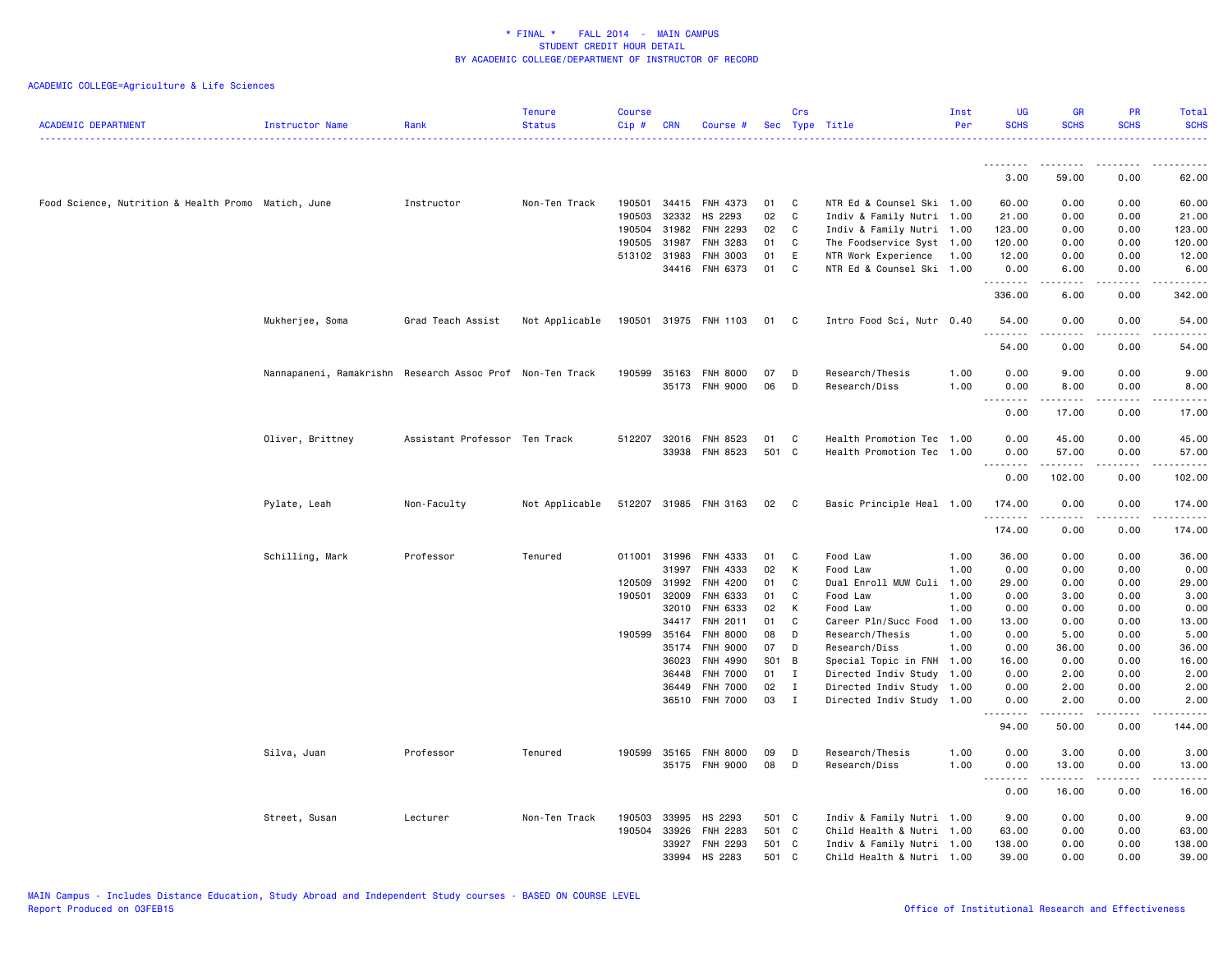| <b>ACADEMIC DEPARTMENT</b>                           | <b>Instructor Name</b> | Rank                              | <b>Tenure</b><br><b>Status</b> | <b>Course</b><br>Cip#  | <b>CRN</b>              | Course #                         | <b>Sec</b>        | Crs                | Type Title                                               | Inst<br>Per          | <b>UG</b><br><b>SCHS</b><br><u>.</u> | <b>GR</b><br><b>SCHS</b><br>. | <b>PR</b><br><b>SCHS</b> | Total<br><b>SCHS</b><br>$\frac{1}{2} \left( \frac{1}{2} \right) \left( \frac{1}{2} \right) \left( \frac{1}{2} \right) \left( \frac{1}{2} \right) \left( \frac{1}{2} \right) \left( \frac{1}{2} \right)$             |
|------------------------------------------------------|------------------------|-----------------------------------|--------------------------------|------------------------|-------------------------|----------------------------------|-------------------|--------------------|----------------------------------------------------------|----------------------|--------------------------------------|-------------------------------|--------------------------|---------------------------------------------------------------------------------------------------------------------------------------------------------------------------------------------------------------------|
|                                                      |                        |                                   |                                |                        |                         |                                  |                   |                    |                                                          |                      | --------<br>249.00                   | .<br>0.00                     | .<br>0.00                | .<br>249.00                                                                                                                                                                                                         |
| Food Science, Nutrition & Health Promo Thompson, Amy |                        | Lecturer                          | Non-Ten Track                  |                        |                         | 512207 33939 FNH 8543            | 501 C             |                    | Health Ed for Divers 1.00                                |                      | 0.00                                 | 48.00                         | 0.00                     | 48.00                                                                                                                                                                                                               |
|                                                      |                        |                                   |                                |                        |                         |                                  |                   |                    |                                                          |                      | .<br>0.00                            | .<br>48.00                    | .<br>0.00                | $\frac{1}{2} \left( \frac{1}{2} \right) \left( \frac{1}{2} \right) \left( \frac{1}{2} \right) \left( \frac{1}{2} \right) \left( \frac{1}{2} \right) \left( \frac{1}{2} \right) \left( \frac{1}{2} \right)$<br>48.00 |
|                                                      | Tidwell, Diane         | Professor                         | Tenured                        | 190504<br>190599 35166 | 31986                   | FNH 3263<br><b>FNH 8000</b>      | 01<br>10          | B<br>D             | Research Mth in Fd & 1.00<br>Research/Thesis             | 1.00                 | 105.00<br>0.00                       | 0.00<br>6.00                  | 0.00<br>0.00             | 105.00<br>6.00                                                                                                                                                                                                      |
|                                                      |                        |                                   |                                | 513101                 | 35176                   | FNH 9000<br>32014 FNH 8286       | 09<br>01          | D<br>E             | Research/Diss<br>Supervised Practice                     | 1.00<br>1.00         | 0.00<br>0.00                         | 13.00<br>48.00                | 0.00<br>0.00             | 13.00<br>48.00                                                                                                                                                                                                      |
|                                                      |                        |                                   |                                |                        |                         |                                  |                   |                    |                                                          |                      | --------<br>105.00                   | 67.00                         | .<br>0.00                | .<br>172.00                                                                                                                                                                                                         |
|                                                      | White, Kelly           | Non-Faculty                       | Non-Ten Track                  | 190501<br>190504       | 32006<br>33934<br>31993 | FNH 6223<br>FNH 6223<br>FNH 4223 | 01<br>501 C<br>01 | C.<br>$\mathbf{C}$ | Sports Nutrition<br>Sports Nutrition<br>Sports Nutrition | 1.00<br>1.00<br>1.00 | 0.00<br>0.00<br>60.00                | 12.00<br>21.00<br>0.00        | 0.00<br>0.00<br>0.00     | 12.00<br>21.00<br>60.00                                                                                                                                                                                             |
|                                                      |                        |                                   |                                |                        |                         | 33930 FNH 4223                   | 501 C             |                    | Sports Nutrition                                         | 1.00                 | 48.00<br>--------<br>108.00          | 0.00<br>.<br>33.00            | 0.00<br>----<br>0.00     | 48.00<br>. <u>.</u><br>141.00                                                                                                                                                                                       |
|                                                      | Williams, J. Byron     | Extension Assoc Pro Non-Ten Track |                                | 190599                 |                         | 35167 FNH 8000                   | 11                | D                  | Research/Thesis                                          | 1.00                 | 0.00                                 | 3.00                          | 0.00                     | 3.00                                                                                                                                                                                                                |
|                                                      |                        |                                   |                                |                        |                         |                                  |                   |                    |                                                          |                      | --------<br>0.00                     | . <b>.</b><br>3.00            | .<br>0.00                | -----<br>3.00                                                                                                                                                                                                       |
|                                                      | Williams, Ronald       | Lecturer                          | Non-Ten Track                  |                        |                         | 512207 33940 FNH 8563            | 501 C             |                    | Prin Epic & Hlth Sci 1.00                                |                      | 0.00<br>.                            | 60.00<br>.                    | 0.00<br>.                | 60,00<br><u>.</u>                                                                                                                                                                                                   |
|                                                      |                        |                                   |                                |                        |                         |                                  |                   |                    |                                                          |                      | 0.00                                 | 60.00                         | 0.00                     | 60.00                                                                                                                                                                                                               |
| Food Science, Nutrition & Health Promo               |                        |                                   |                                |                        |                         |                                  |                   |                    |                                                          |                      | ========<br>2353.00<br>========      | ========<br>748.00            | <b>ESSESSE</b><br>0.00   | $=$ = = = = = = = = = =<br>3101.00<br>stational accessor proportion                                                                                                                                                 |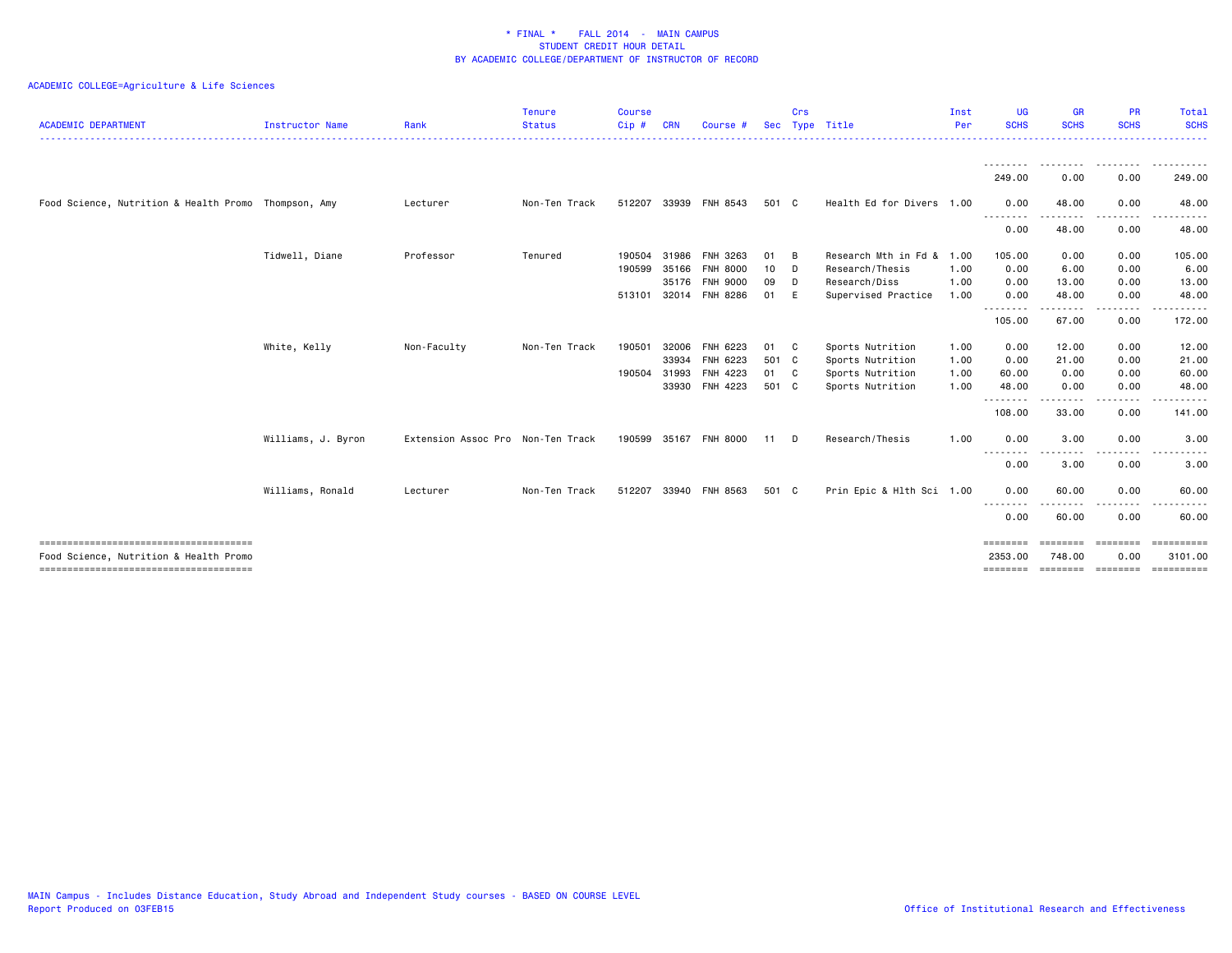| <b>ACADEMIC DEPARTMENT</b> | Instructor Name      | Rank                          | <b>Tenure</b><br><b>Status</b> | <b>Course</b><br>Cip# | <b>CRN</b> | Course #             |       | Crs          | Sec Type Title             | Inst<br>Per | <b>UG</b><br><b>SCHS</b>                                                                                                                                     | <b>GR</b><br><b>SCHS</b>                                                                                                                                     | <b>PR</b><br><b>SCHS</b> | Total<br><b>SCHS</b><br>$\omega$ and $\omega$ and |
|----------------------------|----------------------|-------------------------------|--------------------------------|-----------------------|------------|----------------------|-------|--------------|----------------------------|-------------|--------------------------------------------------------------------------------------------------------------------------------------------------------------|--------------------------------------------------------------------------------------------------------------------------------------------------------------|--------------------------|---------------------------------------------------|
| Landscape Architecture     | Beatty, David        | Lecturer                      | Non-Ten Track                  |                       |            | 040601 32473 LA 3623 | 01    | C            | Urban Planning             | 1.00        | 42.00<br>.                                                                                                                                                   | 0.00                                                                                                                                                         | 0.00                     | 42.00<br>.                                        |
|                            |                      |                               |                                |                       |            |                      |       |              |                            |             | 42.00                                                                                                                                                        | 0.00                                                                                                                                                         | 0.00                     | 42.00                                             |
|                            | Brzuszek, Robert     | Professor                     | Tenured                        | 040601                | 32463      | LA 1333              | 01    | B            | Landscape Sys. & Pla 0.50  |             | 54.00                                                                                                                                                        | 0.00                                                                                                                                                         | 0.00                     | 54.00                                             |
|                            |                      |                               |                                |                       | 32469      | LA 2554              | 01    | L            | Land Arch Des I:Site 1.00  |             | 60.00                                                                                                                                                        | 0.00                                                                                                                                                         | 0.00                     | 60.00                                             |
|                            |                      |                               |                                |                       | 35914      | LA 8000              | 03    | D            | Research / Thesis          | 1.00        | 0.00                                                                                                                                                         | 2.00                                                                                                                                                         | 0.00                     | 2.00                                              |
|                            |                      |                               |                                |                       | 36285      | LA 7000              | 01    | $\mathbf{I}$ | Directed Indiv Study 1.00  |             | 0.00<br>.                                                                                                                                                    | 3.00<br>$\frac{1}{2} \left( \frac{1}{2} \right) \left( \frac{1}{2} \right) \left( \frac{1}{2} \right) \left( \frac{1}{2} \right) \left( \frac{1}{2} \right)$ | 0.00<br>المستبدا         | 3.00<br>.                                         |
|                            |                      |                               |                                |                       |            |                      |       |              |                            |             | 114.00                                                                                                                                                       | 5.00                                                                                                                                                         | 0.00                     | 119.00                                            |
|                            | Fulford, Charles     | Associate Professor Tenured   |                                | 040601                |            | 32472 LA 3554        | 01    | Q            | Design III Small Tow 1.00  |             | 28.00                                                                                                                                                        | 0.00                                                                                                                                                         | 0.00                     | 28.00                                             |
|                            |                      |                               |                                |                       | 32483      | LA 4755              | 01    | B            | L Arch Design Studio 1.00  |             | 5.00                                                                                                                                                         | 0.00                                                                                                                                                         | 0.00                     | 5.00                                              |
|                            |                      |                               |                                |                       | 32492      | LA 8731              | 01    | C            | Seminar Com Bas Plan 1.00  |             | 0.00                                                                                                                                                         | 4.00                                                                                                                                                         | 0.00                     | 4.00                                              |
|                            |                      |                               |                                |                       | 34401      | LA 8533              | 01    | Q            | LA Grad Design Studi 1.00  |             | 0.00<br>$- - - - - - - - -$                                                                                                                                  | 12.00<br>.                                                                                                                                                   | 0.00<br>.                | 12.00<br>.                                        |
|                            |                      |                               |                                |                       |            |                      |       |              |                            |             | 33.00                                                                                                                                                        | 16.00                                                                                                                                                        | 0.00                     | 49.00                                             |
|                            | Gallo, Warren        | Assistant Professor Ten Track |                                | 040601                | 32471      | LA 3534              | 01    | B            | Construction III: Hyd 1.00 |             | 32.00                                                                                                                                                        | 0.00                                                                                                                                                         | 0.00                     | 32.00                                             |
|                            |                      |                               |                                |                       | 32488      | LA 8513              | 01    | Q            | LA Grad Design Studi 1.00  |             | 0.00                                                                                                                                                         | 30.00                                                                                                                                                        | 0.00                     | 30.00                                             |
|                            |                      |                               |                                |                       | 32491      | LA 8711              | 01    | C            | Sem Watershed Man          | 1.00        | 0.00                                                                                                                                                         | 7.00                                                                                                                                                         | 0.00                     | 7.00                                              |
|                            |                      |                               |                                |                       |            | 35916 LA 8000        | 05    | D            | Research / Thesis          | 1.00        | 0.00<br>$\frac{1}{2} \left( \frac{1}{2} \right) \left( \frac{1}{2} \right) \left( \frac{1}{2} \right) \left( \frac{1}{2} \right) \left( \frac{1}{2} \right)$ | 6.00                                                                                                                                                         | 0.00                     | 6.00<br>.                                         |
|                            |                      |                               |                                |                       |            |                      |       |              |                            |             | 32.00                                                                                                                                                        | 43.00                                                                                                                                                        | 0.00                     | 75.00                                             |
|                            | Li, Chuo             | Assistant Professor Ten Track |                                | 040601                |            | 32477 LA 4113        | 01    | C            | LA Theory and Critic 1.00  |             | 6.00                                                                                                                                                         | 0.00                                                                                                                                                         | 0.00                     | 6.00                                              |
|                            |                      |                               |                                |                       | 32484      | LA 6113              | 01    | C            | LA Theory and Critic 1.00  |             | 0.00                                                                                                                                                         | 33.00                                                                                                                                                        | 0.00                     | 33.00                                             |
|                            |                      |                               |                                |                       | 32490      | LA 8613              | 01    | C            | Int Res Meth in LA         | 1.00        | 0.00                                                                                                                                                         | 27.00                                                                                                                                                        | 0.00                     | 27.00                                             |
|                            |                      |                               |                                |                       |            | 35917 LA 8000        | 06    | D            | Research / Thesis          | 1.00        | 0.00<br>.                                                                                                                                                    | 1.00<br>.                                                                                                                                                    | 0.00<br>.                | 1.00<br>.                                         |
|                            |                      |                               |                                |                       |            |                      |       |              |                            |             | 6.00                                                                                                                                                         | 61.00                                                                                                                                                        | 0.00                     | 67.00                                             |
|                            | Mansfield, James     | Lecturer                      | Non-Ten Track                  |                       |            | 040601 32480 LA 4723 | 01    | C            | L Arch Pro Practice        | 1.00        | 57.00                                                                                                                                                        | 0.00                                                                                                                                                         | 0.00                     | 57.00                                             |
|                            |                      |                               |                                |                       |            |                      |       |              |                            |             | .<br>57.00                                                                                                                                                   | .<br>0.00                                                                                                                                                    | .<br>0.00                | .<br>57.00                                        |
|                            | Payne, Elizabeth     | Assistant Professor Ten Track |                                | 040601                | 32461      | LA 1153              | 01    | L.           | Intro to Land Arch         | 1.00        | 57.00                                                                                                                                                        | 0.00                                                                                                                                                         | 0.00                     | 57.00                                             |
|                            |                      |                               |                                |                       | 32462      | LA 1153              | 02    | L.           | Intro to Land Arch         | 1.00        | 39.00                                                                                                                                                        | 0.00                                                                                                                                                         | 0.00                     | 39.00                                             |
|                            |                      |                               |                                |                       |            | 34402 LA 1001        | F01 C |              | First Year Seminar         | 1.00        | 12.00                                                                                                                                                        | 0.00                                                                                                                                                         | 0.00                     | 12.00                                             |
|                            |                      |                               |                                |                       |            |                      |       |              |                            |             | .<br>108.00                                                                                                                                                  | .<br>0.00                                                                                                                                                    | بالمحامر<br>0.00         | .<br>108.00                                       |
|                            | Rood, Cynthia        | Lecturer                      | Non-Ten Track                  | 040601                | 32467      | LA 1803              | 01    | C            | Land Arch Appre            | 1.00        | 300.00                                                                                                                                                       | 0.00                                                                                                                                                         | 0.00                     | 300.00                                            |
|                            |                      |                               |                                |                       |            | 34012 LA 1803        | 501 C |              | Land Arch Appre            | 1.00        | 174.00                                                                                                                                                       | 0.00                                                                                                                                                         | 0.00                     | 174.00                                            |
|                            |                      |                               |                                |                       |            |                      |       |              |                            |             | .<br>474.00                                                                                                                                                  | 0.00                                                                                                                                                         | لأعاجب<br>0.00           | ------<br>474.00                                  |
|                            | Schauwecker, Timothy | Associate Professor Tenured   |                                |                       |            | 010605 32470 LA 2711 | 01    | E            | LC Internship II           | 1.00        | 1.00                                                                                                                                                         | 0.00                                                                                                                                                         | 0.00                     | 1.00                                              |
|                            |                      |                               |                                |                       |            | 32474 LA 3701        | 01    | C            | LC Seminar II              | 1.00        | 7.00                                                                                                                                                         | 0.00                                                                                                                                                         | 0.00                     | 7.00                                              |
|                            |                      |                               |                                |                       | 32475      | LA 3711              | 01    | E            | LC Internship III          | 1.00        | 1.00                                                                                                                                                         | 0.00                                                                                                                                                         | 0.00                     | 1.00                                              |
|                            |                      |                               |                                |                       | 32479      | LA 4701              | 01    | C            | LC Seminar III             | 1.00        | 9.00                                                                                                                                                         | 0.00                                                                                                                                                         | 0.00                     | 9.00                                              |
|                            |                      |                               |                                | 040601                | 32463      | LA 1333              | 01    | B            | Landscape Sys. & Pla 0.50  |             | 54.00                                                                                                                                                        | 0.00                                                                                                                                                         | 0.00                     | 54.00                                             |
|                            |                      |                               |                                |                       | 32487      | LA 6753              | 02    | C            | Sustain Landscape Mg       | 0.80        | 0.00                                                                                                                                                         | 4.80                                                                                                                                                         | 0.00                     | 4.80                                              |
|                            |                      |                               |                                |                       | 35591      | LA 6753              | 01    | C            | Sustain Landscape Mg 1.00  |             | 0.00                                                                                                                                                         | 12.00                                                                                                                                                        | 0.00                     | 12.00                                             |
|                            |                      |                               |                                |                       | 35764      | LA 8000              | 01    | D            | Research / Thesis          | 1.00        | 0.00                                                                                                                                                         | 10.00                                                                                                                                                        | 0.00                     | 10.00                                             |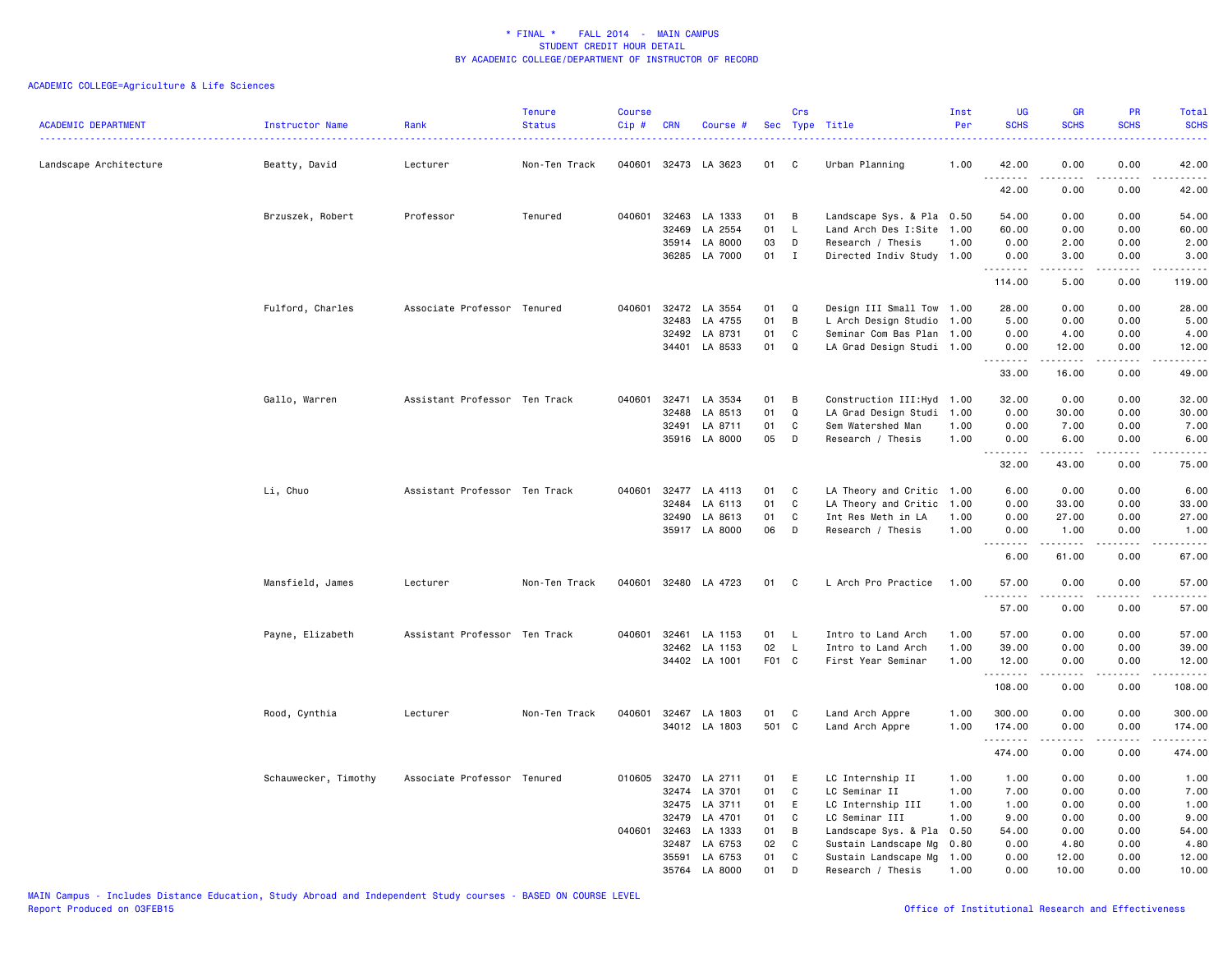| <b>ACADEMIC DEPARTMENT</b> | <b>Instructor Name</b> | Rank                          | <b>Tenure</b><br><b>Status</b> | <b>Course</b><br>$Cip$ # | <b>CRN</b> | Course #         | <b>Sec</b> | Crs            | Type Title                 | Inst<br>Per | <b>UG</b><br><b>SCHS</b> | <b>GR</b><br><b>SCHS</b> | <b>PR</b><br><b>SCHS</b>                                                                                                          | Total<br><b>SCHS</b>  |
|----------------------------|------------------------|-------------------------------|--------------------------------|--------------------------|------------|------------------|------------|----------------|----------------------------|-------------|--------------------------|--------------------------|-----------------------------------------------------------------------------------------------------------------------------------|-----------------------|
| Landscape Architecture     | Schauwecker, Timothy   | Associate Professor Tenured   |                                | 303301                   |            | 32482 LA 4753    | 02         | C.             | Sustain Landscape Mg 0.80  |             | 57.60                    | 0.00                     | 0.00                                                                                                                              | 57.60                 |
|                            |                        |                               |                                |                          | 35590      | LA 4753          | 01         | C.             | Sustain Landscape Mg 1.00  |             | 66.00                    | 0.00                     | 0.00                                                                                                                              | 66.00                 |
|                            |                        |                               |                                |                          |            |                  |            |                |                            |             | 195.60                   | 26.80                    | ----<br>0.00                                                                                                                      | 222.40                |
|                            | Seymour, Michael       | Associate Professor Tenured   |                                | 040601                   | 32464      | LA 1533          | 01         | - L            | Pres Meth & Media          | 1.00        | 57.00                    | 0.00                     | 0.00                                                                                                                              | 57.00                 |
|                            |                        |                               |                                |                          |            | 32465 LA 1533    | 02         | - L            | Pres Meth & Media          | 1.00        | 30.00                    | 0.00                     | 0.00                                                                                                                              | 30.00                 |
|                            |                        |                               |                                |                          | 36286      | LA 7000          | 02         | I              | Directed Indiv Study 1.00  |             | 0.00                     | 3.00                     | 0.00                                                                                                                              | 3.00                  |
|                            |                        |                               |                                |                          | 36287      | LA 7000          | 03         | $\blacksquare$ | Directed Indiv Study 1.00  |             | 0.00                     | 3.00                     | 0.00                                                                                                                              | 3.00                  |
|                            |                        |                               |                                |                          | 36383      | LA 7000          | 06         | $\blacksquare$ | Directed Indiv Study 1.00  |             | 0.00                     | 2.00                     | 0.00                                                                                                                              | 2.00                  |
|                            |                        |                               |                                | 521003                   | 34879      | <b>SLCE 1001</b> | F05 C      |                | First Year Seminar         | 1.00        | 23.00                    | 0.00                     | 0.00                                                                                                                              | 23.00                 |
|                            |                        |                               |                                |                          |            |                  |            |                |                            |             | --------<br>110.00       | 8.00                     | $\frac{1}{2} \left( \frac{1}{2} \right) \left( \frac{1}{2} \right) \left( \frac{1}{2} \right) \left( \frac{1}{2} \right)$<br>0.00 | 118.00                |
|                            | Summerlin, Peter       | Assistant Professor Ten Track |                                | 040601                   |            | 32468 LA 2544    | 01         | B              | LA Contruction I: Mat 1.00 |             | 72.00                    | 0.00                     | 0.00                                                                                                                              | 72.00                 |
|                            |                        |                               |                                |                          |            | 34400 LA 4754    | 01         | - L            | LA Design V-Regional 1.00  |             | 28.00                    | 0.00                     | 0.00                                                                                                                              | 28.00                 |
|                            |                        |                               |                                |                          |            |                  |            |                |                            |             | --------<br>100.00       | 0.00                     | ----<br>0.00                                                                                                                      | 100.00                |
|                            | Walker, Jason          | Associate Professor Tenured   |                                | 040601                   | 32478      | LA 4124          | 01         | B              | LA Construction Docs       | 1.00        | 8.00                     | 0.00                     | 0.00                                                                                                                              | 8.00                  |
|                            |                        |                               |                                |                          |            | 32485 LA 6124    | 01         | B              | LA Construction Docs 1.00  |             | 0.00                     | 12.00                    | 0.00                                                                                                                              | 12.00                 |
|                            |                        |                               |                                |                          |            |                  |            |                |                            |             | --------<br>8.00         | 12.00                    | 0.00                                                                                                                              | 20.00                 |
|                            |                        |                               |                                |                          |            |                  |            |                |                            |             |                          |                          |                                                                                                                                   | $=$ = = = = = = = = = |
| Landscape Architecture     |                        |                               |                                |                          |            |                  |            |                |                            |             | 1279.60                  | 171.80                   | 0.00                                                                                                                              | 1451.40               |
|                            |                        |                               |                                |                          |            |                  |            |                |                            |             | ========                 | ========                 | ========                                                                                                                          | ==========            |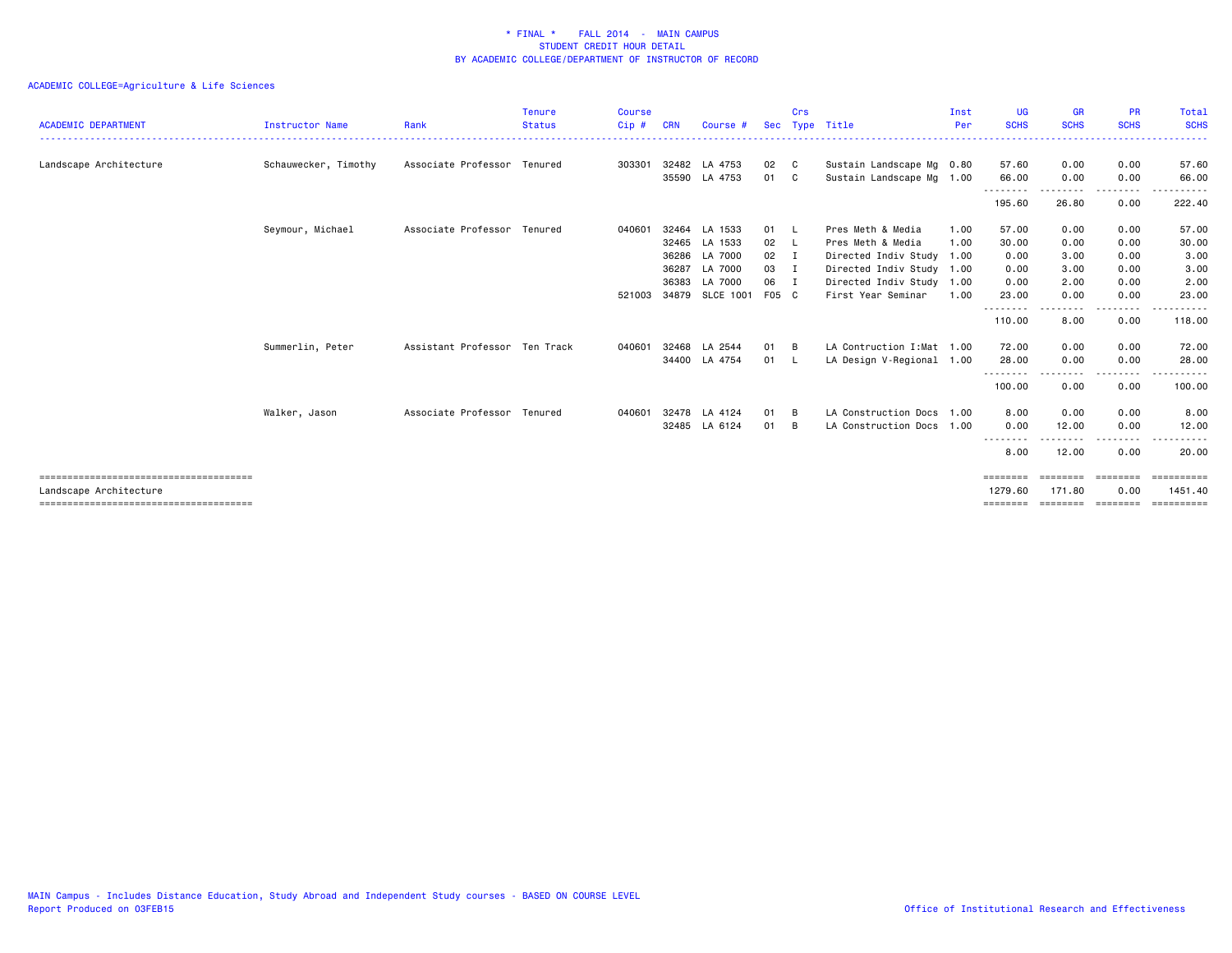| <b>ACADEMIC DEPARTMENT</b> | Instructor Name    | Rank                              | <b>Tenure</b><br><b>Status</b> | <b>Course</b><br>Cip# | <b>CRN</b>     | Course #              |          | Crs          | Sec Type Title                        | Inst<br>Per  | <b>UG</b><br><b>SCHS</b>              | <b>GR</b><br><b>SCHS</b>                                                                                                                                      | <b>PR</b><br><b>SCHS</b>                    | Total<br><b>SCHS</b><br>.                                                                                                                                                                 |
|----------------------------|--------------------|-----------------------------------|--------------------------------|-----------------------|----------------|-----------------------|----------|--------------|---------------------------------------|--------------|---------------------------------------|---------------------------------------------------------------------------------------------------------------------------------------------------------------|---------------------------------------------|-------------------------------------------------------------------------------------------------------------------------------------------------------------------------------------------|
| Plant & Soil Sciences      | Baldwin, Brian     | Professor                         | Tenured                        | 020402 34727          |                | PSS 9000              | 02       | D            | Research / Diss                       | 1.00         | 0.00                                  | 6.00                                                                                                                                                          | 0.00                                        | 6.00                                                                                                                                                                                      |
|                            |                    |                                   |                                | 020405                | 33247          | PSS 4503              | 02       | C            | Plant Breeding                        | 1.00         | 15.00                                 | 0.00                                                                                                                                                          | 0.00                                        | 15.00                                                                                                                                                                                     |
|                            |                    |                                   |                                |                       | 33266          | PSS 6503              | 02       | C            | Plant Breeding                        | 1.00         | 0.00<br>.                             | 30.00<br>$\begin{array}{cccccccccc} \bullet & \bullet & \bullet & \bullet & \bullet & \bullet & \bullet \end{array}$                                          | 0.00<br>$\omega$ $\omega$ $\omega$ $\omega$ | 30.00<br>.                                                                                                                                                                                |
|                            |                    |                                   |                                |                       |                |                       |          |              |                                       |              | 15.00                                 | 36.00                                                                                                                                                         | 0.00                                        | 51.00                                                                                                                                                                                     |
|                            | Baldwin, Christian | Assistant Professor Ten Track     |                                | 010607                | 36050          | PSS 2111              | 01       | - L          | Turf Management Lab                   | 1.00         | 17.00                                 | 0.00                                                                                                                                                          | 0.00                                        | 17.00                                                                                                                                                                                     |
|                            |                    |                                   |                                |                       | 36051          | PSS 2111              | 02       | L.           | Turf Management Lab                   | 1.00         | 10.00                                 | 0.00                                                                                                                                                          | 0.00                                        | 10.00                                                                                                                                                                                     |
|                            |                    |                                   |                                | 020401                | 34695          | PSS 8000              | 03       | D            | Research / Thesis                     | 1.00         | 0.00                                  | 10.00                                                                                                                                                         | 0.00                                        | 10.00                                                                                                                                                                                     |
|                            |                    |                                   |                                |                       | 020402 34825   | PSS 2990              | 01       | C            | Special Topic In PSS 1.00             |              | 228.00<br><u>.</u>                    | 0.00<br>د د د د د                                                                                                                                             | 0.00<br>.                                   | 228.00<br>$\frac{1}{2} \left( \frac{1}{2} \right) \left( \frac{1}{2} \right) \left( \frac{1}{2} \right) \left( \frac{1}{2} \right) \left( \frac{1}{2} \right) \left( \frac{1}{2} \right)$ |
|                            |                    |                                   |                                |                       |                |                       |          |              |                                       |              | 255.00                                | 10.00                                                                                                                                                         | 0.00                                        | 265.00                                                                                                                                                                                    |
|                            | Bi, Guihong        | Research Assoc Prof Non-Ten Track |                                | 020402                | 34728          | PSS 9000              | 03       | D            | Research / Diss                       | 1.00         | 0.00                                  | 3.00                                                                                                                                                          | 0.00                                        | 3.00                                                                                                                                                                                      |
|                            |                    |                                   |                                | 020403                | 33216          | PSS 2423              | 01       | C            | Plant Matl I                          | 1.00         | 96.00                                 | 0.00                                                                                                                                                          | 0.00                                        | 96.00                                                                                                                                                                                     |
|                            |                    |                                   |                                |                       | 33217          | PSS 2423              | 02       | К            | Plant Matl I Lab                      | 1.00         | 0.00                                  | 0.00                                                                                                                                                          | 0.00                                        | 0.00                                                                                                                                                                                      |
|                            |                    |                                   |                                |                       | 33218          | PSS 2423              | 03       | К            | Plant Matl I                          | 1.00         | 0.00                                  | 0.00                                                                                                                                                          | 0.00                                        | 0.00                                                                                                                                                                                      |
|                            |                    |                                   |                                |                       | 33219          | PSS 2423              | 04       | К            | Plant Matl I                          | 1.00         | 0.00<br>.                             | 0.00                                                                                                                                                          | 0.00                                        | 0.00<br>والمرابط المرابط                                                                                                                                                                  |
|                            |                    |                                   |                                |                       |                |                       |          |              |                                       |              | 96.00                                 | 3.00                                                                                                                                                          | 0.00                                        | 99.00                                                                                                                                                                                     |
|                            | Bond, Jason        | Extension Assoc Pro Non-Ten Track |                                |                       | 020401 34697   | PSS 8000              | 05       | D            | Research / Thesis                     | 1.00         | 0.00<br>$\sim$ $\sim$ $\sim$          | 3.00<br>.                                                                                                                                                     | 0.00<br>.                                   | 3.00<br>$- - - - -$                                                                                                                                                                       |
|                            |                    |                                   |                                |                       |                |                       |          |              |                                       |              | $\frac{1}{2}$<br>0.00                 | 3.00                                                                                                                                                          | 0.00                                        | 3.00                                                                                                                                                                                      |
|                            | Byrd, John         | Extension Professor Non-Ten Track |                                | 020401                | 34698          | PSS 8000              | 06       | D            | Research / Thesis                     | 1.00         | 0.00                                  | 16.00                                                                                                                                                         | 0.00                                        | 16.00                                                                                                                                                                                     |
|                            |                    |                                   |                                |                       |                | 020402 34729 PSS 9000 | 04       | D            | Research / Diss                       | 1.00         | 0.00                                  | 3.00                                                                                                                                                          | 0.00                                        | 3.00                                                                                                                                                                                      |
|                            |                    |                                   |                                |                       |                |                       |          |              |                                       |              | $\sim$ $\sim$ $\sim$<br>-----<br>0.00 | .<br>19.00                                                                                                                                                    | .<br>0.00                                   | .<br>19.00                                                                                                                                                                                |
|                            | Cox, Michael       | Professor                         | Tenured                        |                       | 011102 33229   | PSS 3423              | 02       | E            | Agronomy Internship                   | 1.00         | 3.00                                  | 0.00                                                                                                                                                          | 0.00                                        | 3.00                                                                                                                                                                                      |
|                            |                    |                                   |                                | 011201                | 34566          | PSS 8333              | 01       | B            | Adv Soil Fertility                    | 1.00         | 0.00                                  | 36.00                                                                                                                                                         | 0.00                                        | 36.00                                                                                                                                                                                     |
|                            |                    |                                   |                                |                       | 020401 34700   | PSS 8000              | 08       | D            | Research / Thesis                     | 1.00         | 0.00                                  | 3.00                                                                                                                                                          | 0.00                                        | 3.00                                                                                                                                                                                      |
|                            |                    |                                   |                                |                       |                | 020402 35858 PSS 7000 | 01       | I            | Directed Indiv Study 1.00             |              | 0.00                                  | 3.00                                                                                                                                                          | 0.00                                        | 3.00                                                                                                                                                                                      |
|                            |                    |                                   |                                |                       |                |                       |          |              |                                       |              | .<br>3.00                             | $\frac{1}{2} \left( \frac{1}{2} \right) \left( \frac{1}{2} \right) \left( \frac{1}{2} \right) \left( \frac{1}{2} \right) \left( \frac{1}{2} \right)$<br>42.00 | د د د د<br>0.00                             | والمستحدث<br>45.00                                                                                                                                                                        |
|                            |                    |                                   |                                |                       |                |                       |          |              |                                       |              |                                       |                                                                                                                                                               |                                             |                                                                                                                                                                                           |
|                            | DelPrince, James   | Professor                         | Tenured                        |                       | 020403 33209   | PSS 2343              | 01       | C            | Floral Design                         | 1.00         | 249.00                                | 0.00                                                                                                                                                          | 0.00                                        | 249.00                                                                                                                                                                                    |
|                            |                    |                                   |                                |                       | 33210          | PSS 2343              | 02       | К            | Floral Design                         | 1.00         | 0.00                                  | 0.00                                                                                                                                                          | 0.00                                        | 0.00                                                                                                                                                                                      |
|                            |                    |                                   |                                |                       | 33211          | PSS 2343              | 03       | К            | Floral Design                         | 1.00         | 0.00                                  | 0.00                                                                                                                                                          | 0.00                                        | 0.00                                                                                                                                                                                      |
|                            |                    |                                   |                                |                       | 33212<br>33213 | PSS 2343              | 04       | к            | Floral Design                         | 1.00         | 0.00                                  | 0.00                                                                                                                                                          | 0.00                                        | 0.00                                                                                                                                                                                      |
|                            |                    |                                   |                                |                       | 33214          | PSS 2343<br>PSS 2343  | 05<br>06 | К<br>Κ       | Floral Design<br>Floral Design        | 1.00<br>1.00 | 0.00<br>0.00                          | 0.00<br>0.00                                                                                                                                                  | 0.00<br>0.00                                | 0.00<br>0.00                                                                                                                                                                              |
|                            |                    |                                   |                                |                       |                | PSS 2343              |          | К            |                                       |              |                                       |                                                                                                                                                               |                                             | 0.00                                                                                                                                                                                      |
|                            |                    |                                   |                                |                       | 33215<br>33227 | PSS 3413              | 07<br>01 | E            | Floral Design<br>Floristry Internship | 0.05<br>1.00 | 0.00<br>3.00                          | 0.00<br>0.00                                                                                                                                                  | 0.00<br>0.00                                | 3.00                                                                                                                                                                                      |
|                            |                    |                                   |                                |                       | 34044          | PSS 2343              | 501      | B            | Floral Design                         | 1.00         | 24.00                                 | 0.00                                                                                                                                                          | 0.00                                        | 24.00                                                                                                                                                                                     |
|                            |                    |                                   |                                |                       |                | 34571 PSS 3443        | 01       | B            | Permanent Floral Des 1.00             |              | 24.00                                 | 0.00                                                                                                                                                          | 0.00                                        | 24.00                                                                                                                                                                                     |
|                            |                    |                                   |                                |                       |                |                       |          |              |                                       |              | .<br>300.00                           | د د د د د<br>0.00                                                                                                                                             | .<br>0.00                                   | ------<br>300.00                                                                                                                                                                          |
|                            | Denny, Geoffrey    | Extension Assist Pr Non-Ten Track |                                | 020401                | 34701          | PSS 8000              | 09       | D            | Research / Thesis                     | 1.00         | 0.00                                  | 6.00                                                                                                                                                          | 0.00                                        | 6.00                                                                                                                                                                                      |
|                            |                    |                                   |                                |                       |                | 020402 36611 PSS 4000 | 03       | $\mathbf{I}$ | Directed Indiv Study 1.00             |              | 3.00                                  | 0.00                                                                                                                                                          | 0.00                                        | 3.00                                                                                                                                                                                      |
|                            |                    |                                   |                                |                       |                |                       |          |              |                                       |              | .<br>3.00                             | $    -$<br>6.00                                                                                                                                               | .<br>0.00                                   | $- - - -$<br>9.00                                                                                                                                                                         |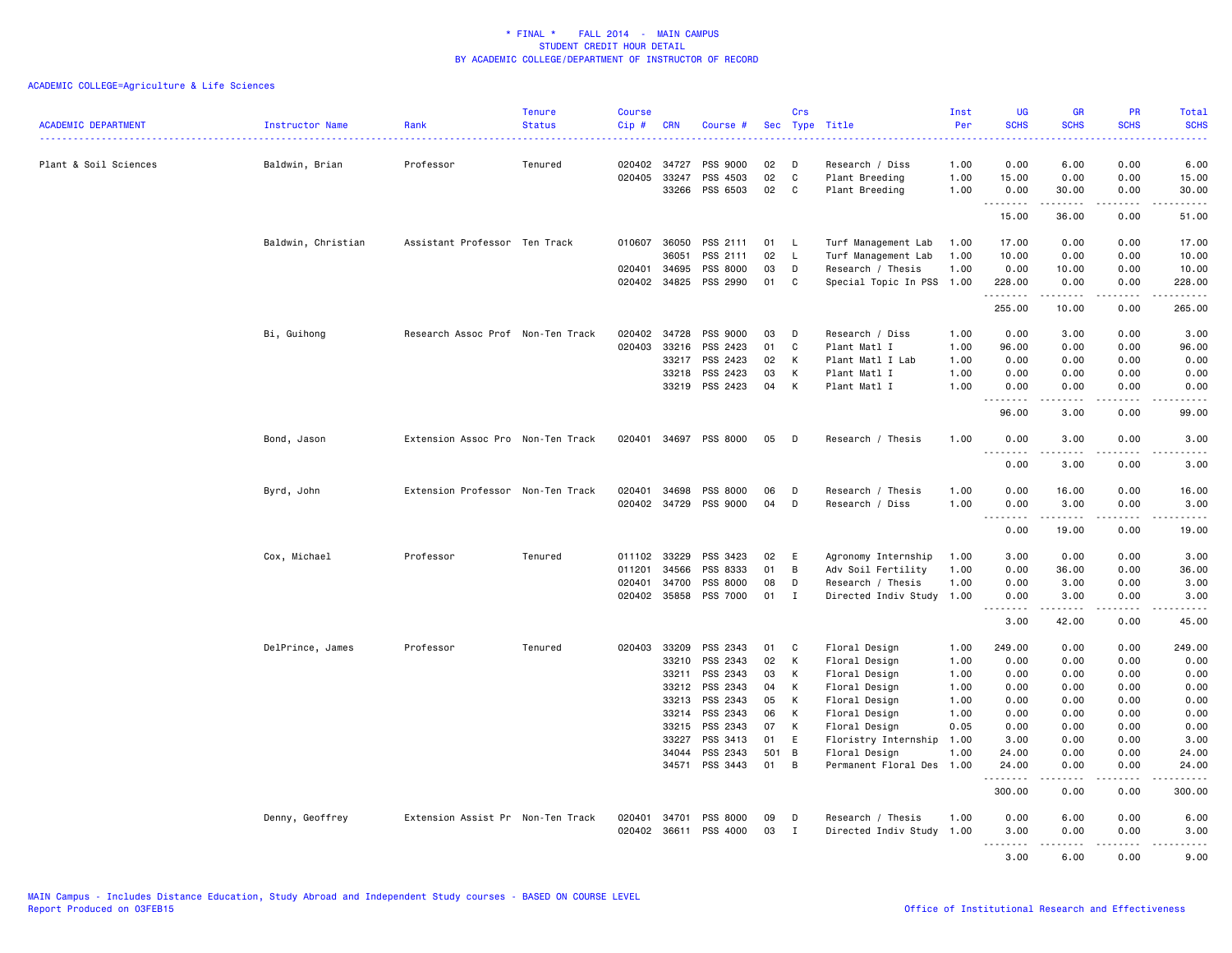| <b>ACADEMIC DEPARTMENT</b> | <b>Instructor Name</b> | Rank                              | <b>Tenure</b><br><b>Status</b> | <b>Course</b><br>Cip # | <b>CRN</b>            | Course #                    |                  | Crs          | Sec Type Title                       | Inst<br>Per  | <b>UG</b><br><b>SCHS</b>  | <b>GR</b><br><b>SCHS</b>                                                                                                                                     | PR<br><b>SCHS</b>                           | Total<br><b>SCHS</b><br>د د د د د                                                                                                                            |
|----------------------------|------------------------|-----------------------------------|--------------------------------|------------------------|-----------------------|-----------------------------|------------------|--------------|--------------------------------------|--------------|---------------------------|--------------------------------------------------------------------------------------------------------------------------------------------------------------|---------------------------------------------|--------------------------------------------------------------------------------------------------------------------------------------------------------------|
| Plant & Soil Sciences      | Dodds, Darrin          | Extension Assoc Pro Non-Ten Track |                                | 020401                 | 34702<br>020402 34733 | <b>PSS 8000</b><br>PSS 9000 | 10<br>08         | D<br>D       | Research / Thesis<br>Research / Diss | 1.00<br>1.00 | 0.00<br>0.00              | 2.00<br>2.00                                                                                                                                                 | 0.00<br>0.00                                | 2.00<br>2.00                                                                                                                                                 |
|                            |                        |                                   |                                |                        |                       |                             |                  |              |                                      |              | <u>.</u><br>0.00          | $\frac{1}{2} \left( \frac{1}{2} \right) \left( \frac{1}{2} \right) \left( \frac{1}{2} \right) \left( \frac{1}{2} \right) \left( \frac{1}{2} \right)$<br>4.00 | .<br>0.00                                   | -----<br>4.00                                                                                                                                                |
|                            | Golden, Bobby          | Research Assist Pro Non-Ten Track |                                |                        |                       | 020401 34704 PSS 8000       | 12               | $\mathsf{D}$ | Research / Thesis                    | 1.00         | 0.00                      | 3.00                                                                                                                                                         | 0.00                                        | 3.00                                                                                                                                                         |
|                            |                        |                                   |                                |                        |                       |                             |                  |              |                                      |              | <u>.</u><br>0.00          | $- - - - -$<br>3.00                                                                                                                                          | .<br>0.00                                   | $- - - - -$<br>3.00                                                                                                                                          |
|                            | Harkess, Richard       | Professor                         | Tenured                        | 010601                 | 33230                 | PSS 3433                    | 01               | E            | Hort Internship                      | 1.00         | 3.00                      | 0.00                                                                                                                                                         | 0.00                                        | 3.00                                                                                                                                                         |
|                            |                        |                                   |                                | 010604                 | 33237                 | PSS 4343                    | 01               | C            | Control Enviro Ag                    | 1.00         | 69.00                     | 0.00                                                                                                                                                         | 0.00                                        | 69.00                                                                                                                                                        |
|                            |                        |                                   |                                | 011103                 | 33248                 | PSS 4553                    | 01               | C            | Plant Growth & Devel                 | 1.00         | 72.00                     | 0.00                                                                                                                                                         | 0.00                                        | 72.00                                                                                                                                                        |
|                            |                        |                                   |                                |                        | 33249                 | PSS 4553                    | 02               | C            | Plant Growth & Devel                 | 1.00         | 24.00                     | 0.00                                                                                                                                                         | 0.00                                        | 24.00                                                                                                                                                        |
|                            |                        |                                   |                                |                        | 33267                 | PSS 6553                    | 01               | C            | Plant Growth & Devel                 | 1.00         | 0.00                      | 42.00                                                                                                                                                        | 0.00                                        | 42.00                                                                                                                                                        |
|                            |                        |                                   |                                |                        | 33268                 | PSS 6553                    | 02               | C            | Plant Growth & Devel                 | 1.00         | 0.00                      | 24.00                                                                                                                                                        | 0.00                                        | 24.00                                                                                                                                                        |
|                            |                        |                                   |                                |                        | 36603                 | PSS 3633                    | 02               | C            | Sustain & Organic Ho 1.00            |              | 66.00                     | 0.00                                                                                                                                                         | 0.00                                        | 66.00                                                                                                                                                        |
|                            |                        |                                   |                                |                        | 011105 33236          | PSS 4341                    | 01               | L.           | Control Enviro Ag La 1.00            |              | 14.00                     | 0.00                                                                                                                                                         | 0.00                                        | 14.00                                                                                                                                                        |
|                            |                        |                                   |                                |                        | 33255                 | PSS 6341                    | 01               | $\mathsf{L}$ | Control Enviro Ag La 1.00            |              | 0.00                      | 3.00                                                                                                                                                         | 0.00                                        | 3.00                                                                                                                                                         |
|                            |                        |                                   |                                | 020401                 | 34705                 | PSS 8000                    | 13               | D            | Research / Thesis                    | 1.00         | 0.00                      | 15.00                                                                                                                                                        | 0.00                                        | 15.00                                                                                                                                                        |
|                            |                        |                                   |                                | 020402                 | 34736                 | PSS 9000                    | 11               | D            | Research / Diss                      | 1.00         | 0.00                      | 32.00                                                                                                                                                        | 0.00                                        | 32.00                                                                                                                                                        |
|                            |                        |                                   |                                | 020403                 | 33256                 | PSS 6343                    | 01               | C            | Control Enviro Ag                    | 1.00         | 0.00                      | 9.00                                                                                                                                                         | 0.00                                        | 9.00                                                                                                                                                         |
|                            |                        |                                   |                                | 040601                 | 32487                 | LA 6753                     | 02               | C            | Sustain Landscape Mg 0.20            |              | 0.00                      | 1.20                                                                                                                                                         | 0.00                                        | 1.20                                                                                                                                                         |
|                            |                        |                                   |                                | 303301                 | 32482                 | LA 4753                     | 02               | C            | Sustain Landscape Mg                 | 0.20         | 14.40<br>.                | 0.00<br>$\frac{1}{2} \left( \frac{1}{2} \right) \left( \frac{1}{2} \right) \left( \frac{1}{2} \right) \left( \frac{1}{2} \right) \left( \frac{1}{2} \right)$ | 0.00<br>.                                   | 14.40<br>.                                                                                                                                                   |
|                            |                        |                                   |                                |                        |                       |                             |                  |              |                                      |              | 262.40                    | 126.20                                                                                                                                                       | 0.00                                        | 388.60                                                                                                                                                       |
|                            | Henry, William         | Associate Professor Ten Track     |                                | 020401                 | 34706                 | PSS 8000                    | 14               | D            | Research / Thesis                    | 1.00         | 0.00                      | 11.00                                                                                                                                                        | 0.00                                        | 11.00                                                                                                                                                        |
|                            |                        |                                   |                                | 020402                 | 34737                 | PSS 9000                    | 12               | D            | Research / Diss                      | 1.00         | 0.00                      | 3.00                                                                                                                                                         | 0.00                                        | 3.00                                                                                                                                                         |
|                            |                        |                                   |                                | 020403                 | 31323                 | ECE 4411                    | 01               | C            | Remote Sensing Semin 1.00            |              | 1.00                      | 0.00                                                                                                                                                         | 0.00                                        | 1.00                                                                                                                                                         |
|                            |                        |                                   |                                |                        | 31344                 | ECE 6411                    | 01               | C            | Remote Sensing Semin 1.00            |              | 0.00                      | 1.00                                                                                                                                                         | 0.00                                        | 1.00                                                                                                                                                         |
|                            |                        |                                   |                                |                        | 32048                 | F0 6411                     | 01               | C            | Remote Sensing Semin 1.00            |              | 0.00                      | 1.00                                                                                                                                                         | 0.00                                        | 1.00                                                                                                                                                         |
|                            |                        |                                   |                                |                        | 33258                 | PSS 6411                    | 01               | C            | Remote Sensing Semin 1.00            |              | 0.00                      | 1.00                                                                                                                                                         | 0.00                                        | 1.00                                                                                                                                                         |
|                            |                        |                                   |                                | 030506                 | 33239                 | PSS 4411                    | 01               | C            | Remote Sensing Semin 1.00            |              | 3.00                      | 0.00                                                                                                                                                         | 0.00                                        | 3.00                                                                                                                                                         |
|                            |                        |                                   |                                | 450701                 | 32155                 | GR 4411                     | 01               | C            | Remote Sensing Semin 1.00            |              | 2.00<br>.                 | 0.00<br>$\frac{1}{2} \left( \frac{1}{2} \right) \left( \frac{1}{2} \right) \left( \frac{1}{2} \right) \left( \frac{1}{2} \right) \left( \frac{1}{2} \right)$ | 0.00<br>$\omega$ $\omega$ $\omega$ $\omega$ | 2.00<br>-----                                                                                                                                                |
|                            |                        |                                   |                                |                        |                       |                             |                  |              |                                      |              | 6.00                      | 17.00                                                                                                                                                        | 0.00                                        | 23.00                                                                                                                                                        |
|                            | Irby, Jon              | Extension Assist Pr Non-Ten Track |                                |                        |                       | 020401 34707 PSS 8000       | 15               | D            | Research / Thesis                    | 1.00         | 0.00                      | 4.00                                                                                                                                                         | 0.00                                        | 4.00                                                                                                                                                         |
|                            |                        |                                   |                                |                        |                       |                             |                  |              |                                      |              | $  -$<br>.<br>0.00        | $- - - - -$<br>4.00                                                                                                                                          | المستبدا<br>0.00                            | $\frac{1}{2} \left( \frac{1}{2} \right) \left( \frac{1}{2} \right) \left( \frac{1}{2} \right) \left( \frac{1}{2} \right) \left( \frac{1}{2} \right)$<br>4.00 |
|                            | Kingery, William       | Professor                         | Tenured                        | 011103                 | 33203                 | PSS 1001                    | F <sub>0</sub> 1 | C            | First Year Seminar                   |              | 12.00                     | 0.00                                                                                                                                                         | 0.00                                        | 12.00                                                                                                                                                        |
|                            |                        |                                   |                                | 020402                 | 35867                 | PSS 4000                    | 01               | $\bf{I}$     | Directed Indiv Study                 | 1.00<br>1.00 | 3.00                      | 0.00                                                                                                                                                         | 0.00                                        | 3.00                                                                                                                                                         |
|                            |                        |                                   |                                | 020501                 | 33235                 | PSS 4333                    | 01               | B            | Soil Conservation                    | 1.00         | 18.00                     | 0.00                                                                                                                                                         | 0.00                                        | 18.00                                                                                                                                                        |
|                            |                        |                                   |                                |                        | 33254                 | PSS 6333                    | 01               | B            | Soil Conservation                    | 1.00         | 0.00                      | 6.00                                                                                                                                                         | 0.00                                        | 6.00                                                                                                                                                         |
|                            |                        |                                   |                                |                        | 33270                 | PSS 8343                    | 01               | C            |                                      | 1.00         | 0.00                      | 12.00                                                                                                                                                        | 0.00                                        | 12.00                                                                                                                                                        |
|                            |                        |                                   |                                |                        |                       |                             |                  |              | Soil Plant Atmospher                 |              | $\sim$ $\sim$ $\sim$<br>. | $- - - - -$                                                                                                                                                  | $\omega$ $\omega$ $\omega$ $\omega$         | <u>.</u>                                                                                                                                                     |
|                            |                        |                                   |                                |                        |                       |                             |                  |              |                                      |              | 33.00                     | 18.00                                                                                                                                                        | 0.00                                        | 51.00                                                                                                                                                        |
|                            | Krutz, Larry           | Extension Assoc Pro Non-Ten Track |                                | 020401                 | 36296                 | PSS 8000                    | 36               | D            | Research / Thesis                    | 1.00         | 0.00<br>.,                | 5.00                                                                                                                                                         | 0.00                                        | 5.00                                                                                                                                                         |
|                            |                        |                                   |                                |                        |                       |                             |                  |              |                                      |              | 0.00                      | 5.00                                                                                                                                                         | 0.00                                        | 5.00                                                                                                                                                         |
|                            | Lang, David            | Professor                         | Tenured                        |                        | 010304 33231<br>33232 | PSS 4103<br>PSS 4103        | 01<br>02         | C<br>к       | Forage Pasture<br>Forage Pasture     | 1.00<br>1.00 | 99.00<br>0.00             | 0.00<br>0.00                                                                                                                                                 | 0.00<br>0.00                                | 99.00<br>0.00                                                                                                                                                |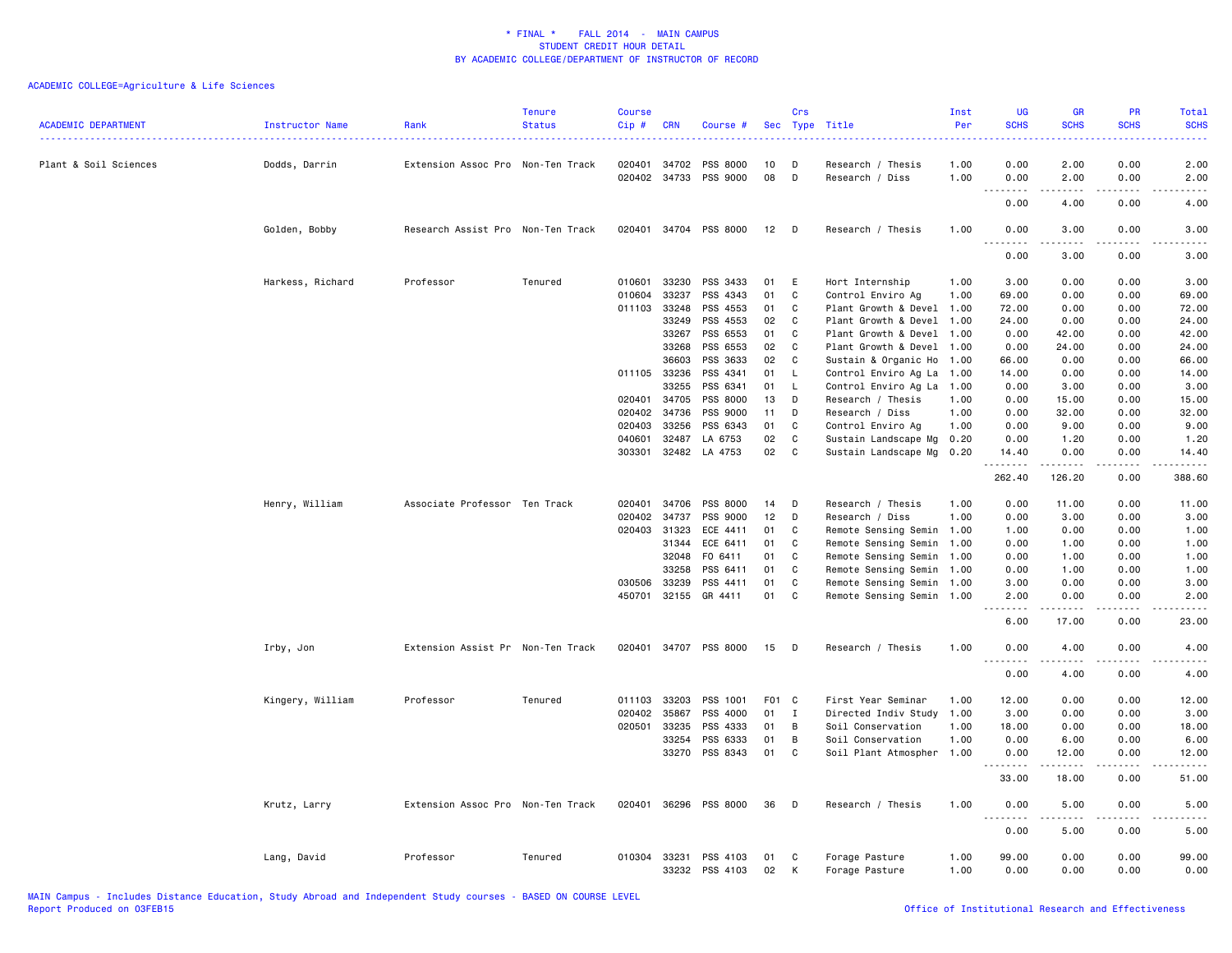| <b>ACADEMIC DEPARTMENT</b> | Instructor Name    | Rank                              | <b>Tenure</b><br><b>Status</b> | <b>Course</b><br>Cip# | <b>CRN</b>            | Course #              |          | Crs            | Sec Type Title                               | Inst<br>Per  | <b>UG</b><br><b>SCHS</b>     | <b>GR</b><br><b>SCHS</b>                   | PR<br><b>SCHS</b> | Total<br><b>SCHS</b>   |
|----------------------------|--------------------|-----------------------------------|--------------------------------|-----------------------|-----------------------|-----------------------|----------|----------------|----------------------------------------------|--------------|------------------------------|--------------------------------------------|-------------------|------------------------|
| Plant & Soil Sciences      | Lang, David        | Professor                         | Tenured                        |                       | 020402 33250<br>33251 | PSS 6103<br>PSS 6103  | 01<br>02 | C<br>K         | Forage Pasture<br>Forage Pasture             | 1.00<br>1.00 | 0.00<br>0.00                 | 12.00<br>0.00                              | 0.00<br>0.00      | 12.00<br>0.00          |
|                            |                    |                                   |                                |                       |                       |                       |          |                |                                              |              | .<br>99.00                   | .<br>12.00                                 | .<br>0.00         | 111.00                 |
|                            | Lecompte, Judson   | Non-Faculty                       | Not Applicable                 |                       |                       | 011103 34635 PSS 1113 | 01       | $\overline{B}$ | The Gardening Experi 1.00                    |              | 48.00<br>.                   | 0.00<br>2.2.2.2.2                          | 0.00<br>.         | 48.00<br>.             |
|                            |                    |                                   |                                |                       |                       |                       |          |                |                                              |              | 48.00                        | 0.00                                       | 0.00              | 48.00                  |
|                            | Lemus, Rocky       | Extension Assoc Pro Non-Ten Track |                                |                       |                       | 020401 34711 PSS 8000 | 19       | D              | Research / Thesis                            | 1.00         | 0.00                         | 2.00                                       | 0.00              | 2.00                   |
|                            |                    |                                   |                                |                       |                       | 020402 34740 PSS 9000 | 15       | D              | Research / Diss                              | 1.00         | 0.00<br><u>.</u>             | 2.00<br>$- - - - -$                        | 0.00<br>.         | 2.00<br>$- - - - -$    |
|                            |                    |                                   |                                |                       |                       |                       |          |                |                                              |              | 0.00                         | 4.00                                       | 0.00              | 4.00                   |
|                            | Matta, Frank       | Professor                         | Tenured                        |                       |                       | 020401 34714 PSS 8000 | 22       | D              | Research / Thesis                            | 1.00         | 0.00                         | 2.00                                       | 0.00              | 2.00                   |
|                            |                    |                                   |                                | 020402                | 34743<br>260301 34567 | PSS 9000<br>PSS 8573  | 18<br>01 | D<br>B         | Research / Diss<br>Morphology Of Hort P 1.00 | 1.00         | 0.00<br>0.00                 | 1.00<br>9.00                               | 0.00<br>0.00      | 1.00<br>9.00           |
|                            |                    |                                   |                                |                       |                       |                       |          |                |                                              |              | .                            | -----                                      | .                 | د د د د د              |
|                            |                    |                                   |                                |                       |                       |                       |          |                |                                              |              | 0.00                         | 12.00                                      | 0.00              | 12.00                  |
|                            | McCurdy, James     | Assistant Professor Ten Track     |                                |                       |                       | 020402 33221 PSS 3133 | 01       | C              | Intro Weed Science                           | 1.00         | 153.00<br>.                  | 0.00<br>$\sim$ $\sim$ $\sim$ $\sim$ $\sim$ | 0.00<br>.         | 153.00<br>------       |
|                            |                    |                                   |                                |                       |                       |                       |          |                |                                              |              | 153.00                       | 0.00                                       | 0.00              | 153.00                 |
|                            | McDougald, Lynette | Instructor                        | Non-Ten Track                  | 010608                | 35960                 | PSS 4083              | 01       | B              | Flor Des Spec Events 1.00                    |              | 36.00                        | 0.00                                       | 0.00              | 36.00                  |
|                            |                    |                                   |                                | 020402                | 36533                 | PSS 4000              | 02       | I              | Directed Indiv Study 1.00                    |              | 3.00                         | 0.00                                       | 0.00              | 3.00                   |
|                            |                    |                                   |                                |                       |                       | 020403 33215 PSS 2343 | 07       | K              | Floral Design                                | 0.95         | 0.00<br>.                    | 0.00<br>22222                              | 0.00<br>د د د د   | 0.00<br>د د د د د      |
|                            |                    |                                   |                                |                       |                       |                       |          |                |                                              |              | 39.00                        | 0.00                                       | 0.00              | 39.00                  |
|                            | Nagel, David       | Extension Professor Non-Ten Track |                                |                       |                       | 010304 33244 PSS 4453 | 01       | C              | Vegetable Production 1.00                    |              | 54.00                        | 0.00                                       | 0.00              | 54.00                  |
|                            |                    |                                   |                                |                       |                       | 33245 PSS 4453        | 02       | K              | Vegetable Production 1.00                    |              | 0.00<br>.                    | 0.00<br>.                                  | 0.00<br>.         | 0.00<br>.              |
|                            |                    |                                   |                                |                       |                       |                       |          |                |                                              |              | 54.00                        | 0.00                                       | 0.00              | 54.00                  |
|                            | Peterson, Daniel   | Non-Faculty                       | Tenured                        | 020401                | 34717                 | PSS 8000              | 25       | D              | Research / Thesis                            | 1.00         | 0.00                         | 1.00                                       | 0.00              | 1.00                   |
|                            |                    |                                   |                                | 260202                | 34569                 | PSS 8653              | 01       | C              | Genomes & Genomics                           | 1.00         | 0.00                         | 3.00                                       | 0.00              | 3.00                   |
|                            |                    |                                   |                                |                       |                       | 260802 34570 BCH 8653 | 01       | C              | Genomes & Genomics                           | 1.00         | 0.00<br>$- - - - -$<br>$  -$ | 48.00<br>.                                 | 0.00<br>.         | 48.00<br>$\frac{1}{2}$ |
|                            |                    |                                   |                                |                       |                       |                       |          |                |                                              |              | 0.00                         | 52.00                                      | 0.00              | 52.00                  |
|                            | Phillips, Jerry    | Professor                         | Tenured                        |                       | 020402 33282          | PSS 8811              | 01       | S              | Seminar                                      | 1.00         | 0.00                         | 4.00                                       | 0.00              | 4.00                   |
|                            |                    |                                   |                                |                       | 33283                 | PSS 8821              | 01       | S              | Seminar                                      | 1.00         | 0.00                         | 2.00                                       | 0.00              | 2.00                   |
|                            |                    |                                   |                                |                       | 33284                 | PSS 8831              | 01       | S              | Seminar                                      | 1.00         | 0.00<br>$\sim$ $\sim$ $\sim$ | 1.00                                       | 0.00              | 1.00<br>.              |
|                            |                    |                                   |                                |                       |                       |                       |          |                |                                              |              | 0.00                         | 7.00                                       | 0.00              | 7.00                   |
|                            | Reddy, Kambham     | Research Professor                | Non-Ten Track                  |                       | 020401 34719          | PSS 8000              | 27       | D              | Research / Thesis                            | 1.00         | 0.00                         | 2.00                                       | 0.00              | 2.00                   |
|                            |                    |                                   |                                |                       |                       | 020402 34748 PSS 9000 | 23       | D              | Research / Diss                              | 1.00         | 0.00<br>.                    | 6.00                                       | 0.00              | 6.00                   |
|                            |                    |                                   |                                |                       |                       |                       |          |                |                                              |              | 0.00                         | 8.00                                       | 0.00              | 8.00                   |
|                            | Reynolds, Daniel   | Professor                         | Tenured                        |                       | 011105 33273          | PSS 8701              | 01       | C              | Cur Topics Weed Sci                          | 1.00         | 0.00                         | 4.00                                       | 0.00              | 4.00                   |
|                            |                    |                                   |                                |                       | 33277<br>020401 34720 | PSS 8731<br>PSS 8000  | 01<br>28 | S<br>D         | Cur Topics Weed Sci<br>Research / Thesis     | 1.00<br>1.00 | 0.00<br>0.00                 | 2.00<br>2.00                               | 0.00<br>0.00      | 2.00<br>2.00           |
|                            |                    |                                   |                                |                       |                       |                       |          |                |                                              |              |                              |                                            |                   |                        |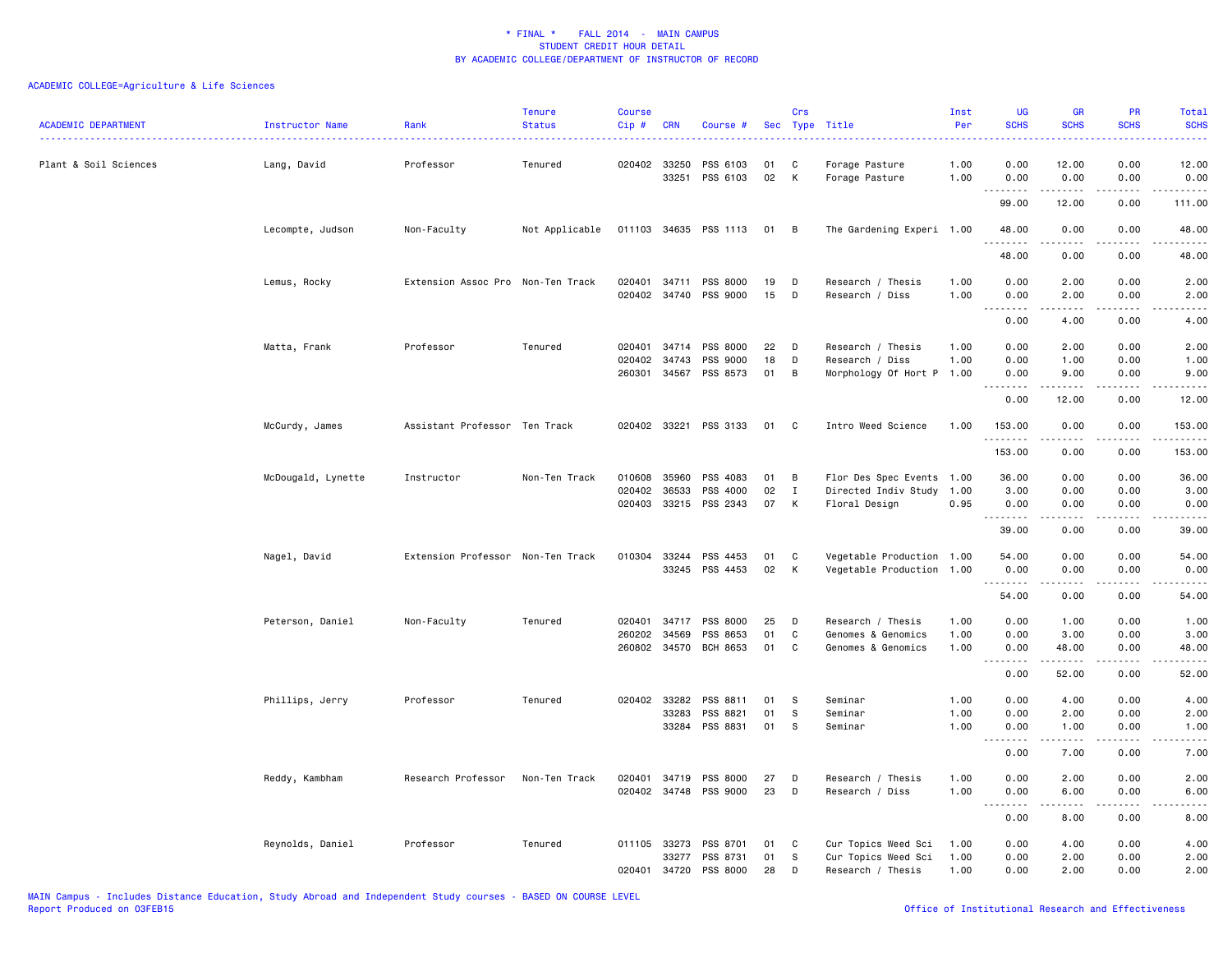| <b>ACADEMIC DEPARTMENT</b> | Instructor Name    | Rank                              | <b>Tenure</b><br><b>Status</b> | <b>Course</b><br>Cip# | <b>CRN</b>     | Course #                    |               | Crs               | Sec Type Title                       | Inst<br>Per  | <b>UG</b><br><b>SCHS</b>                             | <b>GR</b><br><b>SCHS</b> | PR<br><b>SCHS</b>            | <b>Total</b><br><b>SCHS</b> |
|----------------------------|--------------------|-----------------------------------|--------------------------------|-----------------------|----------------|-----------------------------|---------------|-------------------|--------------------------------------|--------------|------------------------------------------------------|--------------------------|------------------------------|-----------------------------|
| Plant & Soil Sciences      | Reynolds, Daniel   | Professor                         | Tenured                        | 020402                | 34749          | PSS 9000                    | 24            | Ð                 | Research / Diss                      | 1.00         | 0.00                                                 | 24.00                    | 0.00                         | 24.00                       |
|                            |                    |                                   |                                | 020406                | 33278          | PSS 8741                    | 01            | $\mathbb C$       | Cur Topics Weed Sci                  | 1.00         | 0.00                                                 | 1.00                     | 0.00                         | 1.00                        |
|                            |                    |                                   |                                |                       | 33281          | PSS 8771                    | 01            | C                 | Cur Topics Weed Sci                  | 1.00         | 0.00<br>.<br>$\sim$ $\sim$                           | 1.00<br>.                | 0.00<br>$\cdots$             | 1.00<br>$    -$             |
|                            |                    |                                   |                                |                       |                |                             |               |                   |                                      |              | 0.00                                                 | 34.00                    | 0.00                         | 34.00                       |
|                            | Sarver, Jason      | Extension Assist Pr Non-Ten Track |                                |                       |                | 020401 36082 PSS 8000       | 35            | D                 | Research / Thesis                    | 1.00         | 0.00<br>$\sim$ $\sim$<br>.                           | 2.00                     | 0.00                         | 2.00                        |
|                            |                    |                                   |                                |                       |                |                             |               |                   |                                      |              | 0.00                                                 | 2.00                     | 0.00                         | 2.00                        |
|                            | Shaw, David        | Non-Faculty                       | Tenured                        | 020402 34751          |                | PSS 9000                    | 26            | D                 | Research / Diss                      | 1.00         | 0.00<br>$\sim$ $\sim$ $\sim$                         | 4.00                     | 0.00                         | 4.00                        |
|                            |                    |                                   |                                |                       |                |                             |               |                   |                                      |              | 0.00                                                 | 4.00                     | 0.00                         | 4.00                        |
|                            | Smith, Marshall    | Non-Faculty                       | Not Applicable                 |                       |                | 521003 33401 SLCE 1002 01 C |               |                   | Day One Leadership C 0.40            |              | 184.00<br>.                                          | 0.00<br>.                | 0.00<br>.                    | 184.00<br>------            |
|                            |                    |                                   |                                |                       |                |                             |               |                   |                                      |              | 184.00                                               | 0.00                     | 0.00                         | 184.00                      |
|                            | Stewart, Barry     | Associate Professor Tenured       |                                | 010607                | 33240          | PSS 4414                    | 01            | C                 | Turf Management                      | 1.00         | 72.00                                                | 0.00                     | 0.00                         | 72.00                       |
|                            |                    |                                   |                                |                       | 33241          | PSS 4414                    | 02            | K                 | Turf Management                      | 1.00         | 0.00                                                 | 0.00                     | 0.00                         | 0.00                        |
|                            |                    |                                   |                                |                       | 33242          | PSS 4414                    | 03            | Κ                 | Turf Management                      | 1.00         | 0.00                                                 | 0.00                     | 0.00                         | 0.00                        |
|                            |                    |                                   |                                |                       | 36052          | PSS 2111                    | 03            | L                 | Turf Management Lab                  | 1.00         | 17.00                                                | 0.00                     | 0.00                         | 17.00                       |
|                            |                    |                                   |                                | 011103 33205          |                | PSS 1313                    | 01            | C                 | Plant Science                        | 1.00         | 189.00                                               | 0.00                     | 0.00                         | 189.00                      |
|                            |                    |                                   |                                |                       | 33206          | PSS 1313                    | 02            | K                 | Plant Science                        | 1.00         | 0.00                                                 | 0.00                     | 0.00                         | 0.00                        |
|                            |                    |                                   |                                |                       | 33207          | PSS 1313                    | 03            | К                 | Plant Science                        | 1.00         | 0.00                                                 | 0.00                     | 0.00                         | 0.00                        |
|                            |                    |                                   |                                | 020401                | 33208<br>33226 | PSS 1313<br>PSS 3411        | 04<br>01      | к<br>C            | Plant Science<br>Turf Seminar I      | 1.00<br>1.00 | 0.00<br>27.00                                        | 0.00<br>0.00             | 0.00<br>0.00                 | 0.00<br>27.00               |
|                            |                    |                                   |                                |                       |                |                             |               |                   |                                      |              | .                                                    | $\frac{1}{2}$            | $\frac{1}{2}$                | .                           |
|                            |                    |                                   |                                |                       |                |                             |               |                   |                                      |              | 305.00                                               | 0.00                     | 0.00                         | 305.00                      |
|                            | Varco, Jac         | Professor                         | Tenured                        | 010605 33222          | 33223          | PSS 3301<br>PSS 3301        | 01<br>02      | $\mathsf{L}$<br>L | Soils Laboratory<br>Soils Laboratory | 1.00         | 17.00<br>23.00                                       | 0.00<br>0.00             | 0.00<br>0.00                 | 17.00<br>23.00              |
|                            |                    |                                   |                                |                       | 33224          | PSS 3301                    | 03            | L                 | Soils Laboratory                     | 1.00<br>1.00 | 17.00                                                | 0.00                     | 0.00                         | 17.00                       |
|                            |                    |                                   |                                |                       | 33225          | PSS 3303                    | 01            | C                 | Soils                                | 1.00         | 228.00                                               | 0.00                     | 0.00                         | 228.00                      |
|                            |                    |                                   |                                | 020401                | 34724          | PSS 8000                    | 32            | D                 | Research / Thesis                    | 1.00         | 0.00                                                 | 9.00                     | 0.00                         | 9.00                        |
|                            |                    |                                   |                                | 020402 34752          |                | PSS 9000                    | 27            | D                 | Research / Diss                      | 1.00         | 0.00<br>.                                            | 10.00<br>.               | 0.00<br>$\sim$ $\sim$ $\sim$ | 10.00<br>.                  |
|                            |                    |                                   |                                |                       |                |                             |               |                   |                                      |              | 285.00                                               | 19.00                    | 0.00                         | 304.00                      |
|                            | Vaughan, Thomas    | Non-Faculty                       | Not Applicable                 | 020402                | 33233          | PSS 4223                    | 01            | C                 | Seed Production                      | 1.00         | 51.00                                                | 0.00                     | 0.00                         | 51.00                       |
|                            |                    |                                   |                                |                       | 33234          | PSS 4223                    | 02            | К                 | Seed Production                      | 1.00         | 0.00                                                 | 0.00                     | 0.00                         | 0.00                        |
|                            |                    |                                   |                                |                       | 33252          | PSS 6223                    | 01            | C                 | Seed Production                      | 1.00         | 0.00                                                 | 3.00                     | 0.00                         | 3.00                        |
|                            |                    |                                   |                                |                       | 33253          | PSS 6223                    | 02            | К                 | Seed Production                      | 1.00         | 0.00<br>$\sim$ $\sim$ $\sim$<br>.                    | 0.00                     | 0.00                         | 0.00                        |
|                            |                    |                                   |                                |                       |                |                             |               |                   |                                      |              | 51.00                                                | 3.00                     | 0.00                         | 54.00                       |
|                            | Wallace, Teddy     | Associate Professor Tenured       |                                |                       |                | 020402 36269 PSS 7000       | $02 \qquad I$ |                   | Directed Indiv Study 1.00            |              | 0.00<br>.                                            | 3.00                     | 0.00<br>د ما ما ما           | 3.00<br>----                |
|                            |                    |                                   |                                |                       |                |                             |               |                   |                                      |              | 0.00                                                 | 3.00                     | 0.00                         | 3.00                        |
|                            | Warburton, Marilyn | Non-Employee                      | Not Applicable                 | 260202 36041          |                | <b>BCH 7000</b>             | 02            | $\mathbf{I}$      | Directed Indiv Study 1.00            |              | 0.00<br>$\sim$ $\sim$ $\sim$<br>$\sim$ $\sim$ $\sim$ | 3.00                     | 0.00                         | 3.00                        |
|                            |                    |                                   |                                |                       |                |                             |               |                   |                                      |              | 0.00                                                 | 3.00                     | 0.00                         | 3.00                        |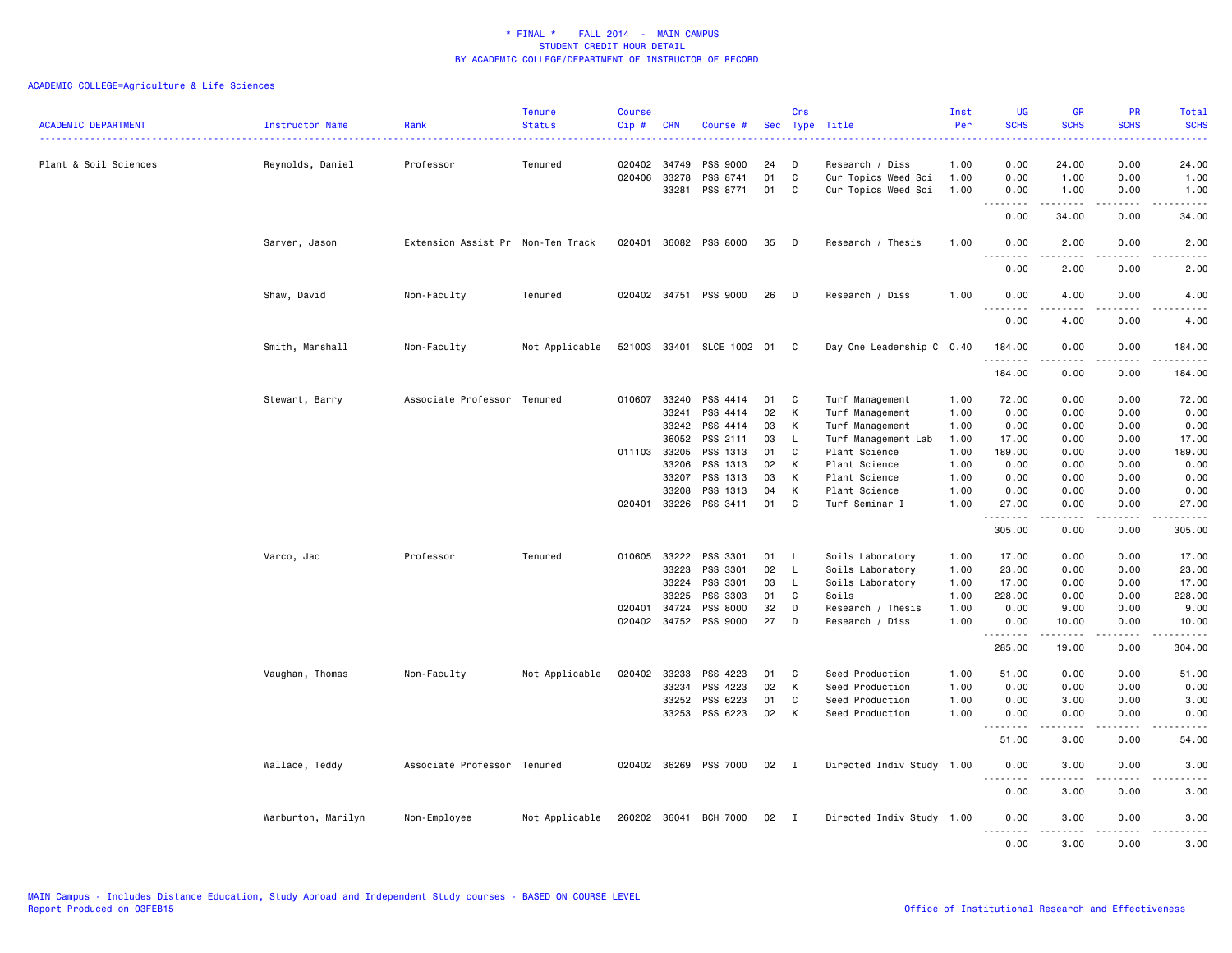### ACADEMIC COLLEGE=Agriculture & Life Sciences

|                            |                 |      | Tenure | Course | <u> 1986 - Crs</u> |                              |  | Inst UG GR PR Total |  |
|----------------------------|-----------------|------|--------|--------|--------------------|------------------------------|--|---------------------|--|
| <b>ACADEMIC DEPARTMENT</b> | Instructor Name | Rank |        |        |                    | Per SCHS SCHS SCHS SCHS SCHS |  |                     |  |
|                            |                 |      |        |        |                    |                              |  |                     |  |

====================================== ======== ======== ======== ==========

====================================== ======== ======== ======== ==========

Plant & Soil Sciences 2191.40 459.20 0.00 2650.60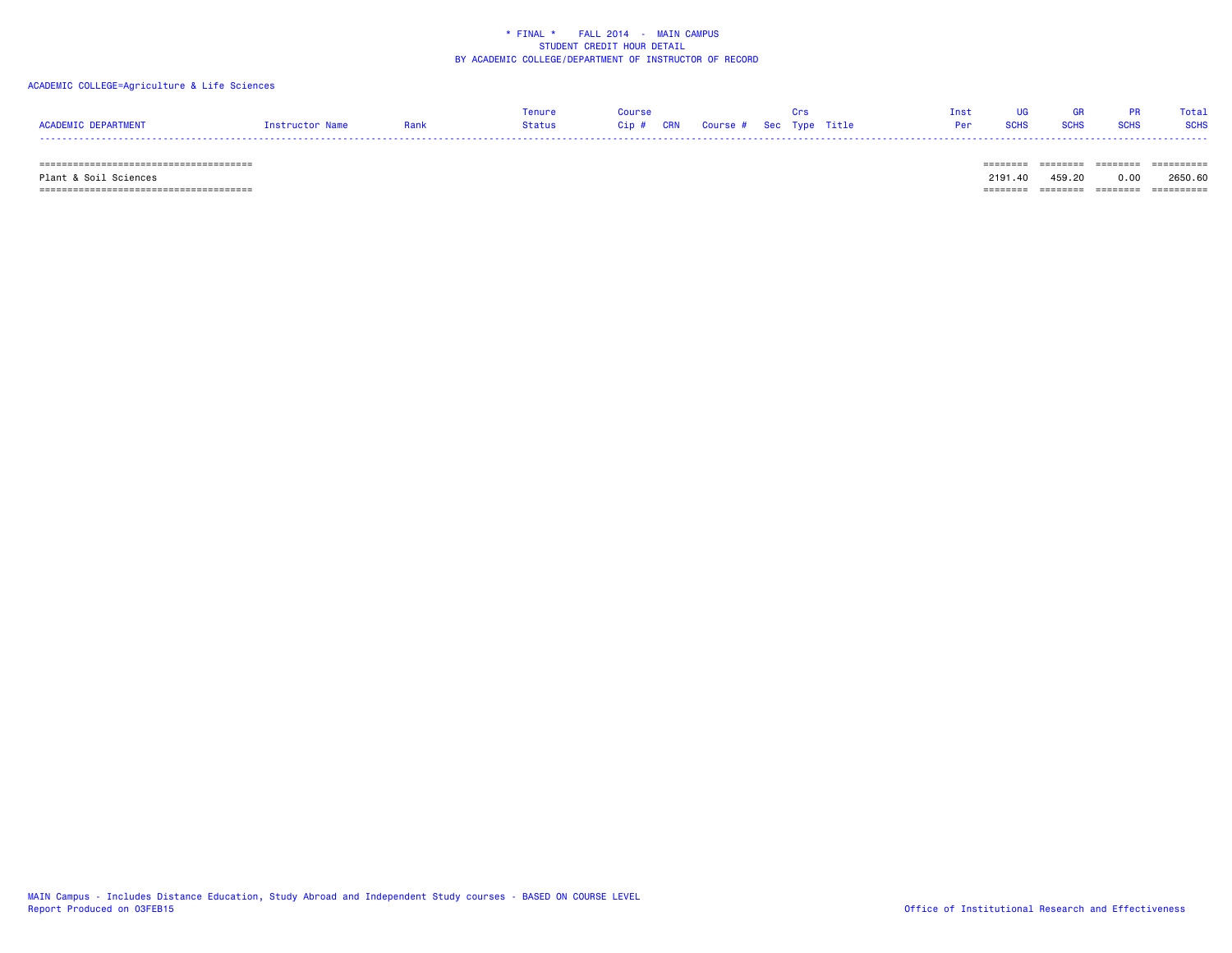| <b>ACADEMIC DEPARTMENT</b> | Instructor Name       | Rank                              | <b>Tenure</b><br><b>Status</b> | <b>Course</b><br>Cip# | <b>CRN</b>              | Course #                              |                | Crs                          | Sec Type Title                                                | Inst<br>Per          | UG<br><b>SCHS</b><br>.     | <b>GR</b><br><b>SCHS</b>                                                                                                                                     | PR<br><b>SCHS</b><br><u>.</u> | Total<br><b>SCHS</b><br><b>.</b>     |
|----------------------------|-----------------------|-----------------------------------|--------------------------------|-----------------------|-------------------------|---------------------------------------|----------------|------------------------------|---------------------------------------------------------------|----------------------|----------------------------|--------------------------------------------------------------------------------------------------------------------------------------------------------------|-------------------------------|--------------------------------------|
| Poultry Science            | Beck, Mary            | Professor                         | Tenured                        |                       |                         | 020209 36460 PO 8990                  | 01             | - S                          | Special Topic In PO                                           | 1.00                 | 0.00<br>.                  | 2.00                                                                                                                                                         | 0.00                          | 2.00                                 |
|                            |                       |                                   |                                |                       |                         |                                       |                |                              |                                                               |                      | 0.00                       | 2.00                                                                                                                                                         | 0.00                          | 2.00                                 |
|                            | Farnell, Morgan       | Associate Professor Tenured       |                                |                       |                         | 020209 33144 PO 4333<br>36138 PO 4000 | 01<br>03       | C<br>I                       | Broiler Production<br>Directed Indiv Study 1.00               | 1.00                 | 39.00<br>3.00              | 0.00<br>0.00                                                                                                                                                 | 0.00<br>0.00                  | 39.00<br>3.00                        |
|                            |                       |                                   |                                |                       |                         |                                       |                |                              |                                                               |                      | .<br>42.00                 | $\frac{1}{2} \left( \frac{1}{2} \right) \left( \frac{1}{2} \right) \left( \frac{1}{2} \right) \left( \frac{1}{2} \right) \left( \frac{1}{2} \right)$<br>0.00 | .<br>0.00                     | .<br>42.00                           |
|                            | Kiess, Aaron          | Associate Professor Tenured       |                                |                       |                         | 020209 35720 PO 9000                  | 01             | D                            | Research / Diss                                               | 1.00                 | 0.00<br>.                  | 3.00<br>$\frac{1}{2} \left( \frac{1}{2} \right) \left( \frac{1}{2} \right) \left( \frac{1}{2} \right) \left( \frac{1}{2} \right) \left( \frac{1}{2} \right)$ | 0.00<br>.                     | 3.00<br>$\sim$ $\sim$ $\sim$ $\sim$  |
|                            |                       |                                   |                                |                       |                         |                                       |                |                              |                                                               |                      | 0.00                       | 3.00                                                                                                                                                         | 0.00                          | 3.00                                 |
|                            | McDaniel, Christopher | Professor                         | Tenured                        | 020209                | 33142<br>33143          | PO 4324<br>PO 4324<br>35728 PO 8000   | 01<br>02<br>03 | C<br>K<br>D                  | Avian Reproduction<br>Avian Reproduction<br>Research / Thesis | 1.00<br>1.00<br>1.00 | 68.00<br>0.00<br>0.00<br>. | 0.00<br>0.00<br>1.00<br>.                                                                                                                                    | 0.00<br>0.00<br>0.00<br>.     | 68.00<br>0.00<br>1.00<br>$- - - - -$ |
|                            |                       |                                   |                                |                       |                         |                                       |                |                              |                                                               |                      | 68.00                      | 1.00                                                                                                                                                         | 0.00                          | 69.00                                |
|                            | Peebles, Edgar        | Professor                         | Tenured                        | 020209                | 35722<br>35729<br>36547 | PO 9000<br>P0 8000<br>P0 4000         | 03<br>04<br>07 | D<br>D<br>$\mathbf{I}$       | Research / Diss<br>Research / Thesis<br>Directed Indiv Study  | 1.00<br>1.00<br>1.00 | 0.00<br>0.00<br>3.00       | 11.00<br>4.00<br>0.00                                                                                                                                        | 0.00<br>0.00<br>0.00          | 11.00<br>4.00<br>3.00                |
|                            |                       |                                   |                                | 260613                | 32121                   | GNS 3103                              | 01             | C                            | Genetics I                                                    | 1.00                 | 45.00                      | 0.00                                                                                                                                                         | 0.00                          | 45.00                                |
|                            |                       |                                   |                                |                       | 32122<br>32123          | GNS 3103<br>GNS 3103                  | 02<br>03       | К<br>К                       | Genetics I<br>Genetics I                                      | 1.00<br>1.00         | 0.00<br>0.00               | 0.00<br>0.00                                                                                                                                                 | 0.00<br>0.00                  | 0.00<br>0.00                         |
|                            |                       |                                   |                                |                       | 33136                   | PO 3103                               | 01             | $\mathtt{C}$                 | Genetics I                                                    | 1.00                 | 147.00                     | 0.00                                                                                                                                                         | 0.00                          | 147.00                               |
|                            |                       |                                   |                                |                       | 33137<br>33138          | PO 3103<br>PO 3103                    | 02<br>03       | К<br>К                       | Genetics I<br>Genetics I                                      | 1.00<br>1.00         | 0.00<br>0.00               | 0.00<br>0.00                                                                                                                                                 | 0.00<br>0.00                  | 0.00<br>0.00                         |
|                            |                       |                                   |                                | 260801                | 30502                   | BIO 3103                              | 01             | C                            | Genetics I                                                    | 1.00                 | 438.00                     | 0.00                                                                                                                                                         | 0.00                          | 438.00                               |
|                            |                       |                                   |                                |                       | 30503                   | BIO 3103                              | 02             | K                            | Genetics I                                                    | 1.00                 | 0.00                       | 0.00                                                                                                                                                         | 0.00                          | 0.00                                 |
|                            |                       |                                   |                                |                       |                         | 30504 BIO 3103                        | 03             | K                            | Genetics I                                                    | 1.00                 | 0.00<br>.                  | 0.00<br>.                                                                                                                                                    | 0.00<br>-----                 | 0.00<br>.                            |
|                            |                       |                                   |                                |                       |                         |                                       |                |                              |                                                               |                      | 633.00                     | 15.00                                                                                                                                                        | 0.00                          | 648.00                               |
|                            | Sharma, Chander       | Assistant Professor Ten Track     |                                |                       |                         | 010907 31998 FNH 4514                 | 01             | B                            | Poultry Processing                                            | 1.00                 | 40.00                      | 0.00                                                                                                                                                         | 0.00                          | 40.00                                |
|                            |                       |                                   |                                |                       | 32011                   | FNH 6514                              | 01             | B                            | Poultry Processing                                            | 1.00                 | 0.00                       | 8.00                                                                                                                                                         | 0.00                          | 8.00                                 |
|                            |                       |                                   |                                |                       | 33146<br>33151          | PO 4514<br>PO 6514                    | 01<br>01       | B<br>B                       | Poultry Processing                                            | 1.00<br>1.00         | 80.00<br>0.00              | 0.00<br>4.00                                                                                                                                                 | 0.00<br>0.00                  | 80.00<br>4.00                        |
|                            |                       |                                   |                                | 020209                | 35723                   | P0 9000                               | 04             | D                            | Poultry Processing<br>Research / Diss                         | 1.00                 | 0.00                       | 2.00                                                                                                                                                         | 0.00                          | 2.00                                 |
|                            |                       |                                   |                                |                       | 35730                   | P0 8000                               | 05             | D                            | Research / Thesis                                             | 1.00                 | 0.00                       | 6.00                                                                                                                                                         | 0.00                          | 6.00                                 |
|                            |                       |                                   |                                |                       |                         | 36352 PO 7000                         | 03             | $\mathbf{I}$                 | Directed Indiv Study 1.00                                     |                      | 0.00<br>.                  | 2.00<br>. <b>.</b>                                                                                                                                           | 0.00<br>.                     | 2.00<br>.                            |
|                            |                       |                                   |                                |                       |                         |                                       |                |                              |                                                               |                      | 120.00                     | 22.00                                                                                                                                                        | 0.00                          | 142.00                               |
|                            | Wamsley, Kelley       | Assistant Professor Ten Track     |                                | 010907                | 34176                   | PO 3433                               | 01             | B                            | Poultry Evaluation I 1.00                                     |                      | 24.00                      | 0.00                                                                                                                                                         | 0.00                          | 24.00                                |
|                            |                       |                                   |                                | 020209                | 35731                   | PO 8000                               | 06             | D                            | Research / Thesis                                             | 1.00                 | 0.00                       | 10.00                                                                                                                                                        | 0.00                          | 10.00                                |
|                            |                       |                                   |                                |                       | 36308                   | P0 4000                               | 04             | $\mathbf{I}$                 | Directed Indiv Study 1.00                                     |                      | 3.00                       | 0.00                                                                                                                                                         | 0.00                          | 3.00                                 |
|                            |                       |                                   |                                |                       | 36338                   | P0 7000<br>36518 PO 4000              | 02<br>06       | $\mathbf{I}$<br>$\mathbf{I}$ | Directed Indiv Study 1.00<br>Directed Indiv Study 1.00        |                      | 0.00<br>3.00               | 1.00<br>0.00                                                                                                                                                 | 0.00<br>0.00                  | 1.00<br>3.00                         |
|                            |                       |                                   |                                |                       |                         |                                       |                |                              |                                                               |                      | .<br>30.00                 | .<br>11.00                                                                                                                                                   | .<br>0.00                     | .<br>41.00                           |
|                            |                       |                                   |                                |                       |                         |                                       |                |                              |                                                               |                      |                            |                                                                                                                                                              |                               |                                      |
|                            | Wells, Jessica        | Extension Instructo Non-Ten Track |                                | 010907<br>020209      | 33139<br>36364          | PO 3313<br>PO 4000                    | 01<br>05       | C<br>$\mathbf{I}$            | Com Poultry Prod<br>Directed Indiv Study 1.00                 | 1.00                 | 123.00<br>1.00             | 0.00<br>0.00                                                                                                                                                 | 0.00<br>0.00                  | 123.00<br>1.00                       |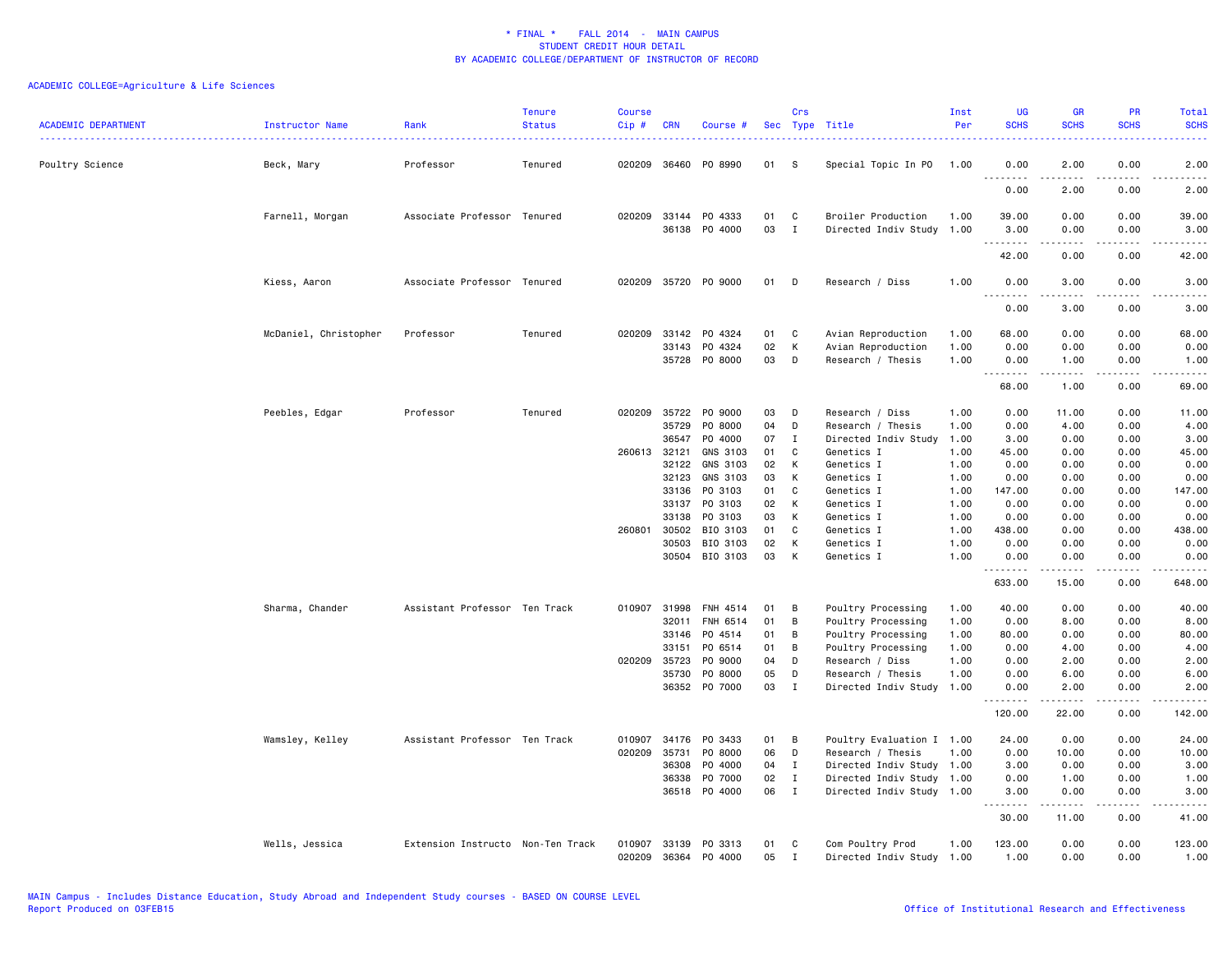| <b>ACADEMIC DEPARTMENT</b> | Instructor Name | Rank                          | Tenure<br><b>Status</b> | Course<br>Cip#   | <b>CRN</b>                                                  | Course #                                                                                                    |                                                      | <b>Crs</b>                                 | Sec Type Title                                                                                                                                             | Inst<br>Per                                                  | <b>UG</b><br><b>SCHS</b>                                                                    | <b>GR</b><br><b>SCHS</b>                                                      | <b>PR</b><br><b>SCHS</b>                                                          | Total<br><b>SCHS</b>                                                                  |
|----------------------------|-----------------|-------------------------------|-------------------------|------------------|-------------------------------------------------------------|-------------------------------------------------------------------------------------------------------------|------------------------------------------------------|--------------------------------------------|------------------------------------------------------------------------------------------------------------------------------------------------------------|--------------------------------------------------------------|---------------------------------------------------------------------------------------------|-------------------------------------------------------------------------------|-----------------------------------------------------------------------------------|---------------------------------------------------------------------------------------|
|                            |                 |                               |                         |                  |                                                             |                                                                                                             |                                                      |                                            |                                                                                                                                                            |                                                              | ---------<br>124.00                                                                         | .<br>0.00                                                                     | .<br>0.00                                                                         | .<br>124.00                                                                           |
| Poultry Science            | Zhai, Wei       | Assistant Professor Ten Track |                         | 010907<br>020209 | 33145<br>33134<br>33140<br>33141<br>33150<br>34986<br>35725 | PO 4413<br>PO 3011<br>33135 PO 3021<br>PO 4031<br>P0 4041<br>PO 6413<br>34985 PO 4000<br>P0 4000<br>PO 9000 | 01 C<br>01<br>01<br>01<br>01<br>01<br>01<br>02<br>06 | - S<br>S.<br>s<br>-S<br>C .<br>I<br>I<br>D | Poultry Nutrition<br>Seminar<br>Seminar<br>Seminar<br>Seminar<br>Poultry Nutrition<br>Directed Indiv Study 1.00<br>Directed Indiv Study<br>Research / Diss | 1.00<br>1.00<br>1.00<br>1.00<br>1.00<br>1.00<br>1.00<br>1.00 | 66.00<br>14.00<br>2.00<br>8.00<br>1.00<br>0.00<br>3.00<br>3.00<br>0.00<br>--------<br>97.00 | 0.00<br>0.00<br>0.00<br>0.00<br>0.00<br>3.00<br>0.00<br>0.00<br>8.00<br>11.00 | 0.00<br>0.00<br>0.00<br>0.00<br>0.00<br>0.00<br>0.00<br>0.00<br>0.00<br>.<br>0.00 | 66.00<br>14.00<br>2.00<br>8.00<br>1.00<br>3.00<br>3.00<br>3.00<br>8.00<br>.<br>108.00 |
| Poultry Science            |                 |                               |                         |                  |                                                             |                                                                                                             |                                                      |                                            |                                                                                                                                                            |                                                              | ========<br>1114.00<br>$=$ = = = = = = =                                                    | 65.00<br>=====                                                                | 0.00<br>========                                                                  | 1179.00                                                                               |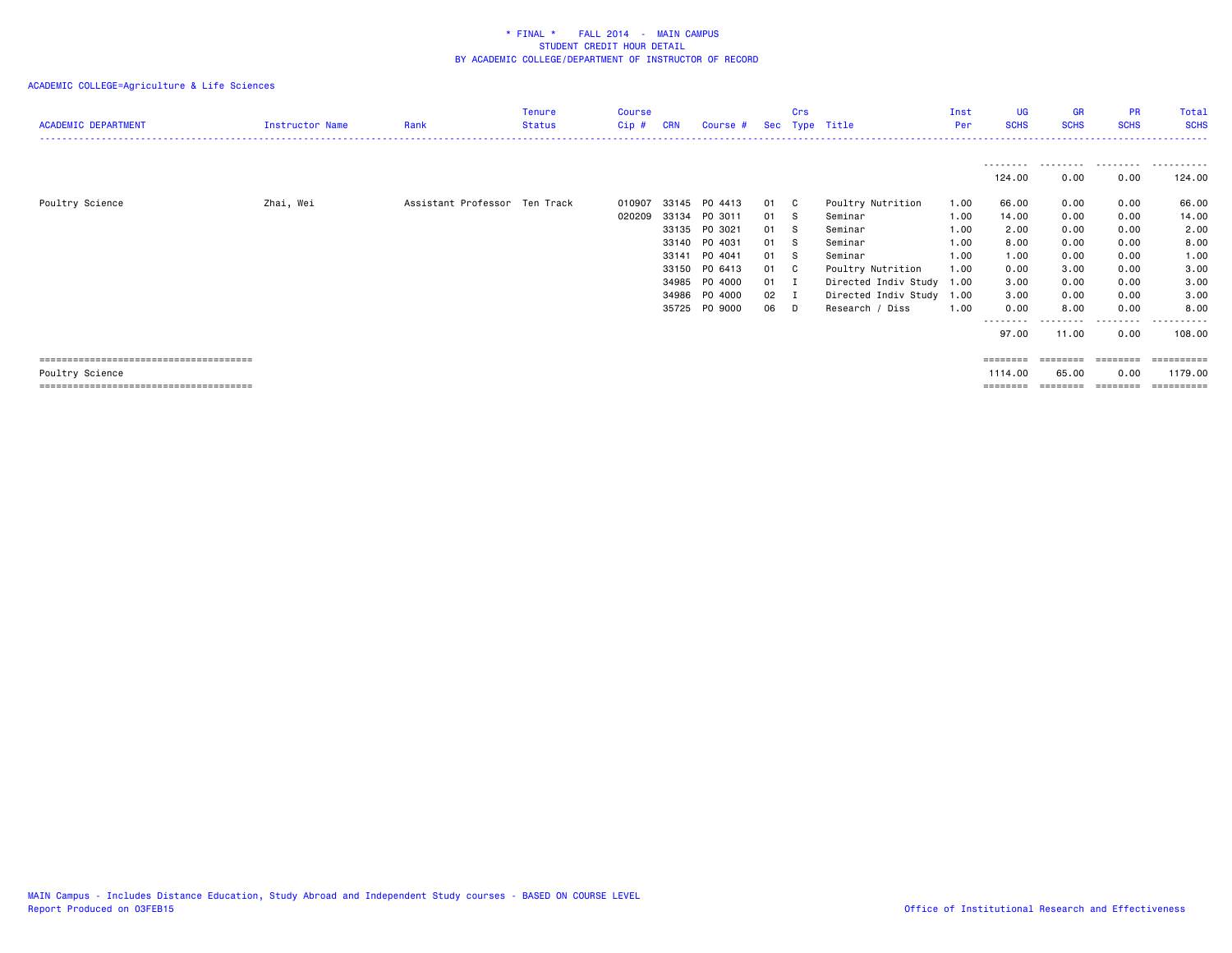| <b>ACADEMIC DEPARTMENT</b> | <b>Instructor Name</b> | Rank                               | <b>Tenure</b><br><b>Status</b> | Course<br>Cip# | <b>CRN</b>   | Course #              |       | Crs          | Sec Type Title            | Inst<br>Per | <b>UG</b><br><b>SCHS</b>            | GR<br><b>SCHS</b>     | PR<br><b>SCHS</b>     | Total<br><b>SCHS</b><br>.                   |
|----------------------------|------------------------|------------------------------------|--------------------------------|----------------|--------------|-----------------------|-------|--------------|---------------------------|-------------|-------------------------------------|-----------------------|-----------------------|---------------------------------------------|
| School of Human Sciences   | Akande, Katrina        | Assistant Professor Ten Track      |                                |                | 190402 32340 | HS 3303               | 01    | C            | Consumer Economics        | 0.95        | 116.85<br>. <u>.</u>                | 0.00                  | 0.00                  | 116.85<br>.                                 |
|                            |                        |                                    |                                |                |              |                       |       |              |                           |             | 116.85                              | 0.00                  | 0.00                  | 116.85                                      |
|                            | Boutwell, Angela       | Lecturer                           | Non-Ten Track                  |                |              | 190706 33996 HS 2803  | 501 B |              | Pre-Natal&Infant Dev 1.00 |             | 48.00<br>.                          | 0.00                  | 0.00                  | 48.00<br>$\sim$ $\sim$ $\sim$ $\sim$ $\sim$ |
|                            |                        |                                    |                                |                |              |                       |       |              |                           |             | 48.00                               | 0.00                  | 0.00                  | 48.00                                       |
|                            | Browning, Ned          | Lecturer                           | Non-Ten Track                  |                |              | 090101 30843 CO 1013  | 04    | C.           | Intro to Communicati 1.00 |             | 93.00<br>.                          | 0.00                  | 0.00                  | 93.00<br>.                                  |
|                            |                        |                                    |                                |                |              |                       |       |              |                           |             | 93.00                               | 0.00                  | 0.00                  | 93.00                                       |
|                            | Calico, Carley         | Grad Research Assis Not Applicable |                                |                |              | 010801 34423 AIS 3333 | 01 C  |              | Present Ag and Life       | 1.00        | 57.00<br>.                          | 0.00                  | 0.00<br>.             | 57.00<br>.                                  |
|                            |                        |                                    |                                |                |              |                       |       |              |                           |             | 57.00                               | 0.00                  | 0.00                  | 57.00                                       |
|                            | Downey, Laura          | Extension Assist Pr Non-Ten Track  |                                | 010801         | 30185        | AIS 9583              | 01    | C            | Analysis of Data in       | 0.34        | 0.00                                | 6.12                  | 0.00                  | 6.12                                        |
|                            |                        |                                    |                                | 131301         | 30184        | AIS 8803              | 01    | C            | App Res Meth To AIS       | 0.50        | 0.00                                | 16.50                 | 0.00                  | 16.50                                       |
|                            |                        |                                    |                                |                |              | 35180 AIS 9000        | 03    | D            | Research/Diss             | 1.00        | 0.00<br>.                           | 10.00<br>.            | 0.00<br>.             | 10.00<br>.                                  |
|                            |                        |                                    |                                |                |              |                       |       |              |                           |             | 0.00                                | 32.62                 | 0.00                  | 32.62                                       |
|                            | Elmore-Staton, Lori    | Assistant Professor Ten Track      |                                |                |              | 190101 35181 HS 7000  | 01    | $\mathbf{I}$ | Directed Indiv Study 1.00 |             | 0.00                                | 3.00                  | 0.00                  | 3.00                                        |
|                            |                        |                                    |                                |                | 35226        | <b>HS 7000</b>        | 04    | $\mathbf{I}$ | Directed Indiv Study 1.00 |             | 0.00                                | 4.00                  | 0.00                  | 4.00                                        |
|                            |                        |                                    |                                | 190403         | 35118        | HS 4333               | 01    | C            | Family Public Policy 1.00 |             | 45.00                               | 0.00                  | 0.00                  | 45.00                                       |
|                            |                        |                                    |                                |                | 190701 32327 | HS 1813               | 01    | C            | Devel through Lifesp      | 1.00        | 159.00                              | 0.00                  | 0.00                  | 159.00                                      |
|                            |                        |                                    |                                |                | 35155        | HS 8000               | 01    | D            | Research/Thesis           | 1.00        | 0.00                                | 6.00                  | 0.00                  | 6.00                                        |
|                            |                        |                                    |                                | 190704 32367   |              | HS 4803               | 01    | C            | Parenting                 | 1.00        | 117.00                              | 0.00                  | 0.00                  | 117.00                                      |
|                            |                        |                                    |                                |                | 200201 32380 | HS 6803               | 01    | C            | Parenting                 | 1.00        | 0.00<br>.                           | 3.00<br>$\frac{1}{2}$ | 0.00<br>.             | 3.00<br>.                                   |
|                            |                        |                                    |                                |                |              |                       |       |              |                           |             | 321.00                              | 16.00                 | 0.00                  | 337.00                                      |
|                            | Fason, Angel           | Instructor                         | Non-Ten Track                  | 010101         | 32362        | HS 4750               | 01    | E            | Internship                | 1.00        | 30.00                               | 0.00                  | 0.00                  | 30.00                                       |
|                            |                        |                                    |                                | 190101         | 32358        | HS 4701               | 01    | C            | Internship Placement 1.00 |             | 26.00                               | 0.00                  | 0.00                  | 26.00                                       |
|                            |                        |                                    |                                | 190701         | 32361        | HS 4740               | 01    | E            | PreK-K Teacher Cand       | 1.00        | 36.00                               | 0.00                  | 0.00                  | 36.00                                       |
|                            |                        |                                    |                                |                | 32365        | HS 4780               | 01    | E            | Youth Studies Intern 1.00 |             | 48.00                               | 0.00                  | 0.00                  | 48.00                                       |
|                            |                        |                                    |                                |                | 32366        | HS 4790               | 01    | E            | Family Studies Inter 1.00 |             | 24.00                               | 0.00                  | 0.00                  | 24.00                                       |
|                            |                        |                                    |                                | 190706 32337   |              | HS 2803               | 01    | B            | Pre-Natal&Infant Dev 1.00 |             | 135.00                              | 0.00                  | 0.00                  | 135.00                                      |
|                            |                        |                                    |                                |                | 32338        | HS 2813               | 01    | B            | Child Development         | 1.00        | 123.00                              | 0.00                  | 0.00                  | 123.00                                      |
|                            |                        |                                    |                                |                |              |                       |       |              |                           |             | .<br>422.00                         | .<br>0.00             | $\frac{1}{2}$<br>0.00 | .<br>422.00                                 |
|                            | Freeman, Charles       | Assistant Professor Ten Track      |                                | 190101         | 35177        | HS 4990               | S01   | C            | Special Topic In HS       | 1.00        | 24.00                               | 0.00                  | 0.00                  | 24.00                                       |
|                            |                        |                                    |                                | 190901         | 32328        | HS 2123               | 01    | B            | Product Development       | 1.00        | 87.00                               | 0.00                  | 0.00                  | 87.00                                       |
|                            |                        |                                    |                                |                |              | 32343 HS 3593         | 01    | C            | Mdse & Promotion Str 1.00 |             | 108.00<br>.                         | 0.00                  | 0.00                  | 108.00<br>.                                 |
|                            |                        |                                    |                                |                |              |                       |       |              |                           |             | 219.00                              | 0.00                  | 0.00                  | 219.00                                      |
|                            | Green, Rita            | Extension Assist Pr Non-Ten Track  |                                |                |              | 190402 32340 HS 3303  | 01    | C.           | Consumer Economics        | 0.05        | 6.15<br>$\sim$ $\sim$ .<br><u>.</u> | 0.00<br>-----         | 0.00<br>.             | 6.15<br>.                                   |
|                            |                        |                                    |                                |                |              |                       |       |              |                           |             | 6.15                                | 0.00                  | 0.00                  | 6.15                                        |
|                            | Hock, Gaea             | Assistant Professor Ten Track      |                                |                |              | 010801 30158 AIS 2413 | 01    | C            | Intro to Ag Info Sci 1.00 |             | 129.00                              | 0.00                  | 0.00                  | 129.00                                      |
|                            |                        |                                    |                                |                | 36045        | AIS 3013              | 01    | E            | Field Experience in       | 1.00        | 9.00                                | 0.00                  | 0.00                  | 9.00                                        |
|                            |                        |                                    |                                |                |              | 131301 30167 AIS 4424 | 01    | $\mathbf c$  | Teach Meth in Ag & H 1.00 |             | 52.00                               | 0.00                  | 0.00                  | 52.00                                       |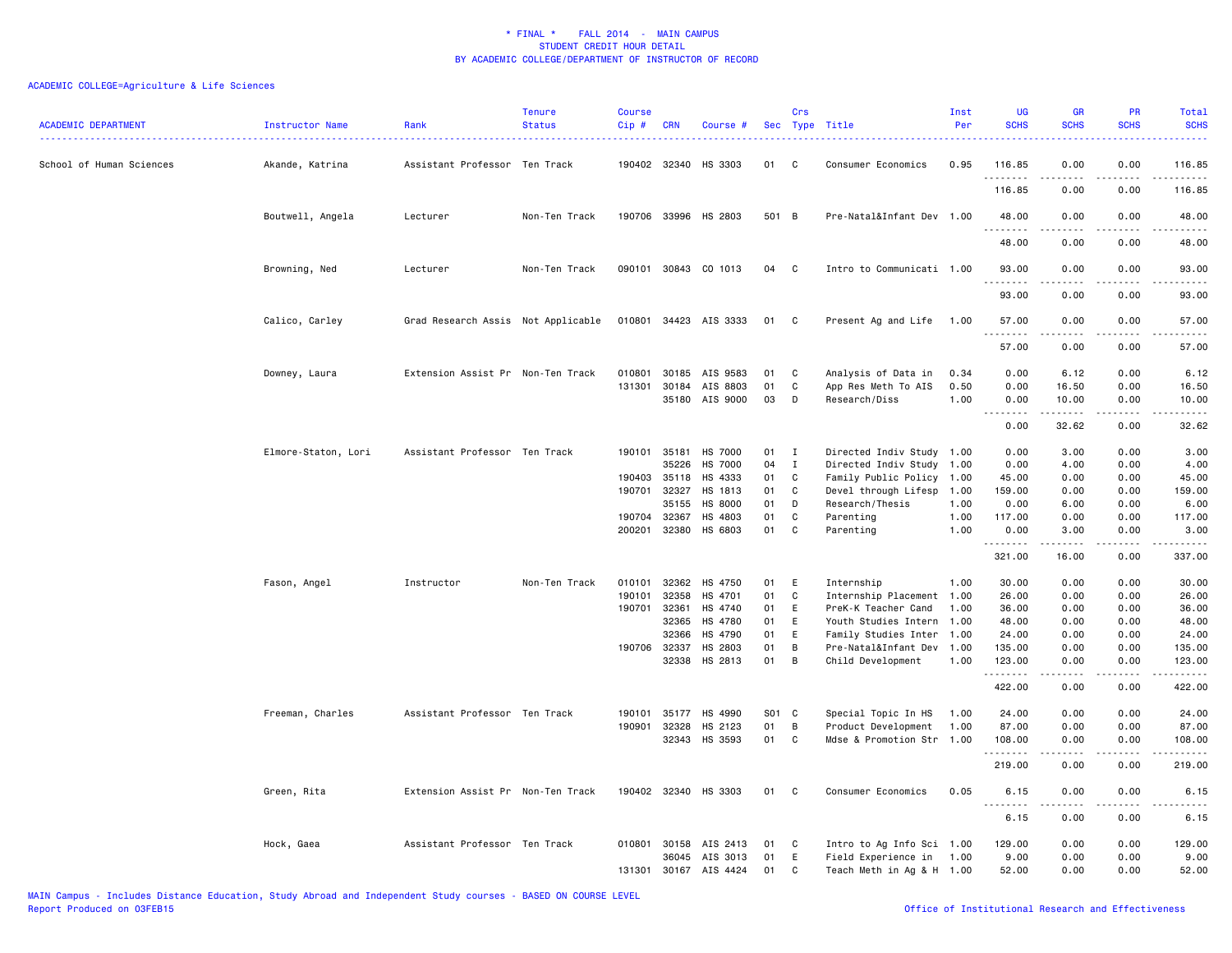| <b>ACADEMIC DEPARTMENT</b> | Instructor Name  | Rank                          | <b>Tenure</b><br><b>Status</b> | <b>Course</b><br>Cip# | <b>CRN</b>   | Course #                 | Sec      | Crs          | Type Title                | Inst<br>Per | <b>UG</b><br><b>SCHS</b> | <b>GR</b><br><b>SCHS</b>            | PR<br><b>SCHS</b> | <b>Total</b><br><b>SCHS</b> |
|----------------------------|------------------|-------------------------------|--------------------------------|-----------------------|--------------|--------------------------|----------|--------------|---------------------------|-------------|--------------------------|-------------------------------------|-------------------|-----------------------------|
| School of Human Sciences   | Hock, Gaea       | Assistant Professor Ten Track |                                |                       |              | 131301 30168 AIS 4424    | 02       | К            | Teach Meth in Ag & H 1.00 |             | 0.00                     | 0.00                                | 0.00              | 0.00                        |
|                            |                  |                               |                                |                       | 30169        | AIS 4424                 | 03       | К            | Teach Meth in Ag & H 1.00 |             | 0.00                     | 0.00                                | 0.00              | 0.00                        |
|                            |                  |                               |                                |                       |              | 30170 AIS 4424           | 04       | К            | Teach Meth in Ag & H 1.00 |             | 0.00                     | 0.00                                | 0.00              | 0.00                        |
|                            |                  |                               |                                |                       | 30171        | AIS 4424                 | 05       | К            | Teach Meth in Ag & H 1.00 |             | 0.00                     | 0.00                                | 0.00              | 0.00                        |
|                            |                  |                               |                                |                       |              | 30172 AIS 4424           | 06       | К            | Teach Meth in Ag & H 1.00 |             | 0.00                     | 0.00                                | 0.00              | 0.00                        |
|                            |                  |                               |                                |                       |              | 30173 AIS 4424           | 07       | К            | Teach Meth in Ag & H 1.00 |             | 0.00                     | 0.00                                | 0.00              | 0.00                        |
|                            |                  |                               |                                |                       | 35511        | AIS 9000                 | 04       | D            | Research/Diss             | 1.00        | 0.00                     | 3.00                                | 0.00              | 3.00                        |
|                            |                  |                               |                                |                       | 131308 32349 | HS 4424                  | 01       | C            | Teach Methods in Ag       | 1.00        | 160.00                   | 0.00                                | 0.00              | 160.00                      |
|                            |                  |                               |                                |                       | 32350        | HS 4424                  | 02       | К            | Teach Methods in Ag       | 1.00        | 0.00                     | 0.00                                | 0.00              | 0.00                        |
|                            |                  |                               |                                |                       | 32351        | HS 4424                  | 03       | К            | Teach Methods in Ag       | 1.00        | 0.00                     | 0.00                                | 0.00              | 0.00                        |
|                            |                  |                               |                                |                       | 32352        | HS 4424                  | 04       | К            | Teach Methods in Ag       | 1.00        | 0.00                     | 0.00                                | 0.00              | 0.00                        |
|                            |                  |                               |                                |                       | 32353        | HS 4424                  | 05       | К            | Teach Methods in Ag       | 1.00        | 0.00                     | 0.00                                | 0.00              | 0.00                        |
|                            |                  |                               |                                |                       | 32354        | HS 4424                  | 06       | К            | Teach Methods in Ag       | 1.00        | 0.00                     | 0.00                                | 0.00              | 0.00                        |
|                            |                  |                               |                                |                       |              | 32355 HS 4424            | 07       | К            | Teach Methods in Ag       | 1.00        | 0.00<br><u>.</u>         | 0.00<br>-----                       | 0.00<br>.         | 0.00<br>.                   |
|                            |                  |                               |                                |                       |              |                          |          |              |                           |             | 350.00                   | 3.00                                | 0.00              | 353.00                      |
|                            | Kobia, Caroline  | Instructor                    | Non-Ten Track                  | 190101                | 32359        | HS 4701                  | 03       | C            | Internship Placement 1.00 |             | 39.00                    | 0.00                                | 0.00              | 39.00                       |
|                            |                  |                               |                                | 190901                | 32334        | HS 2664                  | 01       | C            | Textiles for Interio 1.00 |             | 96.00                    | 0.00                                | 0.00              | 96.00                       |
|                            |                  |                               |                                |                       | 32335        | HS 2664                  | 02       | К            | Textiles for Interio 1.00 |             | 0.00                     | 0.00                                | 0.00              | 0.00                        |
|                            |                  |                               |                                |                       | 32336        | HS 2664                  | 03       | К            | Textiles for Interio 1.00 |             | 0.00                     | 0.00                                | 0.00              | 0.00                        |
|                            |                  |                               |                                |                       | 500407 32324 | HS 1533                  | 01       | B            | Apparel Design I          | 1.00        | 48.00                    | 0.00                                | 0.00              | 48.00                       |
|                            |                  |                               |                                |                       | 34422        | HS 1523                  | 03       | C            | Visual Dsgn & Dress       | 1.00        | 69.00                    | 0.00                                | 0.00              | 69.00                       |
|                            |                  |                               |                                |                       |              |                          |          |              |                           |             | .<br>252.00              | .<br>0.00                           | .<br>0.00         | .<br>252.00                 |
|                            |                  |                               |                                |                       |              |                          |          |              |                           |             |                          |                                     |                   |                             |
|                            | Lee, JuYoung     | Assistant Professor Ten Track |                                |                       | 190901 32341 | HS 3553<br>32357 HS 4513 | 01<br>01 | В<br>C       | Fashion Retailing         | 1.00        | 51.00                    | 0.00                                | 0.00<br>0.00      | 51.00<br>78.00              |
|                            |                  |                               |                                |                       |              |                          |          |              | Soc-Psy Aspect Cloth 1.00 |             | 78.00<br>.               | 0.00<br>.                           | .                 | .                           |
|                            |                  |                               |                                |                       |              |                          |          |              |                           |             | 129.00                   | 0.00                                | 0.00              | 129.00                      |
|                            | Lemons, Laura    | Assistant Professor Ten Track |                                |                       | 010801 30164 | AIS 3803                 | 01       | C            | Fnd Ldsh Ag/Life Sci 1.00 |             | 84.00                    | 0.00                                | 0.00              | 84.00                       |
|                            |                  |                               |                                |                       | 30180        | AIS 8513                 | 01       | C            | Vol Develop Ag & Ext 1.00 |             | 0.00                     | 42.00                               | 0.00              | 42.00                       |
|                            |                  |                               |                                |                       |              | 131301 30163 AIS 3500    | 01       | E            | Internship                | 0.50        | 3.00                     | 0.00<br>د د د د د                   | 0.00<br>.         | 3.00<br>.                   |
|                            |                  |                               |                                |                       |              |                          |          |              |                           |             | 87.00                    | 42.00                               | 0.00              | 129.00                      |
|                            | Miller, Phyllis  | Professor                     | Tenured                        |                       | 190101 35588 | HS 4990                  | 02       | В            | Special Topic In HS       | 1.00        | 30.00                    | 0.00                                | 0.00              | 30.00                       |
|                            |                  |                               |                                |                       | 36620        | HS 4000                  | 01       | $\mathbf I$  | Directed Indiv Study 1.00 |             | 3.00                     | 0.00                                | 0.00              | 3.00                        |
|                            |                  |                               |                                |                       | 36672        | HS 4000                  | 02       | Ι.           | Directed Indiv Study      | 1.00        | 3.00                     | 0.00                                | 0.00              | 3.00                        |
|                            |                  |                               |                                | 199999                | 32321        | HS 1001                  | F01 C    |              | First Year Seminar        | 1.00        | 25.00                    | 0.00                                | 0.00              | 25.00                       |
|                            |                  |                               |                                |                       | 500407 32322 | HS 1523                  | 01       | C            | Visual Dsgn & Dress       | 1.00        | 54.00                    | 0.00                                | 0.00              | 54.00                       |
|                            |                  |                               |                                |                       | 32323        | HS 1523                  | 02       | $\mathtt{C}$ | Visual Dsgn & Dress       | 1.00        | 69.00<br>.               | 0.00<br>$\sim$ $\sim$ $\sim$ $\sim$ | 0.00<br>.         | 69.00<br>.                  |
|                            |                  |                               |                                |                       |              |                          |          |              |                           |             | 184.00                   | 0.00                                | 0.00              | 184.00                      |
|                            | Newman, Michael  | Professor                     | Tenured                        | 010801                | 30185        | AIS 9583                 | 01       | C            | Analysis of Data in       | 0.33        | 0.00                     | 5.94                                | 0.00              | 5.94                        |
|                            |                  |                               |                                | 131301                | 35179        | AIS 9000                 | 02       | D            | Research/Diss             | 1.00        | 0.00                     | 15.00                               | 0.00              | 15.00                       |
|                            |                  |                               |                                |                       |              | 190101 32325 HS 1701     | 01       | C            | Survey Of Human Sci       | 0.90        | 45.00<br>.               | 0.00<br>.                           | 0.00<br>.         | 45.00<br>.                  |
|                            |                  |                               |                                |                       |              |                          |          |              |                           |             | 45.00                    | 20.94                               | 0.00              | 65.94                       |
|                            | Noffsinger, Rick | Non-Faculty                   | Not Applicable                 |                       |              | 231303 30160 AIS 3203    | 02       | C            | Prof Writing ANR Hum 1.00 |             | 75.00                    | 0.00                                | 0.00              | 75.00                       |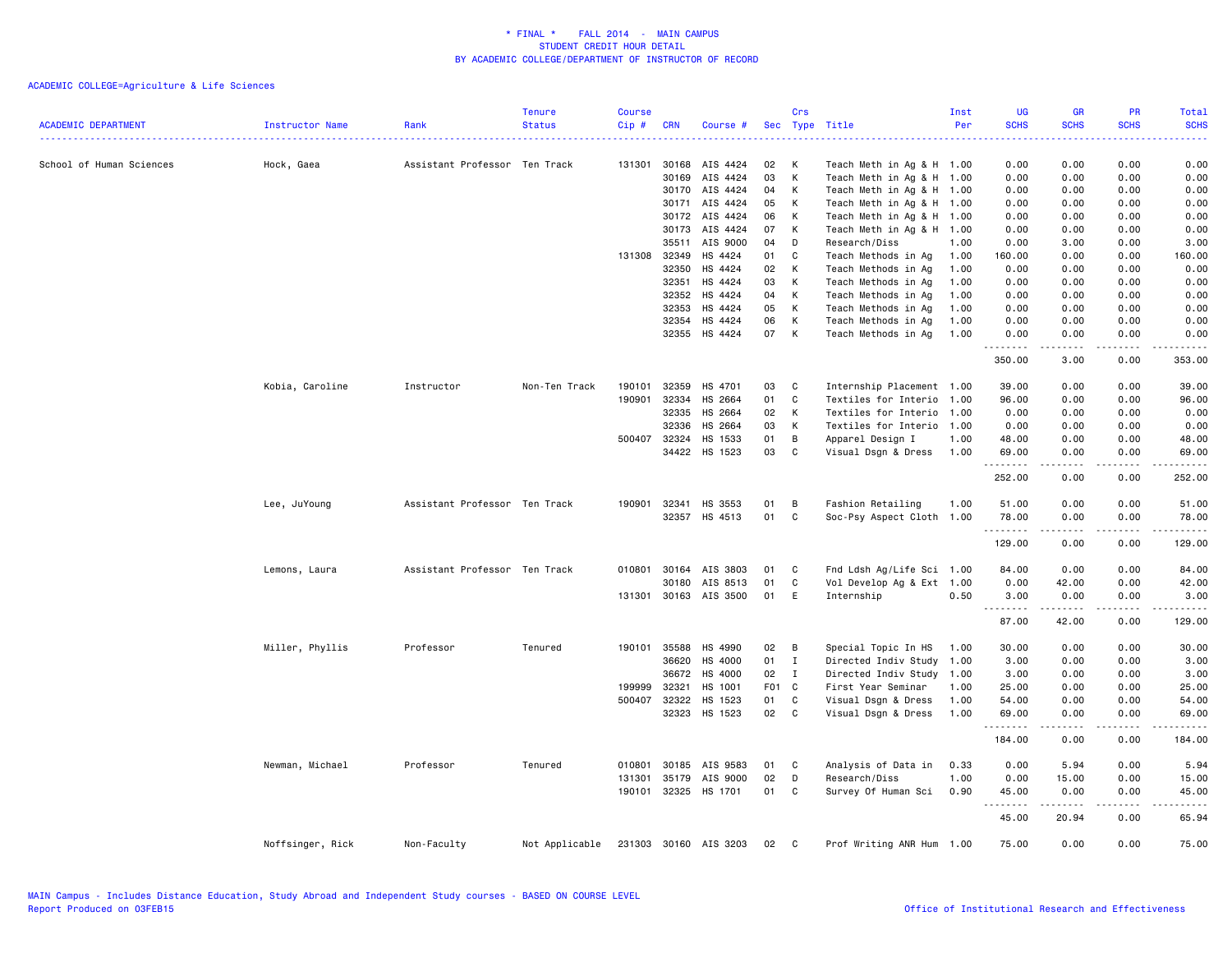| <b>ACADEMIC DEPARTMENT</b> | Instructor Name   | Rank                              | Tenure<br><b>Status</b> | Course<br>Cip# | <b>CRN</b> | Course #              | Sec   | Crs          | Type Title                | Inst<br>Per | <b>UG</b><br><b>SCHS</b>    | <b>GR</b><br><b>SCHS</b>                                                                                                                                      | <b>PR</b><br><b>SCHS</b>                                                                                                          | Total<br><b>SCHS</b><br>. |
|----------------------------|-------------------|-----------------------------------|-------------------------|----------------|------------|-----------------------|-------|--------------|---------------------------|-------------|-----------------------------|---------------------------------------------------------------------------------------------------------------------------------------------------------------|-----------------------------------------------------------------------------------------------------------------------------------|---------------------------|
|                            |                   |                                   |                         |                |            |                       |       |              |                           |             | .                           |                                                                                                                                                               | .                                                                                                                                 | .                         |
|                            |                   |                                   |                         |                |            |                       |       |              |                           |             | 75.00                       | 0.00                                                                                                                                                          | 0.00                                                                                                                              | 75.00                     |
| School of Human Sciences   | Owen, Sean        | Research Assoc Prof Non-Ten Track |                         | 130901         | 33891      | EDF 3333              | 501 C |              | Social Foundation Ed 1.00 |             | 93.00                       | 0.00                                                                                                                                                          | 0.00                                                                                                                              | 93.00                     |
|                            |                   |                                   |                         | 131202 31406   |            | EDF 3423              | 02    | $\mathbf{C}$ | Exploring Diversity       | 1.00        | 63.00<br>.                  | 0.00                                                                                                                                                          | 0.00<br>$\sim$ $\sim$ $\sim$                                                                                                      | 63.00<br>.                |
|                            |                   |                                   |                         |                |            |                       |       |              |                           |             | 156.00                      | 0.00                                                                                                                                                          | 0.00                                                                                                                              | 156.00                    |
|                            | Parker, Julie     | Assistant Professor Ten Track     |                         | 190101 36055   |            | <b>HS 7000</b>        | 05    | $\mathbf{I}$ | Directed Indiv Study 1.00 |             | 0.00                        | 3.00                                                                                                                                                          | 0.00                                                                                                                              | 3.00                      |
|                            |                   |                                   |                         |                | 36056      | <b>HS 7000</b>        | 06    | $\mathbf I$  | Directed Indiv Study 1.00 |             | 0.00                        | 3.00                                                                                                                                                          | 0.00                                                                                                                              | 3.00                      |
|                            |                   |                                   |                         |                | 36180      | HS 7000               | 09    | $\mathbf{I}$ | Directed Indiv Study 1.00 |             | 0.00                        | 3.00                                                                                                                                                          | 0.00                                                                                                                              | 3.00                      |
|                            |                   |                                   |                         |                | 36232      | HS 7000               | 10    | $\mathbf{I}$ | Directed Indiv Study 1.00 |             | 0.00                        | 1.00                                                                                                                                                          | 0.00                                                                                                                              | 1.00                      |
|                            |                   |                                   |                         | 190701         | 32385      | HS 8813               | 01    | $\mathbb{C}$ | Seminar in HDFS           | 1.00        | 0.00                        | 18.00                                                                                                                                                         | 0.00                                                                                                                              | 18.00                     |
|                            |                   |                                   |                         | 190706         | 36046      | HS 3843               | 01    | C            | Guiding Child Behavi 1.00 |             | 24.00                       | 0.00                                                                                                                                                          | 0.00                                                                                                                              | 24.00                     |
|                            |                   |                                   |                         | 190799         | 32368      | HS 4834               | 01    | C            | The Hospitalized Chi 1.00 |             | 44.00<br>.                  | 0.00<br>.                                                                                                                                                     | 0.00<br>.                                                                                                                         | 44.00<br>.                |
|                            |                   |                                   |                         |                |            |                       |       |              |                           |             | 68.00                       | 28.00                                                                                                                                                         | 0.00                                                                                                                              | 96.00                     |
|                            | Peterson, Donna   | Extension Assist Pr Non-Ten Track |                         |                |            | 010801 30185 AIS 9583 | 01    | C            | Analysis of Data in       | 0.33        | 0.00<br>. .<br>.            | 5.94<br>.                                                                                                                                                     | 0.00<br>.                                                                                                                         | 5.94<br>.                 |
|                            |                   |                                   |                         |                |            |                       |       |              |                           |             | 0.00                        | 5.94                                                                                                                                                          | 0.00                                                                                                                              | 5.94                      |
|                            | Phillips, Tommy   | Assistant Professor Ten Track     |                         | 190101         | 36058      | <b>HS 7000</b>        | 08    | $\mathbf{I}$ | Directed Indiv Study 1.00 |             | 0.00                        | 6.00                                                                                                                                                          | 0.00                                                                                                                              | 6.00                      |
|                            |                   |                                   |                         | 190701         | 32371      | HS 4873               | 01    | C            | Positive Youth Dev        | 1.00        | 63.00                       | 0.00                                                                                                                                                          | 0.00                                                                                                                              | 63.00                     |
|                            |                   |                                   |                         |                | 32383      | HS 6873               | 01    | C            | Positive Youth Dev        | 1.00        | 0.00                        | 30.00                                                                                                                                                         | 0.00                                                                                                                              | 30.00                     |
|                            |                   |                                   |                         |                | 32386      | HS 8823               | 01    | C            | Advanced theories of 1.00 |             | 0.00                        | 15.00                                                                                                                                                         | 0.00                                                                                                                              | 15.00                     |
|                            |                   |                                   |                         |                | 35187      | HS 8000               | 04    | D            | Research/Thesis           | 1.00        | 0.00                        | 3.00                                                                                                                                                          | 0.00                                                                                                                              | 3.00                      |
|                            |                   |                                   |                         |                |            |                       |       |              |                           |             | .<br>63.00                  | .<br>54.00                                                                                                                                                    | .<br>0.00                                                                                                                         | .<br>117.00               |
|                            | Schloemer, Amelia | Non-Faculty                       | Not Applicable          |                |            | 231303 30161 AIS 3203 | 03    | C            | Prof Writing ANR Hum 1.00 |             | 81.00                       | 0.00                                                                                                                                                          | 0.00                                                                                                                              | 81.00                     |
|                            |                   |                                   |                         |                |            |                       |       |              |                           |             | .<br>81.00                  | .<br>0.00                                                                                                                                                     | $\frac{1}{2}$<br>0.00                                                                                                             | .<br>81.00                |
|                            |                   |                                   |                         |                |            |                       |       |              |                           |             |                             |                                                                                                                                                               |                                                                                                                                   |                           |
|                            | Seal, Susan       | Assistant Professor Ten Track     |                         | 010701         | 34436      | AIS 4503              | 01    | C            | International Ag Ed       | 1.00        | 51.00                       | 0.00                                                                                                                                                          | 0.00                                                                                                                              | 51.00                     |
|                            |                   |                                   |                         |                | 34438      | AIS 6503              | 01    | C            | International Ag Ed       | 1.00        | 0.00                        | 18.00                                                                                                                                                         | 0.00                                                                                                                              | 18.00                     |
|                            |                   |                                   |                         |                |            |                       |       |              |                           |             | .<br>51.00                  | $\frac{1}{2} \left( \frac{1}{2} \right) \left( \frac{1}{2} \right) \left( \frac{1}{2} \right) \left( \frac{1}{2} \right) \left( \frac{1}{2} \right)$<br>18.00 | $- - - -$<br>0.00                                                                                                                 | .<br>69.00                |
|                            | Settle, Quisto    | Assistant Professor Ten Track     |                         | 131301 30184   |            | AIS 8803              | 01    | C            | App Res Meth To AIS       | 0.50        | 0.00                        | 16.50                                                                                                                                                         | 0.00                                                                                                                              | 16.50                     |
|                            |                   |                                   |                         |                |            | 231303 30162 AIS 3203 | 04    | C            | Prof Writing ANR Hum 1.00 |             | 72.00                       | 0.00                                                                                                                                                          | 0.00                                                                                                                              | 72.00                     |
|                            |                   |                                   |                         |                |            |                       |       |              |                           |             | $\sim$ $\sim$ $\sim$ $\sim$ |                                                                                                                                                               | $\sim$ $\sim$ $\sim$ $\sim$                                                                                                       | والمناصبات                |
|                            |                   |                                   |                         |                |            |                       |       |              |                           |             | 72.00                       | 16.50                                                                                                                                                         | 0.00                                                                                                                              | 88.50                     |
|                            | Shaw, Emily       | Non-Faculty                       | Not Applicable          |                |            | 190101 32325 HS 1701  | 01    | C            | Survey Of Human Sci       | 0.10        | 5.00<br>$\sim$ $\sim$<br>.  | 0.00<br>.                                                                                                                                                     | 0.00<br>$\frac{1}{2} \left( \frac{1}{2} \right) \left( \frac{1}{2} \right) \left( \frac{1}{2} \right) \left( \frac{1}{2} \right)$ | 5.00<br>.                 |
|                            |                   |                                   |                         |                |            |                       |       |              |                           |             | 5.00                        | 0.00                                                                                                                                                          | 0.00                                                                                                                              | 5.00                      |
|                            | Swortzel, Kirk    | Professor                         | Tenured                 | 010801         | 30183      | AIS 8801              | 01    | s            | Graduate Prof Semina 1.00 |             | 0.00                        | 20.00                                                                                                                                                         | 0.00                                                                                                                              | 20.00                     |
|                            |                   |                                   |                         | 131301         | 30163      | AIS 3500              | 01    | Ε            | Internship                | 0.50        | 3.00                        | 0.00                                                                                                                                                          | 0.00                                                                                                                              | 3.00                      |
|                            |                   |                                   |                         |                | 30178      | AIS 8403              | 01    | C            | Directing Learn Exp       | 1.00        | 0.00                        | 45.00                                                                                                                                                         | 0.00                                                                                                                              | 45.00                     |
|                            |                   |                                   |                         |                | 30179      | AIS 8503              | 01    | C            | Pro Pln & Dev AIS         | 1.00        | 0.00                        | 60.00                                                                                                                                                         | 0.00                                                                                                                              | 60.00                     |
|                            |                   |                                   |                         |                | 35178      | AIS 9000              | 01    | D            | Research/Diss             | 1.00        | 0.00                        | 50.00                                                                                                                                                         | 0.00                                                                                                                              | 50.00                     |
|                            |                   |                                   |                         |                | 35222      | AIS 8000              | 01    | D            | Research/Thesis           | 1.00        | 0.00                        | 8.00                                                                                                                                                          | 0.00                                                                                                                              | 8.00                      |
|                            |                   |                                   |                         |                | 35502      | AIS 7000              | 01    | $\mathbf I$  | Directed Indiv Study 1.00 |             | 0.00                        | 3.00                                                                                                                                                          | 0.00                                                                                                                              | 3.00                      |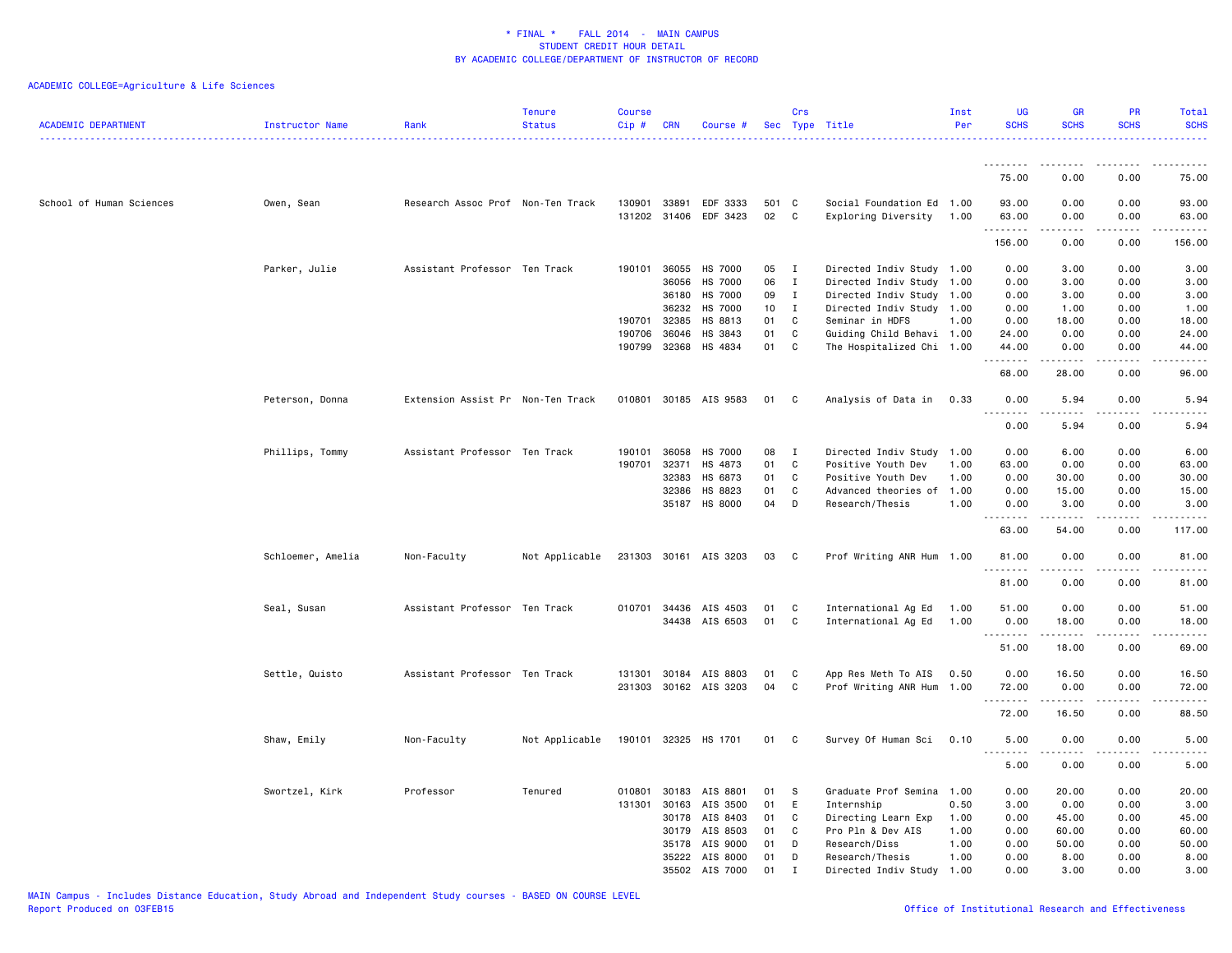| <b>ACADEMIC DEPARTMENT</b> | Instructor Name      | Rank                              | <b>Tenure</b><br><b>Status</b> | <b>Course</b><br>Cip# | CRN                     | Course #                       | <b>Sec</b>     | Crs          | Type Title                                                        | Inst<br>Per  | <b>UG</b><br><b>SCHS</b>   | <b>GR</b><br><b>SCHS</b>     | <b>PR</b><br><b>SCHS</b> | Total<br><b>SCHS</b>  |
|----------------------------|----------------------|-----------------------------------|--------------------------------|-----------------------|-------------------------|--------------------------------|----------------|--------------|-------------------------------------------------------------------|--------------|----------------------------|------------------------------|--------------------------|-----------------------|
|                            |                      |                                   |                                |                       |                         |                                |                |              |                                                                   |              | --------<br>3.00           | --------<br>186.00           | .<br>0.00                | .<br>189.00           |
| School of Human Sciences   | Tenhet, Melissa      | Instructor                        | Non-Ten Track                  | 190708<br>200201      |                         | 34440 HS 3803<br>32346 HS 3823 | 01<br>01       | B<br>B       | Creat & Play Young C 1.00<br>Dsg Child Care Progs 1.00            |              | 72.00<br>39.00             | 0.00<br>0.00                 | 0.00<br>0.00             | 72.00<br>39.00        |
|                            |                      |                                   |                                |                       |                         |                                |                |              |                                                                   |              | <u>.</u><br>111.00         | 0.00                         | .<br>0.00                | ------<br>111.00      |
|                            | Washington, Adrienne | Non-Faculty                       | Not Applicable                 |                       |                         | 190101 32326 HS 1711           | 01 C           |              | Profess Protocol                                                  | 1.00         | 49.00<br>.<br>. <u>.</u> . | 0.00                         | 0.00                     | 49.00                 |
|                            |                      |                                   |                                |                       |                         |                                |                |              |                                                                   |              | 49.00                      | 0.00                         | 0.00                     | 49.00                 |
|                            | White, Ronnie        | Extension Professor Non-Ten Track |                                | 131301                | 30181<br>33809          | AIS 8523<br>AIS 8523           | 01<br>501 C    | C.           | Tch Out-Of-Sch AIS<br>Tch Out-Of-Sch AIS                          | 1.00<br>1.00 | 0.00<br>0.00               | 36.00<br>12.00               | 0.00<br>0.00             | 36.00<br>12.00        |
|                            |                      |                                   |                                |                       |                         |                                |                |              |                                                                   |              | <u>.</u><br>0.00           | 48.00                        | 0.00                     | 48,00                 |
|                            | Wilmoth, Joe         | Associate Professor Tenured       |                                | 190101<br>190701      | 32360<br>35156<br>35227 | HS 4702<br>HS 8000<br>HS 9000  | 01<br>02<br>01 | C.<br>D<br>D | HS Senior Seminar<br>Research/Thesis<br>Research/Dissertatio 1.00 | 1.00<br>1.00 | 52.00<br>0.00<br>0.00      | 0.00<br>6.00<br>3.00         | 0.00<br>0.00<br>0.00     | 52.00<br>6.00<br>3.00 |
|                            |                      |                                   |                                | 190702<br>190704      | 34441                   | HS 4813<br>32370 HS 4853       | 01<br>01       | C<br>C       | Adult Dev: Mid Yrs<br>Family: Human Ecolog                        | 1.00<br>1.00 | 63.00<br>132.00            | 0.00<br>0.00                 | 0.00<br>0.00             | 63.00<br>132.00       |
|                            |                      |                                   |                                | 190799                |                         | 34442 HS 6813                  | 01             | C.           | Adult Dev: Mid Yrs                                                | 1.00         | 0.00<br>.<br>247.00        | 9.00<br>- - - - - -<br>18.00 | 0.00<br>.<br>0.00        | 9.00<br>.<br>265.00   |
|                            |                      |                                   |                                |                       |                         |                                |                |              |                                                                   |              | ========                   |                              |                          |                       |
| School of Human Sciences   |                      |                                   |                                |                       |                         |                                |                |              |                                                                   |              | 3311.00<br>========        | 489.00<br>========           | 0.00<br>---------        | 3800.00<br>========== |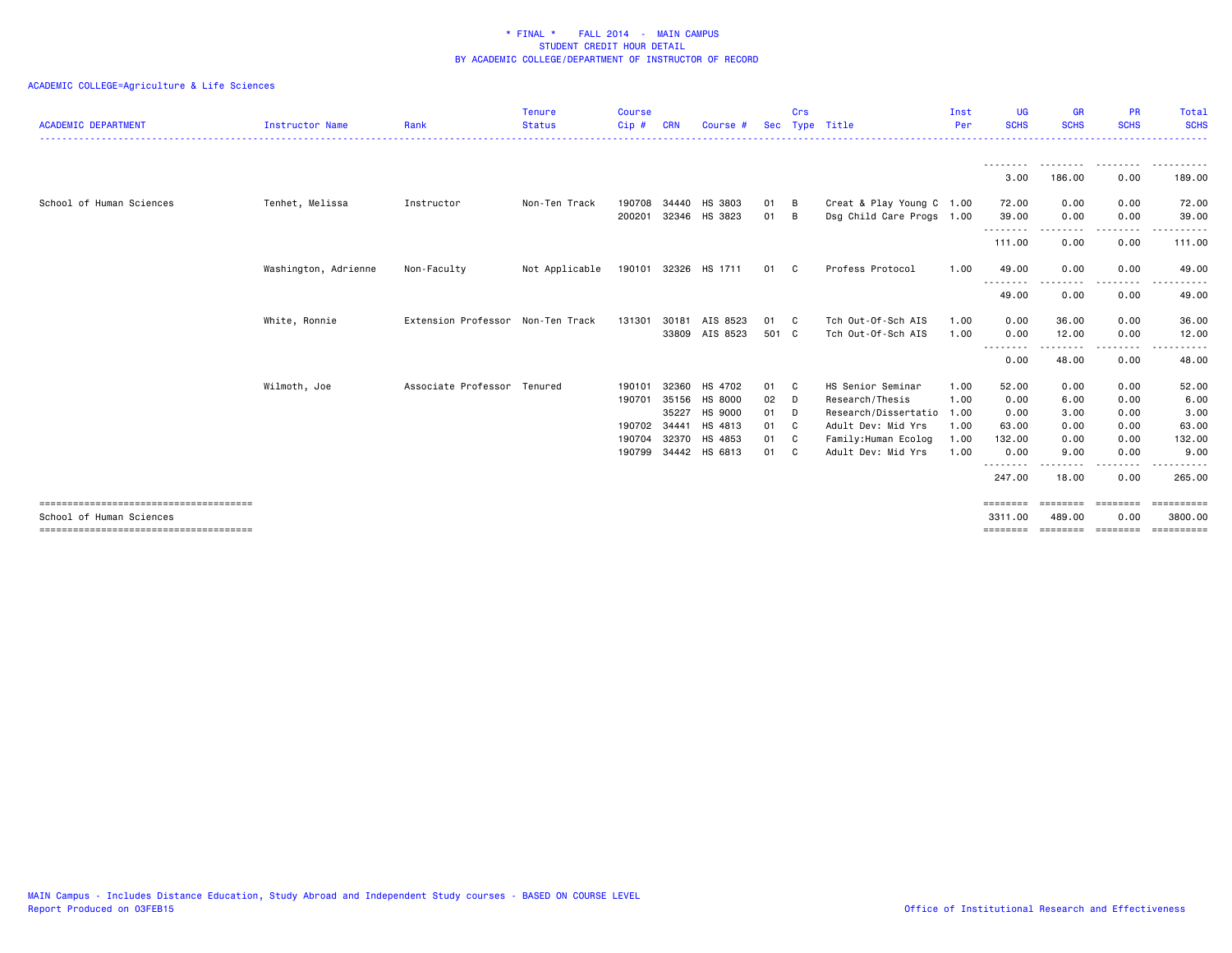| <b>ACADEMIC DEPARTMENT</b> | <b>Instructor Name</b> | Rank                          | <b>Tenure</b><br><b>Status</b> | <b>Course</b><br>Cip # | <b>CRN</b>            | Course #              |          | Crs               | Sec Type Title                       | Inst<br>Per  | UG<br><b>SCHS</b>                           | <b>GR</b><br><b>SCHS</b>                                                                                                                                     | PR<br><b>SCHS</b>                                                                                                                 | Total<br><b>SCHS</b>                                                                                                                                          |
|----------------------------|------------------------|-------------------------------|--------------------------------|------------------------|-----------------------|-----------------------|----------|-------------------|--------------------------------------|--------------|---------------------------------------------|--------------------------------------------------------------------------------------------------------------------------------------------------------------|-----------------------------------------------------------------------------------------------------------------------------------|---------------------------------------------------------------------------------------------------------------------------------------------------------------|
| Art AAD                    | Baham, Tracey          | Non-Faculty                   | Not Applicable                 |                        | 500401 30350          | ART 4863              | 01       | L.                | Adv Computer Studio                  | 1.00         | 39.00                                       | 0.00                                                                                                                                                         | 0.00                                                                                                                              | 39.00                                                                                                                                                         |
|                            |                        |                               |                                |                        |                       |                       |          |                   |                                      |              | .<br>39.00                                  | $\frac{1}{2} \left( \frac{1}{2} \right) \left( \frac{1}{2} \right) \left( \frac{1}{2} \right) \left( \frac{1}{2} \right) \left( \frac{1}{2} \right)$<br>0.00 | د د د د<br>0.00                                                                                                                   | .<br>39.00                                                                                                                                                    |
|                            | Bain, Peter            | Assistant Professor Ten Track |                                |                        | 500402 30329          | ART 4103              | 01       | L,                | Typography I                         | 1.00         | 36.00                                       | 0.00                                                                                                                                                         | 0.00                                                                                                                              | 36.00                                                                                                                                                         |
|                            |                        |                               |                                |                        | 30330                 | ART 4103              | 02       | L.                | Typography I                         | 1.00         | 42.00                                       | 0.00                                                                                                                                                         | 0.00                                                                                                                              | 42.00                                                                                                                                                         |
|                            |                        |                               |                                |                        | 500703 34333          | ART 3163              | 01       | C                 | History of Graphic D                 | 1.00         | 33.00<br>.                                  | 0.00<br>.                                                                                                                                                    | 0.00<br>.                                                                                                                         | 33.00<br>.                                                                                                                                                    |
|                            |                        |                               |                                |                        |                       |                       |          |                   |                                      |              | 111.00                                      | 0.00                                                                                                                                                         | 0.00                                                                                                                              | 111.00                                                                                                                                                        |
|                            | Bostic, Alexander      | Associate Professor Tenured   |                                | 500410                 | 30320                 | ART 3443              | 01       | L.                | Illustration                         | 1.00         | 54.00                                       | 0.00                                                                                                                                                         | 0.00                                                                                                                              | 54.00                                                                                                                                                         |
|                            |                        |                               |                                | 500705                 | 30286                 | ART 1213              | 02       | L                 | Drawing I                            | 1.00         | 48.00                                       | 0.00                                                                                                                                                         | 0.00                                                                                                                              | 48.00                                                                                                                                                         |
|                            |                        |                               |                                |                        | 30289                 | ART 1213              | 08       | L                 | Drawing I                            | 1.00         | 48.00<br>.                                  | 0.00<br><b>.</b>                                                                                                                                             | 0.00<br>د د د د                                                                                                                   | 48.00<br>.                                                                                                                                                    |
|                            |                        |                               |                                |                        |                       |                       |          |                   |                                      |              | 150.00                                      | 0.00                                                                                                                                                         | 0.00                                                                                                                              | 150.00                                                                                                                                                        |
|                            | Callander, Adrienne    | Non-Faculty                   | Non-Ten Track                  | 500703                 | 30273                 | ART 1113              | 01       | C                 | Art Appreciation                     | 1.00         | 366.00                                      | 0.00                                                                                                                                                         | 0.00                                                                                                                              | 366.00                                                                                                                                                        |
|                            |                        |                               |                                |                        | 30275                 | ART 1113              | H01      | C                 | Honors Art Appreciat 1.00            |              | 69.00                                       | 0.00                                                                                                                                                         | 0.00                                                                                                                              | 69.00                                                                                                                                                         |
|                            |                        |                               |                                |                        |                       | 33811 ART 1113        | 501 C    |                   | Art Appreciation                     | 1.00         | 102.00<br>. <b>.</b>                        | 0.00<br>.                                                                                                                                                    | 0.00<br>.                                                                                                                         | 102.00<br><u>.</u>                                                                                                                                            |
|                            |                        |                               |                                |                        |                       |                       |          |                   |                                      |              | 537.00                                      | 0.00                                                                                                                                                         | 0.00                                                                                                                              | 537.00                                                                                                                                                        |
|                            | Callander, Neil        | Assistant Professor Ten Track |                                | 500401                 | 30278                 | ART 1123              | 06       | L,                | Design I                             | 1.00         | 42.00                                       | 0.00                                                                                                                                                         | 0.00                                                                                                                              | 42.00                                                                                                                                                         |
|                            |                        |                               |                                | 500701                 | 36134                 | ART 2990              | 02       | C                 | Special Topic In ART                 | 0.50         | 8.00                                        | 0.00                                                                                                                                                         | 0.00                                                                                                                              | 8.00                                                                                                                                                          |
|                            |                        |                               |                                |                        |                       | 500705 30285 ART 1213 | 01       | L.                | Drawing I                            | 1.00         | 51.00<br>.                                  | 0.00                                                                                                                                                         | 0.00<br>$\frac{1}{2}$                                                                                                             | 51.00<br>.                                                                                                                                                    |
|                            |                        |                               |                                |                        |                       |                       |          |                   |                                      |              | 101.00                                      | 0.00                                                                                                                                                         | 0.00                                                                                                                              | 101.00                                                                                                                                                        |
|                            | Campbell, Frank        | Associate Professor Tenured   |                                | 500709                 | 30305                 | ART 2403              | 01       | - L               | Sculpture Survey                     | 1.00         | 30.00                                       | 0.00                                                                                                                                                         | 0.00                                                                                                                              | 30.00                                                                                                                                                         |
|                            |                        |                               |                                |                        | 30306                 | ART 2403              | 02       | L.                | Sculpture Survey                     | 1.00         | 45.00                                       | 0.00                                                                                                                                                         | 0.00                                                                                                                              | 45.00                                                                                                                                                         |
|                            |                        |                               |                                |                        |                       | 30344 ART 4630        | 01       | L.                | Advanced Studio - Sc 1.00            |              | 34.00<br>.                                  | 0.00<br>$\frac{1}{2} \left( \frac{1}{2} \right) \left( \frac{1}{2} \right) \left( \frac{1}{2} \right) \left( \frac{1}{2} \right) \left( \frac{1}{2} \right)$ | 0.00<br>.                                                                                                                         | 34.00<br>.                                                                                                                                                    |
|                            |                        |                               |                                |                        |                       |                       |          |                   |                                      |              | 109.00                                      | 0.00                                                                                                                                                         | 0.00                                                                                                                              | 109.00                                                                                                                                                        |
|                            | Funderburk, Thomas     | Professor                     | Tenured                        | 500101                 | 30349                 | ART 4693              | 01       | L,                | Intern-Fine Art                      | 1.00         | 3.00                                        | 0.00                                                                                                                                                         | 0.00                                                                                                                              | 3.00                                                                                                                                                          |
|                            |                        |                               |                                | 500701                 | 34340                 | ART 4620              | 01       | Q                 | Advanced Studio - Fi 1.00            |              | 30.00                                       | 0.00                                                                                                                                                         | 0.00                                                                                                                              | 30.00                                                                                                                                                         |
|                            |                        |                               |                                |                        | 36089                 | ART 6620              | 01       | Q                 | Advanced Studio - Fi                 | 1.00         | 0.00                                        | 6.00                                                                                                                                                         | 0.00                                                                                                                              | 6.00                                                                                                                                                          |
|                            |                        |                               |                                | 500708                 | 30314<br>500799 30328 | ART 3053<br>ART 4093  | 01<br>01 | L<br><sub>S</sub> | Watercolor Painting<br>Senior Thesis | 1.00<br>1.00 | 39.00<br>3.00                               | 0.00<br>0.00                                                                                                                                                 | 0.00<br>0.00                                                                                                                      | 39.00<br>3.00                                                                                                                                                 |
|                            |                        |                               |                                |                        |                       |                       |          |                   |                                      |              | $\sim$ $\sim$ $\sim$ $\sim$ $\sim$<br>75.00 | 6.00                                                                                                                                                         | $\frac{1}{2} \left( \frac{1}{2} \right) \left( \frac{1}{2} \right) \left( \frac{1}{2} \right) \left( \frac{1}{2} \right)$<br>0.00 | $\frac{1}{2} \left( \frac{1}{2} \right) \left( \frac{1}{2} \right) \left( \frac{1}{2} \right) \left( \frac{1}{2} \right) \left( \frac{1}{2} \right)$<br>81.00 |
|                            |                        | Professor                     | Tenured                        | 500605                 | 30297                 | ART 2103              | 02       | C                 | Photography Survey                   | 1.00         | 39.00                                       | 0.00                                                                                                                                                         | 0.00                                                                                                                              | 39.00                                                                                                                                                         |
|                            | Gootee, Marita         |                               |                                |                        | 30348                 | ART 4660              | 01       | $\mathsf{L}$      | Advanced Photography                 | 1.00         | 27.00                                       | 0.00                                                                                                                                                         | 0.00                                                                                                                              | 27.00                                                                                                                                                         |
|                            |                        |                               |                                |                        | 34793                 | ART 4223              | 01       | L.                | Alternative Photogra                 | 1.00         | 27.00                                       | 0.00                                                                                                                                                         | 0.00                                                                                                                              | 27.00                                                                                                                                                         |
|                            |                        |                               |                                | 500701                 | 30266                 | ART 1001              | F02 C    |                   | First Year Seminar                   | 1.00         | 9.00                                        | 0.00                                                                                                                                                         | 0.00                                                                                                                              | 9.00                                                                                                                                                          |
|                            |                        |                               |                                |                        |                       |                       |          |                   |                                      |              | .<br>102.00                                 | 0.00                                                                                                                                                         | $\frac{1}{2} \left( \frac{1}{2} \right) \left( \frac{1}{2} \right) \left( \frac{1}{2} \right) \left( \frac{1}{2} \right)$<br>0.00 | .<br>102.00                                                                                                                                                   |
|                            | Harvey, Benjamin       | Associate Professor Tenured   |                                | 500701                 | 35861                 | ART 4000              | 03       | $\mathbf{I}$      | Directed Indiv Study 1.00            |              | 3.00                                        | 0.00                                                                                                                                                         | 0.00                                                                                                                              | 3.00                                                                                                                                                          |
|                            |                        |                               |                                | 500703                 | 30271                 | ART 1023              | 01       | C                 | History Of Art II                    | 1.00         | 99.00                                       | 0.00                                                                                                                                                         | 0.00                                                                                                                              | 99.00                                                                                                                                                         |
|                            |                        |                               |                                |                        | 30272                 | ART 1023              | H01      | C                 | Honors History Of Ar 1.00            |              | 42.00                                       | 0.00                                                                                                                                                         | 0.00                                                                                                                              | 42.00                                                                                                                                                         |
|                            |                        |                               |                                |                        | 34334                 | ART 3603              | 01       | C                 | Modern Art Writing                   | 1.00         | 66.00                                       | 0.00                                                                                                                                                         | 0.00                                                                                                                              | 66.00                                                                                                                                                         |
|                            |                        |                               |                                |                        | 34335                 | ART 3623              | 01       | C                 | Art in France 1850-1 1.00            |              | 87.00                                       | 0.00                                                                                                                                                         | 0.00                                                                                                                              | 87.00                                                                                                                                                         |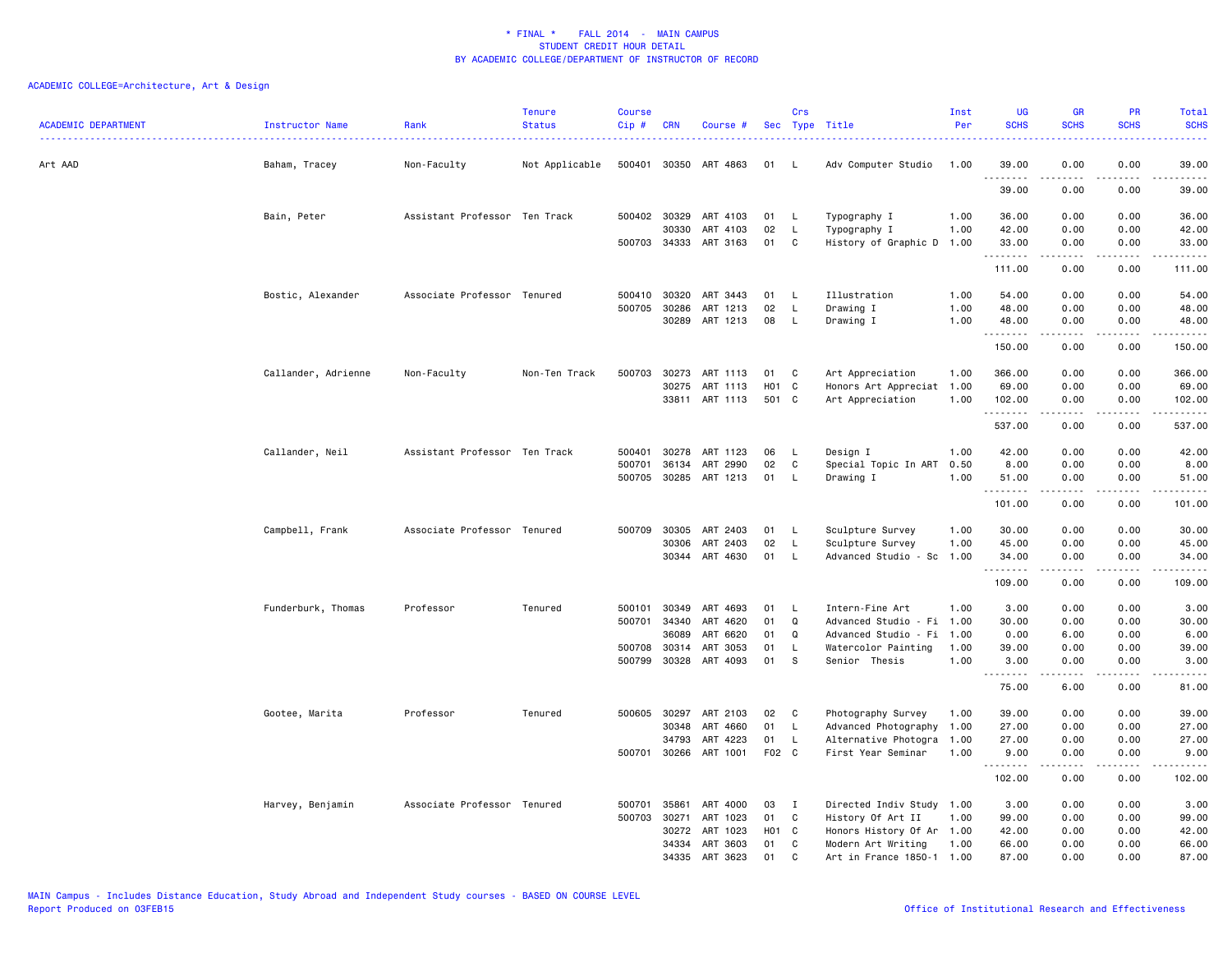| <b>ACADEMIC DEPARTMENT</b> | Instructor Name   | Rank                          | <b>Tenure</b><br><b>Status</b> | <b>Course</b><br>$Cip$ # | <b>CRN</b> | Course #              |    | Crs          | Sec Type Title            | Inst<br>Per | <b>UG</b><br><b>SCHS</b> | <b>GR</b><br><b>SCHS</b>            | <b>PR</b><br><b>SCHS</b>                                                                                                          | Total<br><b>SCHS</b> |
|----------------------------|-------------------|-------------------------------|--------------------------------|--------------------------|------------|-----------------------|----|--------------|---------------------------|-------------|--------------------------|-------------------------------------|-----------------------------------------------------------------------------------------------------------------------------------|----------------------|
|                            |                   |                               |                                |                          |            |                       |    |              |                           |             |                          |                                     |                                                                                                                                   |                      |
|                            |                   |                               |                                |                          |            |                       |    |              |                           |             | 297.00                   | 0.00                                | 0.00                                                                                                                              | 297.00               |
| Art AAD                    | Haug, Rowan       | Lecturer                      | Non-Ten Track                  | 500401                   |            | 30279 ART 1123        | 07 | L.           | Design I                  | 1.00        | 39.00                    | 0.00                                | 0.00                                                                                                                              | 39.00                |
|                            |                   |                               |                                |                          | 30283      | ART 1153              | 01 | L.           | Three-Dimen Design        | 1.00        | 45.00                    | 0.00                                | 0.00                                                                                                                              | 45.00                |
|                            |                   |                               |                                |                          |            | 30284 ART 1153        | 03 | L            | Three-Dimen Design        | 1.00        | 39.00                    | 0.00                                | 0.00                                                                                                                              | 39.00                |
|                            |                   |                               |                                |                          |            |                       |    |              |                           |             | .<br>123.00              | -----<br>0.00                       | .<br>0.00                                                                                                                         | .<br>123.00          |
|                            |                   |                               |                                |                          |            |                       |    |              |                           |             |                          |                                     |                                                                                                                                   |                      |
|                            | Haupt, Jeffrey    | Professor                     | Tenured                        | 500701                   | 35571      | ART 4000              | 01 | $\mathbf{I}$ | Directed Indiv Study 1.00 |             | 3.00                     | 0.00                                | 0.00                                                                                                                              | 3.00                 |
|                            |                   |                               |                                | 500705                   | 30299      | ART 2213              | 02 | L            | Life Drawing I            | 1.00        | 51.00                    | 0.00                                | 0.00                                                                                                                              | 51.00                |
|                            |                   |                               |                                | 500708 30296             |            | ART 2013              | 03 | L            | Painting Survey           | 1.00        | 51.00<br>.               | 0.00<br>$\frac{1}{2}$               | 0.00<br>$\frac{1}{2}$                                                                                                             | 51.00<br>.           |
|                            |                   |                               |                                |                          |            |                       |    |              |                           |             | 105.00                   | 0.00                                | 0.00                                                                                                                              | 105.00               |
|                            | Hester, Cassie    | Assistant Professor Ten Track |                                | 500402 30331             |            | ART 4103              | 03 | L            | Typography I              | 1.00        | 27.00                    | 0.00                                | 0.00                                                                                                                              | 27.00                |
|                            |                   |                               |                                | 500409                   | 30318      | ART 3313              | 03 | L.           | Graphic Art Des I         | 1.00        | 39.00                    | 0.00                                | 0.00                                                                                                                              | 39.00                |
|                            |                   |                               |                                |                          |            |                       |    |              |                           |             | .<br>66.00               | $\sim$ $\sim$ $\sim$ $\sim$<br>0.00 | $\sim$ $\sim$ $\sim$ $\sim$<br>0.00                                                                                               | .<br>66.00           |
|                            |                   |                               |                                |                          |            |                       |    |              |                           |             |                          |                                     |                                                                                                                                   |                      |
|                            | Hitt, Candace     | Lecturer                      | Non-Ten Track                  | 500605                   |            | 36148 ART 2103        | 01 | В            | Photography Survey        | 1.00        | 24.00<br>.               | 0.00                                | 0.00                                                                                                                              | 24.00                |
|                            |                   |                               |                                |                          |            |                       |    |              |                           |             | 24.00                    | 0.00                                | 0.00                                                                                                                              | 24.00                |
|                            | Koch, Zachary     | Lecturer                      | Non-Ten Track                  | 500401                   | 30276      | ART 1123              | 02 | L.           | Design I                  | 1.00        | 51.00                    | 0.00                                | 0.00                                                                                                                              | 51.00                |
|                            |                   |                               |                                |                          | 30280      | ART 1123              | 08 | L            | Design I                  | 1.00        | 48.00                    | 0.00                                | 0.00                                                                                                                              | 48.00                |
|                            |                   |                               |                                | 500705 30287             |            | ART 1213              | 03 | L.           | Drawing I                 | 1.00        | 48.00                    | 0.00                                | 0.00                                                                                                                              | 48.00                |
|                            |                   |                               |                                |                          | 30288      | ART 1213              | 07 | L            | Drawing I                 | 1.00        | 33.00<br>.               | 0.00<br>$\frac{1}{2}$               | 0.00<br>$\frac{1}{2} \left( \frac{1}{2} \right) \left( \frac{1}{2} \right) \left( \frac{1}{2} \right) \left( \frac{1}{2} \right)$ | 33.00<br>.           |
|                            |                   |                               |                                |                          |            |                       |    |              |                           |             | 180.00                   | 0.00                                | 0.00                                                                                                                              | 180.00               |
|                            | Lippillo, Dominic | Assistant Professor Ten Track |                                | 500605                   | 30298      | ART 2103              | 03 | в            | Photography Survey        | 1.00        | 45.00                    | 0.00                                | 0.00                                                                                                                              | 45.00                |
|                            |                   |                               |                                |                          | 30324      | ART 3873              | 01 | L            | Digital Photography       | 1.00        | 33.00                    | 0.00                                | 0.00                                                                                                                              | 33.00                |
|                            |                   |                               |                                |                          | 30341      | ART 4593              | 01 | Q            | Photographic Portfol 1.00 |             | 9.00                     | 0.00                                | 0.00                                                                                                                              | 9.00                 |
|                            |                   |                               |                                |                          | 36601      | ART 4683              | 01 | E            | Photography Internsh 1.00 |             | 3.00                     | 0.00                                | 0.00                                                                                                                              | 3.00                 |
|                            |                   |                               |                                |                          |            |                       |    |              |                           |             | .<br>90.00               | $\frac{1}{2}$<br>0.00               | $- - - -$<br>0.00                                                                                                                 | والمستحدث<br>90.00   |
|                            | Long, Robert      | Professor                     | Tenured                        | 500711                   | 30307      | ART 2503              | 01 | L            | Ceramic Art Survey        | 1.00        | 45.00                    | 0.00                                | 0.00                                                                                                                              | 45.00                |
|                            |                   |                               |                                |                          | 30308      | ART 2503              | 02 | L            | Ceramic Art Survey        | 1.00        | 48.00                    | 0.00                                | 0.00                                                                                                                              | 48.00                |
|                            |                   |                               |                                |                          | 30347      | ART 4650              | 01 | L            | Advanced Studio-Cera 1.00 |             | 55.00                    | 0.00                                | 0.00                                                                                                                              | 55.00                |
|                            |                   |                               |                                |                          |            | 36077 ART 6650        | 01 | L            | Advanced Studio-Cera 1.00 |             | 0.00                     | 3.00<br>.                           | 0.00<br>.                                                                                                                         | 3.00                 |
|                            |                   |                               |                                |                          |            |                       |    |              |                           |             | . <b>.</b><br>148.00     | 3.00                                | 0.00                                                                                                                              | .<br>151.00          |
|                            | Martin, Gregory   | Assistant Professor Ten Track |                                | 500705                   | 30290      | ART 1213              | 09 | L            | Drawing I                 | 1.00        | 48.00                    | 0.00                                | 0.00                                                                                                                              | 48.00                |
|                            |                   |                               |                                |                          | 30291      | ART 1213              | 10 | L            | Drawing I                 | 1.00        | 45.00                    | 0.00                                | 0.00                                                                                                                              | 45.00                |
|                            |                   |                               |                                |                          |            | 30300 ART 2213        | 03 | L.           | Life Drawing I            | 1.00        | 45.00                    | 0.00                                | 0.00                                                                                                                              | 45.00                |
|                            |                   |                               |                                |                          |            |                       |    |              |                           |             | .<br>138.00              | ----<br>0.00                        | $\sim$ $\sim$ $\sim$<br>0.00                                                                                                      | المتمامين<br>138.00  |
|                            | McCourt, Timothy  | Professor                     | Tenured                        |                          |            | 500401 30277 ART 1123 | 04 | L.           | Design I                  | 1.00        | 54.00                    | 0.00                                | 0.00                                                                                                                              | 54.00                |
|                            |                   |                               |                                |                          | 30282      | ART 1133              | 01 | L.           | Design II                 | 1.00        | 45.00                    | 0.00                                | 0.00                                                                                                                              | 45.00                |
|                            |                   |                               |                                | 500708                   |            | 30313 ART 3033        | 01 | L            | Non-Representational 1.00 |             | 33.00                    | 0.00                                | 0.00                                                                                                                              | 33.00                |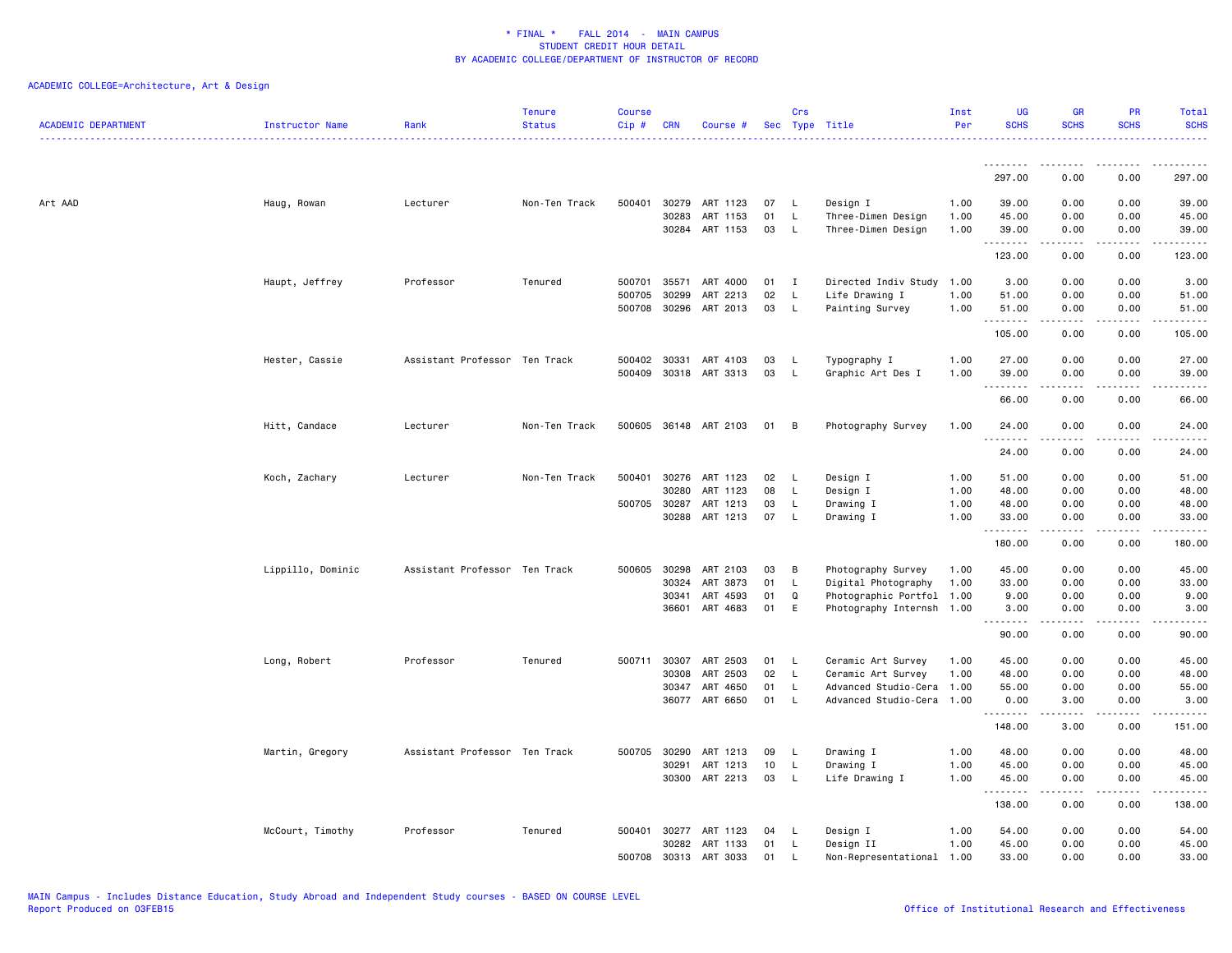| <b>ACADEMIC DEPARTMENT</b>             | Instructor Name   | Rank                          | <b>Tenure</b><br><b>Status</b> | <b>Course</b><br>$Cip \#$ | CRN          | Course #              |                  | Crs          | Sec Type Title            | Inst<br>Per | <b>UG</b><br><b>SCHS</b> | <b>GR</b><br><b>SCHS</b>                                                                                                                                                                                                                                                                                                                                                                                                                                                               | PR<br><b>SCHS</b>                                                                                                                                                                                                                                                                                                                                                                                                                                                                      | <b>Total</b><br><b>SCHS</b> |
|----------------------------------------|-------------------|-------------------------------|--------------------------------|---------------------------|--------------|-----------------------|------------------|--------------|---------------------------|-------------|--------------------------|----------------------------------------------------------------------------------------------------------------------------------------------------------------------------------------------------------------------------------------------------------------------------------------------------------------------------------------------------------------------------------------------------------------------------------------------------------------------------------------|----------------------------------------------------------------------------------------------------------------------------------------------------------------------------------------------------------------------------------------------------------------------------------------------------------------------------------------------------------------------------------------------------------------------------------------------------------------------------------------|-----------------------------|
|                                        |                   |                               |                                |                           |              |                       |                  |              |                           |             | .                        | .                                                                                                                                                                                                                                                                                                                                                                                                                                                                                      |                                                                                                                                                                                                                                                                                                                                                                                                                                                                                        |                             |
|                                        |                   |                               |                                |                           |              |                       |                  |              |                           |             | 132.00                   | 0.00                                                                                                                                                                                                                                                                                                                                                                                                                                                                                   | 0.00                                                                                                                                                                                                                                                                                                                                                                                                                                                                                   | 132.00                      |
| Art AAD                                | Mixon, Jamie      | Professor                     | Tenured                        |                           |              | 500409 30317 ART 3313 | 02               | - L          | Graphic Art Des I         | 1.00        | 42.00                    | 0.00                                                                                                                                                                                                                                                                                                                                                                                                                                                                                   | 0.00                                                                                                                                                                                                                                                                                                                                                                                                                                                                                   | 42.00                       |
|                                        |                   |                               |                                |                           | 30319        | ART 3313              | 04               | $\mathsf{L}$ | Graphic Art Des I         | 1.00        | 27.00                    | 0.00                                                                                                                                                                                                                                                                                                                                                                                                                                                                                   | 0.00                                                                                                                                                                                                                                                                                                                                                                                                                                                                                   | 27.00                       |
|                                        |                   |                               |                                |                           |              | 30338 ART 4523        | 01               | <b>L</b>     | Graphic Art Intern        | 1.00        | 69.00<br>.               | 0.00<br>.                                                                                                                                                                                                                                                                                                                                                                                                                                                                              | 0.00<br>.                                                                                                                                                                                                                                                                                                                                                                                                                                                                              | 69.00<br>.                  |
|                                        |                   |                               |                                |                           |              |                       |                  |              |                           |             | 138.00                   | 0.00                                                                                                                                                                                                                                                                                                                                                                                                                                                                                   | 0.00                                                                                                                                                                                                                                                                                                                                                                                                                                                                                   | 138.00                      |
|                                        | Neuenfeldt, Lori  | Instructor                    | Non-Ten Track                  | 500701 35710              |              | ART 4000              | 02               | $\mathbf{I}$ | Directed Indiv Study 1.00 |             | 3.00                     | 0.00                                                                                                                                                                                                                                                                                                                                                                                                                                                                                   | 0.00                                                                                                                                                                                                                                                                                                                                                                                                                                                                                   | 3.00                        |
|                                        |                   |                               |                                |                           | 36134        | ART 2990              | 02               | C            | Special Topic In ART 0.50 |             | 8.00                     | 0.00                                                                                                                                                                                                                                                                                                                                                                                                                                                                                   | 0.00                                                                                                                                                                                                                                                                                                                                                                                                                                                                                   | 8.00                        |
|                                        |                   |                               |                                | 500703 30267              |              | ART 1013              | 01               | C            | History Of Art I          | 1.00        | 135.00                   | 0.00                                                                                                                                                                                                                                                                                                                                                                                                                                                                                   | 0.00                                                                                                                                                                                                                                                                                                                                                                                                                                                                                   | 135.00                      |
|                                        |                   |                               |                                |                           | 30268        | ART 1013              | 02               | C            | History Of Art I          | 1.00        | 132.00                   | 0.00                                                                                                                                                                                                                                                                                                                                                                                                                                                                                   | 0.00                                                                                                                                                                                                                                                                                                                                                                                                                                                                                   | 132.00                      |
|                                        |                   |                               |                                |                           | 30270        | ART 1013              | H <sub>0</sub> 1 | C            | History Of Art I - H 1.00 |             | 27.00                    | 0.00                                                                                                                                                                                                                                                                                                                                                                                                                                                                                   | 0.00                                                                                                                                                                                                                                                                                                                                                                                                                                                                                   | 27.00                       |
|                                        |                   |                               |                                | 500799 30327              |              | ART 4083              | 01               | S.           | Senior Research           | 1.00        | 33.00                    | 0.00                                                                                                                                                                                                                                                                                                                                                                                                                                                                                   | 0.00                                                                                                                                                                                                                                                                                                                                                                                                                                                                                   | 33.00                       |
|                                        |                   |                               |                                |                           |              |                       |                  |              |                           |             | .<br>338.00              | .<br>0.00                                                                                                                                                                                                                                                                                                                                                                                                                                                                              | .<br>0.00                                                                                                                                                                                                                                                                                                                                                                                                                                                                              | <u>.</u><br>338.00          |
|                                        | Ngoh, Soon        | Professor                     | Tenured                        | 500705 30293              |              | ART 1223              | 01               | - L          | Drawing II                | 1.00        | 30.00                    | 0.00                                                                                                                                                                                                                                                                                                                                                                                                                                                                                   | 0.00                                                                                                                                                                                                                                                                                                                                                                                                                                                                                   | 30.00                       |
|                                        |                   |                               |                                |                           | 30301        | ART 2233              | 01               | L            | Drawing III               | 1.00        | 42.00                    | 0.00                                                                                                                                                                                                                                                                                                                                                                                                                                                                                   | 0.00                                                                                                                                                                                                                                                                                                                                                                                                                                                                                   | 42.00                       |
|                                        |                   |                               |                                |                           |              | 36326 ART 1213        | 04               | L.           | Drawing I                 | 1.00        | 18.00                    | 0.00                                                                                                                                                                                                                                                                                                                                                                                                                                                                                   | 0.00                                                                                                                                                                                                                                                                                                                                                                                                                                                                                   | 18.00                       |
|                                        |                   |                               |                                |                           |              |                       |                  |              |                           |             | . <b>.</b>               | .                                                                                                                                                                                                                                                                                                                                                                                                                                                                                      | .                                                                                                                                                                                                                                                                                                                                                                                                                                                                                      |                             |
|                                        |                   |                               |                                |                           |              |                       |                  |              |                           |             | 90.00                    | 0.00                                                                                                                                                                                                                                                                                                                                                                                                                                                                                   | 0.00                                                                                                                                                                                                                                                                                                                                                                                                                                                                                   | 90.00                       |
|                                        | Powney, Jeralyn   | Assistant Professor Ten Track |                                |                           | 500402 30334 | ART 4403              | 01               | <b>L</b>     | Advertising Design I 1.00 |             | 39.00                    | 0.00                                                                                                                                                                                                                                                                                                                                                                                                                                                                                   | 0.00                                                                                                                                                                                                                                                                                                                                                                                                                                                                                   | 39.00                       |
|                                        |                   |                               |                                | 500409                    | 30345        | ART 4640              | 01               | $\mathsf{L}$ | Adv Studio - Graphic 1.00 |             | 42.00                    | 0.00                                                                                                                                                                                                                                                                                                                                                                                                                                                                                   | 0.00                                                                                                                                                                                                                                                                                                                                                                                                                                                                                   | 42.00                       |
|                                        |                   |                               |                                | 500701 30265              |              | ART 1001              | F01 C            |              | First Year Seminar        | 1.00        | 17.00                    | 0.00                                                                                                                                                                                                                                                                                                                                                                                                                                                                                   | 0.00                                                                                                                                                                                                                                                                                                                                                                                                                                                                                   | 17.00                       |
|                                        |                   |                               |                                |                           | 36524        | ART 4000              | 04               | $\mathbf{I}$ | Directed Indiv Study 1.00 |             | 3.00                     | 0.00                                                                                                                                                                                                                                                                                                                                                                                                                                                                                   | 0.00                                                                                                                                                                                                                                                                                                                                                                                                                                                                                   | 3.00                        |
|                                        |                   |                               |                                |                           | 36525        | ART 4000              | 05               | $\mathbf{I}$ | Directed Indiv Study      | 1.00        | 3.00                     | 0.00                                                                                                                                                                                                                                                                                                                                                                                                                                                                                   | 0.00                                                                                                                                                                                                                                                                                                                                                                                                                                                                                   | 3,00                        |
|                                        |                   |                               |                                |                           | 36584        | ART 4000              | 06               | $\mathbf{I}$ | Directed Indiv Study 1.00 |             | 3.00                     | 0.00                                                                                                                                                                                                                                                                                                                                                                                                                                                                                   | 0.00                                                                                                                                                                                                                                                                                                                                                                                                                                                                                   | 3.00                        |
|                                        |                   |                               |                                |                           |              | 500710 34338 ART 4713 | 01               | $\Omega$     | Adv. Print Productio 1.00 |             | 45.00                    | 0.00                                                                                                                                                                                                                                                                                                                                                                                                                                                                                   | 0.00                                                                                                                                                                                                                                                                                                                                                                                                                                                                                   | 45.00                       |
|                                        |                   |                               |                                |                           |              |                       |                  |              |                           |             | .<br>152.00              | - - - -<br>0.00                                                                                                                                                                                                                                                                                                                                                                                                                                                                        | د د د د<br>0.00                                                                                                                                                                                                                                                                                                                                                                                                                                                                        | 152.00                      |
|                                        | Seckinger, Linda  | Professor                     | Tenured                        |                           | 500710 30302 | ART 2303              | 01               | -L           | Printmaking Survey        | 1.00        | 33.00                    | 0.00                                                                                                                                                                                                                                                                                                                                                                                                                                                                                   | 0.00                                                                                                                                                                                                                                                                                                                                                                                                                                                                                   | 33.00                       |
|                                        |                   |                               |                                |                           | 30304        | ART 2303              | 03               | $\mathsf{L}$ | Printmaking Survey        | 1.00        | 33.00                    | 0.00                                                                                                                                                                                                                                                                                                                                                                                                                                                                                   | 0.00                                                                                                                                                                                                                                                                                                                                                                                                                                                                                   | 33.00                       |
|                                        |                   |                               |                                |                           |              | 30316 ART 3303        | 01               | L.           | Printmaking II            | 1.00        | 30.00                    | 0.00                                                                                                                                                                                                                                                                                                                                                                                                                                                                                   | 0.00                                                                                                                                                                                                                                                                                                                                                                                                                                                                                   | 30.00                       |
|                                        |                   |                               |                                |                           |              |                       |                  |              |                           |             | --------<br>96.00        | .<br>0.00                                                                                                                                                                                                                                                                                                                                                                                                                                                                              | .<br>0.00                                                                                                                                                                                                                                                                                                                                                                                                                                                                              | .<br>96.00                  |
|                                        | Shafer, Debra     | Lecturer                      | Non-Ten Track                  |                           |              | 500402 30335 ART 4403 | 02               | <b>L</b>     | Advertising Design I 1.00 |             | 42.00                    | 0.00                                                                                                                                                                                                                                                                                                                                                                                                                                                                                   | 0.00                                                                                                                                                                                                                                                                                                                                                                                                                                                                                   | 42.00                       |
|                                        |                   |                               |                                |                           |              | 30336 ART 4403        | 03               | $\mathsf{L}$ | Advertising Design I 1.00 |             | 33.00                    | 0.00                                                                                                                                                                                                                                                                                                                                                                                                                                                                                   | 0.00                                                                                                                                                                                                                                                                                                                                                                                                                                                                                   | 33.00                       |
|                                        |                   |                               |                                |                           |              |                       |                  |              |                           |             | .                        | $- - - - -$                                                                                                                                                                                                                                                                                                                                                                                                                                                                            | .                                                                                                                                                                                                                                                                                                                                                                                                                                                                                      | .                           |
|                                        |                   |                               |                                |                           |              |                       |                  |              |                           |             | 75.00                    | 0.00                                                                                                                                                                                                                                                                                                                                                                                                                                                                                   | 0.00                                                                                                                                                                                                                                                                                                                                                                                                                                                                                   | 75.00                       |
|                                        | Spencer, Brittany | Lecturer                      | Non-Ten Track                  | 500401                    | 30309        | ART 2803              | 01               | B            | Intro to Computing A 1.00 |             | 36.00                    | 0.00                                                                                                                                                                                                                                                                                                                                                                                                                                                                                   | 0.00                                                                                                                                                                                                                                                                                                                                                                                                                                                                                   | 36.00                       |
|                                        |                   |                               |                                |                           | 30310        | ART 2803              | 03               | B            | Intro to Computing A 1.00 |             | 48.00                    | 0.00                                                                                                                                                                                                                                                                                                                                                                                                                                                                                   | 0.00                                                                                                                                                                                                                                                                                                                                                                                                                                                                                   | 48.00                       |
|                                        |                   |                               |                                |                           | 30311        | ART 2803              | 04               | B            | Intro to Computing A 1.00 |             | 30.00                    | 0.00                                                                                                                                                                                                                                                                                                                                                                                                                                                                                   | 0.00                                                                                                                                                                                                                                                                                                                                                                                                                                                                                   | 30.00                       |
|                                        |                   |                               |                                |                           | 36325        | ART 1123              | 01               | L            | Design I                  | 1.00        | 12.00<br>.               | 0.00<br>2.2.2.2.2                                                                                                                                                                                                                                                                                                                                                                                                                                                                      | 0.00<br>.                                                                                                                                                                                                                                                                                                                                                                                                                                                                              | 12.00<br>.                  |
|                                        |                   |                               |                                |                           |              |                       |                  |              |                           |             | 126.00                   | 0.00                                                                                                                                                                                                                                                                                                                                                                                                                                                                                   | 0.00                                                                                                                                                                                                                                                                                                                                                                                                                                                                                   | 126.00                      |
|                                        |                   |                               |                                |                           |              |                       |                  |              |                           |             | ========                 |                                                                                                                                                                                                                                                                                                                                                                                                                                                                                        | ========                                                                                                                                                                                                                                                                                                                                                                                                                                                                               | ==========                  |
| Art AAD                                |                   |                               |                                |                           |              |                       |                  |              |                           |             | 3542.00                  | 9.00                                                                                                                                                                                                                                                                                                                                                                                                                                                                                   | 0.00                                                                                                                                                                                                                                                                                                                                                                                                                                                                                   | 3551.00                     |
| -------------------------------------- |                   |                               |                                |                           |              |                       |                  |              |                           |             | ========                 | $\begin{array}{cccccccccc} \multicolumn{2}{c}{} & \multicolumn{2}{c}{} & \multicolumn{2}{c}{} & \multicolumn{2}{c}{} & \multicolumn{2}{c}{} & \multicolumn{2}{c}{} & \multicolumn{2}{c}{} & \multicolumn{2}{c}{} & \multicolumn{2}{c}{} & \multicolumn{2}{c}{} & \multicolumn{2}{c}{} & \multicolumn{2}{c}{} & \multicolumn{2}{c}{} & \multicolumn{2}{c}{} & \multicolumn{2}{c}{} & \multicolumn{2}{c}{} & \multicolumn{2}{c}{} & \multicolumn{2}{c}{} & \multicolumn{2}{c}{} & \mult$ | $\begin{array}{cccccccccc} \multicolumn{2}{c}{} & \multicolumn{2}{c}{} & \multicolumn{2}{c}{} & \multicolumn{2}{c}{} & \multicolumn{2}{c}{} & \multicolumn{2}{c}{} & \multicolumn{2}{c}{} & \multicolumn{2}{c}{} & \multicolumn{2}{c}{} & \multicolumn{2}{c}{} & \multicolumn{2}{c}{} & \multicolumn{2}{c}{} & \multicolumn{2}{c}{} & \multicolumn{2}{c}{} & \multicolumn{2}{c}{} & \multicolumn{2}{c}{} & \multicolumn{2}{c}{} & \multicolumn{2}{c}{} & \multicolumn{2}{c}{} & \mult$ | ==========                  |
|                                        |                   |                               |                                |                           |              |                       |                  |              |                           |             |                          |                                                                                                                                                                                                                                                                                                                                                                                                                                                                                        |                                                                                                                                                                                                                                                                                                                                                                                                                                                                                        |                             |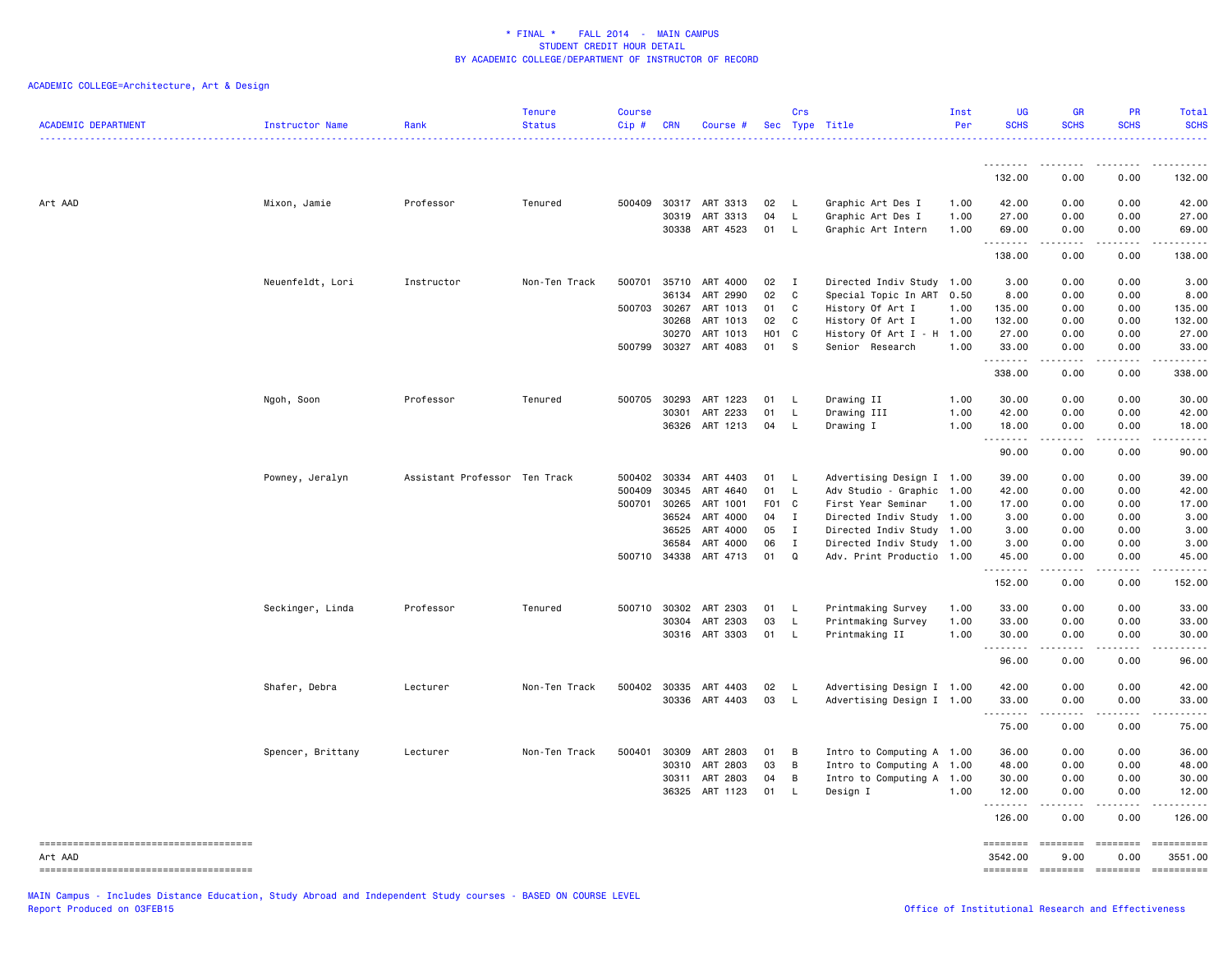| <b>ACADEMIC DEPARTMENT</b>    | <b>Instructor Name</b> | Rank                          | <b>Tenure</b><br><b>Status</b> | <b>Course</b><br>Cip # | <b>CRN</b> | Course #                   |              | Crs      | Sec Type Title                                  | Inst<br>Per | <b>UG</b><br><b>SCHS</b> | <b>GR</b><br><b>SCHS</b> | <b>PR</b><br><b>SCHS</b>                                                | Total<br><b>SCHS</b><br>------ |
|-------------------------------|------------------------|-------------------------------|--------------------------------|------------------------|------------|----------------------------|--------------|----------|-------------------------------------------------|-------------|--------------------------|--------------------------|-------------------------------------------------------------------------|--------------------------------|
| Building Construction Science | Capano, Craig          | Professor                     | Tenured                        |                        |            | 522001 30417 BCS 1116      | 01           | Q        | Build Construct Stud 1.00                       |             | 162.00                   | 0.00                     | 0.00                                                                    | 162.00                         |
|                               |                        |                               |                                |                        |            |                            |              |          |                                                 |             | --------<br>162.00       | ---------<br>0.00        | .<br>0.00                                                               | 162.00                         |
|                               | Gheisari, Masoud       | Assistant Professor Ten Track |                                |                        |            | 522001 30420 BCS 3116      | 01 Q         |          | Building Constructio 1.00                       |             | 72.00                    | 0.00                     | 0.00                                                                    | 72.00                          |
|                               |                        |                               |                                |                        |            |                            |              |          |                                                 |             | ---------<br>72.00       | 0.00                     | .<br>0.00                                                               | .<br>72.00                     |
|                               | Herrmann, Michele      | Assistant Professor Ten Track |                                | 522001                 | 30424      | BCS 4116                   | 01           | $\Omega$ | Build Construct Stud 1.00                       |             | 114.00                   | 0.00                     | 0.00                                                                    | 114.00                         |
|                               |                        |                               |                                |                        |            | 30425 BCS 4223             | 01           | C.       | Professional Practic 1.00                       |             | 57.00<br>---------       | 0.00                     | 0.00<br>-----                                                           | 57.00<br>------                |
|                               |                        |                               |                                |                        |            |                            |              |          |                                                 |             | 171.00                   | 0.00                     | 0.00                                                                    | 171.00                         |
|                               | Leathem, Thomas        | Assistant Professor Ten Track |                                | 522001                 | 30418      | BCS 2116                   | 01           | Q        | Building Constructio 0.99                       |             | 53.46                    | 0.00                     | 0.00                                                                    | 53.46                          |
|                               |                        |                               |                                |                        | 30421      | BCS 3213<br>36530 BCS 4000 | 01<br>$01$ I | C .      | Electrical Systems<br>Directed Indiv Study 1.00 | 1.00        | 30.00<br>6.00            | 0.00<br>0.00             | 0.00<br>0.00                                                            | 30.00<br>6.00                  |
|                               |                        |                               |                                |                        |            |                            |              |          |                                                 |             | 89.46                    | 0.00                     | ----<br>0.00                                                            | 89.46                          |
|                               |                        |                               |                                |                        |            |                            |              |          |                                                 |             | ========                 |                          | $\qquad \qquad \equiv \equiv \equiv \equiv \equiv \equiv \equiv \equiv$ | ==========                     |
| Building Construction Science |                        |                               |                                |                        |            |                            |              |          |                                                 |             | 494.46                   | 0.00                     | 0.00                                                                    | 494.46                         |
|                               |                        |                               |                                |                        |            |                            |              |          |                                                 |             |                          |                          |                                                                         |                                |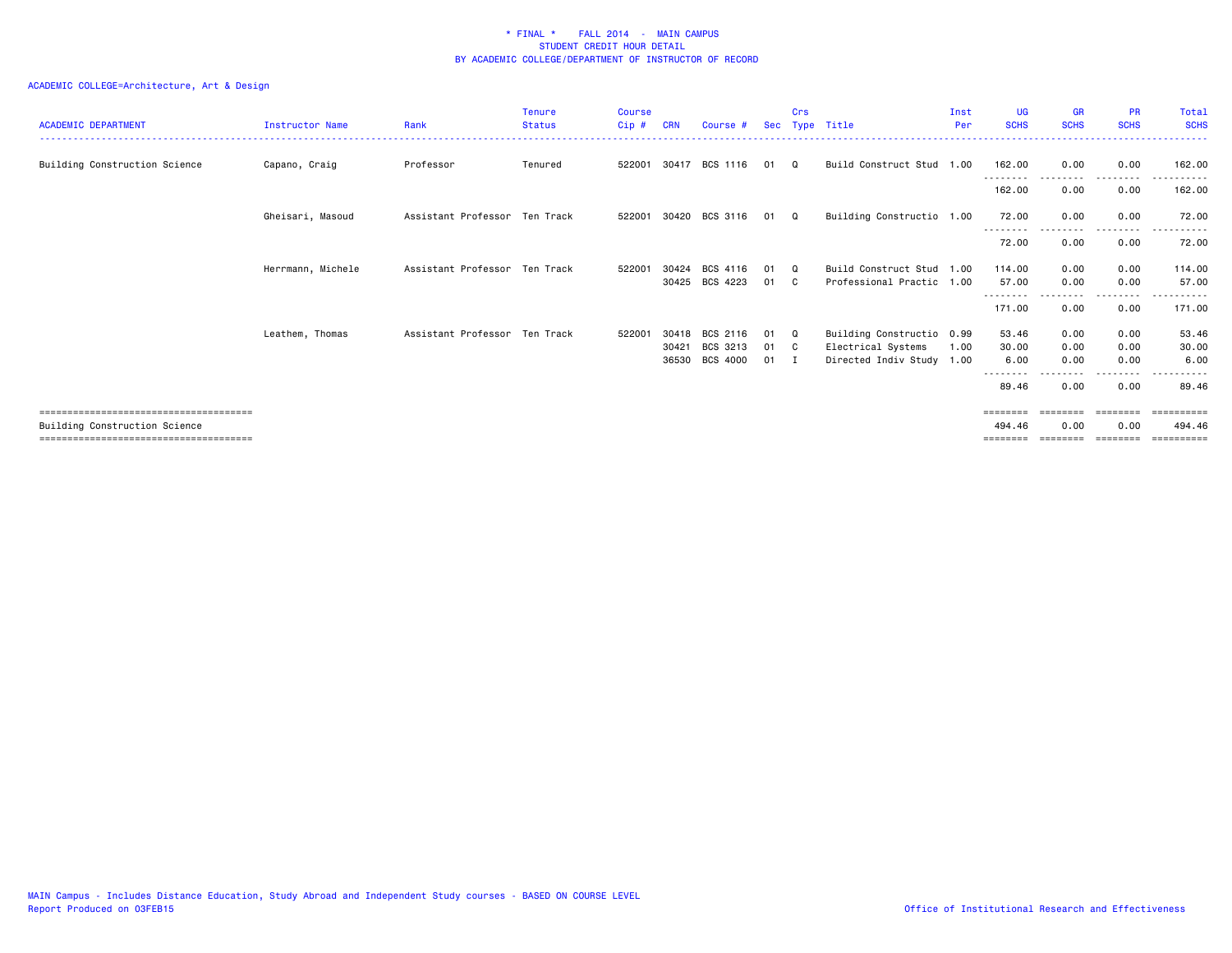|                                       |                 |                               | <b>Tenure</b> | <b>Course</b> |            |          |            | Crs          |                           | Inst | <b>UG</b>            | <b>GR</b>        | <b>PR</b>         | Total                                                                                                                                    |
|---------------------------------------|-----------------|-------------------------------|---------------|---------------|------------|----------|------------|--------------|---------------------------|------|----------------------|------------------|-------------------|------------------------------------------------------------------------------------------------------------------------------------------|
| <b>ACADEMIC DEPARTMENT</b>            | Instructor Name | Rank                          | <b>Status</b> | $Cip$ #       | <b>CRN</b> | Course # | <b>Sec</b> |              | Type Title                | Per  | <b>SCHS</b>          | <b>SCHS</b>      | <b>SCHS</b>       | <b>SCHS</b><br>$\frac{1}{2} \left( \frac{1}{2} \right) \left( \frac{1}{2} \right) \left( \frac{1}{2} \right) \left( \frac{1}{2} \right)$ |
| Interior Design                       | Carroll, Robin  | Instructor                    | Non-Ten Track | 040501        | 32400      | ID 3663  | 02         | $\mathbf{C}$ | Color & Lighting for 1.00 |      | 51.00                | 0.00             | 0.00              | 51.00                                                                                                                                    |
|                                       |                 |                               |               | 190601        | 32344      | HS 3673  | 01         | C            | Envir For Sp Needs        | 1.00 | 21.00                | 0.00             | 0.00              | 21.00                                                                                                                                    |
|                                       |                 |                               |               |               | 32345      | HS 3673  | 02         | C            | Envir For Sp Needs        | 1.00 | 12.00                | 0.00             | 0.00              | 12.00                                                                                                                                    |
|                                       |                 |                               |               |               | 32401      | ID 3673  | 01         | C            | Environments for Spe 1.00 |      | 42.00                | 0.00             | 0.00              | 42.00                                                                                                                                    |
|                                       |                 |                               |               |               | 32402      | ID 3673  | 02         | C.           | Environments for Spe 1.00 |      | 48.00<br>.           | 0.00<br>$\cdots$ | 0.00<br>$- - - -$ | 48.00<br>.                                                                                                                               |
|                                       |                 |                               |               |               |            |          |            |              |                           |      | 174.00               | 0.00             | 0.00              | 174.00                                                                                                                                   |
|                                       | Crumpton, Amy   | Associate Professor           | Tenured       | 040501        | 32405      | ID 4663  | 01         | C            | Prof Proc & Practice 1.00 |      | 57.00                | 0.00             | 0.00              | 57.00                                                                                                                                    |
|                                       |                 |                               |               | 500408        | 32393      | ID 1683  | 01         | C            | Interior Design Grap 1.00 |      | 57.00                | 0.00             | 0.00              | 57.00                                                                                                                                    |
|                                       |                 |                               |               |               | 32394      | ID 1683  | 02         | $\mathbf{C}$ | Interior Design Grap 1.00 |      | 54.00                | 0.00             | 0.00              | 54.00                                                                                                                                    |
|                                       |                 |                               |               |               |            |          |            |              |                           |      | 168.00               | .<br>0.00        | .<br>0.00         | .<br>168.00                                                                                                                              |
|                                       | Miller, Beth    | Professor                     | Tenured       | 040501 32398  |            | ID 3643  | 01         | C.           | History of Interiors 1.00 |      | 99.00                | 0.00             | 0.00              | 99.00                                                                                                                                    |
|                                       |                 |                               |               |               |            |          |            |              |                           |      | .<br>99.00           | 0.00             | ----<br>0.00      | $- - - - -$<br>99.00                                                                                                                     |
|                                       | Miller, Lyndsey | Assistant Professor Ten Track |               | 040501        | 32395      | ID 2633  | 01         | C            | Int Mat, Treat & Res 1.00 |      | 48.00                | 0.00             | 0.00              | 48.00                                                                                                                                    |
|                                       |                 |                               |               | 500408        | 32396      | ID 3614  | 01         | B            | Interior Design Stud 1.00 |      | 60.00                | 0.00             | 0.00              | 60.00                                                                                                                                    |
|                                       |                 |                               |               |               | 32404      | ID 4644  | 02         | B            | Interior Design Stud 1.00 |      | 76.00                | 0.00             | 0.00              | 76.00                                                                                                                                    |
|                                       |                 |                               |               |               |            |          |            |              |                           |      | .<br>184.00          | 0.00             | .<br>0.00         | .<br>184.00                                                                                                                              |
|                                       | Riehm, William  | Assistant Professor Ten Track |               | 190603        | 32406      | ID 4693  | 01         | C            | Furniture Design          | 1.00 | 27.00                | 0.00             | 0.00              | 27.00                                                                                                                                    |
|                                       |                 |                               |               |               | 35558      | ID 4693  | 02         | B            | Furniture Design          | 1.00 | 39.00                | 0.00             | 0.00              | 39.00                                                                                                                                    |
|                                       |                 |                               |               | 190699        | 36622      | ID 4000  | 02         | I            | Directed Individual       | 1.00 | 2.00                 | 0.00             | 0.00              | 2.00                                                                                                                                     |
|                                       |                 |                               |               | 500408 34420  |            | ID 2614  | 01         | В            | ID Studio II              | 1.00 | 40.00                | 0.00             | 0.00              | 40.00                                                                                                                                    |
|                                       |                 |                               |               |               |            |          |            |              |                           |      | - - -<br>.<br>108.00 | 0.00             | 0.00              | 108.00                                                                                                                                   |
| Interior Design                       |                 |                               |               |               |            |          |            |              |                           |      | ========<br>733.00   | .<br>0.00        | ========<br>0.00  | $=$ = = = = = = = = = =<br>733.00                                                                                                        |
| ------------------------------------- |                 |                               |               |               |            |          |            |              |                           |      | ========             |                  | --------- ------- |                                                                                                                                          |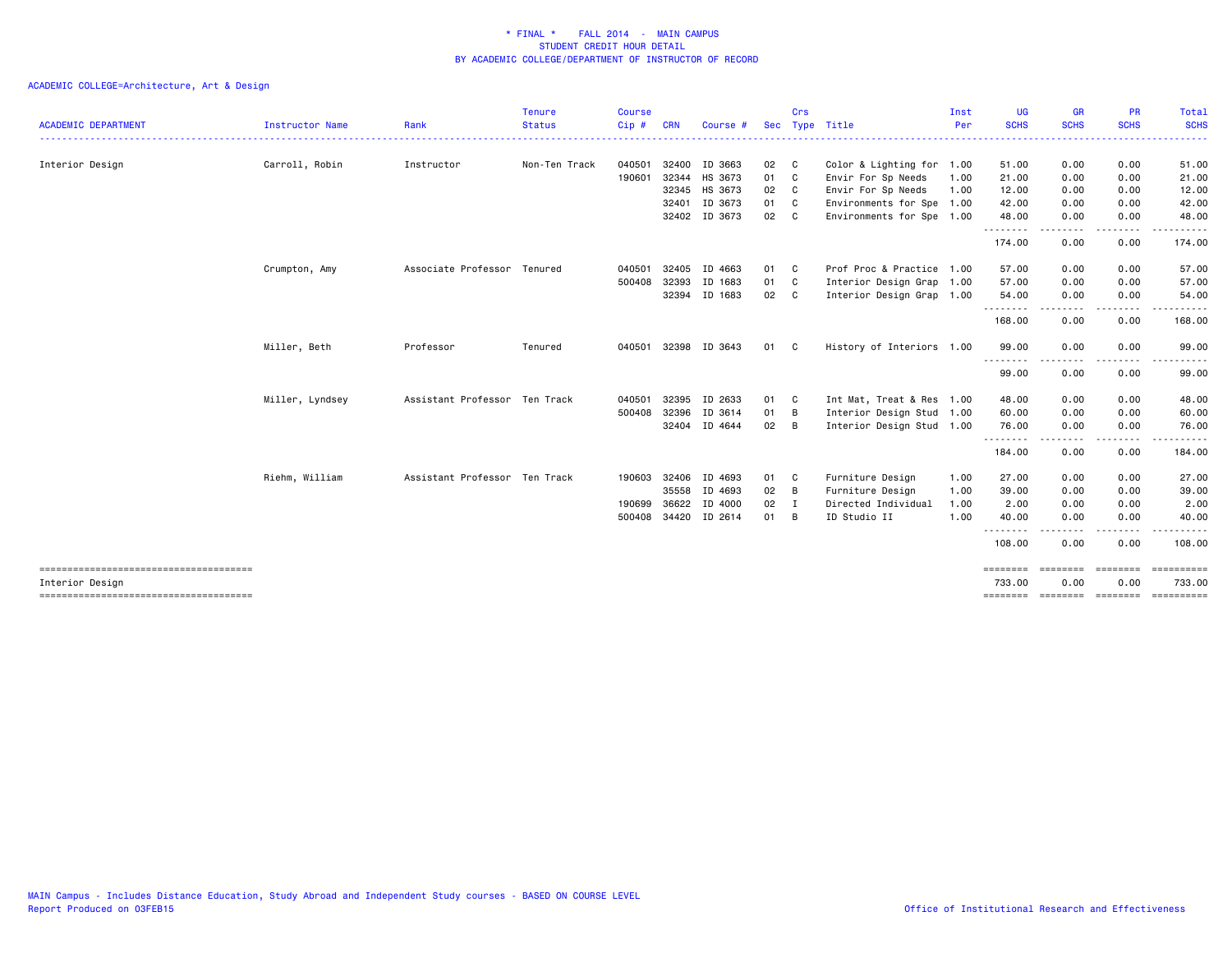| 040201<br>0.00<br>0.00<br>School of Architecture<br>Ayub, Zulaikha<br>Visiting Assist Pro Non-Ten Track<br>30228<br>ARC 1013<br>01<br>C<br>1.00<br>444.00<br>444.00<br>Arch Appreciation<br>30242<br>ARC 3536<br>02<br>B<br>0.99<br>0.00<br>0.00<br>Arch Design III-A<br>95.04<br>95.04<br>.<br>$\frac{1}{2}$<br>0.00<br>0.00<br>539.04<br>539.04<br>Berk, Michael<br>ARC 4313<br>Professor<br>Tenured<br>040201<br>30248<br>02<br>C<br>Architectural Theory 1.00<br>9.00<br>0.00<br>0.00<br>9.00<br>03<br>30252<br>ARC 4536<br>C<br>Arch Design IV-A - E<br>1.00<br>18.00<br>0.00<br>0.00<br>18.00<br>35572<br>ARC 4000<br>01<br>$\mathbf{I}$<br>Directed Indiv Study<br>1.00<br>3.00<br>0.00<br>0.00<br>3.00<br>ARC 4000<br>02<br>Directed Indiv Study<br>35573<br>$\mathbf{I}$<br>1.00<br>3.00<br>0.00<br>0.00<br>3.00<br>ARC 4000<br>35574<br>03<br>$\mathbf{I}$<br>Directed Indiv Study 1.00<br>3.00<br>0.00<br>0.00<br>3.00<br>36435<br>ARC 4000<br>06<br>Directed Indiv Study<br>0.00<br>0.00<br>3.00<br>$\mathbf{I}$<br>1.00<br>3.00<br>ARC 4000<br>07<br>36436<br>$\mathbf{I}$<br>Directed Indiv Study 1.00<br>3.00<br>0.00<br>0.00<br>3.00<br>ARC 4000<br>36437<br>08<br>$\mathbf{I}$<br>Directed Indiv Study<br>1.00<br>3.00<br>0.00<br>0.00<br>3.00<br>ARC 4000<br>09<br>36438<br>$\mathbf{I}$<br>Directed Indiv Study 1.00<br>3.00<br>0.00<br>0.00<br>3.00<br>48.00<br>0.00<br>0.00<br>48.00<br>Callender, Jassen<br>Associate Professor Tenured<br>040201 30257<br>ARC 5576<br>01<br>В<br>Arch Design V-A<br>1.00<br>120.00<br>0.00<br>0.00<br>120.00<br>30259 ARC 5623<br>01<br>C<br>93.00<br>0.00<br>Studies Urban Design<br>1.00<br>0.00<br>93.00<br>.<br>$\sim$ $\sim$ $\sim$ $\sim$<br>213.00<br>0.00<br>0.00<br>213.00<br>Carson, Foster<br>Lecturer<br>Non-Ten Track<br>040201 30237 ARC 2536<br>Arch Design II-A<br>0.99<br>77.22<br>0.00<br>0.00<br>77.22<br>03<br>B<br><u>.</u><br>$\frac{1}{2} \left( \frac{1}{2} \right) \left( \frac{1}{2} \right) \left( \frac{1}{2} \right) \left( \frac{1}{2} \right)$<br>.<br>0.00<br>77.22<br>0.00<br>77.22<br>Gines, Jacob<br>Assistant Professor Ten Track<br>040201<br>30251<br>ARC 4536<br>02<br>B<br>Arch Design IV-A<br>0.99<br>77.22<br>0.00<br>0.00<br>77.22<br>ARC 4000<br>10<br>36491<br>$\mathbf{I}$<br>Directed Indiv Study<br>1.00<br>1.00<br>0.00<br>0.00<br>1.00<br><u>.</u><br>.<br>.<br>.<br>78.22<br>0.00<br>0.00<br>78.22<br>Assistant Professor Ten Track<br>30244<br>ARC 3713<br>63.00<br>0.00<br>0.00<br>63.00<br>Gregory, Alexis<br>040201<br>01<br>C<br>Assemblages<br>1.00<br>30250<br>ARC 4536<br>01<br>B<br>Arch Design IV-A<br>72.00<br>0.00<br>0.00<br>72.00<br>1.00<br>30251<br>ARC 4536<br>02<br>Arch Design IV-A<br>0.01<br>0.78<br>0.00<br>0.00<br>0.78<br>В<br>ARC 4000<br>04<br>0.00<br>0.00<br>3.00<br>36424<br>$\mathbf{I}$<br>Directed Indiv Study 1.00<br>3.00<br>36425<br>ARC 4000<br>0.00<br>0.00<br>3.00<br>05<br>$\mathbf{I}$<br>Directed Indiv Study<br>1.00<br>3.00<br>HON 4003<br>H03 I<br>240101 32314<br>Oxbridge Tutorial<br>1.00<br>3.00<br>0.00<br>0.00<br>3.00<br>144.78<br>0.00<br>0.00<br>144.78<br>040201 30229<br>ARC 1013<br>375.00<br>0.00<br>0.00<br>375.00<br>Herman, Erik<br>Visiting Assist Pro Non-Ten Track<br>02<br>C<br>Arch Appreciation<br>1.00<br>30233<br>ARC 1536<br>04<br>В<br>Arch Design I-A<br>0.99<br>59.40<br>0.00<br>0.00<br>59.40<br>.<br>.<br>.<br>.<br>0.00<br>434.40<br>0.00<br>434.40<br>30235<br>ARC 2536<br>0.00<br>0.00<br>Herrmann, Hans<br>Associate Professor Tenured<br>040201<br>01<br>В<br>Arch Design II-A<br>0.99<br>53.46<br>53.46<br>H <sub>0</sub> 1<br>30238<br>ARC 2536<br>$\overline{B}$<br>0.00<br>Hon Arch Design II-A 0.99<br>23.76<br>0.00<br>23.76<br>$- - - - -$<br>- - - -<br>77.22<br>0.00<br>0.00<br>77.22<br>040201 33810 ARC 1013<br>Kemp, Leah<br>Non-Faculty<br>Not Applicable<br>501 C<br>Arch Appreciation<br>1.00<br>69.00<br>0.00<br>0.00<br>69.00<br>$\sim$ $\sim$ $\sim$ $\sim$<br>.<br>69.00<br>0.00<br>0.00<br>69.00<br>McGlohn, Emily<br>Assistant Professor Ten Track<br>040201 30235 ARC 2536<br>Arch Design II-A<br>0.01<br>0.54<br>0.00<br>0.00<br>0.54<br>01<br>B | <b>ACADEMIC DEPARTMENT</b> | Instructor Name | Rank | <b>Tenure</b><br><b>Status</b> | <b>Course</b><br>Cip# | <b>CRN</b> | Course # | Crs | Sec Type Title | Inst<br>Per | <b>UG</b><br><b>SCHS</b> | <b>GR</b><br><b>SCHS</b> | PR<br><b>SCHS</b> | <b>Total</b><br><b>SCHS</b> |
|------------------------------------------------------------------------------------------------------------------------------------------------------------------------------------------------------------------------------------------------------------------------------------------------------------------------------------------------------------------------------------------------------------------------------------------------------------------------------------------------------------------------------------------------------------------------------------------------------------------------------------------------------------------------------------------------------------------------------------------------------------------------------------------------------------------------------------------------------------------------------------------------------------------------------------------------------------------------------------------------------------------------------------------------------------------------------------------------------------------------------------------------------------------------------------------------------------------------------------------------------------------------------------------------------------------------------------------------------------------------------------------------------------------------------------------------------------------------------------------------------------------------------------------------------------------------------------------------------------------------------------------------------------------------------------------------------------------------------------------------------------------------------------------------------------------------------------------------------------------------------------------------------------------------------------------------------------------------------------------------------------------------------------------------------------------------------------------------------------------------------------------------------------------------------------------------------------------------------------------------------------------------------------------------------------------------------------------------------------------------------------------------------------------------------------------------------------------------------------------------------------------------------------------------------------------------------------------------------------------------------------------------------------------------------------------------------------------------------------------------------------------------------------------------------------------------------------------------------------------------------------------------------------------------------------------------------------------------------------------------------------------------------------------------------------------------------------------------------------------------------------------------------------------------------------------------------------------------------------------------------------------------------------------------------------------------------------------------------------------------------------------------------------------------------------------------------------------------------------------------------------------------------------------------------------------------------------------------------------------------------------------------------------------------------------------------------------------------------------------------------------------------------------------------------------------------------------------------------------------------------------------------------------------------------------------------------------------------------------------------------------------------------------------------------------------------------------------------------------------------------------------------------------------|----------------------------|-----------------|------|--------------------------------|-----------------------|------------|----------|-----|----------------|-------------|--------------------------|--------------------------|-------------------|-----------------------------|
|                                                                                                                                                                                                                                                                                                                                                                                                                                                                                                                                                                                                                                                                                                                                                                                                                                                                                                                                                                                                                                                                                                                                                                                                                                                                                                                                                                                                                                                                                                                                                                                                                                                                                                                                                                                                                                                                                                                                                                                                                                                                                                                                                                                                                                                                                                                                                                                                                                                                                                                                                                                                                                                                                                                                                                                                                                                                                                                                                                                                                                                                                                                                                                                                                                                                                                                                                                                                                                                                                                                                                                                                                                                                                                                                                                                                                                                                                                                                                                                                                                                                                                                                                                  |                            |                 |      |                                |                       |            |          |     |                |             |                          |                          |                   |                             |
|                                                                                                                                                                                                                                                                                                                                                                                                                                                                                                                                                                                                                                                                                                                                                                                                                                                                                                                                                                                                                                                                                                                                                                                                                                                                                                                                                                                                                                                                                                                                                                                                                                                                                                                                                                                                                                                                                                                                                                                                                                                                                                                                                                                                                                                                                                                                                                                                                                                                                                                                                                                                                                                                                                                                                                                                                                                                                                                                                                                                                                                                                                                                                                                                                                                                                                                                                                                                                                                                                                                                                                                                                                                                                                                                                                                                                                                                                                                                                                                                                                                                                                                                                                  |                            |                 |      |                                |                       |            |          |     |                |             |                          |                          |                   |                             |
|                                                                                                                                                                                                                                                                                                                                                                                                                                                                                                                                                                                                                                                                                                                                                                                                                                                                                                                                                                                                                                                                                                                                                                                                                                                                                                                                                                                                                                                                                                                                                                                                                                                                                                                                                                                                                                                                                                                                                                                                                                                                                                                                                                                                                                                                                                                                                                                                                                                                                                                                                                                                                                                                                                                                                                                                                                                                                                                                                                                                                                                                                                                                                                                                                                                                                                                                                                                                                                                                                                                                                                                                                                                                                                                                                                                                                                                                                                                                                                                                                                                                                                                                                                  |                            |                 |      |                                |                       |            |          |     |                |             |                          |                          |                   |                             |
|                                                                                                                                                                                                                                                                                                                                                                                                                                                                                                                                                                                                                                                                                                                                                                                                                                                                                                                                                                                                                                                                                                                                                                                                                                                                                                                                                                                                                                                                                                                                                                                                                                                                                                                                                                                                                                                                                                                                                                                                                                                                                                                                                                                                                                                                                                                                                                                                                                                                                                                                                                                                                                                                                                                                                                                                                                                                                                                                                                                                                                                                                                                                                                                                                                                                                                                                                                                                                                                                                                                                                                                                                                                                                                                                                                                                                                                                                                                                                                                                                                                                                                                                                                  |                            |                 |      |                                |                       |            |          |     |                |             |                          |                          |                   |                             |
|                                                                                                                                                                                                                                                                                                                                                                                                                                                                                                                                                                                                                                                                                                                                                                                                                                                                                                                                                                                                                                                                                                                                                                                                                                                                                                                                                                                                                                                                                                                                                                                                                                                                                                                                                                                                                                                                                                                                                                                                                                                                                                                                                                                                                                                                                                                                                                                                                                                                                                                                                                                                                                                                                                                                                                                                                                                                                                                                                                                                                                                                                                                                                                                                                                                                                                                                                                                                                                                                                                                                                                                                                                                                                                                                                                                                                                                                                                                                                                                                                                                                                                                                                                  |                            |                 |      |                                |                       |            |          |     |                |             |                          |                          |                   |                             |
|                                                                                                                                                                                                                                                                                                                                                                                                                                                                                                                                                                                                                                                                                                                                                                                                                                                                                                                                                                                                                                                                                                                                                                                                                                                                                                                                                                                                                                                                                                                                                                                                                                                                                                                                                                                                                                                                                                                                                                                                                                                                                                                                                                                                                                                                                                                                                                                                                                                                                                                                                                                                                                                                                                                                                                                                                                                                                                                                                                                                                                                                                                                                                                                                                                                                                                                                                                                                                                                                                                                                                                                                                                                                                                                                                                                                                                                                                                                                                                                                                                                                                                                                                                  |                            |                 |      |                                |                       |            |          |     |                |             |                          |                          |                   |                             |
|                                                                                                                                                                                                                                                                                                                                                                                                                                                                                                                                                                                                                                                                                                                                                                                                                                                                                                                                                                                                                                                                                                                                                                                                                                                                                                                                                                                                                                                                                                                                                                                                                                                                                                                                                                                                                                                                                                                                                                                                                                                                                                                                                                                                                                                                                                                                                                                                                                                                                                                                                                                                                                                                                                                                                                                                                                                                                                                                                                                                                                                                                                                                                                                                                                                                                                                                                                                                                                                                                                                                                                                                                                                                                                                                                                                                                                                                                                                                                                                                                                                                                                                                                                  |                            |                 |      |                                |                       |            |          |     |                |             |                          |                          |                   |                             |
|                                                                                                                                                                                                                                                                                                                                                                                                                                                                                                                                                                                                                                                                                                                                                                                                                                                                                                                                                                                                                                                                                                                                                                                                                                                                                                                                                                                                                                                                                                                                                                                                                                                                                                                                                                                                                                                                                                                                                                                                                                                                                                                                                                                                                                                                                                                                                                                                                                                                                                                                                                                                                                                                                                                                                                                                                                                                                                                                                                                                                                                                                                                                                                                                                                                                                                                                                                                                                                                                                                                                                                                                                                                                                                                                                                                                                                                                                                                                                                                                                                                                                                                                                                  |                            |                 |      |                                |                       |            |          |     |                |             |                          |                          |                   |                             |
|                                                                                                                                                                                                                                                                                                                                                                                                                                                                                                                                                                                                                                                                                                                                                                                                                                                                                                                                                                                                                                                                                                                                                                                                                                                                                                                                                                                                                                                                                                                                                                                                                                                                                                                                                                                                                                                                                                                                                                                                                                                                                                                                                                                                                                                                                                                                                                                                                                                                                                                                                                                                                                                                                                                                                                                                                                                                                                                                                                                                                                                                                                                                                                                                                                                                                                                                                                                                                                                                                                                                                                                                                                                                                                                                                                                                                                                                                                                                                                                                                                                                                                                                                                  |                            |                 |      |                                |                       |            |          |     |                |             |                          |                          |                   |                             |
|                                                                                                                                                                                                                                                                                                                                                                                                                                                                                                                                                                                                                                                                                                                                                                                                                                                                                                                                                                                                                                                                                                                                                                                                                                                                                                                                                                                                                                                                                                                                                                                                                                                                                                                                                                                                                                                                                                                                                                                                                                                                                                                                                                                                                                                                                                                                                                                                                                                                                                                                                                                                                                                                                                                                                                                                                                                                                                                                                                                                                                                                                                                                                                                                                                                                                                                                                                                                                                                                                                                                                                                                                                                                                                                                                                                                                                                                                                                                                                                                                                                                                                                                                                  |                            |                 |      |                                |                       |            |          |     |                |             |                          |                          |                   |                             |
|                                                                                                                                                                                                                                                                                                                                                                                                                                                                                                                                                                                                                                                                                                                                                                                                                                                                                                                                                                                                                                                                                                                                                                                                                                                                                                                                                                                                                                                                                                                                                                                                                                                                                                                                                                                                                                                                                                                                                                                                                                                                                                                                                                                                                                                                                                                                                                                                                                                                                                                                                                                                                                                                                                                                                                                                                                                                                                                                                                                                                                                                                                                                                                                                                                                                                                                                                                                                                                                                                                                                                                                                                                                                                                                                                                                                                                                                                                                                                                                                                                                                                                                                                                  |                            |                 |      |                                |                       |            |          |     |                |             |                          |                          |                   |                             |
|                                                                                                                                                                                                                                                                                                                                                                                                                                                                                                                                                                                                                                                                                                                                                                                                                                                                                                                                                                                                                                                                                                                                                                                                                                                                                                                                                                                                                                                                                                                                                                                                                                                                                                                                                                                                                                                                                                                                                                                                                                                                                                                                                                                                                                                                                                                                                                                                                                                                                                                                                                                                                                                                                                                                                                                                                                                                                                                                                                                                                                                                                                                                                                                                                                                                                                                                                                                                                                                                                                                                                                                                                                                                                                                                                                                                                                                                                                                                                                                                                                                                                                                                                                  |                            |                 |      |                                |                       |            |          |     |                |             |                          |                          |                   |                             |
|                                                                                                                                                                                                                                                                                                                                                                                                                                                                                                                                                                                                                                                                                                                                                                                                                                                                                                                                                                                                                                                                                                                                                                                                                                                                                                                                                                                                                                                                                                                                                                                                                                                                                                                                                                                                                                                                                                                                                                                                                                                                                                                                                                                                                                                                                                                                                                                                                                                                                                                                                                                                                                                                                                                                                                                                                                                                                                                                                                                                                                                                                                                                                                                                                                                                                                                                                                                                                                                                                                                                                                                                                                                                                                                                                                                                                                                                                                                                                                                                                                                                                                                                                                  |                            |                 |      |                                |                       |            |          |     |                |             |                          |                          |                   |                             |
|                                                                                                                                                                                                                                                                                                                                                                                                                                                                                                                                                                                                                                                                                                                                                                                                                                                                                                                                                                                                                                                                                                                                                                                                                                                                                                                                                                                                                                                                                                                                                                                                                                                                                                                                                                                                                                                                                                                                                                                                                                                                                                                                                                                                                                                                                                                                                                                                                                                                                                                                                                                                                                                                                                                                                                                                                                                                                                                                                                                                                                                                                                                                                                                                                                                                                                                                                                                                                                                                                                                                                                                                                                                                                                                                                                                                                                                                                                                                                                                                                                                                                                                                                                  |                            |                 |      |                                |                       |            |          |     |                |             |                          |                          |                   |                             |
|                                                                                                                                                                                                                                                                                                                                                                                                                                                                                                                                                                                                                                                                                                                                                                                                                                                                                                                                                                                                                                                                                                                                                                                                                                                                                                                                                                                                                                                                                                                                                                                                                                                                                                                                                                                                                                                                                                                                                                                                                                                                                                                                                                                                                                                                                                                                                                                                                                                                                                                                                                                                                                                                                                                                                                                                                                                                                                                                                                                                                                                                                                                                                                                                                                                                                                                                                                                                                                                                                                                                                                                                                                                                                                                                                                                                                                                                                                                                                                                                                                                                                                                                                                  |                            |                 |      |                                |                       |            |          |     |                |             |                          |                          |                   |                             |
|                                                                                                                                                                                                                                                                                                                                                                                                                                                                                                                                                                                                                                                                                                                                                                                                                                                                                                                                                                                                                                                                                                                                                                                                                                                                                                                                                                                                                                                                                                                                                                                                                                                                                                                                                                                                                                                                                                                                                                                                                                                                                                                                                                                                                                                                                                                                                                                                                                                                                                                                                                                                                                                                                                                                                                                                                                                                                                                                                                                                                                                                                                                                                                                                                                                                                                                                                                                                                                                                                                                                                                                                                                                                                                                                                                                                                                                                                                                                                                                                                                                                                                                                                                  |                            |                 |      |                                |                       |            |          |     |                |             |                          |                          |                   |                             |
|                                                                                                                                                                                                                                                                                                                                                                                                                                                                                                                                                                                                                                                                                                                                                                                                                                                                                                                                                                                                                                                                                                                                                                                                                                                                                                                                                                                                                                                                                                                                                                                                                                                                                                                                                                                                                                                                                                                                                                                                                                                                                                                                                                                                                                                                                                                                                                                                                                                                                                                                                                                                                                                                                                                                                                                                                                                                                                                                                                                                                                                                                                                                                                                                                                                                                                                                                                                                                                                                                                                                                                                                                                                                                                                                                                                                                                                                                                                                                                                                                                                                                                                                                                  |                            |                 |      |                                |                       |            |          |     |                |             |                          |                          |                   |                             |
|                                                                                                                                                                                                                                                                                                                                                                                                                                                                                                                                                                                                                                                                                                                                                                                                                                                                                                                                                                                                                                                                                                                                                                                                                                                                                                                                                                                                                                                                                                                                                                                                                                                                                                                                                                                                                                                                                                                                                                                                                                                                                                                                                                                                                                                                                                                                                                                                                                                                                                                                                                                                                                                                                                                                                                                                                                                                                                                                                                                                                                                                                                                                                                                                                                                                                                                                                                                                                                                                                                                                                                                                                                                                                                                                                                                                                                                                                                                                                                                                                                                                                                                                                                  |                            |                 |      |                                |                       |            |          |     |                |             |                          |                          |                   |                             |
|                                                                                                                                                                                                                                                                                                                                                                                                                                                                                                                                                                                                                                                                                                                                                                                                                                                                                                                                                                                                                                                                                                                                                                                                                                                                                                                                                                                                                                                                                                                                                                                                                                                                                                                                                                                                                                                                                                                                                                                                                                                                                                                                                                                                                                                                                                                                                                                                                                                                                                                                                                                                                                                                                                                                                                                                                                                                                                                                                                                                                                                                                                                                                                                                                                                                                                                                                                                                                                                                                                                                                                                                                                                                                                                                                                                                                                                                                                                                                                                                                                                                                                                                                                  |                            |                 |      |                                |                       |            |          |     |                |             |                          |                          |                   |                             |
|                                                                                                                                                                                                                                                                                                                                                                                                                                                                                                                                                                                                                                                                                                                                                                                                                                                                                                                                                                                                                                                                                                                                                                                                                                                                                                                                                                                                                                                                                                                                                                                                                                                                                                                                                                                                                                                                                                                                                                                                                                                                                                                                                                                                                                                                                                                                                                                                                                                                                                                                                                                                                                                                                                                                                                                                                                                                                                                                                                                                                                                                                                                                                                                                                                                                                                                                                                                                                                                                                                                                                                                                                                                                                                                                                                                                                                                                                                                                                                                                                                                                                                                                                                  |                            |                 |      |                                |                       |            |          |     |                |             |                          |                          |                   |                             |
|                                                                                                                                                                                                                                                                                                                                                                                                                                                                                                                                                                                                                                                                                                                                                                                                                                                                                                                                                                                                                                                                                                                                                                                                                                                                                                                                                                                                                                                                                                                                                                                                                                                                                                                                                                                                                                                                                                                                                                                                                                                                                                                                                                                                                                                                                                                                                                                                                                                                                                                                                                                                                                                                                                                                                                                                                                                                                                                                                                                                                                                                                                                                                                                                                                                                                                                                                                                                                                                                                                                                                                                                                                                                                                                                                                                                                                                                                                                                                                                                                                                                                                                                                                  |                            |                 |      |                                |                       |            |          |     |                |             |                          |                          |                   |                             |
|                                                                                                                                                                                                                                                                                                                                                                                                                                                                                                                                                                                                                                                                                                                                                                                                                                                                                                                                                                                                                                                                                                                                                                                                                                                                                                                                                                                                                                                                                                                                                                                                                                                                                                                                                                                                                                                                                                                                                                                                                                                                                                                                                                                                                                                                                                                                                                                                                                                                                                                                                                                                                                                                                                                                                                                                                                                                                                                                                                                                                                                                                                                                                                                                                                                                                                                                                                                                                                                                                                                                                                                                                                                                                                                                                                                                                                                                                                                                                                                                                                                                                                                                                                  |                            |                 |      |                                |                       |            |          |     |                |             |                          |                          |                   |                             |
|                                                                                                                                                                                                                                                                                                                                                                                                                                                                                                                                                                                                                                                                                                                                                                                                                                                                                                                                                                                                                                                                                                                                                                                                                                                                                                                                                                                                                                                                                                                                                                                                                                                                                                                                                                                                                                                                                                                                                                                                                                                                                                                                                                                                                                                                                                                                                                                                                                                                                                                                                                                                                                                                                                                                                                                                                                                                                                                                                                                                                                                                                                                                                                                                                                                                                                                                                                                                                                                                                                                                                                                                                                                                                                                                                                                                                                                                                                                                                                                                                                                                                                                                                                  |                            |                 |      |                                |                       |            |          |     |                |             |                          |                          |                   |                             |
|                                                                                                                                                                                                                                                                                                                                                                                                                                                                                                                                                                                                                                                                                                                                                                                                                                                                                                                                                                                                                                                                                                                                                                                                                                                                                                                                                                                                                                                                                                                                                                                                                                                                                                                                                                                                                                                                                                                                                                                                                                                                                                                                                                                                                                                                                                                                                                                                                                                                                                                                                                                                                                                                                                                                                                                                                                                                                                                                                                                                                                                                                                                                                                                                                                                                                                                                                                                                                                                                                                                                                                                                                                                                                                                                                                                                                                                                                                                                                                                                                                                                                                                                                                  |                            |                 |      |                                |                       |            |          |     |                |             |                          |                          |                   |                             |
|                                                                                                                                                                                                                                                                                                                                                                                                                                                                                                                                                                                                                                                                                                                                                                                                                                                                                                                                                                                                                                                                                                                                                                                                                                                                                                                                                                                                                                                                                                                                                                                                                                                                                                                                                                                                                                                                                                                                                                                                                                                                                                                                                                                                                                                                                                                                                                                                                                                                                                                                                                                                                                                                                                                                                                                                                                                                                                                                                                                                                                                                                                                                                                                                                                                                                                                                                                                                                                                                                                                                                                                                                                                                                                                                                                                                                                                                                                                                                                                                                                                                                                                                                                  |                            |                 |      |                                |                       |            |          |     |                |             |                          |                          |                   |                             |
|                                                                                                                                                                                                                                                                                                                                                                                                                                                                                                                                                                                                                                                                                                                                                                                                                                                                                                                                                                                                                                                                                                                                                                                                                                                                                                                                                                                                                                                                                                                                                                                                                                                                                                                                                                                                                                                                                                                                                                                                                                                                                                                                                                                                                                                                                                                                                                                                                                                                                                                                                                                                                                                                                                                                                                                                                                                                                                                                                                                                                                                                                                                                                                                                                                                                                                                                                                                                                                                                                                                                                                                                                                                                                                                                                                                                                                                                                                                                                                                                                                                                                                                                                                  |                            |                 |      |                                |                       |            |          |     |                |             |                          |                          |                   |                             |
|                                                                                                                                                                                                                                                                                                                                                                                                                                                                                                                                                                                                                                                                                                                                                                                                                                                                                                                                                                                                                                                                                                                                                                                                                                                                                                                                                                                                                                                                                                                                                                                                                                                                                                                                                                                                                                                                                                                                                                                                                                                                                                                                                                                                                                                                                                                                                                                                                                                                                                                                                                                                                                                                                                                                                                                                                                                                                                                                                                                                                                                                                                                                                                                                                                                                                                                                                                                                                                                                                                                                                                                                                                                                                                                                                                                                                                                                                                                                                                                                                                                                                                                                                                  |                            |                 |      |                                |                       |            |          |     |                |             |                          |                          |                   |                             |
|                                                                                                                                                                                                                                                                                                                                                                                                                                                                                                                                                                                                                                                                                                                                                                                                                                                                                                                                                                                                                                                                                                                                                                                                                                                                                                                                                                                                                                                                                                                                                                                                                                                                                                                                                                                                                                                                                                                                                                                                                                                                                                                                                                                                                                                                                                                                                                                                                                                                                                                                                                                                                                                                                                                                                                                                                                                                                                                                                                                                                                                                                                                                                                                                                                                                                                                                                                                                                                                                                                                                                                                                                                                                                                                                                                                                                                                                                                                                                                                                                                                                                                                                                                  |                            |                 |      |                                |                       |            |          |     |                |             |                          |                          |                   |                             |
|                                                                                                                                                                                                                                                                                                                                                                                                                                                                                                                                                                                                                                                                                                                                                                                                                                                                                                                                                                                                                                                                                                                                                                                                                                                                                                                                                                                                                                                                                                                                                                                                                                                                                                                                                                                                                                                                                                                                                                                                                                                                                                                                                                                                                                                                                                                                                                                                                                                                                                                                                                                                                                                                                                                                                                                                                                                                                                                                                                                                                                                                                                                                                                                                                                                                                                                                                                                                                                                                                                                                                                                                                                                                                                                                                                                                                                                                                                                                                                                                                                                                                                                                                                  |                            |                 |      |                                |                       |            |          |     |                |             |                          |                          |                   |                             |
|                                                                                                                                                                                                                                                                                                                                                                                                                                                                                                                                                                                                                                                                                                                                                                                                                                                                                                                                                                                                                                                                                                                                                                                                                                                                                                                                                                                                                                                                                                                                                                                                                                                                                                                                                                                                                                                                                                                                                                                                                                                                                                                                                                                                                                                                                                                                                                                                                                                                                                                                                                                                                                                                                                                                                                                                                                                                                                                                                                                                                                                                                                                                                                                                                                                                                                                                                                                                                                                                                                                                                                                                                                                                                                                                                                                                                                                                                                                                                                                                                                                                                                                                                                  |                            |                 |      |                                |                       |            |          |     |                |             |                          |                          |                   |                             |
|                                                                                                                                                                                                                                                                                                                                                                                                                                                                                                                                                                                                                                                                                                                                                                                                                                                                                                                                                                                                                                                                                                                                                                                                                                                                                                                                                                                                                                                                                                                                                                                                                                                                                                                                                                                                                                                                                                                                                                                                                                                                                                                                                                                                                                                                                                                                                                                                                                                                                                                                                                                                                                                                                                                                                                                                                                                                                                                                                                                                                                                                                                                                                                                                                                                                                                                                                                                                                                                                                                                                                                                                                                                                                                                                                                                                                                                                                                                                                                                                                                                                                                                                                                  |                            |                 |      |                                |                       |            |          |     |                |             |                          |                          |                   |                             |
|                                                                                                                                                                                                                                                                                                                                                                                                                                                                                                                                                                                                                                                                                                                                                                                                                                                                                                                                                                                                                                                                                                                                                                                                                                                                                                                                                                                                                                                                                                                                                                                                                                                                                                                                                                                                                                                                                                                                                                                                                                                                                                                                                                                                                                                                                                                                                                                                                                                                                                                                                                                                                                                                                                                                                                                                                                                                                                                                                                                                                                                                                                                                                                                                                                                                                                                                                                                                                                                                                                                                                                                                                                                                                                                                                                                                                                                                                                                                                                                                                                                                                                                                                                  |                            |                 |      |                                |                       |            |          |     |                |             |                          |                          |                   |                             |
|                                                                                                                                                                                                                                                                                                                                                                                                                                                                                                                                                                                                                                                                                                                                                                                                                                                                                                                                                                                                                                                                                                                                                                                                                                                                                                                                                                                                                                                                                                                                                                                                                                                                                                                                                                                                                                                                                                                                                                                                                                                                                                                                                                                                                                                                                                                                                                                                                                                                                                                                                                                                                                                                                                                                                                                                                                                                                                                                                                                                                                                                                                                                                                                                                                                                                                                                                                                                                                                                                                                                                                                                                                                                                                                                                                                                                                                                                                                                                                                                                                                                                                                                                                  |                            |                 |      |                                |                       |            |          |     |                |             |                          |                          |                   |                             |
|                                                                                                                                                                                                                                                                                                                                                                                                                                                                                                                                                                                                                                                                                                                                                                                                                                                                                                                                                                                                                                                                                                                                                                                                                                                                                                                                                                                                                                                                                                                                                                                                                                                                                                                                                                                                                                                                                                                                                                                                                                                                                                                                                                                                                                                                                                                                                                                                                                                                                                                                                                                                                                                                                                                                                                                                                                                                                                                                                                                                                                                                                                                                                                                                                                                                                                                                                                                                                                                                                                                                                                                                                                                                                                                                                                                                                                                                                                                                                                                                                                                                                                                                                                  |                            |                 |      |                                |                       |            |          |     |                |             |                          |                          |                   |                             |
|                                                                                                                                                                                                                                                                                                                                                                                                                                                                                                                                                                                                                                                                                                                                                                                                                                                                                                                                                                                                                                                                                                                                                                                                                                                                                                                                                                                                                                                                                                                                                                                                                                                                                                                                                                                                                                                                                                                                                                                                                                                                                                                                                                                                                                                                                                                                                                                                                                                                                                                                                                                                                                                                                                                                                                                                                                                                                                                                                                                                                                                                                                                                                                                                                                                                                                                                                                                                                                                                                                                                                                                                                                                                                                                                                                                                                                                                                                                                                                                                                                                                                                                                                                  |                            |                 |      |                                |                       |            |          |     |                |             |                          |                          |                   |                             |
|                                                                                                                                                                                                                                                                                                                                                                                                                                                                                                                                                                                                                                                                                                                                                                                                                                                                                                                                                                                                                                                                                                                                                                                                                                                                                                                                                                                                                                                                                                                                                                                                                                                                                                                                                                                                                                                                                                                                                                                                                                                                                                                                                                                                                                                                                                                                                                                                                                                                                                                                                                                                                                                                                                                                                                                                                                                                                                                                                                                                                                                                                                                                                                                                                                                                                                                                                                                                                                                                                                                                                                                                                                                                                                                                                                                                                                                                                                                                                                                                                                                                                                                                                                  |                            |                 |      |                                |                       |            |          |     |                |             |                          |                          |                   |                             |
|                                                                                                                                                                                                                                                                                                                                                                                                                                                                                                                                                                                                                                                                                                                                                                                                                                                                                                                                                                                                                                                                                                                                                                                                                                                                                                                                                                                                                                                                                                                                                                                                                                                                                                                                                                                                                                                                                                                                                                                                                                                                                                                                                                                                                                                                                                                                                                                                                                                                                                                                                                                                                                                                                                                                                                                                                                                                                                                                                                                                                                                                                                                                                                                                                                                                                                                                                                                                                                                                                                                                                                                                                                                                                                                                                                                                                                                                                                                                                                                                                                                                                                                                                                  |                            |                 |      |                                |                       |            |          |     |                |             |                          |                          |                   |                             |
|                                                                                                                                                                                                                                                                                                                                                                                                                                                                                                                                                                                                                                                                                                                                                                                                                                                                                                                                                                                                                                                                                                                                                                                                                                                                                                                                                                                                                                                                                                                                                                                                                                                                                                                                                                                                                                                                                                                                                                                                                                                                                                                                                                                                                                                                                                                                                                                                                                                                                                                                                                                                                                                                                                                                                                                                                                                                                                                                                                                                                                                                                                                                                                                                                                                                                                                                                                                                                                                                                                                                                                                                                                                                                                                                                                                                                                                                                                                                                                                                                                                                                                                                                                  |                            |                 |      |                                |                       |            |          |     |                |             |                          |                          |                   |                             |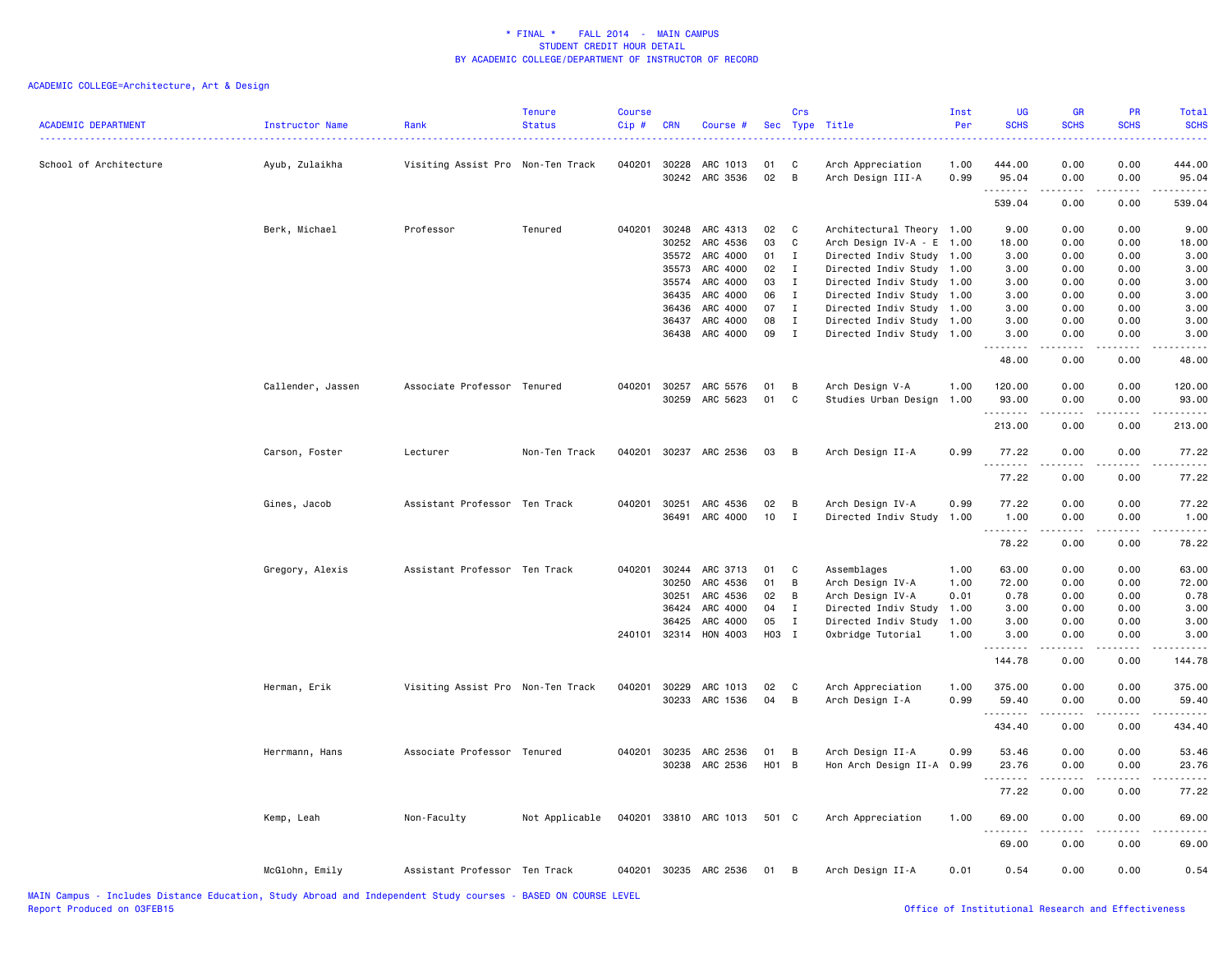| <b>ACADEMIC DEPARTMENT</b> | Instructor Name   | Rank                              | <b>Tenure</b><br><b>Status</b> | <b>Course</b><br>Cip# | <b>CRN</b>   | Course #              |       | Crs          | Sec Type Title            | Inst<br>Per | <b>UG</b><br><b>SCHS</b> | <b>GR</b><br><b>SCHS</b> | PR<br><b>SCHS</b>     | Total<br><b>SCHS</b><br>$\frac{1}{2} \left( \frac{1}{2} \right) \left( \frac{1}{2} \right) \left( \frac{1}{2} \right) \left( \frac{1}{2} \right)$ |
|----------------------------|-------------------|-----------------------------------|--------------------------------|-----------------------|--------------|-----------------------|-------|--------------|---------------------------|-------------|--------------------------|--------------------------|-----------------------|---------------------------------------------------------------------------------------------------------------------------------------------------|
| School of Architecture     | McGlohn, Emily    | Assistant Professor Ten Track     |                                | 040201                | 30236        | ARC 2536              | 02    | в            | Arch Design II-A          | 1.00        | 84.00                    | 0.00                     | 0.00                  | 84.00                                                                                                                                             |
|                            |                   |                                   |                                |                       | 30237        | ARC 2536              | 03    | B            | Arch Design II-A          | 0.01        | 0.78                     | 0.00                     | 0.00                  | 0.78                                                                                                                                              |
|                            |                   |                                   |                                |                       | 30238        | ARC 2536              | H01 B |              | Hon Arch Design II-A 0.01 |             | 0.24                     | 0.00                     | 0.00                  | 0.24                                                                                                                                              |
|                            |                   |                                   |                                |                       | 36493        | ARC 4000              | 12    | $\mathbf{I}$ | Directed Indiv Study 1.00 |             | 1.00                     | 0.00                     | 0.00                  | 1.00                                                                                                                                              |
|                            |                   |                                   |                                |                       | 36494        | ARC 4000              | 13    | $\mathbf{I}$ | Directed Indiv Study 1.00 |             | 1.00                     | 0.00                     | 0.00                  | 1.00                                                                                                                                              |
|                            |                   |                                   |                                |                       | 36495        | ARC 4000              | 14    | $\mathbf{I}$ | Directed Indiv Study 1.00 |             | 1.00                     | 0.00                     | 0.00                  | 1.00                                                                                                                                              |
|                            |                   |                                   |                                |                       | 36496        | ARC 4000              | 15    | $\mathbf I$  | Directed Indiv Study 1.00 |             | 3.00                     | 0.00                     | 0.00                  | 3.00                                                                                                                                              |
|                            |                   |                                   |                                |                       | 36497        | ARC 4000              | 16    | I            | Directed Indiv Study 1.00 |             | 2.00                     | 0.00                     | 0.00                  | 2.00                                                                                                                                              |
|                            |                   |                                   |                                |                       | 36498        | ARC 4000              | 17    | $\mathbf{I}$ | Directed Indiv Study 1.00 |             | 2.00                     | 0.00                     | 0.00                  | 2.00                                                                                                                                              |
|                            |                   |                                   |                                |                       | 522001 30418 | BCS 2116              | 01    | Q            | Building Constructio 0.01 |             | 0.54<br>.                | 0.00<br>.                | 0.00<br>$- - - -$     | 0.54<br>$\sim$ $\sim$ $\sim$ $\sim$                                                                                                               |
|                            |                   |                                   |                                |                       |              |                       |       |              |                           |             | 96.10                    | 0.00                     | 0.00                  | 96.10                                                                                                                                             |
|                            | Newman, Charles   | Lecturer                          | Non-Ten Track                  | 040201                |              | 30255 ARC 5443        | 01    | B            | Architectural Progra 1.00 |             | 96.00<br>.               | 0.00                     | 0.00                  | 96.00                                                                                                                                             |
|                            |                   |                                   |                                |                       |              |                       |       |              |                           |             | 96.00                    | 0.00                     | 0.00                  | 96.00                                                                                                                                             |
|                            | Perkes, David     | Professor                         | Tenured                        |                       | 040201 30261 | ARC 6813              | 01    | C            | Public Design I           | 1.00        | 0.00                     | 3.00                     | 0.00                  | 3.00                                                                                                                                              |
|                            |                   |                                   |                                |                       | 30263        | ARC 6853              | 01    | В            | Public Practice I         | 1.00        | 0.00                     | 6.00                     | 0.00                  | 6.00                                                                                                                                              |
|                            |                   |                                   |                                |                       |              |                       |       |              |                           |             | .<br>$ -$<br>0.00        | .<br>9.00                | $- - - -$<br>0.00     | .<br>9.00                                                                                                                                         |
|                            |                   |                                   |                                |                       |              |                       |       |              |                           |             |                          |                          |                       |                                                                                                                                                   |
|                            | Poros, John       | Associate Professor Tenured       |                                | 040201                | 30245        | ARC 3904              | 01    | C            | Structures I              | 1.00        | 120.00                   | 0.00                     | 0.00                  | 120.00                                                                                                                                            |
|                            |                   |                                   |                                |                       | 30246        | ARC 3904              | 02    | К            | Structures I              | 1.00        | 0.00                     | 0.00                     | 0.00                  | 0.00                                                                                                                                              |
|                            |                   |                                   |                                |                       | 30422        | BCS 3904              | 01    | C            | Structures I              | 1.00        | 40.00                    | 0.00                     | 0.00                  | 40.00                                                                                                                                             |
|                            |                   |                                   |                                |                       | 30423        | BCS 3904              | 02    | К            | Structures I              | 1.00        | 0.00<br>.                | 0.00                     | 0.00<br>$\frac{1}{2}$ | 0.00<br>.                                                                                                                                         |
|                            |                   |                                   |                                |                       |              |                       |       |              |                           |             | 160.00                   | 0.00                     | 0.00                  | 160.00                                                                                                                                            |
|                            | Roberson, Jeffery | Visiting Assist Pro Non-Ten Track |                                |                       |              | 040201 30232 ARC 1536 | 02    | В            | Arch Design I-A           | 0.99        | 77.22                    | 0.00                     | 0.00                  | 77.22                                                                                                                                             |
|                            |                   |                                   |                                |                       |              | 30247 ARC 4313        | 01    | C            | Architectural Theory 1.00 |             | 78.00                    | 0.00                     | 0.00                  | 78.00                                                                                                                                             |
|                            |                   |                                   |                                |                       |              |                       |       |              |                           |             | .                        | .<br>0.00                | .<br>0.00             | .<br>155.22                                                                                                                                       |
|                            |                   |                                   |                                |                       |              |                       |       |              |                           |             | 155.22                   |                          |                       |                                                                                                                                                   |
|                            | Salmon, Amelia    | Lecturer                          | Non-Ten Track                  |                       |              | 040201 30256 ARC 5493 | 01    | C            | Arch Practice             | 1.00        | 93.00<br>.               | 0.00                     | 0.00                  | 93.00                                                                                                                                             |
|                            |                   |                                   |                                |                       |              |                       |       |              |                           |             | 93.00                    | 0.00                     | 0.00                  | 93.00                                                                                                                                             |
|                            | Taylor, Justin    | Clinical Assist Pro Non-Ten Track |                                | 040201                | 30239        | ARC 2713              | 01    | C            | Passive Build Sys         | 1.00        | 153.00                   | 0.00                     | 0.00                  | 153.00                                                                                                                                            |
|                            |                   |                                   |                                |                       | 30241        | ARC 3536              | 01    | В            | Arch Design III-A         | 1.00        | 90.00                    | 0.00                     | 0.00                  | 90.00                                                                                                                                             |
|                            |                   |                                   |                                |                       | 30242        | ARC 3536              | 02    | В            | Arch Design III-A         | 0.01        | 0.96                     | 0.00                     | 0.00                  | 0.96                                                                                                                                              |
|                            |                   |                                   |                                |                       | 30419        | BCS 2713              | 01    | C            | Passive Building Sys 1.00 |             | 15.00                    | 0.00                     | 0.00                  | 15.00                                                                                                                                             |
|                            |                   |                                   |                                |                       | 36499        | ARC 4000              | 18    | $\mathbf{I}$ | Directed Indiv Study 1.00 |             | 1.00                     | 0.00                     | 0.00                  | 1.00                                                                                                                                              |
|                            |                   |                                   |                                |                       | 36500        | ARC 4000              | 19    | $\mathbf{I}$ | Directed Indiv Study 1.00 |             | 1.00                     | 0.00                     | 0.00                  | 1.00                                                                                                                                              |
|                            |                   |                                   |                                |                       | 36501        | ARC 4000              | 20    | $\mathbf I$  | Directed Indiv Study 1.00 |             | 1.00                     | 0.00                     | 0.00                  | 1.00                                                                                                                                              |
|                            |                   |                                   |                                |                       |              | 36502 ARC 4000        | 21    | $\mathbf I$  | Directed Indiv Study 1.00 |             | 1.00                     | 0.00                     | 0.00                  | 1.00                                                                                                                                              |
|                            |                   |                                   |                                |                       |              |                       |       |              |                           |             | 262.96                   | 0.00                     | 0.00                  | 262.96                                                                                                                                            |
|                            | Tripp, Andrew     | Assistant Professor Ten Track     |                                | 040201                | 30231        | ARC 1536              | 01    | В            | Arch Design I-A           | 1.00        | 78.00                    | 0.00                     | 0.00                  | 78.00                                                                                                                                             |
|                            |                   |                                   |                                |                       | 30232        | ARC 1536              | 02    | В            | Arch Design I-A           | 0.01        | 0.78                     | 0.00                     | 0.00                  | 0.78                                                                                                                                              |
|                            |                   |                                   |                                |                       | 30233        | ARC 1536              | 04    | В            | Arch Design I-A           | 0.01        | 0.60                     | 0.00                     | 0.00                  | 0.60                                                                                                                                              |
|                            |                   |                                   |                                |                       | 30234        | ARC 1536              | H01   | B            | Hon Arch Design I-A       | 1.00        | 36.00                    | 0.00                     | 0.00                  | 36.00                                                                                                                                             |
|                            |                   |                                   |                                |                       | 30240        | ARC 3313              | 01    | C            | History Of Arch II        | 1.00        | 123.00                   | 0.00                     | 0.00                  | 123.00                                                                                                                                            |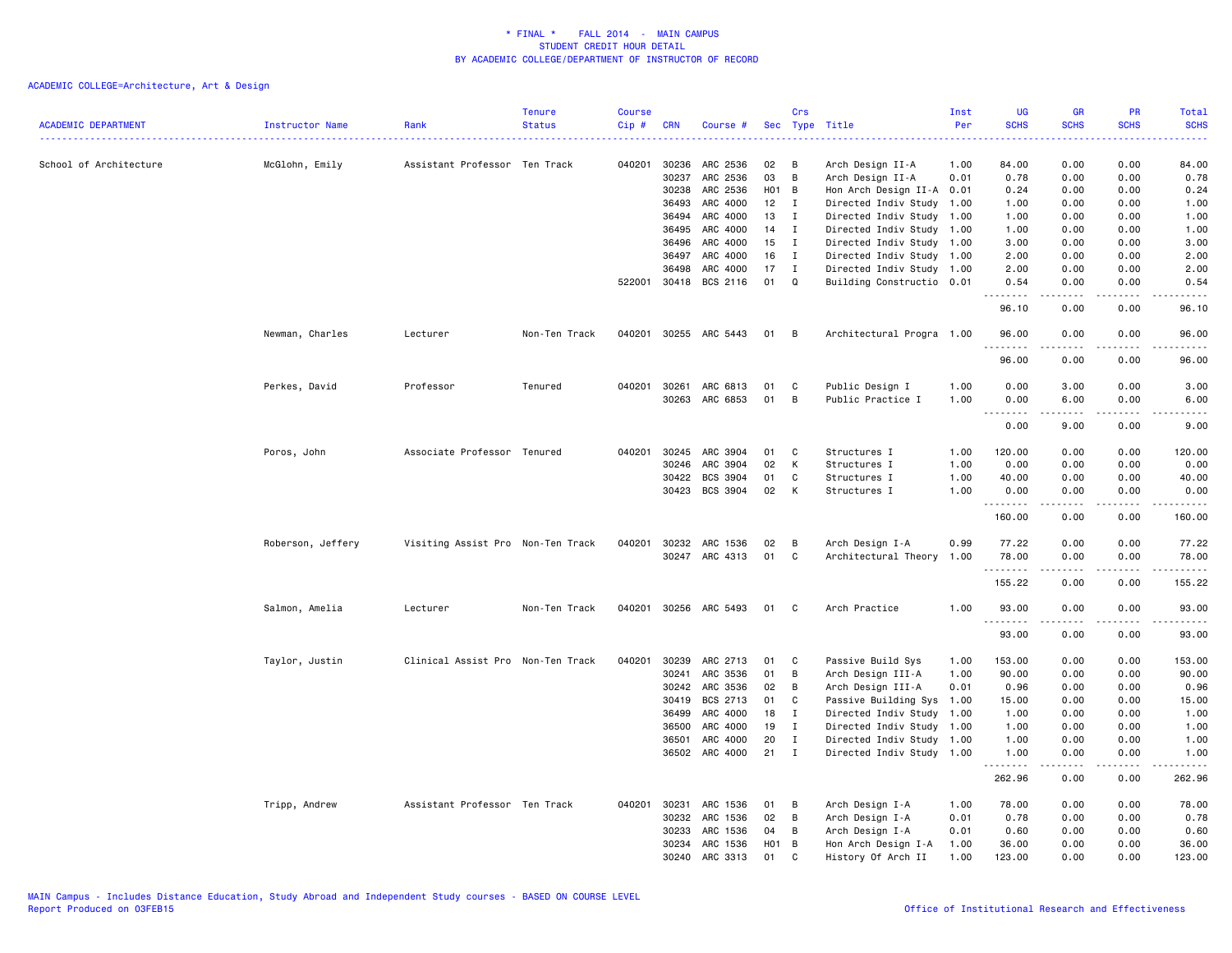| <b>ACADEMIC DEPARTMENT</b> | Instructor Name | Rank     | Tenure<br><b>Status</b> | Course<br>Cip# | <b>CRN</b> | Course # Sec Type Title |      | Crs |                 | Inst<br>Per | <b>UG</b><br><b>SCHS</b>      | GR<br><b>SCHS</b>         | <b>PR</b><br><b>SCHS</b>                                                | Total<br><b>SCHS</b>          |
|----------------------------|-----------------|----------|-------------------------|----------------|------------|-------------------------|------|-----|-----------------|-------------|-------------------------------|---------------------------|-------------------------------------------------------------------------|-------------------------------|
| School of Architecture     | Vaughan, Mark   | Lecturer | Non-Ten Track           | 040201         |            | 30258 ARC 5576          | 02 B |     | Arch Design V-A | 1.00        | 238.38<br>78.00<br>.<br>78.00 | 0.00<br>0.00<br>.<br>0.00 | 0.00<br>0.00<br>.<br>0.00                                               | 238.38<br>78.00<br>.<br>78.00 |
|                            |                 |          |                         |                |            |                         |      |     |                 |             | ========                      | $=$ = = = = = = =         | $\qquad \qquad \equiv \equiv \equiv \equiv \equiv \equiv \equiv \equiv$ |                               |
| School of Architecture     |                 |          |                         |                |            |                         |      |     |                 |             | 2860.54                       | 9.00                      | 0.00                                                                    | 2869.54                       |
|                            |                 |          |                         |                |            |                         |      |     |                 |             |                               | ----                      | ========                                                                |                               |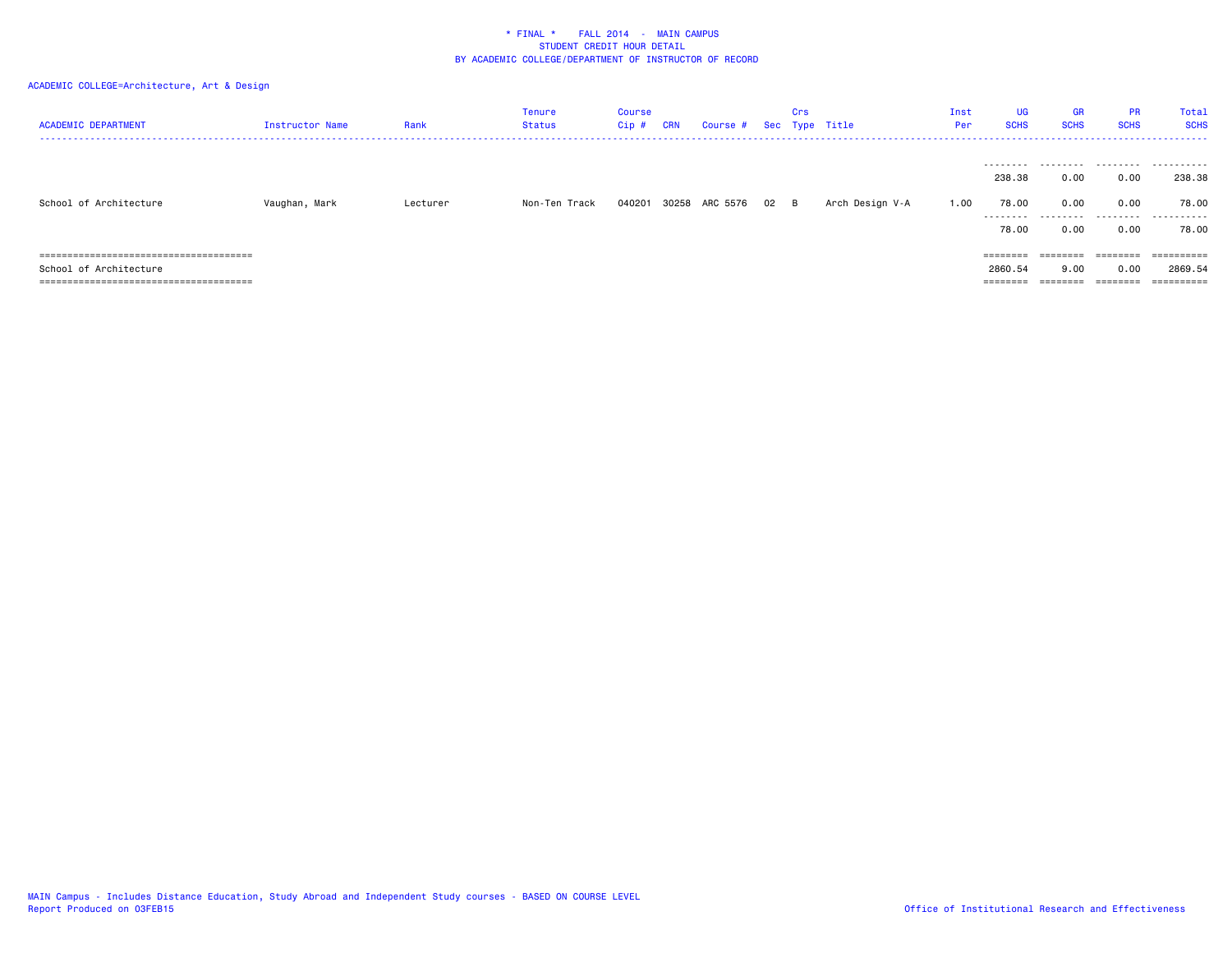| <b>ACADEMIC DEPARTMENT</b> | <b>Instructor Name</b> | Rank         | <b>Tenure</b><br><b>Status</b> | Course<br>$Cip$ # | <b>CRN</b> | Course #      | Sec | Crs | Type Title                | Inst<br>Per | UG<br><b>SCHS</b>  | GR<br><b>SCHS</b> | <b>PR</b><br><b>SCHS</b>                                                | Total<br><b>SCHS</b>   |
|----------------------------|------------------------|--------------|--------------------------------|-------------------|------------|---------------|-----|-----|---------------------------|-------------|--------------------|-------------------|-------------------------------------------------------------------------|------------------------|
|                            |                        |              |                                |                   |            |               |     |     |                           |             |                    |                   |                                                                         |                        |
| Aerospace Studies          | Nicholson, Roberta     | Non-Employee | Not Applicable                 | 280101            | 30357      | AS 1012       | 01  | C   | Foundations of USAF- 1.00 |             | 36.00              | 0.00              | 0.00                                                                    | 36.00                  |
|                            |                        |              |                                |                   | 30358      | AS 1012       | 02  | C.  | Foundations of USAF-      | 1.00        | 22.00              | 0.00              | 0.00                                                                    | 22.00                  |
|                            |                        |              |                                |                   | 30359      | AS 2012       | 01  | C.  | Air and Space Power- 1.00 |             | 18.00              | 0.00              | 0.00                                                                    | 18.00                  |
|                            |                        |              |                                |                   | 30360      | AS 2012       | 02  | C   | Air and Space Power- 1.00 |             | 18.00              | 0.00              | 0.00                                                                    | 18.00                  |
|                            |                        |              |                                |                   | 30361      | AS 3013       | 01  | C.  | Af Leadership Studie 0.05 |             | 1.50               | 0.00              | 0.00                                                                    | 1.50                   |
|                            |                        |              |                                |                   | 30362      | AS 4013       | 01  | C.  | NSA/Prep for Act Dut 1.00 |             | 42.00              | 0.00              | 0.00                                                                    | 42.00                  |
|                            |                        |              |                                |                   | 34580      | AS 1012       | 03  | C.  | Foundations of USAF- 1.00 |             | 24.00              | 0.00              | 0.00                                                                    | 24.00                  |
|                            |                        |              |                                |                   | 34581      | AS 2012       | 03  | C.  | Air and Space Power- 1.00 |             | 6.00               | 0.00              | 0.00                                                                    | 6.00                   |
|                            |                        |              |                                |                   |            |               |     |     |                           |             | --------<br>167.50 | 0.00              | .<br>0.00                                                               | . <b>.</b> .<br>167.50 |
|                            | Simmons, Wesley        | Non-Employee | Not Applicable                 | 131314            |            | 32960 PE 3111 | 02  | - L | Adv Mil Phy Fit - AF 1.00 |             | 6.00               | 0.00              | 0.00                                                                    | 6.00                   |
|                            |                        |              |                                | 280101            | 30361      | AS 3013       | 01  | C.  | Af Leadership Studie 0.95 |             | 28.50              | 0.00              | 0.00                                                                    | 28.50                  |
|                            |                        |              |                                |                   |            |               |     |     |                           |             | --------<br>34.50  | 0.00              | --------<br>0.00                                                        | . <b>.</b> .<br>34.50  |
|                            |                        |              |                                |                   |            |               |     |     |                           |             | ========           | $=$ = = = = = = = | $\qquad \qquad \equiv \equiv \equiv \equiv \equiv \equiv \equiv \equiv$ |                        |
| Aerospace Studies          |                        |              |                                |                   |            |               |     |     |                           |             | 202.00             | 0.00              | 0.00                                                                    | 202.00                 |
|                            |                        |              |                                |                   |            |               |     |     |                           |             |                    |                   |                                                                         | ==========             |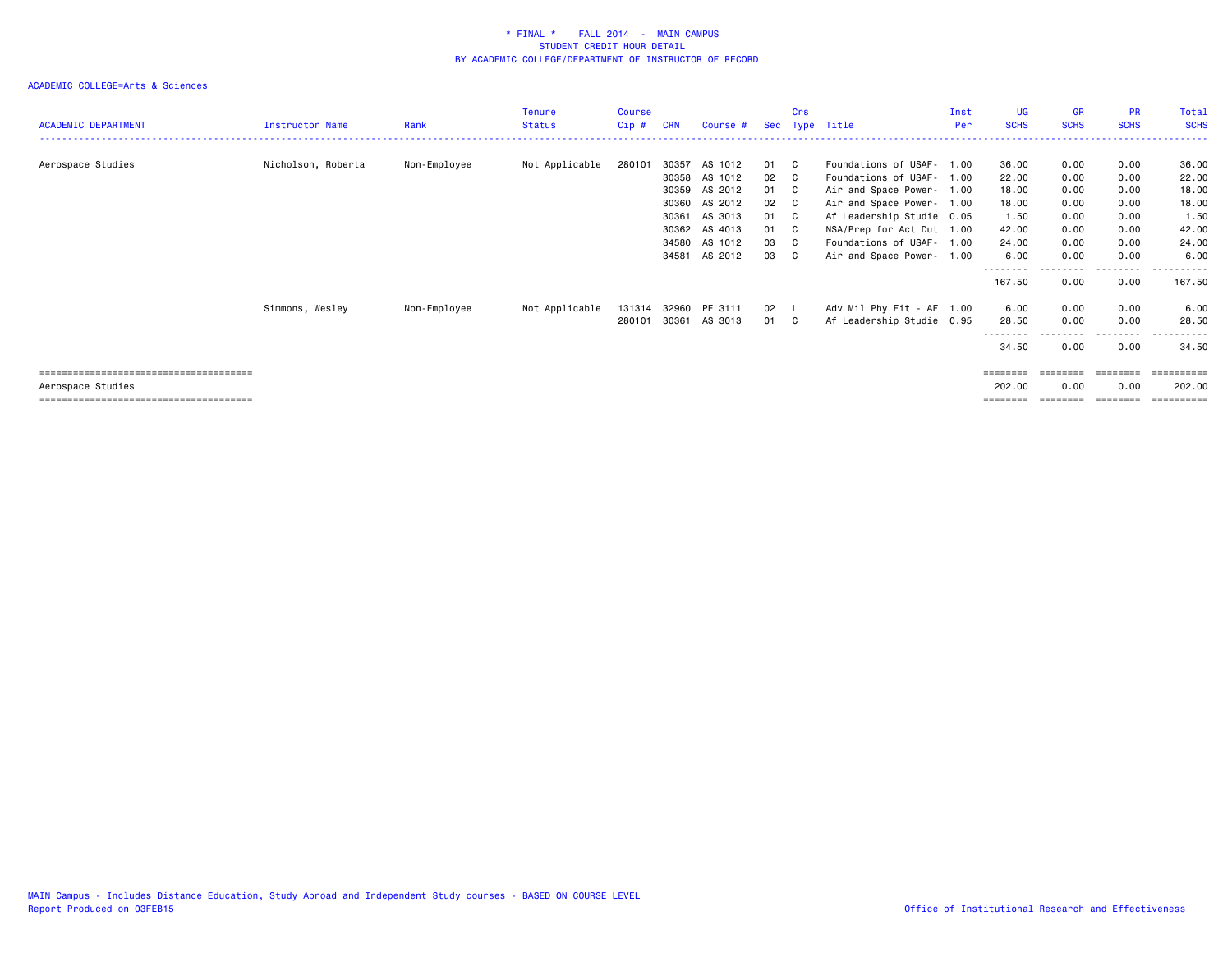| <b>ACADEMIC DEPARTMENT</b>                            | Instructor Name    | Rank                          | <b>Tenure</b><br><b>Status</b> | <b>Course</b><br>Cip# | <b>CRN</b> | Course #             | Sec             | Crs            | Type Title                | Inst<br>Per | <b>UG</b><br><b>SCHS</b>          | <b>GR</b><br><b>SCHS</b> | <b>PR</b><br><b>SCHS</b>                                                                                                          | Total<br><b>SCHS</b>      |
|-------------------------------------------------------|--------------------|-------------------------------|--------------------------------|-----------------------|------------|----------------------|-----------------|----------------|---------------------------|-------------|-----------------------------------|--------------------------|-----------------------------------------------------------------------------------------------------------------------------------|---------------------------|
| Anthropology & Middle Eastern Cultures Copeland, Toni |                    | Assistant Professor Ten Track |                                | 450201                | 34463      | AN 8103              | 01              | C              | Applied Cultural Ant 1.00 |             | 0.00                              | 18.00                    | 0.00                                                                                                                              | 18.00                     |
|                                                       |                    |                               |                                |                       | 35392      | AN 8000              | 01              | D              | Thesis Research           | 1.00        | 0.00                              | 22.00                    | 0.00                                                                                                                              | 22.00                     |
|                                                       |                    |                               |                                |                       | 36340      | AN 4000              | 01              | $\mathbf{I}$   | Directed Indiv Study      | 1.00        | 1.00                              | 0.00                     | 0.00                                                                                                                              | 1.00                      |
|                                                       |                    |                               |                                | 450204                | 30191      | AN 1143              | 01              | C              | Cultural Anthro           | 1.00        | 87.00                             | 0.00                     | 0.00                                                                                                                              | 87.00                     |
|                                                       |                    |                               |                                |                       | 30192      | AN 1143              | 02              | C              | Cultural Anthro           | 1.00        | 81.00                             | 0.00                     | 0.00                                                                                                                              | 81.00                     |
|                                                       |                    |                               |                                |                       | 30193      | AN 1143              | 03              | C              | Cultural Anthro           | 1.00        | 87.00                             | 0.00                     | 0.00                                                                                                                              | 87.00                     |
|                                                       |                    |                               |                                |                       | 30194      | AN 1143              | 04              | C              | Cultural Anthro           | 1.00        | 87.00                             | 0.00                     | 0.00                                                                                                                              | 87.00                     |
|                                                       |                    |                               |                                |                       |            | 34448 AN 1143        | <b>HO1</b>      | C <sub>1</sub> | Cultural Anthro - Ho 1.00 |             | 66.00<br>.                        | 0.00<br>.                | 0.00<br>$\frac{1}{2}$                                                                                                             | 66.00<br>.                |
|                                                       |                    |                               |                                |                       |            |                      |                 |                |                           |             | 409.00                            | 40.00                    | 0.00                                                                                                                              | 449.00                    |
|                                                       | Galaty, Michael    | Professor                     | Tenured                        | 450201                | 30206      | AN 4123              | 01              | C              | Anthro Theory             | 1.00        | 45.00                             | 0.00                     | 0.00                                                                                                                              | 45.00                     |
|                                                       |                    |                               |                                |                       |            | 30212 AN 6123        | 01              | C              | Anthro Theory             | 1.00        | 0.00                              | 9.00                     | 0.00                                                                                                                              | 9.00                      |
|                                                       |                    |                               |                                |                       |            |                      |                 |                |                           |             | .<br>45.00                        | 9.00                     | 0.00                                                                                                                              | 54.00                     |
|                                                       | Galaty, Sylvia     | Non-Faculty                   | Not Applicable                 | 050201                | 30007      | AAS 2203             | 03              | C              | Racial Minorities         | 1.00        | 33.00                             | 0.00                     | 0.00                                                                                                                              | 33.00                     |
|                                                       |                    |                               |                                | 450201                | 30186      | AN 1001              | F <sub>01</sub> | C              | First Year Seminar        | 1.00        | 29.00                             | 0.00                     | 0.00                                                                                                                              | 29.00                     |
|                                                       |                    |                               |                                |                       | 30197      | AN 1344              | 01              | C              | Intro to Biol Anthro      | 1.00        | 168.00                            | 0.00                     | 0.00                                                                                                                              | 168.00                    |
|                                                       |                    |                               |                                |                       | 30198      | AN 1344              | 02              | K              | Intro to Biol Anthro      | 1.00        | 0.00                              | 0.00                     | 0.00                                                                                                                              | 0.00                      |
|                                                       |                    |                               |                                |                       | 30199      | AN 1344              | 03              | K              | Intro to Biol Anthro      | 1.00        | 0.00                              | 0.00                     | 0.00                                                                                                                              | 0.00                      |
|                                                       |                    |                               |                                |                       | 30200      | AN 1344              | 04              | К              | Intro to Biol Anthro      | 1.00        | 0.00                              | 0.00                     | 0.00                                                                                                                              | 0.00                      |
|                                                       |                    |                               |                                |                       | 30201      | AN 1344              | 05              | K              | Intro to Biol Anthro      | 1.00        | 0.00                              | 0.00                     | 0.00                                                                                                                              | 0.00                      |
|                                                       |                    |                               |                                |                       | 30205      | AN 2203              | 03              | C              | Racial Minorities         | 1.00        | 21.00                             | 0.00                     | 0.00                                                                                                                              | 21.00                     |
|                                                       |                    |                               |                                |                       | 33434      | SO 2203              | 03              | C              | Racial Minorities         | 1.00        | 57.00                             | 0.00                     | 0.00                                                                                                                              | 57.00                     |
|                                                       |                    |                               |                                |                       |            |                      |                 |                |                           |             | .<br>308.00                       | .<br>0.00                | .<br>0.00                                                                                                                         | .<br>308.00               |
|                                                       | Hardin, James      | Associate Professor Tenured   |                                | 050299                | 32277      | HI 4403              | 01              | C              | Ancient Near East         | 1.00        | 60.00                             | 0.00                     | 0.00                                                                                                                              | 60.00                     |
|                                                       |                    |                               |                                | 380201                | 32717      | MEC 4403             | 01              | C              | Ancient Near East         | 1.00        | 3.00                              | 0.00                     | 0.00                                                                                                                              | 3.00                      |
|                                                       |                    |                               |                                |                       | 32718      | MEC 6403             | 01              | C              | Ancient Near East         | 1.00        | 0.00                              | 6.00                     | 0.00                                                                                                                              | 6.00                      |
|                                                       |                    |                               |                                |                       | 33396      | REL 4403             | 01              | C              | Ancient Near East         | 1.00        | 18.00                             | 0.00                     | 0.00                                                                                                                              | 18.00                     |
|                                                       |                    |                               |                                | 450201                | 30190      | AN 1103              | 05              | C              | Intro To Anthro           | 1.00        | 132.00                            | 0.00                     | 0.00                                                                                                                              | 132.00                    |
|                                                       |                    |                               |                                |                       | 30225      | AN 8215              | 04              | E              | Internship in Applie 1.00 |             | 0.00                              | 5.00                     | 0.00                                                                                                                              | 5.00                      |
|                                                       |                    |                               |                                |                       | 35393      | AN 8000              | 02              | D              | Thesis Research           | 1.00        | 0.00                              | 5.00                     | 0.00                                                                                                                              | 5.00                      |
|                                                       |                    |                               |                                |                       | 36483      | AN 4000              | 02              | I              | Directed Indiv Study 1.00 |             | 3.00                              | 0.00                     | 0.00                                                                                                                              | 3.00                      |
|                                                       |                    |                               |                                |                       |            | 36605 AN 7000        | 02              | $\mathbf{I}$   | Directed Indiv Study 1.00 |             | 0.00<br>.                         | 1.00<br>.                | 0.00<br>$\frac{1}{2} \left( \frac{1}{2} \right) \left( \frac{1}{2} \right) \left( \frac{1}{2} \right) \left( \frac{1}{2} \right)$ | 1.00<br>.                 |
|                                                       |                    |                               |                                |                       |            |                      |                 |                |                           |             | 216.00                            | 17.00                    | 0.00                                                                                                                              | 233.00                    |
|                                                       | Herrmann, Nicholas | Associate Professor Tenured   |                                |                       |            | 450201 35406 AN 8000 | 06              | D              | Thesis Research           | 1.00        | 0.00<br>$\sim$ $\sim$ $\sim$<br>. | 9.00<br>.                | 0.00<br>.                                                                                                                         | 9.00<br>المالم المالية ال |
|                                                       |                    |                               |                                |                       |            |                      |                 |                |                           |             | 0.00                              | 9.00                     | 0.00                                                                                                                              | 9.00                      |
|                                                       | Hoffman, David     | Associate Professor Tenured   |                                | 450201                | 30218      | AN 8011              | 01              | S              | Professn Applied Ant 1.00 |             | 0.00                              | 14.00                    | 0.00                                                                                                                              | 14.00                     |
|                                                       |                    |                               |                                |                       | 34465      | AN 8193              | 01              | -S             | Current Cultural The      | 1.00        | 0.00                              | 12.00                    | 0.00                                                                                                                              | 12.00                     |
|                                                       |                    |                               |                                |                       |            | 35394 AN 8000        | 03              | D              | Thesis Research           | 1.00        | 0.00<br>$\frac{1}{2}$<br>.        | 3.00<br>.                | 0.00<br>.                                                                                                                         | 3.00<br>.                 |
|                                                       |                    |                               |                                |                       |            |                      |                 |                |                           |             | 0.00                              | 29.00                    | 0.00                                                                                                                              | 29.00                     |
|                                                       | Marcus, Jean       | Instructor                    | Non-Ten Track                  | 450201                | 30187      | AN 1103              | 01              | C              | Intro To Anthro           | 1.00        | 126.00                            | 0.00                     | 0.00                                                                                                                              | 126.00                    |
|                                                       |                    |                               |                                |                       |            | 30188 AN 1103        | 02              | C              | Intro To Anthro           | 1.00        | 120.00                            | 0.00                     | 0.00                                                                                                                              | 120.00                    |
|                                                       |                    |                               |                                |                       | 30189      | AN 1103              | 03              | C.             | Intro To Anthro           | 1.00        | 117.00                            | 0.00                     | 0.00                                                                                                                              | 117.00                    |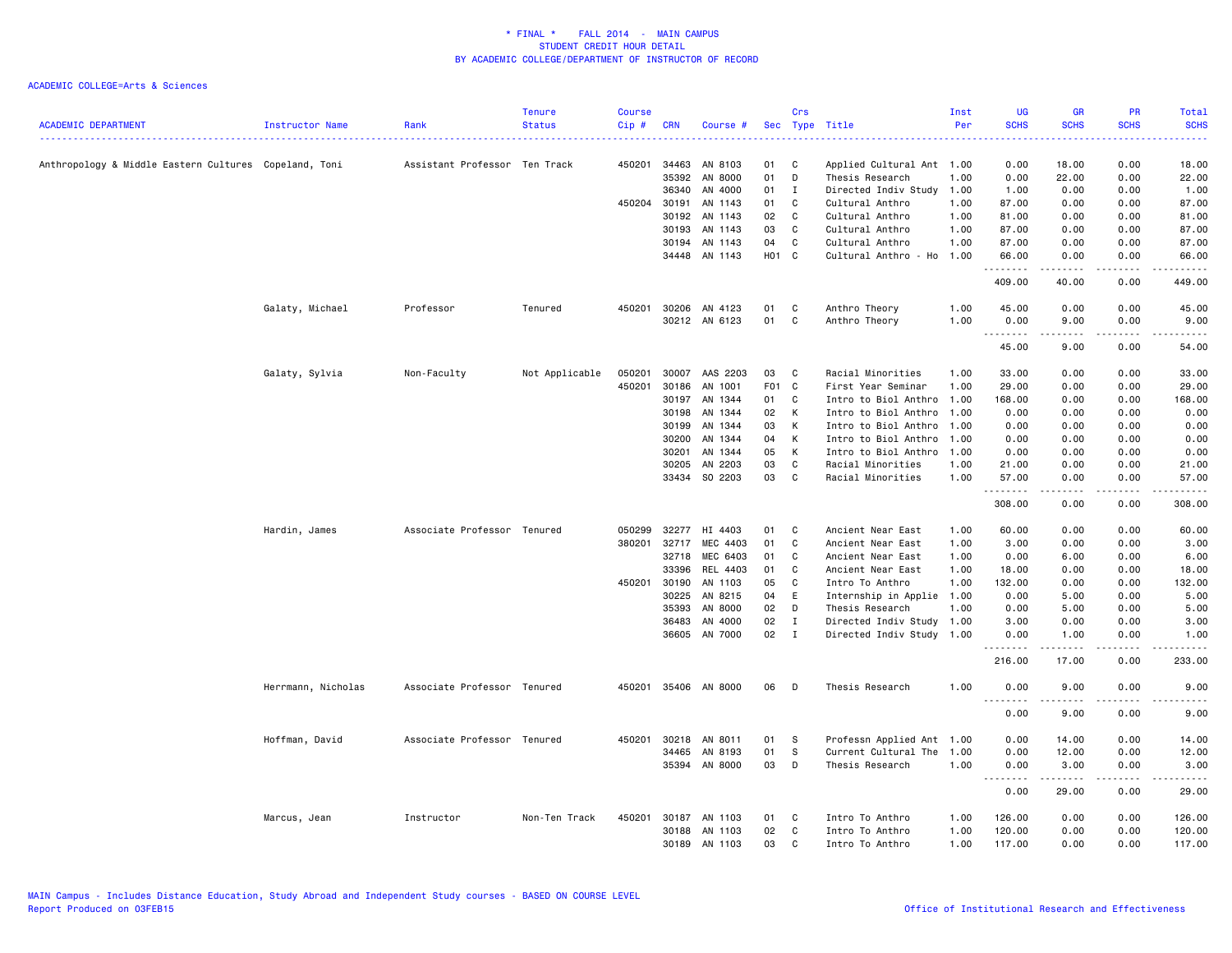| <b>ACADEMIC DEPARTMENT</b>                                                      | Instructor Name  | Rank                          | <b>Tenure</b><br><b>Status</b> | <b>Course</b><br>Cip# | <b>CRN</b>                       | Course #                                                                   | Sec                              | Crs                          | Type Title                                                                                                                               | Inst<br>Per                          | <b>UG</b><br><b>SCHS</b>                       | <b>GR</b><br><b>SCHS</b>                        | <b>PR</b><br><b>SCHS</b>                     | Total<br><b>SCHS</b>                              |
|---------------------------------------------------------------------------------|------------------|-------------------------------|--------------------------------|-----------------------|----------------------------------|----------------------------------------------------------------------------|----------------------------------|------------------------------|------------------------------------------------------------------------------------------------------------------------------------------|--------------------------------------|------------------------------------------------|-------------------------------------------------|----------------------------------------------|---------------------------------------------------|
|                                                                                 |                  |                               |                                |                       |                                  |                                                                            |                                  |                              |                                                                                                                                          |                                      | 363.00                                         | 0.00                                            | 0.00                                         | 363.00                                            |
| Anthropology & Middle Eastern Cultures Miller, Darcy                            |                  | Assistant Professor Ten Track |                                | 450201<br>450301      | 34447<br>34458                   | AN 1103<br>AN 3523                                                         | 04<br>01                         | C<br>C                       | Intro To Anthro<br>N American Archlgy                                                                                                    | 1.00<br>1.00                         | 126.00<br>39.00                                | 0.00<br>0.00                                    | 0.00<br>0.00                                 | 126.00<br>39.00                                   |
|                                                                                 |                  |                               |                                |                       |                                  |                                                                            |                                  |                              |                                                                                                                                          |                                      | .<br>165.00                                    | 0.00                                            | 0.00                                         | $\frac{1}{2}$<br>165.00                           |
|                                                                                 | Peacock, Claude  | Professor                     | Tenured                        | 450201                | 30219<br>35395<br>35584          | AN 8215<br>AN 8000<br>AN 7000                                              | 02<br>04<br>01                   | E<br>D<br>I                  | Internship in Applie 1.00<br>Thesis Research<br>Directed Indiv Study 1.00                                                                | 1.00                                 | 0.00<br>0.00<br>0.00                           | 15.00<br>23.00<br>3.00                          | 0.00<br>0.00<br>0.00                         | 15.00<br>23.00<br>3.00                            |
|                                                                                 |                  |                               |                                | 450301                | 30202<br>34455                   | AN 1543<br>34449 AN 1543<br>AN 1543                                        | 01<br>02<br>03                   | C.<br>C<br>C.                | Intro To Archaeology 1.00<br>Intro To Archaeology 1.00<br>Intro To Archaeology 1.00                                                      |                                      | 57.00<br>51.00<br>39.00                        | 0.00<br>0.00<br>0.00                            | 0.00<br>0.00<br>0.00                         | 57.00<br>51.00<br>39.00                           |
|                                                                                 |                  |                               |                                |                       | 34457                            | AN 1543<br>34466 AN 8523                                                   | 04<br>01                         | C<br>C.                      | Intro To Archaeology 1.00<br>Environmental Archy 1.00                                                                                    |                                      | 15.00<br>0.00<br>--------                      | 0.00<br>45.00<br>.                              | 0.00<br>0.00<br>-----                        | 15.00<br>45.00<br>.                               |
|                                                                                 |                  |                               |                                |                       |                                  |                                                                            |                                  |                              |                                                                                                                                          |                                      | 162.00                                         | 86.00                                           | 0.00                                         | 248.00                                            |
|                                                                                 | Zuckerman, Molly | Assistant Professor Ten Track |                                | 450201                | 30223<br>34460<br>34789<br>35396 | AN 8215<br>AN 4303<br>34692 AN 4990<br>AN 6303<br>AN 8000<br>35706 AN 6990 | 07<br>01<br>01<br>01<br>05<br>01 | E<br>C<br>C.<br>C.<br>D<br>C | Internship in Applie 1.00<br>Human Variation and<br>Special Topic In AN<br>Human Variation and<br>Thesis Research<br>Special Topic In AN | 1.00<br>1.00<br>1.00<br>1.00<br>1.00 | 0.00<br>66.00<br>60.00<br>0.00<br>0.00<br>0.00 | 10.00<br>0.00<br>0.00<br>21.00<br>6.00<br>21.00 | 0.00<br>0.00<br>0.00<br>0.00<br>0.00<br>0.00 | 10.00<br>66.00<br>60.00<br>21.00<br>6.00<br>21.00 |
|                                                                                 |                  |                               |                                |                       |                                  |                                                                            |                                  |                              |                                                                                                                                          |                                      | .<br>126.00                                    | 58.00                                           | . <b>.</b> .<br>0.00                         | . <b>.</b> .<br>184.00                            |
| Anthropology & Middle Eastern Cultures<br>------------------------------------- |                  |                               |                                |                       |                                  |                                                                            |                                  |                              |                                                                                                                                          |                                      | ========<br>1794.00<br>========                | ========<br>248.00<br><b>ESSESSED</b>           | ========<br>0.00<br>========                 | ==========<br>2042.00<br>==========               |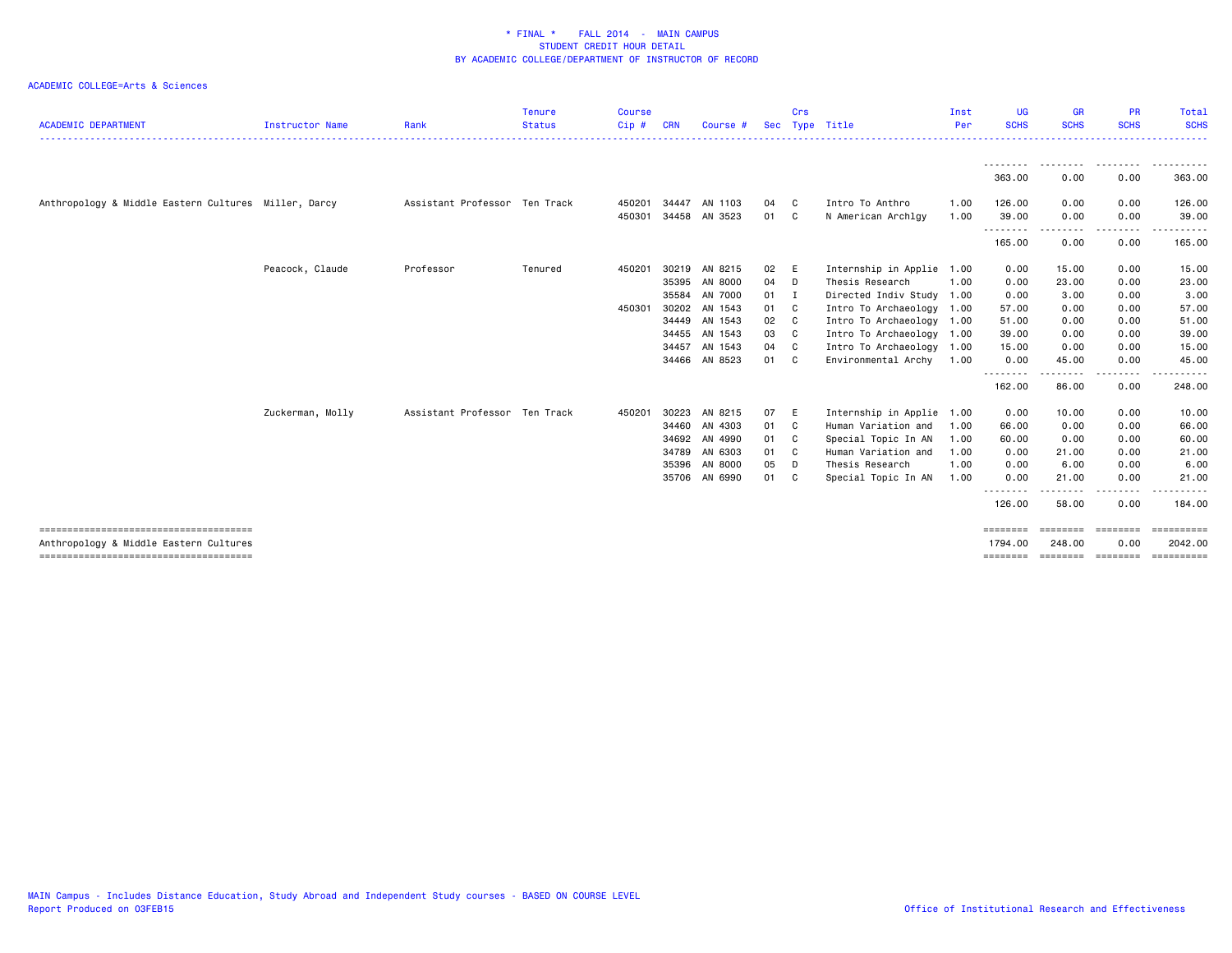| <b>ACADEMIC DEPARTMENT</b> | <b>Instructor Name</b> | Rank                          | <b>Tenure</b><br><b>Status</b> | <b>Course</b><br>$Cip$ # | <b>CRN</b>     | Course #             | Sec      | Crs<br>Type       | Title                                      | Inst<br>Per  | <b>UG</b><br><b>SCHS</b> | <b>GR</b><br><b>SCHS</b> | PR<br><b>SCHS</b>            | Total<br><b>SCHS</b>                                                                                                                                         |
|----------------------------|------------------------|-------------------------------|--------------------------------|--------------------------|----------------|----------------------|----------|-------------------|--------------------------------------------|--------------|--------------------------|--------------------------|------------------------------|--------------------------------------------------------------------------------------------------------------------------------------------------------------|
|                            |                        |                               |                                |                          |                |                      |          |                   |                                            |              | $  -$                    |                          |                              | <b>.</b> .                                                                                                                                                   |
| Biological Sciences        | Brooks, Christopher    | Associate Professor Tenured   |                                | 261301                   | 30506          | BIO 3104             | 02       | к                 | Ecology                                    | 1.00         | 0.00                     | 0.00                     | 0.00                         | 0.00                                                                                                                                                         |
|                            |                        |                               |                                |                          | 30507          | BIO 3104             | 04       | К                 | Ecology                                    | 1.00         | 0.00                     | 0.00                     | 0.00                         | 0.00                                                                                                                                                         |
|                            |                        |                               |                                | 269999                   | 34861          | BIO 9000             | 01       | D                 | Research / Diss                            | 1.00         | 0.00                     | 8.00                     | 0.00                         | 8.00                                                                                                                                                         |
|                            |                        |                               |                                |                          | 36480          | BIO 7000             | 01       | Ι                 | Directed Indiv Study                       | 1.00         | 0.00<br>.                | 6.00<br>.                | 0.00<br>.                    | 6.00<br>$\frac{1}{2} \left( \frac{1}{2} \right) \left( \frac{1}{2} \right) \left( \frac{1}{2} \right) \left( \frac{1}{2} \right) \left( \frac{1}{2} \right)$ |
|                            |                        |                               |                                |                          |                |                      |          |                   |                                            |              | 0.00                     | 14.00                    | 0.00                         | 14.00                                                                                                                                                        |
|                            | Brown, Matthew         | Assistant Professor           | Ten Track                      | 260503                   | 30530          | BIO 4442             | 01       | L.                | Bacterial Genetics L 1.00                  |              | 48.00                    | 0.00                     | 0.00                         | 48.00                                                                                                                                                        |
|                            |                        |                               |                                | 269999                   | 35708          | BIO 4000             | 05       | $\mathbf{I}$      | Directed Indiv Study                       | 1.00         | 3.00                     | 0.00                     | 0.00                         | 3.00                                                                                                                                                         |
|                            |                        |                               |                                |                          | 36048          | BIO 9000             | 17       | D                 | Research / Diss                            | 1.00         | 0.00<br>.                | 10.00<br>.               | 0.00<br>.                    | 10.00<br>.                                                                                                                                                   |
|                            |                        |                               |                                |                          |                |                      |          |                   |                                            |              | 51.00                    | 10.00                    | 0.00                         | 61.00                                                                                                                                                        |
|                            | Chevalier, David       | Lecturer                      | Non-Ten Track                  | 260701                   |                | 33819 BIO 6043       | 501 C    |                   | Develop & Reproduct                        | 1.00         | 0.00<br>.                | 66.00<br>د د د د د       | 0.00<br>$\sim$ $\sim$ $\sim$ | 66.00<br>د د د د د                                                                                                                                           |
|                            |                        |                               |                                |                          |                |                      |          |                   |                                            |              | 0.00                     | 66.00                    | 0.00                         | 66.00                                                                                                                                                        |
|                            | Counterman, Brian      | Assistant Professor Ten Track |                                | 260801                   | 30521          | BIO 4143             | 01       | C                 | Population Genetics                        | 1.00         | 99.00                    | 0.00                     | 0.00                         | 99.00                                                                                                                                                        |
|                            |                        |                               |                                |                          | 30534          | BIO 6143             | 01       | C                 | Population Genetics                        | 1.00         | 0.00                     | 24.00                    | 0.00                         | 24.00                                                                                                                                                        |
|                            |                        |                               |                                | 269999                   | 34846          | BIO 8000             | 02       | D                 | Research/Thesis                            | 1.00         | 0.00                     | 14.00                    | 0.00                         | 14.00                                                                                                                                                        |
|                            |                        |                               |                                |                          | 34862          | BIO 9000             | 02       | D                 | Research / Diss                            | 1.00         | 0.00                     | 19.00                    | 0.00                         | 19.00                                                                                                                                                        |
|                            |                        |                               |                                |                          | 36367          | BIO 4000             | 15       | $\mathbf{I}$      | Directed Indiv Study 1.00                  |              | 1.00                     | 0.00                     | 0.00                         | 1.00                                                                                                                                                         |
|                            |                        |                               |                                |                          | 36551          | BIO 4000             | 21       | $\mathbf{I}$      | Directed Indiv Study 1.00                  |              | 1.00                     | 0.00                     | 0.00                         | 1.00                                                                                                                                                         |
|                            |                        |                               |                                |                          |                | 36552 BIO 4000       | 22       | $\;$ I            | Directed Indiv Study 1.00                  |              | 1.00<br><u>.</u>         | 0.00<br>.                | 0.00<br>.                    | 1.00<br>. <u>.</u> .                                                                                                                                         |
|                            |                        |                               |                                |                          |                |                      |          |                   |                                            |              | 102.00                   | 57.00                    | 0.00                         | 159.00                                                                                                                                                       |
|                            | Donaldson, Janet       | Associate Professor           | Tenured                        |                          | 260502 30510   | BIO 3304             | 01       | C                 | General Microbiology                       | 1.00         | 844.00                   | 0.00                     | 0.00                         | 844.00                                                                                                                                                       |
|                            |                        |                               |                                |                          | 33820          | BIO 8023             | 501      | C                 | Modern Microbiology                        | 1.00         | 0.00                     | 66.00                    | 0.00                         | 66.00                                                                                                                                                        |
|                            |                        |                               |                                | 269999                   | 34847          | BIO 8000             | 03       | D                 | Research/Thesis                            | 1.00         | 0.00                     | 12.00                    | 0.00                         | 12.00                                                                                                                                                        |
|                            |                        |                               |                                |                          | 34863          | BIO 9000             | 03       | D                 | Research / Diss                            | 1.00         | 0.00                     | 16.00                    | 0.00                         | 16.00                                                                                                                                                        |
|                            |                        |                               |                                |                          | 36114          | BIO 4000             | 08       | $\mathbf I$       | Directed Indiv Study 1.00                  |              | 3.00                     | 0.00                     | 0.00                         | 3.00                                                                                                                                                         |
|                            |                        |                               |                                |                          |                | 36116 BIO 4000       | 10       | $\mathbf I$       | Directed Indiv Study 1.00                  |              | 3.00<br>.                | 0.00<br>.                | 0.00<br>.                    | 3,00<br>.                                                                                                                                                    |
|                            |                        |                               |                                |                          |                |                      |          |                   |                                            |              | 850.00                   | 94.00                    | 0.00                         | 944.00                                                                                                                                                       |
|                            | Echols, Jeffrey        | Instructor                    | Non-Ten Track                  | 260501                   | 30541          | BIO 6405             | 02       | к                 | Pathogenic Micro                           | 0.50         | 0.00                     | 0.00                     | 0.00                         | 0.00                                                                                                                                                         |
|                            |                        |                               |                                |                          | 30542          | BIO 6405             | 03       | К                 | Pathogenic Micro                           | 0.50         | 0.00                     | 0.00                     | 0.00                         | 0.00                                                                                                                                                         |
|                            |                        |                               |                                | 260502                   | 30511          | BIO 3304             | 02       | К                 | General Microbiology                       | 1.00         | 0.00                     | 0.00                     | 0.00                         | 0.00                                                                                                                                                         |
|                            |                        |                               |                                |                          | 30512          | BIO 3304             | 03       | К                 | General Microbiology                       | 1.00         | 0.00                     | 0.00                     | 0.00                         | 0.00                                                                                                                                                         |
|                            |                        |                               |                                |                          | 30513          | BIO 3304             | 04       | K                 | General Microbiology                       | 1.00         | 0.00                     | 0.00                     | 0.00                         | 0.00                                                                                                                                                         |
|                            |                        |                               |                                |                          | 30514          | BIO 3304             | 05       | К                 | General Microbiology                       | 1.00         | 0.00                     | 0.00                     | 0.00                         | 0.00                                                                                                                                                         |
|                            |                        |                               |                                |                          | 30515          | BIO 3304             | 06       | К                 | General Microbiology                       | 1.00         | 0.00                     | 0.00                     | 0.00                         | 0.00                                                                                                                                                         |
|                            |                        |                               |                                |                          | 34228          | BIO 3304             | 07       | K                 | General Microbiology                       | 1.00         | 0.00                     | 0.00                     | 0.00                         | 0.00                                                                                                                                                         |
|                            |                        |                               |                                | 260503                   | 30528          | BIO 4405             | 02       | К                 | Pathogenic Micro                           | 0.50         | 0.00                     | 0.00                     | 0.00                         | 0.00                                                                                                                                                         |
|                            |                        |                               |                                |                          | 30529          | BIO 4405             | 03       | K                 | Pathogenic Micro                           | 0.50         | 0.00                     | 0.00                     | 0.00                         | 0.00                                                                                                                                                         |
|                            |                        |                               |                                | 260701                   | 30516<br>30517 | BIO 3504<br>BIO 3504 | 01<br>02 | $\mathbb{C}$<br>Κ | Comparative Anatomy<br>Comparative Anatomy | 1.00<br>1.00 | 276.00<br>0.00           | 0.00<br>0.00             | 0.00<br>0.00                 | 276.00<br>0.00                                                                                                                                               |
|                            |                        |                               |                                |                          |                | BIO 3504             | 03       | К                 |                                            |              | 0.00                     | 0.00                     | 0.00                         |                                                                                                                                                              |
|                            |                        |                               |                                |                          | 30518<br>30519 | BIO 3504             | 04       | К                 | Comparative Anatomy<br>Comparative Anatomy | 1.00<br>1.00 | 0.00                     | 0.00                     | 0.00                         | 0.00<br>0.00                                                                                                                                                 |
|                            |                        |                               |                                |                          |                |                      |          |                   |                                            |              | .<br>276.00              | 0.00                     | 0.00                         | 276.00                                                                                                                                                       |
|                            | Ervin, Gary            | Professor                     | Tenured                        | 269999                   |                | 34848 BIO 8000       | 04       | D                 | Research/Thesis                            | 1.00         | 0.00                     | 4.00                     | 0.00                         | 4.00                                                                                                                                                         |
|                            |                        |                               |                                |                          | 34864          | BIO 9000             | 04       | D                 | Research / Diss                            | 1.00         | 0.00                     | 7.00                     | 0.00                         | 7.00                                                                                                                                                         |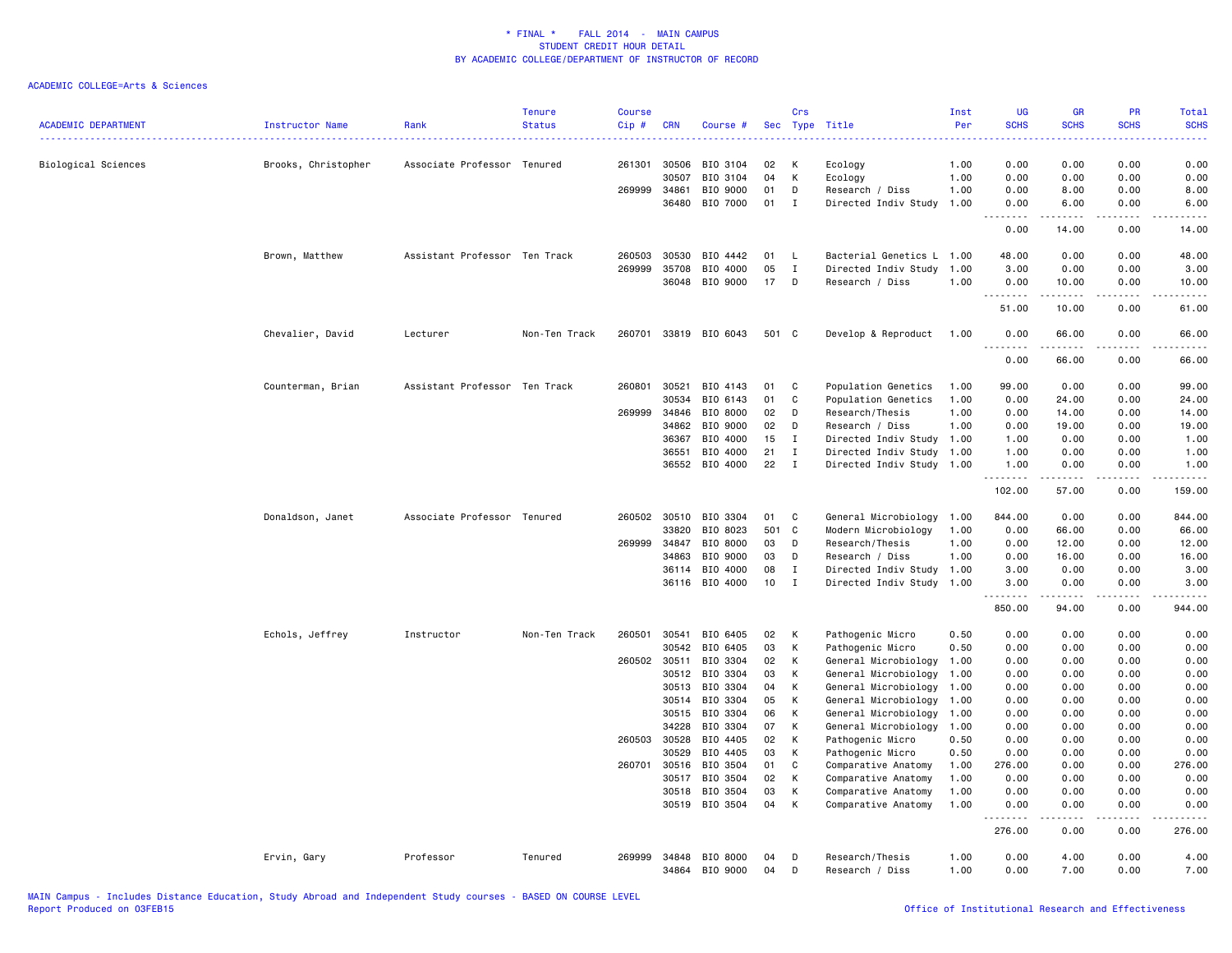| <b>ACADEMIC DEPARTMENT</b> | Instructor Name | Rank                          | <b>Tenure</b><br><b>Status</b> | Course<br>Cip# | <b>CRN</b>     | Course #             |          | Crs          | Sec Type Title                   | Inst<br>Per  | <b>UG</b><br><b>SCHS</b> | GR<br><b>SCHS</b>                                                                                                                                            | <b>PR</b><br><b>SCHS</b> | Total<br><b>SCHS</b><br>. <u>.</u> . |
|----------------------------|-----------------|-------------------------------|--------------------------------|----------------|----------------|----------------------|----------|--------------|----------------------------------|--------------|--------------------------|--------------------------------------------------------------------------------------------------------------------------------------------------------------|--------------------------|--------------------------------------|
|                            |                 |                               |                                |                |                |                      |          |              |                                  |              | --------                 | --------                                                                                                                                                     | --------                 | .                                    |
|                            |                 |                               |                                |                |                |                      |          |              |                                  |              | 0.00                     | 11.00                                                                                                                                                        | 0.00                     | 11.00                                |
| Biological Sciences        | Gordon, Donna   | Associate Professor Tenured   |                                | 260101         | 33822          | BIO 8191             | 501      | <b>S</b>     | Seminar in General B 1.00        |              | 0.00                     | 7.00                                                                                                                                                         | 0.00                     | 7.00                                 |
|                            |                 |                               |                                | 260401         | 30488          | BIO 2103             | 01       | C            | Cell Biology                     | 1.00         | 564.00                   | 0.00                                                                                                                                                         | 0.00                     | 564.00                               |
|                            |                 |                               |                                | 269999         | 34849          | BIO 8000             | 05       | D            | Research/Thesis                  | 1.00         | 0.00                     | 6.00                                                                                                                                                         | 0.00                     | 6.00                                 |
|                            |                 |                               |                                |                | 36357          | BIO 4000             | 14       | $\mathbf{I}$ | Directed Indiv Study 1.00        |              | 2.00                     | 0.00                                                                                                                                                         | 0.00                     | 2.00                                 |
|                            |                 |                               |                                |                | 36370          | BIO 4000             | 16       | $\mathbf{I}$ | Directed Indiv Study 1.00        |              | 2.00                     | 0.00                                                                                                                                                         | 0.00                     | 2.00                                 |
|                            |                 |                               |                                |                | 36371          | BIO 4000             | 17       | I            | Directed Indiv Study 1.00        |              | 1.00<br>.                | 0.00<br>$\frac{1}{2} \left( \frac{1}{2} \right) \left( \frac{1}{2} \right) \left( \frac{1}{2} \right) \left( \frac{1}{2} \right) \left( \frac{1}{2} \right)$ | 0.00<br>لأعاجب           | 1.00<br>------                       |
|                            |                 |                               |                                |                |                |                      |          |              |                                  |              | 569.00                   | 13.00                                                                                                                                                        | 0.00                     | 582.00                               |
|                            | Holder, Thomas  | Instructor                    | Non-Ten Track                  | 260101         | 30482          | BIO 1144             | 01       | C            | Biology II                       | 1.00         | 784.00                   | 0.00                                                                                                                                                         | 0.00                     | 784.00                               |
|                            |                 |                               |                                |                | 30483          | BIO 1144             | 02       | Κ            | Biology II                       | 1.00         | 0.00                     | 0.00                                                                                                                                                         | 0.00                     | 0.00                                 |
|                            |                 |                               |                                |                | 30484          | BIO 1144             | 03       | Κ            | Biology II                       | 1.00         | 0.00                     | 0.00                                                                                                                                                         | 0.00                     | 0.00                                 |
|                            |                 |                               |                                |                | 30485          | BIO 1144             | 04       | Κ            | Biology II                       | 1.00         | 0.00                     | 0.00                                                                                                                                                         | 0.00                     | 0.00                                 |
|                            |                 |                               |                                |                | 30486          | BIO 1144             | 05       | Κ            | Biology II                       | 1.00         | 0.00                     | 0.00                                                                                                                                                         | 0.00                     | 0.00                                 |
|                            |                 |                               |                                |                | 30487          | BIO 1144             | 06       | К            | Biology II                       | 1.00         | 0.00                     | 0.00                                                                                                                                                         | 0.00                     | 0.00                                 |
|                            |                 |                               |                                | 260301         | 30490          | BIO 2113             | 02       | Κ            | Plant Biology                    | 1.00         | 0.00                     | 0.00                                                                                                                                                         | 0.00                     | 0.00                                 |
|                            |                 |                               |                                | 260701         | 30491<br>30429 | BIO 2113<br>BIO 1023 | 03<br>03 | Κ<br>Κ       | Plant Biology<br>Plants & Humans | 1.00<br>1.00 | 0.00<br>0.00             | 0.00<br>0.00                                                                                                                                                 | 0.00<br>0.00             | 0.00<br>0.00                         |
|                            |                 |                               |                                |                | 30430          | BIO 1023             | 04       | K            | Plants & Humans                  | 1.00         | 0.00                     | 0.00                                                                                                                                                         | 0.00                     | 0.00                                 |
|                            |                 |                               |                                |                | 30431          | BIO 1023             | 05       | Κ            | Plants & Humans                  | 1.00         | 0.00                     | 0.00                                                                                                                                                         | 0.00                     | 0.00                                 |
|                            |                 |                               |                                |                | 30432          | BIO 1023             | 06       | К            | Plants & Humans                  | 1.00         | 0.00                     | 0.00                                                                                                                                                         | 0.00                     | 0.00                                 |
|                            |                 |                               |                                |                | 30433          | BIO 1023             | 07       | Κ            | Plants & Humans                  | 1.00         | 0.00                     | 0.00                                                                                                                                                         | 0.00                     | 0.00                                 |
|                            |                 |                               |                                |                | 30434          | BIO 1023             | 08       | Κ            | Plants & Humans                  | 1.00         | 0.00                     | 0.00                                                                                                                                                         | 0.00                     | 0.00                                 |
|                            |                 |                               |                                |                | 30435          | BIO 1023             | 09       | К            | Plants & Humans                  | 1.00         | 0.00                     | 0.00                                                                                                                                                         | 0.00                     | 0.00                                 |
|                            |                 |                               |                                |                |                | 30436 BIO 1023       | 10       | Κ            | Plants & Humans                  | 1.00         | 0.00                     | 0.00                                                                                                                                                         | 0.00                     | 0.00                                 |
|                            |                 |                               |                                |                |                |                      |          |              |                                  |              | .<br>784.00              | 0.00                                                                                                                                                         | 0.00                     | 784.00                               |
|                            | Jordan, Heather | Assistant Professor Ten Track |                                | 269999         |                | 36571 BIO 9000       | 18       | D            | Research / Diss                  | 1.00         | 0.00                     | 3.00                                                                                                                                                         | 0.00                     | 3.00                                 |
|                            |                 |                               |                                |                |                |                      |          |              |                                  |              | . <b>.</b><br>0.00       | .<br>3.00                                                                                                                                                    | . <u>.</u> .<br>0.00     | $- - - - -$<br>3.00                  |
|                            | Kaplan, Evan    | Instructor                    | Non-Ten Track                  | 260101         | 30453          | BIO 1134             | 01       | C            | Biology I                        | 1.00         | 852.00                   | 0.00                                                                                                                                                         | 0.00                     | 852.00                               |
|                            |                 |                               |                                |                | 30455          | BIO 1134             | 03       | C            | Biology I                        | 1.00         | 868.00                   | 0.00                                                                                                                                                         | 0.00                     | 868.00                               |
|                            |                 |                               |                                |                | 30458          | BIO 1134             | 06       | Κ            | Biology I                        | 0.50         | 0.00                     | 0.00                                                                                                                                                         | 0.00                     | 0.00                                 |
|                            |                 |                               |                                |                | 30459          | BIO 1134             | 07       | K            | Biology I                        | 0.50         | 0.00                     | 0.00                                                                                                                                                         | 0.00                     | 0.00                                 |
|                            |                 |                               |                                |                | 30460          | BIO 1134             | 08       | K            | Biology I                        | 0.50         | 0.00                     | 0.00                                                                                                                                                         | 0.00                     | 0.00                                 |
|                            |                 |                               |                                |                | 30461          | BIO 1134             | 09       | К            | Biology I                        | 0.50         | 0.00                     | 0.00                                                                                                                                                         | 0.00                     | 0.00                                 |
|                            |                 |                               |                                |                | 30462          | BIO 1134             | 10       | Κ            | Biology I                        | 0.50         | 0.00                     | 0.00                                                                                                                                                         | 0.00                     | 0.00                                 |
|                            |                 |                               |                                |                | 30463          | BIO 1134             | 11       | К            | Biology I                        | 0.50         | 0.00                     | 0.00                                                                                                                                                         | 0.00                     | 0.00                                 |
|                            |                 |                               |                                |                | 30464<br>30465 | BIO 1134             | 12       | к            | Biology I                        | 0.50<br>0.50 | 0.00                     | 0.00<br>0.00                                                                                                                                                 | 0.00<br>0.00             | 0.00                                 |
|                            |                 |                               |                                |                | 30466          | BIO 1134<br>BIO 1134 | 13<br>14 | Κ<br>Κ       | Biology I<br>Biology I           | 0.50         | 0.00<br>0.00             | 0.00                                                                                                                                                         | 0.00                     | 0.00<br>0.00                         |
|                            |                 |                               |                                |                | 30467          | BIO 1134             | 15       | Κ            | Biology I                        | 0.50         | 0.00                     | 0.00                                                                                                                                                         | 0.00                     | 0.00                                 |
|                            |                 |                               |                                |                | 30468          | BIO 1134             | 16       | Κ            | Biology I                        | 0.50         | 0.00                     | 0.00                                                                                                                                                         | 0.00                     | 0.00                                 |
|                            |                 |                               |                                |                | 30469          | BIO 1134             | 17       | Κ            | Biology I                        | 0.50         | 0.00                     | 0.00                                                                                                                                                         | 0.00                     | 0.00                                 |
|                            |                 |                               |                                |                | 30470          | BIO 1134             | 18       | К            | Biology I                        | 0.50         | 0.00                     | 0.00                                                                                                                                                         | 0.00                     | 0.00                                 |
|                            |                 |                               |                                |                | 30471          | BIO 1134             | 19       | Κ            | Biology I                        | 0.50         | 0.00                     | 0.00                                                                                                                                                         | 0.00                     | 0.00                                 |
|                            |                 |                               |                                |                | 30472          | BIO 1134             | 20       | К            | Biology I                        | 0.50         | 0.00                     | 0.00                                                                                                                                                         | 0.00                     | 0.00                                 |
|                            |                 |                               |                                |                | 30473          | BIO 1134             | 21       | Κ            | Biology I                        | 0.50         | 0.00                     | 0.00                                                                                                                                                         | 0.00                     | 0.00                                 |
|                            |                 |                               |                                |                |                | 30474 BIO 1134       | 22       | K            | Biology I                        | 0.50         | 0.00                     | 0.00                                                                                                                                                         | 0.00                     | 0.00                                 |
|                            |                 |                               |                                |                | 30475          | BIO 1134             | 23       |              | Biology I                        | 0.50         | 0.00                     | 0.00                                                                                                                                                         | 0.00                     | 0.00                                 |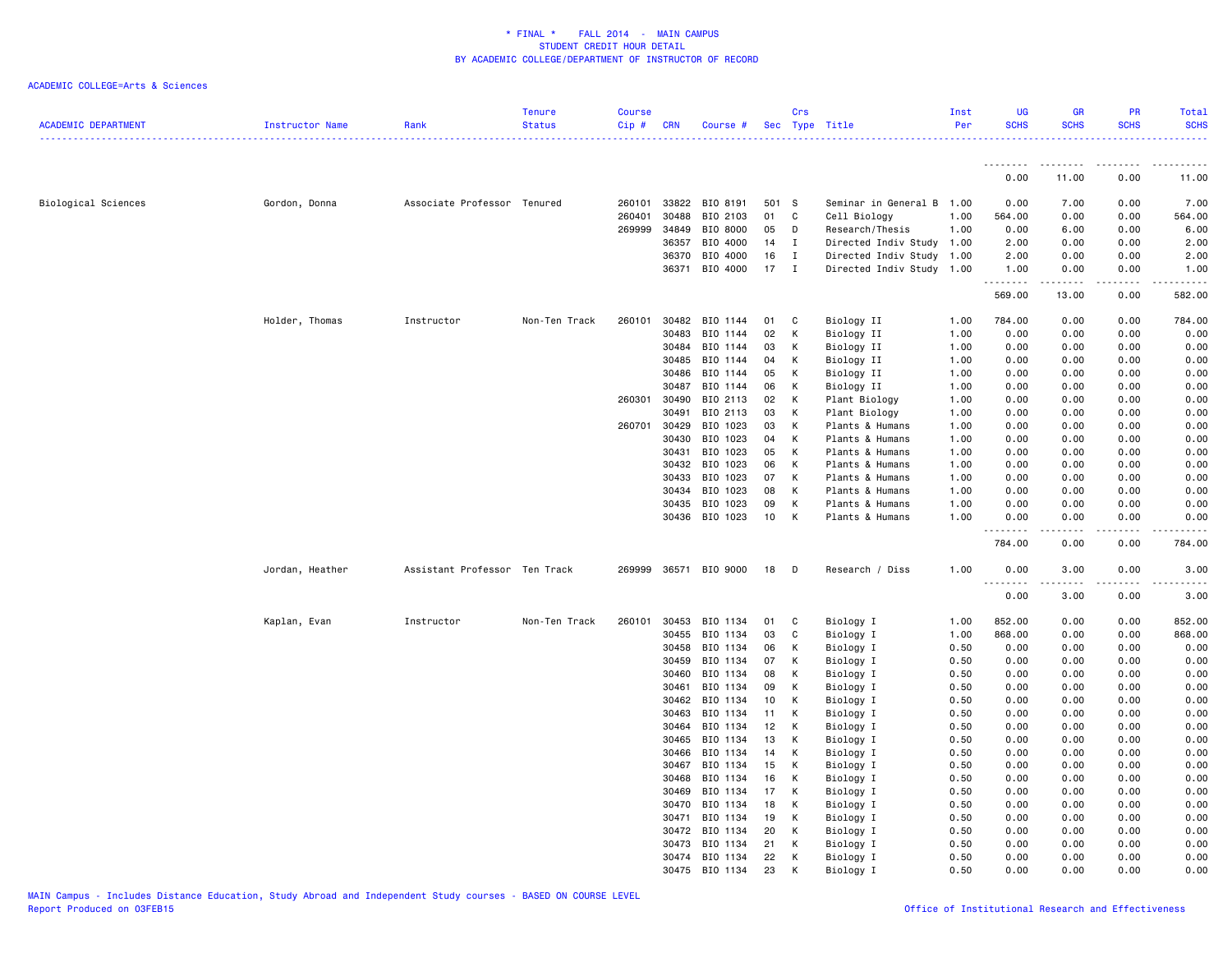| <b>ACADEMIC DEPARTMENT</b> | Instructor Name   | Rank                        | <b>Tenure</b><br><b>Status</b> | Course<br>Cip# | <b>CRN</b>     | Course #             | Sec      | Crs              | Type Title                                        | Inst<br>Per  | <b>UG</b><br><b>SCHS</b> | <b>GR</b><br><b>SCHS</b> | PR<br><b>SCHS</b> | <b>Total</b><br><b>SCHS</b> |
|----------------------------|-------------------|-----------------------------|--------------------------------|----------------|----------------|----------------------|----------|------------------|---------------------------------------------------|--------------|--------------------------|--------------------------|-------------------|-----------------------------|
| Biological Sciences        | Kaplan, Evan      | Instructor                  | Non-Ten Track                  | 260101         | 30476          | BIO 1134             | 24       | К                | Biology I                                         | 0.50         | 0.00                     | 0.00                     | 0.00              | 0.00                        |
|                            |                   |                             |                                |                | 30477          | BIO 1134             | 25       | К                | Biology I                                         | 0.50         | 0.00                     | 0.00                     | 0.00              | 0.00                        |
|                            |                   |                             |                                |                | 30478          | BIO 1134             | 26       | K                | Biology I                                         | 0.50         | 0.00                     | 0.00                     | 0.00              | 0.00                        |
|                            |                   |                             |                                |                | 30479          | BIO 1134             | 27       | К                | Biology I                                         | 0.50         | 0.00                     | 0.00                     | 0.00              | 0.00                        |
|                            |                   |                             |                                |                | 30480          | BIO 1134             | 28       | К                | Biology I                                         | 0.50         | 0.00                     | 0.00                     | 0.00              | 0.00                        |
|                            |                   |                             |                                |                |                | 30481 BIO 1134       | 29       | к                | Biology I                                         | 0.50         | 0.00<br>.                | 0.00<br>.                | 0.00<br>.         | 0.00<br>المستحدث            |
|                            |                   |                             |                                |                |                |                      |          |                  |                                                   |              | 1720.00                  | 0.00                     | 0.00              | 1720.00                     |
|                            | Klink, Vincent    | Associate Professor Tenured |                                | 260301         | 30489          | BIO 2113             | 01       | C                | Plant Biology                                     | 1.00         | 183.00                   | 0.00                     | 0.00              | 183.00                      |
|                            |                   |                             |                                | 269999         | 34850          | BIO 8000             | 06       | D                | Research/Thesis                                   | 1.00         | 0.00                     | 10.00                    | 0.00              | 10.00                       |
|                            |                   |                             |                                |                | 34866          | BIO 9000             | 06       | D                | Research / Diss                                   | 1.00         | 0.00                     | 15.00                    | 0.00              | 15.00                       |
|                            |                   |                             |                                |                | 35398          | BIO 4000             | 01       | I                | Directed Indiv Study                              | 1.00         | 3.00                     | 0.00                     | 0.00              | 3.00                        |
|                            |                   |                             |                                |                | 35399          | BIO 4000             | 02       | I                | Directed Indiv Study                              | 1.00         | 3.00                     | 0.00                     | 0.00              | 3.00                        |
|                            |                   |                             |                                |                | 35408          | BIO 4000             | 03       | I                | Directed Indiv Study                              | 1.00         | 3.00                     | 0.00                     | 0.00              | 3.00                        |
|                            |                   |                             |                                |                | 35568<br>35838 | BIO 4000<br>BIO 4000 | 04<br>06 | I<br>$\mathbf I$ | Directed Indiv Study<br>Directed Indiv Study 1.00 | 1.00         | 3.00<br>3.00             | 0.00<br>0.00             | 0.00<br>0.00      | 3.00<br>3.00                |
|                            |                   |                             |                                |                | 36351          | BIO 4000             | 13       | $\mathbf I$      | Directed Indiv Study 1.00                         |              | 3.00                     | 0.00                     | 0.00              | 3.00                        |
|                            |                   |                             |                                |                | 36372          | BIO 4000             | 18       | $\mathbf{I}$     | Directed Indiv Study 1.00                         |              | 3.00                     | 0.00                     | 0.00              | 3.00                        |
|                            |                   |                             |                                |                |                |                      |          |                  |                                                   |              | .<br>204.00              | .<br>25.00               | .<br>0.00         | .<br>229.00                 |
|                            | Larson, David     | Grad Teach Assist           | Not Applicable                 | 260101         | 30458          | BIO 1134             | 06       | к                | Biology I                                         | 0.50         | 0.00                     | 0.00                     | 0.00              | 0.00                        |
|                            |                   |                             |                                |                | 30459          | BIO 1134             | 07       | К                | Biology I                                         | 0.50         | 0.00                     | 0.00                     | 0.00              | 0.00                        |
|                            |                   |                             |                                |                | 30460          | BIO 1134             | 08       | K                | Biology I                                         | 0.50         | 0.00                     | 0.00                     | 0.00              | 0.00                        |
|                            |                   |                             |                                |                | 30461          | BIO 1134             | 09       | K                | Biology I                                         | 0.50         | 0.00                     | 0.00                     | 0.00              | 0.00                        |
|                            |                   |                             |                                |                | 30462          | BIO 1134             | 10       | К                | Biology I                                         | 0.50         | 0.00                     | 0.00                     | 0.00              | 0.00                        |
|                            |                   |                             |                                |                | 30463          | BIO 1134             | 11       | К                | Biology I                                         | 0.50         | 0.00                     | 0.00                     | 0.00              | 0.00                        |
|                            |                   |                             |                                |                | 30464          | BIO 1134             | 12       | К                | Biology I                                         | 0.50         | 0.00                     | 0.00                     | 0.00              | 0.00                        |
|                            |                   |                             |                                |                | 30465          | BIO 1134             | 13       | к                | Biology I                                         | 0.50         | 0.00                     | 0.00                     | 0.00              | 0.00                        |
|                            |                   |                             |                                |                | 30466          | BIO 1134             | 14       | К                | Biology I                                         | 0.50         | 0.00                     | 0.00                     | 0.00              | 0.00                        |
|                            |                   |                             |                                |                | 30467          | BIO 1134             | 15       | K                | Biology I                                         | 0.50         | 0.00                     | 0.00                     | 0.00              | 0.00                        |
|                            |                   |                             |                                |                | 30468          | BIO 1134             | 16       | K                | Biology I                                         | 0.50         | 0.00                     | 0.00                     | 0.00              | 0.00                        |
|                            |                   |                             |                                |                | 30469          | BIO 1134             | 17       | к                | Biology I                                         | 0.50         | 0.00                     | 0.00                     | 0.00              | 0.00                        |
|                            |                   |                             |                                |                | 30470          | BIO 1134             | 18       | К                | Biology I                                         | 0.50         | 0.00                     | 0.00                     | 0.00              | 0.00                        |
|                            |                   |                             |                                |                | 30471          | BIO 1134             | 19       | К                | Biology I                                         | 0.50         | 0.00                     | 0.00                     | 0.00              | 0.00                        |
|                            |                   |                             |                                |                | 30472          | BIO 1134             | 20       | К                | Biology I                                         | 0.50         | 0.00                     | 0.00                     | 0.00              | 0.00                        |
|                            |                   |                             |                                |                | 30473          | BIO 1134             | 21       | к                | Biology I                                         | 0.50         | 0.00                     | 0.00                     | 0.00              | 0.00                        |
|                            |                   |                             |                                |                | 30474<br>30475 | BIO 1134<br>BIO 1134 | 22<br>23 | К<br>K           | Biology I<br>Biology I                            | 0.50         | 0.00<br>0.00             | 0.00<br>0.00             | 0.00<br>0.00      | 0.00                        |
|                            |                   |                             |                                |                | 30476          | BIO 1134             | 24       | K                | Biology I                                         | 0.50<br>0.50 | 0.00                     | 0.00                     | 0.00              | 0.00<br>0.00                |
|                            |                   |                             |                                |                | 30477          | BIO 1134             | 25       | К                | Biology I                                         | 0.50         | 0.00                     | 0.00                     | 0.00              | 0.00                        |
|                            |                   |                             |                                |                | 30478          | BIO 1134             | 26       | К                | Biology I                                         | 0.50         | 0.00                     | 0.00                     | 0.00              | 0.00                        |
|                            |                   |                             |                                |                | 30479          | BIO 1134             | 27       | К                | Biology I                                         | 0.50         | 0.00                     | 0.00                     | 0.00              | 0.00                        |
|                            |                   |                             |                                |                | 30480          | BIO 1134             | 28       | к                | Biology I                                         | 0.50         | 0.00                     | 0.00                     | 0.00              | 0.00                        |
|                            |                   |                             |                                |                | 30481          | BIO 1134             | 29       | К                | Biology I                                         | 0.50         | 0.00                     | 0.00                     | 0.00              | 0.00                        |
|                            |                   |                             |                                |                |                |                      |          |                  |                                                   |              | $\sim$ $\sim$<br>0.00    | 0.00                     | 0.00              | 0.00                        |
|                            | McCurdy, Victoria | Instructor                  | Non-Ten Track                  | 260101         | 30454          | BIO 1134             | 02       | C                | Biology I                                         | 1.00         | 852.00                   | 0.00                     | 0.00              | 852.00                      |
|                            |                   |                             |                                | 260501         | 30541          | BIO 6405             | 02       | К                | Pathogenic Micro                                  | 0.50         | 0.00                     | 0.00                     | 0.00              | 0.00                        |
|                            |                   |                             |                                |                | 30542          | BIO 6405             | 03       | К                | Pathogenic Micro                                  | 0.50         | 0.00                     | 0.00                     | 0.00              | 0.00                        |
|                            |                   |                             |                                | 260503         | 30528          | BIO 4405             | 02       | к                | Pathogenic Micro                                  | 0.50         | 0.00                     | 0.00                     | 0.00              | 0.00                        |
|                            |                   |                             |                                |                | 30529          | BIO 4405             | 03       | К                | Pathogenic Micro                                  | 0.50         | 0.00                     | 0.00                     | 0.00              | 0.00                        |
|                            |                   |                             |                                | 260802 33818   |                | BIO 6013             | 501      | C                | Genetics & Molecular                              | 1.00         | 0.00                     | 45.00                    | 0.00              | 45.00                       |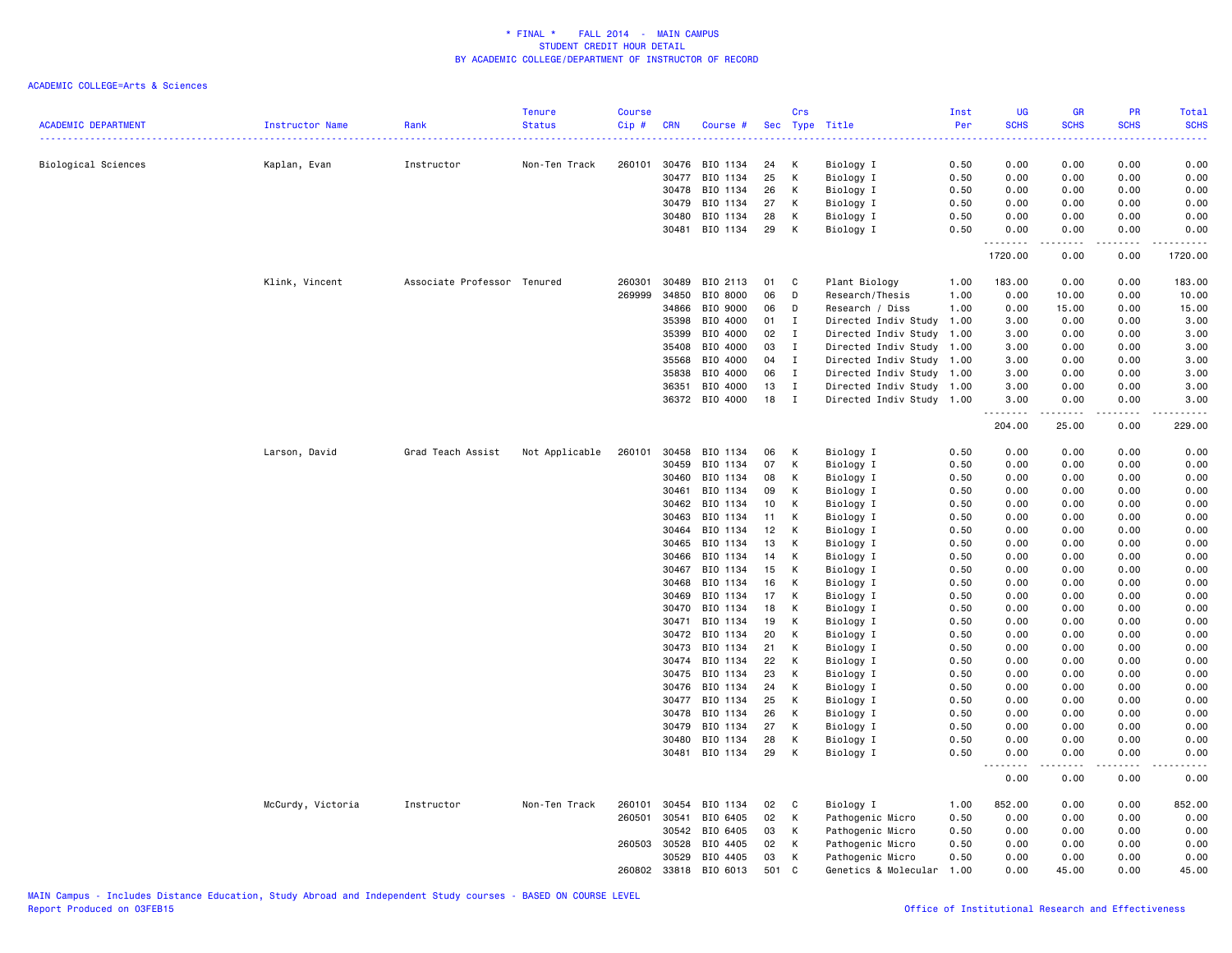| <b>ACADEMIC DEPARTMENT</b> | <b>Instructor Name</b> | Rank                          | <b>Tenure</b><br><b>Status</b> | <b>Course</b><br>Cip # | <b>CRN</b>     | Course #              |                  | Crs          | Sec Type Title                 | Inst<br>Per  | UG<br><b>SCHS</b>    | <b>GR</b><br><b>SCHS</b> | <b>PR</b><br><b>SCHS</b> | Total<br><b>SCHS</b> |
|----------------------------|------------------------|-------------------------------|--------------------------------|------------------------|----------------|-----------------------|------------------|--------------|--------------------------------|--------------|----------------------|--------------------------|--------------------------|----------------------|
|                            |                        |                               |                                |                        |                |                       |                  |              |                                |              | .                    |                          |                          |                      |
|                            |                        |                               |                                |                        |                |                       |                  |              |                                |              | 852.00               | 45.00                    | 0.00                     | 897.00               |
| Biological Sciences        | Outlaw, Diana          | Assistant Professor Ten Track |                                | 260799                 | 30532          | BIO 4703              | 01               | C            | Avian Diversity                | 1.00         | 42.00                | 0.00                     | 0.00                     | 42.00                |
|                            |                        |                               |                                |                        | 30533          | BIO 4703              | 02               | К            | Avian Diversity                | 1.00         | 0.00                 | 0.00                     | 0.00                     | 0.00                 |
|                            |                        |                               |                                |                        | 30545          | BIO 6703              | 01               | C            | Avian Diversity                | 1.00         | 0.00                 | 21.00                    | 0.00                     | 21.00                |
|                            |                        |                               |                                |                        | 30546          | BIO 6703              | 02               | К            | Avian Diversity                | 1.00         | 0.00                 | 0.00                     | 0.00                     | 0.00                 |
|                            |                        |                               |                                | 269999                 | 34853          | BIO 8000              | 09               | D            | Research/Thesis                | 1.00         | 0.00                 | 10.00                    | 0.00                     | 10.00                |
|                            |                        |                               |                                |                        | 34869          | BIO 9000              | 09               | D            | Research / Diss                | 1.00         | 0.00                 | 8.00                     | 0.00                     | 8.00<br>والمستحدث    |
|                            |                        |                               |                                |                        |                |                       |                  |              |                                |              | 42.00                | 39.00                    | 0.00                     | 81.00                |
|                            | Outlaw, Robert         | Instructor                    | Non-Ten Track                  |                        |                | 260101 30457 BIO 1134 | 05               | C            | Biology I                      | 1.00         | 820.00<br>. <u>.</u> | 0.00                     | 0.00<br>----             | 820.00<br><u>.</u>   |
|                            |                        |                               |                                |                        |                |                       |                  |              |                                |              | 820.00               | 0.00                     | 0.00                     | 820.00               |
|                            | Range, Ryan            | Assistant Professor Ten Track |                                | 269999                 | 34170          | BIO 4990              | 01               | C            | Special Topic in BIO 1.00      |              | 84.00                | 0.00                     | 0.00                     | 84.00                |
|                            |                        |                               |                                |                        | 34171          | BIO 6990              | 01               | C            | Special Topic in BIO 1.00      |              | 0.00                 | 6.00                     | 0.00                     | 6.00                 |
|                            |                        |                               |                                |                        | 34870          | BIO 9000              | 10               | D            | Research / Diss                | 1.00         | 0.00                 | 8.00                     | 0.00                     | 8.00                 |
|                            |                        |                               |                                |                        |                |                       |                  |              |                                |              | <u>.</u>             | $- - - - -$              | .                        | $- - - - -$          |
|                            |                        |                               |                                |                        |                |                       |                  |              |                                |              | 84.00                | 14.00                    | 0.00                     | 98.00                |
|                            | Reese, Mary            | Instructor                    | Non-Ten Track                  | 260101                 | 30426          | BIO 1011              | F01              | C            | First Year Seminar             | 0.50         | 11.00                | 0.00                     | 0.00                     | 11.00                |
|                            |                        |                               |                                | 260701                 | 30427          | BIO 1023              | 01               | C            | Plants & Humans                | 1.00         | 591.00               | 0.00                     | 0.00                     | 591.00               |
|                            |                        |                               |                                |                        | 30428          | BIO 1023              | 02               | C            | Plants & Humans                | 1.00         | 597.00               | 0.00                     | 0.00                     | 597.00               |
|                            |                        |                               |                                |                        | 34229          | BIO 4503              | 01               | B            | Vertebrate Histology           | 0.50         | 60.00                | 0.00                     | 0.00                     | 60.00                |
|                            |                        |                               |                                |                        | 34230          | BIO 6503              | 01               | B            | Vertebrate Histology           | 0.50         | 0.00                 | 4.50                     | 0.00                     | 4.50                 |
|                            |                        |                               |                                | 269999                 | 36104          | BIO 4000              | 07               | $\mathbf{I}$ | Directed Indiv Study 1.00      |              | 2.00                 | 0.00                     | 0.00                     | 2.00                 |
|                            |                        |                               |                                | 400501                 | 34800          | CH 1001               | F <sub>0</sub> 1 | C            | First Year Seminar             | 0.50         | 17.50                | 0.00                     | 0.00                     | 17.50                |
|                            |                        |                               |                                | 511005                 | 30520          | BIO 4100              | 01               | H            | Med Tech Clinicals             | 1.00         | 168.00<br>.          | 0.00<br>.                | 0.00<br>د د د د          | 168,00<br>.          |
|                            |                        |                               |                                |                        |                |                       |                  |              |                                |              | 1446.50              | 4.50                     | 0.00                     | 1451.00              |
|                            | Reichert, Nancy        | Professor                     | Tenured                        | 261301                 | 30505          | BIO 3104              | 01               | C            | Ecology                        | 1.00         | 132.00               | 0.00                     | 0.00                     | 132.00               |
|                            |                        |                               |                                | 269999                 | 34174          | BIO 8990              | 01               | C            | Special Topic in BIO           | 1.00         | 0.00                 | 7.00                     | 0.00                     | 7.00                 |
|                            |                        |                               |                                |                        |                | 34855 BIO 8000        | 11               | D            | Research/Thesis                | 1.00         | 0.00                 | 1.00                     | 0.00                     | 1.00                 |
|                            |                        |                               |                                |                        |                |                       |                  |              |                                |              | .                    |                          | $\sim$ $\sim$ $\sim$     | .                    |
|                            |                        |                               |                                |                        |                |                       |                  |              |                                |              | 132.00               | 8.00                     | 0.00                     | 140.00               |
|                            | Smith, David           | Professor                     | Tenured                        |                        |                | 512501 36069 CVM 9000 | 08               | D            | Research / Diss                | 1.00         | 0.00                 | 4.00                     | 0.00                     | 4.00                 |
|                            |                        |                               |                                |                        |                |                       |                  |              |                                |              | 0.00                 | 4.00                     | 0.00                     | 4.00                 |
|                            | Stewart, James         | Assistant Professor Ten Track |                                |                        | 240101 32315   | HON 4003              | H05 I            |              | Oxbridge Tutorial              | 1.00         | 3.00                 | 0.00                     | 0.00                     | 3.00                 |
|                            |                        |                               |                                |                        | 32316          | HON 4003              | H06              | $\bf{I}$     | Oxbridge Tutorial              | 1.00         | 3.00                 | 0.00                     | 0.00                     | 3.00                 |
|                            |                        |                               |                                | 260101                 | 30548          | BIO 8021              | 01               | s.           | Seminar II                     | 1.00         | 0.00                 | 3.00                     | 0.00                     | 3.00                 |
|                            |                        |                               |                                | 260701                 | 30492          | BIO 3004              | 01               | C            | Human Anatomy                  | 1.00         | 1292.00              | 0.00                     | 0.00                     | 1292.00              |
|                            |                        |                               |                                |                        | 30493          | BIO 3004              | 02               | К            | Human Anatomy                  | 1.00         | 0.00                 | 0.00                     | 0.00                     | 0.00                 |
|                            |                        |                               |                                |                        | 30494          | BIO 3004              | 03               | К            | Human Anatomy                  | 1.00         | 0.00                 | 0.00                     | 0.00                     | 0.00                 |
|                            |                        |                               |                                |                        | 30495          | BIO 3004              | 04               | К            | Human Anatomy                  | 1.00         | 0.00                 | 0.00                     | 0.00                     | 0.00                 |
|                            |                        |                               |                                |                        | 30496          | BIO 3004              | 05               | К            | Human Anatomy                  | 1.00         | 0.00                 | 0.00                     | 0.00                     | 0.00                 |
|                            |                        |                               |                                |                        | 30497          | BIO 3004              | 06               | К            | Human Anatomy                  | 1.00         | 0.00                 | 0.00                     | 0.00                     | 0.00                 |
|                            |                        |                               |                                |                        | 30498<br>30499 | BIO 3004<br>BIO 3004  | 07<br>08         | К<br>K       | Human Anatomy<br>Human Anatomy | 1.00<br>1.00 | 0.00<br>0.00         | 0.00<br>0.00             | 0.00<br>0.00             | 0.00<br>0.00         |
|                            |                        |                               |                                |                        | 30500          | BIO 3004              | 09               | K            | Human Anatomy                  | 1.00         | 0.00                 | 0.00                     | 0.00                     | 0.00                 |
|                            |                        |                               |                                |                        |                |                       |                  |              |                                |              |                      |                          |                          |                      |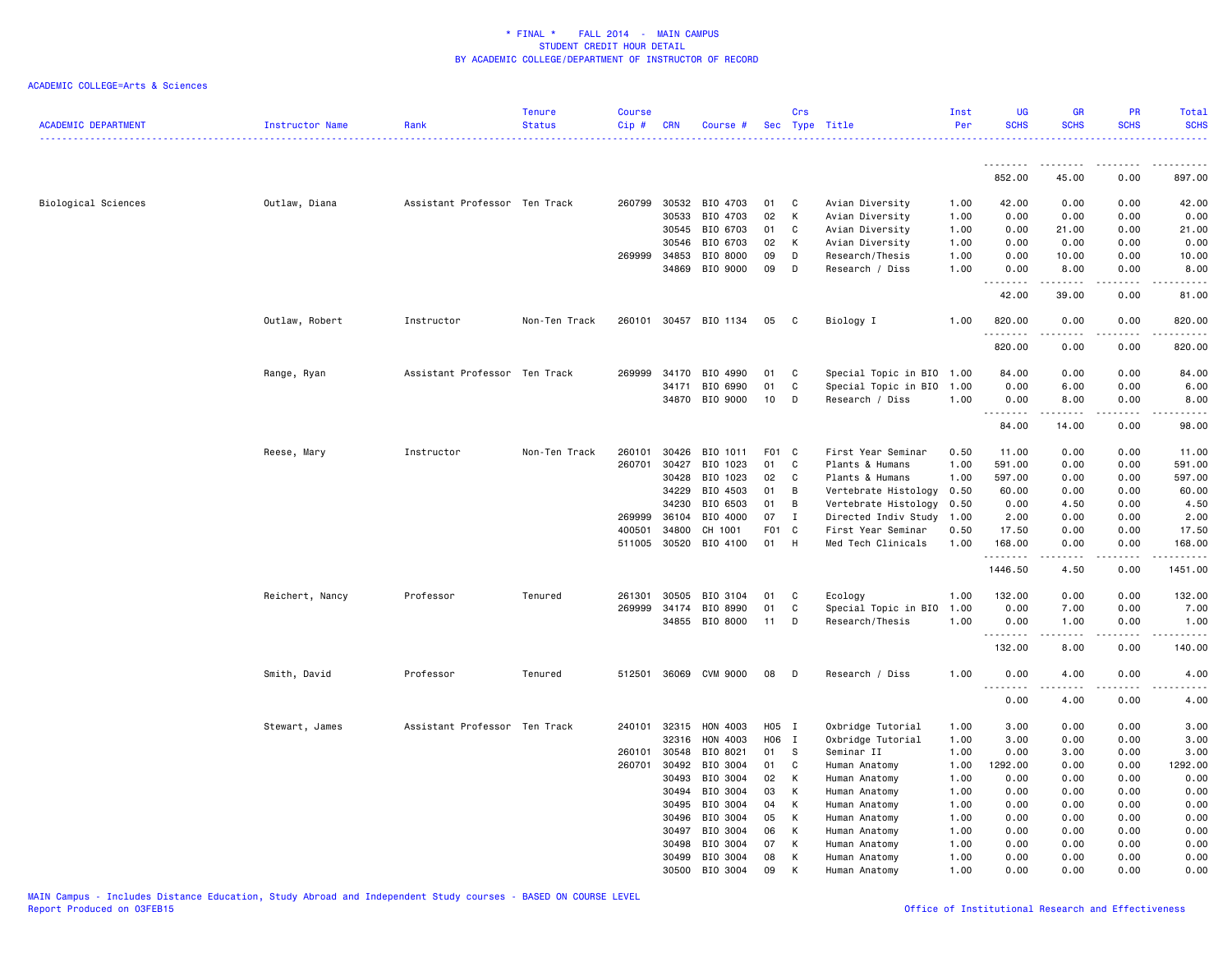| <b>ACADEMIC DEPARTMENT</b>            | <b>Instructor Name</b> | Rank                          | <b>Tenure</b><br><b>Status</b> | <b>Course</b><br>$Cip$ #<br>. | <b>CRN</b> | Course #                   |          | Crs          | Sec Type Title                               | Inst<br>Per  | UG<br><b>SCHS</b><br>الداعات | <b>GR</b><br><b>SCHS</b> | PR<br><b>SCHS</b><br>2222 | Total<br><b>SCHS</b><br>$\frac{1}{2} \left( \frac{1}{2} \right) \left( \frac{1}{2} \right) \left( \frac{1}{2} \right) \left( \frac{1}{2} \right)$ |
|---------------------------------------|------------------------|-------------------------------|--------------------------------|-------------------------------|------------|----------------------------|----------|--------------|----------------------------------------------|--------------|------------------------------|--------------------------|---------------------------|---------------------------------------------------------------------------------------------------------------------------------------------------|
| Biological Sciences                   | Stewart, James         | Assistant Professor Ten Track |                                | 260701                        | 30501      | BIO 3004                   | 10       | к            | Human Anatomy                                | 1.00         | 0.00                         | 0.00                     | 0.00                      | 0.00                                                                                                                                              |
|                                       |                        |                               |                                |                               | 33821      | BIO 8053                   | 501      | C            | Comp Study of Animal                         | 1.00         | 0.00                         | 93.00                    | 0.00                      | 93.00                                                                                                                                             |
|                                       |                        |                               |                                |                               | 34226      | BIO 3004                   | 11       | К            | Human Anatomy                                | 1.00         | 0.00                         | 0.00                     | 0.00                      | 0.00                                                                                                                                              |
|                                       |                        |                               |                                |                               | 34227      | BIO 3004                   | 12       | К            | Human Anatomy                                | 1.00         | 0.00                         | 0.00                     | 0.00                      | 0.00                                                                                                                                              |
|                                       |                        |                               |                                | 269999                        | 30547      | BIO 8011                   | 01       | s            | Seminar I                                    | 1.00         | 0.00                         | 43.00                    | 0.00                      | 43.00                                                                                                                                             |
|                                       |                        |                               |                                |                               | 34856      | BIO 8000                   | 12       | D            | Research/Thesis                              | 1.00         | 0.00                         | 8.00                     | 0.00                      | 8.00                                                                                                                                              |
|                                       |                        |                               |                                |                               | 34872      | BIO 9000                   | 12       | D            | Research / Diss                              | 1.00         | 0.00                         | 20.00                    | 0.00                      | 20.00                                                                                                                                             |
|                                       |                        |                               |                                |                               | 36265      | BIO 4000                   | 11       | $\mathbf{I}$ | Directed Indiv Study                         | 1.00         | 3.00                         | 0.00                     | 0.00                      | 3.00                                                                                                                                              |
|                                       |                        |                               |                                |                               |            | 36266 BIO 4000             | 12       | $\mathbf{I}$ | Directed Indiv Study 1.00                    |              | 3.00<br>.                    | 0.00<br>.                | 0.00<br>.                 | 3.00<br>.                                                                                                                                         |
|                                       |                        |                               |                                |                               |            |                            |          |              |                                              |              | 1304.00                      | 167.00                   | 0.00                      | 1471.00                                                                                                                                           |
|                                       | Thornton, Justin       | Assistant Professor Ten Track |                                | 260501                        | 30540      | BIO 6405                   | 01       | C            | Pathogenic Micro                             | 1.00         | 0.00                         | 25.00                    | 0.00                      | 25.00                                                                                                                                             |
|                                       |                        |                               |                                | 260503                        | 30527      | BIO 4405                   | 01       | C            | Pathogenic Micro                             | 1.00         | 370.00                       | 0.00                     | 0.00                      | 370.00                                                                                                                                            |
|                                       |                        |                               |                                | 269999                        | 34857      | BIO 8000                   | 13       | D            | Research/Thesis                              | 1.00         | 0.00                         | 9.00                     | 0.00                      | 9.00                                                                                                                                              |
|                                       |                        |                               |                                |                               | 34873      | BIO 9000                   | 13       | D            | Research / Diss                              | 1.00         | 0.00                         | 9.00                     | 0.00                      | 9.00                                                                                                                                              |
|                                       |                        |                               |                                |                               | 36485      | BIO 4000                   | 20       | $\mathbf I$  | Directed Indiv Study                         | 1.00         | 3.00<br>.                    | 0.00<br>المتمام المتحدة  | 0.00<br>المستبدا          | 3.00<br>.                                                                                                                                         |
|                                       |                        |                               |                                |                               |            |                            |          |              |                                              |              | 373.00                       | 43.00                    | 0.00                      | 416.00                                                                                                                                            |
|                                       | Wallace, Lisa          | Associate Professor Tenured   |                                | 260399                        | 34231      | BIO 4603                   | 01       | C            | Ethnobotany                                  | 1.00         | 126.00                       | 0.00                     | 0.00                      | 126.00                                                                                                                                            |
|                                       |                        |                               |                                |                               | 34232      | BIO 6603                   | 01       | C            | Ethnobotany                                  | 1.00         | 0.00                         | 6.00                     | 0.00                      | 6.00                                                                                                                                              |
|                                       |                        |                               |                                | 269999                        | 34858      | BIO 8000                   | 14       | D            | Research/Thesis                              | 1.00         | 0.00                         | 5.00                     | 0.00                      | 5.00                                                                                                                                              |
|                                       |                        |                               |                                |                               | 34874      | BIO 9000                   | 14       | D            | Research / Diss                              | 1.00         | 0.00<br>.                    | 5.00<br>المستبدا         | 0.00<br>.                 | 5.00<br>------                                                                                                                                    |
|                                       |                        |                               |                                |                               |            |                            |          |              |                                              |              | 126.00                       | 16.00                    | 0.00                      | 142.00                                                                                                                                            |
|                                       | Welch, Mark            | Associate Professor Tenured   |                                | 269999                        | 34172      | BIO 4990                   | 02       | C            | Special Topic in BIO 1.00                    |              | 183.00                       | 0.00                     | 0.00                      | 183.00                                                                                                                                            |
|                                       |                        |                               |                                |                               | 34173      | BIO 6990                   | 02       | C            | Special Topic in BIO 1.00                    |              | 0.00                         | 6.00                     | 0.00                      | 6.00                                                                                                                                              |
|                                       |                        |                               |                                |                               | 34859      | BIO 8000                   | 15       | D            | Research/Thesis                              | 1.00         | 0.00                         | 20.00                    | 0.00                      | 20.00                                                                                                                                             |
|                                       |                        |                               |                                |                               | 34875      | BIO 9000                   | 15       | D            | Research / Diss                              | 1.00         | 0.00                         | 12.00                    | 0.00                      | 12.00                                                                                                                                             |
|                                       |                        |                               |                                |                               | 36373      | BIO 4000                   | 19       | Ι.           | Directed Indiv Study 1.00                    |              | 3.00<br>.                    | 0.00                     | 0.00                      | 3.00<br>.                                                                                                                                         |
|                                       |                        |                               |                                |                               |            |                            |          |              |                                              |              | 186.00                       | 38.00                    | 0.00                      | 224.00                                                                                                                                            |
|                                       | Williamson, Emily      | Instructor                    | Non-Ten Track                  | 260101                        | 30456      | BIO 1134                   | 04       | C            | Biology I                                    | 1.00         | 860.00                       | 0.00                     | 0.00                      | 860.00                                                                                                                                            |
|                                       |                        |                               |                                | 260701                        | 30440      | BIO 1123                   | 01       | C            | Animal Biology                               | 1.00         | 573.00                       | 0.00                     | 0.00                      | 573.00                                                                                                                                            |
|                                       |                        |                               |                                |                               | 30441      | BIO 1123                   | 02       | C            | Animal Biology                               | 1.00         | 567.00                       | 0.00                     | 0.00                      | 567.00                                                                                                                                            |
|                                       |                        |                               |                                |                               | 30442      | BIO 1123                   | 03       | К            | Animal Biology                               | 1.00         | 0.00                         | 0.00                     | 0.00                      | 0.00                                                                                                                                              |
|                                       |                        |                               |                                |                               | 30443      | BIO 1123                   | 04       | К            | Animal Biology                               | 1.00         | 0.00                         | 0.00                     | 0.00                      | 0.00                                                                                                                                              |
|                                       |                        |                               |                                |                               | 30444      | BIO 1123                   | 05       | К            | Animal Biology                               | 1.00         | 0.00                         | 0.00                     | 0.00                      | 0.00                                                                                                                                              |
|                                       |                        |                               |                                |                               | 30445      | BIO 1123                   | 06       | К            | Animal Biology                               | 1.00         | 0.00                         | 0.00                     | 0.00                      | 0.00                                                                                                                                              |
|                                       |                        |                               |                                |                               | 30446      | BIO 1123                   | 07       | K            | Animal Biology                               | 1.00         | 0.00                         | 0.00                     | 0.00                      | 0.00                                                                                                                                              |
|                                       |                        |                               |                                |                               | 30447      | BIO 1123                   | 08       | К            | Animal Biology                               | 1.00         | 0.00                         | 0.00                     | 0.00                      | 0.00                                                                                                                                              |
|                                       |                        |                               |                                |                               | 30448      | BIO 1123                   | 09       | К            | Animal Biology                               | 1.00         | 0.00                         | 0.00                     | 0.00                      | 0.00                                                                                                                                              |
|                                       |                        |                               |                                |                               | 30449      | BIO 1123                   | 10       | к            | Animal Biology                               | 1.00         | 0.00                         | 0.00                     | 0.00                      | 0.00                                                                                                                                              |
|                                       |                        |                               |                                |                               | 34229      | BIO 4503<br>34230 BIO 6503 | 01<br>01 | B<br>B       | Vertebrate Histology<br>Vertebrate Histology | 0.50<br>0.50 | 60.00<br>0.00                | 0.00<br>4.50             | 0.00<br>0.00              | 60.00<br>4.50                                                                                                                                     |
|                                       |                        |                               |                                |                               |            |                            |          |              |                                              |              | .<br>2060.00                 | .<br>4.50                | .<br>0.00                 | .<br>2064.50                                                                                                                                      |
| ------------------------------------- |                        |                               |                                |                               |            |                            |          |              |                                              |              | ========                     | ========                 |                           | ==========                                                                                                                                        |
| Biological Sciences                   |                        |                               |                                |                               |            |                            |          |              |                                              |              | 11981.50                     | 676.00                   | 0.00                      | 12657.50                                                                                                                                          |
| ------------------------------------- |                        |                               |                                |                               |            |                            |          |              |                                              |              | ========                     | <b>SEEBEEBE</b>          | $= 222222222$             |                                                                                                                                                   |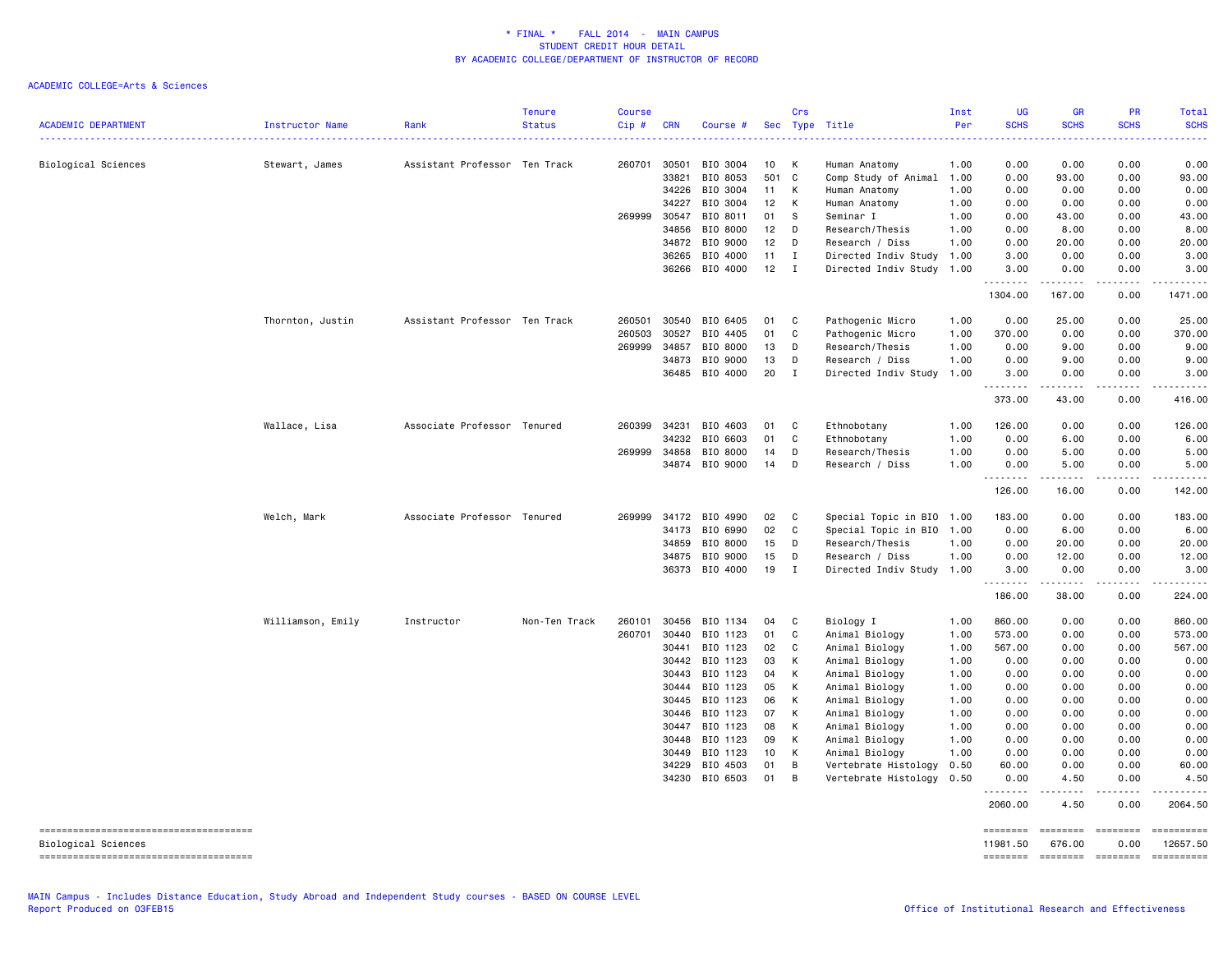| <b>ACADEMIC DEPARTMENT</b> | Instructor Name     | Rank                              | <b>Tenure</b><br><b>Status</b> | <b>Course</b><br>Cip# | <b>CRN</b>            | Course #             |          | Crs          | Sec Type Title                                         | Inst<br>Per  | <b>UG</b><br><b>SCHS</b> | <b>GR</b><br><b>SCHS</b> | <b>PR</b><br><b>SCHS</b> | Total<br><b>SCHS</b><br>.                                                                                                 |
|----------------------------|---------------------|-----------------------------------|--------------------------------|-----------------------|-----------------------|----------------------|----------|--------------|--------------------------------------------------------|--------------|--------------------------|--------------------------|--------------------------|---------------------------------------------------------------------------------------------------------------------------|
| Chemistry                  | Beard, Debbie       | Research Assoc Prof Non-Ten Track |                                | 400501                | 30719                 | CH 1213              | 02       | C            | Chemistry I                                            | 1.00         | 873.00                   | 0.00                     | 0.00                     | 873.00                                                                                                                    |
|                            |                     |                                   |                                |                       |                       | 30722 CH 1213        | 05       | C            | Chemistry I                                            | 1.00         | 852.00<br>.              | 0.00<br>.                | 0.00<br>د د د د          | 852.00<br>.                                                                                                               |
|                            |                     |                                   |                                |                       |                       |                      |          |              |                                                        |              | 1725.00                  | 0.00                     | 0.00                     | 1725.00                                                                                                                   |
|                            | Dornshuld, Eric     | Non-Faculty                       | Not Applicable                 | 400501                | 30720                 | CH 1213              | 03       | C            | Chemistry I                                            | 1.00         | 531.00                   | 0.00                     | 0.00                     | 531.00                                                                                                                    |
|                            |                     |                                   |                                |                       | 30721                 | CH 1213              | 04       | C            | Chemistry I                                            | 1.00         | 561.00                   | 0.00                     | 0.00                     | 561.00                                                                                                                    |
|                            |                     |                                   |                                |                       |                       |                      |          |              |                                                        |              | .<br>1092.00             | .<br>0.00                | .<br>0.00                | <u>.</u><br>1092.00                                                                                                       |
|                            | Emerson, Joseph     | Assistant Professor Ten Track     |                                | 240101                | 35870                 | <b>HON 4000</b>      | 02       | I            | Directed Individual                                    | 1.00         | 3.00                     | 0.00                     | 0.00                     | 3.00                                                                                                                      |
|                            |                     |                                   |                                | 400501                | 30718                 | CH 1213              | 01       | C            | Chemistry I                                            | 1.00         | 585.00                   | 0.00                     | 0.00                     | 585.00                                                                                                                    |
|                            |                     |                                   |                                |                       | 35662                 | CH 9000              | 01       | D            | Research / Diss                                        | 1.00         | 0.00                     | 47.00                    | 0.00                     | 47.00                                                                                                                     |
|                            |                     |                                   |                                |                       |                       | 36240 CH 7000        | 04       | $\mathbf I$  | Directed Indiv Study 1.00                              |              | 0.00<br>.                | 3.00<br>.                | 0.00<br><u>.</u>         | 3.00<br>.                                                                                                                 |
|                            |                     |                                   |                                |                       |                       |                      |          |              |                                                        |              | 588.00                   | 50.00                    | 0.00                     | 638.00                                                                                                                    |
|                            | Fitzkee, Nicholas   | Assistant Professor Ten Track     |                                | 400501                | 35663                 | CH 9000              | 02       | $\mathsf{D}$ | Research / Diss                                        | 1.00         | 0.00                     | 61.00                    | 0.00                     | 61.00                                                                                                                     |
|                            |                     |                                   |                                |                       | 36426                 | CH 4000              | 16       | Ι.           | Directed Indiv Study                                   | 1.00         | 2.00                     | 0.00                     | 0.00                     | 2.00                                                                                                                      |
|                            |                     |                                   |                                |                       | 400506 34552          | CH 4403              | 01       | C            | Biophysical Chemistr 1.00                              |              | 36.00<br>.               | 0.00<br>.                | 0.00<br>.                | 36.00<br>.                                                                                                                |
|                            |                     |                                   |                                |                       |                       |                      |          |              |                                                        |              | 38.00                    | 61.00                    | 0.00                     | 99.00                                                                                                                     |
|                            | Foster, Stephen     | Associate Professor Tenured       |                                | 400501                | 30734                 | CH 1223              | 01       | C            | Chemistry II                                           | 1.00         | 447.00                   | 0.00                     | 0.00                     | 447.00                                                                                                                    |
|                            |                     |                                   |                                |                       | 30735                 | CH 1223              | 02       | C            | Chemistry II                                           | 1.00         | 456.00                   | 0.00                     | 0.00                     | 456.00                                                                                                                    |
|                            |                     |                                   |                                |                       | 35664                 | CH 9000              | 03       | D            | Research / Diss                                        | 1.00         | 0.00                     | 38.00                    | 0.00                     | 38.00                                                                                                                     |
|                            |                     |                                   |                                |                       | 36207                 | CH 8000              | 03       | D<br>L.      | Research / Thesis                                      | 1.00         | 0.00                     | 6.00                     | 0.00                     | 6.00                                                                                                                      |
|                            |                     |                                   |                                |                       | 400506 30747<br>35146 | CH 4411<br>CH 4411   | 01<br>02 | L            | Physical Chem Lab I<br>Physical Chem Lab I             | 0.50<br>0.50 | 4.00<br>5.00             | 0.00<br>0.00             | 0.00<br>0.00             | 4.00<br>5.00                                                                                                              |
|                            |                     |                                   |                                |                       | 400599 35223          | CH 4990              | 02       | L            | Special Topic In CH                                    | 1.00         | 2.00                     | 0.00                     | 0.00                     | 2.00                                                                                                                      |
|                            |                     |                                   |                                |                       |                       |                      |          |              |                                                        |              | .<br>914.00              | .<br>44.00               | .<br>0.00                | .<br>958.00                                                                                                               |
|                            |                     | Associate Professor Tenured       |                                | 400501                | 35665                 | CH 9000              | 04       | D            | Research / Diss                                        | 1.00         | 0.00                     | 13.00                    | 0.00                     | 13.00                                                                                                                     |
|                            | Gwaltney, Steven    |                                   |                                |                       |                       | 400506 30748 CH 4413 | 01       | C            | Thermo and Kinetics                                    | 1.00         | 186.00                   | 0.00                     | 0.00                     | 186.00                                                                                                                    |
|                            |                     |                                   |                                |                       |                       |                      |          |              |                                                        |              | .                        | .                        | .                        | $\begin{array}{cccccccccccccc} \bullet & \bullet & \bullet & \bullet & \bullet & \bullet & \bullet & \bullet \end{array}$ |
|                            |                     |                                   |                                |                       |                       |                      |          |              |                                                        |              | 186.00                   | 13.00                    | 0.00                     | 199.00                                                                                                                    |
|                            | Hillesheim, Patrick | Instructor                        | Non-Ten Track                  | 400501                | 30668                 | CH 1211              | 01       | L.           | Invst In Chemistry I 1.00                              |              | 24.00                    | 0.00                     | 0.00                     | 24.00                                                                                                                     |
|                            |                     |                                   |                                |                       | 30669                 | CH 1211              | 02       | L.           | Invst In Chemistry I 1.00                              |              | 23.00                    | 0.00                     | 0.00                     | 23.00                                                                                                                     |
|                            |                     |                                   |                                |                       | 30670<br>30671        | CH 1211<br>CH 1211   | 03<br>04 | L.<br>L      | Invst In Chemistry I 1.00<br>Invst In Chemistry I 1.00 |              | 24.00<br>22.00           | 0.00<br>0.00             | 0.00<br>0.00             | 24.00<br>22.00                                                                                                            |
|                            |                     |                                   |                                |                       | 30672                 | CH 1211              | 05       | L            | Invst In Chemistry I 1.00                              |              | 24.00                    | 0.00                     | 0.00                     | 24.00                                                                                                                     |
|                            |                     |                                   |                                |                       | 30673                 | CH 1211              | 06       | $\mathsf L$  | Invst In Chemistry I 1.00                              |              | 24.00                    | 0.00                     | 0.00                     | 24.00                                                                                                                     |
|                            |                     |                                   |                                |                       | 30675                 | CH 1211              | 08       | L.           | Invst In Chemistry I 1.00                              |              | 22.00                    | 0.00                     | 0.00                     | 22.00                                                                                                                     |
|                            |                     |                                   |                                |                       |                       | 30676 CH 1211        | 09       | L            | Invst In Chemistry I 1.00                              |              | 23.00                    | 0.00                     | 0.00                     | 23.00                                                                                                                     |
|                            |                     |                                   |                                |                       | 30677                 | CH 1211              | 10       | L            | Invst In Chemistry I 1.00                              |              | 24.00                    | 0.00                     | 0.00                     | 24.00                                                                                                                     |
|                            |                     |                                   |                                |                       | 30678                 | CH 1211              | 11       | L            | Invst In Chemistry I 1.00                              |              | 23.00                    | 0.00                     | 0.00                     | 23.00                                                                                                                     |
|                            |                     |                                   |                                |                       | 30679                 | CH 1211              | 12       | L.           | Invst In Chemistry I 1.00                              |              | 24.00                    | 0.00                     | 0.00                     | 24.00                                                                                                                     |
|                            |                     |                                   |                                |                       | 30680<br>30681        | CH 1211<br>CH 1211   | 13       | L<br>L.      | Invst In Chemistry I 1.00<br>Invst In Chemistry I 1.00 |              | 23.00<br>22.00           | 0.00<br>0.00             | 0.00<br>0.00             | 23.00<br>22.00                                                                                                            |
|                            |                     |                                   |                                |                       | 30682                 | CH 1211              | 14<br>15 | L.           | Invst In Chemistry I 1.00                              |              | 24.00                    | 0.00                     | 0.00                     | 24.00                                                                                                                     |
|                            |                     |                                   |                                |                       | 30683                 | CH 1211              | 16       | L.           | Invst In Chemistry I 1.00                              |              | 23.00                    | 0.00                     | 0.00                     | 23.00                                                                                                                     |
|                            |                     |                                   |                                |                       | 30684                 | CH 1211              | 17       | L.           | Invst In Chemistry I 1.00                              |              | 23.00                    | 0.00                     | 0.00                     | 23.00                                                                                                                     |
|                            |                     |                                   |                                |                       | 30685                 | CH 1211              | 18       |              | Invst In Chemistry I 1.00                              |              | 24.00                    | 0.00                     | 0.00                     | 24,00                                                                                                                     |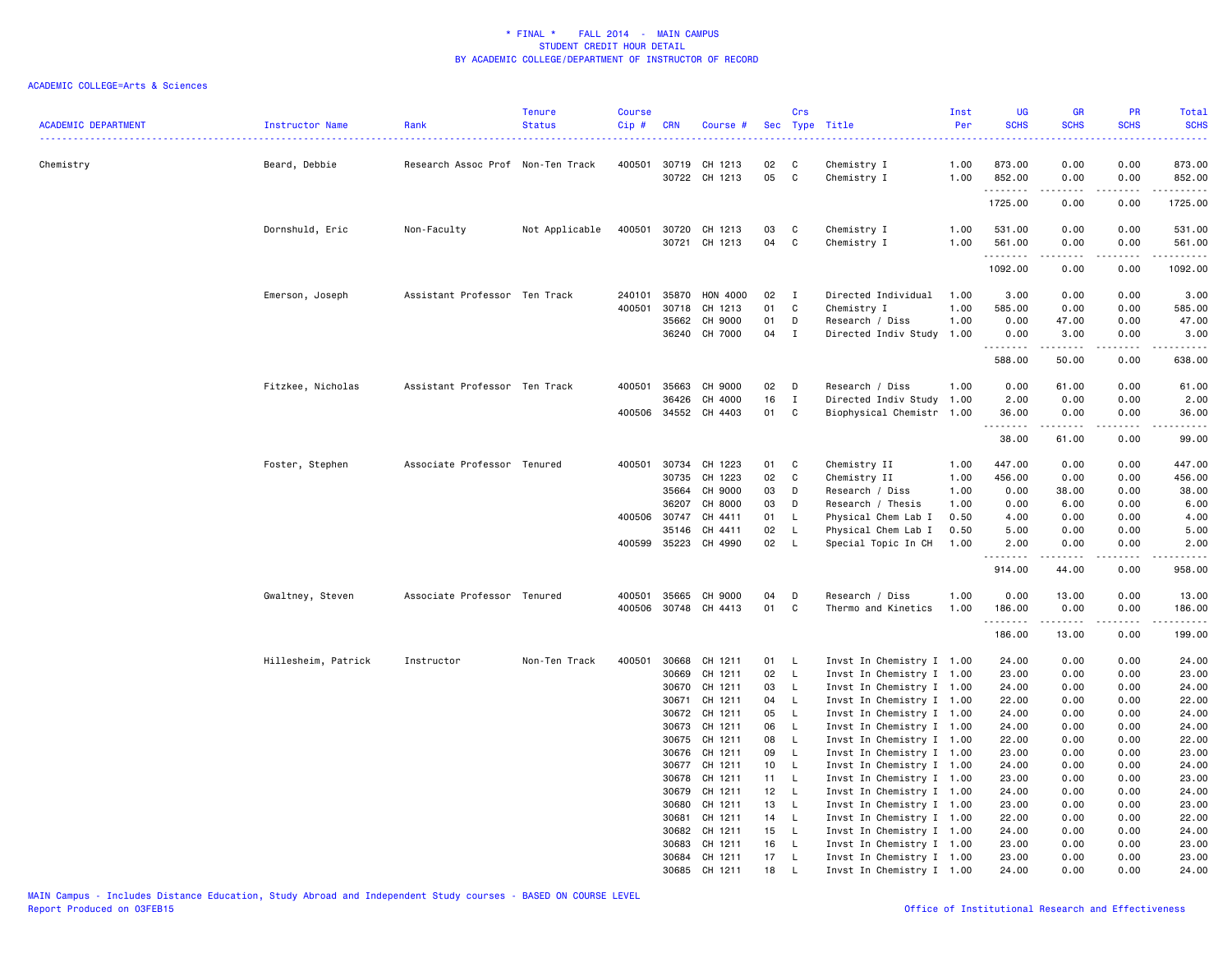| <b>ACADEMIC DEPARTMENT</b> | Instructor Name     | Rank                        | <b>Tenure</b><br><b>Status</b> | <b>Course</b><br>Cip# | <b>CRN</b>   | Course #                       |          | Crs          | Sec Type Title                                         | Inst<br>Per  | <b>UG</b><br><b>SCHS</b> | <b>GR</b><br><b>SCHS</b> | PR<br><b>SCHS</b> | Total<br><b>SCHS</b>                                                                                                                                 |
|----------------------------|---------------------|-----------------------------|--------------------------------|-----------------------|--------------|--------------------------------|----------|--------------|--------------------------------------------------------|--------------|--------------------------|--------------------------|-------------------|------------------------------------------------------------------------------------------------------------------------------------------------------|
|                            |                     |                             |                                |                       |              |                                |          |              |                                                        |              | 22222                    |                          | 2.2.2.2           | .                                                                                                                                                    |
| Chemistry                  | Hillesheim, Patrick | Instructor                  | Non-Ten Track                  | 400501                |              | 30687 CH 1211                  | 20       | L.           | Invst In Chemistry I 1.00                              |              | 22.00                    | 0.00                     | 0.00              | 22.00                                                                                                                                                |
|                            |                     |                             |                                |                       | 30688        | CH 1211                        | 21       | L.           | Invst In Chemistry I 1.00                              |              | 24.00                    | 0.00                     | 0.00              | 24.00                                                                                                                                                |
|                            |                     |                             |                                |                       | 30689        | CH 1211                        | 22       | L.           | Invst In Chemistry I 1.00                              |              | 24.00                    | 0.00                     | 0.00              | 24.00                                                                                                                                                |
|                            |                     |                             |                                |                       |              | 30690 CH 1211                  | 23       | L.           | Invst In Chemistry I 1.00                              |              | 24.00                    | 0.00                     | 0.00              | 24.00                                                                                                                                                |
|                            |                     |                             |                                |                       | 30691        | CH 1211                        | 24       | L.           | Invst In Chemistry I 1.00                              |              | 23.00                    | 0.00                     | 0.00              | 23.00                                                                                                                                                |
|                            |                     |                             |                                |                       | 30692        | CH 1211                        | 25       | L.           | Invst In Chemistry I 1.00                              |              | 24.00                    | 0.00                     | 0.00              | 24.00                                                                                                                                                |
|                            |                     |                             |                                |                       | 30693        | CH 1211                        | 26       | L.           | Invst In Chemistry I 1.00                              |              | 24.00                    | 0.00                     | 0.00              | 24.00                                                                                                                                                |
|                            |                     |                             |                                |                       | 30694        | CH 1211                        | 27       | $\mathsf{L}$ | Invst In Chemistry I 1.00                              |              | 24.00                    | 0.00                     | 0.00              | 24.00                                                                                                                                                |
|                            |                     |                             |                                |                       | 30695        | CH 1211                        | 28       | L.           | Invst In Chemistry I 1.00                              |              | 21.00                    | 0.00                     | 0.00              | 21.00                                                                                                                                                |
|                            |                     |                             |                                |                       | 30696        | CH 1211                        | 29       | L.           | Invst In Chemistry I 1.00                              |              | 23.00                    | 0.00                     | 0.00              | 23.00                                                                                                                                                |
|                            |                     |                             |                                |                       |              | 30697 CH 1211                  | 30       | L.           | Invst In Chemistry I 1.00                              |              | 23.00                    | 0.00                     | 0.00              | 23.00                                                                                                                                                |
|                            |                     |                             |                                |                       | 30698        | CH 1211                        | 31       | L.           | Invst In Chemistry I 1.00                              |              | 20.00                    | 0.00                     | 0.00              | 20.00                                                                                                                                                |
|                            |                     |                             |                                |                       | 30699        | CH 1211                        | 32       | L.           | Invst In Chemistry I 1.00                              |              | 24.00                    | 0.00                     | 0.00              | 24.00                                                                                                                                                |
|                            |                     |                             |                                |                       | 30700        | CH 1211                        | 33       | L.           | Invst In Chemistry I 1.00                              |              | 22.00                    | 0.00                     | 0.00              | 22.00                                                                                                                                                |
|                            |                     |                             |                                |                       | 30701        | CH 1211                        | 34       | $\mathsf{L}$ | Invst In Chemistry I 1.00                              |              | 21.00                    | 0.00                     | 0.00              | 21.00                                                                                                                                                |
|                            |                     |                             |                                |                       | 30702        | CH 1211                        | 35       | $\mathsf{L}$ | Invst In Chemistry I 1.00                              |              | 23.00                    | 0.00                     | 0.00              | 23.00                                                                                                                                                |
|                            |                     |                             |                                |                       | 30703        | CH 1211                        | 36       | L.           | Invst In Chemistry I 1.00                              |              | 24.00                    | 0.00                     | 0.00              | 24.00                                                                                                                                                |
|                            |                     |                             |                                |                       |              | 30704 CH 1211                  | 37       | $\mathsf{L}$ | Invst In Chemistry I 1.00                              |              | 23.00                    | 0.00                     | 0.00              | 23.00                                                                                                                                                |
|                            |                     |                             |                                |                       | 30705        | CH 1211                        | 38       | L.           | Invst In Chemistry I 1.00                              |              | 24.00                    | 0.00                     | 0.00              | 24.00                                                                                                                                                |
|                            |                     |                             |                                |                       |              | 30706 CH 1211                  | 39       | L            | Invst In Chemistry I 1.00                              |              | 24.00                    | 0.00                     | 0.00              | 24.00                                                                                                                                                |
|                            |                     |                             |                                |                       | 30707        | CH 1211                        | 40       | L            | Invst In Chemistry I 1.00                              |              | 24.00                    | 0.00                     | 0.00              | 24.00                                                                                                                                                |
|                            |                     |                             |                                |                       | 30708        | CH 1211                        | 41       | L.           | Invst In Chemistry I 1.00                              |              | 24.00                    | 0.00                     | 0.00              | 24.00                                                                                                                                                |
|                            |                     |                             |                                |                       |              | 30709 CH 1211                  | 42       | L.           | Invst In Chemistry I 1.00                              |              | 23.00                    | 0.00                     | 0.00              | 23.00                                                                                                                                                |
|                            |                     |                             |                                |                       | 30710        | CH 1211                        | 43       | $\mathsf{L}$ | Invst In Chemistry I 1.00                              |              | 24.00                    | 0.00                     | 0.00              | 24.00                                                                                                                                                |
|                            |                     |                             |                                |                       | 30711        | CH 1211                        | 44       | L.           | Invst In Chemistry I 1.00                              |              | 23.00                    | 0.00                     | 0.00              | 23.00                                                                                                                                                |
|                            |                     |                             |                                |                       |              | 30712 CH 1211                  | 45       | L.           | Invst In Chemistry I 1.00                              |              | 23.00                    | 0.00                     | 0.00              | 23.00                                                                                                                                                |
|                            |                     |                             |                                |                       |              | 30713 CH 1211                  | 46       | L.           | Invst In Chemistry I 1.00                              |              | 24.00                    | 0.00                     | 0.00              | 24.00                                                                                                                                                |
|                            |                     |                             |                                |                       |              | 30714 CH 1211                  | 47       | $\mathsf{L}$ | Invst In Chemistry I 1.00                              |              | 23.00                    | 0.00                     | 0.00              | 23.00                                                                                                                                                |
|                            |                     |                             |                                |                       |              | 30715 CH 1211                  | 48       | $\mathsf{L}$ | Invst In Chemistry I 1.00                              |              | 21.00                    | 0.00                     | 0.00              | 21.00                                                                                                                                                |
|                            |                     |                             |                                |                       |              | 30716 CH 1211<br>30717 CH 1211 | 49<br>50 | L.<br>L.     | Invst In Chemistry I 1.00<br>Invst In Chemistry I 1.00 |              | 24.00<br>22.00           | 0.00<br>0.00             | 0.00<br>0.00      | 24.00<br>22.00                                                                                                                                       |
|                            |                     |                             |                                |                       | 30725        | CH 1221                        | 01       | $\mathsf{L}$ | Invst Chemistry II                                     |              | 23.00                    | 0.00                     | 0.00              | 23.00                                                                                                                                                |
|                            |                     |                             |                                |                       |              |                                | 02       | L.           |                                                        | 1.00         |                          |                          |                   |                                                                                                                                                      |
|                            |                     |                             |                                |                       |              | 30726 CH 1221                  | 03       | L.           | Invst Chemistry II                                     | 1.00<br>1.00 | 22.00                    | 0.00<br>0.00             | 0.00<br>0.00      | 22.00                                                                                                                                                |
|                            |                     |                             |                                |                       |              | 30727 CH 1221<br>CH 1221       |          |              | Invst Chemistry II                                     |              | 21.00                    |                          |                   | 21.00                                                                                                                                                |
|                            |                     |                             |                                |                       | 30728        | 30729 CH 1221                  | 04<br>05 | L.<br>L      | Invst Chemistry II<br>Invst Chemistry II               | 1.00<br>1.00 | 23.00<br>22.00           | 0.00<br>0.00             | 0.00<br>0.00      | 23.00<br>22.00                                                                                                                                       |
|                            |                     |                             |                                |                       | 30730        | CH 1221                        | 06       | $\mathsf{L}$ | Invst Chemistry II                                     | 1.00         | 24.00                    | 0.00                     | 0.00              | 24.00                                                                                                                                                |
|                            |                     |                             |                                |                       | 30731        | CH 1221                        | 08       | L.           | Invst Chemistry II                                     | 1.00         | 22.00                    | 0.00                     | 0.00              | 22.00                                                                                                                                                |
|                            |                     |                             |                                |                       |              | 30732 CH 1221                  | 09       | L            | Invst Chemistry II                                     | 1.00         | 23.00                    | 0.00                     | 0.00              | 23.00                                                                                                                                                |
|                            |                     |                             |                                |                       | 30733        | CH 1221                        | 11       | L.           | Invst Chemistry II                                     | 1.00         | 24.00                    | 0.00                     | 0.00              | 24.00                                                                                                                                                |
|                            |                     |                             |                                |                       | 400504 30762 | CH 4513                        | 02       | C            | Organic Chemistry I                                    | 1.00         | 276.00                   | 0.00                     | 0.00              | 276.00                                                                                                                                               |
|                            |                     |                             |                                |                       |              | 30764 CH 4513                  | 04       | C            | Organic Chemistry I                                    | 1.00         | 276.00                   | 0.00                     | 0.00              | 276.00                                                                                                                                               |
|                            |                     |                             |                                |                       |              |                                |          |              |                                                        |              | .                        |                          |                   | $\frac{1}{2} \left( \frac{1}{2} \right) \left( \frac{1}{2} \right) \left( \frac{1}{2} \right) \left( \frac{1}{2} \right) \left( \frac{1}{2} \right)$ |
|                            |                     |                             |                                |                       |              |                                |          |              |                                                        |              | 1868.00                  | 0.00                     | 0.00              | 1868.00                                                                                                                                              |
|                            | Hollis, Thedford    | Associate Professor Tenured |                                | 400501                | 35666        | CH 9000                        | 05       | D            | Research / Diss                                        | 1.00         | 0.00                     | 61.00                    | 0.00              | 61.00                                                                                                                                                |
|                            |                     |                             |                                |                       | 35943        | CH 4000                        | 07       | $\mathbf{I}$ | Directed Indiv Study 1.00                              |              | 4.00                     | 0.00                     | 0.00              | 4.00                                                                                                                                                 |
|                            |                     |                             |                                |                       | 36132        | CH 7000                        | 02       | $\mathbf{I}$ | Directed Indiv Study 1.00                              |              | 0.00                     | 2.00                     | 0.00              | 2.00                                                                                                                                                 |
|                            |                     |                             |                                |                       | 36271        | CH 7000                        | 05       | $\mathbf{I}$ | Directed Indiv Study 1.00                              |              | 0.00                     | 1.00                     | 0.00              | 1.00                                                                                                                                                 |
|                            |                     |                             |                                |                       | 36272        | CH 8000                        | 05       | D            | Research / Thesis                                      | 1.00         | 0.00                     | 14.00                    | 0.00              | 14.00                                                                                                                                                |
|                            |                     |                             |                                |                       | 36302        | CH 4000                        | 12       | $\mathbf{I}$ | Directed Indiv Study 1.00                              |              | 3.00                     | 0.00                     | 0.00              | 3.00                                                                                                                                                 |
|                            |                     |                             |                                |                       |              | 36306 CH 4000                  | 13       | $\mathbf I$  | Directed Indiv Study 1.00                              |              | 2.00                     | 0.00                     | 0.00              | 2.00                                                                                                                                                 |
|                            |                     |                             |                                | 400503                | 36110        | CH 8213                        | 01       | C            | Organometallic Chemi 1.00                              |              | 0.00                     | 36.00                    | 0.00              | 36.00                                                                                                                                                |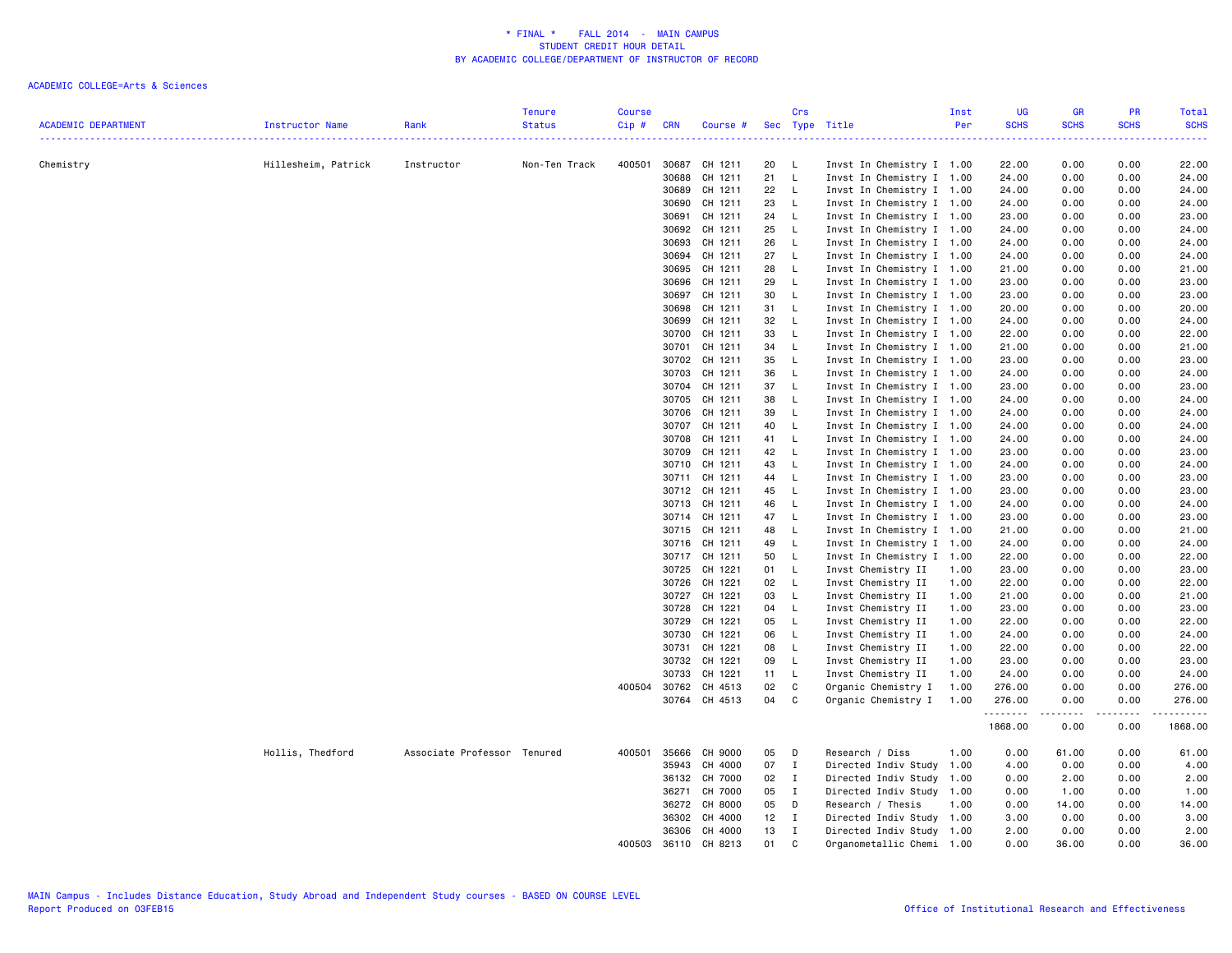| <b>ACADEMIC DEPARTMENT</b> | Instructor Name | Rank                          | <b>Tenure</b><br><b>Status</b> | <b>Course</b><br>Cip# | <b>CRN</b>     | Course #             |                  | Crs          | Sec Type Title                           | Inst<br>Per  | <b>UG</b><br><b>SCHS</b> | <b>GR</b><br><b>SCHS</b>                                                                                                                             | <b>PR</b><br><b>SCHS</b>     | Total<br><b>SCHS</b> |
|----------------------------|-----------------|-------------------------------|--------------------------------|-----------------------|----------------|----------------------|------------------|--------------|------------------------------------------|--------------|--------------------------|------------------------------------------------------------------------------------------------------------------------------------------------------|------------------------------|----------------------|
|                            |                 |                               |                                |                       |                |                      |                  |              |                                          |              |                          |                                                                                                                                                      |                              |                      |
|                            |                 |                               |                                |                       |                |                      |                  |              |                                          |              | 9.00                     | 114.00                                                                                                                                               | 0.00                         | 123.00               |
| Chemistry                  | Lewis, Edwin    | Professor                     | Tenured                        | 400501                |                | 35667 CH 9000        | 06               | D            | Research / Diss                          | 1.00         | 0.00<br>د د د د          | 18.00<br>.                                                                                                                                           | 0.00<br>$\sim$ $\sim$ $\sim$ | 18.00<br>.           |
|                            |                 |                               |                                |                       |                |                      |                  |              |                                          |              | 0.00                     | 18.00                                                                                                                                                | 0.00                         | 18.00                |
|                            | Mead, Keith     | Professor                     | Tenured                        | 400501                | 35668          | CH 9000              | 07               | D            | Research / Diss                          | 1.00         | 0.00                     | 21.00                                                                                                                                                | 0.00                         | 21.00                |
|                            |                 |                               |                                |                       | 36040          | CH 8000              | 01               | D            | Research / Thesis                        | 1.00         | 0.00                     | 19.00                                                                                                                                                | 0.00                         | 19.00                |
|                            |                 |                               |                                | 400504                | 30768          | CH 4523              | 01               | C            | Organic Chemistry II 1.00                |              | 177.00                   | 0.00                                                                                                                                                 | 0.00                         | 177.00               |
|                            |                 |                               |                                |                       | 30791          | CH 6523              | 01               | C            | Organic Chemistry II 1.00                |              | 0.00                     | 3.00                                                                                                                                                 | 0.00                         | 3.00                 |
|                            |                 |                               |                                |                       | 34554          | CH 8513              | 01               | C            | Synthetic Org Chem                       | 1.00         | 0.00<br>ه د د د د        | 15.00                                                                                                                                                | 0.00<br>$\sim$ $\sim$ $\sim$ | 15.00<br>والمناصبات  |
|                            |                 |                               |                                |                       |                |                      |                  |              |                                          |              | 177.00                   | 58.00                                                                                                                                                | 0.00                         | 235.00               |
|                            | Mlsna, Debra    | Assistant Professor Ten Track |                                | 260101                | 30426          | BIO 1011             | F01 C            |              | First Year Seminar                       | 0.50         | 11.00                    | 0.00                                                                                                                                                 | 0.00                         | 11.00                |
|                            |                 |                               |                                | 400501                | 34800          | CH 1001              | F <sub>0</sub> 1 | $\mathbf{C}$ | First Year Seminar                       | 0.50         | 17.50                    | 0.00                                                                                                                                                 | 0.00                         | 17.50                |
|                            |                 |                               |                                | 400504 30737          |                | CH 1234              | 01               | C            | Integrated Chemistry 1.00                |              | 116.00                   | 0.00                                                                                                                                                 | 0.00                         | 116.00               |
|                            |                 |                               |                                |                       | 30738          | CH 1234              | 02               | К            | Integrated Chemistry 1.00                |              | 0.00                     | 0.00                                                                                                                                                 | 0.00                         | 0.00                 |
|                            |                 |                               |                                |                       | 30739          | CH 1234              | 03               | К            | Integrated Chemistry 1.00                |              | 0.00                     | 0.00                                                                                                                                                 | 0.00                         | 0.00                 |
|                            |                 |                               |                                |                       | 30740          | CH 1234              | 04               | К            | Integrated Chemistry 1.00                |              | 0.00                     | 0.00                                                                                                                                                 | 0.00                         | 0.00                 |
|                            |                 |                               |                                |                       | 34827          | CH 1234              | H01              | C            | Integrated Chemistry 1.00                |              | 68.00                    | 0.00                                                                                                                                                 | 0.00                         | 68.00                |
|                            |                 |                               |                                | 400599                | 35121          | CH 4990              | 01               | C            | Special Topic In CH                      | 1.00         | 42.00                    | 0.00                                                                                                                                                 | 0.00                         | 42.00                |
|                            |                 |                               |                                |                       |                | 35122 CH 4990        | H01 C            |              | Special Topic In CH                      | 1.00         | 30.00                    | 0.00                                                                                                                                                 | 0.00                         | 30.00                |
|                            |                 |                               |                                |                       |                |                      |                  |              |                                          |              | .                        | $\frac{1}{2} \left( \frac{1}{2} \right) \left( \frac{1}{2} \right) \left( \frac{1}{2} \right) \left( \frac{1}{2} \right) \left( \frac{1}{2} \right)$ | .                            | .                    |
|                            |                 |                               |                                |                       |                |                      |                  |              |                                          |              | 284.50                   | 0.00                                                                                                                                                 | 0.00                         | 284.50               |
|                            | Mlsna, Todd     | Associate Professor Ten Track |                                | 400501                | 30783          | CH 4603              | 12               | L.           | Undergraduate Resear 1.00                |              | 3.00                     | 0.00                                                                                                                                                 | 0.00                         | 3.00                 |
|                            |                 |                               |                                |                       | 35553          | CH 4000              | 03               | $\mathbf I$  | Directed Indiv Study 1.00                |              | 3.00                     | 0.00                                                                                                                                                 | 0.00                         | 3.00                 |
|                            |                 |                               |                                |                       | 35670          | CH 9000              | 09               | D            | Research / Diss                          | 1.00         | 0.00                     | 88.00                                                                                                                                                | 0.00                         | 88.00                |
|                            |                 |                               |                                |                       | 35712          | CH 4000              | 04               | $\mathbf I$  | Directed Indiv Study 1.00                |              | 3.00                     | 0.00                                                                                                                                                 | 0.00                         | 3.00                 |
|                            |                 |                               |                                |                       | 35800          | CH 4000              | 06               | $\mathbf I$  | Directed Indiv Study 1.00                |              | 3.00                     | 0.00                                                                                                                                                 | 0.00                         | 3.00                 |
|                            |                 |                               |                                |                       | 36118          | CH 8000              | 02               | D            | Research / Thesis                        | 1.00         | 0.00                     | 8.00                                                                                                                                                 | 0.00                         | 8.00                 |
|                            |                 |                               |                                |                       | 36119          | CH 4000              | 08               | $\mathbf I$  | Directed Indiv Study 1.00                |              | 1.00                     | 0.00                                                                                                                                                 | 0.00                         | 1.00                 |
|                            |                 |                               |                                |                       | 36140          | CH 4000              | 09               | $\;$ I       | Directed Indiv Study 1.00                |              | 1.00                     | 0.00                                                                                                                                                 | 0.00                         | 1.00                 |
|                            |                 |                               |                                |                       | 400502 30743   | CH 2313              | 01               | $\mathbb{C}$ | Analytical Chemistry 1.00                |              | 72.00<br>.               | 0.00<br>د د د د د                                                                                                                                    | 0.00<br>$\sim$ $\sim$ $\sim$ | 72.00<br>.           |
|                            |                 |                               |                                |                       |                |                      |                  |              |                                          |              | 86.00                    | 96.00                                                                                                                                                | 0.00                         | 182.00               |
|                            | Rowland, Emily  | Instructor                    | Non-Ten Track                  | 400504                | 30761          | CH 4513              | 01               | C            | Organic Chemistry I 1.00                 |              | 279.00                   | 0.00                                                                                                                                                 | 0.00                         | 279.00               |
|                            |                 |                               |                                |                       | 30763          | CH 4513              | 03               | C            | Organic Chemistry I                      | 1.00         | 228.00                   | 0.00                                                                                                                                                 | 0.00                         | 228.00               |
|                            |                 |                               |                                |                       | 30769          | CH 4554              | 01               | C            | Integrated Organic I 1.00                |              | 76.00                    | 0.00                                                                                                                                                 | 0.00                         | 76.00                |
|                            |                 |                               |                                |                       | 30770          | CH 4554              | 02               | К            | Integrated Organic I 1.00                |              | 0.00                     | 0.00                                                                                                                                                 | 0.00                         | 0.00                 |
|                            |                 |                               |                                |                       | 30771          | CH 4554              | 03               | к            | Integrated Organic I 1.00                |              | 0.00                     | 0.00                                                                                                                                                 | 0.00                         | 0.00                 |
|                            |                 |                               |                                |                       | 30790          | CH 6513              | 03               | C            | Organic Chemistry I 1.00                 |              | 0.00                     | 3.00                                                                                                                                                 | 0.00                         | 3.00                 |
|                            |                 |                               |                                |                       |                | 34828 CH 4554        | H01 C            |              | Integrated Organic I 1.00                |              | 36.00<br>.               | 0.00                                                                                                                                                 | 0.00<br>. <u>.</u> .         | 36.00<br>.           |
|                            |                 |                               |                                |                       |                |                      |                  |              |                                          |              | 619.00                   | 3.00                                                                                                                                                 | 0.00                         | 622.00               |
|                            | Saebo, Svein    | Professor                     | Tenured                        |                       |                | 400502 30794 CH 8423 | 01               | C            | Molecular Structure                      | 1.00         | 0.00<br>.                | 30.00                                                                                                                                                | 0.00                         | 30.00<br>.           |
|                            |                 |                               |                                |                       |                |                      |                  |              |                                          |              | 0.00                     | 30.00                                                                                                                                                | 0.00                         | 30.00                |
|                            | Smith, Laura    | Instructor                    | Non-Ten Track                  | 400501                | 30664<br>30665 | CH 1043<br>CH 1051   | 01<br>01         | C            | Survey of Chemistry<br>Experimental Chem | 1.00<br>1.00 | 885.00<br>103.00         | 0.00<br>0.00                                                                                                                                         | 0.00<br>0.00                 | 885.00<br>103.00     |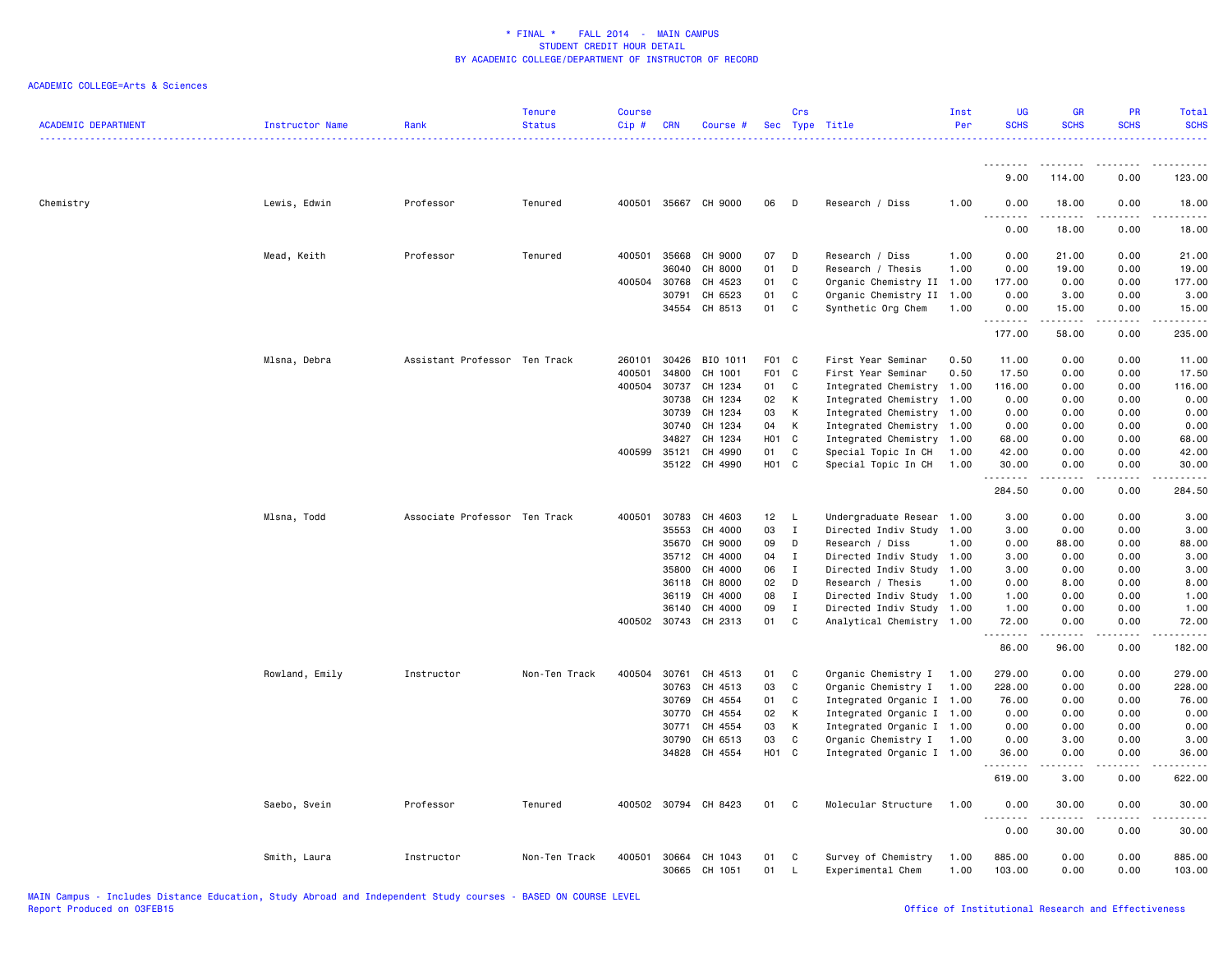|                            |                        |                             | <b>Tenure</b> | <b>Course</b> |              |                      |    | Crs          |                           | Inst | <b>UG</b>                                                                                                                                                               | <b>GR</b>        | PR          | Total                 |
|----------------------------|------------------------|-----------------------------|---------------|---------------|--------------|----------------------|----|--------------|---------------------------|------|-------------------------------------------------------------------------------------------------------------------------------------------------------------------------|------------------|-------------|-----------------------|
| <b>ACADEMIC DEPARTMENT</b> | <b>Instructor Name</b> | Rank                        | <b>Status</b> | Cip#          | <b>CRN</b>   | Course #             |    |              | Sec Type Title            | Per  | <b>SCHS</b>                                                                                                                                                             | <b>SCHS</b>      | <b>SCHS</b> | <b>SCHS</b><br>وتوتون |
| Chemistry                  | Smith, Laura           | Instructor                  | Non-Ten Track | 400501        | 30666        | CH 1053              | 01 | C            | Survey of Chemistry       | 1.00 | 168.00                                                                                                                                                                  | 0.00             | 0.00        | 168.00                |
|                            |                        |                             |               | 400502        | 30741        | CH 2311              | 01 | L            | Analytical Chem I La 1.00 |      | 11.00                                                                                                                                                                   | 0.00             | 0.00        | 11.00                 |
|                            |                        |                             |               |               |              | 30742 CH 2311        | 02 | L.           | Analytical Chem I La 1.00 |      | 10.00                                                                                                                                                                   | 0.00             | 0.00        | 10.00                 |
|                            |                        |                             |               |               | 400506 30747 | CH 4411              | 01 | L.           | Physical Chem Lab I       | 0.50 | 4.00                                                                                                                                                                    | 0.00             | 0.00        | 4.00                  |
|                            |                        |                             |               |               |              | 35146 CH 4411        | 02 | $\mathsf{L}$ | Physical Chem Lab I       | 0.50 | 5.00<br><u>.</u>                                                                                                                                                        | 0.00<br>.        | 0.00<br>.   | 5.00<br>.             |
|                            |                        |                             |               |               |              |                      |    |              |                           |      | 1186.00                                                                                                                                                                 | 0.00             | 0.00        | 1186.00               |
|                            | Stokes, Sean           | Instructor                  | Non-Ten Track | 400501        | 36214        | CH 4000              | 10 | $\mathbf{I}$ | Directed Indiv Study 1.00 |      | 1.00                                                                                                                                                                    | 0.00             | 0.00        | 1.00                  |
|                            |                        |                             |               | 400504        | 30749        | CH 4511              | 01 | L.           | Org Chem Lab I            | 1.00 | 24.00                                                                                                                                                                   | 0.00             | 0.00        | 24.00                 |
|                            |                        |                             |               |               | 30750        | CH 4511              | 02 | L            | Org Chem Lab I            | 1.00 | 24.00                                                                                                                                                                   | 0.00             | 0.00        | 24.00                 |
|                            |                        |                             |               |               | 30751        | CH 4511              | 03 | L.           | Org Chem Lab I            | 1.00 | 22.00                                                                                                                                                                   | 0.00             | 0.00        | 22.00                 |
|                            |                        |                             |               |               | 30752        | CH 4511              | 04 | L            | Org Chem Lab I            | 1.00 | 24.00                                                                                                                                                                   | 0.00             | 0.00        | 24.00                 |
|                            |                        |                             |               |               | 30753        | CH 4511              | 05 | <b>L</b>     | Org Chem Lab I            | 1.00 | 24.00                                                                                                                                                                   | 0.00             | 0.00        | 24.00                 |
|                            |                        |                             |               |               | 30754        | CH 4511              | 06 | L.           | Org Chem Lab I            | 1.00 | 24.00                                                                                                                                                                   | 0.00             | 0.00        | 24.00                 |
|                            |                        |                             |               |               | 30755        | CH 4511              | 07 | $\mathsf{L}$ | Org Chem Lab I            | 1.00 | 24.00                                                                                                                                                                   | 0.00             | 0.00        | 24.00                 |
|                            |                        |                             |               |               | 30756        | CH 4511              | 08 | L.           | Org Chem Lab I            | 1.00 | 22.00                                                                                                                                                                   | 0.00             | 0.00        | 22.00                 |
|                            |                        |                             |               |               | 30757        | CH 4511              | 09 | L.           | Org Chem Lab I            | 1.00 | 23.00                                                                                                                                                                   | 0.00             | 0.00        | 23.00                 |
|                            |                        |                             |               |               | 30758        | CH 4511              | 10 | $\mathsf{L}$ | Org Chem Lab I            | 1.00 | 21.00                                                                                                                                                                   | 0.00             | 0.00        | 21.00                 |
|                            |                        |                             |               |               | 30759        | CH 4511              | 11 | L.           | Org Chem Lab I            | 1.00 | 23.00                                                                                                                                                                   | 0.00             | 0.00        | 23.00                 |
|                            |                        |                             |               |               | 30760        | CH 4511              | 12 | $\mathsf{L}$ | Org Chem Lab I            | 1.00 | 24.00                                                                                                                                                                   | 0.00             | 0.00        | 24.00                 |
|                            |                        |                             |               |               | 30765        | CH 4521              | 01 | L.           | Org Chem Lab II           | 1.00 | 19.00                                                                                                                                                                   | 0.00             | 0.00        | 19.00                 |
|                            |                        |                             |               |               | 30766        | CH 4521              | 02 | L.           | Org Chem Lab II           | 1.00 | 19.00                                                                                                                                                                   | 0.00             | 0.00        | 19.00                 |
|                            |                        |                             |               |               |              | 30767 CH 4521        | 03 | L.           | Org Chem Lab II           | 1.00 | 8.00<br>.                                                                                                                                                               | 0.00<br>.        | 0.00<br>.   | 8.00<br><u>.</u>      |
|                            |                        |                             |               |               |              |                      |    |              |                           |      | 326.00                                                                                                                                                                  | 0.00             | 0.00        | 326.00                |
|                            | Sygula, Andrzej        | Professor                   | Tenured       |               |              | 400501 35672 CH 9000 | 11 | D            | Research / Diss           | 1.00 | 0.00<br>$\frac{1}{2} \left( \frac{1}{2} \right) \left( \frac{1}{2} \right) \left( \frac{1}{2} \right) \left( \frac{1}{2} \right) \left( \frac{1}{2} \right)$<br>$- - -$ | 23.00<br>.       | 0.00<br>.   | 23.00<br>.            |
|                            |                        |                             |               |               |              |                      |    |              |                           |      | 0.00                                                                                                                                                                    | 23.00            | 0.00        | 23.00                 |
|                            | Webster, Charles       | Associate Professor Tenured |               | 400501        | 36181        | CH 7000              | 03 | I            | Directed Indiv Study 1.00 |      | 0.00                                                                                                                                                                    | 2.00             | 0.00        | 2.00                  |
|                            |                        |                             |               |               |              | 400503 30745 CH 4213 | 01 | C            | Adv Inorganic Chem        | 1.00 | 66.00                                                                                                                                                                   | 0.00             | 0.00        | 66.00                 |
|                            |                        |                             |               |               |              |                      |    |              |                           |      | .<br>66.00                                                                                                                                                              | <b>.</b><br>2.00 | .<br>0.00   | .<br>68.00            |
|                            | Wipf, David            | Professor                   | Tenured       | 400501        | 30667        | CH 1141              | 01 | C            | Prof Chem: Paths          | 1.00 | 22.00                                                                                                                                                                   | 0.00             | 0.00        | 22.00                 |
|                            |                        |                             |               |               | 30723        | CH 1213              | 06 | C            | Chemistry I               | 1.00 | 267.00                                                                                                                                                                  | 0.00             | 0.00        | 267.00                |
|                            |                        |                             |               |               | 30744        | CH 3141              | 01 | C            | Prof Chem: Literatur      | 1.00 | 23.00                                                                                                                                                                   | 0.00             | 0.00        | 23.00                 |
|                            |                        |                             |               |               | 30785        | CH 4711              | 01 | C            | Senior Seminar            | 1.00 | 6.00                                                                                                                                                                    | 0.00             | 0.00        | 6.00                  |
|                            |                        |                             |               |               |              | 30796 CH 8711        | 01 | s            | Seminar                   | 1.00 | 0.00                                                                                                                                                                    | 7.00             | 0.00        | 7.00                  |
|                            |                        |                             |               |               | 30797        | CH 8721              | 01 | S            | Seminar                   | 1.00 | 0.00                                                                                                                                                                    | 6.00             | 0.00        | 6.00                  |
|                            |                        |                             |               |               | 30798        | CH 8731              | 01 | <sub>S</sub> | Seminar                   | 1.00 | 0.00                                                                                                                                                                    | 8.00             | 0.00        | 8.00                  |
|                            |                        |                             |               |               | 35673        | CH 9000              | 12 | D            | Research / Diss           | 1.00 | 0.00                                                                                                                                                                    | 22.00            | 0.00        | 22.00                 |
|                            |                        |                             |               |               | 36225        | CH 8000              | 04 | D            | Research / Thesis         | 1.00 | 0.00                                                                                                                                                                    | 13.00            | 0.00        | 13.00                 |
|                            |                        |                             |               |               |              | 400504 30792 CH 8111 | 01 | C            | Professional Chemist 1.00 |      | 0.00<br>.                                                                                                                                                               | 14.00<br>.       | 0.00<br>.   | 14.00<br>.            |
|                            |                        |                             |               |               |              |                      |    |              |                           |      | 318.00                                                                                                                                                                  | 70.00            | 0.00        | 388.00                |
|                            | Zhang, Dongmao         | Associate Professor Tenured |               | 400501        | 35674        | CH 9000              | 13 | D            | Research / Diss           | 1.00 | 0.00                                                                                                                                                                    | 58.00            | 0.00        | 58.00                 |
|                            |                        |                             |               |               | 400502 34553 | CH 8313              | 01 | C            | Adv Anal Chemistry        | 1.00 | 0.00                                                                                                                                                                    | 42.00            | 0.00        | 42.00                 |
|                            |                        |                             |               |               |              |                      |    |              |                           |      | .                                                                                                                                                                       | <u>.</u>         | .           | 2.2.2.2.2.2           |
|                            |                        |                             |               |               |              |                      |    |              |                           |      | 0.00                                                                                                                                                                    | 100.00           | 0.00        | 100.00                |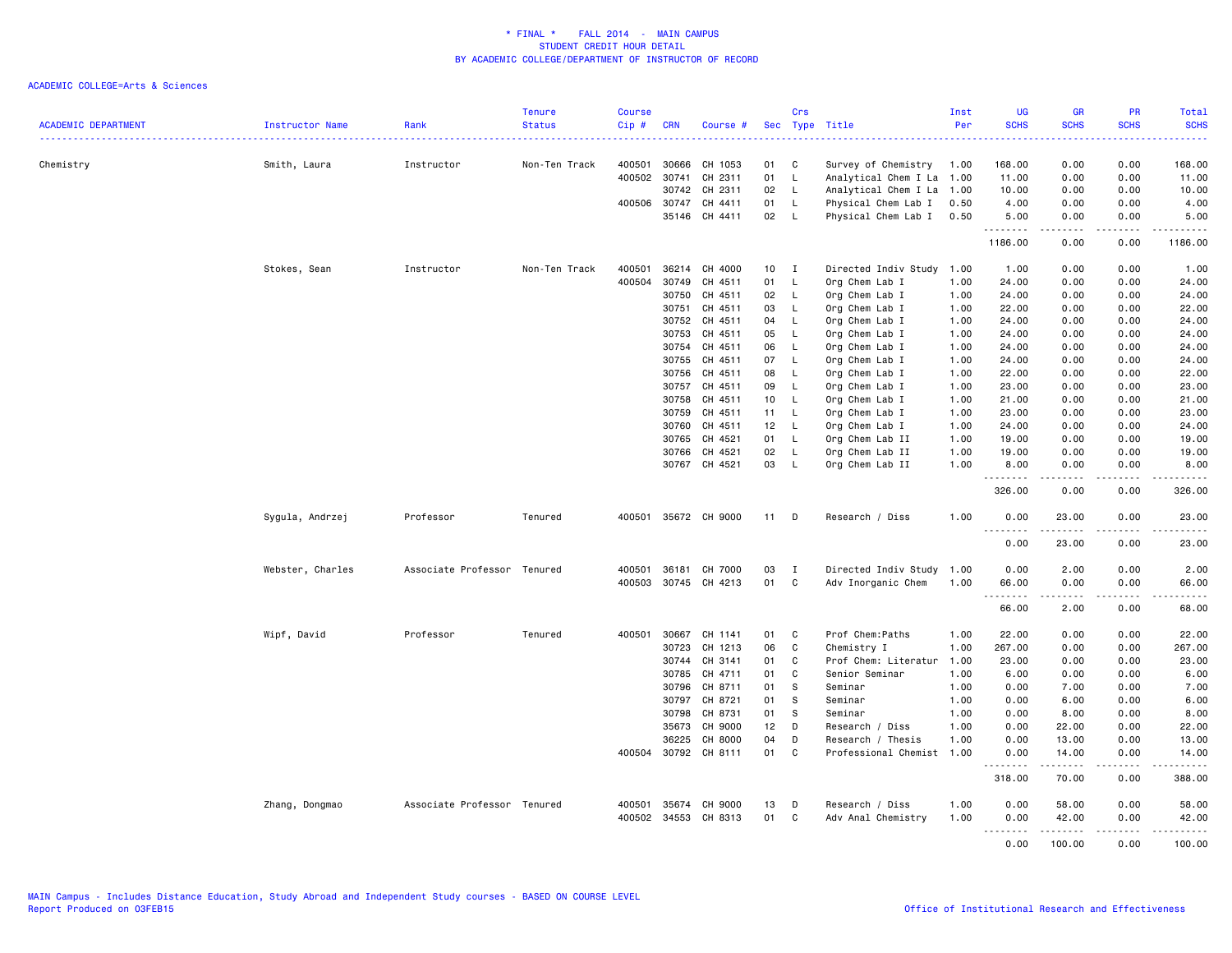# ACADEMIC COLLEGE=Arts & Sciences

|                            |                 | Tenure | Course |                                        |  | Inst | <b>IIG</b>    | - GR | <b>PR</b>   | Total       |
|----------------------------|-----------------|--------|--------|----------------------------------------|--|------|---------------|------|-------------|-------------|
| <b>ACADEMIC DEPARTMENT</b> | Instructor Name | Status |        | Cip # CRN   Course #  Sec  Type  Title |  |      | Per SCHS SCHS |      | <b>SCHS</b> | <b>SCHS</b> |
| -----                      |                 |        |        |                                        |  |      |               |      |             |             |

 ====================================== ======== ======== ======== ========== Chemistry 9482.50 682.00 0.00 10164.50 ====================================== ======== ======== ======== ==========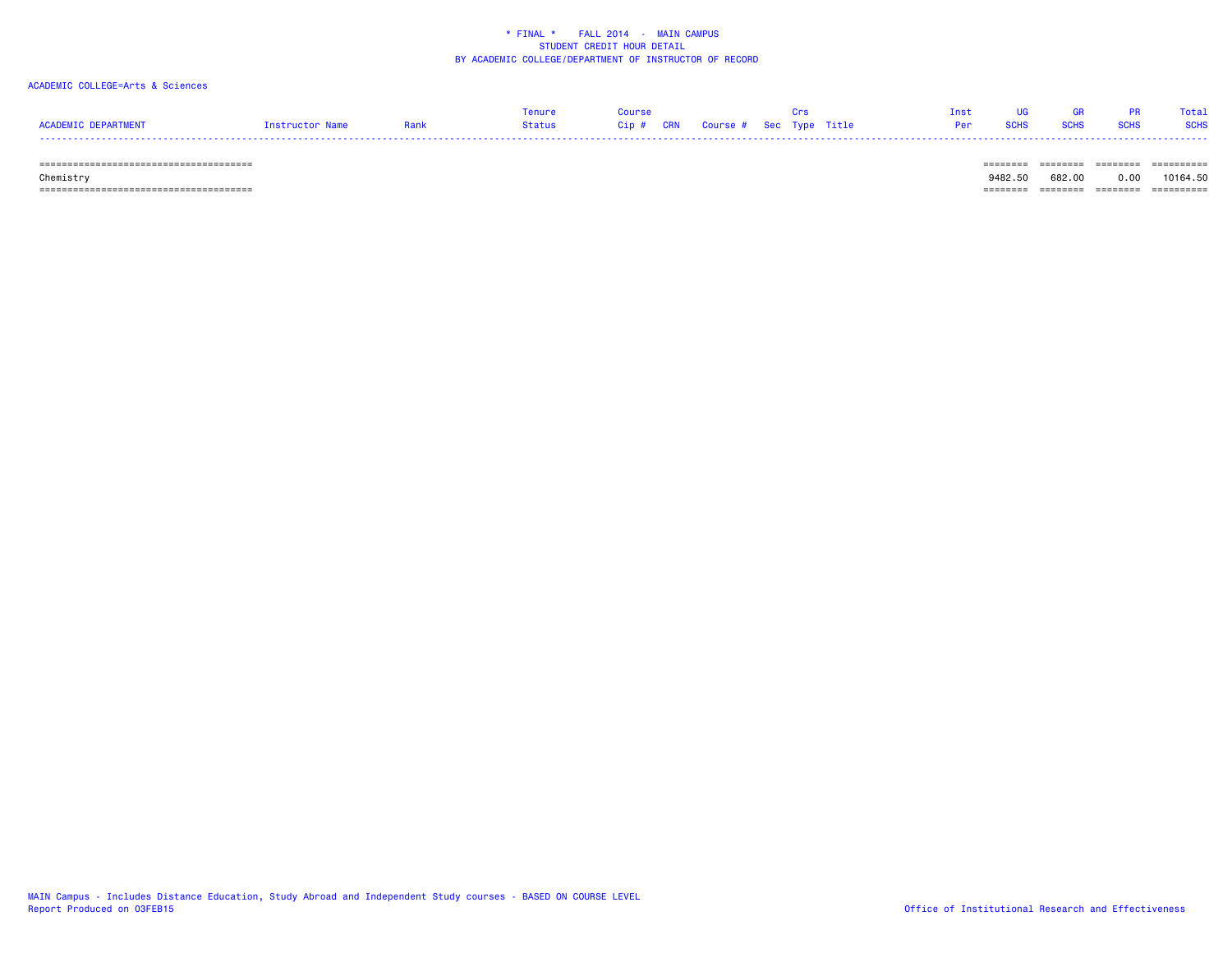| <b>ACADEMIC DEPARTMENT</b>                             | Instructor Name     | Rank                          | <b>Tenure</b><br><b>Status</b> | <b>Course</b><br>Cip # | <b>CRN</b>   | Course #                          |          | Crs                          | Sec Type Title                                         | Inst<br>Per  | <b>UG</b><br><b>SCHS</b>                                                                                                                                     | <b>GR</b><br><b>SCHS</b> | PR<br><b>SCHS</b>                   | Total<br><b>SCHS</b> |
|--------------------------------------------------------|---------------------|-------------------------------|--------------------------------|------------------------|--------------|-----------------------------------|----------|------------------------------|--------------------------------------------------------|--------------|--------------------------------------------------------------------------------------------------------------------------------------------------------------|--------------------------|-------------------------------------|----------------------|
| Classical & Modern Languages & Literat Acker, Geoffrey |                     | Lecturer                      | Non-Ten Track                  | 160501                 | 31881        | FLG 1113                          | 03       | C                            | German I                                               | 1.00         | 78.00                                                                                                                                                        | 0.00                     | 0.00                                | 78.00                |
|                                                        |                     |                               |                                |                        |              | 34832 FLG 3124                    | 01       | B                            | Advan German Convers 1.00                              |              | 60.00<br>. <b>.</b>                                                                                                                                          | 0.00<br>.                | 0.00<br>.                           | 60.00<br><u>.</u>    |
|                                                        |                     |                               |                                |                        |              |                                   |          |                              |                                                        |              | 138.00                                                                                                                                                       | 0.00                     | 0.00                                | 138.00               |
|                                                        | Arroyo, Silvia      | Assistant Professor Ten Track |                                | 160905                 |              | 31928 FLS 1113                    | 18       | C                            | Spanish I                                              | 1.00         | 66.00                                                                                                                                                        | 0.00                     | 0.00                                | 66.00                |
|                                                        |                     |                               |                                |                        | 31930        | <b>FLS 1113</b>                   | 20       | C                            | Spanish I                                              | 1.00         | 78.00                                                                                                                                                        | 0.00                     | 0.00                                | 78.00                |
|                                                        |                     |                               |                                |                        |              | 34590 FLS 4323                    | 01       | C                            | Sp Drama Golden Age                                    | 1.00         | 33.00                                                                                                                                                        | 0.00                     | 0.00                                | 33.00                |
|                                                        |                     |                               |                                |                        |              | 34591 FLS 6323                    | 01       | C                            | Sp Drama Golden Age                                    | 1.00         | 0.00<br>.                                                                                                                                                    | 6.00<br><u>.</u>         | 0.00<br>د د د د                     | 6.00<br>.            |
|                                                        |                     |                               |                                |                        |              |                                   |          |                              |                                                        |              | 177.00                                                                                                                                                       | 6.00                     | 0.00                                | 183.00               |
|                                                        | Bartera, Salvador   | Assistant Professor Ten Track |                                |                        |              | 161202 31895 FLH 2133             | 01       | C                            | Greek III                                              | 1.00         | 15.00                                                                                                                                                        | 0.00                     | 0.00                                | 15.00                |
|                                                        |                     |                               |                                | 161203                 | 34584        | FLL 1113                          | 03       | C                            | Latin I                                                | 1.00         | 69.00                                                                                                                                                        | 0.00                     | 0.00                                | 69.00                |
|                                                        |                     |                               |                                |                        |              | 35143 FLL 4000                    | 01       | $\mathbf{I}$                 | Directed Indiv Study 1.00                              |              | 3.00                                                                                                                                                         | 0.00                     | 0.00                                | 3.00                 |
|                                                        |                     |                               |                                |                        |              | 35144 FLL 4000                    | 02       | $\mathbf{I}$                 | Directed Indiv Study 1.00                              |              | 3.00<br>$\frac{1}{2} \left( \frac{1}{2} \right) \left( \frac{1}{2} \right) \left( \frac{1}{2} \right) \left( \frac{1}{2} \right) \left( \frac{1}{2} \right)$ | 0.00<br>.                | 0.00<br>$\sim$ $\sim$ $\sim$ $\sim$ | 3.00<br>-----        |
|                                                        |                     |                               |                                |                        |              |                                   |          |                              |                                                        |              | 90.00                                                                                                                                                        | 0.00                     | 0.00                                | 90.00                |
|                                                        | Blackbourn, Forrest | Lecturer                      | Non-Ten Track                  |                        | 160905 31943 | FLS 1123                          | 06       | C                            | Spanish II                                             | 1.00         | 72.00                                                                                                                                                        | 0.00                     | 0.00                                | 72.00                |
|                                                        |                     |                               |                                |                        |              | 31944 FLS 1123                    | 07       | C                            | Spanish II                                             | 1.00         | 51.00                                                                                                                                                        | 0.00                     | 0.00                                | 51.00                |
|                                                        |                     |                               |                                |                        |              | 31945 FLS 1123                    | 08       | C                            | Spanish II                                             | 1.00         | 24.00                                                                                                                                                        | 0.00                     | 0.00                                | 24.00                |
|                                                        |                     |                               |                                |                        |              | 31954 FLS 2133                    | 07       | C                            | Spanish III                                            | 1.00         | 78.00<br>.                                                                                                                                                   | 0.00<br>.                | 0.00<br>$\sim$ $\sim$ $\sim$        | 78.00<br>.           |
|                                                        |                     |                               |                                |                        |              |                                   |          |                              |                                                        |              | 225.00                                                                                                                                                       | 0.00                     | 0.00                                | 225.00               |
|                                                        | Clark, Mark         | Associate Professor Tenured   |                                |                        |              | 161202 31894 FLH 1113             | 01       | C                            | Greek I                                                | 1.00         | 90.00                                                                                                                                                        | 0.00                     | 0.00                                | 90.00                |
|                                                        |                     |                               |                                |                        | 35141        | FLH 4000                          | 01       | $\mathbf{I}$                 | Directed Individual                                    | 1.00         | 2.00                                                                                                                                                         | 0.00                     | 0.00                                | 2.00                 |
|                                                        |                     |                               |                                |                        | 35142        | <b>FLH 4000</b>                   | 02       | I                            | Directed Individual                                    | 1.00         | 2.00                                                                                                                                                         | 0.00                     | 0.00                                | 2.00                 |
|                                                        |                     |                               |                                |                        | 161203 31902 | FLL 1113                          | 02       | C                            | Latin I                                                | 1.00         | 93.00                                                                                                                                                        | 0.00                     | 0.00                                | 93.00                |
|                                                        |                     |                               |                                |                        | 34585        | FLL 1113                          | 04       | C                            | Latin I                                                | 1.00         | 102.00                                                                                                                                                       | 0.00                     | 0.00                                | 102.00               |
|                                                        |                     |                               |                                |                        |              | 169999 34885 FL 1001              | F01 C    |                              | First Year Seminar                                     | 1.00         | 20.00<br>.                                                                                                                                                   | 0.00                     | 0.00                                | 20.00<br>.           |
|                                                        |                     |                               |                                |                        |              |                                   |          |                              |                                                        |              | 309.00                                                                                                                                                       | 0.00                     | 0.00                                | 309.00               |
|                                                        | Cui, Xiangshan      | Lecturer                      | Non-Ten Track                  | 160101                 |              | 34586 FLC 1113                    | 01       | C                            | Chinese I                                              | 1.00         | 54.00                                                                                                                                                        | 0.00                     | 0.00                                | 54.00                |
|                                                        |                     |                               |                                |                        | 34587        | FLC 2133                          | 01       | C                            | Chinese III                                            | 1.00         | 33.00                                                                                                                                                        | 0.00                     | 0.00                                | 33.00                |
|                                                        |                     |                               |                                | 169999                 |              | 36294 FLC 4000                    | 01       | $\mathbf{I}$                 | Directed Indiv Study 1.00                              |              | 3.00                                                                                                                                                         | 0.00                     | 0.00                                | 3.00                 |
|                                                        |                     |                               |                                |                        |              | 36556 FLC 4000                    | 03       | $\mathbf{I}$                 | Directed Indiv Study 1.00                              |              | 3.00                                                                                                                                                         | 0.00                     | 0.00                                | 3.00                 |
|                                                        |                     |                               |                                |                        |              | 36557 FLC 4000                    | 04       | $\mathbf{I}$                 | Directed Indiv Study 1.00                              |              | 3.00                                                                                                                                                         | 0.00                     | 0.00                                | 3.00                 |
|                                                        |                     |                               |                                |                        |              | 36558 FLC 4000                    | 05       | $\mathbf{I}$                 | Directed Indiv Study 1.00                              |              | 3.00                                                                                                                                                         | 0.00                     | 0.00                                | 3.00                 |
|                                                        |                     |                               |                                |                        | 36559        | FLC 4000                          | 06       | $\mathbf{I}$                 | Directed Indiv Study 1.00                              |              | 3.00                                                                                                                                                         | 0.00                     | 0.00                                | 3.00                 |
|                                                        |                     |                               |                                |                        | 36560        | <b>FLC 4000</b>                   | 07       | $\bf{I}$                     | Directed Indiv Study 1.00                              |              | 3.00                                                                                                                                                         | 0.00                     | 0.00                                | 3.00                 |
|                                                        |                     |                               |                                |                        | 36561        | FLC 4000                          | 08       | $\mathbf{I}$                 | Directed Indiv Study 1.00                              |              | 3.00                                                                                                                                                         | 0.00                     | 0.00                                | 3.00                 |
|                                                        |                     |                               |                                |                        | 36562        | FLC 4000<br>36563 FLC 4000        | 09<br>10 | $\mathbf{I}$<br>$\mathbf{I}$ | Directed Indiv Study 1.00<br>Directed Indiv Study 1.00 |              | 3.00<br>3.00                                                                                                                                                 | 0.00<br>0.00             | 0.00<br>0.00                        | 3.00<br>3.00         |
|                                                        |                     |                               |                                |                        |              |                                   |          |                              |                                                        |              | 114.00                                                                                                                                                       | 0.00                     | 0.00                                | $- - - -$<br>114.00  |
|                                                        |                     |                               |                                |                        |              |                                   |          |                              |                                                        |              |                                                                                                                                                              |                          |                                     |                      |
|                                                        | Davisson, Brian     | Assistant Professor Ten Track |                                |                        |              | 160905 31958 FLS 2143             | 01       | C                            | Spanish IV                                             | 1.00         | 69.00                                                                                                                                                        | 0.00                     | 0.00                                | 69.00                |
|                                                        |                     |                               |                                |                        | 31959        | FLS 2143                          | 02       | C                            | Spanish IV                                             | 1.00         | 33.00                                                                                                                                                        | 0.00                     | 0.00                                | 33.00                |
|                                                        |                     |                               |                                |                        | 34842        | FLS 4283                          | 01       | C                            | Spanish Amer Novel                                     | 1.00         | 27.00                                                                                                                                                        | 0.00                     | 0.00                                | 27.00                |
|                                                        |                     |                               |                                |                        | 35581        | 34843 FLS 6283<br><b>FLS 4000</b> | 01<br>01 | C<br>$\mathbf{r}$            | Spanish Amer Novel<br>Directed Indiv Study             | 1.00<br>1.00 | 0.00<br>3.00                                                                                                                                                 | 6.00<br>0.00             | 0.00<br>0.00                        | 6.00<br>3.00         |
|                                                        |                     |                               |                                |                        |              |                                   |          |                              |                                                        |              |                                                                                                                                                              |                          |                                     |                      |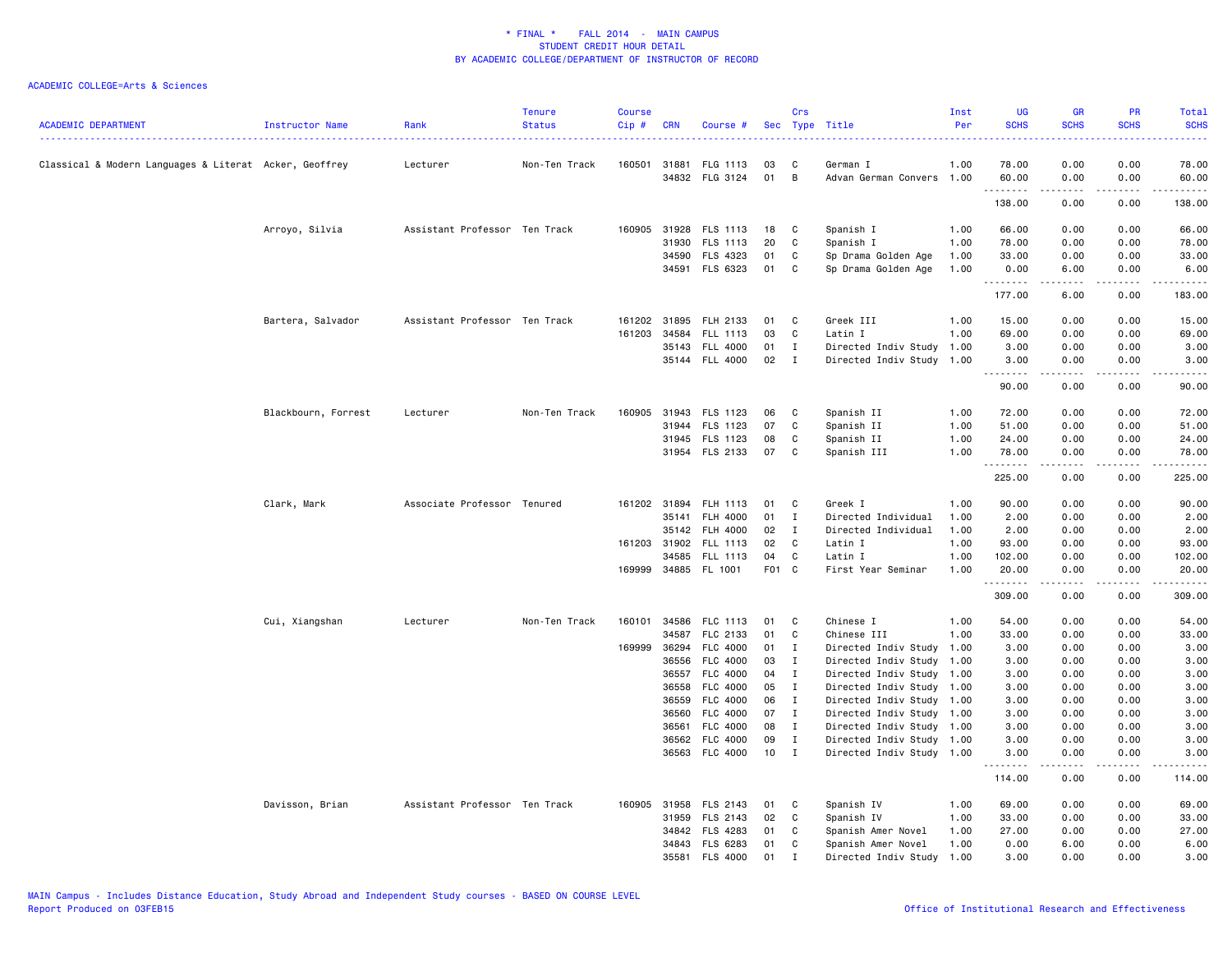| <b>ACADEMIC DEPARTMENT</b>                           | Instructor Name  | Rank                        | <b>Tenure</b><br><b>Status</b> | Course<br>$Cip \#$ | <b>CRN</b> | Course #                   |          | Crs                          | Sec Type Title                                         | Inst<br>Per | <b>UG</b><br><b>SCHS</b> | <b>GR</b><br><b>SCHS</b>                                                                                                                                                                | PR<br><b>SCHS</b> | Total<br><b>SCHS</b><br>د د د د د د د |
|------------------------------------------------------|------------------|-----------------------------|--------------------------------|--------------------|------------|----------------------------|----------|------------------------------|--------------------------------------------------------|-------------|--------------------------|-----------------------------------------------------------------------------------------------------------------------------------------------------------------------------------------|-------------------|---------------------------------------|
|                                                      |                  |                             |                                |                    |            |                            |          |                              |                                                        |             | .                        |                                                                                                                                                                                         |                   |                                       |
|                                                      |                  |                             |                                |                    |            |                            |          |                              |                                                        |             | 132.00                   | 6.00                                                                                                                                                                                    | 0.00              | 138.00                                |
| Classical & Modern Languages & Literat Debicka, Anna |                  | Instructor                  | Non-Ten Track                  | 160905             |            | 31915 FLS 1113             | 05       | C                            | Spanish I                                              | 1.00        | 75.00                    | 0.00                                                                                                                                                                                    | 0.00              | 75.00                                 |
|                                                      |                  |                             |                                |                    |            | 31916 FLS 1113             | 06       | C                            | Spanish I                                              | 1.00        | 75.00                    | 0.00                                                                                                                                                                                    | 0.00              | 75.00                                 |
|                                                      |                  |                             |                                |                    |            | 31917 FLS 1113             | 07       | C                            | Spanish I                                              | 1.00        | 78.00                    | 0.00                                                                                                                                                                                    | 0.00              | 78.00                                 |
|                                                      |                  |                             |                                |                    |            | 31918 FLS 1113             | 08       | C                            | Spanish I                                              | 1.00        | 63.00<br>.               | 0.00<br>$- - - - -$                                                                                                                                                                     | 0.00<br>.         | 63.00<br>.                            |
|                                                      |                  |                             |                                |                    |            |                            |          |                              |                                                        |             | 291.00                   | 0.00                                                                                                                                                                                    | 0.00              | 291.00                                |
|                                                      | Dunlap, Monika   | Instructor                  | Non-Ten Track                  | 160901             | 31861      | FLF 1113                   | 01       | C                            | French I                                               | 1.00        | 87.00                    | 0.00                                                                                                                                                                                    | 0.00              | 87.00                                 |
|                                                      |                  |                             |                                |                    | 31862      | FLF 1113                   | 02       | C                            | French I                                               | 1.00        | 84.00                    | 0.00                                                                                                                                                                                    | 0.00              | 84.00                                 |
|                                                      |                  |                             |                                |                    |            | 31864 FLF 1113             | 04       | C                            | French I                                               | 1.00        | 78.00<br>.               | 0.00<br>$\frac{1}{2} \left( \frac{1}{2} \right) \left( \frac{1}{2} \right) \left( \frac{1}{2} \right) \left( \frac{1}{2} \right) \left( \frac{1}{2} \right)$                            | 0.00<br>.         | 78.00<br>2.2.2.2.2.2                  |
|                                                      |                  |                             |                                |                    |            |                            |          |                              |                                                        |             | 249.00                   | 0.00                                                                                                                                                                                    | 0.00              | 249.00                                |
|                                                      | Fabel, Ekaterina | Lecturer                    | Non-Ten Track                  |                    |            | 160402 31908 FLR 1113      | 01       | C                            | Russian I                                              | 1.00        | 39.00                    | 0.00                                                                                                                                                                                    | 0.00              | 39.00                                 |
|                                                      |                  |                             |                                |                    |            | 31909 FLR 2133             | 01       | C                            | Russian III                                            | 1.00        | 33.00                    | 0.00                                                                                                                                                                                    | 0.00              | 33.00                                 |
|                                                      |                  |                             |                                |                    |            |                            |          |                              |                                                        |             | .<br>72.00               | $\frac{1}{2} \left( \frac{1}{2} \right) \left( \frac{1}{2} \right) \left( \frac{1}{2} \right) \left( \frac{1}{2} \right) \left( \frac{1}{2} \right) \left( \frac{1}{2} \right)$<br>0.00 | .<br>0.00         | .<br>72.00                            |
|                                                      |                  |                             |                                |                    | 31879      | FLG 1113                   |          |                              |                                                        | 1.00        |                          |                                                                                                                                                                                         |                   |                                       |
|                                                      | Gray, Sally      | Associate Professor Tenured |                                | 160501             | 31880      | FLG 1113                   | 01<br>02 | C<br>C                       | German I<br>German I                                   | 1.00        | 72.00<br>63.00           | 0.00<br>0.00                                                                                                                                                                            | 0.00<br>0.00      | 72.00<br>63.00                        |
|                                                      |                  |                             |                                |                    | 31884      | FLG 1123                   | 01       | C                            | German II                                              | 1.00        | 42.00                    | 0.00                                                                                                                                                                                    | 0.00              | 42.00                                 |
|                                                      |                  |                             |                                |                    |            | 36564 FLG 4000             | 01       | I                            | Directed Indiv Study 1.00                              |             | 1.00                     | 0.00                                                                                                                                                                                    | 0.00              | 1.00                                  |
|                                                      |                  |                             |                                |                    |            |                            |          |                              |                                                        |             | .<br>178.00              | 0.00                                                                                                                                                                                    | .<br>0.00         | .<br>178.00                           |
|                                                      | Harland, Robert  | Associate Professor Tenured |                                |                    |            | 160905 31963 FLS 3113      | 01       | C                            | Advanced Spanish Com 1.00                              |             | 63.00                    | 0.00                                                                                                                                                                                    | 0.00              | 63.00                                 |
|                                                      |                  |                             |                                |                    | 34838      | FLS 4213                   | 01       | C                            | Mod Span Women Write 1.00                              |             | 18.00                    | 0.00                                                                                                                                                                                    | 0.00              | 18.00                                 |
|                                                      |                  |                             |                                |                    | 34839      | FLS 6213                   | 01       | C                            | Mod Span Women Write 1.00                              |             | 0.00                     | 3.00                                                                                                                                                                                    | 0.00              | 3.00                                  |
|                                                      |                  |                             |                                |                    |            | 36481 FLS 4000             | 02       | $\mathbf{I}$                 | Directed Indiv Study 1.00                              |             | 1.00<br>.                | 0.00<br>$\frac{1}{2} \left( \frac{1}{2} \right) \left( \frac{1}{2} \right) \left( \frac{1}{2} \right) \left( \frac{1}{2} \right) \left( \frac{1}{2} \right)$                            | 0.00<br>.         | 1.00<br>.                             |
|                                                      |                  |                             |                                |                    |            |                            |          |                              |                                                        |             | 82.00                    | 3.00                                                                                                                                                                                    | 0.00              | 85.00                                 |
|                                                      | Kraker, Julia    | Lecturer                    | Non-Ten Track                  | 160905             | 31931      | FLS 1113                   | 21       | C                            | Spanish I                                              | 1.00        | 63.00                    | 0.00                                                                                                                                                                                    | 0.00              | 63.00                                 |
|                                                      |                  |                             |                                |                    |            | 31932 FLS 1113             | 22       | C                            | Spanish I                                              | 1.00        | 81.00                    | 0.00                                                                                                                                                                                    | 0.00              | 81.00                                 |
|                                                      |                  |                             |                                |                    |            |                            |          |                              |                                                        |             | .<br>144.00              | -----<br>0.00                                                                                                                                                                           | .<br>0.00         | .<br>144.00                           |
|                                                      | Little, Chitose  | Instructor                  | Non-Ten Track                  | 160302             | 31898      | FLJ 1113                   | 01       | C                            | Japanese I                                             | 1.00        | 78.00                    | 0.00                                                                                                                                                                                    | 0.00              | 78.00                                 |
|                                                      |                  |                             |                                |                    | 31899      | FLJ 1113                   | 02       | C                            | Japanese I                                             | 1.00        | 81.00                    | 0.00                                                                                                                                                                                    | 0.00              | 81.00                                 |
|                                                      |                  |                             |                                |                    | 31900      | FLJ 2133                   | 01       | C                            | Japanese III                                           | 1.00        | 36.00                    | 0.00                                                                                                                                                                                    | 0.00              | 36.00                                 |
|                                                      |                  |                             |                                |                    |            | 35578 FLJ 4000             | 01       | $\mathbf{I}$                 | Directed Indiv Study 1.00                              |             | 3.00                     | 0.00                                                                                                                                                                                    | 0.00              | 3.00                                  |
|                                                      |                  |                             |                                |                    | 35785      | <b>FLJ 4000</b>            | 03       | $\mathbf{I}$                 | Directed Indiv Study 1.00                              |             | 3.00                     | 0.00                                                                                                                                                                                    | 0.00              | 3.00                                  |
|                                                      |                  |                             |                                |                    |            | 35790 FLJ 4000             | 04       | $\mathbf I$                  | Directed Indiv Study 1.00                              |             | 3.00                     | 0.00                                                                                                                                                                                    | 0.00              | 3.00                                  |
|                                                      |                  |                             |                                |                    | 35792      | FLJ 4000<br>35794 FLJ 4000 | 05<br>07 | $\mathbf{I}$<br>$\mathbf{I}$ | Directed Indiv Study 1.00<br>Directed Indiv Study 1.00 |             | 3.00<br>3.00             | 0.00<br>0.00                                                                                                                                                                            | 0.00<br>0.00      | 3.00<br>3.00                          |
|                                                      |                  |                             |                                |                    | 35796      | FLJ 4000                   | 09       | $\mathbf{I}$                 | Directed Indiv Study 1.00                              |             | 3.00                     | 0.00                                                                                                                                                                                    | 0.00              | 3.00                                  |
|                                                      |                  |                             |                                |                    | 35798      | FLJ 4000                   | 10       | I                            | Directed Indiv Study 1.00                              |             | 3.00                     | 0.00                                                                                                                                                                                    | 0.00              | 3.00                                  |
|                                                      |                  |                             |                                |                    | 36253      | FLJ 4000                   | 11       | $\mathbf{I}$                 | Directed Indiv Study 1.00                              |             | 3.00                     | 0.00                                                                                                                                                                                    | 0.00              | 3.00                                  |
|                                                      |                  |                             |                                |                    | 36376      | FLJ 4000                   | 13       | I                            | Directed Indiv Study 1.00                              |             | 3.00                     | 0.00                                                                                                                                                                                    | 0.00              | 3.00                                  |
|                                                      |                  |                             |                                |                    | 36378      | FLJ 4000                   | 15       | I                            | Directed Indiv Study 1.00                              |             | 3.00                     | 0.00                                                                                                                                                                                    | 0.00              | 3.00                                  |
|                                                      |                  |                             |                                |                    |            | 36379 FLJ 4000             | 16       | $\mathbf I$                  | Directed Indiv Study 1.00                              |             | 3.00                     | 0.00                                                                                                                                                                                    | 0.00              | 3.00                                  |
|                                                      |                  |                             |                                |                    | 36380      | FLJ 4000                   | 17       | $\mathbf{r}$                 | Directed Indiv Study 1.00                              |             | 6.00                     | 0.00                                                                                                                                                                                    | 0.00              | 6.00                                  |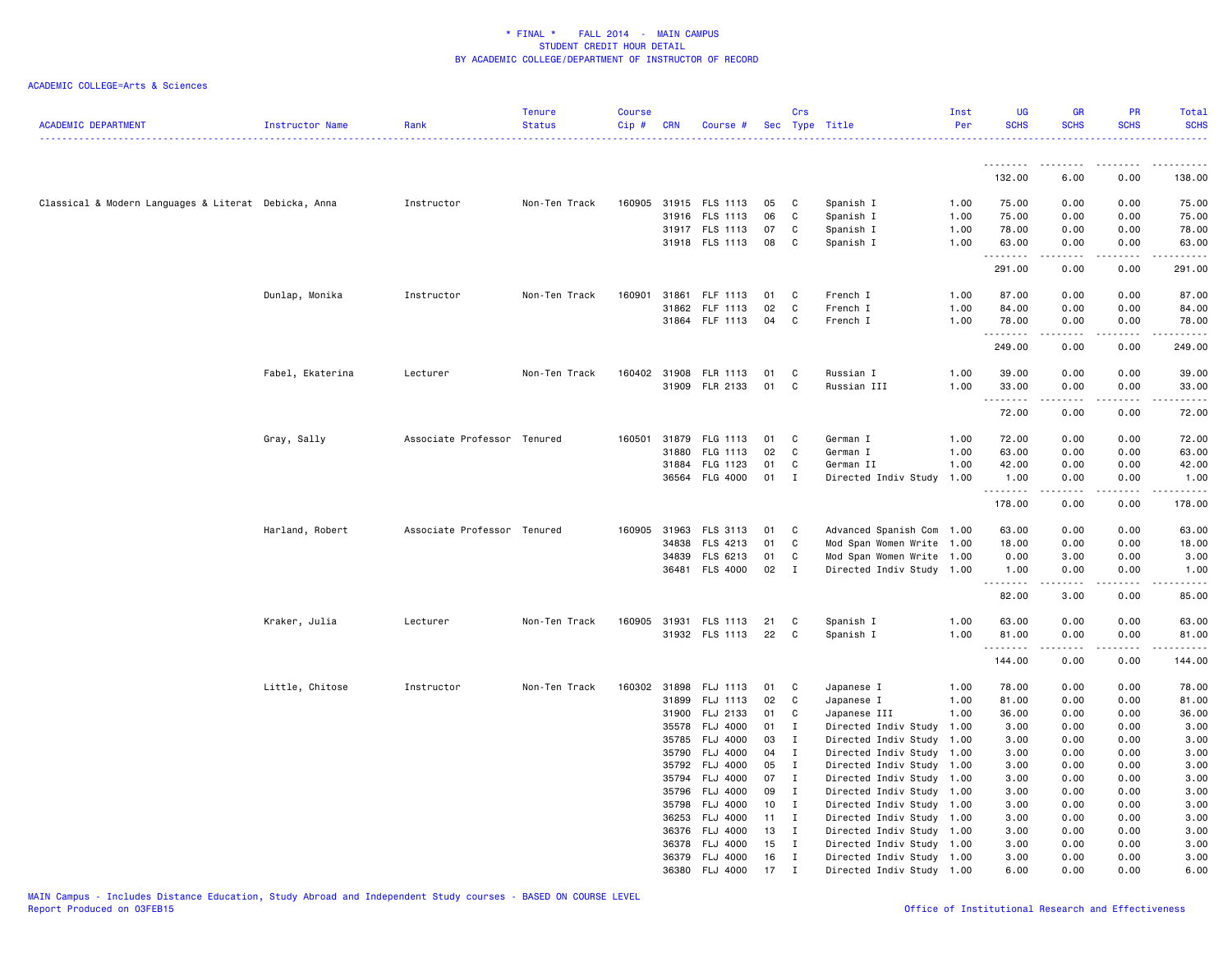| <b>ACADEMIC DEPARTMENT</b>                                 | Instructor Name   | Rank                          | <b>Tenure</b><br><b>Status</b> | <b>Course</b><br>Cip# | <b>CRN</b> | Course #                                |          | Crs           | Sec Type Title                         | Inst<br>Per | <b>UG</b><br><b>SCHS</b> | <b>GR</b><br><b>SCHS</b>                                                                                                                                     | <b>PR</b><br><b>SCHS</b>     | Total<br><b>SCHS</b>  |
|------------------------------------------------------------|-------------------|-------------------------------|--------------------------------|-----------------------|------------|-----------------------------------------|----------|---------------|----------------------------------------|-------------|--------------------------|--------------------------------------------------------------------------------------------------------------------------------------------------------------|------------------------------|-----------------------|
|                                                            |                   |                               |                                |                       |            |                                         |          |               |                                        |             | .                        |                                                                                                                                                              |                              |                       |
|                                                            |                   |                               |                                |                       |            |                                         |          |               |                                        |             | 234.00                   | 0.00                                                                                                                                                         | 0.00                         | 234.00                |
| Classical & Modern Languages & Literat Little, Christopher |                   | Lecturer                      | Non-Ten Track                  |                       |            | 160905 31926 FLS 1113<br>31964 FLS 3121 | 16<br>02 | C<br><b>L</b> | Spanish I<br>Advan Spanish Conv P 1.00 | 1.00        | 51.00<br>12.00           | 0.00<br>0.00                                                                                                                                                 | 0.00<br>0.00                 | 51.00<br>12.00        |
|                                                            |                   |                               |                                |                       |            |                                         |          |               |                                        |             | .<br>63.00               | 0.00                                                                                                                                                         | 0.00                         | .<br>63.00            |
|                                                            | McFadden, Michael | Lecturer                      | Non-Ten Track                  |                       |            | 160905 31921 FLS 1113                   | 11       | C             | Spanish I                              | 1.00        | 63.00                    | 0.00                                                                                                                                                         | 0.00                         | 63.00                 |
|                                                            |                   |                               |                                |                       |            | 31961 FLS 3111                          | 01       | L.            | Adv Spanish Lab I                      | 1.00        | 3.00<br>.                | 0.00<br>.                                                                                                                                                    | 0.00<br>$\frac{1}{2}$        | 3.00<br>$\frac{1}{2}$ |
|                                                            |                   |                               |                                |                       |            |                                         |          |               |                                        |             | 66.00                    | 0.00                                                                                                                                                         | 0.00                         | 66.00                 |
|                                                            | Moser, Keith      | Associate Professor Tenured   |                                | 160901                | 34583      | FLF 3513                                | 01       | C             | Survey Of French Lit 1.00              |             | 39.00                    | 0.00                                                                                                                                                         | 0.00                         | 39.00                 |
|                                                            |                   |                               |                                |                       | 34662      | FLF 4103                                | 01       | C             | 20th Cen Fr Nov & Ss 1.00              |             | 24.00                    | 0.00                                                                                                                                                         | 0.00                         | 24.00                 |
|                                                            |                   |                               |                                |                       | 34663      | FLF 6103                                | 01       | C             | 20th Cen Fr Nov & Ss 1.00              |             | 0.00                     | 12.00                                                                                                                                                        | 0.00                         | 12.00                 |
|                                                            |                   |                               |                                |                       |            | 35911 FLF 7000                          | 01       | $\mathbf{I}$  | Directed Indiv Study 1.00              |             | 0.00<br>.                | 3.00<br>.                                                                                                                                                    | 0.00<br>$\sim$ $\sim$ $\sim$ | 3.00<br>.             |
|                                                            |                   |                               |                                |                       |            |                                         |          |               |                                        |             | 63.00                    | 15.00                                                                                                                                                        | 0.00                         | 78.00                 |
|                                                            | Moya, Arleana     | Instructor                    | Non-Ten Track                  |                       |            | 160905 31919 FLS 1113                   | 09       | C             | Spanish I                              | 1.00        | 69.00                    | 0.00                                                                                                                                                         | 0.00                         | 69.00                 |
|                                                            |                   |                               |                                |                       | 31922      | FLS 1113                                | 12       | C             | Spanish I                              | 1.00        | 75.00                    | 0.00                                                                                                                                                         | 0.00                         | 75.00                 |
|                                                            |                   |                               |                                |                       | 31923      | FLS 1113                                | 13       | C             | Spanish I                              | 1.00        | 84.00                    | 0.00                                                                                                                                                         | 0.00                         | 84.00                 |
|                                                            |                   |                               |                                |                       |            | 31929 FLS 1113                          | 19       | C             | Spanish I                              | 1.00        | 87.00                    | 0.00                                                                                                                                                         | 0.00                         | 87.00                 |
|                                                            |                   |                               |                                |                       |            |                                         |          |               |                                        |             | .                        |                                                                                                                                                              |                              | .                     |
|                                                            |                   |                               |                                |                       |            |                                         |          |               |                                        |             | 315.00                   | 0.00                                                                                                                                                         | 0.00                         | 315.00                |
|                                                            | Munn, David       | Lecturer                      | Non-Ten Track                  | 160905                | 31920      | FLS 1113                                | 10       | C             | Spanish I                              | 1.00        | 72.00                    | 0.00                                                                                                                                                         | 0.00                         | 72.00                 |
|                                                            |                   |                               |                                |                       | 31938      | FLS 1123                                | 01       | C             | Spanish II                             | 1.00        | 57.00                    | 0.00                                                                                                                                                         | 0.00                         | 57.00                 |
|                                                            |                   |                               |                                |                       |            | 31941 FLS 1123                          | 04       | C             | Spanish II                             | 1.00        | 69.00                    | 0.00                                                                                                                                                         | 0.00                         | 69.00                 |
|                                                            |                   |                               |                                |                       |            | 31942 FLS 1123                          | 05       | C             | Spanish II                             | 1.00        | 84.00                    | 0.00                                                                                                                                                         | 0.00                         | 84.00                 |
|                                                            |                   |                               |                                |                       |            |                                         |          |               |                                        |             | .                        |                                                                                                                                                              | .                            | .                     |
|                                                            |                   |                               |                                |                       |            |                                         |          |               |                                        |             | 282.00                   | 0.00                                                                                                                                                         | 0.00                         | 282.00                |
|                                                            | Nigro, Rosa       | Lecturer                      | Non-Ten Track                  | 160902 31896          |            | FLI 1113                                | 01       | C             | Italian I                              | 1.00        | 75.00                    | 0.00                                                                                                                                                         | 0.00                         | 75.00                 |
|                                                            |                   |                               |                                |                       |            | 31897 FLI 2133                          | 01       | C             | Italian III                            | 1.00        | 15.00                    | 0.00                                                                                                                                                         | 0.00                         | 15.00                 |
|                                                            |                   |                               |                                |                       |            | 35959 FLI 1113                          | 02       | C.            | Italian I                              | 1.00        | 39.00<br>.               | 0.00<br>$\frac{1}{2} \left( \frac{1}{2} \right) \left( \frac{1}{2} \right) \left( \frac{1}{2} \right) \left( \frac{1}{2} \right) \left( \frac{1}{2} \right)$ | 0.00<br>.                    | 39.00<br>.            |
|                                                            |                   |                               |                                |                       |            |                                         |          |               |                                        |             | 129.00                   | 0.00                                                                                                                                                         | 0.00                         | 129.00                |
|                                                            | Pelaez, Sol       | Assistant Professor Ten Track |                                |                       |            | 160905 31951 FLS 2133                   | 04       | C             | Spanish III                            | 1.00        | 57.00                    | 0.00                                                                                                                                                         | 0.00                         | 57.00                 |
|                                                            |                   |                               |                                |                       | 31952      | FLS 2133                                | 05       | C             | Spanish III                            | 1.00        | 69.00                    | 0.00                                                                                                                                                         | 0.00                         | 69.00                 |
|                                                            |                   |                               |                                |                       |            | 31966 FLS 3143                          | 01       | C             | Hispanic Civiliza                      | 1.00        | 45.00                    | 0.00                                                                                                                                                         | 0.00                         | 45.00                 |
|                                                            |                   |                               |                                |                       |            |                                         |          |               |                                        |             | .                        | -----                                                                                                                                                        | .                            | ------                |
|                                                            |                   |                               |                                |                       |            |                                         |          |               |                                        |             | 171.00                   | 0.00                                                                                                                                                         | 0.00                         | 171.00                |
|                                                            | Potter, Edward    | Associate Professor Tenured   |                                | 160501                | 31886      | FLG 2133                                | 01       | C             | German III                             | 1.00        | 24.00                    | 0.00                                                                                                                                                         | 0.00                         | 24.00                 |
|                                                            |                   |                               |                                |                       | 34665      | FLG 8443                                | 01       | C             | 18th Century German                    | 1.00        | 0.00                     | 3.00                                                                                                                                                         | 0.00                         | 3.00                  |
|                                                            |                   |                               |                                |                       | 34830      | FLG 4990                                | 01       | C             | Special Topic In FLG 1.00              |             | 36.00                    | 0.00                                                                                                                                                         | 0.00                         | 36.00                 |
|                                                            |                   |                               |                                | 169999                | 34831      | FLG 6990                                | 01       | C             | Special Topic In FLG 1.00              |             | 0.00                     | 3.00                                                                                                                                                         | 0.00                         | 3.00                  |
|                                                            |                   |                               |                                |                       |            |                                         |          |               |                                        |             | .<br>60.00               | 6.00                                                                                                                                                         | 0.00                         | والمستحدث<br>66.00    |
|                                                            | Pruett, Drew      | Instructor                    | Non-Ten Track                  |                       |            | 160901 31863 FLF 1113                   | 03       | C             | French I                               | 1.00        | 93.00                    | 0.00                                                                                                                                                         | 0.00                         | 93.00                 |
|                                                            |                   |                               |                                |                       | 31866      | FLF 1123                                | 01       | C             | French II                              | 1.00        | 54.00                    | 0.00                                                                                                                                                         | 0.00                         | 54.00                 |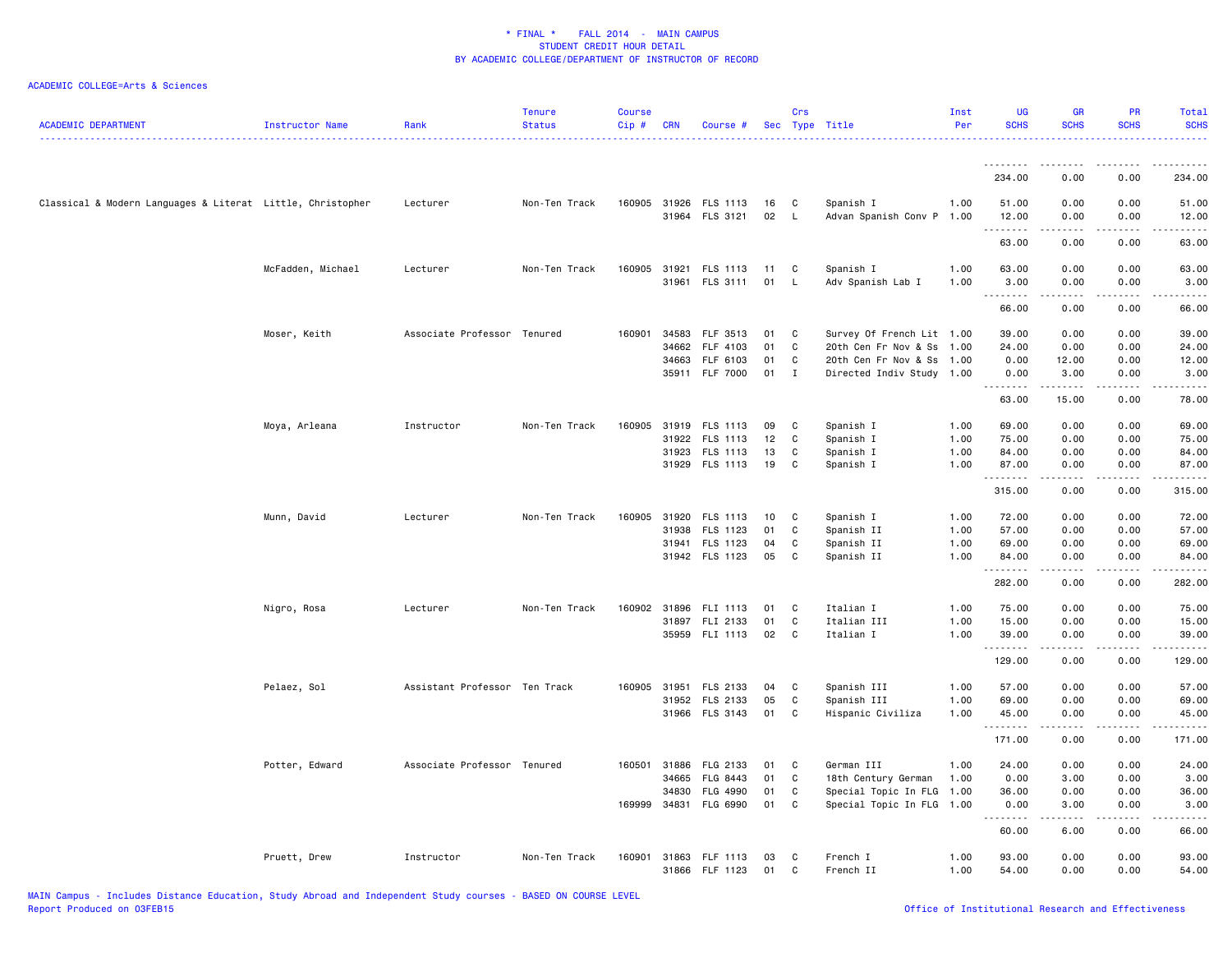| <b>ACADEMIC DEPARTMENT</b>                          | Instructor Name   | Rank                              | <b>Tenure</b><br><b>Status</b> | <b>Course</b><br>Cip# | <b>CRN</b>   | Course #                   |          | Crs    | Sec Type Title         | Inst<br>Per  | <b>UG</b><br><b>SCHS</b> | <b>GR</b><br><b>SCHS</b> | PR<br><b>SCHS</b>                                                                                                                                                                                                                                                                                                                                                                                                                                                                                                  | Total<br><b>SCHS</b>                                                                                                                                                                     |
|-----------------------------------------------------|-------------------|-----------------------------------|--------------------------------|-----------------------|--------------|----------------------------|----------|--------|------------------------|--------------|--------------------------|--------------------------|--------------------------------------------------------------------------------------------------------------------------------------------------------------------------------------------------------------------------------------------------------------------------------------------------------------------------------------------------------------------------------------------------------------------------------------------------------------------------------------------------------------------|------------------------------------------------------------------------------------------------------------------------------------------------------------------------------------------|
| Classical & Modern Languages & Literat Pruett, Drew |                   | Instructor                        | Non-Ten Track                  | 160901                | 31867        | FLF 1123<br>31872 FLF 2143 | 02<br>01 | C<br>C | French II<br>French IV | 1.00<br>1.00 | 78.00<br>9.00            | 0.00<br>0.00             | 0.00<br>0.00                                                                                                                                                                                                                                                                                                                                                                                                                                                                                                       | 78.00<br>9.00                                                                                                                                                                            |
|                                                     |                   |                                   |                                |                       |              |                            |          |        |                        |              | <u>.</u><br>234.00       | 0.00                     | 0.00                                                                                                                                                                                                                                                                                                                                                                                                                                                                                                               | 234.00                                                                                                                                                                                   |
|                                                     | Ricketts, Maria   | Lecturer                          | Non-Ten Track                  | 160905                | 31935        | FLS 1113                   | 26       | C      | Spanish I              | 1.00         | 75.00                    | 0.00                     | 0.00                                                                                                                                                                                                                                                                                                                                                                                                                                                                                                               | 75.00                                                                                                                                                                                    |
|                                                     |                   |                                   |                                |                       | 31939        | FLS 1123                   | 02       | C      | Spanish II             | 1.00         | 78.00                    | 0.00                     | 0.00                                                                                                                                                                                                                                                                                                                                                                                                                                                                                                               | 78.00                                                                                                                                                                                    |
|                                                     |                   |                                   |                                |                       | 31940        | FLS 1123                   | 03       | C      | Spanish II             | 1.00         | 81.00                    | 0.00                     | 0.00                                                                                                                                                                                                                                                                                                                                                                                                                                                                                                               | 81.00                                                                                                                                                                                    |
|                                                     |                   |                                   |                                |                       |              | 34588 FLS 1113             | 24       | C      | Spanish I              | 1.00         | 78.00<br>.               | 0.00<br>.                | 0.00<br>.                                                                                                                                                                                                                                                                                                                                                                                                                                                                                                          | 78.00<br>$\frac{1}{2} \left( \frac{1}{2} \right) \left( \frac{1}{2} \right) \left( \frac{1}{2} \right) \left( \frac{1}{2} \right) \left( \frac{1}{2} \right) \left( \frac{1}{2} \right)$ |
|                                                     |                   |                                   |                                |                       |              |                            |          |        |                        |              | 312.00                   | 0.00                     | 0.00                                                                                                                                                                                                                                                                                                                                                                                                                                                                                                               | 312.00                                                                                                                                                                                   |
|                                                     | Russell, Amie     | Instructor                        | Non-Ten Track                  | 160905                |              | 31911 FLS 1113             | 01       | C      | Spanish I              | 1.00         | 75.00                    | 0.00                     | 0.00                                                                                                                                                                                                                                                                                                                                                                                                                                                                                                               | 75.00                                                                                                                                                                                    |
|                                                     |                   |                                   |                                |                       | 31912        | FLS 1113                   | 02       | C      | Spanish I              | 1.00         | 66.00                    | 0.00                     | 0.00                                                                                                                                                                                                                                                                                                                                                                                                                                                                                                               | 66.00                                                                                                                                                                                    |
|                                                     |                   |                                   |                                |                       | 31913        | FLS 1113                   | 03       | C      | Spanish I              | 1.00         | 84.00                    | 0.00                     | 0.00                                                                                                                                                                                                                                                                                                                                                                                                                                                                                                               | 84.00                                                                                                                                                                                    |
|                                                     |                   |                                   |                                |                       |              | 31914 FLS 1113             | 04       | C      | Spanish I              | 1.00         | 81.00<br><u>.</u>        | 0.00<br>.                | 0.00<br>.                                                                                                                                                                                                                                                                                                                                                                                                                                                                                                          | 81.00<br>.                                                                                                                                                                               |
|                                                     |                   |                                   |                                |                       |              |                            |          |        |                        |              | 306.00                   | 0.00                     | 0.00                                                                                                                                                                                                                                                                                                                                                                                                                                                                                                               | 306.00                                                                                                                                                                                   |
|                                                     | Simpore, Karim    | Assistant Professor Ten Track     |                                | 160901                | 31869        | FLF 2133                   | 01       | C      | French III             | 1.00         | 81.00                    | 0.00                     | 0.00                                                                                                                                                                                                                                                                                                                                                                                                                                                                                                               | 81.00                                                                                                                                                                                    |
|                                                     |                   |                                   |                                |                       | 31870        | FLF 2133                   | 02       | C      | French III             | 1.00         | 57.00                    | 0.00                     | 0.00                                                                                                                                                                                                                                                                                                                                                                                                                                                                                                               | 57.00                                                                                                                                                                                    |
|                                                     |                   |                                   |                                |                       | 34660        | FLF 4163                   | 01       | C      | Francophone Lit        | 1.00         | 12.00                    | 0.00                     | 0.00                                                                                                                                                                                                                                                                                                                                                                                                                                                                                                               | 12.00                                                                                                                                                                                    |
|                                                     |                   |                                   |                                |                       | 34661        | FLF 6163                   | 01       | C      | Francophone Lit        | 1.00         | 0.00                     | 12.00                    | 0.00                                                                                                                                                                                                                                                                                                                                                                                                                                                                                                               | 12.00                                                                                                                                                                                    |
|                                                     |                   |                                   |                                |                       |              |                            |          |        |                        |              | .<br>150.00              | .<br>12.00               | -----<br>0.00                                                                                                                                                                                                                                                                                                                                                                                                                                                                                                      | .<br>162.00                                                                                                                                                                              |
|                                                     | Vozzo, Rosa       | Instructor                        | Non-Ten Track                  |                       | 160905 31950 | FLS 2133                   | 03       | C      | Spanish III            | 1.00         | 75.00                    | 0.00                     | 0.00                                                                                                                                                                                                                                                                                                                                                                                                                                                                                                               | 75.00                                                                                                                                                                                    |
|                                                     |                   |                                   |                                |                       | 31953        | FLS 2133                   | 06       | C      | Spanish III            | 1.00         | 66.00                    | 0.00                     | 0.00                                                                                                                                                                                                                                                                                                                                                                                                                                                                                                               | 66.00                                                                                                                                                                                    |
|                                                     |                   |                                   |                                |                       | 31967        | FLS 3233                   | 01       | C      | Adv Spanish Conversa   | 1.00         | 66.00                    | 0.00                     | 0.00                                                                                                                                                                                                                                                                                                                                                                                                                                                                                                               | 66.00                                                                                                                                                                                    |
|                                                     |                   |                                   |                                |                       | 31969        | FLS 3313                   | 01       | C      | Econ for Span-speak    | 1.00         | 42.00                    | 0.00                     | 0.00                                                                                                                                                                                                                                                                                                                                                                                                                                                                                                               | 42.00                                                                                                                                                                                    |
|                                                     |                   |                                   |                                |                       | 169999 31910 | <b>FLS 1001</b>            | F01 C    |        | First Year Seminar     | 1.00         | 8.00                     | 0.00                     | 0.00                                                                                                                                                                                                                                                                                                                                                                                                                                                                                                               | 8.00                                                                                                                                                                                     |
|                                                     |                   |                                   |                                |                       |              |                            |          |        |                        |              | 257.00                   | .<br>0.00                | .<br>0.00                                                                                                                                                                                                                                                                                                                                                                                                                                                                                                          | -----<br>257.00                                                                                                                                                                          |
|                                                     | Wolverton, Robert | Professor                         | Tenured                        |                       | 160101 31859 | FL 4143                    | 01       | C      | Classical Mythology    | 1.00         | 126.00                   | 0.00                     | 0.00                                                                                                                                                                                                                                                                                                                                                                                                                                                                                                               | 126.00                                                                                                                                                                                   |
|                                                     |                   |                                   |                                |                       | 31860        | FL 6143                    | 01       | C      | Classical Mythology    | 1.00         | 0.00                     | 3.00                     | 0.00                                                                                                                                                                                                                                                                                                                                                                                                                                                                                                               | 3.00                                                                                                                                                                                     |
|                                                     |                   |                                   |                                | 161203 31901          |              | FLL 1113                   | 01       | C      | Latin I                | 1.00         | 96.00                    | 0.00                     | 0.00                                                                                                                                                                                                                                                                                                                                                                                                                                                                                                               | 96.00                                                                                                                                                                                    |
|                                                     |                   |                                   |                                |                       |              | 31905 FLL 2133             | 01       | C      | Latin III              | 1.00         | 63.00                    | 0.00                     | 0.00                                                                                                                                                                                                                                                                                                                                                                                                                                                                                                               | 63.00                                                                                                                                                                                    |
|                                                     |                   |                                   |                                |                       |              |                            |          |        |                        |              | .<br>285.00              | .<br>3.00                | .<br>0.00                                                                                                                                                                                                                                                                                                                                                                                                                                                                                                          | .<br>288.00                                                                                                                                                                              |
|                                                     | Zelaya, Karina    | Visiting Assist Pro Non-Ten Track |                                |                       | 160905 31924 | FLS 1113                   | 14       | C      | Spanish I              | 1.00         | 63.00                    | 0.00                     | 0.00                                                                                                                                                                                                                                                                                                                                                                                                                                                                                                               | 63.00                                                                                                                                                                                    |
|                                                     |                   |                                   |                                |                       | 31925        | FLS 1113                   | 15       | C      | Spanish I              | 1.00         | 69.00                    | 0.00                     | 0.00                                                                                                                                                                                                                                                                                                                                                                                                                                                                                                               | 69.00                                                                                                                                                                                    |
|                                                     |                   |                                   |                                |                       |              | 31949 FLS 2133             | 02       | C      | Spanish III            | 1.00         | 72.00                    | 0.00                     | 0.00                                                                                                                                                                                                                                                                                                                                                                                                                                                                                                               | 72.00                                                                                                                                                                                    |
|                                                     |                   |                                   |                                |                       |              |                            |          |        |                        |              | .<br>204.00              | .<br>0.00                | .<br>0.00                                                                                                                                                                                                                                                                                                                                                                                                                                                                                                          | .<br>204.00                                                                                                                                                                              |
| -------------------------------------               |                   |                                   |                                |                       |              |                            |          |        |                        |              | ========                 | ========                 | ========                                                                                                                                                                                                                                                                                                                                                                                                                                                                                                           | ==========                                                                                                                                                                               |
| Classical & Modern Languages & Literat              |                   |                                   |                                |                       |              |                            |          |        |                        |              | 5332.00                  | 51.00                    | 0.00                                                                                                                                                                                                                                                                                                                                                                                                                                                                                                               | 5383.00                                                                                                                                                                                  |
| --------------------------------------              |                   |                                   |                                |                       |              |                            |          |        |                        |              | <b>EDESSER</b>           |                          | $\begin{array}{c} \multicolumn{3}{c} {\color{blue} \textbf{2}} & \multicolumn{3}{c} {\color{blue} \textbf{3}} & \multicolumn{3}{c} {\color{blue} \textbf{4}} \\ \multicolumn{3}{c} {\color{blue} \textbf{4}} & \multicolumn{3}{c} {\color{blue} \textbf{5}} & \multicolumn{3}{c} {\color{blue} \textbf{6}} & \multicolumn{3}{c} {\color{blue} \textbf{6}} \\ \multicolumn{3}{c} {\color{blue} \textbf{5}} & \multicolumn{3}{c} {\color{blue} \textbf{6}} & \multicolumn{3}{c} {\color{blue} \textbf{6}} & \multic$ | ==========                                                                                                                                                                               |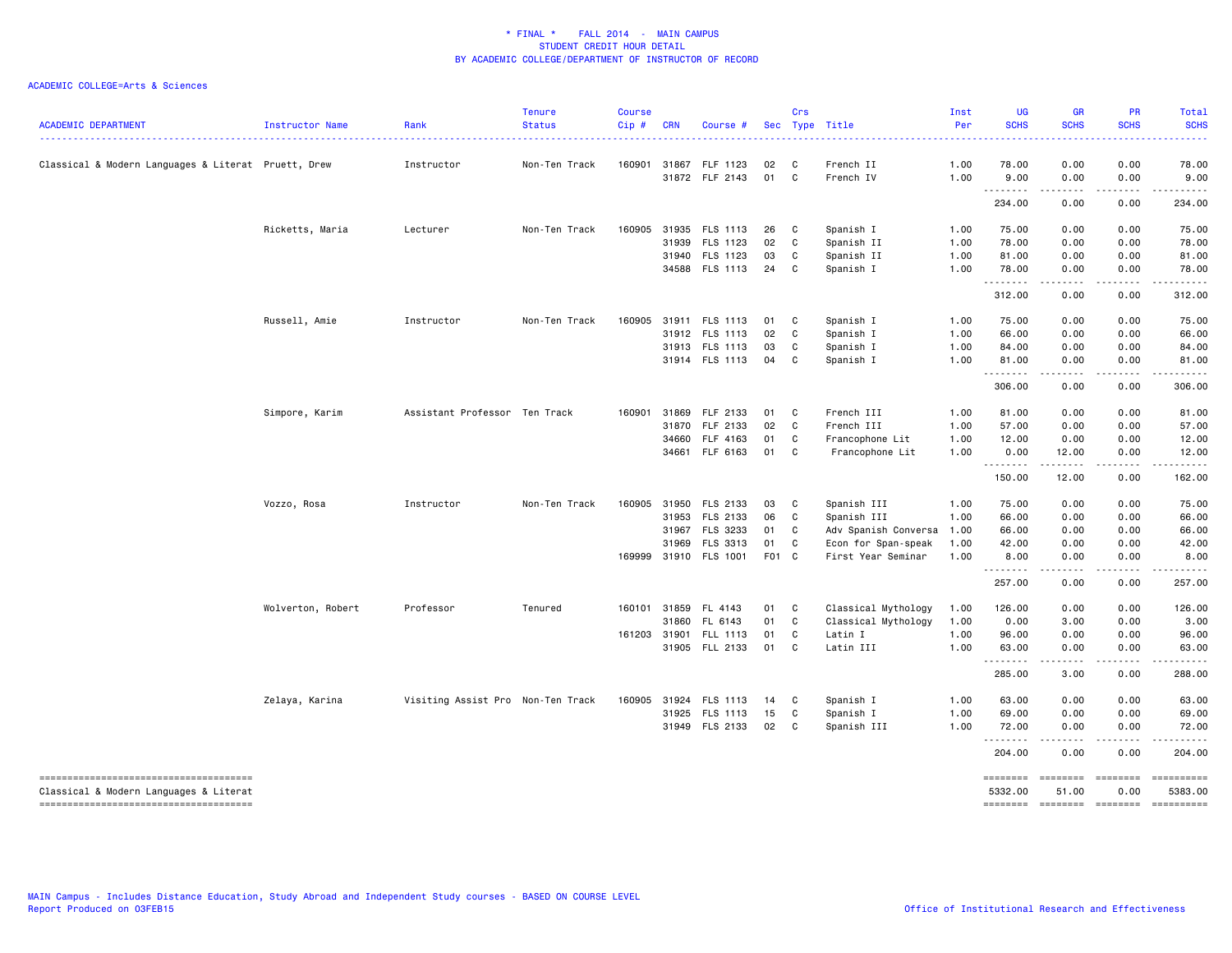|                            |                        |                               | <b>Tenure</b> | <b>Course</b> |            |                      |            | Crs          |                           | Inst | <b>UG</b>   | <b>GR</b>                                                                                                                                                                               | <b>PR</b><br><b>SCHS</b>            | Total                                                                                                                                                                                                                                                                                                                                                                                                                                                                                  |
|----------------------------|------------------------|-------------------------------|---------------|---------------|------------|----------------------|------------|--------------|---------------------------|------|-------------|-----------------------------------------------------------------------------------------------------------------------------------------------------------------------------------------|-------------------------------------|----------------------------------------------------------------------------------------------------------------------------------------------------------------------------------------------------------------------------------------------------------------------------------------------------------------------------------------------------------------------------------------------------------------------------------------------------------------------------------------|
| <b>ACADEMIC DEPARTMENT</b> | <b>Instructor Name</b> | Rank                          | <b>Status</b> | Cip#          | <b>CRN</b> | Course #             |            | Sec Type     | Title                     | Per  | <b>SCHS</b> | <b>SCHS</b>                                                                                                                                                                             |                                     | <b>SCHS</b><br>$\frac{1}{2} \left( \frac{1}{2} \right) \left( \frac{1}{2} \right) \left( \frac{1}{2} \right) \left( \frac{1}{2} \right)$                                                                                                                                                                                                                                                                                                                                               |
| Communication              | Anthony, Kelli         | Instructor                    | Non-Ten Track | 090101        | 33853      | CO 1223              | 501 C      |              | Intro Comm Theory         | 1.00 | 99.00       | 0.00                                                                                                                                                                                    | 0.00                                | 99.00                                                                                                                                                                                                                                                                                                                                                                                                                                                                                  |
|                            |                        |                               |               |               | 33857      | CO 3833              | 501 C      |              | Interviewing              | 1.00 | 57.00       | 0.00                                                                                                                                                                                    | 0.00                                | 57.00                                                                                                                                                                                                                                                                                                                                                                                                                                                                                  |
|                            |                        |                               |               | 090401        | 33854      | CO 1403              | 501 C      |              | Intro Mass Media          | 1.00 | 138.00      | 0.00                                                                                                                                                                                    | 0.00                                | 138.00                                                                                                                                                                                                                                                                                                                                                                                                                                                                                 |
|                            |                        |                               |               |               |            | 090900 33856 CO 3813 | 501 C      |              | PR Case Problems          | 1.00 | 39.00       | 0.00                                                                                                                                                                                    | 0.00                                | 39.00                                                                                                                                                                                                                                                                                                                                                                                                                                                                                  |
|                            |                        |                               |               |               |            |                      |            |              |                           |      | .           | <u>.</u>                                                                                                                                                                                | .                                   | $\begin{array}{cccccccccccccc} \multicolumn{2}{c}{} & \multicolumn{2}{c}{} & \multicolumn{2}{c}{} & \multicolumn{2}{c}{} & \multicolumn{2}{c}{} & \multicolumn{2}{c}{} & \multicolumn{2}{c}{} & \multicolumn{2}{c}{} & \multicolumn{2}{c}{} & \multicolumn{2}{c}{} & \multicolumn{2}{c}{} & \multicolumn{2}{c}{} & \multicolumn{2}{c}{} & \multicolumn{2}{c}{} & \multicolumn{2}{c}{} & \multicolumn{2}{c}{} & \multicolumn{2}{c}{} & \multicolumn{2}{c}{} & \multicolumn{2}{c}{} & \$ |
|                            |                        |                               |               |               |            |                      |            |              |                           |      | 333.00      | 0.00                                                                                                                                                                                    | 0.00                                | 333.00                                                                                                                                                                                                                                                                                                                                                                                                                                                                                 |
|                            | Brown, Karyn           | Instructor                    | Non-Ten Track | 090900        | 30935      | CO 4813              | 01         | C            | PR Organizations          | 1.00 | 48.00       | 0.00                                                                                                                                                                                    | 0.00                                | 48.00                                                                                                                                                                                                                                                                                                                                                                                                                                                                                  |
|                            |                        |                               |               |               | 30936      | CO 4813              | 02         | C            | PR Organizations          | 1.00 | 36.00<br>.  | 0.00<br>.                                                                                                                                                                               | 0.00<br>$\sim$ $\sim$ $\sim$ $\sim$ | 36.00<br>.                                                                                                                                                                                                                                                                                                                                                                                                                                                                             |
|                            |                        |                               |               |               |            |                      |            |              |                           |      | 84.00       | 0.00                                                                                                                                                                                    | 0.00                                | 84.00                                                                                                                                                                                                                                                                                                                                                                                                                                                                                  |
|                            | Cain, Emily            | Instructor                    | Non-Ten Track | 090101        | 30859      | CO 1013              | 20         | C            | Intro to Communicati 1.00 |      | 105.00      | 0.00                                                                                                                                                                                    | 0.00                                | 105.00                                                                                                                                                                                                                                                                                                                                                                                                                                                                                 |
|                            |                        |                               |               | 090900        | 30918      | CO 3863              | 02         | B            | PR Production             | 1.00 | 51.00       | 0.00                                                                                                                                                                                    | 0.00                                | 51.00                                                                                                                                                                                                                                                                                                                                                                                                                                                                                  |
|                            |                        |                               |               |               |            | 30919 CO 3863        | 03         | B            | PR Production             | 1.00 | 51.00       | 0.00                                                                                                                                                                                    | 0.00                                | 51.00                                                                                                                                                                                                                                                                                                                                                                                                                                                                                  |
|                            |                        |                               |               |               |            |                      |            |              |                           |      | .<br>207.00 | .<br>0.00                                                                                                                                                                               | .<br>0.00                           | 207.00                                                                                                                                                                                                                                                                                                                                                                                                                                                                                 |
|                            | Chambers, Cheryl       | Instructor                    | Non-Ten Track | 090101        | 30842      | CO 1013              | 03         | C            | Intro to Communicati 1.00 |      | 102.00      | 0.00                                                                                                                                                                                    | 0.00                                | 102.00                                                                                                                                                                                                                                                                                                                                                                                                                                                                                 |
|                            |                        |                               |               |               | 30845      | CO 1013              | 06         | C            | Intro to Communicati 1.00 |      | 102.00      | 0.00                                                                                                                                                                                    | 0.00                                | 102.00                                                                                                                                                                                                                                                                                                                                                                                                                                                                                 |
|                            |                        |                               |               |               | 30846      | CO 1013              | 07         | C            | Intro to Communicati 1.00 |      | 102.00      | 0.00                                                                                                                                                                                    | 0.00                                | 102.00                                                                                                                                                                                                                                                                                                                                                                                                                                                                                 |
|                            |                        |                               |               |               | 30847      | CO 1013              | 08         | C            | Intro to Communicati 1.00 |      | 102.00      | 0.00                                                                                                                                                                                    | 0.00                                | 102.00                                                                                                                                                                                                                                                                                                                                                                                                                                                                                 |
|                            |                        |                               |               |               | 30848      | CO 1013              | 09         | C            | Intro to Communicati 1.00 |      | 99.00       | 0.00                                                                                                                                                                                    | 0.00                                | 99.00                                                                                                                                                                                                                                                                                                                                                                                                                                                                                  |
|                            |                        |                               |               | 231001        | 30826      | CO 1001              | F01 C      |              | First Year Seminar        | 1.00 | 15.00       | 0.00                                                                                                                                                                                    | 0.00                                | 15.00                                                                                                                                                                                                                                                                                                                                                                                                                                                                                  |
|                            |                        |                               |               |               |            |                      |            |              |                           |      | .<br>522.00 | $\frac{1}{2} \left( \frac{1}{2} \right) \left( \frac{1}{2} \right) \left( \frac{1}{2} \right) \left( \frac{1}{2} \right) \left( \frac{1}{2} \right) \left( \frac{1}{2} \right)$<br>0.00 | .<br>0.00                           | $\begin{array}{cccccccccccccc} \bullet & \bullet & \bullet & \bullet & \bullet & \bullet & \bullet & \bullet \end{array}$<br>522.00                                                                                                                                                                                                                                                                                                                                                    |
|                            | Clevinger, Donna       | Professor                     | Tenured       | 500501        |            | 30873 CO 1503        | H01        | $\mathbf{C}$ | Honors Intro To Thea 1.00 |      | 48.00       | 0.00                                                                                                                                                                                    | 0.00                                | 48.00                                                                                                                                                                                                                                                                                                                                                                                                                                                                                  |
|                            |                        |                               |               | 500506        | 30893      | CO 2503              | 01         | C            | Acting                    | 1.00 | 45.00       | 0.00                                                                                                                                                                                    | 0.00                                | 45.00                                                                                                                                                                                                                                                                                                                                                                                                                                                                                  |
|                            |                        |                               |               |               |            |                      |            |              |                           |      | .<br>93.00  | .<br>0.00                                                                                                                                                                               | .<br>0.00                           | د د د د د<br>93.00                                                                                                                                                                                                                                                                                                                                                                                                                                                                     |
|                            | Cooley, Skye           | Assistant Professor Ten Track |               | 090101        | 36542      | CO 4000              | 05         | $\mathbf{I}$ | Directed Indiv Study 1.00 |      | 3.00        | 0.00                                                                                                                                                                                    | 0.00                                | 3.00                                                                                                                                                                                                                                                                                                                                                                                                                                                                                   |
|                            |                        |                               |               | 090900        | 30914      | CO 3853              | 01         | $\mathbf{C}$ | Public Relations Wri 1.00 |      | 45.00       | 0.00                                                                                                                                                                                    | 0.00                                | 45.00                                                                                                                                                                                                                                                                                                                                                                                                                                                                                  |
|                            |                        |                               |               |               | 30933      | CO 4803              | <b>S01</b> | C            | Research in PR & Adv 1.00 |      | 84.00       | 0.00                                                                                                                                                                                    | 0.00                                | 84.00                                                                                                                                                                                                                                                                                                                                                                                                                                                                                  |
|                            |                        |                               |               |               |            | 30934 CO 4803        | 02         | C            | Research in PR & Adv 1.00 |      | 75.00       | 0.00                                                                                                                                                                                    | 0.00                                | 75.00                                                                                                                                                                                                                                                                                                                                                                                                                                                                                  |
|                            |                        |                               |               |               |            |                      |            |              |                           |      | 207.00      | .<br>0.00                                                                                                                                                                               | .<br>0.00                           | .<br>207.00                                                                                                                                                                                                                                                                                                                                                                                                                                                                            |
|                            | Cutrer, Angela         | Lecturer                      | Non-Ten Track | 090101        | 30857      | CO 1013              | 18         | C            | Intro to Communicati 1.00 |      | 102.00      | 0.00                                                                                                                                                                                    | 0.00                                | 102.00                                                                                                                                                                                                                                                                                                                                                                                                                                                                                 |
|                            |                        |                               |               |               | 30863      | CO 1013              | 24         | $\mathbf{C}$ | Intro to Communicati 1.00 |      | 99.00       | 0.00                                                                                                                                                                                    | 0.00                                | 99.00                                                                                                                                                                                                                                                                                                                                                                                                                                                                                  |
|                            |                        |                               |               | 090401        | 30903      | CO 3423              | 01         | C            | Feature Writing           | 1.00 | 48.00       | 0.00                                                                                                                                                                                    | 0.00                                | 48.00                                                                                                                                                                                                                                                                                                                                                                                                                                                                                  |
|                            |                        |                               |               | 090701        | 30892      | CO 2423              | 01         | $\mathbf{C}$ | News Edit-Typo-Mkup       | 1.00 | 48.00       | 0.00                                                                                                                                                                                    | 0.00                                | 48.00                                                                                                                                                                                                                                                                                                                                                                                                                                                                                  |
|                            |                        |                               |               |               |            |                      |            |              |                           |      | .<br>297.00 | .<br>0.00                                                                                                                                                                               | $- - - -$<br>0.00                   | .<br>297.00                                                                                                                                                                                                                                                                                                                                                                                                                                                                            |
|                            | Edmonds, Khristina     | Instructor                    | Non-Ten Track | 231304        | 30829      | CO 1003              | 03         | C            | Fund Of Public Speak 1.00 |      | 75.00       | 0.00                                                                                                                                                                                    | 0.00                                | 75.00                                                                                                                                                                                                                                                                                                                                                                                                                                                                                  |
|                            |                        |                               |               |               | 30830      | CO 1003              | 04         | $\mathbf{C}$ | Fund Of Public Speak 1.00 |      | 72.00       | 0.00                                                                                                                                                                                    | 0.00                                | 72.00                                                                                                                                                                                                                                                                                                                                                                                                                                                                                  |
|                            |                        |                               |               |               | 30833      | CO 1003              | 07         | C            | Fund Of Public Speak 1.00 |      | 72.00       | 0.00                                                                                                                                                                                    | 0.00                                | 72.00                                                                                                                                                                                                                                                                                                                                                                                                                                                                                  |
|                            |                        |                               |               |               | 30834      | CO 1003              | 08         | C            | Fund Of Public Speak 1.00 |      | 72.00       | 0.00                                                                                                                                                                                    | 0.00                                | 72.00                                                                                                                                                                                                                                                                                                                                                                                                                                                                                  |
|                            |                        |                               |               |               | 30839      | CO 1003              | H03        | $\mathbf{C}$ | Hon Fund Public Spea 1.00 |      | 57.00<br>.  | 0.00                                                                                                                                                                                    | 0.00<br>.                           | 57.00<br>.                                                                                                                                                                                                                                                                                                                                                                                                                                                                             |
|                            |                        |                               |               |               |            |                      |            |              |                           |      | 348.00      | 0.00                                                                                                                                                                                    | 0.00                                | 348.00                                                                                                                                                                                                                                                                                                                                                                                                                                                                                 |
|                            | Eschete, Heather       | Lecturer                      | Non-Ten Track | 090101        |            | 36472 CO 4000        | 03         | $\mathbf{I}$ | Directed Indiv Study 1.00 |      | 2.00        | 0.00                                                                                                                                                                                    | 0.00                                | 2.00                                                                                                                                                                                                                                                                                                                                                                                                                                                                                   |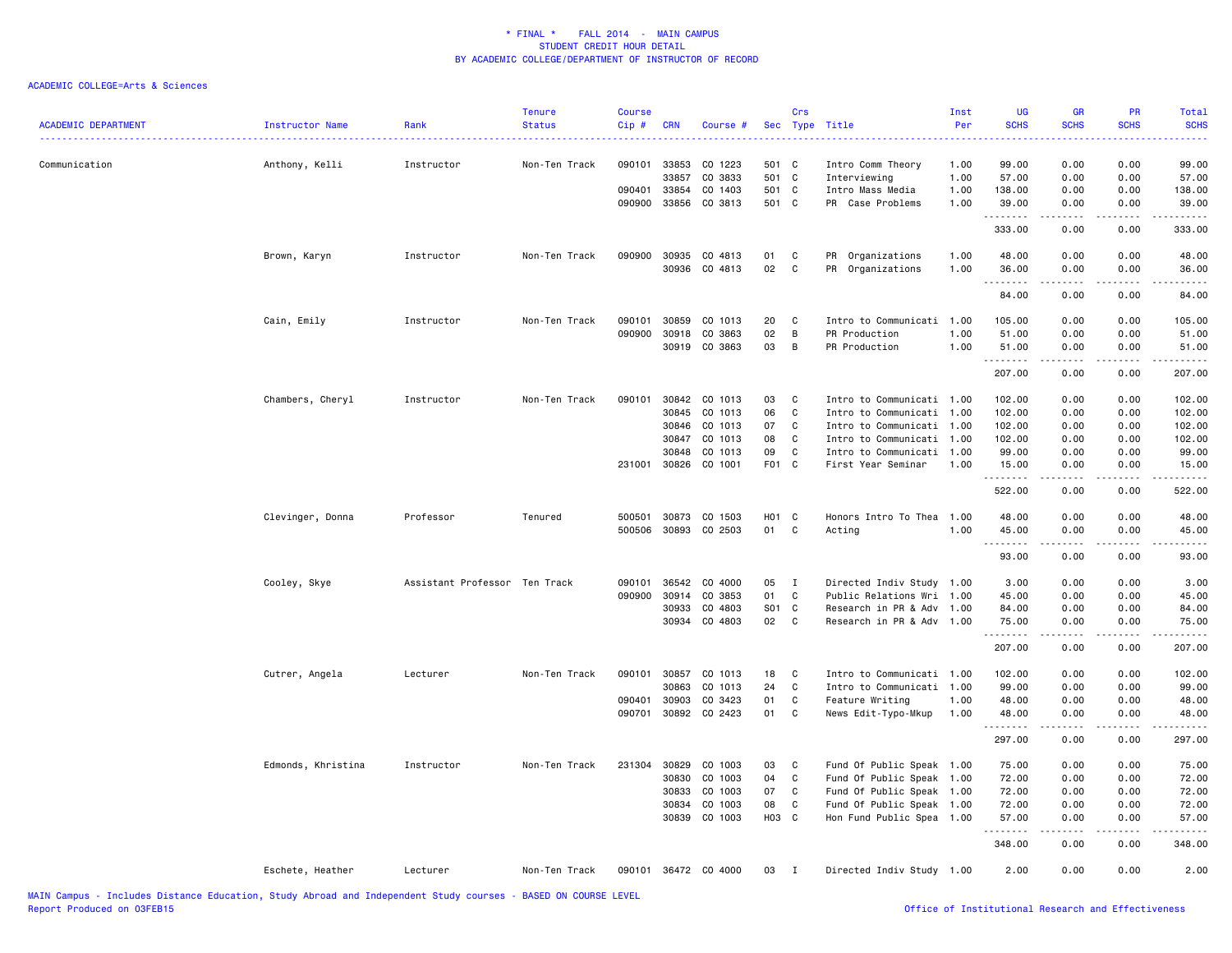| <b>ACADEMIC DEPARTMENT</b> | <b>Instructor Name</b> | Rank                          | <b>Tenure</b><br><b>Status</b> | <b>Course</b><br>Cip# | <b>CRN</b>     | Course #                          |                       | Crs          | Sec Type Title                                         | Inst<br>Per  | <b>UG</b><br><b>SCHS</b> | <b>GR</b><br><b>SCHS</b>                                                                                                                                     | PR<br><b>SCHS</b>                                                                                      | Total<br><b>SCHS</b><br>.                                                                                                                                     |
|----------------------------|------------------------|-------------------------------|--------------------------------|-----------------------|----------------|-----------------------------------|-----------------------|--------------|--------------------------------------------------------|--------------|--------------------------|--------------------------------------------------------------------------------------------------------------------------------------------------------------|--------------------------------------------------------------------------------------------------------|---------------------------------------------------------------------------------------------------------------------------------------------------------------|
| Communication              | Eschete, Heather       | Lecturer                      | Non-Ten Track                  | 090101<br>090701      | 36473<br>30930 | CO 4000<br>CO 4393                | 04<br>01              | I<br>B       | Directed Indiv Study 1.00<br>Broadcast Performanc 1.00 |              | 2.00<br>39.00            | 0.00<br>0.00                                                                                                                                                 | 0.00<br>0.00                                                                                           | 2.00<br>39.00                                                                                                                                                 |
|                            |                        |                               |                                |                       |                |                                   |                       |              |                                                        |              | .<br>43.00               | .<br>0.00                                                                                                                                                    | $\frac{1}{2} \left( \frac{1}{2} \right) \left( \frac{1}{2} \right) \left( \frac{1}{2} \right)$<br>0.00 | $\frac{1}{2} \left( \frac{1}{2} \right) \left( \frac{1}{2} \right) \left( \frac{1}{2} \right) \left( \frac{1}{2} \right) \left( \frac{1}{2} \right)$<br>43.00 |
|                            |                        |                               |                                |                       |                |                                   |                       |              |                                                        |              |                          |                                                                                                                                                              |                                                                                                        |                                                                                                                                                               |
|                            | Fisher, Melody         | Assistant Professor Ten Track |                                | 090900                | 30909<br>30910 | CO 3813<br>CO 3813                | 01<br>02              | C<br>C       | Case Problems<br>PR<br>PR<br>Case Problems             | 1.00<br>1.00 | 72.00<br>69.00           | 0.00<br>0.00                                                                                                                                                 | 0.00<br>0.00                                                                                           | 72.00<br>69.00                                                                                                                                                |
|                            |                        |                               |                                |                       |                |                                   |                       |              |                                                        |              | .                        | .                                                                                                                                                            | .                                                                                                      | .                                                                                                                                                             |
|                            |                        |                               |                                |                       |                |                                   |                       |              |                                                        |              | 141.00                   | 0.00                                                                                                                                                         | 0.00                                                                                                   | 141.00                                                                                                                                                        |
|                            | Flick, Harry           | Professor                     | Tenured                        | 090101                | 30911          | CO 3833                           | 01                    | C            | Interviewing                                           | 1.00         | 60.00                    | 0.00                                                                                                                                                         | 0.00                                                                                                   | 60.00                                                                                                                                                         |
|                            |                        |                               |                                |                       | 30912          | CO 3833                           | 02                    | C            | Interviewing                                           | 1.00         | 66.00                    | 0.00                                                                                                                                                         | 0.00                                                                                                   | 66.00                                                                                                                                                         |
|                            |                        |                               |                                |                       | 30913          | CO 3833                           | 03                    | C            | Interviewing                                           | 1.00         | 66.00                    | 0.00                                                                                                                                                         | 0.00                                                                                                   | 66.00                                                                                                                                                         |
|                            |                        |                               |                                |                       | 34246          | CO 3213<br>521003 34810 SLCE 1001 | 01<br>F <sub>04</sub> | C<br>C       | Small Group Coummuni<br>First Year Seminar             | 1.00<br>1.00 | 75.00<br>34.00           | 0.00<br>0.00                                                                                                                                                 | 0.00<br>0.00                                                                                           | 75.00<br>34.00                                                                                                                                                |
|                            |                        |                               |                                |                       |                |                                   |                       |              |                                                        |              | . <u>.</u> .<br>301.00   | 0.00                                                                                                                                                         | 0.00                                                                                                   | .<br>301.00                                                                                                                                                   |
|                            | Forde, John            | Associate Professor Tenured   |                                |                       | 090900 30908   | CO 3803                           | 01                    | C            | Prin Public Relation 1.00                              |              | 354.00                   | 0.00                                                                                                                                                         | 0.00                                                                                                   | 354.00                                                                                                                                                        |
|                            |                        |                               |                                |                       |                | 33855 CO 3803                     | 501 C                 |              | Prin Public Relation 1.00                              |              | 69.00                    | 0.00                                                                                                                                                         | 0.00                                                                                                   | 69.00                                                                                                                                                         |
|                            |                        |                               |                                |                       |                |                                   |                       |              |                                                        |              | .<br>423.00              | -----<br>0.00                                                                                                                                                | .<br>0.00                                                                                              | <u>.</u><br>423.00                                                                                                                                            |
|                            | Fountain, Amy          | Instructor                    | Non-Ten Track                  | 090101                | 36422          | CO 4000                           | 02                    | $\mathbf{I}$ | Directed Indiv Study 1.00                              |              | 1.00                     | 0.00                                                                                                                                                         | 0.00                                                                                                   | 1.00                                                                                                                                                          |
|                            |                        |                               |                                | 090401                | 30920          | CO 4053                           | 01                    | E            | Internship Comm                                        | 1.00         | 54.00                    | 0.00                                                                                                                                                         | 0.00                                                                                                   | 54.00                                                                                                                                                         |
|                            |                        |                               |                                |                       | 231304 30831   | CO 1003                           | 05                    | C            | Fund Of Public Speak 1.00                              |              | 72.00                    | 0.00                                                                                                                                                         | 0.00                                                                                                   | 72.00                                                                                                                                                         |
|                            |                        |                               |                                |                       |                | 30832 CO 1003                     | 06                    | C            | Fund Of Public Speak 1.00                              |              | 72.00<br>.               | 0.00<br>-----                                                                                                                                                | 0.00<br>.                                                                                              | 72.00<br>.                                                                                                                                                    |
|                            |                        |                               |                                |                       |                |                                   |                       |              |                                                        |              | 199.00                   | 0.00                                                                                                                                                         | 0.00                                                                                                   | 199.00                                                                                                                                                        |
|                            | Gardner, Daniel        | Lecturer                      | Non-Ten Track                  |                       | 231304 30835   | CO 1003                           | 09                    | C            | Fund Of Public Speak 1.00                              |              | 75.00                    | 0.00                                                                                                                                                         | 0.00                                                                                                   | 75.00                                                                                                                                                         |
|                            |                        |                               |                                |                       | 30836          | CO 1003                           | 10                    | C            | Fund Of Public Speak 1.00                              |              | 75.00<br>.               | 0.00                                                                                                                                                         | 0.00                                                                                                   | 75.00<br>.                                                                                                                                                    |
|                            |                        |                               |                                |                       |                |                                   |                       |              |                                                        |              | 150.00                   | 0.00                                                                                                                                                         | $\frac{1}{2} \left( \frac{1}{2} \right) \left( \frac{1}{2} \right) \left( \frac{1}{2} \right)$<br>0.00 | 150.00                                                                                                                                                        |
|                            | Gawrych, Teresa        | Instructor                    | Non-Ten Track                  | 090701                | 30897          | CO 3333                           | 01                    | B            | Adv Television Prd                                     | 1.00         | 42.00                    | 0.00                                                                                                                                                         | 0.00                                                                                                   | 42.00                                                                                                                                                         |
|                            |                        |                               |                                |                       | 30898          | CO 3333                           | 02                    | B            | Adv Television Prd                                     | 1.00         | 45.00                    | 0.00                                                                                                                                                         | 0.00                                                                                                   | 45.00                                                                                                                                                         |
|                            |                        |                               |                                |                       | 30928          | CO 4373                           | 01                    | В            | Prac In Tv News                                        | 1.00         | 36.00                    | 0.00                                                                                                                                                         | 0.00                                                                                                   | 36.00                                                                                                                                                         |
|                            |                        |                               |                                |                       | 30929          | CO 4373                           | 02                    | В            | Prac In Tv News                                        | 1.00         | 39.00<br>.               | 0.00                                                                                                                                                         | 0.00                                                                                                   | 39.00<br>.                                                                                                                                                    |
|                            |                        |                               |                                |                       |                |                                   |                       |              |                                                        |              | 162.00                   | 0.00                                                                                                                                                         | 0.00                                                                                                   | 162.00                                                                                                                                                        |
|                            | Goodman, Mark          | Professor                     | Tenured                        | 090102                | 33859          | CO 4313                           | 501                   | C            | Mass Media Law                                         | 1.00         | 30.00                    | 0.00                                                                                                                                                         | 0.00                                                                                                   | 30.00                                                                                                                                                         |
|                            |                        |                               |                                | 090401                | 30871          | CO 1403                           | H <sub>01</sub> C     |              | Honors Intro Mass Me                                   | 1.00         | 60.00                    | 0.00                                                                                                                                                         | 0.00                                                                                                   | 60.00                                                                                                                                                         |
|                            |                        |                               |                                |                       | 33862          | CO 6313                           | 501                   | C            | Mass Media Law                                         | 1.00         | 0.00                     | 18.00                                                                                                                                                        | 0.00                                                                                                   | 18.00                                                                                                                                                         |
|                            |                        |                               |                                | 090404                | 30902          | CO 3403                           | 03                    | B            | Photographic Communi                                   | 1.00         | 42.00                    | 0.00                                                                                                                                                         | 0.00                                                                                                   | 42.00                                                                                                                                                         |
|                            |                        |                               |                                |                       | 240101 32120   | GLA 4001                          | 01                    | C            | Senior Project                                         | 1.00         | 3.00<br>.                | 0.00<br>$\frac{1}{2} \left( \frac{1}{2} \right) \left( \frac{1}{2} \right) \left( \frac{1}{2} \right) \left( \frac{1}{2} \right) \left( \frac{1}{2} \right)$ | 0.00<br>د د د د                                                                                        | 3.00<br><u>.</u>                                                                                                                                              |
|                            |                        |                               |                                |                       |                |                                   |                       |              |                                                        |              | 135.00                   | 18.00                                                                                                                                                        | 0.00                                                                                                   | 153.00                                                                                                                                                        |
|                            | Gordon, Meaghan        | Instructor                    | Non-Ten Track                  | 090101                | 30865          | CO 1013                           | 26                    | C            | Intro to Communicati 1.00                              |              | 102.00                   | 0.00                                                                                                                                                         | 0.00                                                                                                   | 102.00                                                                                                                                                        |
|                            |                        |                               |                                | 090900                | 30915          | CO 3853                           | 02                    | C            | Public Relations Wri                                   | 1.00         | 48.00                    | 0.00                                                                                                                                                         | 0.00                                                                                                   | 48.00                                                                                                                                                         |
|                            |                        |                               |                                |                       | 30916          | CO 3853                           | 03                    | C            | Public Relations Wri                                   | 1.00         | 51.00                    | 0.00                                                                                                                                                         | 0.00                                                                                                   | 51.00                                                                                                                                                         |
|                            |                        |                               |                                |                       | 30917          | CO 3863                           | 01                    | B            | PR Production                                          | 1.00         | 45.00                    | 0.00                                                                                                                                                         | 0.00                                                                                                   | 45.00                                                                                                                                                         |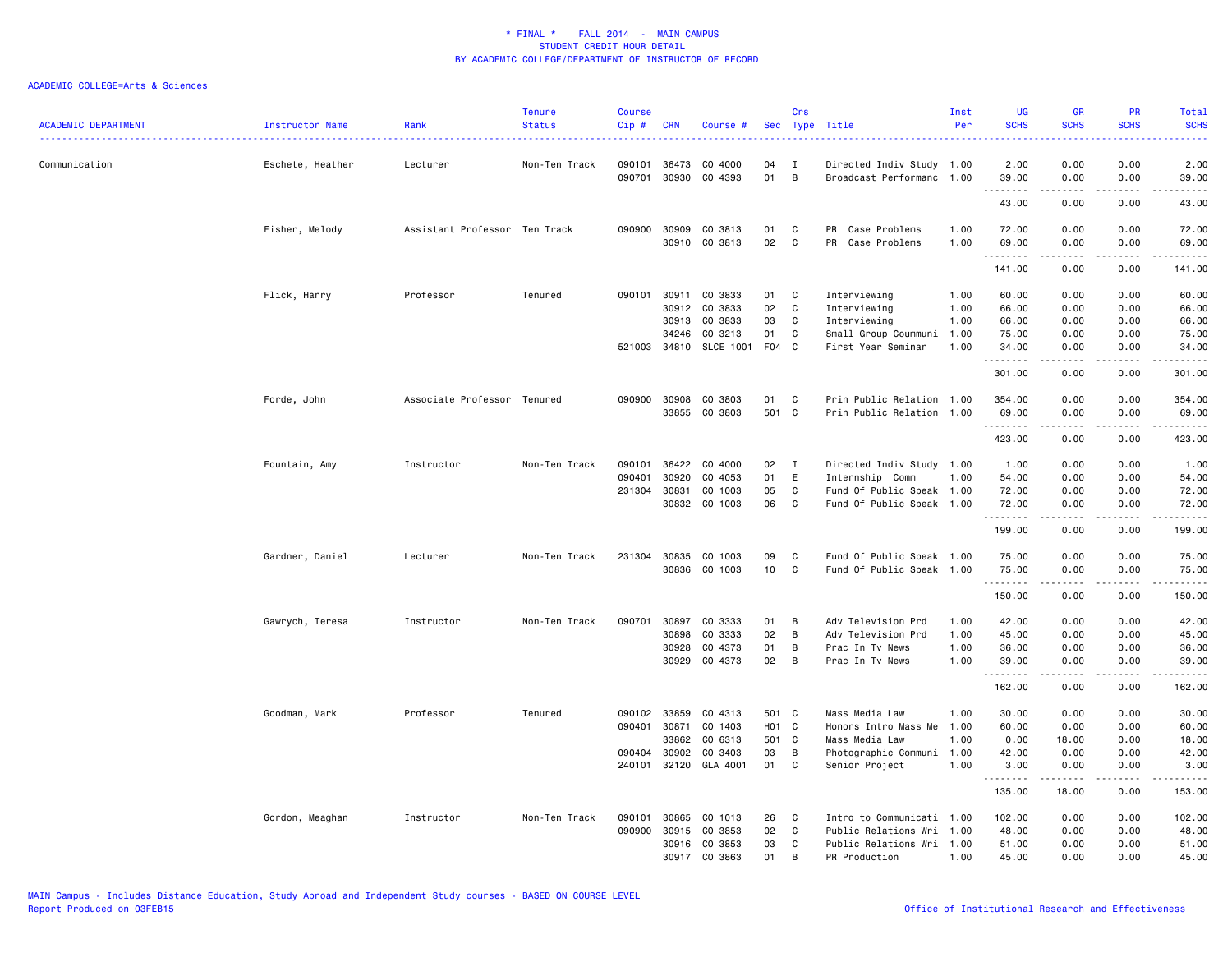| <b>ACADEMIC DEPARTMENT</b> | Instructor Name      | Rank                          | <b>Tenure</b><br><b>Status</b> | Course<br>Cip# | <b>CRN</b> | Course #             |      | Crs          | Sec Type Title            | Inst<br>Per | <b>UG</b><br><b>SCHS</b>  | <b>GR</b><br><b>SCHS</b> | <b>PR</b><br><b>SCHS</b>            | Total<br><b>SCHS</b> |
|----------------------------|----------------------|-------------------------------|--------------------------------|----------------|------------|----------------------|------|--------------|---------------------------|-------------|---------------------------|--------------------------|-------------------------------------|----------------------|
|                            |                      |                               |                                |                |            |                      |      |              |                           |             | .                         | .                        | $\cdots$                            | .                    |
|                            |                      |                               |                                |                |            |                      |      |              |                           |             | 246.00                    | 0.00                     | 0.00                                | 246.00               |
| Communication              | Hamilton, Brian      | Lecturer                      | Non-Ten Track                  |                |            | 090101 30851 CO 1013 | 12 C |              | Intro to Communicati 1.00 |             | 102.00<br>.               | 0.00                     | 0.00                                | 102.00               |
|                            |                      |                               |                                |                |            |                      |      |              |                           |             | 102.00                    | 0.00                     | 0.00                                | 102.00               |
|                            | Harris, Catherine    | Instructor                    | Non-Ten Track                  | 090101         | 30840      | CO 1013              | 01   | C            | Intro to Communicati 1.00 |             | 102.00                    | 0.00                     | 0.00                                | 102.00               |
|                            |                      |                               |                                |                | 30841      | CO 1013              | 02   | C            | Intro to Communicati 1.00 |             | 99.00                     | 0.00                     | 0.00                                | 99.00                |
|                            |                      |                               |                                |                | 30858      | CO 1013              | 19   | C            | Intro to Communicati 1.00 |             | 99.00                     | 0.00                     | 0.00                                | 99.00                |
|                            |                      |                               |                                | 231304 30837   |            | CO 1003              | H01  | $\mathbf{C}$ | Hon Fund of Public S 1.00 |             | 54.00                     | 0.00                     | 0.00                                | 54.00                |
|                            |                      |                               |                                |                | 30877      | CO 2253              | 01   | C.           | Fund Interprsn Comm       | 1.00        | 51.00<br>.                | 0.00                     | 0.00                                | 51.00<br>.           |
|                            |                      |                               |                                |                |            |                      |      |              |                           |             | 405.00                    | 0.00                     | 0.00                                | 405.00               |
|                            | Harris, Melanie      | Instructor                    | Non-Ten Track                  | 500501 30872   |            | CO 1503              | 01   | C            | Intro To Theatre          | 1.00        | 471.00                    | 0.00                     | 0.00                                | 471.00               |
|                            |                      |                               |                                |                | 34244      | CO 1543              | 01   | E            | Theatre Practicum #4      | 0.10        | 3.00                      | 0.00                     | 0.00                                | 3.00                 |
|                            |                      |                               |                                |                |            |                      |      |              |                           |             | .<br>474.00               | 0.00                     | $- - - -$<br>0.00                   | .<br>474.00          |
|                            |                      |                               |                                |                |            |                      |      |              |                           |             |                           |                          |                                     |                      |
|                            | Knight, Amy          | Instructor                    | Non-Ten Track                  | 090101         | 30844      | CO 1013              | 05   | C            | Intro to Communicati 1.00 |             | 102.00                    | 0.00                     | 0.00                                | 102.00               |
|                            |                      |                               |                                |                | 30850      | CO 1013              | 11   | C            | Intro to Communicati 1.00 |             | 102.00                    | 0.00                     | 0.00                                | 102.00               |
|                            |                      |                               |                                |                | 30852      | CO 1013              | 13   | C            | Intro to Communicati 1.00 |             | 93.00                     | 0.00                     | 0.00                                | 93.00                |
|                            |                      |                               |                                |                | 33852      | CO 1013              | 501  | $\mathbf{C}$ | Intro to Communicati 1.00 |             | 90.00                     | 0.00                     | 0.00                                | 90.00                |
|                            |                      |                               |                                |                |            | 34247 CO 3213        | 02   | $\mathbf{C}$ | Small Group Coummuni 1.00 |             | 75.00<br>.                | 0.00<br>.                | 0.00<br>.                           | 75.00<br>.           |
|                            |                      |                               |                                |                |            |                      |      |              |                           |             | 462.00                    | 0.00                     | 0.00                                | 462.00               |
|                            | Lindley, William     | Lecturer                      | Non-Ten Track                  |                |            | 090101 30854 CO 1013 | 15   | $\mathbf{C}$ | Intro to Communicati 1.00 |             | 99.00<br><u>.</u>         | 0.00<br>$\frac{1}{2}$    | 0.00<br>.                           | 99.00<br>.           |
|                            |                      |                               |                                |                |            |                      |      |              |                           |             | 99.00                     | 0.00                     | 0.00                                | 99.00                |
|                            | Loehwing, Melanie    | Assistant Professor Ten Track |                                | 231001         | 30939      | CO 6253              | 01   | C            | Elements Of Persuasn 1.00 |             | 0.00                      | 3.00                     | 0.00                                | 3.00                 |
|                            |                      |                               |                                | 231304         | 30922      | CO 4243              | 01   | C            | Rhetorical Theory         | 1.00        | 42.00                     | 0.00                     | 0.00                                | 42.00                |
|                            |                      |                               |                                |                | 30923      | CO 4253              | 01   | C            | Elements Of Persuasn 1.00 |             | 78.00                     | 0.00                     | 0.00                                | 78.00                |
|                            |                      |                               |                                |                |            |                      |      |              |                           |             | .<br>120.00               | 3.00                     | 0.00                                | .<br>123.00          |
|                            | McDavid, Frances     | Instructor                    | Non-Ten Track                  | 090401         | 30904      | CO 3443              | 01   | C            | Adv News Writ-Report 1.00 |             | 48.00                     | 0.00                     | 0.00                                | 48.00                |
|                            |                      |                               |                                |                |            | 30931 CO 4403        | 01   | C            | Journalism Ethics         | 1.00        | 54.00                     | 0.00                     | 0.00                                | 54.00                |
|                            |                      |                               |                                |                |            |                      |      |              |                           |             | - - - - - - - -<br>102.00 | 0.00                     | $\sim$ $\sim$ $\sim$ $\sim$<br>0.00 | .<br>102.00          |
|                            | Morschauser, Lindsey | Instructor                    | Non-Ten Track                  | 400404 32157   |            | GR 4502              | 01   | C            | Prac Broadcast Meteo 1.00 |             | 42.00                     | 0.00                     | 0.00                                | 42.00                |
|                            |                      |                               |                                |                | 32158      | GR 4502              | 02   | К            | Prac Broadcast Meteo 1.00 |             | 0.00                      | 0.00                     | 0.00                                | 0.00                 |
|                            |                      |                               |                                |                | 32159      | GR 4502              | 03   | К            | Prac Broadcast Meteo 1.00 |             | 0.00                      | 0.00                     | 0.00                                | 0.00                 |
|                            |                      |                               |                                |                | 32160      | GR 4522              | 01   | C            | Prac Broadcast Meteo 1.00 |             | 30.00                     | 0.00                     | 0.00                                | 30.00                |
|                            |                      |                               |                                |                | 32161      | GR 4522              | 02   | К            | Prac Broadcast Meteo 1.00 |             | 0.00                      | 0.00                     | 0.00                                | 0.00                 |
|                            |                      |                               |                                |                | 32162      | GR 4522              | 03   | К            | Prac Broadcast Meteo 1.00 |             | 0.00                      | 0.00                     | 0.00                                | 0.00                 |
|                            |                      |                               |                                |                | 32164      | GR 4640              | 01   | E            | Met Internship            | 1.00        | 3.00                      | 0.00                     | 0.00                                | 3.00                 |
|                            |                      |                               |                                | 450701 32180   |            | GR 6502              | 01   | C            | Prac in Broadcast Me 1.00 |             | 0.00                      | 14.00                    | 0.00                                | 14.00                |
|                            |                      |                               |                                |                | 32181      | GR 6502              | 02   | К            | Prac in Broadcast Me      | 1.00        | 0.00                      | 0.00                     | 0.00                                | 0.00                 |
|                            |                      |                               |                                |                | 32182      | GR 6502              | 03   | К            | Prac in Broadcast Me      | 1.00        | 0.00                      | 0.00                     | 0.00                                | 0.00                 |
|                            |                      |                               |                                |                | 32183      | GR 6522              | 01   | C            | Prac Broadcast Meteo 1.00 |             | 0.00                      | 4.00                     | 0.00                                | 4.00                 |
|                            |                      |                               |                                |                | 32184      | GR 6522              | 02   | к            | Prac Broadcast Meteo 1.00 |             | 0.00                      | 0.00                     | 0.00                                | 0.00                 |
|                            |                      |                               |                                |                |            |                      |      |              |                           |             |                           |                          |                                     |                      |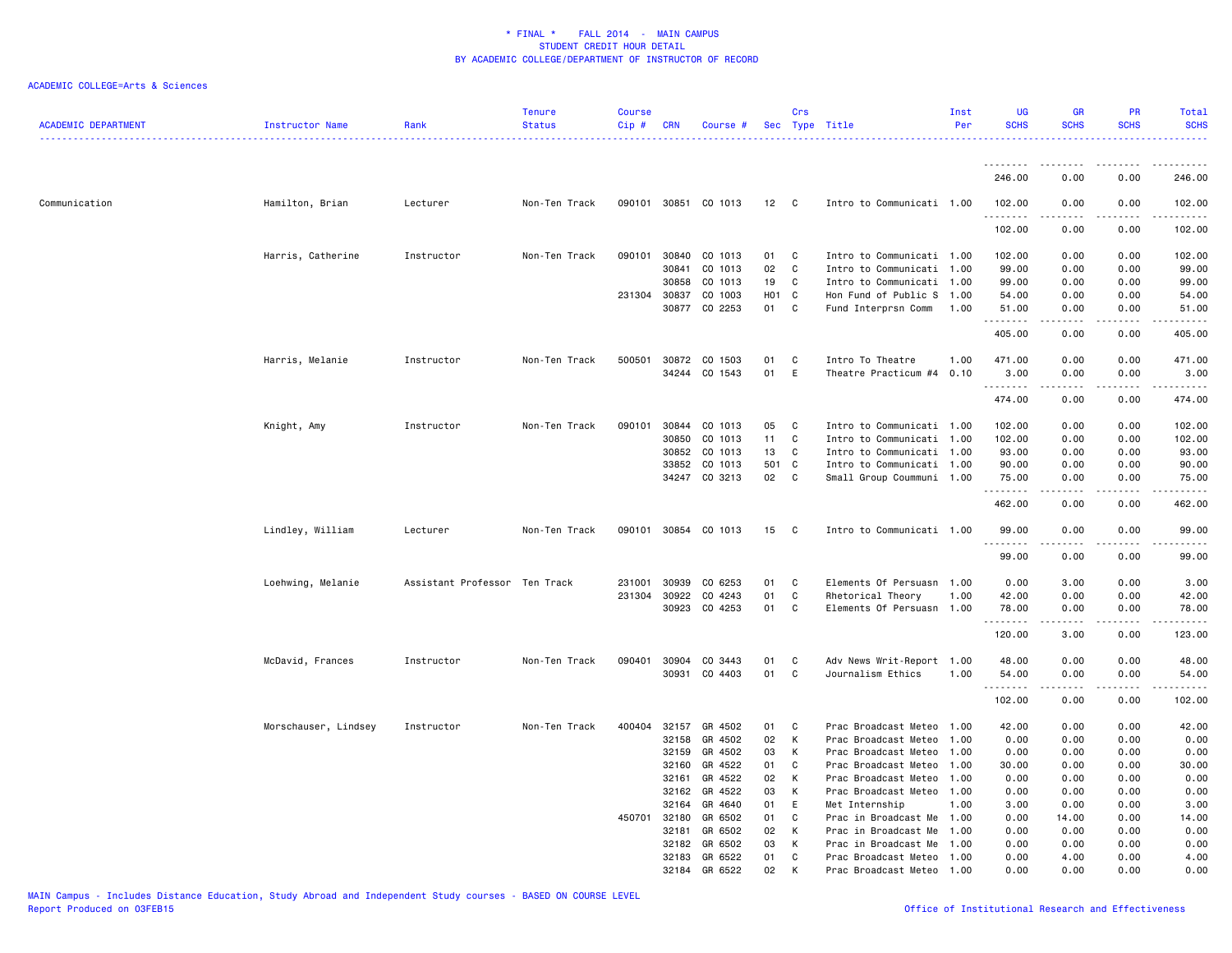| <b>ACADEMIC DEPARTMENT</b> | Instructor Name | Rank                              | <b>Tenure</b><br><b>Status</b> | <b>Course</b><br>Cip# | <b>CRN</b>   | Course #             |     | Crs         | Sec Type Title            | Inst<br>Per | <b>UG</b><br><b>SCHS</b> | <b>GR</b><br><b>SCHS</b> | <b>PR</b><br><b>SCHS</b>     | Total<br><b>SCHS</b>  |
|----------------------------|-----------------|-----------------------------------|--------------------------------|-----------------------|--------------|----------------------|-----|-------------|---------------------------|-------------|--------------------------|--------------------------|------------------------------|-----------------------|
|                            |                 |                                   |                                |                       |              |                      |     |             |                           |             |                          |                          |                              |                       |
|                            |                 |                                   |                                |                       |              |                      |     |             |                           |             | <u>.</u><br>75.00        | .<br>18.00               | $- - - -$<br>0.00            | . <u>.</u> .<br>93.00 |
| Communication              | Nara, John      | Visiting Assist Pro Non-Ten Track |                                |                       | 090101 34248 | CO 3593              | 01  | C           | Auditioning/Monologu 1.00 |             | 45.00                    | 0.00                     | 0.00                         | 45.00                 |
|                            |                 |                                   |                                |                       | 36645        | CO 7000              | 01  | $\mathbf I$ | Directed Indiv Study 1.00 |             | 0.00                     | 3.00                     | 0.00                         | 3.00                  |
|                            |                 |                                   |                                |                       | 500504 34250 | CO 4583              | 01  | C           | Playwriting               | 1.00        | 45.00                    | 0.00                     | 0.00                         | 45.00                 |
|                            |                 |                                   |                                | 500506                | 34245        | CO 2503              | 02  | C           | Acting                    | 1.00        | 39.00<br>.               | 0.00                     | 0.00<br>$\sim$ $\sim$ $\sim$ | 39.00<br>.            |
|                            |                 |                                   |                                |                       |              |                      |     |             |                           |             | 129.00                   | 3.00                     | 0.00                         | 132.00                |
|                            | Nicholson, John | Associate Professor Tenured       |                                | 090101                | 30869        | CO 1223              | 01  | C           | Intro Comm Theory         | 1.00        | 462.00                   | 0.00                     | 0.00                         | 462.00                |
|                            |                 |                                   |                                |                       | 30921        | CO 4203              | 01  | C           | Nonverbal Communicat 1.00 |             | 75.00<br>.               | 0.00<br>. <u>.</u> .     | 0.00<br>$\sim$ $\sim$ $\sim$ | 75.00<br>.            |
|                            |                 |                                   |                                |                       |              |                      |     |             |                           |             | 537.00                   | 0.00                     | 0.00                         | 537.00                |
|                            | Poe, Philip     | Assistant Professor Ten Track     |                                | 090101                | 36664        | CO 4000              | 09  | I           | Directed Indiv Study      | 1.00        | 1.00                     | 0.00                     | 0.00                         | 1.00                  |
|                            |                 |                                   |                                | 090701                | 30878        | CO 2333              | 01  | C           | Tv Production             | 1.00        | 159.00                   | 0.00                     | 0.00                         | 159.00                |
|                            |                 |                                   |                                |                       | 30879        | CO 2333              | 02  | К           | Tv Production             | 1.00        | 0.00                     | 0.00                     | 0.00                         | 0.00                  |
|                            |                 |                                   |                                |                       | 30880        | CO 2333              | 03  | К           | Tv Production             | 1.00        | 0.00                     | 0.00                     | 0.00                         | 0.00                  |
|                            |                 |                                   |                                |                       | 30881        | CO 2333              | 04  | К           | Tv Production             | 1.00        | 0.00                     | 0.00                     | 0.00                         | 0.00                  |
|                            |                 |                                   |                                |                       | 30882        | CO 2333              | 05  | К           | Tv Production             | 1.00        | 0.00                     | 0.00                     | 0.00                         | 0.00                  |
|                            |                 |                                   |                                |                       | 30883        | CO 2333              | 06  | K           | Tv Production             | 1.00        | 0.00                     | 0.00                     | 0.00                         | 0.00                  |
|                            |                 |                                   |                                |                       | 30884        | CO 2333              | 07  | К           | Tv Production             | 1.00        | 0.00                     | 0.00                     | 0.00                         | 0.00                  |
|                            |                 |                                   |                                |                       | 30885        | CO 2413              | 01  | C           | Intro News Writ-Repo 1.00 |             | 285.00                   | 0.00                     | 0.00                         | 285.00                |
|                            |                 |                                   |                                |                       | 30886        | CO 2413              | 02  | К           | Intro News Writ-Repo 1.00 |             | 0.00                     | 0.00                     | 0.00                         | 0.00                  |
|                            |                 |                                   |                                |                       | 30887        | CO 2413              | 03  | К           | Intro News Writ-Repo 1.00 |             | 0.00                     | 0.00                     | 0.00                         | 0.00                  |
|                            |                 |                                   |                                |                       | 30888        | CO 2413              | 04  | К           | Intro News Writ-Repo 1.00 |             | 0.00                     | 0.00                     | 0.00                         | 0.00                  |
|                            |                 |                                   |                                |                       | 30889        | CO 2413              | 05  | К           | Intro News Writ-Repo 1.00 |             | 0.00                     | 0.00                     | 0.00                         | 0.00                  |
|                            |                 |                                   |                                |                       | 30890        | CO 2413              | 06  | К           | Intro News Writ-Repo 1.00 |             | 0.00                     | 0.00                     | 0.00                         | 0.00                  |
|                            |                 |                                   |                                |                       | 30891        | CO 2413              | 07  | К           | Intro News Writ-Repo 1.00 |             | 0.00                     | 0.00                     | 0.00                         | 0.00                  |
|                            |                 |                                   |                                |                       |              |                      |     |             |                           |             | .<br>445.00              | -----<br>0.00            | .<br>0.00                    | .<br>445.00           |
|                            | Roussin, Wendy  | Assistant Professor Ten Track     |                                | 090404                | 30901        | CO 3403              | 02  | B           | Photographic Communi 1.00 |             | 45.00                    | 0.00                     | 0.00                         | 45.00                 |
|                            |                 |                                   |                                |                       | 34249        | CO 4423              | 01  | В           | Adv Photo Communicat 1.00 |             | 30.00                    | 0.00                     | 0.00                         | 30.00                 |
|                            |                 |                                   |                                |                       |              | 090702 30907 CO 3713 | 02  | C           | Digital Communicatio 1.00 |             | 54.00                    | 0.00                     | 0.00<br>$- - - -$            | 54.00<br>$    -$      |
|                            |                 |                                   |                                |                       |              |                      |     |             |                           |             | 129.00                   | 0.00                     | 0.00                         | 129.00                |
|                            | Ryalls, Emily   | Assistant Professor Ten Track     |                                |                       | 050207 35592 | GS 4990              | 01  | C           | Special Topics in Ge 1.00 |             | 27.00                    | 0.00                     | 0.00                         | 27.00                 |
|                            |                 |                                   |                                |                       | 35594        | GS 6990              | 01  | C           | Special Topics in Ge 1.00 |             | 0.00                     | 9.00                     | 0.00                         | 9.00                  |
|                            |                 |                                   |                                | 099999                | 35595        | CO 4990              | 01  | C           | Special Topic In CO       | 1.00        | 60.00                    | 0.00                     | 0.00                         | 60.00                 |
|                            |                 |                                   |                                |                       | 35596        | CO 6990              | 01  | C           | Special Topic In CO       | 1.00        | 0.00                     | 9.00                     | 0.00                         | 9.00                  |
|                            |                 |                                   |                                |                       | 231304 30924 | CO 4253              | 02  | C           | Elements Of Persuasn 1.00 |             | 90.00<br>.               | 0.00<br>د د د د د        | 0.00<br>.                    | 90.00<br>.            |
|                            |                 |                                   |                                |                       |              |                      |     |             |                           |             | 177.00                   | 18.00                    | 0.00                         | 195.00                |
|                            | Smith, Glenn    | Associate Professor Tenured       |                                | 090101                | 35566        | CO 4000              | 01  | I           | Directed Indiv Study 1.00 |             | 3.00                     | 0.00                     | 0.00                         | 3.00                  |
|                            |                 |                                   |                                |                       | 36545        | CO 4000              | 08  | $\mathbf I$ | Directed Indiv Study 1.00 |             | 3.00                     | 0.00                     | 0.00                         | 3.00                  |
|                            |                 |                                   |                                |                       | 090102 30927 | CO 4323              | 02  | C           | Mass Media-Society        | 1.00        | 102.00                   | 0.00                     | 0.00                         | 102.00                |
|                            |                 |                                   |                                | 090401                | 30870        | CO 1403              | 01  | C           | Intro Mass Media          | 1.00        | 471.00                   | 0.00                     | 0.00                         | 471.00                |
|                            |                 |                                   |                                |                       | 30943        | CO 6323              | 02  | C           | Mass Media-Society        | 1.00        | 0.00                     | 3.00                     | 0.00                         | 3.00                  |
|                            |                 |                                   |                                | 231001                | 33861        | CO 6253              | 501 | C           | Elements Of Persuasn 1.00 |             | 0.00                     | 15.00                    | 0.00                         | 15.00                 |
|                            |                 |                                   |                                |                       | 231304 33858 | CO 4253              | 501 | C.          | Flements Of Persuasn 1.00 |             | 45.00                    | 0.00                     | 0.00                         | 45.00                 |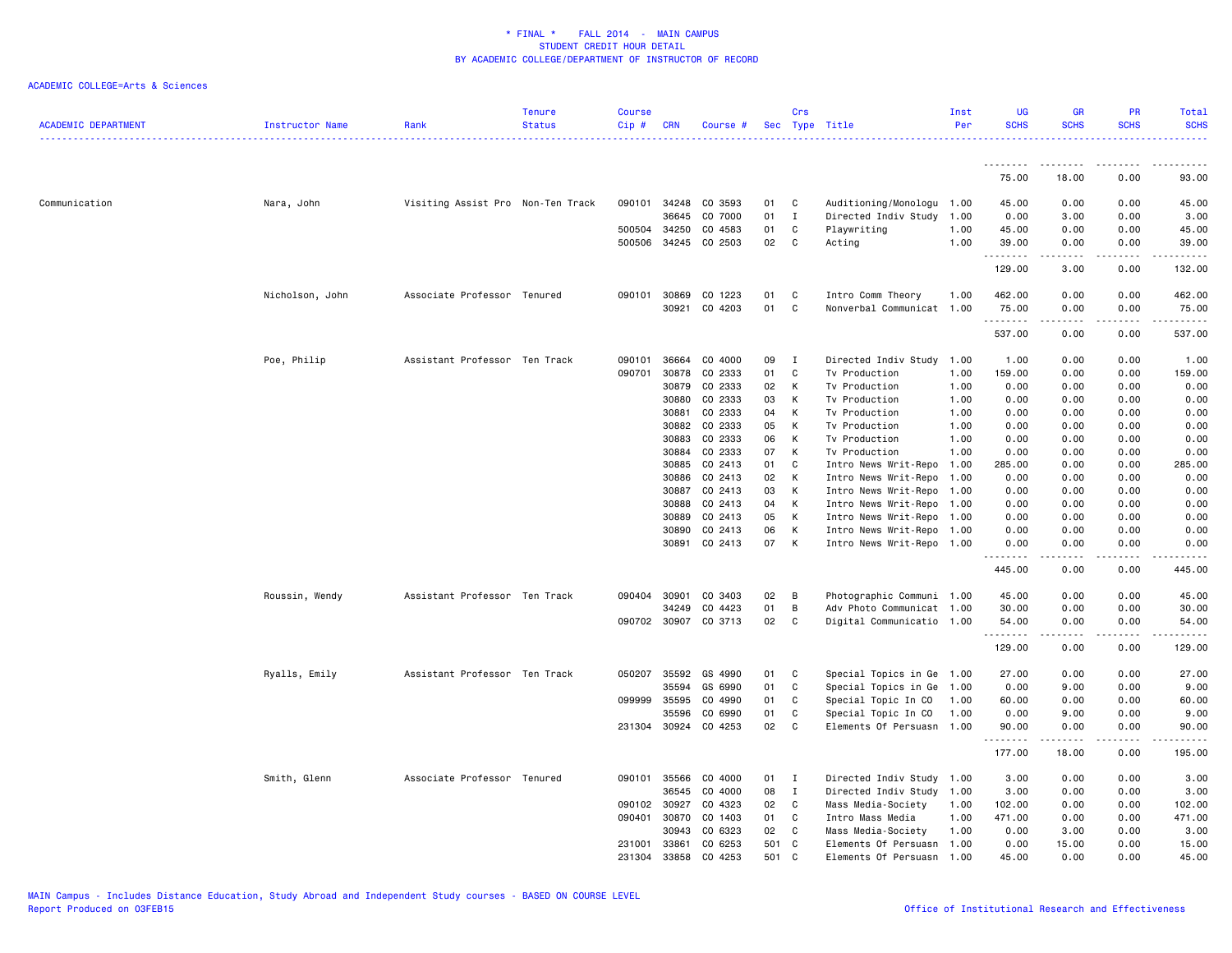| <b>ACADEMIC DEPARTMENT</b>            | Instructor Name     | Rank                              | <b>Tenure</b><br><b>Status</b> | <b>Course</b><br>Cip# | <b>CRN</b> | Course #             |       | Crs          | Sec Type Title            | Inst<br>Per | <b>UG</b><br><b>SCHS</b> | <b>GR</b><br><b>SCHS</b> | <b>PR</b><br><b>SCHS</b> | Total<br><b>SCHS</b><br><u>.</u> |
|---------------------------------------|---------------------|-----------------------------------|--------------------------------|-----------------------|------------|----------------------|-------|--------------|---------------------------|-------------|--------------------------|--------------------------|--------------------------|----------------------------------|
|                                       |                     |                                   |                                |                       |            |                      |       |              |                           |             | ---------                | .                        | .                        | .                                |
|                                       |                     |                                   |                                |                       |            |                      |       |              |                           |             | 624.00                   | 18.00                    | 0.00                     | 642.00                           |
| Communication                         | Spann, Leighton     | Non-Faculty                       | Not Applicable                 |                       |            | 090401 30896 CO 3313 | 02 C  |              | News Write for Elec       | 1.00        | 42.00                    | 0.00                     | 0.00                     | 42.00                            |
|                                       |                     |                                   |                                |                       |            |                      |       |              |                           |             | .<br>42.00               | ---------<br>0.00        | .<br>0.00                | .<br>42.00                       |
|                                       | Stockstill, William | Visiting Assist Pro Non-Ten Track |                                |                       |            | 500501 34244 CO 1543 | 01    | E            | Theatre Practicum #4 0.90 |             | 27.00                    | 0.00                     | 0.00                     | 27.00                            |
|                                       |                     |                                   |                                |                       |            |                      |       |              |                           |             | --------<br>27.00        | ----<br>0.00             | 0.00                     | 27.00                            |
|                                       | Strout, Lawrence    | Associate Professor Tenured       |                                | 090102 30925          |            | CO 4313              | 01    | C            | Mass Media Law            | 1.00        | 90.00                    | 0.00                     | 0.00                     | 90.00                            |
|                                       |                     |                                   |                                | 090401                | 30895      | CO 3313              | 01    | C            | News Write for Elec       | 1.00        | 48.00                    | 0.00                     | 0.00                     | 48.00                            |
|                                       |                     |                                   |                                | 090701 30899          |            | CO 3343              | 01    | $\mathbf{C}$ | Writing for the Medi 1.00 |             | 48.00<br>.               | 0.00                     | 0.00                     | 48.00                            |
|                                       |                     |                                   |                                |                       |            |                      |       |              |                           |             | 186.00                   | 0.00                     | 0.00                     | 186.00                           |
|                                       | Ulmer, Marianne     | Instructor                        | Non-Ten Track                  | 231304                | 30827      | CO 1003              | 01    | C            | Fund Of Public Speak 1.00 |             | 66.00                    | 0.00                     | 0.00                     | 66.00                            |
|                                       |                     |                                   |                                |                       | 30828      | CO 1003              | 02    | C            | Fund Of Public Speak 1.00 |             | 66.00                    | 0.00                     | 0.00                     | 66.00                            |
|                                       |                     |                                   |                                |                       | 30875      | CO 2013              | 01    | C            | Voice & Articulation 1.00 |             | 54.00                    | 0.00                     | 0.00                     | 54.00                            |
|                                       |                     |                                   |                                |                       |            | 30876 CO 2013        | 02    | C            | Voice & Articulation 1.00 |             | 48.00<br><u>.</u>        | 0.00                     | 0.00                     | 48.00                            |
|                                       |                     |                                   |                                |                       |            |                      |       |              |                           |             | 234.00                   | 0.00                     | 0.00                     | 234.00                           |
|                                       | Williams, Kevin     | Associate Professor Tenured       |                                | 090102 30926          |            | CO 4323              | 01    | $\mathbf{C}$ | Mass Media-Society        | 1.00        | 102.00                   | 0.00                     | 0.00                     | 102.00                           |
|                                       |                     |                                   |                                |                       | 33860      | CO 4323              | 501 C |              | Mass Media-Society        | 1.00        | 51.00                    | 0.00                     | 0.00                     | 51.00                            |
|                                       |                     |                                   |                                | 090401 30942          |            | CO 6323              | 01 C  |              | Mass Media-Society        | 1.00        | 0.00                     | 3.00                     | 0.00                     | 3.00                             |
|                                       |                     |                                   |                                |                       | 33863      | CO 6323              | 501 C |              | Mass Media-Society        | 1.00        | 0.00                     | 45.00                    | 0.00                     | 45.00                            |
|                                       |                     |                                   |                                | 090702 30906          |            | CO 3713              | 01    | $\mathbf{C}$ | Digital Communicatio 1.00 |             | 51.00<br>.               | 0.00<br>. <b>.</b>       | 0.00<br>.                | 51.00<br>.                       |
|                                       |                     |                                   |                                |                       |            |                      |       |              |                           |             | 204.00                   | 48.00                    | 0.00                     | 252,00                           |
| ------------------------------------- |                     |                                   |                                |                       |            |                      |       |              |                           |             | ========                 | ========                 | ========                 |                                  |
| Communication                         |                     |                                   |                                |                       |            |                      |       |              |                           |             | 8464.00                  | 126,00                   | 0.00                     | 8590.00<br><b>CONSESSED</b>      |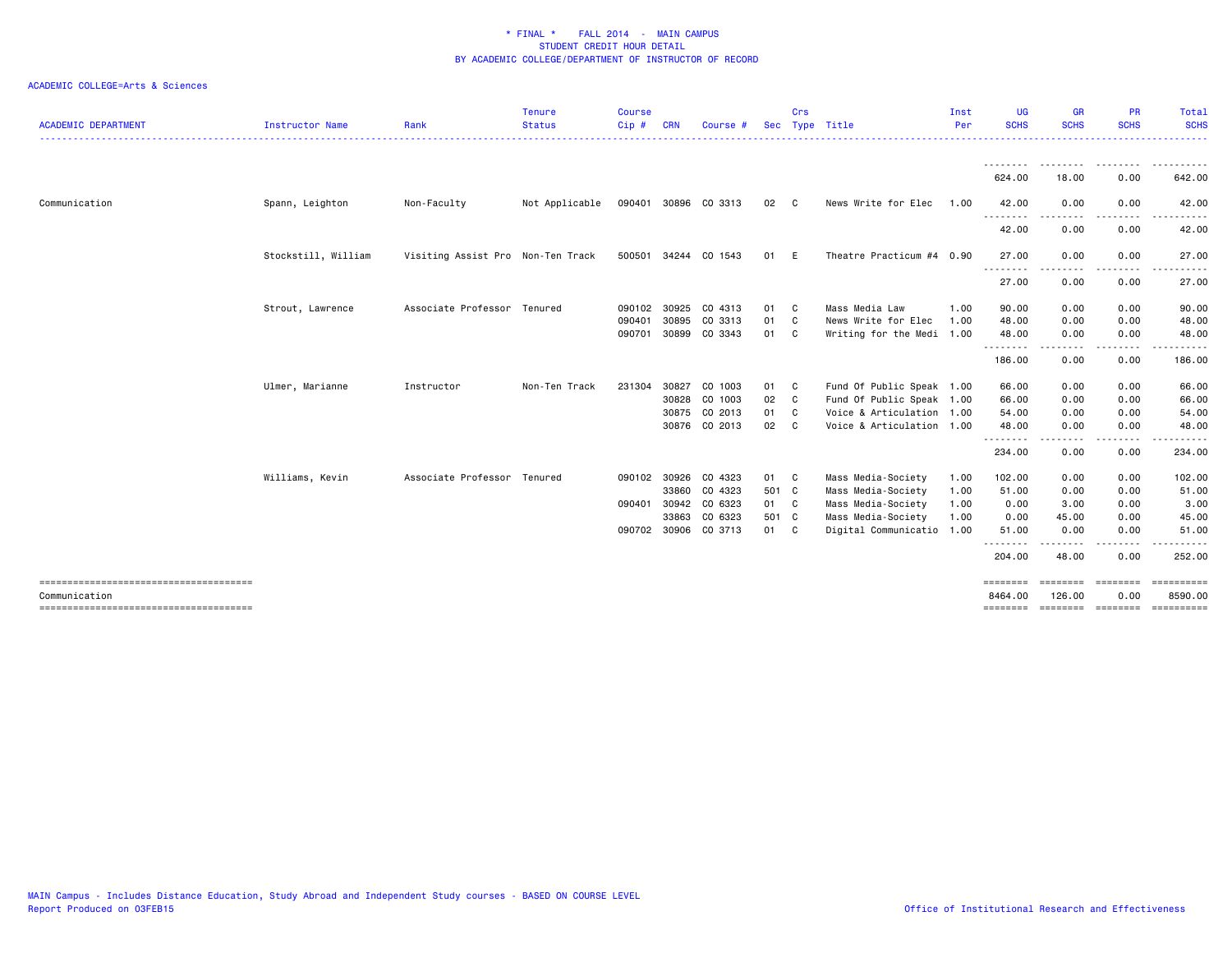| <b>ACADEMIC DEPARTMENT</b> | Instructor Name    | Rank              | Tenure<br><b>Status</b> | Course<br>$Cip$ # | <b>CRN</b> | Course #                                |            | <b>Crs</b>   | Sec Type Title                               | Inst<br>Per  | <b>UG</b><br><b>SCHS</b>          | <b>GR</b><br><b>SCHS</b> | <b>PR</b><br><b>SCHS</b> | Total<br><b>SCHS</b>     |
|----------------------------|--------------------|-------------------|-------------------------|-------------------|------------|-----------------------------------------|------------|--------------|----------------------------------------------|--------------|-----------------------------------|--------------------------|--------------------------|--------------------------|
| Dean of Arts & Sciences    | Busby, Michael     | Non-Faculty       | Not Applicable          |                   |            | 240102 35901 IDS 4111                   | 501 C      |              | Professional Seminar 0.50                    |              | 11.50<br>---------                | 0.00<br>.                | 0.00<br>.                | 11.50<br>.               |
|                            |                    |                   |                         |                   |            |                                         |            |              |                                              |              | 11.50                             | 0.00                     | 0.00                     | 11.50                    |
|                            | Montgomery, Marian | Non-Faculty       | Not Applicable          |                   |            | 240102 35901 IDS 4111                   | 501 C      |              | Professional Seminar 0.50                    |              | 11.50<br>--------                 | 0.00                     | 0.00<br>.                | 11.50<br>. <u>.</u> .    |
|                            |                    |                   |                         |                   |            |                                         |            |              |                                              |              | 11.50                             | 0.00                     | 0.00                     | 11.50                    |
|                            | Tan, Elaine        | Grad Teach Assist | Not Applicable          |                   |            | 240102 35938 IDS 4111<br>35940 IDS 4111 | 01 C<br>02 | $\mathbf{C}$ | Professional Seminar<br>Professional Seminar | 1.00<br>1.00 | 15.00<br>13.00<br>- - - - - - - - | 0.00<br>0.00             | 0.00<br>0.00<br>-----    | 15.00<br>13.00<br>------ |
|                            |                    |                   |                         |                   |            |                                         |            |              |                                              |              | 28.00                             | 0.00                     | 0.00                     | 28.00                    |
| Dean of Arts & Sciences    |                    |                   |                         |                   |            |                                         |            |              |                                              |              | =======<br>51.00                  | 0.00                     | ========<br>0.00         | 51.00                    |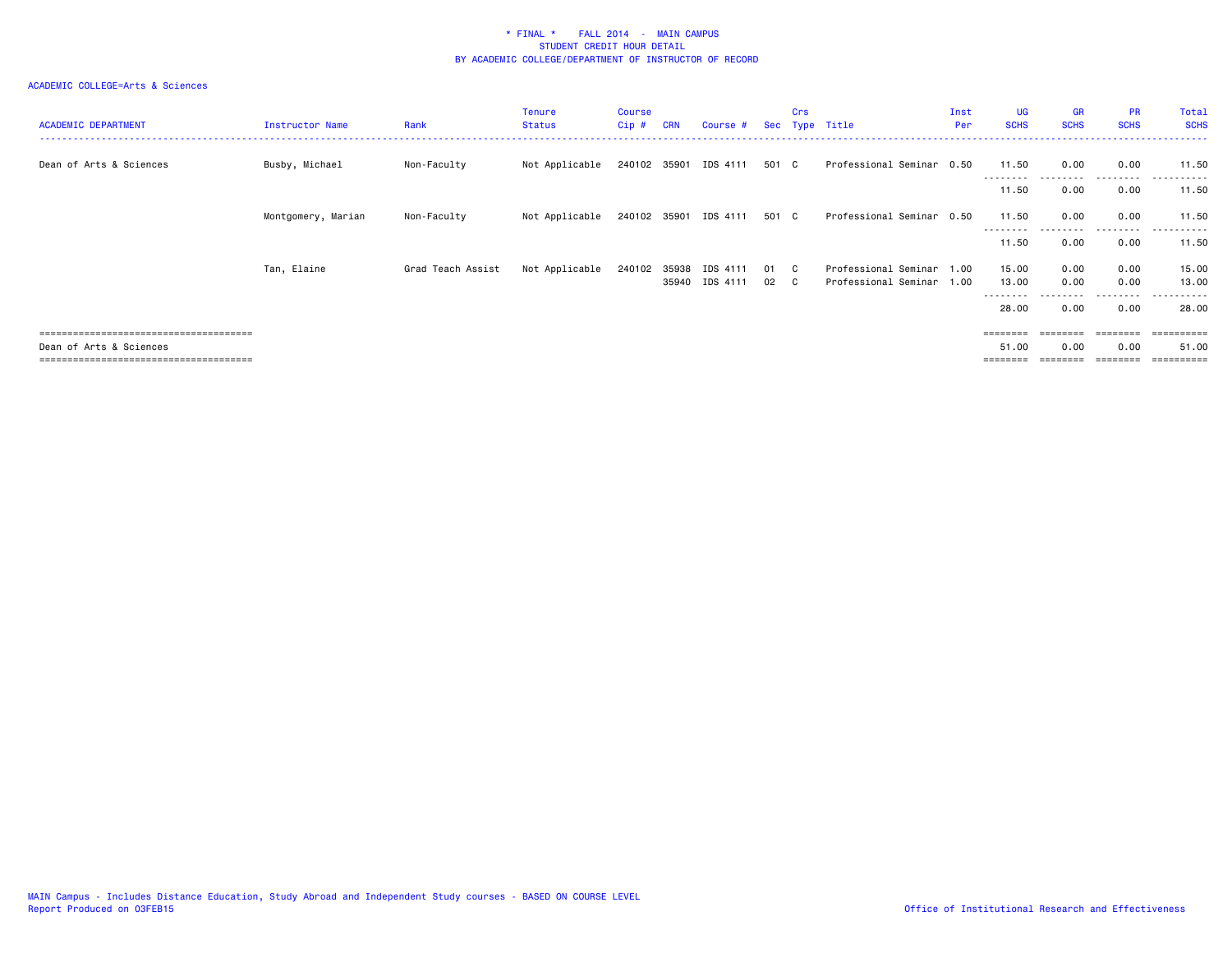| <b>ACADEMIC DEPARTMENT</b> | Instructor Name    | Rank                        | <b>Tenure</b><br><b>Status</b> | <b>Course</b><br>Cip# | <b>CRN</b>   | Course #             |       | Crs          | Sec Type Title            | Inst<br>Per | <b>UG</b><br><b>SCHS</b>                                                                                                                                      | <b>GR</b><br><b>SCHS</b>                                                                                                                                     | <b>PR</b><br><b>SCHS</b> | Total<br><b>SCHS</b>                                                                                                                                          |
|----------------------------|--------------------|-----------------------------|--------------------------------|-----------------------|--------------|----------------------|-------|--------------|---------------------------|-------------|---------------------------------------------------------------------------------------------------------------------------------------------------------------|--------------------------------------------------------------------------------------------------------------------------------------------------------------|--------------------------|---------------------------------------------------------------------------------------------------------------------------------------------------------------|
| English                    | Anderson, Thomas   | Associate Professor Tenured |                                |                       | 231404 31669 | EN 4503              | 01    | C            | Shakespeare               | 1.00        | 57.00                                                                                                                                                         | 0.00                                                                                                                                                         | 0.00                     | 57.00                                                                                                                                                         |
|                            |                    |                             |                                |                       |              |                      |       |              |                           |             | $\sim$ $\sim$ $\sim$<br>-----<br>57.00                                                                                                                        | 0.00                                                                                                                                                         | 0.00                     | والمستحدث<br>57.00                                                                                                                                            |
|                            | Atkinson, Theodore | Associate Professor         | Tenured                        |                       |              | 231401 34394 EN 8333 | 01    | C            | Studies in Southern       | 1.00        | 0.00                                                                                                                                                          | 30.00                                                                                                                                                        | 0.00                     | 30.00<br>$\frac{1}{2} \left( \frac{1}{2} \right) \left( \frac{1}{2} \right) \left( \frac{1}{2} \right) \left( \frac{1}{2} \right) \left( \frac{1}{2} \right)$ |
|                            |                    |                             |                                |                       |              |                      |       |              |                           |             | 0.00                                                                                                                                                          | 30.00                                                                                                                                                        | 0.00                     | 30.00                                                                                                                                                         |
|                            | Austin, Daniel     | Instructor                  | Non-Ten Track                  | 231301                | 31528        | EN 1103              | 25    | C            | En Composition I          | 1.00        | 60.00                                                                                                                                                         | 0.00                                                                                                                                                         | 0.00                     | 60.00                                                                                                                                                         |
|                            |                    |                             |                                |                       | 31561        | EN 1103              | 60    | $\mathtt{C}$ | En Composition I          | 1.00        | 63.00                                                                                                                                                         | 0.00                                                                                                                                                         | 0.00                     | 63.00                                                                                                                                                         |
|                            |                    |                             |                                |                       | 31581        | EN 1113              | 06    | C            | En Composition II         | 1.00        | 63.00                                                                                                                                                         | 0.00                                                                                                                                                         | 0.00                     | 63.00                                                                                                                                                         |
|                            |                    |                             |                                | 231401                | 31625        | EN 2203              | 10    | C            | Intro To Literature       | 1.00        | 90.00<br>.                                                                                                                                                    | 0.00<br>.                                                                                                                                                    | 0.00<br>د د د د          | 90.00<br>.                                                                                                                                                    |
|                            |                    |                             |                                |                       |              |                      |       |              |                           |             | 276.00                                                                                                                                                        | 0.00                                                                                                                                                         | 0.00                     | 276.00                                                                                                                                                        |
|                            | Barton, Amy        | Instructor                  | Non-Ten Track                  | 231303                | 32066        | GE 3513              | 01    | C            | Technical Writing         | 1.00        | 69.00                                                                                                                                                         | 0.00                                                                                                                                                         | 0.00                     | 69.00                                                                                                                                                         |
|                            |                    |                             |                                |                       | 32069        | GE 3513              | 04    | $\mathtt{C}$ | Technical Writing         | 1.00        | 63.00                                                                                                                                                         | 0.00                                                                                                                                                         | 0.00                     | 63.00                                                                                                                                                         |
|                            |                    |                             |                                |                       | 32073        | GE 3513              | 08    | C            | Technical Writing         | 1.00        | 36.00                                                                                                                                                         | 0.00                                                                                                                                                         | 0.00                     | 36.00                                                                                                                                                         |
|                            |                    |                             |                                |                       |              | 32077 GE 3513        | H01 C |              | Honors Technical Wri 1.00 |             | 30.00<br>.                                                                                                                                                    | 0.00<br>$\frac{1}{2} \left( \frac{1}{2} \right) \left( \frac{1}{2} \right) \left( \frac{1}{2} \right) \left( \frac{1}{2} \right) \left( \frac{1}{2} \right)$ | 0.00<br>.                | 30.00<br>.                                                                                                                                                    |
|                            |                    |                             |                                |                       |              |                      |       |              |                           |             | 198.00                                                                                                                                                        | 0.00                                                                                                                                                         | 0.00                     | 198.00                                                                                                                                                        |
|                            | Bentley, Gregory   | Associate Professor Tenured |                                | 230801                | 34393        | EN 8523              | 01    | S            | Stu En Lit 1485-1660 1.00 |             | 0.00                                                                                                                                                          | 21.00                                                                                                                                                        | 0.00                     | 21.00                                                                                                                                                         |
|                            |                    |                             |                                |                       |              | 231404 31632 EN 2213 | 01    | C            | English Lit Before 1 1.00 |             | 33.00                                                                                                                                                         | 0.00                                                                                                                                                         | 0.00                     | 33.00                                                                                                                                                         |
|                            |                    |                             |                                |                       |              |                      |       |              |                           |             | $\frac{1}{2} \left( \frac{1}{2} \right) \left( \frac{1}{2} \right) \left( \frac{1}{2} \right) \left( \frac{1}{2} \right) \left( \frac{1}{2} \right)$<br>33.00 | 21.00                                                                                                                                                        | 0.00                     | $    -$<br>54.00                                                                                                                                              |
|                            | Bogard, LaToya     | Instructor                  | Non-Ten Track                  | 131315                | 36102        | LSK 2990             | 01    | C            | Special Topic In LSK 1.00 |             | 44.00                                                                                                                                                         | 0.00                                                                                                                                                         | 0.00                     | 44.00                                                                                                                                                         |
|                            |                    |                             |                                | 231301                | 31603        | EN 1173              | 02    | C            | Accelerated Comp II       | 1.00        | 60.00                                                                                                                                                         | 0.00                                                                                                                                                         | 0.00                     | 60.00                                                                                                                                                         |
|                            |                    |                             |                                |                       | 31604        | EN 1173              | 03    | C            | Accelerated Comp II       | 1.00        | 54.00                                                                                                                                                         | 0.00                                                                                                                                                         | 0.00                     | 54.00                                                                                                                                                         |
|                            |                    |                             |                                |                       | 231401 31619 | EN 2203              | 04    | C            | Intro To Literature       | 1.00        | 45.00                                                                                                                                                         | 0.00                                                                                                                                                         | 0.00                     | 45.00                                                                                                                                                         |
|                            |                    |                             |                                |                       | 31621        | EN 2203              | 06    | C            | Intro To Literature       | 1.00        | 45.00<br><u>.</u>                                                                                                                                             | 0.00<br>$- - - - -$                                                                                                                                          | 0.00<br>.                | 45.00<br>.                                                                                                                                                    |
|                            |                    |                             |                                |                       |              |                      |       |              |                           |             | 248.00                                                                                                                                                        | 0.00                                                                                                                                                         | 0.00                     | 248.00                                                                                                                                                        |
|                            | Brandon, Stephen   | Lecturer                    | Non-Ten Track                  | 231301                | 31509        | EN 1103              | 06    | C            | En Composition I          | 1.00        | 63.00                                                                                                                                                         | 0.00                                                                                                                                                         | 0.00                     | 63.00                                                                                                                                                         |
|                            |                    |                             |                                |                       | 31515        | EN 1103              | 12    | $\mathtt{C}$ | En Composition I          | 1.00        | 72.00                                                                                                                                                         | 0.00                                                                                                                                                         | 0.00                     | 72.00                                                                                                                                                         |
|                            |                    |                             |                                |                       | 31548        | EN 1103              | 46    | $\mathtt{C}$ | En Composition I          | 1.00        | 69.00                                                                                                                                                         | 0.00                                                                                                                                                         | 0.00                     | 69.00                                                                                                                                                         |
|                            |                    |                             |                                |                       | 31579        | EN 1113              | 04    | C            | En Composition II         | 1.00        | 66.00                                                                                                                                                         | 0.00                                                                                                                                                         | 0.00                     | 66.00                                                                                                                                                         |
|                            |                    |                             |                                |                       |              |                      |       |              |                           |             | $\frac{1}{2}$<br>270.00                                                                                                                                       | 0.00                                                                                                                                                         | 0.00                     | $\frac{1}{2}$<br>270.00                                                                                                                                       |
|                            | Branum, Caitlin    | Grad Teach Assist           | Not Applicable                 |                       |              | 230101 31498 EN 0103 | 15    | C            | Basic English             | 0.50        | 24.00                                                                                                                                                         | 0.00                                                                                                                                                         | 0.00                     | 24.00                                                                                                                                                         |
|                            |                    |                             |                                |                       |              |                      |       |              |                           |             | $\sim$ $\sim$ $\sim$<br>24.00                                                                                                                                 | 0.00                                                                                                                                                         | 0.00                     | 24.00                                                                                                                                                         |
|                            | Brocato, John      | Instructor                  | Non-Ten Track                  | 231303                | 32068        | GE 3513              | 03    | C            | Technical Writing         | 1.00        | 57.00                                                                                                                                                         | 0.00                                                                                                                                                         | 0.00                     | 57.00                                                                                                                                                         |
|                            |                    |                             |                                |                       |              | 32074 GE 3513        | 09    | C            | Technical Writing         | 1.00        | 63.00                                                                                                                                                         | 0.00                                                                                                                                                         | 0.00                     | 63.00                                                                                                                                                         |
|                            |                    |                             |                                |                       |              |                      |       |              |                           |             | .<br>120.00                                                                                                                                                   | .<br>0.00                                                                                                                                                    | .<br>0.00                | .<br>120.00                                                                                                                                                   |
|                            | Burton, Jessica    | Lecturer                    | Non-Ten Track                  | 230101                | 31485        | EN 0103              | 02    | C            | Basic English             | 1.00        | 39.00                                                                                                                                                         | 0.00                                                                                                                                                         | 0.00                     | 39.00                                                                                                                                                         |
|                            |                    |                             |                                |                       | 31494        | EN 0103              | 11    | C            | Basic English             | 1.00        | 42.00                                                                                                                                                         | 0.00                                                                                                                                                         | 0.00                     | 42.00                                                                                                                                                         |
|                            |                    |                             |                                |                       | 31495        | EN 0103              | 12    | C            | Basic English             | 1.00        | 45.00                                                                                                                                                         | 0.00                                                                                                                                                         | 0.00                     | 45.00                                                                                                                                                         |
|                            |                    |                             |                                |                       | 231301 31542 | EN 1103              | 40    | C            | En Composition I          | 1.00        | 66.00                                                                                                                                                         | 0.00                                                                                                                                                         | 0.00                     | 66.00                                                                                                                                                         |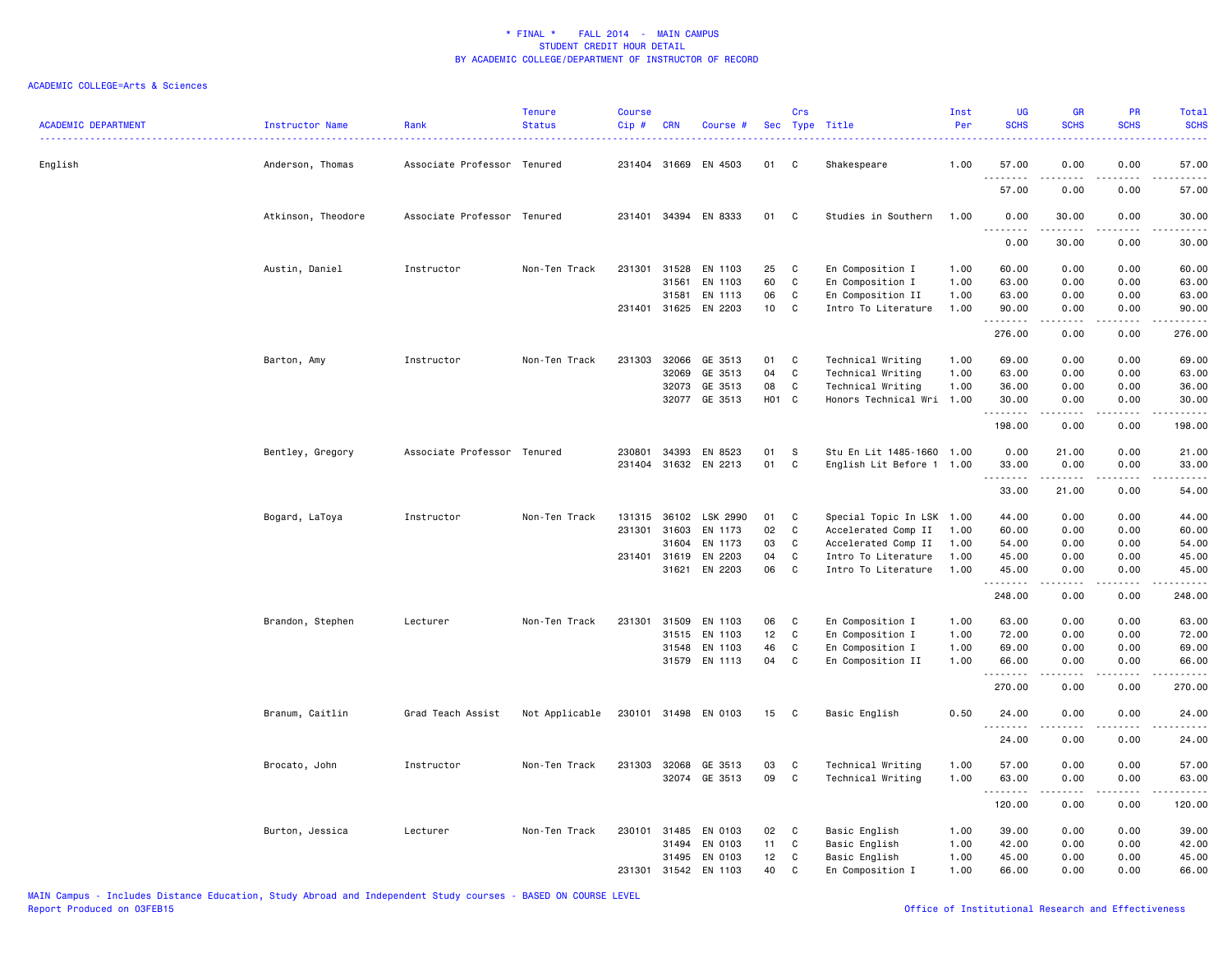| <b>ACADEMIC DEPARTMENT</b> | Instructor Name    | Rank                          | <b>Tenure</b><br><b>Status</b> | <b>Course</b><br>Cip# | <b>CRN</b>                            | Course #                                              |                      | Crs              | Sec Type Title                                                                                       | Inst<br>Per          | <b>UG</b><br><b>SCHS</b>             | <b>GR</b><br><b>SCHS</b>                                                                                                                                                                | <b>PR</b><br><b>SCHS</b>          | Total<br><b>SCHS</b><br><u>.</u>           |
|----------------------------|--------------------|-------------------------------|--------------------------------|-----------------------|---------------------------------------|-------------------------------------------------------|----------------------|------------------|------------------------------------------------------------------------------------------------------|----------------------|--------------------------------------|-----------------------------------------------------------------------------------------------------------------------------------------------------------------------------------------|-----------------------------------|--------------------------------------------|
|                            |                    |                               |                                |                       |                                       |                                                       |                      |                  |                                                                                                      |                      | .                                    | .                                                                                                                                                                                       | $\frac{1}{2}$                     | . <u>.</u> .                               |
|                            |                    |                               |                                |                       |                                       |                                                       |                      |                  |                                                                                                      |                      | 192.00                               | 0.00                                                                                                                                                                                    | 0.00                              | 192.00                                     |
| English                    | Claggett, Shalyn   | Associate Professor Tenured   |                                |                       | 231401 34390                          | EN 4883<br>239999 31693 EN 8103                       | 01<br>01             | C<br><b>S</b>    | Victorian Prose-Poet 1.00<br>Grad Research in EN 1.00                                                |                      | 30.00<br>0.00<br>.                   | 0.00<br>27.00<br>.                                                                                                                                                                      | 0.00<br>0.00<br>.                 | 30.00<br>27.00<br>.                        |
|                            |                    |                               |                                |                       |                                       |                                                       |                      |                  |                                                                                                      |                      | 30.00                                | 27.00                                                                                                                                                                                   | 0.00                              | 57.00                                      |
|                            | Cook, Susan        | Lecturer                      | Non-Ten Track                  | 231301                | 31534                                 | EN 1103<br>231401 31622 EN 2203                       | 31<br>07             | C<br>C           | En Composition I<br>Intro To Literature                                                              | 1.00<br>1.00         | 69.00<br>87.00                       | 0.00<br>0.00                                                                                                                                                                            | 0.00<br>0.00                      | 69.00<br>87.00<br>.                        |
|                            |                    |                               |                                |                       |                                       |                                                       |                      |                  |                                                                                                      |                      | .<br>156.00                          | $\frac{1}{2} \left( \frac{1}{2} \right) \left( \frac{1}{2} \right) \left( \frac{1}{2} \right) \left( \frac{1}{2} \right) \left( \frac{1}{2} \right) \left( \frac{1}{2} \right)$<br>0.00 | .<br>0.00                         | 156.00                                     |
|                            | Crescenzo, Michele | Lecturer                      | Non-Ten Track                  | 231301<br>231401      | 31613<br>31620<br>31649               | EN 1173<br>EN 2203<br>EN 2283<br>31650 EN 2283        | 12<br>05<br>01<br>02 | C<br>C<br>C<br>C | Accelerated Comp II<br>Intro To Literature<br>World Literature Aft 1.00<br>World Literature Aft 1.00 | 1.00<br>1.00         | 57.00<br>90.00<br>84.00<br>66.00     | 0.00<br>0.00<br>0.00<br>0.00                                                                                                                                                            | 0.00<br>0.00<br>0.00<br>0.00      | 57.00<br>90.00<br>84.00<br>66.00           |
|                            |                    |                               |                                |                       |                                       |                                                       |                      |                  |                                                                                                      |                      | .<br>297.00                          | <b></b><br>0.00                                                                                                                                                                         | .<br>0.00                         | .<br>297.00                                |
|                            | Davis, Rachel      | Grad Teach Assist             | Not Applicable                 |                       |                                       | 230101 31498 EN 0103                                  | 15                   | C                | Basic English                                                                                        | 0.50                 | 24.00                                | 0.00                                                                                                                                                                                    | 0.00                              | 24.00                                      |
|                            |                    |                               |                                |                       |                                       |                                                       |                      |                  |                                                                                                      |                      | .<br>24.00                           | 0.00                                                                                                                                                                                    | 0.00                              | .<br>24.00                                 |
|                            | De Gabriele, Peter | Assistant Professor Ten Track |                                |                       | 231401 31676<br>231404 31634<br>31635 | EN 4943<br>EN 2213<br>EN 2213<br>239999 31692 EN 6943 | 01<br>04<br>06<br>01 | C<br>C<br>C<br>C | Form/Theory Fiction<br>English Lit Before 1 1.00<br>English Lit Before<br>Form/Theory Fiction        | 1.00<br>1.00<br>1.00 | 18.00<br>81.00<br>63.00<br>0.00<br>. | 0.00<br>0.00<br>0.00<br>3.00<br>$- - - - -$                                                                                                                                             | 0.00<br>0.00<br>0.00<br>0.00<br>. | 18.00<br>81.00<br>63.00<br>3.00<br>.       |
|                            |                    |                               |                                |                       |                                       |                                                       |                      |                  |                                                                                                      |                      | 162.00                               | 3.00                                                                                                                                                                                    | 0.00                              | 165.00                                     |
|                            | Dechert, Francis   | Instructor                    | Non-Ten Track                  | 231303                | 32071                                 | GE 3513<br>32072 GE 3513<br>32076 GE 3513             | 06<br>07<br>11       | C<br>C<br>C      | Technical Writing<br>Technical Writing<br>Technical Writing                                          | 1.00<br>1.00<br>1.00 | 99.00<br>60.00<br>48.00<br>.         | 0.00<br>0.00<br>0.00<br>$\frac{1}{2} \left( \frac{1}{2} \right) \left( \frac{1}{2} \right) \left( \frac{1}{2} \right) \left( \frac{1}{2} \right) \left( \frac{1}{2} \right)$            | 0.00<br>0.00<br>0.00<br>.         | 99.00<br>60.00<br>48.00<br>.               |
|                            |                    |                               |                                |                       |                                       |                                                       |                      |                  |                                                                                                      |                      | 207.00                               | 0.00                                                                                                                                                                                    | 0.00                              | 207.00                                     |
|                            | Doughty, Catherine | Instructor                    | Non-Ten Track                  | 230101                | 31484<br>31488                        | EN 0103<br>EN 0103<br>31651 EN 2503                   | 01<br>05<br>01       | C<br>C<br>C      | Basic English<br>Basic English<br>Teaching Grammar                                                   | 1.00<br>1.00<br>1.00 | 42.00<br>48.00<br>225.00             | 0.00<br>0.00<br>0.00                                                                                                                                                                    | 0.00<br>0.00<br>0.00              | 42.00<br>48.00<br>225.00                   |
|                            |                    |                               |                                |                       |                                       |                                                       |                      |                  |                                                                                                      |                      | .<br>315.00                          | $- - - - -$<br>0.00                                                                                                                                                                     | .<br>0.00                         | .<br>315.00                                |
|                            | Dueitt, Courtney   | Instructor                    | Non-Ten Track                  |                       | 231301 31607<br>31608                 | EN 1173<br>EN 1173<br>231401 31629 EN 2203            | 06<br>07<br>14       | C<br>C<br>C      | Accelerated Comp II<br>Accelerated Comp II<br>Intro To Literature                                    | 1.00<br>1.00<br>1.00 | 60.00<br>54.00<br>87.00<br>.         | 0.00<br>0.00<br>0.00<br><b></b>                                                                                                                                                         | 0.00<br>0.00<br>0.00<br>.         | 60.00<br>54.00<br>87.00<br>$- - - - - - -$ |
|                            |                    |                               |                                |                       |                                       |                                                       |                      |                  |                                                                                                      |                      | 201.00                               | 0.00                                                                                                                                                                                    | 0.00                              | 201.00                                     |
|                            | Few, Kayleigh      | Lecturer                      | Non-Ten Track                  |                       | 231301 31541<br>31543                 | EN 1103<br>EN 1103<br>31585 EN 1113                   | 39<br>41<br>10       | C<br>C<br>C      | En Composition I<br>En Composition I<br>En Composition II                                            | 1.00<br>1.00<br>1.00 | 72.00<br>69.00<br>66.00              | 0.00<br>0.00<br>0.00                                                                                                                                                                    | 0.00<br>0.00<br>0.00              | 72.00<br>69.00<br>66.00                    |
|                            |                    |                               |                                |                       |                                       |                                                       |                      |                  |                                                                                                      |                      | .<br>207.00                          | .<br>0.00                                                                                                                                                                               | .<br>0.00                         | .<br>207.00                                |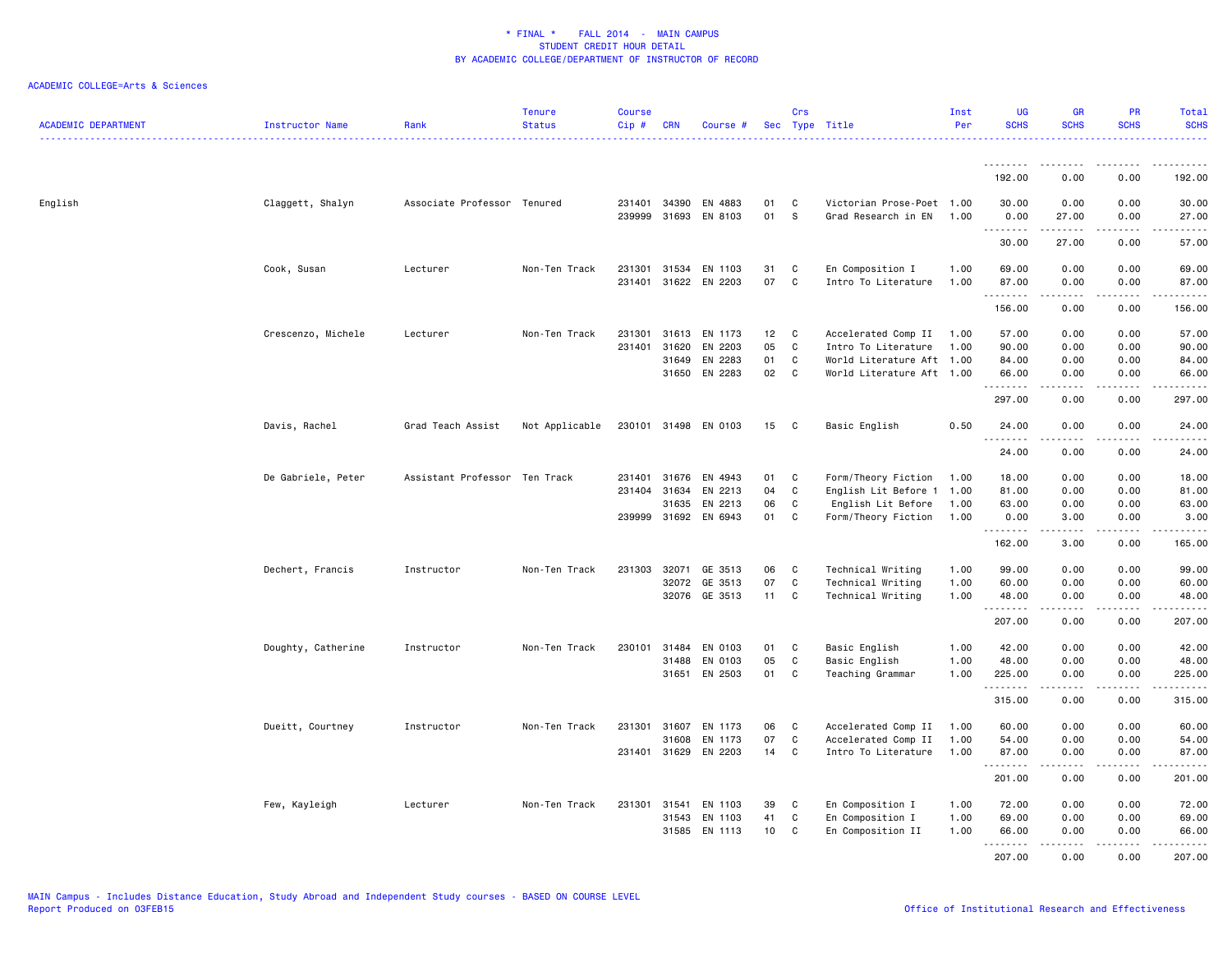| <b>ACADEMIC DEPARTMENT</b> | Instructor Name    | Rank                          | <b>Tenure</b><br><b>Status</b> | <b>Course</b><br>Cip# | <b>CRN</b> | Course #             |    | Crs          | Sec Type Title            | Inst<br>Per | <b>UG</b><br><b>SCHS</b> | <b>GR</b><br><b>SCHS</b> | PR<br><b>SCHS</b> | Total<br><b>SCHS</b>                                                                                                                                          |
|----------------------------|--------------------|-------------------------------|--------------------------------|-----------------------|------------|----------------------|----|--------------|---------------------------|-------------|--------------------------|--------------------------|-------------------|---------------------------------------------------------------------------------------------------------------------------------------------------------------|
| English                    | Fogle, Evelyn      | Assistant Professor Ten Track |                                | 131401                | 31667      | EN 4453              | 01 | C            | Methods in TESOL          | 1.00        | 48.00                    | 0.00                     | 0.00              | وساعات<br>48.00                                                                                                                                               |
|                            |                    |                               |                                |                       | 31683      | EN 6453              | 01 | $\mathbf C$  | Methods in TESOL          | 1.00        | 0.00                     | 12.00                    | 0.00              | 12.00                                                                                                                                                         |
|                            |                    |                               |                                | 450201                | 30211      | AN 4623              | 01 | C            | Language And Culture 1.00 |             | 30.00                    | 0.00                     | 0.00              | 30.00                                                                                                                                                         |
|                            |                    |                               |                                |                       | 31671      | EN 4623              | 01 | $\mathtt{C}$ | Language And Culture 1.00 |             | 15.00                    | 0.00                     | 0.00              | 15.00                                                                                                                                                         |
|                            |                    |                               |                                |                       | 31687      | EN 6623              | 01 | C            | Language And Culture 1.00 |             | 0.00<br>.                | 3.00<br>د د د د د        | 0.00<br>.         | 3.00                                                                                                                                                          |
|                            |                    |                               |                                |                       |            |                      |    |              |                           |             | 93.00                    | 15.00                    | 0.00              | 108.00                                                                                                                                                        |
|                            | Forsythe, Kiley    | Lecturer                      | Non-Ten Track                  | 231301                | 31547      | EN 1103              | 45 | C            | En Composition I          | 1.00        | 66.00                    | 0.00                     | 0.00              | 66.00                                                                                                                                                         |
|                            |                    |                               |                                |                       | 31558      | EN 1103              | 57 | $\mathtt{C}$ | En Composition I          | 1.00        | 66.00                    | 0.00                     | 0.00              | 66.00                                                                                                                                                         |
|                            |                    |                               |                                |                       |            | 31595 EN 1113        | 20 | C            | En Composition II         | 1.00        | 63.00<br>.               | 0.00                     | 0.00              | 63.00<br>$\frac{1}{2} \left( \frac{1}{2} \right) \left( \frac{1}{2} \right) \left( \frac{1}{2} \right) \left( \frac{1}{2} \right) \left( \frac{1}{2} \right)$ |
|                            |                    |                               |                                |                       |            |                      |    |              |                           |             | 195.00                   | 0.00                     | 0.00              | 195.00                                                                                                                                                        |
|                            | Garner, William    | Lecturer                      | Non-Ten Track                  | 231301                |            | 31517 EN 1103        | 14 | C            | En Composition I          | 1.00        | 69.00                    | 0.00                     | 0.00              | 69.00                                                                                                                                                         |
|                            |                    |                               |                                |                       | 31525      | EN 1103              | 22 | $\mathbf C$  | En Composition I          | 1.00        | 66.00                    | 0.00                     | 0.00              | 66.00                                                                                                                                                         |
|                            |                    |                               |                                |                       | 31530      | EN 1103              | 27 | C            | En Composition I          | 1.00        | 57.00                    | 0.00                     | 0.00              | 57.00                                                                                                                                                         |
|                            |                    |                               |                                |                       | 31583      | EN 1113              | 08 | C            | En Composition II         | 1.00        | 60.00                    | 0.00                     | 0.00              | 60.00                                                                                                                                                         |
|                            |                    |                               |                                |                       |            | 31596 EN 1113        | 21 | C            | En Composition II         | 1.00        | 66.00<br>.               | 0.00<br><u>.</u>         | 0.00<br>.         | 66.00<br>.                                                                                                                                                    |
|                            |                    |                               |                                |                       |            |                      |    |              |                           |             | 318.00                   | 0.00                     | 0.00              | 318.00                                                                                                                                                        |
|                            | Gibson, Marie      | Lecturer                      | Non-Ten Track                  | 231301                | 31507      | EN 1103              | 04 | C            | En Composition I          | 1.00        | 72.00                    | 0.00                     | 0.00              | 72.00                                                                                                                                                         |
|                            |                    |                               |                                |                       | 31514      | EN 1103              | 11 | C            | En Composition I          | 1.00        | 66.00                    | 0.00                     | 0.00              | 66.00                                                                                                                                                         |
|                            |                    |                               |                                |                       | 31582      | EN 1113              | 07 | C            | En Composition II         | 1.00        | 66.00                    | 0.00                     | 0.00              | 66.00                                                                                                                                                         |
|                            |                    |                               |                                |                       | 31589      | EN 1113              | 14 | C            | En Composition II         | 1.00        | 69.00<br>.               | 0.00<br><b>.</b>         | 0.00<br>.         | 69.00<br>2.2.2.2.2.2                                                                                                                                          |
|                            |                    |                               |                                |                       |            |                      |    |              |                           |             | 273.00                   | 0.00                     | 0.00              | 273.00                                                                                                                                                        |
|                            | Gordon, Jennifer   | Lecturer                      | Non-Ten Track                  | 231301                | 31529      | EN 1103              | 26 | C            | En Composition I          | 1.00        | 72.00                    | 0.00                     | 0.00              | 72.00                                                                                                                                                         |
|                            |                    |                               |                                |                       | 31556      | EN 1103              | 55 | C            | En Composition I          | 1.00        | 66.00                    | 0.00                     | 0.00              | 66.00                                                                                                                                                         |
|                            |                    |                               |                                |                       |            | 31557 EN 1103        | 56 | C            | En Composition I          | 1.00        | 69.00<br>.               | 0.00<br>.                | 0.00              | 69.00<br><u>.</u>                                                                                                                                             |
|                            |                    |                               |                                |                       |            |                      |    |              |                           |             | 207.00                   | 0.00                     | 0.00              | 207.00                                                                                                                                                        |
|                            | Gregory, Katherine | Lecturer                      | Non-Ten Track                  | 231301                | 31566      | EN 1103              | 73 | C            | En Composition I          | 1.00        | 69.00                    | 0.00                     | 0.00              | 69.00                                                                                                                                                         |
|                            |                    |                               |                                |                       | 31572      | EN 1103              | 82 | C            | En Composition I          | 1.00        | 72.00                    | 0.00                     | 0.00              | 72.00                                                                                                                                                         |
|                            |                    |                               |                                |                       | 31584      | EN 1113              | 09 | C            | En Composition II         | 1.00        | 69.00                    | 0.00                     | 0.00              | 69.00                                                                                                                                                         |
|                            |                    |                               |                                |                       |            | 31592 EN 1113        | 17 | C            | En Composition II         | 1.00        | 66.00<br><u>.</u>        | 0.00<br>-----            | 0.00              | 66.00<br>.                                                                                                                                                    |
|                            |                    |                               |                                |                       |            |                      |    |              |                           |             | 276.00                   | 0.00                     | 0.00              | 276.00                                                                                                                                                        |
|                            | Grimes, John Aaron | Lecturer                      | Non-Ten Track                  | 231301                | 31532      | EN 1103              | 29 | C            | En Composition I          | 1.00        | 72.00                    | 0.00                     | 0.00              | 72.00                                                                                                                                                         |
|                            |                    |                               |                                |                       | 31540      | EN 1103              | 38 | C            | En Composition I          | 1.00        | 72.00                    | 0.00                     | 0.00              | 72.00                                                                                                                                                         |
|                            |                    |                               |                                |                       | 31544      | EN 1103              | 42 | $\mathbf C$  | En Composition I          | 1.00        | 69.00                    | 0.00                     | 0.00              | 69.00                                                                                                                                                         |
|                            |                    |                               |                                |                       | 31577      | EN 1113              | 02 | C            | En Composition II         | 1.00        | 72.00<br>.               | 0.00                     | 0.00              | 72.00<br>.                                                                                                                                                    |
|                            |                    |                               |                                |                       |            |                      |    |              |                           |             | 285.00                   | 0.00                     | 0.00              | 285.00                                                                                                                                                        |
|                            | Hagenston, Becky   | Associate Professor Tenured   |                                |                       |            | 231302 31654 EN 3303 | 04 | C            | Creative Writing          | 1.00        | 42.00                    | 0.00                     | 0.00              | 42.00                                                                                                                                                         |
|                            |                    |                               |                                |                       | 34399      | EN 3303              | 01 | C            | Creative Writing          | 1.00        | 36.00                    | 0.00                     | 0.00              | 36.00                                                                                                                                                         |
|                            |                    |                               |                                | 239999                | 35496      | EN 8000              | 03 | D            | Research / Thesis         | 1.00        | 0.00                     | 3.00                     | 0.00              | 3.00                                                                                                                                                          |
|                            |                    |                               |                                |                       |            |                      |    |              |                           |             | .<br>78.00               | . <b>.</b><br>3.00       | .<br>0.00         | .<br>81.00                                                                                                                                                    |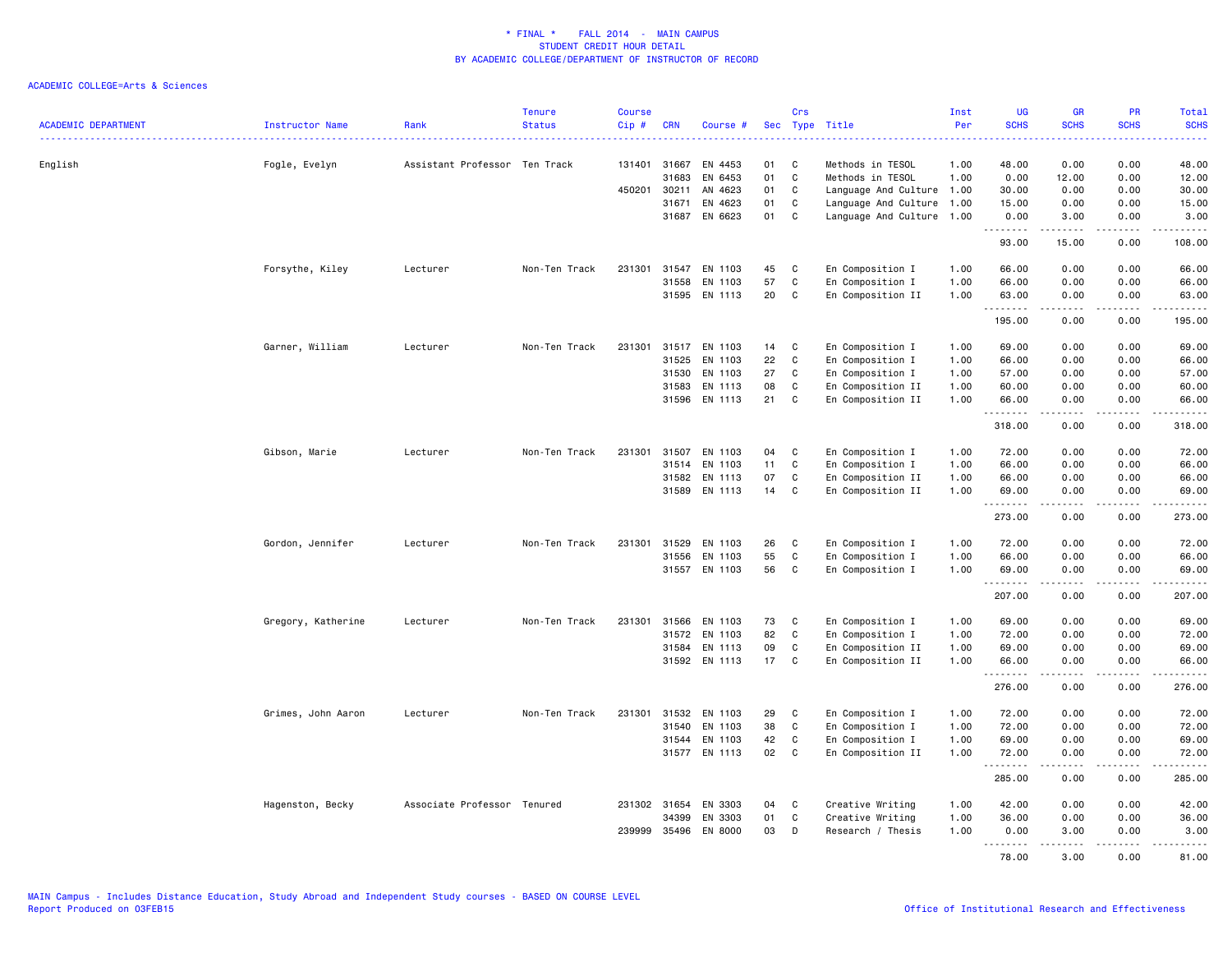| <b>ACADEMIC DEPARTMENT</b> | Instructor Name    | Rank                          | <b>Tenure</b><br><b>Status</b> | <b>Course</b><br>Cip# | <b>CRN</b>   | Course #             |       | Crs          | Sec Type Title            | Inst<br>Per | <b>UG</b><br><b>SCHS</b> | <b>GR</b><br><b>SCHS</b>                                                                                                                                                                | PR<br><b>SCHS</b>                           | Total<br><b>SCHS</b><br>2222. |
|----------------------------|--------------------|-------------------------------|--------------------------------|-----------------------|--------------|----------------------|-------|--------------|---------------------------|-------------|--------------------------|-----------------------------------------------------------------------------------------------------------------------------------------------------------------------------------------|---------------------------------------------|-------------------------------|
| English                    | Hanshaw, Shirley   | Associate Professor Tenured   |                                |                       | 231303 31655 | EN 3313              | 01    | C            | Writing for the Work 1.00 |             | 54.00                    | 0.00                                                                                                                                                                                    | 0.00                                        | 54.00                         |
|                            |                    |                               |                                |                       | 31656        | EN 3313              | 02    | C            | Writing for the Work 1.00 |             | 48.00<br>.               | 0.00<br>.                                                                                                                                                                               | 0.00<br>.                                   | 48.00<br>.                    |
|                            |                    |                               |                                |                       |              |                      |       |              |                           |             | 102.00                   | 0.00                                                                                                                                                                                    | 0.00                                        | 102.00                        |
|                            | Hayden, Antoinette | Grad Teach Assist             | Not Applicable                 |                       |              | 230101 31492 EN 0103 | 09    | C            | Basic English             | 1.00        | 36.00<br>. <b>.</b>      | 0.00<br>$\frac{1}{2} \left( \frac{1}{2} \right) \left( \frac{1}{2} \right) \left( \frac{1}{2} \right) \left( \frac{1}{2} \right) \left( \frac{1}{2} \right) \left( \frac{1}{2} \right)$ | 0.00<br>.                                   | 36.00<br>.                    |
|                            |                    |                               |                                |                       |              |                      |       |              |                           |             | 36.00                    | 0.00                                                                                                                                                                                    | 0.00                                        | 36.00                         |
|                            | Herd, Wendy        | Assistant Professor Ten Track |                                |                       | 160102 31668 | EN 4463              | 01    | C            | Stud In 2nd Lang Acq 1.00 |             | 51.00                    | 0.00                                                                                                                                                                                    | 0.00                                        | 51.00                         |
|                            |                    |                               |                                |                       | 31684        | EN 6463              | 01    | $\mathtt{C}$ | Stud In 2nd Lang Acq      | 1.00        | 0.00                     | 9.00                                                                                                                                                                                    | 0.00                                        | 9.00                          |
|                            |                    |                               |                                | 239999                | 34689        | EN 4990              | 01    | C            | Special Topic In EN       | 1.00        | 21.00                    | 0.00                                                                                                                                                                                    | 0.00                                        | 21.00                         |
|                            |                    |                               |                                |                       | 34690        | EN 6990              | 01    | C            | Special Topic In EN       | 1.00        | 0.00                     | 3.00                                                                                                                                                                                    | 0.00                                        | 3.00                          |
|                            |                    |                               |                                |                       |              |                      |       |              |                           |             | .<br>72.00               | $\frac{1}{2} \left( \frac{1}{2} \right) \left( \frac{1}{2} \right) \left( \frac{1}{2} \right) \left( \frac{1}{2} \right) \left( \frac{1}{2} \right)$<br>12.00                           | $\sim$ $\sim$ $\sim$<br>0.00                | والمستحدث<br>84.00            |
|                            | Hogan, Carolyn     | Lecturer                      | Non-Ten Track                  | 231301                | 31508        | EN 1103              | 05    | C            | En Composition I          | 1.00        | 69.00                    | 0.00                                                                                                                                                                                    | 0.00                                        | 69.00                         |
|                            |                    |                               |                                |                       | 31546        | EN 1103              | 44    | $\mathtt{C}$ | En Composition I          | 1.00        | 57.00                    | 0.00                                                                                                                                                                                    | 0.00                                        | 57.00                         |
|                            |                    |                               |                                |                       | 31551        | EN 1103              | 49    | C            | En Composition I          | 1.00        | 72.00                    | 0.00                                                                                                                                                                                    | 0.00                                        | 72.00                         |
|                            |                    |                               |                                |                       | 31564        | EN 1103              | 71    | C            | En Composition I          | 1.00        | 45.00                    | 0.00                                                                                                                                                                                    | 0.00                                        | 45.00                         |
|                            |                    |                               |                                |                       |              |                      |       |              |                           |             | .<br>243.00              | .<br>0.00                                                                                                                                                                               | $\sim$ $\sim$ $\sim$<br>0.00                | .<br>243.00                   |
|                            | Johnson, Holly     | Associate Professor Tenured   |                                |                       | 231301 31599 | EN 1113              | H01 C |              | Honors En Compositio 1.00 |             | 45.00                    | 0.00                                                                                                                                                                                    | 0.00                                        | 45.00                         |
|                            |                    |                               |                                |                       | 31600        | EN 1113              | H02 C |              | Honors En Compositio 1.00 |             | 36.00                    | 0.00                                                                                                                                                                                    | 0.00                                        | 36.00                         |
|                            |                    |                               |                                |                       | 231404 34379 | EN 2213              | H01 C |              | Honors English Lit B 1.00 |             | 36.00                    | 0.00                                                                                                                                                                                    | 0.00                                        | 36.00                         |
|                            |                    |                               |                                |                       |              |                      |       |              |                           |             | .<br>117.00              | 0.00                                                                                                                                                                                    | 0.00                                        | .<br>117.00                   |
|                            | Kardos, Michael    | Associate Professor Tenured   |                                |                       | 231302 31653 | EN 3303              | 03    | C            | Creative Writing          | 1.00        | 42.00                    | 0.00                                                                                                                                                                                    | 0.00                                        | 42.00                         |
|                            |                    |                               |                                |                       | 31660        | EN 3903              | 01    | C            | Intermediate Fiction 1.00 |             | 39.00                    | 0.00                                                                                                                                                                                    | 0.00                                        | 39.00                         |
|                            |                    |                               |                                |                       | 34380        | EN 3303              | 05    | C            | Creative Writing          | 1.00        | 45.00                    | 0.00                                                                                                                                                                                    | 0.00                                        | 45.00                         |
|                            |                    |                               |                                | 239999                | 34908        | EN 4000              | 01    | $\mathbf{I}$ | Directed Indiv Study 1.00 |             | 4.00                     | 0.00                                                                                                                                                                                    | 0.00                                        | 4.00                          |
|                            |                    |                               |                                |                       | 35230        | EN 8000              | 01    | D            | Research / Thesis         | 1.00        | 0.00                     | 6.00                                                                                                                                                                                    | 0.00                                        | 6.00                          |
|                            |                    |                               |                                |                       | 35828        | EN 4000              | 03    | $\;$ I       | Directed Indiv Study 1.00 |             | 3.00<br>.                | 0.00<br>المستمال                                                                                                                                                                        | 0.00<br>.                                   | 3.00<br>.                     |
|                            |                    |                               |                                |                       |              |                      |       |              |                           |             | 133.00                   | 6.00                                                                                                                                                                                    | 0.00                                        | 139.00                        |
|                            | Kastner, Stacy     | Assistant Professor Ten Track |                                | 131305                | 31662        | EN 4243              | 01    | C            | Writing Center Tutor 1.00 |             | 9.00                     | 0.00                                                                                                                                                                                    | 0.00                                        | 9.00                          |
|                            |                    |                               |                                |                       | 31678        | EN 6243              | 01    | C            | Writing Center Tutor 1.00 |             | 0.00                     | 21.00                                                                                                                                                                                   | 0.00                                        | 21.00                         |
|                            |                    |                               |                                |                       | 230101 31575 | EN 1111              | 01    | C            | English Studies           | 1.00        | 47.00                    | 0.00                                                                                                                                                                                    | 0.00                                        | 47.00                         |
|                            |                    |                               |                                | 239999                | 36234        | EN 4000              | 05    | $\mathbf{I}$ | Directed Indiv Study 1.00 |             | 1.00<br>.                | 0.00<br>. <u>.</u>                                                                                                                                                                      | 0.00<br>.                                   | 1.00<br>.                     |
|                            |                    |                               |                                |                       |              |                      |       |              |                           |             | 57.00                    | 21.00                                                                                                                                                                                   | 0.00                                        | 78.00                         |
|                            | Knight, Whitney    | Grad Teach Assist             | Not Applicable                 |                       | 230101 31496 | EN 0103              | 13    | C            | Basic English             | 0.50        | 21.00<br>.               | 0.00<br>.                                                                                                                                                                               | 0.00<br>$\omega$ $\omega$ $\omega$ $\omega$ | 21.00<br>$    -$              |
|                            |                    |                               |                                |                       |              |                      |       |              |                           |             | 21.00                    | 0.00                                                                                                                                                                                    | 0.00                                        | 21.00                         |
|                            | Kolev, Sava        | Grad Teach Assist             | Not Applicable                 |                       |              | 231301 31545 EN 1103 | 43 C  |              | En Composition I          | 1.00        | 63.00<br>.               | 0.00<br>.                                                                                                                                                                               | 0.00<br>.                                   | 63.00<br>.                    |
|                            |                    |                               |                                |                       |              |                      |       |              |                           |             | 63.00                    | 0.00                                                                                                                                                                                    | 0.00                                        | 63.00                         |
|                            | Lammert, Thomas    | Grad Teach Assist             | Not Applicable                 |                       |              | 231301 31510 EN 1103 | 07    | C            | En Composition I          | 1.00        | 69.00                    | 0.00                                                                                                                                                                                    | 0.00                                        | 69.00                         |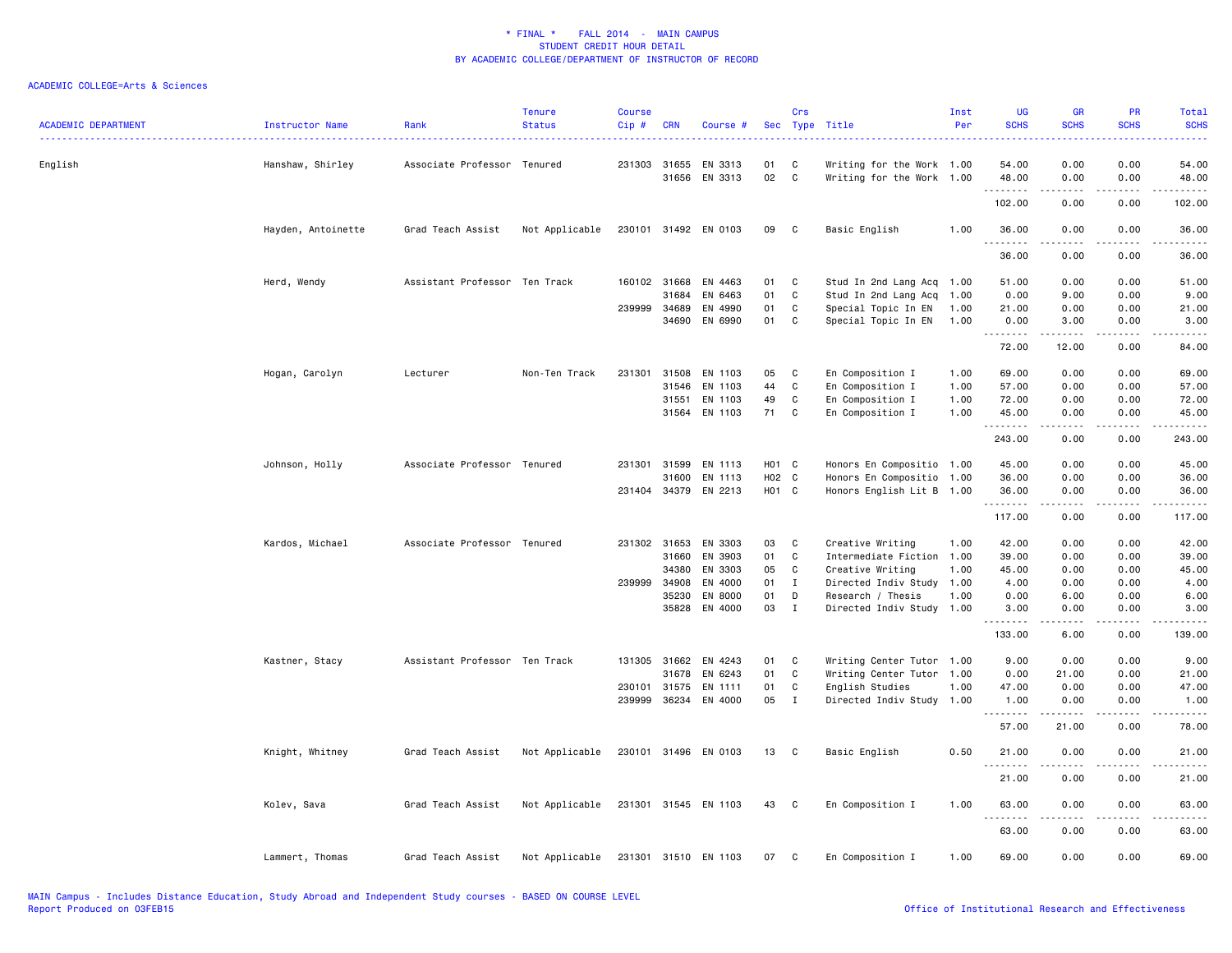| <b>ACADEMIC DEPARTMENT</b> | <b>Instructor Name</b> | Rank                          | <b>Tenure</b><br><b>Status</b> | <b>Course</b><br>Cip# | <b>CRN</b>   | Course #             |      | Crs          | Sec Type Title            | Inst<br>Per | <b>UG</b><br><b>SCHS</b> | <b>GR</b><br><b>SCHS</b> | PR<br><b>SCHS</b> | Total<br><b>SCHS</b>                |
|----------------------------|------------------------|-------------------------------|--------------------------------|-----------------------|--------------|----------------------|------|--------------|---------------------------|-------------|--------------------------|--------------------------|-------------------|-------------------------------------|
|                            |                        |                               |                                |                       |              |                      |      |              |                           |             | .                        | .                        | .                 | .                                   |
|                            |                        |                               |                                |                       |              |                      |      |              |                           |             | 69.00                    | 0.00                     | 0.00              | 69.00                               |
| English                    | Leonard, Ashley        | Instructor                    | Non-Ten Track                  | 231301                | 31512        | EN 1103              | 09   | C            | En Composition I          | 1.00        | 69.00                    | 0.00                     | 0.00              | 69.00                               |
|                            |                        |                               |                                |                       | 31614        | EN 1173              | 13   | C            | Accelerated Comp II       | 1.00        | 54.00                    | 0.00                     | 0.00              | 54.00                               |
|                            |                        |                               |                                |                       | 35977        | EN 1173              | 16   | C            | Accelerated Comp II       | 1.00        | 54.00                    | 0.00                     | 0.00              | 54.00                               |
|                            |                        |                               |                                |                       | 231401 31628 | EN 2203              | 13   | C            | Intro To Literature       | 1.00        | 87.00<br>.               | 0.00<br>المتمالين        | 0.00<br>.         | 87.00<br>.                          |
|                            |                        |                               |                                |                       |              |                      |      |              |                           |             | 264.00                   | 0.00                     | 0.00              | 264.00                              |
|                            | Little, Matthew        | Associate Professor Tenured   |                                |                       | 231402 31640 | EN 2243              | 01   | C            | American Lit Before       | 1.00        | 36.00                    | 0.00                     | 0.00              | 36.00                               |
|                            |                        |                               |                                |                       | 31642        | EN 2243              | 04   | C            | American Lit Before       | 1.00        | 42.00                    | 0.00                     | 0.00              | 42.00                               |
|                            |                        |                               |                                |                       |              | 31645 EN 2253        | 01   | C            | American Lit After 1 1.00 |             | 36.00<br>.               | 0.00<br>.                | 0.00<br>.         | 36.00<br>.                          |
|                            |                        |                               |                                |                       |              |                      |      |              |                           |             | 114.00                   | 0.00                     | 0.00              | 114.00                              |
|                            | Lockhart, Cory         | Lecturer                      | Non-Ten Track                  |                       | 231301 31518 | EN 1103              | 15   | C            | En Composition I          | 1.00        | 60.00                    | 0.00                     | 0.00              | 60.00                               |
|                            |                        |                               |                                |                       | 31563        | EN 1103              | 62   | C            | En Composition I          | 1.00        | 63.00                    | 0.00                     | 0.00              | 63.00                               |
|                            |                        |                               |                                |                       | 31569        | EN 1103              | 78   | C            | En Composition I          | 1.00        | 45.00                    | 0.00                     | 0.00              | 45.00                               |
|                            |                        |                               |                                |                       | 31590        | EN 1113              | 15   | C            | En Composition II         | 1.00        | 66.00                    | 0.00                     | 0.00              | 66.00                               |
|                            |                        |                               |                                |                       |              |                      |      |              |                           |             | 234.00                   | 0.00                     | 0.00              | 234.00                              |
|                            | Long, Jeffrey          | Lecturer                      | Non-Ten Track                  | 231301                | 31520        | EN 1103              | 17   | C            | En Composition I          | 1.00        | 51.00                    | 0.00                     | 0.00              | 51.00                               |
|                            |                        |                               |                                |                       | 31553        | EN 1103              | 51   | C            | En Composition I          | 1.00        | 57.00                    | 0.00                     | 0.00              | 57.00                               |
|                            |                        |                               |                                |                       | 31554        | EN 1103              | 52   | C            | En Composition I          | 1.00        | 69.00                    | 0.00                     | 0.00              | 69.00                               |
|                            |                        |                               |                                |                       |              | 31588 EN 1113        | 13   | C            | En Composition II         | 1.00        | 63.00                    | 0.00                     | 0.00              | 63.00                               |
|                            |                        |                               |                                |                       |              |                      |      |              |                           |             | 240.00                   | 0.00                     | 0.00              | 240.00                              |
|                            | Long, Loreeda          | Grad Teach Assist             | Not Applicable                 |                       |              | 231301 31521 EN 1103 | 18   | $\mathbf{C}$ | En Composition I          | 1.00        | 69.00                    | 0.00                     | 0.00              | 69.00                               |
|                            |                        |                               |                                |                       |              |                      |      |              |                           |             | .<br>69.00               | 0.00                     | 0.00              | 69.00                               |
|                            | Lyons, Richard         | Professor                     | Tenured                        |                       | 230101 31663 | EN 4303              | 01   | C            | Craft Of Poetry           | 1.00        | 18.00                    | 0.00                     | 0.00              | 18.00                               |
|                            |                        |                               |                                | 230501                | 31679        | EN 6303              | 01   | C            | Craft Of Poetry           | 1.00        | 0.00                     | 6.00                     | 0.00              | 6.00                                |
|                            |                        |                               |                                | 231302                | 31652        | EN 3303              | 02   | C            | Creative Writing          | 1.00        | 39.00                    | 0.00                     | 0.00              | 39.00                               |
|                            |                        |                               |                                | 239999                | 35231        | EN 8000              | 02   | D            | Research / Thesis         | 1.00        | 0.00                     | 9.00                     | 0.00              | 9.00                                |
|                            |                        |                               |                                |                       | 35232        | EN 7000              | 01   | $\mathbf I$  | Directed Indiv Study      | 1.00        | 0.00                     | 3.00                     | 0.00              | 3.00                                |
|                            |                        |                               |                                |                       | 35233        | EN 7000              | 02   | $\mathbf{I}$ | Directed Indiv Study      | 1.00        | 0.00                     | 3.00                     | 0.00              | 3.00                                |
|                            |                        |                               |                                |                       |              | 35587 EN 7000        | 04   | $\mathbf I$  | Directed Indiv Study 1.00 |             | 0.00<br>.                | 3.00<br>المتمام المتعاد  | 0.00<br>.         | 3.00<br>$\sim$ $\sim$ $\sim$ $\sim$ |
|                            |                        |                               |                                |                       |              |                      |      |              |                           |             | 57.00                    | 24.00                    | 0.00              | 81.00                               |
|                            | Mallory-Kani, Amy      | Assistant Professor Ten Track |                                |                       | 231301 31658 | EN 3414              | 03   | C            | Crit Writ/Resrch Lit 1.00 |             | 60.00                    | 0.00                     | 0.00              | 60.00                               |
|                            |                        |                               |                                |                       | 231401 34388 | EN 4863              | 01   | C            | Romantic Poets-Prose 1.00 |             | 30.00<br><b></b>         | 0.00                     | 0.00              | 30.00                               |
|                            |                        |                               |                                |                       |              |                      |      |              |                           |             | 90.00                    | 0.00                     | 0.00              | 90.00                               |
|                            | Marcus, Gregory        | Grad Teach Assist             | Not Applicable                 |                       |              | 230101 31489 EN 0103 | 06 C |              | Basic English             | 0.50        | 22.50<br><b></b>         | 0.00                     | 0.00              | 22.50                               |
|                            |                        |                               |                                |                       |              |                      |      |              |                           |             | 22.50                    | 0.00                     | 0.00              | 22.50                               |
|                            | Marsh, Kelly           | Associate Professor Tenured   |                                |                       |              | 230801 34385 EN 6663 | 01   | C            | Brit & Irish Novel S 1.00 |             | 0.00                     | 9.00                     | 0.00              | 9.00                                |
|                            |                        |                               |                                | 231301                | 31601        | EN 1113              | ноз  | C            | Honors En Compositio 1.00 |             | 27.00                    | 0.00                     | 0.00              | 27.00                               |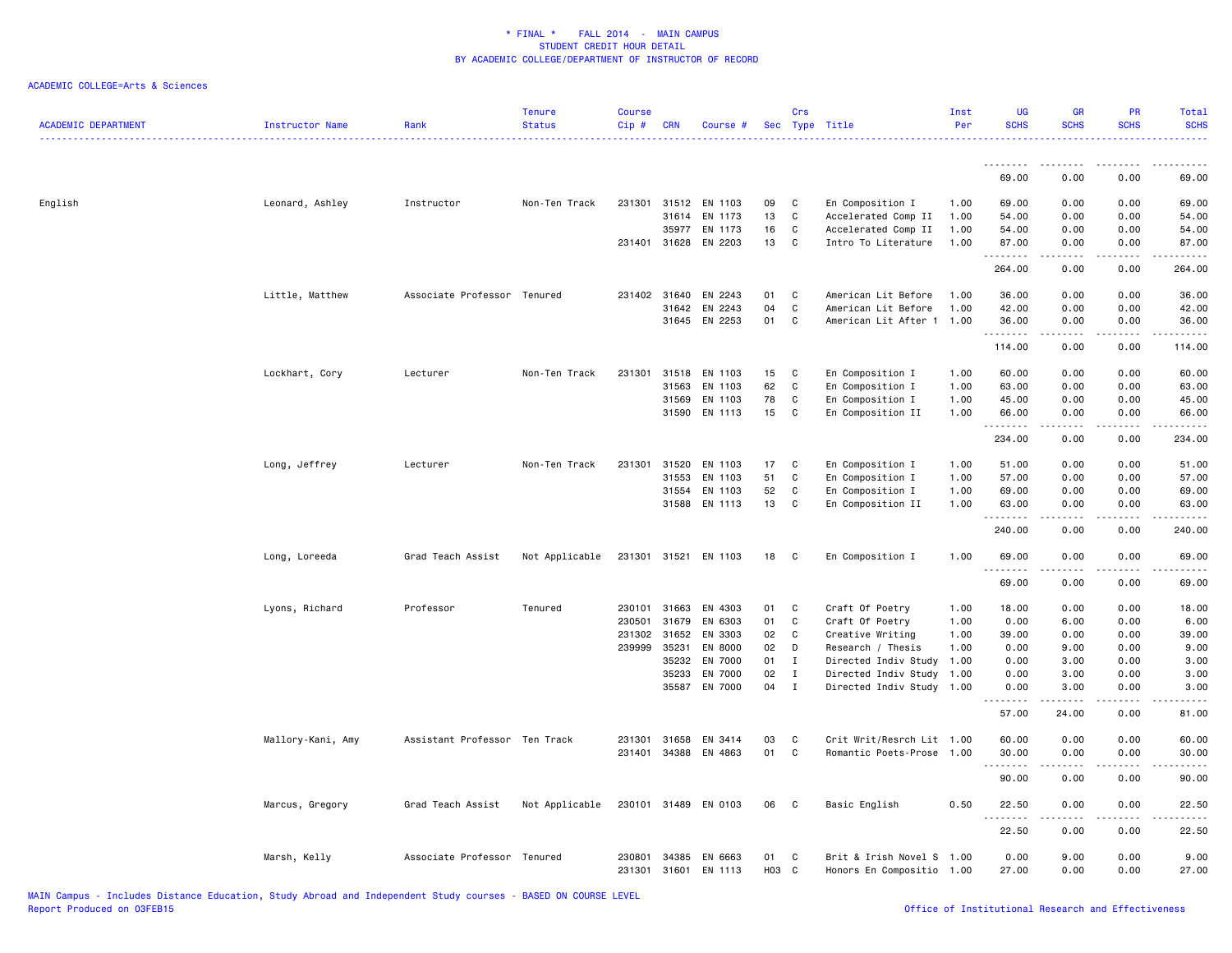|                            |                   |                             | Tenure         | Course  |              |                       |            | Crs          |                           | Inst | UG            | <b>GR</b>                                                                                                               | PR          | Total                                                                                                                                                         |
|----------------------------|-------------------|-----------------------------|----------------|---------|--------------|-----------------------|------------|--------------|---------------------------|------|---------------|-------------------------------------------------------------------------------------------------------------------------|-------------|---------------------------------------------------------------------------------------------------------------------------------------------------------------|
| <b>ACADEMIC DEPARTMENT</b> | Instructor Name   | Rank                        | <b>Status</b>  | $Cip$ # | <b>CRN</b>   | Course #              | <b>Sec</b> |              | Type Title                | Per  | <b>SCHS</b>   | <b>SCHS</b>                                                                                                             | <b>SCHS</b> | <b>SCHS</b><br>$\frac{1}{2} \left( \frac{1}{2} \right) \left( \frac{1}{2} \right) \left( \frac{1}{2} \right) \left( \frac{1}{2} \right)$                      |
| English                    | Marsh, Kelly      | Associate Professor Tenured |                |         | 231404 31636 | EN 2223               | 01         | C            | English Lit After 18 1.00 |      | 87.00         | 0.00                                                                                                                    | 0.00        | 87.00                                                                                                                                                         |
|                            |                   |                             |                |         | 34386        | EN 4663               | 01         | $\mathtt{C}$ | Brit & Irish Novel S 1.00 |      | 48.00<br>.    | 0.00                                                                                                                    | 0.00        | 48.00<br>.                                                                                                                                                    |
|                            |                   |                             |                |         |              |                       |            |              |                           |      | 162.00        | 9.00                                                                                                                    | 0.00        | 171.00                                                                                                                                                        |
|                            | Mastley, Carrie   | Lecturer                    | Non-Ten Track  | 230101  | 31659        | EN 3423               | 01         | C            | Desc Eng Grammar          | 1.00 | 48.00         | 0.00                                                                                                                    | 0.00        | 48.00                                                                                                                                                         |
|                            |                   |                             |                | 231301  | 31504        | EN 1103               | 01         | C            | ESL En Composition I 1.00 |      | 51.00         | 0.00                                                                                                                    | 0.00        | 51.00                                                                                                                                                         |
|                            |                   |                             |                |         | 31511        | EN 1103               | 08         | C            | En Composition I          | 1.00 | 66.00         | 0.00                                                                                                                    | 0.00        | 66.00                                                                                                                                                         |
|                            |                   |                             |                |         | 31539        | EN 1103               | 37         | C            | En Composition I          | 1.00 | 66.00<br>.    | 0.00                                                                                                                    | 0.00        | 66.00<br>.                                                                                                                                                    |
|                            |                   |                             |                |         |              |                       |            |              |                           |      | 231.00        | 0.00                                                                                                                    | 0.00        | 231.00                                                                                                                                                        |
|                            | Mattison, Suzanne | Non-Faculty                 | Not Applicable |         |              | 231303 30159 AIS 3203 | 01         | $\mathbf{C}$ | Prof Writing ANR Hum 1.00 |      | 78.00         | 0.00                                                                                                                    | 0.00        | 78.00                                                                                                                                                         |
|                            |                   |                             |                |         |              |                       |            |              |                           |      | .<br>78.00    | $\frac{1}{2}$<br>0.00                                                                                                   | .<br>0.00   | .<br>78.00                                                                                                                                                    |
|                            | McCool, Brenda    | Lecturer                    | Non-Ten Track  | 231301  | 31513        | EN 1103               | 10         | C            | En Composition I          | 1.00 | 72.00         | 0.00                                                                                                                    | 0.00        | 72.00                                                                                                                                                         |
|                            |                   |                             |                |         |              | 31519 EN 1103         | 16         | C            | En Composition I          | 1.00 | 66.00         | 0.00                                                                                                                    | 0.00        | 66.00                                                                                                                                                         |
|                            |                   |                             |                |         |              |                       |            |              |                           |      | .<br>138.00   | -----<br>0.00                                                                                                           | .<br>0.00   | .<br>138.00                                                                                                                                                   |
|                            | Mears, Nicklaus   | Grad Teach Assist           | Not Applicable |         |              | 231301 31535 EN 1103  | 32         | $\mathbf{C}$ | En Composition I          | 1.00 | 69.00         | 0.00                                                                                                                    | 0.00        | 69.00                                                                                                                                                         |
|                            |                   |                             |                |         |              |                       |            |              |                           |      | .             | $- - - - -$                                                                                                             | .           | .                                                                                                                                                             |
|                            |                   |                             |                |         |              |                       |            |              |                           |      | 69.00         | 0.00                                                                                                                    | 0.00        | 69.00                                                                                                                                                         |
|                            | Morgan, Matthew   | Grad Teach Assist           | Not Applicable |         |              | 231301 31537 EN 1103  | 35         | $\mathbf C$  | En Composition I          | 1.00 | 72.00<br>.    | 0.00<br><b>.</b>                                                                                                        | 0.00<br>.   | 72.00<br>.                                                                                                                                                    |
|                            |                   |                             |                |         |              |                       |            |              |                           |      | 72.00         | 0.00                                                                                                                    | 0.00        | 72.00                                                                                                                                                         |
|                            | Moseley, Jessica  | Lecturer                    | Non-Ten Track  | 230101  | 31501        | EN 0103               | 19         | C            | Basic English             | 1.00 | 42.00         | 0.00                                                                                                                    | 0.00        | 42.00                                                                                                                                                         |
|                            |                   |                             |                | 231301  | 31550        | EN 1103               | 48         | C            | En Composition I          | 1.00 | 66.00         | 0.00                                                                                                                    | 0.00        | 66.00                                                                                                                                                         |
|                            |                   |                             |                |         | 31552        | EN 1103               | 50         | C            | En Composition I          | 1.00 | 57.00         | 0.00                                                                                                                    | 0.00        | 57.00                                                                                                                                                         |
|                            |                   |                             |                |         |              | 31559 EN 1103         | 58         | C            | En Composition I          | 1.00 | 72.00<br>.    | 0.00<br>.                                                                                                               | 0.00<br>.   | 72.00<br>.                                                                                                                                                    |
|                            |                   |                             |                |         |              |                       |            |              |                           |      | 237.00        | 0.00                                                                                                                    | 0.00        | 237.00                                                                                                                                                        |
|                            | O'Neill, Bonnie   | Associate Professor Tenured |                | 230701  | 34391        | EN 6903               | 01         | C            | Am Lit 1800-1860          | 1.00 | 0.00          | 6.00                                                                                                                    | 0.00        | 6.00                                                                                                                                                          |
|                            |                   |                             |                | 231402  | 31641        | EN 2243               | 02         | C            | American Lit Before       | 1.00 | 63.00         | 0.00                                                                                                                    | 0.00        | 63.00                                                                                                                                                         |
|                            |                   |                             |                |         | 31644        | EN 2243               | 06         | C            | American Lit Before       | 1.00 | 57.00         | 0.00                                                                                                                    | 0.00        | 57.00                                                                                                                                                         |
|                            |                   |                             |                |         |              | 231404 34392 EN 4903  | 01         | C            | Am Lit 1800-1860          | 1.00 | 24.00<br>.    | 0.00                                                                                                                    | 0.00        | 24.00<br>$\frac{1}{2} \left( \frac{1}{2} \right) \left( \frac{1}{2} \right) \left( \frac{1}{2} \right) \left( \frac{1}{2} \right) \left( \frac{1}{2} \right)$ |
|                            |                   |                             |                |         |              |                       |            |              |                           |      | 144.00        | 6.00                                                                                                                    | 0.00        | 150.00                                                                                                                                                        |
|                            | Olson, Peter      | Lecturer                    | Non-Ten Track  | 231301  | 33915        | EN 1103               | 501 C      |              | En Composition I          | 1.00 | 51.00         | 0.00                                                                                                                    | 0.00        | 51.00                                                                                                                                                         |
|                            |                   |                             |                | 231303  | 33917        | EN 3313               | 501        | C            | Writing for the Work 1.00 |      | 42.00         | 0.00                                                                                                                    | 0.00        | 42.00                                                                                                                                                         |
|                            |                   |                             |                |         |              | 231401 33916 EN 2273  | 501 C      |              | World Literature Bef 1.00 |      | 57.00<br>.    | 0.00<br>$\begin{array}{cccccccccccccc} \bullet & \bullet & \bullet & \bullet & \bullet & \bullet & \bullet \end{array}$ | 0.00<br>.   | 57.00<br>.                                                                                                                                                    |
|                            |                   |                             |                |         |              |                       |            |              |                           |      | 150.00        | 0.00                                                                                                                    | 0.00        | 150.00                                                                                                                                                        |
|                            | Parks, Jalesa     | Grad Teach Assist           | Not Applicable |         | 231301 31527 | EN 1103               | 24         | C            | En Composition I          | 1.00 | 69.00<br>---- | 0.00                                                                                                                    | 0.00        | 69.00                                                                                                                                                         |
|                            |                   |                             |                |         |              |                       |            |              |                           |      | 69.00         | 0.00                                                                                                                    | 0.00        | 69.00                                                                                                                                                         |
|                            | Parr, Susan       | Lecturer                    | Non-Ten Track  |         |              | 230101 31486 EN 0103  | 03         | C            | Basic English             | 1.00 | 45.00         | 0.00                                                                                                                    | 0.00        | 45.00                                                                                                                                                         |
|                            |                   |                             |                |         | 31491        | EN 0103               | 08         | C            | Basic English             | 1.00 | 36.00         | 0.00                                                                                                                    | 0.00        | 36.00                                                                                                                                                         |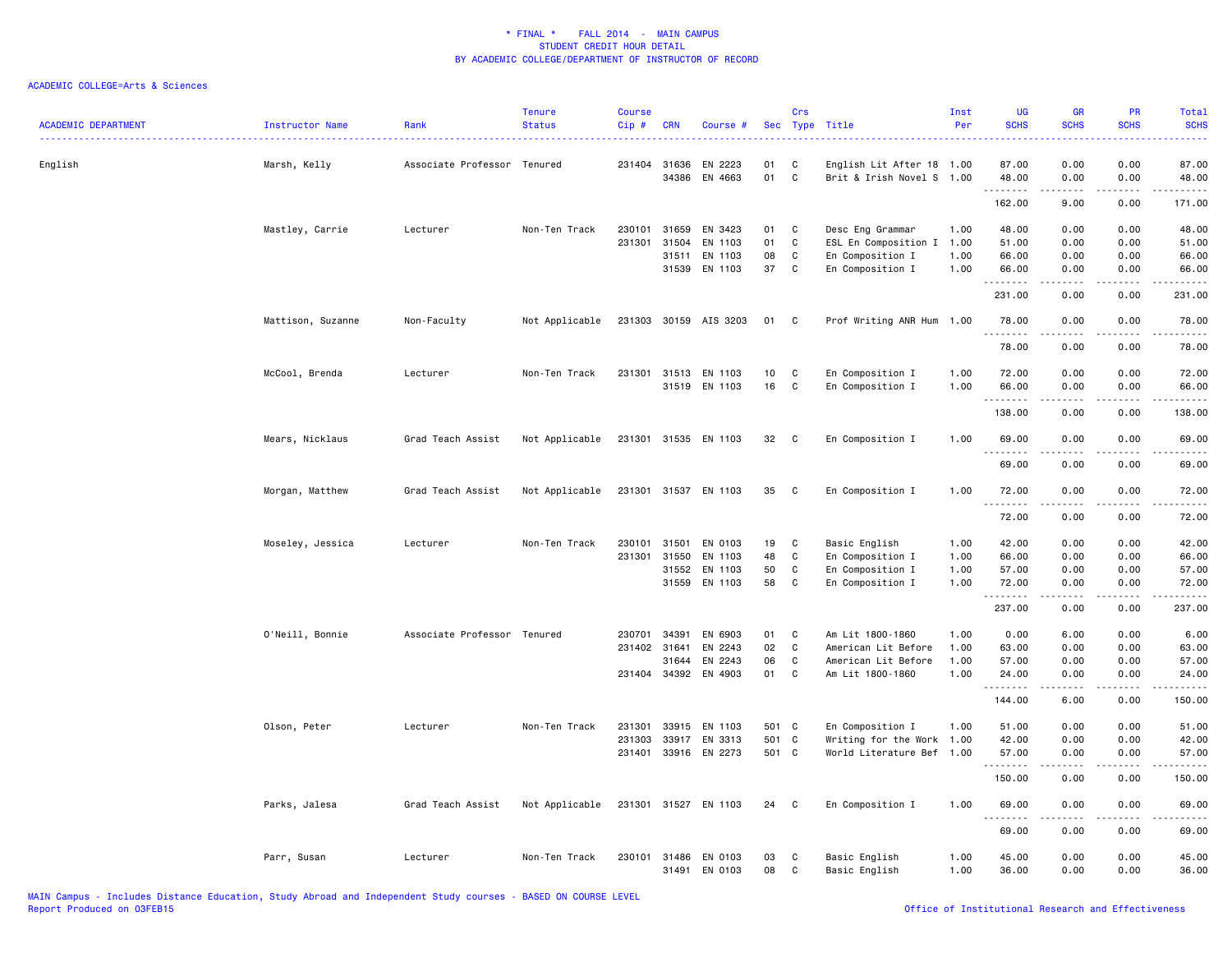| <b>ACADEMIC DEPARTMENT</b> | Instructor Name      | Rank                        | <b>Tenure</b><br><b>Status</b> | <b>Course</b><br>Cip# | <b>CRN</b>   | Course #             |    | Crs          | Sec Type Title            | Inst<br>Per | <b>UG</b><br><b>SCHS</b>          | <b>GR</b><br><b>SCHS</b>                                                                                                                                     | <b>PR</b><br><b>SCHS</b> | Total<br><b>SCHS</b>                                                                                                                                                                      |
|----------------------------|----------------------|-----------------------------|--------------------------------|-----------------------|--------------|----------------------|----|--------------|---------------------------|-------------|-----------------------------------|--------------------------------------------------------------------------------------------------------------------------------------------------------------|--------------------------|-------------------------------------------------------------------------------------------------------------------------------------------------------------------------------------------|
| English                    | Parr, Susan          | Lecturer                    | Non-Ten Track                  | 230101 31493          |              | EN 0103              | 10 | C            | Basic English             | 1.00        | 36.00                             | 0.00                                                                                                                                                         | 0.00                     | 36.00                                                                                                                                                                                     |
|                            |                      |                             |                                |                       |              | 231301 31505 EN 1103 | 02 | C            | En Composition I          | 1.00        | 69.00                             | 0.00                                                                                                                                                         | 0.00                     | 69.00                                                                                                                                                                                     |
|                            |                      |                             |                                |                       |              |                      |    |              |                           |             | .<br>186.00                       | $\frac{1}{2} \left( \frac{1}{2} \right) \left( \frac{1}{2} \right) \left( \frac{1}{2} \right) \left( \frac{1}{2} \right) \left( \frac{1}{2} \right)$<br>0.00 | .<br>0.00                | $\frac{1}{2} \left( \frac{1}{2} \right) \left( \frac{1}{2} \right) \left( \frac{1}{2} \right) \left( \frac{1}{2} \right) \left( \frac{1}{2} \right) \left( \frac{1}{2} \right)$<br>186.00 |
|                            | Pizer, Ginger        | Associate Professor Tenured |                                |                       | 160102 30209 | AN 4403              | 01 | C            | Intro To Linguistics 1.00 |             | 27.00                             | 0.00                                                                                                                                                         | 0.00                     | 27.00                                                                                                                                                                                     |
|                            |                      |                             |                                |                       | 30210        | AN 4403              | 02 | C            | Intro To Linguistics 1.00 |             | 9.00                              | 0.00                                                                                                                                                         | 0.00                     | 9.00                                                                                                                                                                                      |
|                            |                      |                             |                                |                       | 31665        | EN 4403              | 01 | C            | Intro To Linguistics 1.00 |             | 27.00                             | 0.00                                                                                                                                                         | 0.00                     | 27.00                                                                                                                                                                                     |
|                            |                      |                             |                                |                       | 31666        | EN 4403              | 02 | C            | Intro To Linguistics 1.00 |             | 45.00                             | 0.00                                                                                                                                                         | 0.00                     | 45.00                                                                                                                                                                                     |
|                            |                      |                             |                                |                       | 31681        | EN 6403              | 01 | C            | Intro To Linguistics 1.00 |             | 0.00                              | 3.00                                                                                                                                                         | 0.00                     | 3.00                                                                                                                                                                                      |
|                            |                      |                             |                                |                       | 31682        | EN 6403              | 02 | C            | Intro To Linguistics 1.00 |             | 0.00                              | 3.00                                                                                                                                                         | 0.00                     | 3.00                                                                                                                                                                                      |
|                            |                      |                             |                                |                       |              |                      |    |              |                           |             | بالأبال<br>108.00                 | المتمام<br>6.00                                                                                                                                              | .<br>0.00                | .<br>114.00                                                                                                                                                                               |
|                            | Price, Marty         | Instructor                  | Non-Ten Track                  | 231301                | 31560        | EN 1103              | 59 | C            | En Composition I          | 1.00        | 63.00                             | 0.00                                                                                                                                                         | 0.00                     | 63.00                                                                                                                                                                                     |
|                            |                      |                             |                                | 231402                | 31643        | EN 2243              | 05 | C            | American Lit Before       | 1.00        | 57.00                             | 0.00                                                                                                                                                         | 0.00                     | 57.00                                                                                                                                                                                     |
|                            |                      |                             |                                |                       | 231404 31637 | EN 2223              | 03 | C            | English Lit After 18 1.00 |             | 81.00                             | 0.00                                                                                                                                                         | 0.00                     | 81.00                                                                                                                                                                                     |
|                            |                      |                             |                                |                       |              | 31638 EN 2223        | 04 | C            | English Lit After 18 1.00 |             | 63.00                             | 0.00                                                                                                                                                         | 0.00                     | 63.00                                                                                                                                                                                     |
|                            |                      |                             |                                |                       |              |                      |    |              |                           |             | .<br>264.00                       | $- - - - -$<br>0.00                                                                                                                                          | .<br>0.00                | .<br>264.00                                                                                                                                                                               |
|                            | Purl, Laura          | Grad Teach Assist           | Not Applicable                 |                       |              | 231301 31526 EN 1103 | 23 | C            | En Composition I          | 1.00        | 63.00                             | 0.00                                                                                                                                                         | 0.00                     | 63.00                                                                                                                                                                                     |
|                            |                      |                             |                                |                       |              |                      |    |              |                           |             | <u>.</u><br>63.00                 | .<br>0.00                                                                                                                                                    | .<br>0.00                | .<br>63.00                                                                                                                                                                                |
|                            | Raymond, Richard     | Professor                   | Tenured                        |                       | 231301 31661 | EN 4111              | 01 | C            | Portfol & Reflec Wri 1.00 |             | 28.00                             | 0.00                                                                                                                                                         | 0.00                     | 28.00                                                                                                                                                                                     |
|                            |                      |                             |                                |                       | 35975        | EN 1173              | 15 | C            | Accelerated Comp II       | 1.00        | 51.00                             | 0.00                                                                                                                                                         | 0.00                     | 51.00                                                                                                                                                                                     |
|                            |                      |                             |                                | 231404 31633          |              | EN 2213              | 03 | C            | English Lit Before 1 1.00 |             | 66.00                             | 0.00                                                                                                                                                         | 0.00                     | 66.00                                                                                                                                                                                     |
|                            |                      |                             |                                |                       | 239999 35145 | EN 4000              | 02 | $\mathbf I$  | Directed Indiv Study 1.00 |             | 1.00                              | 0.00                                                                                                                                                         | 0.00                     | 1.00                                                                                                                                                                                      |
|                            |                      |                             |                                |                       | 36258        | EN 4000              | 06 | $\mathbf{I}$ | Directed Indiv Study 1.00 |             | 1.00                              | 0.00                                                                                                                                                         | 0.00                     | 1.00                                                                                                                                                                                      |
|                            |                      |                             |                                |                       | 36339        | EN 4000              | 07 | $\mathbf I$  | Directed Indiv Study 1.00 |             | 1.00                              | 0.00                                                                                                                                                         | 0.00                     | 1.00                                                                                                                                                                                      |
|                            |                      |                             |                                |                       |              |                      |    |              |                           |             | .<br>148.00                       | 0.00                                                                                                                                                         | $- - - -$<br>0.00        | .<br>148.00                                                                                                                                                                               |
|                            | Redd, James          | Lecturer                    | Non-Ten Track                  | 130301                | 32523        | LSK 6013             | 01 | C            | Academic Writing for 1.00 |             | 0.00                              | 30.00                                                                                                                                                        | 0.00                     | 30.00                                                                                                                                                                                     |
|                            |                      |                             |                                | 231301 31605          |              | EN 1173              | 04 | $\mathtt{C}$ | Accelerated Comp II       | 1.00        | 57.00                             | 0.00                                                                                                                                                         | 0.00                     | 57.00                                                                                                                                                                                     |
|                            |                      |                             |                                |                       | 31611        | EN 1173              | 10 | C            | Accelerated Comp II       | 1.00        | 54.00                             | 0.00                                                                                                                                                         | 0.00                     | 54.00                                                                                                                                                                                     |
|                            |                      |                             |                                | 231401                | 31623        | EN 2203              | 08 | C            | Intro To Literature       | 1.00        | 87.00                             | 0.00                                                                                                                                                         | 0.00                     | 87.00                                                                                                                                                                                     |
|                            |                      |                             |                                |                       | 231402 34398 | EN 2253              | 02 | C            | American Lit After 1 1.00 |             | 78.00                             | 0.00                                                                                                                                                         | 0.00                     | 78.00                                                                                                                                                                                     |
|                            |                      |                             |                                |                       |              |                      |    |              |                           |             | 276.00                            | 30.00                                                                                                                                                        | 0.00                     | 306.00                                                                                                                                                                                    |
|                            | Rinehart, Hannah     | Grad Teach Assist           | Not Applicable                 |                       |              | 230101 31489 EN 0103 | 06 | C            | Basic English             | 0.50        | 22.50                             | 0.00                                                                                                                                                         | 0.00                     | 22.50                                                                                                                                                                                     |
|                            |                      |                             |                                |                       |              |                      |    |              |                           |             | .<br>22.50                        | .<br>0.00                                                                                                                                                    | 0.00                     | .<br>22.50                                                                                                                                                                                |
|                            | Robinson, Kristopher | Lecturer                    | Non-Ten Track                  |                       | 231301 31524 | EN 1103              | 21 | C            | En Composition I          | 1.00        | 66.00                             | 0.00                                                                                                                                                         | 0.00                     | 66.00                                                                                                                                                                                     |
|                            |                      |                             |                                |                       |              | 31570 EN 1103        | 79 | C            | En Composition I          | 1.00        | 24.00                             | 0.00                                                                                                                                                         | 0.00                     | 24.00                                                                                                                                                                                     |
|                            |                      |                             |                                |                       | 31576        | EN 1113              | 01 | C            | En Composition II         | 1.00        | 66.00                             | 0.00                                                                                                                                                         | 0.00                     | 66.00                                                                                                                                                                                     |
|                            |                      |                             |                                |                       | 31587        | EN 1113              | 12 | $\mathtt{C}$ | En Composition II         | 1.00        | 66.00                             | 0.00                                                                                                                                                         | 0.00                     | 66.00                                                                                                                                                                                     |
|                            |                      |                             |                                |                       |              |                      |    |              |                           |             | <u> - - - - - - - -</u><br>222.00 | 0.00                                                                                                                                                         | 0.00                     | 222.00                                                                                                                                                                                    |
|                            | Sanders, Shelly      | Instructor                  | Non-Ten Track                  |                       |              | 231301 31578 EN 1113 | 03 | C            | En Composition II         | 1.00        | 63.00                             | 0.00                                                                                                                                                         | 0.00                     | 63.00                                                                                                                                                                                     |
|                            |                      |                             |                                |                       | 31580        | EN 1113              | 05 | C            | En Composition II         | 1.00        | 69.00                             | 0.00                                                                                                                                                         | 0.00                     | 69.00                                                                                                                                                                                     |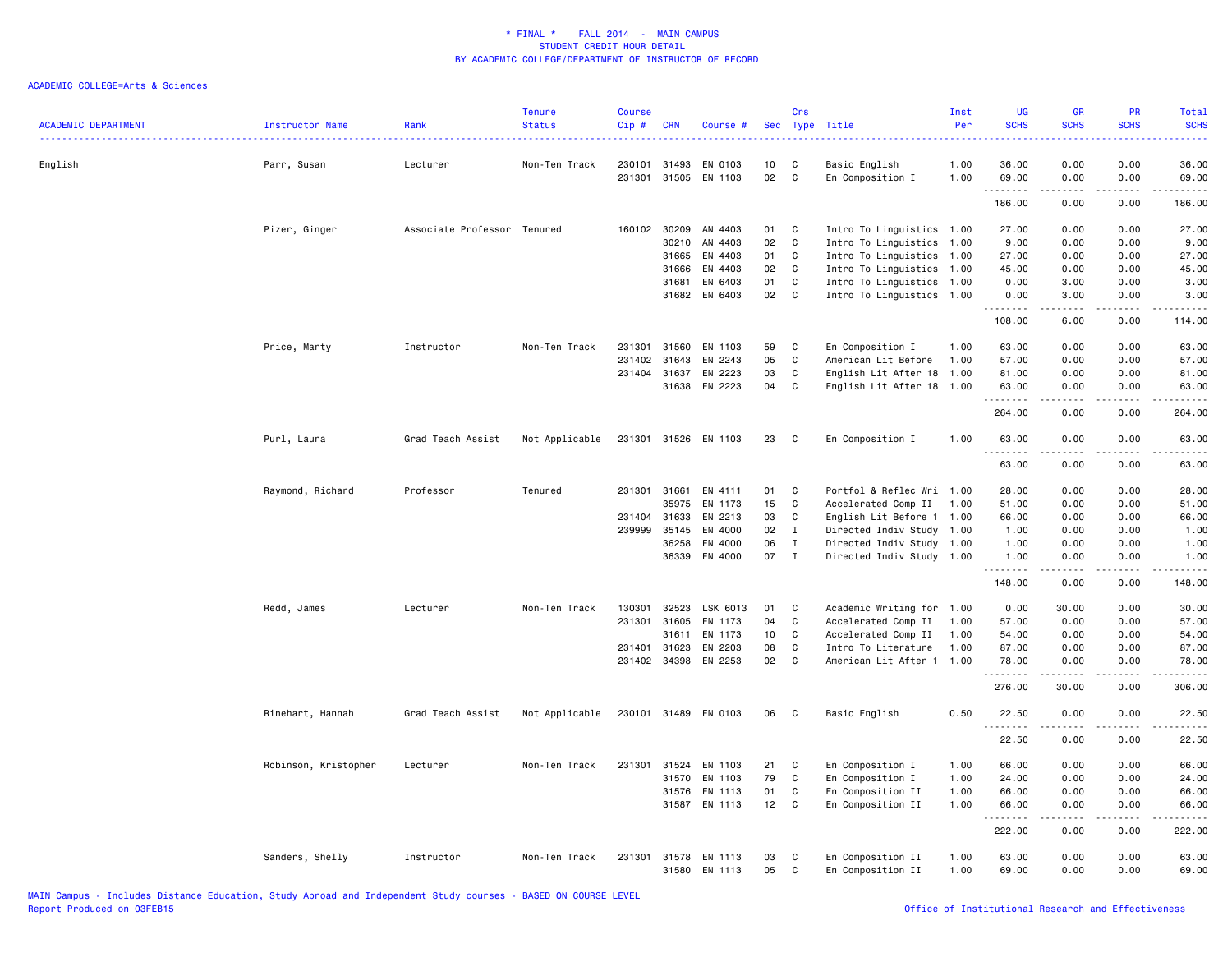| <b>ACADEMIC DEPARTMENT</b> | Instructor Name  | Rank                          | <b>Tenure</b><br><b>Status</b> | <b>Course</b><br>Cip# | <b>CRN</b>   | Course #              |     | Crs          | Sec Type Title            | Inst<br>Per | <b>UG</b><br><b>SCHS</b> | <b>GR</b><br><b>SCHS</b>                                                                                                                                     | <b>PR</b><br><b>SCHS</b> | Total<br><b>SCHS</b> |
|----------------------------|------------------|-------------------------------|--------------------------------|-----------------------|--------------|-----------------------|-----|--------------|---------------------------|-------------|--------------------------|--------------------------------------------------------------------------------------------------------------------------------------------------------------|--------------------------|----------------------|
| English                    | Sanders, Shelly  | Instructor                    | Non-Ten Track                  |                       |              | 231401 31618 EN 2203  | 03  | C.           | Intro To Literature       | 1.00        | 81.00                    | 0.00                                                                                                                                                         | 0.00                     | 81.00                |
|                            |                  |                               |                                |                       |              |                       |     |              |                           |             | <u>.</u><br>213.00       | د د د د د<br>0.00                                                                                                                                            | .<br>0.00                | 213.00               |
|                            | Shaffer, Donald  | Associate Professor Tenured   |                                | 050201                | 30002        | AAS 1063              | 01  | C            | Intro to African Ame 1.00 |             | 141.00                   | 0.00                                                                                                                                                         | 0.00                     | 141.00               |
|                            |                  |                               |                                |                       | 230701 34396 | EN 2363               | 01  | C            | Intro AFAM Lit            | 1.00        | 15.00                    | 0.00                                                                                                                                                         | 0.00                     | 15.00                |
|                            |                  |                               |                                |                       | 34397        | AAS 2363              | 01  | C            | Intro AFAM Lit            | 1.00        | 12.00                    | 0.00                                                                                                                                                         | 0.00                     | 12.00                |
|                            |                  |                               |                                |                       |              | 231401 35978 EN 2203  | 17  | C            | Intro To Literature       | 1.00        | 87.00<br>.               | 0.00<br>$\frac{1}{2} \left( \frac{1}{2} \right) \left( \frac{1}{2} \right) \left( \frac{1}{2} \right) \left( \frac{1}{2} \right) \left( \frac{1}{2} \right)$ | 0.00<br>.                | 87.00<br>.           |
|                            |                  |                               |                                |                       |              |                       |     |              |                           |             | 255.00                   | 0.00                                                                                                                                                         | 0.00                     | 255.00               |
|                            | Sheperis, Claire | Instructor                    | Non-Ten Track                  |                       | 231301 31586 | EN 1113               | 11  | C            | En Composition II         | 1.00        | 72.00                    | 0.00                                                                                                                                                         | 0.00                     | 72.00                |
|                            |                  |                               |                                |                       | 31594        | EN 1113               | 19  | C            | En Composition II         | 1.00        | 66.00                    | 0.00                                                                                                                                                         | 0.00                     | 66.00                |
|                            |                  |                               |                                |                       | 231401 31616 | EN 2203               | 01  | C            | Intro To Literature       | 1.00        | 87.00                    | 0.00                                                                                                                                                         | 0.00                     | 87.00                |
|                            |                  |                               |                                |                       |              | 31617 EN 2203         | 02  | $\mathtt{C}$ | Intro To Literature       | 1.00        | 90.00<br>.               | 0.00<br>22222                                                                                                                                                | 0.00<br>.                | 90.00<br>.           |
|                            |                  |                               |                                |                       |              |                       |     |              |                           |             | 315.00                   | 0.00                                                                                                                                                         | 0.00                     | 315.00               |
|                            | Sneed, Sarah     | Instructor                    | Non-Ten Track                  |                       | 231301 31531 | EN 1103               | 28  | C            | En Composition I          | 1.00        | 66.00                    | 0.00                                                                                                                                                         | 0.00                     | 66.00                |
|                            |                  |                               |                                |                       |              | 31533 EN 1103         | 30  | $\mathtt{C}$ | En Composition I          | 1.00        | 63.00                    | 0.00                                                                                                                                                         | 0.00                     | 63.00                |
|                            |                  |                               |                                |                       |              |                       |     |              |                           |             | .                        | .                                                                                                                                                            | $- - - - -$              | <u>.</u>             |
|                            |                  |                               |                                |                       |              |                       |     |              |                           |             | 129.00                   | 0.00                                                                                                                                                         | 0.00                     | 129.00               |
|                            | Spain, Andrea    | Assistant Professor Ten Track |                                |                       | 230101 34384 | EN 4393               | 01  | C            | Postcolonial Lit/The 1.00 |             | 21.00                    | 0.00                                                                                                                                                         | 0.00                     | 21.00                |
|                            |                  |                               |                                |                       |              | 231301 31657 EN 3414  | 02  | $\mathbf C$  | Crit Writ/Resrch Lit 1.00 |             | 60.00<br>.               | 0.00<br>$- - - - -$                                                                                                                                          | 0.00<br>.                | 60.00<br>.           |
|                            |                  |                               |                                |                       |              |                       |     |              |                           |             | 81.00                    | 0.00                                                                                                                                                         | 0.00                     | 81.00                |
|                            | Spurlock, Ann    | Instructor                    | Non-Ten Track                  |                       |              | 231301 31677 EN 6013  | 01  | E            | Tchng Col Writing         | 1.00        | 0.00                     | 51.00                                                                                                                                                        | 0.00                     | 51.00                |
|                            |                  |                               |                                |                       |              |                       |     |              |                           |             | 0.00                     | 51.00                                                                                                                                                        | 0.00                     | 51.00                |
|                            | Stamps, Alison   | Non-Faculty                   | Not Applicable                 |                       |              | 131401 31818 ESL 5110 | 04  | C            | American Lang & Cul       | 1.00        | 9.00                     | 0.00                                                                                                                                                         | 0.00                     | 9.00                 |
|                            |                  |                               |                                |                       | 31822        | ESL 5120              | 04  | C            | American Lang & Cul       | 1.00        | 63.00                    | 0.00                                                                                                                                                         | 0.00                     | 63.00                |
|                            |                  |                               |                                |                       | 31824        | ESL 5313              | 02  | C            | Classroom Comm & Pre      | 1.00        | 3.00                     | 0.00                                                                                                                                                         | 0.00                     | 3.00                 |
|                            |                  |                               |                                |                       |              | 31826 ESL 5313        | 04  | C            | Classroom Comm & Pre 1.00 |             | 3.00                     | 0.00                                                                                                                                                         | 0.00                     | 3.00                 |
|                            |                  |                               |                                |                       | 31828        | ESL 5323              | 02  | C            | Academic Research an 1.00 |             | 15.00                    | 0.00                                                                                                                                                         | 0.00                     | 15.00                |
|                            |                  |                               |                                |                       | 31830        | ESL 5323              | 04  | C            | Academic Research an 1.00 |             | 69.00                    | 0.00                                                                                                                                                         | 0.00                     | 69.00                |
|                            |                  |                               |                                |                       |              | 31832 ESL 5333        | 02  | C            | Critical Reading          | 1.00        | 3.00<br><u>.</u>         | 0.00                                                                                                                                                         | 0.00                     | 3.00<br>.            |
|                            |                  |                               |                                |                       |              |                       |     |              |                           |             | 165.00                   | 0.00                                                                                                                                                         | 0.00                     | 165.00               |
|                            | Stinson, Emily   | Lecturer                      | Non-Ten Track                  | 130301                | 34015        | LSK 6013              | 501 | $\mathbf{C}$ | Academic Writing for 1.00 |             | 0.00                     | 21.00                                                                                                                                                        | 0.00                     | 21.00                |
|                            |                  |                               |                                |                       | 231301 31591 | EN 1113               | 16  | C            | En Composition II         | 1.00        | 63.00                    | 0.00                                                                                                                                                         | 0.00                     | 63.00                |
|                            |                  |                               |                                |                       | 31602        | EN 1173               | 01  | C            | Accelerated Comp II       | 1.00        | 54.00                    | 0.00                                                                                                                                                         | 0.00                     | 54.00                |
|                            |                  |                               |                                |                       | 31606        | EN 1173               | 05  | C            | Accelerated Comp II       | 1.00        | 60.00                    | 0.00                                                                                                                                                         | 0.00                     | 60.00                |
|                            |                  |                               |                                |                       |              | 231401 31624 EN 2203  | 09  | C            | Intro To Literature       | 1.00        | 90.00<br>.               | 0.00<br>.                                                                                                                                                    | 0.00<br>.                | 90.00<br>.           |
|                            |                  |                               |                                |                       |              |                       |     |              |                           |             | 267.00                   | 21.00                                                                                                                                                        | 0.00                     | 288.00               |
|                            | Stubbs, Tia      | Lecturer                      | Non-Ten Track                  |                       |              | 231301 31522 EN 1103  | 19  | C            | En Composition I          | 1.00        | 69.00                    | 0.00                                                                                                                                                         | 0.00                     | 69.00                |
|                            |                  |                               |                                |                       | 31555        | EN 1103               | 53  | C            | En Composition I          | 1.00        | 63.00                    | 0.00                                                                                                                                                         | 0.00                     | 63.00                |
|                            |                  |                               |                                |                       |              | 31562 EN 1103         | 61  | C            | En Composition I          | 1.00        | 72.00                    | 0.00                                                                                                                                                         | 0.00                     | 72.00                |
|                            |                  |                               |                                |                       |              | 31568 EN 1103         | 77  | C            | En Composition I          | 1.00        | 69.00                    | 0.00                                                                                                                                                         | 0.00                     | 69.00                |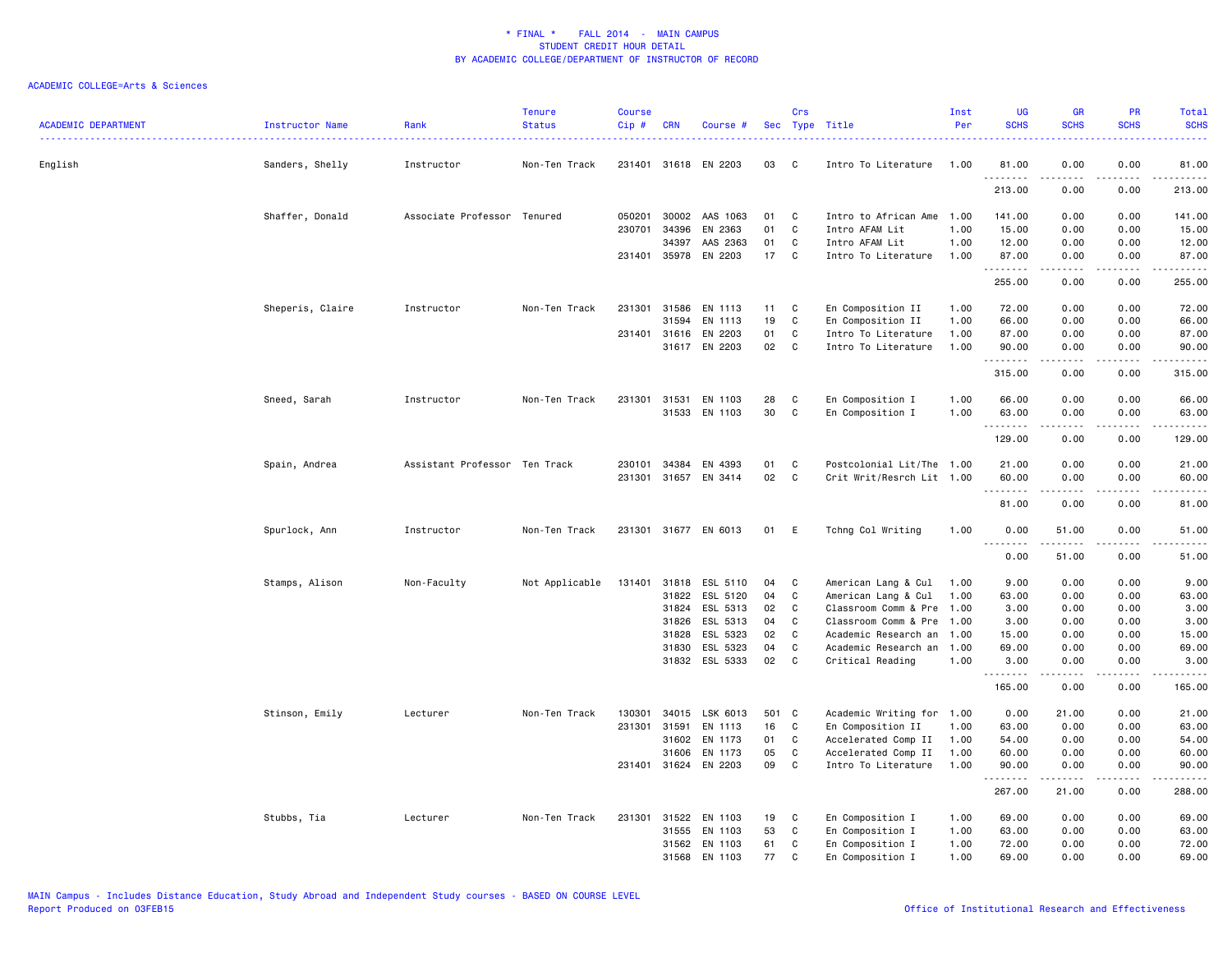| <b>ACADEMIC DEPARTMENT</b> | Instructor Name    | Rank                          | <b>Tenure</b><br><b>Status</b> | <b>Course</b><br>Cip# | <b>CRN</b>   | Course #              |                 | Crs          | Sec Type Title              | Inst<br>Per | <b>UG</b><br><b>SCHS</b> | GR<br><b>SCHS</b>     | PR<br><b>SCHS</b>            | Total<br><b>SCHS</b> |
|----------------------------|--------------------|-------------------------------|--------------------------------|-----------------------|--------------|-----------------------|-----------------|--------------|-----------------------------|-------------|--------------------------|-----------------------|------------------------------|----------------------|
|                            |                    |                               |                                |                       |              |                       |                 |              |                             |             | <u>.</u>                 |                       |                              |                      |
|                            |                    |                               |                                |                       |              |                       |                 |              |                             |             | 273.00                   | 0.00                  | 0.00                         | 273.00               |
| English                    | Thompson, Jermaine | Grad Teach Assist             | Not Applicable                 |                       |              | 231301 31516 EN 1103  | 13 C            |              | En Composition I            | 1.00        | 57.00<br><u>.</u>        | 0.00<br>.             | 0.00<br>.                    | 57.00<br>.           |
|                            |                    |                               |                                |                       |              |                       |                 |              |                             |             | 57.00                    | 0.00                  | 0.00                         | 57.00                |
|                            | Thompson, Jessica  | Instructor                    | Non-Ten Track                  |                       |              | 230101 31487 EN 0103  | 04              | C            | Basic English               | 1.00        | 45.00                    | 0.00                  | 0.00                         | 45.00                |
|                            |                    |                               |                                | 231301                | 31609        | EN 1173               | 08              | $\mathtt{C}$ | Accelerated Comp II         | 1.00        | 57.00                    | 0.00                  | 0.00                         | 57.00                |
|                            |                    |                               |                                |                       | 31612        | EN 1173               | 11              | C            | Accelerated Comp II         | 1.00        | 51.00                    | 0.00                  | 0.00                         | 51.00                |
|                            |                    |                               |                                |                       |              | 231401 31631 EN 2203  | 16              | C            | Intro To Literature         | 1.00        | 90.00<br><u>.</u>        | 0.00<br>.             | 0.00<br>.                    | 90.00<br>.           |
|                            |                    |                               |                                |                       |              |                       |                 |              |                             |             | 243.00                   | 0.00                  | 0.00                         | 243.00               |
|                            | Townsend, Amanda   | Lecturer                      | Non-Ten Track                  | 231301                | 31538        | EN 1103               | 36              | C            | En Composition I            | 1.00        | 63.00                    | 0.00                  | 0.00                         | 63.00                |
|                            |                    |                               |                                |                       | 31567        | EN 1103               | 76              | C            | En Composition I            | 1.00        | 63.00                    | 0.00                  | 0.00                         | 63.00                |
|                            |                    |                               |                                |                       |              | 31573 EN 1103         | 83              | C            | En Composition I            | 1.00        | 66.00<br>.               | 0.00<br>.             | 0.00<br>.                    | 66.00<br>.           |
|                            |                    |                               |                                |                       |              |                       |                 |              |                             |             | 192.00                   | 0.00                  | 0.00                         | 192.00               |
|                            | Trimm, James       | Lecturer                      | Non-Ten Track                  | 231301 31549          |              | EN 1103               | 47              | C            | En Composition I            | 1.00        | 63.00                    | 0.00                  | 0.00                         | 63.00                |
|                            |                    |                               |                                |                       | 31593        | EN 1113               | 18              | C            | En Composition II           | 1.00        | 69.00                    | 0.00                  | 0.00                         | 69.00                |
|                            |                    |                               |                                |                       | 31597        | EN 1113               | 22              | C            | En Composition II           | 1.00        | 63.00                    | 0.00                  | 0.00                         | 63.00                |
|                            |                    |                               |                                |                       |              | 231401 31630 EN 2203  | 15              | C            | Intro To Literature         | 1.00        | 84.00<br><u>.</u>        | 0.00<br>.             | 0.00<br>.                    | 84.00<br>.           |
|                            |                    |                               |                                |                       |              |                       |                 |              |                             |             | 279.00                   | 0.00                  | 0.00                         | 279.00               |
|                            | Vivier, Eric       | Assistant Professor Ten Track |                                | 231401                | 34382        | EN 4323               | 01              | C            | Lit Crit Plato-Pres         | 1.00        | 30.00                    | 0.00                  | 0.00                         | 30.00                |
|                            |                    |                               |                                |                       |              | 240101 32304 HON 1163 | H02 S           |              | The Quest I                 | 1.00        | 42.00                    | 0.00                  | 0.00                         | 42.00                |
|                            |                    |                               |                                |                       |              |                       |                 |              |                             |             | <u>.</u>                 |                       |                              | .                    |
|                            |                    |                               |                                |                       |              |                       |                 |              |                             |             | 72.00                    | 0.00                  | 0.00                         | 72.00                |
|                            | Voller, Leslie     | Instructor                    | Non-Ten Track                  | 230101 31490          |              | EN 0103               | 07              | C            | Basic English               | 1.00        | 45.00                    | 0.00                  | 0.00                         | 45.00                |
|                            |                    |                               |                                |                       | 31500        | EN 0103               | 17              | $\mathtt{C}$ | Basic English               | 1.00        | 42.00                    | 0.00                  | 0.00                         | 42.00                |
|                            |                    |                               |                                | 231301                | 31615        | EN 1173               | 14              | C            | Accelerated Comp II         | 1.00        | 51.00                    | 0.00                  | 0.00                         | 51.00                |
|                            |                    |                               |                                |                       | 231401 31626 | EN 2203               | 11              | C            | Intro To Literature         | 1.00        | 87.00<br>.               | 0.00<br>.             | 0.00<br>$\cdots$             | 87.00<br>.           |
|                            |                    |                               |                                |                       |              |                       |                 |              |                             |             | 225.00                   | 0.00                  | 0.00                         | 225.00               |
|                            | West, Elizabeth    | Grad Teach Assist             | Not Applicable                 |                       |              | 230101 31496 EN 0103  | 13              | C            | Basic English               | 0.50        | 21.00<br>.               | 0.00<br>----          | 0.00<br>$\sim$ $\sim$ $\sim$ | 21.00                |
|                            |                    |                               |                                |                       |              |                       |                 |              |                             |             | 21.00                    | 0.00                  | 0.00                         | 21.00                |
|                            | West, Robert       | Associate Professor           | Tenured                        | 230301                | 31691        | EN 6933               | 01              | C            | Survey Contemp Lit          | 1.00        | 0.00                     | 3.00                  | 0.00                         | 3.00                 |
|                            |                    |                               |                                | 231401                | 31675        | EN 4933               | 01              | C            | Survey Contemp Lit          | 1.00        | 45.00                    | 0.00                  | 0.00                         | 45.00                |
|                            |                    |                               |                                |                       |              | 231402 31646 EN 2253  | 03              | C            | American Lit After 1 1.00   |             | 87.00<br>.               | 0.00<br>$\frac{1}{2}$ | 0.00<br>$\cdots$             | 87.00<br>.           |
|                            |                    |                               |                                |                       |              |                       |                 |              |                             |             | 132.00                   | 3.00                  | 0.00                         | 135.00               |
|                            | Wright, Marian     | Non-Employee                  | Not Applicable                 | 231301 31506          |              | EN 1103               | 03              | C            | En Composition I            | 1.00        | 66.00                    | 0.00                  | 0.00                         | 66.00                |
|                            |                    |                               |                                |                       | 31523        | EN 1103               | 20              | C            | En Composition $I - L$ 1.00 |             | 48.00                    | 0.00                  | 0.00                         | 48.00                |
|                            |                    |                               |                                |                       |              | 31610 EN 1173         | 09              | C            | Accelerated Comp II         | 1.00        | 57.00                    | 0.00                  | 0.00                         | 57.00                |
|                            |                    |                               |                                | 231401                | 31627        | EN 2203               | 12 <sup>2</sup> | C            | Intro To Literature         | 1.00        | 81.00                    | 0.00                  | 0.00                         | 81.00                |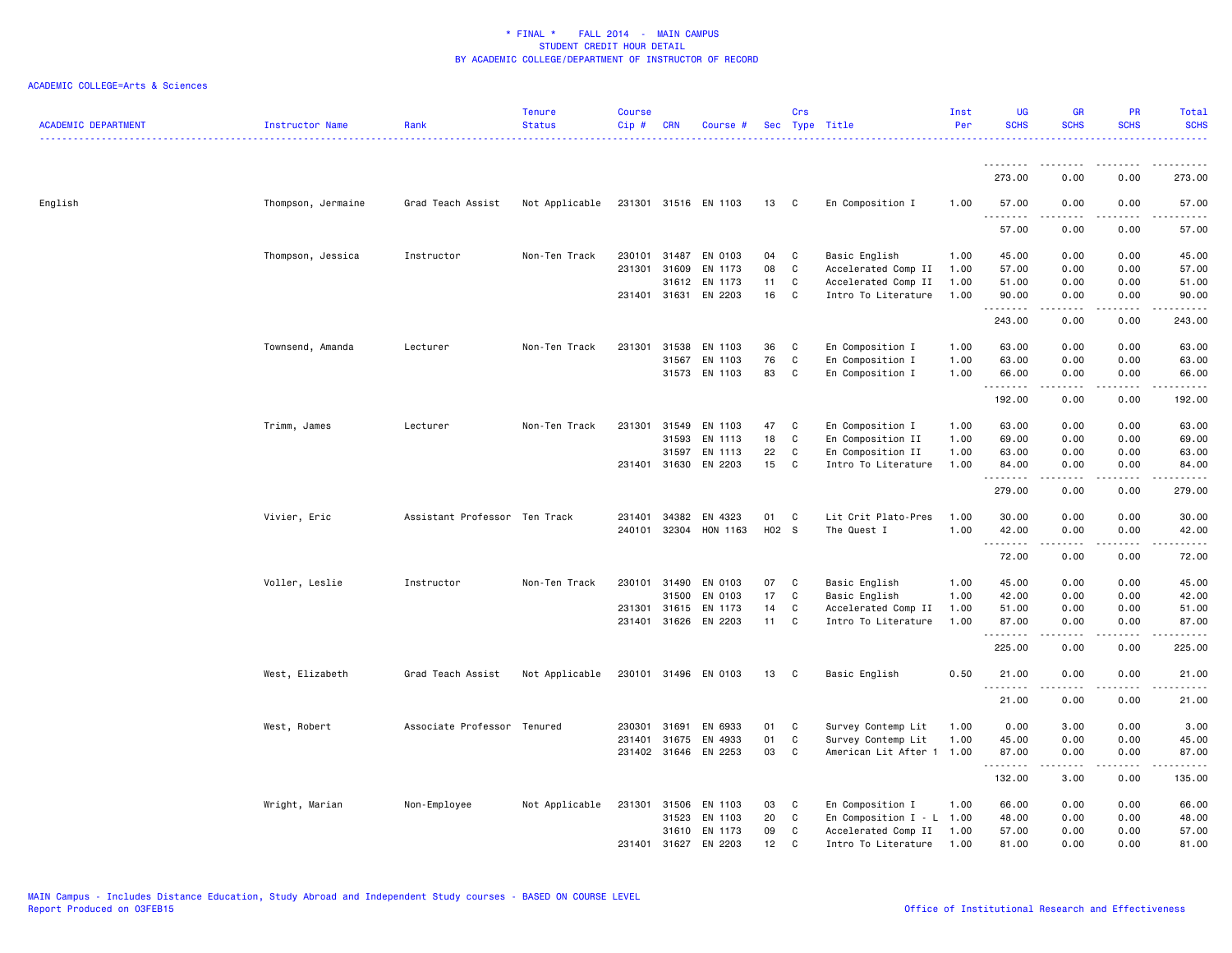# ACADEMIC COLLEGE=Arts & Sciences

| ACADEMIC DEPARTMENT | <b>Instructor Name</b> | Rank | Tenure<br><b>Status</b> | Course<br>$Cip$ # | <b>CRN</b> | Course # Sec Type Title | <b>Crs</b> | Inst<br>Per | <b>SCHS</b>         | <b>SCHS</b> | DD.<br><b>SCHS</b> | Total<br><b>SCHS</b> |
|---------------------|------------------------|------|-------------------------|-------------------|------------|-------------------------|------------|-------------|---------------------|-------------|--------------------|----------------------|
|                     |                        |      |                         |                   |            |                         |            |             | ---------<br>252.00 | 0.00        | 0.00               | ----------<br>252.00 |

====================================== ======== ======== ======== ==========

 ====================================== ======== ======== ======== ==========English 12556.00 288.00 0.00 12844.00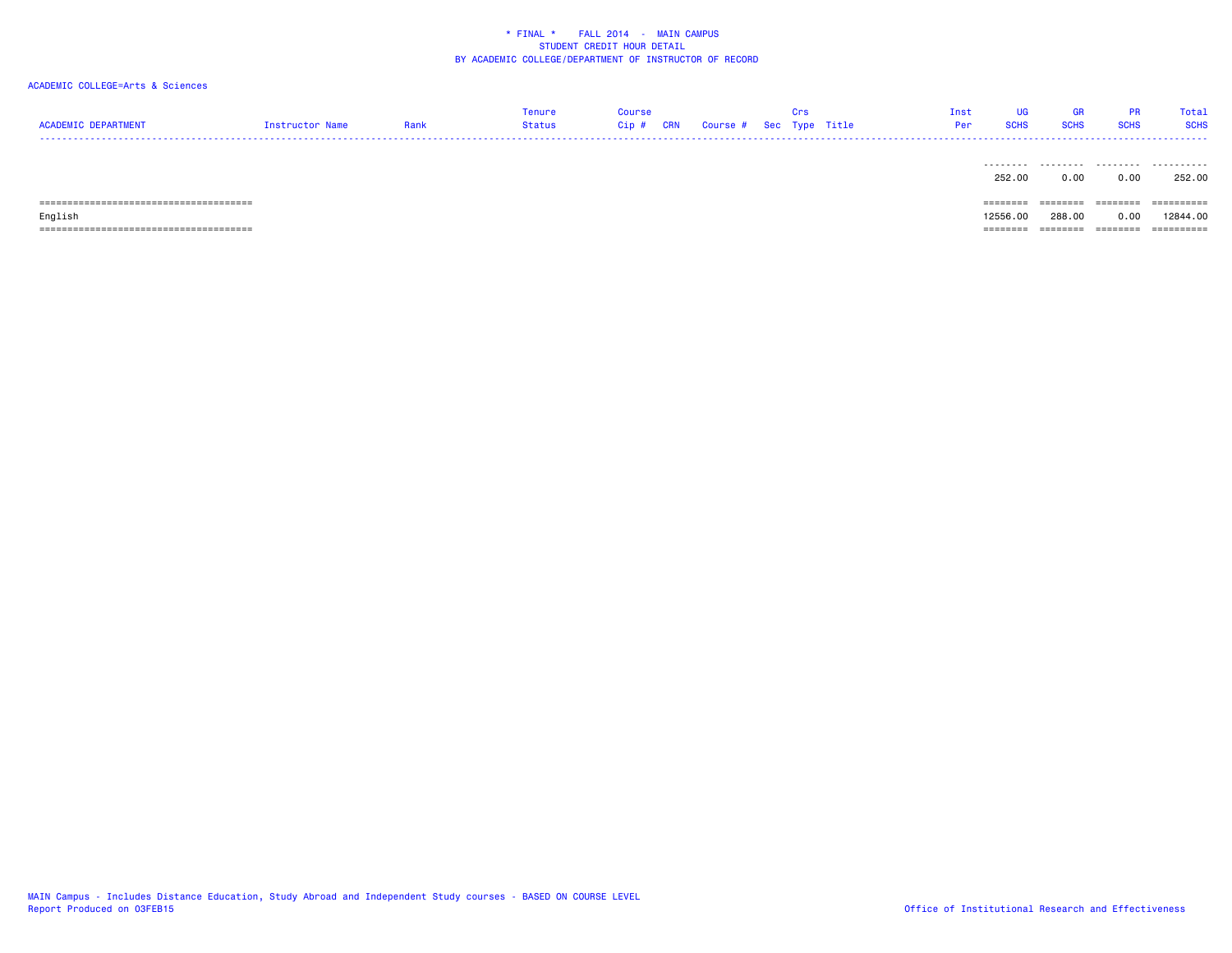| <b>ACADEMIC DEPARTMENT</b> | Instructor Name                                     | Rank                          | <b>Tenure</b><br><b>Status</b> | <b>Course</b><br>Cip# | <b>CRN</b>     | Course #             | Sec      | Crs          | Type Title                | Inst<br>Per | <b>UG</b><br><b>SCHS</b> | GR<br><b>SCHS</b> | PR<br><b>SCHS</b>                   | Total<br><b>SCHS</b> |
|----------------------------|-----------------------------------------------------|-------------------------------|--------------------------------|-----------------------|----------------|----------------------|----------|--------------|---------------------------|-------------|--------------------------|-------------------|-------------------------------------|----------------------|
| Geosciences                | Ambinakudige, Shrinidhi Associate Professor Tenured |                               |                                | 450701                | 35878          | GR 8000              | 04       | D            | Research / Thesis         | 1.00        | 0.00                     | 6.00              | 0.00                                | 6.00                 |
|                            |                                                     |                               |                                |                       | 35879          | GR 9000              | 07       | D            | Research/Dissertatio 1.00 |             | 0.00                     | 4.00              | 0.00                                | 4.00                 |
|                            |                                                     |                               |                                |                       | 36445          | GR 4000              | 02       | $\mathbf{I}$ | Directed Indiv Study 1.00 |             | 4.00                     | 0.00              | 0.00                                | 4.00                 |
|                            |                                                     |                               |                                |                       | 36463          | GR 4000              | 03       | $\mathbf{I}$ | Directed Indiv Study 1.00 |             | 3.00                     | 0.00              | 0.00                                | 3.00                 |
|                            |                                                     |                               |                                |                       |                | 450702 32144 GR 3303 | 01       | C            | Survey Geospatial Te 1.00 |             | 75.00<br>.               | 0.00              | 0.00<br>.                           | 75.00<br>22222       |
|                            |                                                     |                               |                                |                       |                |                      |          |              |                           |             | 82.00                    | 10.00             | 0.00                                | 92.00                |
|                            | Babineaux, Claire                                   | Grad Teach Assist             | Not Applicable                 | 400601                | 32095<br>32096 | GG 1113<br>GG 1113   | 05<br>06 | C<br>C       | Survey Earth Sci I        | 1.00        | 174.00                   | 0.00              | 0.00<br>0.00                        | 174.00<br>135.00     |
|                            |                                                     |                               |                                |                       |                |                      |          |              | Survey Earth Sci I        | 1.00        | 135.00<br>.              | 0.00<br>-----     | .                                   | .                    |
|                            |                                                     |                               |                                |                       |                |                      |          |              |                           |             | 309.00                   | 0.00              | 0.00                                | 309.00               |
|                            | Brown, Michael                                      | Professor                     | Tenured                        | 400404                | 32167          | GR 4753              | 01       | C            | Satellite & Radar Me      | 1.00        | 78.00                    | 0.00              | 0.00                                | 78.00                |
|                            |                                                     |                               |                                | 450701                | 32189          | GR 6753              | 01       | $\mathtt{C}$ | Satellite & Radar Me      | 1.00        | 0.00                     | 15.00             | 0.00                                | 15.00                |
|                            |                                                     |                               |                                |                       | 33976          | GR 6113              | 501      | C            | Met I: Observations       | 0.10        | 0.00                     | 6.00              | 0.00                                | 6.00                 |
|                            |                                                     |                               |                                |                       | 33977          | GR 6113              | 502      | C            | Met I: Observations       | 0.10        | 0.00                     | 3.60              | 0.00                                | 3.60                 |
|                            |                                                     |                               |                                |                       | 33981          | GR 6923              | 501      | C            | Severe Weather            | 0.10        | 0.00                     | 8.70              | 0.00                                | 8.70                 |
|                            |                                                     |                               |                                |                       | 35561          | GR 9000              | 05       | D            | Research/Dissertatio 1.00 |             | 0.00                     | 6.00              | 0.00                                | 6.00                 |
|                            |                                                     |                               |                                |                       | 36384          | GR 7000              | 02       | $\mathbf I$  | Directed Indiv Study 1.00 |             | 0.00<br>-----<br>$  -$   | 6.00<br><u>.</u>  | 0.00<br>$\sim$ $\sim$ $\sim$ $\sim$ | 6.00<br>د د د د د    |
|                            |                                                     |                               |                                |                       |                |                      |          |              |                           |             | 78.00                    | 45.30             | 0.00                                | 123.30               |
|                            | Carter, William                                     | Lecturer                      | Non-Ten Track                  | 400401                | 33982          | GR 6943              | 501 C    |              | Tropical Meteorology      | 0.90        | 0.00                     | 102.60            | 0.00                                | 102.60               |
|                            |                                                     |                               |                                | 400404                | 33971          | GR 4713              | 501 B    |              | Synoptic Met I            | 1.00        | 129.00                   | 0.00              | 0.00                                | 129.00               |
|                            |                                                     |                               |                                |                       |                | 33972 GR 4713        | 502 B    |              | Synoptic Met I            | 1.00        | 129.00                   | 0.00              | 0.00                                | 129.00               |
|                            |                                                     |                               |                                |                       | 33975          | GR 4943              | 501      | C            | Tropical Meteorology      | 0.90        | 10.80                    | 0.00              | 0.00                                | 10.80                |
|                            |                                                     |                               |                                | 450701                | 33960          | GR 1123              | 501 C    |              | Intro World Geog          | 1.00        | 174.00<br>.              | 0.00              | 0.00<br>.                           | 174.00<br>.          |
|                            |                                                     |                               |                                |                       |                |                      |          |              |                           |             | 442.80                   | 102.60            | 0.00                                | 545.40               |
|                            | Clary, Renee                                        | Associate Professor Tenured   |                                | 400601                | 33951          | GG 8123              | 501      | C            | Geol II: Earth and T 0.50 |             | 0.00                     | 31.50             | 0.00                                | 31.50                |
|                            |                                                     |                               |                                |                       | 33952          | GG 8123              | 502 C    |              | Geol II: Earth and T 0.50 |             | 0.00                     | 30.00             | 0.00                                | 30.00                |
|                            |                                                     |                               |                                |                       | 34691          | GG 8000              | 501      | D            | Research / Thesis         | 1.00        | 0.00                     | 3.00              | 0.00                                | 3.00                 |
|                            |                                                     |                               |                                |                       | 35430          | GG 8000              | 02       | D            | Research / Thesis         | 1.00        | 0.00                     | 3.00              | 0.00                                | 3.00                 |
|                            |                                                     |                               |                                |                       | 35431          | GG 9000              | 03       | D            | Research/Dissertatio 1.00 |             | 0.00                     | 3.00              | 0.00                                | 3.00                 |
|                            |                                                     |                               |                                | 400604                | 34481          | GG 4203              | 01       | $\mathtt{C}$ | Prin Of Paleobiology 1.00 |             | 36.00                    | 0.00              | 0.00                                | 36.00                |
|                            |                                                     |                               |                                |                       | 34483          | GG 4201              | 01       | $\mathbf C$  | Prac In Paleontology 1.00 |             | 16.00<br>.               | 0.00<br>.         | 0.00<br>.                           | 16.00<br>.           |
|                            |                                                     |                               |                                |                       |                |                      |          |              |                           |             | 52.00                    | 70.50             | 0.00                                | 122.50               |
|                            | Cooke, William                                      | Professor                     | Tenured                        | 450701                | 32132          | GR 1123              | 02       | C            | Intro World Geog          | 1.00        | 294.00                   | 0.00              | 0.00                                | 294.00               |
|                            |                                                     |                               |                                |                       | 32134          | GR 1123              | 04       | C            | Intro World Geog          | 1.00        | 294.00                   | 0.00              | 0.00                                | 294.00               |
|                            |                                                     |                               |                                |                       | 33980          | GR 6333              | 501      | B            | Remote Sensing Phys       | 0.10        | 0.00                     | 4.80              | 0.00                                | 4.80                 |
|                            |                                                     |                               |                                |                       | 35882          | GR 9000              | 08       | D            | Research/Dissertatio      | 1.00        | 0.00                     | 1.00              | 0.00                                | 1.00                 |
|                            |                                                     |                               |                                |                       | 35883          | GR 8000              | 05       | D            | Research / Thesis         | 1.00        | 0.00                     | 6.00              | 0.00                                | 6.00                 |
|                            |                                                     |                               |                                |                       | 450702 33964   | GR 4333              | 501      | B            | Remote Sensing Phys       | 0.10        | 2.10                     | 0.00              | 0.00                                | 2.10                 |
|                            |                                                     |                               |                                |                       |                |                      |          |              |                           |             | 590.10                   | 11.80             | 0.00                                | <u>.</u><br>601.90   |
|                            |                                                     |                               |                                |                       |                |                      |          |              |                           |             |                          |                   |                                     |                      |
|                            | Dash, Padmanava                                     | Assistant Professor Ten Track |                                | 400601                | 32107          | GG 3613              | 01       | C            | Water Resources           | 1.00        | 180.00                   | 0.00              | 0.00                                | 180.00               |
|                            |                                                     |                               |                                | 450701                | 32177          | GR 6333              | 01       | C            | Remote Sensing Phys       | 1.00        | 0.00                     | 18.00             | 0.00                                | 18.00                |
|                            |                                                     |                               |                                |                       | 34511          | GR 6333              | 02       | к            | Remote Sensing Phys       | 1.00        | 0.00                     | 0.00              | 0.00                                | 0.00                 |
|                            |                                                     |                               |                                |                       | 36469          | GR 7000              | 03       | $\mathbf I$  | Directed Indiv Study      | 1.00        | 0.00                     | 1.00              | 0.00                                | 1.00                 |
|                            |                                                     |                               |                                |                       | 450702 32153   | GR 4333              | 01       | $\mathbb{C}$ | Remote Sensing Phys       | 1.00        | 48.00                    | 0.00              | 0.00                                | 48.00                |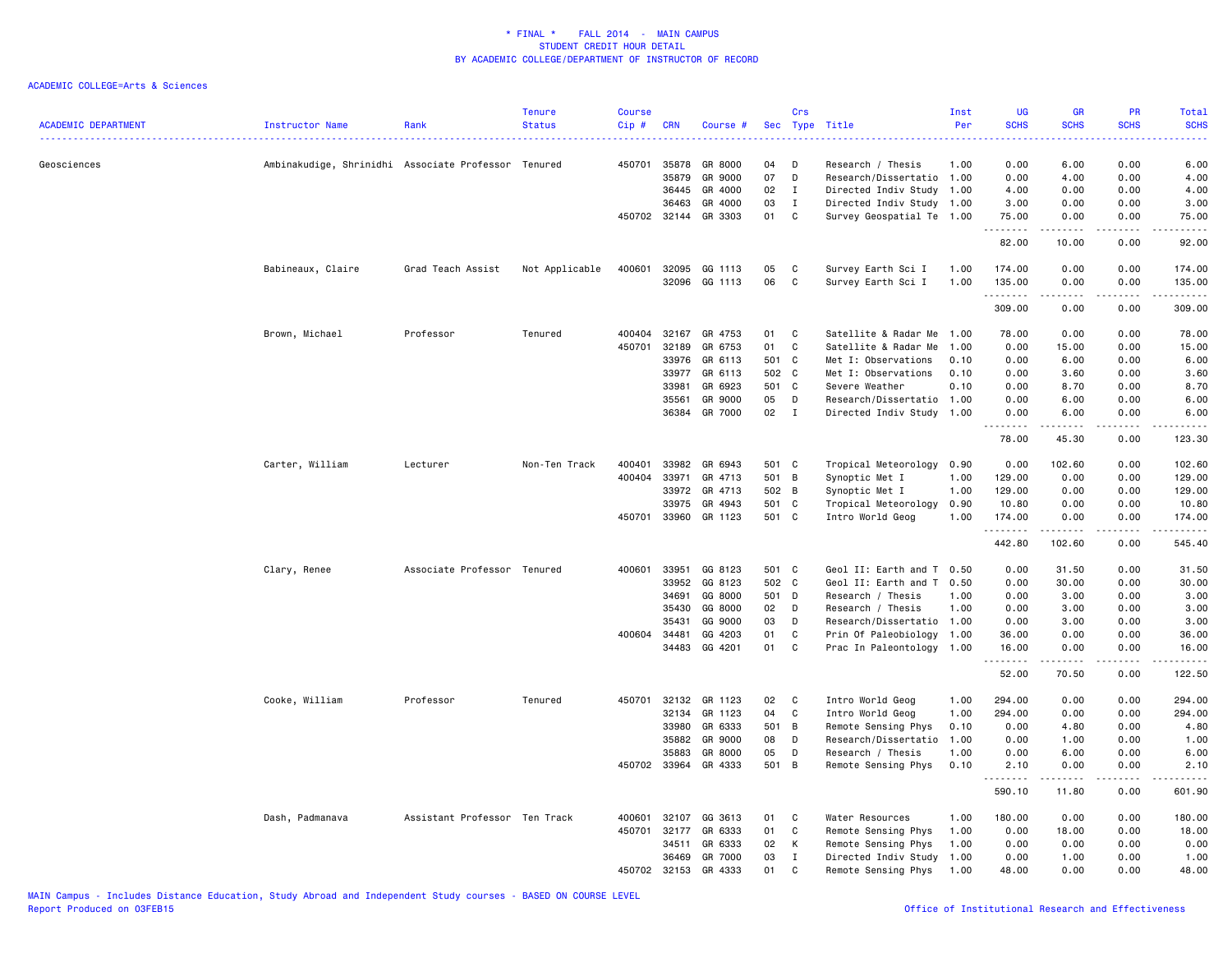| <b>ACADEMIC DEPARTMENT</b> | <b>Instructor Name</b> | Rank                          | <b>Tenure</b><br><b>Status</b> | <b>Course</b><br>Cip# | <b>CRN</b>     | Course #             |                  | Crs            | Sec Type Title                            | Inst<br>Per  | <b>UG</b><br><b>SCHS</b> | <b>GR</b><br><b>SCHS</b>                                                                                   | PR<br><b>SCHS</b>                   | Total<br><b>SCHS</b><br>. |
|----------------------------|------------------------|-------------------------------|--------------------------------|-----------------------|----------------|----------------------|------------------|----------------|-------------------------------------------|--------------|--------------------------|------------------------------------------------------------------------------------------------------------|-------------------------------------|---------------------------|
| Geosciences                | Dash, Padmanava        | Assistant Professor Ten Track |                                |                       |                | 450702 34510 GR 4333 | 02               | K              | Remote Sensing Phys                       | 1.00         | 0.00<br>.                | 0.00<br>$\frac{1}{2}$                                                                                      | 0.00<br>.                           | 0.00<br>.                 |
|                            |                        |                               |                                |                       |                |                      |                  |                |                                           |              | 228.00                   | 19.00                                                                                                      | 0.00                                | 247.00                    |
|                            | Domenech, Julia        | Grad Teach Assist             | Not Applicable                 | 400601                | 32093          | GG 1113              | 03               | C              | Survey Earth Sci I                        | 1.00         | 129.00                   | 0.00                                                                                                       | 0.00                                | 129.00                    |
|                            |                        |                               |                                |                       | 36067          | GG 1113              | 08               | $\mathbb C$    | Survey Earth Sci I                        | 1.00         | 156.00<br>.              | 0.00                                                                                                       | 0.00<br>$\sim$ $\sim$ $\sim$ $\sim$ | 156.00<br>.               |
|                            |                        |                               |                                |                       |                |                      |                  |                |                                           |              | 285.00                   | 0.00                                                                                                       | 0.00                                | 285.00                    |
|                            | Dudley, Jerry          | Non-Faculty                   | Not Applicable                 |                       |                | 400601 32094 GG 1113 | 04               | C              | Survey Earth Sci I                        | 1.00         | 246.00                   | 0.00                                                                                                       | 0.00                                | 246.00<br>.               |
|                            |                        |                               |                                |                       |                |                      |                  |                |                                           |              | 246.00                   | 0.00                                                                                                       | 0.00                                | 246.00                    |
|                            | Dyer, Jamie            | Associate Professor Tenured   |                                | 400401                | 33982          | GR 6943              | 501 C            |                | Tropical Meteorology 0.10                 |              | 0.00                     | 11.40                                                                                                      | 0.00                                | 11.40                     |
|                            |                        |                               |                                |                       | 34515          | GR 6943              | 01               | C              | Tropical Meteorology 1.00                 |              | 0.00                     | 12.00                                                                                                      | 0.00                                | 12.00                     |
|                            |                        |                               |                                | 400404 32168          |                | GR 4823              | 01               | C              | Dynamic Meteorology                       | 1.00         | 72.00                    | 0.00                                                                                                       | 0.00                                | 72.00                     |
|                            |                        |                               |                                |                       | 33975          | GR 4943              | 501              | C              | Tropical Meteorology 0.10                 |              | 1.20                     | 0.00                                                                                                       | 0.00                                | 1.20                      |
|                            |                        |                               |                                |                       | 34513          | GR 4943              | 01               | C              | Tropical Meteorology 1.00                 |              | 30.00                    | 0.00                                                                                                       | 0.00                                | 30.00                     |
|                            |                        |                               |                                | 450701                | 32190          | GR 6823              | 01               | C              | Dynamic Meteorolgy I 1.00                 |              | 0.00                     | 9.00                                                                                                       | 0.00                                | 9.00                      |
|                            |                        |                               |                                |                       | 35420          | GR 8000              | 01               | D              | Research / Thesis                         | 1.00         | 0.00                     | 1.00                                                                                                       | 0.00                                | 1.00                      |
|                            |                        |                               |                                |                       | 35421          | GR 9000              | 02               | D              | Research/Dissertatio 1.00                 |              | 0.00                     | 12.00                                                                                                      | 0.00                                | 12.00                     |
|                            |                        |                               |                                |                       | 36211          | GR 4000              | 01               | I              | Directed Indiv Study 1.00                 |              | 4.00                     | 0.00                                                                                                       | 0.00                                | 4.00                      |
|                            |                        |                               |                                |                       |                |                      |                  |                |                                           |              | .<br>107.20              | .<br>45.40                                                                                                 | .<br>0.00                           | .<br>152.60               |
|                            | Fuhrmann, Christopher  | Assistant Professor Ten Track |                                | 400401                |                | 32163 GR 4613        | 01               | C              | Applied Climatology                       | 1.00         | 84.00                    | 0.00                                                                                                       | 0.00                                | 84.00                     |
|                            |                        |                               |                                |                       | 32192          | GR 8633              | 01               | C              | Climate Change                            | 1.00         | 0.00                     | 39.00                                                                                                      | 0.00                                | 39.00                     |
|                            |                        |                               |                                |                       | 34479          | GR 4613              | 02               | к              | Applied Climatology                       | 1.00         | 0.00                     | 0.00                                                                                                       | 0.00                                | 0.00                      |
|                            |                        |                               |                                | 450701 32186          |                | GR 6613              | 01               | C              | Applied Climatology                       | 1.00         | 0.00                     | 24.00                                                                                                      | 0.00                                | 24.00                     |
|                            |                        |                               |                                |                       | 34480          | GR 6613              | 02               | K              | Applied Climatology                       | 1.00         | 0.00                     | 0.00                                                                                                       | 0.00                                | 0.00                      |
|                            |                        |                               |                                |                       |                |                      |                  |                |                                           |              | .<br>84.00               | $\begin{array}{cccccccccc} \bullet & \bullet & \bullet & \bullet & \bullet & \bullet \end{array}$<br>63.00 | د د د د<br>0.00                     | .<br>147.00               |
|                            |                        |                               |                                |                       |                |                      |                  |                |                                           |              |                          |                                                                                                            |                                     |                           |
|                            | Gabitov, Rinat         | Assistant Professor Ten Track |                                | 400601                | 32091          | GG 1113              | 01               | C              | Survey Earth Sci I                        | 1.00         | 117.00                   | 0.00                                                                                                       | 0.00                                | 117.00                    |
|                            |                        |                               |                                |                       | 32099          | GG 1113              | H <sub>0</sub> 1 | C              | Honors Survey Earth                       | 1.00         | 15.00                    | 0.00                                                                                                       | 0.00                                | 15.00                     |
|                            |                        |                               |                                |                       | 32108          | GG 4114              | 01               | B              | Mineralogy                                | 1.00         | 72.00                    | 0.00                                                                                                       | 0.00                                | 72.00                     |
|                            |                        |                               |                                |                       | 32109          | GG 4114              | 02               | К              | Mineralogy                                | 1.00         | 0.00                     | 0.00                                                                                                       | 0.00                                | 0.00                      |
|                            |                        |                               |                                |                       | 32110          | GG 4114              | 03               | К              | Mineralogy                                | 1.00         | 0.00                     | 0.00                                                                                                       | 0.00                                | 0.00                      |
|                            |                        |                               |                                |                       | 35400<br>36699 | GG 9000<br>GG 8000   | 01<br>05         | D<br>D         | Research/Dissertatio<br>Research / Thesis | 1.00<br>1.00 | 0.00<br>0.00             | 6.00<br>6.00                                                                                               | 0.00<br>0.00                        | 6.00<br>6.00              |
|                            |                        |                               |                                |                       |                |                      |                  |                |                                           |              | .                        | $    -$                                                                                                    | .                                   | .                         |
|                            |                        |                               |                                |                       |                |                      |                  |                |                                           |              | 204.00                   | 12.00                                                                                                      | 0.00                                | 216.00                    |
|                            | Grala, Katarzyna       | Non-Faculty                   | Not Applicable                 | 450701                | 33978          | GR 6303              | 501 B            |                | Principles of GIS                         | 0.90         | 0.00                     | 51.30                                                                                                      | 0.00                                | 51.30                     |
|                            |                        |                               |                                |                       | 33980          | GR 6333              | 501              | $\overline{B}$ | Remote Sensing Phys                       | 0.90         | 0.00                     | 43.20                                                                                                      | 0.00                                | 43.20                     |
|                            |                        |                               |                                | 450702                | 33963          | GR 4303              | 501              | $\overline{B}$ | Principles of GIS                         | 0.90         | 16.20                    | 0.00                                                                                                       | 0.00                                | 16.20                     |
|                            |                        |                               |                                |                       | 33964          | GR 4333              | 501 B            |                | Remote Sensing Phys                       | 0.90         | 18.90                    | 0.00                                                                                                       | 0.00                                | 18.90                     |
|                            |                        |                               |                                |                       |                |                      |                  |                |                                           |              | .<br>35.10               | 94.50                                                                                                      | 0.00                                | .<br>129.60               |
|                            | Gutter, Barrett        | Grad Teach Assist             | Not Applicable                 | 450701                | 32125          | GR 1114              | 01               | C              | Physical Geography                        | 1.00         | 224.00                   | 0.00                                                                                                       | 0.00                                | 224.00                    |
|                            |                        |                               |                                |                       | 32126          | GR 1114              | 02               | K              | Physical Geography                        | 1.00         | 0.00                     | 0.00                                                                                                       | 0.00                                | 0.00                      |
|                            |                        |                               |                                |                       | 32127          | GR 1114              | 03               | К              | Physical Geography                        | 1.00         | 0.00                     | 0.00                                                                                                       | 0.00                                | 0.00                      |
|                            |                        |                               |                                |                       | 32128          | GR 1114              | 04               | $\mathtt{C}$   | Physical Geography                        | 1.00         | 236.00                   | 0.00                                                                                                       | 0.00                                | 236.00                    |
|                            |                        |                               |                                |                       | 32129          | GR 1114              | 05               | K              | Physical Geography                        | 1.00         | 0.00                     | 0.00                                                                                                       | 0.00                                | 0.00                      |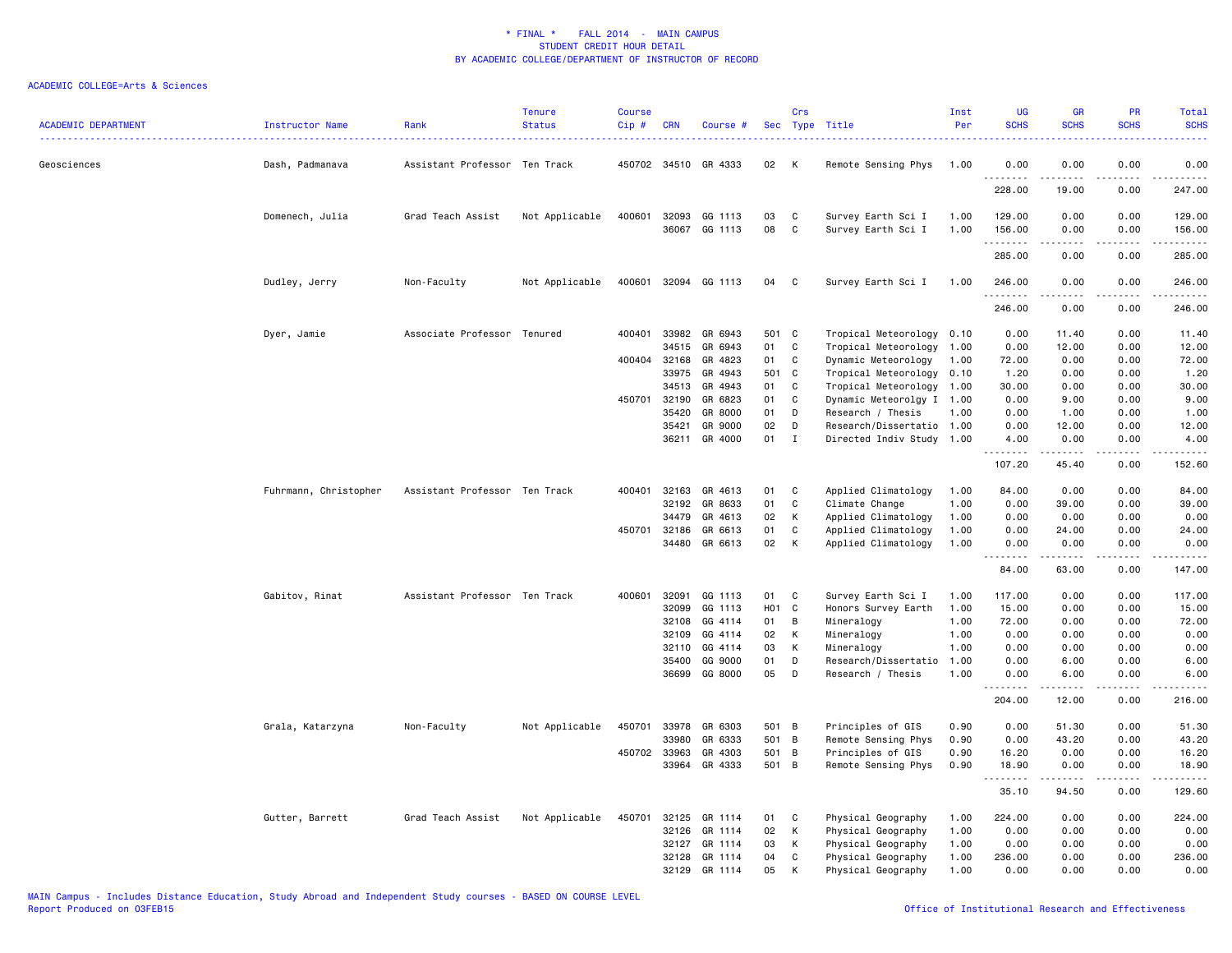| <b>ACADEMIC DEPARTMENT</b> | Instructor Name  | Rank                          | <b>Tenure</b><br><b>Status</b> | <b>Course</b><br>Cip# | <b>CRN</b>   | Course #             |                  | Crs          | Sec Type Title            | Inst<br>Per | <b>UG</b><br><b>SCHS</b> | <b>GR</b><br><b>SCHS</b> | <b>PR</b><br><b>SCHS</b>     | Total<br><b>SCHS</b>                                                                                                              |
|----------------------------|------------------|-------------------------------|--------------------------------|-----------------------|--------------|----------------------|------------------|--------------|---------------------------|-------------|--------------------------|--------------------------|------------------------------|-----------------------------------------------------------------------------------------------------------------------------------|
| Geosciences                | Gutter, Barrett  | Grad Teach Assist             | Not Applicable                 |                       | 450701 32130 | GR 1114              | 06               | К            | Physical Geography        | 1.00        | 0.00<br>.                | 0.00                     | 0.00                         | 0.00<br>$\sim$ $\sim$ $\sim$ $\sim$                                                                                               |
|                            |                  |                               |                                |                       |              |                      |                  |              |                           |             | 460.00                   | 0.00                     | 0.00                         | 460.00                                                                                                                            |
|                            | Haney, Christa   | Instructor                    | Non-Ten Track                  | 400401                | 33967        | GR 4633              | 501 B            |              | Statistical Clim          | 1.00        | 144.00                   | 0.00                     | 0.00                         | 144.00                                                                                                                            |
|                            |                  |                               |                                |                       | 33968        | GR 4633              | 502 B            |              | Statistical Clim          | 1.00        | 144.00                   | 0.00                     | 0.00                         | 144.00                                                                                                                            |
|                            |                  |                               |                                |                       | 400601 33954 | GG 8233              | 501 C            |              | Environmental Geosci 0.90 |             | 0.00                     | 81.00                    | 0.00                         | 81.00                                                                                                                             |
|                            |                  |                               |                                |                       | 33955        | GG 8233              | 502 C            |              | Environmental Geosci 0.90 |             | 0.00<br>.                | 78.30<br><u>.</u>        | 0.00<br>.                    | 78.30<br>.                                                                                                                        |
|                            |                  |                               |                                |                       |              |                      |                  |              |                           |             | 288.00                   | 159.30                   | 0.00                         | 447.30                                                                                                                            |
|                            | Inamdar, Pushkar | Grad Teach Assist             | Not Applicable                 | 450702                | 32140        | GR 2313              | 01               | C            | Maps Remote               | 1.00        | 90.00                    | 0.00                     | 0.00                         | 90.00                                                                                                                             |
|                            |                  |                               |                                |                       | 32141        | GR 2313              | 02               | К            | Maps Remote               | 1.00        | 0.00                     | 0.00                     | 0.00                         | 0.00                                                                                                                              |
|                            |                  |                               |                                |                       |              | 32142 GR 2313        | 03               | K            | Maps Remote               | 1.00        | 0.00<br>.                | 0.00<br>.                | 0.00<br>$\sim$ $\sim$ $\sim$ | 0.00<br>$\frac{1}{2} \left( \frac{1}{2} \right) \left( \frac{1}{2} \right) \left( \frac{1}{2} \right) \left( \frac{1}{2} \right)$ |
|                            |                  |                               |                                |                       |              |                      |                  |              |                           |             | 90.00                    | 0.00                     | 0.00                         | 90.00                                                                                                                             |
|                            | Kirkland, Brenda | Associate Professor Tenured   |                                | 400601                | 32100        | GG 1121              | 01               | L.           | Earth Science II Lab 1.00 |             | 24.00                    | 0.00                     | 0.00                         | 24.00                                                                                                                             |
|                            |                  |                               |                                |                       | 32101        | GG 1121              | H <sub>0</sub> 1 | $\mathsf{L}$ | Honors Earth Science      | 1.00        | 1.00                     | 0.00                     | 0.00                         | 1.00                                                                                                                              |
|                            |                  |                               |                                |                       | 32102        | GG 1123              | 01               | C            | Survey Earth Sci II       | 1.00        | 105.00                   | 0.00                     | 0.00                         | 105.00                                                                                                                            |
|                            |                  |                               |                                |                       | 32103        | GG 1123              | H01              | $\mathbf{C}$ | Honors Survey Earth       | 1.00        | 12.00                    | 0.00                     | 0.00                         | 12.00                                                                                                                             |
|                            |                  |                               |                                |                       | 34844        | GG 8990              | 01               | B            | Special Topic In GG       | 1.00        | 0.00                     | 27.00                    | 0.00                         | 27.00                                                                                                                             |
|                            |                  |                               |                                |                       | 35877        | GG 9000              | 04               | D            | Research/Dissertatio 1.00 |             | 0.00                     | 8.00                     | 0.00                         | 8.00                                                                                                                              |
|                            |                  |                               |                                |                       | 36142        | GG 8000              | 04               | D            | Research / Thesis         | 1.00        | 0.00                     | 1.00                     | 0.00                         | 1.00                                                                                                                              |
|                            |                  |                               |                                |                       | 36203        | GG 8990              | 501 C            |              | Special Topic In GG       | 1.00        | 0.00<br>.                | 3.00<br>$    -$          | 0.00<br>$- - - -$            | 3.00<br>.                                                                                                                         |
|                            |                  |                               |                                |                       |              |                      |                  |              |                           |             | 142.00                   | 39.00                    | 0.00                         | 181.00                                                                                                                            |
|                            | Li, Tianyu       | Grad Teach Assist             | Not Applicable                 |                       |              | 450701 36106 GR 1123 | 07               | C            | Intro World Geog          | 0.90        | 75.60<br><u>.</u>        | 0.00<br>.                | 0.00<br>$   -$               | 75.60<br>$\cdots$                                                                                                                 |
|                            |                  |                               |                                |                       |              |                      |                  |              |                           |             | 75.60                    | 0.00                     | 0.00                         | 75.60                                                                                                                             |
|                            | Lussenden, Holly | Grad Teach Assist             | Not Applicable                 |                       |              | 400404 32137 GR 1603 | 01               | C            | Intro To Meteorology 1.00 |             | 117.00<br>.              | 0.00                     | 0.00<br>- - - -              | 117.00<br>.                                                                                                                       |
|                            |                  |                               |                                |                       |              |                      |                  |              |                           |             | 117.00                   | 0.00                     | 0.00                         | 117.00                                                                                                                            |
|                            | Meng, Qingmin    | Assistant Professor Ten Track |                                | 450701                | 32176        | GR 6323              | 01               | C            | Cartographic Science 1.00 |             | 0.00                     | 15.00                    | 0.00                         | 15.00                                                                                                                             |
|                            |                  |                               |                                |                       | 34509        | GR 6323              | 02               | К            | Cartographic Science 1.00 |             | 0.00                     | 0.00                     | 0.00                         | 0.00                                                                                                                              |
|                            |                  |                               |                                |                       | 450702 32152 | GR 4323              | 01               | C            | Cartographic Science 1.00 |             | 66.00                    | 0.00                     | 0.00                         | 66.00                                                                                                                             |
|                            |                  |                               |                                |                       | 34508        | GR 4323              | 02               | К            | Cartographic Science 1.00 |             | 0.00<br>.                | 0.00<br>-----            | 0.00<br>.                    | 0.00<br>وبالمست                                                                                                                   |
|                            |                  |                               |                                |                       |              |                      |                  |              |                           |             | 66.00                    | 15.00                    | 0.00                         | 81.00                                                                                                                             |
|                            | Mercer, Andrew   | Assistant Professor Ten Track |                                | 400401                | 34512        | GR 4633              | 01               | B            | Statistical Clim          | 1.00        | 96.00                    | 0.00                     | 0.00                         | 96.00                                                                                                                             |
|                            |                  |                               |                                |                       | 400404 32154 | GR 4402              | 01               | В            | Weather Analysis I        | 1.00        | 78.00                    | 0.00                     | 0.00                         | 78.00                                                                                                                             |
|                            |                  |                               |                                |                       | 32166        | GR 4733              | 01               | C            | Synoptic Meteorology      | 1.00        | 102.00                   | 0.00                     | 0.00                         | 102.00                                                                                                                            |
|                            |                  |                               |                                | 450701                | 32178        | GR 6402              | 01               | B            | Weather Analysis I        | 1.00        | 0.00                     | 12.00                    | 0.00                         | 12.00                                                                                                                             |
|                            |                  |                               |                                |                       | 32188        | GR 6733              | 01               | C            | Synoptic Meteorology 1.00 |             | 0.00                     | 24.00                    | 0.00                         | 24.00                                                                                                                             |
|                            |                  |                               |                                |                       | 35422        | GR 8000              | 02               | D            | Research / Thesis         | 1.00        | 0.00                     | 5.00                     | 0.00                         | 5.00                                                                                                                              |
|                            |                  |                               |                                |                       | 35423        | GR 9000              | 03               | D            | Research/Dissertatio      | 1.00        | 0.00                     | 12.00                    | 0.00                         | 12.00                                                                                                                             |
|                            |                  |                               |                                |                       | 36083        | GR 6633              | 01               | B            | Statistical Clim          | 1.00        | 0.00                     | 3.00                     | 0.00                         | 3.00                                                                                                                              |
|                            |                  |                               |                                |                       |              |                      |                  |              |                           |             | 276.00                   | 56.00                    | 0.00                         | $    -$<br>332.00                                                                                                                 |
|                            | Miller, Dalton   | Instructor                    | Non-Ten Track                  |                       |              | 450701 32135 GR 1123 | 05               | C            | Intro World Geog          | 1.00        | 288.00                   | 0.00                     | 0.00                         | 288.00                                                                                                                            |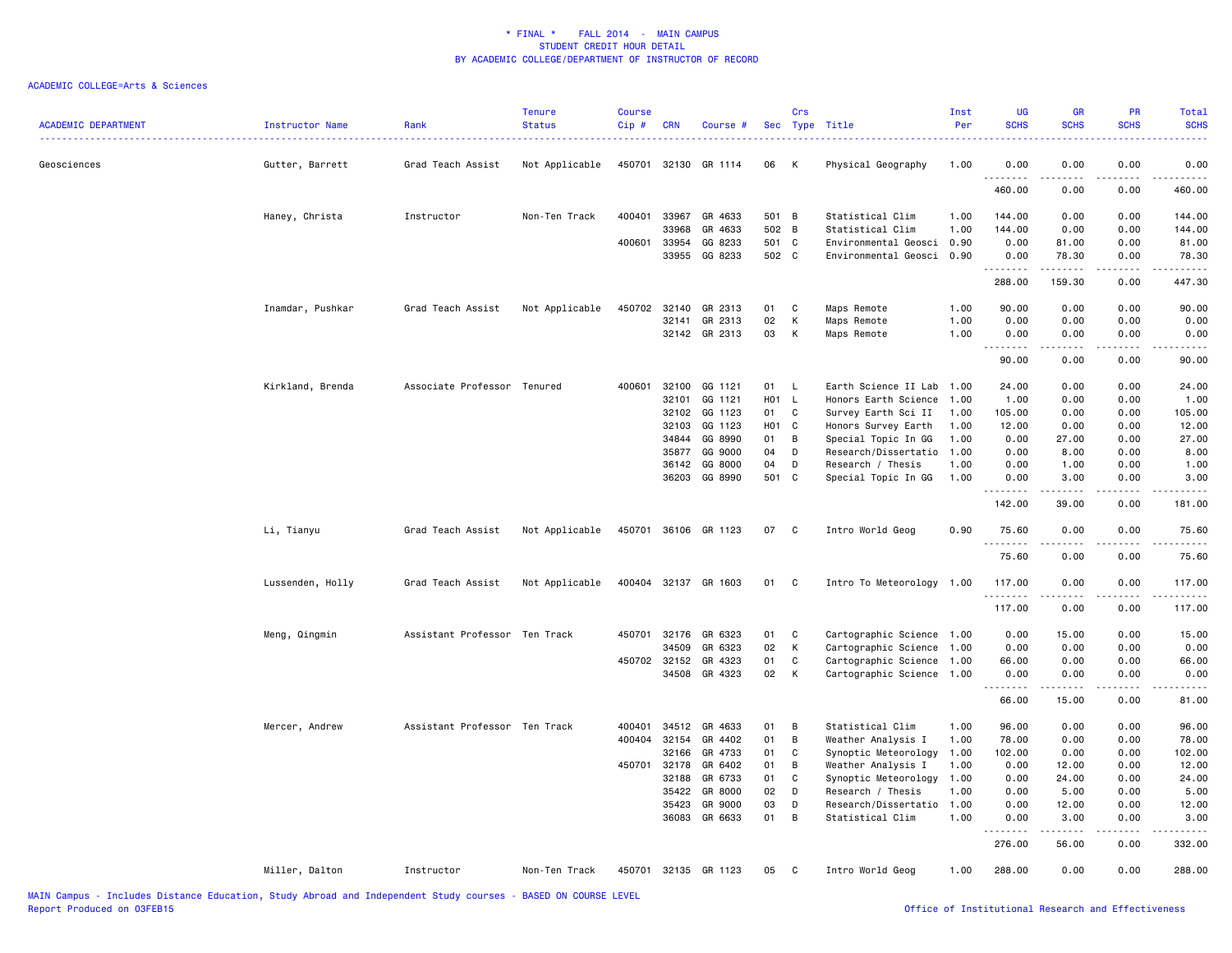| <b>ACADEMIC DEPARTMENT</b> | Instructor Name  | Rank              | <b>Tenure</b><br><b>Status</b> | <b>Course</b><br>Cip# | <b>CRN</b>     | Course #           | <b>Sec</b>  | Crs          | Type Title                                       | Inst<br>Per | <b>UG</b><br><b>SCHS</b>     | <b>GR</b><br><b>SCHS</b> | PR<br><b>SCHS</b><br>.       | <b>Total</b><br><b>SCHS</b><br>. |
|----------------------------|------------------|-------------------|--------------------------------|-----------------------|----------------|--------------------|-------------|--------------|--------------------------------------------------|-------------|------------------------------|--------------------------|------------------------------|----------------------------------|
| Geosciences                | Miller, Dalton   | Instructor        | Non-Ten Track                  | 450701                | 32136          | GR 1123            | 06          | C            | Intro World Geog                                 | 1.00        | 297.00                       | 0.00                     | 0.00                         | 297.00                           |
|                            |                  |                   |                                |                       | 32143          | GR 3113            | 01          | C            | Conserv Of Nat Res                               | 1.00        | 156.00<br>.                  | 0.00<br>.                | 0.00<br>.                    | 156.00<br>------                 |
|                            |                  |                   |                                |                       |                |                    |             |              |                                                  |             | 741.00                       | 0.00                     | 0.00                         | 741.00                           |
|                            | Mitchell, Joseph | Grad Teach Assist | Not Applicable                 | 450701                | 32131          | GR 1123            | 01          | C            | Intro World Geog                                 | 1.00        | 288.00                       | 0.00                     | 0.00                         | 288.00                           |
|                            |                  |                   |                                |                       | 32133          | GR 1123            | 03          | C            | Intro World Geog                                 | 1.00        | 288.00                       | 0.00                     | 0.00                         | 288.00                           |
|                            |                  |                   |                                |                       |                |                    |             |              |                                                  |             | .<br>576.00                  | 0.00                     | 0.00                         | .<br>576.00                      |
|                            | Moe Hoffman, Amy | Instructor        | Non-Ten Track                  | 400601                | 32078          | GG 1111            | 01          | L            | Earth Science I Lab                              | 1.00        | 31.00                        | 0.00                     | 0.00                         | 31.00                            |
|                            |                  |                   |                                |                       | 32079          | GG 1111            | 02          | L            | Earth Science I Lab                              | 1.00        | 33.00                        | 0.00                     | 0.00                         | 33.00                            |
|                            |                  |                   |                                |                       | 32080          | GG 1111            | 03          | L            | Earth Science I Lab                              | 1.00        | 34.00                        | 0.00                     | 0.00                         | 34.00                            |
|                            |                  |                   |                                |                       | 32081          | GG 1111            | 04          | L            | Earth Science I Lab                              | 1.00        | 26.00                        | 0.00                     | 0.00                         | 26.00                            |
|                            |                  |                   |                                |                       | 32082          | GG 1111            | 05          | $\mathsf{L}$ | Earth Science I Lab                              | 1.00        | 33.00                        | 0.00                     | 0.00                         | 33.00                            |
|                            |                  |                   |                                |                       | 32083          | GG 1111            | 06          | L            | Earth Science I Lab                              | 1.00        | 33.00                        | 0.00                     | 0.00                         | 33.00                            |
|                            |                  |                   |                                |                       | 32084          | GG 1111            | 07          | L            | Earth Science I Lab                              | 1.00        | 31.00                        | 0.00                     | 0.00                         | 31.00                            |
|                            |                  |                   |                                |                       | 32085          | GG 1111            | 08          | $\mathsf{L}$ | Earth Science I Lab                              | 1.00        | 22.00                        | 0.00                     | 0.00                         | 22.00                            |
|                            |                  |                   |                                |                       | 32086          | GG 1111            | 09          | L            | Earth Science I Lab                              | 1.00        | 33.00                        | 0.00                     | 0.00                         | 33.00                            |
|                            |                  |                   |                                |                       | 32087          | GG 1111            | 10          | L            | Earth Science I Lab                              | 1.00        | 34.00                        | 0.00                     | 0.00                         | 34.00                            |
|                            |                  |                   |                                |                       | 32089          | GG 1111            | 12<br>H01 L | L            | Earth Science I Lab<br>Honors Earth Science 1.00 | 1.00        | 31.00                        | 0.00                     | 0.00                         | 31.00<br>2.00                    |
|                            |                  |                   |                                |                       | 32090<br>33949 | GG 1111<br>GG 1111 | 501 L       |              | Earth Science I Lab                              | 1.00        | 2.00<br>29.00                | 0.00<br>0.00             | 0.00<br>0.00                 | 29.00                            |
|                            |                  |                   |                                |                       | 33950          | GG 1113            | 501         | C            | Survey Earth Sci I                               | 1.00        | 114.00                       | 0.00                     | 0.00                         | 114.00                           |
|                            |                  |                   |                                |                       | 36290          | GG 4000            | 01          | $\mathbf I$  | Directed Indiv Study 1.00                        |             | 3.00                         | 0.00                     | 0.00                         | 3.00                             |
|                            |                  |                   |                                |                       |                |                    |             |              |                                                  |             | .                            | .                        | .                            | .                                |
|                            |                  |                   |                                |                       |                |                    |             |              |                                                  |             | 489.00                       | 0.00                     | 0.00                         | 489.00                           |
|                            | Morris, John     | Instructor        | Non-Ten Track                  | 450701                | 32172          | GR 6303            | 02          | К            | Principles of GIS                                | 1.00        | 0.00                         | 0.00                     | 0.00                         | 0.00                             |
|                            |                  |                   |                                |                       | 32173          | GR 6303            | 03          | K            | Principles of GIS                                | 1.00        | 0.00                         | 0.00                     | 0.00                         | 0.00                             |
|                            |                  |                   |                                |                       | 32174          | GR 6303            | 04          | К            | Principles of GIS                                | 1.00        | 0.00                         | 0.00                     | 0.00                         | 0.00                             |
|                            |                  |                   |                                |                       | 32175          | GR 6303            | 05          | K            | Principles of GIS                                | 1.00        | 0.00                         | 0.00                     | 0.00                         | 0.00                             |
|                            |                  |                   |                                | 450702                | 32148          | GR 4303            | 02          | K            | Principles of GIS                                | 1.00        | 0.00                         | 0.00                     | 0.00                         | 0.00                             |
|                            |                  |                   |                                |                       | 32149          | GR 4303            | 03          | К            | Principles of GIS                                | 1.00        | 0.00                         | 0.00                     | 0.00                         | 0.00                             |
|                            |                  |                   |                                |                       | 32150          | GR 4303            | 04          | К            | Principles of GIS                                | 1.00        | 0.00                         | 0.00                     | 0.00                         | 0.00                             |
|                            |                  |                   |                                |                       | 32151          | GR 4303            | 05          | K            | Principles of GIS                                | 1.00        | 0.00<br>$\sim$ $\sim$ $\sim$ | 0.00                     | 0.00<br>$\sim$ $\sim$ $\sim$ | 0.00<br>.                        |
|                            |                  |                   |                                |                       |                |                    |             |              |                                                  |             | 0.00                         | 0.00                     | 0.00                         | 0.00                             |
|                            | Mylroie, John    | Professor         | Tenured                        | 400601                | 34487          | GG 4233            | 01          | C            | Applied Geophysics                               | 1.00        | 54.00                        | 0.00                     | 0.00                         | 54.00                            |
|                            |                  |                   |                                |                       | 34488          | GG 6233            | 01          | C            | Applied Geophysics                               | 1.00        | 0.00                         | 9.00                     | 0.00                         | 9.00                             |
|                            |                  |                   |                                |                       | 34499          | GG 4503            | 01          | C            | Geomorphology                                    | 1.00        | 93.00                        | 0.00                     | 0.00                         | 93.00                            |
|                            |                  |                   |                                |                       | 34501          | GG 6503            | 01          | C            | Geomorphology                                    | 1.00        | 0.00                         | 6.00                     | 0.00                         | 6.00                             |
|                            |                  |                   |                                |                       | 36349          | GG 4000            | 02          | $\mathbf I$  | Directed Indiv Study                             | 1.00        | 3.00                         | 0.00                     | 0.00                         | 3.00                             |
|                            |                  |                   |                                |                       |                |                    |             |              |                                                  |             | .                            | .                        | .                            | .                                |
|                            |                  |                   |                                |                       |                |                    |             |              |                                                  |             | 150.00                       | 15.00                    | 0.00                         | 165.00                           |
|                            | Nagel, Athena    | Instructor        | Non-Ten Track                  | 400601                | 33951          | GG 8123            | 501         | C            | Geol II: Earth and T 0.50                        |             | 0.00                         | 31.50                    | 0.00                         | 31.50                            |
|                            |                  |                   |                                |                       | 33952          | GG 8123            | 502 C       |              | Geol II: Earth and T                             | 0.50        | 0.00                         | 30.00                    | 0.00                         | 30.00                            |
|                            |                  |                   |                                | 400699                | 33956          | GG 8333            | 501 C       |              | Planetary Science                                | 1.00        | 0.00                         | 69.00                    | 0.00                         | 69.00                            |
|                            |                  |                   |                                |                       | 33957          | GG 8333            | 502 C       |              | Planetary Science                                | 1.00        | 0.00                         | 15.00                    | 0.00                         | 15.00                            |
|                            |                  |                   |                                | 450701                | 33979          | GR 6303            | 502 B       |              | Principles of GIS                                | 0.90        | 0.00<br>.                    | 51.30<br>.               | 0.00<br>.                    | 51.30                            |
|                            |                  |                   |                                |                       |                |                    |             |              |                                                  |             | 0.00                         | 196.80                   | 0.00                         | 196.80                           |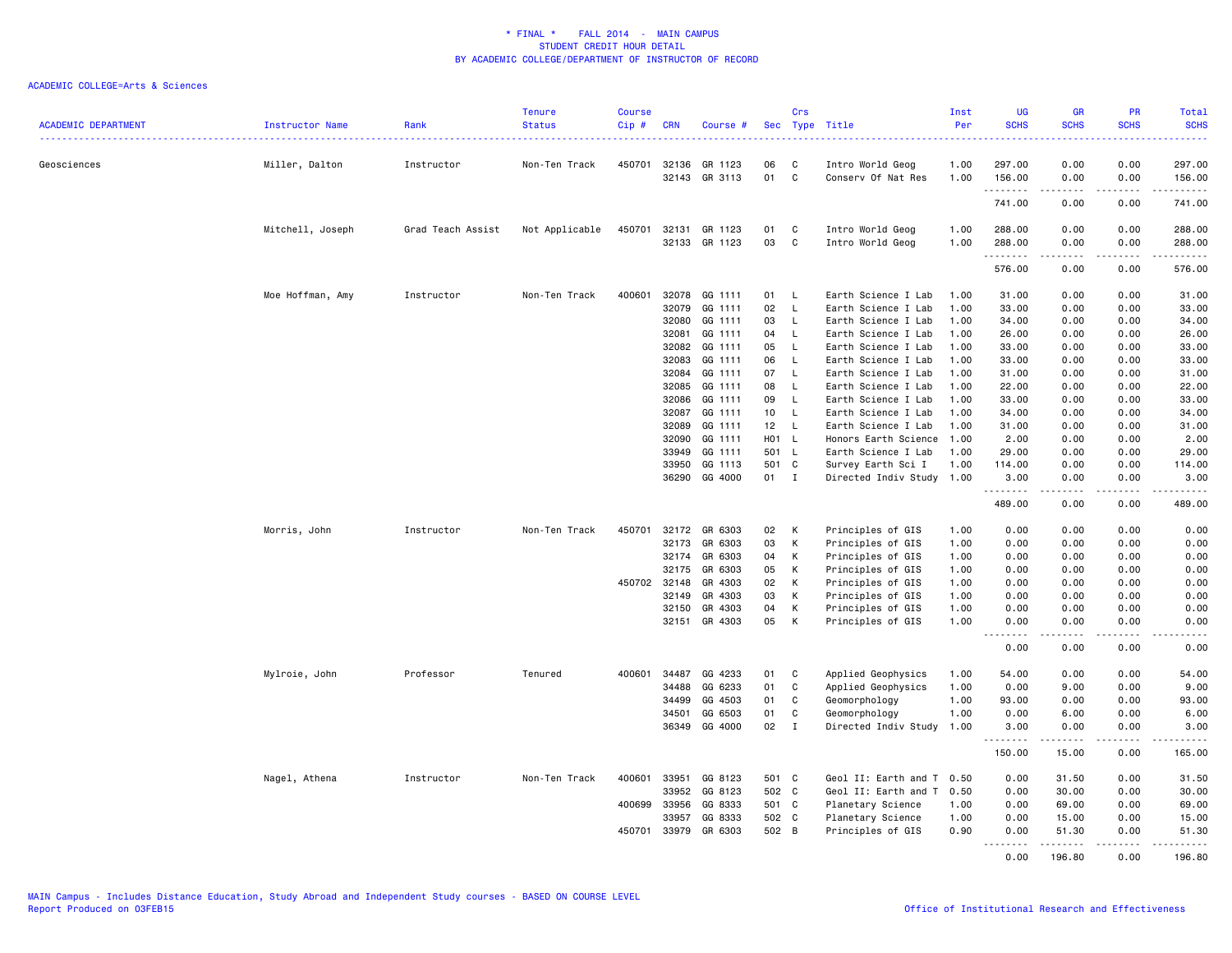| <b>ACADEMIC DEPARTMENT</b> | Instructor Name                                     | Rank                          | <b>Tenure</b><br><b>Status</b> | <b>Course</b><br>Cip# | <b>CRN</b>   | Course #             |       | Crs            | Sec Type Title            | Inst<br>Per | <b>UG</b><br><b>SCHS</b> | GR<br><b>SCHS</b>                                                                                                                                             | PR<br><b>SCHS</b> | <b>Total</b><br><b>SCHS</b>                                                                                                                                   |
|----------------------------|-----------------------------------------------------|-------------------------------|--------------------------------|-----------------------|--------------|----------------------|-------|----------------|---------------------------|-------------|--------------------------|---------------------------------------------------------------------------------------------------------------------------------------------------------------|-------------------|---------------------------------------------------------------------------------------------------------------------------------------------------------------|
|                            |                                                     |                               | .                              |                       |              |                      |       |                |                           |             |                          |                                                                                                                                                               | 2222)             | وبالمحام                                                                                                                                                      |
| Geosciences                | Nordstrom, Gregory                                  | Instructor                    | Non-Ten Track                  | 450701                | 32156        | GR 4422              | 01    | B              | Weather Forecasting       | 1.00        | 52.00                    | 0.00                                                                                                                                                          | 0.00              | 52.00                                                                                                                                                         |
|                            |                                                     |                               |                                |                       | 33958        | GR 1114              | 501   | B              | Physical Geography        | 1.00        | 188.00                   | 0.00                                                                                                                                                          | 0.00              | 188.00                                                                                                                                                        |
|                            |                                                     |                               |                                |                       | 33959        | GR 1114              | 502   | B              | Physical Geography        | 1.00        | 196.00                   | 0.00                                                                                                                                                          | 0.00              | 196.00                                                                                                                                                        |
|                            |                                                     |                               |                                |                       | 33981        | GR 6923              | 501 C |                | Severe Weather            | 0.90        | 0.00<br>.                | 78.30<br>$\frac{1}{2} \left( \frac{1}{2} \right) \left( \frac{1}{2} \right) \left( \frac{1}{2} \right) \left( \frac{1}{2} \right) \left( \frac{1}{2} \right)$ | 0.00<br>.         | 78.30<br>.                                                                                                                                                    |
|                            |                                                     |                               |                                |                       |              |                      |       |                |                           |             | 436.00                   | 78.30                                                                                                                                                         | 0.00              | 514.30                                                                                                                                                        |
|                            | Rodgers, John                                       | Associate Professor Tenured   |                                | 400601                | 33954        | GG 8233              | 501 C |                | Environmental Geosci 0.10 |             | 0.00                     | 9.00                                                                                                                                                          | 0.00              | 9.00                                                                                                                                                          |
|                            |                                                     |                               |                                |                       | 33955        | GG 8233              | 502 C |                | Environmental Geosci      | 0.10        | 0.00                     | 8.70                                                                                                                                                          | 0.00              | 8.70                                                                                                                                                          |
|                            |                                                     |                               |                                | 450701                | 32145        | GR 4203              | 01    | C              | Geog Of N. America        | 1.00        | 132.00                   | 0.00                                                                                                                                                          | 0.00              | 132.00                                                                                                                                                        |
|                            |                                                     |                               |                                |                       | 32169        | GR 6203              | 01    | C              | Geog Of N. America        | 1.00        | 0.00                     | 6.00                                                                                                                                                          | 0.00              | 6.00                                                                                                                                                          |
|                            |                                                     |                               |                                |                       | 32171        | GR 6303              | 01    | C              | Principles of GIS         | 1.00        | 0.00                     | 87.00                                                                                                                                                         | 0.00              | 87.00                                                                                                                                                         |
|                            |                                                     |                               |                                |                       | 33978        | GR 6303              | 501   | B              | Principles of GIS         | 0.10        | 0.00                     | 5.70                                                                                                                                                          | 0.00              | 5.70                                                                                                                                                          |
|                            |                                                     |                               |                                |                       | 33979        | GR 6303              | 502   | B              | Principles of GIS         | 0.10        | 0.00                     | 5.70                                                                                                                                                          | 0.00              | 5.70                                                                                                                                                          |
|                            |                                                     |                               |                                |                       | 35575        | GR 8000              | 03    | D              | Research / Thesis         | 1.00        | 0.00                     | 19.00                                                                                                                                                         | 0.00              | 19.00                                                                                                                                                         |
|                            |                                                     |                               |                                |                       | 35576        | GR 9000              | 06    | D              | Research/Dissertatio      | 1.00        | 0.00                     | 6.00                                                                                                                                                          | 0.00              | 6.00                                                                                                                                                          |
|                            |                                                     |                               |                                |                       | 36106        | GR 1123              | 07    | C              | Intro World Geog          | 0.10        | 8.40                     | 0.00                                                                                                                                                          | 0.00              | 8.40                                                                                                                                                          |
|                            |                                                     |                               |                                |                       | 36342        | GR 7000              | 01    | $\mathbf I$    | Directed Indiv Study      | 1.00        | 0.00                     | 1.00                                                                                                                                                          | 0.00              | 1.00                                                                                                                                                          |
|                            |                                                     |                               |                                | 450702                | 32147        | GR 4303              | 01    | C              | Principles of GIS         | 1.00        | 195.00                   | 0.00                                                                                                                                                          | 0.00              | 195.00                                                                                                                                                        |
|                            |                                                     |                               |                                |                       | 33963        | GR 4303              | 501   | $\overline{B}$ | Principles of GIS         | 0.10        | 1.80<br><u>.</u>         | 0.00<br>.                                                                                                                                                     | 0.00<br>.         | 1.80<br>.                                                                                                                                                     |
|                            |                                                     |                               |                                |                       |              |                      |       |                |                           |             | 337.20                   | 148.10                                                                                                                                                        | 0.00              | 485.30                                                                                                                                                        |
|                            | Schmitz, Darrel                                     | Professor                     | Tenured                        | 400601                | 34495        | GG 4433              | 01    | C              | Subsurface Methods        | 1.00        | 42.00                    | 0.00                                                                                                                                                          | 0.00              | 42.00                                                                                                                                                         |
|                            |                                                     |                               |                                |                       | 34496        | GG 6433              | 01    | C              | Subsurface Methods        | 1.00        | 0.00                     | 21.00                                                                                                                                                         | 0.00              | 21.00                                                                                                                                                         |
|                            |                                                     |                               |                                |                       | 34497        | GG 4433              | 02    | К              | Subsurface Methods        | 1.00        | 0.00                     | 0.00                                                                                                                                                          | 0.00              | 0.00                                                                                                                                                          |
|                            |                                                     |                               |                                |                       | 34498        | GG 6433              | 02    | K              | Subsurface Methods        | 1.00        | 0.00                     | 0.00                                                                                                                                                          | 0.00              | 0.00                                                                                                                                                          |
|                            |                                                     |                               |                                |                       | 35418        | GG 8000              | 01    | D              | Research / Thesis         | 1.00        | 0.00                     | 15.00                                                                                                                                                         | 0.00              | 15.00                                                                                                                                                         |
|                            |                                                     |                               |                                |                       | 35419        | GG 9000              | 02    | D              | Research/Dissertatio 1.00 |             | 0.00                     | 1.00                                                                                                                                                          | 0.00              | 1.00                                                                                                                                                          |
|                            |                                                     |                               |                                |                       | 450702 34520 | GR 8400              | 01    | E              | Field Meth In Geosci 1.00 |             | 0.00<br>.                | 18.00<br>$\frac{1}{2} \left( \frac{1}{2} \right) \left( \frac{1}{2} \right) \left( \frac{1}{2} \right) \left( \frac{1}{2} \right) \left( \frac{1}{2} \right)$ | 0.00<br>.         | 18,00<br>$\frac{1}{2} \left( \frac{1}{2} \right) \left( \frac{1}{2} \right) \left( \frac{1}{2} \right) \left( \frac{1}{2} \right) \left( \frac{1}{2} \right)$ |
|                            |                                                     |                               |                                |                       |              |                      |       |                |                           |             | 42.00                    | 55.00                                                                                                                                                         | 0.00              | 97.00                                                                                                                                                         |
|                            | Sherman-Morris, Kathlee Associate Professor Tenured |                               |                                | 400404                | 33969        | GR 4640              | 501   | E              | Met Internship            | 1.00        | 11.00                    | 0.00                                                                                                                                                          | 0.00              | 11.00                                                                                                                                                         |
|                            |                                                     |                               |                                |                       | 33983        | GR 8813              | 501   | C              | Advanc Hazard & Disa      | 1.00        | 0.00                     | 99.00                                                                                                                                                         | 0.00              | 99.00                                                                                                                                                         |
|                            |                                                     |                               |                                | 400601                | 36043        | GR 8191              | 501 S |                | Geoscience Review         | 1.00        | 0.00                     | 4.00                                                                                                                                                          | 0.00              | 4.00                                                                                                                                                          |
|                            |                                                     |                               |                                | 400699                | 32119        | GG 8913              | 01    | S              | Reading Techniques G 1.00 |             | 0.00                     | 33.00                                                                                                                                                         | 0.00              | 33.00                                                                                                                                                         |
|                            |                                                     |                               |                                | 450701                | 35401        | GR 9000              | 01    | D              | Research/Dissertatio 1.00 |             | 0.00                     | 18.00                                                                                                                                                         | 0.00              | 18.00                                                                                                                                                         |
|                            |                                                     |                               |                                |                       | 36144        | GR 8000              | 06    | D              | Research / Thesis         | 1.00        | 0.00<br>.                | 1.00<br>$- - - -$                                                                                                                                             | 0.00<br>.         | 1.00<br>$    -$                                                                                                                                               |
|                            |                                                     |                               |                                |                       |              |                      |       |                |                           |             | 11.00                    | 155.00                                                                                                                                                        | 0.00              | 166.00                                                                                                                                                        |
|                            | Singh, Shatrughan                                   | Grad Teach Assist             | Not Applicable                 |                       |              | 400601 32097 GG 1113 | 07    | C              | Survey Earth Sci I        | 1.00        | 282.00<br>.              | 0.00<br>.                                                                                                                                                     | 0.00<br>$- - - -$ | 282.00<br>.                                                                                                                                                   |
|                            |                                                     |                               |                                |                       |              |                      |       |                |                           |             | 282.00                   | 0.00                                                                                                                                                          | 0.00              | 282.00                                                                                                                                                        |
|                            | Skarke, Adam                                        | Assistant Professor Ten Track |                                | 400601                | 34489        | GG 4304              | 01    | C              | Prin Sed Dep I            | 1.00        | 88.00                    | 0.00                                                                                                                                                          | 0.00              | 88.00                                                                                                                                                         |
|                            |                                                     |                               |                                |                       | 34490        | GG 6304              | 01    | C              | Prin Sed Dep I            | 1.00        | 0.00                     | 24.00                                                                                                                                                         | 0.00              | 24.00                                                                                                                                                         |
|                            |                                                     |                               |                                |                       | 34491        | GG 4304              | 02    | К              | Prin Sed Dep I            | 1.00        | 0.00                     | 0.00                                                                                                                                                          | 0.00              | 0.00                                                                                                                                                          |
|                            |                                                     |                               |                                |                       | 34492        | GG 6304              | 02    | К              | Prin Sed Dep I            | 1.00        | 0.00                     | 0.00                                                                                                                                                          | 0.00              | 0.00                                                                                                                                                          |
|                            |                                                     |                               |                                |                       | 34493        | GG 4304              | 03    | K              | Prin Sed Dep I            | 1.00        | 0.00                     | 0.00                                                                                                                                                          | 0.00              | 0.00                                                                                                                                                          |
|                            |                                                     |                               |                                |                       | 36095        | GG 8000              | 03    | D              | Research / Thesis         | 1.00        | 0.00<br>.                | 6.00                                                                                                                                                          | 0.00<br>.         | 6.00<br>.                                                                                                                                                     |
|                            |                                                     |                               |                                |                       |              |                      |       |                |                           |             | 88.00                    | 30.00                                                                                                                                                         | 0.00              | 118,00                                                                                                                                                        |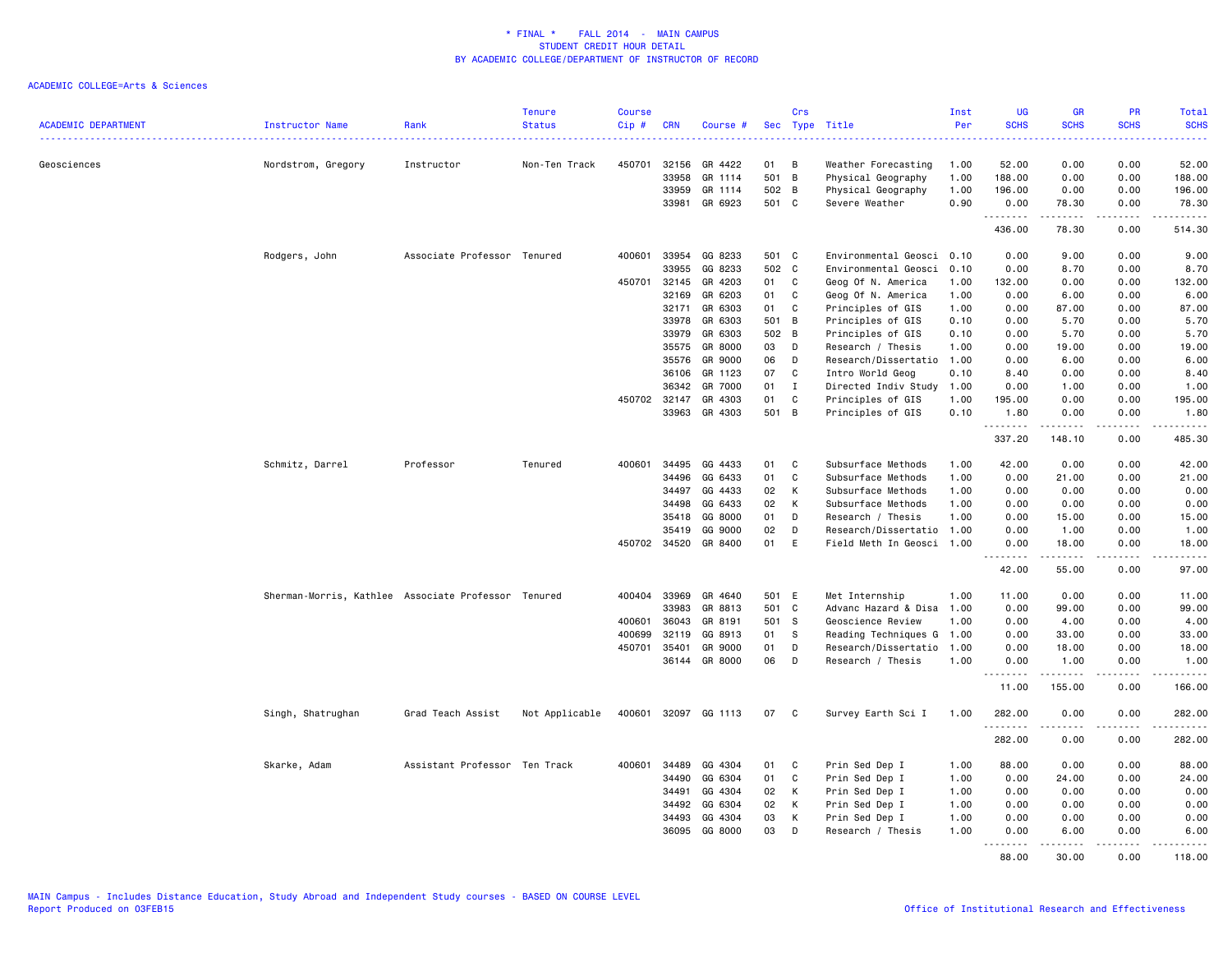| <b>ACADEMIC DEPARTMENT</b> | <b>Instructor Name</b> | Rank              | <b>Tenure</b><br><b>Status</b> | <b>Course</b><br>Cip # | <b>CRN</b> | Course #             | <b>Sec</b> | Crs | Type Title                | Inst<br>Per | <b>UG</b><br><b>SCHS</b>                                                                                                                                                                                                                                                                                                                                                                                  | <b>GR</b><br><b>SCHS</b> | <b>PR</b><br><b>SCHS</b> | Total<br><b>SCHS</b>  |
|----------------------------|------------------------|-------------------|--------------------------------|------------------------|------------|----------------------|------------|-----|---------------------------|-------------|-----------------------------------------------------------------------------------------------------------------------------------------------------------------------------------------------------------------------------------------------------------------------------------------------------------------------------------------------------------------------------------------------------------|--------------------------|--------------------------|-----------------------|
| Geosciences                | Templeton, Morris      | Lecturer          | Non-Ten Track                  |                        |            | 231303 32112 GG 4333 | 01         | C   | Geowriting                | 1.00        | 63.00                                                                                                                                                                                                                                                                                                                                                                                                     | 0.00                     | 0.00                     | 63,00                 |
|                            |                        |                   |                                |                        |            |                      |            |     |                           |             | --------<br>63.00                                                                                                                                                                                                                                                                                                                                                                                         | --------<br>0.00         | .<br>0.00                | .<br>63.00            |
|                            | Threatt, Patrick       | Lecturer          | Non-Ten Track                  | 450701 34683           |            | GR 1123              | 502 C      |     | Intro World Geog          | 1.00        | 198.00                                                                                                                                                                                                                                                                                                                                                                                                    | 0.00                     | 0.00                     | 198.00                |
|                            |                        |                   |                                |                        |            |                      |            |     |                           |             | --------<br>198.00                                                                                                                                                                                                                                                                                                                                                                                        | 0.00                     | $\cdots$<br>0.00         | ------<br>198.00      |
|                            | Wallace, Timothy       | Instructor        | Non-Ten Track                  | 400404                 | 33965      | GR 4623              | 501 C      |     | Physical Meteorology 1.00 |             | 120.00                                                                                                                                                                                                                                                                                                                                                                                                    | 0.00                     | 0.00                     | 120.00                |
|                            |                        |                   |                                |                        | 33966      | GR 4623              | 502 C      |     | Physical Meteorology 1.00 |             | 120.00                                                                                                                                                                                                                                                                                                                                                                                                    | 0.00                     | 0.00                     | 120.00                |
|                            |                        |                   |                                |                        | 33973      | GR 4913              | 501 C      |     | Thermodynamic Met         | 1.00        | 117.00                                                                                                                                                                                                                                                                                                                                                                                                    | 0.00                     | 0.00                     | 117.00                |
|                            |                        |                   |                                |                        | 33974      | GR 4913              | 502 C      |     | Thermodynamic Met         | 1.00        | 114.00                                                                                                                                                                                                                                                                                                                                                                                                    | 0.00                     | 0.00                     | 114.00                |
|                            |                        |                   |                                |                        |            |                      |            |     |                           |             | - - - - - - - -<br>471.00                                                                                                                                                                                                                                                                                                                                                                                 | .<br>0.00                | ----<br>0.00             | .<br>471.00           |
|                            | Weremeichik, Jeremy    | Grad Teach Assist | Not Applicable                 | 400601                 |            | 32092 GG 1113        | 02         | C   | Survey Earth Sci I        | 1.00        | 120.00                                                                                                                                                                                                                                                                                                                                                                                                    | 0.00                     | 0.00                     | 120.00                |
|                            |                        |                   |                                |                        |            | 32104 GG 1133        | 01         | C.  | Planetary Geology         | 1.00        | 63.00                                                                                                                                                                                                                                                                                                                                                                                                     | 0.00                     | 0.00                     | 63.00                 |
|                            |                        |                   |                                |                        |            |                      |            |     |                           |             | --------<br>183.00                                                                                                                                                                                                                                                                                                                                                                                        | 0.00                     | - - - -<br>0.00          | .<br>183.00           |
|                            | Williams, Christopher  | Lecturer          | Non-Ten Track                  | 450701                 | 33976      | GR 6113              | 501 C      |     | Met I: Observations       | 0.90        | 0.00                                                                                                                                                                                                                                                                                                                                                                                                      | 54.00                    | 0.00                     | 54.00                 |
|                            |                        |                   |                                |                        | 33977      | GR 6113              | 502 C      |     | Met I: Observations       | 0.90        | 0.00                                                                                                                                                                                                                                                                                                                                                                                                      | 32.40                    | 0.00                     | 32.40                 |
|                            |                        |                   |                                |                        |            |                      |            |     |                           |             | .<br>$\frac{1}{2} \frac{1}{2} \frac{1}{2} \frac{1}{2} \frac{1}{2} \frac{1}{2} \frac{1}{2} \frac{1}{2} \frac{1}{2} \frac{1}{2} \frac{1}{2} \frac{1}{2} \frac{1}{2} \frac{1}{2} \frac{1}{2} \frac{1}{2} \frac{1}{2} \frac{1}{2} \frac{1}{2} \frac{1}{2} \frac{1}{2} \frac{1}{2} \frac{1}{2} \frac{1}{2} \frac{1}{2} \frac{1}{2} \frac{1}{2} \frac{1}{2} \frac{1}{2} \frac{1}{2} \frac{1}{2} \frac{$<br>0.00 | 86.40                    | .<br>0.00                | .<br>86.40            |
|                            |                        |                   |                                |                        |            |                      |            |     |                           |             | ========                                                                                                                                                                                                                                                                                                                                                                                                  | $=$ = = = = = = =        | ========                 | $=$ ==========        |
| Geosciences                |                        |                   |                                |                        |            |                      |            |     |                           |             | 8325.00                                                                                                                                                                                                                                                                                                                                                                                                   | 1508.00                  | 0.00                     | 9833.00               |
|                            |                        |                   |                                |                        |            |                      |            |     |                           |             | ========                                                                                                                                                                                                                                                                                                                                                                                                  | SEERSEES SEERSEES        |                          | $=$ = = = = = = = = = |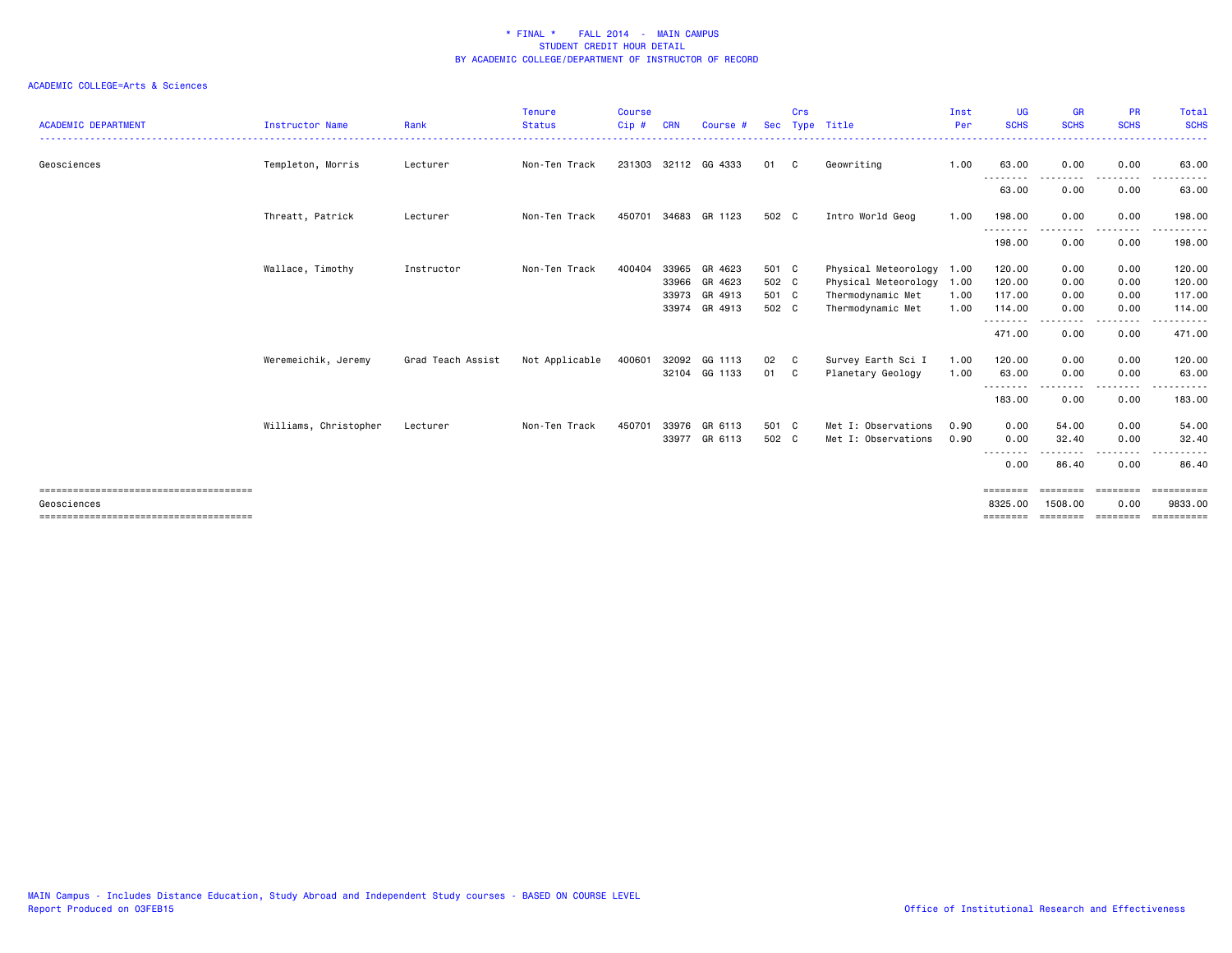| <b>ACADEMIC DEPARTMENT</b> | Instructor Name    | Rank                              | Tenure<br><b>Status</b> | Course<br>$Cip$ # | <b>CRN</b>            | Course #             | Sec      | Crs<br>Type | Title                                      | Inst<br>Per  | <b>UG</b><br><b>SCHS</b> | <b>GR</b><br><b>SCHS</b>                                                                          | PR<br><b>SCHS</b>           | Total<br><b>SCHS</b><br>$\frac{1}{2} \left( \frac{1}{2} \right) \left( \frac{1}{2} \right) \left( \frac{1}{2} \right) \left( \frac{1}{2} \right) \left( \frac{1}{2} \right)$ |
|----------------------------|--------------------|-----------------------------------|-------------------------|-------------------|-----------------------|----------------------|----------|-------------|--------------------------------------------|--------------|--------------------------|---------------------------------------------------------------------------------------------------|-----------------------------|------------------------------------------------------------------------------------------------------------------------------------------------------------------------------|
| History                    | Adams, Michael     | Grad Teach Assist                 | Not Applicable          |                   | 540102 32194<br>32195 | HI 1063<br>HI 1063   | 01<br>02 | C<br>C      | Early U S History<br>Early U S History     | 0.25<br>0.25 | 24.00<br>23.25           | 0.00<br>0.00                                                                                      | 0.00<br>0.00                | 24.00<br>23.25                                                                                                                                                               |
|                            |                    |                                   |                         |                   |                       |                      |          |             |                                            |              | .<br>47.25               | $\frac{1}{2}$<br>0.00                                                                             | .<br>0.00                   | .<br>47.25                                                                                                                                                                   |
|                            |                    |                                   |                         |                   |                       |                      |          |             |                                            |              |                          |                                                                                                   |                             |                                                                                                                                                                              |
|                            | Anderson, David    | Grad Teach Assist                 | Not Applicable          | 540101            | 32256                 | HI 1163              | 01       | C           | Wld Hst Before 1500                        | 0.75         | 51.75                    | 0.00                                                                                              | 0.00                        | 51.75                                                                                                                                                                        |
|                            |                    |                                   |                         |                   | 32257<br>32258        | HI 1163<br>HI 1163   | 02<br>03 | C<br>C      | Wld Hst Before 1500<br>Wld Hst Before 1500 | 0.75<br>0.75 | 49.50<br>47.25           | 0.00<br>0.00                                                                                      | 0.00<br>0.00                | 49.50<br>47.25                                                                                                                                                               |
|                            |                    |                                   |                         |                   |                       | 32259 HI 1163        | 04       | C           | Wld Hst Before 1500                        | 0.75         | 54.00                    | 0.00                                                                                              | 0.00                        | 54.00                                                                                                                                                                        |
|                            |                    |                                   |                         |                   |                       |                      |          |             |                                            |              | .                        |                                                                                                   | $\sim$ $\sim$ $\sim$ $\sim$ | $\sim$ $\sim$ $\sim$ $\sim$ $\sim$                                                                                                                                           |
|                            |                    |                                   |                         |                   |                       |                      |          |             |                                            |              | 202.50                   | 0.00                                                                                              | 0.00                        | 202.50                                                                                                                                                                       |
|                            | Barbier, Mary      | Associate Professor Tenured       |                         |                   | 450801 35270          | HI 9000              | 01       | D           | Research / Diss                            | 1.00         | 0.00                     | 30.00                                                                                             | 0.00                        | 30.00                                                                                                                                                                        |
|                            |                    |                                   |                         |                   |                       | 540102 35252 HI 8000 | 01       | D           | Research / Thesis                          | 1.00         | 0.00                     | 1.00                                                                                              | 0.00                        | 1.00                                                                                                                                                                         |
|                            |                    |                                   |                         |                   |                       |                      |          |             |                                            |              | .<br>0.00                | .<br>31.00                                                                                        | د د د د<br>0.00             | .<br>31.00                                                                                                                                                                   |
|                            | Barrett, Marsha    | Assistant Professor Non-Ten Track |                         | 050201            |                       | 34316 HI 4363        | 01       | C           | Afro-Am History & Cu 1.00                  |              | 42.00                    | 0.00                                                                                              | 0.00                        | 42.00                                                                                                                                                                        |
|                            |                    |                                   |                         |                   | 34317                 | AAS 4363             | 01       | C           | African American His                       | 1.00         | 33.00                    | 0.00                                                                                              | 0.00                        | 33.00                                                                                                                                                                        |
|                            |                    |                                   |                         |                   | 34578                 | AAS 4383             | 01       | C           | African American Lea                       | 1.00         | 12.00                    | 0.00                                                                                              | 0.00                        | 12.00                                                                                                                                                                        |
|                            |                    |                                   |                         |                   |                       |                      |          |             |                                            |              | .<br>87.00               | .<br>0.00                                                                                         | المستبدا<br>0.00            | .<br>87.00                                                                                                                                                                   |
|                            |                    |                                   |                         |                   |                       |                      |          |             |                                            |              |                          |                                                                                                   |                             |                                                                                                                                                                              |
|                            | Berman, Hannah     | Grad Teach Assist                 | Not Applicable          | 540102            | 32247                 | HI 1073              | 29       | C           | Modern U S History                         | 0.25         | 16.50                    | 0.00                                                                                              | 0.00                        | 16.50                                                                                                                                                                        |
|                            |                    |                                   |                         |                   |                       | 32250 HI 1073        | 32       | C           | Modern U S History                         | 0.25         | 16.50                    | 0.00                                                                                              | 0.00                        | 16.50                                                                                                                                                                        |
|                            |                    |                                   |                         |                   |                       |                      |          |             |                                            |              | .<br>33.00               | -----<br>0.00                                                                                     | 0.00                        | .<br>33.00                                                                                                                                                                   |
|                            | Brain, Stephen     | Associate Professor Tenured       |                         | 050110            | 34319                 | HI 4753              | 01       | C           | History Of Russia                          | 1.00         | 78.00                    | 0.00                                                                                              | 0.00                        | 78.00                                                                                                                                                                        |
|                            |                    |                                   |                         | 450801            | 35271                 | HI 9000              | 02       | D           | Research / Diss                            | 1.00         | 0.00                     | 16.00                                                                                             | 0.00                        | 16.00                                                                                                                                                                        |
|                            |                    |                                   |                         |                   | 540102 35253          | HI 8000              | 02       | D           | Research / Thesis                          | 1.00         | 0.00                     | 12.00                                                                                             | 0.00                        | 12.00                                                                                                                                                                        |
|                            |                    |                                   |                         |                   | 540103 34688          | HI 8863              | 01       | - S         | Sem Eur Since 1789                         | 1.00         | 0.00<br><u>.</u>         | 21.00<br>. <u>.</u>                                                                               | 0.00<br>.                   | 21.00<br>.                                                                                                                                                                   |
|                            |                    |                                   |                         |                   |                       |                      |          |             |                                            |              | 78.00                    | 49.00                                                                                             | 0.00                        | 127.00                                                                                                                                                                       |
|                            | Bullard, Zachary   | Grad Teach Assist                 | Not Applicable          | 540102            | 32204                 | HI 1063              | 11       | C           | Early U S History                          | 0.25         | 18.00                    | 0.00                                                                                              | 0.00                        | 18.00                                                                                                                                                                        |
|                            |                    |                                   |                         |                   | 32209                 | HI 1063              | 16       | C           | Early U S History                          | 0.25         | 16.50                    | 0.00                                                                                              | 0.00                        | 16.50                                                                                                                                                                        |
|                            |                    |                                   |                         |                   |                       | 32210 HI 1063        | 17       | C           | Early U S History                          | 0.25         | 18.00                    | 0.00                                                                                              | 0.00                        | 18.00                                                                                                                                                                        |
|                            |                    |                                   |                         |                   |                       |                      |          |             |                                            |              | .<br>52.50               | .<br>0.00                                                                                         | .<br>0.00                   | .<br>52.50                                                                                                                                                                   |
|                            | Byrd, Brandon      | Assistant Professor Ten Track     |                         | 050201            | 34785                 | AAS 3013             | 01       | C           | Afr Am History to 18 1.00                  |              | 33.00                    | 0.00                                                                                              | 0.00                        | 33.00                                                                                                                                                                        |
|                            |                    |                                   |                         |                   | 34787                 | HI 3013              | 01       | C           | Afr Am History to 18 1.00                  |              | 57.00                    | 0.00                                                                                              | 0.00                        | 57.00                                                                                                                                                                        |
|                            |                    |                                   |                         |                   | 050299 34328          | HI 4373              | 01       | C           | Hist Mod Civ Rts Mvt 1.00                  |              | 57.00                    | 0.00                                                                                              | 0.00                        | 57.00                                                                                                                                                                        |
|                            |                    |                                   |                         |                   |                       |                      |          |             |                                            |              | .                        | $\begin{array}{cccccccccc} \bullet & \bullet & \bullet & \bullet & \bullet & \bullet \end{array}$ | د د د د                     | .                                                                                                                                                                            |
|                            |                    |                                   |                         |                   |                       |                      |          |             |                                            |              | 147.00                   | 0.00                                                                                              | 0.00                        | 147.00                                                                                                                                                                       |
|                            | Chesney, Elizabeth | Grad Teach Assist                 | Not Applicable          |                   |                       | 540102 32249 HI 1073 | 31       | C           | Modern U S History                         | 0.25         | 19.50                    | 0.00                                                                                              | 0.00                        | 19.50                                                                                                                                                                        |
|                            |                    |                                   |                         |                   |                       | 32251 HI 1073        | 33       | C           | Modern U S History                         | 0.25         | 18.75<br>.               | 0.00<br>------                                                                                    | 0.00<br>-----               | 18.75<br>.                                                                                                                                                                   |
|                            |                    |                                   |                         |                   |                       |                      |          |             |                                            |              | 38.25                    | 0.00                                                                                              | 0.00                        | 38.25                                                                                                                                                                        |
|                            | Damms, Richard     | Associate Professor Tenured       |                         |                   | 450801 35272          | HI 9000              | 03       | D           | Research / Diss                            | 1.00         | 0.00                     | 18.00                                                                                             | 0.00                        | 18.00                                                                                                                                                                        |
|                            |                    |                                   |                         |                   | 540102 32273          | HI 4203              | 01       | C           | Diplomatic Hist Us                         | 1.00         | 69.00                    | 0.00                                                                                              | 0.00                        | 69.00                                                                                                                                                                        |
|                            |                    |                                   |                         |                   | 34321                 | HI 8823              | 01       | S           | Sem Us Hi Since 1877 1.00                  |              | 0.00                     | 21.00                                                                                             | 0.00                        | 21.00                                                                                                                                                                        |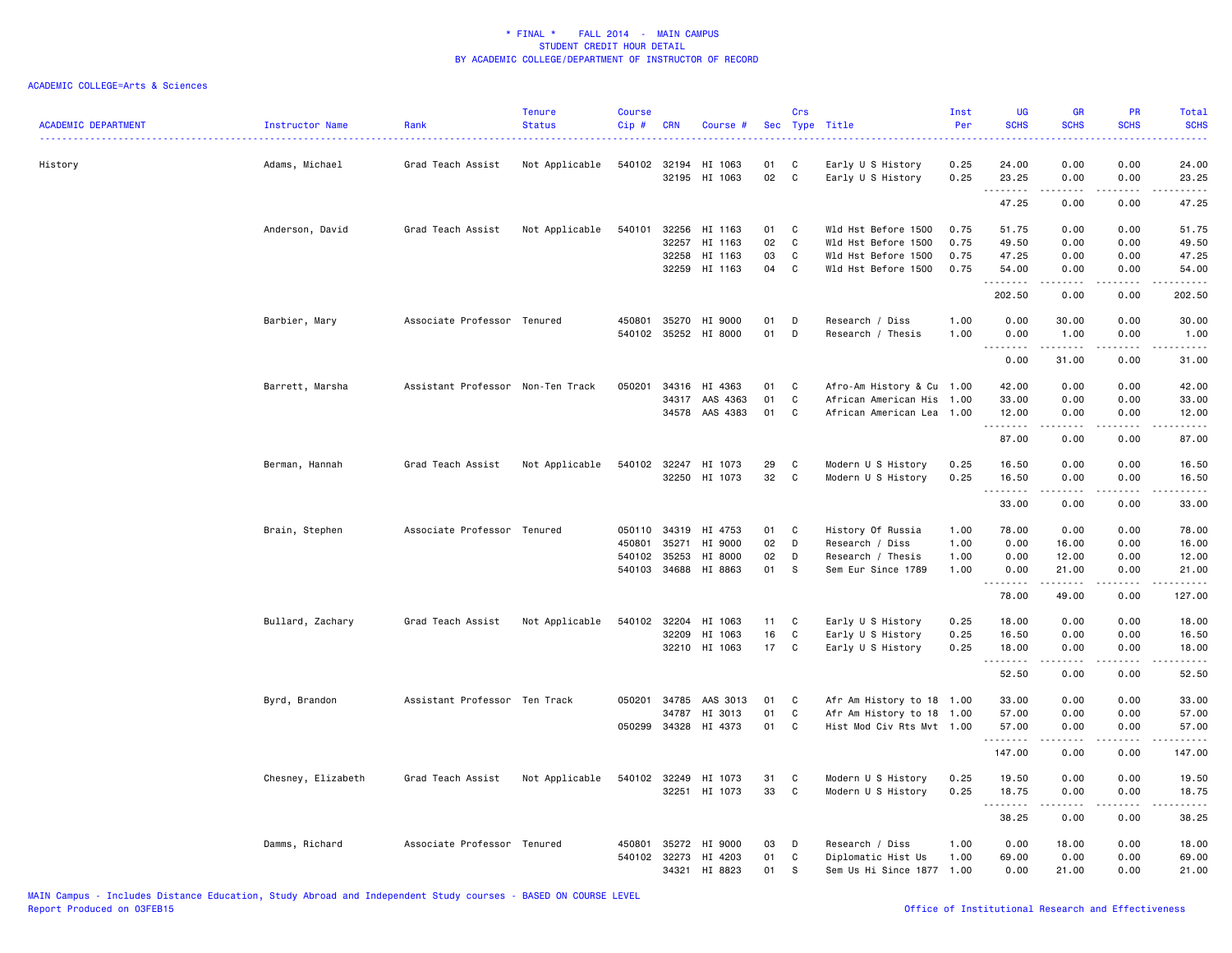| <b>ACADEMIC DEPARTMENT</b> | Instructor Name | Rank                          | <b>Tenure</b><br><b>Status</b> | <b>Course</b><br>Cip# | <b>CRN</b>     | Course #                        |          | Crs          | Sec Type Title                           | Inst<br>Per  | <b>UG</b><br><b>SCHS</b> | <b>GR</b><br><b>SCHS</b> | <b>PR</b><br><b>SCHS</b> | <b>Total</b><br><b>SCHS</b> |
|----------------------------|-----------------|-------------------------------|--------------------------------|-----------------------|----------------|---------------------------------|----------|--------------|------------------------------------------|--------------|--------------------------|--------------------------|--------------------------|-----------------------------|
| History                    | Damms, Richard  | Associate Professor Tenured   |                                |                       |                | 540102 35254 HI 8000            | 03       | D            | Research / Thesis                        | 1.00         | 0.00                     | 8.00                     | 0.00                     | 8.00                        |
|                            |                 |                               |                                |                       |                |                                 |          |              |                                          |              | .<br>69.00               | 47.00                    | 0.00                     | .<br>116.00                 |
|                            | Drake, Nathan   | Grad Teach Assist             | Not Applicable                 | 540102                | 32200          | HI 1063                         | 07       | C            | Early U S History                        | 0.75         | 60.75                    | 0.00                     | 0.00                     | 60.75                       |
|                            |                 |                               |                                |                       | 32201          | HI 1063                         | 08       | C            | Early U S History                        | 0.75         | 63.00                    | 0.00                     | 0.00                     | 63.00                       |
|                            |                 |                               |                                |                       | 32202          | HI 1063                         | 09       | C            | Early U S History                        | 0.75         | 65.25                    | 0.00                     | 0.00                     | 65.25                       |
|                            |                 |                               |                                |                       | 32203          | HI 1063                         | 10       | C            | Early U S History                        | 0.75         | 49.50                    | 0.00                     | 0.00                     | 49.50                       |
|                            |                 |                               |                                |                       | 32204          | HI 1063                         | 11       | C            | Early U S History                        | 0.75         | 54.00                    | 0.00                     | 0.00                     | 54.00                       |
|                            |                 |                               |                                |                       | 32205          | HI 1063                         | 12       | C            | Early U S History                        | 0.75         | 63.00                    | 0.00                     | 0.00                     | 63.00                       |
|                            |                 |                               |                                |                       | 32206          | HI 1063                         | 13       | C            | Early U S History                        | 0.75         | 56.25                    | 0.00                     | 0.00                     | 56.25                       |
|                            |                 |                               |                                |                       | 32207          | HI 1063                         | 14       | C<br>C       | Early U S History                        | 0.75         | 54.00                    | 0.00                     | 0.00                     | 54.00                       |
|                            |                 |                               |                                |                       | 32208          | HI 1063<br>HI 1063              | 15<br>16 | C            | Early U S History                        | 0.75         | 49.50                    | 0.00<br>0.00             | 0.00<br>0.00             | 49.50                       |
|                            |                 |                               |                                |                       | 32209<br>32210 | HI 1063                         | 17       | C            | Early U S History<br>Early U S History   | 0.75<br>0.75 | 49.50<br>54.00           | 0.00                     | 0.00                     | 49.50<br>54.00              |
|                            |                 |                               |                                |                       |                | 32211 HI 1063                   | 18       | C            | Early U S History                        | 0.75         | 54.00                    | 0.00                     | 0.00                     | 54.00                       |
|                            |                 |                               |                                |                       |                |                                 |          |              |                                          |              | .                        |                          |                          | .                           |
|                            |                 |                               |                                |                       |                |                                 |          |              |                                          |              | 672.75                   | 0.00                     | 0.00                     | 672.75                      |
|                            | Drane, Lindsay  | Grad Teach Assist             | Not Applicable                 |                       |                | 540102 32224 HI 1073            | 06       | C            | Modern U S History                       | 0.25         | 18.00                    | 0.00                     | 0.00                     | 18.00                       |
|                            |                 |                               |                                |                       |                | 32230 HI 1073                   | 12       | C            | Modern U S History                       | 0.25         | 15.75                    | 0.00                     | 0.00                     | 15.75                       |
|                            |                 |                               |                                |                       |                |                                 |          |              |                                          |              | .                        | $\frac{1}{2}$            | $- - - -$                | .                           |
|                            |                 |                               |                                |                       |                |                                 |          |              |                                          |              | 33.75                    | 0.00                     | 0.00                     | 33.75                       |
|                            | Forrest, John   | Grad Teach Assist             | Not Applicable                 |                       | 540102 32213   | HI 1063                         | 20       | C            | Early U S History                        | 0.25         | 22.50                    | 0.00                     | 0.00                     | 22.50                       |
|                            |                 |                               |                                |                       |                | 32215 HI 1063                   | 22       | C            | Early U S History                        | 0.25         | 21.00                    | 0.00                     | 0.00                     | 21.00                       |
|                            |                 |                               |                                |                       |                |                                 |          |              |                                          |              | .                        | 22222                    | .                        | .                           |
|                            |                 |                               |                                |                       |                |                                 |          |              |                                          |              | 43.50                    | 0.00                     | 0.00                     | 43.50                       |
|                            | Giesen, James   | Associate Professor Tenured   |                                | 450801                | 35273          | HI 9000                         | 04       | D            | Research / Diss                          | 1.00         | 0.00                     | 43.00                    | 0.00                     | 43.00                       |
|                            |                 |                               |                                | 540102 32219          |                | HI 1073                         | 01       | C            | Modern U S History                       | 0.75         | 51.75                    | 0.00                     | 0.00                     | 51.75                       |
|                            |                 |                               |                                |                       | 32220          | HI 1073                         | 02       | C            | Modern U S History                       | 0.75         | 49.50                    | 0.00                     | 0.00                     | 49.50                       |
|                            |                 |                               |                                |                       | 32221          | HI 1073                         | 03       | C            | Modern U S History                       | 0.75         | 54.00                    | 0.00                     | 0.00                     | 54.00                       |
|                            |                 |                               |                                |                       | 32222          | HI 1073                         | 04       | C            | Modern U S History                       | 0.75         | 45.00                    | 0.00                     | 0.00                     | 45.00                       |
|                            |                 |                               |                                |                       | 32223          | HI 1073                         | 05       | C            | Modern U S History                       | 0.75         | 54.00                    | 0.00                     | 0.00                     | 54.00                       |
|                            |                 |                               |                                |                       | 32224          | HI 1073                         | 06       | C            | Modern U S History                       | 0.75         | 54.00                    | 0.00                     | 0.00                     | 54.00                       |
|                            |                 |                               |                                |                       | 32225          | HI 1073                         | 07       | C            | Modern U S History                       | 0.75         | 49.50                    | 0.00                     | 0.00                     | 49.50                       |
|                            |                 |                               |                                |                       | 32226          | HI 1073                         | 08       | C            | Modern U S History                       | 0.75         | 54.00                    | 0.00                     | 0.00                     | 54.00                       |
|                            |                 |                               |                                |                       | 32227<br>32228 | HI 1073<br>HI 1073              | 09       | C<br>C       | Modern U S History                       | 0.75         | 51.75                    | 0.00                     | 0.00                     | 51.75                       |
|                            |                 |                               |                                |                       | 32229          | HI 1073                         | 10<br>11 | C            | Modern U S History<br>Modern U S History | 0.75<br>0.75 | 54.00<br>54.00           | 0.00<br>0.00             | 0.00<br>0.00             | 54.00<br>54.00              |
|                            |                 |                               |                                |                       | 32230          | HI 1073                         | 12       | C            | Modern U S History                       | 0.75         | 47.25                    | 0.00                     | 0.00                     | 47.25                       |
|                            |                 |                               |                                |                       | 34323          | HI 8833                         | 01       | S            | Sem Southern History                     | 1.00         | 0.00                     | 24.00                    | 0.00                     | 24.00                       |
|                            |                 |                               |                                |                       |                | 35255 HI 8000                   | 04       | D            | Research / Thesis                        | 1.00         | 0.00                     | 10.00                    | 0.00                     | 10.00                       |
|                            |                 |                               |                                |                       |                |                                 |          |              |                                          |              | .                        | .                        | .                        | .                           |
|                            |                 |                               |                                |                       |                |                                 |          |              |                                          |              | 618.75                   | 77.00                    | 0.00                     | 695.75                      |
|                            | Greene, Alison  | Assistant Professor Ten Track |                                | 450801                |                | 35274 HI 9000                   | 05       | D            | Research / Diss                          | 1.00         | 0.00                     | 17.00                    | 0.00                     | 17.00                       |
|                            |                 |                               |                                | 540101                | 32289          | HI 8803                         | 02       | $\mathtt{C}$ | Graduate Colloquium                      | 1.00         | 0.00                     | 24.00                    | 0.00                     | 24.00                       |
|                            |                 |                               |                                |                       | 540102 32274   | HI 4253                         | 01       | C            | History of Religion                      | 1.00         | 48.00<br>.               | 0.00                     | 0.00                     | 48.00<br>.                  |
|                            |                 |                               |                                |                       |                |                                 |          |              |                                          |              | 48.00                    | 41.00                    | 0.00                     | 89.00                       |
|                            | Gunther, Emily  | Grad Teach Assist             | Not Applicable                 |                       | 32254          | 540102 32253 HI 1073<br>HI 1073 | 35<br>36 | C<br>C       | Modern U S History<br>Modern U S History | 0.25<br>0.25 | 17.25<br>18.00           | 0.00<br>0.00             | 0.00<br>0.00             | 17.25<br>18.00              |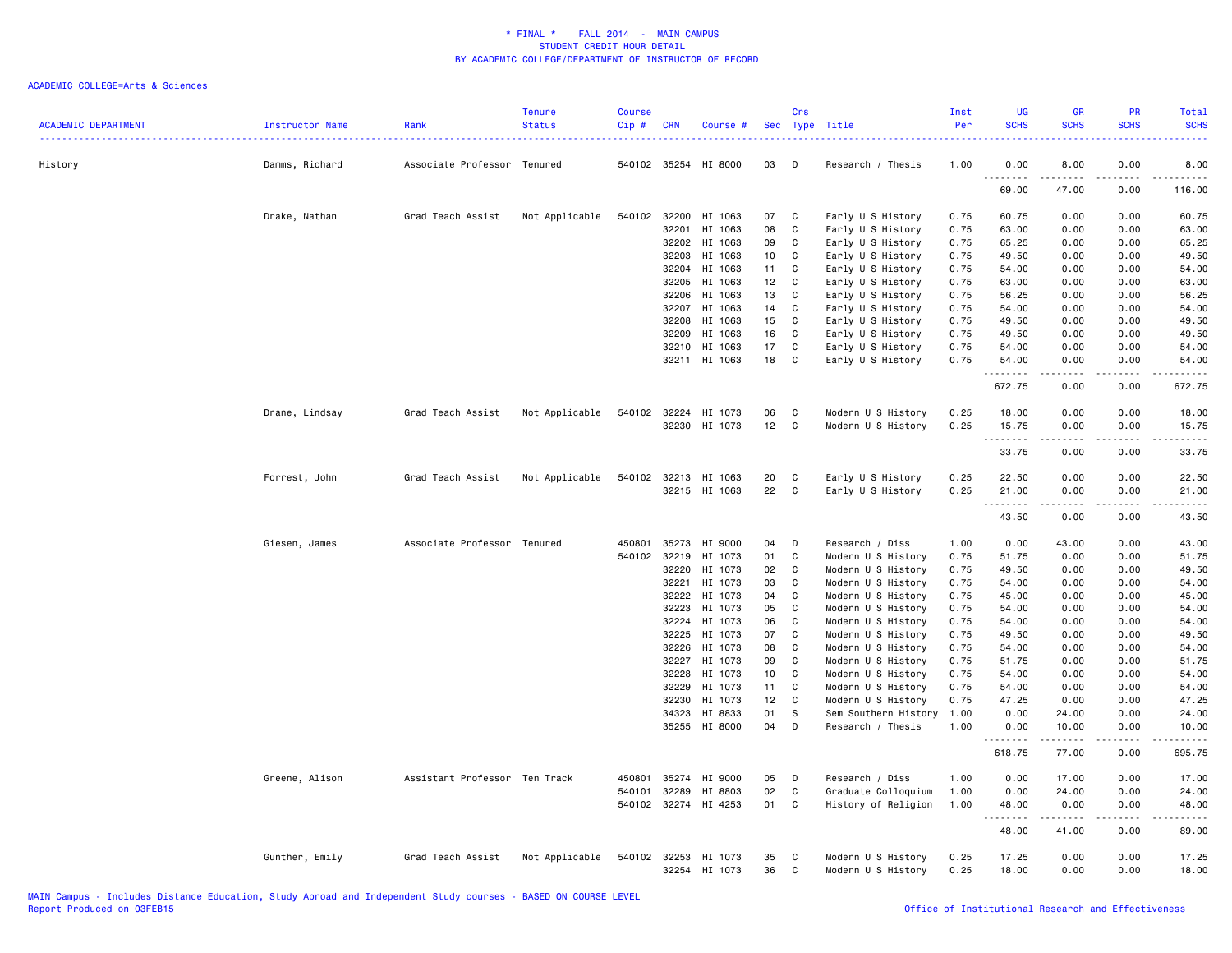| <b>ACADEMIC DEPARTMENT</b> | Instructor Name | Rank                        | <b>Tenure</b><br><b>Status</b> | <b>Course</b><br>Cip# | <b>CRN</b> | Course #             |       | Crs          | Sec Type Title        | Inst<br>Per | <b>UG</b><br><b>SCHS</b> | <b>GR</b><br><b>SCHS</b>                                                                                                                                      | <b>PR</b><br><b>SCHS</b> | Total<br><b>SCHS</b>                                                                                                                                          |
|----------------------------|-----------------|-----------------------------|--------------------------------|-----------------------|------------|----------------------|-------|--------------|-----------------------|-------------|--------------------------|---------------------------------------------------------------------------------------------------------------------------------------------------------------|--------------------------|---------------------------------------------------------------------------------------------------------------------------------------------------------------|
|                            |                 |                             |                                |                       |            |                      |       |              |                       |             | <u>.</u>                 | .                                                                                                                                                             | .                        | .                                                                                                                                                             |
|                            |                 |                             |                                |                       |            |                      |       |              |                       |             | 35.25                    | 0.00                                                                                                                                                          | 0.00                     | 35.25                                                                                                                                                         |
| History                    | Hauser, Jason   | Grad Teach Assist           | Not Applicable                 | 540102                | 32205      | HI 1063              | 12    | C            | Early U S History     | 0.25        | 21.00                    | 0.00                                                                                                                                                          | 0.00                     | 21.00                                                                                                                                                         |
|                            |                 |                             |                                |                       | 32207      | HI 1063              | 14    | C            | Early U S History     | 0.25        | 18.00                    | 0.00                                                                                                                                                          | 0.00                     | 18.00                                                                                                                                                         |
|                            |                 |                             |                                |                       |            | 32208 HI 1063        | 15    | C            | Early U S History     | 0.25        | 16.50<br>.               | 0.00<br>$- - - - -$                                                                                                                                           | 0.00<br>.                | 16.50<br>.                                                                                                                                                    |
|                            |                 |                             |                                |                       |            |                      |       |              |                       |             | 55.50                    | 0.00                                                                                                                                                          | 0.00                     | 55.50                                                                                                                                                         |
|                            | Hay, William    | Associate Professor Tenured |                                |                       |            | 540102 35257 HI 8000 | 06    | D            | Research / Thesis     | 1.00        | 0.00<br>.                | 10.00<br>------                                                                                                                                               | 0.00<br>-----            | 10.00<br>.                                                                                                                                                    |
|                            |                 |                             |                                |                       |            |                      |       |              |                       |             | 0.00                     | 10.00                                                                                                                                                         | 0.00                     | 10.00                                                                                                                                                         |
|                            | Heard, Daaiyah  | Grad Teach Assist           | Not Applicable                 | 540102                | 32235      | HI 1073              | 17    | C            | Modern U S History    | 0.25        | 15.00                    | 0.00                                                                                                                                                          | 0.00                     | 15.00                                                                                                                                                         |
|                            |                 |                             |                                |                       | 32237      | HI 1073              | 19    | C            | Modern U S History    | 0.25        | 12.75                    | 0.00                                                                                                                                                          | 0.00                     | 12.75                                                                                                                                                         |
|                            |                 |                             |                                |                       |            | 32238 HI 1073        | 20    | C            | Modern U S History    | 0.25        | 16.50                    | 0.00                                                                                                                                                          | 0.00                     | 16.50                                                                                                                                                         |
|                            |                 |                             |                                |                       |            |                      |       |              |                       |             | .<br>44.25               | $\frac{1}{2} \left( \frac{1}{2} \right) \left( \frac{1}{2} \right) \left( \frac{1}{2} \right) \left( \frac{1}{2} \right) \left( \frac{1}{2} \right)$<br>0.00  | .<br>0.00                | .<br>44.25                                                                                                                                                    |
|                            | Hersey, Mark    | Associate Professor Tenured |                                | 450801                | 35276      | HI 9000              | 07    | D            | Research / Diss       | 1.00        | 0.00                     | 28.00                                                                                                                                                         | 0.00                     | 28.00                                                                                                                                                         |
|                            |                 |                             |                                | 540101                | 32271      | HI 3903              | 01    | C            | Hist & Hist Meth      | 1.00        | 33.00                    | 0.00                                                                                                                                                          | 0.00                     | 33.00                                                                                                                                                         |
|                            |                 |                             |                                | 540102 32300          |            | HI 8953              | 01    | C            | U.S. History, 1877-19 | 1.00        | 0.00                     | 24.00                                                                                                                                                         | 0.00                     | 24.00                                                                                                                                                         |
|                            |                 |                             |                                |                       | 35258      | HI 8000              | 07    | D            | Research / Thesis     | 1.00        | 0.00                     | 29.00                                                                                                                                                         | 0.00                     | 29.00                                                                                                                                                         |
|                            |                 |                             |                                |                       |            |                      |       |              |                       |             | .<br>33.00               | $\frac{1}{2} \left( \frac{1}{2} \right) \left( \frac{1}{2} \right) \left( \frac{1}{2} \right) \left( \frac{1}{2} \right) \left( \frac{1}{2} \right)$<br>81.00 | $\frac{1}{2}$<br>0.00    | .<br>114.00                                                                                                                                                   |
|                            | Hester, Kayla   | Grad Teach Assist           | Not Applicable                 | 540102 32243          |            | HI 1073              | 25    | C            | Modern U S History    | 0.75        | 58.50                    | 0.00                                                                                                                                                          | 0.00                     | 58.50                                                                                                                                                         |
|                            |                 |                             |                                |                       | 32244      | HI 1073              | 26    | C            | Modern U S History    | 0.75        | 56.25                    | 0.00                                                                                                                                                          | 0.00                     | 56.25                                                                                                                                                         |
|                            |                 |                             |                                |                       | 32245      | HI 1073              | 27    | C            | Modern U S History    | 0.75        | 54.00                    | 0.00                                                                                                                                                          | 0.00                     | 54.00                                                                                                                                                         |
|                            |                 |                             |                                |                       | 32246      | HI 1073              | 28    | C            | Modern U S History    | 0.75        | 47.25                    | 0.00                                                                                                                                                          | 0.00                     | 47.25                                                                                                                                                         |
|                            |                 |                             |                                |                       | 32247      | HI 1073              | 29    | C            | Modern U S History    | 0.75        | 49.50                    | 0.00                                                                                                                                                          | 0.00                     | 49.50                                                                                                                                                         |
|                            |                 |                             |                                |                       | 32248      | HI 1073              | 30    | $\mathtt{C}$ | Modern U S History    | 0.75        | 58.50                    | 0.00                                                                                                                                                          | 0.00                     | 58.50                                                                                                                                                         |
|                            |                 |                             |                                |                       | 32249      | HI 1073              | 31    | C            | Modern U S History    | 0.75        | 58.50                    | 0.00                                                                                                                                                          | 0.00                     | 58.50                                                                                                                                                         |
|                            |                 |                             |                                |                       | 32250      | HI 1073              | 32    | C            | Modern U S History    | 0.75        | 49.50                    | 0.00                                                                                                                                                          | 0.00                     | 49.50                                                                                                                                                         |
|                            |                 |                             |                                |                       | 32251      | HI 1073              | 33    | C            | Modern U S History    | 0.75        | 56.25                    | 0.00                                                                                                                                                          | 0.00                     | 56.25                                                                                                                                                         |
|                            |                 |                             |                                |                       | 32252      | HI 1073              | 34    | C            | Modern U S History    | 0.75        | 29.25                    | 0.00                                                                                                                                                          | 0.00                     | 29.25                                                                                                                                                         |
|                            |                 |                             |                                |                       | 32253      | HI 1073              | 35    | C            | Modern U S History    | 0.75        | 51.75                    | 0.00                                                                                                                                                          | 0.00                     | 51.75                                                                                                                                                         |
|                            |                 |                             |                                |                       |            | 32254 HI 1073        | 36    | $\mathtt{C}$ | Modern U S History    | 0.75        | 54.00<br>.               | 0.00<br>.                                                                                                                                                     | 0.00<br>.                | 54.00<br>.                                                                                                                                                    |
|                            |                 |                             |                                |                       |            |                      |       |              |                       |             | 623.25                   | 0.00                                                                                                                                                          | 0.00                     | 623.25                                                                                                                                                        |
|                            | Holley, Brady   | Lecturer                    | Non-Ten Track                  | 050114                | 33988      | HI 1223              | 501 C |              | Modern Western World  | 1.00        | 72.00                    | 0.00                                                                                                                                                          | 0.00                     | 72.00                                                                                                                                                         |
|                            |                 |                             |                                | 450801                | 33992      | HI 6653              | 501 C |              | Hist Science & Tech   | 1.00        | 0.00                     | 6.00                                                                                                                                                          | 0.00                     | 6.00                                                                                                                                                          |
|                            |                 |                             |                                |                       |            | 540104 33991 HI 4653 | 501 C |              | Hist Science & Tech   | 1.00        | 36.00<br>.               | 0.00<br>-----                                                                                                                                                 | 0.00<br>.                | 36.00<br>$\frac{1}{2} \left( \frac{1}{2} \right) \left( \frac{1}{2} \right) \left( \frac{1}{2} \right) \left( \frac{1}{2} \right) \left( \frac{1}{2} \right)$ |
|                            |                 |                             |                                |                       |            |                      |       |              |                       |             | 108.00                   | 6.00                                                                                                                                                          | 0.00                     | 114.00                                                                                                                                                        |
|                            | Horan, Sara     | Grad Teach Assist           | Not Applicable                 | 540102 32196          |            | HI 1063              | 03    | C            | Early U S History     | 0.25        | 21.00                    | 0.00                                                                                                                                                          | 0.00                     | 21.00                                                                                                                                                         |
|                            |                 |                             |                                |                       |            | 32198 HI 1063        | 05    | C            | Early U S History     | 0.25        | 24.75<br>.               | 0.00<br>.                                                                                                                                                     | 0.00<br>.                | 24.75<br>.                                                                                                                                                    |
|                            |                 |                             |                                |                       |            |                      |       |              |                       |             | 45.75                    | 0.00                                                                                                                                                          | 0.00                     | 45.75                                                                                                                                                         |
|                            | Hyman, Owen     | Grad Teach Assist           | Not Applicable                 | 540102 32244          |            | HI 1073              | 26    | C            | Modern U S History    | 0.25        | 18.75                    | 0.00                                                                                                                                                          | 0.00                     | 18.75                                                                                                                                                         |
|                            |                 |                             |                                |                       |            | 32246 HI 1073        | 28    | C            | Modern U S History    | 0.25        | 15.75                    | 0.00                                                                                                                                                          | 0.00                     | 15.75                                                                                                                                                         |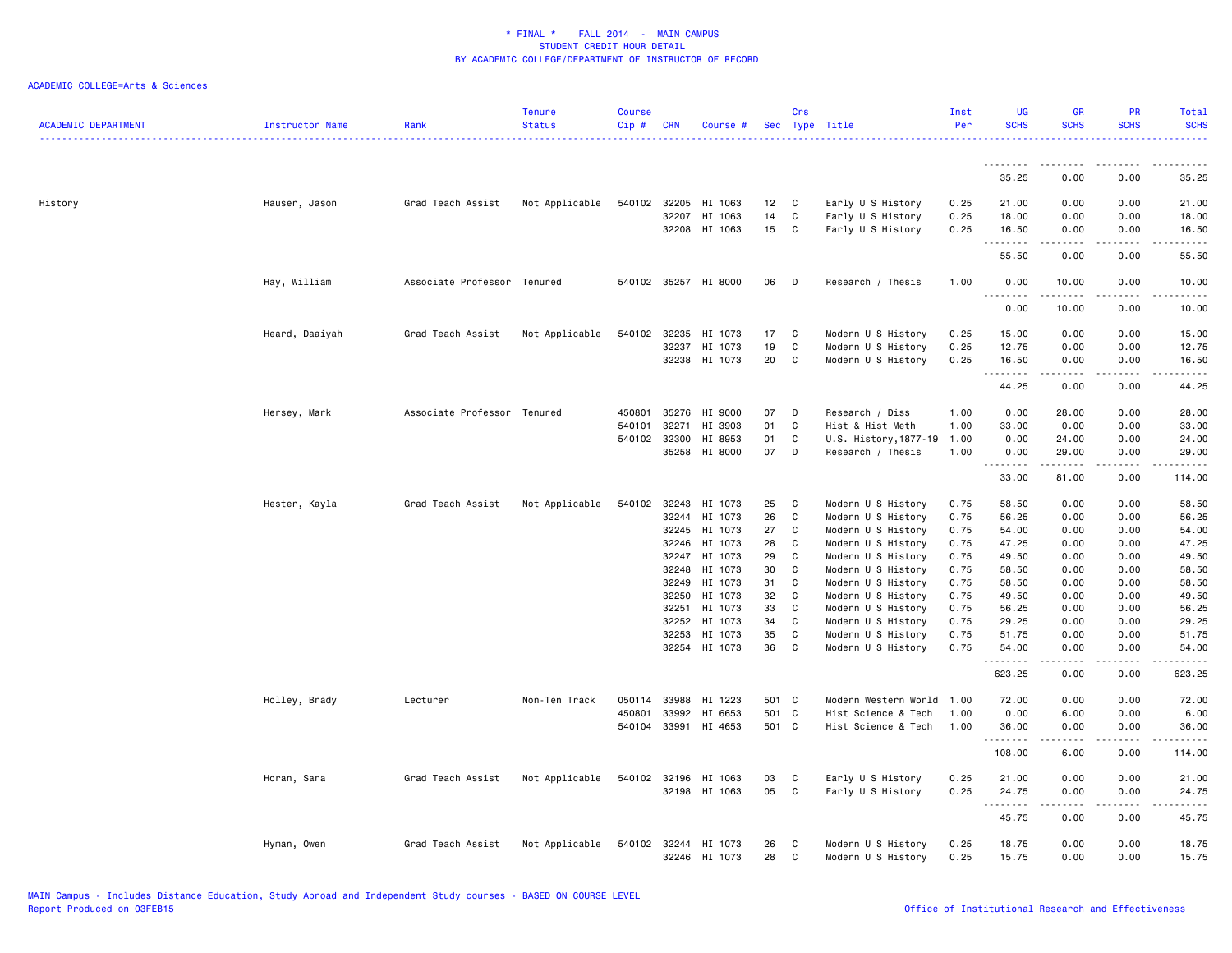| <b>ACADEMIC DEPARTMENT</b> | Instructor Name     | Rank                          | <b>Tenure</b><br><b>Status</b> | Course<br>$Cip$ # | <b>CRN</b>                     | Course #                                              |                       | Crs              | Sec Type Title                                                                           | Inst<br>Per          | UG<br><b>SCHS</b>             | <b>GR</b><br><b>SCHS</b>       | PR<br><b>SCHS</b>                           | Total<br><b>SCHS</b>                        |
|----------------------------|---------------------|-------------------------------|--------------------------------|-------------------|--------------------------------|-------------------------------------------------------|-----------------------|------------------|------------------------------------------------------------------------------------------|----------------------|-------------------------------|--------------------------------|---------------------------------------------|---------------------------------------------|
|                            |                     |                               |                                |                   |                                |                                                       |                       |                  |                                                                                          |                      |                               |                                |                                             |                                             |
|                            |                     |                               |                                |                   |                                |                                                       |                       |                  |                                                                                          |                      | 34.50                         | 0.00                           | 0.00                                        | 34.50                                       |
| History                    | Kraszewski, Gracjan | Grad Teach Assist             | Not Applicable                 |                   | 540101 32258<br>32259          | HI 1163<br>HI 1163                                    | 03<br>04              | C<br>C           | Wld Hst Before 1500<br>Wld Hst Before 1500                                               | 0.25<br>0.25         | 15.75<br>18.00<br>.           | 0.00<br>0.00<br>.              | 0.00<br>0.00<br>المستبدا                    | 15.75<br>18.00<br>.                         |
|                            |                     |                               |                                |                   |                                |                                                       |                       |                  |                                                                                          |                      | 33.75                         | 0.00                           | 0.00                                        | 33.75                                       |
|                            | Lang, Andrew        | Assistant Professor Ten Track |                                |                   | 540102 32299<br>34313          | HI 8943<br>HI 4133                                    | 01<br>01              | C<br>C           | U.S. History, 1787-1 1.00<br>Civil War 1850-1877                                         | 1.00                 | 0.00<br>84.00                 | 15.00<br>0.00                  | 0.00<br>0.00                                | 15.00<br>84.00                              |
|                            |                     |                               |                                |                   |                                |                                                       |                       |                  |                                                                                          |                      | .<br>84.00                    | .<br>15.00                     | .<br>0.00                                   | .<br>99.00                                  |
|                            | Lavine, Matthew     | Assistant Professor Ten Track |                                | 450801<br>540101  | 35277<br>32291                 | HI 9000<br>HI 8803<br>540102 34314 HI 4173            | 08<br>04<br>01        | D<br>C<br>C      | Research / Diss<br>Graduate Colloquium<br>U S Hist Since 1945                            | 1.00<br>1.00<br>1.00 | 0.00<br>0.00<br>81.00         | 13.00<br>18.00<br>0.00         | 0.00<br>0.00<br>0.00                        | 13.00<br>18.00<br>81.00                     |
|                            |                     |                               |                                |                   |                                |                                                       |                       |                  |                                                                                          |                      | .<br>81.00                    | .<br>31.00                     | .<br>0.00                                   | .<br>112.00                                 |
|                            | Livingston, Edward  | Grad Teach Assist             | Not Applicable                 |                   | 540102 32221<br>32226          | HI 1073<br>HI 1073                                    | 03<br>08              | C<br>C           | Modern U S History<br>Modern U S History                                                 | 0.25<br>0.25         | 18.00<br>18.00                | 0.00<br>0.00                   | 0.00<br>0.00                                | 18.00<br>18.00                              |
|                            |                     |                               |                                |                   |                                |                                                       |                       |                  |                                                                                          |                      | .<br>36.00                    | 0.00                           | 0.00                                        | $\sim$ $\sim$ $\sim$ $\sim$ $\sim$<br>36.00 |
|                            | Marcus, Alan        | Professor                     | Tenured                        |                   |                                | 450801 35278 HI 9000                                  | 09                    | D                | Research / Diss                                                                          | 1.00                 | 0.00<br>$  -$<br>.            | 1.00                           | 0.00                                        | 1.00<br>$\cdots$                            |
|                            |                     |                               |                                |                   |                                |                                                       |                       |                  |                                                                                          |                      | 0.00                          | 1.00                           | 0.00                                        | 1.00                                        |
|                            | Marcy, Simon        | Grad Teach Assist             | Not Applicable                 |                   | 540102 32225                   | HI 1073<br>32228 HI 1073                              | 07<br>10 <sub>1</sub> | C<br>C           | Modern U S History<br>Modern U S History                                                 | 0.25<br>0.25         | 16.50<br>18.00                | 0.00<br>0.00                   | 0.00<br>0.00<br>$\sim$ $\sim$ $\sim$ $\sim$ | 16.50<br>18.00                              |
|                            |                     |                               |                                |                   |                                |                                                       |                       |                  |                                                                                          |                      | .<br>34.50                    | 0.00                           | 0.00                                        | .<br>34.50                                  |
|                            | Marshall, Anne      | Associate Professor Tenured   |                                | 450801            | 35285<br>540102 35261          | HI 9000<br>HI 8000                                    | 16<br>10              | D<br>D           | Research / Diss<br>Research / Thesis                                                     | 1.00<br>1.00         | 0.00<br>0.00                  | 10.00<br>13.00                 | 0.00<br>0.00                                | 10.00<br>13.00                              |
|                            |                     |                               |                                |                   |                                |                                                       |                       |                  |                                                                                          |                      | .<br>$  -$<br>0.00            | $\frac{1}{2}$<br>23.00         | $  -$<br>0.00                               | .<br>23.00                                  |
|                            | Martucci, Jessica   | Assistant Professor Ten Track |                                | 450801<br>540101  | 050102 34320<br>35286<br>32290 | HI 4883<br>HI 9000<br>HI 8803<br>540102 35262 HI 8000 | 01<br>17<br>03<br>11  | C<br>D<br>C<br>D | US History of Medici 1.00<br>Research / Diss<br>Graduate Colloquium<br>Research / Thesis | 1.00<br>1.00<br>1.00 | 51.00<br>0.00<br>0.00<br>0.00 | 0.00<br>20.00<br>18.00<br>4.00 | 0.00<br>0.00<br>0.00<br>0.00                | 51.00<br>20.00<br>18.00<br>4.00             |
|                            |                     |                               |                                |                   |                                |                                                       |                       |                  |                                                                                          |                      | .<br>51.00                    | .<br>42.00                     | .<br>0.00                                   | .<br>93.00                                  |
|                            | Messer, Peter       | Associate Professor Tenured   |                                | 450801            | 32296                          | HI 8923                                               | 01                    | S                | Historiog & His Meth                                                                     | 1.00                 | 0.00                          | 18.00                          | 0.00                                        | 18.00                                       |
|                            |                     |                               |                                |                   | 35279                          | HI 9000                                               | 10                    | D                | Research / Diss                                                                          | 1.00                 | 0.00                          | 1.00                           | 0.00                                        | 1.00                                        |
|                            |                     |                               |                                |                   |                                | 540102 34315 HI 4323                                  | 01                    | C                | American West                                                                            | 1.00                 | 27.00<br>. <b>.</b>           | 0.00<br>.                      | 0.00<br>.                                   | 27.00<br>.                                  |
|                            |                     |                               |                                |                   |                                |                                                       |                       |                  |                                                                                          |                      | 27.00                         | 19.00                          | 0.00                                        | 46.00                                       |
|                            | Mistretta, Matthew  | Grad Teach Assist             | Not Applicable                 |                   | 540102 32202<br>32203          | HI 1063<br>HI 1063<br>32206 HI 1063                   | 09<br>10<br>13        | C<br>C<br>C      | Early U S History<br>Early U S History<br>Early U S History                              | 0.25<br>0.25<br>0.25 | 21.75<br>16.50<br>18.75       | 0.00<br>0.00<br>0.00           | 0.00<br>0.00<br>0.00                        | 21.75<br>16.50<br>18.75                     |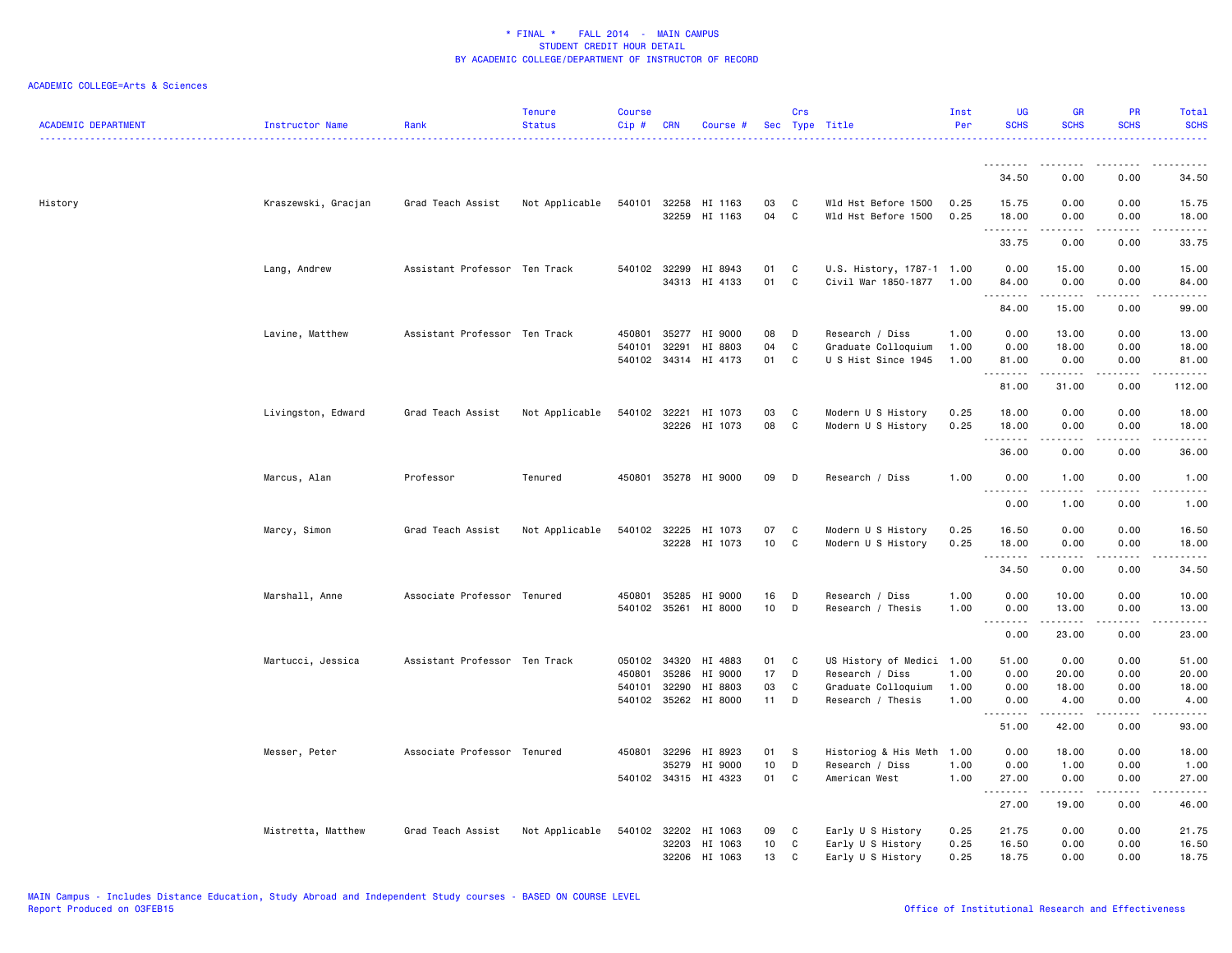| <b>ACADEMIC DEPARTMENT</b> | Instructor Name   | Rank                        | <b>Tenure</b><br><b>Status</b> | <b>Course</b><br>$Cip$ # | <b>CRN</b>   | Course #             |       | Crs         | Sec Type Title      | Inst<br>Per | UG<br><b>SCHS</b> | <b>GR</b><br><b>SCHS</b> | PR<br><b>SCHS</b> | Total<br><b>SCHS</b> |
|----------------------------|-------------------|-----------------------------|--------------------------------|--------------------------|--------------|----------------------|-------|-------------|---------------------|-------------|-------------------|--------------------------|-------------------|----------------------|
|                            |                   |                             |                                |                          |              |                      |       |             |                     |             |                   |                          |                   |                      |
|                            |                   |                             |                                |                          |              |                      |       |             |                     |             | 57.00             | 0.00                     | 0.00              | 57.00                |
| History                    | Mosley, Kasey     | Grad Teach Assist           | Not Applicable                 |                          |              | 540102 32200 HI 1063 | 07    | C           | Early U S History   | 0.25        | 20.25             | 0.00                     | 0.00              | 20.25                |
|                            |                   |                             |                                |                          | 32201        | HI 1063              | 08    | C           | Early U S History   | 0.25        | 21.00             | 0.00                     | 0.00              | 21.00                |
|                            |                   |                             |                                |                          |              | 32211 HI 1063        | 18    | C           | Early U S History   | 0.25        | 18.00<br>.        | 0.00<br>$- - - - -$      | 0.00<br>.         | 18.00<br>.           |
|                            |                   |                             |                                |                          |              |                      |       |             |                     |             | 59.25             | 0.00                     | 0.00              | 59.25                |
|                            | Murphy, Michael   | Grad Teach Assist           | Not Applicable                 | 540102                   | 32236        | HI 1073              | 18    | C           | Modern U S History  | 0.25        | 15.00             | 0.00                     | 0.00              | 15.00                |
|                            |                   |                             |                                |                          | 32240        | HI 1073              | 22    | C           | Modern U S History  | 0.25        | 9.75              | 0.00                     | 0.00              | 9.75                 |
|                            |                   |                             |                                |                          |              | 32241 HI 1073        | 23    | C           | Modern U S History  | 0.25        | 13.50<br>.        | 0.00<br>.                | 0.00<br>$- - - -$ | 13.50<br>$    -$     |
|                            |                   |                             |                                |                          |              |                      |       |             |                     |             | 38.25             | 0.00                     | 0.00              | 38.25                |
|                            | Nelson, Kelli     | Grad Teach Assist           | Not Applicable                 |                          |              | 540102 32194 HI 1063 | 01    | C           | Early U S History   | 0.75        | 72.00             | 0.00                     | 0.00              | 72.00                |
|                            |                   |                             |                                |                          | 32195        | HI 1063              | 02    | $\mathbf C$ | Early U S History   | 0.75        | 69.75             | 0.00                     | 0.00              | 69.75                |
|                            |                   |                             |                                |                          |              | 32196 HI 1063        | 03    | C           | Early U S History   | 0.75        | 63.00             | 0.00                     | 0.00              | 63.00                |
|                            |                   |                             |                                |                          | 32197        | HI 1063              | 04    | C           | Early U S History   | 0.75        | 63.00             | 0.00                     | 0.00              | 63.00                |
|                            |                   |                             |                                |                          | 32198        | HI 1063              | 05    | C           | Early U S History   | 0.75        | 74.25             | 0.00                     | 0.00              | 74.25                |
|                            |                   |                             |                                |                          | 32199        | HI 1063              | 06    | C           | Early U S History   | 0.75        | 74.25<br>.        | 0.00                     | 0.00<br>.         | 74.25<br>والمناصبات  |
|                            |                   |                             |                                |                          |              |                      |       |             |                     |             | 416.25            | 0.00                     | 0.00              | 416.25               |
|                            | Pepper, Samantha  | Grad Teach Assist           | Not Applicable                 |                          | 540102 32232 | HI 1073              | 14    | C           | Modern U S History  | 0.25        | 16.50             | 0.00                     | 0.00              | 16.50                |
|                            |                   |                             |                                |                          | 32233        | HI 1073              | 15    | C           | Modern U S History  | 0.25        | 17.25             | 0.00                     | 0.00              | 17.25                |
|                            |                   |                             |                                |                          |              | 32234 HI 1073        | 16    | C           | Modern U S History  | 0.25        | 15.00<br>.        | 0.00<br>.                | 0.00<br>.         | 15.00<br>.           |
|                            |                   |                             |                                |                          |              |                      |       |             |                     |             | 48.75             | 0.00                     | 0.00              | 48.75                |
|                            | Plyler, Larsen    | Grad Teach Assist           | Not Applicable                 | 540101                   | 32256        | HI 1163              | 01    | C           | Wld Hst Before 1500 | 0.25        | 17.25             | 0.00                     | 0.00              | 17.25                |
|                            |                   |                             |                                |                          |              | 32257 HI 1163        | 02    | C           | Wld Hst Before 1500 | 0.25        | 16.50             | 0.00                     | 0.00              | 16.50                |
|                            |                   |                             |                                |                          |              |                      |       |             |                     |             | .<br>33.75        | 0.00                     | 0.00              | .<br>33.75           |
|                            | Rangel, Eduardo   | Grad Teach Assist           | Not Applicable                 | 540102 32231             |              | HI 1073              | 13    | C           | Modern U S History  | 0.25        | 15.00             | 0.00                     | 0.00              | 15.00                |
|                            |                   |                             |                                |                          | 32239        | HI 1073              | 21    | C           | Modern U S History  | 0.25        | 18.00             | 0.00                     | 0.00              | 18.00                |
|                            |                   |                             |                                |                          | 32242        | HI 1073              | 24    | C           | Modern U S History  | 0.25        | 12.75             | 0.00                     | 0.00              | 12.75                |
|                            |                   |                             |                                |                          |              |                      |       |             |                     |             | .<br>45.75        | .<br>0.00                | الداعات<br>0.00   | .<br>45.75           |
|                            | Ricaurte, Vanessa | Grad Teach Assist           | Not Applicable                 | 540102                   |              | 32214 HI 1063        | 21    | C           | Early U S History   | 0.25        | 24.75             | 0.00                     | 0.00              | 24.75                |
|                            |                   |                             |                                |                          |              | 32217 HI 1063        | 24    | C           | Early U S History   | 0.25        | 21.75             | 0.00                     | 0.00              | 21.75                |
|                            |                   |                             |                                |                          |              |                      |       |             |                     |             | .                 | .                        |                   | والمناصبات           |
|                            |                   |                             |                                |                          |              |                      |       |             |                     |             | 46.50             | 0.00                     | 0.00              | 46.50                |
|                            | Rice, Trey        | Grad Teach Assist           | Not Applicable                 |                          | 540102 32248 | HI 1073              | 30    | C           | Modern U S History  | 0.25        | 19.50             | 0.00                     | 0.00              | 19.50                |
|                            |                   |                             |                                |                          |              | 32252 HI 1073        | 34    | C           | Modern U S History  | 0.25        | 9.75<br>.         | 0.00<br>$\frac{1}{2}$    | 0.00<br>.         | 9.75<br>.            |
|                            |                   |                             |                                |                          |              |                      |       |             |                     |             | 29.25             | 0.00                     | 0.00              | 29.25                |
|                            | Ridner, Judith    | Associate Professor Tenured |                                | 240101                   | 32306        | HON 1173             | H01 S |             | The Quest II        | 1.00        | 45.00             | 0.00                     | 0.00              | 45.00                |
|                            |                   |                             |                                | 540101                   | 32272        | HI 3903              | 02    | C           | Hist & Hist Meth    | 1.00        | 30.00             | 0.00                     | 0.00              | 30.00                |
|                            |                   |                             |                                |                          | 540102 32298 | HI 8933              | 01    | C.          | Col. & Rev. America | 1.00        | 0.00              | 24.00                    | 0.00              | 24.00                |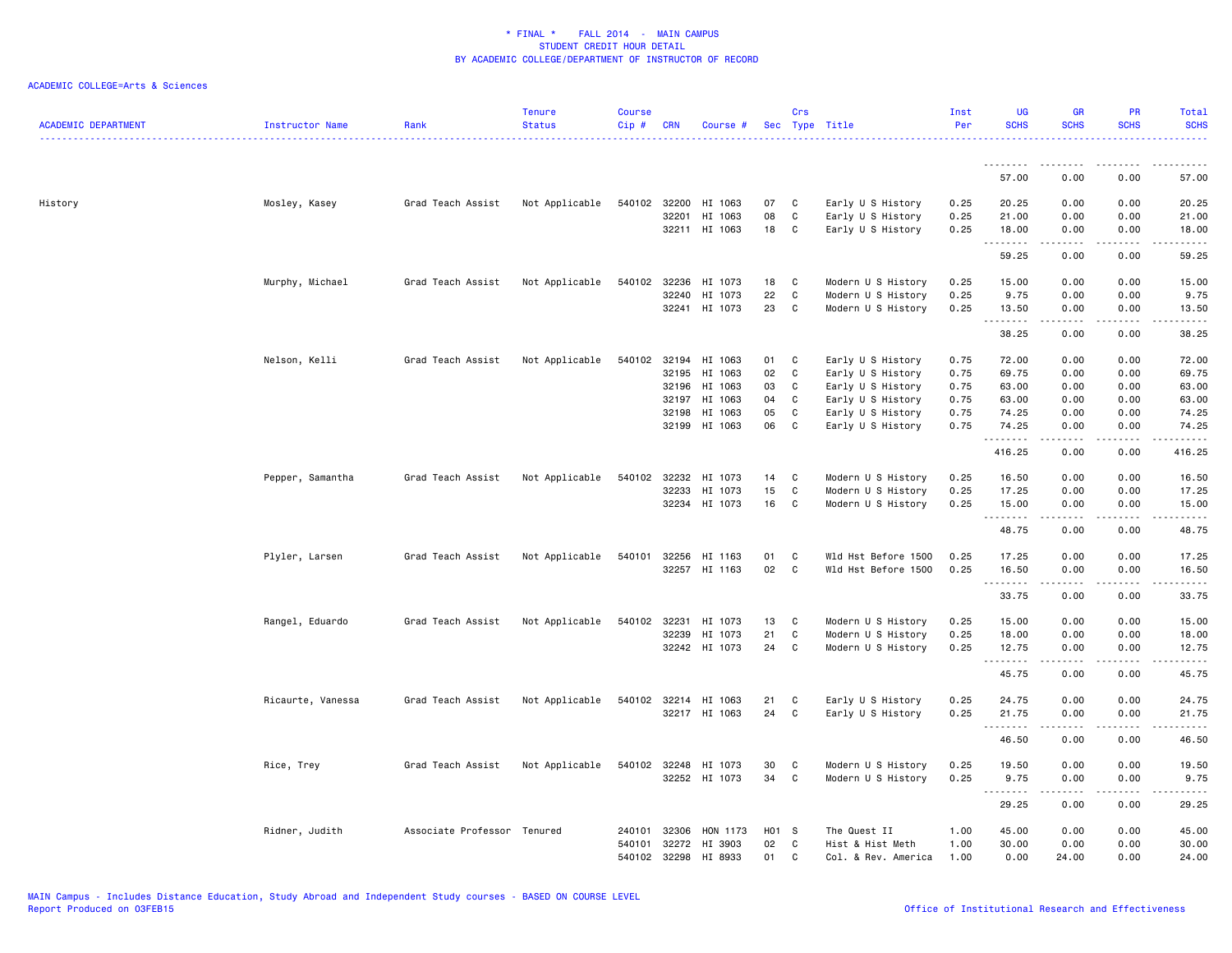| <b>ACADEMIC DEPARTMENT</b> | Instructor Name     | Rank                        | <b>Tenure</b><br><b>Status</b> | <b>Course</b><br>Cip# | <b>CRN</b>     | Course #                              |                   | Crs          | Sec Type Title                           | Inst<br>Per  | <b>UG</b><br><b>SCHS</b> | <b>GR</b><br><b>SCHS</b>                                                                                                                                                                | PR<br><b>SCHS</b> | Total<br><b>SCHS</b><br>. |
|----------------------------|---------------------|-----------------------------|--------------------------------|-----------------------|----------------|---------------------------------------|-------------------|--------------|------------------------------------------|--------------|--------------------------|-----------------------------------------------------------------------------------------------------------------------------------------------------------------------------------------|-------------------|---------------------------|
|                            |                     |                             |                                |                       |                |                                       |                   |              |                                          |              | .                        | .                                                                                                                                                                                       | $- - - -$         | .                         |
|                            |                     |                             |                                |                       |                |                                       |                   |              |                                          |              | 75.00                    | 24.00                                                                                                                                                                                   | 0.00              | 99.00                     |
| History                    | Senaga, Karen       | Grad Teach Assist           | Not Applicable                 |                       |                | 540102 33989 HI 4313                  | 501 C             |              | The New South                            | 1.00         | 81.00<br>.<br>.          | 0.00                                                                                                                                                                                    | 0.00<br>$   -$    | 81.00<br>.                |
|                            |                     |                             |                                |                       |                |                                       |                   |              |                                          |              | 81.00                    | 0.00                                                                                                                                                                                    | 0.00              | 81.00                     |
|                            | Snyder, Christopher | Non-Faculty                 | Tenured                        | 050299                | 34837          | HI 4413                               | H <sub>01</sub> C |              | Ancient Greece Rome                      | 1.00         | 42.00                    | 0.00                                                                                                                                                                                    | 0.00              | 42.00                     |
|                            |                     |                             |                                |                       | 240101 32320   | HON 4093                              | H01 S             |              | Honors Thesis                            | 1.00         | 9.00<br>. <b>.</b>       | 0.00                                                                                                                                                                                    | 0.00              | 9.00<br>ه د د د د         |
|                            |                     |                             |                                |                       |                |                                       |                   |              |                                          |              | 51.00                    | 0.00                                                                                                                                                                                    | 0.00              | 51.00                     |
|                            | Sullivan, Kathleen  | Grad Teach Assist           | Not Applicable                 |                       | 540102 32243   | HI 1073<br>32245 HI 1073              | 25<br>27          | C<br>C       | Modern U S History<br>Modern U S History | 0.25<br>0.25 | 19.50<br>18.00           | 0.00<br>0.00                                                                                                                                                                            | 0.00<br>0.00      | 19.50<br>18.00            |
|                            |                     |                             |                                |                       |                |                                       |                   |              |                                          |              | .<br>37.50               | <u>.</u><br>0.00                                                                                                                                                                        | .<br>0.00         | .<br>37.50                |
|                            |                     |                             |                                |                       |                |                                       |                   |              |                                          |              |                          |                                                                                                                                                                                         |                   |                           |
|                            | Theriot, Kristen    | Grad Teach Assist           | Not Applicable                 |                       |                | 540102 32212 HI 1063<br>32216 HI 1063 | 19<br>23          | C<br>C       | Early U S History<br>Early U S History   | 0.25<br>0.25 | 25.50<br>23.25           | 0.00<br>0.00                                                                                                                                                                            | 0.00<br>0.00      | 25.50<br>23.25            |
|                            |                     |                             |                                |                       |                |                                       |                   |              |                                          |              | .<br>48.75               | .<br>0.00                                                                                                                                                                               | .<br>0.00         | .<br>48.75                |
|                            | Thomas, Tommy       | Grad Teach Assist           | Not Applicable                 | 540102                | 32219          | HI 1073                               | 01                | C            | Modern U S History                       | 0.25         | 17.25                    | 0.00                                                                                                                                                                                    | 0.00              | 17.25                     |
|                            |                     |                             |                                |                       |                | 32227 HI 1073                         | 09                | $\mathtt{C}$ | Modern U S History                       | 0.25         | 17.25<br>.               | 0.00<br>$\frac{1}{2} \left( \frac{1}{2} \right) \left( \frac{1}{2} \right) \left( \frac{1}{2} \right) \left( \frac{1}{2} \right) \left( \frac{1}{2} \right) \left( \frac{1}{2} \right)$ | 0.00<br>.         | 17.25<br>.                |
|                            |                     |                             |                                |                       |                |                                       |                   |              |                                          |              | 34.50                    | 0.00                                                                                                                                                                                    | 0.00              | 34.50                     |
|                            | Timmerman, Nicholas | Grad Teach Assist           | Not Applicable                 | 540102                | 32231          | HI 1073                               | 13                | C            | Modern U S History                       | 0.75         | 45.00                    | 0.00                                                                                                                                                                                    | 0.00              | 45.00                     |
|                            |                     |                             |                                |                       | 32232<br>32233 | HI 1073<br>HI 1073                    | 14<br>15          | C<br>C       | Modern U S History<br>Modern U S History | 0.75<br>0.75 | 49.50<br>51.75           | 0.00<br>0.00                                                                                                                                                                            | 0.00<br>0.00      | 49.50<br>51.75            |
|                            |                     |                             |                                |                       | 32234          | HI 1073                               | 16                | C            | Modern U S History                       | 0.75         | 45.00                    | 0.00                                                                                                                                                                                    | 0.00              | 45.00                     |
|                            |                     |                             |                                |                       | 32235          | HI 1073                               | 17                | C            | Modern U S History                       | 0.75         | 45.00                    | 0.00                                                                                                                                                                                    | 0.00              | 45.00                     |
|                            |                     |                             |                                |                       | 32236          | HI 1073                               | 18                | C            | Modern U S History                       | 0.75         | 45.00                    | 0.00                                                                                                                                                                                    | 0.00              | 45.00                     |
|                            |                     |                             |                                |                       | 32237          | HI 1073                               | 19                | C            | Modern U S History                       | 0.75         | 38.25                    | 0.00                                                                                                                                                                                    | 0.00              | 38.25                     |
|                            |                     |                             |                                |                       | 32238          | HI 1073                               | 20                | C            | Modern U S History                       | 0.75         | 49.50                    | 0.00                                                                                                                                                                                    | 0.00              | 49.50                     |
|                            |                     |                             |                                |                       | 32239          | HI 1073                               | 21                | C            | Modern U S History                       | 0.75         | 54.00                    | 0.00                                                                                                                                                                                    | 0.00              | 54.00                     |
|                            |                     |                             |                                |                       | 32240          | HI 1073                               | 22                | C            | Modern U S History                       | 0.75         | 29.25                    | 0.00                                                                                                                                                                                    | 0.00              | 29.25                     |
|                            |                     |                             |                                |                       | 32241          | HI 1073                               | 23                | C            | Modern U S History                       | 0.75         | 40.50                    | 0.00                                                                                                                                                                                    | 0.00              | 40.50                     |
|                            |                     |                             |                                |                       |                | 32242 HI 1073                         | 24                | $\mathtt{C}$ | Modern U S History                       | 0.75         | 38.25<br>.               | 0.00                                                                                                                                                                                    | 0.00              | 38.25<br>.                |
|                            |                     |                             |                                |                       |                |                                       |                   |              |                                          |              | 531.00                   | 0.00                                                                                                                                                                                    | 0.00              | 531.00                    |
|                            | Traylor, Nancy      | Grad Teach Assist           | Not Applicable                 |                       | 540102 32220   | HI 1073                               | 02                | C            | Modern U S History                       | 0.25         | 16.50                    | 0.00                                                                                                                                                                                    | 0.00              | 16.50                     |
|                            |                     |                             |                                |                       |                | 32222 HI 1073                         | 04                | C            | Modern U S History                       | 0.25         | 15.00<br>.               | 0.00<br>$  -$                                                                                                                                                                           | 0.00<br>$  -$     | 15.00<br>.                |
|                            |                     |                             |                                |                       |                |                                       |                   |              |                                          |              | 31.50                    | 0.00                                                                                                                                                                                    | 0.00              | 31.50                     |
|                            | Trzaskowski, Niklas | Grad Teach Assist           | Not Applicable                 |                       | 540102 32223   | HI 1073                               | 05                | C            | Modern U S History                       | 0.25         | 18.00                    | 0.00                                                                                                                                                                                    | 0.00              | 18.00                     |
|                            |                     |                             |                                |                       | 32229          | HI 1073                               | 11                | C            | Modern U S History                       | 0.25         | 18.00<br>.               | 0.00<br>.                                                                                                                                                                               | 0.00<br>.         | 18.00<br>.                |
|                            |                     |                             |                                |                       |                |                                       |                   |              |                                          |              | 36.00                    | 0.00                                                                                                                                                                                    | 0.00              | 36.00                     |
|                            | Ward, Jason         | Associate Professor Tenured |                                | 430304                | 34318          | HI 4493                               | 01                | C            | Terrorism in America 1.00                |              | 72.00                    | 0.00                                                                                                                                                                                    | 0.00              | 72.00                     |
|                            |                     |                             |                                |                       | 450801 35283   | HI 9000                               | 14                | D            | Research / Diss                          | 1.00         | 0.00                     | 4.00                                                                                                                                                                                    | 0.00              | 4.00                      |
|                            |                     |                             |                                |                       | 540102 34327   | HI 8963                               | 01                | C            | U.S. History since 1 1.00                |              | 0.00                     | 21.00                                                                                                                                                                                   | 0.00              | 21.00                     |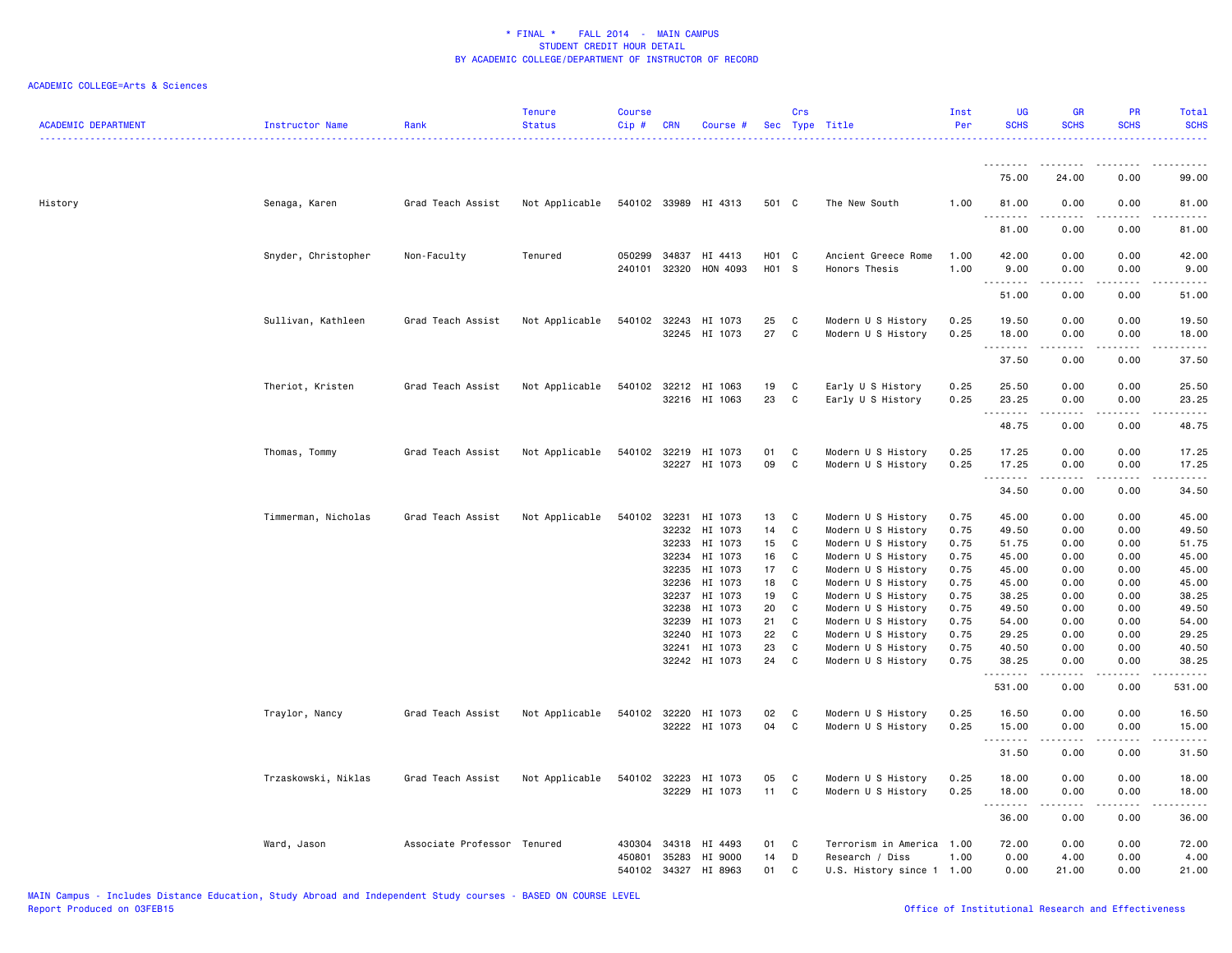| <b>ACADEMIC DEPARTMENT</b> | <b>Instructor Name</b> | Rank              | <b>Tenure</b><br><b>Status</b> | Course<br>$Cip \#$ | <b>CRN</b>   | Course #                                     |                | Crs          | Sec Type Title                                  | Inst<br>Per | <b>UG</b><br><b>SCHS</b>     | GR<br><b>SCHS</b>                   | PR<br><b>SCHS</b> | Total<br><b>SCHS</b>       |
|----------------------------|------------------------|-------------------|--------------------------------|--------------------|--------------|----------------------------------------------|----------------|--------------|-------------------------------------------------|-------------|------------------------------|-------------------------------------|-------------------|----------------------------|
|                            |                        |                   |                                |                    |              |                                              |                |              |                                                 |             |                              |                                     |                   |                            |
|                            |                        |                   |                                |                    |              |                                              |                |              |                                                 |             | 72.00                        | 25.00                               | 0.00              | 97.00                      |
| History                    | Warrick, Alyssa        | Grad Teach Assist | Not Applicable                 |                    |              | 050201 33990 HI 4363<br>540102 33986 HI 1073 | 501 C<br>501 C |              | Afro-Am History & Cu 1.00<br>Modern U S History | 1.00        | 36.00<br>93.00<br>.          | 0.00<br>0.00<br><u>.</u>            | 0.00<br>0.00<br>. | 36.00<br>93.00<br><u>.</u> |
|                            |                        |                   |                                |                    |              |                                              |                |              |                                                 |             | 129.00                       | 0.00                                | 0.00              | 129.00                     |
|                            | Whitney, Justin        | Grad Teach Assist | Not Applicable                 |                    |              | 540102 32212 HI 1063                         | 19             | C            | Early U S History                               | 0.75        | 76.50                        | 0.00                                | 0.00              | 76.50                      |
|                            |                        |                   |                                |                    | 32213        | HI 1063                                      | 20             | C            | Early U S History                               | 0.75        | 67.50                        | 0.00                                | 0.00              | 67.50                      |
|                            |                        |                   |                                |                    |              | 32214 HI 1063                                | 21             | C            | Early U S History                               | 0.75        | 74.25                        | 0.00                                | 0.00              | 74.25                      |
|                            |                        |                   |                                |                    | 32215        | HI 1063                                      | 22             | $\mathtt{C}$ | Early U S History                               | 0.75        | 63.00                        | 0.00                                | 0.00              | 63.00                      |
|                            |                        |                   |                                |                    | 32216        | HI 1063                                      | 23             | $\mathtt{C}$ | Early U S History                               | 0.75        | 69.75                        | 0.00                                | 0.00              | 69.75                      |
|                            |                        |                   |                                |                    |              | 32217 HI 1063                                | 24             | C            | Early U S History                               | 0.75        | 65.25<br><u>.</u>            | 0.00<br>$\omega$ is $\omega$ in     | 0.00<br>.         | 65.25<br>.                 |
|                            |                        |                   |                                |                    |              |                                              |                |              |                                                 |             | 416.25                       | 0.00                                | 0.00              | 416.25                     |
|                            | Wilder, Lucas          | Grad Teach Assist | Not Applicable                 |                    | 050114 33987 | HI 1213                                      | 501 C          |              | Early Western World                             | 1.00        | 30.00                        | 0.00                                | 0.00              | 30.00                      |
|                            |                        |                   |                                |                    |              | 540102 33985 HI 1063                         | 501 C          |              | Early U S History                               | 1.00        | 96.00<br><u>.</u>            | 0.00<br>.                           | 0.00<br>.         | 96.00<br>.                 |
|                            |                        |                   |                                |                    |              |                                              |                |              |                                                 |             | 126.00                       | 0.00                                | 0.00              | 126.00                     |
|                            | Williams, Michael      | Lecturer          | Non-Ten Track                  |                    |              | 540101 32292 HI 8803                         | 05             | C            | Graduate Colloquium                             | 1.00        | 0.00<br>$\sim$ $\sim$ $\sim$ | 12.00<br>د د د د د                  | 0.00<br>المستبدا  | 12.00<br>المتمامين         |
|                            |                        |                   |                                |                    |              |                                              |                |              |                                                 |             | 0.00                         | 12.00                               | 0.00              | 12.00                      |
|                            | Willis, James          | Grad Teach Assist | Not Applicable                 |                    | 050114 32263 | HI 1213                                      | 02             | C            | Early Western World                             | 0.25        | 21.00                        | 0.00                                | 0.00              | 21.00                      |
|                            |                        |                   |                                |                    | 32264        | HI 1213                                      | 03             | C            | Early Western World                             | 0.25        | 23.25<br><u>.</u>            | 0.00<br>$\sim$ $\sim$ $\sim$ $\sim$ | 0.00<br>.         | 23.25<br>.                 |
|                            |                        |                   |                                |                    |              |                                              |                |              |                                                 |             | 44.25                        | 0.00                                | 0.00              | 44.25                      |
|                            | Wilson, L B            | Grad Teach Assist | Not Applicable                 |                    |              | 050114 32262 HI 1213                         | 01             | C            | Early Western World                             | 0.75        | 22.50                        | 0.00                                | 0.00              | 22.50                      |
|                            |                        |                   |                                |                    | 32263        | HI 1213                                      | 02             | C            | Early Western World                             | 0.75        | 63.00                        | 0.00                                | 0.00              | 63.00                      |
|                            |                        |                   |                                |                    | 32264        | HI 1213                                      | 03             | C            | Early Western World                             | 0.75        | 69.75                        | 0.00                                | 0.00              | 69.75                      |
|                            |                        |                   |                                |                    | 32265        | HI 1213                                      | 04             | C            | Early Western World                             | 0.75        | 58.50                        | 0.00                                | 0.00              | 58.50                      |
|                            |                        |                   |                                |                    |              | 32266 HI 1213                                | 05             | C            | Early Western World                             | 0.75        | 15.75<br>.                   | 0.00<br>22222                       | 0.00<br>.         | 15.75<br>.                 |
|                            |                        |                   |                                |                    |              |                                              |                |              |                                                 |             | 229.50                       | 0.00                                | 0.00              | 229.50                     |
|                            | Word, Lauren           | Grad Teach Assist | Not Applicable                 |                    | 540102 32197 | HI 1063                                      | 04             | C            | Early U S History                               | 0.25        | 21.00                        | 0.00                                | 0.00              | 21.00                      |
|                            |                        |                   |                                |                    |              | 32199 HI 1063                                | 06             | C            | Early U S History                               | 0.25        | 24.75                        | 0.00                                | 0.00              | 24.75                      |
|                            |                        |                   |                                |                    |              |                                              |                |              |                                                 |             | <u>.</u><br>45.75            | -----<br>0.00                       | .<br>0.00         | .<br>45.75                 |
|                            | Wu, Shu-hui            | Professor         | Tenured                        |                    | 050104 34312 | HI 1313                                      | 01             | C            | East Asian Civ to 13                            | 1.00        | 126.00                       | 0.00                                | 0.00              | 126.00                     |
|                            |                        |                   |                                | 450801             | 34684        | HI 4593                                      | 01             | C            | Japan Since 1600                                | 1.00        | 51.00                        | 0.00                                | 0.00              | 51.00                      |
|                            |                        |                   |                                |                    | 34686        | HI 6593                                      | 01             | C            | Japan Since 1600                                | 1.00        | 0.00                         | 12.00                               | 0.00              | 12.00                      |
|                            |                        |                   |                                |                    |              | 540102 35269 HI 8000                         | 18             | D            | Research / Thesis                               | 1.00        | 0.00                         | 10.00                               | 0.00              | 10.00                      |
|                            |                        |                   |                                |                    |              |                                              |                |              |                                                 |             | <u>.</u><br>177.00           | . <b>.</b><br>22.00                 | .<br>0.00         | $- - - - - -$<br>199.00    |
|                            | Zinsou, Cameron        | Grad Teach Assist | Not Applicable                 |                    | 050114 32262 | HI 1213                                      | 01             | C            | Early Western World                             | 0.25        | 7.50                         | 0.00                                | 0.00              | 7.50                       |
|                            |                        |                   |                                |                    | 32265        | HI 1213                                      | 04             | C            | Early Western World                             | 0.25        | 19.50                        | 0.00                                | 0.00              | 19.50                      |
|                            |                        |                   |                                |                    |              | 32266 HI 1213                                | 05             | C            | Early Western World                             | 0.25        | 5.25                         | 0.00                                | 0.00              | 5.25                       |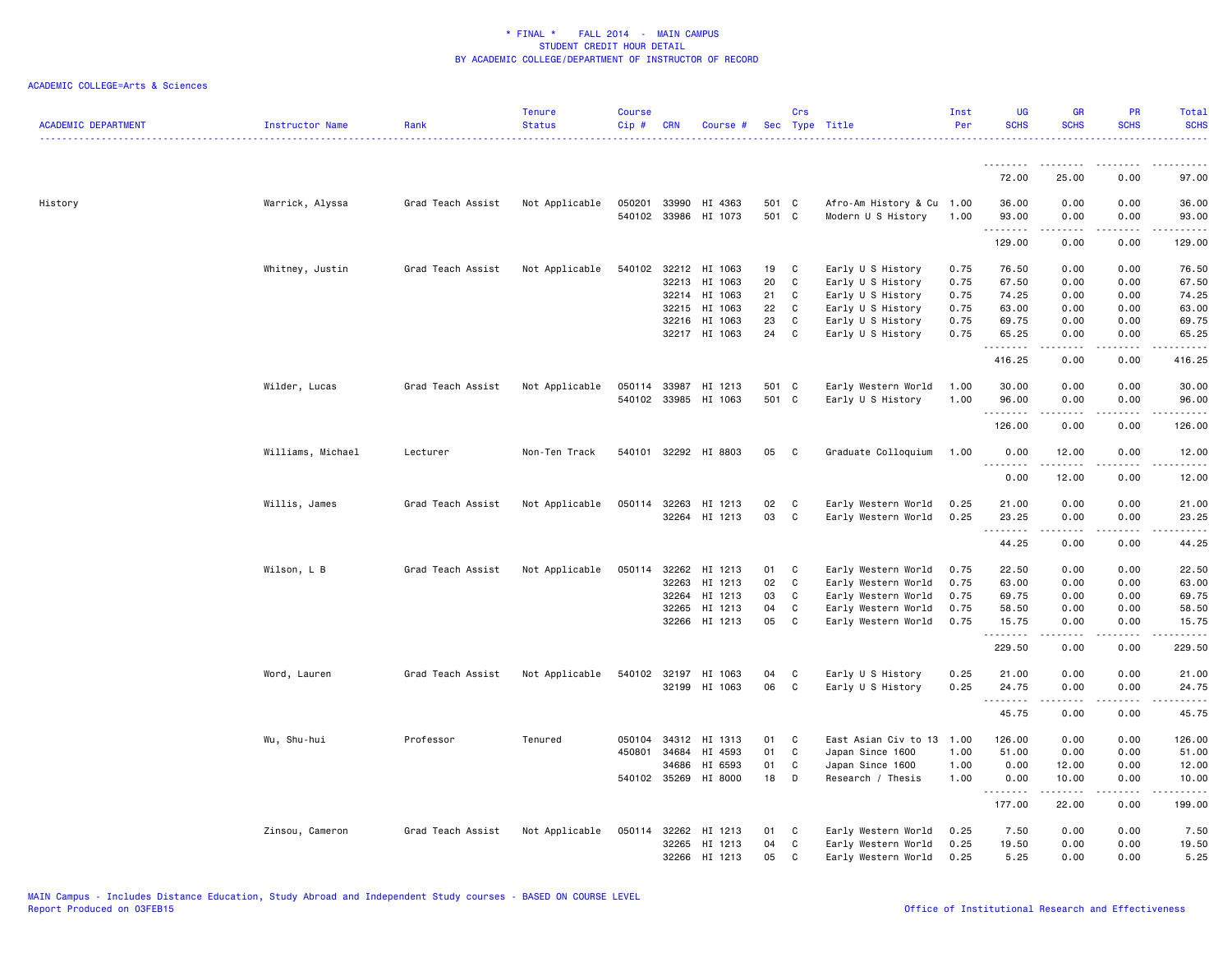# ACADEMIC COLLEGE=Arts & Sciences

| <b>ACADEMTC</b><br><b>DEDADTMENT</b> |                | Tenure | Course  |                                     |  | <b>Tnst</b> | UG          | GR | Total       |
|--------------------------------------|----------------|--------|---------|-------------------------------------|--|-------------|-------------|----|-------------|
|                                      | nstructor Name | Status | $Cip$ # | $\land$ CRN Course # Sec Type Title |  |             | <b>SCHS</b> |    | <b>SCHS</b> |
|                                      |                |        |         |                                     |  |             |             |    |             |

|         | .        |          | .       | .          |
|---------|----------|----------|---------|------------|
|         | 32.25    | 0.00     | 0.00    | 32.25      |
|         |          |          |         |            |
|         | -------- | ======== | ======= | ========== |
| History | 6471.00  | 556.00   | 0.00    | 7027.00    |
|         |          |          |         | ========== |

MAIN Campus - Includes Distance Education, Study Abroad and Independent Study courses - BASED ON COURSE LEVEL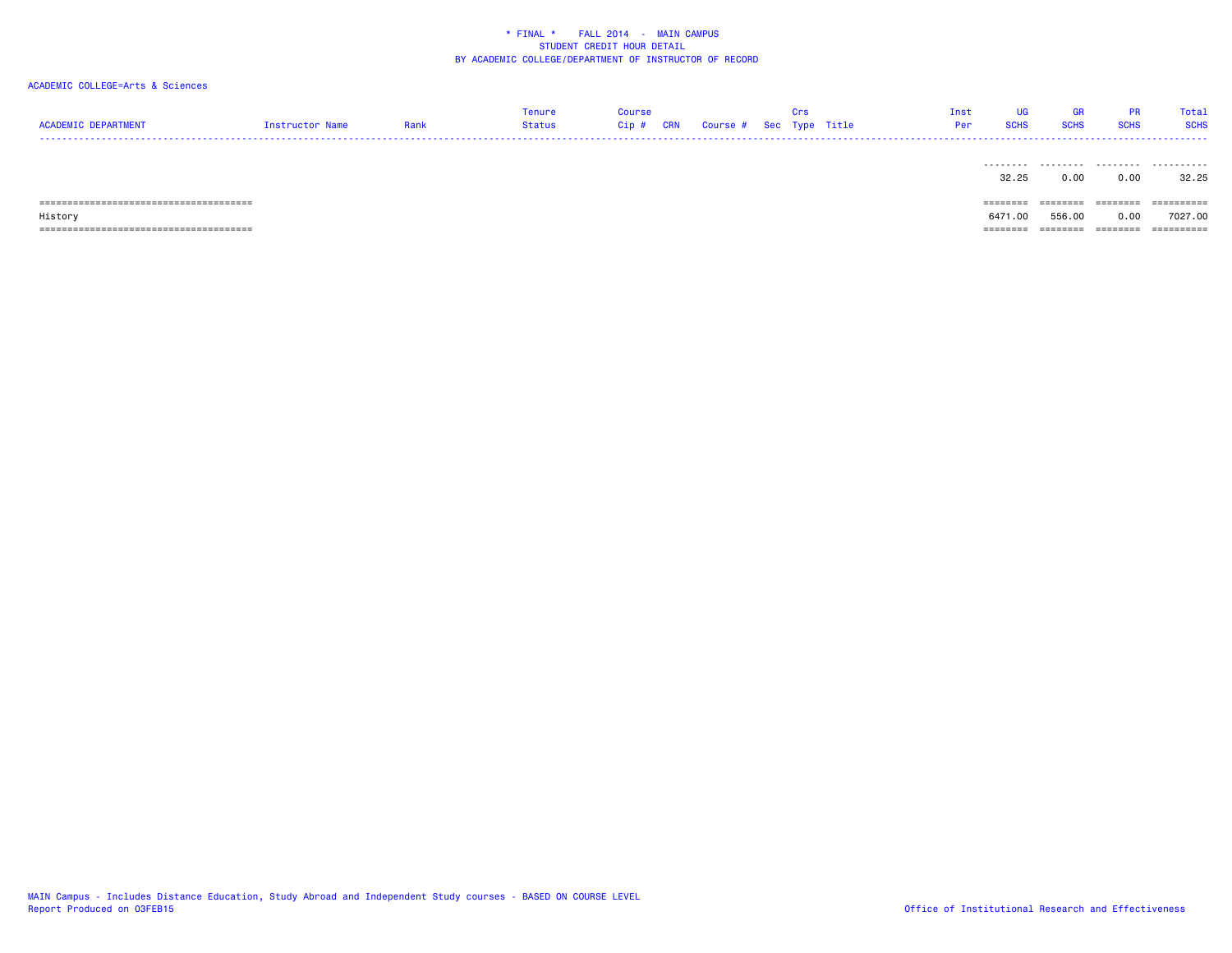| <b>ACADEMIC DEPARTMENT</b> | Instructor Name        | Rank                              | <b>Tenure</b><br><b>Status</b> | Course<br>Cip# | <b>CRN</b>   | Course #             | Sec        | Crs          | Type Title                | Inst<br>Per | <b>UG</b><br><b>SCHS</b> | <b>GR</b><br><b>SCHS</b>                                                                                                                                     | PR<br><b>SCHS</b>                   | Total<br><b>SCHS</b>                                                                                                  |
|----------------------------|------------------------|-----------------------------------|--------------------------------|----------------|--------------|----------------------|------------|--------------|---------------------------|-------------|--------------------------|--------------------------------------------------------------------------------------------------------------------------------------------------------------|-------------------------------------|-----------------------------------------------------------------------------------------------------------------------|
| Mathematics & Statistics   | Alvarado, Christina    | Grad Teach Assist                 | Not Applicable                 | 270501         | 32622        | MA 2113              | 09         | B            | Intro to Stats            | 0.05        | 1.65                     | 0.00                                                                                                                                                         | 0.00                                | 1.65                                                                                                                  |
|                            |                        |                                   |                                |                | 32623        | MA 2113              | 10         | B            | Stats-with credit fo 0.05 |             | 1.35                     | 0.00                                                                                                                                                         | 0.00                                | 1.35                                                                                                                  |
|                            |                        |                                   |                                |                | 32625        | MA 2113              | 12         | B            | Intro to Stats            | 0.05        | 1.20                     | 0.00                                                                                                                                                         | 0.00                                | 1.20                                                                                                                  |
|                            |                        |                                   |                                |                | 33475        | ST 2113              | 09         | B            | Intro to Stats            | 0.05        | 2.70                     | 0.00                                                                                                                                                         | 0.00                                | 2.70                                                                                                                  |
|                            |                        |                                   |                                |                | 33476        | ST 2113              | 10         | В            | Stats-with credit f 0.05  |             | 3.15                     | 0.00                                                                                                                                                         | 0.00                                | 3.15                                                                                                                  |
|                            |                        |                                   |                                |                |              | 33478 ST 2113        | 12         | B            | Intro to Stats            | 0.05        | 3.30<br>.                | 0.00<br>.                                                                                                                                                    | 0.00<br>$\sim$ $\sim$ $\sim$ $\sim$ | 3.30<br>والمناصبات                                                                                                    |
|                            |                        |                                   |                                |                |              |                      |            |              |                           |             | 13.35                    | 0.00                                                                                                                                                         | 0.00                                | 13.35                                                                                                                 |
|                            | Asili, Eda             | Grad Teach Assist                 | Not Applicable                 |                |              | 270101 34288 MA 1323 | 09         | C            | Trigonometry              | 0.95        | 108.30<br>.              | 0.00<br>.                                                                                                                                                    | 0.00<br>.                           | 108.30<br>.                                                                                                           |
|                            |                        |                                   |                                |                |              |                      |            |              |                           |             | 108.30                   | 0.00                                                                                                                                                         | 0.00                                | 108.30                                                                                                                |
|                            | Ballamoole, Snehalatha | Visiting Assist Pro Non-Ten Track |                                | 270101         | 32655        | MA 3253              | 03         | C            | Diff Equations            | 1.00        | 132.00                   | 0.00                                                                                                                                                         | 0.00                                | 132.00                                                                                                                |
|                            |                        |                                   |                                |                | 32656        | MA 3253              | 04         | C            | Diff Equations            | 1.00        | 129.00                   | 0.00                                                                                                                                                         | 0.00                                | 129.00                                                                                                                |
|                            |                        |                                   |                                | 270102 32649   |              | MA 3113              | 08         | C            | Intro Linear Algebra 1.00 |             | 108.00                   | 0.00                                                                                                                                                         | 0.00                                | 108.00                                                                                                                |
|                            |                        |                                   |                                |                | 35957        | MA 3113              | 09         | C            | Intro Linear Algebra 1.00 |             | 108.00<br>.              | 0.00<br>$\frac{1}{2} \left( \frac{1}{2} \right) \left( \frac{1}{2} \right) \left( \frac{1}{2} \right) \left( \frac{1}{2} \right) \left( \frac{1}{2} \right)$ | 0.00<br>.                           | 108.00<br>.                                                                                                           |
|                            |                        |                                   |                                |                |              |                      |            |              |                           |             | 477.00                   | 0.00                                                                                                                                                         | 0.00                                | 477.00                                                                                                                |
|                            | Banik, Robert          | Instructor                        | Non-Ten Track                  | 270101         | 32597        | MA 1713              | 01         | C            | Calculus I                | 1.00        | 438.00                   | 0.00                                                                                                                                                         | 0.00                                | 438.00                                                                                                                |
|                            |                        |                                   |                                |                | 32598        | MA 1713              | 02         | C            | Calculus I                | 1.00        | 288.00                   | 0.00                                                                                                                                                         | 0.00                                | 288.00                                                                                                                |
|                            |                        |                                   |                                |                | 32602        | MA 1713              | 06         | C            | Calculus I                | 1.00        | 195.00                   | 0.00                                                                                                                                                         | 0.00                                | 195.00                                                                                                                |
|                            |                        |                                   |                                |                | 32604        | MA 1713              | 08         | C            | Calculus I                | 1.00        | 423.00                   | 0.00                                                                                                                                                         | 0.00                                | 423.00                                                                                                                |
|                            |                        |                                   |                                |                |              |                      |            |              |                           |             | .                        | .                                                                                                                                                            | .                                   | .                                                                                                                     |
|                            |                        |                                   |                                |                |              |                      |            |              |                           |             | 1344.00                  | 0.00                                                                                                                                                         | 0.00                                | 1344.00                                                                                                               |
|                            | Beckman, Jennifer      | Lecturer                          | Non-Ten Track                  | 270101         | 32570        | MA 1323              | 05         | C            | Trigonometry              | 1.00        | 111.00                   | 0.00                                                                                                                                                         | 0.00                                | 111.00                                                                                                                |
|                            |                        |                                   |                                | 270102         | 36019        | MA 1313              | 32         | C            | College Algebra           | 0.95        | 108.30                   | 0.00                                                                                                                                                         | 0.00                                | 108.30                                                                                                                |
|                            |                        |                                   |                                | 270501         | 35951        | MA 2113              | 16         | В            | Intro to Stats            | 1.00        | 27.00                    | 0.00                                                                                                                                                         | 0.00                                | 27.00                                                                                                                 |
|                            |                        |                                   |                                |                | 35952        | ST 2113              | 16         | В            | Intro to Stats            | 1.00        | 54.00                    | 0.00                                                                                                                                                         | 0.00                                | 54.00                                                                                                                 |
|                            |                        |                                   |                                |                | 35953        | MA 2113              | 17         | B            | Intro to Stats            | 1.00        | 27.00                    | 0.00                                                                                                                                                         | 0.00                                | 27.00                                                                                                                 |
|                            |                        |                                   |                                |                | 35954        | ST 2113              | 17         | В            | Intro to Stats            | 1.00        | 57.00                    | 0.00                                                                                                                                                         | 0.00                                | 57.00                                                                                                                 |
|                            |                        |                                   |                                |                | 35955        | MA 3123              | 03         | B            | Intro to Stat. Inf        | 1.00        | 24.00                    | 0.00                                                                                                                                                         | 0.00                                | 24.00                                                                                                                 |
|                            |                        |                                   |                                |                | 35956        | ST 3123              | 03         | B            | Intro to Stat. Inf.       | 1.00        | 99.00<br>.               | 0.00<br>-----                                                                                                                                                | 0.00<br>.                           | 99.00<br>.                                                                                                            |
|                            |                        |                                   |                                |                |              |                      |            |              |                           |             | 507.30                   | 0.00                                                                                                                                                         | 0.00                                | 507.30                                                                                                                |
|                            | Bonyo, Job             | Grad Teach Assist                 | Not Applicable                 |                | 270101 32567 | MA 1323              | 02         | $\mathbf{C}$ | Trig - credit for MA 0.95 |             | 99.75<br>.               | 0.00                                                                                                                                                         | 0.00                                | 99.75<br>المستما                                                                                                      |
|                            |                        |                                   |                                |                |              |                      |            |              |                           |             | 99.75                    | 0.00                                                                                                                                                         | 0.00                                | 99.75                                                                                                                 |
|                            | Calvert, Velinda       | Grad Teach Assist                 | Not Applicable                 | 270101         | 32582        | MA 1453              | 01         | C            | Precal w/Graphing Ca 0.95 |             | 114.00                   | 0.00                                                                                                                                                         | 0.00                                | 114.00                                                                                                                |
|                            |                        |                                   |                                |                | 32583        | MA 1453              | 02         | C            | Precal w/Graphing Ca 0.95 |             | 42.75<br>.               | 0.00<br>.                                                                                                                                                    | 0.00<br>$\sim$ $\sim$ $\sim$        | 42.75<br>------                                                                                                       |
|                            |                        |                                   |                                |                |              |                      |            |              |                           |             | 156.75                   | 0.00                                                                                                                                                         | 0.00                                | 156.75                                                                                                                |
|                            | Cordell, William       | Grad Teach Assist                 | Not Applicable                 |                |              | 270101 32569 MA 1323 | 04 C       |              | Trigonometry              | 0.95        | 111.15                   | 0.00                                                                                                                                                         | 0.00                                | 111.15                                                                                                                |
|                            |                        |                                   |                                |                |              |                      |            |              |                           |             | .<br>111.15              | $- - - - -$<br>0.00                                                                                                                                          | -----<br>0.00                       | $\begin{array}{cccccccccc} \bullet & \bullet & \bullet & \bullet & \bullet & \bullet & \bullet \end{array}$<br>111.15 |
|                            | Dang, Hai              | Professor                         | Tenured                        | 270101 32658   |              | MA 3253              | <b>HO1</b> | $\mathbf{C}$ | Honors Diff Equation 1.00 |             | 63.00                    | 0.00                                                                                                                                                         | 0.00                                | 63.00                                                                                                                 |
|                            |                        |                                   |                                |                | 32668        | MA 4933              | 01         | C            | Math Analysis I           | 1.00        | 3.00                     | 0.00                                                                                                                                                         | 0.00                                | 3.00                                                                                                                  |
|                            |                        |                                   |                                |                | 32677        | MA 6933              | 01         | C            | Math Analysis I           | 1.00        | 0.00                     | 24.00                                                                                                                                                        | 0.00                                | 24.00                                                                                                                 |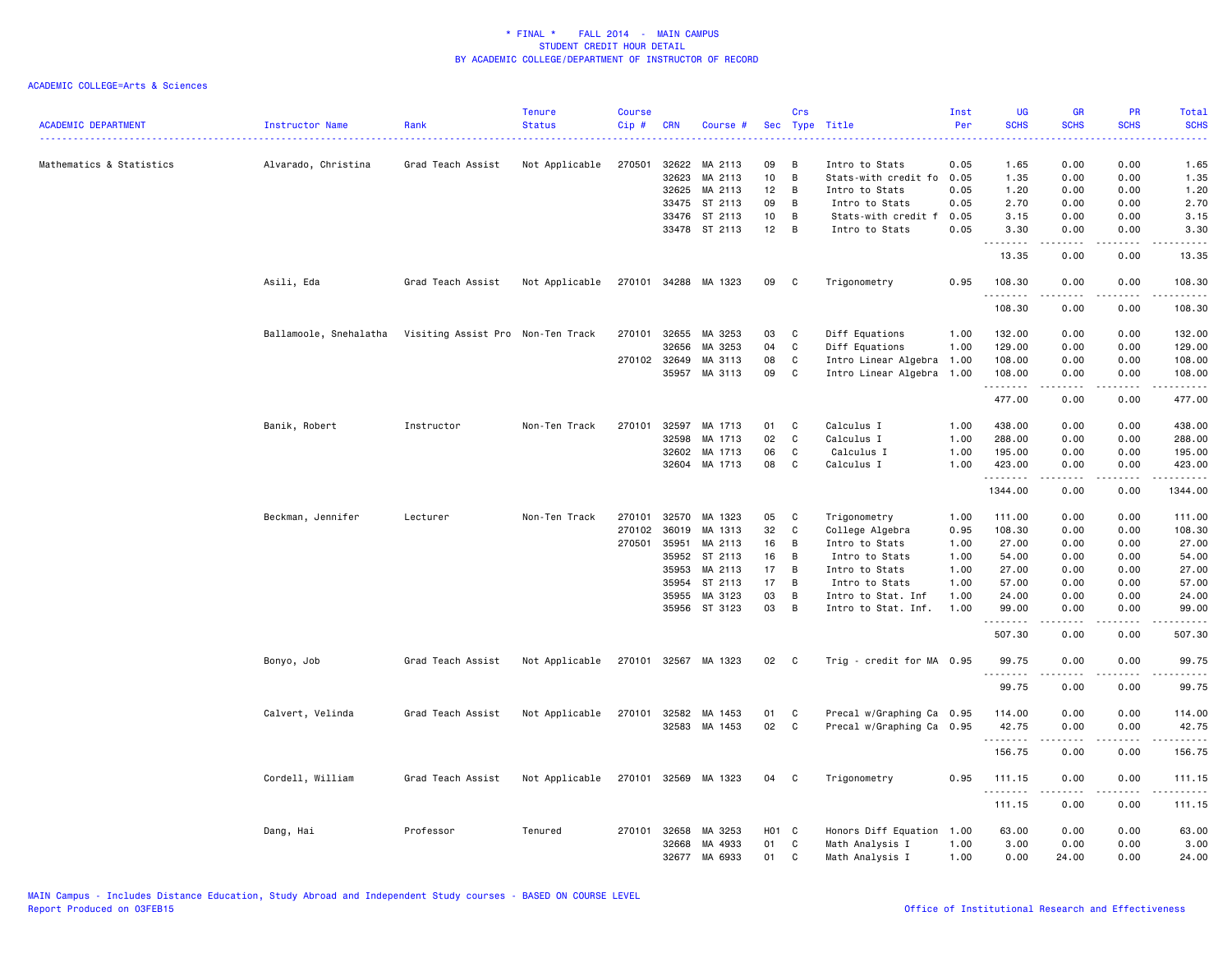| <b>ACADEMIC DEPARTMENT</b> | Instructor Name | Rank                        | <b>Tenure</b><br><b>Status</b> | <b>Course</b><br>Cip # | <b>CRN</b>     | Course #                     |          | Crs    | Sec Type Title                         | Inst<br>Per  | <b>UG</b><br><b>SCHS</b> | <b>GR</b><br><b>SCHS</b> | PR<br><b>SCHS</b> | <b>Total</b><br><b>SCHS</b> |
|----------------------------|-----------------|-----------------------------|--------------------------------|------------------------|----------------|------------------------------|----------|--------|----------------------------------------|--------------|--------------------------|--------------------------|-------------------|-----------------------------|
|                            |                 |                             |                                |                        |                |                              |          |        |                                        |              | <u>.</u>                 | .                        | $- - - - -$       | $- - - - - -$               |
|                            |                 |                             |                                |                        |                |                              |          |        |                                        |              | 66.00                    | 24.00                    | 0.00              | 90.00                       |
| Mathematics & Statistics   | Daniels, Diane  | Non-Faculty                 | Not Applicable                 |                        |                | 521003 34880 SLCE 1001 F06 C |          |        | First Year Seminar                     | 1.00         | 34.00<br>----            | 0.00                     | 0.00              | 34.00                       |
|                            |                 |                             |                                |                        |                |                              |          |        |                                        |              | 34.00                    | 0.00                     | 0.00              | 34.00                       |
|                            | Dobson, Edward  | Professor                   | Tenured                        | 270102                 | 32643          | MA 3113                      | 02       | C      | Intro Linear Algebra 1.00              |              | 108.00                   | 0.00                     | 0.00              | 108.00                      |
|                            |                 |                             |                                |                        | 32645          | MA 3113                      | 04       | C      | Intro Linear Algebra 1.00              |              | 123.00                   | 0.00                     | 0.00              | 123.00                      |
|                            |                 |                             |                                |                        | 32648          | MA 3113                      | 07       | C      | Intro Linear Algebra 1.00              |              | 126.00<br>.              | 0.00<br>.                | 0.00<br>.         | 126.00<br>. <u>.</u> .      |
|                            |                 |                             |                                |                        |                |                              |          |        |                                        |              | 357.00                   | 0.00                     | 0.00              | 357.00                      |
|                            | DuBien, Janice  | Associate Professor Tenured |                                | 270501                 | 33486          | ST 4211                      | 01       | E      | Stat Consulting                        | 1.00         | 1.00                     | 0.00                     | 0.00              | 1.00                        |
|                            |                 |                             |                                |                        | 33491          | ST 6211                      | 01       | E      | Stat Consulting                        | 1.00         | 0.00                     | 9.00                     | 0.00              | 9.00                        |
|                            |                 |                             |                                |                        | 33498          | ST 8214                      | 01       | В      | Desn & Anal Of Exp                     | 1.00         | 0.00                     | 128.00                   | 0.00              | 128.00                      |
|                            |                 |                             |                                |                        | 33503          | ST 8603                      | 01       | C      | Applied Statistics                     | 1.00         | 0.00                     | 27.00                    | 0.00              | 27.00                       |
|                            |                 |                             |                                |                        | 33505          | ST 8853                      | 01       | C      | Adv Design Exper I                     | 1.00         | 0.00<br><u>.</u>         | 12.00<br>.               | 0.00<br>.         | 12.00<br>.                  |
|                            |                 |                             |                                |                        |                |                              |          |        |                                        |              | 1.00                     | 176.00                   | 0.00              | 177.00                      |
|                            | Eaton, Jonathan | Instructor                  | Non-Ten Track                  | 270101                 | 32524          | MA 0103                      | 01       | C      | Intermediate Algebra 1.00              |              | 396.00                   | 0.00                     | 0.00              | 396.00                      |
|                            |                 |                             |                                |                        | 32525          | MA 0103                      | 02       | C      | Intermediate Algebra                   | 1.00         | 258.00                   | 0.00                     | 0.00              | 258.00                      |
|                            |                 |                             |                                |                        | 32526          | MA 0103                      | 03       | К      | Intermediate Algebra 1.00              |              | 0.00                     | 0.00                     | 0.00              | 0.00                        |
|                            |                 |                             |                                |                        | 32527          | MA 0103                      | 04       | К      | Intermediate Algebra 1.00              |              | 0.00                     | 0.00                     | 0.00              | 0.00                        |
|                            |                 |                             |                                |                        | 32528          | MA 0103                      | 05       | К      | Intermediate Algebra 1.00              |              | 0.00                     | 0.00                     | 0.00              | 0.00                        |
|                            |                 |                             |                                |                        | 32529          | MA 0103                      | 06       | К      | Intermediate Algebra 1.00              |              | 0.00                     | 0.00                     | 0.00              | 0.00                        |
|                            |                 |                             |                                |                        | 32530          | MA 0103                      | 07       | Κ      | Intermediate Algebra                   | 1.00         | 0.00                     | 0.00                     | 0.00              | 0.00                        |
|                            |                 |                             |                                |                        | 32531          | MA 0103                      | 08       | К      | Intermediate Algebra                   | 1.00         | 0.00                     | 0.00                     | 0.00              | 0.00                        |
|                            |                 |                             |                                |                        | 32532          | MA 0103                      | 09       | К      | Intermediate Algebra                   | 1.00         | 0.00                     | 0.00                     | 0.00              | 0.00                        |
|                            |                 |                             |                                | 270501                 | 32614          | MA 2113                      | 01       | В<br>B | Intro to Stats                         | 0.95         | 19.95                    | 0.00                     | 0.00              | 19.95                       |
|                            |                 |                             |                                |                        | 32615<br>32616 | MA 2113<br>MA 2113           | 02<br>03 | B      | Intro to Stats                         | 0.95<br>0.95 | 28.50<br>25.65           | 0.00<br>0.00             | 0.00<br>0.00      | 28.50<br>25.65              |
|                            |                 |                             |                                |                        | 32617          | MA 2113                      | 04       | B      | Stats-with credit fo<br>Intro to Stats | 0.95         | 19.95                    | 0.00                     | 0.00              | 19.95                       |
|                            |                 |                             |                                |                        | 32618          | MA 2113                      | 05       | B      | Intro to Stats                         | 0.95         | 17.10                    | 0.00                     | 0.00              | 17.10                       |
|                            |                 |                             |                                |                        | 32619          | MA 2113                      | 06       | B      | Intro to Stats                         | 0.95         | 39.90                    | 0.00                     | 0.00              | 39.90                       |
|                            |                 |                             |                                |                        | 32620          | MA 2113                      | 07       | B      | Intro to Stats                         | 0.95         | 42.75                    | 0.00                     | 0.00              | 42.75                       |
|                            |                 |                             |                                |                        | 32621          | MA 2113                      | 08       | B      | Intro to Stats                         | 0.95         | 14.25                    | 0.00                     | 0.00              | 14.25                       |
|                            |                 |                             |                                |                        | 32622          | MA 2113                      | 09       | В      | Intro to Stats                         | 0.95         | 31.35                    | 0.00                     | 0.00              | 31.35                       |
|                            |                 |                             |                                |                        | 32623          | MA 2113                      | 10       | B      | Stats-with credit fo                   | 0.95         | 25.65                    | 0.00                     | 0.00              | 25.65                       |
|                            |                 |                             |                                |                        | 32624          | MA 2113                      | 11       | В      | Intro to Stats                         | 0.95         | 28.50                    | 0.00                     | 0.00              | 28.50                       |
|                            |                 |                             |                                |                        | 32625          | MA 2113                      | 12       | B      | Intro to Stats                         | 0.95         | 22.80                    | 0.00                     | 0.00              | 22.80                       |
|                            |                 |                             |                                |                        | 33467          | ST 2113                      | 01       | В      | Intro to Stats                         | 0.95         | 65.55                    | 0.00                     | 0.00              | 65.55                       |
|                            |                 |                             |                                |                        | 33468          | ST 2113                      | 02       | B      | Intro to Stats                         | 0.95         | 57.00                    | 0.00                     | 0.00              | 57.00                       |
|                            |                 |                             |                                |                        | 33469          | ST 2113                      | 03       | В      | Stats-with credit f                    | 0.95         | 59.85                    | 0.00                     | 0.00              | 59.85                       |
|                            |                 |                             |                                |                        | 33470          | ST 2113                      | 04       | B      | Intro to Stats                         | 0.95         | 62.70                    | 0.00                     | 0.00              | 62.70                       |
|                            |                 |                             |                                |                        | 33471          | ST 2113                      | 05       | B      | Intro to Stats                         | 0.95         | 79.80                    | 0.00                     | 0.00              | 79.80                       |
|                            |                 |                             |                                |                        |                | 33472 ST 2113                | 06       | В      | Intro to Stats                         | 0.95         | 45.60                    | 0.00                     | 0.00              | 45.60                       |
|                            |                 |                             |                                |                        | 33473          | ST 2113                      | 07       | B      | Intro to Stats                         | 0.95         | 42.75                    | 0.00                     | 0.00              | 42.75                       |
|                            |                 |                             |                                |                        | 33475          | 33474 ST 2113<br>ST 2113     | 08<br>09 | В<br>B | Intro to Stats<br>Intro to Stats       | 0.95<br>0.95 | 68.40<br>51.30           | 0.00<br>0.00             | 0.00<br>0.00      | 68.40<br>51.30              |
|                            |                 |                             |                                |                        | 33476          | ST 2113                      | 10       | В      | Stats-with credit f                    | 0.95         | 59.85                    | 0.00                     | 0.00              | 59.85                       |
|                            |                 |                             |                                |                        |                | 33477 ST 2113                | 11       | В      | Intro to Stats                         | 0.95         | 48.45                    | 0.00                     | 0.00              | 48.45                       |
|                            |                 |                             |                                |                        |                | 33478 ST 2113                | 12       | В      | Intro to Stats                         | 0.95         | 62.70                    | 0.00                     | 0.00              | 62.70                       |
|                            |                 |                             |                                |                        |                | 34023 MA 2113                | 501      | C.     | Intro to Stats                         | 1.00         | 51.00                    | 0.00                     | 0.00              | 51.00                       |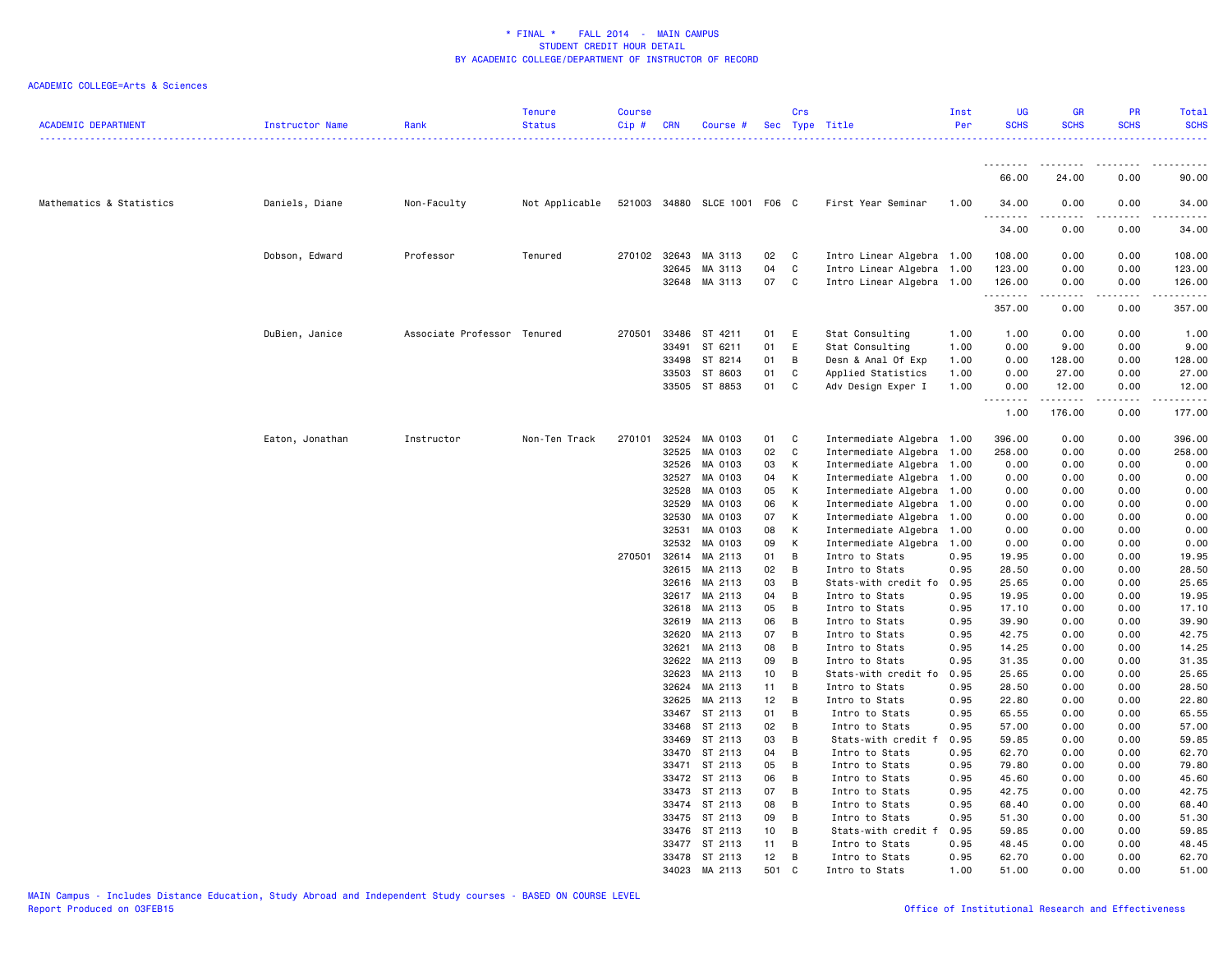| <b>ACADEMIC DEPARTMENT</b> | <b>Instructor Name</b> | Rank                        | <b>Tenure</b><br><b>Status</b> | <b>Course</b><br>Cip# | <b>CRN</b>     | Course #             |          | Crs          | Sec Type Title             | Inst<br>Per  | <b>UG</b><br><b>SCHS</b> | <b>GR</b><br><b>SCHS</b> | PR<br><b>SCHS</b> | Total<br><b>SCHS</b><br>$\frac{1}{2} \left( \frac{1}{2} \right) \left( \frac{1}{2} \right) \left( \frac{1}{2} \right) \left( \frac{1}{2} \right)$                                                                                                                                                                                            |
|----------------------------|------------------------|-----------------------------|--------------------------------|-----------------------|----------------|----------------------|----------|--------------|----------------------------|--------------|--------------------------|--------------------------|-------------------|----------------------------------------------------------------------------------------------------------------------------------------------------------------------------------------------------------------------------------------------------------------------------------------------------------------------------------------------|
| Mathematics & Statistics   | Eaton, Jonathan        | Instructor                  | Non-Ten Track                  |                       |                | 270501 34067 ST 2113 | 501 C    |              | Intro to Stats             | 1.00         | 21.00<br>.               | 0.00                     | 0.00              | 21.00<br>.                                                                                                                                                                                                                                                                                                                                   |
|                            |                        |                             |                                |                       |                |                      |          |              |                            |              | 1746.30                  | 0.00                     | 0.00              | 1746.30                                                                                                                                                                                                                                                                                                                                      |
|                            | Ebanks, Bruce          | Professor                   | Tenured                        | 270101                | 32613          | MA 1723              | H01      | C            | Honors Calculus II         | 1.00         | 87.00                    | 0.00                     | 0.00              | 87.00                                                                                                                                                                                                                                                                                                                                        |
|                            |                        |                             |                                |                       | 32641          | MA 3053              | 01       | C            | Found Of Math I            | 1.00         | 93.00                    | 0.00                     | 0.00              | 93.00                                                                                                                                                                                                                                                                                                                                        |
|                            |                        |                             |                                |                       | 36233          | MA 7000              | 01 I     |              | Directed Indiv Study 1.00  |              | 0.00<br>.                | 3.00<br>-----            | 0.00<br>.         | 3.00<br>.                                                                                                                                                                                                                                                                                                                                    |
|                            |                        |                             |                                |                       |                |                      |          |              |                            |              | 180.00                   | 3.00                     | 0.00              | 183.00                                                                                                                                                                                                                                                                                                                                       |
|                            | Fabel, Andrew          | Associate Professor Tenured |                                |                       | 270101 32608   | MA 1713              | H02 C    |              | Honors Calculus I          | 1.00         | 75.00                    | 0.00                     | 0.00              | 75.00                                                                                                                                                                                                                                                                                                                                        |
|                            |                        |                             |                                |                       | 32640          | MA 2743              | 04       | $\mathbf c$  | Calculus IV                | 1.00         | 132.00                   | 0.00                     | 0.00              | 132.00                                                                                                                                                                                                                                                                                                                                       |
|                            |                        |                             |                                |                       |                |                      |          |              |                            |              | .<br>207.00              | .<br>0.00                | .<br>0.00         | <u>.</u><br>207.00                                                                                                                                                                                                                                                                                                                           |
|                            | Ferguson, Joseph       | Grad Teach Assist           | Not Applicable                 | 270101                | 32572          | MA 1323              | 07       | C            | Trigonometry               | 0.95         | 114.00<br>.              | 0.00                     | 0.00              | 114.00<br>.                                                                                                                                                                                                                                                                                                                                  |
|                            |                        |                             |                                |                       |                |                      |          |              |                            |              | 114.00                   | 0.00                     | 0.00              | 114.00                                                                                                                                                                                                                                                                                                                                       |
|                            | He, Li                 | Grad Teach Assist           | Not Applicable                 | 270501                | 32617          | MA 2113              | 04       | B            | Intro to Stats             | 0.05         | 1.05                     | 0.00                     | 0.00              | 1.05                                                                                                                                                                                                                                                                                                                                         |
|                            |                        |                             |                                |                       |                | 33470 ST 2113        | 04       | B            | Intro to Stats             | 0.05         | 3.30                     | 0.00                     | 0.00              | 3.30                                                                                                                                                                                                                                                                                                                                         |
|                            |                        |                             |                                |                       |                |                      |          |              |                            |              | .<br>4.35                | .<br>0.00                | 0.00              | $\frac{1}{2} \left( \frac{1}{2} \right) \left( \frac{1}{2} \right) \left( \frac{1}{2} \right) \left( \frac{1}{2} \right) \left( \frac{1}{2} \right)$<br>4.35                                                                                                                                                                                 |
|                            |                        |                             |                                |                       |                |                      |          |              |                            |              |                          |                          |                   |                                                                                                                                                                                                                                                                                                                                              |
|                            | Hughes, Lorraine       | Instructor                  | Non-Ten Track                  | 270101                | 32609<br>32610 | MA 1723<br>MA 1723   | 01<br>02 | C<br>C       | Calculus II<br>Calculus II | 1.00<br>1.00 | 405.00<br>198.00         | 0.00<br>0.00             | 0.00<br>0.00      | 405.00<br>198.00                                                                                                                                                                                                                                                                                                                             |
|                            |                        |                             |                                |                       | 32611          | MA 1723              | 03       | C            | Calculus II                | 1.00         | 198.00                   | 0.00                     | 0.00              | 198.00                                                                                                                                                                                                                                                                                                                                       |
|                            |                        |                             |                                |                       | 32629          | MA 2733              | 01       | $\mathbb C$  | Calculus III               | 1.00         | 198.00                   | 0.00                     | 0.00              | 198.00                                                                                                                                                                                                                                                                                                                                       |
|                            |                        |                             |                                |                       |                |                      |          |              |                            |              | .<br>999.00              | .<br>0.00                | .<br>0.00         | $\frac{1}{2} \left( \begin{array}{ccc} 1 & 0 & 0 & 0 & 0 \\ 0 & 0 & 0 & 0 & 0 \\ 0 & 0 & 0 & 0 & 0 \\ 0 & 0 & 0 & 0 & 0 \\ 0 & 0 & 0 & 0 & 0 \\ 0 & 0 & 0 & 0 & 0 \\ 0 & 0 & 0 & 0 & 0 \\ 0 & 0 & 0 & 0 & 0 \\ 0 & 0 & 0 & 0 & 0 \\ 0 & 0 & 0 & 0 & 0 \\ 0 & 0 & 0 & 0 & 0 \\ 0 & 0 & 0 & 0 & 0 \\ 0 & 0 & 0 & 0 & 0 \\ 0 & 0 & 0$<br>999.00 |
|                            | Johnson, Corlis        | Associate Professor Tenured |                                |                       | 270101 32582   | MA 1453              | 01       | C            | Precal w/Graphing Ca 0.05  |              | 6.00                     | 0.00                     | 0.00              | 6.00                                                                                                                                                                                                                                                                                                                                         |
|                            |                        |                             |                                |                       | 32583          | MA 1453              | 02       | $\mathbf{C}$ | Precal w/Graphing Ca 0.05  |              | 2.25                     | 0.00                     | 0.00              | 2.25                                                                                                                                                                                                                                                                                                                                         |
|                            |                        |                             |                                |                       | 270102 32647   | MA 3113              | 06       | $\mathtt{C}$ | Intro Linear Algebra 1.00  |              | 99.00                    | 0.00                     | 0.00              | 99.00                                                                                                                                                                                                                                                                                                                                        |
|                            |                        |                             |                                |                       | 32652          | MA 3163              | 01       | C            | Intro To Mod Algebra 1.00  |              | 48.00                    | 0.00                     | 0.00              | 48.00                                                                                                                                                                                                                                                                                                                                        |
|                            |                        |                             |                                |                       |                |                      |          |              |                            |              | .<br>155.25              | .<br>0.00                | د د د د<br>0.00   | .<br>155.25                                                                                                                                                                                                                                                                                                                                  |
|                            | Jones, Chartese        | Grad Teach Assist           | Not Applicable                 |                       |                | 270101 32568 MA 1323 | 03       | C            | Trigonometry               | 0.95         | 114.00                   | 0.00                     | 0.00              | 114.00                                                                                                                                                                                                                                                                                                                                       |
|                            |                        |                             |                                |                       |                |                      |          |              |                            |              | .<br>114.00              | 0.00                     | 0.00              | .<br>114.00                                                                                                                                                                                                                                                                                                                                  |
|                            | Kim, Seongjai          | Professor                   | Tenured                        | 270101                | 32663          | MA 4313              | 01       | C            | Numerical Anal I           | 1.00         | 57.00                    | 0.00                     | 0.00              | 57.00                                                                                                                                                                                                                                                                                                                                        |
|                            |                        |                             |                                |                       | 32672          | MA 6313              | 01       | C            | Numerical Anal I           | 1.00         | 0.00                     | 27.00                    | 0.00              | 27.00                                                                                                                                                                                                                                                                                                                                        |
|                            |                        |                             |                                |                       | 34304          | MA 8463              | 01       | $\mathbf{C}$ | Num Lin Algebra            | 1.00         | 0.00                     | 12.00                    | 0.00              | 12.00                                                                                                                                                                                                                                                                                                                                        |
|                            |                        |                             |                                |                       | 35435          | MA 9000              | 04       | D            | Research / Diss            | 1.00         | 0.00<br>.                | 12.00<br>.               | 0.00<br>.         | 12.00<br>.                                                                                                                                                                                                                                                                                                                                   |
|                            |                        |                             |                                |                       |                |                      |          |              |                            |              | 57.00                    | 51.00                    | 0.00              | 108.00                                                                                                                                                                                                                                                                                                                                       |
|                            | King, Nancy            | Instructor                  | Non-Ten Track                  | 270101                | 32581          | MA 1433              | 02       | C            | Informal Geom & Meas       | 1.00         | 99.00                    | 0.00                     | 0.00              | 99.00                                                                                                                                                                                                                                                                                                                                        |
|                            |                        |                             |                                |                       | 32587          | MA 1613              | 01       | C            | Cal Bus & Life Sc I        | 0.05         | 5.70                     | 0.00                     | 0.00              | 5.70                                                                                                                                                                                                                                                                                                                                         |
|                            |                        |                             |                                |                       | 32588          | MA 1613              | 02       | C            | Cal Bus & Life Sc I        | 0.05         | 5.85                     | 0.00                     | 0.00              | 5.85                                                                                                                                                                                                                                                                                                                                         |
|                            |                        |                             |                                |                       | 32589          | MA 1613              | 03       | C            | Cal Bus & Life Sc I        | 1.00         | 150.00                   | 0.00                     | 0.00              | 150.00                                                                                                                                                                                                                                                                                                                                       |
|                            |                        |                             |                                |                       | 32590          | MA 1613              | 04       | C            | Cal Bus & Life Sc I        | 1.00         | 159.00                   | 0.00                     | 0.00              | 159.00                                                                                                                                                                                                                                                                                                                                       |
|                            |                        |                             |                                |                       | 32591          | MA 1613              | 05       | C            | Cal Bus & Life Sc I        | 1.00         | 120.00                   | 0.00                     | 0.00              | 120.00                                                                                                                                                                                                                                                                                                                                       |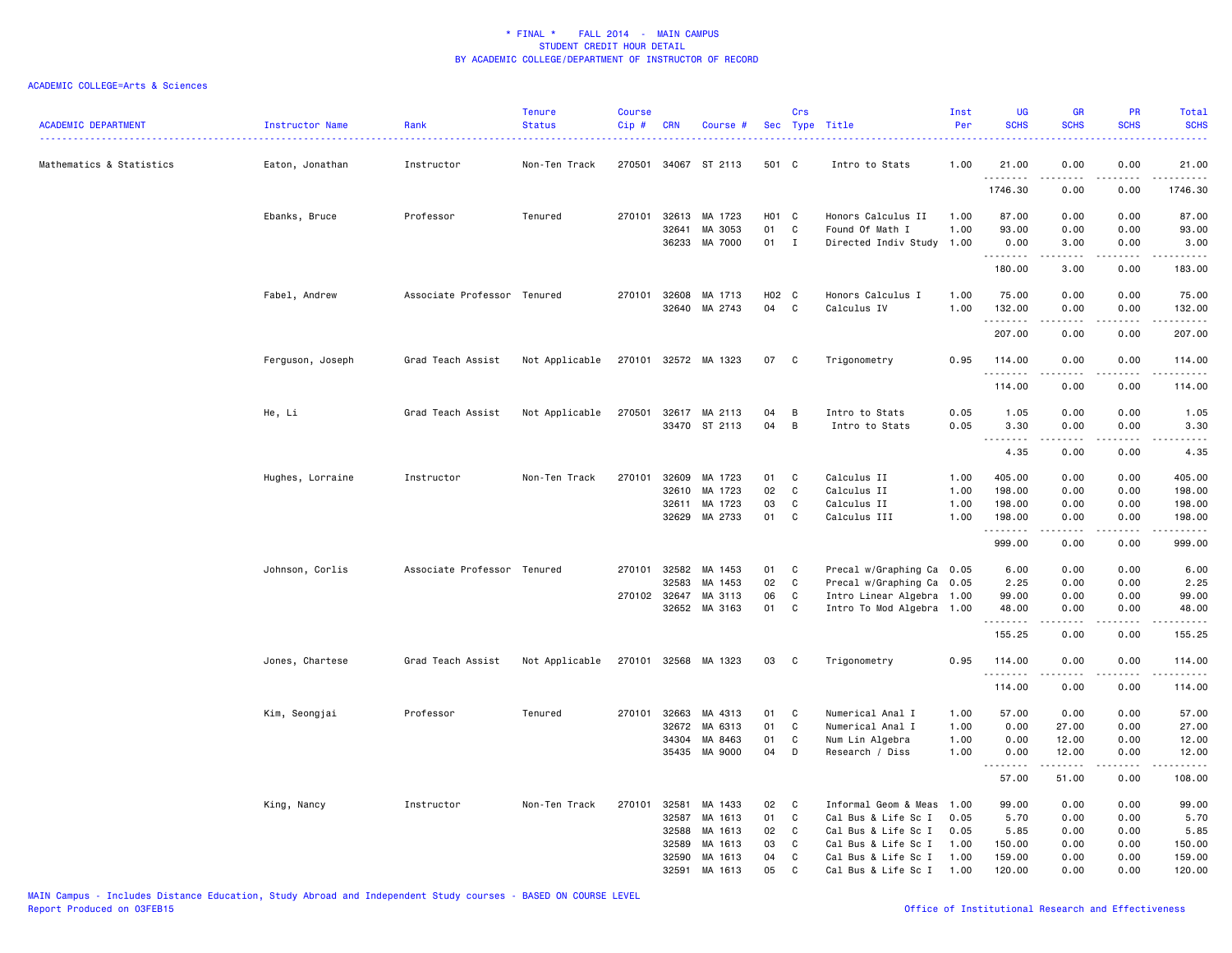| <b>ACADEMIC DEPARTMENT</b> | Instructor Name        | Rank<br>.           | <b>Tenure</b><br><b>Status</b> | <b>Course</b><br>Cip# | <b>CRN</b>                                       | Course #                                            | Sec                        | Crs                               | Type Title                                                                                              | Inst<br>Per                          | <b>UG</b><br><b>SCHS</b><br>الداعات عام      | <b>GR</b><br><b>SCHS</b>                                                                                                                                     | PR<br><b>SCHS</b><br>----            | <b>Total</b><br><b>SCHS</b><br>22222                                                                                  |
|----------------------------|------------------------|---------------------|--------------------------------|-----------------------|--------------------------------------------------|-----------------------------------------------------|----------------------------|-----------------------------------|---------------------------------------------------------------------------------------------------------|--------------------------------------|----------------------------------------------|--------------------------------------------------------------------------------------------------------------------------------------------------------------|--------------------------------------|-----------------------------------------------------------------------------------------------------------------------|
| Mathematics & Statistics   | King, Nancy            | Instructor          | Non-Ten Track                  | 270101                | 32592<br>32594<br>32595                          | MA 1613<br>MA 1613<br>MA 1613                       | 06<br>08<br>09             | C<br>C<br>C                       | Cal Bus & Life Sc I<br>Cal Bus & Life Sc I<br>Cal Bus & Life Sc I                                       | 0.05<br>0.05<br>0.05                 | 6.00<br>5.70<br>21.90                        | 0.00<br>0.00<br>0.00                                                                                                                                         | 0.00<br>0.00<br>0.00                 | 6.00<br>5.70<br>21.90                                                                                                 |
|                            |                        |                     |                                |                       |                                                  |                                                     |                            |                                   |                                                                                                         |                                      | .<br>573.15                                  | $\frac{1}{2} \left( \frac{1}{2} \right) \left( \frac{1}{2} \right) \left( \frac{1}{2} \right) \left( \frac{1}{2} \right) \left( \frac{1}{2} \right)$<br>0.00 | د د د د<br>0.00                      | .<br>573.15                                                                                                           |
|                            | Krishnasamysaraswathy, | Grad Teach Assist   | Not Applicable                 | 270101                | 32592                                            | MA 1613                                             | 06                         | C                                 | Cal Bus & Life Sc I                                                                                     | 0.95                                 | 114.00                                       | 0.00                                                                                                                                                         | 0.00                                 | 114.00                                                                                                                |
|                            |                        |                     |                                |                       | 32594                                            | MA 1613                                             | 08                         | $\mathbb{C}$                      | Cal Bus & Life Sc I                                                                                     | 0.95                                 | 108.30<br>.<br>222.30                        | 0.00<br>-----<br>0.00                                                                                                                                        | 0.00<br>.<br>0.00                    | 108.30<br>.<br>222.30                                                                                                 |
|                            | Lim, Hyeona            | Associate Professor | Tenured                        |                       | 270101 32637                                     | MA 2743                                             | 01                         | C                                 | Calculus IV                                                                                             | 1.00                                 | 132.00                                       | 0.00                                                                                                                                                         | 0.00                                 | 132.00                                                                                                                |
|                            |                        |                     |                                |                       |                                                  |                                                     |                            |                                   |                                                                                                         |                                      | .<br>132.00                                  | -----<br>0.00                                                                                                                                                | بالمحامر<br>0.00                     | $\begin{array}{cccccccccc} \bullet & \bullet & \bullet & \bullet & \bullet & \bullet & \bullet \end{array}$<br>132.00 |
|                            | Mashayekhi, Somayeh    | Grad Teach Assist   | Not Applicable                 | 270101                | 32587<br>32588                                   | MA 1613<br>MA 1613                                  | 01<br>02                   | C<br>C                            | Cal Bus & Life Sc I<br>Cal Bus & Life Sc I                                                              | 0.95<br>0.95                         | 108.30<br>111.15                             | 0.00<br>0.00                                                                                                                                                 | 0.00<br>0.00                         | 108.30<br>111.15                                                                                                      |
|                            |                        |                     |                                |                       |                                                  |                                                     |                            |                                   |                                                                                                         |                                      | .<br>219.45                                  | المتمام المتعاد<br>0.00                                                                                                                                      | .<br>0.00                            | د د د د د د<br>219.45                                                                                                 |
|                            | Miller, Thomas         | Professor           | Tenured                        | 270101                | 32666<br>32675<br>34291<br>34976<br>35224        | MA 4633<br>MA 6633<br>MA 8633<br>MA 9000<br>MA 9633 | 01<br>01<br>01<br>01<br>01 | C<br>C<br>C<br>D<br>C             | Adv Calculus I<br>Adv Calculus I<br>Real Analysis I<br>Research / Diss<br>Topics In Analysis            | 1.00<br>1.00<br>1.00<br>1.00<br>1.00 | 66.00<br>0.00<br>0.00<br>0.00<br>0.00        | 0.00<br>9.00<br>12.00<br>9.00<br>6.00                                                                                                                        | 0.00<br>0.00<br>0.00<br>0.00<br>0.00 | 66.00<br>9.00<br>12.00<br>9.00<br>6.00                                                                                |
|                            |                        |                     |                                |                       |                                                  |                                                     |                            |                                   |                                                                                                         |                                      | .<br>66.00                                   | .<br>36.00                                                                                                                                                   | .<br>0.00                            | .<br>102.00                                                                                                           |
|                            | Miller, Vivien         | Professor           | Tenured                        | 270101                | 32607<br>32667<br>32676                          | MA 1713<br>MA 4753<br>MA 6753                       | H01<br>01<br>01            | $\mathbf{C}$<br>C<br>C            | Honors Calculus I<br>Ap Complex Variables 1.00<br>Ap Complex Variables 1.00                             | 1.00                                 | 60.00<br>12.00<br>0.00<br>.                  | 0.00<br>0.00<br>27.00<br>.                                                                                                                                   | 0.00<br>0.00<br>0.00<br>.            | 60.00<br>12.00<br>27.00<br>.                                                                                          |
|                            |                        |                     |                                |                       |                                                  |                                                     |                            |                                   |                                                                                                         |                                      | 72.00                                        | 27.00                                                                                                                                                        | 0.00                                 | 99.00                                                                                                                 |
|                            | Nation, Julie          | Instructor          | Non-Ten Track                  | 270101                | 32566<br>32577<br>32578<br>270102 32535<br>32540 | MA 1323<br>MA 1423<br>MA 1423<br>MA 1313<br>MA 1313 | 01<br>01<br>02<br>02<br>07 | C<br>$\mathbb{C}$<br>C<br>C<br>C  | Trigonometry<br>Problem Solving Real<br>Problem Solving Real 1.00<br>College Algebra<br>College Algebra | 1.00<br>1.00<br>0.95<br>0.95         | 564.00<br>90.00<br>99.00<br>552.90<br>535.80 | 0.00<br>0.00<br>0.00<br>0.00<br>0.00                                                                                                                         | 0.00<br>0.00<br>0.00<br>0.00<br>0.00 | 564.00<br>90.00<br>99.00<br>552.90<br>535.80                                                                          |
|                            |                        |                     |                                |                       |                                                  |                                                     |                            |                                   |                                                                                                         |                                      | .<br>1841.70                                 | 0.00                                                                                                                                                         | 0.00                                 | ------<br>1841.70                                                                                                     |
|                            | Neumann, Michael       | Professor           | Tenured                        | 270101                | 32636<br>32669<br>270102 32660                   | MA 2733<br>MA 6153<br>MA 4153                       | <b>HO1</b><br>01<br>01     | $\mathbf{C}$<br>$\mathbb{C}$<br>C | Honors Calculus III<br>Mat & Lin Algebra<br>Mat & Lin Algebra                                           | 1.00<br>1.00<br>1.00                 | 81.00<br>0.00<br>9.00<br>.<br>90.00          | 0.00<br>33.00<br>0.00<br>33.00                                                                                                                               | 0.00<br>0.00<br>0.00<br>0.00         | 81.00<br>33.00<br>9.00<br>$\frac{1}{2}$<br>123.00                                                                     |
|                            | Oppenheimer, Seth      | Professor           | Tenured                        | 270101                | 240101 32301<br>32309<br>32659<br>36029          | HON 1081<br>HON 2091<br>MA 3353<br>MA 4000          | 01<br>01<br>01<br>02       | s<br>s<br>C<br>$\mathbf I$        | Honors Forum I<br>Honors Forum IV<br>Diff Equations II<br>Directed Indiv Study 1.00                     | 0.10<br>0.10<br>1.00                 | 4.90<br>0.10<br>84.00<br>3.00                | 0.00<br>0.00<br>0.00<br>0.00                                                                                                                                 | 0.00<br>0.00<br>0.00<br>0.00         | 4.90<br>0.10<br>84.00<br>3.00                                                                                         |
|                            |                        |                     |                                | 309999                | 36474                                            | <b>CME 9000</b>                                     | 08                         | <sub>D</sub>                      | Research/Dis                                                                                            | 1.00                                 | 0.00                                         | 1.00                                                                                                                                                         | 0.00                                 | 1.00                                                                                                                  |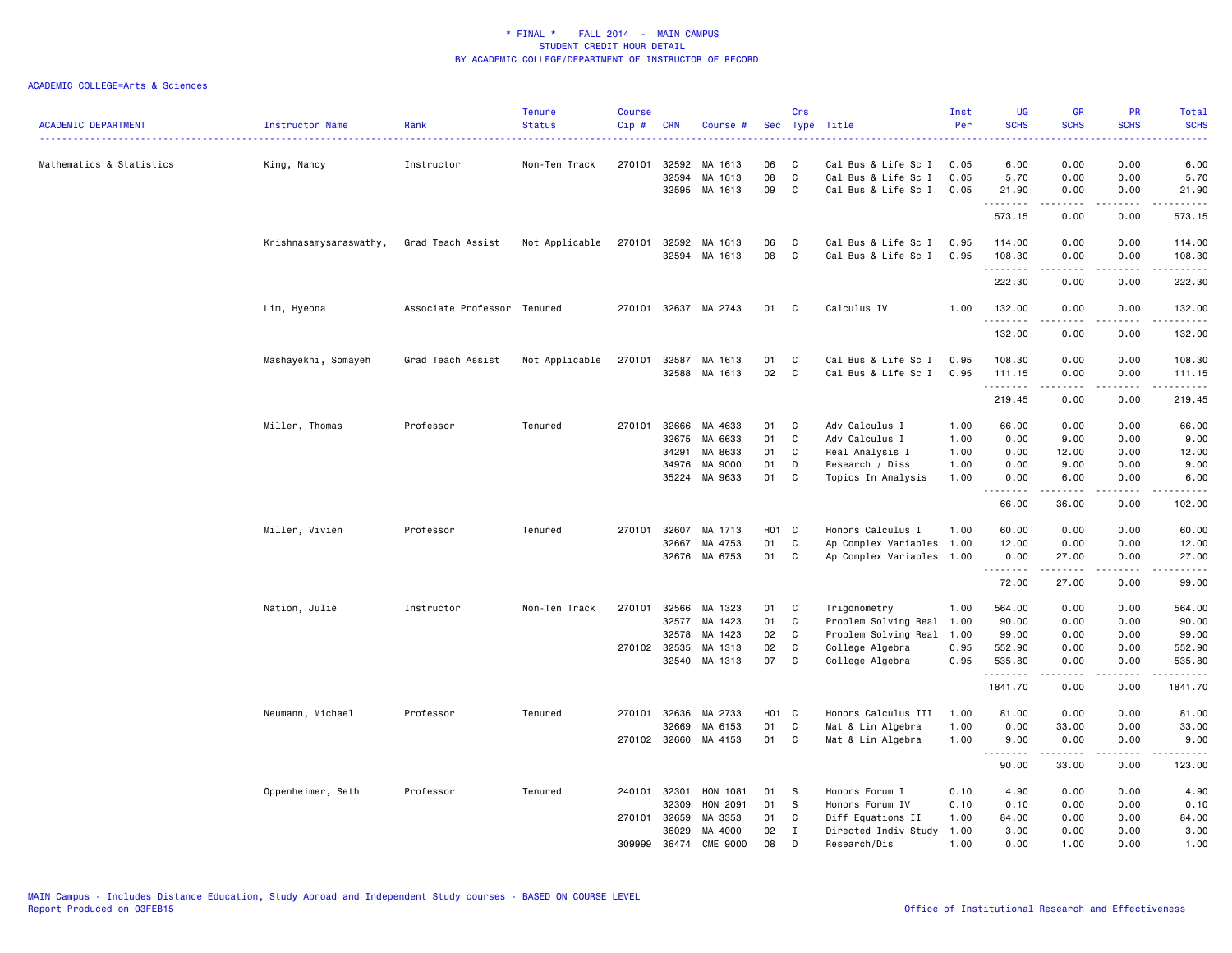| <b>ACADEMIC DEPARTMENT</b> | Instructor Name      | Rank                          | <b>Tenure</b><br><b>Status</b> | <b>Course</b><br>$Cip$ # | <b>CRN</b>   | Course #             | Sec  | Crs          | Type Title                | Inst<br>Per | UG<br><b>SCHS</b>                                    | <b>GR</b><br><b>SCHS</b>                                                                                                                                     | PR<br><b>SCHS</b>                   | Total<br><b>SCHS</b>                                                                                                                                                            |
|----------------------------|----------------------|-------------------------------|--------------------------------|--------------------------|--------------|----------------------|------|--------------|---------------------------|-------------|------------------------------------------------------|--------------------------------------------------------------------------------------------------------------------------------------------------------------|-------------------------------------|---------------------------------------------------------------------------------------------------------------------------------------------------------------------------------|
|                            |                      |                               |                                |                          |              |                      |      |              |                           |             | 92.00                                                | 1.00                                                                                                                                                         | $\sim$ $\sim$ $\sim$ $\sim$<br>0.00 | 93.00                                                                                                                                                                           |
|                            |                      |                               |                                |                          |              |                      |      |              |                           |             |                                                      |                                                                                                                                                              |                                     |                                                                                                                                                                                 |
| Mathematics & Statistics   | Patil, Prakash       | Associate Professor Ten Track |                                | 270501                   | 33495        | ST 8114              | 01   | B            | Statistical Methods       | 1.00        | 0.00                                                 | 136.00                                                                                                                                                       | 0.00                                | 136.00                                                                                                                                                                          |
|                            |                      |                               |                                |                          | 34311        | ST 8733              | 01   | C            | Adv Stat Inf I            | 1.00        | 0.00                                                 | 12.00                                                                                                                                                        | 0.00                                | 12.00                                                                                                                                                                           |
|                            |                      |                               |                                |                          | 35703        | ST 9000              | 01   | D            | Research / Diss           | 1.00        | 0.00                                                 | 8.00                                                                                                                                                         | 0.00                                | 8.00                                                                                                                                                                            |
|                            |                      |                               |                                |                          |              | 35825 ST 7000        | 01   | $\mathbf I$  | Directed Indiv Study 1.00 |             | 0.00<br>.<br>$\frac{1}{2}$                           | 3.00<br>--------                                                                                                                                             | 0.00<br>$\sim$ $\sim$ $\sim$        | 3.00<br>.                                                                                                                                                                       |
|                            |                      |                               |                                |                          |              |                      |      |              |                           |             | 0.00                                                 | 159.00                                                                                                                                                       | 0.00                                | 159.00                                                                                                                                                                          |
|                            | Peay, Catelin        | Grad Teach Assist             | Not Applicable                 |                          |              | 270102 32538 MA 1313 | 05 C |              | College Algebra           | 0.95        | 108.30                                               | 0.00<br>.                                                                                                                                                    | 0.00<br>.                           | 108.30<br>. <u>.</u> .                                                                                                                                                          |
|                            |                      |                               |                                |                          |              |                      |      |              |                           |             | .<br>108.30                                          | 0.00                                                                                                                                                         | 0.00                                | 108.30                                                                                                                                                                          |
|                            | Qian, Chuanxi        | Professor                     | Tenured                        |                          | 270101 32657 | MA 3253              | 05   | C            | Diff Equations            | 1.00        | 117.00                                               | 0.00                                                                                                                                                         | 0.00                                | 117.00                                                                                                                                                                          |
|                            |                      |                               |                                | 270102                   | 32646        | MA 3113              | 05   | C            | Intro Linear Algebra 1.00 |             | 111.00                                               | 0.00                                                                                                                                                         | 0.00                                | 111.00                                                                                                                                                                          |
|                            |                      |                               |                                |                          |              |                      |      |              |                           |             | .                                                    | .                                                                                                                                                            | $\sim$ $\sim$ $\sim$                | $\frac{1}{2} \left( \frac{1}{2} \right) \left( \frac{1}{2} \right) \left( \frac{1}{2} \right) \left( \frac{1}{2} \right) \left( \frac{1}{2} \right) \left( \frac{1}{2} \right)$ |
|                            |                      |                               |                                |                          |              |                      |      |              |                           |             | 228.00                                               | 0.00                                                                                                                                                         | 0.00                                | 228.00                                                                                                                                                                          |
|                            | Razzaghi, Mohsen     | Professor                     | Tenured                        | 270101                   | 34292        | MA 8283              | 01   | C            | Calc Of Variations        | 1.00        | 0.00                                                 | 27.00                                                                                                                                                        | 0.00                                | 27.00                                                                                                                                                                           |
|                            |                      |                               |                                |                          | 34978        | MA 9000              | 03   | D            | Research / Diss           | 1.00        | 0.00                                                 | 18.00                                                                                                                                                        | 0.00                                | 18.00                                                                                                                                                                           |
|                            |                      |                               |                                |                          | 36137        | MA 9313              | 01   | C            | Topics Ord Diff Eqs       | 1.00        | 0.00<br>$\sim$ $\sim$<br>$\sim$ $\sim$ $\sim$ $\sim$ | 6.00<br>$\frac{1}{2} \left( \frac{1}{2} \right) \left( \frac{1}{2} \right) \left( \frac{1}{2} \right) \left( \frac{1}{2} \right) \left( \frac{1}{2} \right)$ | 0.00<br>$\sim$ $\sim$ $\sim$        | 6.00<br>والمناصبات                                                                                                                                                              |
|                            |                      |                               |                                |                          |              |                      |      |              |                           |             | 0.00                                                 | 51.00                                                                                                                                                        | 0.00                                | 51.00                                                                                                                                                                           |
|                            | Riahi, Sheida        | Grad Teach Assist             | Not Applicable                 | 270501                   |              | 32615 MA 2113        | 02   | B            | Intro to Stats            | 0.05        | 1.50                                                 | 0.00                                                                                                                                                         | 0.00                                | 1.50                                                                                                                                                                            |
|                            |                      |                               |                                |                          | 32618        | MA 2113              | 05   | В            | Intro to Stats            | 0.05        | 0.90                                                 | 0.00                                                                                                                                                         | 0.00                                | 0.90                                                                                                                                                                            |
|                            |                      |                               |                                |                          | 32619        | MA 2113              | 06   | В            | Intro to Stats            | 0.05        | 2.10                                                 | 0.00                                                                                                                                                         | 0.00                                | 2.10                                                                                                                                                                            |
|                            |                      |                               |                                |                          | 33468        | ST 2113              | 02   | В            | Intro to Stats            | 0.05        | 3.00                                                 | 0.00                                                                                                                                                         | 0.00                                | 3.00                                                                                                                                                                            |
|                            |                      |                               |                                |                          | 33471        | ST 2113              | 05   | В            | Intro to Stats            | 0.05        | 4.20                                                 | 0.00                                                                                                                                                         | 0.00                                | 4.20                                                                                                                                                                            |
|                            |                      |                               |                                |                          | 33472        | ST 2113              | 06   | В            | Intro to Stats            | 0.05        | 2.40                                                 | 0.00                                                                                                                                                         | 0.00                                | 2.40                                                                                                                                                                            |
|                            |                      |                               |                                | 500799                   | 35598        | ART 4990             | 501  | $\mathbf c$  | Special Topic In ART 1.00 |             | 3.00                                                 | 0.00                                                                                                                                                         | 0.00                                | 3.00                                                                                                                                                                            |
|                            |                      |                               |                                |                          | 36035        | ART 4990             | 01   | C            | Special Topic In ART 1.00 |             | 78.00<br>.                                           | 0.00                                                                                                                                                         | 0.00                                | 78.00<br>$\sim$ $\sim$ $\sim$ $\sim$                                                                                                                                            |
|                            |                      |                               |                                |                          |              |                      |      |              |                           |             | 95.10                                                | 0.00                                                                                                                                                         | 0.00                                | 95.10                                                                                                                                                                           |
|                            | Robinson, Amber      | Grad Teach Assist             | Not Applicable                 |                          |              | 270102 32537 MA 1313 | 04   | C            | College Algebra           | 0.95        | 116.85                                               | 0.00                                                                                                                                                         | 0.00                                | 116.85                                                                                                                                                                          |
|                            |                      |                               |                                |                          |              |                      |      |              |                           |             | 116.85                                               | 0.00                                                                                                                                                         | 0.00                                | 116.85                                                                                                                                                                          |
|                            | Sepehrifar, Mohammad | Assistant Professor Ten Track |                                | 270501                   | 32662        | MA 4243              | 01   | C            | Data Analysis I           | 1.00        | 21.00                                                | 0.00                                                                                                                                                         | 0.00                                | 21.00                                                                                                                                                                           |
|                            |                      |                               |                                |                          | 32671        | MA 6243              | 01   | C            | Data Analysis I           | 1.00        | 0.00                                                 | 3.00                                                                                                                                                         | 0.00                                | 3.00                                                                                                                                                                            |
|                            |                      |                               |                                |                          | 32674        | MA 6543              | 01   | C            | Intro Math Stat I         | 1.00        | 0.00                                                 | 6.00                                                                                                                                                         | 0.00                                | 6.00                                                                                                                                                                            |
|                            |                      |                               |                                |                          | 33487        | ST 4243              | 01   | C            | Data Analysis I           | 1.00        | 12.00                                                | 0.00                                                                                                                                                         | 0.00                                | 12.00                                                                                                                                                                           |
|                            |                      |                               |                                |                          | 33489        | ST 4543              | 01   | $\mathbf C$  | Intro Math Stat I         | 1.00        | 3.00                                                 | 0.00                                                                                                                                                         | 0.00                                | 3.00                                                                                                                                                                            |
|                            |                      |                               |                                |                          | 33492        | ST 6243              | 01   | C            | Data Analysis I           | 1.00        | 0.00                                                 | 30.00                                                                                                                                                        | 0.00                                | 30.00                                                                                                                                                                           |
|                            |                      |                               |                                |                          | 33494        | ST 6543              | 01   | $\mathbb{C}$ | Intro Math Stat I         | 1.00        | 0.00                                                 | 27.00                                                                                                                                                        | 0.00                                | 27.00                                                                                                                                                                           |
|                            |                      |                               |                                |                          | 36135        | ST 7000              | 02   | Ι.           | Directed Indiv Study      | 1.00        | 0.00                                                 | 3.00                                                                                                                                                         | 0.00                                | 3.00                                                                                                                                                                            |
|                            |                      |                               |                                |                          | 270502 32665 | MA 4543              | 01   | C            | Intro Math Stat I         | 1.00        | 33.00<br>.                                           | 0.00<br>.                                                                                                                                                    | 0.00<br>.                           | 33.00<br>.                                                                                                                                                                      |
|                            |                      |                               |                                |                          |              |                      |      |              |                           |             | 69.00                                                | 69.00                                                                                                                                                        | 0.00                                | 138.00                                                                                                                                                                          |
|                            | Shan, Xin            | Grad Teach Assist             | Not Applicable                 | 270501                   | 32616        | MA 2113              | 03   | B            | Stats-with credit fo      | 0.05        | 1.35                                                 | 0.00                                                                                                                                                         | 0.00                                | 1.35                                                                                                                                                                            |
|                            |                      |                               |                                |                          | 32624        | MA 2113              | 11   | B            | Intro to Stats            | 0.05        | 1.50                                                 | 0.00                                                                                                                                                         | 0.00                                | 1.50                                                                                                                                                                            |
|                            |                      |                               |                                |                          | 32626        | MA 2113              | 13   | B            | Intro to Stats            | 0.05        | 1.20                                                 | 0.00                                                                                                                                                         | 0.00                                | 1.20                                                                                                                                                                            |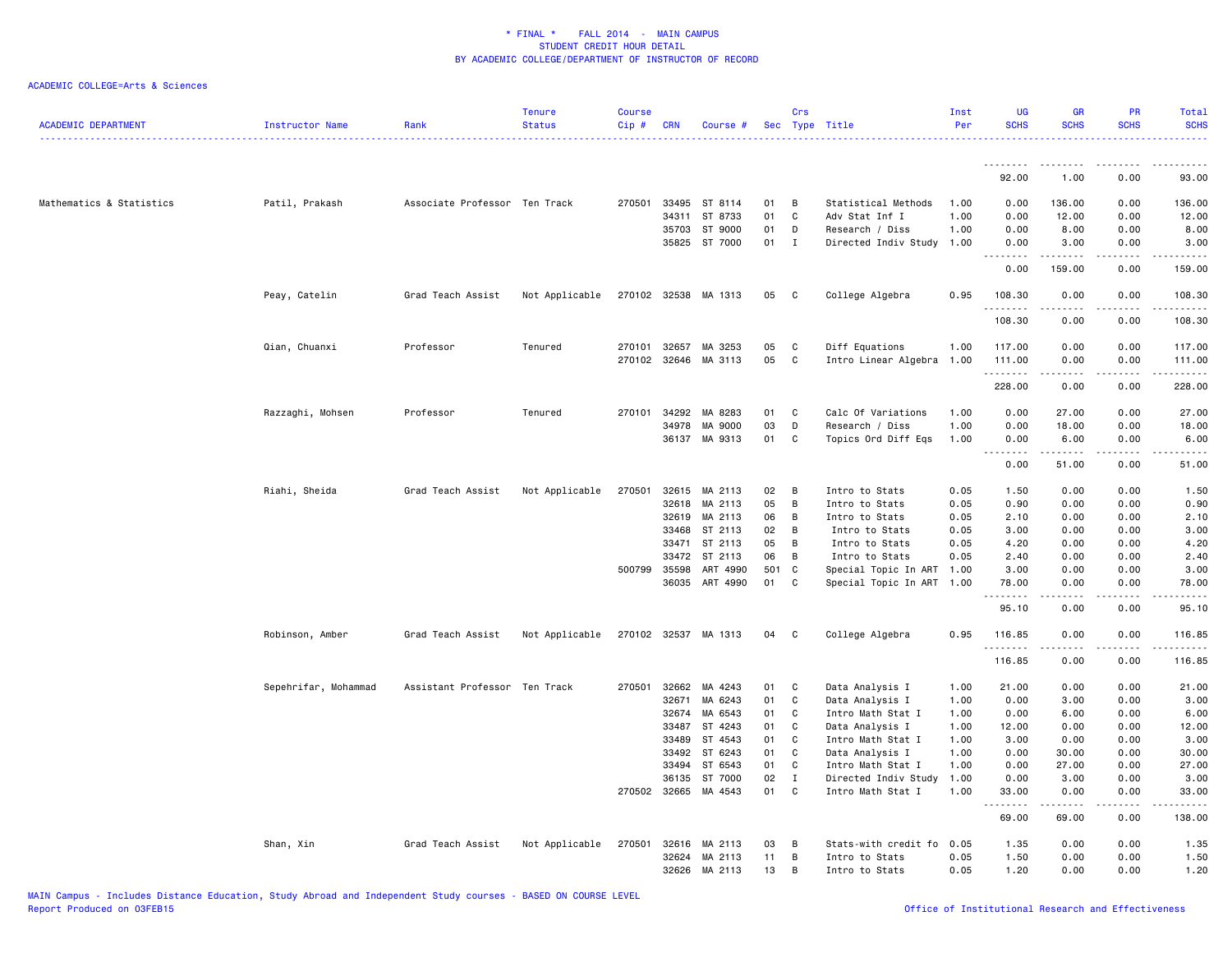| <b>ACADEMIC DEPARTMENT</b> | Instructor Name   | Rank                        | <b>Tenure</b><br><b>Status</b> | <b>Course</b><br>Cip # | <b>CRN</b>     | Course #           |          | Crs                          | Sec Type Title             | Inst<br>Per  | <b>UG</b><br><b>SCHS</b>     | GR<br><b>SCHS</b>                                                                                                                                            | PR<br><b>SCHS</b> | Total<br><b>SCHS</b>                                                                                                               |
|----------------------------|-------------------|-----------------------------|--------------------------------|------------------------|----------------|--------------------|----------|------------------------------|----------------------------|--------------|------------------------------|--------------------------------------------------------------------------------------------------------------------------------------------------------------|-------------------|------------------------------------------------------------------------------------------------------------------------------------|
| Mathematics & Statistics   | Shan, Xin         | Grad Teach Assist           | Not Applicable                 | 270501                 | 33469          | ST 2113            | 03       | B                            | Stats-with credit f        | 0.05         | 3.15                         | 0.00                                                                                                                                                         | 0.00              | 3.15                                                                                                                               |
|                            |                   |                             |                                |                        | 33477          | ST 2113            | 11       | В                            | Intro to Stats             | 0.05         | 2.55                         | 0.00                                                                                                                                                         | 0.00              | 2.55                                                                                                                               |
|                            |                   |                             |                                |                        |                | 33479 ST 2113      | 13       | B                            | Intro to Stats             | 0.05         | 3.15                         | 0.00                                                                                                                                                         | 0.00              | 3.15                                                                                                                               |
|                            |                   |                             |                                |                        |                |                    |          |                              |                            |              | .<br>12.90                   | .<br>0.00                                                                                                                                                    | .<br>0.00         | $\frac{1}{2} \left( \frac{1}{2} \right) \left( \frac{1}{2} \right) \left( \frac{1}{2} \right) \left( \frac{1}{2} \right)$<br>12.90 |
|                            | Shaw, Patricia    | Instructor                  | Non-Ten Track                  | 270101                 | 32631          | MA 2733            | 03       | C                            | Calculus III               | 1.00         | 204.00                       | 0.00                                                                                                                                                         | 0.00              | 204.00                                                                                                                             |
|                            |                   |                             |                                |                        | 32632          | MA 2733            | 04       | C                            | Calculus III               | 1.00         | 210.00                       | 0.00                                                                                                                                                         | 0.00              | 210.00                                                                                                                             |
|                            |                   |                             |                                |                        | 32633          | MA 2733            | 05       | C                            | Calculus III               | 1.00         | 210.00                       | 0.00                                                                                                                                                         | 0.00              | 210.00                                                                                                                             |
|                            |                   |                             |                                |                        | 32634          | MA 2733            | 06       | C                            | Calculus III               | 1.00         | 198.00<br>.                  | 0.00<br>المتمالين                                                                                                                                            | 0.00<br>.         | 198.00<br>.                                                                                                                        |
|                            |                   |                             |                                |                        |                |                    |          |                              |                            |              | 822.00                       | 0.00                                                                                                                                                         | 0.00              | 822.00                                                                                                                             |
|                            | Shen, Gui         | Grad Teach Assist           | Not Applicable                 | 270501                 | 32621          | MA 2113            | 08       | B                            | Intro to Stats             | 0.05         | 0.75                         | 0.00                                                                                                                                                         | 0.00              | 0.75                                                                                                                               |
|                            |                   |                             |                                |                        | 32628          | MA 2113            | 15       | B                            | Intro to Stats             | 0.05         | 1.05                         | 0.00                                                                                                                                                         | 0.00              | 1.05                                                                                                                               |
|                            |                   |                             |                                |                        | 33474          | ST 2113            | 08       | B                            | Intro to Stats             | 0.05         | 3.60                         | 0.00                                                                                                                                                         | 0.00              | 3.60                                                                                                                               |
|                            |                   |                             |                                |                        |                | 33481 ST 2113      | 15       | B                            | Intro to Stats             | 0.05         | 2.85<br>$\sim$ $\sim$ $\sim$ | 0.00                                                                                                                                                         | 0.00              | 2.85                                                                                                                               |
|                            |                   |                             |                                |                        |                |                    |          |                              |                            |              | 8.25                         | 0.00                                                                                                                                                         | 0.00              | 8.25                                                                                                                               |
|                            | Smith, Jaclyn     | Lecturer                    | Non-Ten Track                  | 270101                 | 32599          | MA 1713            | 03       | C                            | Calculus I                 | 1.00         | 198.00                       | 0.00                                                                                                                                                         | 0.00              | 198.00                                                                                                                             |
|                            |                   |                             |                                |                        | 32600          | MA 1713            | 04       | $\mathbb C$                  | Calculus I                 | 1.00         | 210.00                       | 0.00                                                                                                                                                         | 0.00              | 210.00                                                                                                                             |
|                            |                   |                             |                                |                        | 32601          | MA 1713            | 05       | C                            | Calculus I                 | 1.00         | 189.00                       | 0.00                                                                                                                                                         | 0.00              | 189.00                                                                                                                             |
|                            |                   |                             |                                |                        | 32603          | MA 1713            | 07       | C                            | Calculus I                 | 1.00         | 192.00                       | 0.00                                                                                                                                                         | 0.00              | 192.00                                                                                                                             |
|                            |                   |                             |                                |                        | 32605          | MA 1713            | 09       | C                            | Calculus I                 | 1.00         | 201.00<br>.                  | 0.00<br>$\frac{1}{2} \left( \frac{1}{2} \right) \left( \frac{1}{2} \right) \left( \frac{1}{2} \right) \left( \frac{1}{2} \right) \left( \frac{1}{2} \right)$ | 0.00<br>.         | 201.00<br>.                                                                                                                        |
|                            |                   |                             |                                |                        |                |                    |          |                              |                            |              | 990.00                       | 0.00                                                                                                                                                         | 0.00              | 990.00                                                                                                                             |
|                            | Smith, Robert     | Associate Professor Tenured |                                | 270101                 | 32638          | MA 2743            | 02       | C                            | Calculus IV                | 1.00         | 138.00                       | 0.00                                                                                                                                                         | 0.00              | 138.00                                                                                                                             |
|                            |                   |                             |                                |                        | 32681          | MA 8981            | 01       | $\mathtt{C}$                 | Teaching Seminar           | 1.00         | 0.00                         | 11.00                                                                                                                                                        | 0.00              | 11.00                                                                                                                              |
|                            |                   |                             |                                | 270102                 | 32642          | MA 3113            | 01       | C                            | Intro Linear Algebra 1.00  |              | 126.00                       | 0.00                                                                                                                                                         | 0.00              | 126.00                                                                                                                             |
|                            |                   |                             |                                |                        | 32644          | MA 3113            | 03       | C                            | Intro Linear Algebra 1.00  |              | 126.00<br>.                  | 0.00<br>.                                                                                                                                                    | 0.00<br>.         | 126.00<br>د د د د د د                                                                                                              |
|                            |                   |                             |                                |                        |                |                    |          |                              |                            |              | 390.00                       | 11.00                                                                                                                                                        | 0.00              | 401.00                                                                                                                             |
|                            | Tschume, William  | Lecturer                    | Non-Ten Track                  | 270101                 | 32567          | MA 1323            | 02       | C                            | Trig - credit for MA       | 0.05         | 5.25                         | 0.00                                                                                                                                                         | 0.00              | 5.25                                                                                                                               |
|                            |                   |                             |                                |                        | 32568          | MA 1323            | 03       | $\mathbb C$                  | Trigonometry               | 0.05         | 6.00                         | 0.00                                                                                                                                                         | 0.00              | 6.00                                                                                                                               |
|                            |                   |                             |                                |                        | 32569          | MA 1323            | 04       | $\mathbb C$                  | Trigonometry               | 0.05         | 5.85                         | 0.00                                                                                                                                                         | 0.00              | 5.85                                                                                                                               |
|                            |                   |                             |                                |                        | 32571          | MA 1323            | 06       | C                            | Trigonometry               | 1.00         | 567.00                       | 0.00                                                                                                                                                         | 0.00              | 567.00                                                                                                                             |
|                            |                   |                             |                                |                        | 32572          | MA 1323            | 07       | C                            | Trigonometry               | 0.05         | 6.00                         | 0.00                                                                                                                                                         | 0.00              | 6.00                                                                                                                               |
|                            |                   |                             |                                |                        | 32595          | MA 1613            | 09       | C                            | Cal Bus & Life Sc I        | 0.95         | 416.10                       | 0.00                                                                                                                                                         | 0.00              | 416.10                                                                                                                             |
|                            |                   |                             |                                |                        | 34288<br>35980 | MA 1323<br>MA 1713 | 09<br>10 | $\mathbf{C}$<br>$\mathbf{C}$ | Trigonometry<br>Calculus I | 0.05<br>1.00 | 5.70<br>183.00               | 0.00<br>0.00                                                                                                                                                 | 0.00<br>0.00      | 5.70<br>183.00                                                                                                                     |
|                            |                   |                             |                                | 270102                 | 32539          | MA 1313            | 06       | $\mathbb C$                  | College Algebra            | 0.95         | 555.75                       | 0.00                                                                                                                                                         | 0.00              | 555.75                                                                                                                             |
|                            |                   |                             |                                |                        | 32541          | MA 1313            | 08       | C                            | College Algebra            | 0.95         | 552.90                       | 0.00                                                                                                                                                         | 0.00              | 552.90                                                                                                                             |
|                            |                   |                             |                                |                        |                |                    |          |                              |                            |              | .                            | $\frac{1}{2} \left( \frac{1}{2} \right) \left( \frac{1}{2} \right) \left( \frac{1}{2} \right) \left( \frac{1}{2} \right) \left( \frac{1}{2} \right)$         | .                 | <u>.</u>                                                                                                                           |
|                            |                   |                             |                                |                        |                |                    |          |                              |                            |              | 2303.55                      | 0.00                                                                                                                                                         | 0.00              | 2303.55                                                                                                                            |
|                            | Walters, Kimberly | Instructor                  | Non-Ten Track                  | 131315                 | 36103          | LSK 2990           | 02       | C                            | Special Topic In LSK 1.00  |              | 50.00                        | 0.00                                                                                                                                                         | 0.00              | 50.00                                                                                                                              |
|                            |                   |                             |                                | 270101                 | 32593          | MA 1613            | 07       | C                            | Cal Bus & Life Sc I        | 1.00         | 120.00                       | 0.00                                                                                                                                                         | 0.00              | 120.00                                                                                                                             |
|                            |                   |                             |                                | 270102                 | 32535          | MA 1313            | 02       | C                            | College Algebra            | 0.05         | 29.10                        | 0.00                                                                                                                                                         | 0.00              | 29.10                                                                                                                              |
|                            |                   |                             |                                |                        | 32536          | MA 1313            | 03       | C                            | College Algebra            | 1.00         | 591.00                       | 0.00                                                                                                                                                         | 0.00              | 591.00                                                                                                                             |
|                            |                   |                             |                                |                        | 32537          | MA 1313            | 04       | C                            | College Algebra            | 0.05         | 6.15                         | 0.00                                                                                                                                                         | 0.00              | 6.15                                                                                                                               |
|                            |                   |                             |                                |                        | 32538          | MA 1313            | 05       | C                            | College Algebra            | 0.05         | 5.70                         | 0.00                                                                                                                                                         | 0.00              | 5.70                                                                                                                               |
|                            |                   |                             |                                |                        | 32539          | MA 1313            | 06       | C                            | College Algebra            | 0.05         | 29.25                        | 0.00                                                                                                                                                         | 0.00              | 29.25                                                                                                                              |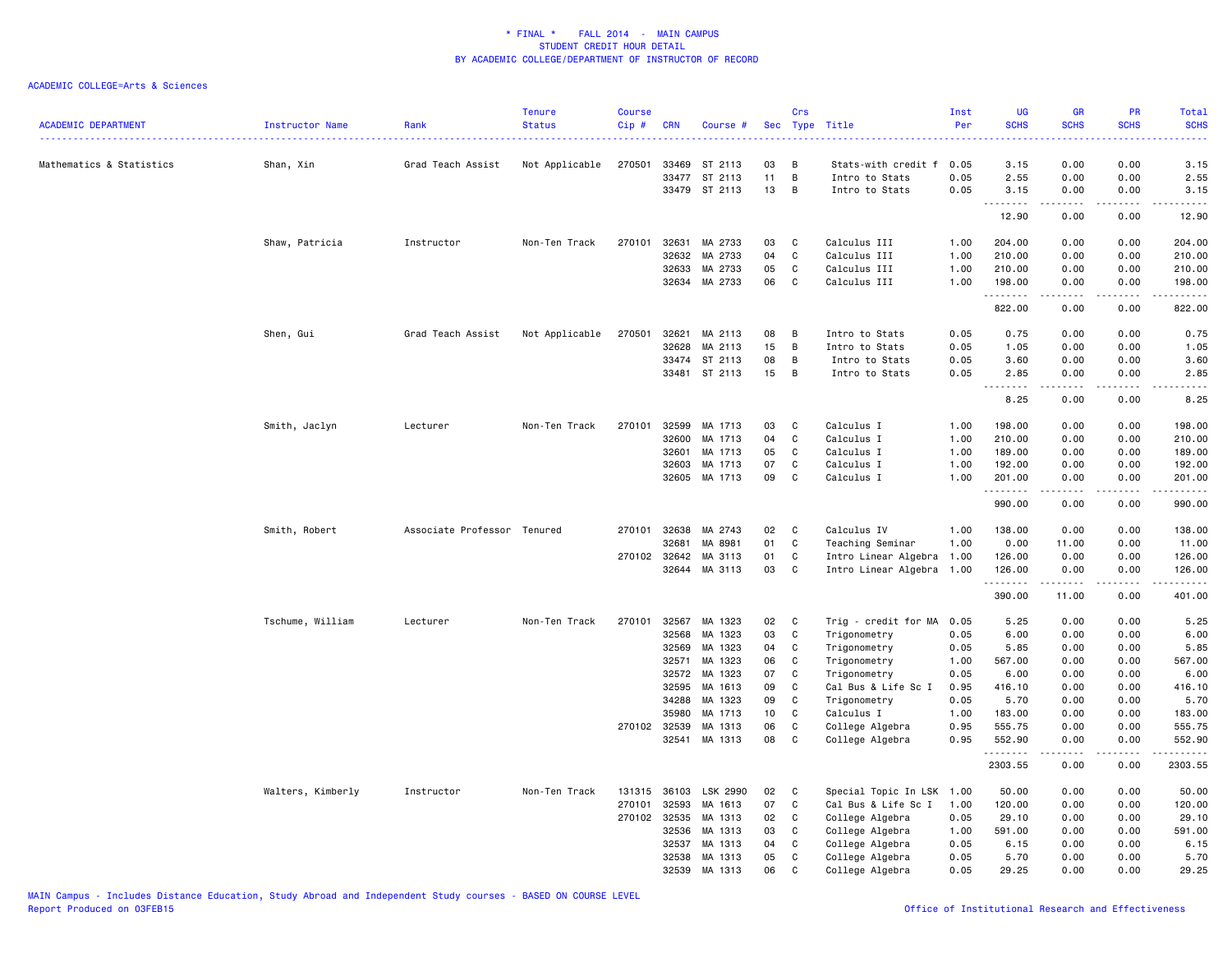|                            |                        |                               | <b>Tenure</b>  | <b>Course</b> |            |                  |       | Crs            |                           | Inst                   | <b>UG</b>           | <b>GR</b>             | PR                           | Total                                                                                                                                    |
|----------------------------|------------------------|-------------------------------|----------------|---------------|------------|------------------|-------|----------------|---------------------------|------------------------|---------------------|-----------------------|------------------------------|------------------------------------------------------------------------------------------------------------------------------------------|
| <b>ACADEMIC DEPARTMENT</b> | <b>Instructor Name</b> | Rank                          | <b>Status</b>  | $Cip$ #       | <b>CRN</b> | Course #         | Sec   | Type           | Title                     | Per<br>$- - - - - - -$ | <b>SCHS</b>         | <b>SCHS</b>           | <b>SCHS</b>                  | <b>SCHS</b><br>$\frac{1}{2} \left( \frac{1}{2} \right) \left( \frac{1}{2} \right) \left( \frac{1}{2} \right) \left( \frac{1}{2} \right)$ |
| Mathematics & Statistics   | Walters, Kimberly      | Instructor                    | Non-Ten Track  | 270102        | 32540      | MA 1313          | 07    | C              | College Algebra           | 0.05                   | 28.20               | 0.00                  | 0.00                         | 28.20                                                                                                                                    |
|                            |                        |                               |                |               | 32541      | MA 1313          | 08    | $\mathbb{C}$   | College Algebra           | 0.05                   | 29.10               | 0.00                  | 0.00                         | 29.10                                                                                                                                    |
|                            |                        |                               |                |               | 32543      | MA 1313          | 10    | К              | College Algebra           | 1.00                   | 0.00                | 0.00                  | 0.00                         | 0.00                                                                                                                                     |
|                            |                        |                               |                |               | 32544      | MA 1313          | 11    | Κ              | College Algebra           | 1.00                   | 0.00                | 0.00                  | 0.00                         | 0.00                                                                                                                                     |
|                            |                        |                               |                |               | 32545      | MA 1313          | 12    | Κ              | College Algebra           | 1.00                   | 0.00                | 0.00                  | 0.00                         | 0.00                                                                                                                                     |
|                            |                        |                               |                |               | 32546      | MA 1313          | 13    | К              | College Algebra           | 1.00                   | 0.00                | 0.00                  | 0.00                         | 0.00                                                                                                                                     |
|                            |                        |                               |                |               | 32548      | MA 1313          | 15    | К              | College Algebra           | 1.00                   | 0.00                | 0.00                  | 0.00                         | 0.00                                                                                                                                     |
|                            |                        |                               |                |               | 32549      | MA 1313          | 16    | К              | College Algebra           | 1.00                   | 0.00                | 0.00                  | 0.00                         | 0.00                                                                                                                                     |
|                            |                        |                               |                |               | 32550      | MA 1313          | 17    | К              | College Algebra           | 1.00                   | 0.00                | 0.00                  | 0.00                         | 0.00                                                                                                                                     |
|                            |                        |                               |                |               | 32551      | MA 1313          | 18    | К              | College Algebra           | 1.00                   | 0.00                | 0.00                  | 0.00                         | 0.00                                                                                                                                     |
|                            |                        |                               |                |               | 32552      | MA 1313          | 19    | К              | College Algebra           | 1.00                   | 0.00                | 0.00                  | 0.00                         | 0.00                                                                                                                                     |
|                            |                        |                               |                |               | 32553      | MA 1313          | 20    | Κ              | College Algebra           | 1.00                   | 0.00                | 0.00                  | 0.00                         | 0.00                                                                                                                                     |
|                            |                        |                               |                |               | 32554      | MA 1313          | 21    | Κ              | College Algebra           | 1.00                   | 0.00                | 0.00                  | 0.00                         | 0.00                                                                                                                                     |
|                            |                        |                               |                |               | 32555      | MA 1313          | 22    | К              | College Algebra           | 1.00                   | 0.00                | 0.00                  | 0.00                         | 0.00                                                                                                                                     |
|                            |                        |                               |                |               | 32556      | MA 1313          | 23    | К              | College Algebra           | 1.00                   | 0.00                | 0.00                  | 0.00                         | 0.00                                                                                                                                     |
|                            |                        |                               |                |               | 32557      | MA 1313          | 24    | Κ              | College Algebra           | 1.00                   | 0.00                | 0.00                  | 0.00                         | 0.00                                                                                                                                     |
|                            |                        |                               |                |               | 32558      | MA 1313          | 25    | K              | College Algebra           | 1.00                   | 0.00                | 0.00                  | 0.00                         | 0.00                                                                                                                                     |
|                            |                        |                               |                |               | 32560      | MA 1313          | 27    | К              | College Algebra           | 1.00                   | 0.00                | 0.00                  | 0.00                         | 0.00                                                                                                                                     |
|                            |                        |                               |                |               | 32561      | MA 1313          | 28    | K              | College Algebra           | 1.00                   | 0.00                | 0.00                  | 0.00                         | 0.00                                                                                                                                     |
|                            |                        |                               |                |               | 32562      | MA 1313          | 29    | Κ              | College Algebra           | 1.00                   | 0.00                | 0.00                  | 0.00                         | 0.00                                                                                                                                     |
|                            |                        |                               |                |               | 32563      | MA 1313          | 30    | К              | College Algebra           | 1.00                   | 0.00                | 0.00                  | 0.00                         | 0.00                                                                                                                                     |
|                            |                        |                               |                |               | 32564      | MA 1313          | 31    | К              | College Algebra           | 1.00                   | 0.00                | 0.00                  | 0.00                         | 0.00                                                                                                                                     |
|                            |                        |                               |                |               | 34018      | MA 1313          | 501   | B              | College Algebra           | 1.00                   | 63.00               | 0.00                  | 0.00                         | 63.00                                                                                                                                    |
|                            |                        |                               |                |               | 36019      | MA 1313          | 32    | C              | College Algebra           | 0.05                   | 5.70                | 0.00                  | 0.00                         | 5.70                                                                                                                                     |
|                            |                        |                               |                | 521003        | 34809      | <b>SLCE 1001</b> | F03   | C <sub>c</sub> | First Year Seminar        | 1.00                   | 32.00               | 0.00                  | 0.00                         | 32.00                                                                                                                                    |
|                            |                        |                               |                |               |            |                  |       |                |                           |                        | .<br>989.20         | .<br>0.00             | $\sim$ $\sim$ $\sim$<br>0.00 | .<br>989.20                                                                                                                              |
|                            | Wang, Wenshuang        | Grad Teach Assist             | Not Applicable | 270501        | 32614      | MA 2113          | 01    | В              | Intro to Stats            | 0.05                   | 1.05                | 0.00                  | 0.00                         | 1.05                                                                                                                                     |
|                            |                        |                               |                |               | 32627      | MA 2113          | 14    | B              | Intro to Stats            | 0.05                   | 0.30                | 0.00                  | 0.00                         | 0.30                                                                                                                                     |
|                            |                        |                               |                |               | 33467      | ST 2113          | 01    | В              | Intro to Stats            | 0.05                   | 3.45                | 0.00                  | 0.00                         | 3.45                                                                                                                                     |
|                            |                        |                               |                |               |            | 33480 ST 2113    | 14    | B              | Intro to Stats            | 0.05                   | 4.05<br>$-$<br>---- | 0.00                  | 0.00                         | 4.05                                                                                                                                     |
|                            |                        |                               |                |               |            |                  |       |                |                           |                        | 8.85                | 0.00                  | 0.00                         | 8.85                                                                                                                                     |
|                            | Wood, Rebecca          | Lecturer                      | Non-Ten Track  | 270101        | 32575      | MA 1413          | 01    | C              | Structure Real Numbe      | 1.00                   | 120.00              | 0.00                  | 0.00                         | 120.00                                                                                                                                   |
|                            |                        |                               |                |               | 32576      | MA 1413          | 02    | $\mathbb{C}$   | Structure Real Numbe      | 1.00                   | 108.00              | 0.00                  | 0.00                         | 108.00                                                                                                                                   |
|                            |                        |                               |                | 270501        | 32650      | MA 3123          | 01    | В              | Intro to Stat. Inf        | 1.00                   | 27.00               | 0.00                  | 0.00                         | 27.00                                                                                                                                    |
|                            |                        |                               |                |               | 32651      | MA 3123          | 02    | C              | Intro to Stat. Inf        | 1.00                   | 21.00               | 0.00                  | 0.00                         | 21.00                                                                                                                                    |
|                            |                        |                               |                |               | 33483      | ST 3123          | 01    | В              | Intro to Stat. Inf.       | 1.00                   | 99.00               | 0.00                  | 0.00                         | 99.00                                                                                                                                    |
|                            |                        |                               |                |               |            | 33484 ST 3123    | 02    | C              | Intro to Stat. Inf.       | 1.00                   | 114.00<br>.         | 0.00<br>$- - - - -$   | 0.00<br>.                    | 114.00<br>.                                                                                                                              |
|                            |                        |                               |                |               |            |                  |       |                |                           |                        | 489.00              | 0.00                  | 0.00                         | 489.00                                                                                                                                   |
|                            | Woodard, Kelly         | Lecturer                      | Non-Ten Track  | 270101        | 34017      | MA 0103          | 501 B |                | Intermediate Algebra 1.00 |                        | 66.00               | 0.00                  | 0.00                         | 66.00                                                                                                                                    |
|                            |                        |                               |                |               | 34019      | MA 1323          | 501   | $\mathbf{C}$   | Trigonometry              | 1.00                   | 69.00               | 0.00                  | 0.00                         | 69.00                                                                                                                                    |
|                            |                        |                               |                |               | 34020      | MA 1413          | 501   | $\mathbf{C}$   | Structure Real Numbe 1.00 |                        | 60.00               | 0.00                  | 0.00                         | 60.00                                                                                                                                    |
|                            |                        |                               |                |               | 34021      | MA 1423          | 501   | C              | Problem Solving Real      | 1.00                   | 84.00               | 0.00                  | 0.00                         | 84.00                                                                                                                                    |
|                            |                        |                               |                |               | 34022      | MA 1433          | 501 C |                | Informal Geom & Meas 1.00 |                        | 36.00<br>.          | 0.00<br>$\frac{1}{2}$ | 0.00<br>.                    | 36.00<br>.                                                                                                                               |
|                            |                        |                               |                |               |            |                  |       |                |                           |                        | 315.00              | 0.00                  | 0.00                         | 315.00                                                                                                                                   |
|                            | Woodroofe, Russell     | Assistant Professor Ten Track |                | 270101        | 32635      | MA 2733          | 07    | C              | Calculus III              | 1.00                   | 132.00              | 0.00                  | 0.00                         | 132.00                                                                                                                                   |
|                            |                        |                               |                |               | 34289      | MA 4133          | 01    | C              | Discrete Mathematics 1.00 |                        | 6.00                | 0.00                  | 0.00                         | 6.00                                                                                                                                     |
|                            |                        |                               |                |               | 34290      | MA 6133          | 01    | C              | Discrete Mathematics 1.00 |                        | 0.00                | 9.00                  | 0.00                         | 9.00                                                                                                                                     |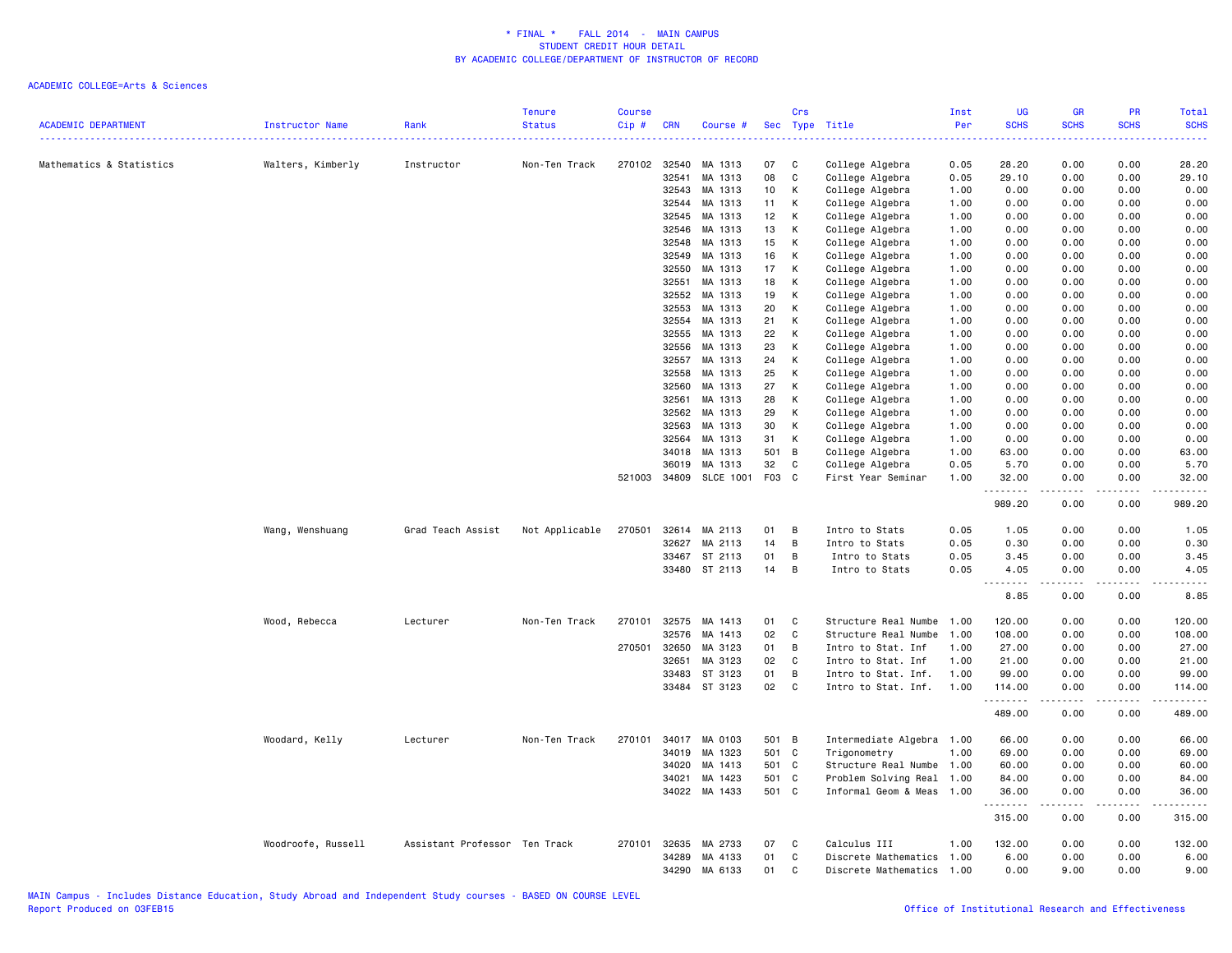| <b>ACADEMIC DEPARTMENT</b> | <b>Instructor Name</b> | Rank                          | <b>Tenure</b><br><b>Status</b> | <b>Course</b><br>$Cip \#$ | <b>CRN</b>   | Course #             |      | Crs          | Sec Type Title            | Inst<br>Per | <b>UG</b><br><b>SCHS</b>                                                                                                                                                 | <b>GR</b><br><b>SCHS</b>           | PR<br><b>SCHS</b>                                                                                                                                            | Total<br><b>SCHS</b>                                                                                                                                                                      |
|----------------------------|------------------------|-------------------------------|--------------------------------|---------------------------|--------------|----------------------|------|--------------|---------------------------|-------------|--------------------------------------------------------------------------------------------------------------------------------------------------------------------------|------------------------------------|--------------------------------------------------------------------------------------------------------------------------------------------------------------|-------------------------------------------------------------------------------------------------------------------------------------------------------------------------------------------|
|                            |                        |                               |                                |                           |              |                      |      |              |                           |             | 138.00                                                                                                                                                                   | 9.00                               | 0.00                                                                                                                                                         | 147.00                                                                                                                                                                                    |
|                            |                        |                               |                                |                           |              |                      |      |              |                           |             |                                                                                                                                                                          |                                    |                                                                                                                                                              |                                                                                                                                                                                           |
| Mathematics & Statistics   | Woody, Jonathan        | Assistant Professor Ten Track |                                |                           | 270501 32664 | MA 4523              | 01   | C            | Intro To Probability 1.00 |             | 60.00                                                                                                                                                                    | 0.00                               | 0.00                                                                                                                                                         | 60.00                                                                                                                                                                                     |
|                            |                        |                               |                                |                           | 32673        | MA 6523              | 01   | C            | Intro To Probability 1.00 |             | 0.00                                                                                                                                                                     | 3.00                               | 0.00                                                                                                                                                         | 3.00                                                                                                                                                                                      |
|                            |                        |                               |                                |                           | 33488        | ST 4523              | 01   | C            | Intro To Probability 1.00 |             | 12.00                                                                                                                                                                    | 0.00                               | 0.00                                                                                                                                                         | 12.00                                                                                                                                                                                     |
|                            |                        |                               |                                |                           | 33504        | ST 8613              | 01   | C            | Linear Models I           | 1.00        | 0.00                                                                                                                                                                     | 24.00                              | 0.00                                                                                                                                                         | 24.00                                                                                                                                                                                     |
|                            |                        |                               |                                |                           | 35786        | ST 9000              | 02   | D            | Research / Diss           | 1.00        | 0.00                                                                                                                                                                     | 9.00                               | 0.00                                                                                                                                                         | 9.00                                                                                                                                                                                      |
|                            |                        |                               |                                |                           |              | 36534 ST 4000        | 01 I |              | Directed Indiv Study 1.00 |             | 3.00<br>-----                                                                                                                                                            | 0.00<br>$- - - - - - -$            | 0.00<br>.                                                                                                                                                    | 3.00<br>.                                                                                                                                                                                 |
|                            |                        |                               |                                |                           |              |                      |      |              |                           |             | 75.00                                                                                                                                                                    | 36.00                              | 0.00                                                                                                                                                         | 111.00                                                                                                                                                                                    |
|                            | Wu, Tung-Lung          | Assistant Professor Ten Track |                                |                           |              | 270501 33496 ST 8114 | 02   | B            | Statistical Methods       | 1.00        | 0.00<br>.                                                                                                                                                                | 136.00<br>.                        | 0.00<br>.                                                                                                                                                    | 136.00<br>.                                                                                                                                                                               |
|                            |                        |                               |                                |                           |              |                      |      |              |                           |             | 0.00                                                                                                                                                                     | 136.00                             | 0.00                                                                                                                                                         | 136.00                                                                                                                                                                                    |
|                            | Xu, Xiangsheng         | Professor                     | Tenured                        | 270101                    | 32653        | MA 3253              | 01   | C            | Diff Equations            | 1.00        | 123.00                                                                                                                                                                   | 0.00                               | 0.00                                                                                                                                                         | 123.00                                                                                                                                                                                    |
|                            |                        |                               |                                |                           | 32654        | MA 3253              | 02   | C            | Diff Equations            | 1.00        | 132.00                                                                                                                                                                   | 0.00                               | 0.00                                                                                                                                                         | 132.00                                                                                                                                                                                    |
|                            |                        |                               |                                |                           |              |                      |      |              |                           |             | .                                                                                                                                                                        | .                                  | .                                                                                                                                                            | .                                                                                                                                                                                         |
|                            |                        |                               |                                |                           |              |                      |      |              |                           |             | 255.00                                                                                                                                                                   | 0.00                               | 0.00                                                                                                                                                         | 255.00                                                                                                                                                                                    |
|                            | Xu, Yang               | Grad Teach Assist             | Not Applicable                 | 270501                    | 32620        | MA 2113              | 07   | B            | Intro to Stats            | 0.05        | 2.25                                                                                                                                                                     | 0.00                               | 0.00                                                                                                                                                         | 2.25                                                                                                                                                                                      |
|                            |                        |                               |                                |                           | 32626        | MA 2113              | 13   | B            | Intro to Stats            | 0.95        | 22.80                                                                                                                                                                    | 0.00                               | 0.00                                                                                                                                                         | 22.80                                                                                                                                                                                     |
|                            |                        |                               |                                |                           | 32627        | MA 2113              | 14   | B            | Intro to Stats            | 0.95        | 5.70                                                                                                                                                                     | 0.00                               | 0.00                                                                                                                                                         | 5.70                                                                                                                                                                                      |
|                            |                        |                               |                                |                           | 32628        | MA 2113              | 15   | B            | Intro to Stats            | 0.95        | 19.95                                                                                                                                                                    | 0.00                               | 0.00                                                                                                                                                         | 19.95                                                                                                                                                                                     |
|                            |                        |                               |                                |                           | 33473        | ST 2113              | 07   | B            | Intro to Stats            | 0.05        | 2.25                                                                                                                                                                     | 0.00                               | 0.00                                                                                                                                                         | 2.25                                                                                                                                                                                      |
|                            |                        |                               |                                |                           | 33479        | ST 2113              | 13   | B            | Intro to Stats            | 0.95        | 59.85                                                                                                                                                                    | 0.00                               | 0.00                                                                                                                                                         | 59.85                                                                                                                                                                                     |
|                            |                        |                               |                                |                           | 33480        | ST 2113              | 14   | В            | Intro to Stats            | 0.95        | 76.95                                                                                                                                                                    | 0.00                               | 0.00                                                                                                                                                         | 76.95                                                                                                                                                                                     |
|                            |                        |                               |                                |                           |              | 33481 ST 2113        | 15   | B            | Intro to Stats            | 0.95        | 54.15<br><u>.</u>                                                                                                                                                        | 0.00<br>.                          | 0.00                                                                                                                                                         | 54.15<br>.                                                                                                                                                                                |
|                            |                        |                               |                                |                           |              |                      |      |              |                           |             | 243.90                                                                                                                                                                   | 0.00                               | $\cdots$<br>0.00                                                                                                                                             | 243.90                                                                                                                                                                                    |
|                            | Yang, Xingzhou         | Assistant Professor Ten Track |                                |                           | 270101 32630 | MA 2733              | 02   | C            | Calculus III              | 1.00        | 141.00                                                                                                                                                                   | 0.00                               | 0.00                                                                                                                                                         | 141.00                                                                                                                                                                                    |
|                            |                        |                               |                                |                           | 32639        | MA 2743              | 03   | C            | Calculus IV               | 1.00        | 117.00                                                                                                                                                                   | 0.00                               | 0.00                                                                                                                                                         | 117.00                                                                                                                                                                                    |
|                            |                        |                               |                                |                           |              |                      |      |              |                           |             | .<br>258.00                                                                                                                                                              | $\omega = \omega = \omega$<br>0.00 | $\frac{1}{2} \left( \frac{1}{2} \right) \left( \frac{1}{2} \right) \left( \frac{1}{2} \right) \left( \frac{1}{2} \right) \left( \frac{1}{2} \right)$<br>0.00 | .<br>258.00                                                                                                                                                                               |
|                            | Yarahmadian, Shantia   | Assistant Professor Ten Track |                                | 270101                    | 32679        | MA 8313              | 01   | C            | Ordinary Diff Eqn I       | 1.00        | 0.00                                                                                                                                                                     | 21.00                              | 0.00                                                                                                                                                         | 21.00                                                                                                                                                                                     |
|                            |                        |                               |                                |                           | 36475        | MA 7000              | 02   | $\mathbf{I}$ | Directed Indiv Study      | 1.00        | 0.00                                                                                                                                                                     | 3.00                               | 0.00                                                                                                                                                         | 3.00                                                                                                                                                                                      |
|                            |                        |                               |                                | 270301                    | 32678        | MA 8203              | 01   | C            | Appl Math I               | 1.00        | 0.00                                                                                                                                                                     | 57.00                              | 0.00                                                                                                                                                         | 57.00                                                                                                                                                                                     |
|                            |                        |                               |                                |                           | 34024        | MA 8203              | 501  | $\mathbf{C}$ | Appl Math I               | 1.00        | 0.00                                                                                                                                                                     | 24.00                              | 0.00                                                                                                                                                         | 24.00                                                                                                                                                                                     |
|                            |                        |                               |                                |                           |              |                      |      |              |                           |             | 0.00                                                                                                                                                                     | .<br>105.00                        | .<br>0.00                                                                                                                                                    | $\frac{1}{2} \left( \frac{1}{2} \right) \left( \frac{1}{2} \right) \left( \frac{1}{2} \right) \left( \frac{1}{2} \right) \left( \frac{1}{2} \right) \left( \frac{1}{2} \right)$<br>105.00 |
|                            |                        |                               |                                |                           |              |                      |      |              |                           |             |                                                                                                                                                                          |                                    |                                                                                                                                                              |                                                                                                                                                                                           |
|                            | Zhao, Meng             | Assistant Professor Ten Track |                                | 270501                    | 33485        | ST 4111              | 01   | -S           | Seminar In Stat Pkge 1.00 |             | 8.00                                                                                                                                                                     | 0.00                               | 0.00                                                                                                                                                         | 8.00                                                                                                                                                                                      |
|                            |                        |                               |                                |                           | 33490        | ST 6111              | 01   | S.           | Seminar In Stat Pkge 1.00 |             | 0.00                                                                                                                                                                     | 11.00                              | 0.00                                                                                                                                                         | 11.00                                                                                                                                                                                     |
|                            |                        |                               |                                |                           | 33499        | ST 8253              | 01   | C            | Regression Analysis       | 1.00        | 0.00                                                                                                                                                                     | 48.00                              | 0.00                                                                                                                                                         | 48.00                                                                                                                                                                                     |
|                            |                        |                               |                                |                           |              | 33502 ST 8413        | 01   | C            | Multiv Stat Meths         | 1.00        | 0.00<br>$\frac{1}{2} \left( \frac{1}{2} \right) \left( \frac{1}{2} \right) \left( \frac{1}{2} \right) \left( \frac{1}{2} \right) \left( \frac{1}{2} \right)$<br>$\cdots$ | 51.00<br>.                         | 0.00<br>$\frac{1}{2} \left( \frac{1}{2} \right) \left( \frac{1}{2} \right) \left( \frac{1}{2} \right) \left( \frac{1}{2} \right) \left( \frac{1}{2} \right)$ | 51.00<br>.                                                                                                                                                                                |
|                            |                        |                               |                                |                           |              |                      |      |              |                           |             | 8.00                                                                                                                                                                     | 110.00                             | 0.00                                                                                                                                                         | 118.00                                                                                                                                                                                    |
| Mathematics & Statistics   |                        |                               |                                |                           |              |                      |      |              |                           |             | 18085.00                                                                                                                                                                 | ========<br>1037.00                | ========<br>0.00                                                                                                                                             | ==========<br>19122.00                                                                                                                                                                    |
|                            |                        |                               |                                |                           |              |                      |      |              |                           |             |                                                                                                                                                                          | ======== =======                   |                                                                                                                                                              | ==========                                                                                                                                                                                |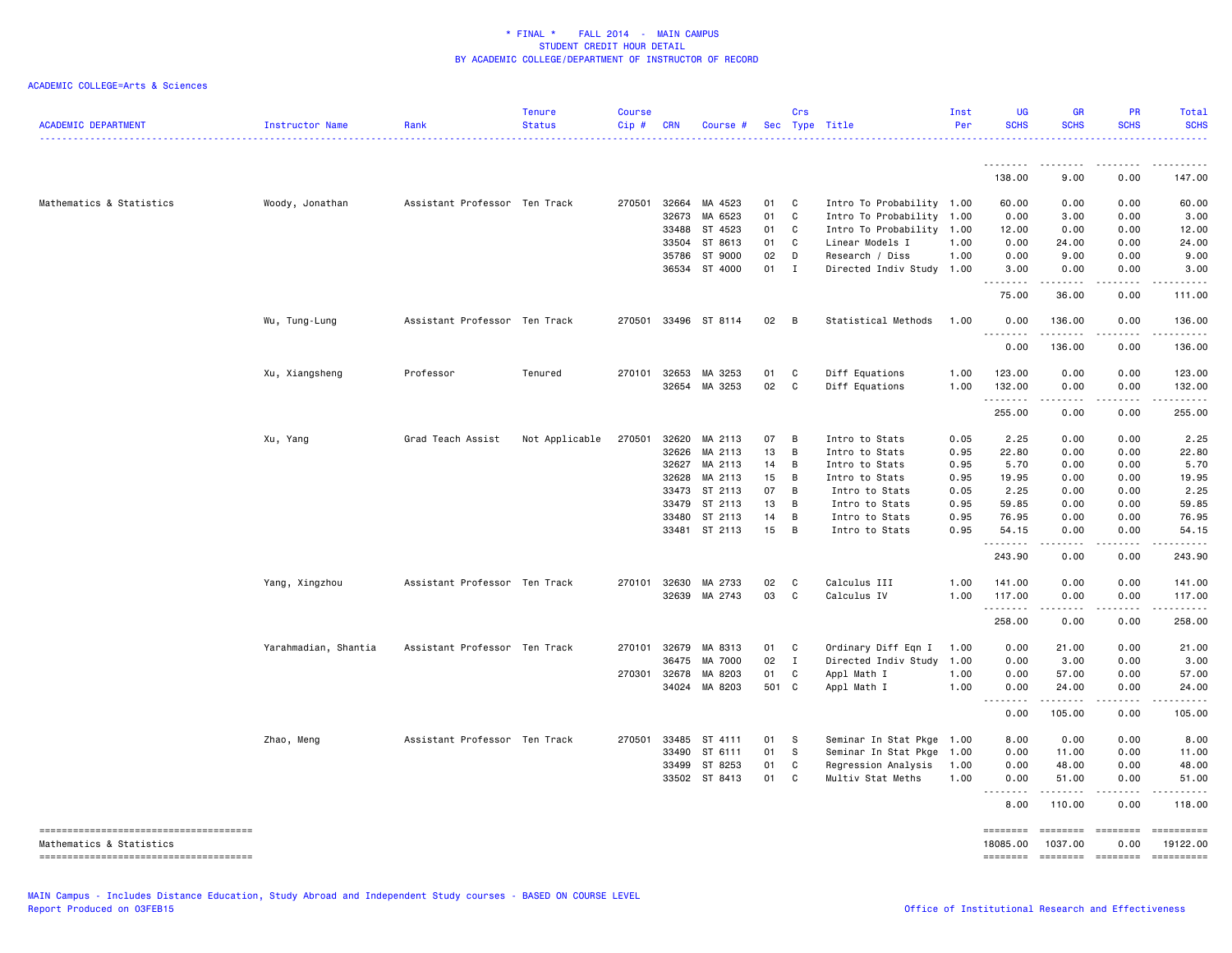| <b>ACADEMIC DEPARTMENT</b> | <b>Instructor Name</b> | Rank         | <b>Tenure</b><br><b>Status</b> | <b>Course</b><br>$Cip$ # | <b>CRN</b> | Course #      | Sec | Crs            | Type Title                | Inst<br>Per | <b>UG</b><br><b>SCHS</b> | <b>GR</b><br><b>SCHS</b> | <b>PR</b><br><b>SCHS</b> | Total<br><b>SCHS</b> |
|----------------------------|------------------------|--------------|--------------------------------|--------------------------|------------|---------------|-----|----------------|---------------------------|-------------|--------------------------|--------------------------|--------------------------|----------------------|
|                            |                        |              |                                |                          |            |               |     |                |                           |             |                          |                          |                          |                      |
| Military Science           | Barker, Christopher    | Non-Employee | Not Applicable                 | 280503                   |            | 32776 MS 1112 | 01  | B              | Leader Development I 1.00 |             | 30.00                    | 0.00                     | 0.00                     | 30.00                |
|                            |                        |              |                                |                          | 32777      | MS 1112       | 02  | B              | Leader Development I 1.00 |             | 28.00                    | 0.00                     | 0.00                     | 28.00                |
|                            |                        |              |                                |                          |            | 32778 MS 1112 | 03  | B              | Leader Development I 1.00 |             | 24.00<br>--------        | 0.00<br>--------         | 0.00<br>--------         | 24.00<br>------      |
|                            |                        |              |                                |                          |            |               |     |                |                           |             | 82.00                    | 0.00                     | 0.00                     | 82.00                |
|                            | Hunter, Michael        | Non-Employee | Not Applicable                 | 280503                   | 32784      | MS 3113       | 01  | B              | Adv Mil Skills I          | 1.00        | 27.00                    | 0.00                     | 0.00                     | 27.00                |
|                            |                        |              |                                |                          |            | 32785 MS 3113 | 02  | B              | Adv Mil Skills I          | 1.00        | 57.00                    | 0.00                     | 0.00                     | 57.00                |
|                            |                        |              |                                |                          |            |               |     |                |                           |             | $- - -$<br>84.00         | 0.00                     | ----<br>0.00             | 84.00                |
|                            | Locke, Brian           | Non-Employee | Not Applicable                 | 280503                   | 32786      | MS 4114       | 01  | B              | Ldrship Chal & Goal       | 1.00        | 56.00                    | 0.00                     | 0.00                     | 56.00                |
|                            |                        |              |                                |                          | 32787      | MS 4114       | 02  | B              | Ldrship Chal & Goal       | 1.00        | 44.00                    | 0.00                     | 0.00                     | 44.00                |
|                            |                        |              |                                |                          | 35397      | MS 4000       | 01  | I              | Dir Indiv Study           | 1.00        | 4.00                     | 0.00                     | 0.00                     | 4.00                 |
|                            |                        |              |                                |                          | 36411      | MS 4000       | 03  | I              | Dir Indiv Study           | 1.00        | 4.00                     | 0.00                     | 0.00                     | 4.00                 |
|                            |                        |              |                                |                          |            |               |     |                |                           |             | --------<br>108.00       | 0.00                     | 0.00                     | 108.00               |
|                            | Seals, Terence         | Non-Employee | Not Applicable                 | 131314                   | 32959      | PE 3111       | 01  | - L            | Adv Mil Phy Fit           | 1.00        | 60.00                    | 0.00                     | 0.00                     | 60.00                |
|                            |                        |              |                                | 280503                   | 32781      | MS 2113       | 01  | B              | Advanced Leadership       | 1.00        | 21.00                    | 0.00                     | 0.00                     | 21.00                |
|                            |                        |              |                                |                          |            | 32782 MS 2113 | 02  | $\overline{B}$ | Advanced Leadership       | 1.00        | 33.00                    | 0.00                     | 0.00                     | 33.00                |
|                            |                        |              |                                |                          |            |               |     |                |                           |             | ---------<br>114.00      | - - - - -<br>0.00        | .<br>0.00                | ------<br>114.00     |
|                            |                        |              |                                |                          |            |               |     |                |                           |             | ========                 | $=$ = = = = = = =        | ========                 | ==========           |
| Military Science           |                        |              |                                |                          |            |               |     |                |                           |             | 388.00                   | 0.00                     | 0.00                     | 388,00               |
|                            |                        |              |                                |                          |            |               |     |                |                           |             | ========                 | ---------                | ========                 | -----------          |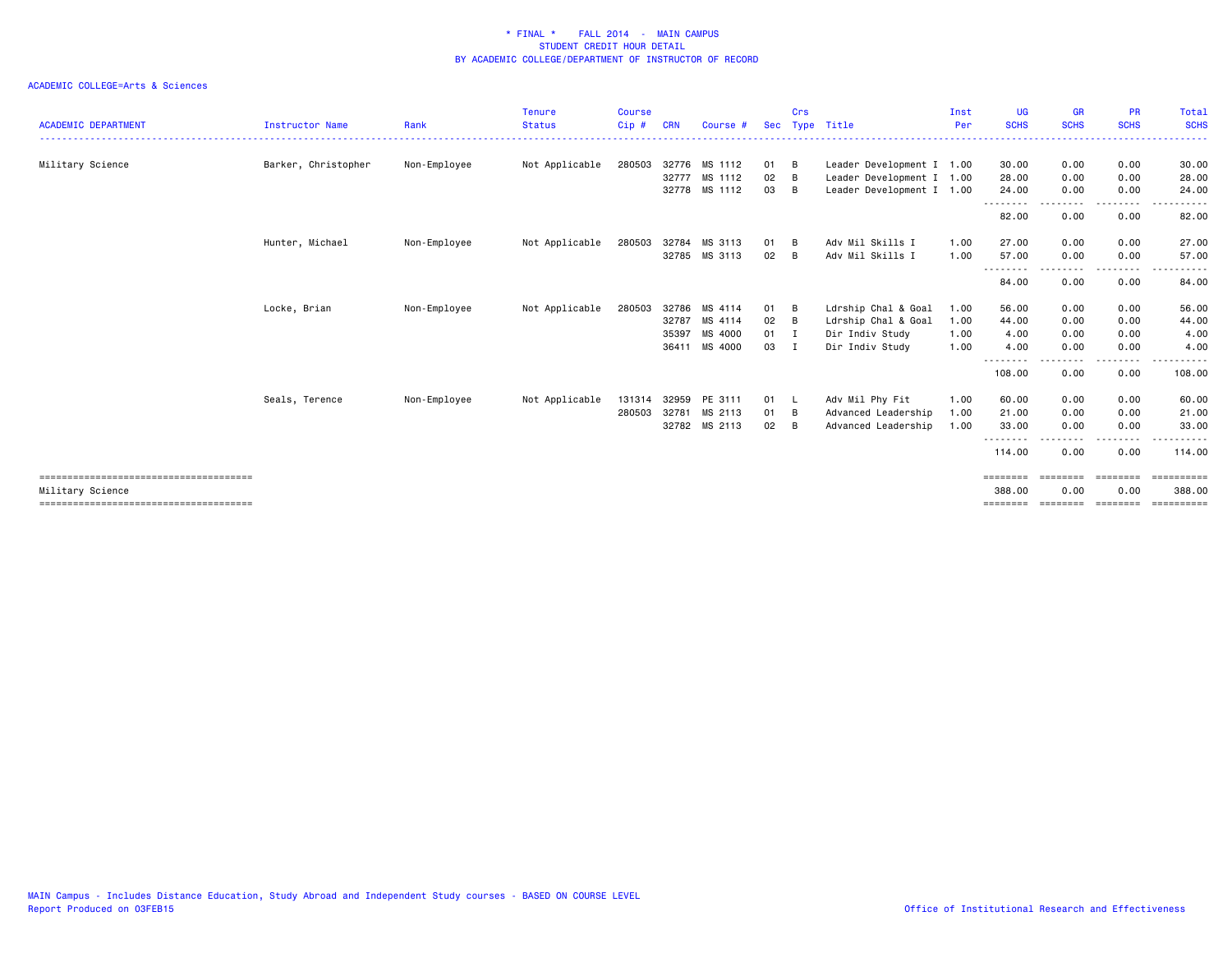|                            |                    |                               | <b>Tenure</b> | <b>Course</b> |              |                       |                   | Crs          |                           | Inst | <b>UG</b>                           | GR                    | PR                    | Total                                                                                                                     |
|----------------------------|--------------------|-------------------------------|---------------|---------------|--------------|-----------------------|-------------------|--------------|---------------------------|------|-------------------------------------|-----------------------|-----------------------|---------------------------------------------------------------------------------------------------------------------------|
| <b>ACADEMIC DEPARTMENT</b> | Instructor Name    | Rank                          | <b>Status</b> | Cip#          | <b>CRN</b>   | Course #              | Sec               | Type         | Title                     | Per  | <b>SCHS</b>                         | <b>SCHS</b>           | <b>SCHS</b>           | <b>SCHS</b>                                                                                                               |
| Philosophy & Religion      | Bickle, John       | Professor                     | Tenured       | 380101        | 33091        | PHI 1001              | F01 C             |              | First Year Seminar        | 1.00 | 21.00                               | 0.00                  | 0.00                  | 21.00                                                                                                                     |
|                            |                    |                               |               |               | 33098        | PHI 1103              | H <sub>01</sub> C |              | Intro To Philosophy       | 1.00 | 57.00                               | 0.00                  | 0.00                  | 57.00                                                                                                                     |
|                            |                    |                               |               |               |              |                       |                   |              |                           |      | .<br>78.00                          | 0.00                  | 0.00                  | .<br>78.00                                                                                                                |
|                            | Bisson, Albert     | Instructor                    | Non-Ten Track | 380201        | 33382        | REL 1103              | H <sub>01</sub> C |              | Intro To Religion         | 1.00 | 75.00                               | 0.00                  | 0.00                  | 75.00                                                                                                                     |
|                            |                    |                               |               |               | 35583        | REL 4000              | 01                | $\mathbf{I}$ | Directed Indiv Study 1.00 |      | 1.00                                | 0.00                  | 0.00                  | 1.00                                                                                                                      |
|                            |                    |                               |               |               | 36010        | REL 4000              | 03                | $\mathbf{I}$ | Directed Indiv Study 1.00 |      | 3.00                                | 0.00                  | 0.00                  | 3.00                                                                                                                      |
|                            |                    |                               |               |               | 36590        | REL 4000              | 06                | $\mathbf I$  | Directed Indiv Study 1.00 |      | 3.00                                | 0.00                  | 0.00                  | 3.00                                                                                                                      |
|                            |                    |                               |               | 380203        | 33392        | REL 1213              | 01                | C            | Intr To Old Test          | 1.00 | 123.00                              | 0.00                  | 0.00                  | 123.00                                                                                                                    |
|                            |                    |                               |               | 389999        | 34264        | REL 4990              | H01 C             |              | Special Topic In REL 1.00 |      | 75.00                               | 0.00                  | 0.00                  | 75.00                                                                                                                     |
|                            |                    |                               |               |               |              |                       |                   |              |                           |      |                                     |                       |                       |                                                                                                                           |
|                            |                    |                               |               | 450801        | 34262        | REL 3703              | 01                | C            | Western Church to 16 1.00 |      | 78.00                               | 0.00                  | 0.00                  | 78.00                                                                                                                     |
|                            |                    |                               |               | 540101        | 34263        | HI 3703               | 01                | C            | Western Church to 16 1.00 |      | 42.00<br>.                          | 0.00                  | 0.00                  | 42.00<br>.                                                                                                                |
|                            |                    |                               |               |               |              |                       |                   |              |                           |      | 400.00                              | 0.00                  | 0.00                  | 400.00                                                                                                                    |
|                            | Bruno, Michael     | Assistant Professor Ten Track |               | 380101        | 34256        | PHI 4143              | 01                | C            | Phil Of Science           | 1.00 | 21.00                               | 0.00                  | 0.00                  | 21.00                                                                                                                     |
|                            |                    |                               |               |               | 34257        | PHI 6143              | 01                | C            | Phil Of Science           | 1.00 | 0.00                                | 3.00                  | 0.00                  | 3.00                                                                                                                      |
|                            |                    |                               |               |               |              | 380103 33104 PHI 1123 | 01                | C            | Intro To Ethics           | 1.00 | 108.00                              | 0.00                  | 0.00                  | 108.00                                                                                                                    |
|                            |                    |                               |               |               |              |                       |                   |              |                           |      | .                                   | .                     | .                     | .                                                                                                                         |
|                            |                    |                               |               |               |              |                       |                   |              |                           |      | 129.00                              | 3.00                  | 0.00                  | 132.00                                                                                                                    |
|                            | Codling, James     | Lecturer                      | Non-Ten Track | 130901        | 31400        | EDF 3333              | 08                | C            | Social Foundation Ed      | 1.00 | 75.00                               | 0.00                  | 0.00                  | 75.00                                                                                                                     |
|                            |                    |                               |               | 380201        | 33386        | REL 1103              | 05                | C            | Intro To Religion         | 1.00 | 120.00                              | 0.00                  | 0.00                  | 120.00                                                                                                                    |
|                            |                    |                               |               |               | 33388        | REL 1103              | 04                | C            | Intro To Religion         | 1.00 | 108.00                              | 0.00                  | 0.00                  | 108.00                                                                                                                    |
|                            |                    |                               |               |               |              |                       |                   |              |                           |      | .<br>303.00                         | .<br>0.00             | $\frac{1}{2}$<br>0.00 | .<br>303.00                                                                                                               |
|                            | Edelmann, Jonathan | Assistant Professor Ten Track |               | 240101        | 32311        | HON 3183              | H01 S             |              | Honors Seminar - Hum 1.00 |      | 36.00                               | 0.00                  | 0.00                  | 36.00                                                                                                                     |
|                            |                    |                               |               | 380201        | 33395        | REL 3213              | 01                | C            | World Religions I         | 1.00 | 99.00                               | 0.00                  | 0.00                  | 99.00                                                                                                                     |
|                            |                    |                               |               |               | 36439        | REL 4000              | 04                | I            | Directed Indiv Study 1.00 |      | 3.00                                | 0.00                  | 0.00                  | 3.00                                                                                                                      |
|                            |                    |                               |               |               |              |                       |                   |              |                           |      | .                                   |                       |                       | .                                                                                                                         |
|                            |                    |                               |               |               |              |                       |                   |              |                           |      | 138.00                              | 0.00                  | 0.00                  | 138.00                                                                                                                    |
|                            | Hall, Alicia       | Assistant Professor Ten Track |               | 380101        | 34253        | PHI 3323              | 02                | C.           | Medical Ethics            | 1.00 | 96.00                               | 0.00                  | 0.00                  | 96.00                                                                                                                     |
|                            |                    |                               |               | 380103        | 33107        | PHI 1123              | 04                | C            | Intro To Ethics           | 1.00 | 117.00                              | 0.00                  | 0.00                  | 117.00                                                                                                                    |
|                            |                    |                               |               |               | 35929        | PHI 1123              | 06                | C            | Intro To Ethics           | 1.00 | 111.00                              | 0.00                  | 0.00                  | 111.00                                                                                                                    |
|                            |                    |                               |               |               |              |                       |                   |              |                           |      | .<br>324.00                         | $\frac{1}{2}$<br>0.00 | .<br>0.00             | .<br>324.00                                                                                                               |
|                            |                    |                               |               |               |              |                       |                   |              |                           |      |                                     |                       |                       |                                                                                                                           |
|                            | Holt, Dale         | Professor                     | Tenured       |               | 380101 33119 | PHI 3133              | 01                | C            | Sem In Philosophy         | 1.00 | 48.00                               | 0.00                  | 0.00                  | 48.00                                                                                                                     |
|                            |                    |                               |               |               | 35827        | PHI 4000              | 01                | Ι.           | Directed Indiv Study      | 1.00 | 1.00<br>$-$<br>$\sim$ $\sim$ $\sim$ | 0.00                  | 0.00                  | 1.00<br>.                                                                                                                 |
|                            |                    |                               |               |               |              |                       |                   |              |                           |      | 49.00                               | 0.00                  | 0.00                  | 49.00                                                                                                                     |
|                            | Johnson, Gregory   | Instructor                    | Non-Ten Track | 380101        | 33097        | PHI 1103              | 05                | C            | Intro To Philosophy       | 1.00 | 111.00                              | 0.00                  | 0.00                  | 111.00                                                                                                                    |
|                            |                    |                               |               |               |              | 34252 PHI 3323        | 01                | C            | Medical Ethics            | 1.00 | 51.00                               | 0.00                  | 0.00                  | 51.00                                                                                                                     |
|                            |                    |                               |               |               |              |                       |                   |              |                           |      | .                                   | .                     |                       | $\begin{array}{cccccccccccccc} \bullet & \bullet & \bullet & \bullet & \bullet & \bullet & \bullet & \bullet \end{array}$ |
|                            |                    |                               |               |               |              |                       |                   |              |                           |      | 162.00                              | 0.00                  | 0.00                  | 162.00                                                                                                                    |
|                            | Kallfelz, William  | Instructor                    | Non-Ten Track | 380103        | 33106        | PHI 1123              | 03                | C            | Intro To Ethics           | 1.00 | 93.00                               | 0.00                  | 0.00                  | 93.00                                                                                                                     |
|                            |                    |                               |               |               | 33113        | PHI 3013              | 01                | C            | <b>Business Ethics</b>    | 1.00 | 117.00                              | 0.00                  | 0.00                  | 117.00                                                                                                                    |
|                            |                    |                               |               |               | 33114        | PHI 3013              | 03                | C            | Business Ethics           | 1.00 | 99.00                               | 0.00                  | 0.00                  | 99.00                                                                                                                     |
|                            |                    |                               |               | 380201        | 33383        | REL 1103              | 02                | C            | Intro To Religion         | 1.00 | 105.00                              | 0.00                  | 0.00                  | 105.00                                                                                                                    |
|                            |                    |                               |               |               | 36505        | REL 4000              | 05                | $\mathsf{T}$ | Directed Indiv Study      | 1.00 | 1.00                                | 0.00                  | 0.00                  | 1.00                                                                                                                      |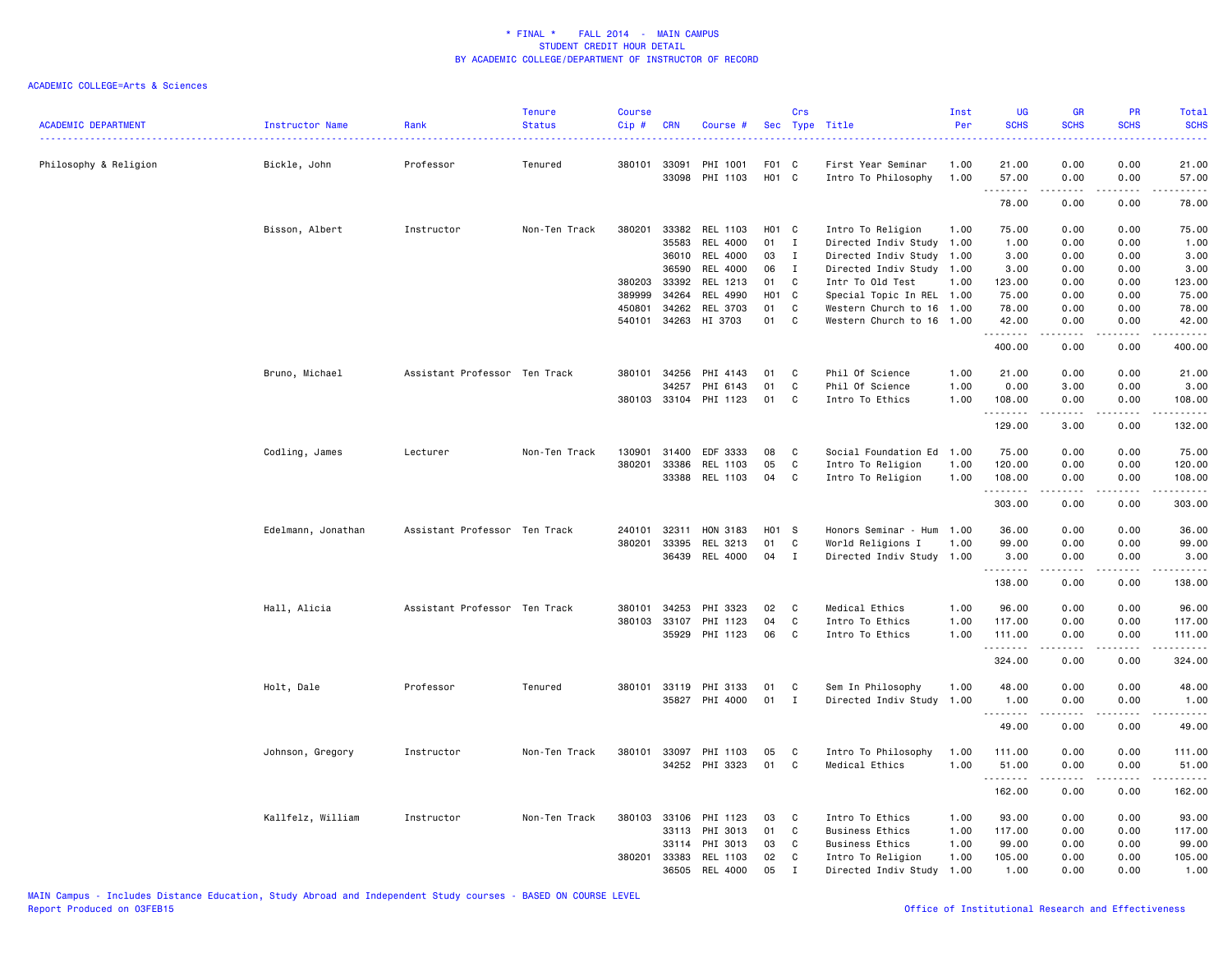| <b>ACADEMIC DEPARTMENT</b>                                      | Instructor Name    | Rank                          | <b>Tenure</b><br><b>Status</b> | <b>Course</b><br>$Cip \#$ | <b>CRN</b>   | Course #              |    | Crs          | Sec Type Title            | Inst<br>Per | <b>UG</b><br><b>SCHS</b>  | <b>GR</b><br><b>SCHS</b> | <b>PR</b><br><b>SCHS</b> | Total<br><b>SCHS</b>      |
|-----------------------------------------------------------------|--------------------|-------------------------------|--------------------------------|---------------------------|--------------|-----------------------|----|--------------|---------------------------|-------------|---------------------------|--------------------------|--------------------------|---------------------------|
|                                                                 |                    |                               |                                |                           |              |                       |    |              |                           |             |                           |                          |                          | .                         |
|                                                                 |                    |                               |                                |                           |              |                       |    |              |                           |             | <u>.</u><br>415.00        | ---------<br>0.00        | -----<br>0.00            | .<br>415.00               |
| Philosophy & Religion                                           | Moffatt, Barton    | Associate Professor Tenured   |                                |                           | 380102 33099 | PHI 1113              | 01 | C            | Intro To Logic            | 1.00        | 120.00                    | 0.00                     | 0.00                     | 120.00                    |
|                                                                 |                    |                               |                                |                           | 33100        | PHI 1113              | 02 | C            | Intro To Logic            | 1.00        | 117.00                    | 0.00                     | 0.00                     | 117.00                    |
|                                                                 |                    |                               |                                | 380103 33123              |              | PHI 8101              | 02 | $\mathbf{s}$ | Case Studies Res Eth 1.00 |             | 0.00                      | 6.00                     | 0.00                     | 6.00                      |
|                                                                 |                    |                               |                                |                           |              | 33124 PHI 8101        | 03 | S.           | Case Studies Res Eth 1.00 |             | 0.00<br>.                 | 5.00<br>.                | 0.00<br>.                | 5.00                      |
|                                                                 |                    |                               |                                |                           |              |                       |    |              |                           |             | 237.00                    | 11.00                    | 0.00                     | 248.00                    |
|                                                                 | Montgomery, Robert | Lecturer                      | Non-Ten Track                  | 380201                    | 33389        | REL 1103              | 06 | C            | Intro To Religion         | 1.00        | 117.00                    | 0.00                     | 0.00                     | 117.00                    |
|                                                                 |                    |                               |                                |                           | 33390        | REL 1103              | 07 | C            | Intro To Religion         | 1.00        | 123.00                    | 0.00                     | 0.00                     | 123.00                    |
|                                                                 |                    |                               |                                |                           |              |                       |    |              |                           |             | .<br>240.00               | .<br>0.00                | $- - - -$<br>0.00        | <u>.</u><br>240.00        |
|                                                                 | Roche, Michael     | Lecturer                      | Non-Ten Track                  | 380101                    | 33094        | PHI 1103              | 02 | C            | Intro To Philosophy       | 1.00        | 111.00                    | 0.00                     | 0.00                     | 111.00                    |
|                                                                 |                    |                               |                                |                           |              | 33096 PHI 1103        | 04 | C            | Intro To Philosophy       | 1.00        | 117.00                    | 0.00                     | 0.00                     | 117.00                    |
|                                                                 |                    |                               |                                |                           |              |                       |    |              |                           |             | .                         | $- - - -$                | .                        | .                         |
|                                                                 |                    |                               |                                |                           |              |                       |    |              |                           |             | 228.00                    | 0.00                     | 0.00                     | 228.00                    |
|                                                                 | Spewak, David      | Instructor                    | Non-Ten Track                  | 380101                    | 33092        | PHI 1103              | 01 | C            | Intro To Philosophy       | 1.00        | 108.00                    | 0.00                     | 0.00                     | 108.00                    |
|                                                                 |                    |                               |                                |                           | 33115        | PHI 3023              | 01 | C            | Hi West Phil: Part I 1.00 |             | 84.00                     | 0.00                     | 0.00                     | 84.00                     |
|                                                                 |                    |                               |                                |                           | 380103 33105 | PHI 1123              | 02 | C            | Intro To Ethics           | 1.00        | 117.00                    | 0.00                     | 0.00                     | 117.00                    |
|                                                                 |                    |                               |                                |                           |              | 33108 PHI 1123        | 05 | $\mathbf{C}$ | Intro To Ethics           | 1.00        | 114.00<br>.               | 0.00<br>.                | 0.00<br>.                | 114.00<br>$- - - - - - -$ |
|                                                                 |                    |                               |                                |                           |              |                       |    |              |                           |             | 423.00                    | 0.00                     | 0.00                     | 423.00                    |
|                                                                 | Thompson, James    | Associate Professor Tenured   |                                |                           |              | 380102 33101 PHI 1113 | 03 | C            | Intro To Logic            | 1.00        | 111.00                    | 0.00                     | 0.00                     | 111.00                    |
|                                                                 |                    |                               |                                |                           |              | 33102 PHI 1113        | 04 | C            | Intro To Logic            | 1.00        | 117.00                    | 0.00                     | 0.00                     | 117.00                    |
|                                                                 |                    |                               |                                |                           |              |                       |    |              |                           |             | .<br>228.00               | -----<br>0.00            | .<br>0.00                | .<br>228.00               |
|                                                                 | Witt, Joseph       | Assistant Professor Ten Track |                                | 380201                    | 33385        | REL 1103              | 03 | C.           | Intro To Religion         | 1.00        | 120.00                    | 0.00                     | 0.00                     | 120.00                    |
|                                                                 |                    |                               |                                |                           | 33391        | REL 1103              | 01 | C            | Intro To Religion         | 1.00        | 117.00                    | 0.00                     | 0.00                     | 117.00                    |
|                                                                 |                    |                               |                                |                           | 35426        | REL 3103              | 01 | C            | Religion & U.S. Cult 1.00 |             | 81.00                     | 0.00                     | 0.00                     | 81.00                     |
|                                                                 |                    |                               |                                |                           |              |                       |    |              |                           |             | .<br>318.00               | .<br>0.00                | 0.00                     | .<br>318.00               |
|                                                                 | Wylie, Danielle    | Instructor                    | Non-Ten Track                  | 380101                    | 33095        | PHI 1103              | 03 | C            | Intro To Philosophy       | 1.00        | 114.00                    | 0.00                     | 0.00                     | 114.00                    |
|                                                                 |                    |                               |                                |                           |              | 34255 PHI 3163        | 01 | C            | Moral Philosophy          | 1.00        | 54.00                     | 0.00                     | 0.00                     | 54.00                     |
|                                                                 |                    |                               |                                |                           |              |                       |    |              |                           |             | .<br>168.00               | -----<br>0.00            | .<br>0.00                | .<br>168.00               |
| --------------------------------------<br>Philosophy & Religion |                    |                               |                                |                           |              |                       |    |              |                           |             | <b>EDESSEE</b><br>3840.00 | ========<br>14.00        | ========<br>0.00         | ==========<br>3854.00     |
| --------------------------------------                          |                    |                               |                                |                           |              |                       |    |              |                           |             | ========                  | ========                 | <b>ENSEREE</b>           |                           |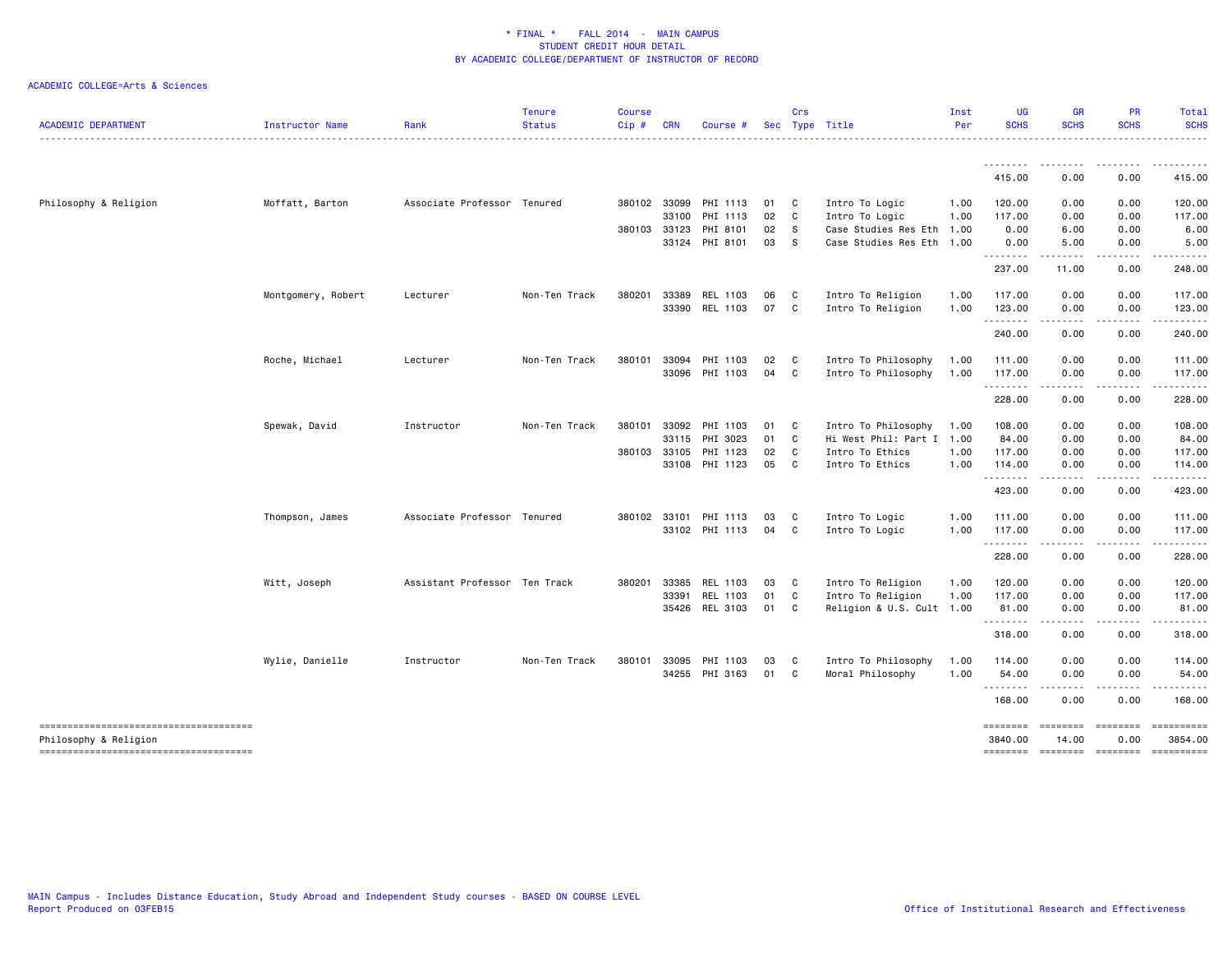| <b>ACADEMIC DEPARTMENT</b> | Instructor Name      | Rank                          | <b>Tenure</b><br><b>Status</b> | Course<br>Cip#   | <b>CRN</b>     | Course #           |          | Crs          | Sec Type Title                           | Inst<br>Per  | UG<br><b>SCHS</b>                       | GR<br><b>SCHS</b>                                                                                                                                             | PR<br><b>SCHS</b>                   | Total<br><b>SCHS</b><br>22223                                                                                                                                 |
|----------------------------|----------------------|-------------------------------|--------------------------------|------------------|----------------|--------------------|----------|--------------|------------------------------------------|--------------|-----------------------------------------|---------------------------------------------------------------------------------------------------------------------------------------------------------------|-------------------------------------|---------------------------------------------------------------------------------------------------------------------------------------------------------------|
| Physics & Astronomy        | Afanasjev, Anatoli   | Professor                     | Tenured                        | 400801           | 33085          | PH 6323            | 01       | C            | Electromag Fields I                      | 1.00         | 0.00                                    | 18.00                                                                                                                                                         | 0.00                                | 18.00                                                                                                                                                         |
|                            |                      |                               |                                | 400805           | 35641<br>33080 | PH 9000<br>PH 4323 | 01<br>01 | D<br>C       | Research / Diss<br>Electromag Fields I   | 1.00<br>1.00 | 0.00<br>12.00                           | 15.00<br>0.00                                                                                                                                                 | 0.00<br>0.00                        | 15.00<br>12.00                                                                                                                                                |
|                            |                      |                               |                                |                  |                |                    |          |              |                                          |              | 12.00                                   | $\frac{1}{2} \left( \frac{1}{2} \right) \left( \frac{1}{2} \right) \left( \frac{1}{2} \right) \left( \frac{1}{2} \right) \left( \frac{1}{2} \right)$<br>33.00 | $\sim$ $\sim$ $\sim$ $\sim$<br>0.00 | $\omega$ is $\omega$ in .<br>45.00                                                                                                                            |
|                            | Arnoldus, Henk       | Professor                     | Tenured                        | 400801           | 35642          | PH 9000            | 02       | D            | Research / Diss                          | 1.00         | 0.00                                    | 3.00                                                                                                                                                          | 0.00                                | 3.00                                                                                                                                                          |
|                            |                      |                               |                                | 400805<br>400810 | 33089<br>33088 | PH 8313<br>PH 8233 | 01<br>01 | C<br>C       | Electromag Theory I<br>Meth Theoret Ph I | 1.00<br>1.00 | 0.00<br>0.00                            | 30.00<br>27.00                                                                                                                                                | 0.00<br>0.00                        | 30.00<br>27.00                                                                                                                                                |
|                            |                      |                               |                                |                  |                |                    |          |              |                                          |              | .                                       | $\frac{1}{2} \left( \frac{1}{2} \right) \left( \frac{1}{2} \right) \left( \frac{1}{2} \right) \left( \frac{1}{2} \right) \left( \frac{1}{2} \right)$          | .                                   | $\frac{1}{2} \left( \frac{1}{2} \right) \left( \frac{1}{2} \right) \left( \frac{1}{2} \right) \left( \frac{1}{2} \right) \left( \frac{1}{2} \right)$          |
|                            |                      |                               |                                |                  |                |                    |          |              |                                          |              | 0.00                                    | 60.00                                                                                                                                                         | 0.00                                | 60.00                                                                                                                                                         |
|                            | Bennett, Christopher | Non-Faculty                   | Not Applicable                 | 400801           | 33000          | PH 1021            | 01       | L            | Physical Science Lab 0.01                |              | 0.20                                    | 0.00                                                                                                                                                          | 0.00                                | 0.20                                                                                                                                                          |
|                            |                      |                               |                                |                  | 33041          | PH 1133            | 02       | К            | Gen Physics III                          | 1.00         | 0.00                                    | 0.00                                                                                                                                                          | 0.00                                | 0.00                                                                                                                                                          |
|                            |                      |                               |                                |                  | 33042          | PH 1133            | 03       | К            | Gen Physics III                          | 1.00         | 0.00                                    | 0.00                                                                                                                                                          | 0.00                                | 0.00                                                                                                                                                          |
|                            |                      |                               |                                |                  | 33043          | PH 1133            | 04       | К            | Gen Physics III                          | 1.00         | 0.00                                    | 0.00                                                                                                                                                          | 0.00                                | 0.00                                                                                                                                                          |
|                            |                      |                               |                                |                  | 33055<br>33056 | PH 2223<br>PH 2223 | 08<br>09 | K<br>K       | Physics II<br>Physics II                 | 1.00<br>1.00 | 0.00<br>0.00                            | 0.00<br>0.00                                                                                                                                                  | 0.00<br>0.00                        | 0.00<br>0.00                                                                                                                                                  |
|                            |                      |                               |                                |                  | 33057          | PH 2223            | 10       | К            | Physics II                               | 1.00         | 0.00                                    | 0.00                                                                                                                                                          | 0.00                                | 0.00                                                                                                                                                          |
|                            |                      |                               |                                |                  | 33058          | PH 2223            | 11       | К            | Physics II                               | 1.00         | 0.00                                    | 0.00                                                                                                                                                          | 0.00                                | 0.00                                                                                                                                                          |
|                            |                      |                               |                                |                  | 33059          | PH 2223            | 12       | К            | Physics II                               | 1.00         | 0.00                                    | 0.00                                                                                                                                                          | 0.00                                | 0.00                                                                                                                                                          |
|                            |                      |                               |                                |                  | 33060          | PH 2223            | 13       | K            | Physics II                               | 1.00         | 0.00                                    | 0.00                                                                                                                                                          | 0.00                                | 0.00                                                                                                                                                          |
|                            |                      |                               |                                |                  | 33061          | PH 2223            | 14       | К            | Physics II                               | 1.00         | 0.00                                    | 0.00                                                                                                                                                          | 0.00                                | 0.00                                                                                                                                                          |
|                            |                      |                               |                                |                  | 33062          | PH 2223            | 15       | К            | Physics II                               | 1.00         | 0.00                                    | 0.00                                                                                                                                                          | 0.00                                | 0.00                                                                                                                                                          |
|                            |                      |                               |                                |                  | 33063          | PH 2223            | 16       | K            | Physics II                               | 1.00         | 0.00                                    | 0.00                                                                                                                                                          | 0.00                                | 0.00                                                                                                                                                          |
|                            |                      |                               |                                |                  | 33064          | PH 2223            | 17       | К            | Physics II                               | 1.00         | 0.00                                    | 0.00                                                                                                                                                          | 0.00                                | 0.00                                                                                                                                                          |
|                            |                      |                               |                                |                  | 33065          | PH 2223            | 18       | К            | Physics II                               | 1.00         | 0.00                                    | 0.00                                                                                                                                                          | 0.00                                | 0.00                                                                                                                                                          |
|                            |                      |                               |                                |                  | 33066          | PH 2223            | 19       | Κ<br>K       | Physics II                               | 1.00         | 0.00                                    | 0.00                                                                                                                                                          | 0.00                                | 0.00                                                                                                                                                          |
|                            |                      |                               |                                |                  | 33067<br>33068 | PH 2223<br>PH 2223 | 20<br>21 | К            | Physics II                               | 1.00<br>1.00 | 0.00<br>0.00                            | 0.00<br>0.00                                                                                                                                                  | 0.00<br>0.00                        | 0.00<br>0.00                                                                                                                                                  |
|                            |                      |                               |                                |                  | 33069          | PH 2223            | 22       | К            | Physics II<br>Physics II                 | 1.00         | 0.00                                    | 0.00                                                                                                                                                          | 0.00                                | 0.00                                                                                                                                                          |
|                            |                      |                               |                                |                  |                | 34406 PH 1021      | 501      | L            | Physical Science Lab                     | 0.01         | 0.24                                    | 0.00                                                                                                                                                          | 0.00                                | 0.24                                                                                                                                                          |
|                            |                      |                               |                                |                  |                |                    |          |              |                                          |              | د د د د<br>$\sim$ $\sim$ $\sim$<br>0.44 | .<br>0.00                                                                                                                                                     | $\sim$ $\sim$ $\sim$<br>0.00        | .<br>0.44                                                                                                                                                     |
|                            |                      |                               |                                |                  |                |                    |          |              |                                          |              |                                         |                                                                                                                                                               |                                     |                                                                                                                                                               |
|                            | Berg, Matthew        | Assistant Professor Ten Track |                                | 400801           | 33078          | PH 4113            | 01       | B            | Elec Circuit Scien                       | 1.00         | 9.00                                    | 0.00                                                                                                                                                          | 0.00                                | 9.00                                                                                                                                                          |
|                            |                      |                               |                                |                  | 33083          | PH 6113            | 01       | B            | Elec Circuit Scien                       | 1.00         | 0.00                                    | 6.00                                                                                                                                                          | 0.00                                | 6.00                                                                                                                                                          |
|                            |                      |                               |                                |                  |                | 35643 PH 9000      | 03       | D            | Research / Diss                          | 1.00         | 0.00<br>.                               | 40.00<br>.                                                                                                                                                    | 0.00<br>.                           | 40.00<br>$\frac{1}{2} \left( \frac{1}{2} \right) \left( \frac{1}{2} \right) \left( \frac{1}{2} \right) \left( \frac{1}{2} \right) \left( \frac{1}{2} \right)$ |
|                            |                      |                               |                                |                  |                |                    |          |              |                                          |              | 9.00                                    | 46.00                                                                                                                                                         | 0.00                                | 55.00                                                                                                                                                         |
|                            | Clay, Rudolf         | Professor                     | Tenured                        | 400801           | 34403          | PH 4813            | 01       | C            | Solid State Physics                      | 1.00         | 9.00                                    | 0.00                                                                                                                                                          | 0.00                                | 9.00                                                                                                                                                          |
|                            |                      |                               |                                |                  | 34404          | PH 6813            | 01       | $\mathtt{C}$ | Solid State Physics                      | 1.00         | 0.00                                    | 12.00                                                                                                                                                         | 0.00                                | 12.00                                                                                                                                                         |
|                            |                      |                               |                                |                  | 35644          | PH 9000            | 04       | D            | Research / Diss                          | 1.00         | 0.00                                    | 19.00                                                                                                                                                         | 0.00                                | 19.00                                                                                                                                                         |
|                            |                      |                               |                                |                  |                |                    |          |              |                                          |              | .<br>9.00                               | 31.00                                                                                                                                                         | 0.00                                | $\frac{1}{2}$<br>40.00                                                                                                                                        |
|                            | Cuicchi, Paul        | Lecturer                      | Non-Ten Track                  | 400801           | 32996          | PH 1013            | 02       | C            | Physical Sci Survey                      | 1.00         | 174.00                                  | 0.00                                                                                                                                                          | 0.00                                | 174.00                                                                                                                                                        |
|                            |                      |                               |                                |                  |                | 32997 PH 1013      | 03       | C            | Physical Sci Survey                      | 1.00         | 189.00                                  | 0.00                                                                                                                                                          | 0.00                                | 189.00                                                                                                                                                        |
|                            |                      |                               |                                |                  |                |                    |          |              |                                          |              | . <b>.</b>                              |                                                                                                                                                               | $\sim$ $\sim$ $\sim$ $\sim$         | .                                                                                                                                                             |
|                            |                      |                               |                                |                  |                |                    |          |              |                                          |              | 363.00                                  | 0.00                                                                                                                                                          | 0.00                                | 363.00                                                                                                                                                        |
|                            | Dunne, James         | Professor                     | Tenured                        | 400801           | 33077          | PH 3613            | 01       | C            | Modern Physics                           | 1.00         | 45.00                                   | 0.00                                                                                                                                                          | 0.00                                | 45.00                                                                                                                                                         |
|                            |                      |                               |                                |                  | 35645          | PH 9000            | 05       | D            | Research / Diss                          | 1.00         | 0.00                                    | 14.00                                                                                                                                                         | 0.00                                | 14.00                                                                                                                                                         |
|                            |                      |                               |                                | 521003           | 34881          | <b>SLCE 1001</b>   | F07      | C.           | First Year Seminar                       | 1.00         | 35.00                                   | 0.00                                                                                                                                                          | 0.00                                | 35.00                                                                                                                                                         |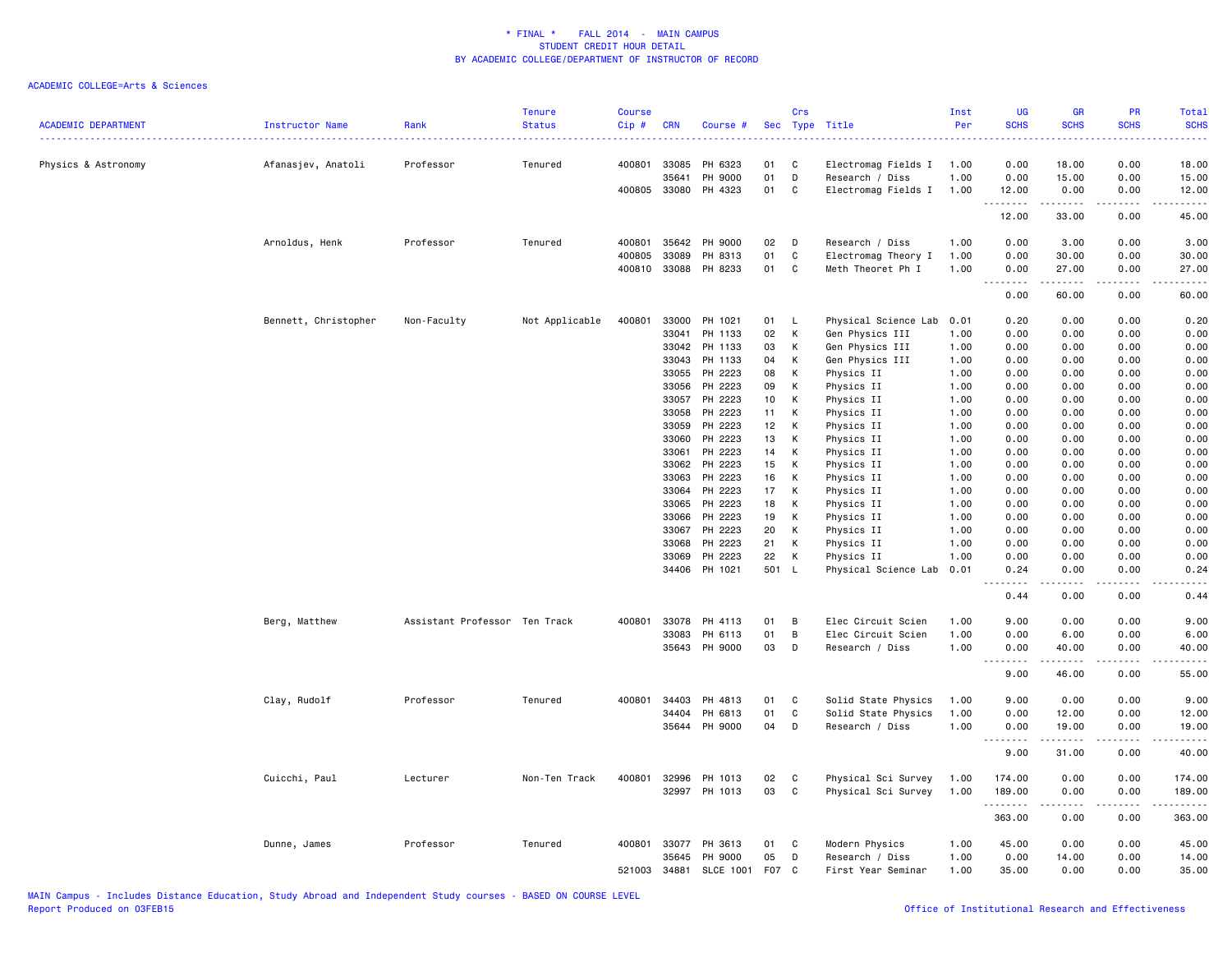| <b>ACADEMIC DEPARTMENT</b> | Instructor Name  | Rank                          | <b>Tenure</b><br><b>Status</b> | <b>Course</b><br>$Cip \#$ | <b>CRN</b>   | Course #                 |          | Crs    | Sec Type Title                 | Inst<br>Per  | <b>UG</b><br><b>SCHS</b> | <b>GR</b><br><b>SCHS</b>                                                                                                                                      | PR<br><b>SCHS</b>                                                                                                                       | <b>Total</b><br><b>SCHS</b> |
|----------------------------|------------------|-------------------------------|--------------------------------|---------------------------|--------------|--------------------------|----------|--------|--------------------------------|--------------|--------------------------|---------------------------------------------------------------------------------------------------------------------------------------------------------------|-----------------------------------------------------------------------------------------------------------------------------------------|-----------------------------|
|                            |                  |                               |                                |                           |              |                          |          |        |                                |              | .                        | .                                                                                                                                                             | .                                                                                                                                       |                             |
|                            |                  |                               |                                |                           |              |                          |          |        |                                |              | 80.00                    | 14.00                                                                                                                                                         | 0.00                                                                                                                                    | 94.00                       |
| Physics & Astronomy        | Dutta, Dipangkar | Associate Professor Tenured   |                                |                           | 400801 33087 | PH 6713                  | 01       | C      | Intro To Quantum Pri 1.00      |              | 0.00                     | 9.00                                                                                                                                                          | 0.00                                                                                                                                    | 9.00                        |
|                            |                  |                               |                                |                           | 35646        | PH 9000                  | 06       | D      | Research / Diss                | 1.00         | 0.00                     | 25.00                                                                                                                                                         | 0.00                                                                                                                                    | 25.00                       |
|                            |                  |                               |                                |                           |              | 400804 33082 PH 4713     | 01       | C      | Intro To Quantum Pri 1.00      |              | 15.00<br>.               | 0.00<br>.                                                                                                                                                     | 0.00<br>$- - - - -$                                                                                                                     | 15.00<br>.                  |
|                            |                  |                               |                                |                           |              |                          |          |        |                                |              | 15.00                    | 34.00                                                                                                                                                         | 0.00                                                                                                                                    | 49.00                       |
|                            | El Fassi, Lamiaa | Assistant Professor Ten Track |                                |                           |              | 400806 34405 PH 8613     | 01       | C      | Nuclear Physics I              | 1.00         | 0.00<br>.                | 15.00<br>د د د د د                                                                                                                                            | 0.00<br>.                                                                                                                               | 15.00                       |
|                            |                  |                               |                                |                           |              |                          |          |        |                                |              | 0.00                     | 15.00                                                                                                                                                         | 0.00                                                                                                                                    | 15.00                       |
|                            | Fox, Daniel      | Lecturer                      | Non-Ten Track                  | 400801                    |              | 33046 PH 2213            | 02       | C      | Physics I                      | 1.00         | 210.00<br>.              | 0.00<br>2.2.2.2.2                                                                                                                                             | 0.00<br>$\mathcal{L}^{\mathcal{L}}\mathcal{L}^{\mathcal{L}}\mathcal{L}^{\mathcal{L}}\mathcal{L}^{\mathcal{L}}\mathcal{L}^{\mathcal{L}}$ | 210.00<br>.                 |
|                            |                  |                               |                                |                           |              |                          |          |        |                                |              | 210.00                   | 0.00                                                                                                                                                          | 0.00                                                                                                                                    | 210.00                      |
|                            | Kim, Seong-Gon   | Professor                     | Tenured                        | 400801                    | 35635        | PH 8000                  | 02       | D      | Research / Thesis              | 1.00         | 0.00                     | 3.00                                                                                                                                                          | 0.00                                                                                                                                    | 3.00                        |
|                            |                  |                               |                                |                           | 35647        | PH 9000                  | 07       | D      | Research / Diss                | 1.00         | 0.00                     | 17.00                                                                                                                                                         | 0.00                                                                                                                                    | 17.00                       |
|                            |                  |                               |                                |                           |              | 400804 33090 PH 8743     | 01       | C      | Quantum Mechanics I            | 1.00         | 0.00<br>.                | 30.00<br><b>.</b>                                                                                                                                             | 0.00                                                                                                                                    | 30.00                       |
|                            |                  |                               |                                |                           |              |                          |          |        |                                |              | 0.00                     | 50.00                                                                                                                                                         | 0.00                                                                                                                                    | 50.00                       |
|                            | Lung, Florin     | Instructor                    | Non-Ten Track                  |                           |              | 400801 33007 PH 1113     | 03       | C      | Gen Physics I                  | 1.00         | 153.00                   | 0.00                                                                                                                                                          | 0.00                                                                                                                                    | 153.00                      |
|                            |                  |                               |                                |                           | 33008        | PH 1113                  | 04       | C      | Gen Physics I                  | 1.00         | 138.00                   | 0.00                                                                                                                                                          | 0.00                                                                                                                                    | 138.00                      |
|                            |                  |                               |                                |                           | 33009        | PH 1113                  | 05       | C      | Gen Physics I                  | 1.00         | 168.00                   | 0.00                                                                                                                                                          | 0.00                                                                                                                                    | 168.00                      |
|                            |                  |                               |                                |                           | 33011        | PH 1113                  | 08       | К      | Gen Physics I                  | 1.00         | 0.00                     | 0.00                                                                                                                                                          | 0.00                                                                                                                                    | 0.00                        |
|                            |                  |                               |                                |                           |              | 33012 PH 1113            | 09       | К      | Gen Physics I                  | 1.00         | 0.00                     | 0.00                                                                                                                                                          | 0.00                                                                                                                                    | 0.00                        |
|                            |                  |                               |                                |                           | 33013        | PH 1113                  | 10       | К      | Gen Physics I                  | 1.00         | 0.00                     | 0.00                                                                                                                                                          | 0.00                                                                                                                                    | 0.00                        |
|                            |                  |                               |                                |                           |              | 33014 PH 1113            | 11       | К      | Gen Physics I                  | 1.00         | 0.00                     | 0.00                                                                                                                                                          | 0.00                                                                                                                                    | 0.00                        |
|                            |                  |                               |                                |                           |              | 33015 PH 1113            | 12<br>13 | К      | Gen Physics I                  | 1.00         | 0.00                     | 0.00                                                                                                                                                          | 0.00                                                                                                                                    | 0.00                        |
|                            |                  |                               |                                |                           | 33016        | PH 1113<br>33017 PH 1113 | 14       | K<br>K | Gen Physics I<br>Gen Physics I | 1.00<br>1.00 | 0.00<br>0.00             | 0.00<br>0.00                                                                                                                                                  | 0.00<br>0.00                                                                                                                            | 0.00<br>0.00                |
|                            |                  |                               |                                |                           | 33018        | PH 1113                  | 15       | К      | Gen Physics I                  | 1.00         | 0.00                     | 0.00                                                                                                                                                          | 0.00                                                                                                                                    | 0.00                        |
|                            |                  |                               |                                |                           |              | 33019 PH 1113            | 16       | К      | Gen Physics I                  | 1.00         | 0.00                     | 0.00                                                                                                                                                          | 0.00                                                                                                                                    | 0.00                        |
|                            |                  |                               |                                |                           | 33020        | PH 1113                  | 17       | К      | Gen Physics I                  | 1.00         | 0.00                     | 0.00                                                                                                                                                          | 0.00                                                                                                                                    | 0.00                        |
|                            |                  |                               |                                |                           | 33021        | PH 1113                  | 18       | К      | Gen Physics I                  | 1.00         | 0.00                     | 0.00                                                                                                                                                          | 0.00                                                                                                                                    | 0.00                        |
|                            |                  |                               |                                |                           | 33022        | PH 1113                  | 19       | К      | Gen Physics I                  | 1.00         | 0.00                     | 0.00                                                                                                                                                          | 0.00                                                                                                                                    | 0.00                        |
|                            |                  |                               |                                |                           | 33023        | PH 1113                  | 20       | K      | Gen Physics I                  | 1.00         | 0.00                     | 0.00                                                                                                                                                          | 0.00                                                                                                                                    | 0.00                        |
|                            |                  |                               |                                |                           |              | 33024 PH 1113            | 21       | K      | Gen Physics I                  | 1.00         | 0.00                     | 0.00                                                                                                                                                          | 0.00                                                                                                                                    | 0.00                        |
|                            |                  |                               |                                |                           | 33025        | PH 1113                  | 22       | К      | Gen Physics I                  | 1.00         | 0.00                     | 0.00                                                                                                                                                          | 0.00                                                                                                                                    | 0.00                        |
|                            |                  |                               |                                |                           | 33026        | PH 1113                  | 23       | К      | Gen Physics I - MSMS           | 1.00         | 0.00                     | 0.00                                                                                                                                                          | 0.00                                                                                                                                    | 0.00                        |
|                            |                  |                               |                                |                           | 33027        | PH 1113                  | 24       | К      | Gen Physics I                  | 1.00         | 0.00                     | 0.00                                                                                                                                                          | 0.00                                                                                                                                    | 0.00                        |
|                            |                  |                               |                                |                           |              | 33050 PH 2223            | 01       | C      | Physics II                     | 1.00         | 198.00<br>.              | 0.00<br>.                                                                                                                                                     | 0.00<br>.                                                                                                                               | 198.00                      |
|                            |                  |                               |                                |                           |              |                          |          |        |                                |              | 657.00                   | 0.00                                                                                                                                                          | 0.00                                                                                                                                    | 657.00                      |
|                            | Ma, Wenchao      | Professor                     | Tenured                        |                           | 400801 33052 | PH 2223                  | 03       | C      | Physics II                     | 1.00         | 174.00                   | 0.00                                                                                                                                                          | 0.00                                                                                                                                    | 174.00                      |
|                            |                  |                               |                                |                           |              | 35648 PH 9000            | 08       | D      | Research / Diss                | 1.00         | 0.00<br>.                | 10.00<br>$\frac{1}{2} \left( \frac{1}{2} \right) \left( \frac{1}{2} \right) \left( \frac{1}{2} \right) \left( \frac{1}{2} \right) \left( \frac{1}{2} \right)$ | 0.00<br>.                                                                                                                               | 10.00                       |
|                            |                  |                               |                                |                           |              |                          |          |        |                                |              | 174.00                   | 10.00                                                                                                                                                         | 0.00                                                                                                                                    | 184.00                      |
|                            | Monts, David     | Professor                     | Tenured                        |                           | 400801 33051 | PH 2223                  | 02       | C.     | Physics II                     | 1.00         | 192.00                   | 0.00                                                                                                                                                          | 0.00                                                                                                                                    | 192.00                      |
|                            |                  |                               |                                |                           | 35649        | PH 9000                  | 09       | D      | Research / Diss                | 1.00         | 0.00                     | 1.00                                                                                                                                                          | 0.00                                                                                                                                    | 1.00                        |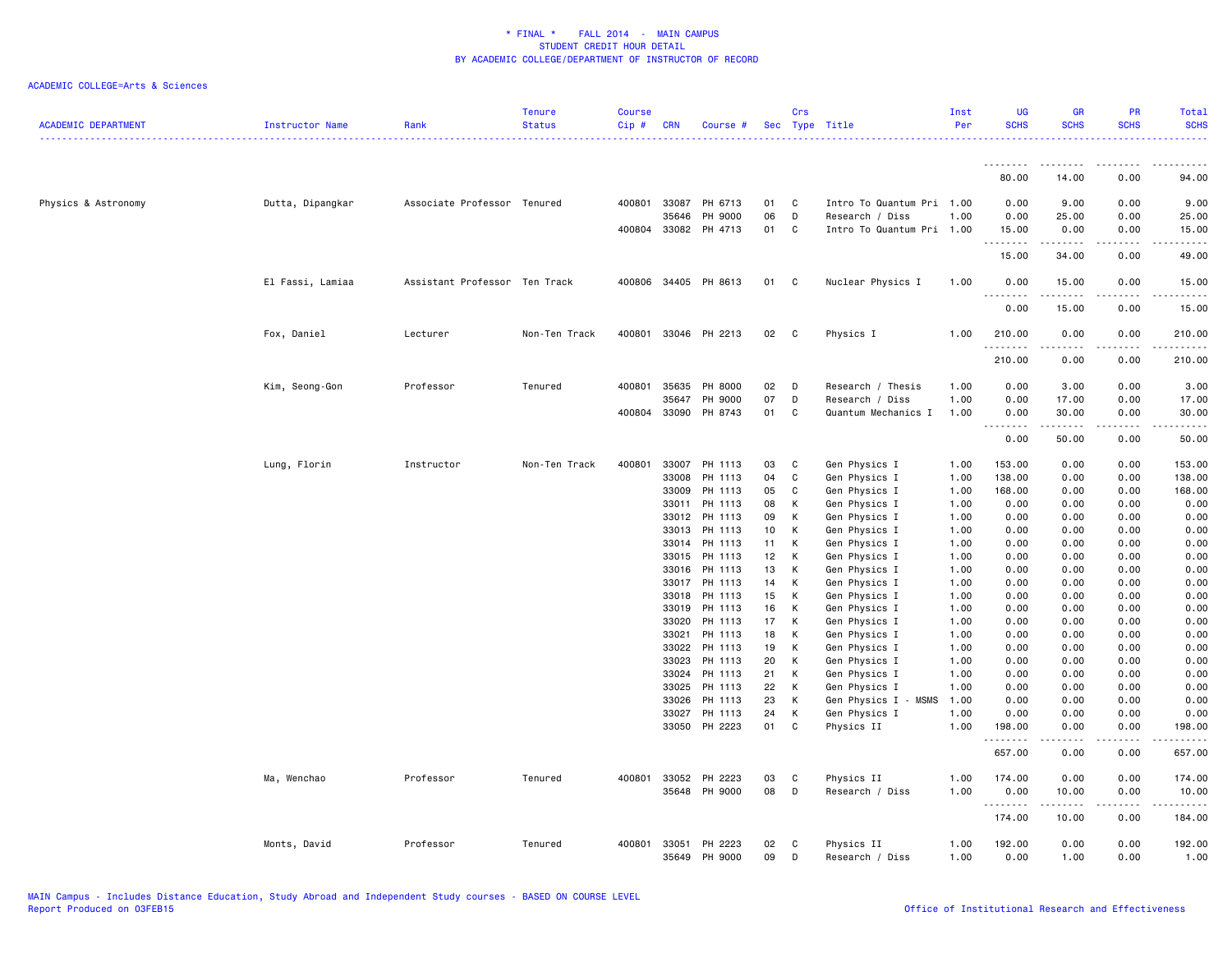| <b>ACADEMIC DEPARTMENT</b> | Instructor Name                                     | Rank                          | <b>Tenure</b><br><b>Status</b> | <b>Course</b><br>Cip# | <b>CRN</b>            | Course #             |          | Crs          | Sec Type Title                               | Inst<br>Per  | <b>UG</b><br><b>SCHS</b> | <b>GR</b><br><b>SCHS</b>                                                                                                                                      | PR<br><b>SCHS</b>            | Total<br><b>SCHS</b> |
|----------------------------|-----------------------------------------------------|-------------------------------|--------------------------------|-----------------------|-----------------------|----------------------|----------|--------------|----------------------------------------------|--------------|--------------------------|---------------------------------------------------------------------------------------------------------------------------------------------------------------|------------------------------|----------------------|
|                            |                                                     |                               |                                |                       |                       |                      |          |              |                                              |              | .                        |                                                                                                                                                               | . <u>.</u> .                 |                      |
|                            |                                                     |                               |                                |                       |                       |                      |          |              |                                              |              | 192.00                   | 1.00                                                                                                                                                          | 0.00                         | 193.00               |
| Physics & Astronomy        | Moody, Judith                                       | Lecturer                      | Non-Ten Track                  | 400801                | 33000                 | PH 1021              | 01       | $\mathsf{L}$ | Physical Science Lab 0.99                    |              | 19.80                    | 0.00                                                                                                                                                          | 0.00                         | 19.80                |
|                            |                                                     |                               |                                |                       | 33003                 | PH 1023              | 01       | C            | Physical Sci Survey                          | 1.00         | 84.00                    | 0.00                                                                                                                                                          | 0.00                         | 84.00                |
|                            |                                                     |                               |                                |                       | 34040                 | PH 1023              | 501 C    |              | Physical Sci Survey                          | 1.00         | 99.00                    | 0.00                                                                                                                                                          | 0.00                         | 99.00                |
|                            |                                                     |                               |                                |                       |                       | 34406 PH 1021        | 501 L    |              | Physical Science Lab 0.99                    |              | 23.76<br>.               | 0.00<br>-----                                                                                                                                                 | 0.00<br>.                    | 23.76<br>.           |
|                            |                                                     |                               |                                |                       |                       |                      |          |              |                                              |              | 226.56                   | 0.00                                                                                                                                                          | 0.00                         | 226.56               |
|                            | Novotny, Mark                                       | Professor                     | Tenured                        | 400801                | 33040                 | PH 1133              | 01       | C            | Gen Physics III                              | 1.00         | 102.00                   | 0.00                                                                                                                                                          | 0.00                         | 102.00               |
|                            |                                                     |                               |                                |                       | 35637                 | PH 8000              | 04       | D            | Research / Thesis                            | 1.00         | 0.00                     | 12.00                                                                                                                                                         | 0.00                         | 12.00                |
|                            |                                                     |                               |                                |                       | 35650                 | PH 9000              | 10       | D            | Research / Diss                              | 1.00         | 0.00<br>.                | 10.00<br>-----                                                                                                                                                | 0.00<br>.                    | 10.00<br>.           |
|                            |                                                     |                               |                                |                       |                       |                      |          |              |                                              |              | 102.00                   | 22.00                                                                                                                                                         | 0.00                         | 124.00               |
|                            | Pierce, Donna                                       | Associate Professor Tenured   |                                | 400801                | 33048                 | PH 2213              | 04       | C            | Physics I                                    | 1.00         | 201.00                   | 0.00                                                                                                                                                          | 0.00                         | 201.00               |
|                            |                                                     |                               |                                |                       | 35651                 | PH 9000              | 11       | D            | Research / Diss                              | 1.00         | 0.00                     | 9.00                                                                                                                                                          | 0.00                         | 9.00                 |
|                            |                                                     |                               |                                |                       | 36062                 | PH 8000              | 08       | D            | Research / Thesis                            | 1.00         | 0.00                     | 9.00                                                                                                                                                          | 0.00                         | 9.00                 |
|                            |                                                     |                               |                                |                       |                       |                      |          |              |                                              |              | .<br>201.00              | $\frac{1}{2} \left( \frac{1}{2} \right) \left( \frac{1}{2} \right) \left( \frac{1}{2} \right) \left( \frac{1}{2} \right) \left( \frac{1}{2} \right)$<br>18.00 | د د د د<br>0.00              | $    -$<br>219.00    |
|                            |                                                     |                               |                                |                       |                       |                      |          |              |                                              |              |                          |                                                                                                                                                               |                              |                      |
|                            | Rupak Lan Tai Moong, Ga Associate Professor Tenured |                               |                                | 400801                | 33072                 | PH 2233              | 01       | C            | Physics III                                  | 1.00         | 159.00                   | 0.00                                                                                                                                                          | 0.00                         | 159.00               |
|                            |                                                     |                               |                                |                       | 33073                 | PH 2233              | 05       | К            | Physics III                                  | 1.00         | 0.00                     | 0.00                                                                                                                                                          | 0.00                         | 0.00                 |
|                            |                                                     |                               |                                |                       | 33074                 | PH 2233              | 06       | Κ            | Physics III                                  | 1.00         | 0.00                     | 0.00                                                                                                                                                          | 0.00                         | 0.00                 |
|                            |                                                     |                               |                                |                       | 33076                 | PH 2233              | 08       | К            | Physics III                                  | 1.00         | 0.00                     | 0.00                                                                                                                                                          | 0.00                         | 0.00                 |
|                            |                                                     |                               |                                |                       | 35638<br>35652        | PH 8000<br>PH 9000   | 05<br>12 | D<br>D       | Research / Thesis<br>Research / Diss         | 1.00<br>1.00 | 0.00<br>0.00             | 6.00<br>6.00                                                                                                                                                  | 0.00<br>0.00                 | 6.00<br>6.00         |
|                            |                                                     |                               |                                |                       |                       |                      |          |              |                                              |              | .                        |                                                                                                                                                               |                              | .                    |
|                            |                                                     |                               |                                |                       |                       |                      |          |              |                                              |              | 159.00                   | 12.00                                                                                                                                                         | 0.00                         | 171.00               |
|                            | Singh, Jagdish                                      | Research Professor            | Not Applicable                 |                       | 400801 35660          | PH 9000              | 17       | D            | Research / Diss                              | 1.00         | 0.00<br>.                | 42.00<br>.                                                                                                                                                    | 0.00<br>.                    | 42.00<br>.           |
|                            |                                                     |                               |                                |                       |                       |                      |          |              |                                              |              | 0.00                     | 42.00                                                                                                                                                         | 0.00                         | 42.00                |
|                            | Solomon, Lazarus                                    | Instructor                    | Non-Ten Track                  | 400801                | 33030                 | PH 1123              | 01       | C            | Gen Physics II                               | 1.00         | 183.00                   | 0.00                                                                                                                                                          | 0.00                         | 183.00               |
|                            |                                                     |                               |                                |                       | 33031                 | PH 1123              | 02       | C            | Gen Physics II                               | 1.00         | 171.00                   | 0.00                                                                                                                                                          | 0.00                         | 171.00               |
|                            |                                                     |                               |                                |                       | 33032                 | PH 1123              | 07       | Κ            | Gen Physics II                               | 1.00         | 0.00                     | 0.00                                                                                                                                                          | 0.00                         | 0.00                 |
|                            |                                                     |                               |                                |                       | 33033                 | PH 1123              | 08       | К            | Gen Physics II                               | 1.00         | 0.00                     | 0.00                                                                                                                                                          | 0.00                         | 0.00                 |
|                            |                                                     |                               |                                |                       | 33034                 | PH 1123              | 09       | Κ            | Gen Physics II                               | 1.00         | 0.00                     | 0.00                                                                                                                                                          | 0.00                         | 0.00                 |
|                            |                                                     |                               |                                |                       | 33035                 | PH 1123              | 10       | К            | Gen Physics II                               | 1.00         | 0.00                     | 0.00                                                                                                                                                          | 0.00                         | 0.00                 |
|                            |                                                     |                               |                                |                       | 33036                 | PH 1123              | 11       | К            | Gen Physics II                               | 1.00         | 0.00                     | 0.00                                                                                                                                                          | 0.00                         | 0.00                 |
|                            |                                                     |                               |                                |                       | 33037                 | PH 1123              | 12       | К            | Gen Physics II                               | 1.00         | 0.00                     | 0.00                                                                                                                                                          | 0.00                         | 0.00                 |
|                            |                                                     |                               |                                |                       | 33038                 | PH 1123              | 13       | К            | Gen Physics II                               | 1.00         | 0.00                     | 0.00                                                                                                                                                          | 0.00                         | 0.00                 |
|                            |                                                     |                               |                                |                       | 33045                 | PH 2213              | 01       | $\mathtt{C}$ | Physics I                                    | 1.00         | 189.00                   | 0.00                                                                                                                                                          | 0.00                         | 189.00               |
|                            |                                                     |                               |                                |                       | 33047                 | PH 2213              | 03       | C            | Physics I                                    | 1.00         | 198.00<br>.              | 0.00                                                                                                                                                          | 0.00<br>$\sim$ $\sim$ $\sim$ | 198.00<br>.          |
|                            |                                                     |                               |                                |                       |                       |                      |          |              |                                              |              | 741.00                   | 0.00                                                                                                                                                          | 0.00                         | 741.00               |
|                            | Tanner, Angelle                                     | Assistant Professor Ten Track |                                |                       |                       | 400202 33004 PH 1063 | 01       | C            | Descrip Astronomy                            | 1.00         | 219.00<br>.              | 0.00                                                                                                                                                          | 0.00                         | 219.00               |
|                            |                                                     |                               |                                |                       |                       |                      |          |              |                                              |              | 219.00                   | 0.00                                                                                                                                                          | 0.00                         | 219.00               |
|                            | Wang, Chuji                                         | Professor                     | Tenured                        |                       | 400801 33079<br>35654 | PH 4213<br>PH 9000   | 01<br>14 | C<br>D       | Intermediate Mechani 1.00<br>Research / Diss | 1.00         | 30.00<br>0.00            | 0.00<br>30.00                                                                                                                                                 | 0.00<br>0.00                 | 30.00<br>30.00       |
|                            |                                                     |                               |                                |                       |                       |                      |          |              |                                              |              |                          |                                                                                                                                                               |                              |                      |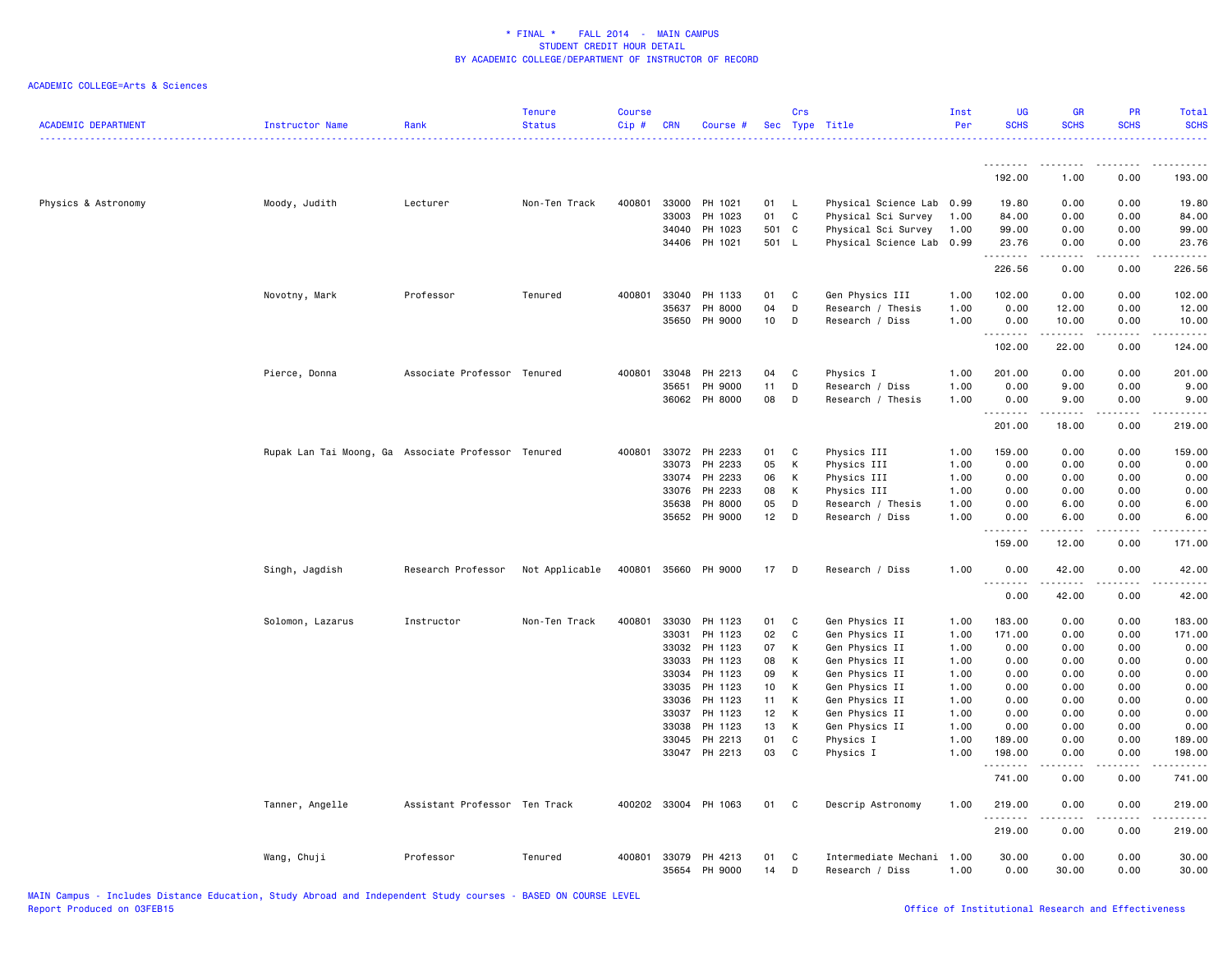| <b>ACADEMIC DEPARTMENT</b> | <b>Instructor Name</b> | Rank                          | <b>Tenure</b><br><b>Status</b> | <b>Course</b><br>Cip# | <b>CRN</b>     | Course #           | <b>Sec</b> | Crs              | Type Title                                             | Inst<br>Per | <b>UG</b><br><b>SCHS</b> | <b>GR</b><br><b>SCHS</b> | <b>PR</b><br><b>SCHS</b>                                                                                                          | <b>Total</b><br><b>SCHS</b><br>. |
|----------------------------|------------------------|-------------------------------|--------------------------------|-----------------------|----------------|--------------------|------------|------------------|--------------------------------------------------------|-------------|--------------------------|--------------------------|-----------------------------------------------------------------------------------------------------------------------------------|----------------------------------|
|                            |                        |                               |                                |                       |                |                    |            |                  |                                                        |             | 30.00                    | 30.00                    | 0.00                                                                                                                              | 60.00                            |
| Physics & Astronomy        | Winger, Jeffry         | Professor                     | Tenured                        | 400801                | 33071          | PH 2223            | H06 C      |                  | Physics II                                             | 1.00        | 69.00                    | 0.00                     | 0.00                                                                                                                              | 69.00                            |
|                            |                        |                               |                                |                       | 35655          | PH 9000            | 15         | D                | Research / Diss                                        | 1.00        | 0.00<br>.                | 18.00<br>------          | 0.00<br>.                                                                                                                         | 18.00<br>.                       |
|                            |                        |                               |                                |                       |                |                    |            |                  |                                                        |             | 69.00                    | 18.00                    | 0.00                                                                                                                              | 87.00                            |
|                            | Worthy, Mark           | Instructor                    | Non-Ten Track                  | 400801                | 32982          | PH 1011            | 02         | - L              | Physical Science Lab 1.00                              |             | 16.00                    | 0.00                     | 0.00                                                                                                                              | 16.00                            |
|                            |                        |                               |                                |                       | 32983          | PH 1011            | 03         | - L              | Physical Science Lab 1.00                              |             | 17.00                    | 0.00                     | 0.00                                                                                                                              | 17.00                            |
|                            |                        |                               |                                |                       | 32984          | PH 1011            | 04         | - L              | Physical Science Lab 1.00                              |             | 14.00                    | 0.00                     | 0.00                                                                                                                              | 14.00                            |
|                            |                        |                               |                                |                       | 32986          | PH 1011            | 06         | - L              | Physical Science Lab 1.00                              |             | 17.00                    | 0.00                     | 0.00                                                                                                                              | 17.00                            |
|                            |                        |                               |                                |                       | 32987          | PH 1011            | 07         | - L              | Physical Science Lab 1.00                              |             | 16.00                    | 0.00                     | 0.00                                                                                                                              | 16.00                            |
|                            |                        |                               |                                |                       | 32988          | PH 1011            | 08         | - L              | Physical Science Lab 1.00                              |             | 16.00                    | 0.00                     | 0.00                                                                                                                              | 16.00                            |
|                            |                        |                               |                                |                       | 32989<br>32990 | PH 1011<br>PH 1011 | 09         | - L              | Physical Science Lab 1.00                              |             | 10.00<br>16.00           | 0.00<br>0.00             | 0.00<br>0.00                                                                                                                      | 10.00<br>16.00                   |
|                            |                        |                               |                                |                       |                | PH 1011            | 10 L       |                  | Physical Science Lab 1.00                              |             |                          |                          | 0.00                                                                                                                              | 17.00                            |
|                            |                        |                               |                                |                       | 32991<br>32992 | PH 1011            | 11 L<br>12 |                  | Physical Science Lab 1.00<br>Physical Science Lab 1.00 |             | 17.00                    | 0.00                     | 0.00                                                                                                                              | 16.00                            |
|                            |                        |                               |                                |                       | 32993          | PH 1011            | 13         | $\lfloor$<br>- L | Physical Science Lab 1.00                              |             | 16.00<br>14.00           | 0.00<br>0.00             | 0.00                                                                                                                              | 14.00                            |
|                            |                        |                               |                                |                       | 32995          | PH 1013            | 01         | C                | Physical Sci Survey                                    | 1.00        | 168.00                   | 0.00                     | 0.00                                                                                                                              | 168.00                           |
|                            |                        |                               |                                |                       | 32998          | PH 1013            | 04         | C                | Physical Sci Survey                                    | 1.00        | 141.00                   | 0.00                     | 0.00                                                                                                                              | 141.00                           |
|                            |                        |                               |                                |                       | 33005          | PH 1113            | 01         | C                | Gen Physics I                                          | 1.00        | 162.00                   | 0.00                     | 0.00                                                                                                                              | 162.00                           |
|                            |                        |                               |                                |                       |                | 33006 PH 1113      | 02         | C                | Gen Physics I                                          | 1.00        | 135.00                   | 0.00                     | 0.00                                                                                                                              | 135.00                           |
|                            |                        |                               |                                |                       |                |                    |            |                  |                                                        |             | --------<br>775.00       | .<br>0.00                | ----<br>0.00                                                                                                                      | .<br>775.00                      |
|                            | Ye, Jinwu              | Associate Professor Ten Track |                                | 400801                | 33053          | PH 2223            | 04         | C                | Physics II                                             | 1.00        | 186.00                   | 0.00                     | 0.00                                                                                                                              | 186.00                           |
|                            |                        |                               |                                |                       | 35656          | PH 9000            | 16         | D                | Research / Diss                                        | 1.00        | 0.00<br>.                | 18.00                    | 0.00<br>$\frac{1}{2} \left( \frac{1}{2} \right) \left( \frac{1}{2} \right) \left( \frac{1}{2} \right) \left( \frac{1}{2} \right)$ | 18.00                            |
|                            |                        |                               |                                |                       |                |                    |            |                  |                                                        |             | 186.00                   | 18.00                    | 0.00                                                                                                                              | 204.00                           |
| Physics & Astronomy        |                        |                               |                                |                       |                |                    |            |                  |                                                        |             | ========<br>4430.00      | ========<br>454,00       | ========<br>0.00                                                                                                                  | ==========<br>4884.00            |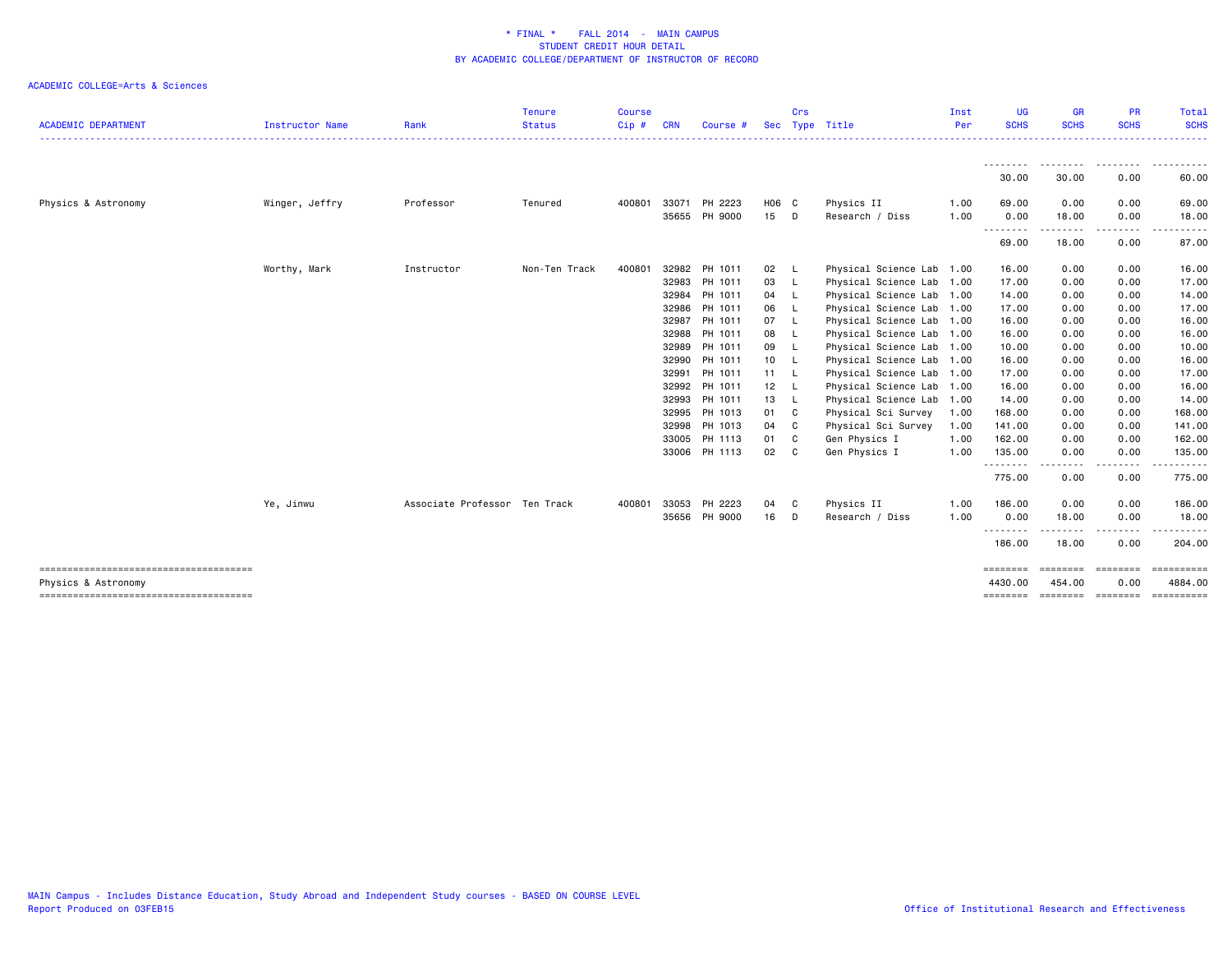| <b>ACADEMIC DEPARTMENT</b>                           | Instructor Name    | Rank                          | <b>Tenure</b><br><b>Status</b> | <b>Course</b><br>Cip# | <b>CRN</b> | Course #              |    | Crs | Sec Type Title       | Inst<br>Per | <b>UG</b><br><b>SCHS</b>          | <b>GR</b><br><b>SCHS</b> | <b>PR</b><br><b>SCHS</b> | <b>Total</b><br><b>SCHS</b>                                                                                                                                                               |
|------------------------------------------------------|--------------------|-------------------------------|--------------------------------|-----------------------|------------|-----------------------|----|-----|----------------------|-------------|-----------------------------------|--------------------------|--------------------------|-------------------------------------------------------------------------------------------------------------------------------------------------------------------------------------------|
| Political Science & Public Administrat Ammon, Wesley |                    | Non-Faculty                   | Not Applicable                 | 451002 33164          |            | PS 1113               | 02 | - C | American Government  | 1.00        | 588.00<br>.                       | 0.00                     | 0.00                     | 588.00                                                                                                                                                                                    |
|                                                      |                    |                               |                                |                       |            |                       |    |     |                      |             | 588.00                            | 0.00                     | 0.00                     | 588.00                                                                                                                                                                                    |
|                                                      | Baker, Leslie      | Instructor                    | Non-Ten Track                  | 451001                | 33190      | PS 4303               | 01 | C   | Us Foreign Policy    | 1.00        | 99.00                             | 0.00                     | 0.00                     | 99.00                                                                                                                                                                                     |
|                                                      |                    |                               |                                |                       | 33197      | PS 6303               | 01 | C   | Us Foreign Policy    | 1.00        | 0.00                              | 3.00                     | 0.00                     | 3.00                                                                                                                                                                                      |
|                                                      |                    |                               |                                | 451002 33165          |            | PS 1113               | 03 | C   | American Government  | 1.00        | 360.00                            | 0.00                     | 0.00                     | 360.00                                                                                                                                                                                    |
|                                                      |                    |                               |                                |                       | 33168      | PS 1113               | 06 | C   | American Government  | 1.00        | 189.00<br>.                       | 0.00<br>-----            | 0.00<br>.                | 189.00<br>$\frac{1}{2} \left( \frac{1}{2} \right) \left( \frac{1}{2} \right) \left( \frac{1}{2} \right) \left( \frac{1}{2} \right) \left( \frac{1}{2} \right) \left( \frac{1}{2} \right)$ |
|                                                      |                    |                               |                                |                       |            |                       |    |     |                      |             | 648.00                            | 3.00                     | 0.00                     | 651.00                                                                                                                                                                                    |
|                                                      | Carlan, Hannah     | Grad Teach Assist             | Not Applicable                 |                       |            | 440501 33182 PS 2703  | 01 | C   | Intro Public Policy  | 1.00        | 99.00<br>.                        | 0.00                     | 0.00                     | 99.00<br>الدعاء المالية                                                                                                                                                                   |
|                                                      |                    |                               |                                |                       |            |                       |    |     |                      |             | 99.00                             | 0.00                     | 0.00                     | 99.00                                                                                                                                                                                     |
|                                                      | Chamberlain, James | Assistant Professor Ten Track |                                | 451001                |            | 34536 PS 2403         | 01 | C   | Intro To Pol Theory  | 1.00        | 87.00<br>.                        | 0.00<br>$\frac{1}{2}$    | 0.00<br>$- - - -$        | 87.00<br>.                                                                                                                                                                                |
|                                                      |                    |                               |                                |                       |            |                       |    |     |                      |             | 87.00                             | 0.00                     | 0.00                     | 87.00                                                                                                                                                                                     |
|                                                      | Colom, Dorothy     | Lecturer                      | Non-Ten Track                  |                       |            | 451002 30008 AAS 3043 | 01 | C   | Modern Civil Rights  | 1.00        | 15.00                             | 0.00                     | 0.00                     | 15.00                                                                                                                                                                                     |
|                                                      |                    |                               |                                |                       |            |                       |    |     |                      |             | .<br>15.00                        | .<br>0.00                | $\frac{1}{2}$<br>0.00    | .<br>15.00                                                                                                                                                                                |
|                                                      | Denton, Joseph     | Grad Teach Assist             | Not Applicable                 |                       |            | 451002 33163 PS 1113  | 01 | C   | American Government  | 1.00        | 204.00                            | 0.00                     | 0.00                     | 204.00                                                                                                                                                                                    |
|                                                      |                    |                               |                                |                       |            |                       |    |     |                      |             | .<br>204.00                       | $\frac{1}{2}$<br>0.00    | $\cdots$<br>0.00         | <u>.</u><br>204.00                                                                                                                                                                        |
|                                                      | Emison, Gerald     | Professor                     | Tenured                        |                       |            | 440401 34943 PPA 9000 | 01 | D   | Research / Diss      | 1.00        | 0.00                              | 7.00                     | 0.00                     | 7.00                                                                                                                                                                                      |
|                                                      |                    |                               |                                |                       |            |                       |    |     |                      |             | .<br>$\sim$ $\sim$ $\sim$<br>0.00 | .<br>7.00                | $- - - -$<br>0.00        | $\frac{1}{2} \left( \frac{1}{2} \right) \left( \frac{1}{2} \right) \left( \frac{1}{2} \right) \left( \frac{1}{2} \right)$<br>7.00                                                         |
|                                                      |                    |                               |                                |                       |            |                       |    |     |                      |             |                                   |                          |                          |                                                                                                                                                                                           |
|                                                      | Exmeyer, Patrick   | Grad Teach Assist             | Not Applicable                 | 451002 33167          |            | PS 1113               | 05 | C   | American Government  | 1.00        | 141.00<br><u>.</u>                | 0.00<br>----             | 0.00<br>$\cdots$         | 141.00<br>.                                                                                                                                                                               |
|                                                      |                    |                               |                                |                       |            |                       |    |     |                      |             | 141.00                            | 0.00                     | 0.00                     | 141.00                                                                                                                                                                                    |
|                                                      | Fay, Daniel        | Assistant Professor Ten Track |                                | 440401                |            | 33157 PPA 8733        | 01 | -S  | Public Program Eval  | 1.00        | 0.00<br>.<br>$\sim$ $\sim$ $\sim$ | 39.00                    | 0.00                     | 39.00<br>.                                                                                                                                                                                |
|                                                      |                    |                               |                                |                       |            |                       |    |     |                      |             | 0.00                              | 39.00                    | 0.00                     | 39.00                                                                                                                                                                                     |
|                                                      | French, Philip     | Professor                     | Tenured                        | 440401                | 33154      | PPA 8400              | 01 | C   | Public Ad Intern     | 1.00        | 0.00                              | 9.00                     | 0.00                     | 9.00                                                                                                                                                                                      |
|                                                      |                    |                               |                                |                       | 33160      | PPA 8983              | 01 | H   | Integrative Capstone | 1.00        | 0.00                              | 30.00                    | 0.00                     | 30.00                                                                                                                                                                                     |
|                                                      |                    |                               |                                |                       | 34550      | PPA 9713              | 01 | S   | Hum Res Pub Sector   | 1.00        | 0.00                              | 33.00                    | 0.00                     | 33.00                                                                                                                                                                                     |
|                                                      |                    |                               |                                |                       | 34944      | PPA 9000              | 02 | D   | Research / Diss      | 1.00        | 0.00                              | 37.00                    | 0.00                     | 37.00                                                                                                                                                                                     |
|                                                      |                    |                               |                                |                       | 36537      | PPA 7000              | 02 | Ι.  | Directed Indiv Study | 1.00        | 0.00<br>.<br>$\sim$ $\sim$ $\sim$ | 3.00<br>.                | 0.00<br>$\frac{1}{2}$    | 3.00<br>.                                                                                                                                                                                 |
|                                                      |                    |                               |                                |                       |            |                       |    |     |                      |             | 0.00                              | 112.00                   | 0.00                     | 112.00                                                                                                                                                                                    |
|                                                      | Kattelman, Kyle    | Instructor                    | Non-Ten Track                  | 451001                | 33179      | PS 1513               | 01 | C   | Comparative Govt     | 1.00        | 147.00                            | 0.00                     | 0.00                     | 147.00                                                                                                                                                                                    |
|                                                      |                    |                               |                                |                       | 34545      | PS 4553               | 01 | C   | West Europe Polit    | 1.00        | 45.00                             | 0.00                     | 0.00                     | 45.00                                                                                                                                                                                     |
|                                                      |                    |                               |                                |                       | 34546      | PS 6553               | 01 | C   | West Europe Polit    | 1.00        | 0.00                              | 9.00                     | 0.00                     | 9.00                                                                                                                                                                                      |
|                                                      |                    |                               |                                | 451002 33170          |            | PS 1113               | 08 | C   | American Government  | 1.00        | 147.00                            | 0.00                     | 0.00                     | 147.00                                                                                                                                                                                    |
|                                                      |                    |                               |                                |                       |            |                       |    |     |                      |             | .<br>339.00                       | المتمالين<br>9.00        | .<br>0.00                | ------<br>348.00                                                                                                                                                                          |
|                                                      | Mellen, Robbin     | Assistant Professor Ten Track |                                |                       |            | 451001 33193 PS 4464  | 01 | B   | Political Analysis   | 1.00        | 96.00                             | 0.00                     | 0.00                     | 96.00                                                                                                                                                                                     |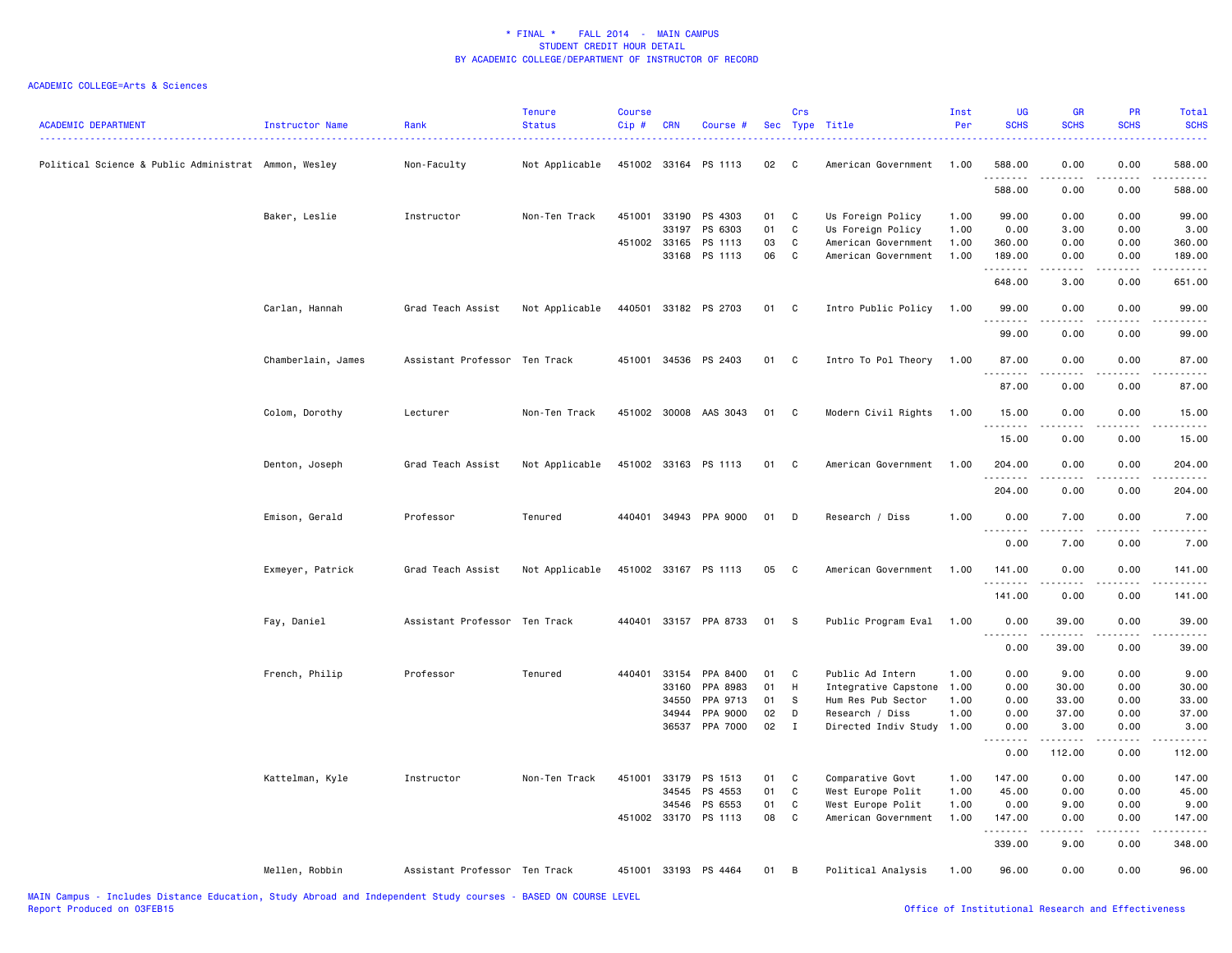| <b>ACADEMIC DEPARTMENT</b>                            | Instructor Name     | Rank                          | <b>Tenure</b><br><b>Status</b> | <b>Course</b><br>Cip# | <b>CRN</b>   | Course #              | Sec        | Crs          | Type Title                | Inst<br>Per | <b>UG</b><br><b>SCHS</b>   | <b>GR</b><br><b>SCHS</b>                                                                                                                                      | <b>PR</b><br><b>SCHS</b>            | Total<br><b>SCHS</b> |
|-------------------------------------------------------|---------------------|-------------------------------|--------------------------------|-----------------------|--------------|-----------------------|------------|--------------|---------------------------|-------------|----------------------------|---------------------------------------------------------------------------------------------------------------------------------------------------------------|-------------------------------------|----------------------|
| Political Science & Public Administrat Mellen, Robbin |                     | Assistant Professor Ten Track |                                | 451001                | 34951        | PS 8000               | 02         | D            | Research / Thesis         | 1.00        | 0.00                       | 7.00                                                                                                                                                          | 0.00                                | 7.00                 |
|                                                       |                     |                               |                                |                       | 35427        | PS 4990               | 01         | C            | Special Topic In PS       | 1.00        | 54.00                      | 0.00                                                                                                                                                          | 0.00                                | 54.00                |
|                                                       |                     |                               |                                |                       | 35428        | PS 6990               | 01         | C            | Special Topic In PS       | 1.00        | 0.00                       | 3.00                                                                                                                                                          | 0.00                                | 3.00                 |
|                                                       |                     |                               |                                |                       | 36434        | PS 4000               | 01         | I            | Directed Indiv Study 1.00 |             | 3.00                       | 0.00                                                                                                                                                          | 0.00                                | 3.00                 |
|                                                       |                     |                               |                                |                       |              | 36515 PS 4000         | 02         | $\mathbf{I}$ | Directed Indiv Study 1.00 |             | 3.00<br>.                  | 0.00                                                                                                                                                          | 0.00                                | 3.00                 |
|                                                       |                     |                               |                                |                       |              |                       |            |              |                           |             | 156.00                     | 10.00                                                                                                                                                         | 0.00                                | 166.00               |
|                                                       | Morrison, K.        | Professor                     | Tenured                        | 440401                | 34945        | PPA 9000              | 03         | D            | Research / Diss           | 1.00        | 0.00                       | 1.00                                                                                                                                                          | 0.00                                | 1.00                 |
|                                                       |                     |                               |                                | 451001                | 34541        | PS 4543               | 01         | C            | African Politics          | 1.00        | 60.00                      | 0.00                                                                                                                                                          | 0.00                                | 60.00                |
|                                                       |                     |                               |                                |                       |              | 35874 PS 7000         | 01         | $\mathbf I$  | Directed Indiv Study 1.00 |             | 0.00<br>.                  | 3.00<br>$\frac{1}{2} \left( \frac{1}{2} \right) \left( \frac{1}{2} \right) \left( \frac{1}{2} \right) \left( \frac{1}{2} \right) \left( \frac{1}{2} \right)$  | 0.00<br>.                           | 3.00<br>.            |
|                                                       |                     |                               |                                |                       |              |                       |            |              |                           |             | 60.00                      | 4.00                                                                                                                                                          | 0.00                                | 64.00                |
|                                                       | Park, Johann        | Assistant Professor Ten Track |                                |                       |              | 451001 33174 PS 1313  | 01         | C            | International Relati 1.00 |             | 204.00                     | 0.00                                                                                                                                                          | 0.00                                | 204.00               |
|                                                       |                     |                               |                                |                       | 34539        | PS 4393               | 01         | C            | The Global Context        | 1.00        | 93.00                      | 0.00                                                                                                                                                          | 0.00                                | 93.00                |
|                                                       |                     |                               |                                |                       | 34540        | PS 6393               | 01         | C            | The Global Context        | 1.00        | 0.00                       | 6.00                                                                                                                                                          | 0.00                                | 6.00<br>.            |
|                                                       |                     |                               |                                |                       |              |                       |            |              |                           |             | .<br>297.00                | 6.00                                                                                                                                                          | 0.00                                | 303.00               |
|                                                       | Perry, Ravi         | Assistant Professor Ten Track |                                |                       | 451001 33194 | PS 4464               | 02         | B            | Political Analysis        | 1.00        | 20.00                      | 0.00                                                                                                                                                          | 0.00                                | 20.00                |
|                                                       |                     |                               |                                |                       | 36409        | PS 8533               | 01         | Ι.           | Rdgs In Nat Gov-Pol       | 1.00        | 0.00                       | 3.00                                                                                                                                                          | 0.00                                | 3.00                 |
|                                                       |                     |                               |                                |                       | 451002 34535 | PS 1113               | H01 C      |              | American Government       | 1.00        | 48.00                      | 0.00                                                                                                                                                          | 0.00                                | 48.00                |
|                                                       |                     |                               |                                |                       |              |                       |            |              |                           |             | .<br>68.00                 | $\frac{1}{2} \left( \frac{1}{2} \right) \left( \frac{1}{2} \right) \left( \frac{1}{2} \right) \left( \frac{1}{2} \right) \left( \frac{1}{2} \right)$<br>3.00  | .<br>0.00                           | .<br>71.00           |
|                                                       | Rollins, Aaron      | Lecturer                      | Non-Ten Track                  |                       |              | 050201 34175 AAS 1063 | 501 C      |              | Intro to African Ame 1.00 |             | 66.00<br>.                 | 0.00<br>.                                                                                                                                                     | 0.00<br>.                           | 66.00<br>.           |
|                                                       |                     |                               |                                |                       |              |                       |            |              |                           |             | 66.00                      | 0.00                                                                                                                                                          | 0.00                                | 66.00                |
|                                                       | Rush, Christine     | Assistant Professor Ten Track |                                | 440401                | 33155        | PPA 8703              | 01         | - S          | Gov Org&Adm Theory        | 1.00        | 0.00                       | 57.00                                                                                                                                                         | 0.00                                | 57.00                |
|                                                       |                     |                               |                                |                       | 34878        | PPA 8713              | 501        | s            | Pub Personnel Mgt         | 1.00        | 0.00                       | 21.00                                                                                                                                                         | 0.00                                | 21.00                |
|                                                       |                     |                               |                                |                       | 34946        | PPA 9000              | 04         | D            | Research / Diss           | 1.00        | 0.00                       | 3.00                                                                                                                                                          | 0.00                                | 3.00                 |
|                                                       |                     |                               |                                |                       |              |                       |            |              |                           |             | .<br>0.00                  | 222222<br>81.00                                                                                                                                               | $\sim$ $\sim$ $\sim$ $\sim$<br>0.00 | .<br>81.00           |
|                                                       | Shaffer, Stephen    | Professor                     | Tenured                        | 440401                | 33158        | PPA 8803              | 01         | S            | Rsch Meth Pub Affair 1.00 |             | 0.00                       | 36.00                                                                                                                                                         | 0.00                                | 36.00                |
|                                                       |                     |                               |                                | 451001 33201          |              | PS 8803               | 01         | s            | Rsch Meth Pub Affair 1.00 |             | 0.00                       | 9.00                                                                                                                                                          | 0.00                                | 9.00                 |
|                                                       |                     |                               |                                |                       | 34537        | PS 4253               | 01         | C            | Southern Politics         | 1.00        | 75.00                      | 0.00                                                                                                                                                          | 0.00                                | 75.00                |
|                                                       |                     |                               |                                |                       |              |                       |            |              |                           |             | .<br>75.00                 | .<br>45.00                                                                                                                                                    | .<br>0.00                           | .<br>120.00          |
|                                                       | Shoup, Brian        | Assistant Professor Ten Track |                                | 440401                | 34551        | PPA 9903              | 01         | - S          | Pub Pol Form & Imp        | 1.00        | 0.00                       | 33.00                                                                                                                                                         | 0.00                                | 33.00                |
|                                                       |                     |                               |                                |                       | 36453        | PPA 9000              | 08         | D            | Research / Diss           | 1.00        | 0.00                       | 3.00                                                                                                                                                          | 0.00                                | 3.00                 |
|                                                       |                     |                               |                                |                       | 451001 33173 | PS 1311               | 01         | I            | Mmsc Research I           | 1.00        | 6.00                       | 0.00                                                                                                                                                          | 0.00                                | 6.00                 |
|                                                       |                     |                               |                                |                       | 33176        | PS 1331               | 01         | $\mathbf{I}$ | Mmsc Research II          | 1.00        | 9.00                       | 0.00                                                                                                                                                          | 0.00                                | 9.00                 |
|                                                       |                     |                               |                                |                       | 33177        | PS 1351               | 01         | $\mathbf{I}$ | Mmsc Research III         | 1.00        | 5.00                       | 0.00                                                                                                                                                          | 0.00                                | 5.00                 |
|                                                       |                     |                               |                                |                       | 33178        | PS 1371               | 01         | $\mathbf{I}$ | Mmsc Research IV          | 1.00        | 6.00                       | 0.00                                                                                                                                                          | 0.00                                | 6.00                 |
|                                                       |                     |                               |                                |                       | 33181        | PS 1513               | <b>HO1</b> | $\mathbf{C}$ | Comparative Govt          | 1.00        | 60.00                      | 0.00                                                                                                                                                          | 0.00                                | 60.00                |
|                                                       |                     |                               |                                |                       | 34957        | PS 8000               | 08         | D            | Research / Thesis         | 1.00        | 0.00                       | 5.00                                                                                                                                                          | 0.00                                | 5.00                 |
|                                                       |                     |                               |                                |                       | 36610        | PS 7000               | 02         | $\mathbf{I}$ | Directed Indiv Study 1.00 |             | 0.00                       | 3.00                                                                                                                                                          | 0.00                                | 3.00                 |
|                                                       |                     |                               |                                |                       |              |                       |            |              |                           |             | $- - - -$<br>$ -$<br>86.00 | $\frac{1}{2} \left( \frac{1}{2} \right) \left( \frac{1}{2} \right) \left( \frac{1}{2} \right) \left( \frac{1}{2} \right) \left( \frac{1}{2} \right)$<br>44.00 | .<br>0.00                           | .<br>130.00          |
|                                                       | Stanisevski, Dragan | Associate Professor Tenured   |                                |                       |              | 440401 33156 PPA 8723 | 01         | - S          | Pub Budget & Fin Mgt 1.00 |             | 0.00                       | 48.00                                                                                                                                                         | 0.00                                | 48.00                |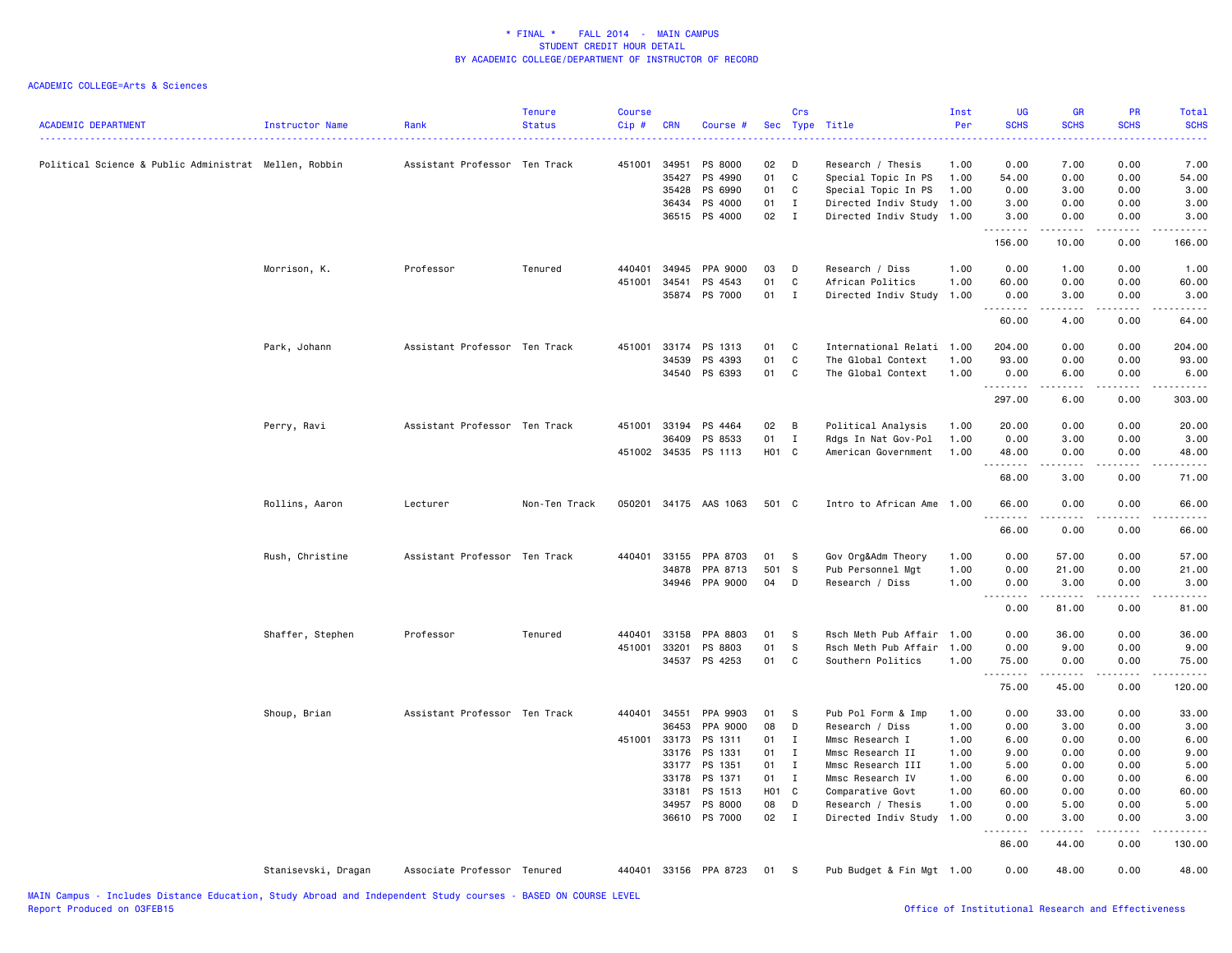|                                                            |                  |                               | <b>Tenure</b>  | <b>Course</b> |            |                      |            | Crs          |                           | Inst | <b>UG</b>                       | <b>GR</b>          | <b>PR</b>                 | Total                 |
|------------------------------------------------------------|------------------|-------------------------------|----------------|---------------|------------|----------------------|------------|--------------|---------------------------|------|---------------------------------|--------------------|---------------------------|-----------------------|
| <b>ACADEMIC DEPARTMENT</b>                                 | Instructor Name  | Rank                          | <b>Status</b>  | Cip#          | <b>CRN</b> | Course #             | <b>Sec</b> |              | Type Title                | Per  | <b>SCHS</b>                     | <b>SCHS</b>        | <b>SCHS</b>               | <b>SCHS</b>           |
| Political Science & Public Administrat Stanisevski, Dragan |                  | Associate Professor Tenured   |                | 440401 34877  |            | PPA 8723             | 501 S      |              | Pub Budget & Fin Mgt 1.00 |      | 0.00                            | 30.00              | 0.00                      | 30.00                 |
|                                                            |                  |                               |                |               | 34947      | PPA 9000             | 05         | D            | Research / Diss           | 1.00 | 0.00                            | 25.00              | 0.00                      | 25.00                 |
|                                                            |                  |                               |                |               | 36097      | PPA 7000             | 01         | $\mathbf{I}$ | Directed Indiv Study 1.00 |      | 0.00<br><u>.</u>                | 3.00<br>. <u>.</u> | 0.00<br>. <b>.</b>        | 3.00<br>. <b>.</b>    |
|                                                            |                  |                               |                |               |            |                      |            |              |                           |      | 0.00                            | 106.00             | 0.00                      | 106.00                |
|                                                            | Waide, David     | Instructor                    | Non-Ten Track  | 220101        |            | 33172 PS 1182        | 01         | C            | Introduction to Law       | 1.00 | 56.00                           | 0.00               | 0.00                      | 56.00                 |
|                                                            |                  |                               |                | 451001        | 33186      | PS 3063              | 01         | C            | Constitution Powers       | 1.00 | 135.00                          | 0.00               | 0.00                      | 135.00                |
|                                                            |                  |                               |                | 451002 33166  |            | PS 1113              | 04         | C            | American Government       | 1.00 | 594.00                          | 0.00               | 0.00                      | 594.00                |
|                                                            |                  |                               |                |               |            | 33169 PS 1113        | 07         | C            | American Government       | 1.00 | 603.00<br>.                     | 0.00<br>.          | 0.00<br><u>.</u>          | 603.00<br>.           |
|                                                            |                  |                               |                |               |            |                      |            |              |                           |      | 1388.00                         | 0.00               | 0.00                      | 1388.00               |
|                                                            | Wall, Diane      | Lecturer                      | Non-Ten Track  |               |            | 451002 35124 PS 1113 | 501 C      |              | American Government       | 1.00 | 69.00                           | 0.00               | 0.00                      | 69.00                 |
|                                                            |                  |                               |                |               |            |                      |            |              |                           |      | .<br>69.00                      | . <b>.</b><br>0.00 | .<br>0.00                 | 69.00                 |
|                                                            | Williams, Robert | Non-Faculty                   | Not Applicable | 521003 33401  |            | SLCE 1002 01         |            | C.           | Day One Leadership C 0.30 |      | 138.00                          | 0.00               | 0.00                      | 138.00                |
|                                                            |                  |                               |                |               |            | 33402 SLCE 3812 01   |            | C.           | Montgomery Ldshp Pro 0.50 |      | 41.00                           | 0.00               | 0.00                      | 41.00                 |
|                                                            |                  |                               |                |               |            |                      |            |              |                           |      | --------<br>179.00              | -----<br>0.00      | .<br>0.00                 | .<br>179.00           |
|                                                            | Wiseman, William | Lecturer                      | Non-Ten Track  | 440401        | 34948      | PPA 9000             | 06         | D            | Research / Diss           | 1.00 | 0.00                            | 2.00               | 0.00                      | 2.00                  |
|                                                            |                  |                               |                |               | 35148      | PPA 9613             | 01         | - S          | Rural Gov Admin I         | 1.00 | 0.00                            | 33.00              | 0.00                      | 33.00                 |
|                                                            |                  |                               |                |               |            | 35928 PPA 9613       | 501 S      |              | Rural Gov Admin I         | 1.00 | 0.00<br>--------                | 18.00              | 0.00                      | 18.00                 |
|                                                            |                  |                               |                |               |            |                      |            |              |                           |      | 0.00                            | 53.00              | 0.00                      | 53.00                 |
|                                                            | Zavattaro, Staci | Assistant Professor Ten Track |                | 440401        | 33152      | PPA 8103             | 01         | C            | Seminar In Pub Admin      | 1.00 | 0.00                            | 51.00              | 0.00                      | 51.00                 |
|                                                            |                  |                               |                | 451001 34543  |            | PS 4703              | 01         | C            | Prin Pub Adm              | 1.00 | 57.00                           | 0.00               | 0.00                      | 57.00                 |
|                                                            |                  |                               |                |               |            | 34544 PS 6703        | 01         | C            | Prin Pub Adm              | 1.00 | 0.00<br><u> - - - - - - - -</u> | 6.00               | 0.00                      | 6.00<br>.             |
|                                                            |                  |                               |                |               |            |                      |            |              |                           |      | 57.00                           | 57.00              | 0.00                      | 114.00                |
|                                                            |                  |                               |                |               |            |                      |            |              |                           |      | ========                        | --------           | $= 10000000000$           | ==========            |
| Political Science & Public Administrat                     |                  |                               |                |               |            |                      |            |              |                           |      | 4622.00<br>========             | 579.00             | 0.00<br>======== ======== | 5201.00<br>========== |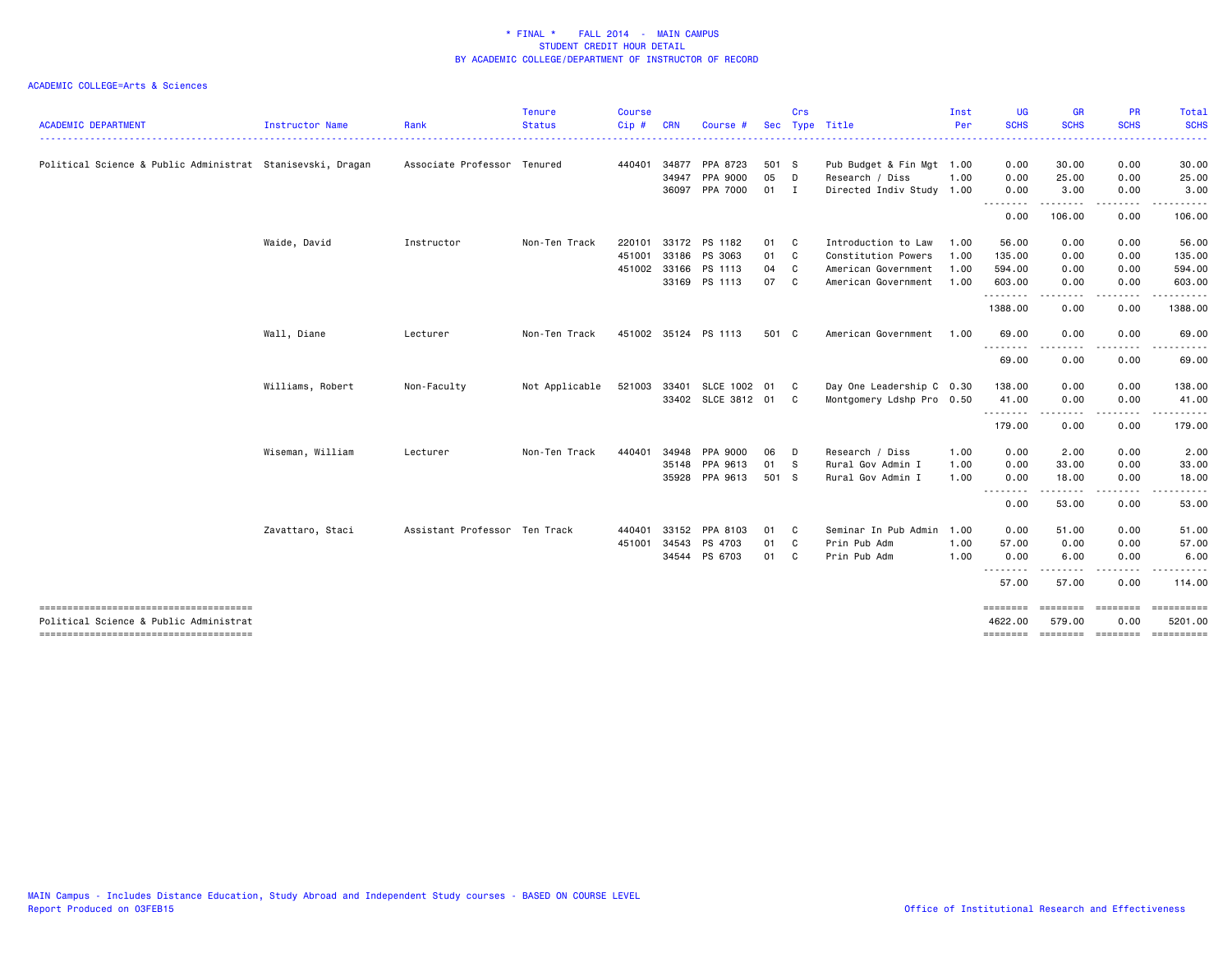| <b>ACADEMIC DEPARTMENT</b> | Instructor Name      | Rank                        | <b>Tenure</b><br><b>Status</b> | <b>Course</b><br>Cip# | <b>CRN</b>                                                                                                    | Course #                                                                                                                         | Sec                                                            | Crs<br>Type                                                                                               | Title                                                                                                                                                                                                                                                                                  | Inst<br>Per                          | <b>UG</b><br><b>SCHS</b>                                                                     | GR<br><b>SCHS</b>                                                                                                                                                                    | PR<br><b>SCHS</b>                                                                    | Total<br><b>SCHS</b>                                                                                                                                          |
|----------------------------|----------------------|-----------------------------|--------------------------------|-----------------------|---------------------------------------------------------------------------------------------------------------|----------------------------------------------------------------------------------------------------------------------------------|----------------------------------------------------------------|-----------------------------------------------------------------------------------------------------------|----------------------------------------------------------------------------------------------------------------------------------------------------------------------------------------------------------------------------------------------------------------------------------------|--------------------------------------|----------------------------------------------------------------------------------------------|--------------------------------------------------------------------------------------------------------------------------------------------------------------------------------------|--------------------------------------------------------------------------------------|---------------------------------------------------------------------------------------------------------------------------------------------------------------|
| Psychology                 | Adams-Price, Carolyn | Associate Professor Tenured |                                | 420101                | 33353<br>35840<br>36467<br>422809 33346                                                                       | PSY 6983<br>PSY 8000<br>PSY 4000<br>PSY 4983                                                                                     | 01<br>01<br>65<br>01                                           | C<br>D<br>I<br>C                                                                                          | Psychology Of Aging<br>Research / Thesis<br>Directed Indiv Study<br>Psychology Of Aging                                                                                                                                                                                                | 1.00<br>1.00<br>1.00<br>1.00         | 0.00<br>0.00<br>3.00<br>84.00                                                                | 6.00<br>3.00<br>0.00<br>0.00                                                                                                                                                         | 0.00<br>0.00<br>0.00<br>0.00                                                         | 6.00<br>3.00<br>3.00<br>84.00                                                                                                                                 |
|                            |                      |                             |                                |                       |                                                                                                               |                                                                                                                                  |                                                                |                                                                                                           |                                                                                                                                                                                                                                                                                        |                                      | .<br>87.00                                                                                   | .<br>9.00                                                                                                                                                                            | .<br>0.00                                                                            | $\frac{1}{2} \left( \frac{1}{2} \right) \left( \frac{1}{2} \right) \left( \frac{1}{2} \right) \left( \frac{1}{2} \right) \left( \frac{1}{2} \right)$<br>96.00 |
|                            | Antonelli, Karla     | Grad Teach Assist           | Not Applicable                 |                       | 422706 33340                                                                                                  | PSY 4423                                                                                                                         | 01                                                             | C                                                                                                         | Sensation/Perception 1.00                                                                                                                                                                                                                                                              |                                      | 57.00                                                                                        | 0.00                                                                                                                                                                                 | 0.00                                                                                 | 57.00                                                                                                                                                         |
|                            |                      |                             |                                |                       |                                                                                                               |                                                                                                                                  |                                                                |                                                                                                           |                                                                                                                                                                                                                                                                                        |                                      | .<br>57.00                                                                                   | .<br>0.00                                                                                                                                                                            | $\sim$ $\sim$ $\sim$<br>0.00                                                         | .<br>57.00                                                                                                                                                    |
|                            | Armstrong, Kevin     | Associate Professor Tenured |                                | 420101                | 33308<br>35488<br>35489<br>35772<br>35773<br>35841                                                            | PSY 3213<br>PSY 4000<br>PSY 4000<br>PSY 4000<br>PSY 4000<br>PSY 8000                                                             | 01<br>04<br>05<br>19<br>20<br>02                               | C<br>I<br>$\mathbf I$<br>$\mathbf I$<br>$\mathbf{I}$<br>D                                                 | Psych Of Ab Behavior 1.00<br>Directed Indiv Study 1.00<br>Directed Indiv Study 1.00<br>Directed Indiv Study 1.00<br>Directed Indiv Study 1.00<br>Research / Thesis                                                                                                                     | 1.00                                 | 246.00<br>3.00<br>3.00<br>3.00<br>1.00<br>0.00<br>256.00                                     | 0.00<br>0.00<br>0.00<br>0.00<br>0.00<br>6.00<br>6.00                                                                                                                                 | 0.00<br>0.00<br>0.00<br>0.00<br>0.00<br>0.00<br>0.00                                 | 246.00<br>3.00<br>3.00<br>3.00<br>1.00<br>6.00<br>$\frac{1}{2}$<br>262.00                                                                                     |
|                            | Armstrong, Rebecca   | Instructor                  | Non-Ten Track                  | 420101<br>422703      | 33289<br>33327<br>33328                                                                                       | PSY 1013<br>PSY 3803<br>PSY 3803                                                                                                 | 04<br>01<br>02                                                 | C<br>$\mathbf c$<br>C                                                                                     | Gen Psychology<br>Int Dev Psychology<br>Int Dev Psychology                                                                                                                                                                                                                             | 1.00<br>1.00<br>1.00                 | 816.00<br>177.00<br>162.00<br>.<br>1155.00                                                   | 0.00<br>0.00<br>0.00<br>$\frac{1}{2} \left( \frac{1}{2} \right) \left( \frac{1}{2} \right) \left( \frac{1}{2} \right) \left( \frac{1}{2} \right) \left( \frac{1}{2} \right)$<br>0.00 | 0.00<br>0.00<br>0.00<br>.<br>0.00                                                    | 816.00<br>177.00<br>162.00<br>.<br>1155.00                                                                                                                    |
|                            | Berman, Mitchell     | Professor                   | Ten Track                      | 420101                |                                                                                                               | 35962 PSY 8000                                                                                                                   | 13                                                             | D                                                                                                         | Research / Thesis                                                                                                                                                                                                                                                                      | 1.00                                 | 0.00                                                                                         | 4.00                                                                                                                                                                                 | 0.00<br>$- - - -$                                                                    | 4.00<br>$\frac{1}{2} \left( \frac{1}{2} \right) \left( \frac{1}{2} \right) \left( \frac{1}{2} \right) \left( \frac{1}{2} \right) \left( \frac{1}{2} \right)$  |
|                            |                      |                             |                                |                       |                                                                                                               |                                                                                                                                  |                                                                |                                                                                                           |                                                                                                                                                                                                                                                                                        |                                      | 0.00                                                                                         | 4.00                                                                                                                                                                                 | 0.00                                                                                 | 4.00                                                                                                                                                          |
|                            | Bradshaw, Gary       | Professor                   | Tenured                        | 110101<br>420101      | 34560<br>35565<br>35580<br>35612<br>35852<br>36012<br>36157<br>422704 33311<br>33312<br>33313<br>422706 34559 | PSY 6653<br>PSY 4000<br>PSY 4000<br>PSY 4000<br>PSY 4000<br>PSY 4000<br>PSY 7000<br>PSY 3314<br>PSY 3314<br>PSY 3314<br>PSY 4653 | 01<br>10<br>12<br>16<br>29<br>35<br>01<br>01<br>02<br>03<br>01 | C<br>I<br>I<br>$\mathbf{I}$<br>$\mathbf{I}$<br>$\mathbf I$<br>$\mathbf{I}$<br>C<br>К<br>К<br>$\mathbf{C}$ | Cognitive Science<br>Directed Indiv Study 1.00<br>Directed Indiv Study 1.00<br>Directed Indiv Study 1.00<br>Directed Indiv Study 1.00<br>Directed Indiv Study 1.00<br>Directed Indiv Study 1.00<br>Experimental Psych<br>Experimental Psych<br>Experimental Psych<br>Cognitive Science | 1.00<br>1.00<br>1.00<br>1.00<br>1.00 | 0.00<br>2.00<br>3.00<br>3.00<br>3.00<br>2.00<br>0.00<br>124.00<br>0.00<br>0.00<br>42.00<br>. | 15.00<br>0.00<br>0.00<br>0.00<br>0.00<br>0.00<br>3.00<br>0.00<br>0.00<br>0.00<br>0.00                                                                                                | 0.00<br>0.00<br>0.00<br>0.00<br>0.00<br>0.00<br>0.00<br>0.00<br>0.00<br>0.00<br>0.00 | 15.00<br>2.00<br>3.00<br>3.00<br>3.00<br>2.00<br>3.00<br>124.00<br>0.00<br>0.00<br>42.00<br>.                                                                 |
|                            |                      |                             |                                |                       |                                                                                                               |                                                                                                                                  |                                                                |                                                                                                           |                                                                                                                                                                                                                                                                                        |                                      | 179.00                                                                                       | 18.00                                                                                                                                                                                | 0.00                                                                                 | 197.00                                                                                                                                                        |
|                            | Brown, Kimberly      | Lecturer                    | Non-Ten Track                  | 420101<br>422707      | 33290<br>33324<br>34558                                                                                       | PSY 1013<br>PSY 3623<br>PSY 3363                                                                                                 | 05<br>03<br>01                                                 | C<br>$\mathtt{C}$<br>C                                                                                    | Gen Psychology<br>Social Psychology<br>Behav Modification                                                                                                                                                                                                                              | 1.00<br>1.00<br>1.00                 | 294.00<br>156.00<br>129.00<br>.<br>579.00                                                    | 0.00<br>0.00<br>0.00<br>0.00                                                                                                                                                         | 0.00<br>0.00<br>0.00<br>0.00                                                         | 294.00<br>156.00<br>129.00<br>.<br>579.00                                                                                                                     |
|                            | Carskadon, Thomas    | Professor                   | Tenured                        | 420101                | 33286<br>33287<br>33292<br>33293                                                                              | PSY 1013<br>PSY 1013<br>PSY 1013<br>PSY 1013<br>33294 PSY 1013                                                                   | 01<br>02<br>07<br>08<br>09                                     | C<br>C<br>C<br>C<br>C                                                                                     | Gen Psychology<br>Gen Psychology<br>Gen Psychology - LC<br>Gen Psychology - LC<br>Gen Psychology - LC                                                                                                                                                                                  | 1.00<br>1.00<br>1.00<br>1.00<br>1.00 | 981.00<br>642.00<br>87.00<br>96.00<br>75.00                                                  | 0.00<br>0.00<br>0.00<br>0.00<br>0.00                                                                                                                                                 | 0.00<br>0.00<br>0.00<br>0.00<br>0.00                                                 | 981.00<br>642.00<br>87.00<br>96.00<br>75.00                                                                                                                   |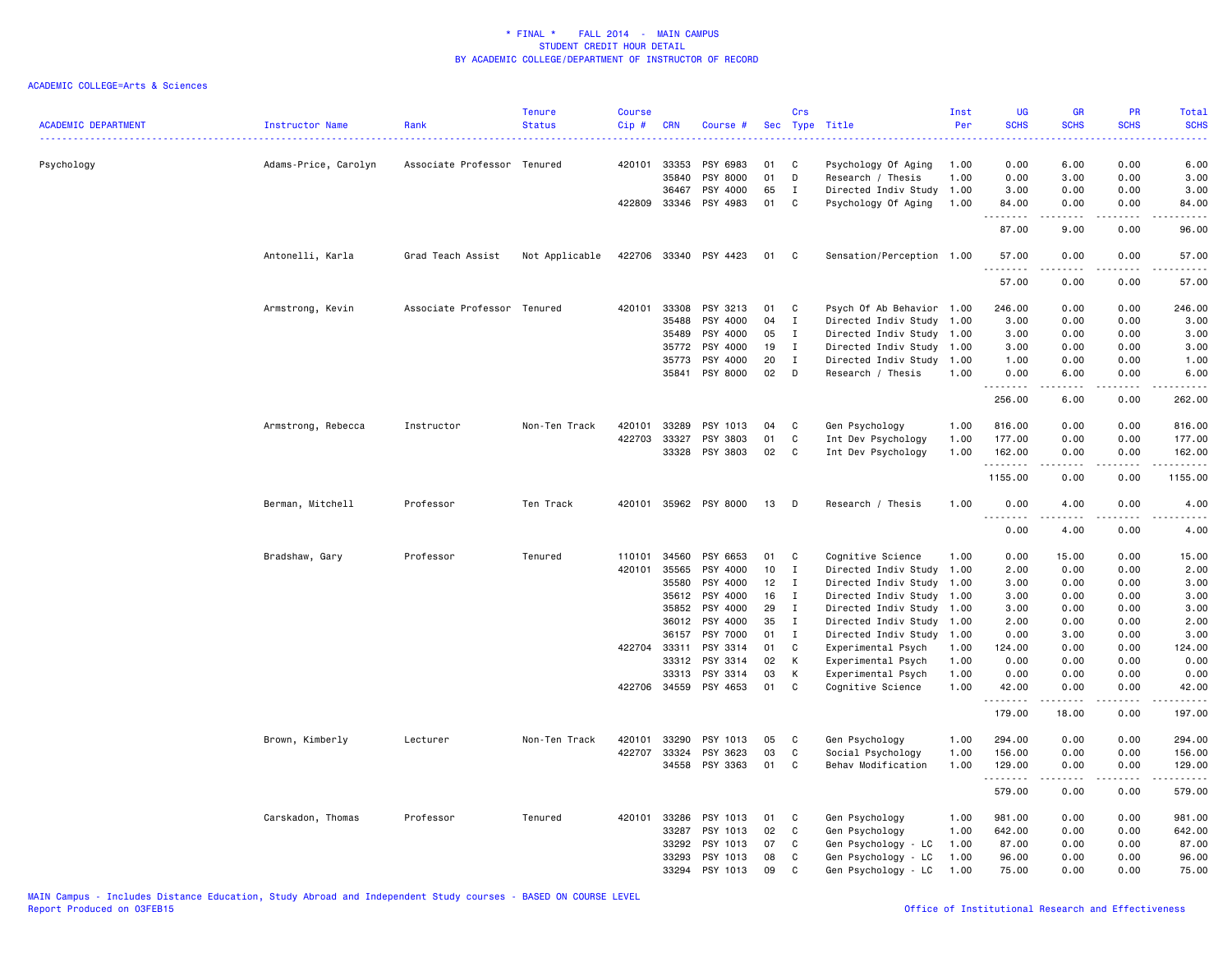| 0.00<br>Psychology<br>Carskadon, Thomas<br>Professor<br>420101<br>33295<br>PSY 1013<br>C<br>51.00<br>0.00<br>51.00<br>Tenured<br>10<br>Gen Psychology - LC<br>1.00<br>H01<br>C<br>0.00<br>57.00<br>33298<br>PSY 1013<br>Honors Gen Psy - LC<br>1.00<br>57.00<br>0.00<br><b>SLCE 1001</b><br>F09 C<br>521003 34883<br>First Year Seminar<br>1.00<br>28.00<br>0.00<br>0.00<br>28.00<br>.<br>.<br>$- - -$<br>2017.00<br>0.00<br>0.00<br>2017.00<br>Doane, Stephanie<br>PSY 4743<br>Professor<br>Tenured<br>420101 34835<br>01<br>В<br>Psychology of HCI<br>1.00<br>27.00<br>0.00<br>0.00<br>27.00<br>PSY 6743<br>Psychology of HCI<br>34836<br>01<br>В<br>1.00<br>0.00<br>15.00<br>0.00<br>15.00<br>35615<br>IE 6123<br>01<br>В<br>Psychology of HCI<br>1.00<br>0.00<br>3.00<br>0.00<br>3.00<br>36353<br>PSY 7000<br>03<br>$\mathbf{I}$<br>Directed Indiv Study 1.00<br>0.00<br>4.00<br>0.00<br>4.00<br>420301<br>35684<br>PSY 9000<br>04<br>D<br>Research/Diss<br>1.00<br>0.00<br>8.00<br>0.00<br>8.00<br>422701<br>33361<br>PSY 8713<br>01<br>C<br>Issues Cognitive Psy 1.00<br>0.00<br>48.00<br>0.00<br>48.00<br>.<br>.<br>.<br>.<br>27.00<br>78.00<br>0.00<br>105.00<br>422803<br>33332<br>PSY 4223<br>78.00<br>Drumheller, Philip<br>Instructor<br>Non-Ten Track<br>01<br>C<br>Drug Use And Abuse<br>1.00<br>0.00<br>0.00<br>78.00<br>PSY 4223<br>99.00<br>33333<br>02<br>C<br>Drug Use And Abuse<br>1.00<br>99.00<br>0.00<br>0.00<br>440401<br>PSY 3073<br>33300<br>01<br>C<br>Psy Interper Relat<br>1.00<br>105.00<br>0.00<br>0.00<br>105.00<br>33301<br>PSY 3073<br>02<br>C<br>Psy Interper Relat<br>1.00<br>102.00<br>0.00<br>0.00<br>102.00<br>$\frac{1}{2} \left( \frac{1}{2} \right) \left( \frac{1}{2} \right) \left( \frac{1}{2} \right) \left( \frac{1}{2} \right) \left( \frac{1}{2} \right) \left( \frac{1}{2} \right)$<br>.<br>.<br>د د د د<br>384.00<br>0.00<br>0.00<br>384.00<br>Eakin, Deborah<br>PSY 4000<br>Associate Professor Tenured<br>420101<br>35487<br>03<br>$\mathbf{I}$<br>Directed Indiv Study 1.00<br>3.00<br>0.00<br>0.00<br>3.00<br>35491<br>PSY 4000<br>07<br>$\mathbf{I}$<br>Directed Indiv Study 1.00<br>3.00<br>0.00<br>0.00<br>3.00<br>35492<br>PSY 4000<br>08<br>$\mathbf{I}$<br>Directed Indiv Study 1.00<br>3.00<br>0.00<br>0.00<br>3.00<br>36013<br>PSY 4000<br>36<br>$\mathbf{I}$<br>Directed Indiv Study 1.00<br>3.00<br>0.00<br>0.00<br>3.00<br>PSY 4000<br>36014<br>37<br>$\mathbf{I}$<br>Directed Indiv Study 1.00<br>3.00<br>0.00<br>0.00<br>3.00<br>PSY 4000<br>36268<br>40<br>$\mathbf{I}$<br>Directed Indiv Study 1.00<br>3.00<br>0.00<br>0.00<br>3.00<br>PSY 4000<br>36574<br>69<br>$\mathbf I$<br>Directed Indiv Study 1.00<br>3.00<br>0.00<br>0.00<br>3.00<br>PSY 4000<br>70<br>0.00<br>36576<br>I<br>Directed Indiv Study 1.00<br>3.00<br>0.00<br>3.00<br>PSY 4000<br>36577<br>71<br>$\bf{I}$<br>Directed Indiv Study 1.00<br>3.00<br>0.00<br>0.00<br>3.00<br>PSY 4000<br>72<br>3.00<br>36578<br>$\mathbf I$<br>Directed Indiv Study 1.00<br>3.00<br>0.00<br>0.00<br>PSY 4000<br>73<br>36581<br>I<br>Directed Indiv Study 1.00<br>3.00<br>0.00<br>0.00<br>3.00<br>36613<br>PSY 4000<br>74<br>$\mathbf{I}$<br>Directed Indiv Study 1.00<br>3.00<br>0.00<br>0.00<br>3.00<br>420301<br>35685<br>PSY 9000<br>05<br>D<br>Research/Diss<br>1.00<br>0.00<br>28,00<br>0.00<br>28.00<br>422701<br>33325<br>PSY 3713<br>01<br>C<br>Cognitive Psychology 1.00<br>273.00<br>0.00<br>0.00<br>273.00<br>429999<br>36042 PSY 8990<br>02<br>C<br>Special Topic In PSY 1.00<br>0.00<br>15.00<br>0.00<br>15.00<br>.<br>.<br>.<br>.<br>309.00<br>43.00<br>0.00<br>352.00<br>Research Assist Pro Non-Ten Track<br>420101 34888 PSY 1001<br>F01 C<br>First Year Seminar<br>1.00<br>16.00<br>0.00<br>0.00<br>Garrison, Teena<br>16.00<br>.<br>.<br>.<br>$\frac{1}{2}$<br>16.00<br>0.00<br>0.00<br>16.00<br>Golding, Courtney<br>Grad Teach Assist<br>Not Applicable<br>420101 34557<br>PSY 1013<br>Gen Psychology<br>285.00<br>13<br>C<br>1.00<br>0.00<br>0.00<br>285.00<br>.<br>.<br>.<br>285.00<br>0.00<br>0.00<br>285.00<br>Psych Of Ab Behavior 1.00<br>0.00<br>0.00<br>Gresham, Courtney<br>Non-Faculty<br>Not Applicable<br>420101<br>34045<br>PSY 3213<br>501 C<br>96.00<br>96.00<br>422707<br>34050<br>PSY 4353<br>501<br>C.<br>87.00<br>0.00<br>87.00<br>Psychology and the L 1.00<br>0.00<br>.<br>183.00<br>0.00<br>0.00<br>183.00<br>PSY 4000<br>3.00<br>0.00<br>3.00<br>Hood, Kristina<br>Assistant Professor Ten Track<br>420101<br>35560<br>09<br>Directed Indiv Study 1.00<br>0.00<br>I<br>35582<br>PSY 4000<br>13<br>Directed Indiv Study 1.00<br>4.00<br>0.00<br>0.00<br>4.00<br>Ι | <b>ACADEMIC DEPARTMENT</b> | Instructor Name | Rank | <b>Tenure</b><br><b>Status</b> | <b>Course</b><br>$Cip$ # | <b>CRN</b> | Course # | Sec | Crs<br>Type | Title | Inst<br>Per | UG<br><b>SCHS</b> | <b>GR</b><br><b>SCHS</b> | PR<br><b>SCHS</b> | Total<br><b>SCHS</b> |
|--------------------------------------------------------------------------------------------------------------------------------------------------------------------------------------------------------------------------------------------------------------------------------------------------------------------------------------------------------------------------------------------------------------------------------------------------------------------------------------------------------------------------------------------------------------------------------------------------------------------------------------------------------------------------------------------------------------------------------------------------------------------------------------------------------------------------------------------------------------------------------------------------------------------------------------------------------------------------------------------------------------------------------------------------------------------------------------------------------------------------------------------------------------------------------------------------------------------------------------------------------------------------------------------------------------------------------------------------------------------------------------------------------------------------------------------------------------------------------------------------------------------------------------------------------------------------------------------------------------------------------------------------------------------------------------------------------------------------------------------------------------------------------------------------------------------------------------------------------------------------------------------------------------------------------------------------------------------------------------------------------------------------------------------------------------------------------------------------------------------------------------------------------------------------------------------------------------------------------------------------------------------------------------------------------------------------------------------------------------------------------------------------------------------------------------------------------------------------------------------------------------------------------------------------------------------------------------------------------------------------------------------------------------------------------------------------------------------------------------------------------------------------------------------------------------------------------------------------------------------------------------------------------------------------------------------------------------------------------------------------------------------------------------------------------------------------------------------------------------------------------------------------------------------------------------------------------------------------------------------------------------------------------------------------------------------------------------------------------------------------------------------------------------------------------------------------------------------------------------------------------------------------------------------------------------------------------------------------------------------------------------------------------------------------------------------------------------------------------------------------------------------------------------------------------------------------------------------------------------------------------------------------------------------------------------------------------------------------------------------------------------------------------------------------------------------------------------------------------------------------------------------------------------------------------------------------------------------------------------------------------------------------------------------------------------------------------------------------------------------------------------------------------------------------------------------------------------------------------------------------------------------------------------------------------------------------------------------------------------------------------------|----------------------------|-----------------|------|--------------------------------|--------------------------|------------|----------|-----|-------------|-------|-------------|-------------------|--------------------------|-------------------|----------------------|
|                                                                                                                                                                                                                                                                                                                                                                                                                                                                                                                                                                                                                                                                                                                                                                                                                                                                                                                                                                                                                                                                                                                                                                                                                                                                                                                                                                                                                                                                                                                                                                                                                                                                                                                                                                                                                                                                                                                                                                                                                                                                                                                                                                                                                                                                                                                                                                                                                                                                                                                                                                                                                                                                                                                                                                                                                                                                                                                                                                                                                                                                                                                                                                                                                                                                                                                                                                                                                                                                                                                                                                                                                                                                                                                                                                                                                                                                                                                                                                                                                                                                                                                                                                                                                                                                                                                                                                                                                                                                                                                                                                                                                                      |                            |                 |      |                                |                          |            |          |     |             |       |             |                   |                          |                   |                      |
|                                                                                                                                                                                                                                                                                                                                                                                                                                                                                                                                                                                                                                                                                                                                                                                                                                                                                                                                                                                                                                                                                                                                                                                                                                                                                                                                                                                                                                                                                                                                                                                                                                                                                                                                                                                                                                                                                                                                                                                                                                                                                                                                                                                                                                                                                                                                                                                                                                                                                                                                                                                                                                                                                                                                                                                                                                                                                                                                                                                                                                                                                                                                                                                                                                                                                                                                                                                                                                                                                                                                                                                                                                                                                                                                                                                                                                                                                                                                                                                                                                                                                                                                                                                                                                                                                                                                                                                                                                                                                                                                                                                                                                      |                            |                 |      |                                |                          |            |          |     |             |       |             |                   |                          |                   |                      |
|                                                                                                                                                                                                                                                                                                                                                                                                                                                                                                                                                                                                                                                                                                                                                                                                                                                                                                                                                                                                                                                                                                                                                                                                                                                                                                                                                                                                                                                                                                                                                                                                                                                                                                                                                                                                                                                                                                                                                                                                                                                                                                                                                                                                                                                                                                                                                                                                                                                                                                                                                                                                                                                                                                                                                                                                                                                                                                                                                                                                                                                                                                                                                                                                                                                                                                                                                                                                                                                                                                                                                                                                                                                                                                                                                                                                                                                                                                                                                                                                                                                                                                                                                                                                                                                                                                                                                                                                                                                                                                                                                                                                                                      |                            |                 |      |                                |                          |            |          |     |             |       |             |                   |                          |                   |                      |
|                                                                                                                                                                                                                                                                                                                                                                                                                                                                                                                                                                                                                                                                                                                                                                                                                                                                                                                                                                                                                                                                                                                                                                                                                                                                                                                                                                                                                                                                                                                                                                                                                                                                                                                                                                                                                                                                                                                                                                                                                                                                                                                                                                                                                                                                                                                                                                                                                                                                                                                                                                                                                                                                                                                                                                                                                                                                                                                                                                                                                                                                                                                                                                                                                                                                                                                                                                                                                                                                                                                                                                                                                                                                                                                                                                                                                                                                                                                                                                                                                                                                                                                                                                                                                                                                                                                                                                                                                                                                                                                                                                                                                                      |                            |                 |      |                                |                          |            |          |     |             |       |             |                   |                          |                   |                      |
|                                                                                                                                                                                                                                                                                                                                                                                                                                                                                                                                                                                                                                                                                                                                                                                                                                                                                                                                                                                                                                                                                                                                                                                                                                                                                                                                                                                                                                                                                                                                                                                                                                                                                                                                                                                                                                                                                                                                                                                                                                                                                                                                                                                                                                                                                                                                                                                                                                                                                                                                                                                                                                                                                                                                                                                                                                                                                                                                                                                                                                                                                                                                                                                                                                                                                                                                                                                                                                                                                                                                                                                                                                                                                                                                                                                                                                                                                                                                                                                                                                                                                                                                                                                                                                                                                                                                                                                                                                                                                                                                                                                                                                      |                            |                 |      |                                |                          |            |          |     |             |       |             |                   |                          |                   |                      |
|                                                                                                                                                                                                                                                                                                                                                                                                                                                                                                                                                                                                                                                                                                                                                                                                                                                                                                                                                                                                                                                                                                                                                                                                                                                                                                                                                                                                                                                                                                                                                                                                                                                                                                                                                                                                                                                                                                                                                                                                                                                                                                                                                                                                                                                                                                                                                                                                                                                                                                                                                                                                                                                                                                                                                                                                                                                                                                                                                                                                                                                                                                                                                                                                                                                                                                                                                                                                                                                                                                                                                                                                                                                                                                                                                                                                                                                                                                                                                                                                                                                                                                                                                                                                                                                                                                                                                                                                                                                                                                                                                                                                                                      |                            |                 |      |                                |                          |            |          |     |             |       |             |                   |                          |                   |                      |
|                                                                                                                                                                                                                                                                                                                                                                                                                                                                                                                                                                                                                                                                                                                                                                                                                                                                                                                                                                                                                                                                                                                                                                                                                                                                                                                                                                                                                                                                                                                                                                                                                                                                                                                                                                                                                                                                                                                                                                                                                                                                                                                                                                                                                                                                                                                                                                                                                                                                                                                                                                                                                                                                                                                                                                                                                                                                                                                                                                                                                                                                                                                                                                                                                                                                                                                                                                                                                                                                                                                                                                                                                                                                                                                                                                                                                                                                                                                                                                                                                                                                                                                                                                                                                                                                                                                                                                                                                                                                                                                                                                                                                                      |                            |                 |      |                                |                          |            |          |     |             |       |             |                   |                          |                   |                      |
|                                                                                                                                                                                                                                                                                                                                                                                                                                                                                                                                                                                                                                                                                                                                                                                                                                                                                                                                                                                                                                                                                                                                                                                                                                                                                                                                                                                                                                                                                                                                                                                                                                                                                                                                                                                                                                                                                                                                                                                                                                                                                                                                                                                                                                                                                                                                                                                                                                                                                                                                                                                                                                                                                                                                                                                                                                                                                                                                                                                                                                                                                                                                                                                                                                                                                                                                                                                                                                                                                                                                                                                                                                                                                                                                                                                                                                                                                                                                                                                                                                                                                                                                                                                                                                                                                                                                                                                                                                                                                                                                                                                                                                      |                            |                 |      |                                |                          |            |          |     |             |       |             |                   |                          |                   |                      |
|                                                                                                                                                                                                                                                                                                                                                                                                                                                                                                                                                                                                                                                                                                                                                                                                                                                                                                                                                                                                                                                                                                                                                                                                                                                                                                                                                                                                                                                                                                                                                                                                                                                                                                                                                                                                                                                                                                                                                                                                                                                                                                                                                                                                                                                                                                                                                                                                                                                                                                                                                                                                                                                                                                                                                                                                                                                                                                                                                                                                                                                                                                                                                                                                                                                                                                                                                                                                                                                                                                                                                                                                                                                                                                                                                                                                                                                                                                                                                                                                                                                                                                                                                                                                                                                                                                                                                                                                                                                                                                                                                                                                                                      |                            |                 |      |                                |                          |            |          |     |             |       |             |                   |                          |                   |                      |
|                                                                                                                                                                                                                                                                                                                                                                                                                                                                                                                                                                                                                                                                                                                                                                                                                                                                                                                                                                                                                                                                                                                                                                                                                                                                                                                                                                                                                                                                                                                                                                                                                                                                                                                                                                                                                                                                                                                                                                                                                                                                                                                                                                                                                                                                                                                                                                                                                                                                                                                                                                                                                                                                                                                                                                                                                                                                                                                                                                                                                                                                                                                                                                                                                                                                                                                                                                                                                                                                                                                                                                                                                                                                                                                                                                                                                                                                                                                                                                                                                                                                                                                                                                                                                                                                                                                                                                                                                                                                                                                                                                                                                                      |                            |                 |      |                                |                          |            |          |     |             |       |             |                   |                          |                   |                      |
|                                                                                                                                                                                                                                                                                                                                                                                                                                                                                                                                                                                                                                                                                                                                                                                                                                                                                                                                                                                                                                                                                                                                                                                                                                                                                                                                                                                                                                                                                                                                                                                                                                                                                                                                                                                                                                                                                                                                                                                                                                                                                                                                                                                                                                                                                                                                                                                                                                                                                                                                                                                                                                                                                                                                                                                                                                                                                                                                                                                                                                                                                                                                                                                                                                                                                                                                                                                                                                                                                                                                                                                                                                                                                                                                                                                                                                                                                                                                                                                                                                                                                                                                                                                                                                                                                                                                                                                                                                                                                                                                                                                                                                      |                            |                 |      |                                |                          |            |          |     |             |       |             |                   |                          |                   |                      |
|                                                                                                                                                                                                                                                                                                                                                                                                                                                                                                                                                                                                                                                                                                                                                                                                                                                                                                                                                                                                                                                                                                                                                                                                                                                                                                                                                                                                                                                                                                                                                                                                                                                                                                                                                                                                                                                                                                                                                                                                                                                                                                                                                                                                                                                                                                                                                                                                                                                                                                                                                                                                                                                                                                                                                                                                                                                                                                                                                                                                                                                                                                                                                                                                                                                                                                                                                                                                                                                                                                                                                                                                                                                                                                                                                                                                                                                                                                                                                                                                                                                                                                                                                                                                                                                                                                                                                                                                                                                                                                                                                                                                                                      |                            |                 |      |                                |                          |            |          |     |             |       |             |                   |                          |                   |                      |
|                                                                                                                                                                                                                                                                                                                                                                                                                                                                                                                                                                                                                                                                                                                                                                                                                                                                                                                                                                                                                                                                                                                                                                                                                                                                                                                                                                                                                                                                                                                                                                                                                                                                                                                                                                                                                                                                                                                                                                                                                                                                                                                                                                                                                                                                                                                                                                                                                                                                                                                                                                                                                                                                                                                                                                                                                                                                                                                                                                                                                                                                                                                                                                                                                                                                                                                                                                                                                                                                                                                                                                                                                                                                                                                                                                                                                                                                                                                                                                                                                                                                                                                                                                                                                                                                                                                                                                                                                                                                                                                                                                                                                                      |                            |                 |      |                                |                          |            |          |     |             |       |             |                   |                          |                   |                      |
|                                                                                                                                                                                                                                                                                                                                                                                                                                                                                                                                                                                                                                                                                                                                                                                                                                                                                                                                                                                                                                                                                                                                                                                                                                                                                                                                                                                                                                                                                                                                                                                                                                                                                                                                                                                                                                                                                                                                                                                                                                                                                                                                                                                                                                                                                                                                                                                                                                                                                                                                                                                                                                                                                                                                                                                                                                                                                                                                                                                                                                                                                                                                                                                                                                                                                                                                                                                                                                                                                                                                                                                                                                                                                                                                                                                                                                                                                                                                                                                                                                                                                                                                                                                                                                                                                                                                                                                                                                                                                                                                                                                                                                      |                            |                 |      |                                |                          |            |          |     |             |       |             |                   |                          |                   |                      |
|                                                                                                                                                                                                                                                                                                                                                                                                                                                                                                                                                                                                                                                                                                                                                                                                                                                                                                                                                                                                                                                                                                                                                                                                                                                                                                                                                                                                                                                                                                                                                                                                                                                                                                                                                                                                                                                                                                                                                                                                                                                                                                                                                                                                                                                                                                                                                                                                                                                                                                                                                                                                                                                                                                                                                                                                                                                                                                                                                                                                                                                                                                                                                                                                                                                                                                                                                                                                                                                                                                                                                                                                                                                                                                                                                                                                                                                                                                                                                                                                                                                                                                                                                                                                                                                                                                                                                                                                                                                                                                                                                                                                                                      |                            |                 |      |                                |                          |            |          |     |             |       |             |                   |                          |                   |                      |
|                                                                                                                                                                                                                                                                                                                                                                                                                                                                                                                                                                                                                                                                                                                                                                                                                                                                                                                                                                                                                                                                                                                                                                                                                                                                                                                                                                                                                                                                                                                                                                                                                                                                                                                                                                                                                                                                                                                                                                                                                                                                                                                                                                                                                                                                                                                                                                                                                                                                                                                                                                                                                                                                                                                                                                                                                                                                                                                                                                                                                                                                                                                                                                                                                                                                                                                                                                                                                                                                                                                                                                                                                                                                                                                                                                                                                                                                                                                                                                                                                                                                                                                                                                                                                                                                                                                                                                                                                                                                                                                                                                                                                                      |                            |                 |      |                                |                          |            |          |     |             |       |             |                   |                          |                   |                      |
|                                                                                                                                                                                                                                                                                                                                                                                                                                                                                                                                                                                                                                                                                                                                                                                                                                                                                                                                                                                                                                                                                                                                                                                                                                                                                                                                                                                                                                                                                                                                                                                                                                                                                                                                                                                                                                                                                                                                                                                                                                                                                                                                                                                                                                                                                                                                                                                                                                                                                                                                                                                                                                                                                                                                                                                                                                                                                                                                                                                                                                                                                                                                                                                                                                                                                                                                                                                                                                                                                                                                                                                                                                                                                                                                                                                                                                                                                                                                                                                                                                                                                                                                                                                                                                                                                                                                                                                                                                                                                                                                                                                                                                      |                            |                 |      |                                |                          |            |          |     |             |       |             |                   |                          |                   |                      |
|                                                                                                                                                                                                                                                                                                                                                                                                                                                                                                                                                                                                                                                                                                                                                                                                                                                                                                                                                                                                                                                                                                                                                                                                                                                                                                                                                                                                                                                                                                                                                                                                                                                                                                                                                                                                                                                                                                                                                                                                                                                                                                                                                                                                                                                                                                                                                                                                                                                                                                                                                                                                                                                                                                                                                                                                                                                                                                                                                                                                                                                                                                                                                                                                                                                                                                                                                                                                                                                                                                                                                                                                                                                                                                                                                                                                                                                                                                                                                                                                                                                                                                                                                                                                                                                                                                                                                                                                                                                                                                                                                                                                                                      |                            |                 |      |                                |                          |            |          |     |             |       |             |                   |                          |                   |                      |
|                                                                                                                                                                                                                                                                                                                                                                                                                                                                                                                                                                                                                                                                                                                                                                                                                                                                                                                                                                                                                                                                                                                                                                                                                                                                                                                                                                                                                                                                                                                                                                                                                                                                                                                                                                                                                                                                                                                                                                                                                                                                                                                                                                                                                                                                                                                                                                                                                                                                                                                                                                                                                                                                                                                                                                                                                                                                                                                                                                                                                                                                                                                                                                                                                                                                                                                                                                                                                                                                                                                                                                                                                                                                                                                                                                                                                                                                                                                                                                                                                                                                                                                                                                                                                                                                                                                                                                                                                                                                                                                                                                                                                                      |                            |                 |      |                                |                          |            |          |     |             |       |             |                   |                          |                   |                      |
|                                                                                                                                                                                                                                                                                                                                                                                                                                                                                                                                                                                                                                                                                                                                                                                                                                                                                                                                                                                                                                                                                                                                                                                                                                                                                                                                                                                                                                                                                                                                                                                                                                                                                                                                                                                                                                                                                                                                                                                                                                                                                                                                                                                                                                                                                                                                                                                                                                                                                                                                                                                                                                                                                                                                                                                                                                                                                                                                                                                                                                                                                                                                                                                                                                                                                                                                                                                                                                                                                                                                                                                                                                                                                                                                                                                                                                                                                                                                                                                                                                                                                                                                                                                                                                                                                                                                                                                                                                                                                                                                                                                                                                      |                            |                 |      |                                |                          |            |          |     |             |       |             |                   |                          |                   |                      |
|                                                                                                                                                                                                                                                                                                                                                                                                                                                                                                                                                                                                                                                                                                                                                                                                                                                                                                                                                                                                                                                                                                                                                                                                                                                                                                                                                                                                                                                                                                                                                                                                                                                                                                                                                                                                                                                                                                                                                                                                                                                                                                                                                                                                                                                                                                                                                                                                                                                                                                                                                                                                                                                                                                                                                                                                                                                                                                                                                                                                                                                                                                                                                                                                                                                                                                                                                                                                                                                                                                                                                                                                                                                                                                                                                                                                                                                                                                                                                                                                                                                                                                                                                                                                                                                                                                                                                                                                                                                                                                                                                                                                                                      |                            |                 |      |                                |                          |            |          |     |             |       |             |                   |                          |                   |                      |
|                                                                                                                                                                                                                                                                                                                                                                                                                                                                                                                                                                                                                                                                                                                                                                                                                                                                                                                                                                                                                                                                                                                                                                                                                                                                                                                                                                                                                                                                                                                                                                                                                                                                                                                                                                                                                                                                                                                                                                                                                                                                                                                                                                                                                                                                                                                                                                                                                                                                                                                                                                                                                                                                                                                                                                                                                                                                                                                                                                                                                                                                                                                                                                                                                                                                                                                                                                                                                                                                                                                                                                                                                                                                                                                                                                                                                                                                                                                                                                                                                                                                                                                                                                                                                                                                                                                                                                                                                                                                                                                                                                                                                                      |                            |                 |      |                                |                          |            |          |     |             |       |             |                   |                          |                   |                      |
|                                                                                                                                                                                                                                                                                                                                                                                                                                                                                                                                                                                                                                                                                                                                                                                                                                                                                                                                                                                                                                                                                                                                                                                                                                                                                                                                                                                                                                                                                                                                                                                                                                                                                                                                                                                                                                                                                                                                                                                                                                                                                                                                                                                                                                                                                                                                                                                                                                                                                                                                                                                                                                                                                                                                                                                                                                                                                                                                                                                                                                                                                                                                                                                                                                                                                                                                                                                                                                                                                                                                                                                                                                                                                                                                                                                                                                                                                                                                                                                                                                                                                                                                                                                                                                                                                                                                                                                                                                                                                                                                                                                                                                      |                            |                 |      |                                |                          |            |          |     |             |       |             |                   |                          |                   |                      |
|                                                                                                                                                                                                                                                                                                                                                                                                                                                                                                                                                                                                                                                                                                                                                                                                                                                                                                                                                                                                                                                                                                                                                                                                                                                                                                                                                                                                                                                                                                                                                                                                                                                                                                                                                                                                                                                                                                                                                                                                                                                                                                                                                                                                                                                                                                                                                                                                                                                                                                                                                                                                                                                                                                                                                                                                                                                                                                                                                                                                                                                                                                                                                                                                                                                                                                                                                                                                                                                                                                                                                                                                                                                                                                                                                                                                                                                                                                                                                                                                                                                                                                                                                                                                                                                                                                                                                                                                                                                                                                                                                                                                                                      |                            |                 |      |                                |                          |            |          |     |             |       |             |                   |                          |                   |                      |
|                                                                                                                                                                                                                                                                                                                                                                                                                                                                                                                                                                                                                                                                                                                                                                                                                                                                                                                                                                                                                                                                                                                                                                                                                                                                                                                                                                                                                                                                                                                                                                                                                                                                                                                                                                                                                                                                                                                                                                                                                                                                                                                                                                                                                                                                                                                                                                                                                                                                                                                                                                                                                                                                                                                                                                                                                                                                                                                                                                                                                                                                                                                                                                                                                                                                                                                                                                                                                                                                                                                                                                                                                                                                                                                                                                                                                                                                                                                                                                                                                                                                                                                                                                                                                                                                                                                                                                                                                                                                                                                                                                                                                                      |                            |                 |      |                                |                          |            |          |     |             |       |             |                   |                          |                   |                      |
|                                                                                                                                                                                                                                                                                                                                                                                                                                                                                                                                                                                                                                                                                                                                                                                                                                                                                                                                                                                                                                                                                                                                                                                                                                                                                                                                                                                                                                                                                                                                                                                                                                                                                                                                                                                                                                                                                                                                                                                                                                                                                                                                                                                                                                                                                                                                                                                                                                                                                                                                                                                                                                                                                                                                                                                                                                                                                                                                                                                                                                                                                                                                                                                                                                                                                                                                                                                                                                                                                                                                                                                                                                                                                                                                                                                                                                                                                                                                                                                                                                                                                                                                                                                                                                                                                                                                                                                                                                                                                                                                                                                                                                      |                            |                 |      |                                |                          |            |          |     |             |       |             |                   |                          |                   |                      |
|                                                                                                                                                                                                                                                                                                                                                                                                                                                                                                                                                                                                                                                                                                                                                                                                                                                                                                                                                                                                                                                                                                                                                                                                                                                                                                                                                                                                                                                                                                                                                                                                                                                                                                                                                                                                                                                                                                                                                                                                                                                                                                                                                                                                                                                                                                                                                                                                                                                                                                                                                                                                                                                                                                                                                                                                                                                                                                                                                                                                                                                                                                                                                                                                                                                                                                                                                                                                                                                                                                                                                                                                                                                                                                                                                                                                                                                                                                                                                                                                                                                                                                                                                                                                                                                                                                                                                                                                                                                                                                                                                                                                                                      |                            |                 |      |                                |                          |            |          |     |             |       |             |                   |                          |                   |                      |
|                                                                                                                                                                                                                                                                                                                                                                                                                                                                                                                                                                                                                                                                                                                                                                                                                                                                                                                                                                                                                                                                                                                                                                                                                                                                                                                                                                                                                                                                                                                                                                                                                                                                                                                                                                                                                                                                                                                                                                                                                                                                                                                                                                                                                                                                                                                                                                                                                                                                                                                                                                                                                                                                                                                                                                                                                                                                                                                                                                                                                                                                                                                                                                                                                                                                                                                                                                                                                                                                                                                                                                                                                                                                                                                                                                                                                                                                                                                                                                                                                                                                                                                                                                                                                                                                                                                                                                                                                                                                                                                                                                                                                                      |                            |                 |      |                                |                          |            |          |     |             |       |             |                   |                          |                   |                      |
|                                                                                                                                                                                                                                                                                                                                                                                                                                                                                                                                                                                                                                                                                                                                                                                                                                                                                                                                                                                                                                                                                                                                                                                                                                                                                                                                                                                                                                                                                                                                                                                                                                                                                                                                                                                                                                                                                                                                                                                                                                                                                                                                                                                                                                                                                                                                                                                                                                                                                                                                                                                                                                                                                                                                                                                                                                                                                                                                                                                                                                                                                                                                                                                                                                                                                                                                                                                                                                                                                                                                                                                                                                                                                                                                                                                                                                                                                                                                                                                                                                                                                                                                                                                                                                                                                                                                                                                                                                                                                                                                                                                                                                      |                            |                 |      |                                |                          |            |          |     |             |       |             |                   |                          |                   |                      |
|                                                                                                                                                                                                                                                                                                                                                                                                                                                                                                                                                                                                                                                                                                                                                                                                                                                                                                                                                                                                                                                                                                                                                                                                                                                                                                                                                                                                                                                                                                                                                                                                                                                                                                                                                                                                                                                                                                                                                                                                                                                                                                                                                                                                                                                                                                                                                                                                                                                                                                                                                                                                                                                                                                                                                                                                                                                                                                                                                                                                                                                                                                                                                                                                                                                                                                                                                                                                                                                                                                                                                                                                                                                                                                                                                                                                                                                                                                                                                                                                                                                                                                                                                                                                                                                                                                                                                                                                                                                                                                                                                                                                                                      |                            |                 |      |                                |                          |            |          |     |             |       |             |                   |                          |                   |                      |
|                                                                                                                                                                                                                                                                                                                                                                                                                                                                                                                                                                                                                                                                                                                                                                                                                                                                                                                                                                                                                                                                                                                                                                                                                                                                                                                                                                                                                                                                                                                                                                                                                                                                                                                                                                                                                                                                                                                                                                                                                                                                                                                                                                                                                                                                                                                                                                                                                                                                                                                                                                                                                                                                                                                                                                                                                                                                                                                                                                                                                                                                                                                                                                                                                                                                                                                                                                                                                                                                                                                                                                                                                                                                                                                                                                                                                                                                                                                                                                                                                                                                                                                                                                                                                                                                                                                                                                                                                                                                                                                                                                                                                                      |                            |                 |      |                                |                          |            |          |     |             |       |             |                   |                          |                   |                      |
|                                                                                                                                                                                                                                                                                                                                                                                                                                                                                                                                                                                                                                                                                                                                                                                                                                                                                                                                                                                                                                                                                                                                                                                                                                                                                                                                                                                                                                                                                                                                                                                                                                                                                                                                                                                                                                                                                                                                                                                                                                                                                                                                                                                                                                                                                                                                                                                                                                                                                                                                                                                                                                                                                                                                                                                                                                                                                                                                                                                                                                                                                                                                                                                                                                                                                                                                                                                                                                                                                                                                                                                                                                                                                                                                                                                                                                                                                                                                                                                                                                                                                                                                                                                                                                                                                                                                                                                                                                                                                                                                                                                                                                      |                            |                 |      |                                |                          |            |          |     |             |       |             |                   |                          |                   |                      |
|                                                                                                                                                                                                                                                                                                                                                                                                                                                                                                                                                                                                                                                                                                                                                                                                                                                                                                                                                                                                                                                                                                                                                                                                                                                                                                                                                                                                                                                                                                                                                                                                                                                                                                                                                                                                                                                                                                                                                                                                                                                                                                                                                                                                                                                                                                                                                                                                                                                                                                                                                                                                                                                                                                                                                                                                                                                                                                                                                                                                                                                                                                                                                                                                                                                                                                                                                                                                                                                                                                                                                                                                                                                                                                                                                                                                                                                                                                                                                                                                                                                                                                                                                                                                                                                                                                                                                                                                                                                                                                                                                                                                                                      |                            |                 |      |                                |                          |            |          |     |             |       |             |                   |                          |                   |                      |
|                                                                                                                                                                                                                                                                                                                                                                                                                                                                                                                                                                                                                                                                                                                                                                                                                                                                                                                                                                                                                                                                                                                                                                                                                                                                                                                                                                                                                                                                                                                                                                                                                                                                                                                                                                                                                                                                                                                                                                                                                                                                                                                                                                                                                                                                                                                                                                                                                                                                                                                                                                                                                                                                                                                                                                                                                                                                                                                                                                                                                                                                                                                                                                                                                                                                                                                                                                                                                                                                                                                                                                                                                                                                                                                                                                                                                                                                                                                                                                                                                                                                                                                                                                                                                                                                                                                                                                                                                                                                                                                                                                                                                                      |                            |                 |      |                                |                          |            |          |     |             |       |             |                   |                          |                   |                      |
|                                                                                                                                                                                                                                                                                                                                                                                                                                                                                                                                                                                                                                                                                                                                                                                                                                                                                                                                                                                                                                                                                                                                                                                                                                                                                                                                                                                                                                                                                                                                                                                                                                                                                                                                                                                                                                                                                                                                                                                                                                                                                                                                                                                                                                                                                                                                                                                                                                                                                                                                                                                                                                                                                                                                                                                                                                                                                                                                                                                                                                                                                                                                                                                                                                                                                                                                                                                                                                                                                                                                                                                                                                                                                                                                                                                                                                                                                                                                                                                                                                                                                                                                                                                                                                                                                                                                                                                                                                                                                                                                                                                                                                      |                            |                 |      |                                |                          |            |          |     |             |       |             |                   |                          |                   |                      |
|                                                                                                                                                                                                                                                                                                                                                                                                                                                                                                                                                                                                                                                                                                                                                                                                                                                                                                                                                                                                                                                                                                                                                                                                                                                                                                                                                                                                                                                                                                                                                                                                                                                                                                                                                                                                                                                                                                                                                                                                                                                                                                                                                                                                                                                                                                                                                                                                                                                                                                                                                                                                                                                                                                                                                                                                                                                                                                                                                                                                                                                                                                                                                                                                                                                                                                                                                                                                                                                                                                                                                                                                                                                                                                                                                                                                                                                                                                                                                                                                                                                                                                                                                                                                                                                                                                                                                                                                                                                                                                                                                                                                                                      |                            |                 |      |                                |                          |            |          |     |             |       |             |                   |                          |                   |                      |
|                                                                                                                                                                                                                                                                                                                                                                                                                                                                                                                                                                                                                                                                                                                                                                                                                                                                                                                                                                                                                                                                                                                                                                                                                                                                                                                                                                                                                                                                                                                                                                                                                                                                                                                                                                                                                                                                                                                                                                                                                                                                                                                                                                                                                                                                                                                                                                                                                                                                                                                                                                                                                                                                                                                                                                                                                                                                                                                                                                                                                                                                                                                                                                                                                                                                                                                                                                                                                                                                                                                                                                                                                                                                                                                                                                                                                                                                                                                                                                                                                                                                                                                                                                                                                                                                                                                                                                                                                                                                                                                                                                                                                                      |                            |                 |      |                                |                          |            |          |     |             |       |             |                   |                          |                   |                      |
|                                                                                                                                                                                                                                                                                                                                                                                                                                                                                                                                                                                                                                                                                                                                                                                                                                                                                                                                                                                                                                                                                                                                                                                                                                                                                                                                                                                                                                                                                                                                                                                                                                                                                                                                                                                                                                                                                                                                                                                                                                                                                                                                                                                                                                                                                                                                                                                                                                                                                                                                                                                                                                                                                                                                                                                                                                                                                                                                                                                                                                                                                                                                                                                                                                                                                                                                                                                                                                                                                                                                                                                                                                                                                                                                                                                                                                                                                                                                                                                                                                                                                                                                                                                                                                                                                                                                                                                                                                                                                                                                                                                                                                      |                            |                 |      |                                |                          |            |          |     |             |       |             |                   |                          |                   |                      |
|                                                                                                                                                                                                                                                                                                                                                                                                                                                                                                                                                                                                                                                                                                                                                                                                                                                                                                                                                                                                                                                                                                                                                                                                                                                                                                                                                                                                                                                                                                                                                                                                                                                                                                                                                                                                                                                                                                                                                                                                                                                                                                                                                                                                                                                                                                                                                                                                                                                                                                                                                                                                                                                                                                                                                                                                                                                                                                                                                                                                                                                                                                                                                                                                                                                                                                                                                                                                                                                                                                                                                                                                                                                                                                                                                                                                                                                                                                                                                                                                                                                                                                                                                                                                                                                                                                                                                                                                                                                                                                                                                                                                                                      |                            |                 |      |                                |                          |            |          |     |             |       |             |                   |                          |                   |                      |
|                                                                                                                                                                                                                                                                                                                                                                                                                                                                                                                                                                                                                                                                                                                                                                                                                                                                                                                                                                                                                                                                                                                                                                                                                                                                                                                                                                                                                                                                                                                                                                                                                                                                                                                                                                                                                                                                                                                                                                                                                                                                                                                                                                                                                                                                                                                                                                                                                                                                                                                                                                                                                                                                                                                                                                                                                                                                                                                                                                                                                                                                                                                                                                                                                                                                                                                                                                                                                                                                                                                                                                                                                                                                                                                                                                                                                                                                                                                                                                                                                                                                                                                                                                                                                                                                                                                                                                                                                                                                                                                                                                                                                                      |                            |                 |      |                                |                          |            |          |     |             |       |             |                   |                          |                   |                      |
|                                                                                                                                                                                                                                                                                                                                                                                                                                                                                                                                                                                                                                                                                                                                                                                                                                                                                                                                                                                                                                                                                                                                                                                                                                                                                                                                                                                                                                                                                                                                                                                                                                                                                                                                                                                                                                                                                                                                                                                                                                                                                                                                                                                                                                                                                                                                                                                                                                                                                                                                                                                                                                                                                                                                                                                                                                                                                                                                                                                                                                                                                                                                                                                                                                                                                                                                                                                                                                                                                                                                                                                                                                                                                                                                                                                                                                                                                                                                                                                                                                                                                                                                                                                                                                                                                                                                                                                                                                                                                                                                                                                                                                      |                            |                 |      |                                |                          |            |          |     |             |       |             |                   |                          |                   |                      |
|                                                                                                                                                                                                                                                                                                                                                                                                                                                                                                                                                                                                                                                                                                                                                                                                                                                                                                                                                                                                                                                                                                                                                                                                                                                                                                                                                                                                                                                                                                                                                                                                                                                                                                                                                                                                                                                                                                                                                                                                                                                                                                                                                                                                                                                                                                                                                                                                                                                                                                                                                                                                                                                                                                                                                                                                                                                                                                                                                                                                                                                                                                                                                                                                                                                                                                                                                                                                                                                                                                                                                                                                                                                                                                                                                                                                                                                                                                                                                                                                                                                                                                                                                                                                                                                                                                                                                                                                                                                                                                                                                                                                                                      |                            |                 |      |                                |                          |            |          |     |             |       |             |                   |                          |                   |                      |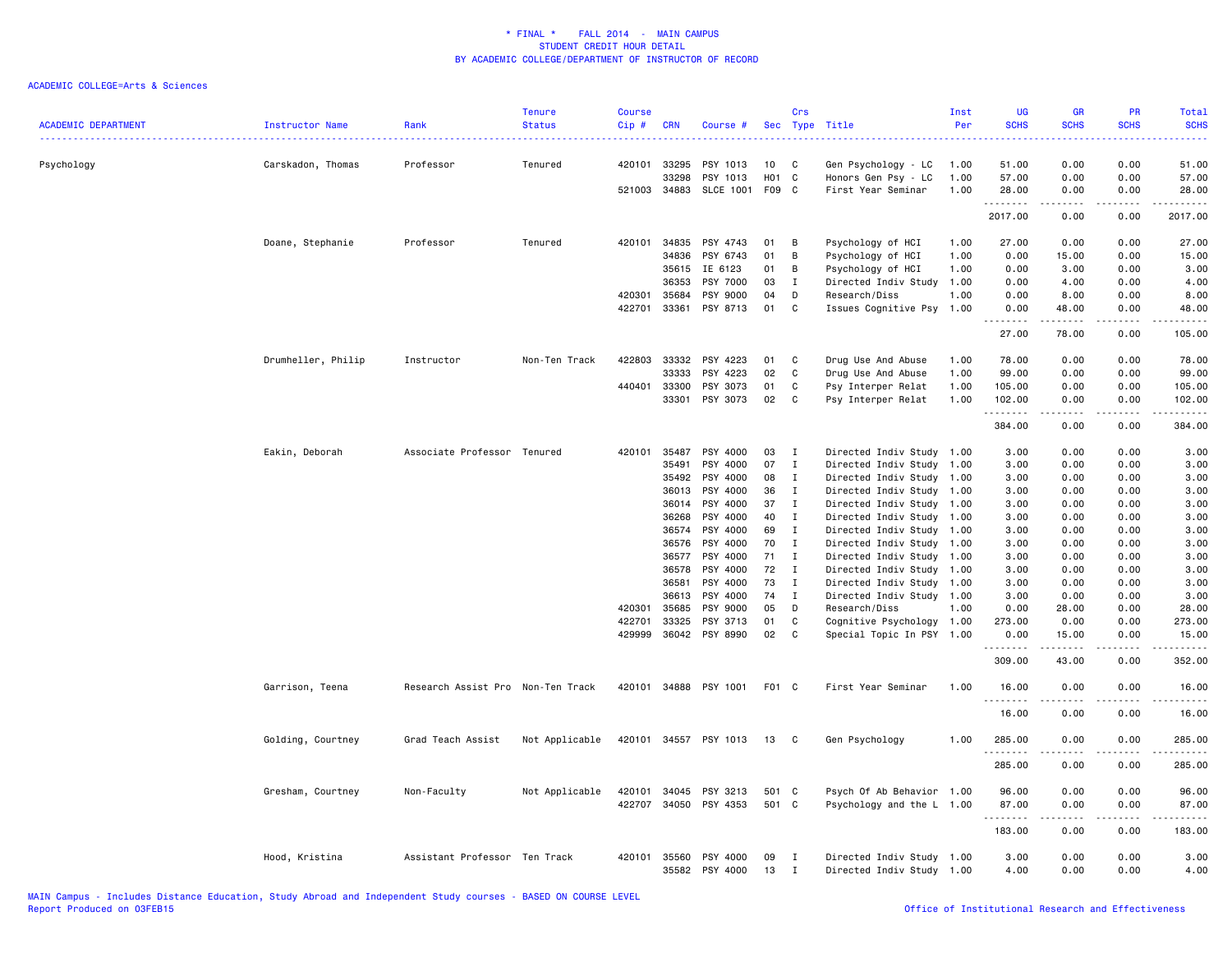| <b>ACADEMIC DEPARTMENT</b> | <b>Instructor Name</b> | Rank                          | <b>Tenure</b><br><b>Status</b> | <b>Course</b><br>Cip# | <b>CRN</b>     | Course #              | Sec | Crs<br>Type  | Title                     | Inst<br>Per | <b>UG</b><br><b>SCHS</b><br>$\frac{1}{2} \left( \frac{1}{2} \right) \left( \frac{1}{2} \right) \left( \frac{1}{2} \right)$ | GR<br><b>SCHS</b>                                                                                                                                            | PR<br><b>SCHS</b> | Total<br><b>SCHS</b>                                                                                                                |
|----------------------------|------------------------|-------------------------------|--------------------------------|-----------------------|----------------|-----------------------|-----|--------------|---------------------------|-------------|----------------------------------------------------------------------------------------------------------------------------|--------------------------------------------------------------------------------------------------------------------------------------------------------------|-------------------|-------------------------------------------------------------------------------------------------------------------------------------|
| Psychology                 | Hood, Kristina         | Assistant Professor Ten Track |                                | 420101                | 35610          | PSY 4000              | 14  | $\mathbf I$  | Directed Indiv Study 1.00 |             | 3.00                                                                                                                       | 0.00                                                                                                                                                         | 0.00              | 3.00                                                                                                                                |
|                            |                        |                               |                                |                       | 35657          | PSY 4000              | 17  | $\mathbf I$  | Directed Indiv Study 1.00 |             | 3.00                                                                                                                       | 0.00                                                                                                                                                         | 0.00              | 3.00                                                                                                                                |
|                            |                        |                               |                                |                       | 35658          | PSY 8513              | 01  | C            | Psychological Res         | 1.00        | 0.00                                                                                                                       | 21.00                                                                                                                                                        | 0.00              | 21.00                                                                                                                               |
|                            |                        |                               |                                |                       | 35774          | PSY 4000              | 21  | I            | Directed Indiv Study 1.00 |             | 3.00                                                                                                                       | 0.00                                                                                                                                                         | 0.00              | 3.00                                                                                                                                |
|                            |                        |                               |                                |                       | 35776          | PSY 4000              | 23  | I            | Directed Indiv Study      | 1.00        | 4.00                                                                                                                       | 0.00                                                                                                                                                         | 0.00              | 4.00                                                                                                                                |
|                            |                        |                               |                                |                       | 35779          | PSY 4000              | 26  | I            | Directed Indiv Study 1.00 |             | 3.00                                                                                                                       | 0.00                                                                                                                                                         | 0.00              | 3.00                                                                                                                                |
|                            |                        |                               |                                |                       | 35781          | PSY 4000              | 28  | $\mathbf I$  | Directed Indiv Study      | 1.00        | 4.00                                                                                                                       | 0.00                                                                                                                                                         | 0.00              | 4.00                                                                                                                                |
|                            |                        |                               |                                |                       | 35844          | PSY 8000              | 05  | D            | Research / Thesis         | 1.00        | 0.00                                                                                                                       | 18.00                                                                                                                                                        | 0.00              | 18.00                                                                                                                               |
|                            |                        |                               |                                |                       | 36313          | PSY 4000              | 42  | $\bf{I}$     | Directed Indiv Study      | 1.00        | 2.00                                                                                                                       | 0.00                                                                                                                                                         | 0.00              | 2.00                                                                                                                                |
|                            |                        |                               |                                |                       | 36314          | PSY 4000              | 43  | $\mathbf{I}$ | Directed Indiv Study 1.00 |             | 1.00<br>.                                                                                                                  | 0.00<br>$\frac{1}{2} \left( \frac{1}{2} \right) \left( \frac{1}{2} \right) \left( \frac{1}{2} \right) \left( \frac{1}{2} \right) \left( \frac{1}{2} \right)$ | 0.00<br>.         | 1.00<br>د د د د د                                                                                                                   |
|                            |                        |                               |                                |                       |                |                       |     |              |                           |             | 30.00                                                                                                                      | 39.00                                                                                                                                                        | 0.00              | 69.00                                                                                                                               |
|                            | Hubbard, Marlena       | Lecturer                      | Non-Ten Track                  | 421801                | 33317          | PSY 3343              | 02  | C            | Psych Of Learning         | 1.00        | 99.00                                                                                                                      | 0.00                                                                                                                                                         | 0.00              | 99.00                                                                                                                               |
|                            |                        |                               |                                | 422701                | 33344          | PSY 4733              | 01  | C            | Memory                    | 1.00        | 36.00                                                                                                                      | 0.00                                                                                                                                                         | 0.00              | 36.00                                                                                                                               |
|                            |                        |                               |                                | 422803                | 33334          | PSY 4223              | 03  | C            | Drug Use And Abuse        | 1.00        | 114.00                                                                                                                     | 0.00                                                                                                                                                         | 0.00              | 114.00                                                                                                                              |
|                            |                        |                               |                                |                       |                |                       |     |              |                           |             | .<br>249.00                                                                                                                | .<br>0.00                                                                                                                                                    | بالأباد<br>0.00   | .<br>249.00                                                                                                                         |
|                            | Jones, Lauren          | Grad Teach Assist             | Not Applicable                 | 420101                | 33291          | PSY 1013              | 06  | C            | Gen Psychology            | 1.00        | 291.00                                                                                                                     | 0.00                                                                                                                                                         | 0.00              | 291.00                                                                                                                              |
|                            |                        |                               |                                |                       |                |                       |     |              |                           |             | .                                                                                                                          |                                                                                                                                                              | لأعاجب            |                                                                                                                                     |
|                            |                        |                               |                                |                       |                |                       |     |              |                           |             | 291.00                                                                                                                     | 0.00                                                                                                                                                         | 0.00              | 291.00                                                                                                                              |
|                            | Keeley, Jared          | Assistant Professor           | Ten Track                      | 420101                | 35424          | PSY 4000              | 01  | $\mathbf{I}$ | Directed Indiv Study 1.00 |             | 3.00                                                                                                                       | 0.00                                                                                                                                                         | 0.00              | 3.00                                                                                                                                |
|                            |                        |                               |                                |                       | 35433          | PSY 4000              | 02  | I            | Directed Indiv Study      | 1.00        | 3.00                                                                                                                       | 0.00                                                                                                                                                         | 0.00              | 3.00                                                                                                                                |
|                            |                        |                               |                                |                       | 35490          | PSY 4000              | 06  | $\mathbf{I}$ | Directed Indiv Study 1.00 |             | 3.00                                                                                                                       | 0.00                                                                                                                                                         | 0.00              | 3.00                                                                                                                                |
|                            |                        |                               |                                |                       | 35611          | PSY 4000              | 15  | $\mathbf{I}$ | Directed Indiv Study 1.00 |             | 3.00                                                                                                                       | 0.00                                                                                                                                                         | 0.00              | 3.00                                                                                                                                |
|                            |                        |                               |                                |                       | 35777          | PSY 4000              | 24  | $\mathbf{I}$ | Directed Indiv Study 1.00 |             | 3.00                                                                                                                       | 0.00                                                                                                                                                         | 0.00              | 3.00                                                                                                                                |
|                            |                        |                               |                                |                       | 35845          | PSY 8000              | 06  | D            | Research / Thesis         | 1.00        | 0.00                                                                                                                       | 9.00                                                                                                                                                         | 0.00              | 9.00                                                                                                                                |
|                            |                        |                               |                                |                       | 35856          | PSY 4000              | 33  | I            | Directed Indiv Study 1.00 |             | 3.00                                                                                                                       | 0.00                                                                                                                                                         | 0.00              | 3.00                                                                                                                                |
|                            |                        |                               |                                |                       | 36312          | PSY 4000              | 41  | $\mathbf{I}$ | Directed Indiv Study 1.00 |             | 3.00                                                                                                                       | 0.00                                                                                                                                                         | 0.00              | 3.00                                                                                                                                |
|                            |                        |                               |                                |                       | 36358          | PSY 4000              | 45  | $\mathbf{I}$ | Directed Indiv Study 1.00 |             | 3.00                                                                                                                       | 0.00                                                                                                                                                         | 0.00              | 3.00                                                                                                                                |
|                            |                        |                               |                                |                       | 36359          | PSY 4000              | 46  | $\mathbf{I}$ | Directed Indiv Study 1.00 |             | 3.00                                                                                                                       | 0.00                                                                                                                                                         | 0.00              | 3.00                                                                                                                                |
|                            |                        |                               |                                |                       | 36464          | PSY 4000              | 63  | $\mathbf{I}$ | Directed Indiv Study 1.00 |             | 3.00                                                                                                                       | 0.00                                                                                                                                                         | 0.00              | 3.00                                                                                                                                |
|                            |                        |                               |                                | 420301                | 35687          | PSY 9000              | 07  | D            | Research/Diss             | 1.00        | 0.00                                                                                                                       | 3.00                                                                                                                                                         | 0.00              | 3.00                                                                                                                                |
|                            |                        |                               |                                | 422708                | 33302          | PSY 3104              | 01  | C            | Introductory Psychol 1.00 |             | 240.00                                                                                                                     | 0.00                                                                                                                                                         | 0.00              | 240.00                                                                                                                              |
|                            |                        |                               |                                |                       | 33303          | PSY 3104              | 02  | К            | Introductory Psychol 1.00 |             | 0.00                                                                                                                       | 0.00                                                                                                                                                         | 0.00              | 0.00                                                                                                                                |
|                            |                        |                               |                                |                       | 33304          | PSY 3104              | 03  | К            | Introductory Psychol 1.00 |             | 0.00                                                                                                                       | 0.00                                                                                                                                                         | 0.00              | 0.00                                                                                                                                |
|                            |                        |                               |                                |                       | 33306          | PSY 3104              | 05  | К            | Introductory Psychol 1.00 |             | 0.00                                                                                                                       | 0.00                                                                                                                                                         | 0.00              | 0.00                                                                                                                                |
|                            |                        |                               |                                | 422810 33356          |                | PSY 8323              | 01  | C            | Psychopathology           | 1.00        | 0.00                                                                                                                       | 18.00<br>.                                                                                                                                                   | 0.00<br>.         | 18.00<br>.                                                                                                                          |
|                            |                        |                               |                                |                       |                |                       |     |              |                           |             | .<br>270.00                                                                                                                | 30.00                                                                                                                                                        | 0.00              | 300.00                                                                                                                              |
|                            | Kinman, Brittany       | Grad Teach Assist             | Not Applicable                 | 420101                | 34556          | PSY 1013              | 12  | C.           | Gen Psychology            | 1.00        | 282.00                                                                                                                     | 0.00                                                                                                                                                         | 0.00              | 282.00                                                                                                                              |
|                            |                        |                               |                                |                       |                |                       |     |              |                           |             | .<br>282.00                                                                                                                | .<br>0.00                                                                                                                                                    | د د د د<br>0.00   | $\begin{array}{cccccccccccccc} \bullet & \bullet & \bullet & \bullet & \bullet & \bullet & \bullet & \bullet \end{array}$<br>282.00 |
|                            |                        |                               |                                |                       | 33345          |                       |     |              |                           |             |                                                                                                                            |                                                                                                                                                              |                   |                                                                                                                                     |
|                            | Klein, Stephen         | Professor                     | Tenured                        | 302501                |                | PSY 4813              | 01  | C            | Positive Psychology       | 1.00        | 57.00                                                                                                                      | 0.00                                                                                                                                                         | 0.00              | 57.00                                                                                                                               |
|                            |                        |                               |                                | 420101                | 33349<br>33316 | PSY 6403              | 01  | C            | Biological Psycholog 1.00 |             | 0.00                                                                                                                       | 3.00                                                                                                                                                         | 0.00              | 3.00                                                                                                                                |
|                            |                        |                               |                                | 421801                |                | PSY 3343              | 01  | C<br>C       | Psych Of Learning         | 1.00        | 87.00                                                                                                                      | 0.00                                                                                                                                                         | 0.00              | 87.00                                                                                                                               |
|                            |                        |                               |                                |                       |                | 422706 33337 PSY 4403 | 01  |              | Biological Psycholog 1.00 |             | 57.00<br>.                                                                                                                 | 0.00<br>$    -$                                                                                                                                              | 0.00<br>.         | 57.00<br>.                                                                                                                          |
|                            |                        |                               |                                |                       |                |                       |     |              |                           |             | 201.00                                                                                                                     | 3.00                                                                                                                                                         | 0.00              | 204.00                                                                                                                              |
|                            | McKinney, Clifford     | Assistant Professor Ten Track |                                |                       |                | 420101 35846 PSY 8000 | 07  | D            | Research / Thesis         | 1.00        | 0.00                                                                                                                       | 9.00                                                                                                                                                         | 0.00              | 9.00                                                                                                                                |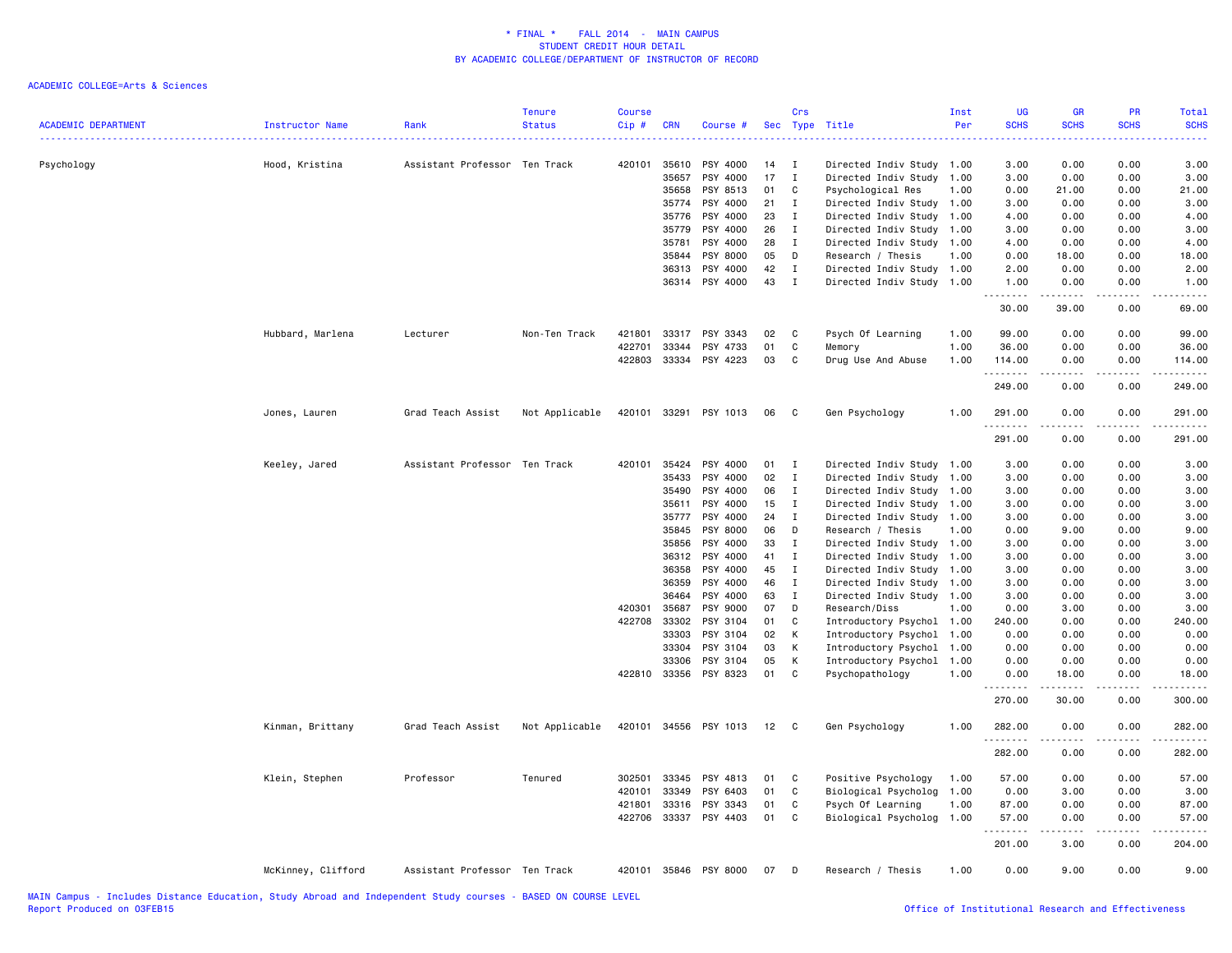|                            |                    |                               | <b>Tenure</b>  | <b>Course</b>    |                |                            |          | Crs          |                                            | Inst | <b>UG</b>                                         | <b>GR</b>                                                                                                                                            | PR                                  | Total                                                                                                                                                                                                                                                                                                                                                                                                                                                                                            |
|----------------------------|--------------------|-------------------------------|----------------|------------------|----------------|----------------------------|----------|--------------|--------------------------------------------|------|---------------------------------------------------|------------------------------------------------------------------------------------------------------------------------------------------------------|-------------------------------------|--------------------------------------------------------------------------------------------------------------------------------------------------------------------------------------------------------------------------------------------------------------------------------------------------------------------------------------------------------------------------------------------------------------------------------------------------------------------------------------------------|
| <b>ACADEMIC DEPARTMENT</b> | Instructor Name    | Rank                          | <b>Status</b>  | Cip #            | <b>CRN</b>     | Course #                   |          |              | Sec Type Title                             | Per  | <b>SCHS</b><br>$\sim$ $\sim$ $\sim$ $\sim$ $\sim$ | <b>SCHS</b>                                                                                                                                          | <b>SCHS</b><br>.                    | <b>SCHS</b><br>.                                                                                                                                                                                                                                                                                                                                                                                                                                                                                 |
| Psychology                 | McKinney, Clifford | Assistant Professor Ten Track |                | 420101           | 36365          | PSY 4000                   | 49       | <b>I</b>     | Directed Indiv Study 1.00                  |      | 3.00                                              | 0.00                                                                                                                                                 | 0.00                                | 3.00                                                                                                                                                                                                                                                                                                                                                                                                                                                                                             |
|                            |                    |                               |                | 420301           | 35688          | PSY 9000                   | 08       | D            | Research/Diss                              | 1.00 | 0.00                                              | 6.00                                                                                                                                                 | 0.00                                | 6.00                                                                                                                                                                                                                                                                                                                                                                                                                                                                                             |
|                            |                    |                               |                |                  | 422703 33336   | PSY 4343                   | 01       | C            | Clinical Child Psych 1.00                  |      | 87.00                                             | 0.00                                                                                                                                                 | 0.00                                | 87.00                                                                                                                                                                                                                                                                                                                                                                                                                                                                                            |
|                            |                    |                               |                |                  |                |                            |          |              |                                            |      | .<br>90.00                                        | $- - - - -$<br>15.00                                                                                                                                 | $\sim$ $\sim$ $\sim$ $\sim$<br>0.00 | .<br>105.00                                                                                                                                                                                                                                                                                                                                                                                                                                                                                      |
|                            | McMillen, David    | Research Professor            | Not Applicable | 420101           | 36394          | PSY 4000                   | 51       | I            | Directed Indiv Study 1.00                  |      | 1.00                                              | 0.00                                                                                                                                                 | 0.00                                | 1.00                                                                                                                                                                                                                                                                                                                                                                                                                                                                                             |
|                            |                    |                               |                |                  | 36395          | PSY 4000                   | 52       | $\mathbf{I}$ | Directed Indiv Study 1.00                  |      | 1.00                                              | 0.00                                                                                                                                                 | 0.00                                | 1.00                                                                                                                                                                                                                                                                                                                                                                                                                                                                                             |
|                            |                    |                               |                |                  | 36399          | PSY 4000                   | 55       | $\bf{I}$     | Directed Indiv Study 1.00                  |      | 1.00                                              | 0.00                                                                                                                                                 | 0.00                                | 1.00                                                                                                                                                                                                                                                                                                                                                                                                                                                                                             |
|                            |                    |                               |                |                  | 36400          | PSY 4000                   | 56       | $\mathbf{I}$ | Directed Indiv Study 1.00                  |      | 1.00                                              | 0.00                                                                                                                                                 | 0.00                                | 1.00                                                                                                                                                                                                                                                                                                                                                                                                                                                                                             |
|                            |                    |                               |                |                  | 36401          | PSY 4000                   | 57       | $\mathbf{I}$ | Directed Indiv Study 1.00                  |      | 2.00                                              | 0.00                                                                                                                                                 | 0.00                                | 2.00                                                                                                                                                                                                                                                                                                                                                                                                                                                                                             |
|                            |                    |                               |                |                  | 36402          | PSY 4000                   | 58       | $\mathbf{I}$ | Directed Indiv Study 1.00                  |      | 2.00                                              | 0.00                                                                                                                                                 | 0.00                                | 2.00                                                                                                                                                                                                                                                                                                                                                                                                                                                                                             |
|                            |                    |                               |                |                  | 36404          | PSY 4000                   | 59       | $\mathbf{I}$ | Directed Indiv Study 1.00                  |      | 2.00                                              | 0.00                                                                                                                                                 | 0.00                                | 2.00                                                                                                                                                                                                                                                                                                                                                                                                                                                                                             |
|                            |                    |                               |                |                  | 36405          | PSY 4000                   | 60       | $\mathbf{I}$ | Directed Indiv Study 1.00                  |      | 2.00                                              | 0.00                                                                                                                                                 | 0.00                                | 2.00                                                                                                                                                                                                                                                                                                                                                                                                                                                                                             |
|                            |                    |                               |                |                  | 36406          | PSY 4000                   | 61       | $\mathbf{I}$ | Directed Indiv Study 1.00                  |      | 2.00                                              | 0.00                                                                                                                                                 | 0.00                                | 2.00                                                                                                                                                                                                                                                                                                                                                                                                                                                                                             |
|                            |                    |                               |                |                  | 36407          | PSY 4000                   | 62       | $\mathbf{I}$ | Directed Indiv Study 1.00                  |      | 2.00<br>.                                         | 0.00                                                                                                                                                 | 0.00<br>$\sim$ $\sim$ $\sim$        | 2.00<br>$\frac{1}{2} \left( \frac{1}{2} \right) \left( \frac{1}{2} \right) \left( \frac{1}{2} \right) \left( \frac{1}{2} \right)$                                                                                                                                                                                                                                                                                                                                                                |
|                            |                    |                               |                |                  |                |                            |          |              |                                            |      | 16.00                                             | 0.00                                                                                                                                                 | 0.00                                | 16.00                                                                                                                                                                                                                                                                                                                                                                                                                                                                                            |
|                            | McMillen, Robert   | Associate Professor Tenured   |                |                  | 422810 33321   | PSY 3503                   | 01       | C            | Health Psychology                          | 1.00 | 201.00<br>. <b>.</b>                              | 0.00                                                                                                                                                 | 0.00                                | 201.00<br>$\begin{array}{cccccccccccccc} \multicolumn{2}{c}{} & \multicolumn{2}{c}{} & \multicolumn{2}{c}{} & \multicolumn{2}{c}{} & \multicolumn{2}{c}{} & \multicolumn{2}{c}{} & \multicolumn{2}{c}{} & \multicolumn{2}{c}{} & \multicolumn{2}{c}{} & \multicolumn{2}{c}{} & \multicolumn{2}{c}{} & \multicolumn{2}{c}{} & \multicolumn{2}{c}{} & \multicolumn{2}{c}{} & \multicolumn{2}{c}{} & \multicolumn{2}{c}{} & \multicolumn{2}{c}{} & \multicolumn{2}{c}{} & \multicolumn{2}{c}{} & \$ |
|                            |                    |                               |                |                  |                |                            |          |              |                                            |      | 201.00                                            | 0.00                                                                                                                                                 | 0.00                                | 201.00                                                                                                                                                                                                                                                                                                                                                                                                                                                                                           |
|                            | Mitchell, Sheridan | Lecturer                      | Non-Ten Track  | 422705           | 33330          | PSY 4203                   | 01       | C            | Theories Of Pers                           | 1.00 | 120.00                                            | 0.00                                                                                                                                                 | 0.00                                | 120.00                                                                                                                                                                                                                                                                                                                                                                                                                                                                                           |
|                            |                    |                               |                | 422706           | 33339          | PSY 4403                   | 03       | C            | Biological Psycholog 1.00                  |      | 99.00                                             | 0.00                                                                                                                                                 | 0.00                                | 99.00                                                                                                                                                                                                                                                                                                                                                                                                                                                                                            |
|                            |                    |                               |                |                  |                | 422707 33307 PSY 3203      | 01       | C            | Psy Of Gender Differ 1.00                  |      | 102.00<br>. <b>.</b>                              | 0.00<br>$- - - - -$                                                                                                                                  | 0.00<br>.                           | 102.00                                                                                                                                                                                                                                                                                                                                                                                                                                                                                           |
|                            |                    |                               |                |                  |                |                            |          |              |                                            |      | 321.00                                            | 0.00                                                                                                                                                 | 0.00                                | 321.00                                                                                                                                                                                                                                                                                                                                                                                                                                                                                           |
|                            | Moss, Robert       | Associate Professor Tenured   |                | 420101           | 34564          | PSY 8653                   | 01       | s            | Appl Cog Reading Sem 1.00                  |      | 0.00                                              | 21.00                                                                                                                                                | 0.00                                | 21.00                                                                                                                                                                                                                                                                                                                                                                                                                                                                                            |
|                            |                    |                               |                |                  | 35659          | PSY 4000                   | 18       | $\mathbf{I}$ | Directed Indiv Study 1.00                  |      | 3.00                                              | 0.00                                                                                                                                                 | 0.00                                | 3.00                                                                                                                                                                                                                                                                                                                                                                                                                                                                                             |
|                            |                    |                               |                |                  | 35775          | PSY 4000                   | 22       | $\mathbf{I}$ | Directed Indiv Study 1.00                  |      | 3.00                                              | 0.00                                                                                                                                                 | 0.00                                | 3.00                                                                                                                                                                                                                                                                                                                                                                                                                                                                                             |
|                            |                    |                               |                |                  | 36054          | PSY 4000                   | 39       | $\mathbf{I}$ | Directed Indiv Study 1.00                  |      | 3.00                                              | 0.00                                                                                                                                                 | 0.00                                | 3.00                                                                                                                                                                                                                                                                                                                                                                                                                                                                                             |
|                            |                    |                               |                |                  | 36360          | PSY 4000                   | 47       | $\mathbf{I}$ | Directed Indiv Study 1.00                  |      | 3.00                                              | 0.00                                                                                                                                                 | 0.00                                | 3.00                                                                                                                                                                                                                                                                                                                                                                                                                                                                                             |
|                            |                    |                               |                |                  | 36362          | PSY 4000                   | 48       | $\mathbf{I}$ | Directed Indiv Study 1.00                  |      | 3.00                                              | 0.00                                                                                                                                                 | 0.00                                | 3.00                                                                                                                                                                                                                                                                                                                                                                                                                                                                                             |
|                            |                    |                               |                |                  | 36517          | PSY 4000                   | 66       | $\mathbf{I}$ | Directed Indiv Study 1.00                  |      | 3.00                                              | 0.00                                                                                                                                                 | 0.00                                | 3.00                                                                                                                                                                                                                                                                                                                                                                                                                                                                                             |
|                            |                    |                               |                | 420301<br>422701 | 35690          | PSY 9000<br>33362 PSY 8731 | 10<br>01 | D<br>C       | Research/Diss<br>Appl Cognitive Rsh S 1.00 | 1.00 | 0.00<br>0.00                                      | 30.00<br>6.00                                                                                                                                        | 0.00<br>0.00                        | 30.00<br>6.00                                                                                                                                                                                                                                                                                                                                                                                                                                                                                    |
|                            |                    |                               |                |                  |                |                            |          |              |                                            |      | .                                                 | $\frac{1}{2} \left( \frac{1}{2} \right) \left( \frac{1}{2} \right) \left( \frac{1}{2} \right) \left( \frac{1}{2} \right) \left( \frac{1}{2} \right)$ | $\frac{1}{2}$                       | -----                                                                                                                                                                                                                                                                                                                                                                                                                                                                                            |
|                            |                    |                               |                |                  |                |                            |          |              |                                            |      | 18.00                                             | 57.00                                                                                                                                                | 0.00                                | 75.00                                                                                                                                                                                                                                                                                                                                                                                                                                                                                            |
|                            | Nadorff, Danielle  | Instructor                    | Non-Ten Track  |                  |                | 429999 35599 PSY 8990      | 01       | C.           | Special Topic In PSY 1.00                  |      | 0.00<br><u>.</u>                                  | 21.00                                                                                                                                                | 0.00                                | 21.00<br>$\frac{1}{2}$                                                                                                                                                                                                                                                                                                                                                                                                                                                                           |
|                            |                    |                               |                |                  |                |                            |          |              |                                            |      | 0.00                                              | 21.00                                                                                                                                                | 0.00                                | 21.00                                                                                                                                                                                                                                                                                                                                                                                                                                                                                            |
|                            | Nadorff, Michael   | Assistant Professor Ten Track |                | 420101           | 33350          | PSY 6403                   | 02       | C            | Biological Psycholog 1.00                  |      | 0.00                                              | 12.00                                                                                                                                                | 0.00                                | 12.00                                                                                                                                                                                                                                                                                                                                                                                                                                                                                            |
|                            |                    |                               |                |                  | 35579          | PSY 4000                   | 11       | $\mathbf{I}$ | Directed Indiv Study 1.00                  |      | 3.00                                              | 0.00                                                                                                                                                 | 0.00                                | 3.00                                                                                                                                                                                                                                                                                                                                                                                                                                                                                             |
|                            |                    |                               |                |                  | 36015          | PSY 4000                   | 38       | $\mathbf{I}$ | Directed Indiv Study 1.00                  |      | 2.00                                              | 0.00                                                                                                                                                 | 0.00                                | 2.00                                                                                                                                                                                                                                                                                                                                                                                                                                                                                             |
|                            |                    |                               |                |                  | 36366          | PSY 4000                   | 50       | $\mathbf{I}$ | Directed Indiv Study 1.00                  |      | 1.00                                              | 0.00                                                                                                                                                 | 0.00                                | 1.00                                                                                                                                                                                                                                                                                                                                                                                                                                                                                             |
|                            |                    |                               |                |                  | 36569          | PSY 4000                   | 68       | $\mathbf{I}$ | Directed Indiv Study 1.00                  |      | 3.00                                              | 0.00                                                                                                                                                 | 0.00                                | 3.00                                                                                                                                                                                                                                                                                                                                                                                                                                                                                             |
|                            |                    |                               |                | 420301           | 35691          | PSY 9000                   | 11       | D            | Research/Diss                              | 1.00 | 0.00                                              | 3.00                                                                                                                                                 | 0.00                                | 3.00                                                                                                                                                                                                                                                                                                                                                                                                                                                                                             |
|                            |                    |                               |                | 422706<br>422707 | 33338<br>33359 | PSY 4403<br>PSY 8383       | 02<br>01 | C<br>C       | Biological Psycholog 1.00                  | 1.00 | 96.00<br>0.00                                     | 0.00<br>15.00                                                                                                                                        | 0.00<br>0.00                        | 96.00<br>15.00                                                                                                                                                                                                                                                                                                                                                                                                                                                                                   |
|                            |                    |                               |                |                  |                |                            |          |              | Behavior Therapy                           |      |                                                   |                                                                                                                                                      |                                     |                                                                                                                                                                                                                                                                                                                                                                                                                                                                                                  |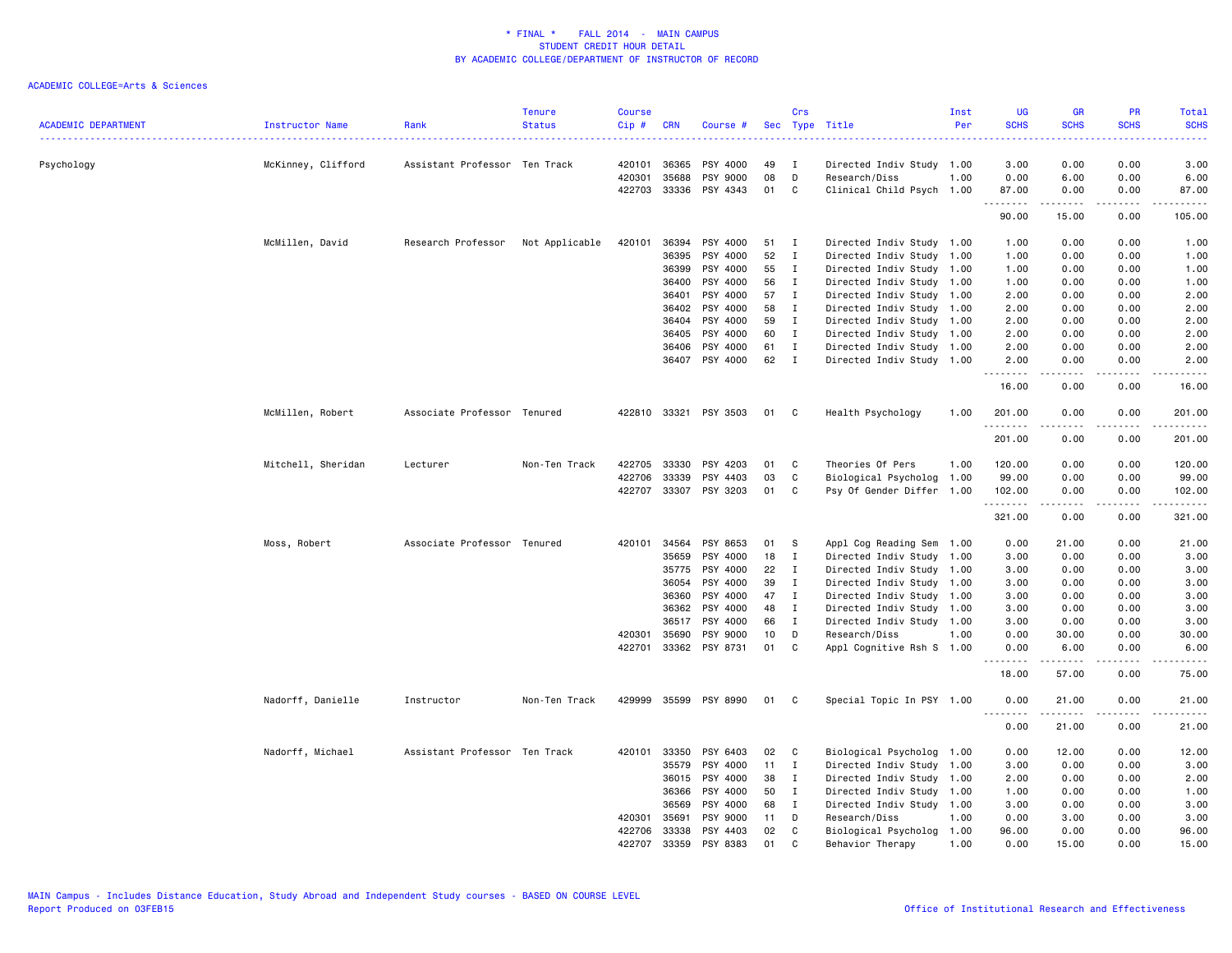| <b>ACADEMIC DEPARTMENT</b>                           | Instructor Name    | Rank                          | <b>Tenure</b><br><b>Status</b> | Course<br>Cip# | <b>CRN</b>   | Course #              |       | Crs          | Sec Type Title            | Inst<br>Per | <b>UG</b><br><b>SCHS</b> | <b>GR</b><br><b>SCHS</b>                                                                                                          | PR<br><b>SCHS</b>       | <b>Total</b><br><b>SCHS</b>                                                                                                                                                               |
|------------------------------------------------------|--------------------|-------------------------------|--------------------------------|----------------|--------------|-----------------------|-------|--------------|---------------------------|-------------|--------------------------|-----------------------------------------------------------------------------------------------------------------------------------|-------------------------|-------------------------------------------------------------------------------------------------------------------------------------------------------------------------------------------|
|                                                      |                    |                               |                                |                |              |                       |       |              |                           |             | --------                 | .                                                                                                                                 | -----                   | .                                                                                                                                                                                         |
|                                                      |                    |                               |                                |                |              |                       |       |              |                           |             | 105.00                   | 30.00                                                                                                                             | 0.00                    | 135.00                                                                                                                                                                                    |
| Psychology                                           | Oliveros, Arazais  | Assistant Professor Ten Track |                                |                |              | 420101 36256 PSY 8131 | 01 H  |              | Scientist-Pract Appl 1.00 |             | 0.00<br>--------         | 5.00<br>$\frac{1}{2} \left( \frac{1}{2} \right) \left( \frac{1}{2} \right) \left( \frac{1}{2} \right) \left( \frac{1}{2} \right)$ | 0.00<br>.               | 5.00                                                                                                                                                                                      |
|                                                      |                    |                               |                                |                |              |                       |       |              |                           |             | 0.00                     | 5.00                                                                                                                              | 0.00                    | 5.00                                                                                                                                                                                      |
|                                                      | Pollard, Mary      | Grad Teach Assist             | Not Applicable                 |                |              | 420101 33296 PSY 1013 | 11    | C.           | Gen Psychology            | 1.00        | 291.00<br>.              | 0.00<br>.                                                                                                                         | 0.00<br>.               | 291.00<br>$\frac{1}{2} \left( \frac{1}{2} \right) \left( \frac{1}{2} \right) \left( \frac{1}{2} \right) \left( \frac{1}{2} \right) \left( \frac{1}{2} \right) \left( \frac{1}{2} \right)$ |
|                                                      |                    |                               |                                |                |              |                       |       |              |                           |             | 291.00                   | 0.00                                                                                                                              | 0.00                    | 291.00                                                                                                                                                                                    |
|                                                      | Sinclair, Hillary  | Associate Professor Tenured   |                                | 420101         | 36466        | PSY 4000              | 64    | $\mathbf{I}$ | Directed Indiv Study      | 1.00        | 4.00                     | 0.00                                                                                                                              | 0.00                    | 4.00                                                                                                                                                                                      |
|                                                      |                    |                               |                                | 422707         | 33322        | PSY 3623              | 01    | C            | Social Psychology         | 1.00        | 198.00                   | 0.00                                                                                                                              | 0.00                    | 198.00                                                                                                                                                                                    |
|                                                      |                    |                               |                                |                | 35767        | PSY 8613              | 01    | C            | Adv Social Psyc           | 1.00        | 0.00<br>. <b>.</b>       | 45.00<br>.                                                                                                                        | 0.00                    | 45.00                                                                                                                                                                                     |
|                                                      |                    |                               |                                |                |              |                       |       |              |                           |             | 202.00                   | 45.00                                                                                                                             | 0.00                    | 247.00                                                                                                                                                                                    |
|                                                      | Valentine, Michael | Instructor                    | Non-Ten Track                  | 420101         | 33319        | PSY 3413              | 01 C  |              | Human Sexual Behavio      | 1.00        | 207.00                   | 0.00                                                                                                                              | 0.00                    | 207.00                                                                                                                                                                                    |
|                                                      |                    |                               |                                |                | 33320        | PSY 3413              | 02    | C            | Human Sexual Behavio      | 1.00        | 207.00                   | 0.00                                                                                                                              | 0.00                    | 207.00                                                                                                                                                                                    |
|                                                      |                    |                               |                                |                | 422707 33318 | PSY 3353              | 01    | C            | Motivation                | 1.00        | 129.00                   | 0.00                                                                                                                              | 0.00                    | 129.00                                                                                                                                                                                    |
|                                                      |                    |                               |                                |                | 33323        | PSY 3623              | 02    | C            | Social Psychology         | 1.00        | 201.00                   | 0.00                                                                                                                              | 0.00                    | 201.00                                                                                                                                                                                    |
|                                                      |                    |                               |                                |                |              | 422803 35597 PSY 4223 | 501 C |              | Drug Use And Abuse        | 1.00        | 87.00                    | 0.00                                                                                                                              | 0.00                    | 87.00                                                                                                                                                                                     |
|                                                      |                    |                               |                                |                |              |                       |       |              |                           |             | <u>.</u><br>831.00       | ----<br>0.00                                                                                                                      | .<br>0.00               | $\frac{1}{2}$<br>831.00                                                                                                                                                                   |
|                                                      | Webb, Christopher  | Grad Teach Assist             | Not Applicable                 |                |              | 420101 33288 PSY 1013 | 03    | C            | Gen Psychology            | 1.00        | 288.00                   | 0.00                                                                                                                              | 0.00                    | 288.00                                                                                                                                                                                    |
|                                                      |                    |                               |                                |                |              |                       |       |              |                           |             | . <b>.</b><br>288.00     | 0.00                                                                                                                              | 0.00                    | 288.00                                                                                                                                                                                    |
|                                                      | Williams, Carrick  | Non-Employee                  | Not Applicable                 |                |              | 420101 33351 PSY 6423 | 01    | C            | Sensation/Perception 1.00 |             | 0.00                     | 6.00                                                                                                                              | 0.00                    | 6.00                                                                                                                                                                                      |
|                                                      |                    |                               |                                |                |              |                       |       |              |                           |             | <u>.</u><br>0.00         | .<br>6.00                                                                                                                         | .<br>0.00               | 6.00                                                                                                                                                                                      |
|                                                      | Winer, Eric        | Assistant Professor Ten Track |                                |                | 420101 35780 | PSY 4000              | 27    | I            | Directed Indiv Study      | 1.00        | 2.00                     | 0.00                                                                                                                              | 0.00                    | 2.00                                                                                                                                                                                      |
|                                                      |                    |                               |                                |                | 35851        | PSY 8000              | 12    | D            | Research / Thesis         | 1.00        | 0.00                     | 9.00                                                                                                                              | 0.00                    | 9.00                                                                                                                                                                                      |
|                                                      |                    |                               |                                |                | 35853        | PSY 4000              | 30    | $\mathbf{I}$ | Directed Indiv Study 1.00 |             | 3.00                     | 0.00                                                                                                                              | 0.00                    | 3.00                                                                                                                                                                                      |
|                                                      |                    |                               |                                |                | 35854        | PSY 4000              | 31    | $\mathbf{I}$ | Directed Indiv Study 1.00 |             | 3.00                     | 0.00                                                                                                                              | 0.00                    | 3.00                                                                                                                                                                                      |
|                                                      |                    |                               |                                |                | 35855        | PSY 4000              | 32    | $\mathbf{I}$ | Directed Indiv Study 1.00 |             | 3.00                     | 0.00                                                                                                                              | 0.00                    | 3.00                                                                                                                                                                                      |
|                                                      |                    |                               |                                |                | 36255        | PSY 8121              | 01    | H            | Scientist-Pract Appl 1.00 |             | 0.00                     | 5.00                                                                                                                              | 0.00                    | 5.00                                                                                                                                                                                      |
|                                                      |                    |                               |                                |                | 36355        | PSY 4000              | 44    | $\mathbf{I}$ | Directed Indiv Study 1.00 |             | 1.00                     | 0.00                                                                                                                              | 0.00                    | 1.00                                                                                                                                                                                      |
|                                                      |                    |                               |                                |                | 36568        | PSY 4000              | 67    | $\mathbf{I}$ | Directed Indiv Study 1.00 |             | 3.00                     | 0.00                                                                                                                              | 0.00                    | 3.00                                                                                                                                                                                      |
|                                                      |                    |                               |                                | 420301         | 35692        | PSY 9000              | 12    | D            | Research/Diss             | 1.00        | 0.00                     | 4.00                                                                                                                              | 0.00                    | 4.00                                                                                                                                                                                      |
|                                                      |                    |                               |                                |                |              |                       |       |              |                           |             | <u>.</u><br>15.00        | 18.00                                                                                                                             | 0.00                    | 33.00                                                                                                                                                                                     |
| --------------------------------------<br>Psychology |                    |                               |                                |                |              |                       |       |              |                           |             | ========<br>9235.00      | ========<br>427.00                                                                                                                | <b>EDESSERS</b><br>0.00 | 9662.00                                                                                                                                                                                   |
| --------------------------------------               |                    |                               |                                |                |              |                       |       |              |                           |             | ========                 | ========                                                                                                                          | ========                | ==========                                                                                                                                                                                |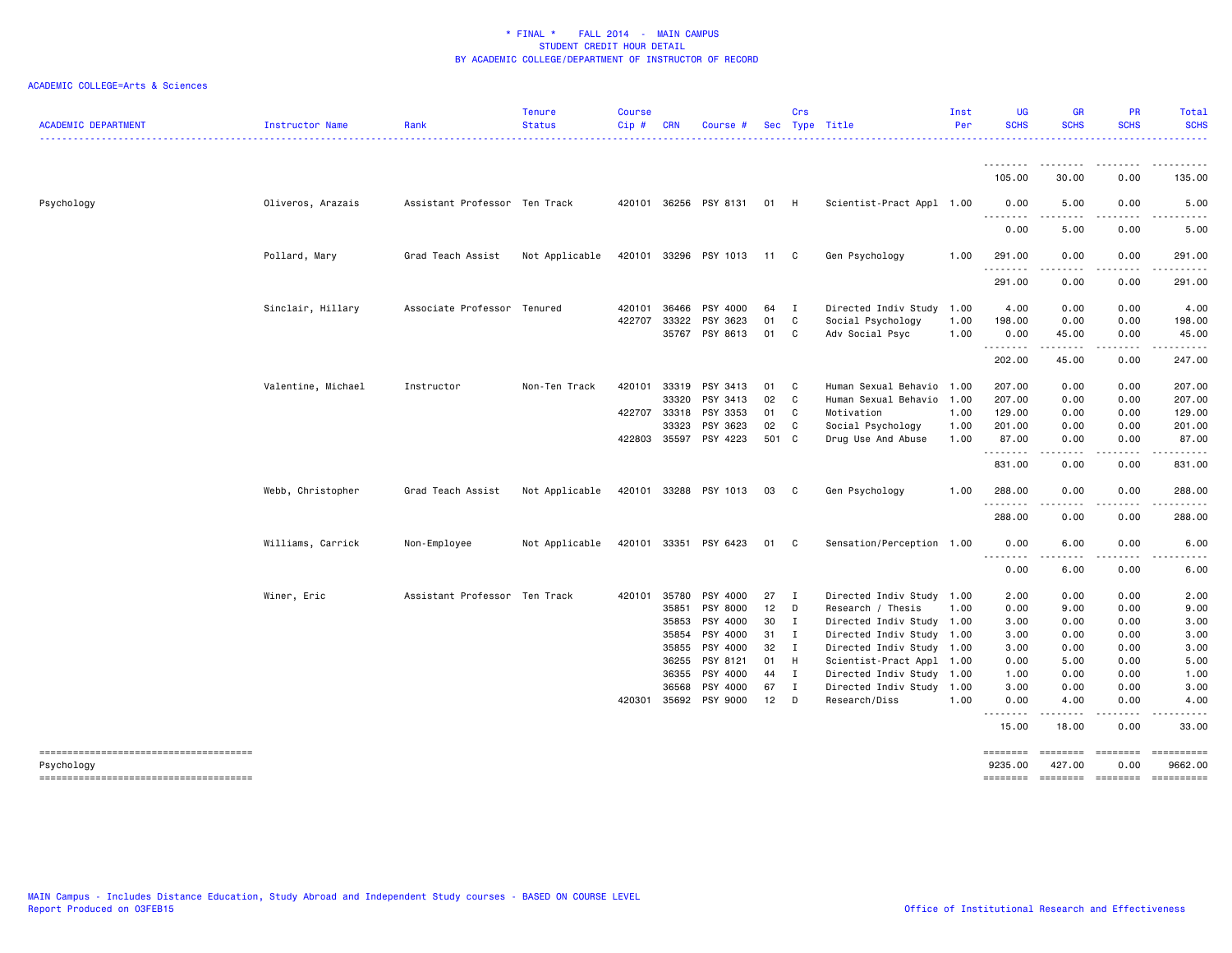| <b>ACADEMIC DEPARTMENT</b> | <b>Instructor Name</b> | Rank                          | Tenure<br>Status | Course<br>Cip#   | CRN   | Course # Sec Type Title                      |                      | Crs             |                                          | Inst<br>Per          | <b>UG</b><br><b>SCHS</b>             | <b>GR</b><br><b>SCHS</b>  | <b>PR</b><br><b>SCHS</b>  | Total<br><b>SCHS</b>         |
|----------------------------|------------------------|-------------------------------|------------------|------------------|-------|----------------------------------------------|----------------------|-----------------|------------------------------------------|----------------------|--------------------------------------|---------------------------|---------------------------|------------------------------|
| Shackouls Honors College   | Boyce, Kristin         | Assistant Professor Ten Track |                  | 240101<br>380101 | 34254 | 32303 HON 1163<br>32305 HON 1163<br>PHI 3153 | H01<br>$H03$ S<br>01 | <b>S</b><br>C . | The Quest I<br>The Quest I<br>Aesthetics | 1.00<br>1.00<br>1.00 | 45.00<br>42.00<br>48.00<br>--------- | 0.00<br>0.00<br>0.00<br>. | 0.00<br>0.00<br>0.00<br>. | 45.00<br>42.00<br>48.00<br>. |
|                            |                        |                               |                  |                  |       |                                              |                      |                 |                                          |                      | 135.00                               | 0.00                      | 0.00                      | 135.00                       |
|                            |                        |                               |                  |                  |       |                                              |                      |                 |                                          |                      | ========                             | ========                  | ========                  |                              |
| Shackouls Honors College   |                        |                               |                  |                  |       |                                              |                      |                 |                                          |                      | 135.00                               | 0.00                      | 0.00                      | 135.00                       |
|                            |                        |                               |                  |                  |       |                                              |                      |                 |                                          |                      |                                      |                           | $=$ = = = = = = =         | ==========                   |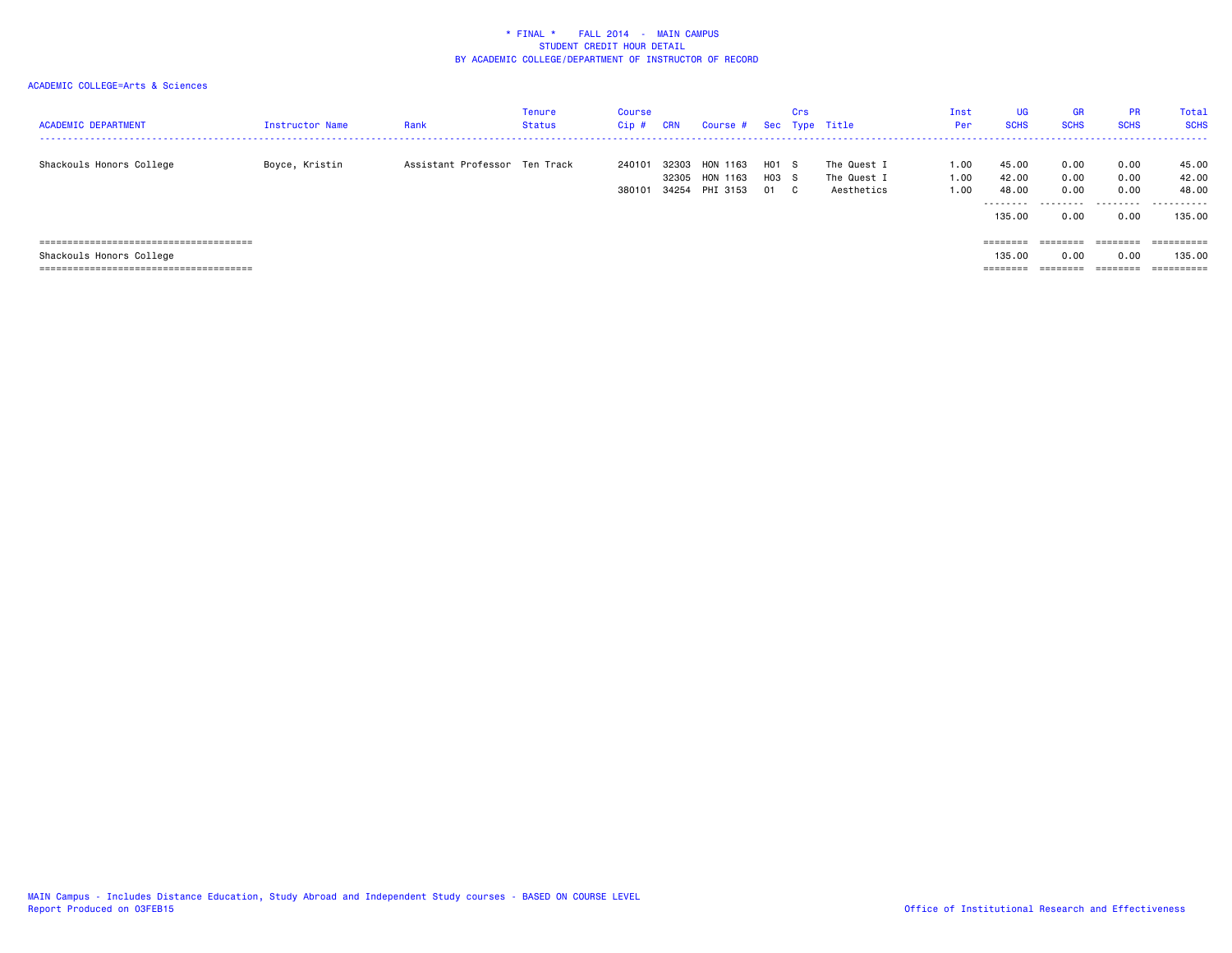| <b>ACADEMIC DEPARTMENT</b> | Instructor Name     | Rank                          | <b>Tenure</b><br><b>Status</b> | <b>Course</b><br>Cip# | <b>CRN</b>              | Course #                      | Sec            | Crs                    | Type Title                                                       | Inst<br>Per          | <b>UG</b><br><b>SCHS</b> | GR<br><b>SCHS</b>                                                                                                                                                                        | PR<br><b>SCHS</b>                   | <b>Total</b><br><b>SCHS</b><br>2222)                                                                                                                         |
|----------------------------|---------------------|-------------------------------|--------------------------------|-----------------------|-------------------------|-------------------------------|----------------|------------------------|------------------------------------------------------------------|----------------------|--------------------------|------------------------------------------------------------------------------------------------------------------------------------------------------------------------------------------|-------------------------------------|--------------------------------------------------------------------------------------------------------------------------------------------------------------|
| Sociology                  | Allison, Rachel     | Assistant Professor Ten Track |                                | 451101                | 33438<br>34516<br>34518 | SO 3213<br>SO 4333<br>SO 6333 | 01<br>01<br>01 | C<br>$\mathbf{C}$<br>C | Intr To Social Res<br>Sociology Of Sports<br>Sociology Of Sports | 1.00<br>1.00<br>1.00 | 66.00<br>99.00<br>0.00   | 0.00<br>0.00<br>33.00                                                                                                                                                                    | 0.00<br>0.00<br>0.00                | 66.00<br>99.00<br>33.00                                                                                                                                      |
|                            |                     |                               |                                |                       |                         |                               |                |                        |                                                                  |                      | .<br>165.00              | المتمامين<br>33.00                                                                                                                                                                       | .<br>0.00                           | .<br>198.00                                                                                                                                                  |
|                            | Baker, Ashley       | Grad Teach Assist             | Not Applicable                 | 050207                | 30196                   | AN 1173<br>GS 1173            | 01<br>01       | C<br>C                 | Intro Gender Studies 1.00<br>Introduction to Gend 1.00           |                      | 18.00<br>75.00           | 0.00                                                                                                                                                                                     | 0.00                                | 18.00                                                                                                                                                        |
|                            |                     |                               |                                |                       | 32193                   | 33420 SO 1173                 | 01             | C                      | Intro Gender Studies 1.00                                        |                      | 24.00<br>.               | 0.00<br>0.00<br>$- - - - -$                                                                                                                                                              | 0.00<br>0.00<br>.                   | 75.00<br>24.00<br>.                                                                                                                                          |
|                            |                     |                               |                                |                       |                         |                               |                |                        |                                                                  |                      | 117.00                   | 0.00                                                                                                                                                                                     | 0.00                                | 117.00                                                                                                                                                       |
|                            | Barranco, Raymond   | Assistant Professor Ten Track |                                | 451101                |                         | 34526 SO 8423                 | 01             | s                      | Sem In Deviant Behav 1.00                                        |                      | 0.00<br>.                | 27.00<br>$\frac{1}{2} \left( \frac{1}{2} \right) \left( \frac{1}{2} \right) \left( \frac{1}{2} \right) \left( \frac{1}{2} \right) \left( \frac{1}{2} \right) \left( \frac{1}{2} \right)$ | 0.00<br>$\sim$ $\sim$ $\sim$ $\sim$ | 27.00<br>.                                                                                                                                                   |
|                            | Boyd, Robert        | Professor                     | Tenured                        | 050201                | 30005                   | AAS 2203                      | 01             | C                      | Racial Minorities                                                | 1.00                 | 0.00<br>57.00            | 27.00<br>0.00                                                                                                                                                                            | 0.00<br>0.00                        | 27.00<br>57.00                                                                                                                                               |
|                            |                     |                               |                                | 450201                | 30203                   | AN 2203                       | 01             | C                      | Racial Minorities                                                | 1.00                 | 15.00                    | 0.00                                                                                                                                                                                     | 0.00                                | 15.00                                                                                                                                                        |
|                            |                     |                               |                                |                       | 33432                   | SO 2203                       | 01             | C                      | Racial Minorities                                                | 1.00                 | 60.00                    | 0.00                                                                                                                                                                                     | 0.00                                | 60.00                                                                                                                                                        |
|                            |                     |                               |                                |                       | 451101 35905            | SO 9000                       | 05             | D                      | Research / Diss                                                  | 1.00                 | 0.00<br>.                | 27.00<br>$\frac{1}{2} \left( \frac{1}{2} \right) \left( \frac{1}{2} \right) \left( \frac{1}{2} \right) \left( \frac{1}{2} \right) \left( \frac{1}{2} \right)$                            | 0.00<br>.                           | 27.00<br>.                                                                                                                                                   |
|                            |                     |                               |                                |                       |                         |                               |                |                        |                                                                  |                      | 132.00                   | 27.00                                                                                                                                                                                    | 0.00                                | 159.00                                                                                                                                                       |
|                            | Boydstun, Jamie     | Lecturer                      | Non-Ten Track                  | 451101                | 33418                   | SO 1103                       | 03             | C                      | Contemp Social Prob                                              | 1.00                 | 177.00                   | 0.00                                                                                                                                                                                     | 0.00                                | 177.00                                                                                                                                                       |
|                            |                     |                               |                                |                       | 33419                   | SO 1103                       | 05             | C                      | Contemp Social Prob                                              | 1.00                 | 228.00                   | 0.00                                                                                                                                                                                     | 0.00                                | 228.00                                                                                                                                                       |
|                            |                     |                               |                                |                       | 33439                   | SO 3213                       | 02             | C                      | Intr To Social Res                                               | 1.00                 | 69.00                    | 0.00                                                                                                                                                                                     | 0.00                                | 69.00                                                                                                                                                        |
|                            |                     |                               |                                |                       | 33447                   | SO 4803                       | 01             | C                      | Social Research Prac 1.00                                        |                      | 60.00<br>.               | 0.00                                                                                                                                                                                     | 0.00<br>$-$ - $-$ -                 | 60.00<br>.                                                                                                                                                   |
|                            |                     |                               |                                |                       |                         |                               |                |                        |                                                                  |                      | 534.00                   | 0.00                                                                                                                                                                                     | 0.00                                | 534.00                                                                                                                                                       |
|                            | Cheek, Jennifer     | Grad Teach Assist             | Not Applicable                 |                       |                         | 451101 33417 SO 1103          | 02             | $\mathbf{C}$           | Contemp Social Prob                                              | 1.00                 | 159.00<br>.              | 0.00<br>.                                                                                                                                                                                | 0.00<br>$\sim$ $\sim$ $\sim$        | 159.00<br>2.2.2.2.2.2                                                                                                                                        |
|                            |                     |                               |                                |                       |                         |                               |                |                        |                                                                  |                      | 159.00                   | 0.00                                                                                                                                                                                     | 0.00                                | 159.00                                                                                                                                                       |
|                            | Crudden, Adele      | Professor                     | Tenured                        | 440701                |                         | 33510 SW 3213                 | 01             | C                      | Research Meth in SW                                              | 1.00                 | 39.00<br>.               | 0.00                                                                                                                                                                                     | 0.00                                | 39.00<br>$- - - - -$                                                                                                                                         |
|                            |                     |                               |                                |                       |                         |                               |                |                        |                                                                  |                      | 39.00                    | 0.00                                                                                                                                                                                     | 0.00                                | 39.00                                                                                                                                                        |
|                            | Dunaway, R. Gregory | Non-Faculty                   | Tenured                        | 450401                |                         | 31012 CRM 2003                | 01             | C                      | Crime Justice Inequa 1.00                                        |                      | 90.00                    | 0.00                                                                                                                                                                                     | 0.00                                | 90.00                                                                                                                                                        |
|                            |                     |                               |                                | 451101                | 36482                   | SO 9000                       | 07             | D                      | Research / Diss                                                  | 1.00                 | 0.00<br>.                | 7.00                                                                                                                                                                                     | 0.00<br>.                           | 7.00<br>$\frac{1}{2} \left( \frac{1}{2} \right) \left( \frac{1}{2} \right) \left( \frac{1}{2} \right) \left( \frac{1}{2} \right) \left( \frac{1}{2} \right)$ |
|                            |                     |                               |                                |                       |                         |                               |                |                        |                                                                  |                      | 90.00                    | 7.00                                                                                                                                                                                     | 0.00                                | 97.00                                                                                                                                                        |
|                            | Evans, David        | Lecturer                      | Non-Ten Track                  | 050201                | 30006                   | AAS 2203                      | 04             | C                      | Racial Minorities                                                | 1.00                 | 33.00                    | 0.00                                                                                                                                                                                     | 0.00                                | 33.00                                                                                                                                                        |
|                            |                     |                               |                                | 450201                | 30204                   | AN 2203                       | 04             | C                      | Racial Minorities                                                | 1.00                 | 9.00                     | 0.00                                                                                                                                                                                     | 0.00                                | 9.00                                                                                                                                                         |
|                            |                     |                               |                                |                       | 34502                   | SO 2203                       | 04             | C                      | Racial Minorities                                                | 1.00                 | 51.00                    | 0.00                                                                                                                                                                                     | 0.00                                | 51.00                                                                                                                                                        |
|                            |                     |                               |                                | 451101                | 33405                   | SO 1003                       | 03             | C                      | Intro To Sociology                                               | 1.00                 | 276.00                   | 0.00                                                                                                                                                                                     | 0.00                                | 276.00                                                                                                                                                       |
|                            |                     |                               |                                |                       | 33409                   | SO 1003                       | 08             | C                      | Intro To Sociology                                               | 1.00                 | 252.00                   | 0.00                                                                                                                                                                                     | 0.00                                | 252.00                                                                                                                                                       |
|                            |                     |                               |                                |                       | 33440                   | SO 3313                       | 01             | C                      | Deviant Behavior                                                 | 1.00                 | 90.00<br>.               | 0.00<br>.                                                                                                                                                                                | 0.00<br>.                           | 90.00<br>.                                                                                                                                                   |
|                            |                     |                               |                                |                       |                         |                               |                |                        |                                                                  |                      | 711.00                   | 0.00                                                                                                                                                                                     | 0.00                                | 711.00                                                                                                                                                       |
|                            | Farragher, Abigail  | Lecturer                      | Non-Ten Track                  | 451101                | 33426                   | SO 1203                       | 06             | C                      | Marriage & Family                                                | 1.00                 | 141.00                   | 0.00                                                                                                                                                                                     | 0.00                                | 141.00                                                                                                                                                       |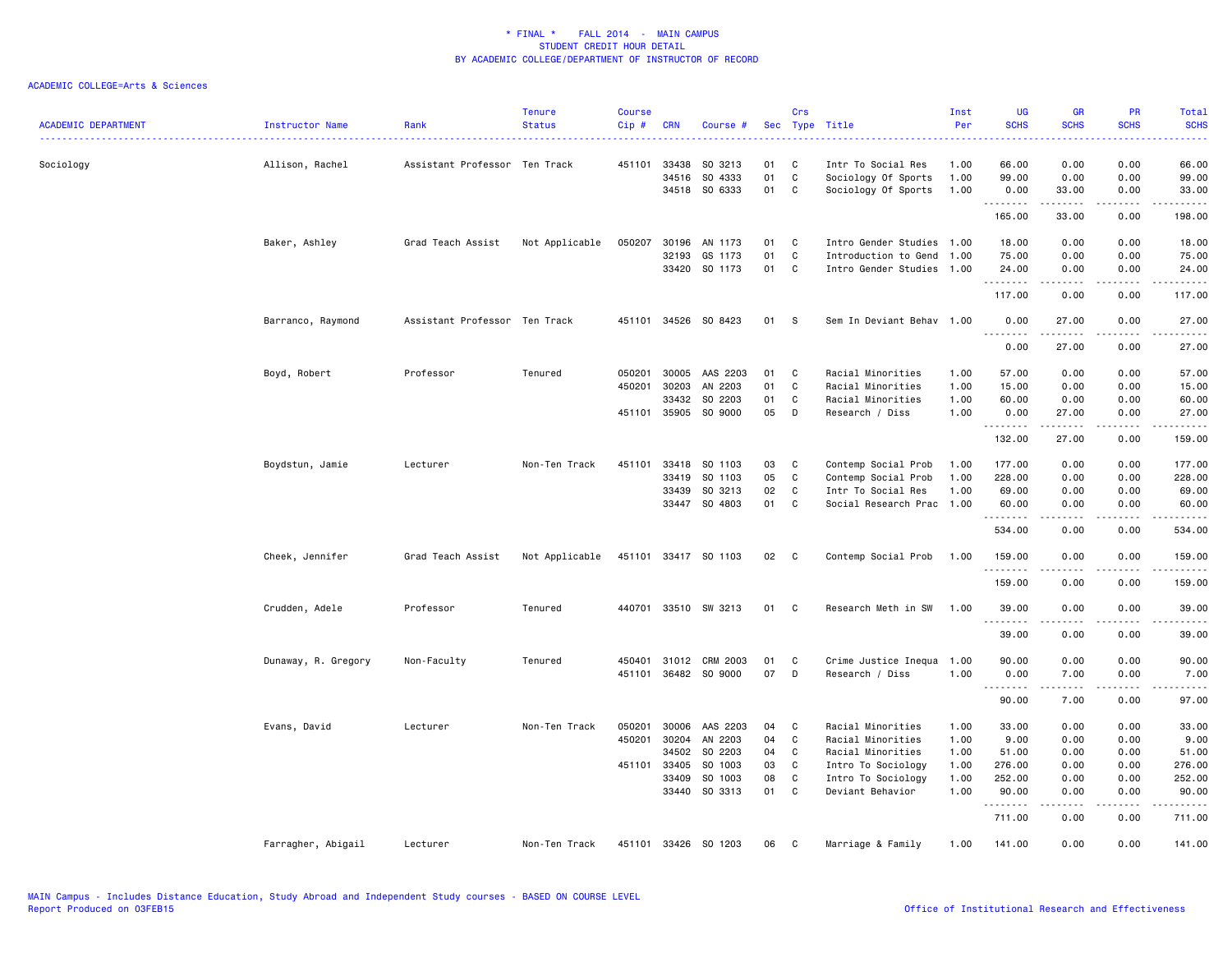| <b>ACADEMIC DEPARTMENT</b> | <b>Instructor Name</b> | Rank                          | <b>Tenure</b><br><b>Status</b> | <b>Course</b><br>Cip# | <b>CRN</b> | Course #      |     | Crs          | Sec Type Title            | Inst<br>Per | <b>UG</b><br><b>SCHS</b> | <b>GR</b><br><b>SCHS</b>                                                                                                                                     | <b>PR</b><br><b>SCHS</b> | Total<br><b>SCHS</b> |
|----------------------------|------------------------|-------------------------------|--------------------------------|-----------------------|------------|---------------|-----|--------------|---------------------------|-------------|--------------------------|--------------------------------------------------------------------------------------------------------------------------------------------------------------|--------------------------|----------------------|
|                            |                        |                               |                                |                       |            |               |     |              |                           |             | .                        |                                                                                                                                                              |                          |                      |
|                            |                        |                               |                                |                       |            |               |     |              |                           |             | 141.00                   | 0.00                                                                                                                                                         | 0.00                     | 141.00               |
| Sociology                  | Gochanour, Amanda      | Lecturer                      | Non-Ten Track                  | 451101                |            | 33412 SO 1003 | 11  | C            | Intro To Sociology        | 1.00        | 180.00                   | 0.00                                                                                                                                                         | 0.00                     | 180.00               |
|                            |                        |                               |                                |                       | 33413      | SO 1003       | 12  | C            | Intro To Sociology        | 1.00        | 231.00                   | 0.00                                                                                                                                                         | 0.00                     | 231.00               |
|                            |                        |                               |                                |                       |            | 33436 SO 3013 | 01  | C            | Soc & The Indiv           | 1.00        | 54.00<br>.               | 0.00<br>$\frac{1}{2} \left( \frac{1}{2} \right) \left( \frac{1}{2} \right) \left( \frac{1}{2} \right) \left( \frac{1}{2} \right) \left( \frac{1}{2} \right)$ | 0.00<br>.                | 54.00                |
|                            |                        |                               |                                |                       |            |               |     |              |                           |             | 465.00                   | 0.00                                                                                                                                                         | 0.00                     | 465.00               |
|                            | Hagerman, Margaret     | Assistant Professor Ten Track |                                | 451101                | 33430      | SO 1203       | 10  | C            | Marriage & Family         | 1.00        | 75.00                    | 0.00                                                                                                                                                         | 0.00                     | 75.00                |
|                            |                        |                               |                                |                       | 33431      | SO 1203       | 11  | C            | Marriage & Family         | 1.00        | 165.00                   | 0.00                                                                                                                                                         | 0.00                     | 165.00               |
|                            |                        |                               |                                |                       |            |               |     |              |                           |             | .                        | .                                                                                                                                                            | .                        | ------               |
|                            |                        |                               |                                |                       |            |               |     |              |                           |             | 240.00                   | 0.00                                                                                                                                                         | 0.00                     | 240.00               |
|                            | Haynes, Stacy          | Assistant Professor Ten Track |                                | 450401                | 34531      | CRM 4513      | 01  | C            | Correctional Systems 1.00 |             | 78.00                    | 0.00                                                                                                                                                         | 0.00                     | 78.00                |
|                            |                        |                               |                                | 451101                | 33453      | SO 8213       | 01  | C            | Research Design           | 1.00        | 0.00                     | 18.00                                                                                                                                                        | 0.00                     | 18.00                |
|                            |                        |                               |                                |                       | 34522      | SO 4513       | 01  | C            | Correctional Systems 1.00 |             | 12.00                    | 0.00                                                                                                                                                         | 0.00                     | 12.00                |
|                            |                        |                               |                                |                       | 34523      | SO 6513       | 01  | C            | Correctional Systems 1.00 |             | 0.00                     | 3.00                                                                                                                                                         | 0.00                     | 3.00                 |
|                            |                        |                               |                                |                       | 35926      | SO 9000       | 06  | D            | Research / Diss           | 1.00        | 0.00                     | 7.00                                                                                                                                                         | 0.00                     | 7.00                 |
|                            |                        |                               |                                |                       | 35967      | SO 8000       | 02  | D            | Research / Thesis         | 1.00        | 0.00<br>.                | 8.00                                                                                                                                                         | 0.00                     | 8.00<br>.            |
|                            |                        |                               |                                |                       |            |               |     |              |                           |             | 90.00                    | 36.00                                                                                                                                                        | 0.00                     | 126.00               |
|                            | Hunter, Frederick      | Lecturer                      | Non-Ten Track                  | 451101                | 33416      | SO 1103       | 01  | C            | Contemp Social Prob       | 1.00        | 213.00                   | 0.00                                                                                                                                                         | 0.00                     | 213.00               |
|                            |                        |                               |                                |                       | 33427      | SO 1203       | 07  | $\mathtt{C}$ | Marriage & Family         | 1.00        | 216.00                   | 0.00                                                                                                                                                         | 0.00                     | 216.00               |
|                            |                        |                               |                                |                       | 33428      | SO 1203       | 08  | C            | Marriage & Family         | 1.00        | 150.00                   | 0.00                                                                                                                                                         | 0.00                     | 150.00               |
|                            |                        |                               |                                |                       |            |               |     |              |                           |             | .<br>579.00              | $\frac{1}{2} \left( \frac{1}{2} \right) \left( \frac{1}{2} \right) \left( \frac{1}{2} \right) \left( \frac{1}{2} \right) \left( \frac{1}{2} \right)$<br>0.00 | .<br>0.00                | .<br>579.00          |
|                            | Husain, Jonelle        | Lecturer                      | Non-Ten Track                  | 451101                | 33403      | SO 1003       | 01  | C            | Intro To Sociology        | 1.00        | 234.00                   | 0.00                                                                                                                                                         | 0.00                     | 234.00               |
|                            |                        |                               |                                |                       | 33404      | SO 1003       | 02  | C            | Intro To Sociology        | 1.00        | 258.00                   | 0.00                                                                                                                                                         | 0.00                     | 258.00               |
|                            |                        |                               |                                |                       | 33410      | SO 1003       | 09  | C            | Intro To Sociology        | 1.00        | 252.00                   | 0.00                                                                                                                                                         | 0.00                     | 252.00               |
|                            |                        |                               |                                |                       | 33411      | SO 1003       | 10  | C            | Intro To Sociology        | 1.00        | 144.00                   | 0.00                                                                                                                                                         | 0.00                     | 144.00               |
|                            |                        |                               |                                |                       | 34063      | SO 1203       | 501 | C.           | Marriage & Family         | 0.95        | 74.10<br>.               | 0.00<br>$\begin{array}{cccccccccc} \bullet & \bullet & \bullet & \bullet & \bullet & \bullet & \bullet \end{array}$                                          | 0.00<br>.                | 74.10                |
|                            |                        |                               |                                |                       |            |               |     |              |                           |             | 962.10                   | 0.00                                                                                                                                                         | 0.00                     | 962.10               |
|                            | Johnson, Jada          | Instructor                    | Non-Ten Track                  | 440701                | 33514      | SW 4713       | 01  | s            | Sen Sem Social Work       | 1.00        | 30.00                    | 0.00                                                                                                                                                         | 0.00                     | 30.00                |
|                            |                        |                               |                                |                       | 33515      | SW 4916       | 01  | E            | Sw Fld Prac/Sem I         | 1.00        | 42.00                    | 0.00                                                                                                                                                         | 0.00                     | 42.00                |
|                            |                        |                               |                                |                       | 33516      | SW 4926       | 01  | Ε            | Sw Fld Prac/Sem II        | 1.00        | 42.00                    | 0.00                                                                                                                                                         | 0.00                     | 42.00                |
|                            |                        |                               |                                |                       | 35562      | SW 4000       | 01  | $\mathbf I$  | Directed Indiv Study 1.00 |             | 1.00                     | 0.00                                                                                                                                                         | 0.00                     | 1.00                 |
|                            |                        |                               |                                |                       | 36217      | SW 3523       | 02  | C            | Social Work Pract II 1.00 |             | 39.00<br>.               | 0.00                                                                                                                                                         | 0.00<br>.                | 39.00<br>$    -$     |
|                            |                        |                               |                                |                       |            |               |     |              |                           |             | 154.00                   | 0.00                                                                                                                                                         | 0.00                     | 154.00               |
|                            | Keith, Shelley         | Assistant Professor Ten Track |                                | 450401                | 31016      | CRM 3603      | 01  | C            | Criminological Theor 1.00 |             | 63.00                    | 0.00                                                                                                                                                         | 0.00                     | 63.00                |
|                            |                        |                               |                                | 451101                | 34527      | SO 8523       | 01  | C            | Symbolic Interaction 1.00 |             | 0.00                     | 33.00                                                                                                                                                        | 0.00                     | 33.00                |
|                            |                        |                               |                                |                       | 36021      | SO 7000       | 02  | $\mathbf{I}$ | Directed Indiv Study 1.00 |             | 0.00                     | 1.00                                                                                                                                                         | 0.00                     | 1.00                 |
|                            |                        |                               |                                |                       | 36098      | SO 8000       | 03  | D            | Research / Thesis         | 1.00        | 0.00                     | 4.00                                                                                                                                                         | 0.00                     | 4.00                 |
|                            |                        |                               |                                |                       |            |               |     |              |                           |             | .<br>63.00               | .<br>38.00                                                                                                                                                   | .<br>0.00                | .<br>101.00          |
|                            | Kelly, Kimberly        | Assistant Professor Ten Track |                                | 451101                | 33437      | SO 3103       | 01  | C            | Social Theory I           | 1.00        | 45.00                    | 0.00                                                                                                                                                         | 0.00                     | 45.00                |
|                            |                        |                               |                                |                       | 33452      | SO 8103       | 01  | S            | Gr Social Theory I        | 1.00        | 0.00                     | 21.00                                                                                                                                                        | 0.00                     | 21.00                |
|                            |                        |                               |                                |                       | 35287      | SO 9000       | 01  | D            | Research / Diss           | 1.00        | 0.00                     | 21.00                                                                                                                                                        | 0.00                     | 21.00                |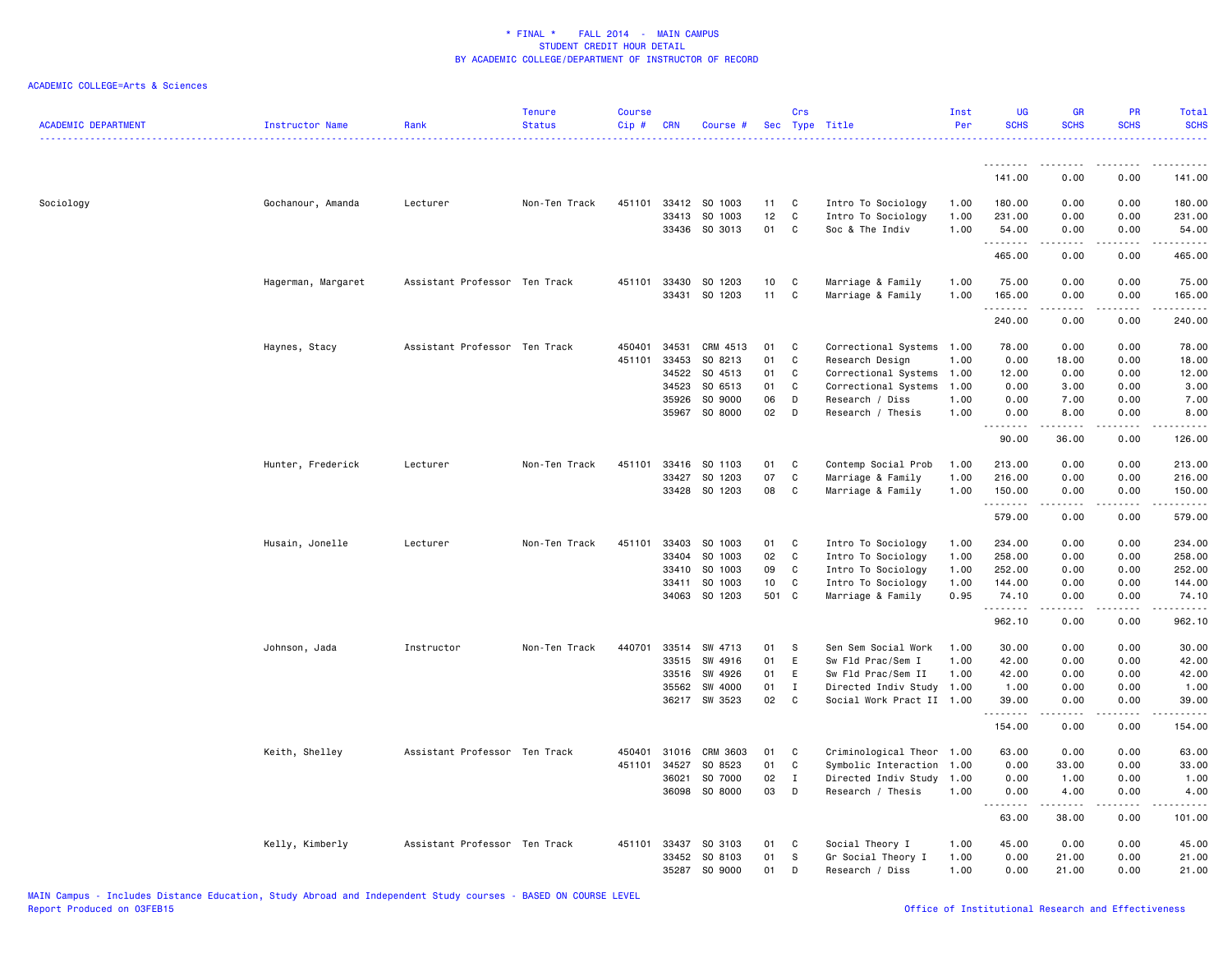| <b>ACADEMIC DEPARTMENT</b> | Instructor Name   | Rank                          | <b>Tenure</b><br><b>Status</b> | <b>Course</b><br>Cip# | <b>CRN</b>     | Course #                 |          | Crs          | Sec Type Title                           | Inst<br>Per  | <b>UG</b><br><b>SCHS</b> | <b>GR</b><br><b>SCHS</b>                                                                                            | PR<br><b>SCHS</b>                   | <b>Total</b><br><b>SCHS</b>                                                                                           |
|----------------------------|-------------------|-------------------------------|--------------------------------|-----------------------|----------------|--------------------------|----------|--------------|------------------------------------------|--------------|--------------------------|---------------------------------------------------------------------------------------------------------------------|-------------------------------------|-----------------------------------------------------------------------------------------------------------------------|
| Sociology                  | Kelly, Kimberly   | Assistant Professor Ten Track |                                |                       | 451101 36226   | SO 8000                  | 04       | D            | Research / Thesis                        | 1.00         | 0.00<br>.                | 3.00<br><u>.</u>                                                                                                    | 0.00<br>$- - - -$                   | 3.00<br>$\frac{1}{2}$                                                                                                 |
|                            |                   |                               |                                |                       |                |                          |          |              |                                          |              | 45.00                    | 45.00                                                                                                               | 0.00                                | 90.00                                                                                                                 |
|                            | Lay, David        | Lecturer                      | Non-Ten Track                  | 450401                | 33864          | CRM 1003                 | 501 C    |              | Crime & Justice in A 0.95                |              | 28.50                    | 0.00                                                                                                                | 0.00                                | 28.50                                                                                                                 |
|                            |                   |                               |                                | 451101                | 33408<br>33429 | SO 1003<br>SO 1203       | 06<br>09 | C<br>C       | Intro To Sociology<br>Marriage & Family  | 1.00<br>1.00 | 240.00<br>177.00         | 0.00<br>0.00                                                                                                        | 0.00<br>0.00                        | 240.00<br>177.00                                                                                                      |
|                            |                   |                               |                                |                       |                |                          |          |              |                                          |              | .                        | .                                                                                                                   | .                                   | دددددد                                                                                                                |
|                            |                   |                               |                                |                       |                |                          |          |              |                                          |              | 445.50                   | 0.00                                                                                                                | 0.00                                | 445.50                                                                                                                |
|                            | Louine, Jeannice  | Lecturer                      | Non-Ten Track                  | 451101                | 33406<br>33407 | SO 1003<br>SO 1003       | 04<br>05 | C<br>C       | Intro To Sociology<br>Intro To Sociology | 1.00<br>1.00 | 249.00<br>234.00         | 0.00<br>0.00                                                                                                        | 0.00<br>0.00                        | 249.00<br>234.00                                                                                                      |
|                            |                   |                               |                                |                       |                |                          |          |              |                                          |              | .                        | <b>.</b>                                                                                                            | د د د د                             | $\begin{array}{cccccccccc} \bullet & \bullet & \bullet & \bullet & \bullet & \bullet & \bullet & \bullet \end{array}$ |
|                            |                   |                               |                                |                       |                |                          |          |              |                                          |              | 483.00                   | 0.00                                                                                                                | 0.00                                | 483.00                                                                                                                |
|                            | May, David        | Associate Professor Tenured   |                                | 450401                | 34532          | CRM 3113                 | 01       | C            | Comm Crime Prev & Po                     | 1.00         | 132.00                   | 0.00                                                                                                                | 0.00                                | 132.00                                                                                                                |
|                            |                   |                               |                                | 451101                | 35616          | SO 9000<br>36319 SO 8000 | 03<br>05 | D<br>D       | Research / Diss<br>Research / Thesis     | 1.00<br>1.00 | 0.00<br>0.00             | 3.00<br>3.00                                                                                                        | 0.00<br>0.00                        | 3.00<br>3.00                                                                                                          |
|                            |                   |                               |                                |                       |                |                          |          |              |                                          |              | .                        | .                                                                                                                   | .                                   | .                                                                                                                     |
|                            |                   |                               |                                |                       |                |                          |          |              |                                          |              | 132.00                   | 6.00                                                                                                                | 0.00                                | 138.00                                                                                                                |
|                            | McKee, Colleen    | Non-Faculty                   | Not Applicable                 | 450201                | 34065          | SO 4173                  | 501 C    |              | Environment-Society                      | 0.95         | 59.85                    | 0.00                                                                                                                | 0.00                                | 59.85                                                                                                                 |
|                            |                   |                               |                                |                       | 451101 34066   | SO 4333                  | 501 C    |              | Sociology Of Sports                      | 0.95         | 102.60<br>.              | 0.00<br>د د د د د                                                                                                   | 0.00<br>.                           | 102.60<br>------                                                                                                      |
|                            |                   |                               |                                |                       |                |                          |          |              |                                          |              | 162.45                   | 0.00                                                                                                                | 0.00                                | 162.45                                                                                                                |
|                            | McKinley, Kenya   | Assistant Professor           | Ten Track                      | 440701                | 33508          | SW 3003                  | 01       | C            | Populations at-risk                      | 1.00         | 105.00                   | 0.00                                                                                                                | 0.00                                | 105.00                                                                                                                |
|                            |                   |                               |                                |                       | 33512          | SW 3533                  | 01       | C<br>C       | Soc Work w/Commun &                      | 1.00         | 72.00                    | 0.00                                                                                                                | 0.00                                | 72.00                                                                                                                 |
|                            |                   |                               |                                |                       | 34533          | SW 2313                  | 01       |              | Int Soc Work/Soc Wel 1.00                |              | 69.00<br>.               | 0.00<br>.                                                                                                           | 0.00<br>$\sim$ $\sim$ $\sim$ $\sim$ | 69.00<br>.                                                                                                            |
|                            |                   |                               |                                |                       |                |                          |          |              |                                          |              | 246.00                   | 0.00                                                                                                                | 0.00                                | 246.00                                                                                                                |
|                            | Netadj, Mehrzad   | Instructor                    | Non-Ten Track                  | 451101                | 33421          | SO 1203                  | 01       | C            | Marriage & Family                        | 1.00         | 183.00                   | 0.00                                                                                                                | 0.00                                | 183.00                                                                                                                |
|                            |                   |                               |                                |                       | 33422          | SO 1203                  | 02       | $\mathtt{C}$ | Marriage & Family                        | 1.00         | 207.00                   | 0.00                                                                                                                | 0.00                                | 207.00                                                                                                                |
|                            |                   |                               |                                |                       | 33423          | SO 1203                  | 03       | C            | Marriage & Family                        | 1.00         | 228.00                   | 0.00                                                                                                                | 0.00                                | 228.00                                                                                                                |
|                            |                   |                               |                                |                       | 33424          | SO 1203                  | 04       | C            | Marriage & Family                        | 1.00         | 150.00                   | 0.00                                                                                                                | 0.00                                | 150.00                                                                                                                |
|                            |                   |                               |                                |                       |                | 33435 SO 3003            | 01       | C            | Social Inequality                        | 1.00         | 78.00<br>.               | 0.00<br>.                                                                                                           | 0.00<br>$\frac{1}{2}$               | 78.00<br>.                                                                                                            |
|                            |                   |                               |                                |                       |                |                          |          |              |                                          |              | 846.00                   | 0.00                                                                                                                | 0.00                                | 846.00                                                                                                                |
|                            | Parisi, Domenico  | Non-Faculty                   | Tenured                        |                       |                | 451101 35839 SO 9000     | 04       | D            | Research / Diss                          | 1.00         | 0.00<br><u>.</u>         | 9.00<br>.                                                                                                           | 0.00<br>.                           | 9.00<br>$\frac{1}{2}$                                                                                                 |
|                            |                   |                               |                                |                       |                |                          |          |              |                                          |              | 0.00                     | 9.00                                                                                                                | 0.00                                | 9.00                                                                                                                  |
|                            | Perry, Ashley     | Instructor                    | Non-Ten Track                  | 450401                | 31010          | CRM 1003                 | 01       | C            | Crime & Justice in A 1.00                |              | 264.00                   | 0.00                                                                                                                | 0.00                                | 264.00                                                                                                                |
|                            |                   |                               |                                |                       | 31011          | CRM 1003                 | 02       | C            | Crime & Justice in A 1.00                |              | 186.00                   | 0.00                                                                                                                | 0.00                                | 186.00                                                                                                                |
|                            |                   |                               |                                |                       | 34514          | SO 4243                  | 01       | C            | Drugs, Crime and Con 1.00                |              | 30.00                    | 0.00                                                                                                                | 0.00                                | 30.00                                                                                                                 |
|                            |                   |                               |                                |                       | 34529          | CRM 4243                 | 01       | C            | Drugs, Crime and Con 1.00                |              | 129.00<br>.              | 0.00<br>$\begin{array}{cccccccccc} \bullet & \bullet & \bullet & \bullet & \bullet & \bullet & \bullet \end{array}$ | 0.00<br>.                           | 129.00                                                                                                                |
|                            |                   |                               |                                |                       |                |                          |          |              |                                          |              | 609.00                   | 0.00                                                                                                                | 0.00                                | 609.00                                                                                                                |
|                            | Peterson, Lindsey | Assistant Professor Ten Track |                                | 451101                | 34504<br>36527 | SO 6113<br>SO 8000       | 01<br>06 | C<br>D       | Soc Org & Change<br>Research / Thesis    | 1.00<br>1.00 | 0.00<br>0.00             | 27.00<br>5.00                                                                                                       | 0.00<br>0.00                        | 27.00<br>5.00                                                                                                         |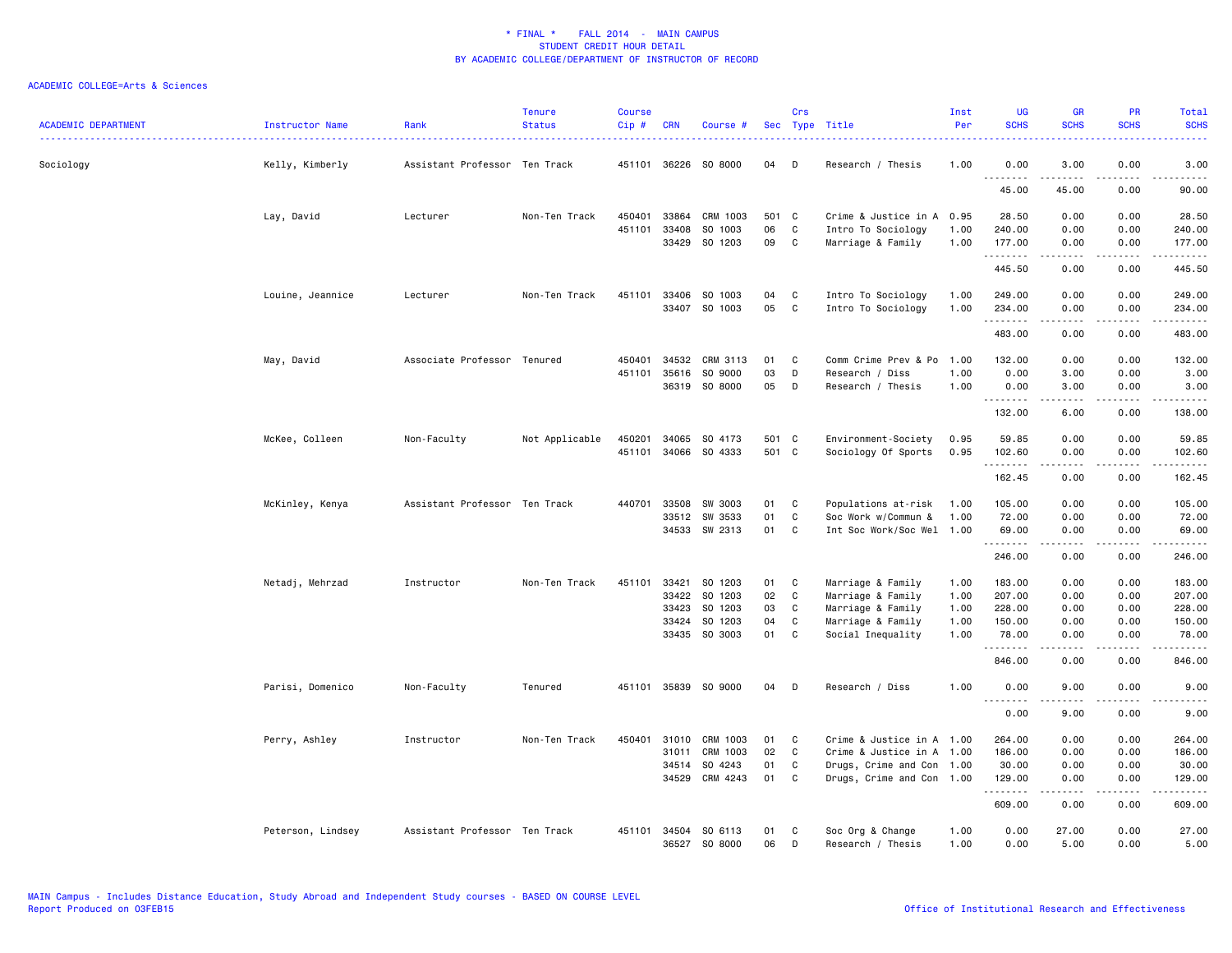| <b>ACADEMIC DEPARTMENT</b> | Instructor Name    | Rank                          | <b>Tenure</b><br><b>Status</b> | Course<br>Cip# | <b>CRN</b>     | Course #             |          | Crs              | Sec Type Title                             | Inst<br>Per  | <b>UG</b><br><b>SCHS</b>                                                                                                                                       | <b>GR</b><br><b>SCHS</b>                                                                                                                             | PR<br><b>SCHS</b>                   | Total<br><b>SCHS</b>                                                                                                                         |
|----------------------------|--------------------|-------------------------------|--------------------------------|----------------|----------------|----------------------|----------|------------------|--------------------------------------------|--------------|----------------------------------------------------------------------------------------------------------------------------------------------------------------|------------------------------------------------------------------------------------------------------------------------------------------------------|-------------------------------------|----------------------------------------------------------------------------------------------------------------------------------------------|
|                            |                    |                               |                                |                |                |                      |          |                  |                                            |              | .                                                                                                                                                              | $\frac{1}{2} \left( \frac{1}{2} \right) \left( \frac{1}{2} \right) \left( \frac{1}{2} \right) \left( \frac{1}{2} \right) \left( \frac{1}{2} \right)$ |                                     |                                                                                                                                              |
|                            |                    |                               |                                |                |                |                      |          |                  |                                            |              | 0.00                                                                                                                                                           | 32.00                                                                                                                                                | 0.00                                | 32.00                                                                                                                                        |
| Sociology                  | Pilkinton, Melinda | Associate Professor Tenured   |                                | 440701         | 33509<br>34889 | SW 3013<br>SW 4990   | 01<br>01 | C<br>$\mathbf c$ | Hum Beh Soc Envir I<br>Special Topic In SW | 1.00<br>1.00 | 135.00<br>69.00<br>.                                                                                                                                           | 0.00<br>0.00<br>-----                                                                                                                                | 0.00<br>0.00<br>.                   | 135.00<br>69.00<br>$\begin{array}{cccccccccccccc} \bullet & \bullet & \bullet & \bullet & \bullet & \bullet & \bullet & \bullet \end{array}$ |
|                            |                    |                               |                                |                |                |                      |          |                  |                                            |              | 204.00                                                                                                                                                         | 0.00                                                                                                                                                 | 0.00                                | 204.00                                                                                                                                       |
|                            | Rader, Nicole      | Associate Professor Tenured   |                                | 450401         | 31018          | CRM 4803             | 01       | C                | Senior Sem in Crimin                       | 1.00         | 66.00                                                                                                                                                          | 0.00                                                                                                                                                 | 0.00                                | 66.00                                                                                                                                        |
|                            |                    |                               |                                |                | 34519          | SO 4323              | 01       | C                | Victimology                                | 1.00         | 21.00                                                                                                                                                          | 0.00                                                                                                                                                 | 0.00                                | 21.00                                                                                                                                        |
|                            |                    |                               |                                |                | 34521          | SO 6323              | 01       | C                | Victimology                                | 1.00         | 0.00                                                                                                                                                           | 18.00                                                                                                                                                | 0.00                                | 18.00                                                                                                                                        |
|                            |                    |                               |                                |                | 34530          | CRM 4323             | 01       | C                | Victimology                                | 1.00         | 54.00                                                                                                                                                          | 0.00                                                                                                                                                 | 0.00                                | 54.00                                                                                                                                        |
|                            |                    |                               |                                | 451101         | 33457          | SO 8900              | 01       | ${\tt S}$        | Fields Of SO: ProSem                       | 1.00         | 0.00                                                                                                                                                           | 6.00                                                                                                                                                 | 0.00                                | 6.00                                                                                                                                         |
|                            |                    |                               |                                |                | 35569          | SO 8000              | 01       | D                | Research / Thesis                          | 1.00         | 0.00                                                                                                                                                           | 10.00                                                                                                                                                | 0.00                                | 10.00                                                                                                                                        |
|                            |                    |                               |                                |                | 35570          | SO 9000              | 02       | D                | Research / Diss                            | 1.00         | 0.00<br>.                                                                                                                                                      | 30.00                                                                                                                                                | 0.00<br>$\sim$ $\sim$ $\sim$        | 30.00<br>.                                                                                                                                   |
|                            |                    |                               |                                |                |                |                      |          |                  |                                            |              | 141.00                                                                                                                                                         | 64.00                                                                                                                                                | 0.00                                | 205.00                                                                                                                                       |
|                            | Ralston, Margaret  | Assistant Professor Ten Track |                                | 450201         | 34065          | SO 4173              | 501 C    |                  | Environment-Society                        | 0.05         | 3.15                                                                                                                                                           | 0.00                                                                                                                                                 | 0.00                                | 3.15                                                                                                                                         |
|                            |                    |                               |                                | 450401         | 33864          | CRM 1003             | 501      | C                | Crime & Justice in A                       | 0.05         | 1.50                                                                                                                                                           | 0.00                                                                                                                                                 | 0.00                                | 1.50                                                                                                                                         |
|                            |                    |                               |                                | 451101         | 33448          | SO 4803              | 02       | C                | Social Research Prac 1.00                  |              | 33.00                                                                                                                                                          | 0.00                                                                                                                                                 | 0.00                                | 33.00                                                                                                                                        |
|                            |                    |                               |                                |                | 34062          | SO 1003              | 501      | C                | Intro To Sociology                         | 0.05         | 3.60                                                                                                                                                           | 0.00                                                                                                                                                 | 0.00                                | 3.60                                                                                                                                         |
|                            |                    |                               |                                |                | 34063          | SO 1203              | 501 C    |                  | Marriage & Family                          | 0.05         | 3.90                                                                                                                                                           | 0.00                                                                                                                                                 | 0.00                                | 3.90                                                                                                                                         |
|                            |                    |                               |                                |                | 34064          | SO 3313              | 501 C    |                  | Deviant Behavior                           | 0.05         | 2.85                                                                                                                                                           | 0.00                                                                                                                                                 | 0.00                                | 2.85                                                                                                                                         |
|                            |                    |                               |                                |                | 34066          | SO 4333              | 501      | $\mathbf{C}$     | Sociology Of Sports                        | 0.05         | 5.40                                                                                                                                                           | 0.00                                                                                                                                                 | 0.00                                | 5.40                                                                                                                                         |
|                            |                    |                               |                                |                | 34528          | SO 8703              | 01       | s                | Sem In Population                          | 1.00         | 0.00                                                                                                                                                           | 9.00                                                                                                                                                 | 0.00                                | 9.00                                                                                                                                         |
|                            |                    |                               |                                |                | 34681          | SO 4233              | 501 C    |                  | Juvenile Delinquency                       | 0.05         | 2.55                                                                                                                                                           | 0.00                                                                                                                                                 | 0.00                                | 2.55                                                                                                                                         |
|                            |                    |                               |                                |                |                |                      |          |                  |                                            |              | 55.95                                                                                                                                                          | 9.00                                                                                                                                                 | 0.00                                | 64.95                                                                                                                                        |
|                            | Sparks, Jessica    | Lecturer                      | Non-Ten Track                  |                |                | 451101 34062 SO 1003 | 501 C    |                  | Intro To Sociology                         | 0.95         | 68.40<br><u>.</u>                                                                                                                                              | 0.00<br>.                                                                                                                                            | 0.00<br>.                           | 68.40<br>. <u>.</u> .                                                                                                                        |
|                            |                    |                               |                                |                |                |                      |          |                  |                                            |              | 68.40                                                                                                                                                          | 0.00                                                                                                                                                 | 0.00                                | 68.40                                                                                                                                        |
|                            | Swan, Courtney     | Lecturer                      | Non-Ten Track                  | 440701         | 33506          | SW 2303              | 01       | C                | Welfare Policy I                           | 1.00         | 138.00                                                                                                                                                         | 0.00                                                                                                                                                 | 0.00                                | 138.00                                                                                                                                       |
|                            |                    |                               |                                |                |                | 33511 SW 3523        | 01       | C                | Social Work Pract II 1.00                  |              | 36.00                                                                                                                                                          | 0.00                                                                                                                                                 | 0.00                                | 36.00                                                                                                                                        |
|                            |                    |                               |                                |                |                |                      |          |                  |                                            |              | .<br>174.00                                                                                                                                                    | 0.00                                                                                                                                                 | $\cdots$<br>0.00                    | .<br>174.00                                                                                                                                  |
|                            | Vasquez, Lauren    | Lecturer                      | Non-Ten Track                  | 451101         | 34064          | SO 3313              | 501 C    |                  | Deviant Behavior                           | 0.95         | 54.15                                                                                                                                                          | 0.00                                                                                                                                                 | 0.00                                | 54.15                                                                                                                                        |
|                            |                    |                               |                                |                | 34681          | SO 4233              | 501 C    |                  | Juvenile Delinquency                       | 0.95         | 48.45                                                                                                                                                          | 0.00                                                                                                                                                 | 0.00                                | 48.45                                                                                                                                        |
|                            |                    |                               |                                |                |                |                      |          |                  |                                            |              | $\frac{1}{2} \left( \frac{1}{2} \right) \left( \frac{1}{2} \right) \left( \frac{1}{2} \right) \left( \frac{1}{2} \right) \left( \frac{1}{2} \right)$<br>102.60 | 0.00                                                                                                                                                 | 0.00                                | ه د د د د<br>102.60                                                                                                                          |
|                            |                    |                               |                                |                |                |                      |          |                  |                                            |              |                                                                                                                                                                |                                                                                                                                                      |                                     |                                                                                                                                              |
|                            | Wells, Makeela     | Grad Teach Assist             | Not Applicable                 | 450401         |                | 31014 CRM 3353       | 01       | C                | Race, Crime & Justic 1.00                  |              | 135.00                                                                                                                                                         | 0.00                                                                                                                                                 | 0.00                                | 135.00                                                                                                                                       |
|                            |                    |                               |                                |                | 31017          | CRM 4233             | 01       | C                | Juvenile Delinquency 1.00                  |              | 108.00                                                                                                                                                         | 0.00                                                                                                                                                 | 0.00                                | 108.00                                                                                                                                       |
|                            |                    |                               |                                |                | 33441          | SO 3353              | 01       | C                | Race, Crime & Justic 1.00                  |              | 36.00                                                                                                                                                          | 0.00                                                                                                                                                 | 0.00                                | 36.00                                                                                                                                        |
|                            |                    |                               |                                | 451101         | 33443          | SO 4233              | 01       | C                | Juvenile Delinquency 1.00                  |              | 30.00<br>.                                                                                                                                                     | 0.00                                                                                                                                                 | 0.00<br>$\sim$ $\sim$ $\sim$ $\sim$ | 30.00<br>ه د د د د                                                                                                                           |
|                            |                    |                               |                                |                |                |                      |          |                  |                                            |              | 309.00                                                                                                                                                         | 0.00                                                                                                                                                 | 0.00                                | 309.00                                                                                                                                       |
|                            | Whetstone, Tamara  | Lecturer                      | Non-Ten Track                  |                |                | 440701 34068 SW 3023 | 501 C    |                  | Hum Beh Soc Envir II 1.00                  |              | 30.00<br>.                                                                                                                                                     | 0.00                                                                                                                                                 | 0.00<br>.                           | 30.00<br>.                                                                                                                                   |
|                            |                    |                               |                                |                |                |                      |          |                  |                                            |              | 30.00                                                                                                                                                          | 0.00                                                                                                                                                 | 0.00                                | 30.00                                                                                                                                        |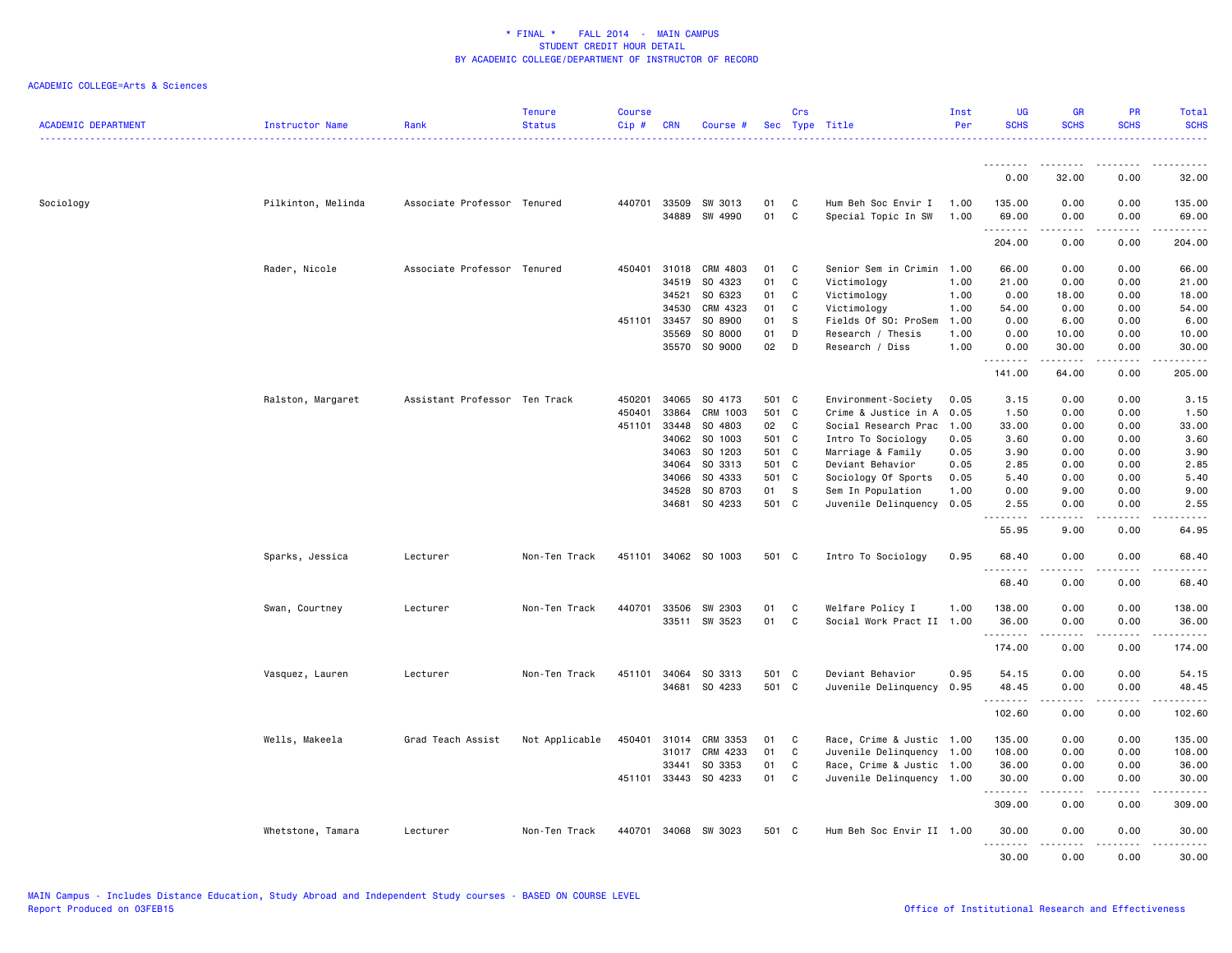| <b>ACADEMIC DEPARTMENT</b> | Instructor Name | Rank     | Tenure<br><b>Status</b> | Course<br>$Cip$ # | <b>CRN</b> | Course # Sec Type Title  |                | Crs |                                                  | Inst<br>Per | <b>UG</b><br><b>SCHS</b>             | <b>GR</b><br><b>SCHS</b>  | <b>PR</b><br><b>SCHS</b> | Total<br><b>SCHS</b>         |
|----------------------------|-----------------|----------|-------------------------|-------------------|------------|--------------------------|----------------|-----|--------------------------------------------------|-------------|--------------------------------------|---------------------------|--------------------------|------------------------------|
| Sociology                  | Young, Sarah    | Lecturer | Non-Ten Track           | 440701            | 34069      | SW 4533<br>34682 SW 3003 | 501 C<br>501 C |     | Sub Abuse in SW Svcs 1.00<br>Populations at-risk | 1.00        | 39.00<br>42.00<br>---------<br>81.00 | 0.00<br>0.00<br>.<br>0.00 | 0.00<br>0.00<br>0.00     | 39.00<br>42.00<br>.<br>81.00 |
|                            |                 |          |                         |                   |            |                          |                |     |                                                  |             | ========                             | ========                  | ========                 | ==========                   |
| Sociology                  |                 |          |                         |                   |            |                          |                |     |                                                  |             | 8776.00                              | 333.00                    | 0.00                     | 9109.00                      |
|                            |                 |          |                         |                   |            |                          |                |     |                                                  |             | ========                             | -------                   | $=$ = = = = = = =        |                              |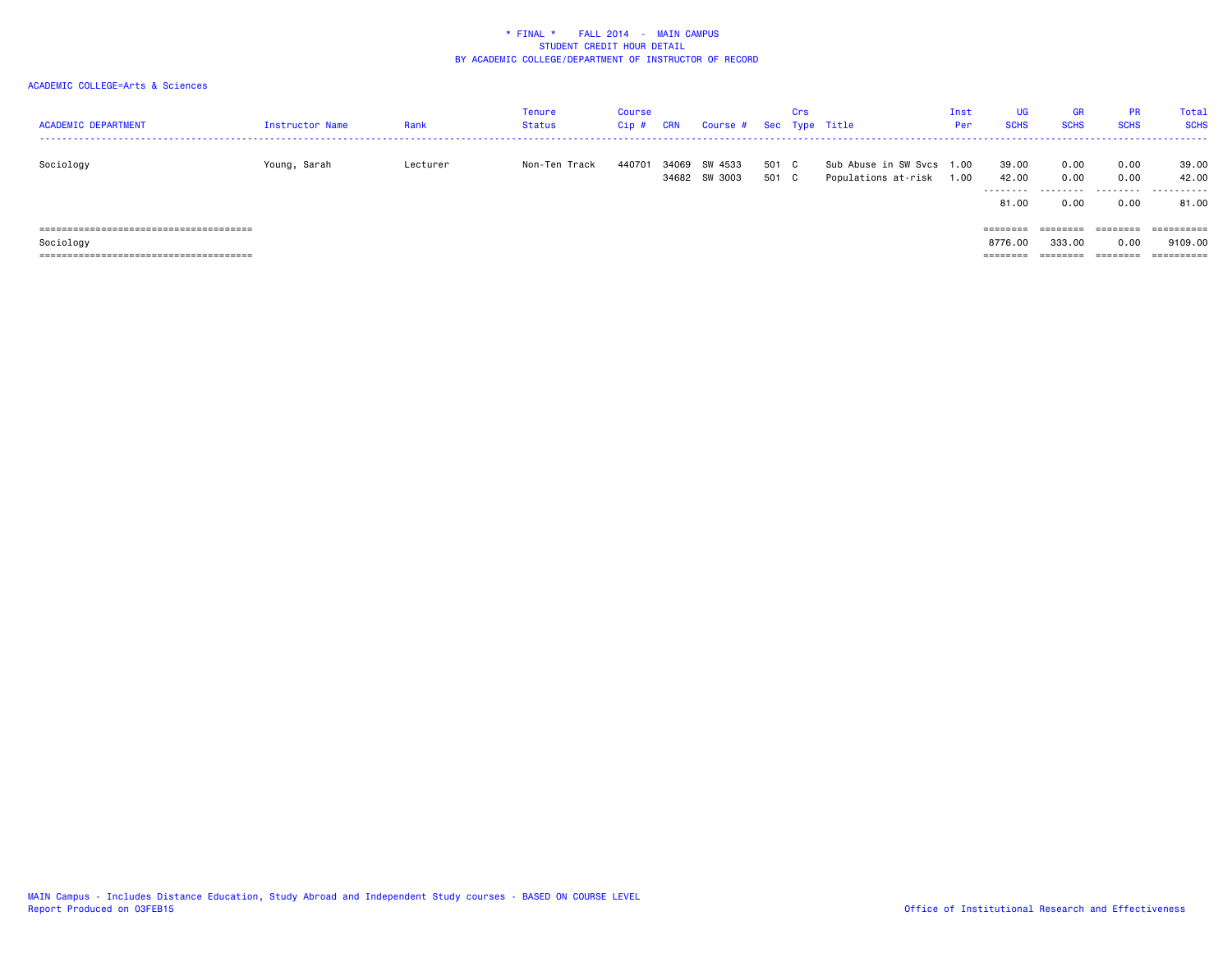|                            |                    |                                   | <b>Tenure</b>  | <b>Course</b> |              |                          |          | Crs          |                                        | Inst         | <b>UG</b>            | <b>GR</b>             | <b>PR</b>             | Total                   |
|----------------------------|--------------------|-----------------------------------|----------------|---------------|--------------|--------------------------|----------|--------------|----------------------------------------|--------------|----------------------|-----------------------|-----------------------|-------------------------|
| <b>ACADEMIC DEPARTMENT</b> | Instructor Name    | Rank                              | <b>Status</b>  | Cip#          | <b>CRN</b>   | Course #                 | Sec      |              | Type Title                             | Per          | <b>SCHS</b>          | <b>SCHS</b>           | <b>SCHS</b>           | <b>SCHS</b>             |
| Finance & Economics        | Byrd, Charles      | Lecturer                          | Non-Ten Track  | 521501        | 33380        | REF 3333                 | 01       | C            | Principles of Real E                   | 1.00         | 111.00               | 0.00                  | 0.00                  | 111.00                  |
|                            |                    |                                   |                |               | 33381        | REF 4153                 | 01       | C            | Real Estate Investme 1.00              |              | 27.00                | 0.00                  | 0.00                  | 27.00                   |
|                            |                    |                                   |                |               |              |                          |          |              |                                        |              | .<br>138.00          | .<br>0.00             | 0.00                  | -----<br>138.00         |
|                            |                    |                                   |                |               |              |                          |          |              |                                        |              |                      |                       |                       |                         |
|                            | Campbell, Randall  | Associate Professor Tenured       |                | 450601        | 36329        | EC 9000                  | 02       | D            | Research / Diss                        | 1.00         | 0.00                 | 9.00                  | 0.00                  | 9.00                    |
|                            |                    |                                   |                |               | 450603 31263 | EC 4643                  | 01       | $\mathtt{C}$ | Econ Forecasting & A 1.00              |              | 45.00                | 0.00                  | 0.00                  | 45.00                   |
|                            |                    |                                   |                |               | 34183        | EC 8143                  | 01       | C            | Econometrics II                        | 1.00         | 0.00                 | 24.00                 | 0.00                  | 24.00                   |
|                            |                    |                                   |                |               | 520601 31264 | EC 6643                  | 01       | C            | Econ Forecasting & A 1.00              |              | 0.00                 | 6.00                  | 0.00                  | 6.00                    |
|                            |                    |                                   |                |               |              |                          |          |              |                                        |              | 45.00                | 39.00                 | 0.00                  | 84.00                   |
|                            | Cheng, Jun         | Grad Teach Assist                 | Not Applicable |               |              | 450601 31252 EC 2113     | 04       | C            | Prin Of Macroecon                      | 1.00         | 204.00<br>.          | 0.00<br>.             | 0.00<br>.             | 204.00<br>. <b>.</b>    |
|                            |                    |                                   |                |               |              |                          |          |              |                                        |              | 204.00               | 0.00                  | 0.00                  | 204.00                  |
|                            | Cline, Brandon     | Associate Professor Tenured       |                | 520201        |              | 36452 FIN 4000           | 06       | $\mathbf I$  | Directed Indiv Study 1.00              |              | 1.00                 | 0.00                  | 0.00                  | 1.00                    |
|                            |                    |                                   |                |               | 36521        | <b>FIN 4000</b>          | 08       | $\mathbf{I}$ | Directed Indiv Study 1.00              |              | 1.00                 | 0.00                  | 0.00                  | 1.00                    |
|                            |                    |                                   |                |               |              | 36529 FIN 4000           | 09       | I            | Directed Indiv Study 1.00              |              | 1.00                 | 0.00                  | 0.00                  | 1.00                    |
|                            |                    |                                   |                |               |              | 36549 FIN 4000           | 10       | $\mathbf{I}$ | Directed Indiv Study 1.00              |              | 1.00                 | 0.00                  | 0.00                  | 1.00                    |
|                            |                    |                                   |                |               |              | 36579 FIN 4000           | 11       | $\mathbf{I}$ | Directed Indiv Study 1.00              |              | 1.00                 | 0.00                  | 0.00                  | 1.00                    |
|                            |                    |                                   |                |               | 36582        | FIN 4000                 | 12       | I            | Directed Indiv Study 1.00              |              | 1.00                 | 0.00                  | 0.00                  | 1.00                    |
|                            |                    |                                   |                |               |              | 36587 FIN 4000           | 14       | Ι            | Directed Indiv Study 1.00              |              | 1.00                 | 0.00                  | 0.00                  | 1.00                    |
|                            |                    |                                   |                |               | 36588        | FIN 4000                 | 15       | $\mathbf I$  | Directed Indiv Study 1.00              |              | 1.00                 | 0.00                  | 0.00                  | 1.00                    |
|                            |                    |                                   |                |               | 36589        | FIN 4000                 | 16       | $\mathbf{I}$ | Directed Indiv Study 1.00              |              | 1.00                 | 0.00                  | 0.00                  | 1.00                    |
|                            |                    |                                   |                |               | 36598        | FIN 4000                 | 17       | I            | Directed Indiv Study 1.00              |              | 1.00                 | 0.00                  | 0.00                  | 1.00                    |
|                            |                    |                                   |                |               | 520801 31847 | FIN 3123                 | 04       | C            | Financial Management 1.00              |              | 168.00               | 0.00                  | 0.00                  | 168.00                  |
|                            |                    |                                   |                |               |              | 34186 FIN 3123           | 05       | C            | Financial Management 1.00              |              | 138.00               | 0.00                  | 0.00                  | 138.00                  |
|                            |                    |                                   |                |               |              |                          |          |              |                                        |              | .<br>316.00          | .<br>0.00             | .<br>0.00             | $\frac{1}{2}$<br>316.00 |
|                            | Garner, Jacqueline | Professor                         | Tenured        | 520201        |              | 35120 FIN 4000           | 01       | $\mathbf{I}$ | Directed Indiv Study 1.00              |              | 1.00                 | 0.00                  | 0.00                  | 1.00                    |
|                            |                    |                                   |                | 520801        | 34187        | FIN 9223                 | 01       | s            | Sem in Corp Fin Theo                   | 1.00         | 0.00                 | 9.00                  | 0.00                  | 9.00                    |
|                            |                    |                                   |                |               | 34905        | FIN 1001                 | F01 C    |              | First Year Seminar                     | 1.00         | 20.00                | 0.00                  | 0.00                  | 20.00                   |
|                            |                    |                                   |                |               |              | 520806 31851 FIN 4223    | 01       | C            | Intermediate Financi 1.00              |              | 138.00               | 0.00                  | 0.00                  | 138.00                  |
|                            |                    |                                   |                |               |              |                          |          |              |                                        |              | .<br>159.00          | .<br>9.00             | .<br>0.00             | .<br>168.00             |
|                            | He, Wei            | Instructor                        | Non-Ten Track  | 520801        | 31842        | FIN 3113                 | 01       | C            | Financial Systems                      | 1.00         | 639.00               | 0.00                  | 0.00                  | 639.00                  |
|                            |                    |                                   |                |               | 33923        | <b>FIN 3113</b>          | 506      | $\mathbf{C}$ | Financial Systems                      | 1.00         | 57.00                | 0.00                  | 0.00                  | 57.00                   |
|                            |                    |                                   |                |               |              | 520806 31855 FIN 4923    | 01       | C            | International Fin Mg 1.00              |              | 135.00               | 0.00                  | 0.00                  | 135.00                  |
|                            |                    |                                   |                |               |              |                          |          |              |                                        |              | . <b>.</b><br>831.00 | $- - - -$<br>0.00     | $\frac{1}{2}$<br>0.00 | .<br>831.00             |
|                            | Henry, Thomas      | Lecturer                          | Non-Ten Track  |               |              | 450601 33872 EC 2113     | 504 C    |              | Prin Of Macroecon                      | 1.00         | 51.00                | 0.00                  | 0.00                  | 51.00                   |
|                            |                    |                                   |                |               |              |                          |          |              |                                        |              | .<br>51.00           | .<br>0.00             | .<br>0.00             | 51.00                   |
|                            | Highfield, Michael | Associate Professor Tenured       |                |               |              | 520801 34188 FIN 9423    | 01       | C            | Invest & Port Theory 1.00              |              | 0.00                 | 9.00                  | 0.00                  | 9.00                    |
|                            |                    |                                   |                |               |              |                          |          |              |                                        |              | . <u>.</u> .<br>0.00 | $\frac{1}{2}$<br>9.00 | . <u>.</u> .<br>0.00  | 9.00                    |
|                            |                    |                                   |                |               |              |                          |          |              |                                        |              |                      |                       |                       |                         |
|                            | Levant, Jared      | Visiting Assist Pro Non-Ten Track |                | 450601        | 31250        | EC 2113<br>31251 EC 2113 | 02<br>03 | C<br>C       | Prin Of Macroecon<br>Prin Of Macroecon | 1.00<br>1.00 | 678.00<br>204.00     | 0.00<br>0.00          | 0.00<br>0.00          | 678.00<br>204.00        |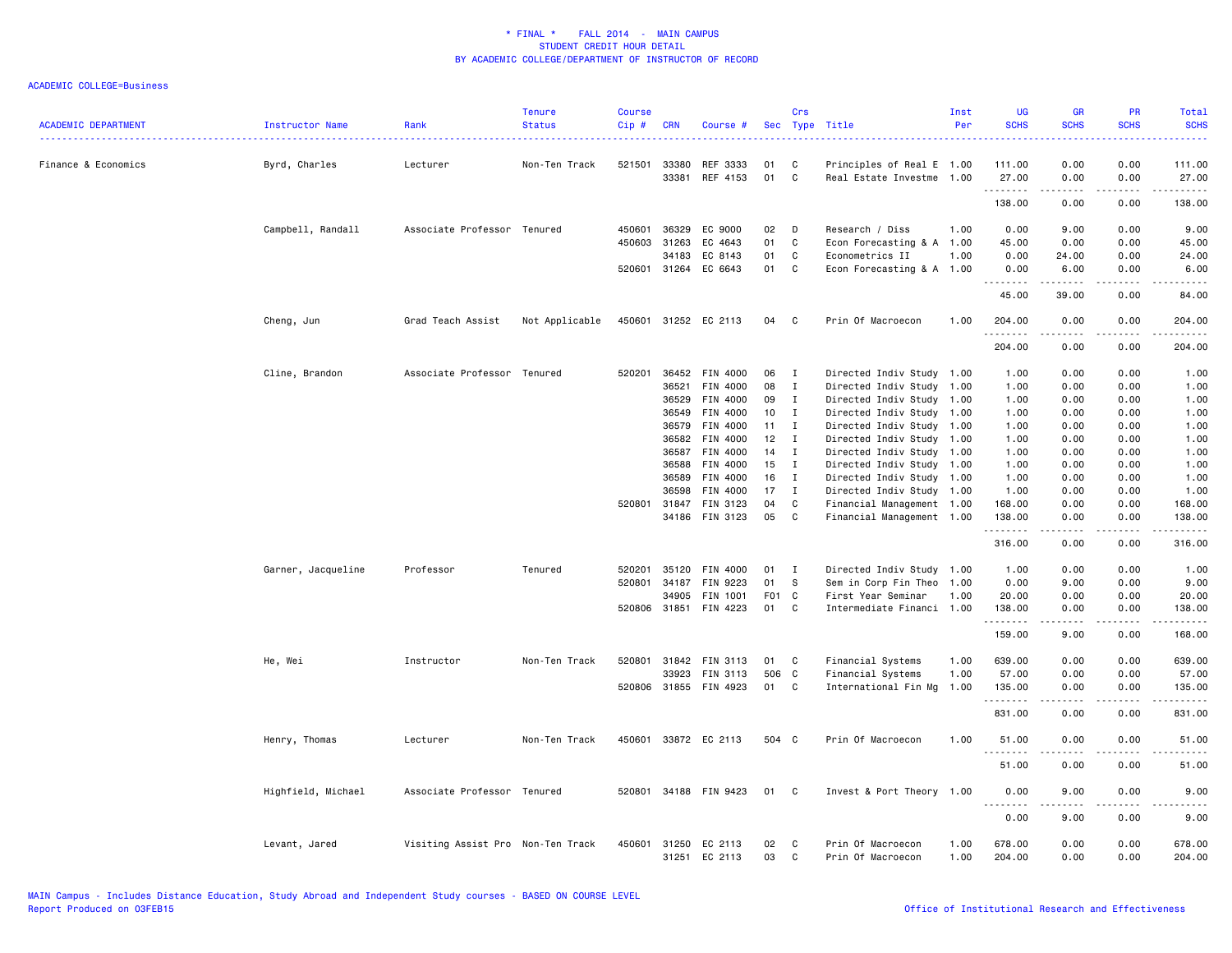| <b>ACADEMIC DEPARTMENT</b> | <b>Instructor Name</b> | Rank                              | <b>Tenure</b><br><b>Status</b> | <b>Course</b><br>Cip# | <b>CRN</b> | Course #                                       |          | Crs         | Sec Type Title                   | Inst<br>Per  | <b>UG</b><br><b>SCHS</b> | <b>GR</b><br><b>SCHS</b> | PR<br><b>SCHS</b>            | Total<br><b>SCHS</b>                                                                                                                          |
|----------------------------|------------------------|-----------------------------------|--------------------------------|-----------------------|------------|------------------------------------------------|----------|-------------|----------------------------------|--------------|--------------------------|--------------------------|------------------------------|-----------------------------------------------------------------------------------------------------------------------------------------------|
|                            |                        |                                   |                                |                       |            |                                                |          |             |                                  |              | .                        |                          |                              |                                                                                                                                               |
|                            |                        |                                   |                                |                       |            |                                                |          |             |                                  |              | 882.00                   | 0.00                     | 0.00                         | 882.00                                                                                                                                        |
| Finance & Economics        | Liano, Kartono         | Professor                         | Tenured                        |                       |            | 520801 31843 FIN 3113<br>520807 31853 FIN 4423 | 02<br>01 | C<br>C      | Financial Systems<br>Investments | 1.00<br>1.00 | 123.00<br>120.00<br>.    | 0.00<br>0.00             | 0.00<br>0.00<br>. <u>.</u> . | 123.00<br>120.00<br>$\begin{array}{cccccccccccccc} \bullet & \bullet & \bullet & \bullet & \bullet & \bullet & \bullet & \bullet \end{array}$ |
|                            |                        |                                   |                                |                       |            |                                                |          |             |                                  |              | 243.00                   | 0.00                     | 0.00                         | 243.00                                                                                                                                        |
|                            | Mallory, Lewis         | Lecturer                          | Non-Ten Track                  |                       |            | 520803 31854 FIN 4723                          | 01       | C           | Bank Management                  | 1.00         | 99.00<br>.               | 0.00<br>.                | 0.00<br>$\sim$ $\sim$ $\sim$ | 99.00<br>.                                                                                                                                    |
|                            |                        |                                   |                                |                       |            |                                                |          |             |                                  |              | 99.00                    | 0.00                     | 0.00                         | 99.00                                                                                                                                         |
|                            | Metz, Tammi            | Instructor                        | Non-Ten Track                  | 520801                |            | 34185 FIN 2003                                 | 01       | C           | Personal Money Mgt               | 1.00         | 171.00                   | 0.00                     | 0.00                         | 171.00                                                                                                                                        |
|                            |                        |                                   |                                | 520804                | 34189      | INS 2003                                       | 01       | C           | Personal Money Manag             | 1.00         | 33.00                    | 0.00                     | 0.00                         | 33.00                                                                                                                                         |
|                            |                        |                                   |                                | 521701                | 32437      | INS 3203                                       | 01       | C           | Prop And Cas Ins                 | 1.00         | 135.00                   | 0.00                     | 0.00                         | 135.00                                                                                                                                        |
|                            |                        |                                   |                                |                       | 34009      | INS 3103                                       | 506      | C           | Prin Of Insurance                | 1.00         | 108.00                   | 0.00                     | 0.00                         | 108.00                                                                                                                                        |
|                            |                        |                                   |                                |                       |            | 34010 INS 3303                                 | 506 C    |             | Life Insurance                   | 1.00         | 108.00<br>.              | 0.00<br>-----            | 0.00<br>د د د د              | 108.00<br>د د د د د د                                                                                                                         |
|                            |                        |                                   |                                |                       |            |                                                |          |             |                                  |              | 555.00                   | 0.00                     | 0.00                         | 555.00                                                                                                                                        |
|                            | Millea, Meghan         | Professor                         | Tenured                        |                       |            | 450601 31249 EC 2113                           | 01       | C           | Prin Of Macroecon                | 1.00         | 741.00                   | 0.00                     | 0.00                         | 741.00                                                                                                                                        |
|                            |                        |                                   |                                |                       | 31259      | EC 3113                                        | 01       | C           | Interm Macroeconomic             | 1.00         | 114.00                   | 0.00                     | 0.00                         | 114.00                                                                                                                                        |
|                            |                        |                                   |                                |                       | 35868      | EC 9000                                        | 01       | D           | Research / Diss                  | 1.00         | 0.00                     | 9.00                     | 0.00                         | 9.00                                                                                                                                          |
|                            |                        |                                   |                                |                       |            | 521003 34882 SLCE 1001                         | F08 C    |             | First Year Seminar               | 1.00         | 32.00                    | 0.00                     | 0.00                         | 32.00                                                                                                                                         |
|                            |                        |                                   |                                |                       |            |                                                |          |             |                                  |              | . <u>.</u>               | .                        | .                            | .                                                                                                                                             |
|                            |                        |                                   |                                |                       |            |                                                |          |             |                                  |              | 887.00                   | 9.00                     | 0.00                         | 896.00                                                                                                                                        |
|                            | Miller, Thomas         | Professor                         | Tenured                        |                       |            | 520801 31845 FIN 3123                          | 02       | C           | Financial Management 1.00        |              | 186.00                   | 0.00                     | 0.00                         | 186.00                                                                                                                                        |
|                            |                        |                                   |                                |                       |            | 31846 FIN 3123                                 | 03       | $\mathbf c$ | Financial Management 1.00        |              | 156.00<br>.              | 0.00                     | 0.00<br>.                    | 156.00<br><u>.</u>                                                                                                                            |
|                            |                        |                                   |                                |                       |            |                                                |          |             |                                  |              | 342.00                   | 0.00                     | 0.00                         | 342.00                                                                                                                                        |
|                            | Orozco Aleman, Sandra  | Assistant Professor Ten Track     |                                | 450601                | 31260      | EC 3123                                        | 01       | C           | Interm Micro                     | 1.00         | 108.00                   | 0.00                     | 0.00                         | 108.00                                                                                                                                        |
|                            |                        |                                   |                                |                       |            | 520601 31262 EC 4233                           | 01       | C           | Labor Economics                  | 1.00         | 48.00                    | 0.00                     | 0.00                         | 48.00                                                                                                                                         |
|                            |                        |                                   |                                |                       |            |                                                |          |             |                                  |              | .                        | -----                    | .                            | 2.2.2.2.2.2                                                                                                                                   |
|                            |                        |                                   |                                |                       |            |                                                |          |             |                                  |              | 156.00                   | 0.00                     | 0.00                         | 156.00                                                                                                                                        |
|                            | Patton, Michaela       | Lecturer                          | Non-Ten Track                  |                       |            | 450601 31256 EC 2123                           | 02       | C           | Prin Of Microecon                | 1.00         | 195.00                   | 0.00                     | 0.00                         | 195.00                                                                                                                                        |
|                            |                        |                                   |                                |                       |            | 31257 EC 2123                                  | 03       | C           | Prin Of Microecon                | 1.00         | 75.00<br>.               | 0.00<br>$- - - - -$      | 0.00<br>د د د د              | 75.00<br>.                                                                                                                                    |
|                            |                        |                                   |                                |                       |            |                                                |          |             |                                  |              | 270.00                   | 0.00                     | 0.00                         | 270.00                                                                                                                                        |
|                            | Rhodes, Heather        | Visiting Assist Pro Non-Ten Track |                                | 520801                |            | 31844 FIN 3123                                 | 01       | C           | Financial Management 1.00        |              | 192.00                   | 0.00                     | 0.00                         | 192.00                                                                                                                                        |
|                            |                        |                                   |                                |                       |            |                                                |          | C           |                                  |              |                          |                          |                              |                                                                                                                                               |
|                            |                        |                                   |                                |                       |            | 31852 FIN 4243                                 | 01       |             | Senior Seminar in Fi 1.00        |              | 117.00<br>.              | 0.00                     | 0.00                         | 117.00<br>$\begin{array}{cccccccccccccc} \bullet & \bullet & \bullet & \bullet & \bullet & \bullet & \bullet & \bullet \end{array}$           |
|                            |                        |                                   |                                |                       |            |                                                |          |             |                                  |              | 309.00                   | 0.00                     | 0.00                         | 309.00                                                                                                                                        |
|                            | Rogers, Kevin          | Non-Faculty                       | Tenured                        |                       |            | 520101 30595 BUS 4203                          | 01       | E           | Business Internship              | 1.00         | 3.00<br>.                | 0.00<br>.                | 0.00<br>.                    | 3.00<br>$- - - - -$                                                                                                                           |
|                            |                        |                                   |                                |                       |            |                                                |          |             |                                  |              | 3.00                     | 0.00                     | 0.00                         | 3.00                                                                                                                                          |
|                            | Roskelley, Kenneth     | Associate Professor Tenured       |                                |                       |            | 520201 36281 FIN 9000                          | 03       | D           | Research / Diss                  | 1.00         | 0.00<br>$- - -$<br>.     | 9.00<br>.                | 0.00<br>----                 | 9.00<br>.                                                                                                                                     |
|                            |                        |                                   |                                |                       |            |                                                |          |             |                                  |              | 0.00                     | 9.00                     | 0.00                         | 9.00                                                                                                                                          |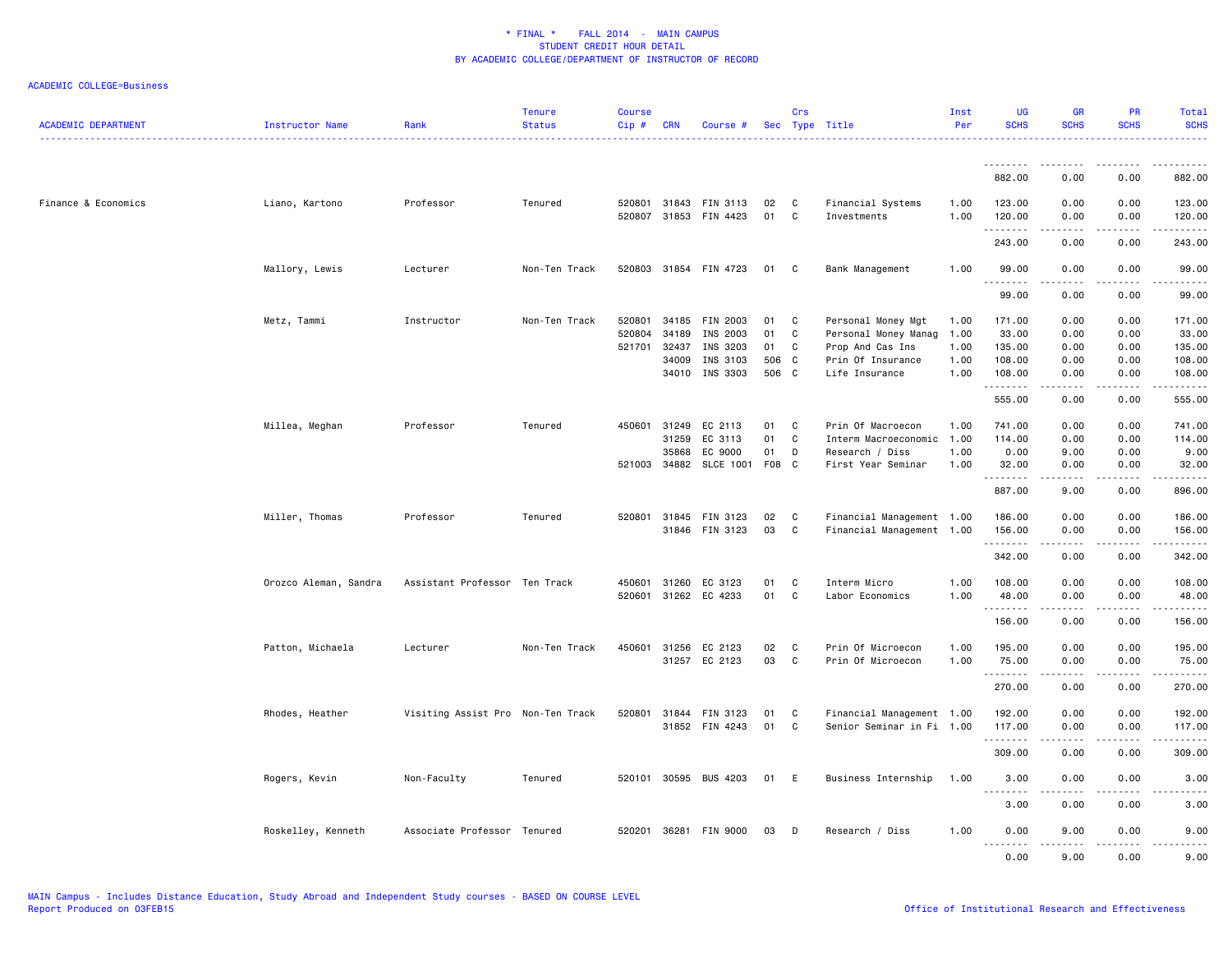| <b>ACADEMIC DEPARTMENT</b>                                   | Instructor Name     | Rank                              | <b>Tenure</b><br><b>Status</b> | <b>Course</b><br>Cip# | <b>CRN</b>     | Course #              |          | Crs          | Sec Type Title                        | Inst<br>Per  | <b>UG</b><br><b>SCHS</b> | <b>GR</b><br><b>SCHS</b>                                                                                                          | <b>PR</b><br><b>SCHS</b> | Total<br><b>SCHS</b>                                                                                                                |
|--------------------------------------------------------------|---------------------|-----------------------------------|--------------------------------|-----------------------|----------------|-----------------------|----------|--------------|---------------------------------------|--------------|--------------------------|-----------------------------------------------------------------------------------------------------------------------------------|--------------------------|-------------------------------------------------------------------------------------------------------------------------------------|
| Finance & Economics                                          | Smith, Rebecca      | Extension Assist Pr Non-Ten Track |                                | 240101 32301          |                | HON 1081              | 01       | -S           | Honors Forum I                        | 0.90         | 44.10                    | 0.00                                                                                                                              | 0.00                     | .<br>44.10                                                                                                                          |
|                                                              |                     |                                   |                                |                       | 32309          | HON 2091              | 01       | -S           | Honors Forum IV                       | 0.90         | 0.90                     | 0.00                                                                                                                              | 0.00                     | 0.90                                                                                                                                |
|                                                              |                     |                                   |                                |                       |                |                       |          |              |                                       |              | .<br>45.00               | -----<br>0.00                                                                                                                     | .<br>0.00                | .<br>45.00                                                                                                                          |
|                                                              | Spurlin, William    | Assistant Professor Ten Track     |                                | 520201                |                | 36122 FIN 4000        | 04       | $\mathbf{I}$ | Directed Indiv Study 1.00             |              | 4.00                     | 0.00                                                                                                                              | 0.00                     | 4.00                                                                                                                                |
|                                                              |                     |                                   |                                |                       |                | 520601 33874 EC 8103  | 501 C    |              | Econ for Managers                     | 1.00         | 0.00<br>.                | 105.00<br>.                                                                                                                       | 0.00<br>-----            | 105.00<br>$\begin{array}{cccccccccccccc} \bullet & \bullet & \bullet & \bullet & \bullet & \bullet & \bullet & \bullet \end{array}$ |
|                                                              |                     |                                   |                                |                       |                |                       |          |              |                                       |              | 4.00                     | 105.00                                                                                                                            | 0.00                     | 109.00                                                                                                                              |
|                                                              | Thomas, Mary        | Associate Professor Tenured       |                                | 450601                | 31255          | EC 2123               | 01       | C            | Prin Of Microecon                     | 1.00         | 723.00                   | 0.00                                                                                                                              | 0.00                     | 723.00                                                                                                                              |
|                                                              |                     |                                   |                                | 520601                | 34786          | EC 6423               | 01       | C            | Intro Public Finance 1.00             |              | 0.00                     | 3.00                                                                                                                              | 0.00                     | 3.00                                                                                                                                |
|                                                              |                     |                                   |                                |                       |                | 520808 34181 EC 4423  | 01       | C            | Public Finance                        | 1.00         | 57.00<br>.               | 0.00<br>.                                                                                                                         | 0.00<br>$- - - -$        | 57.00<br>.                                                                                                                          |
|                                                              |                     |                                   |                                |                       |                |                       |          |              |                                       |              | 780.00                   | 3.00                                                                                                                              | 0.00                     | 783.00                                                                                                                              |
|                                                              | Toney, Jerry        | Lecturer                          | Non-Ten Track                  |                       |                | 520804 32438 INS 3403 | 01       | C            | Financial Planning                    | 1.00         | 36.00<br><u>.</u>        | 0.00                                                                                                                              | 0.00                     | 36.00                                                                                                                               |
|                                                              |                     |                                   |                                |                       |                |                       |          |              |                                       |              | 36.00                    | 0.00                                                                                                                              | 0.00                     | 36.00                                                                                                                               |
|                                                              | Wade, Lloyd         | Assistant Professor Ten Track     |                                | 520801                |                | 31849 FIN 3723        | 01       | C            | Financial Markets                     | 1.00         | 105.00                   | 0.00                                                                                                                              | 0.00                     | 105.00                                                                                                                              |
|                                                              |                     |                                   |                                |                       |                | 521701 32436 INS 3103 | 01       | C            | Prin Of Insurance                     | 1.00         | 120.00                   | 0.00<br>. <b>.</b>                                                                                                                | 0.00<br>.                | 120.00<br>$- - - - - - -$                                                                                                           |
|                                                              |                     |                                   |                                |                       |                |                       |          |              |                                       |              | 225.00                   | 0.00                                                                                                                              | 0.00                     | 225.00                                                                                                                              |
|                                                              | Wang, Qian          | Grad Teach Assist                 | Not Applicable                 |                       |                | 521302 30586 BQA 2113 | 04       | C.           | Bus Stat Methods I                    | 1.00         | 219.00                   | 0.00                                                                                                                              | 0.00                     | 219.00                                                                                                                              |
|                                                              |                     |                                   |                                |                       |                |                       |          |              |                                       |              | .<br>219.00              | .<br>0.00                                                                                                                         | .<br>0.00                | 219.00                                                                                                                              |
|                                                              | Williamson, Claudia | Assistant Professor Ten Track     |                                |                       |                | 450604 34180 EC 4303  | 01       | C            | Internat Econ Devlop                  | 1.00         | 87.00                    | 0.00                                                                                                                              | 0.00                     | 87.00                                                                                                                               |
|                                                              |                     |                                   |                                |                       |                | 520601 34790 EC 8103  | 01       | C            | Econ for Managers                     | 1.00         | 0.00<br>.                | 84.00<br>------                                                                                                                   | 0.00<br>.                | 84.00                                                                                                                               |
|                                                              |                     |                                   |                                |                       |                |                       |          |              |                                       |              | 87.00                    | 84.00                                                                                                                             | 0.00                     | 171.00                                                                                                                              |
|                                                              | Wiseman, Travis     | Clinical Assist Pro Non-Ten Track |                                | 450601                |                | 31261 EC 3513         | 01       | C            | Comparative Econ Pol 1.00             |              | 123.00                   | 0.00                                                                                                                              | 0.00                     | 123.00                                                                                                                              |
|                                                              |                     |                                   |                                |                       |                | 521101 32388 IB 1001  | 01       | C            | Intro to Internation 1.00             |              | 50.00                    | 0.00                                                                                                                              | 0.00                     | 50.00                                                                                                                               |
|                                                              |                     |                                   |                                |                       | 32389          | IB 3900               | 01       | E            | IB Intern Work                        | 1.00         | 1.00                     | 0.00                                                                                                                              | 0.00                     | 1.00                                                                                                                                |
|                                                              |                     |                                   |                                |                       | 32390<br>32391 | IB 3900<br>IB 4903    | 02<br>01 | E<br>E       | IB Intern Work<br>IB Intern Academics | 1.00<br>1.00 | 10.00<br>39.00           | 0.00<br>0.00                                                                                                                      | 0.00<br>0.00             | 10.00<br>39.00                                                                                                                      |
|                                                              |                     |                                   |                                |                       |                |                       |          |              |                                       |              | .<br>223.00              | $\frac{1}{2} \left( \frac{1}{2} \right) \left( \frac{1}{2} \right) \left( \frac{1}{2} \right) \left( \frac{1}{2} \right)$<br>0.00 | .<br>0.00                | .<br>223.00                                                                                                                         |
| -------------------------------------                        |                     |                                   |                                |                       |                |                       |          |              |                                       |              | ========                 | ========                                                                                                                          | <b>ESSESSE</b>           |                                                                                                                                     |
| Finance & Economics<br>------------------------------------- |                     |                                   |                                |                       |                |                       |          |              |                                       |              | 7109.00<br>========      | 267.00<br>--------- --------                                                                                                      | 0.00                     | 7376.00                                                                                                                             |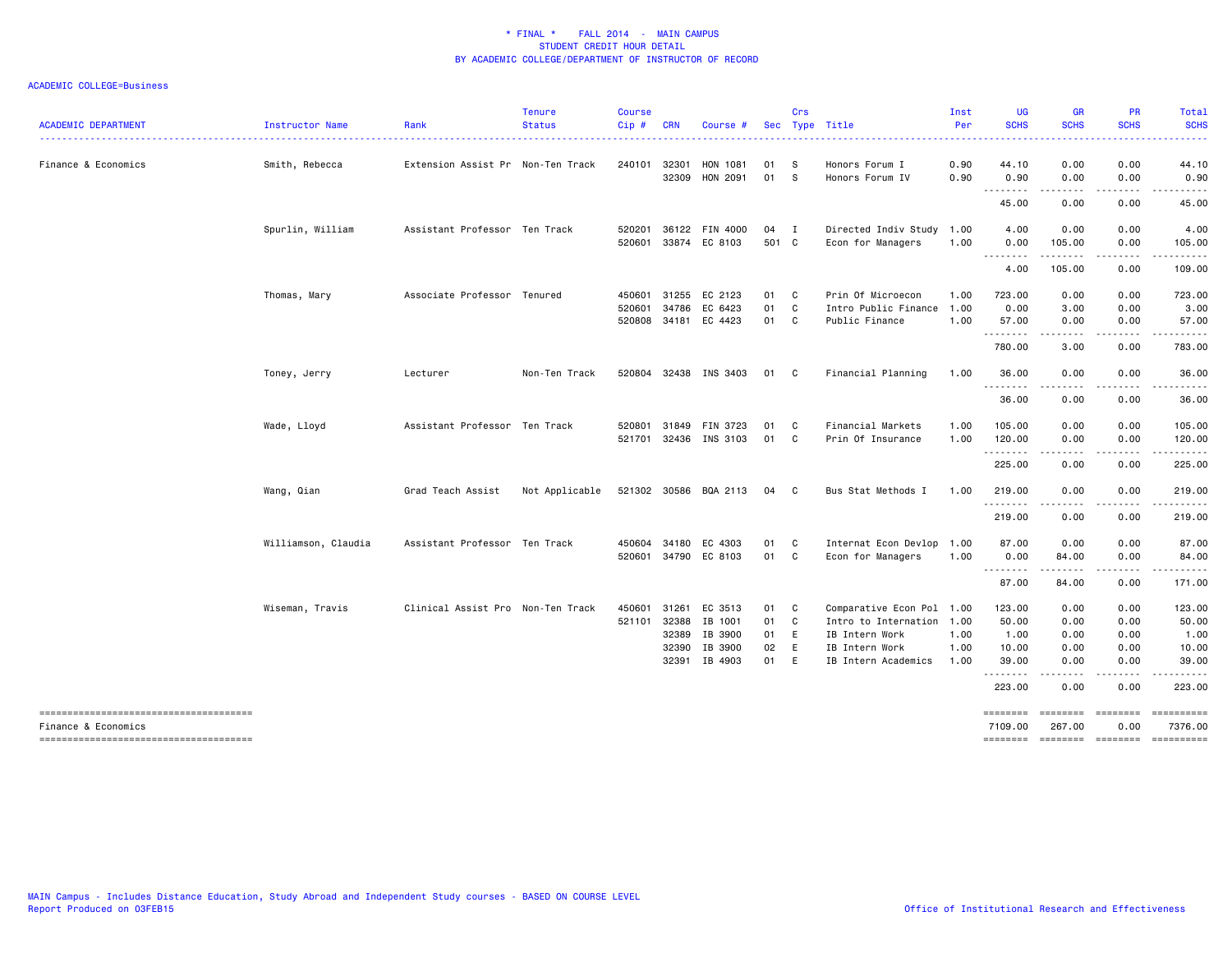| <b>ACADEMIC DEPARTMENT</b>       | Instructor Name    | Rank                          | <b>Tenure</b><br><b>Status</b> | <b>Course</b><br>$Cip \#$ | <b>CRN</b>   | Course #                   |          | Crs          | Sec Type Title                               | Inst<br>Per | <b>UG</b><br><b>SCHS</b> | <b>GR</b><br><b>SCHS</b>                                                                                                                                      | PR<br><b>SCHS</b>                                                                                                         | Total<br><b>SCHS</b><br>بالأبالات |
|----------------------------------|--------------------|-------------------------------|--------------------------------|---------------------------|--------------|----------------------------|----------|--------------|----------------------------------------------|-------------|--------------------------|---------------------------------------------------------------------------------------------------------------------------------------------------------------|---------------------------------------------------------------------------------------------------------------------------|-----------------------------------|
| Management & Information Systems | Barnett, Timothy   | Professor                     | Tenured                        |                           | 520201 32733 | MGT 3823                   | 01       | C            | Responsible Leadersh 1.00                    |             | 219.00                   | 0.00                                                                                                                                                          | 0.00                                                                                                                      | 219.00                            |
|                                  |                    |                               |                                |                           | 32737        | MGT 4563                   | 01       | C            | Staffing in Org                              | 1.00        | 75.00                    | 0.00                                                                                                                                                          | 0.00                                                                                                                      | 75.00                             |
|                                  |                    |                               |                                |                           | 521302 36388 | MGT 9000                   | 03       | D            | Research / Diss                              | 1.00        | 0.00<br>.                | 1.00<br>$\begin{array}{cccccccccc} \bullet & \bullet & \bullet & \bullet & \bullet & \bullet & \bullet \end{array}$                                           | 0.00<br>.                                                                                                                 | 1.00<br>.                         |
|                                  |                    |                               |                                |                           |              |                            |          |              |                                              |             | 294.00                   | 1.00                                                                                                                                                          | 0.00                                                                                                                      | 295.00                            |
|                                  | Canfield, Stephen  | Instructor                    | Non-Ten Track                  | 521201                    | 30556        | BIS 1733                   | 01       | C            | Visual Basic Program 1.00                    |             | 117.00                   | 0.00                                                                                                                                                          | 0.00                                                                                                                      | 117.00                            |
|                                  |                    |                               |                                |                           | 30557        | BIS 1733                   | 02       | C            | Visual Basic Program 1.00                    |             | 111.00                   | 0.00                                                                                                                                                          | 0.00                                                                                                                      | 111.00                            |
|                                  |                    |                               |                                |                           | 30558        | BIS 1733                   | 03       | C            | Visual Basic Program 1.00                    |             | 114.00                   | 0.00                                                                                                                                                          | 0.00                                                                                                                      | 114.00                            |
|                                  |                    |                               |                                |                           | 30564        | BIS 4513                   | 01       | C            | Microcomputers/Netwo 1.00                    |             | 27.00                    | 0.00                                                                                                                                                          | 0.00                                                                                                                      | 27.00                             |
|                                  |                    |                               |                                |                           | 521204 30568 | BIS 6513                   | 01       | C            | Microcomputers/Netwo 1.00                    |             | 0.00<br>.                | 21.00<br>$\frac{1}{2} \left( \frac{1}{2} \right) \left( \frac{1}{2} \right) \left( \frac{1}{2} \right) \left( \frac{1}{2} \right) \left( \frac{1}{2} \right)$ | 0.00<br>$- - - -$                                                                                                         | 21.00<br>.                        |
|                                  |                    |                               |                                |                           |              |                            |          |              |                                              |             | 369.00                   | 21.00                                                                                                                                                         | 0.00                                                                                                                      | 390.00                            |
|                                  | Chrisman, James    | Professor                     | Tenured                        | 520201                    | 34241        | MGT 9913                   | 01       | S            | Strategy Formulation 1.00                    |             | 0.00                     | 9.00                                                                                                                                                          | 0.00                                                                                                                      | 9.00                              |
|                                  |                    |                               |                                |                           |              | 521302 36182 MGT 9000      | 01       | Ð            | Research / Diss                              | 1.00        | 0.00                     | 18.00                                                                                                                                                         | 0.00                                                                                                                      | 18.00                             |
|                                  |                    |                               |                                |                           |              |                            |          |              |                                              |             | 1.1.1.1.1.1.1<br>0.00    | المتمامين<br>27.00                                                                                                                                            | .<br>0.00                                                                                                                 | المتمالين<br>27.00                |
|                                  |                    |                               |                                |                           |              |                            |          |              |                                              |             |                          |                                                                                                                                                               |                                                                                                                           |                                   |
|                                  | Crossler, Robert   | Assistant Professor Ten Track |                                | 521201                    | 30551        | BIS 1012                   | 01<br>01 | C<br>C       | Intro to Bus Info Sy 1.00                    |             | 566.00                   | 0.00                                                                                                                                                          | 0.00                                                                                                                      | 566.00<br>12.00                   |
|                                  |                    |                               |                                |                           | 34238        | BIS 9213<br>35719 BIS 9000 | 01       | D            | Adv Topics In MIS Re 1.00<br>Research / Diss | 1.00        | 0.00<br>0.00             | 12.00<br>9.00                                                                                                                                                 | 0.00<br>0.00                                                                                                              | 9.00                              |
|                                  |                    |                               |                                |                           |              |                            |          |              |                                              |             | .                        | .                                                                                                                                                             | .                                                                                                                         | .                                 |
|                                  |                    |                               |                                |                           |              |                            |          |              |                                              |             | 566.00                   | 21.00                                                                                                                                                         | 0.00                                                                                                                      | 587.00                            |
|                                  | Daspit, Joshua     | Assistant Professor Ten Track |                                | 520101                    | 30599        | <b>BUS 4853</b>            | 04       | C            | <b>Business Policy</b>                       | 1.00        | 114.00                   | 0.00                                                                                                                                                          | 0.00                                                                                                                      | 114.00                            |
|                                  |                    |                               |                                |                           | 30600        | <b>BUS 4853</b>            | 05       | C            | <b>Business Policy</b>                       | 1.00        | 48.00                    | 0.00                                                                                                                                                          | 0.00                                                                                                                      | 48.00                             |
|                                  |                    |                               |                                |                           |              |                            |          |              |                                              |             | .<br>162.00              | -----<br>0.00                                                                                                                                                 | .<br>0.00                                                                                                                 | 162.00                            |
|                                  |                    |                               |                                |                           |              |                            |          |              |                                              |             |                          |                                                                                                                                                               |                                                                                                                           |                                   |
|                                  | Fang, Hanging      | Grad Teach Assist             | Not Applicable                 | 520101                    | 30596        | <b>BUS 4853</b>            | 01       | C            | <b>Business Policy</b>                       | 1.00        | 135.00                   | 0.00                                                                                                                                                          | 0.00                                                                                                                      | 135.00                            |
|                                  |                    |                               |                                |                           | 521101 34240 | MGT 4613                   | 01       | C            | Cross-Cultural Mgt                           | 1.00        | 69.00                    | 0.00                                                                                                                                                          | 0.00                                                                                                                      | 69.00                             |
|                                  |                    |                               |                                |                           |              |                            |          |              |                                              |             | .<br>204.00              | $\frac{1}{2} \left( \frac{1}{2} \right) \left( \frac{1}{2} \right) \left( \frac{1}{2} \right) \left( \frac{1}{2} \right) \left( \frac{1}{2} \right)$<br>0.00  | .<br>0.00                                                                                                                 | 204.00                            |
|                                  | Githinji, Martin   | Grad Teach Assist             | Not Applicable                 |                           | 521201 30554 | BIS 1012                   | 04       | C.           | Intro to Bus Info Sy 1.00                    |             | 80.00                    | 0.00                                                                                                                                                          | 0.00                                                                                                                      | 80.00                             |
|                                  |                    |                               |                                |                           |              |                            |          |              |                                              |             | .                        |                                                                                                                                                               | $\frac{1}{2} \left( \frac{1}{2} \right) \left( \frac{1}{2} \right) \left( \frac{1}{2} \right) \left( \frac{1}{2} \right)$ | .                                 |
|                                  |                    |                               |                                |                           |              |                            |          |              |                                              |             | 80.00                    | 0.00                                                                                                                                                          | 0.00                                                                                                                      | 80.00                             |
|                                  | Hammond, Nathaniel | Grad Teach Assist             | Not Applicable                 |                           |              | 521301 32720 MGT 3114      | 02       | C.           | Prin of Mgt & Prod                           | 1.00        | 576.00<br>.              | 0.00                                                                                                                                                          | 0.00                                                                                                                      | 576.00                            |
|                                  |                    |                               |                                |                           |              |                            |          |              |                                              |             | 576.00                   | 0.00                                                                                                                                                          | 0.00                                                                                                                      | 576.00                            |
|                                  | Holt, Daniel       | Assistant Professor Ten Track |                                | 520701                    | 32728        | MGT 3323                   | 01       | C            | Entrepreneurship                             | 1.00        | 81.00                    | 0.00                                                                                                                                                          | 0.00                                                                                                                      | 81.00                             |
|                                  |                    |                               |                                |                           | 32729        | MGT 3323                   | 02       | C            | Entrepreneurship                             | 1.00        | 78.00                    | 0.00                                                                                                                                                          | 0.00                                                                                                                      | 78.00                             |
|                                  |                    |                               |                                |                           |              | 521302 36174 MGT 7000      | 02       | $\mathbf{I}$ | Directed Indiv Study                         | 1.00        | 0.00<br>.                | 3.00<br>-----                                                                                                                                                 | 0.00<br>$\cdots$                                                                                                          | 3.00<br>.                         |
|                                  |                    |                               |                                |                           |              |                            |          |              |                                              |             | 159.00                   | 3.00                                                                                                                                                          | 0.00                                                                                                                      | 162.00                            |
|                                  | Lack, Susan        | Instructor                    | Non-Ten Track                  | 520201                    | 32721        | MGT 3213                   | 01       | C            | Org Communications                           | 1.00        | 138.00                   | 0.00                                                                                                                                                          | 0.00                                                                                                                      | 138.00                            |
|                                  |                    |                               |                                |                           | 32722        | MGT 3213                   | 02       | C            | Org Communications                           | 1.00        | 141.00                   | 0.00                                                                                                                                                          | 0.00                                                                                                                      | 141.00                            |
|                                  |                    |                               |                                |                           | 32723        | MGT 3213                   | 03       | C            | Org Communications                           | 1.00        | 141.00                   | 0.00                                                                                                                                                          | 0.00                                                                                                                      | 141.00                            |
|                                  |                    |                               |                                |                           | 32725        | MGT 3213                   | 05       | C            | Org Communications                           | 1.00        | 138.00                   | 0.00                                                                                                                                                          | 0.00                                                                                                                      | 138.00                            |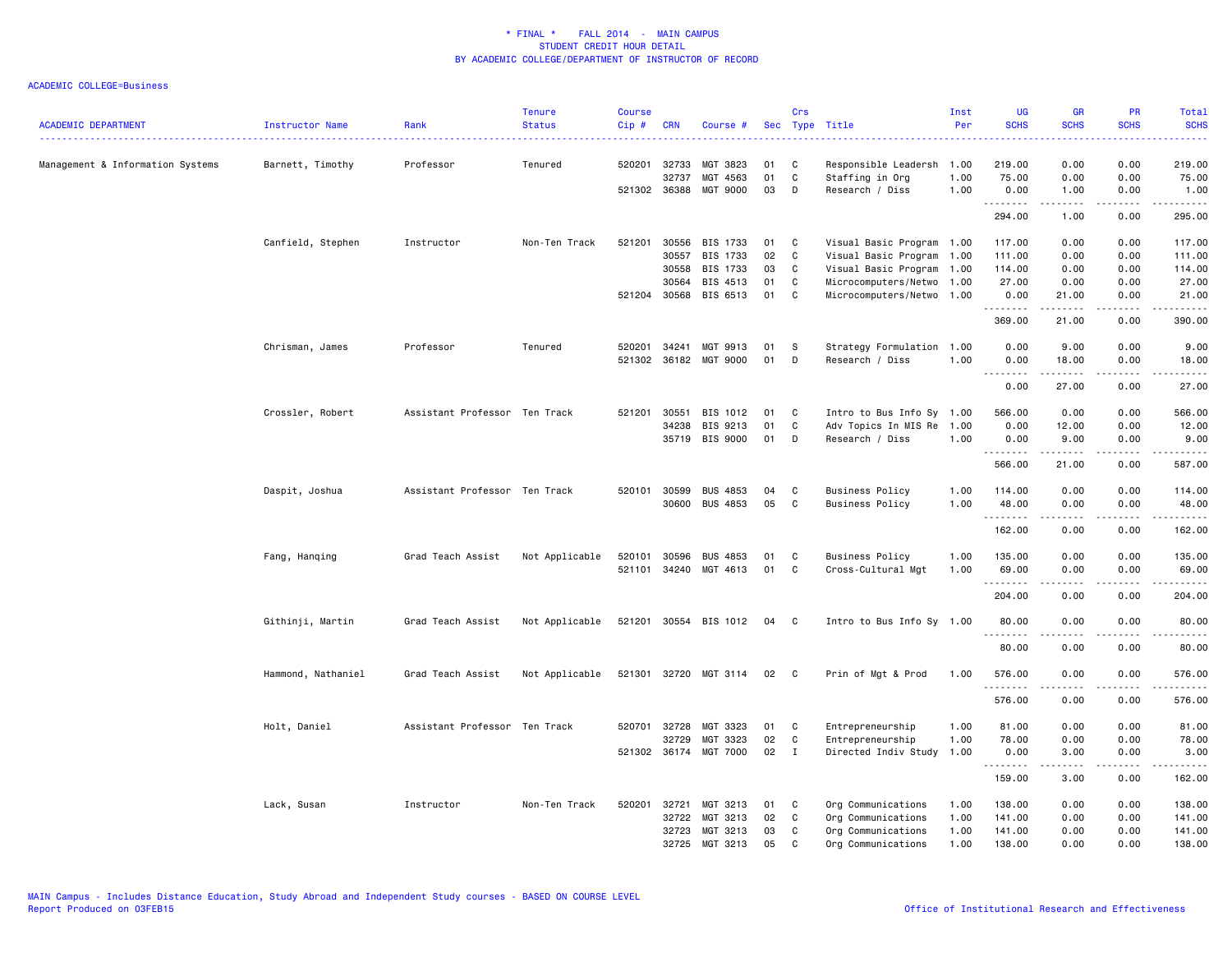| <b>ACADEMIC DEPARTMENT</b>       | Instructor Name     | Rank                          | <b>Tenure</b><br><b>Status</b> | <b>Course</b><br>Cip#  | <b>CRN</b>              | Course #                                           |                       | Crs                         | Sec Type Title                                                                                                   | Inst<br>Per                  | UG<br><b>SCHS</b>                         | <b>GR</b><br><b>SCHS</b>                                                                                                                                             | <b>PR</b><br><b>SCHS</b>                             | Total<br><b>SCHS</b>                 |
|----------------------------------|---------------------|-------------------------------|--------------------------------|------------------------|-------------------------|----------------------------------------------------|-----------------------|-----------------------------|------------------------------------------------------------------------------------------------------------------|------------------------------|-------------------------------------------|----------------------------------------------------------------------------------------------------------------------------------------------------------------------|------------------------------------------------------|--------------------------------------|
|                                  |                     |                               |                                |                        |                         |                                                    |                       |                             |                                                                                                                  |                              |                                           |                                                                                                                                                                      |                                                      |                                      |
|                                  |                     |                               |                                |                        |                         |                                                    |                       |                             |                                                                                                                  |                              | 558.00                                    | 0.00                                                                                                                                                                 | 0.00                                                 | 558.00                               |
| Management & Information Systems | Long, Rebecca       | Non-Faculty                   | Tenured                        | 521302 36169           | 36261                   | MGT 7000<br>MGT 9000                               | 01<br>02              | I<br>D                      | Directed Indiv Study 1.00<br>Research / Diss                                                                     | 1.00                         | 0.00<br>0.00                              | 3.00<br>9.00                                                                                                                                                         | 0.00<br>0.00                                         | 3.00<br>9.00                         |
|                                  |                     |                               |                                |                        |                         |                                                    |                       |                             |                                                                                                                  |                              | .,<br>$\sim$ $\sim$ $\sim$ $\sim$<br>0.00 | 12.00                                                                                                                                                                | 0.00                                                 | 12.00                                |
|                                  | Madison, Kristen    | Assistant Professor Ten Track |                                | 521001 32730           | 34239                   | MGT 3513<br>MGT 3513                               | 01<br>02              | C<br>C                      | Intro Human Res Mgt<br>Intro Human Res Mgt                                                                       | 1.00<br>1.00                 | 222.00<br>216.00<br>.                     | 0.00<br>0.00<br>$\frac{1}{2} \left( \frac{1}{2} \right) \left( \frac{1}{2} \right) \left( \frac{1}{2} \right) \left( \frac{1}{2} \right) \left( \frac{1}{2} \right)$ | 0.00<br>0.00<br>.                                    | 222.00<br>216.00<br>.                |
|                                  |                     |                               |                                |                        |                         |                                                    |                       |                             |                                                                                                                  |                              | 438.00                                    | 0.00                                                                                                                                                                 | 0.00                                                 | 438.00                               |
|                                  | Marett, Emily       | Instructor                    | Non-Ten Track                  | 520201<br>521001       | 32726<br>34027<br>32735 | MGT 3213<br>MGT 3213<br>MGT 4533                   | 06<br>506<br>01       | C<br>C<br>C                 | Org Communications<br>Org Communications<br>Advanced Hrm                                                         | 1.00<br>1.00<br>1.00         | 405.00<br>108.00<br>111.00                | 0.00<br>0.00<br>0.00                                                                                                                                                 | 0.00<br>0.00<br>0.00                                 | 405.00<br>108.00<br>111.00           |
|                                  |                     |                               |                                | 521003 32732           |                         | MGT 3813                                           | 01                    | $\mathbf c$                 | Organizational Behav 1.00                                                                                        |                              | 162.00<br>.                               | 0.00                                                                                                                                                                 | 0.00                                                 | 162.00<br>$- - - - - -$              |
|                                  |                     |                               |                                |                        |                         |                                                    |                       |                             |                                                                                                                  |                              | 786.00                                    | 0.00                                                                                                                                                                 | 0.00                                                 | 786.00                               |
|                                  | Marett, Lawrence    | Associate Professor Tenured   |                                | 521201 30567           | 30572<br>33825          | BIS 4763<br>BIS 8613<br>BIS 8613<br>35787 BIS 9000 | 01<br>01<br>501<br>02 | C<br>C<br>C<br>D            | BIS Senior Seminar<br>MIS Administration<br>MIS Administration<br>Research / Diss                                | 1.00<br>1.00<br>1.00<br>1.00 | 33.00<br>0.00<br>0.00<br>0.00<br>.        | 0.00<br>33.00<br>30.00<br>6.00<br>$\frac{1}{2}$                                                                                                                      | 0.00<br>0.00<br>0.00<br>0.00<br>$\sim$ $\sim$ $\sim$ | 33.00<br>33.00<br>30.00<br>6.00<br>. |
|                                  |                     |                               |                                |                        |                         |                                                    |                       |                             |                                                                                                                  |                              | 33.00                                     | 69.00                                                                                                                                                                | 0.00                                                 | 102.00                               |
|                                  | Menard, Philip      | Lecturer                      | Non-Ten Track                  | 521201                 |                         | 30563 BIS 3753                                     | 01                    | C                           | Business Database Sy 1.00                                                                                        |                              | 75.00<br>د د د د د                        | 0.00                                                                                                                                                                 | 0.00<br>.                                            | 75.00                                |
|                                  |                     |                               |                                |                        |                         |                                                    |                       |                             |                                                                                                                  |                              | 75.00                                     | 0.00                                                                                                                                                                 | 0.00                                                 | 75.00                                |
|                                  | Otondo, Robert      | Associate Professor Tenured   |                                | 521201<br>521299 30565 | 34242<br>34243<br>30569 | BIS 8513<br>BIS 8513<br>BIS 4533<br>BIS 6533       | 01<br>501<br>01<br>01 | C<br>$\mathbf{C}$<br>C<br>C | Bus Telecommunicatio 1.00<br>Bus Telecommunicatio 1.00<br>Decision Support Sys 1.00<br>Decision Support Sys 1.00 |                              | 0.00<br>0.00<br>57.00<br>0.00             | 9.00<br>27.00<br>0.00<br>9.00                                                                                                                                        | 0.00<br>0.00<br>0.00<br>0.00                         | 9.00<br>27.00<br>57.00<br>9.00       |
|                                  |                     |                               |                                |                        |                         |                                                    |                       |                             |                                                                                                                  |                              | .<br>57.00                                | د د د د د<br>45.00                                                                                                                                                   | .<br>0.00                                            | .<br>102.00                          |
|                                  | Pearson, Allison    | Non-Faculty                   | Tenured                        | 521301                 | 32719                   | MGT 3114<br>521302 36488 MGT 9000                  | 01<br>04              | C<br>D                      | Prin of Mgt & Prod<br>Research / Diss                                                                            | 1.00<br>1.00                 | 792.00<br>0.00<br>.                       | 0.00<br>1.00<br>.                                                                                                                                                    | 0.00<br>0.00                                         | 792.00<br>1.00<br>.                  |
|                                  |                     |                               |                                |                        |                         |                                                    |                       |                             |                                                                                                                  |                              | 792.00                                    | 1.00                                                                                                                                                                 | 0.00                                                 | 793.00                               |
|                                  | Pearson, Rodney     | Professor                     | Tenured                        | 521201                 | 30559<br>30562          | BIS 1753<br>BIS 3523<br>36101 BIS 4000             | 01<br>01<br>01        | C<br>C<br>$\mathbf{I}$      | Intro to Business CO 1.00<br>Advanced Languages<br>Directed Indiv Study 1.00                                     | 1.00                         | 45.00<br>87.00<br>3.00                    | 0.00<br>0.00<br>0.00                                                                                                                                                 | 0.00<br>0.00<br>0.00                                 | 45.00<br>87.00<br>3.00               |
|                                  |                     |                               |                                |                        |                         |                                                    |                       |                             |                                                                                                                  |                              | .<br>135.00                               | $- - - - -$<br>0.00                                                                                                                                                  | .<br>0.00                                            | .<br>135.00                          |
|                                  | Penney, Christopher | Assistant Professor Ten Track |                                |                        | 30598                   | 520101 30597 BUS 4853<br><b>BUS 4853</b>           | 02<br>03              | C<br>C                      | <b>Business Policy</b><br><b>Business Policy</b>                                                                 | 1.00<br>1.00                 | 135.00<br>138.00                          | 0.00<br>0.00                                                                                                                                                         | 0.00<br>0.00                                         | 135.00<br>138.00                     |
|                                  |                     |                               |                                |                        |                         |                                                    |                       |                             |                                                                                                                  |                              | .<br>273.00                               | .<br>0.00                                                                                                                                                            | .<br>0.00                                            | $- - - - - - -$<br>273.00            |
|                                  | Richardson, Jimmy   | Lecturer                      | Non-Ten Track                  | 520201                 |                         | 32734 MGT 4153                                     | 01                    | C                           | Management Seminar                                                                                               | 1.00                         | 108.00                                    | 0.00                                                                                                                                                                 | 0.00                                                 | 108.00                               |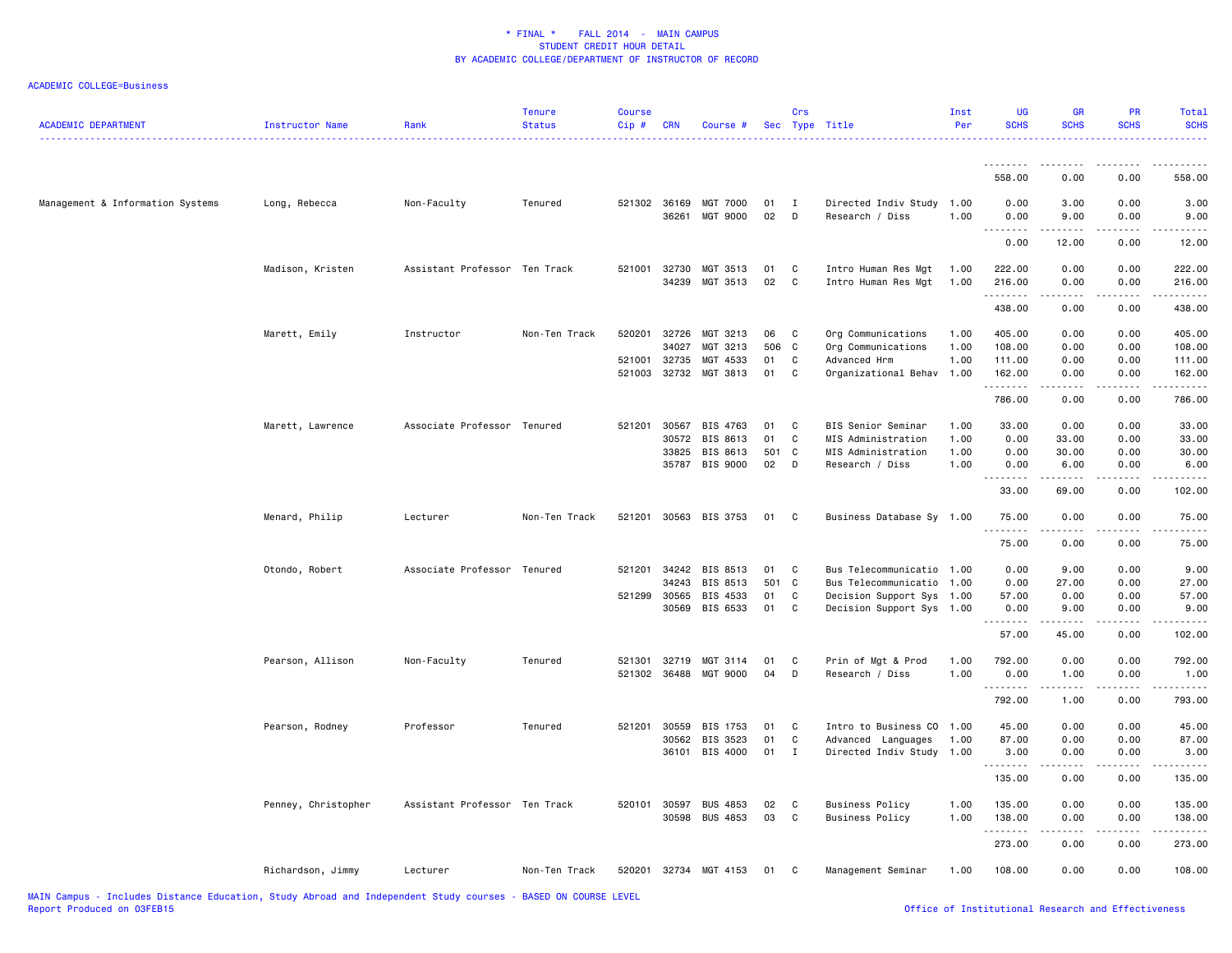| <b>ACADEMIC DEPARTMENT</b>                                                | Instructor Name    | Rank                          | <b>Tenure</b><br><b>Status</b> | <b>Course</b><br>Cip# | <b>CRN</b> | Course #              | Sec   | Crs            | Type Title                | Inst<br>Per | <b>UG</b><br><b>SCHS</b> | <b>GR</b><br><b>SCHS</b>   | <b>PR</b><br><b>SCHS</b>                                                                                                                                                                                                                                                                                                                                                                                                                   | Total<br><b>SCHS</b>    |
|---------------------------------------------------------------------------|--------------------|-------------------------------|--------------------------------|-----------------------|------------|-----------------------|-------|----------------|---------------------------|-------------|--------------------------|----------------------------|--------------------------------------------------------------------------------------------------------------------------------------------------------------------------------------------------------------------------------------------------------------------------------------------------------------------------------------------------------------------------------------------------------------------------------------------|-------------------------|
|                                                                           |                    |                               |                                |                       |            |                       |       |                |                           |             | .                        |                            |                                                                                                                                                                                                                                                                                                                                                                                                                                            |                         |
|                                                                           |                    |                               |                                |                       |            |                       |       |                |                           |             | 108.00                   | 0.00                       | 0.00                                                                                                                                                                                                                                                                                                                                                                                                                                       | 108.00                  |
| Management & Information Systems                                          | Sharma, Shwadhin   | Grad Teach Assist             | Not Applicable                 |                       |            | 521201 30552 BIS 1012 | 02 C  |                | Intro to Bus Info Sy 1.00 |             | 98.00<br>.               | 0.00<br>.                  | 0.00<br>$\frac{1}{2} \left( \frac{1}{2} \right) \left( \frac{1}{2} \right) \left( \frac{1}{2} \right) \left( \frac{1}{2} \right) \left( \frac{1}{2} \right)$                                                                                                                                                                                                                                                                               | 98.00<br>.              |
|                                                                           |                    |                               |                                |                       |            |                       |       |                |                           |             | 98.00                    | 0.00                       | 0.00                                                                                                                                                                                                                                                                                                                                                                                                                                       | 98.00                   |
|                                                                           | Spencer, Barbara   | Professor                     | Tenured                        | 520201                | 32738      | MGT 4863              | 01    | C              | Int"l Strategic Mgmt 1.00 |             | 36.00                    | 0.00                       | 0.00                                                                                                                                                                                                                                                                                                                                                                                                                                       | 36.00                   |
|                                                                           |                    |                               |                                |                       | 34030      | MGT 8123              | 501 C |                | Strategic Bus Consul 1.00 |             | 0.00<br>.                | 96.00<br>-----             | 0.00                                                                                                                                                                                                                                                                                                                                                                                                                                       | 96.00                   |
|                                                                           |                    |                               |                                |                       |            |                       |       |                |                           |             | 36.00                    | 96.00                      | 0.00                                                                                                                                                                                                                                                                                                                                                                                                                                       | 132.00                  |
|                                                                           | Summers, Nirmalee  | Grad Teach Assist             | Not Applicable                 | 521201 30561          |            | BIS 3233              | 02    | C              | Management Informati 1.00 |             | 468.00<br>.              | 0.00<br>.                  | 0.00<br>.                                                                                                                                                                                                                                                                                                                                                                                                                                  | 468.00<br>.             |
|                                                                           |                    |                               |                                |                       |            |                       |       |                |                           |             | 468.00                   | 0.00                       | 0.00                                                                                                                                                                                                                                                                                                                                                                                                                                       | 468.00                  |
|                                                                           | Templeton, Gary    | Associate Professor Tenured   |                                | 521201                | 30560      | BIS 3233              | 01    | C              | Management Informati 1.00 |             | 645.00                   | 0.00                       | 0.00                                                                                                                                                                                                                                                                                                                                                                                                                                       | 645.00                  |
|                                                                           |                    |                               |                                |                       | 33823      | BIS 8112              | 511 C |                | Mgt Info Tech & Sys       | 1.00        | 0.00                     | 58.00                      | 0.00                                                                                                                                                                                                                                                                                                                                                                                                                                       | 58.00                   |
|                                                                           |                    |                               |                                |                       |            |                       |       |                |                           |             | .<br>645.00              | .<br>58.00                 | 0.00                                                                                                                                                                                                                                                                                                                                                                                                                                       | $\frac{1}{2}$<br>703.00 |
|                                                                           | Templeton, Laura   | Associate Professor Tenured   |                                | 520201                | 32736      | MGT 4543              | 01    | C              | Compensation Mgt          | 1.00        | 102.00                   | 0.00                       | 0.00                                                                                                                                                                                                                                                                                                                                                                                                                                       | 102.00                  |
|                                                                           |                    |                               |                                | 521001                | 32731      | MGT 3513              | 03    | C              | Intro Human Res Mgt       | 1.00        | 225.00                   | 0.00                       | 0.00                                                                                                                                                                                                                                                                                                                                                                                                                                       | 225.00                  |
|                                                                           |                    |                               |                                | 521302 36263          |            | MGT 7000              | 03    | $\blacksquare$ | Directed Indiv Study 1.00 |             | 0.00<br>--------         | 3.00                       | 0.00<br>-----                                                                                                                                                                                                                                                                                                                                                                                                                              | 3.00<br>.               |
|                                                                           |                    |                               |                                |                       |            |                       |       |                |                           |             | 327.00                   | 3.00                       | 0.00                                                                                                                                                                                                                                                                                                                                                                                                                                       | 330.00                  |
|                                                                           | Vardaman, James    | Assistant Professor Ten Track |                                | 521001                | 32739      | MGT 8111              | 01    | $\mathbf{C}$   | Human Resource Issue 1.00 |             | 0.00                     | 37.00                      | 0.00                                                                                                                                                                                                                                                                                                                                                                                                                                       | 37.00                   |
|                                                                           |                    |                               |                                |                       | 34028      | MGT 8111              | 521 C |                | Human Resource Issue      | 1.00        | 0.00                     | 39.00                      | 0.00                                                                                                                                                                                                                                                                                                                                                                                                                                       | 39.00                   |
|                                                                           |                    |                               |                                | 521003 32741          |            | MGT 8112              | 01    | C              | Leadership Skills         | 1.00        | 0.00                     | 74.00                      | 0.00                                                                                                                                                                                                                                                                                                                                                                                                                                       | 74.00                   |
|                                                                           |                    |                               |                                |                       | 34029      | MGT 8112              | 511 C |                | Leadership Skills         | 1.00        | 0.00<br>.                | 76.00<br><u>.</u>          | 0.00<br>.                                                                                                                                                                                                                                                                                                                                                                                                                                  | 76.00<br>.              |
|                                                                           |                    |                               |                                |                       |            |                       |       |                |                           |             | 0.00                     | 226.00                     | 0.00                                                                                                                                                                                                                                                                                                                                                                                                                                       | 226.00                  |
|                                                                           | Warkentin, Merrill | Professor                     | Tenured                        | 521201                | 30566      | BIS 4753              | 01    | C.             | Struc Sys Analysis        | 1.00        | 45.00                    | 0.00                       | 0.00                                                                                                                                                                                                                                                                                                                                                                                                                                       | 45.00                   |
|                                                                           |                    |                               |                                |                       | 30571      | BIS 8213              | 01    | C              | Adv Sys Anal & Des        | 1.00        | 0.00                     | 30.00                      | 0.00                                                                                                                                                                                                                                                                                                                                                                                                                                       | 30.00                   |
|                                                                           |                    |                               |                                |                       | 33824      | BIS 8213              | 501 C |                | Adv Sys Anal & Des        | 1.00        | 0.00                     | 21.00                      | 0.00                                                                                                                                                                                                                                                                                                                                                                                                                                       | 21.00                   |
|                                                                           |                    |                               |                                |                       |            | 35802 BIS 9000        | 03    | D              | Research / Diss           | 1.00        | 0.00<br>.                | 6.00<br>------             | 0.00<br>-----                                                                                                                                                                                                                                                                                                                                                                                                                              | 6.00<br>.               |
|                                                                           |                    |                               |                                |                       |            |                       |       |                |                           |             | 45.00                    | 57.00                      | 0.00                                                                                                                                                                                                                                                                                                                                                                                                                                       | 102.00                  |
| -------------------------------------<br>Management & Information Systems |                    |                               |                                |                       |            |                       |       |                |                           |             | ========<br>7284.00      | <b>ESSESSE</b><br>640.00   | $\begin{array}{ccc}\n \texttt{m} & \texttt{m} & \texttt{m} & \texttt{m} & \texttt{m} & \texttt{m} & \texttt{m} & \texttt{m} & \texttt{m} & \texttt{m} & \texttt{m} & \texttt{m} & \texttt{m} & \texttt{m} & \texttt{m} & \texttt{m} & \texttt{m} & \texttt{m} & \texttt{m} & \texttt{m} & \texttt{m} & \texttt{m} & \texttt{m} & \texttt{m} & \texttt{m} & \texttt{m} & \texttt{m} & \texttt{m} & \texttt{m} & \texttt{m} & \text$<br>0.00 | 7924.00                 |
| --------------------------------------                                    |                    |                               |                                |                       |            |                       |       |                |                           |             |                          | ======== ======== ======== |                                                                                                                                                                                                                                                                                                                                                                                                                                            | ==========              |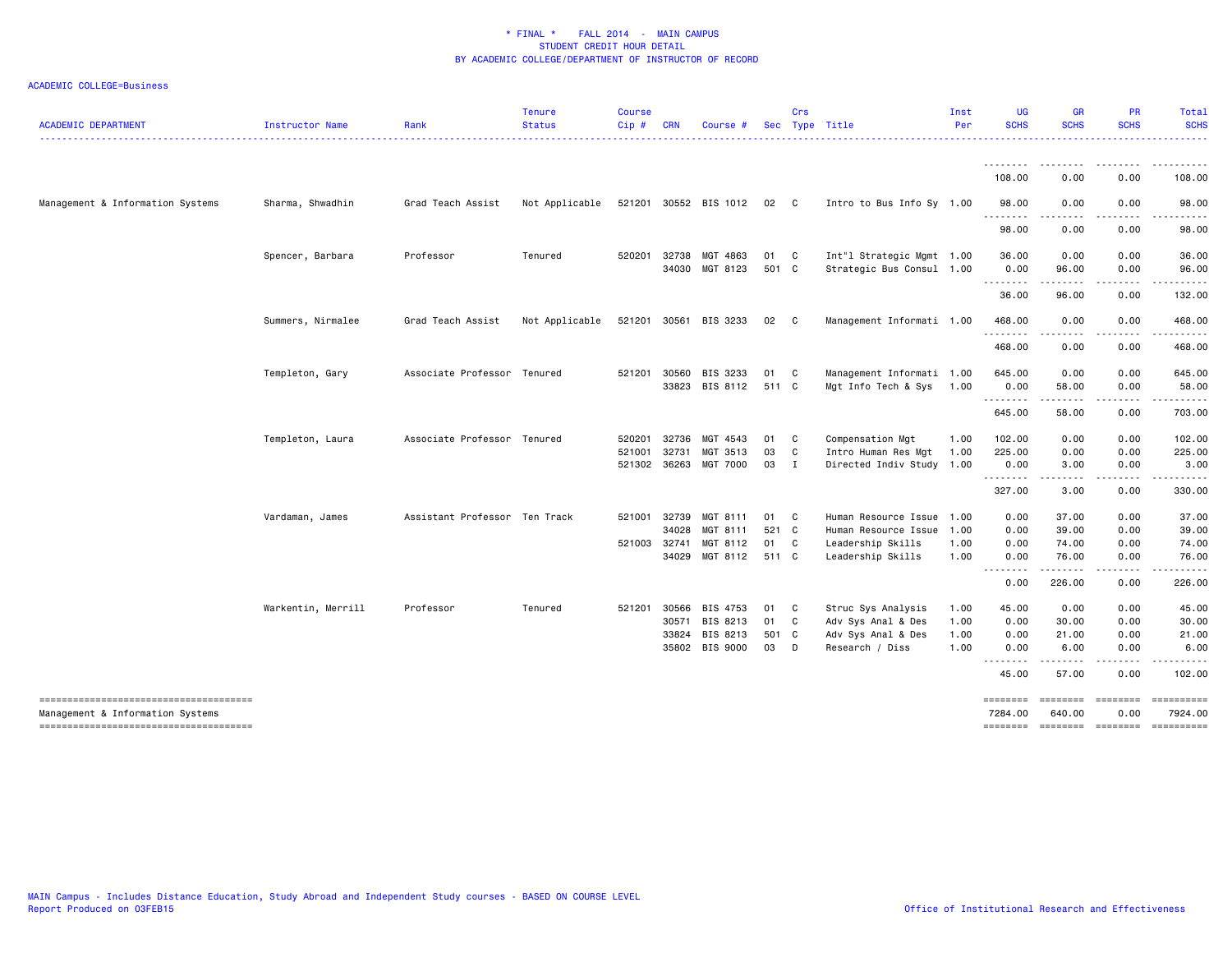| <b>ACADEMIC DEPARTMENT</b>                          | <b>Instructor Name</b> | Rank                          | <b>Tenure</b><br><b>Status</b> | <b>Course</b><br>Cip# | <b>CRN</b>            | Course #              |          | Crs          | Sec Type Title                        | Inst<br>Per  | <b>UG</b><br><b>SCHS</b>        | <b>GR</b><br><b>SCHS</b>                                                                                                                                     | <b>PR</b><br><b>SCHS</b>     | Total<br><b>SCHS</b><br>. |
|-----------------------------------------------------|------------------------|-------------------------------|--------------------------------|-----------------------|-----------------------|-----------------------|----------|--------------|---------------------------------------|--------------|---------------------------------|--------------------------------------------------------------------------------------------------------------------------------------------------------------|------------------------------|---------------------------|
| Marketing, Quantitative Analysis & Bus Adams, Frank |                        | Assistant Professor Ten Track |                                | 520209                | 34236<br>521401 32770 | MKT 4033<br>MKT 4813  | 01<br>02 | C<br>C       | International Transp<br>Marketing-Mgt | 1.00<br>1.00 | 90.00<br>48.00                  | 0.00<br>0.00                                                                                                                                                 | 0.00<br>0.00                 | 90.00<br>48.00            |
|                                                     |                        |                               |                                |                       |                       |                       |          |              |                                       |              | .<br>138.00                     | $\frac{1}{2} \left( \frac{1}{2} \right) \left( \frac{1}{2} \right) \left( \frac{1}{2} \right) \left( \frac{1}{2} \right) \left( \frac{1}{2} \right)$<br>0.00 | .<br>0.00                    | ------<br>138.00          |
|                                                     | Adkerson, Jeffrey      | Non-Faculty                   | Not Applicable                 | 310302 32745          |                       | MKT 2211              | 01       | <b>S</b>     | PGM Level I Seminar                   | 1.00         | 36.00                           | 0.00                                                                                                                                                         | 0.00                         | 36.00                     |
|                                                     |                        |                               |                                |                       | 32746                 | MKT 2231              | 01       | L            | Golf Professional De 1.00             |              | 29.00                           | 0.00                                                                                                                                                         | 0.00                         | 29.00                     |
|                                                     |                        |                               |                                |                       |                       | 521801 32762 MKT 4233 | 01       | C            | Golf Operations Man 1.00              |              | 36.00<br>.                      | 0.00<br>.                                                                                                                                                    | 0.00<br>$\frac{1}{2}$        | 36.00<br>.                |
|                                                     |                        |                               |                                |                       |                       |                       |          |              |                                       |              | 101.00                          | 0.00                                                                                                                                                         | 0.00                         | 101.00                    |
|                                                     | Barnwell, Robert       | Grad Teach Assist             | Not Applicable                 | 521401                | 32764                 | MKT 4413              | 02       | C            | Consumer Behavior                     | 1.00         | 96.00                           | 0.00<br>. <u>.</u> .                                                                                                                                         | 0.00<br>$\sim$ $\sim$ $\sim$ | 96.00<br>.                |
|                                                     |                        |                               |                                |                       |                       |                       |          |              |                                       |              | .<br>96.00                      | 0.00                                                                                                                                                         | 0.00                         | 96.00                     |
|                                                     | Breazeale, Michael     | Assistant Professor Ten Track |                                | 521401                | 32755                 | MKT 4113              | 01       | C            | Personal Selling                      | 1.00         | 132.00                          | 0.00                                                                                                                                                         | 0.00                         | 132.00                    |
|                                                     |                        |                               |                                |                       | 32756                 | MKT 4113              | 02       | C            | Personal Selling                      | 1.00         | 132.00                          | 0.00                                                                                                                                                         | 0.00                         | 132.00                    |
|                                                     |                        |                               |                                |                       |                       |                       |          |              |                                       |              | .<br>264.00                     | 0.00                                                                                                                                                         | 0.00                         | ------<br>264.00          |
|                                                     | Brown, Haley-Lavell    | Instructor                    | Non-Ten Track                  | 080301                | 36159                 | BL 4243               | 01       | C            | Entrepreneur Law                      | 1.00         | 9.00                            | 0.00                                                                                                                                                         | 0.00                         | 9.00                      |
|                                                     |                        |                               |                                |                       | 36166                 | BL 6243               | 01       | C            | Entrepreneur Law                      | 1.00         | 0.00                            | 18.00                                                                                                                                                        | 0.00                         | 18.00                     |
|                                                     |                        |                               |                                | 220199                | 36160                 | BL 6273               | 01       | C            | Int Bus Law                           | 1.00         | 0.00                            | 12.00                                                                                                                                                        | 0.00                         | 12.00                     |
|                                                     |                        |                               |                                |                       |                       | 220209 36161 BL 4273  | 01       | C            | Int Bus Law                           | 1.00         | 24.00                           | 0.00                                                                                                                                                         | 0.00                         | 24.00                     |
|                                                     |                        |                               |                                |                       |                       |                       |          |              |                                       |              | .<br>33.00                      | $- - - - -$<br>30.00                                                                                                                                         | . <b>.</b><br>0.00           | .<br>63.00                |
|                                                     | Collier, Joel          | Associate Professor Tenured   |                                | 521401                | 32773                 | MKT 8153              | 01       | C            | Strategic Marketing                   | 1.00         | 0.00                            | 93.00                                                                                                                                                        | 0.00                         | 93.00                     |
|                                                     |                        |                               |                                |                       | 34033                 | MKT 8153              | 521      | C            | Strategic Marketing                   | 1.00         | 0.00                            | 66.00                                                                                                                                                        | 0.00                         | 66.00                     |
|                                                     |                        |                               |                                |                       | 35360                 | MKT 9000              | 01       | D            | Research / Diss                       | 1.00         | 0.00                            | 10.00                                                                                                                                                        | 0.00                         | 10.00                     |
|                                                     |                        |                               |                                |                       | 36139                 | <b>MKT 7000</b>       | 01       | $\mathbf{I}$ | Directed Indiv Study 1.00             |              | 0.00<br><u> - - - - - - - -</u> | 3.00<br>.                                                                                                                                                    | 0.00<br>المستبدا             | 3.00<br>.                 |
|                                                     |                        |                               |                                |                       |                       |                       |          |              |                                       |              | 0.00                            | 172.00                                                                                                                                                       | 0.00                         | 172.00                    |
|                                                     | Cook, Cecelia          | Instructor                    | Non-Ten Track                  | 220205                | 30574                 | BL 2413               | 01       | C            | Legal Envt Bus                        | 1.00         | 591.00                          | 0.00                                                                                                                                                         | 0.00                         | 591.00                    |
|                                                     |                        |                               |                                |                       | 30575                 | BL 2413               | 02       | C            | Legal Envt Bus                        | 1.00         | 597.00                          | 0.00                                                                                                                                                         | 0.00                         | 597.00                    |
|                                                     |                        |                               |                                |                       | 30578                 | BL 3223               | 01       | C            | Law Of Comm Trans                     | 1.00         | 195.00                          | 0.00                                                                                                                                                         | 0.00                         | 195.00                    |
|                                                     |                        |                               |                                |                       |                       | 30579 BL 3223         | 02       | C            | Law Of Comm Trans                     | 1.00         | 72.00<br>.                      | 0.00<br>$\frac{1}{2} \left( \frac{1}{2} \right) \left( \frac{1}{2} \right) \left( \frac{1}{2} \right) \left( \frac{1}{2} \right) \left( \frac{1}{2} \right)$ | 0.00<br>د د د د              | 72.00<br>.                |
|                                                     |                        |                               |                                |                       |                       |                       |          |              |                                       |              | 1455.00                         | 0.00                                                                                                                                                         | 0.00                         | 1455.00                   |
|                                                     | Esmark, Carol          | Assistant Professor Ten Track |                                |                       | 521302 33828          | BQA 8233              | 501 C    |              | Quant Analysis & Bus 1.00             |              | 0.00                            | 75.00                                                                                                                                                        | 0.00                         | 75.00                     |
|                                                     |                        |                               |                                |                       |                       | 521403 32753 MKT 3323 | 01       | C            | International Logist 1.00             |              | 108.00                          | 0.00                                                                                                                                                         | 0.00                         | 108.00                    |
|                                                     |                        |                               |                                |                       |                       |                       |          |              |                                       |              | .                               | $\cdots$                                                                                                                                                     | .                            | <u>.</u>                  |
|                                                     |                        |                               |                                |                       |                       |                       |          |              |                                       |              | 108.00                          | 75.00                                                                                                                                                        | 0.00                         | 183.00                    |
|                                                     | Farmer, Robert         | Assistant Professor Ten Track |                                |                       | 521402 32765          | MKT 4533              | 01       | C            | Marketing Research                    | 1.00         | 138.00                          | 0.00                                                                                                                                                         | 0.00                         | 138.00                    |
|                                                     |                        |                               |                                |                       |                       | 32766 MKT 4533        | 02       | C            | Marketing Research                    | 1.00         | 120.00<br>.                     | 0.00<br>$- - - - -$                                                                                                                                          | 0.00<br>.                    | 120.00<br>.               |
|                                                     |                        |                               |                                |                       |                       |                       |          |              |                                       |              | 258.00                          | 0.00                                                                                                                                                         | 0.00                         | 258.00                    |
|                                                     | Goree, Michael         | Instructor                    | Non-Ten Track                  | 300000                | 34815                 | TKT 4403              | 501      | C            | Campus Transition fo 1.00             |              | 21.00                           | 0.00                                                                                                                                                         | 0.00                         | 21.00                     |
|                                                     |                        |                               |                                |                       | 34816                 | TKT 6403              | 501      | C            | Campus Transition fo 1.00             |              | 0.00                            | 39.00                                                                                                                                                        | 0.00                         | 39.00                     |
|                                                     |                        |                               |                                | 521499                | 32767                 | MKT 4613              | 01       | C            | Services Marketing                    | 1.00         | 216.00                          | 0.00                                                                                                                                                         | 0.00                         | 216.00                    |
|                                                     |                        |                               |                                |                       | 32768                 | MKT 4613              | 02       | C            | Services Marketing                    | 1.00         | 192.00                          | 0.00                                                                                                                                                         | 0.00                         | 192.00                    |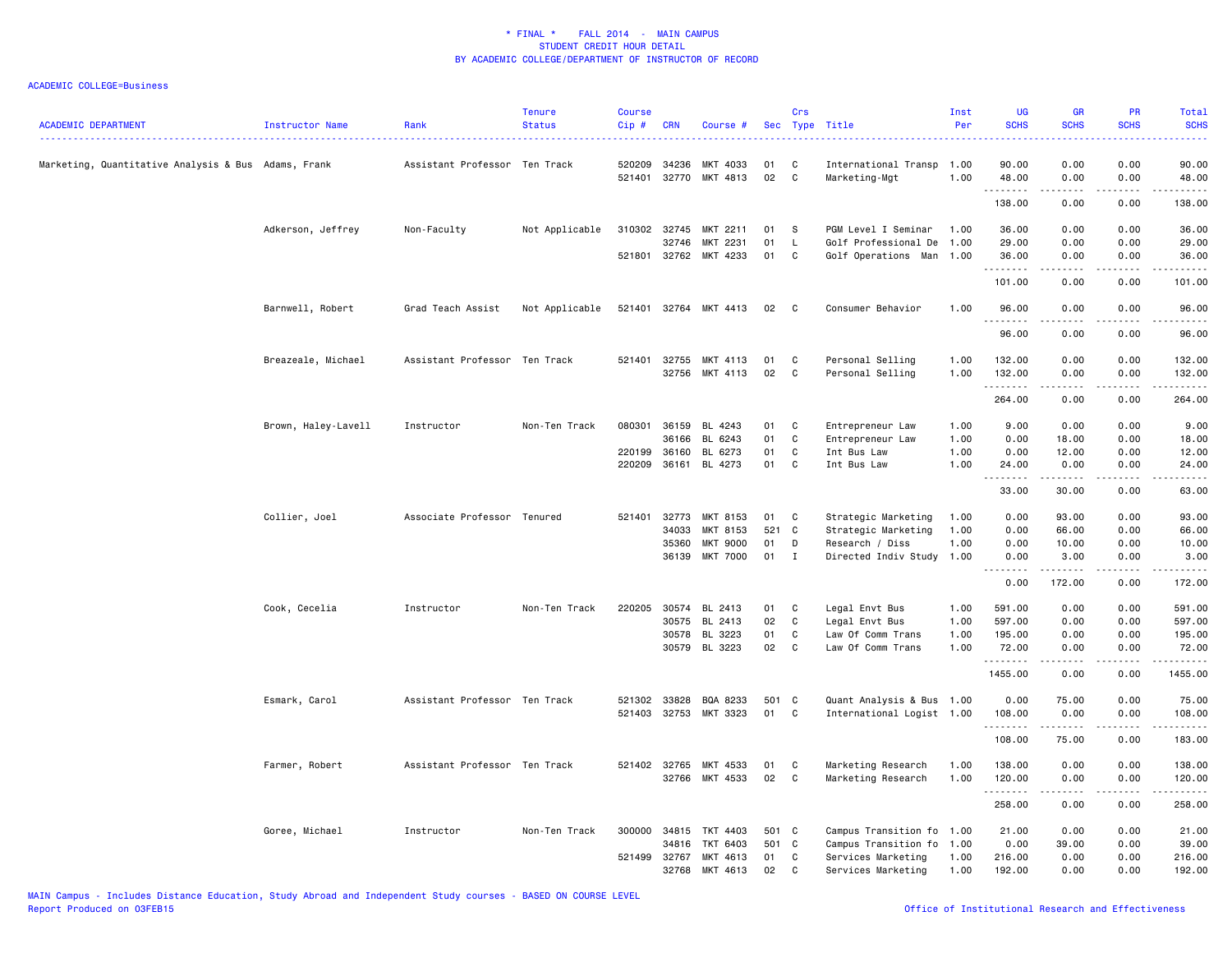| <b>ACADEMIC DEPARTMENT</b>                            | Instructor Name     | Rank              | <b>Tenure</b><br><b>Status</b> | <b>Course</b><br>Cip# | <b>CRN</b>     | Course #                                           |                      | Crs                          | Sec Type Title                                                                        | Inst<br>Per                  | <b>UG</b><br><b>SCHS</b>            | GR<br><b>SCHS</b>                                                                                                                                             | <b>PR</b><br><b>SCHS</b>                                                                                                          | Total<br><b>SCHS</b><br>وعاعات               |
|-------------------------------------------------------|---------------------|-------------------|--------------------------------|-----------------------|----------------|----------------------------------------------------|----------------------|------------------------------|---------------------------------------------------------------------------------------|------------------------------|-------------------------------------|---------------------------------------------------------------------------------------------------------------------------------------------------------------|-----------------------------------------------------------------------------------------------------------------------------------|----------------------------------------------|
| Marketing, Quantitative Analysis & Bus Goree, Michael |                     | Instructor        | Non-Ten Track                  | 521803                | 32751<br>32752 | MKT 3213<br>MKT 3213                               | 01<br>02             | C<br>C                       | Retailing<br>Retailing                                                                | 1.00<br>1.00                 | 180.00<br>183.00                    | 0.00<br>0.00                                                                                                                                                  | 0.00<br>0.00                                                                                                                      | 180.00<br>183.00                             |
|                                                       |                     |                   |                                |                       |                |                                                    |                      |                              |                                                                                       |                              | .<br>792.00                         | $\frac{1}{2} \left( \frac{1}{2} \right) \left( \frac{1}{2} \right) \left( \frac{1}{2} \right) \left( \frac{1}{2} \right) \left( \frac{1}{2} \right)$<br>39.00 | .<br>0.00                                                                                                                         | .<br>831.00                                  |
|                                                       | Graham, Kenneth     | Grad Teach Assist | Not Applicable                 |                       |                | 521403 32754 MKT 3933                              | 01                   | C                            | International Mkt                                                                     | 1.00                         | 153.00                              | 0.00                                                                                                                                                          | 0.00                                                                                                                              | 153.00                                       |
|                                                       |                     |                   |                                |                       |                |                                                    |                      |                              |                                                                                       |                              | .<br>153.00                         | 0.00                                                                                                                                                          | $   -$<br>0.00                                                                                                                    | $\omega$ is a $\omega$ in $\omega$<br>153.00 |
|                                                       | Krallman, Alexandra | Grad Teach Assist | Not Applicable                 |                       |                | 521401 34032 MKT 3013                              | 504 C                |                              | Principles Of Mkt                                                                     | 1.00                         | 66.00<br>.                          | 0.00                                                                                                                                                          | 0.00<br>$\frac{1}{2} \left( \frac{1}{2} \right) \left( \frac{1}{2} \right) \left( \frac{1}{2} \right) \left( \frac{1}{2} \right)$ | 66.00<br>.                                   |
|                                                       |                     |                   |                                |                       |                |                                                    |                      |                              |                                                                                       |                              | 66.00                               | 0.00                                                                                                                                                          | 0.00                                                                                                                              | 66.00                                        |
|                                                       | Lam, Wai-Cheong     | Instructor        | Non-Ten Track                  | 521302 30583          | 30584<br>30587 | BQA 2113<br>BQA 2113<br>BQA 2113<br>30592 BQA 3123 | 01<br>02<br>05<br>05 | C<br>C<br>C<br>C             | Bus Stat Methods I<br>Bus Stat Methods I<br>Bus Stat Methods I<br>Bus Stat Methods II | 1.00<br>1.00<br>1.00<br>1.00 | 219.00<br>216.00<br>108.00<br>99.00 | 0.00<br>0.00<br>0.00<br>0.00                                                                                                                                  | 0.00<br>0.00<br>0.00<br>0.00                                                                                                      | 219.00<br>216.00<br>108.00<br>99.00          |
|                                                       |                     |                   |                                |                       |                |                                                    |                      |                              |                                                                                       |                              | .<br>642.00                         | 0.00                                                                                                                                                          | 0.00                                                                                                                              | .<br>642.00                                  |
|                                                       | Lueg, Jason         | Professor         | Tenured                        | 521401                | 32769          | MKT 4813                                           | 01                   | C                            | Marketing-Mgt                                                                         | 1.00                         | 66.00                               | 0.00                                                                                                                                                          | 0.00                                                                                                                              | 66.00                                        |
|                                                       |                     |                   |                                |                       | 36215<br>36397 | MKT 4000<br>MKT 4000                               | 01<br>02             | $\mathbf{I}$<br>$\mathbf{I}$ | Directed Indiv Study 1.00<br>Directed Indiv Study 1.00                                |                              | 3.00<br>3.00                        | 0.00<br>0.00                                                                                                                                                  | 0.00<br>0.00                                                                                                                      | 3.00<br>3.00                                 |
|                                                       |                     |                   |                                |                       | 36454          | MKT 4000                                           | 03                   | $\bf{I}$                     | Directed Indiv Study 1.00                                                             |                              | 3.00                                | 0.00                                                                                                                                                          | 0.00                                                                                                                              | 3.00                                         |
|                                                       |                     |                   |                                |                       | 36457          | MKT 4000                                           | 05                   | $\mathbf{I}$                 | Directed Indiv Study 1.00                                                             |                              | 3.00                                | 0.00                                                                                                                                                          | 0.00                                                                                                                              | 3.00                                         |
|                                                       |                     |                   |                                |                       | 36503          | MKT 4000                                           | 06                   | $\mathbf{I}$                 | Directed Indiv Study 1.00                                                             |                              | 3.00                                | 0.00                                                                                                                                                          | 0.00                                                                                                                              | 3.00                                         |
|                                                       |                     |                   |                                |                       | 36506          | MKT 4000                                           | 07                   | $\mathbf{I}$                 | Directed Indiv Study 1.00                                                             |                              | 3.00<br>.                           | 0.00<br><u>.</u>                                                                                                                                              | 0.00<br>.                                                                                                                         | 3.00<br>$\frac{1}{2}$                        |
|                                                       |                     |                   |                                |                       |                |                                                    |                      |                              |                                                                                       |                              | 84.00                               | 0.00                                                                                                                                                          | 0.00                                                                                                                              | 84.00                                        |
|                                                       | Lueg, Nicole        | Professor         | Tenured                        | 521302                | 34235          | BQA 8583                                           | 01                   | C                            | Quan Meth Res In Bus                                                                  | 1.00                         | 0.00                                | 21.00                                                                                                                                                         | 0.00                                                                                                                              | 21.00                                        |
|                                                       |                     |                   |                                | 521401                | 32763          | MKT 4413                                           | 01                   | C                            | Consumer Behavior                                                                     | 1.00                         | 198.00                              | 0.00                                                                                                                                                          | 0.00                                                                                                                              | 198.00                                       |
|                                                       |                     |                   |                                |                       | 35563          | MKT 9000                                           | 04                   | D                            | Research / Diss                                                                       | 1.00                         | 0.00<br><u> - - - - - - -</u>       | 1.00<br>$\frac{1}{2} \left( \frac{1}{2} \right) \left( \frac{1}{2} \right) \left( \frac{1}{2} \right) \left( \frac{1}{2} \right) \left( \frac{1}{2} \right)$  | 0.00<br>.                                                                                                                         | 1.00<br>.                                    |
|                                                       |                     |                   |                                |                       |                |                                                    |                      |                              |                                                                                       |                              | 198.00                              | 22.00                                                                                                                                                         | 0.00                                                                                                                              | 220.00                                       |
|                                                       | Mallette, Stephanie | Instructor        | Non-Ten Track                  |                       |                | 220199 34636 BL 8112                               | 521                  | C                            | Law Ethics Disp Res                                                                   | 1.00                         | 0.00                                | 42.00                                                                                                                                                         | 0.00                                                                                                                              | 42.00                                        |
|                                                       |                     |                   |                                |                       |                | 220205 30576 BL 2413                               | 03                   | C                            | Legal Envt Bus                                                                        | 1.00                         | 186.00<br>.                         | 0.00<br>$\frac{1}{2} \left( \frac{1}{2} \right) \left( \frac{1}{2} \right) \left( \frac{1}{2} \right) \left( \frac{1}{2} \right) \left( \frac{1}{2} \right)$  | 0.00<br>.                                                                                                                         | 186.00<br>.                                  |
|                                                       |                     |                   |                                |                       |                |                                                    |                      |                              |                                                                                       |                              | 186.00                              | 42.00                                                                                                                                                         | 0.00                                                                                                                              | 228.00                                       |
|                                                       | Moore, Melissa      | Professor         | Tenured                        |                       | 521401 32748   | MKT 3013                                           | 01                   | C.                           | Principles Of Mkt                                                                     | 1.00                         | 729.00                              | 0.00                                                                                                                                                          | 0.00                                                                                                                              | 729.00                                       |
|                                                       |                     |                   |                                |                       | 32749          | MKT 3013                                           | 02                   | C                            | Principles Of Mkt                                                                     | 1.00                         | 723.00                              | 0.00                                                                                                                                                          | 0.00                                                                                                                              | 723.00                                       |
|                                                       |                     |                   |                                |                       |                |                                                    |                      |                              |                                                                                       |                              | .<br>1452.00                        | $\frac{1}{2} \left( \frac{1}{2} \right) \left( \frac{1}{2} \right) \left( \frac{1}{2} \right) \left( \frac{1}{2} \right) \left( \frac{1}{2} \right)$<br>0.00  | .<br>0.00                                                                                                                         | .<br>1452.00                                 |
|                                                       | Moore, Robert       | Professor         | Tenured                        | 521401                | 32760          | MKT 4213                                           | 01                   | C                            | Internet Marketing                                                                    | 1.00                         | 57.00                               | 0.00                                                                                                                                                          | 0.00                                                                                                                              | 57.00                                        |
|                                                       |                     |                   |                                |                       | 32761          | MKT 4213                                           | 02                   | C                            | Internet Marketing                                                                    | 1.00                         | 39.00                               | 0.00                                                                                                                                                          | 0.00                                                                                                                              | 39.00                                        |
|                                                       |                     |                   |                                |                       | 32771<br>32772 | MKT 6213<br>MKT 6213                               | 01<br>02             | C<br>C                       | Internet Marketing<br>Internet Marketing                                              | 1.00<br>1.00                 | 0.00<br>0.00                        | 24.00<br>27.00                                                                                                                                                | 0.00<br>0.00                                                                                                                      | 24.00<br>27.00                               |
|                                                       |                     |                   |                                |                       | 35361          | MKT 9000                                           | 02                   | D                            | Research / Diss                                                                       | 1.00                         | 0.00                                | 9.00                                                                                                                                                          | 0.00                                                                                                                              | 9.00                                         |
|                                                       |                     |                   |                                |                       |                |                                                    |                      |                              |                                                                                       |                              | .<br>96.00                          | .<br>60.00                                                                                                                                                    | .<br>0.00                                                                                                                         | .<br>156.00                                  |
|                                                       | Pelletier, Mark     | Grad Teach Assist | Not Applicable                 |                       |                | 521401 32757 MKT 4113                              | 03                   | C                            | Personal Selling                                                                      | 1.00                         | 156.00                              | 0.00                                                                                                                                                          | 0.00                                                                                                                              | 156.00                                       |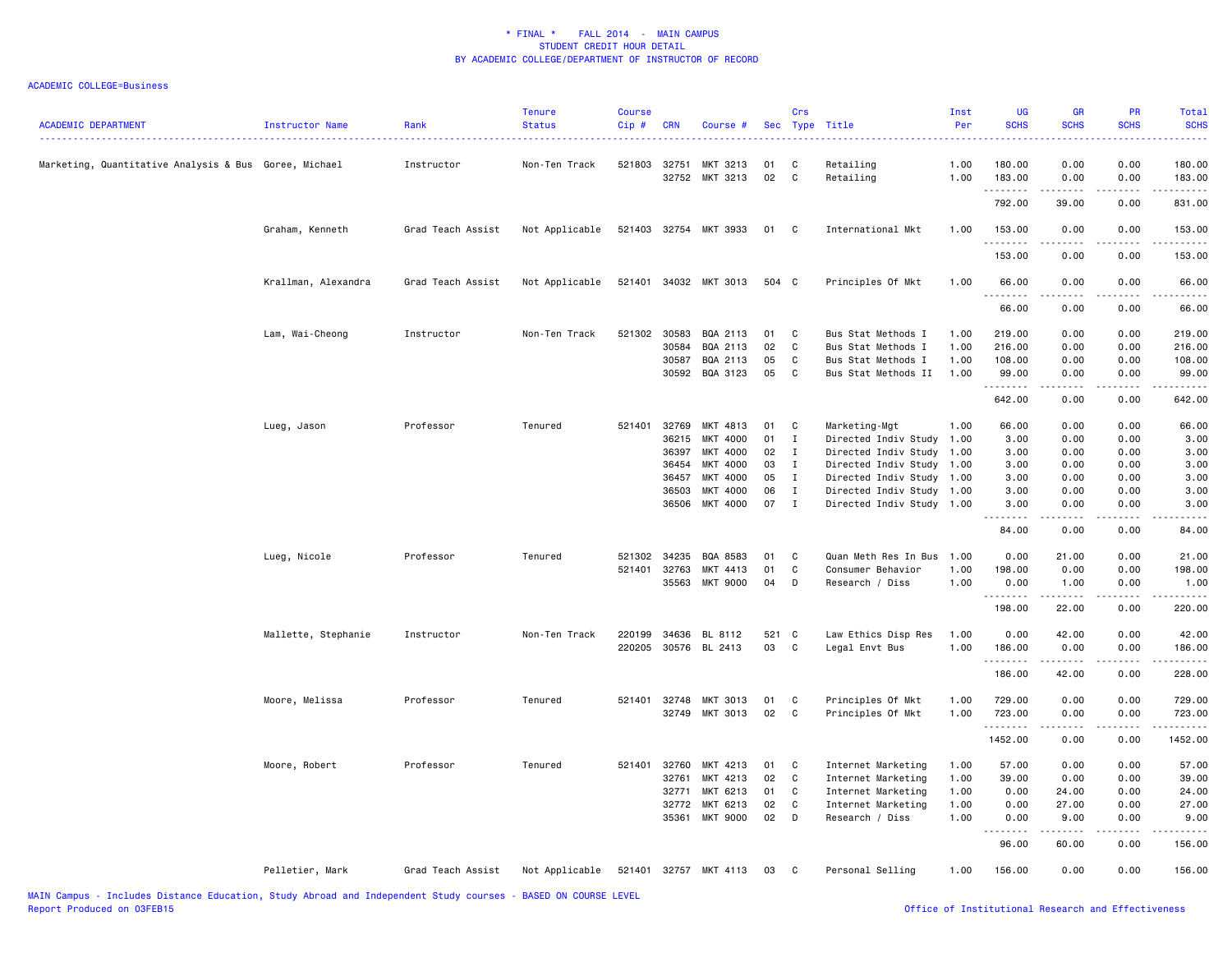| <b>ACADEMIC DEPARTMENT</b>                         | Instructor Name | Rank                        | <b>Tenure</b><br><b>Status</b> | <b>Course</b><br>Cip # | CRN            | Course #              | <b>Sec</b> | Crs<br>Type | Title                                  | Inst<br>Per  | <b>UG</b><br><b>SCHS</b>  | <b>GR</b><br><b>SCHS</b> | <b>PR</b><br><b>SCHS</b> | Total<br><b>SCHS</b>  |
|----------------------------------------------------|-----------------|-----------------------------|--------------------------------|------------------------|----------------|-----------------------|------------|-------------|----------------------------------------|--------------|---------------------------|--------------------------|--------------------------|-----------------------|
|                                                    |                 |                             |                                |                        |                |                       |            |             |                                        |              | --------<br>156.00        | --------<br>0.00         | .<br>0.00                | 156.00                |
| Marketing, Quantitative Analysis & Bus Scott, Adam |                 | Non-Faculty                 | Not Applicable                 |                        |                | 310302 32747 MKT 2251 | 01 L       |             | Golf Professional De 1.00              |              | 20.00<br>--------         | 0.00                     | 0.00<br>. <u>.</u> .     | 20.00                 |
|                                                    |                 |                             |                                |                        |                |                       |            |             |                                        |              | 20.00                     | 0.00                     | 0.00                     | 20.00                 |
|                                                    | Shanahan, Kevin | Associate Professor Tenured |                                | 521401                 | 32758          | MKT 4123              | 01         | C.          | Advertising                            | 1.00         | 222.00                    | 0.00                     | 0.00                     | 222.00                |
|                                                    |                 |                             |                                | 521801                 | 35362<br>34237 | MKT 9000<br>MKT 8333  | 03<br>01   | D<br>-S     | Research / Diss<br>Sem Mkt Promotion & | 1.00<br>1.00 | 0.00<br>0.00              | 9.00<br>12.00            | 0.00<br>0.00             | 9.00<br>12.00         |
|                                                    |                 |                             |                                |                        |                |                       |            |             |                                        |              | - - - - - - - -<br>222.00 | 21.00                    | . <u>.</u> .<br>0.00     | ------<br>243.00      |
|                                                    | Verdell, Angela | Non-Faculty                 | Not Applicable                 |                        |                | 140101 32062 GE 1021  | 01         | C C         | Engineering Success                    | 1.00         | 26.00                     | 0.00                     | 0.00                     | 26.00                 |
|                                                    |                 |                             |                                |                        |                |                       |            |             |                                        |              | -------<br>26.00          | 0.00                     | 0.00                     | 26.00                 |
|                                                    |                 |                             |                                |                        |                |                       |            |             |                                        |              | ========                  |                          | ========                 | ==========            |
| Marketing, Quantitative Analysis & Bus             |                 |                             |                                |                        |                |                       |            |             |                                        |              | 6546.00                   | 461.00                   | 0.00<br>========         | 7007.00<br>========== |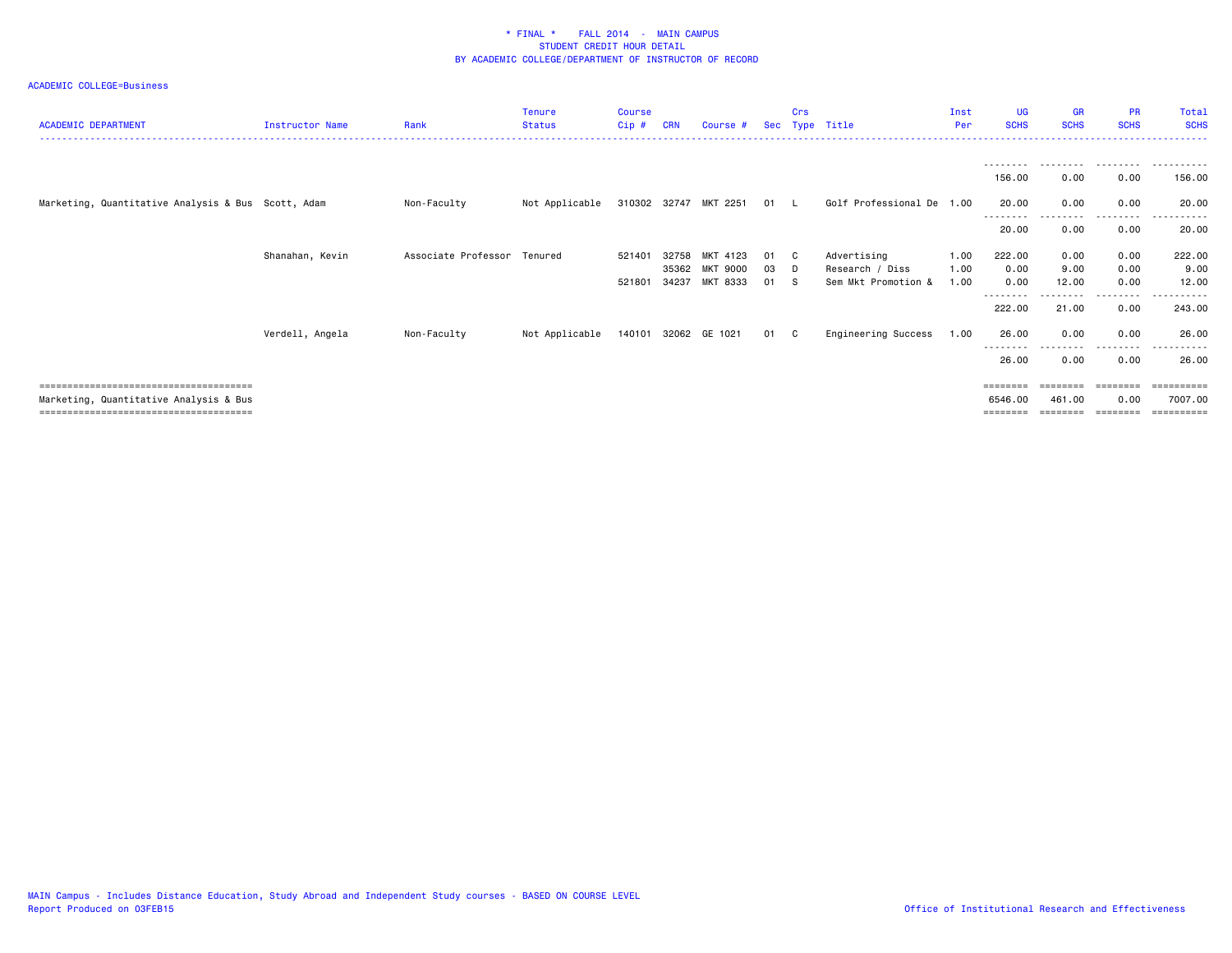| <b>ACADEMIC DEPARTMENT</b> | Instructor Name    | Rank                          | <b>Tenure</b><br><b>Status</b> | Course<br>$Cip \#$ | <b>CRN</b> | Course #              |       | Crs          | Sec Type Title            | Inst<br>Per | <b>UG</b><br><b>SCHS</b> | <b>GR</b><br><b>SCHS</b>                                                                                                                                      | PR<br><b>SCHS</b>                   | Total<br><b>SCHS</b>                                                                                                                                                                      |
|----------------------------|--------------------|-------------------------------|--------------------------------|--------------------|------------|-----------------------|-------|--------------|---------------------------|-------------|--------------------------|---------------------------------------------------------------------------------------------------------------------------------------------------------------|-------------------------------------|-------------------------------------------------------------------------------------------------------------------------------------------------------------------------------------------|
| School of Accountancy      | Addy, Noel         | Associate Professor Tenured   |                                |                    |            | 520399 33807 ACC 8112 | 511 C |              | Fin & Acc Rpt Anal        | 1.00        | 0.00                     | 54.00<br>-----                                                                                                                                                | 0.00<br>$- - - -$                   | 54.00<br>$\frac{1}{2}$                                                                                                                                                                    |
|                            |                    |                               |                                |                    |            |                       |       |              |                           |             | .<br>0.00                | 54.00                                                                                                                                                         | 0.00                                | 54.00                                                                                                                                                                                     |
|                            | Carraway, Janet    | Non-Faculty                   | Not Applicable                 |                    |            | 520301 30054 ACC 2013 | 06 C  |              | Prin Financial Acct       | 1.00        | 195.00<br>.              | 0.00<br>.                                                                                                                                                     | 0.00<br>.                           | 195.00<br>$- - - - - - -$                                                                                                                                                                 |
|                            |                    |                               |                                |                    |            |                       |       |              |                           |             | 195.00                   | 0.00                                                                                                                                                          | 0.00                                | 195.00                                                                                                                                                                                    |
|                            | Collum, Nina       | Lecturer                      | Non-Ten Track                  | 520301             | 30051      | ACC 2013              | 03    | C            | Prin Financial Acct       | 1.00        | 204.00                   | 0.00                                                                                                                                                          | 0.00                                | 204.00                                                                                                                                                                                    |
|                            |                    |                               |                                |                    | 30053      | ACC 2013              | 05    | C            | Prin Financial Acct       | 1.00        | 192.00                   | 0.00                                                                                                                                                          | 0.00                                | 192.00                                                                                                                                                                                    |
|                            |                    |                               |                                | 521601             | 30085      | ACC 8123              | 01    | C            | Tax Topics                | 1.00        | 0.00<br>.                | 87.00<br>$\frac{1}{2} \left( \frac{1}{2} \right) \left( \frac{1}{2} \right) \left( \frac{1}{2} \right) \left( \frac{1}{2} \right) \left( \frac{1}{2} \right)$ | 0.00<br>$\sim$ $\sim$ $\sim$        | 87.00<br>.                                                                                                                                                                                |
|                            |                    |                               |                                |                    |            |                       |       |              |                           |             | 396.00                   | 87.00                                                                                                                                                         | 0.00                                | 483.00                                                                                                                                                                                    |
|                            | Gardner, Virginia  | Non-Faculty                   | Not Applicable                 | 520301             | 30063      | ACC 2203              | 01    | C            | Survey of Accounting 1.00 |             | 69.00                    | 0.00                                                                                                                                                          | 0.00                                | 69.00                                                                                                                                                                                     |
|                            |                    |                               |                                |                    | 33806      | ACC 2203              | 501 C |              | Survey of Accounting 1.00 |             | 51.00<br>.               | 0.00                                                                                                                                                          | 0.00<br>.                           | 51.00<br>.                                                                                                                                                                                |
|                            |                    |                               |                                |                    |            |                       |       |              |                           |             | 120.00                   | 0.00                                                                                                                                                          | 0.00                                | 120.00                                                                                                                                                                                    |
|                            | Henderson, Belinda | Assistant Professor Ten Track |                                | 520301             | 30050      | ACC 2013              | 02    | C            | Prin Financial Acct       | 1.00        | 192.00                   | 0.00                                                                                                                                                          | 0.00                                | 192.00                                                                                                                                                                                    |
|                            |                    |                               |                                |                    |            | 30083 ACC 8063        | 01    | C            | Res Tax Prac & Proc       | 1.00        | 0.00                     | 36.00                                                                                                                                                         | 0.00                                | 36.00                                                                                                                                                                                     |
|                            |                    |                               |                                |                    |            |                       |       |              |                           |             | 192.00                   | .<br>36.00                                                                                                                                                    | .<br>0.00                           | $\frac{1}{2} \left( \frac{1}{2} \right) \left( \frac{1}{2} \right) \left( \frac{1}{2} \right) \left( \frac{1}{2} \right) \left( \frac{1}{2} \right) \left( \frac{1}{2} \right)$<br>228.00 |
|                            | Lehman, Mark       | Lecturer                      | Non-Ten Track                  | 520301             | 30047      | ACC 1001              | F01 C |              | First Year Seminar        | 1.00        | 26.00                    | 0.00                                                                                                                                                          | 0.00                                | 26.00                                                                                                                                                                                     |
|                            |                    |                               |                                |                    | 30048      | ACC 1001              | F02   | $\mathbf{C}$ | First Year Seminar        | 1.00        | 15.00                    | 0.00                                                                                                                                                          | 0.00                                | 15.00                                                                                                                                                                                     |
|                            |                    |                               |                                |                    | 30082      | ACC 8043              | 01    | C            | Fraud Examination         | 1.00        | 0.00<br>.                | 45.00<br>-----                                                                                                                                                | 0.00<br>$- - - -$                   | 45.00<br>$\frac{1}{2}$                                                                                                                                                                    |
|                            |                    |                               |                                |                    |            |                       |       |              |                           |             | 41.00                    | 45.00                                                                                                                                                         | 0.00                                | 86.00                                                                                                                                                                                     |
|                            | McNair, Frances    | Professor                     | Tenured                        | 520301             |            | 36084 ACC 9000        | 01    | D            | Research / Diss           | 1.00        | 0.00                     | 4.00                                                                                                                                                          | 0.00                                | 4.00                                                                                                                                                                                      |
|                            |                    |                               |                                | 521601             |            | 30084 ACC 8073        | 01    | C            | Corp Tax                  | 1.00        | 0.00                     | 30.00                                                                                                                                                         | 0.00                                | 30.00                                                                                                                                                                                     |
|                            |                    |                               |                                |                    |            |                       |       |              |                           |             | .<br>0.00                | 34.00                                                                                                                                                         | .<br>0.00                           | $\frac{1}{2} \left( \frac{1}{2} \right) \left( \frac{1}{2} \right) \left( \frac{1}{2} \right) \left( \frac{1}{2} \right) \left( \frac{1}{2} \right)$<br>34.00                             |
|                            | Pannell, Angela    | Instructor                    | Non-Ten Track                  | 520301             |            | 30052 ACC 2013        | 04    | C            | Prin Financial Acct       | 1.00        | 210.00                   | 0.00                                                                                                                                                          | 0.00                                | 210.00                                                                                                                                                                                    |
|                            |                    |                               |                                |                    | 30055      | ACC 2013              | 07    | C            | Prin Financial Acct       | 1.00        | 207.00                   | 0.00                                                                                                                                                          | 0.00                                | 207.00                                                                                                                                                                                    |
|                            |                    |                               |                                |                    | 30057      | ACC 2013              | H01 B |              | Honors Prin Fin Acct 1.00 |             | 24.00                    | 0.00                                                                                                                                                          | 0.00                                | 24.00                                                                                                                                                                                     |
|                            |                    |                               |                                |                    | 30059      | ACC 2023              | 01    | C            | Prin Managerial Acct 1.00 |             | 207.00                   | 0.00                                                                                                                                                          | 0.00                                | 207.00                                                                                                                                                                                    |
|                            |                    |                               |                                |                    | 30060      | ACC 2023              | 02    | C            | Prin Managerial Acct 1.00 |             | 210.00                   | 0.00                                                                                                                                                          | 0.00                                | 210.00                                                                                                                                                                                    |
|                            |                    |                               |                                |                    | 30062      | ACC 2023              | 04    | C            | Prin Managerial Acct 1.00 |             | 60.00<br>.               | 0.00<br>.                                                                                                                                                     | 0.00<br>$\sim$ $\sim$ $\sim$ $\sim$ | 60.00<br>$\frac{1}{2} \left( \frac{1}{2} \right) \left( \frac{1}{2} \right) \left( \frac{1}{2} \right) \left( \frac{1}{2} \right) \left( \frac{1}{2} \right) \left( \frac{1}{2} \right)$  |
|                            |                    |                               |                                |                    |            |                       |       |              |                           |             | 918.00                   | 0.00                                                                                                                                                          | 0.00                                | 918.00                                                                                                                                                                                    |
|                            | Rigsby, John       | Associate Professor Tenured   |                                | 520301             | 30049      | ACC 2013              | 01    | C            | Prin Financial Acct       | 1.00        | 207.00                   | 0.00                                                                                                                                                          | 0.00                                | 207.00                                                                                                                                                                                    |
|                            |                    |                               |                                |                    | 30076      | ACC 4043              | 01    | C            | Municipal & Govt Acc 1.00 |             | 105.00                   | 0.00                                                                                                                                                          | 0.00                                | 105.00                                                                                                                                                                                    |
|                            |                    |                               |                                |                    |            | 30078 ACC 6043        | 01    | C            | Municipal & Govt Acc 1.00 |             | 0.00<br>.                | 57.00<br>.                                                                                                                                                    | 0.00<br>.                           | 57.00                                                                                                                                                                                     |
|                            |                    |                               |                                |                    |            |                       |       |              |                           |             | 312.00                   | 57.00                                                                                                                                                         | 0.00                                | 369.00                                                                                                                                                                                    |
|                            | Sanders, Steve     | Lecturer                      | Non-Ten Track                  | 520301             | 30073      | ACC 4033              | 01    | C            | Auditing                  | 1.00        | 87.00                    | 0.00                                                                                                                                                          | 0.00                                | 87.00                                                                                                                                                                                     |
|                            |                    |                               |                                |                    |            | 30074 ACC 4033        | 02    | C            | Auditing                  | 1.00        | 90.00                    | 0.00                                                                                                                                                          | 0.00                                | 90.00                                                                                                                                                                                     |
|                            |                    |                               |                                |                    | 30075      | ACC 4033              | 03    | C            | Auditing                  | 1.00        | 75.00                    | 0.00                                                                                                                                                          | 0.00                                | 75.00                                                                                                                                                                                     |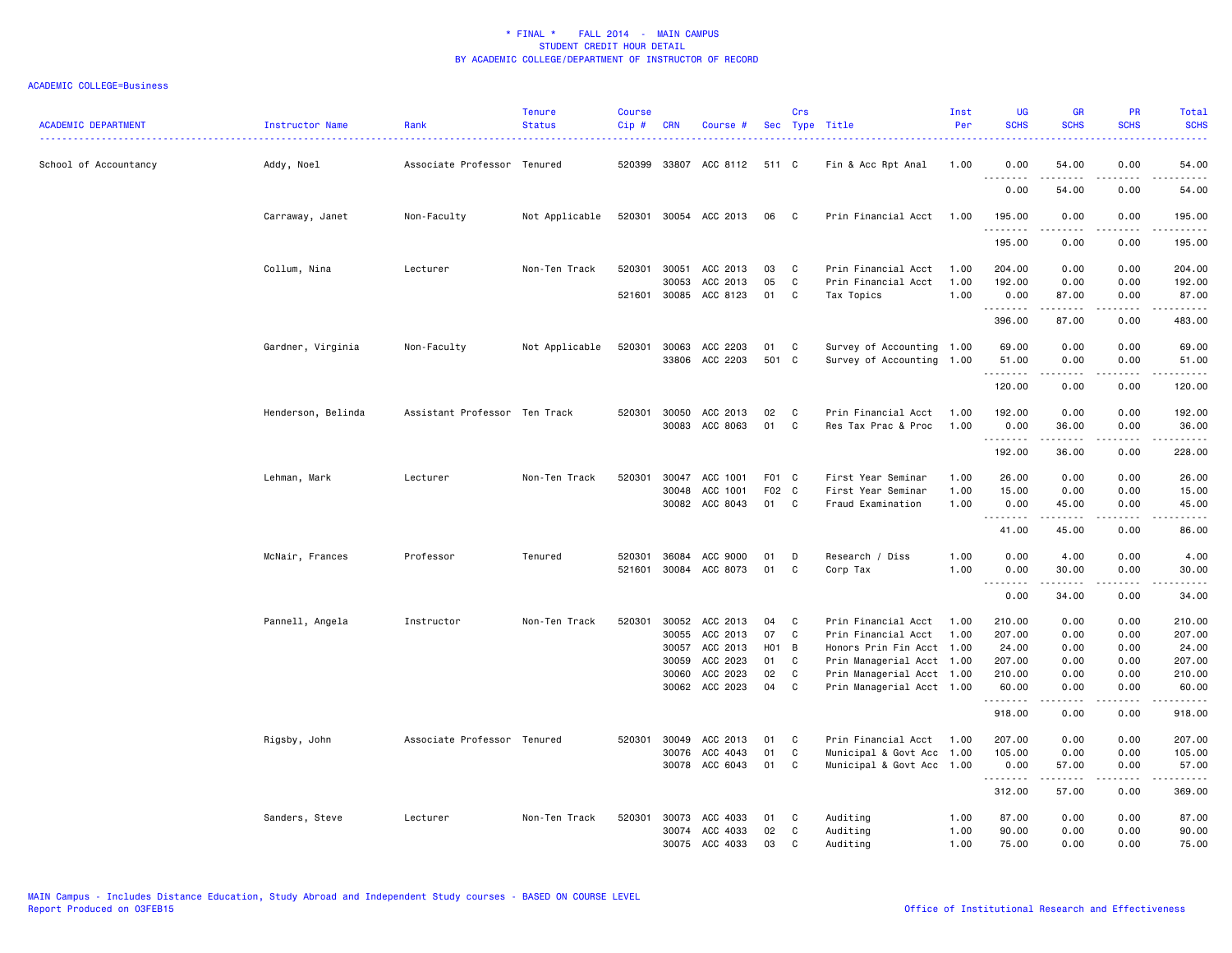|                            |                  |                               | <b>Tenure</b> | <b>Course</b> |            |                       |            | Crs |                           | Inst | <b>UG</b>                         | <b>GR</b>                                                                                                                         | <b>PR</b>     | Total                                                                                                                                                                                                                                                                                                                                                                                                                                                                                  |
|----------------------------|------------------|-------------------------------|---------------|---------------|------------|-----------------------|------------|-----|---------------------------|------|-----------------------------------|-----------------------------------------------------------------------------------------------------------------------------------|---------------|----------------------------------------------------------------------------------------------------------------------------------------------------------------------------------------------------------------------------------------------------------------------------------------------------------------------------------------------------------------------------------------------------------------------------------------------------------------------------------------|
| <b>ACADEMIC DEPARTMENT</b> | Instructor Name  | Rank                          | <b>Status</b> | $Cip$ #       | <b>CRN</b> | Course #              | <b>Sec</b> |     | Type Title                | Per  | <b>SCHS</b>                       | <b>SCHS</b>                                                                                                                       | <b>SCHS</b>   | <b>SCHS</b>                                                                                                                                                                                                                                                                                                                                                                                                                                                                            |
|                            |                  |                               |               |               |            |                       |            |     |                           |      | <u>.</u>                          |                                                                                                                                   |               |                                                                                                                                                                                                                                                                                                                                                                                                                                                                                        |
|                            |                  |                               |               |               |            |                       |            |     |                           |      | 252.00                            | 0.00                                                                                                                              | 0.00          | 252.00                                                                                                                                                                                                                                                                                                                                                                                                                                                                                 |
| School of Accountancy      | Trinkle, Bradley | Assistant Professor Ten Track |               | 520301        | 30061      | ACC 2023              | 03         | C.  | Prin Managerial Acct 1.00 |      | 201.00                            | 0.00                                                                                                                              | 0.00          | 201.00                                                                                                                                                                                                                                                                                                                                                                                                                                                                                 |
|                            |                  |                               |               |               | 30069      | ACC 3203              | 01         | C   | Fin Statement Anal        | 1.00 | 18.00                             | 0.00                                                                                                                              | 0.00          | 18.00                                                                                                                                                                                                                                                                                                                                                                                                                                                                                  |
|                            |                  |                               |               |               | 30081      | ACC 8023              | 01         | C.  | Managerial Acc            | 1.00 | 0.00                              | 87.00                                                                                                                             | 0.00          | 87.00                                                                                                                                                                                                                                                                                                                                                                                                                                                                                  |
|                            |                  |                               |               |               | 36661      | ACC 4000              | 01         | I   | Directed Indiv Study 1.00 |      | 3.00                              | 0.00                                                                                                                              | 0.00          | 3.00                                                                                                                                                                                                                                                                                                                                                                                                                                                                                   |
|                            |                  |                               |               |               |            | 520804 31848 FIN 3203 | 01         | C   | Financial Statemnt A 1.00 |      | 63.00<br>.                        | 0.00<br>.                                                                                                                         | 0.00<br>.     | 63.00<br>. <b>.</b> .                                                                                                                                                                                                                                                                                                                                                                                                                                                                  |
|                            |                  |                               |               |               |            |                       |            |     |                           |      | 285.00                            | 87.00                                                                                                                             | 0.00          | 372.00                                                                                                                                                                                                                                                                                                                                                                                                                                                                                 |
|                            | Usrey, Spencer   | Assistant Professor Ten Track |               | 521601        |            | 30070 ACC 4013        | 01         | C.  | Income Tax I              | 1.00 | 90.00                             | 0.00                                                                                                                              | 0.00          | 90.00                                                                                                                                                                                                                                                                                                                                                                                                                                                                                  |
|                            |                  |                               |               |               | 30071      | ACC 4013              | 02         | C   | Income Tax I              | 1.00 | 69.00                             | 0.00                                                                                                                              | 0.00          | 69.00                                                                                                                                                                                                                                                                                                                                                                                                                                                                                  |
|                            |                  |                               |               |               |            | 30072 ACC 4013        | 03         | C   | Income Tax I              | 1.00 | 108.00<br>--------                | 0.00<br>--------                                                                                                                  | 0.00<br>.     | 108.00<br>.                                                                                                                                                                                                                                                                                                                                                                                                                                                                            |
|                            |                  |                               |               |               |            |                       |            |     |                           |      | 267.00                            | 0.00                                                                                                                              | 0.00          | 267.00                                                                                                                                                                                                                                                                                                                                                                                                                                                                                 |
|                            | Watson, Marcia   | Associate Professor Tenured   |               | 520301        | 30064      | ACC 3003              | 01         | C.  | Acct Systems I            | 1.00 | 123.00                            | 0.00                                                                                                                              | 0.00          | 123.00                                                                                                                                                                                                                                                                                                                                                                                                                                                                                 |
|                            |                  |                               |               |               | 30065      | ACC 3003              | 02         | C   | Acct Systems I            | 1.00 | 129.00                            | 0.00                                                                                                                              | 0.00          | 129.00                                                                                                                                                                                                                                                                                                                                                                                                                                                                                 |
|                            |                  |                               |               |               | 30066      | ACC 3003              | 03         | C   | Acct Systems I            | 1.00 | 96.00<br>.                        | 0.00<br>$\begin{array}{cccccccccccccc} \bullet & \bullet & \bullet & \bullet & \bullet & \bullet & \bullet & \bullet \end{array}$ | 0.00<br>----- | 96.00<br>.                                                                                                                                                                                                                                                                                                                                                                                                                                                                             |
|                            |                  |                               |               |               |            |                       |            |     |                           |      | 348.00                            | 0.00                                                                                                                              | 0.00          | 348.00                                                                                                                                                                                                                                                                                                                                                                                                                                                                                 |
|                            | Webb, Thomas     | Assistant Professor Ten Track |               | 520301        | 30067      | ACC 3023              | 01         | C   | Intermediate Acc I        | 1.00 | 183.00                            | 0.00                                                                                                                              | 0.00          | 183.00                                                                                                                                                                                                                                                                                                                                                                                                                                                                                 |
|                            |                  |                               |               |               | 30068      | ACC 3023              | 02         | C   | Intermediate Acc I        | 1.00 | 153.00                            | 0.00                                                                                                                              | 0.00          | 153.00                                                                                                                                                                                                                                                                                                                                                                                                                                                                                 |
|                            |                  |                               |               |               | 30080      | ACC 8013              | 01         | C   | Sem-Fin Acc Theory        | 1.00 | 0.00                              | 39.00                                                                                                                             | 0.00          | 39.00                                                                                                                                                                                                                                                                                                                                                                                                                                                                                  |
|                            |                  |                               |               |               |            |                       |            |     |                           |      | <u> - - - - - - - -</u><br>336.00 | 39.00                                                                                                                             | .<br>0.00     | 375.00                                                                                                                                                                                                                                                                                                                                                                                                                                                                                 |
|                            |                  |                               |               |               |            |                       |            |     |                           |      | ========                          | ========                                                                                                                          | ========      | $\begin{array}{cccccccccc} \multicolumn{2}{c}{} & \multicolumn{2}{c}{} & \multicolumn{2}{c}{} & \multicolumn{2}{c}{} & \multicolumn{2}{c}{} & \multicolumn{2}{c}{} & \multicolumn{2}{c}{} & \multicolumn{2}{c}{} & \multicolumn{2}{c}{} & \multicolumn{2}{c}{} & \multicolumn{2}{c}{} & \multicolumn{2}{c}{} & \multicolumn{2}{c}{} & \multicolumn{2}{c}{} & \multicolumn{2}{c}{} & \multicolumn{2}{c}{} & \multicolumn{2}{c}{} & \multicolumn{2}{c}{} & \multicolumn{2}{c}{} & \mult$ |
| School of Accountancy      |                  |                               |               |               |            |                       |            |     |                           |      | 3662.00                           | 439.00                                                                                                                            | 0.00          | 4101.00                                                                                                                                                                                                                                                                                                                                                                                                                                                                                |
|                            |                  |                               |               |               |            |                       |            |     |                           |      | ========                          | ========                                                                                                                          | ========      | ==========                                                                                                                                                                                                                                                                                                                                                                                                                                                                             |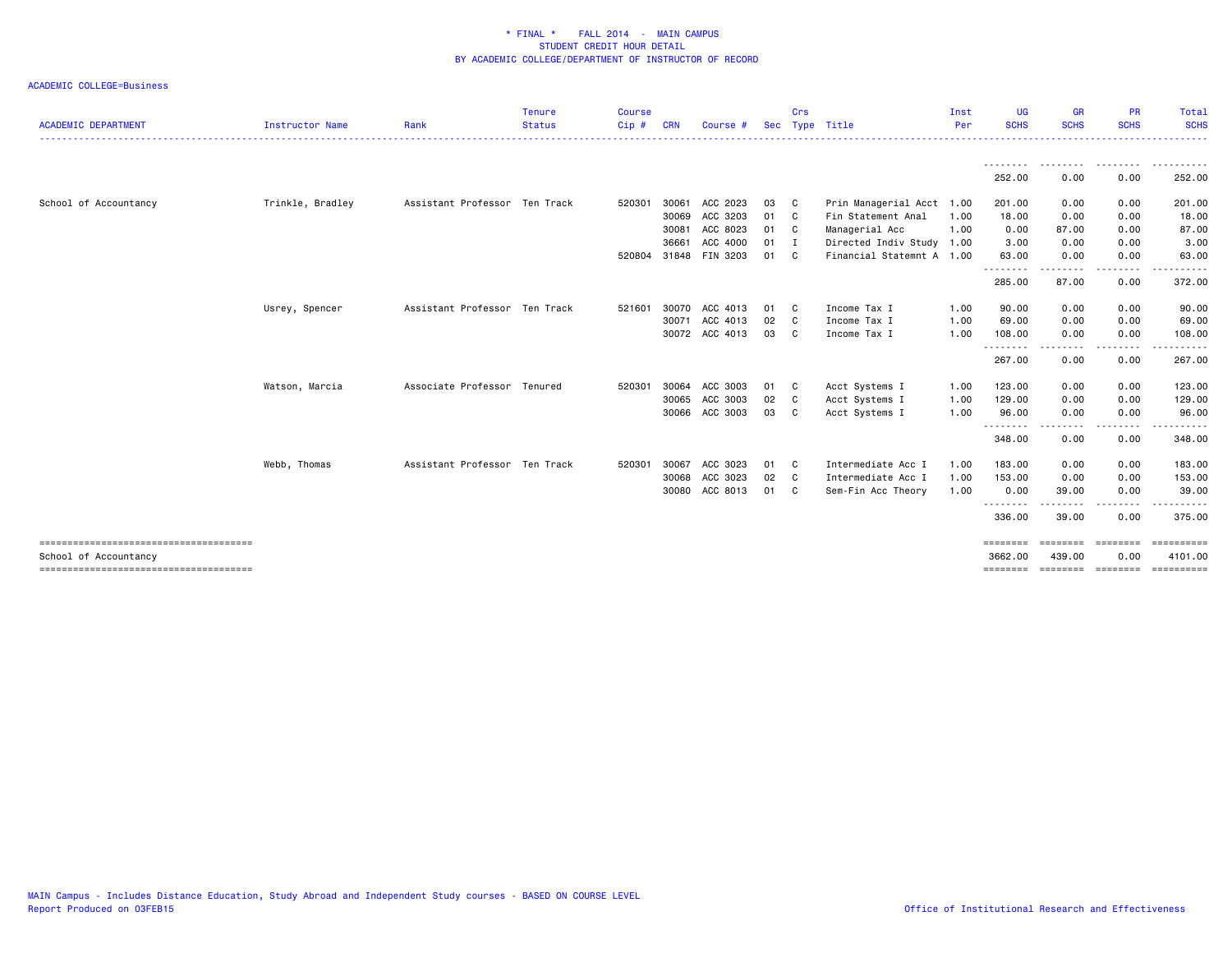| <b>ACADEMIC DEPARTMENT</b>          | <b>Instructor Name</b> | Rank                              | <b>Tenure</b><br><b>Status</b> | Course<br>$Cip$ #      | <b>CRN</b>     | Course #                               | Sec            | Crs<br>Type                      | Title                                                  | Inst<br>Per  | UG<br><b>SCHS</b>                                                                                                                                             | <b>GR</b><br><b>SCHS</b>                                                                                                                                                                                                                                                                                                                     | PR<br><b>SCHS</b>             | Total<br><b>SCHS</b><br>$\frac{1}{2} \left( \frac{1}{2} \right) \left( \frac{1}{2} \right) \left( \frac{1}{2} \right) \left( \frac{1}{2} \right)$ |
|-------------------------------------|------------------------|-----------------------------------|--------------------------------|------------------------|----------------|----------------------------------------|----------------|----------------------------------|--------------------------------------------------------|--------------|---------------------------------------------------------------------------------------------------------------------------------------------------------------|----------------------------------------------------------------------------------------------------------------------------------------------------------------------------------------------------------------------------------------------------------------------------------------------------------------------------------------------|-------------------------------|---------------------------------------------------------------------------------------------------------------------------------------------------|
| Counseling & Educational Psychology | Abernathy, Larry       | Research Assist Pro Non-Ten Track |                                | 130499<br>422806       | 36252<br>31773 | EPY 4000<br>EPY 2513<br>31774 EPY 2513 | 02<br>01<br>02 | $\mathbf{I}$<br>C<br>$\mathbf c$ | Directed Indiv Study 1.00<br>Human Growth & Devel 1.00 |              | 3.00<br>291.00                                                                                                                                                | 0.00<br>0.00                                                                                                                                                                                                                                                                                                                                 | 0.00<br>0.00                  | 3.00<br>291.00                                                                                                                                    |
|                                     |                        |                                   |                                |                        |                |                                        |                |                                  | Human Growth & Devel 1.00                              |              | 288.00<br>.<br>582.00                                                                                                                                         | 0.00<br>.<br>0.00                                                                                                                                                                                                                                                                                                                            | 0.00<br>$\frac{1}{2}$<br>0.00 | 288.00<br>.<br>582.00                                                                                                                             |
|                                     | Atwood, Kelly          | Non-Faculty                       | Not Applicable                 |                        |                | 520201 32727 MGT 3213                  | 07 C           |                                  | Org Communications                                     | 1.00         | 135.00                                                                                                                                                        | 0.00                                                                                                                                                                                                                                                                                                                                         | 0.00                          | 135.00                                                                                                                                            |
|                                     |                        |                                   |                                |                        |                |                                        |                |                                  |                                                        |              | .<br>135.00                                                                                                                                                   | 0.00                                                                                                                                                                                                                                                                                                                                         | 0.00                          | .<br>135.00                                                                                                                                       |
|                                     | Ball, Kimberly         | Grad Teach Assist                 | Not Applicable                 | 130603                 | 31792          | EPY 4214                               | 01             | C                                | Ed & Psy Statistics                                    | 1.00         | 108.00                                                                                                                                                        | 0.00                                                                                                                                                                                                                                                                                                                                         | 0.00                          | 108.00                                                                                                                                            |
|                                     |                        |                                   |                                |                        | 31793          | EPY 4214                               | 02             | Κ                                | Ed & Psy Statistics                                    | 1.00         | 0.00                                                                                                                                                          | 0.00                                                                                                                                                                                                                                                                                                                                         | 0.00                          | 0.00                                                                                                                                              |
|                                     |                        |                                   |                                |                        |                | 31794 EPY 4214                         | 03             | к                                | Ed & Psy Statistics                                    | 1.00         | 0.00<br>.                                                                                                                                                     | 0.00                                                                                                                                                                                                                                                                                                                                         | 0.00<br>$\frac{1}{2}$         | 0.00<br>.                                                                                                                                         |
|                                     |                        |                                   |                                |                        |                |                                        |                |                                  |                                                        |              | 108.00                                                                                                                                                        | 0.00                                                                                                                                                                                                                                                                                                                                         | 0.00                          | 108.00                                                                                                                                            |
|                                     | Boyles, Caragh         | Non-Faculty                       | Not Applicable                 |                        |                | 350103 31837 EXL 0190                  | 03             | E                                | Experiential Learnin 1.00                              |              | 6.00<br>$\sim$ $\sim$ $\sim$                                                                                                                                  | 0.00                                                                                                                                                                                                                                                                                                                                         | 0.00                          | 6.00                                                                                                                                              |
|                                     |                        |                                   |                                |                        |                |                                        |                |                                  |                                                        |              | 6.00                                                                                                                                                          | 0.00                                                                                                                                                                                                                                                                                                                                         | 0.00                          | 6.00                                                                                                                                              |
|                                     | Brown, Audri           | Lecturer                          | Non-Ten Track                  | 131006                 | 31788          | EPY 4053                               | 01             | C                                | Psy&Ed Of Men Retard 1.00                              |              | 123.00                                                                                                                                                        | 0.00                                                                                                                                                                                                                                                                                                                                         | 0.00                          | 123.00                                                                                                                                            |
|                                     |                        |                                   |                                | 231303                 | 31784          | EPY 3513                               | 02             | C                                | Behavioral Sci Writi 1.00                              |              | 63.00                                                                                                                                                         | 0.00                                                                                                                                                                                                                                                                                                                                         | 0.00                          | 63.00                                                                                                                                             |
|                                     |                        |                                   |                                | 422806 31781           |                | EPY 3503                               | 01             | C                                | Prin Of Ed Psych                                       | 1.00         | 99.00<br>.                                                                                                                                                    | 0.00<br>$\frac{1}{2} \left( \begin{array}{ccc} 1 & 0 & 0 & 0 \\ 0 & 0 & 0 & 0 \\ 0 & 0 & 0 & 0 \\ 0 & 0 & 0 & 0 \\ 0 & 0 & 0 & 0 \\ 0 & 0 & 0 & 0 \\ 0 & 0 & 0 & 0 \\ 0 & 0 & 0 & 0 \\ 0 & 0 & 0 & 0 \\ 0 & 0 & 0 & 0 \\ 0 & 0 & 0 & 0 & 0 \\ 0 & 0 & 0 & 0 & 0 \\ 0 & 0 & 0 & 0 & 0 \\ 0 & 0 & 0 & 0 & 0 \\ 0 & 0 & 0 & 0 & 0 \\ 0 & 0 & 0$ | 0.00<br>بالمحامر              | 99.00<br>.                                                                                                                                        |
|                                     |                        |                                   |                                |                        |                |                                        |                |                                  |                                                        |              | 285.00                                                                                                                                                        | 0.00                                                                                                                                                                                                                                                                                                                                         | 0.00                          | 285.00                                                                                                                                            |
|                                     | Chrestman, Angela      | Non-Faculty                       | Not Applicable                 |                        |                | 521001 31006 CP 8023                   | 01             | E                                | Second Work Sem                                        | 1.00         | 0.00<br>$\overline{a}$                                                                                                                                        | 6.00                                                                                                                                                                                                                                                                                                                                         | 0.00                          | 6.00<br>.                                                                                                                                         |
|                                     |                        |                                   |                                |                        |                |                                        |                |                                  |                                                        |              | 0.00                                                                                                                                                          | 6.00                                                                                                                                                                                                                                                                                                                                         | 0.00                          | 6.00                                                                                                                                              |
|                                     | Colvin, Ryan           | Non-Faculty                       | Not Applicable                 |                        |                | 131101 30949 COE 1323                  | 03             | C                                | Career Planning                                        | 1.00         | 51.00<br>$\frac{1}{2} \left( \frac{1}{2} \right) \left( \frac{1}{2} \right) \left( \frac{1}{2} \right) \left( \frac{1}{2} \right) \left( \frac{1}{2} \right)$ | 0.00<br><u>.</u>                                                                                                                                                                                                                                                                                                                             | 0.00<br>$\frac{1}{2}$         | 51.00<br>$    -$                                                                                                                                  |
|                                     |                        |                                   |                                |                        |                |                                        |                |                                  |                                                        |              | 51.00                                                                                                                                                         | 0.00                                                                                                                                                                                                                                                                                                                                         | 0.00                          | 51.00                                                                                                                                             |
|                                     | Dooley, Kathy          | Professor                         | Tenured                        | 420601                 | 35127          | COE 9000                               | 01             | D                                | Research / Diss                                        | 1.00         | 0.00                                                                                                                                                          | 11.00                                                                                                                                                                                                                                                                                                                                        | 0.00                          | 11.00                                                                                                                                             |
|                                     |                        |                                   |                                |                        | 36418          | COE 7000                               | 05             | $\mathbf{I}$                     | Directed Indiv Study 1.00                              |              | 0.00                                                                                                                                                          | 3.00                                                                                                                                                                                                                                                                                                                                         | 0.00                          | 3.00                                                                                                                                              |
|                                     |                        |                                   |                                |                        | 36419          | COE 7000                               | 06             | I                                | Directed Indiv Study                                   | 1.00         | 0.00                                                                                                                                                          | 3.00                                                                                                                                                                                                                                                                                                                                         | 0.00                          | 3.00                                                                                                                                              |
|                                     |                        |                                   |                                | 420701                 | 30965          | COE 6903                               | 01             | В                                | Dev Coun/Men Health                                    | 1.00         | 0.00                                                                                                                                                          | 15.00                                                                                                                                                                                                                                                                                                                                        | 0.00                          | 15.00                                                                                                                                             |
|                                     |                        |                                   |                                | 422703<br>422803 30971 | 30962          | COE 4903<br>COE 8053                   | 01<br>03       | В<br>Ε                           | Dev Coun/Men Health<br>Practicum                       | 1.00<br>0.50 | 39.00<br>0.00                                                                                                                                                 | 0.00<br>13.50                                                                                                                                                                                                                                                                                                                                | 0.00<br>0.00                  | 39.00<br>13.50                                                                                                                                    |
|                                     |                        |                                   |                                |                        |                | 34330 COE 9740                         | 01             | E                                | Advanced Doctoral Pr 1.00                              |              | 0.00                                                                                                                                                          | 9.00                                                                                                                                                                                                                                                                                                                                         | 0.00                          | 9.00                                                                                                                                              |
|                                     |                        |                                   |                                |                        |                |                                        |                |                                  |                                                        |              | .<br>39.00                                                                                                                                                    | 54.50                                                                                                                                                                                                                                                                                                                                        | 0.00                          | 93.50                                                                                                                                             |
|                                     | Elder, Anastasia       | Associate Professor Tenured       |                                | 130499                 | 36390          | EPY 4000                               | 03             | $\mathbf{I}$                     | Directed Indiv Study 1.00                              |              | 3.00                                                                                                                                                          | 0.00                                                                                                                                                                                                                                                                                                                                         | 0.00                          | 3.00                                                                                                                                              |
|                                     |                        |                                   |                                |                        | 36391          | EPY 4000                               | 04             | $\mathbf{I}$                     | Directed Indiv Study 1.00                              |              | 3.00                                                                                                                                                          | 0.00                                                                                                                                                                                                                                                                                                                                         | 0.00                          | 3.00                                                                                                                                              |
|                                     |                        |                                   |                                |                        | 36519          | EPY 4000                               | 05             | $\mathbf{I}$                     | Directed Indiv Study 1.00                              |              | 3.00                                                                                                                                                          | 0.00                                                                                                                                                                                                                                                                                                                                         | 0.00                          | 3.00                                                                                                                                              |
|                                     |                        |                                   |                                | 130601                 | 31795          | EPY 4513                               | 01             | C                                | Ed Research Methods                                    | 1.00         | 57.00                                                                                                                                                         | 0.00                                                                                                                                                                                                                                                                                                                                         | 0.00                          | 57.00                                                                                                                                             |
|                                     |                        |                                   |                                | 429999                 | 34329          | EPY 9313                               | 01             | $\mathbb{C}$                     | Ed Eval Methods                                        | 1.00         | 0.00<br>.                                                                                                                                                     | 12.00<br>------                                                                                                                                                                                                                                                                                                                              | 0.00<br>.                     | 12.00<br>.                                                                                                                                        |
|                                     |                        |                                   |                                |                        |                |                                        |                |                                  |                                                        |              | 66.00                                                                                                                                                         | 12.00                                                                                                                                                                                                                                                                                                                                        | 0.00                          | 78.00                                                                                                                                             |
|                                     | Flowers, Erron         | Non-Faculty                       | Not Applicable                 | 131101                 | 30955          | COE 4513                               | 01             | C                                | Paro Prof Stud Dev                                     | 1.00         | 111.00                                                                                                                                                        | 0.00                                                                                                                                                                                                                                                                                                                                         | 0.00                          | 111.00                                                                                                                                            |
|                                     |                        |                                   |                                |                        | 35288          | COE 4000                               | 01             | $\mathbf{I}$                     | Directed Indiv Study 1.00                              |              | 3.00                                                                                                                                                          | 0.00                                                                                                                                                                                                                                                                                                                                         | 0.00                          | 3.00                                                                                                                                              |
|                                     |                        |                                   |                                |                        | 35289          | COE 4000                               | 02             | $\mathbf{I}$                     | Directed Indiv Study 1.00                              |              | 3.00                                                                                                                                                          | 0.00                                                                                                                                                                                                                                                                                                                                         | 0.00                          | 3.00                                                                                                                                              |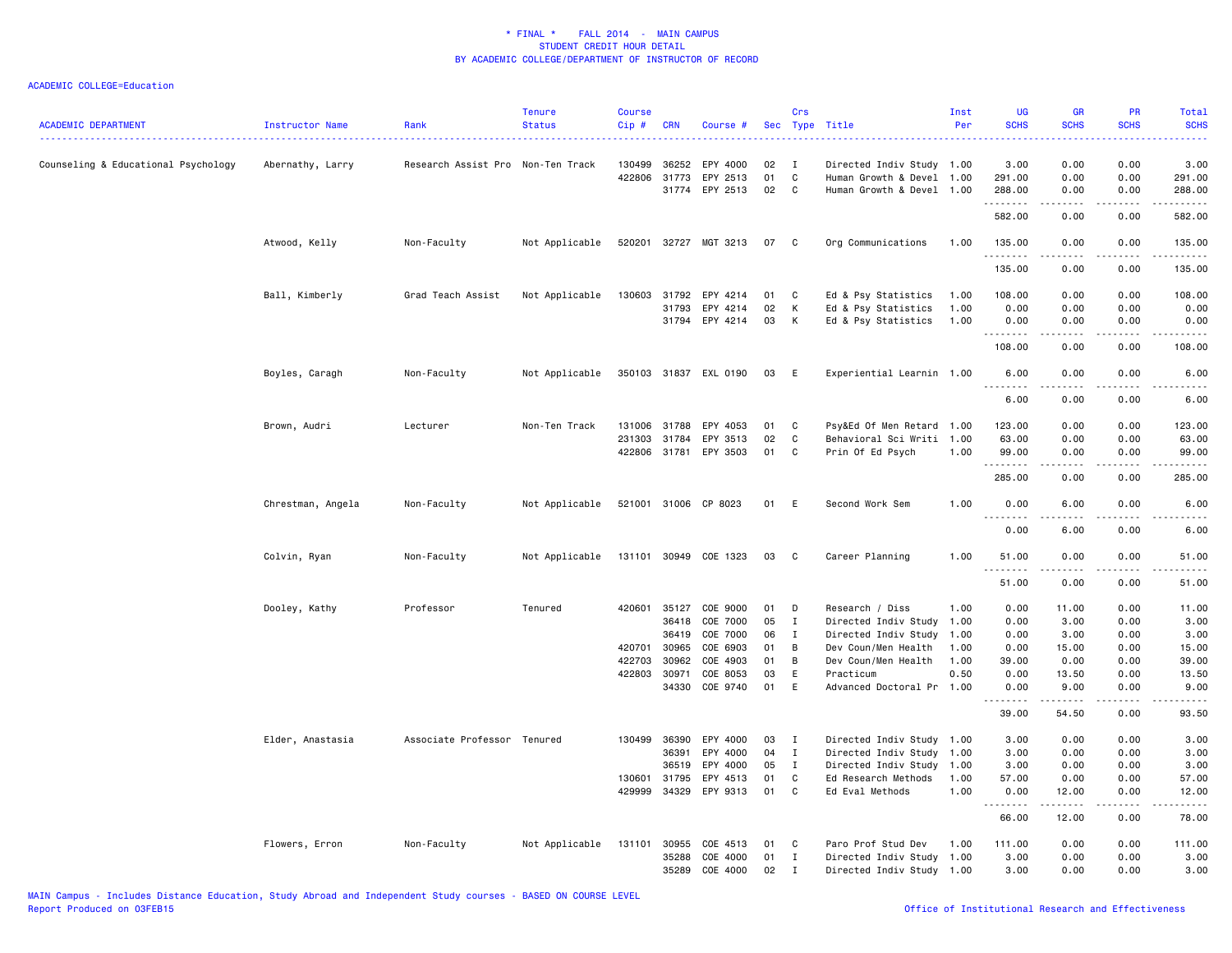| <b>ACADEMIC DEPARTMENT</b>          | Instructor Name   | Rank                          | <b>Tenure</b><br><b>Status</b> | Course<br>$Cip$ # | <b>CRN</b>   | Course #                   | Sec      | Crs          | Type Title                               | Inst<br>Per  | <b>UG</b><br><b>SCHS</b>  | <b>GR</b><br><b>SCHS</b>                                                                                                                                      | PR<br><b>SCHS</b>            | Total<br><b>SCHS</b>                        |
|-------------------------------------|-------------------|-------------------------------|--------------------------------|-------------------|--------------|----------------------------|----------|--------------|------------------------------------------|--------------|---------------------------|---------------------------------------------------------------------------------------------------------------------------------------------------------------|------------------------------|---------------------------------------------|
|                                     |                   |                               |                                |                   |              |                            |          |              |                                          |              |                           |                                                                                                                                                               |                              |                                             |
| Counseling & Educational Psychology | Flowers, Erron    | Non-Faculty                   | Not Applicable                 | 131101            | 35291        | COE 4000                   | 04       | I            | Directed Indiv Study 1.00                |              | 3.00                      | 0.00                                                                                                                                                          | 0.00                         | 3.00                                        |
|                                     |                   |                               |                                |                   | 36583        | COE 4000                   | 07       | $\mathbf{I}$ | Directed Indiv Study 1.00                |              | 3.00                      | 0.00                                                                                                                                                          | 0.00                         | 3.00                                        |
|                                     |                   |                               |                                |                   |              |                            |          |              |                                          |              | <u>.</u><br>123.00        | 0.00                                                                                                                                                          | 0.00                         | .<br>123.00                                 |
|                                     | Gadke, Daniel     | Assistant Professor Ten Track |                                | 130699            | 31804        | EPY 8690                   | 01       | Ε            | School Psy Practicum 1.00                |              | 0.00                      | 18.00                                                                                                                                                         | 0.00                         | 18.00                                       |
|                                     |                   |                               |                                | 420101            | 31791        | EPY 4113                   | 01       | C            | Beh & Cog/Beh Inter                      | 1.00         | 15.00                     | 0.00                                                                                                                                                          | 0.00                         | 15.00                                       |
|                                     |                   |                               |                                |                   | 31797        | EPY 6113                   | 01       | C            | Beh & Cog/Beh Inter                      | 1.00         | 0.00                      | 39.00                                                                                                                                                         | 0.00                         | 39.00                                       |
|                                     |                   |                               |                                |                   | 31809        | EPY 8763                   | 01       | В            | Adv Behav Interventi 1.00                |              | 0.00                      | 15.00                                                                                                                                                         | 0.00                         | 15.00                                       |
|                                     |                   |                               |                                |                   |              |                            |          |              |                                          |              | .<br>15.00                | $\frac{1}{2} \left( \frac{1}{2} \right) \left( \frac{1}{2} \right) \left( \frac{1}{2} \right) \left( \frac{1}{2} \right) \left( \frac{1}{2} \right)$<br>72.00 | $\sim$ $\sim$ $\sim$<br>0.00 | $\sim$ $\sim$ $\sim$ $\sim$ $\sim$<br>87.00 |
|                                     | Gainer, Donna     | Instructor                    | Non-Ten Track                  | 130101            | 31776        | EPY 3143                   | 01       | C            | Human Develop And Le 1.00                |              | 54.00                     | 0.00                                                                                                                                                          | 0.00                         | 54.00                                       |
|                                     |                   |                               |                                |                   | 31777        | EPY 3143                   | 02       | C            | Human Develop And Le                     | 1.00         | 66.00                     | 0.00                                                                                                                                                          | 0.00                         | 66.00                                       |
|                                     |                   |                               |                                | 130604 31779      |              | EPY 3253                   | 01       | C            | Evaluating Learning                      | 1.00         | 39.00                     | 0.00                                                                                                                                                          | 0.00                         | 39.00                                       |
|                                     |                   |                               |                                |                   | 31780        | EPY 3253                   | 02       | C            | Evaluating Learning                      | 1.00         | 42.00                     | 0.00                                                                                                                                                          | 0.00                         | 42.00                                       |
|                                     |                   |                               |                                |                   |              | 131004 31786 EPY 3553      | 01       | C            | Gifted/Creativity                        | 1.00         | 69.00                     | 0.00                                                                                                                                                          | 0.00                         | 69.00                                       |
|                                     |                   |                               |                                |                   |              |                            |          |              |                                          |              | .<br>270.00               | 0.00                                                                                                                                                          | 0.00                         | 270.00                                      |
|                                     | Goldberg, Rebecca | Assistant Professor Ten Track |                                | 422803 30967      |              | COE 8023                   | 01       | C            | Counseling Theory                        | 1.00         | 0.00                      | 18.00                                                                                                                                                         | 0.00                         | 18.00                                       |
|                                     |                   |                               |                                |                   | 30968        | COE 8023                   | 02       | C            | Counseling Theory                        | 1.00         | 0.00                      | 63.00                                                                                                                                                         | 0.00                         | 63.00                                       |
|                                     |                   |                               |                                |                   |              |                            |          |              |                                          |              | .<br>0.00                 | .<br>81.00                                                                                                                                                    | .<br>0.00                    | .<br>81.00                                  |
|                                     |                   |                               |                                |                   |              |                            |          |              |                                          |              |                           |                                                                                                                                                               |                              |                                             |
|                                     | Golson, Angela    | Instructor                    | Non-Ten Track                  | 420101            | 33309        | PSY 3213                   | 02       | C            | Psych Of Ab Behavior 1.00                |              | 252.00                    | 0.00                                                                                                                                                          | 0.00                         | 252.00                                      |
|                                     |                   |                               |                                |                   | 33310        | PSY 3213                   | 03       | C            | Psych Of Ab Behavior                     | 1.00         | 240.00                    | 0.00                                                                                                                                                          | 0.00                         | 240.00                                      |
|                                     |                   |                               |                                | 422703            | 33329        | PSY 3803                   | 03       | C            | Int Dev Psychology                       | 1.00         | 177.00                    | 0.00                                                                                                                                                          | 0.00                         | 177.00                                      |
|                                     |                   |                               |                                |                   | 422705 33331 | PSY 4203                   | 02       | C            | Theories Of Pers                         | 1.00         | 120.00<br>.               | 0.00<br>-----                                                                                                                                                 | 0.00                         | 120.00<br>.                                 |
|                                     |                   |                               |                                |                   |              |                            |          |              |                                          |              | 789.00                    | 0.00                                                                                                                                                          | 0.00                         | 789.00                                      |
|                                     | Golson, Debberra  | Non-Faculty                   | Not Applicable                 | 422707            | 35184        | COE 4990                   | 01       | C            | Special Topic In COE 1.00                |              | 102.00                    | 0.00                                                                                                                                                          | 0.00                         | 102.00                                      |
|                                     |                   |                               |                                |                   | 35229        | COE 4990                   | 02       | $\mathbf{C}$ | Special Topic In COE 1.00                |              | 102.00                    | 0.00                                                                                                                                                          | 0.00                         | 102.00                                      |
|                                     |                   |                               |                                |                   |              |                            |          |              |                                          |              | .<br>204.00               | .<br>0.00                                                                                                                                                     | .<br>0.00                    | <u>.</u><br>204.00                          |
|                                     | Hall, Kimberly    | Associate Professor Tenured   |                                |                   |              | 420601 35128 COE 9000      | 02 D     |              | Research / Diss                          | 1.00         | 0.00                      | 7.00                                                                                                                                                          | 0.00                         | 7.00                                        |
|                                     |                   |                               |                                |                   |              |                            |          |              |                                          |              | .<br>0.00                 | <u>.</u><br>7.00                                                                                                                                              | .<br>0.00                    | $    -$<br>7.00                             |
|                                     | Heiselt, April    | Associate Professor Tenured   |                                |                   |              | 420601 35129 COE 9000      | 03       | D            | Research / Diss                          | 1.00         | 0.00                      | 9.00                                                                                                                                                          | 0.00                         | 9.00                                        |
|                                     |                   |                               |                                |                   |              |                            |          |              |                                          |              | $\sim$ $\sim$ $\sim$<br>. | <u>.</u>                                                                                                                                                      | .                            | $\frac{1}{2}$                               |
|                                     |                   |                               |                                |                   |              |                            |          |              |                                          |              | 0.00                      | 9.00                                                                                                                                                          | 0.00                         | 9.00                                        |
|                                     | Henington, Carlen | Associate Professor Tenured   |                                | 130499            | 36647        | EPY 7000                   | 01       | I            | Directed Indiv Study 1.00                |              | 0.00                      | 3.00                                                                                                                                                          | 0.00                         | 3.00                                        |
|                                     |                   |                               |                                | 422805            | 31807        | EPY 8703                   | 01       | C            | School Psychology                        | 1.00         | 0.00                      | 30.00                                                                                                                                                         | 0.00                         | 30.00                                       |
|                                     |                   |                               |                                |                   | 31810        | EPY 8780                   | 01       | C            | Internship Sch Psy                       | 1.00         | 0.00                      | 36.00                                                                                                                                                         | 0.00                         | 36.00                                       |
|                                     |                   |                               |                                |                   | 31813        | EPY 9703                   | 01       | s            | Leg & Eth School Psy                     | 1.00         | 0.00                      | 21.00                                                                                                                                                         | 0.00                         | 21.00                                       |
|                                     |                   |                               |                                | 429999 35136      |              | EPY 9000                   | 03       | D            | Research / Diss                          | 1.00         | 0.00                      | 44.00                                                                                                                                                         | 0.00                         | 44.00                                       |
|                                     |                   |                               |                                |                   |              |                            |          |              |                                          |              | -----<br>$  -$<br>0.00    | .<br>134.00                                                                                                                                                   | .<br>0.00                    | .<br>134.00                                 |
|                                     | Hill, Dante       | Non-Faculty                   | Not Applicable                 | 131101            | 30956        | COE 4513<br>30957 COE 4513 | 02<br>03 | C<br>C       | Paro Prof Stud Dev<br>Paro Prof Stud Dev | 1.00<br>1.00 | 27.00<br>33.00            | 0.00<br>0.00                                                                                                                                                  | 0.00<br>0.00                 | 27.00<br>33.00                              |
|                                     |                   |                               |                                |                   |              |                            |          |              |                                          |              |                           |                                                                                                                                                               |                              |                                             |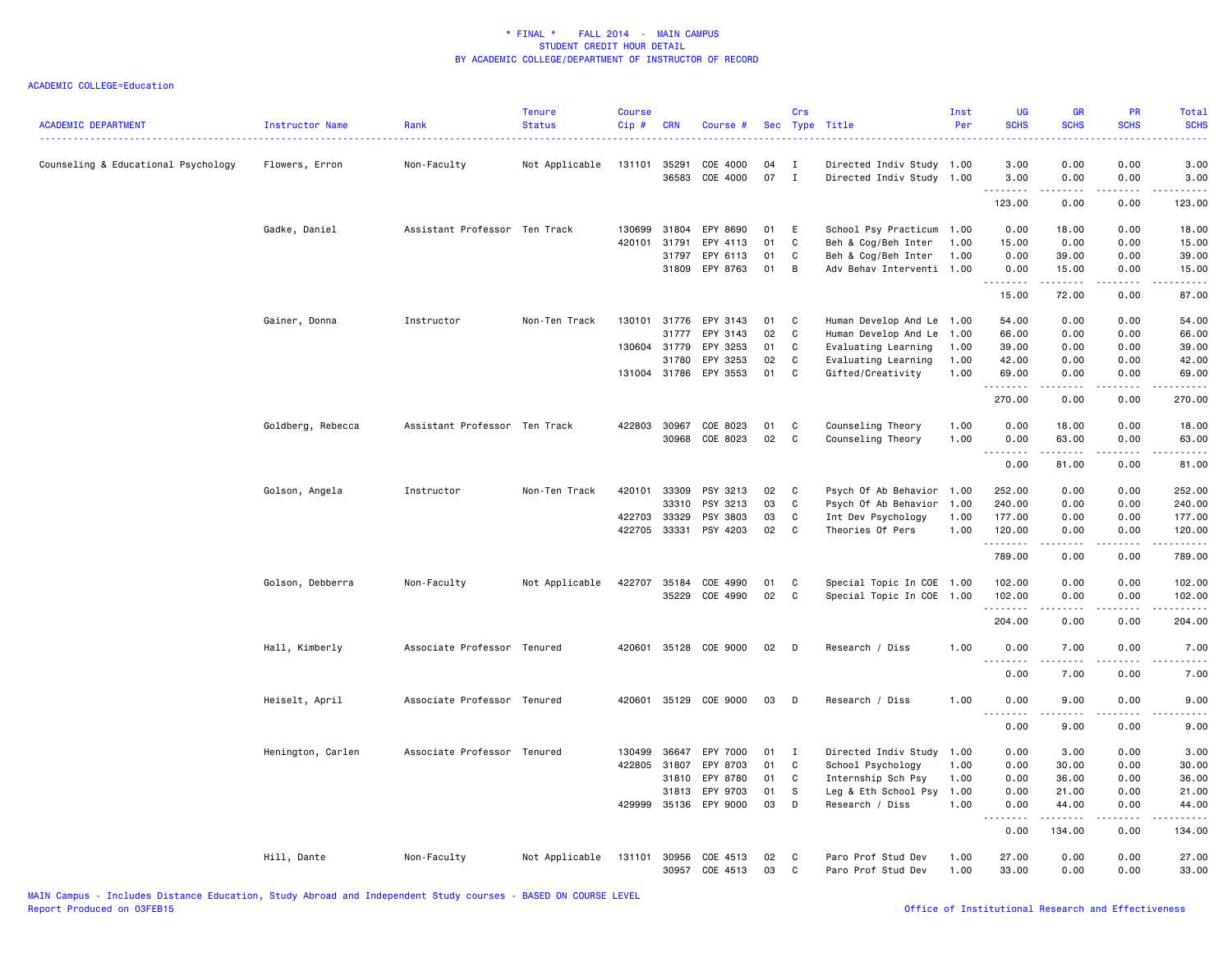| <b>ACADEMIC DEPARTMENT</b>          | Instructor Name    | Rank                          | <b>Tenure</b><br><b>Status</b> | <b>Course</b><br>Cip# | <b>CRN</b>                                                                    | Course #                                                                                                           | Sec                                                                  | Crs                                       | Type Title                                                                                                                                                                                                                   | Inst<br>Per                                          | <b>UG</b><br><b>SCHS</b>                                                                               | <b>GR</b><br><b>SCHS</b>                                                                  | <b>PR</b><br><b>SCHS</b>                                                                        | Total<br><b>SCHS</b><br>2222)                                                                          |
|-------------------------------------|--------------------|-------------------------------|--------------------------------|-----------------------|-------------------------------------------------------------------------------|--------------------------------------------------------------------------------------------------------------------|----------------------------------------------------------------------|-------------------------------------------|------------------------------------------------------------------------------------------------------------------------------------------------------------------------------------------------------------------------------|------------------------------------------------------|--------------------------------------------------------------------------------------------------------|-------------------------------------------------------------------------------------------|-------------------------------------------------------------------------------------------------|--------------------------------------------------------------------------------------------------------|
| Counseling & Educational Psychology | Hill, Dante        | Non-Faculty                   | Not Applicable                 |                       | 131101 30958<br>30959                                                         | COE 4513<br>COE 4513                                                                                               | 04<br>05                                                             | C<br>C                                    | Paro Prof Stud Dev<br>Paro Prof Stud Dev                                                                                                                                                                                     | 1.00<br>1.00                                         | 39.00<br>45.00                                                                                         | 0.00<br>0.00                                                                              | 0.00<br>0.00                                                                                    | 39.00<br>45.00                                                                                         |
|                                     |                    |                               |                                |                       |                                                                               |                                                                                                                    |                                                                      |                                           |                                                                                                                                                                                                                              |                                                      | .<br>144.00                                                                                            | 0.00                                                                                      | $\sim$ $\sim$ $\sim$ $\sim$<br>0.00                                                             | .<br>144.00                                                                                            |
|                                     | Irvin, Edna        | Non-Faculty                   | Not Applicable                 |                       |                                                                               | 131101 30948 COE 1323                                                                                              | 02 C                                                                 |                                           | Career Planning                                                                                                                                                                                                              | 1.00                                                 | 60.00                                                                                                  | 0.00                                                                                      | 0.00                                                                                            | 60.00                                                                                                  |
|                                     |                    |                               |                                |                       |                                                                               |                                                                                                                    |                                                                      |                                           |                                                                                                                                                                                                                              |                                                      | .<br>60.00                                                                                             | د د د د د<br>0.00                                                                         | .<br>0.00                                                                                       | .<br>60.00                                                                                             |
|                                     | Jackson, Deborah   | Assistant Professor Ten Track |                                | 420601<br>422802      | 35567<br>30985                                                                | COE 8990<br>COE 8703                                                                                               | 01<br>01                                                             | C<br>C                                    | Special Topic In COE 1.00<br>Prin Clin Mental Hlt 1.00                                                                                                                                                                       |                                                      | 0.00<br>0.00                                                                                           | 66.00<br>63.00                                                                            | 0.00<br>0.00                                                                                    | 66.00<br>63.00                                                                                         |
|                                     |                    |                               |                                |                       |                                                                               | 422803 30971 COE 8053                                                                                              | 03                                                                   | E                                         | Practicum                                                                                                                                                                                                                    | 0.50                                                 | 0.00                                                                                                   | 13.50                                                                                     | 0.00                                                                                            | 13.50<br>.                                                                                             |
|                                     |                    |                               |                                |                       |                                                                               |                                                                                                                    |                                                                      |                                           |                                                                                                                                                                                                                              |                                                      | .<br>0.00                                                                                              | 142.50                                                                                    | -----<br>0.00                                                                                   | 142.50                                                                                                 |
|                                     | Justice, Cheryl    | Assistant Professor Ten Track |                                |                       |                                                                               | 422803 30978 COE 8150                                                                                              | 02                                                                   | E                                         | Aca Yr Field Exp I-P 1.00                                                                                                                                                                                                    |                                                      | 0.00<br>.                                                                                              | 60.00<br>.                                                                                | 0.00<br>.                                                                                       | 60.00<br>.                                                                                             |
|                                     |                    |                               |                                |                       |                                                                               |                                                                                                                    |                                                                      |                                           |                                                                                                                                                                                                                              |                                                      | 0.00                                                                                                   | 60.00                                                                                     | 0.00                                                                                            | 60.00                                                                                                  |
|                                     | Latimer, Cassandra | Non-Faculty                   | Not Applicable                 | 131101                | 30947<br>30950<br>30951                                                       | COE 1323<br>COE 1323<br>COE 1323                                                                                   | 01<br>04<br>05                                                       | C<br>C<br>C                               | Career Planning<br>Career Planning<br>Career Planning                                                                                                                                                                        | 0.50<br>0.50<br>1.00                                 | 27.00<br>22.50<br>57.00                                                                                | 0.00<br>0.00<br>0.00                                                                      | 0.00<br>0.00<br>0.00                                                                            | 27.00<br>22.50<br>57.00                                                                                |
|                                     |                    |                               |                                |                       |                                                                               |                                                                                                                    |                                                                      |                                           |                                                                                                                                                                                                                              |                                                      | .<br>106.50                                                                                            | .<br>0.00                                                                                 | .<br>0.00                                                                                       | .<br>106.50                                                                                            |
|                                     | Leach, Nicole      | Assistant Professor Ten Track |                                | 130601                | 31417<br>422807 31785                                                         | EDF 9463<br>EPY 3543                                                                                               | 01<br>01                                                             | C<br>C                                    | Qual Data Collection<br>Psych Of Adoles                                                                                                                                                                                      | 1.00<br>1.00                                         | 0.00<br>138.00                                                                                         | 18.00<br>0.00                                                                             | 0.00<br>0.00                                                                                    | 18.00<br>138.00                                                                                        |
|                                     |                    |                               |                                |                       |                                                                               |                                                                                                                    |                                                                      |                                           |                                                                                                                                                                                                                              |                                                      | 138.00                                                                                                 | 18.00                                                                                     | 0.00                                                                                            | 156.00                                                                                                 |
|                                     | Looby, Eugenie     | Professor                     | Tenured                        | 131101<br>420601      | 30989<br>35130<br>36526                                                       | COE 8803<br>COE 9000<br>COE 7000                                                                                   | 01<br>04<br>07                                                       | C<br>D<br>T                               | Crisis Response Coun 1.00<br>Research / Diss<br>Directed Indiv Study 1.00                                                                                                                                                    | 1.00                                                 | 0.00<br>0.00<br>0.00                                                                                   | 33.00<br>10.00<br>3.00                                                                    | 0.00<br>0.00<br>0.00                                                                            | 33.00<br>10.00<br>3.00                                                                                 |
|                                     |                    |                               |                                | 422803                | 35140<br>511505 30979                                                         | COE 9023<br>COE 8303                                                                                               | 01<br>01                                                             | C<br>C                                    | Adv Counsel Theory<br>Family Couns Theory                                                                                                                                                                                    | 1.00<br>1.00                                         | 0.00<br>0.00                                                                                           | 9.00<br>33.00<br>.                                                                        | 0.00<br>0.00<br>.                                                                               | 9.00<br>33.00<br>.                                                                                     |
|                                     |                    |                               |                                |                       |                                                                               |                                                                                                                    |                                                                      |                                           |                                                                                                                                                                                                                              |                                                      | . <b>.</b><br>0.00                                                                                     | 88.00                                                                                     | 0.00                                                                                            | 88.00                                                                                                  |
|                                     | Maynard, Scott     | Non-Faculty                   | Not Applicable                 | 350103                | 30993<br>30994<br>30995<br>30996<br>30997<br>30998<br>30999<br>31001<br>31835 | CP 2103<br>CP 2103<br>CP 2203<br>CP 2203<br>CP 3303<br>CP 3303<br>CP 3403<br>CP 4503<br>EXL 0190<br>31840 EXL 3100 | 01<br><b>H01</b><br>01<br>H01 E<br>01<br>H01<br>01<br>01<br>01<br>01 | Ε<br>E<br>Ε<br>E<br>E<br>E<br>Ε<br>E<br>E | First Work Sem<br>First Work Sem - Hon<br>Second Work Sem<br>Second Work Sem - Ho 1.00<br>Third Work Sem<br>Third Work Sem - Hon 1.00<br>Fourth Work Sem<br>Fifth Work Sem<br>Experiential Learnin 1.00<br>CCPP Internship I | 1.00<br>1.00<br>1.00<br>1.00<br>1.00<br>1.00<br>1.00 | 123.00<br>30.00<br>195.00<br>51.00<br>129.00<br>12.00<br>6.00<br>3.00<br>45.00<br>12.00<br>.<br>606.00 | 0.00<br>0.00<br>0.00<br>0.00<br>0.00<br>0.00<br>0.00<br>0.00<br>0.00<br>0.00<br>.<br>0.00 | 0.00<br>0.00<br>0.00<br>0.00<br>0.00<br>0.00<br>0.00<br>0.00<br>0.00<br>0.00<br>د د د د<br>0.00 | 123.00<br>30.00<br>195.00<br>51.00<br>129.00<br>12.00<br>6.00<br>3.00<br>45.00<br>12.00<br>.<br>606.00 |
|                                     | Mazahreh, Laith    | Assistant Professor Ten Track |                                | 131101<br>422803      | 30990<br>30954                                                                | COE 8903<br>COE 4023                                                                                               | 01<br>01                                                             | C<br>C                                    | School Couns Service 1.00<br>Intro To Counseling                                                                                                                                                                             | 1.00                                                 | 0.00<br>93.00                                                                                          | 12.00<br>0.00                                                                             | 0.00<br>0.00                                                                                    | 12.00<br>93.00                                                                                         |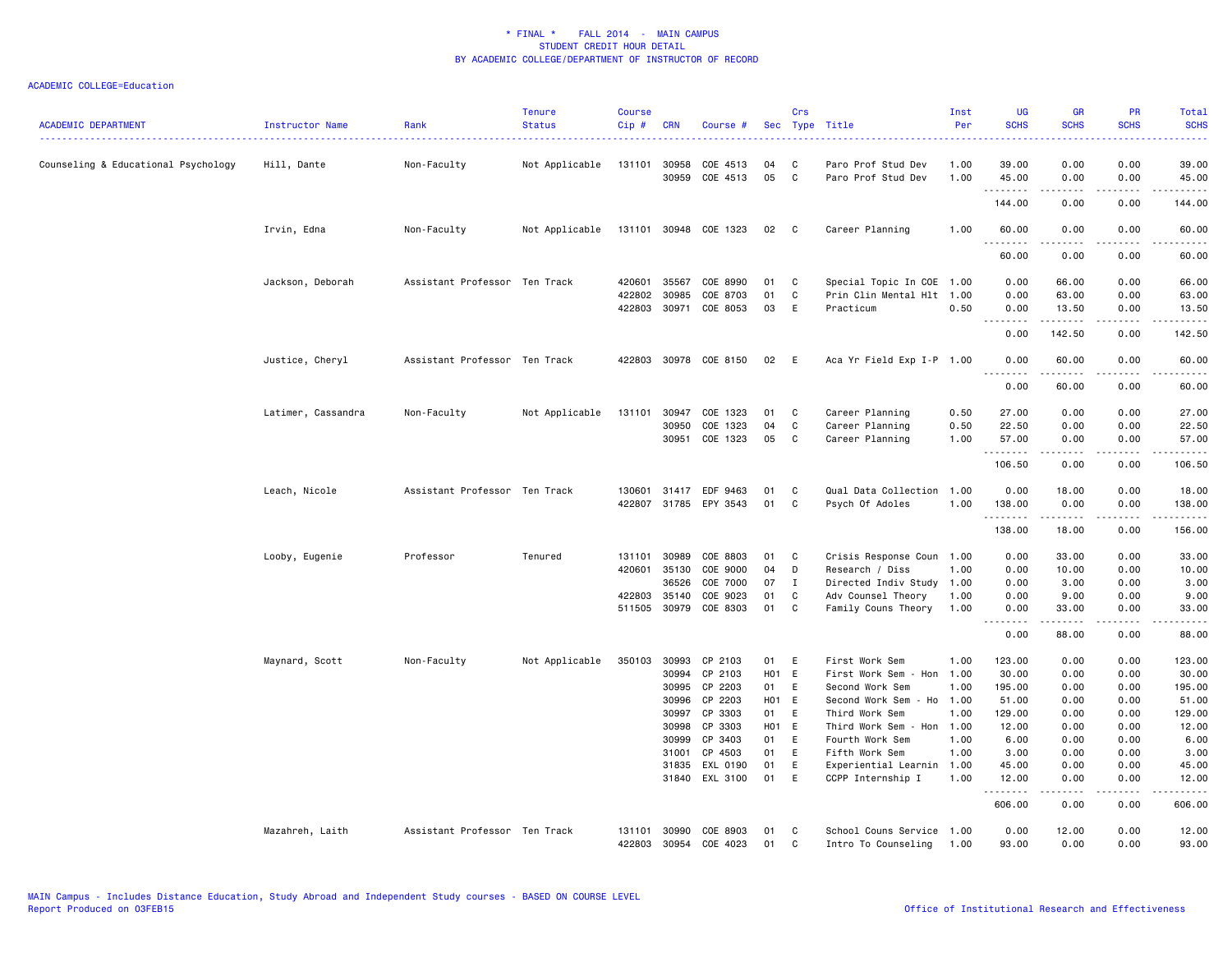| <b>ACADEMIC DEPARTMENT</b>          | Instructor Name    | Rank                          | <b>Tenure</b><br><b>Status</b> | <b>Course</b><br>$Cip \#$ | <b>CRN</b>   | Course #              |       | <b>Crs</b>   | Sec Type Title            | Inst<br>Per | <b>UG</b><br><b>SCHS</b> | <b>GR</b><br><b>SCHS</b>                                                                                                                                      | <b>PR</b><br><b>SCHS</b>                                                                                                          | Total<br><b>SCHS</b> |
|-------------------------------------|--------------------|-------------------------------|--------------------------------|---------------------------|--------------|-----------------------|-------|--------------|---------------------------|-------------|--------------------------|---------------------------------------------------------------------------------------------------------------------------------------------------------------|-----------------------------------------------------------------------------------------------------------------------------------|----------------------|
|                                     |                    |                               |                                |                           |              |                       |       |              |                           |             | .                        | .                                                                                                                                                             |                                                                                                                                   |                      |
|                                     |                    |                               |                                |                           |              |                       |       |              |                           |             | 93.00                    | 12.00                                                                                                                                                         | 0.00                                                                                                                              | 105.00               |
| Counseling & Educational Psychology | McCleon, Tawny     | Assistant Professor Ten Track |                                |                           | 130604 31808 | EPY 8723              | 01    | B            | Assessmt Ed Rel Set       | 1.00        | 0.00                     | 15.00                                                                                                                                                         | 0.00                                                                                                                              | 15.00                |
|                                     |                    |                               |                                | 130699                    | 31806        | EPY 8690              | 03    | E            | School Psy Practicum      | 1.00        | 0.00                     | 18.00                                                                                                                                                         | 0.00                                                                                                                              | 18.00                |
|                                     |                    |                               |                                |                           | 422803 31811 | EPY 8933              | 01    | C            | Integ Psycho-Ed Asse 1.00 |             | 0.00<br><u>.</u>         | 18.00<br>.                                                                                                                                                    | 0.00<br>.                                                                                                                         | 18.00                |
|                                     |                    |                               |                                |                           |              |                       |       |              |                           |             | 0.00                     | 51.00                                                                                                                                                         | 0.00                                                                                                                              | 51.00                |
|                                     | Molina, Danielle   | Assistant Professor Ten Track |                                |                           | 130406 30982 | COE 8553              | 01    | C            | Student Aff/High Ed       | 1.00        | 0.00                     | 36.00                                                                                                                                                         | 0.00                                                                                                                              | 36.00                |
|                                     |                    |                               |                                |                           | 34331        | COE 8543              | 01    | C            | Legal Issues              | 1.00        | 0.00                     | 45.00                                                                                                                                                         | 0.00                                                                                                                              | 45.00                |
|                                     |                    |                               |                                | 422701                    | 34332        | COE 8523              | 01    | C            | Student Dev Theory        | 1.00        | 0.00<br>.                | 45.00<br>.                                                                                                                                                    | 0.00<br>.                                                                                                                         | 45.00<br>.           |
|                                     |                    |                               |                                |                           |              |                       |       |              |                           |             | 0.00                     | 126.00                                                                                                                                                        | 0.00                                                                                                                              | 126.00               |
|                                     | Morse, David       | Professor                     | Tenured                        | 130601                    | 31812        | EPY 9213              | 01    | C            | Adv Analysis Ed Rsch 1.00 |             | 0.00                     | 24.00                                                                                                                                                         | 0.00                                                                                                                              | 24.00                |
|                                     |                    |                               |                                | 429999                    | 35138        | EPY 9000              | 05    | D            | Research / Diss           | 1.00        | 0.00                     | 9.00                                                                                                                                                          | 0.00                                                                                                                              | 9.00                 |
|                                     |                    |                               |                                |                           |              |                       |       |              |                           |             | 0.00                     | 33.00                                                                                                                                                         | 0.00                                                                                                                              | 33.00                |
|                                     | Morse, Linda       | Professor                     | Tenured                        | 130101                    | 31787        | EPY 4033              | 01    | $\mathbf{C}$ | Lear Theo Ed Rel Set 1.00 |             | 42.00                    | 0.00                                                                                                                                                          | 0.00                                                                                                                              | 42.00                |
|                                     |                    |                               |                                | 521003                    |              | 34884 SLCE 1001 F10 C |       |              | First Year Seminar        | 1.00        | 32.00                    | 0.00                                                                                                                                                          | 0.00                                                                                                                              | 32.00                |
|                                     |                    |                               |                                |                           |              |                       |       |              |                           |             | --------<br>74.00        | - - - -<br>0.00                                                                                                                                               | 0.00                                                                                                                              | 74.00                |
|                                     | Mylroie, Robika    | Lecturer                      | Non-Ten Track                  | 130301                    |              | 32509 LSK 1033        | 04    | $\mathbf{C}$ | Fund of Achievement       | 0.50        | 48.00                    | 0.00                                                                                                                                                          | 0.00                                                                                                                              | 48.00                |
|                                     |                    |                               |                                |                           |              |                       |       |              |                           |             | 48.00                    | 0.00                                                                                                                                                          | 0.00                                                                                                                              | 48.00                |
|                                     | Olivieri, Kathleen | Non-Faculty                   | Not Applicable                 | 520201                    |              | 32724 MGT 3213        | 04    | $\mathbf{C}$ | Org Communications        | 1.00        | 108.00                   | 0.00                                                                                                                                                          | 0.00                                                                                                                              | 108.00               |
|                                     |                    |                               |                                |                           |              |                       |       |              |                           |             | <u>.</u><br>108.00       | $- - -$<br>0.00                                                                                                                                               | 0.00                                                                                                                              | 108.00               |
|                                     | Palmer, Charles    | Associate Professor Tenured   |                                |                           | 420601 35131 | COE 9000              | 05    | D            | Research / Diss           | 1.00        | 0.00                     | 12.00                                                                                                                                                         | 0.00                                                                                                                              | 12.00                |
|                                     |                    |                               |                                |                           | 35972        | COE 7000              | 04    | $\mathbf{I}$ | Directed Indiv Study      | 1.00        | 0.00                     | 3.00                                                                                                                                                          | 0.00                                                                                                                              | 3.00                 |
|                                     |                    |                               |                                | 422803                    | 30973        | COE 8053              | 05    | E            | Practicum                 | 1.00        | 0.00                     | 9.00                                                                                                                                                          | 0.00                                                                                                                              | 9.00                 |
|                                     |                    |                               |                                |                           | 30976        | COE 8063              | 02    | C            | Res Tech For Counsel 1.00 |             | 0.00                     | 21.00                                                                                                                                                         | 0.00                                                                                                                              | 21.00                |
|                                     |                    |                               |                                |                           | 512310 30980 | COE 8353              | 01    | $\mathbf{C}$ | Voc Rehab Counseling      | 1.00        | 0.00<br>.                | 18.00<br>$\frac{1}{2} \left( \frac{1}{2} \right) \left( \frac{1}{2} \right) \left( \frac{1}{2} \right) \left( \frac{1}{2} \right) \left( \frac{1}{2} \right)$ | 0.00                                                                                                                              | 18.00                |
|                                     |                    |                               |                                |                           |              |                       |       |              |                           |             | 0.00                     | 63.00                                                                                                                                                         | 0.00                                                                                                                              | 63.00                |
|                                     | Porter, Julia      | Professor                     | Tenured                        |                           |              | 130407 35415 CCL 9000 | 504 D |              | Diss./Dissertation R 1.00 |             | 0.00<br>.                | 1.00<br>$\frac{1}{2} \left( \frac{1}{2} \right) \left( \frac{1}{2} \right) \left( \frac{1}{2} \right) \left( \frac{1}{2} \right)$                             | 0.00                                                                                                                              | 1.00                 |
|                                     |                    |                               |                                |                           |              |                       |       |              |                           |             | 0.00                     | 1.00                                                                                                                                                          | 0.00                                                                                                                              | 1.00                 |
|                                     | Savell, Megan      | Grad Teach Assist             | Not Applicable                 |                           | 131101 30947 | COE 1323              | 01    | C            | Career Planning           | 0.50        | 27.00                    | 0.00                                                                                                                                                          | 0.00                                                                                                                              | 27.00                |
|                                     |                    |                               |                                |                           | 30950        | COE 1323              | 04    | C            | Career Planning           | 0.50        | 22.50                    | 0.00                                                                                                                                                          | 0.00                                                                                                                              | 22.50                |
|                                     |                    |                               |                                |                           |              |                       |       |              |                           |             | .<br>49.50               | المتمام<br>0.00                                                                                                                                               | $\frac{1}{2} \left( \frac{1}{2} \right) \left( \frac{1}{2} \right) \left( \frac{1}{2} \right) \left( \frac{1}{2} \right)$<br>0.00 | 49.50                |
|                                     | Sellers, Jabari    | Grad Teach Assist             | Not Applicable                 |                           |              | 050201 30003 AAS 1063 | 02    | $\mathbf{C}$ | Intro to African Ame 1.00 |             | 144.00                   | 0.00                                                                                                                                                          | 0.00                                                                                                                              | 144.00               |
|                                     |                    |                               |                                |                           |              |                       |       |              |                           |             | .<br>144.00              | .<br>0.00                                                                                                                                                     | .<br>0.00                                                                                                                         | 144.00               |
|                                     | Seymour, Dana      | Non-Faculty                   | Not Applicable                 |                           |              | 130604 35363 EPY 8473 | 501 C |              | Mid Level Assessment 1.00 |             | 0.00                     | 60.00                                                                                                                                                         | 0.00                                                                                                                              | 60.00                |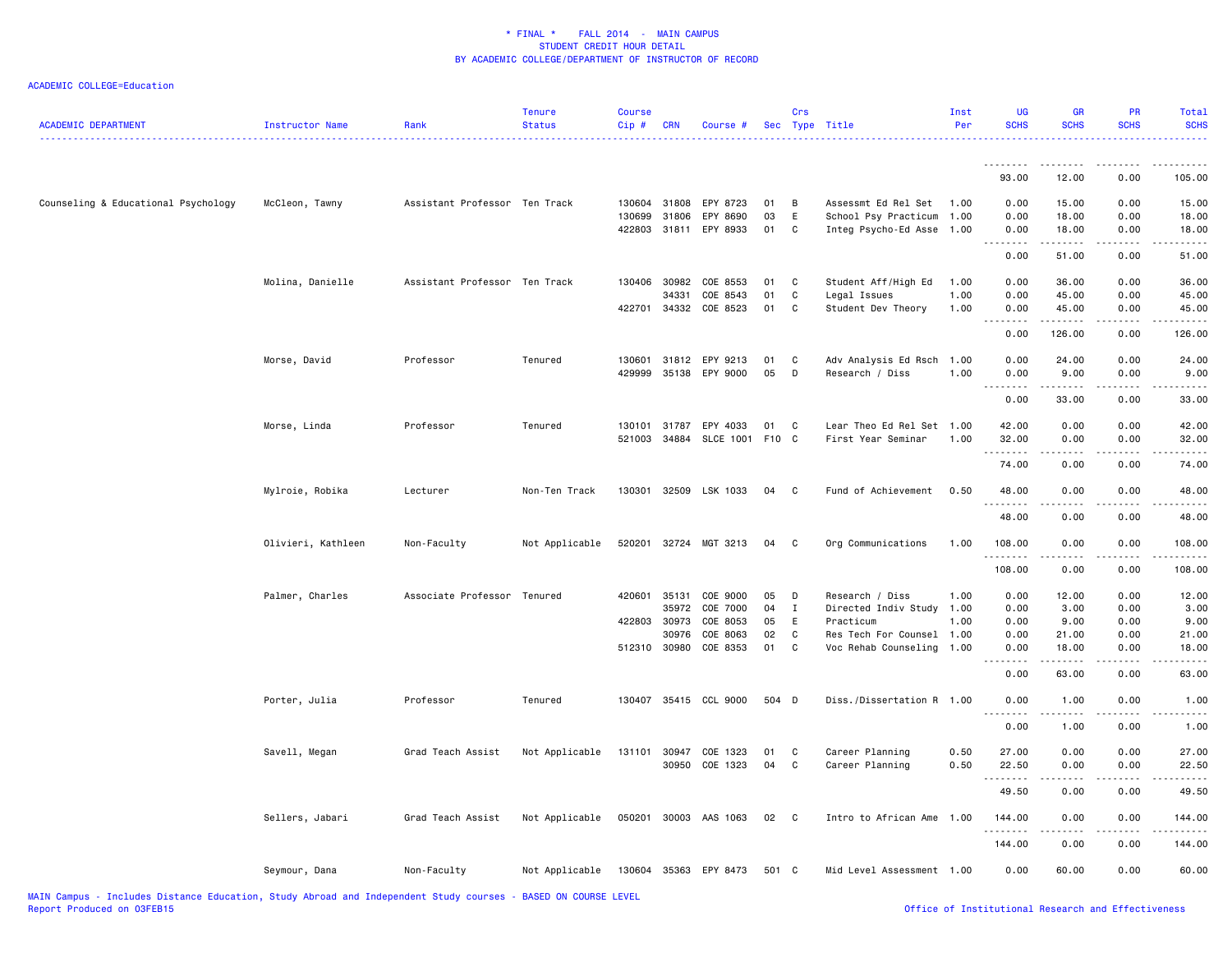| <b>ACADEMIC DEPARTMENT</b>          | <b>Instructor Name</b> | Rank                          | <b>Tenure</b><br><b>Status</b> | <b>Course</b><br>Cip # | <b>CRN</b>   | Course #                                       |          | Crs          | Sec Type Title                                   | Inst<br>Per | <b>UG</b><br><b>SCHS</b>             | <b>GR</b><br><b>SCHS</b>                                                                                                                                     | PR<br><b>SCHS</b> | Total<br><b>SCHS</b><br>.                                                                                             |
|-------------------------------------|------------------------|-------------------------------|--------------------------------|------------------------|--------------|------------------------------------------------|----------|--------------|--------------------------------------------------|-------------|--------------------------------------|--------------------------------------------------------------------------------------------------------------------------------------------------------------|-------------------|-----------------------------------------------------------------------------------------------------------------------|
|                                     |                        |                               |                                |                        |              |                                                |          |              | .                                                |             | <u>.</u>                             |                                                                                                                                                              |                   |                                                                                                                       |
|                                     |                        |                               |                                |                        |              |                                                |          |              |                                                  |             | 0.00                                 | 60.00                                                                                                                                                        | 0.00              | 60.00                                                                                                                 |
| Counseling & Educational Psychology | Stratton, Kasee        | Assistant Professor Ten Track |                                |                        |              | 130699 31805 EPY 8690<br>422703 31802 EPY 8253 | 02<br>01 | E<br>C       | School Psy Practicum 1.00<br>Child Dev/Pathology | 1.00        | 0.00<br>0.00<br>.<br>$\sim$ $\sim$ . | 15.00<br>30.00<br>-----                                                                                                                                      | 0.00<br>0.00<br>. | 15.00<br>30.00<br>والمستحدث                                                                                           |
|                                     |                        |                               |                                |                        |              |                                                |          |              |                                                  |             | 0.00                                 | 45.00                                                                                                                                                        | 0.00              | 45.00                                                                                                                 |
|                                     | Taylor, Angelia        | Lecturer                      | Non-Ten Track                  |                        |              | 131005 31790 EPY 4073                          | 01       | C            | Pers Adj Ed Rel Set                              | 1.00        | 96.00<br>.                           | 0.00<br>$\frac{1}{2} \left( \frac{1}{2} \right) \left( \frac{1}{2} \right) \left( \frac{1}{2} \right) \left( \frac{1}{2} \right) \left( \frac{1}{2} \right)$ | 0.00<br>د د د د   | 96.00<br>.                                                                                                            |
|                                     |                        |                               |                                |                        |              |                                                |          |              |                                                  |             | 96.00                                | 0.00                                                                                                                                                         | 0.00              | 96.00                                                                                                                 |
|                                     | Wang, Chih-Hsuan       | Lecturer                      | Non-Ten Track                  | 130603                 | 33920        | EPY 6214                                       | 501 B    |              | Ed & Psy Statistics                              | 1.00        | 0.00                                 | 56.00                                                                                                                                                        | 0.00              | 56.00                                                                                                                 |
|                                     |                        |                               |                                |                        |              | 33921 EPY 8214                                 | 501 B    |              | Adv Ed & Psy Stat                                | 1.00        | 0.00<br>.                            | 44.00                                                                                                                                                        | 0.00<br>.         | 44.00<br><u>.</u>                                                                                                     |
|                                     |                        |                               |                                |                        |              |                                                |          |              |                                                  |             | 0.00                                 | 100.00                                                                                                                                                       | 0.00              | 100.00                                                                                                                |
|                                     | Wei, Tianlan           | Assistant Professor Ten Track |                                | 130603                 | 31798        | EPY 6214                                       | 01       | C            | Ed & Psy Statistics                              | 1.00        | 0.00                                 | 68.00                                                                                                                                                        | 0.00              | 68.00                                                                                                                 |
|                                     |                        |                               |                                |                        | 31799        | EPY 6214                                       | 02       | К            | Ed & Psy Statistics                              | 1.00        | 0.00                                 | 0.00                                                                                                                                                         | 0.00              | 0.00                                                                                                                  |
|                                     |                        |                               |                                |                        | 31800        | EPY 8214                                       | 01       | C            | Adv Ed & Psy Stat                                | 1.00        | 0.00                                 | 80.00                                                                                                                                                        | 0.00              | 80.00                                                                                                                 |
|                                     |                        |                               |                                |                        |              | 31801 EPY 8214                                 | 02       | K            | Adv Ed & Psy Stat                                | 1.00        | 0.00<br>.                            | 0.00<br>.                                                                                                                                                    | 0.00<br>.         | 0.00<br>.                                                                                                             |
|                                     |                        |                               |                                |                        |              |                                                |          |              |                                                  |             | 0.00                                 | 148.00                                                                                                                                                       | 0.00              | 148.00                                                                                                                |
|                                     | Wells, Debbie          | Lecturer                      | Non-Ten Track                  | 420601                 | 36595        | COE 7000                                       | 09       | $\bf{I}$     | Directed Indiv Study                             | 1.00        | 0.00                                 | 3.00                                                                                                                                                         | 0.00              | 3.00                                                                                                                  |
|                                     |                        |                               |                                | 422803                 | 30952        | COE 4013                                       | 01       | C            | Fac Skills Dev                                   | 1.00        | 42.00                                | 0.00                                                                                                                                                         | 0.00              | 42.00                                                                                                                 |
|                                     |                        |                               |                                |                        | 30953        | COE 4013                                       | 02       | C            | Fac Skills Dev                                   | 1.00        | 45.00                                | 0.00                                                                                                                                                         | 0.00              | 45.00                                                                                                                 |
|                                     |                        |                               |                                |                        | 30966        | COE 8013                                       | 01       | C            | Couns Skills                                     | 1.00        | 0.00                                 | 15.00                                                                                                                                                        | 0.00              | 15.00                                                                                                                 |
|                                     |                        |                               |                                |                        |              |                                                |          |              |                                                  |             | .<br>87.00                           | $\begin{array}{cccccccccc} \bullet & \bullet & \bullet & \bullet & \bullet & \bullet & \bullet \end{array}$<br>18.00                                         | د د د د<br>0.00   | <u>.</u><br>105.00                                                                                                    |
|                                     | Wilder, Carmen         | Non-Faculty                   | Not Applicable                 | 521003                 | 33401        | SLCE 1002                                      | 01       | C            | Day One Leadership C 0.30                        |             | 138.00                               | 0.00                                                                                                                                                         | 0.00              | 138.00                                                                                                                |
|                                     |                        |                               |                                |                        |              | 33402 SLCE 3812 01                             |          | C            | Montgomery Ldshp Pro 0.50                        |             | 41.00                                | 0.00                                                                                                                                                         | 0.00              | 41.00                                                                                                                 |
|                                     |                        |                               |                                |                        |              |                                                |          |              |                                                  |             | .<br>179.00                          | <b>.</b><br>0.00                                                                                                                                             | .<br>0.00         | $\begin{array}{cccccccccc} \bullet & \bullet & \bullet & \bullet & \bullet & \bullet & \bullet \end{array}$<br>179.00 |
|                                     | Wilder, Charles        | Non-Faculty                   | Not Applicable                 |                        |              | 141901 32697 ME 4111                           | 01       | C.           | Professional Develop 1.00                        |             | 51.00                                | 0.00                                                                                                                                                         | 0.00              | 51.00                                                                                                                 |
|                                     |                        |                               |                                |                        |              |                                                |          |              |                                                  |             | .<br>51.00                           | -----<br>0.00                                                                                                                                                | .<br>0.00         | .<br>51.00                                                                                                            |
|                                     | Williams, Bart         | Lecturer                      | Non-Ten Track                  |                        |              | 130101 35715 EDX 4953                          | 01       | C            | Intro To Sign Lang                               | 1.00        | 15.00                                | 0.00                                                                                                                                                         | 0.00              | 15.00                                                                                                                 |
|                                     |                        |                               |                                |                        | 131101 35589 | COE 4363                                       | 01       | C            | Intro Sign Lang                                  | 1.00        | 72.00                                | 0.00                                                                                                                                                         | 0.00              | 72.00                                                                                                                 |
|                                     |                        |                               |                                |                        |              |                                                |          |              |                                                  |             | <u>.</u><br>87.00                    | 0.00                                                                                                                                                         | 0.00              | $- - - - -$<br>87.00                                                                                                  |
|                                     | Wong, Daniel           | Professor                     | Tenured                        | 130499                 | 35736        | EPY 4000                                       | 01       | $\mathbf{I}$ | Directed Indiv Study 1.00                        |             | 3.00                                 | 0.00                                                                                                                                                         | 0.00              | 3.00                                                                                                                  |
|                                     |                        |                               |                                | 131101                 | 30987        | COE 8730                                       | 03       | E            | Internship                                       | 1.00        | 0.00                                 | 36.00                                                                                                                                                        | 0.00              | 36.00                                                                                                                 |
|                                     |                        |                               |                                |                        | 35979        | COE 4000                                       | 05       | $\mathbf{I}$ | Directed Indiv Study 1.00                        |             | 3.00                                 | 0.00                                                                                                                                                         | 0.00              | 3.00                                                                                                                  |
|                                     |                        |                               |                                |                        | 420601 35133 | COE 9000                                       | 07       | D            | Research / Diss                                  | 1.00        | 0.00                                 | 6.00                                                                                                                                                         | 0.00              | 6.00                                                                                                                  |
|                                     |                        |                               |                                |                        | 36573        | COE 7000                                       | 08       | $\mathbf{I}$ | Directed Indiv Study 1.00                        |             | 0.00                                 | 3.00                                                                                                                                                         | 0.00              | 3.00                                                                                                                  |
|                                     |                        |                               |                                | 421601                 | 30964        | COE 6743                                       | 01       | C            | Gender Issues In Cou 1.00                        |             | 0.00                                 | 30.00                                                                                                                                                        | 0.00              | 30.00                                                                                                                 |
|                                     |                        |                               |                                |                        | 422707 30961 | COE 4743                                       | 01       | C            | Gender Issues In Cou 1.00                        |             | 36.00                                | 0.00                                                                                                                                                         | 0.00              | 36.00                                                                                                                 |
|                                     |                        |                               |                                | 422803                 | 30975        | COE 8063                                       | 01       | C            | Res Tech For Counsel 1.00                        |             | 0.00                                 | 39,00                                                                                                                                                        | 0.00              | 39.00                                                                                                                 |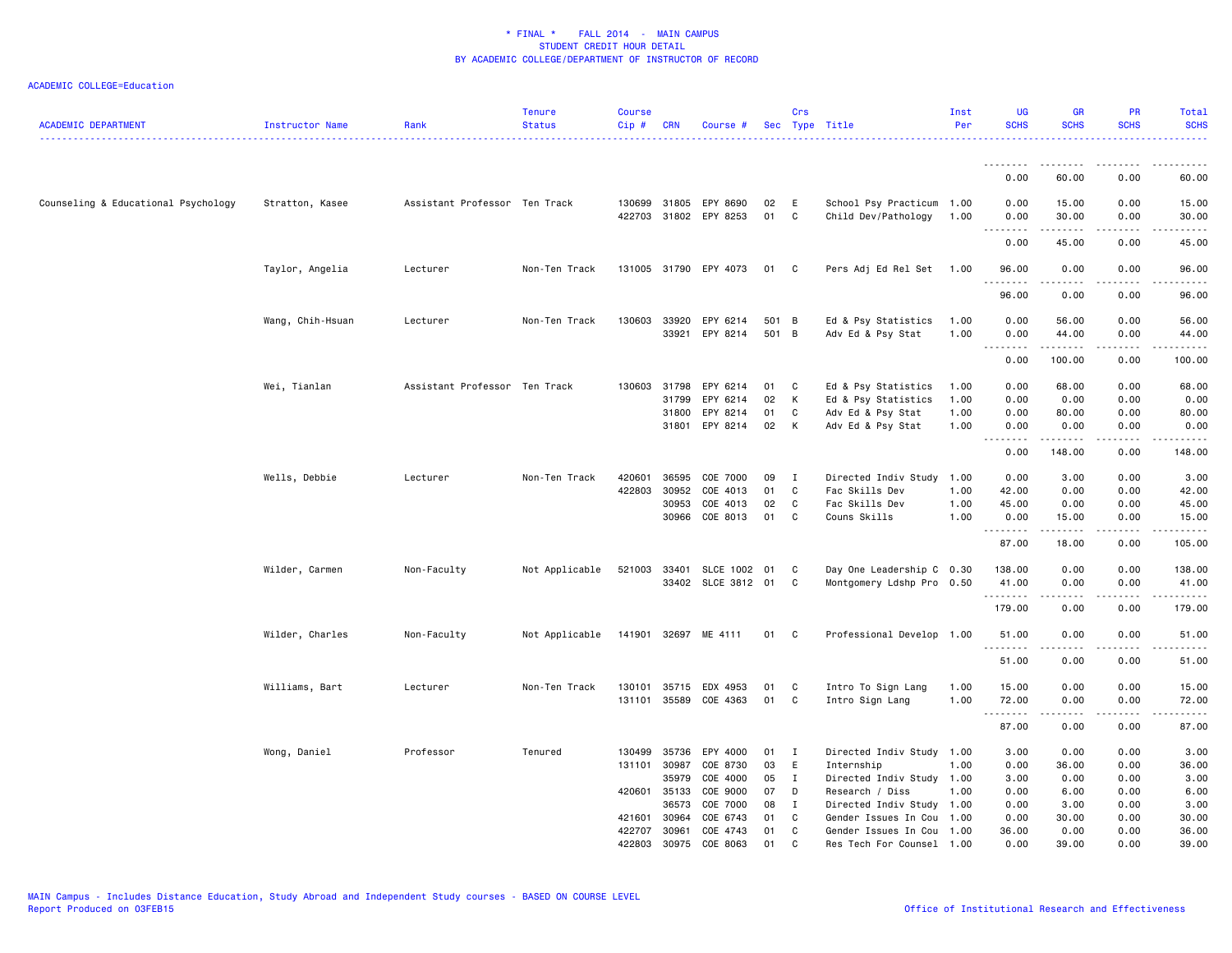| <b>ACADEMIC DEPARTMENT</b>          | Instructor Name | Rank     | Tenure<br>Status | <b>Course</b><br>Cip# | <b>CRN</b> | Course # Sec Type Title |      | Crs |                     | Inst<br>Per | <b>UG</b><br><b>SCHS</b> | <b>GR</b><br><b>SCHS</b> | <b>PR</b><br><b>SCHS</b> | Total<br><b>SCHS</b> |
|-------------------------------------|-----------------|----------|------------------|-----------------------|------------|-------------------------|------|-----|---------------------|-------------|--------------------------|--------------------------|--------------------------|----------------------|
|                                     |                 |          |                  |                       |            |                         |      |     |                     |             | ---------                |                          |                          |                      |
|                                     |                 |          |                  |                       |            |                         |      |     |                     |             | 42.00                    | 114.00                   | 0.00                     | 156.00               |
| Counseling & Educational Psychology | Wong, Lucy      | Lecturer | Non-Ten Track    | 190705                |            | 30963 COE 6713          | 01 C |     | Issues In Aging     | 1.00        | 0.00                     | 9.00                     | 0.00                     | 9.00                 |
|                                     |                 |          |                  | 301101                | 30960      | COE 4713                | 01   | C . | Issues In Aging     | 1.00        | 75.00                    | 0.00                     | 0.00                     | 75.00                |
|                                     |                 |          |                  | 512310                | 30981      | COE 8373                | 01 C |     | Med Aspects/Disabil | 1.00        | 0.00                     | 24.00                    | 0.00                     | 24.00                |
|                                     |                 |          |                  |                       |            |                         |      |     |                     |             | ---------                | .                        | .                        | . <u>.</u><br>.      |
|                                     |                 |          |                  |                       |            |                         |      |     |                     |             | 75.00                    | 33,00                    | 0.00                     | 108.00               |
|                                     |                 |          |                  |                       |            |                         |      |     |                     |             |                          |                          |                          |                      |
|                                     |                 |          |                  |                       |            |                         |      |     |                     |             | $=$ = = = = = = =        | ========                 | ========                 | ==========           |
| Counseling & Educational Psychology |                 |          |                  |                       |            |                         |      |     |                     |             | 4861,00                  | 1488.00                  | 0.00                     | 6349,00              |
|                                     |                 |          |                  |                       |            |                         |      |     |                     |             |                          | $=$ = = = = = = =        | ========                 |                      |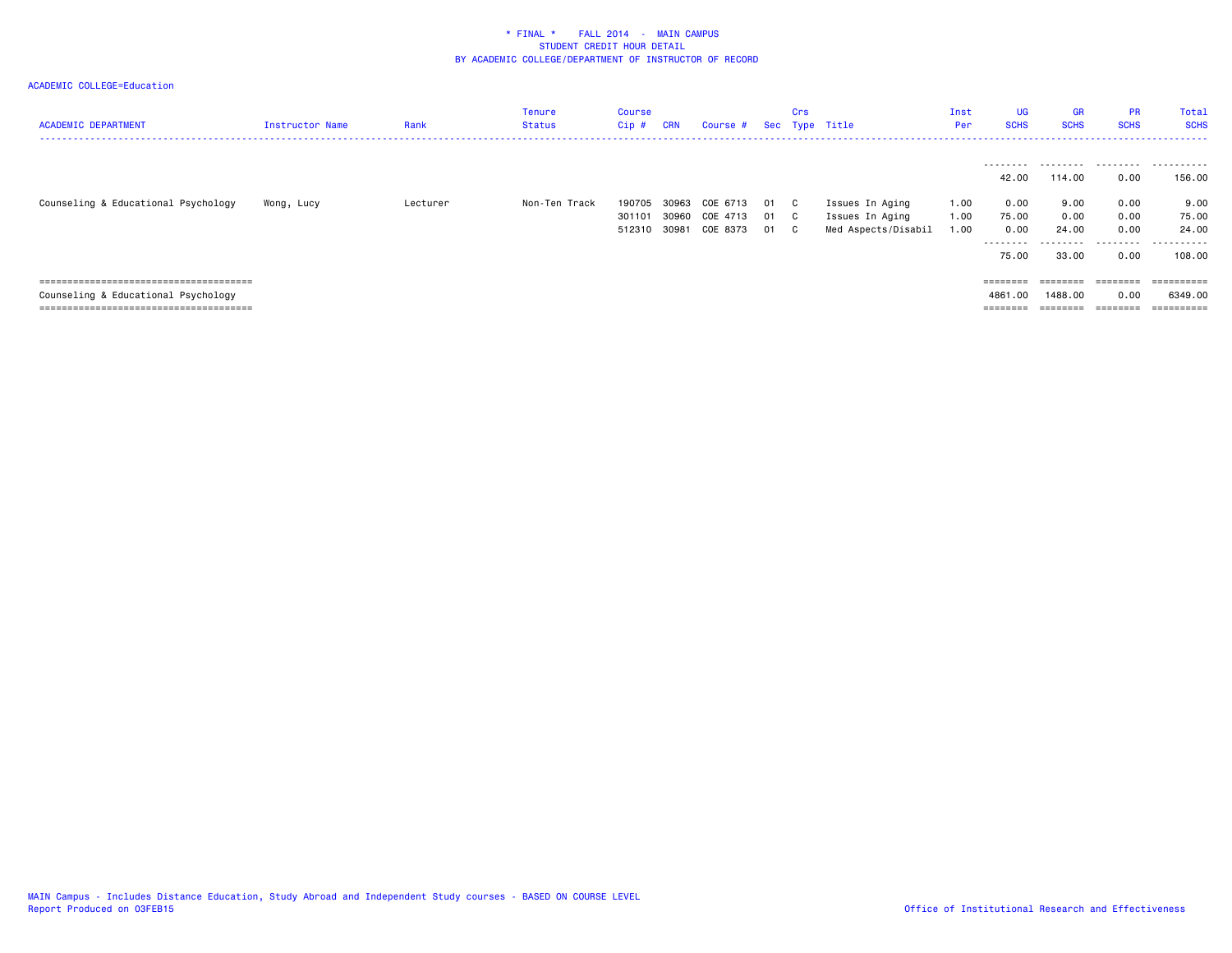| <b>ACADEMIC DEPARTMENT</b>                             | Instructor Name    | Rank                          | <b>Tenure</b><br><b>Status</b> | <b>Course</b><br>Cip# | <b>CRN</b>   | Course #              | Sec   | Crs          | Type Title                 | Inst<br>Per | <b>UG</b><br><b>SCHS</b> | <b>GR</b><br><b>SCHS</b>                                                                                                                                     | <b>PR</b><br><b>SCHS</b>            | Total<br><b>SCHS</b>                                                                                                                                                                     |
|--------------------------------------------------------|--------------------|-------------------------------|--------------------------------|-----------------------|--------------|-----------------------|-------|--------------|----------------------------|-------------|--------------------------|--------------------------------------------------------------------------------------------------------------------------------------------------------------|-------------------------------------|------------------------------------------------------------------------------------------------------------------------------------------------------------------------------------------|
| Curriculum, Instruction & Special Educ Alley, Kathleen |                    | Assistant Professor Ten Track |                                | 130301                | 36072        | EDE 9413              | 02    | E            | Prac College Teach         | 1.00        | 0.00                     | 3.00                                                                                                                                                         | 0.00                                | 3.00                                                                                                                                                                                     |
|                                                        |                    |                               |                                | 131202                | 36124        | EDE 9000              | 02    | D            | Research / Diss            | 1.00        | 0.00                     | 11.00                                                                                                                                                        | 0.00                                | 11.00                                                                                                                                                                                    |
|                                                        |                    |                               |                                | 131203                | 33372        | RDG 3413              | 02    | C            | Middle Lvl Lit I           | 1.00        | 39.00                    | 0.00                                                                                                                                                         | 0.00                                | 39.00                                                                                                                                                                                    |
|                                                        |                    |                               |                                |                       | 33374        | RDG 3423              | 02    | C            | Middle Lvl Lit II          | 1.00        | 42.00                    | 0.00                                                                                                                                                         | 0.00                                | 42.00                                                                                                                                                                                    |
|                                                        |                    |                               |                                |                       | 131315 31369 | EDE 3233              | 01    | C            | Teach Lit at Elem/Mi 1.00  |             | 75.00                    | 0.00                                                                                                                                                         | 0.00                                | 75.00                                                                                                                                                                                    |
|                                                        |                    |                               |                                |                       | 36027        | EDE 3233              | 02    | C            | Teach Lit at Elem/Mi 1.00  |             | 33.00<br>.               | 0.00<br>.                                                                                                                                                    | 0.00<br>$\sim$ $\sim$ $\sim$ $\sim$ | 33.00<br>.                                                                                                                                                                               |
|                                                        |                    |                               |                                |                       |              |                       |       |              |                            |             | 189.00                   | 14.00                                                                                                                                                        | 0.00                                | 203.00                                                                                                                                                                                   |
|                                                        | Anthony, Kenneth   | Assistant Professor Ten Track |                                | 130301                | 31433        | EDS 9413              | 01    | E            | Prac College Teach         | 1.00        | 0.00                     | 3.00                                                                                                                                                         | 0.00                                | 3.00                                                                                                                                                                                     |
|                                                        |                    |                               |                                | 131318                | 31382        | EDE 4143              | 01    | В            | Teach Elem/Mid Lvl S 1.00  |             | 66.00                    | 0.00                                                                                                                                                         | 0.00                                | 66.00                                                                                                                                                                                    |
|                                                        |                    |                               |                                |                       | 31383        | EDE 4143              | 02    | B            | Teach Elem/Mid Lvl S 1.00  |             | 69.00                    | 0.00                                                                                                                                                         | 0.00                                | 69.00                                                                                                                                                                                    |
|                                                        |                    |                               |                                |                       | 31423        | EDS 4643              | 01    | C            | Method Teach Soc Stu 1.00  |             | 33.00                    | 0.00                                                                                                                                                         | 0.00                                | 33.00                                                                                                                                                                                    |
|                                                        |                    |                               |                                |                       |              |                       |       |              |                            |             | .<br>168.00              | 3.00                                                                                                                                                         | $\sim$ $\sim$ $\sim$<br>0.00        | .<br>171.00                                                                                                                                                                              |
|                                                        | Bennett, Kelly     | Instructor                    | Non-Ten Track                  | 131203                | 33900        | EDS 8243              | 501 C |              | Adv. Plan Manage Lea 1.00  |             | 0.00                     | 48.00                                                                                                                                                        | 0.00                                | 48.00                                                                                                                                                                                    |
|                                                        |                    |                               |                                | 131205                | 36061        | EDS 8623              | 502   | $\mathbf{C}$ | Effective Instructio 1.00  |             | 0.00                     | 27.00                                                                                                                                                        | 0.00                                | 27.00                                                                                                                                                                                    |
|                                                        |                    |                               |                                |                       | 131318 31384 | EDE 4143              | 03    | B            | Teach Elem/Mid Lvl S 1.00  |             | 75.00                    | 0.00                                                                                                                                                         | 0.00                                | 75.00                                                                                                                                                                                    |
|                                                        |                    |                               |                                |                       | 34656        | EDE 4143              | 502 B |              | Teach Elem/Mid Lvl S 1.00  |             | 30.00                    | 0.00                                                                                                                                                         | 0.00                                | 30.00                                                                                                                                                                                    |
|                                                        |                    |                               |                                |                       |              |                       |       |              |                            |             | .<br>105.00              | .<br>75.00                                                                                                                                                   | $\sim$ $\sim$ $\sim$ $\sim$<br>0.00 | .<br>180.00                                                                                                                                                                              |
|                                                        | Bennett, Stephanie | Assistant Professor Ten Track |                                | 130301                | 31392        | EDE 9413              | 01    | E            | Prac College Teach         | 1.00        | 0.00                     | 3.00                                                                                                                                                         | 0.00                                | 3.00                                                                                                                                                                                     |
|                                                        |                    |                               |                                | 131202                | 31389        | EDE 8623              | 01    | C            | Content Area Literac 1.00  |             | 0.00                     | 27.00                                                                                                                                                        | 0.00                                | 27.00                                                                                                                                                                                    |
|                                                        |                    |                               |                                | 131203                | 35613        | RDG 8133              | 501   | $\mathbf{C}$ | Mid Level Content Li 1.00  |             | 0.00                     | 48.00                                                                                                                                                        | 0.00                                | 48.00                                                                                                                                                                                    |
|                                                        |                    |                               |                                |                       |              | 131305 33376 RDG 4133 | 01    | C            | Integrat Lang Art In 1.00  |             | 66.00                    | 0.00                                                                                                                                                         | 0.00                                | 66.00                                                                                                                                                                                    |
|                                                        |                    |                               |                                |                       |              |                       |       |              |                            |             | .                        | .                                                                                                                                                            | .                                   | .                                                                                                                                                                                        |
|                                                        |                    |                               |                                |                       |              |                       |       |              |                            |             | 66.00                    | 78.00                                                                                                                                                        | 0.00                                | 144.00                                                                                                                                                                                   |
|                                                        | Brasher, Chelsi    | Lecturer                      | Non-Ten Track                  |                       |              | 131311 31372 EDE 3523 | 01    | C            | Found EL/ML Math Edu 0.50  |             | 31.50                    | 0.00                                                                                                                                                         | 0.00                                | 31.50                                                                                                                                                                                    |
|                                                        |                    |                               |                                |                       | 31373        | EDE 3523              | 02    | C            | Found EL/ML Math Edu       | 1.00        | 39.00                    | 0.00                                                                                                                                                         | 0.00                                | 39.00                                                                                                                                                                                    |
|                                                        |                    |                               |                                |                       | 31380        | EDE 4123              | 03    | B            | Teach Elem/Mid Level 1.00  |             | 78.00                    | 0.00                                                                                                                                                         | 0.00                                | 78.00                                                                                                                                                                                    |
|                                                        |                    |                               |                                |                       |              | 33882 EDE 3523        | 501 C |              | Found EL/ML Math Edu 1.00  |             | 39.00<br>.               | 0.00<br>.                                                                                                                                                    | 0.00<br>.                           | 39.00<br>$\frac{1}{2} \left( \frac{1}{2} \right) \left( \frac{1}{2} \right) \left( \frac{1}{2} \right) \left( \frac{1}{2} \right) \left( \frac{1}{2} \right) \left( \frac{1}{2} \right)$ |
|                                                        |                    |                               |                                |                       |              |                       |       |              |                            |             | 187.50                   | 0.00                                                                                                                                                         | 0.00                                | 187.50                                                                                                                                                                                   |
|                                                        | Brenner, Devon     | Professor                     | Tenured                        |                       | 131001 33904 | EDS 8886              | 501 H |              | Dimensions of Learni 1.00  |             | 0.00                     | 234.00                                                                                                                                                       | 0.00                                | 234.00                                                                                                                                                                                   |
|                                                        |                    |                               |                                |                       | 33905        | EDS 8896              | 501   | H            | Dimensions of Learni 1.00  |             | 0.00                     | 66.00                                                                                                                                                        | 0.00                                | 66.00                                                                                                                                                                                    |
|                                                        |                    |                               |                                | 131202 36224          |              | EDE 9000              | 03    | D            | Research / Diss            | 1.00        | 0.00                     | 7.00                                                                                                                                                         | 0.00                                | 7.00                                                                                                                                                                                     |
|                                                        |                    |                               |                                | 131205 31391          |              | EDE 9221              | 01    | C            | Professional Practic 1.00  |             | 0.00                     | 3.00                                                                                                                                                         | 0.00                                | 3.00                                                                                                                                                                                     |
|                                                        |                    |                               |                                |                       | 31432        | EDS 9221              | 01    | C            | Professional Practic 1.00  |             | 0.00                     | 2.00                                                                                                                                                         | 0.00                                | 2.00                                                                                                                                                                                     |
|                                                        |                    |                               |                                |                       | 31456        | EDX 9221              | 01    | C            | Professional Practic 1.00  |             | 0.00                     | 2.00                                                                                                                                                         | 0.00                                | 2.00                                                                                                                                                                                     |
|                                                        |                    |                               |                                |                       | 35695        | EDS 9000              | 02    | D            | Research / Diss            | 1.00        | 0.00                     | 1.00                                                                                                                                                         | 0.00                                | 1.00                                                                                                                                                                                     |
|                                                        |                    |                               |                                |                       |              |                       |       |              |                            |             | 0.00                     | .<br>315.00                                                                                                                                                  | $\sim$ $\sim$ $\sim$ $\sim$<br>0.00 | .<br>315.00                                                                                                                                                                              |
|                                                        | Brown, Karen       | Instructor                    | Non-Ten Track                  |                       | 131202 31370 | EDE 3443              | 01    | C            | Creat Arts Elem / Mid 1.00 |             | 72.00                    | 0.00                                                                                                                                                         | 0.00                                | 72.00                                                                                                                                                                                    |
|                                                        |                    |                               |                                |                       | 31371        | EDE 3443              | 02    | C            | Creat Arts Elem / Mid 1.00 |             | 69.00                    | 0.00                                                                                                                                                         | 0.00                                | 69.00                                                                                                                                                                                    |
|                                                        |                    |                               |                                | 131203 33371          |              | RDG 3413              | 01    | C            | Middle Lvl Lit I           | 1.00        | 57.00                    | 0.00                                                                                                                                                         | 0.00                                | 57.00                                                                                                                                                                                    |
|                                                        |                    |                               |                                |                       |              | 33373 RDG 3423        | 01    | C            | Middle Lvl Lit II          | 1.00        | 57.00                    | 0.00                                                                                                                                                         | 0.00                                | 57.00                                                                                                                                                                                    |
|                                                        |                    |                               |                                |                       |              |                       |       |              |                            |             | .<br>255.00              | $\frac{1}{2} \left( \frac{1}{2} \right) \left( \frac{1}{2} \right) \left( \frac{1}{2} \right) \left( \frac{1}{2} \right) \left( \frac{1}{2} \right)$<br>0.00 | .<br>0.00                           | .<br>255.00                                                                                                                                                                              |
|                                                        | Cirlot-New, Laura  | Non-Faculty                   | Not Applicable                 |                       |              | 130101 31444 EDX 4353 | 01    | C            | Assistive Tech in Sp 1.00  |             | 27.00                    | 0.00                                                                                                                                                         | 0.00                                | 27.00                                                                                                                                                                                    |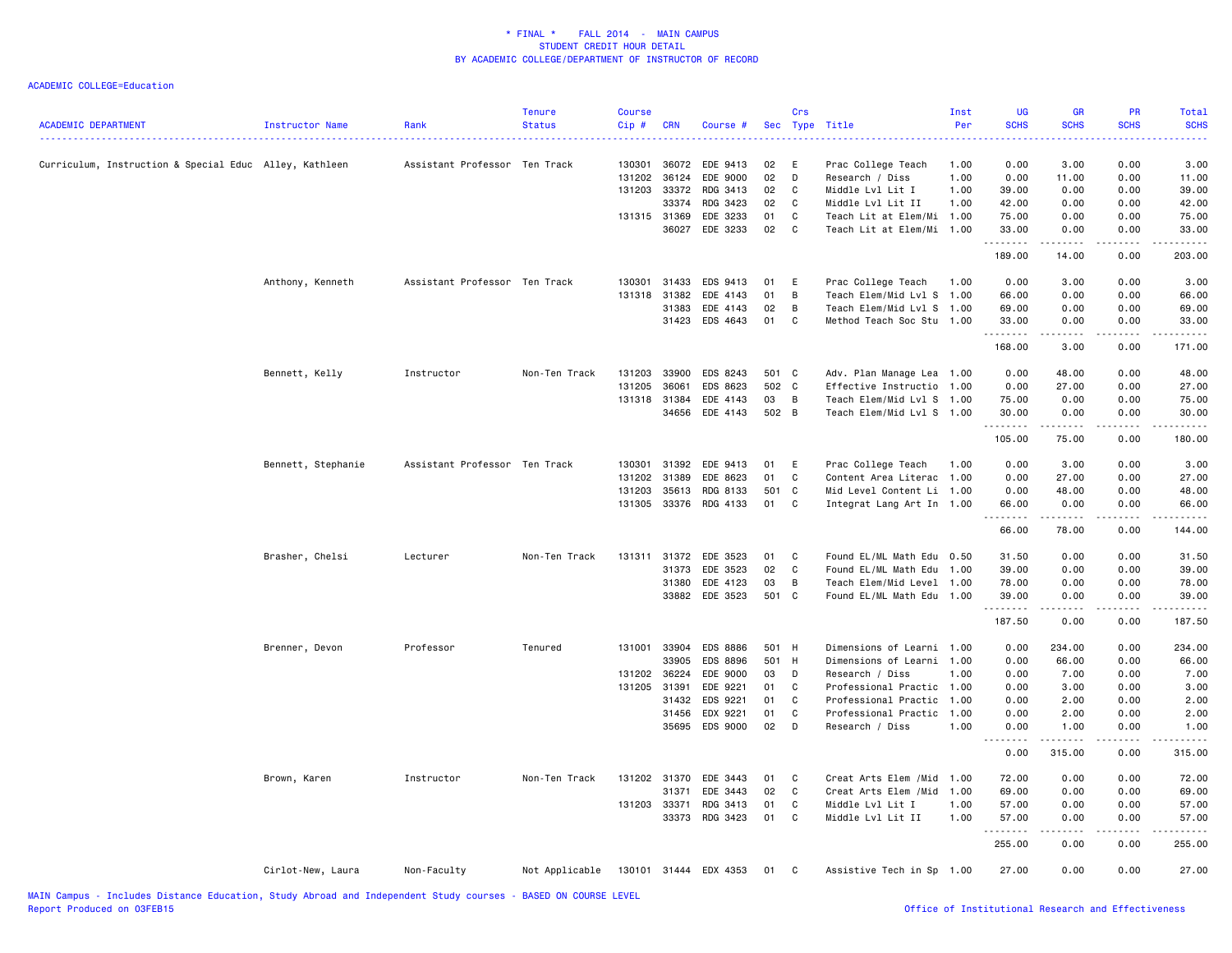| <b>ACADEMIC DEPARTMENT</b>                               | Instructor Name   | Rank                          | <b>Tenure</b><br><b>Status</b> | <b>Course</b><br>Cip# | <b>CRN</b>   | Course #              |       | Crs          | Sec Type Title            | Inst<br>Per | <b>UG</b><br><b>SCHS</b>                                                                                                                                                                                                                                                                                                                                                                                                                                                                        | GR<br><b>SCHS</b>     | <b>PR</b><br><b>SCHS</b> | Total<br><b>SCHS</b> |
|----------------------------------------------------------|-------------------|-------------------------------|--------------------------------|-----------------------|--------------|-----------------------|-------|--------------|---------------------------|-------------|-------------------------------------------------------------------------------------------------------------------------------------------------------------------------------------------------------------------------------------------------------------------------------------------------------------------------------------------------------------------------------------------------------------------------------------------------------------------------------------------------|-----------------------|--------------------------|----------------------|
| Curriculum, Instruction & Special Educ Cirlot-New, Laura |                   | Non-Faculty                   | Not Applicable                 | 130101 31451          |              | EDX 6353              | 01    | C            | Assistive Tech in Sp      | 1.00        | 0.00                                                                                                                                                                                                                                                                                                                                                                                                                                                                                            | 21.00                 | 0.00                     | 21.00                |
|                                                          |                   |                               |                                |                       |              |                       |       |              |                           |             | $\sim$ $\sim$ $\sim$<br>.<br>27.00                                                                                                                                                                                                                                                                                                                                                                                                                                                              | 21.00                 | 0.00                     | 48.00                |
|                                                          | Coffey, Kenneth   | Professor                     | Tenured                        | 131001                | 31445        | EDX 4413              | 01    | C            | Wk W/Parents Ex Chil 1.00 |             | 87.00                                                                                                                                                                                                                                                                                                                                                                                                                                                                                           | 0.00                  | 0.00                     | 87.00                |
|                                                          |                   |                               |                                | 131008                | 34260        | EDX 4623              | 01    | C            | Curr & Mobil Adapt        | 1.00        | 24.00                                                                                                                                                                                                                                                                                                                                                                                                                                                                                           | 0.00                  | 0.00                     | 24.00                |
|                                                          |                   |                               |                                |                       | 34261        | EDX 6623              | 01    | $\mathbf C$  | Curr & Mobil Adapt        | 1.00        | 0.00<br><b></b>                                                                                                                                                                                                                                                                                                                                                                                                                                                                                 | 6.00<br>.             | 0.00<br>.                | 6.00<br>.            |
|                                                          |                   |                               |                                |                       |              |                       |       |              |                           |             | 111.00                                                                                                                                                                                                                                                                                                                                                                                                                                                                                          | 6.00                  | 0.00                     | 117.00               |
|                                                          | Craven, Penny     | Assistant Professor Ten Track |                                | 131001                | 31443        | EDX 4113              | 01    | C            | Method Earl/Disabled 1.00 |             | 75.00                                                                                                                                                                                                                                                                                                                                                                                                                                                                                           | 0.00                  | 0.00                     | 75.00                |
|                                                          |                   |                               |                                |                       | 31453        | EDX 8143              | 01    | C            | Early Ed/Disabled         | 1.00        | 0.00                                                                                                                                                                                                                                                                                                                                                                                                                                                                                            | 15.00                 | 0.00                     | 15.00                |
|                                                          |                   |                               |                                |                       | 35970        | EDX 6813              | 501 C |              | Intro Assmt Spec Ed       | 1.00        | 0.00                                                                                                                                                                                                                                                                                                                                                                                                                                                                                            | 27.00<br>.            | 0.00                     | 27.00<br>.           |
|                                                          |                   |                               |                                |                       |              |                       |       |              |                           |             | 75.00                                                                                                                                                                                                                                                                                                                                                                                                                                                                                           | 42.00                 | 0.00                     | 117.00               |
|                                                          | Devlin, Sandy     | Professor                     | Tenured                        | 131001                | 31454        | EDX 8173              | 01    | C            | Sp Ed In Reg Classrm      | 1.00        | 0.00                                                                                                                                                                                                                                                                                                                                                                                                                                                                                            | 36.00                 | 0.00                     | 36.00                |
|                                                          |                   |                               |                                |                       | 31455        | EDX 8393              | 01    | S            | Seminar In Em/Bd          | 1.00        | 0.00                                                                                                                                                                                                                                                                                                                                                                                                                                                                                            | 36.00                 | 0.00                     | 36.00                |
|                                                          |                   |                               |                                |                       | 35805        | EDX 9000              | 01    | D            | Research / Diss           | 1.00        | 0.00                                                                                                                                                                                                                                                                                                                                                                                                                                                                                            | 11.00                 | 0.00                     | 11.00                |
|                                                          |                   |                               |                                |                       | 36094        | EDX 7000              | 01    | I            | Directed Indiv Study 1.00 |             | 0.00                                                                                                                                                                                                                                                                                                                                                                                                                                                                                            | 3.00                  | 0.00                     | 3.00                 |
|                                                          |                   |                               |                                |                       | 131205 36093 | EDS 7000              | 02    | $\mathbf{I}$ | Directed Indiv Study 1.00 |             | 0.00                                                                                                                                                                                                                                                                                                                                                                                                                                                                                            | 3.00                  | 0.00                     | 3.00                 |
|                                                          |                   |                               |                                |                       |              | 422814 31442 EDX 3223 | 01    | C            | Intro To Em/Bd            | 1.00        | 84.00<br>.                                                                                                                                                                                                                                                                                                                                                                                                                                                                                      | 0.00<br>.             | 0.00<br>.                | 84.00<br>.           |
|                                                          |                   |                               |                                |                       |              |                       |       |              |                           |             | 84.00                                                                                                                                                                                                                                                                                                                                                                                                                                                                                           | 89.00                 | 0.00                     | 173.00               |
|                                                          | Dill, Anna        | Non-Faculty                   | Not Applicable                 |                       |              | 131315 34624 LSK 1021 | 01    | -S           | Seminar Transfer Stu 1.00 |             | 25.00<br>.                                                                                                                                                                                                                                                                                                                                                                                                                                                                                      | 0.00<br>$\frac{1}{2}$ | 0.00<br>.                | 25.00<br>.           |
|                                                          |                   |                               |                                |                       |              |                       |       |              |                           |             | 25.00                                                                                                                                                                                                                                                                                                                                                                                                                                                                                           | 0.00                  | 0.00                     | 25.00                |
|                                                          | Dycus, Brooke     | Lecturer                      | Non-Ten Track                  | 131315 34051          |              | RDG 3113              | 501 C |              | Early Literacy Instr 1.00 |             | 45.00                                                                                                                                                                                                                                                                                                                                                                                                                                                                                           | 0.00                  | 0.00                     | 45.00                |
|                                                          |                   |                               |                                |                       | 34053        | RDG 3123              | 501   | C            | Early Lit Instruct I 1.00 |             | 45.00                                                                                                                                                                                                                                                                                                                                                                                                                                                                                           | 0.00                  | 0.00                     | 45.00                |
|                                                          |                   |                               |                                |                       |              |                       |       |              |                           |             | -----<br>90.00                                                                                                                                                                                                                                                                                                                                                                                                                                                                                  | 0.00                  | 0.00                     | 90.00                |
|                                                          | Fondren, Patricia | Lecturer                      | Non-Ten Track                  | 131001                | 35931        | EDX 6193              | 501 C |              | Adv. Plan Special Ed 1.00 |             | 0.00                                                                                                                                                                                                                                                                                                                                                                                                                                                                                            | 30.00                 | 0.00                     | 30.00                |
|                                                          |                   |                               |                                |                       |              |                       |       |              |                           |             | 0.00                                                                                                                                                                                                                                                                                                                                                                                                                                                                                            | 30.00                 | 0.00                     | 30.00                |
|                                                          |                   |                               |                                |                       |              |                       |       |              |                           |             |                                                                                                                                                                                                                                                                                                                                                                                                                                                                                                 |                       |                          |                      |
|                                                          | Franz, Dana       | Associate Professor           | Tenured                        |                       | 131205 35881 | EDS 9000              | 05    | D            | Research / Diss           | 1.00        | 0.00                                                                                                                                                                                                                                                                                                                                                                                                                                                                                            | 22.00                 | 0.00                     | 22.00                |
|                                                          |                   |                               |                                |                       | 36279        | EDS 7000              | 04    | $\mathbf I$  | Directed Indiv Study 1.00 |             | 0.00                                                                                                                                                                                                                                                                                                                                                                                                                                                                                            | 1.00                  | 0.00                     | 1.00                 |
|                                                          |                   |                               |                                |                       | 131299 35486 | EDS 2990              | 01    | C            | Special Topic In EDS 1.00 |             | 17.00                                                                                                                                                                                                                                                                                                                                                                                                                                                                                           | 0.00                  | 0.00                     | 17.00                |
|                                                          |                   |                               |                                |                       | 35559        | EDS 2990              | 02    | C            | Special Topic In EDS 1.00 |             | 15.00<br>$\begin{array}{cccccccccccccc} \multicolumn{2}{c}{} & \multicolumn{2}{c}{} & \multicolumn{2}{c}{} & \multicolumn{2}{c}{} & \multicolumn{2}{c}{} & \multicolumn{2}{c}{} & \multicolumn{2}{c}{} & \multicolumn{2}{c}{} & \multicolumn{2}{c}{} & \multicolumn{2}{c}{} & \multicolumn{2}{c}{} & \multicolumn{2}{c}{} & \multicolumn{2}{c}{} & \multicolumn{2}{c}{} & \multicolumn{2}{c}{} & \multicolumn{2}{c}{} & \multicolumn{2}{c}{} & \multicolumn{2}{c}{} & \multicolumn{2}{c}{} & \$ | 0.00<br>.             | 0.00<br>.                | 15.00<br>.           |
|                                                          |                   |                               |                                |                       |              |                       |       |              |                           |             | 32.00                                                                                                                                                                                                                                                                                                                                                                                                                                                                                           | 23.00                 | 0.00                     | 55.00                |
|                                                          | Holley, Kenne     | Lecturer                      | Non-Ten Track                  | 131203                | 33881        | EDE 3223              | 501 C |              | Middle Level Educati 1.00 |             | 39.00<br>.                                                                                                                                                                                                                                                                                                                                                                                                                                                                                      | 0.00                  | 0.00                     | 39.00                |
|                                                          |                   |                               |                                |                       |              |                       |       |              |                           |             | 39.00                                                                                                                                                                                                                                                                                                                                                                                                                                                                                           | 0.00                  | 0.00                     | 39.00                |
|                                                          | Hollis, Anitra    | Lecturer                      | Non-Ten Track                  |                       |              | 131318 33885 EDE 4143 | 501 C |              | Teach Elem/Mid Lvl S      | 1.00        | 24.00                                                                                                                                                                                                                                                                                                                                                                                                                                                                                           | 0.00                  | 0.00                     | 24.00                |
|                                                          |                   |                               |                                |                       |              |                       |       |              |                           |             | 24.00                                                                                                                                                                                                                                                                                                                                                                                                                                                                                           | 0.00                  | 0.00                     | 24.00                |
|                                                          | Hopper, Peggy     | Associate Professor Tenured   |                                |                       | 131205 35880 | EDS 8623              | 501   | $\mathbf{C}$ | Effective Instructio      | 1.00        | 0.00                                                                                                                                                                                                                                                                                                                                                                                                                                                                                            | 39.00                 | 0.00                     | 39.00                |
|                                                          |                   |                               |                                |                       | 36348        | EDS 9000              | 07    | D            | Research / Diss           | 1.00        | 0.00                                                                                                                                                                                                                                                                                                                                                                                                                                                                                            | 4.00                  | 0.00                     | 4.00                 |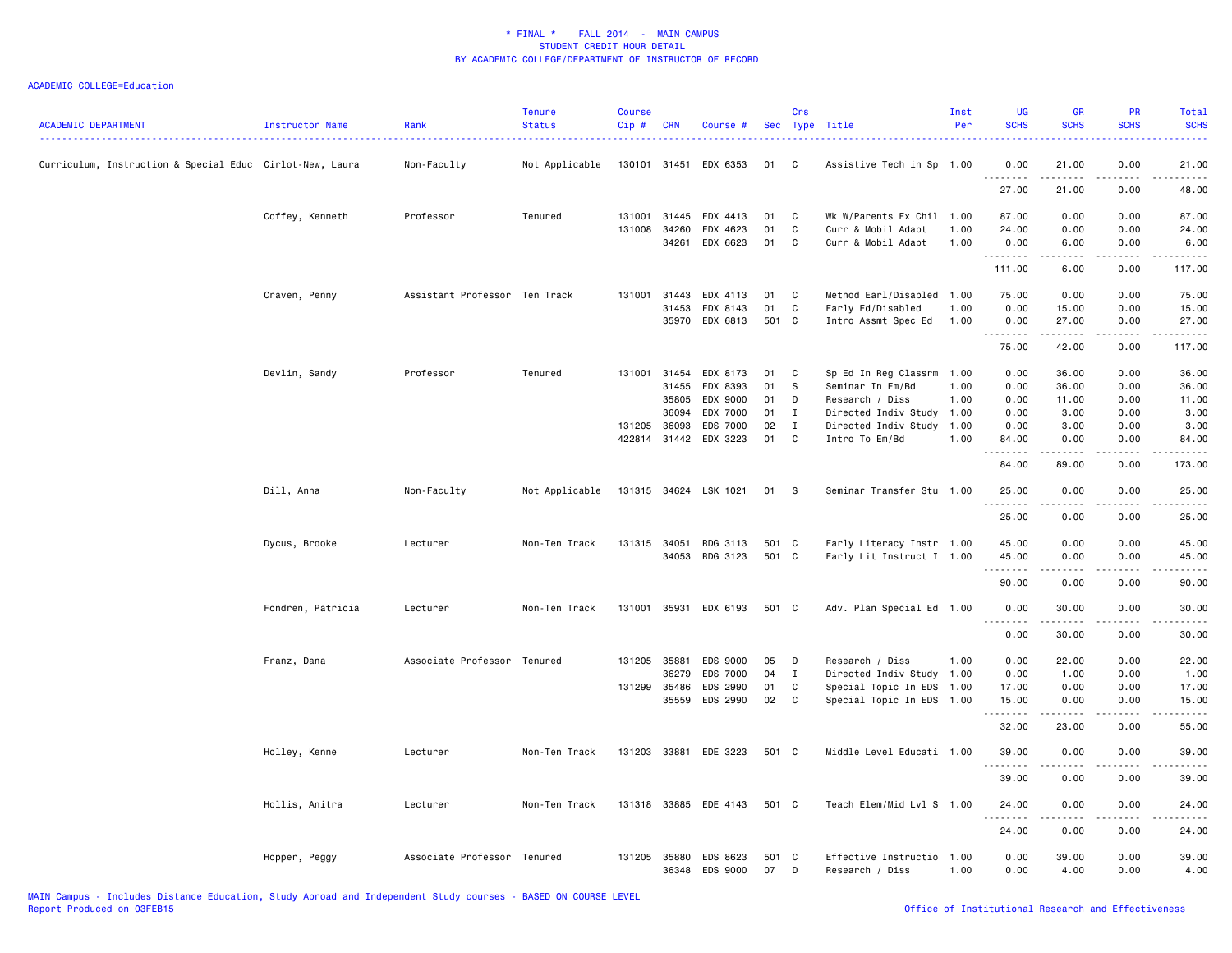|                                                      |                        |                               | <b>Tenure</b> | <b>Course</b> |            |                       |       | Crs          |                           | Inst | UG                                | <b>GR</b>                                                                                                                                                    | <b>PR</b>                           | Total                                                                                                                               |
|------------------------------------------------------|------------------------|-------------------------------|---------------|---------------|------------|-----------------------|-------|--------------|---------------------------|------|-----------------------------------|--------------------------------------------------------------------------------------------------------------------------------------------------------------|-------------------------------------|-------------------------------------------------------------------------------------------------------------------------------------|
| <b>ACADEMIC DEPARTMENT</b>                           | <b>Instructor Name</b> | Rank                          | <b>Status</b> | Cip#          | <b>CRN</b> | Course #              |       |              | Sec Type Title            | Per  | <b>SCHS</b>                       | <b>SCHS</b>                                                                                                                                                  | <b>SCHS</b>                         | <b>SCHS</b><br>2222.                                                                                                                |
| Curriculum, Instruction & Special Educ Hopper, Peggy |                        | Associate Professor Tenured   |               | 131305 31425  |            | EDS 4673              | 01    | C            | Method Teach Lang Ar 1.00 |      | 24.00                             | 0.00                                                                                                                                                         | 0.00                                | 24.00                                                                                                                               |
|                                                      |                        |                               |               | 131315 34059  |            | RDG 8653              | 501 C |              | Teach Read Sec Sch        | 1.00 | 0.00                              | 30.00                                                                                                                                                        | 0.00                                | 30.00                                                                                                                               |
|                                                      |                        |                               |               |               |            |                       |       |              |                           |      | .<br>24.00                        | 73.00                                                                                                                                                        | $\sim$ $\sim$ $\sim$ $\sim$<br>0.00 | والمناصبات<br>97.00                                                                                                                 |
|                                                      | Huffman, Suzanne       | Lecturer                      | Non-Ten Track | 131001 31447  |            | EDX 4873              | 01    | -S           | Prof Sem In Sp Ed         | 1.00 | 24.00                             | 0.00                                                                                                                                                         | 0.00                                | 24.00                                                                                                                               |
|                                                      |                        |                               |               |               | 33908      |                       | 501 S |              |                           | 1.00 |                                   |                                                                                                                                                              | 0.00                                |                                                                                                                                     |
|                                                      |                        |                               |               | 422814 33906  |            | EDX 4873              |       |              | Prof Sem In Sp Ed         |      | 9.00                              | 0.00                                                                                                                                                         |                                     | 9.00                                                                                                                                |
|                                                      |                        |                               |               |               |            | EDX 3213              | 501 C |              | Indiv Inst Except Ch 1.00 |      | 45.00                             | 0.00                                                                                                                                                         | 0.00                                | 45.00                                                                                                                               |
|                                                      |                        |                               |               |               | 33907      | EDX 3213              | 502 C |              | Indiv Inst Except Ch 1.00 |      | 45.00<br>.                        | 0.00<br>$\frac{1}{2} \left( \frac{1}{2} \right) \left( \frac{1}{2} \right) \left( \frac{1}{2} \right) \left( \frac{1}{2} \right) \left( \frac{1}{2} \right)$ | 0.00<br>.                           | 45.00<br>.                                                                                                                          |
|                                                      |                        |                               |               |               |            |                       |       |              |                           |      | 123.00                            | 0.00                                                                                                                                                         | 0.00                                | 123.00                                                                                                                              |
|                                                      | Ivy, Jessica           | Assistant Professor Ten Track |               | 131205 31427  |            | EDS 4873              | 01    | C            | Managing Secondary C 1.00 |      | 51.00                             | 0.00                                                                                                                                                         | 0.00                                | 51.00                                                                                                                               |
|                                                      |                        |                               |               |               |            | 131311 31422 EDS 4633 | 01    | C            | Methods of Teaching       | 1.00 | 36.00                             | 0.00                                                                                                                                                         | 0.00                                | 36.00                                                                                                                               |
|                                                      |                        |                               |               |               |            |                       |       |              |                           |      | .<br>87.00                        | .<br>0.00                                                                                                                                                    | -----<br>0.00                       | .<br>87.00                                                                                                                          |
|                                                      | Javorsky, Kristin      | Assistant Professor Ten Track |               | 131315 33363  |            | RDG 3113              | 01    | C            | Early Literacy Instr 0.01 |      | 0.75                              | 0.00                                                                                                                                                         | 0.00                                | 0.75                                                                                                                                |
|                                                      |                        |                               |               |               | 33364      | RDG 3113              | 02    | C            | Early Literacy Instr 1.00 |      | 57.00                             | 0.00                                                                                                                                                         | 0.00                                | 57.00                                                                                                                               |
|                                                      |                        |                               |               |               | 33365      | RDG 3113              | 03    | C            | Early Literacy Instr 0.01 |      | 0.69                              | 0.00                                                                                                                                                         | 0.00                                | 0.69                                                                                                                                |
|                                                      |                        |                               |               |               | 33366      | RDG 3113              | 04    | C            | Early Literacy Instr 0.01 |      | 0.75                              | 0.00                                                                                                                                                         | 0.00                                | 0.75                                                                                                                                |
|                                                      |                        |                               |               |               | 33367      | RDG 3123              | 01    | C            | Early Lit Instruct I 0.01 |      | 0.75                              | 0.00                                                                                                                                                         | 0.00                                | 0.75                                                                                                                                |
|                                                      |                        |                               |               |               | 33368      | RDG 3123              | 02    | C            | Early Lit Instruct I 1.00 |      | 57.00                             | 0.00                                                                                                                                                         | 0.00                                | 57.00                                                                                                                               |
|                                                      |                        |                               |               |               | 33369      | RDG 3123              | 03    | C            | Early Lit Instruct I 0.01 |      | 0.69                              | 0.00                                                                                                                                                         | 0.00                                | 0.69                                                                                                                                |
|                                                      |                        |                               |               |               |            | 33370 RDG 3123        | 04    | $\mathbb{C}$ | Early Lit Instruct I 0.01 |      | 0.75                              | 0.00                                                                                                                                                         | 0.00                                | 0.75                                                                                                                                |
|                                                      |                        |                               |               |               |            |                       |       |              |                           |      | .<br>118.38                       | -----<br>0.00                                                                                                                                                | .<br>0.00                           | .<br>118.38                                                                                                                         |
|                                                      | Lowery, David          | Lecturer                      | Non-Ten Track |               |            | 131305 33899 EDS 6673 | 501 C |              | Language Arts Educ P 1.00 |      | 0.00                              | 9.00                                                                                                                                                         | 0.00                                | 9.00                                                                                                                                |
|                                                      |                        |                               |               |               |            |                       |       |              |                           |      | $\sim$ $\sim$ $\sim$<br>.<br>0.00 | 9.00                                                                                                                                                         | 0.00                                | $\frac{1}{2} \left( \frac{1}{2} \right) \left( \frac{1}{2} \right) \left( \frac{1}{2} \right) \left( \frac{1}{2} \right)$<br>9.00   |
|                                                      | Mattox, Kimberly       | Instructor                    | Non-Ten Track | 422814 31436  |            | EDX 3213              | 02    | C            | Indiv Inst Except Ch 1.00 |      | 84.00                             | 0.00                                                                                                                                                         | 0.00                                | 84.00                                                                                                                               |
|                                                      |                        |                               |               |               | 31437      | EDX 3213              | 03    | C            | Indiv Inst Except Ch 1.00 |      | 105.00                            | 0.00                                                                                                                                                         | 0.00                                | 105.00                                                                                                                              |
|                                                      |                        |                               |               |               | 31439      | EDX 3213              | 06    | C            | Indiv Inst Except Ch 1.00 |      | 108.00                            | 0.00                                                                                                                                                         | 0.00                                | 108.00                                                                                                                              |
|                                                      |                        |                               |               |               |            | 31441 EDX 3213        | 08    | C            | Indiv Inst Except Ch 1.00 |      | 102.00                            | 0.00                                                                                                                                                         | 0.00                                | 102.00                                                                                                                              |
|                                                      |                        |                               |               |               |            |                       |       |              |                           |      | .<br>399.00                       | .<br>0.00                                                                                                                                                    | $- - - -$<br>0.00                   | $\begin{array}{cccccccccccccc} \bullet & \bullet & \bullet & \bullet & \bullet & \bullet & \bullet & \bullet \end{array}$<br>399.00 |
|                                                      | McDowell, Teresa       | Lecturer                      | Non-Ten Track | 131315 32500  |            | LSK 1013              | 01    | C            | Effective Reading         | 1.00 | 90.00                             | 0.00                                                                                                                                                         | 0.00                                | 90.00                                                                                                                               |
|                                                      |                        |                               |               |               |            | 32501 LSK 1013        | 02    | C            | Effective Reading         | 1.00 | 93.00                             | 0.00                                                                                                                                                         | 0.00                                | 93.00                                                                                                                               |
|                                                      |                        |                               |               |               |            |                       |       |              |                           |      | .<br>183.00                       | .<br>0.00                                                                                                                                                    | -----<br>0.00                       | .<br>183.00                                                                                                                         |
|                                                      | McGinnis, Brecken      | Lecturer                      | Non-Ten Track | 131001        | 33911      | EDX 8173              | 501 C |              | Sp Ed In Reg Classrm 1.00 |      | 0.00                              | 54.00                                                                                                                                                        | 0.00                                | 54.00                                                                                                                               |
|                                                      |                        |                               |               |               | 33912      | EDX 8173              | 502 C |              | Sp Ed In Reg Classrm 1.00 |      | 0.00                              | 57.00                                                                                                                                                        | 0.00                                | 57.00                                                                                                                               |
|                                                      |                        |                               |               |               | 36412      | EDX 8173              | 503 C |              | Sp Ed In Reg Classrm 1.00 |      | 0.00                              | 15.00                                                                                                                                                        | 0.00                                | 15.00                                                                                                                               |
|                                                      |                        |                               |               | 320104 31240  |            | DSS 0113              | 01    | C            | Money Math                | 1.00 | 12.00                             | 0.00                                                                                                                                                         | 0.00                                | 12.00                                                                                                                               |
|                                                      |                        |                               |               | 320108 31241  |            | DSS 0213              | 01    | C            | Current Events            | 1.00 | 12.00                             | 0.00                                                                                                                                                         | 0.00                                | 12.00                                                                                                                               |
|                                                      |                        |                               |               | 330103 31242  |            | DSS 0313              | 01    | C            | Community Access          | 1.00 | 12.00                             | 0.00                                                                                                                                                         | 0.00                                | 12.00                                                                                                                               |
|                                                      |                        |                               |               | 350101        | 31245      | DSS 0613              | 01    | C            | Independent Living        | 1.00 | 12.00                             | 0.00                                                                                                                                                         | 0.00                                | 12.00                                                                                                                               |
|                                                      |                        |                               |               | 422814 31435  |            | EDX 3213              | 01    | C            | Indiv Inst Except Ch 1.00 |      | 96.00                             | 0.00                                                                                                                                                         | 0.00                                | 96.00                                                                                                                               |
|                                                      |                        |                               |               |               | 31438      | EDX 3213              | 04    | C            | Indiv Inst Except Ch 1.00 |      | 105.00                            | 0.00                                                                                                                                                         | 0.00                                | 105.00                                                                                                                              |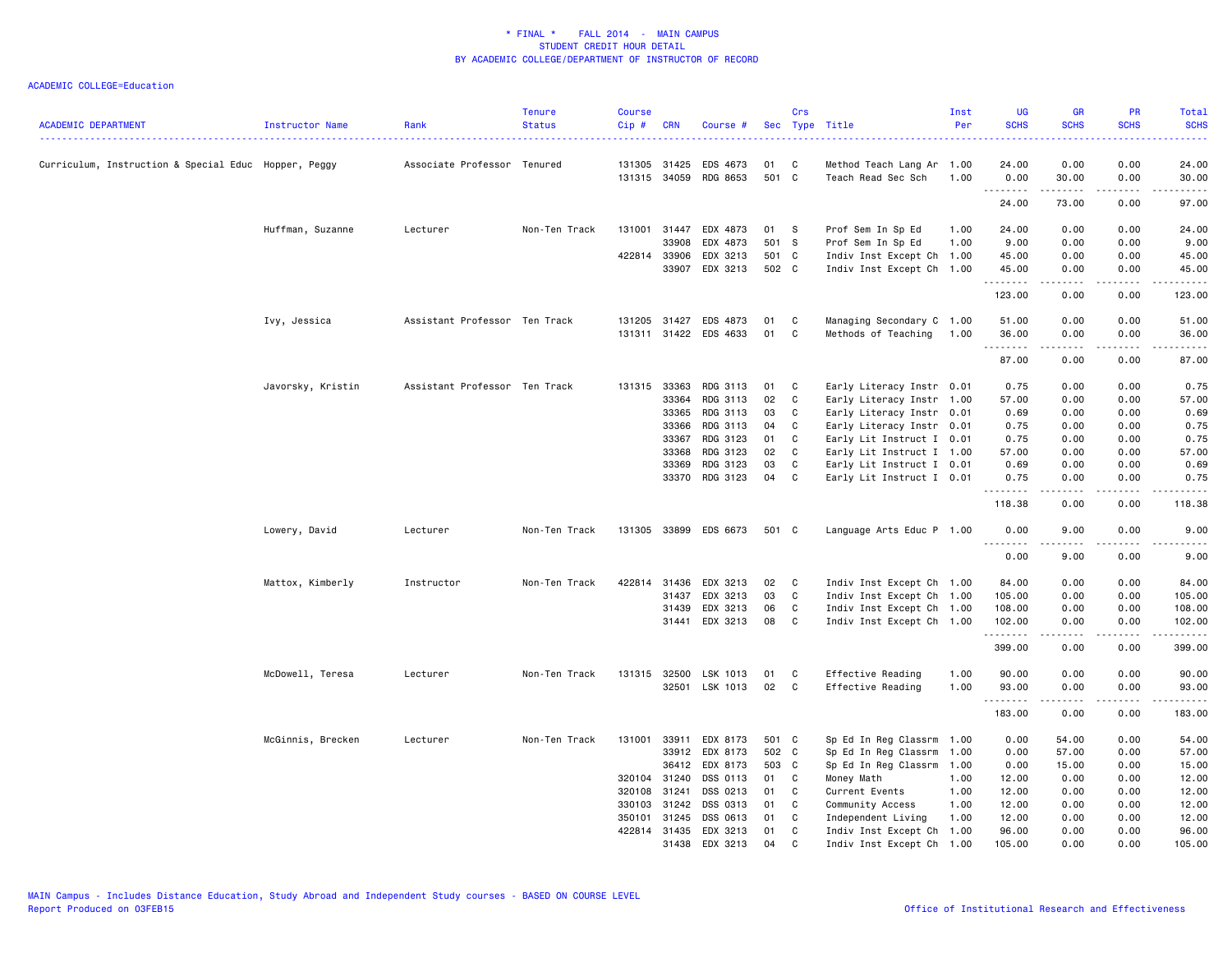| <b>ACADEMIC DEPARTMENT</b>                                | Instructor Name   | Rank                          | <b>Tenure</b><br><b>Status</b> | <b>Course</b><br>Cip# | <b>CRN</b> | Course #              |       | Crs          | Sec Type Title            | Inst<br>Per | <b>UG</b><br><b>SCHS</b> | <b>GR</b><br><b>SCHS</b> | <b>PR</b><br><b>SCHS</b> | Total<br><b>SCHS</b><br>.                                                                                                                                                               |
|-----------------------------------------------------------|-------------------|-------------------------------|--------------------------------|-----------------------|------------|-----------------------|-------|--------------|---------------------------|-------------|--------------------------|--------------------------|--------------------------|-----------------------------------------------------------------------------------------------------------------------------------------------------------------------------------------|
|                                                           |                   |                               |                                |                       |            |                       |       |              |                           |             |                          | --------                 | -----                    |                                                                                                                                                                                         |
|                                                           |                   |                               |                                |                       |            |                       |       |              |                           |             | 249.00                   | 126.00                   | 0.00                     | 375.00                                                                                                                                                                                  |
| Curriculum, Instruction & Special Educ McKissick, Bethany |                   | Assistant Professor Ten Track |                                |                       |            | 131001 35968 EDX 4103 | 01    | C            | Intro to Intell/Dev       | 1.00        | 33.00                    | 0.00                     | 0.00                     | 33.00                                                                                                                                                                                   |
|                                                           |                   |                               |                                |                       |            | 422814 31434 EDX 3203 | 01    | C            | Intro To Learn Disab      | 1.00        | 93.00                    | 0.00                     | 0.00                     | 93.00                                                                                                                                                                                   |
|                                                           |                   |                               |                                |                       |            |                       |       |              |                           |             | <u>.</u><br>126.00       | 0.00                     | 0.00                     | 126.00                                                                                                                                                                                  |
|                                                           | McMillen, Carrie  | Lecturer                      | Non-Ten Track                  |                       |            | 131203 34258 EDE 3223 | 02    | $\mathbf{C}$ | Middle Level Educati 0.99 |             | 62.37<br>.               | 0.00                     | 0.00                     | 62.37                                                                                                                                                                                   |
|                                                           |                   |                               |                                |                       |            |                       |       |              |                           |             | 62.37                    | 0.00                     | 0.00                     | 62.37                                                                                                                                                                                   |
|                                                           | Miller, Nicole    | Assistant Professor Ten Track |                                |                       |            | 131202 36078 EDE 7000 | 02    | $\mathbf{I}$ | Directed Indiv Study 1.00 |             | 0.00                     | 1.00                     | 0.00                     | 1.00                                                                                                                                                                                    |
|                                                           |                   |                               |                                |                       | 36136      | EDE 7000              | 501   | $\mathbf{I}$ | Directed Indiv Study 1.00 |             | 0.00                     | 1.00                     | 0.00                     | 1.00                                                                                                                                                                                    |
|                                                           |                   |                               |                                |                       | 36218      | EDE 7000              | 502   | $\mathbf{I}$ | Directed Indiv Study 1.00 |             | 0.00                     | 1.00                     | 0.00                     | 1.00                                                                                                                                                                                    |
|                                                           |                   |                               |                                |                       | 36311      | EDE 7000              | 503   | $\mathbf{I}$ | Directed Indiv Study 1.00 |             | 0.00                     | 3.00                     | 0.00                     | 3.00                                                                                                                                                                                    |
|                                                           |                   |                               |                                |                       | 36471      | EDE 9000              | 04    | D            | Research / Diss           | 1.00        | 0.00                     | 1.00                     | 0.00                     | 1.00                                                                                                                                                                                    |
|                                                           |                   |                               |                                | 131203 31368          |            | EDE 3223              | 01    | C            | Middle Level Educati 0.50 |             | 19.50                    | 0.00                     | 0.00                     | 19.50                                                                                                                                                                                   |
|                                                           |                   |                               |                                |                       | 31390      | EDE 8713              | 01    | C            | Educ Young Adolescen 1.00 |             | 0.00                     | 18.00                    | 0.00                     | 18.00                                                                                                                                                                                   |
|                                                           |                   |                               |                                |                       | 33889      | EDE 8133              | 501   | H            | Mid Level Intership       | 1.00        | 0.00                     | 105.00                   | 0.00                     | 105.00                                                                                                                                                                                  |
|                                                           |                   |                               |                                |                       | 33890      | EDE 8153              | 501   | $\mathbf{C}$ | Prof Roles Mid Lev E 0.50 |             | 0.00                     | 21.00                    | 0.00                     | 21.00                                                                                                                                                                                   |
|                                                           |                   |                               |                                |                       | 34258      | EDE 3223              | 02    | C            | Middle Level Educati 0.01 |             | 0.63                     | 0.00                     | 0.00                     | 0.63                                                                                                                                                                                    |
|                                                           |                   |                               |                                |                       | 34653      | EDE 8143              | 501 H |              | Middle Level Intersh      | 1.00        | 0.00                     | 3.00                     | 0.00                     | 3.00                                                                                                                                                                                    |
|                                                           |                   |                               |                                |                       | 34657      | EDE 8153              | 502   | $\mathbf{C}$ | Prof Roles Mid Lev E      | 0.50        | 0.00                     | 21.00                    | 0.00                     | 21.00                                                                                                                                                                                   |
|                                                           |                   |                               |                                |                       |            | 131205 35696 EDS 9000 | 03    | D            | Research / Diss           | 1.00        | 0.00<br>.                | 1.00<br>.                | 0.00<br>.                | 1.00<br>$\frac{1}{2} \left( \frac{1}{2} \right) \left( \frac{1}{2} \right) \left( \frac{1}{2} \right) \left( \frac{1}{2} \right) \left( \frac{1}{2} \right) \left( \frac{1}{2} \right)$ |
|                                                           |                   |                               |                                |                       |            |                       |       |              |                           |             | 20.13                    | 176.00                   | 0.00                     | 196.13                                                                                                                                                                                  |
|                                                           | Moran, Laura      | Instructor                    | Non-Ten Track                  | 130301                | 32506      | LSK 1033              | 01    | C            | Fund of Achievement       | 1.00        | 93.00                    | 0.00                     | 0.00                     | 93.00                                                                                                                                                                                   |
|                                                           |                   |                               |                                |                       | 32507      | LSK 1033              | 02    | C            | Fund of Achievement       | 1.00        | 102.00                   | 0.00                     | 0.00                     | 102.00                                                                                                                                                                                  |
|                                                           |                   |                               |                                |                       | 32508      | LSK 1033              | 03    | C            | Fund of Achievement       | 1.00        | 84.00                    | 0.00                     | 0.00                     | 84.00                                                                                                                                                                                   |
|                                                           |                   |                               |                                |                       | 32509      | LSK 1033              | 04    | C            | Fund of Achievement       | 0.50        | 48.00                    | 0.00                     | 0.00                     | 48.00                                                                                                                                                                                   |
|                                                           |                   |                               |                                |                       |            | 32519 LSK 1131        | 01    | C            | Fund of Success           | 1.00        | 40.00<br>.               | 0.00                     | 0.00                     | 40.00<br>.                                                                                                                                                                              |
|                                                           |                   |                               |                                |                       |            |                       |       |              |                           |             | 367.00                   | 0.00                     | 0.00                     | 367.00                                                                                                                                                                                  |
|                                                           | Moser, Kelly      | Assistant Professor Ten Track |                                | 131205 31430          |            | EDS 8613              | 01    | C            | Mdle & Sec Sch Curr       | 1.00        | 0.00                     | 21.00                    | 0.00                     | 21.00                                                                                                                                                                                   |
|                                                           |                   |                               |                                |                       | 33903      | EDS 8613              | 501   | $\mathbf{C}$ | Mdle & Sec Sch Curr       | 1.00        | 0.00                     | 39.00                    | 0.00                     | 39.00                                                                                                                                                                                   |
|                                                           |                   |                               |                                |                       | 35434      | EDS 4000              | 01    | $\mathbf{I}$ | Directed Indiv Study      | 1.00        | 3.00                     | 0.00                     | 0.00                     | 3.00                                                                                                                                                                                    |
|                                                           |                   |                               |                                |                       | 36060      | EDS 8613              | 502   | $\mathbf{C}$ | Mdle & Sec Sch Curr       | 1.00        | 0.00                     | 27.00                    | 0.00                     | 27.00                                                                                                                                                                                   |
|                                                           |                   |                               |                                |                       |            | 36227 EDS 9000        | 06    | D            | Research / Diss           | 1.00        | 0.00                     | 3.00                     | 0.00                     | 3.00                                                                                                                                                                                    |
|                                                           |                   |                               |                                |                       |            |                       |       |              |                           |             | <u>.</u><br>3.00         | .<br>90.00               | .<br>0.00                | .<br>93.00                                                                                                                                                                              |
|                                                           |                   |                               |                                |                       |            |                       |       |              |                           |             |                          |                          |                          |                                                                                                                                                                                         |
|                                                           | Mulkana, Angela   | Lecturer                      | Non-Ten Track                  |                       |            | 131203 34055 RDG 3413 | 501 C |              | Middle Lvl Lit I          | 1.00        | 45.00                    | 0.00                     | 0.00<br>0.00             | 45.00                                                                                                                                                                                   |
|                                                           |                   |                               |                                |                       |            | 34056 RDG 3423        | 501 C |              | Middle Lvl Lit II         | 1.00        | 48.00<br>.               | 0.00<br>.                | -----                    | 48.00<br>.                                                                                                                                                                              |
|                                                           |                   |                               |                                |                       |            |                       |       |              |                           |             | 93.00                    | 0.00                     | 0.00                     | 93.00                                                                                                                                                                                   |
|                                                           | Mulrooney, Amanda | Lecturer                      | Non-Ten Track                  |                       |            | 131203 33890 EDE 8153 | 501 C |              | Prof Roles Mid Lev E 0.50 |             | 0.00                     | 21.00                    | 0.00                     | 21.00                                                                                                                                                                                   |
|                                                           |                   |                               |                                |                       | 34657      | EDE 8153              | 502 C |              | Prof Roles Mid Lev E 0.50 |             | 0.00                     | 21.00                    | 0.00                     | 21.00                                                                                                                                                                                   |
|                                                           |                   |                               |                                |                       |            |                       |       |              |                           |             | .<br>$\sim$ $\sim$       | .                        | .                        | .                                                                                                                                                                                       |
|                                                           |                   |                               |                                |                       |            |                       |       |              |                           |             | 0.00                     | 42.00                    | 0.00                     | 42.00                                                                                                                                                                                   |
|                                                           | Nobles, Dena      | Lecturer                      | Non-Ten Track                  |                       |            | 131316 31374 EDE 4113 | 01    | в            | Teach Elem/Mid Level 1.00 |             | 66.00                    | 0.00                     | 0.00                     | 66.00                                                                                                                                                                                   |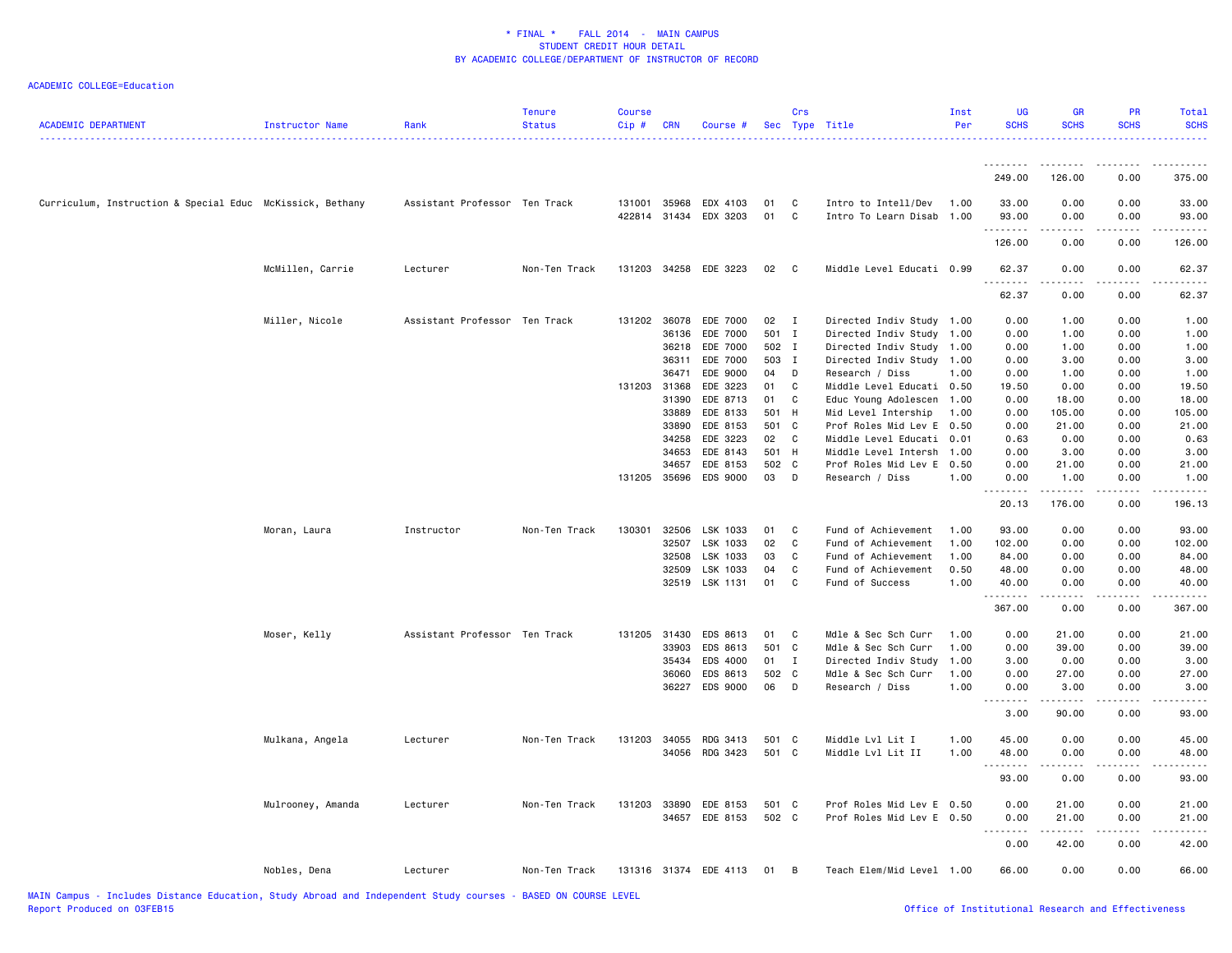| <b>ACADEMIC DEPARTMENT</b>                          | <b>Instructor Name</b>                              | Rank                | <b>Tenure</b><br><b>Status</b> | <b>Course</b><br>$Cip$ # | <b>CRN</b>     | Course #              | Sec          | Crs<br>Type    | Title                                      | Inst<br>Per  | <b>UG</b><br><b>SCHS</b> | <b>GR</b><br><b>SCHS</b>                                                                                                                                     | PR<br><b>SCHS</b>                   | Total<br><b>SCHS</b>                                                                                                                                          |
|-----------------------------------------------------|-----------------------------------------------------|---------------------|--------------------------------|--------------------------|----------------|-----------------------|--------------|----------------|--------------------------------------------|--------------|--------------------------|--------------------------------------------------------------------------------------------------------------------------------------------------------------|-------------------------------------|---------------------------------------------------------------------------------------------------------------------------------------------------------------|
| Curriculum, Instruction & Special Educ Nobles, Dena |                                                     | Lecturer            | Non-Ten Track                  | 131316                   | 31375          | EDE 4113              | 02           | В              | Teach Elem/Mid Level 0.50                  |              | 34.50                    | 0.00                                                                                                                                                         | 0.00                                | .<br>34.50                                                                                                                                                    |
|                                                     |                                                     |                     |                                |                          | 31376          | EDE 4113              | 03           | B              | Teach Elem/Mid Level 1.00                  |              | 72.00                    | 0.00                                                                                                                                                         | 0.00                                | 72.00                                                                                                                                                         |
|                                                     |                                                     |                     |                                |                          | 33883          | EDE 4113              | 501          | $\mathbf{C}$   | Teach Elem/Mid Level 1.00                  |              | 24.00                    | 0.00                                                                                                                                                         | 0.00                                | 24.00                                                                                                                                                         |
|                                                     |                                                     |                     |                                |                          | 34667          | EDE 4113              | 502 B        |                | Teach Elem/Mid Level 1.00                  |              | 30.00<br>.               | 0.00<br>$\frac{1}{2} \left( \frac{1}{2} \right) \left( \frac{1}{2} \right) \left( \frac{1}{2} \right) \left( \frac{1}{2} \right) \left( \frac{1}{2} \right)$ | 0.00<br>.                           | 30.00<br>.                                                                                                                                                    |
|                                                     |                                                     |                     |                                |                          |                |                       |              |                |                                            |              | 226.50                   | 0.00                                                                                                                                                         | 0.00                                | 226.50                                                                                                                                                        |
|                                                     | Parsons, Marcia                                     | Lecturer            | Non-Ten Track                  |                          |                | 131315 33375 RDG 3513 | 01           | <b>C</b>       | Rdg Strag Second Sch 1.00                  |              | 84.00<br>.               | 0.00<br><b>.</b>                                                                                                                                             | 0.00<br>.                           | 84.00<br>.                                                                                                                                                    |
|                                                     |                                                     |                     |                                |                          |                |                       |              |                |                                            |              | 84.00                    | 0.00                                                                                                                                                         | 0.00                                | 84.00                                                                                                                                                         |
|                                                     | Platt, Jennifer                                     | Lecturer            | Non-Ten Track                  |                          |                | 131202 33886 EDE 4883 | 501 C        |                | Manag Elem/Mid Lvl C 1.00                  |              | 45.00<br>.               | 0.00<br><b>.</b>                                                                                                                                             | 0.00<br>د د د د                     | 45.00<br>.                                                                                                                                                    |
|                                                     |                                                     |                     |                                |                          |                |                       |              |                |                                            |              | 45.00                    | 0.00                                                                                                                                                         | 0.00                                | 45.00                                                                                                                                                         |
|                                                     | Pope, Margaret                                      | Associate Professor | Tenured                        | 131202                   | 35693          | EDE 7000              | 01           | $\mathbf{I}$   | Directed Indiv Study 1.00                  |              | 0.00                     | 3.00                                                                                                                                                         | 0.00                                | 3.00                                                                                                                                                          |
|                                                     |                                                     |                     |                                |                          | 35784          | EDE 9000              | 01           | D              | Research / Diss                            | 1.00         | 0.00                     | 2.00                                                                                                                                                         | 0.00                                | 2.00                                                                                                                                                          |
|                                                     |                                                     |                     |                                |                          | 131316 31375   | EDE 4113              | 02           | B              | Teach Elem/Mid Level 0.50                  |              | 34.50<br>----            | 0.00                                                                                                                                                         | 0.00<br>$\sim$ $\sim$ $\sim$ $\sim$ | 34.50<br>$\frac{1}{2} \left( \frac{1}{2} \right) \left( \frac{1}{2} \right) \left( \frac{1}{2} \right) \left( \frac{1}{2} \right) \left( \frac{1}{2} \right)$ |
|                                                     |                                                     |                     |                                |                          |                |                       |              |                |                                            |              | 34.50                    | 5.00                                                                                                                                                         | 0.00                                | 39.50                                                                                                                                                         |
|                                                     | Robichaux-Davis, Rebecc Associate Professor Tenured |                     |                                | 131202 36594             |                | EDE 9000              | 05           | D              | Research / Diss                            | 1.00         | 0.00                     | 1.00                                                                                                                                                         | 0.00                                | 1.00                                                                                                                                                          |
|                                                     |                                                     |                     |                                | 131311 31372             |                | EDE 3523              | 01           | C              | Found EL/ML Math Edu 0.50                  |              | 31.50                    | 0.00                                                                                                                                                         | 0.00                                | 31.50                                                                                                                                                         |
|                                                     |                                                     |                     |                                |                          | 31378          | EDE 4123              | 01           | B              | Teach Elem/Mid Level 1.00                  |              | 66.00                    | 0.00                                                                                                                                                         | 0.00                                | 66.00                                                                                                                                                         |
|                                                     |                                                     |                     |                                |                          | 31379          | EDE 4123              | 02           | $\overline{B}$ | Teach Elem/Mid Level 1.00                  |              | 69.00<br>.               | 0.00<br><b>.</b>                                                                                                                                             | 0.00<br>.                           | 69.00<br>.                                                                                                                                                    |
|                                                     |                                                     |                     |                                |                          |                |                       |              |                |                                            |              | 166.50                   | 1.00                                                                                                                                                         | 0.00                                | 167.50                                                                                                                                                        |
|                                                     | Shea, Donna                                         | Non-Faculty         | Not Applicable                 | 131001                   | 31448          | EDX 4886              | 01           | F              | Teach Internship in                        | 1.00         | 42.00                    | 0.00                                                                                                                                                         | 0.00                                | 42.00                                                                                                                                                         |
|                                                     |                                                     |                     |                                |                          | 31449          | EDX 4896              | 01           | F              | Teach Internship in                        | 1.00         | 42.00                    | 0.00                                                                                                                                                         | 0.00                                | 42.00                                                                                                                                                         |
|                                                     |                                                     |                     |                                |                          | 33909          | EDX 4886              | 501          | - F            | Teach Internship in                        | 1.00         | 24.00                    | 0.00                                                                                                                                                         | 0.00                                | 24.00                                                                                                                                                         |
|                                                     |                                                     |                     |                                |                          | 33910          | EDX 4896              | 501          | -F             | Teach Internship in                        | 1.00         | 24.00                    | 0.00                                                                                                                                                         | 0.00                                | 24.00                                                                                                                                                         |
|                                                     |                                                     |                     |                                | 131202 31387             |                | EDE 4886              | 01           | E              | Elem.Mid Lvl Interns 1.00                  |              | 96.00                    | 0.00                                                                                                                                                         | 0.00                                | 96.00                                                                                                                                                         |
|                                                     |                                                     |                     |                                |                          | 31388          | EDE 4896              | 01           | E              | Elem/Mid Levl Intern 1.00                  |              | 102.00                   | 0.00                                                                                                                                                         | 0.00                                | 102.00                                                                                                                                                        |
|                                                     |                                                     |                     |                                |                          | 33887          | EDE 4886              | 501          | E              | Elem.Mid Lvl Interns                       | 1.00         | 96.00                    | 0.00                                                                                                                                                         | 0.00                                | 96.00                                                                                                                                                         |
|                                                     |                                                     |                     |                                |                          | 33888          | EDE 4896              | 501          | E              | Elem/Mid Levl Intern 1.00                  |              | 90.00                    | 0.00                                                                                                                                                         | 0.00                                | 90.00                                                                                                                                                         |
|                                                     |                                                     |                     |                                | 131205 31428             |                | EDS 4886              | 01           | F              | Teach Intern in Sec                        | 1.00         | 78.00                    | 0.00                                                                                                                                                         | 0.00                                | 78.00                                                                                                                                                         |
|                                                     |                                                     |                     |                                |                          | 31429          | EDS 4896              | 01           | F.             | Teach Intern in Sec                        | 1.00         | 78.00                    | 0.00                                                                                                                                                         | 0.00                                | 78.00                                                                                                                                                         |
|                                                     |                                                     |                     |                                |                          | 33894<br>33895 | EDS 4886<br>EDS 4896  | 501<br>501 F | - F            | Teach Intern in Sec<br>Teach Intern in Sec | 1.00<br>1.00 | 24.00<br>24.00           | 0.00<br>0.00                                                                                                                                                 | 0.00<br>0.00                        | 24.00<br>24.00                                                                                                                                                |
|                                                     |                                                     |                     |                                |                          |                |                       |              |                |                                            |              | .<br>720.00              | المتمام المتحدة<br>0.00                                                                                                                                      | د د د د<br>0.00                     | .<br>720.00                                                                                                                                                   |
|                                                     | Slater, Latonya                                     | Lecturer            | Non-Ten Track                  | 131202                   | 31366          | EDE 3123              | 03           | В              | Early Childhood Ed                         | 1.00         | 69.00                    | 0.00                                                                                                                                                         | 0.00                                | 69.00                                                                                                                                                         |
|                                                     |                                                     |                     |                                | 131315 33367             |                | RDG 3123              | 01           | C              | Early Lit Instruct I 0.99                  |              | 74.25                    | 0.00                                                                                                                                                         | 0.00                                | 74.25                                                                                                                                                         |
|                                                     |                                                     |                     |                                |                          | 33369          | RDG 3123              | 03           | C              | Early Lit Instruct I 0.99                  |              | 68.31                    | 0.00                                                                                                                                                         | 0.00                                | 68.31                                                                                                                                                         |
|                                                     |                                                     |                     |                                |                          | 33370          | RDG 3123              | 04           | C              | Early Lit Instruct I 0.99                  |              | 74.25<br>.               | 0.00                                                                                                                                                         | 0.00                                | 74.25<br>.                                                                                                                                                    |
|                                                     |                                                     |                     |                                |                          |                |                       |              |                |                                            |              | 285.81                   | 0.00                                                                                                                                                         | 0.00                                | 285.81                                                                                                                                                        |
|                                                     | Smith, Kimberly                                     | Lecturer            | Non-Ten Track                  | 131099                   | 32495          | LSK 0103              | 01           | C              | Intermediate Reading 1.00                  |              | 45.00                    | 0.00                                                                                                                                                         | 0.00                                | 45.00                                                                                                                                                         |
|                                                     |                                                     |                     |                                | 131202 31386             |                | EDE 4883              | 01           | C              | Manag Elem/Mid Lvl C 1.00                  |              | 51.00                    | 0.00                                                                                                                                                         | 0.00                                | 51.00                                                                                                                                                         |
|                                                     |                                                     |                     |                                | 131315 32502             |                | LSK 1023              | 01           | C              | Col Read/Study Skill 1.00                  |              | 84.00                    | 0.00                                                                                                                                                         | 0.00                                | 84.00                                                                                                                                                         |
|                                                     |                                                     |                     |                                |                          | 32504          | LSK 1023              | 03           | C              | Col Read/Study Skill 1.00                  |              | 87.00                    | 0.00                                                                                                                                                         | 0.00                                | 87.00                                                                                                                                                         |
|                                                     |                                                     |                     |                                |                          | 32505          | LSK 1023              | 04           | C              | Col Read/Study Skill 1.00                  |              | 84.00                    | 0.00                                                                                                                                                         | 0.00                                | 84.00                                                                                                                                                         |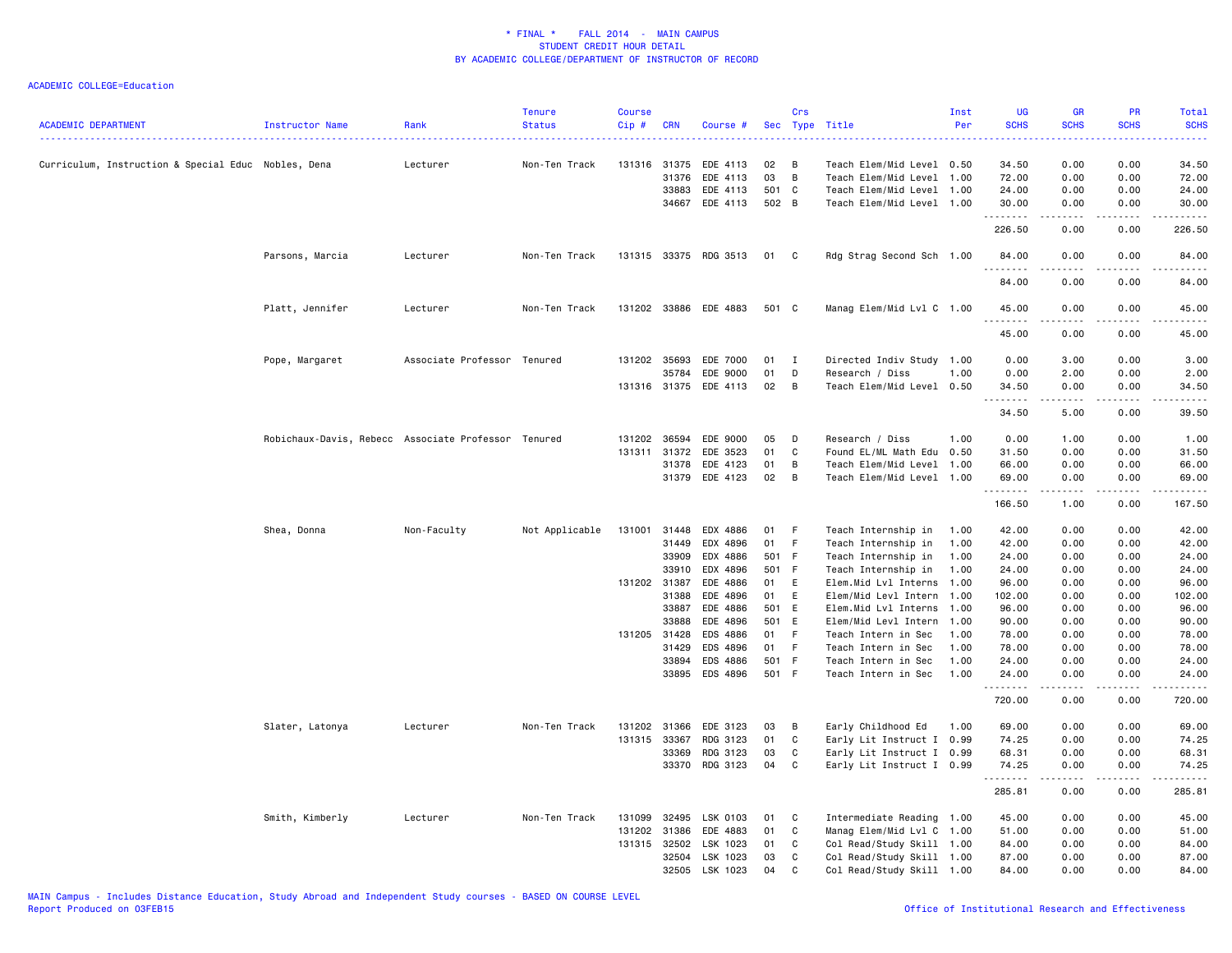| <b>ACADEMIC DEPARTMENT</b>                           | Instructor Name   | Rank                          | <b>Tenure</b><br><b>Status</b> | Course<br>Cip# | <b>CRN</b>     | Course #              |                | Crs          | Sec Type Title                                         | Inst<br>Per | <b>UG</b><br><b>SCHS</b> | <b>GR</b><br><b>SCHS</b>            | <b>PR</b><br><b>SCHS</b>     | Total<br><b>SCHS</b><br>. |
|------------------------------------------------------|-------------------|-------------------------------|--------------------------------|----------------|----------------|-----------------------|----------------|--------------|--------------------------------------------------------|-------------|--------------------------|-------------------------------------|------------------------------|---------------------------|
|                                                      |                   |                               |                                |                |                |                       |                |              |                                                        |             | --------                 | --------                            | -----                        | $- - - - - - -$           |
|                                                      |                   |                               |                                |                |                |                       |                |              |                                                        |             | 351.00                   | 0.00                                | 0.00                         | 351.00                    |
| Curriculum, Instruction & Special Educ Suggs, Sophia |                   | Lecturer                      | Non-Ten Track                  |                |                | 131205 31421 EDS 3411 | 01             | E            | Prac In Secondary Ed 1.00                              |             | 17.00                    | 0.00                                | 0.00                         | 17.00                     |
|                                                      |                   |                               |                                |                |                |                       |                |              |                                                        |             | .<br>17.00               | 0.00                                | 0.00                         | .<br>17.00                |
|                                                      | Sullivan, Sammy   | Lecturer                      | Non-Ten Track                  | 131203 33901   |                | EDS 8243              | 502 C          |              | Adv. Plan Manage Lea 1.00                              |             | 0.00                     | 18.00                               | 0.00                         | 18.00                     |
|                                                      |                   |                               |                                | 131205 33893   |                | EDS 4873              | 501 C          |              | Managing Secondary C 1.00                              |             | 15.00<br>.               | 0.00<br>$\frac{1}{2}$               | 0.00<br>$\sim$ $\sim$ $\sim$ | 15.00<br>د د د د د        |
|                                                      |                   |                               |                                |                |                |                       |                |              |                                                        |             | 15.00                    | 18.00                               | 0.00                         | 33.00                     |
|                                                      | Vance, Jill       | Lecturer                      | Non-Ten Track                  |                |                | 422814 31440 EDX 3213 | 07 C           |              | Indiv Inst Except Ch 1.00                              |             | 99.00<br><u>.</u>        | 0.00<br>-----                       | 0.00<br>.                    | 99.00<br>.                |
|                                                      |                   |                               |                                |                |                |                       |                |              |                                                        |             | 99.00                    | 0.00                                | 0.00                         | 99.00                     |
|                                                      | Vines, Courtney   | Instructor                    | Non-Ten Track                  | 131202 31365   |                | EDE 3123              | 02             | C            | Early Childhood Ed                                     | 1.00        | 81.00                    | 0.00                                | 0.00                         | 81.00                     |
|                                                      |                   |                               |                                |                | 33879          | EDE 3123              | 501 C          |              | Early Childhood Ed                                     | 1.00        | 45.00<br>.               | 0.00                                | 0.00                         | 45.00                     |
|                                                      |                   |                               |                                |                |                |                       |                |              |                                                        |             | 126.00                   | 0.00                                | 0.00                         | 126.00                    |
|                                                      | Virden, Jennifer  | Lecturer                      | Non-Ten Track                  | 131311 33884   |                | EDE 4123              | 501 C          |              | Teach Elem/Mid Level 1.00                              |             | 21.00                    | 0.00                                | 0.00                         | 21.00                     |
|                                                      |                   |                               |                                |                |                | 34655 EDE 4123        | 502 B          |              | Teach Elem/Mid Level 1.00                              |             | 33.00<br>.               | 0.00<br>$\sim$ $\sim$ $\sim$ $\sim$ | 0.00<br>$\sim$ $\sim$ $\sim$ | 33.00                     |
|                                                      |                   |                               |                                |                |                |                       |                |              |                                                        |             | 54.00                    | 0.00                                | 0.00                         | 54.00                     |
|                                                      | Walker, Ryan      | Assistant Professor Ten Track |                                | 130301         |                | 36310 EDS 9413        | 02             | E            | Prac College Teach                                     | 1.00        | 0.00                     | 3.00                                | 0.00                         | 3.00                      |
|                                                      |                   |                               |                                | 131205         | 35862          | EDS 9000              | 04             | D            | Research / Diss                                        | 1.00        | 0.00                     | 5.00                                | 0.00                         | 5.00                      |
|                                                      |                   |                               |                                |                | 35981<br>36237 | EDS 7000<br>EDS 4000  | 01<br>03       | I<br>T       | Directed Indiv Study 1.00<br>Directed Indiv Study 1.00 |             | 0.00<br>3.00             | 3.00<br>0.00                        | 0.00<br>0.00                 | 3.00<br>3.00              |
|                                                      |                   |                               |                                |                | 36432          | EDS 7000              | 09             | $\mathbf{I}$ | Directed Indiv Study 1.00                              |             | 0.00                     | 3.00                                | 0.00                         | 3.00                      |
|                                                      |                   |                               |                                |                | 36433          | EDS 4000              | 04             | $\mathbf{I}$ | Directed Indiv Study 1.00                              |             | 3.00                     | 0.00                                | 0.00                         | 3.00                      |
|                                                      |                   |                               |                                |                |                | 131316 31424 EDS 4653 | S01 C          |              | Method Teach Science 1.00                              |             | 12.00                    | 0.00                                | 0.00                         | 12.00                     |
|                                                      |                   |                               |                                |                |                |                       |                |              |                                                        |             | .<br>18.00               | .<br>14.00                          | $- - - -$<br>0.00            | د د د د د<br>32.00        |
|                                                      | Wiley, Holly      | Instructor                    | Non-Ten Track                  | 260908         | 34343          | EP 4183               | 02             | B            | Exercise & Weight Co 1.00                              |             | 300.00                   | 0.00                                | 0.00                         | 300.00                    |
|                                                      |                   |                               |                                | 310501         | 32446          | KI 2023               | 02             | C            | Found of Health Educ 1.00                              |             | 258.00                   | 0.00                                | 0.00                         | 258.00                    |
|                                                      |                   |                               |                                |                | 32962          | PE 3153               | 01             | C            | Methods of Elem PE                                     | 1.00        | 87.00                    | 0.00                                | 0.00                         | 87.00                     |
|                                                      |                   |                               |                                | 310505 32451   |                | KI 2603               | 01             | C            | Medical Terminology                                    | 1.00        | 972.00<br>.              | 0.00<br>.                           | 0.00<br>$- - - -$            | 972.00<br>$- - - - - - -$ |
|                                                      |                   |                               |                                |                |                |                       |                |              |                                                        |             | 1617.00                  | 0.00                                | 0.00                         | 1617.00                   |
|                                                      | Wofford, Jennifer | Instructor                    | Non-Ten Track                  |                |                | 131305 33377 RDG 4133 | 02             | $\mathbf{C}$ | Integrat Lang Art In 1.00                              |             | 69.00                    | 0.00                                | 0.00                         | 69.00                     |
|                                                      |                   |                               |                                |                | 33378          | RDG 4133              | 03             | C            | Integrat Lang Art In 1.00                              |             | 75.00                    | 0.00                                | 0.00                         | 75.00                     |
|                                                      |                   |                               |                                |                | 34057<br>34670 | RDG 4133<br>RDG 4133  | 501 C<br>502 B |              | Integrat Lang Art In 1.00<br>Integrat Lang Art In 1.00 |             | 24.00<br>30.00           | 0.00<br>0.00                        | 0.00<br>0.00                 | 24.00<br>30.00            |
|                                                      |                   |                               |                                |                |                |                       |                |              |                                                        |             | .<br>198.00              | .<br>0.00                           | $- - - -$<br>0.00            | . <u>.</u> .<br>198.00    |
|                                                      | Yuan, Ruiping     | Instructor                    | Non-Ten Track                  | 131202 31364   |                | EDE 3123              | 01             | C            | Early Childhood Ed                                     | 1.00        | 81.00                    | 0.00                                | 0.00                         | 81.00                     |
|                                                      |                   |                               |                                | 131315 33363   |                | RDG 3113              | 01             | C            | Early Literacy Instr 0.99                              |             | 74.25                    | 0.00                                | 0.00                         | 74.25                     |
|                                                      |                   |                               |                                |                | 33365          | RDG 3113              | 03             | C            | Early Literacy Instr 0.99                              |             | 68.31                    | 0.00                                | 0.00                         | 68.31                     |
|                                                      |                   |                               |                                |                | 33366          | RDG 3113              | 04             | C            | Early Literacy Instr 0.99                              |             | 74.25                    | 0.00                                | 0.00                         | 74.25                     |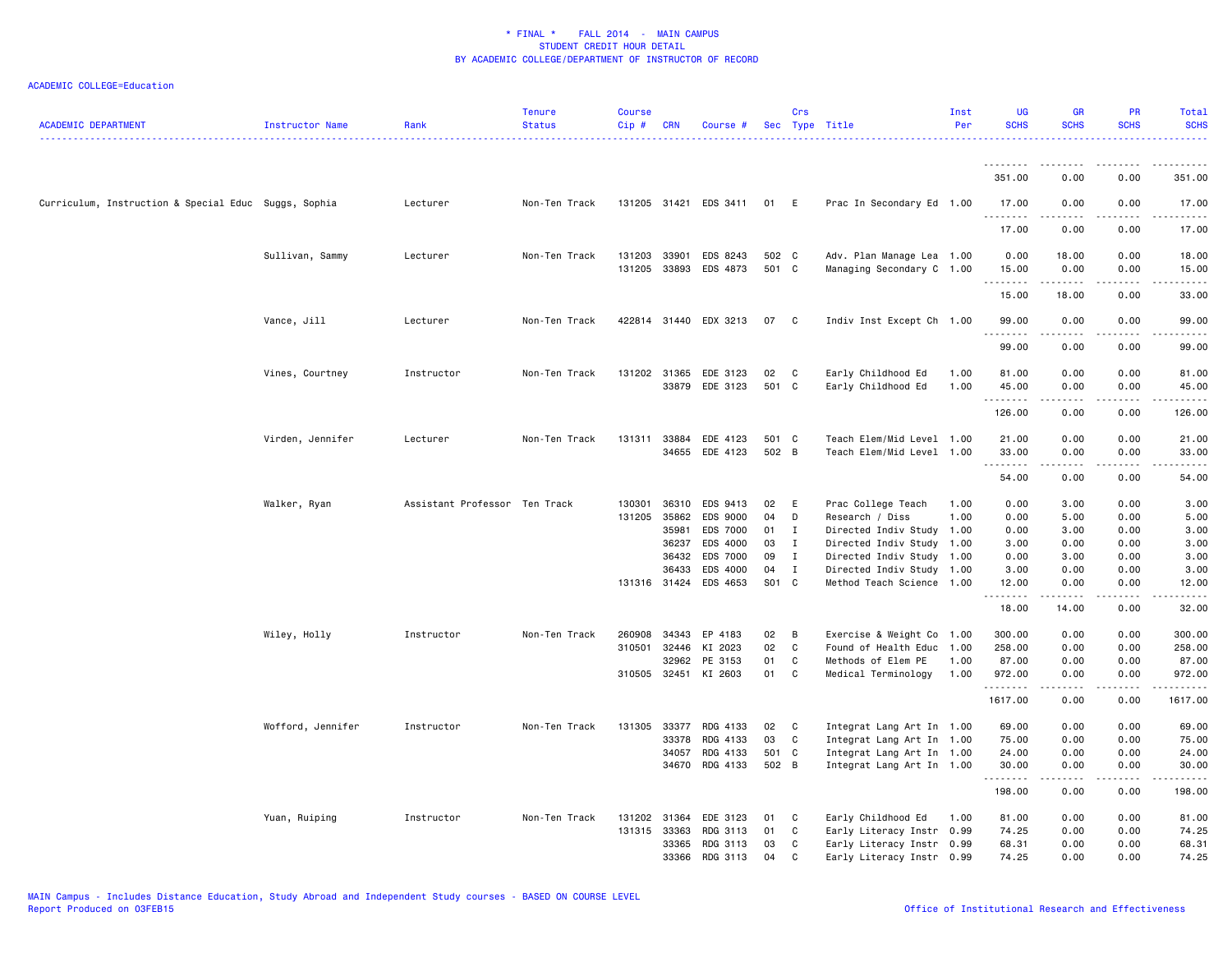| ACADEMIC DEPARTMENT | Instructor Name | Tenure<br>Status | Course | Cip # CRN Course # Sec Type Title |  | Inst<br>Per | <b>SCHS</b> |  | Total<br><b>SCHS</b> |
|---------------------|-----------------|------------------|--------|-----------------------------------|--|-------------|-------------|--|----------------------|
| ----                |                 |                  |        |                                   |  |             |             |  |                      |

|                                        | 297.81    | 0.00     | 0.00                 | 297.81     |
|----------------------------------------|-----------|----------|----------------------|------------|
|                                        | --------- | ________ | --------<br>-------- | ========== |
| Curriculum, Instruction & Special Educ | 7687.50   | 1250.00  | 0.00                 | 8937.50    |
|                                        |           |          | --------             | ========== |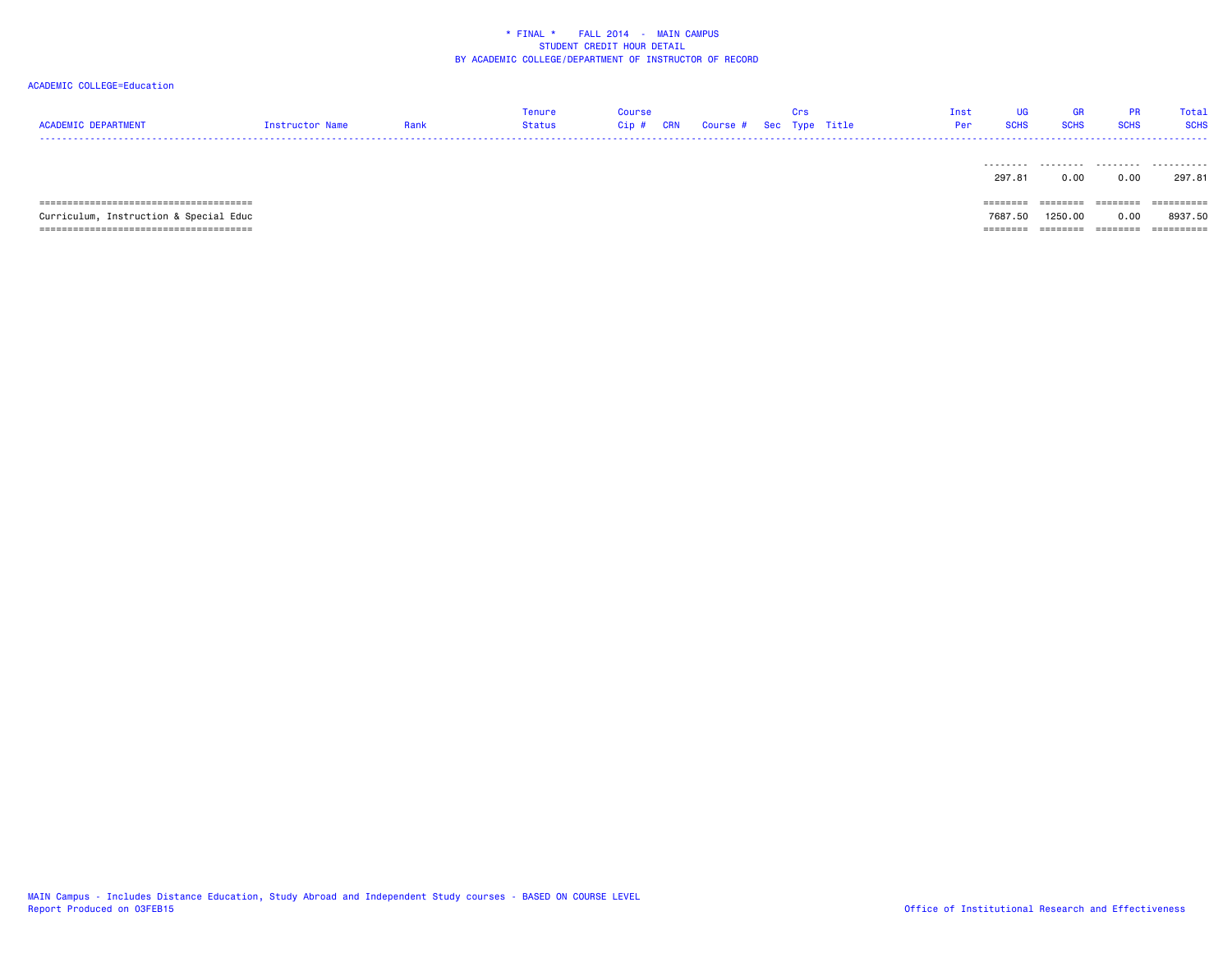| <b>ACADEMIC DEPARTMENT</b>            | <b>Instructor Name</b> | Rank                               | <b>Tenure</b><br><b>Status</b> | <b>Course</b><br>Cip# | <b>CRN</b> | Course #              | <b>Sec</b> | Crs          | Type Title                | Inst<br>Per | <b>UG</b><br><b>SCHS</b> | <b>GR</b><br><b>SCHS</b>                                                                                                          | <b>PR</b><br><b>SCHS</b> | <b>Total</b><br><b>SCHS</b>                                                                                                        |
|---------------------------------------|------------------------|------------------------------------|--------------------------------|-----------------------|------------|-----------------------|------------|--------------|---------------------------|-------------|--------------------------|-----------------------------------------------------------------------------------------------------------------------------------|--------------------------|------------------------------------------------------------------------------------------------------------------------------------|
| Dean of Education                     | Bradford, Courtney     | Grad Service Assist Not Applicable |                                |                       |            | 131315 32496 LSK 1001 | 01         | C.           | Freshman Seminar          | 1.00        | 20.00                    | 0.00                                                                                                                              | 0.00                     | 20.00                                                                                                                              |
|                                       |                        |                                    |                                |                       |            |                       |            |              |                           |             | 20.00                    | ----<br>0.00                                                                                                                      | .<br>0.00                | . <b>.</b><br>20.00                                                                                                                |
|                                       | Clausen, Joshua        | Grad Service Assist Not Applicable |                                |                       |            | 131315 34628 LSK 1001 | 03         | $\mathbf{C}$ | Freshman Seminar          | 1.00        | 11.00                    | 0.00                                                                                                                              | 0.00                     | 11.00                                                                                                                              |
|                                       |                        |                                    |                                |                       |            |                       |            |              |                           |             | .<br>11.00               | .<br>0.00                                                                                                                         | -----<br>0.00            | $\begin{array}{cccccccccccccc} \bullet & \bullet & \bullet & \bullet & \bullet & \bullet & \bullet & \bullet \end{array}$<br>11.00 |
|                                       | King, Mary             | Instructor                         | Non-Ten Track                  | 130301                |            | 32516 LSK 1041        | 07         | C            | College Success I         | 1.00        | 33.00                    | 0.00                                                                                                                              | 0.00                     | 33.00                                                                                                                              |
|                                       |                        |                                    |                                |                       | 32517      | LSK 1041              | 08         | C.           | College Success I         | 1.00        | 28.00                    | 0.00                                                                                                                              | 0.00                     | 28.00                                                                                                                              |
|                                       |                        |                                    |                                |                       | 32518      | LSK 1041              | 09         | C            | College Success I         | 1.00        | 22.00                    | 0.00                                                                                                                              | 0.00                     | 22.00                                                                                                                              |
|                                       |                        |                                    |                                | 131315 32503          |            | LSK 1023              | 02         | C            | Col Read/Study Skill 1.00 |             | 78.00<br>.               | 0.00<br>$\frac{1}{2} \left( \frac{1}{2} \right) \left( \frac{1}{2} \right) \left( \frac{1}{2} \right) \left( \frac{1}{2} \right)$ | 0.00<br>.                | 78.00<br>.                                                                                                                         |
|                                       |                        |                                    |                                |                       |            |                       |            |              |                           |             | 161.00                   | 0.00                                                                                                                              | 0.00                     | 161.00                                                                                                                             |
|                                       | Lambert, Abby          | Grad Service Assist Not Applicable |                                | 131315 32497          |            | LSK 1001              | 02         | C            | Freshman Seminar          | 1.00        | 19.00                    | 0.00                                                                                                                              | 0.00                     | 19.00                                                                                                                              |
|                                       |                        |                                    |                                |                       | 34632      | LSK 1001              | 07         | C            | Freshman Seminar          | 1.00        | 19.00                    | 0.00                                                                                                                              | 0.00                     | 19.00                                                                                                                              |
|                                       |                        |                                    |                                |                       |            | 34633 LSK 1001        | 08         | C            | Freshman Seminar          | 1.00        | 16.00                    | 0.00                                                                                                                              | 0.00                     | 16.00                                                                                                                              |
|                                       |                        |                                    |                                |                       |            |                       |            |              |                           |             | .<br>54.00               | $\sim$ $\sim$ $\sim$<br>0.00                                                                                                      | 0.00                     | 54.00                                                                                                                              |
|                                       | Pfleegor, Erica        | Lecturer                           | Non-Ten Track                  | 130301                |            | 32520 LSK 2010        | 01         | C            | Praxis: Acad Core En 1.00 |             | 56.00                    | 0.00                                                                                                                              | 0.00                     | 56.00                                                                                                                              |
|                                       |                        |                                    |                                |                       |            |                       |            |              |                           |             | 56.00                    | . <b>. .</b> .<br>0.00                                                                                                            | 0.00                     | . <b>.</b> .<br>56.00                                                                                                              |
|                                       | Stallworth, Ingrid     | Instructor                         | Non-Ten Track                  | 130301                | 32510      | LSK 1041              | 01         | C            | College Success I         | 1.00        | 20.00                    | 0.00                                                                                                                              | 0.00                     | 20.00                                                                                                                              |
|                                       |                        |                                    |                                |                       | 32511      | LSK 1041              | 02         | C            | College Success I         | 1.00        | 24.00                    | 0.00                                                                                                                              | 0.00                     | 24.00                                                                                                                              |
|                                       |                        |                                    |                                |                       | 32512      | LSK 1041              | 03         | C            | College Success I         | 1.00        | 11.00                    | 0.00                                                                                                                              | 0.00                     | 11.00                                                                                                                              |
|                                       |                        |                                    |                                |                       | 32513      | LSK 1041              | 04         | C.           | College Success I         | 1.00        | 22.00                    | 0.00                                                                                                                              | 0.00                     | 22.00                                                                                                                              |
|                                       |                        |                                    |                                |                       | 32514      | LSK 1041              | 05         | C.           | College Success I         | 1.00        | 26.00                    | 0.00                                                                                                                              | 0.00                     | 26.00                                                                                                                              |
|                                       |                        |                                    |                                |                       | 32515      | LSK 1041              | 06         | C            | College Success I         | 1.00        | 12.00                    | 0.00                                                                                                                              | 0.00                     | 12.00                                                                                                                              |
|                                       |                        |                                    |                                | 131315 32498          |            | LSK 1011              | 01         | C.           | Study Skills              | 1.00        | 28.00                    | 0.00                                                                                                                              | 0.00                     | 28.00                                                                                                                              |
|                                       |                        |                                    |                                |                       | 32499      | LSK 1011              | 02         | C            | Study Skills              | 1.00        | 28.00                    | 0.00                                                                                                                              | 0.00                     | 28.00                                                                                                                              |
|                                       |                        |                                    |                                |                       | 34630      | LSK 1001              | 05         | C            | Freshman Seminar          | 1.00        | 23.00                    | 0.00                                                                                                                              | 0.00                     | 23.00                                                                                                                              |
|                                       |                        |                                    |                                |                       |            |                       |            |              |                           |             | <u>.</u><br>194.00       | .<br>0.00                                                                                                                         | . <b>.</b><br>0.00       | .<br>194.00                                                                                                                        |
| Dean of Education                     |                        |                                    |                                |                       |            |                       |            |              |                           |             | 496.00                   | eeeeeee<br>0.00                                                                                                                   | ========<br>0.00         | 496.00                                                                                                                             |
| ------------------------------------- |                        |                                    |                                |                       |            |                       |            |              |                           |             | -------- -------         |                                                                                                                                   |                          | ======== =========                                                                                                                 |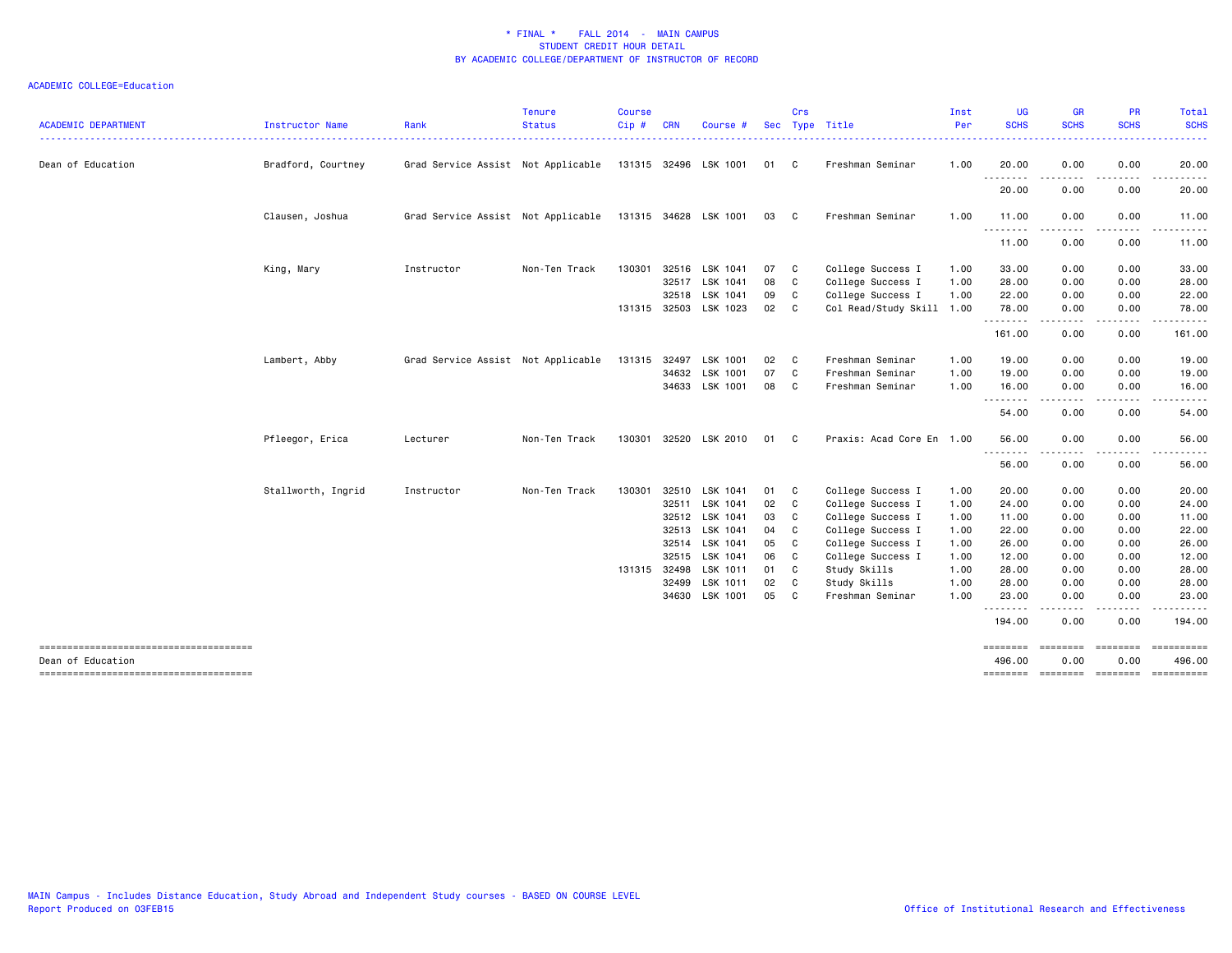| <b>ACADEMIC DEPARTMENT</b>                          | Instructor Name   | Rank                          | <b>Tenure</b><br><b>Status</b> | Course<br>Cip# | <b>CRN</b>   | Course #              | Sec   | Crs          | Type Title                | Inst<br>Per | <b>UG</b><br><b>SCHS</b><br>. | GR<br><b>SCHS</b>                                                                                                                                    | PR<br><b>SCHS</b>    | Total<br><b>SCHS</b><br>.            |
|-----------------------------------------------------|-------------------|-------------------------------|--------------------------------|----------------|--------------|-----------------------|-------|--------------|---------------------------|-------------|-------------------------------|------------------------------------------------------------------------------------------------------------------------------------------------------|----------------------|--------------------------------------|
| Instructional Systems & Workforce Deve Adams, James |                   | Associate Professor Tenured   |                                | 131309         | 34082        | TKT 4886              | 501   | - F          | Teaching Intern Tech 1.00 |             | 6.00                          | 0.00                                                                                                                                                 | 0.00                 | 6.00                                 |
|                                                     |                   |                               |                                |                | 34083        | TKT 4896              | 501 F |              | Teaching Intern Tech 1.00 |             | 6.00                          | 0.00                                                                                                                                                 | 0.00                 | 6.00                                 |
|                                                     |                   |                               |                                |                | 131310 34077 | TKT 4183              | 501 C |              | Meth Tchn Career Pat 1.00 |             | 12.00                         | 0.00                                                                                                                                                 | 0.00                 | 12.00                                |
|                                                     |                   |                               |                                |                | 34084        | TKT 6183              | 501   | C            | Meth Tchn Career Pat 1.00 |             | 0.00                          | 24.00                                                                                                                                                | 0.00                 | 24.00                                |
|                                                     |                   |                               |                                | 131319         | 34959        | <b>TKT 9000</b>       | 01    | D            | Research / Diss           | 1.00        | 0.00                          | 28.00                                                                                                                                                | 0.00                 | 28.00                                |
|                                                     |                   |                               |                                |                | 36528        | <b>TKT 7000</b>       | 02    | $\mathbf{I}$ | Directed Indiv Study 1.00 |             | 0.00                          | 3.00                                                                                                                                                 | 0.00                 | 3.00                                 |
|                                                     |                   |                               |                                |                | 131399 33554 | TKT 4263              | 01    | C            | Diverse Wrk & Ed Env 1.00 |             | 9.00                          | 0.00                                                                                                                                                 | 0.00                 | 9.00                                 |
|                                                     |                   |                               |                                |                | 33561        | TKT 6263              | 01    | C            | Diverse Wrk & Ed Env 1.00 |             | 0.00<br>.                     | 30.00<br>.                                                                                                                                           | 0.00<br>.            | 30.00<br>.                           |
|                                                     |                   |                               |                                |                |              |                       |       |              |                           |             | 33.00                         | 85.00                                                                                                                                                | 0.00                 | 118.00                               |
|                                                     | Alexander, Mary   | Lecturer                      | Non-Ten Track                  | 300000         | 34807        | TKT 4413              | 501   | C            | Veterans Benefits &       | 1.00        | 30.00                         | 0.00                                                                                                                                                 | 0.00                 | 30.00                                |
|                                                     |                   |                               |                                |                |              | 34808 TKT 6413        | 501 C |              | Veterans'Benefits &       | 1.00        | 0.00                          | 27.00                                                                                                                                                | 0.00                 | 27.00                                |
|                                                     |                   |                               |                                |                |              |                       |       |              |                           |             | .                             | .                                                                                                                                                    | .                    | .                                    |
|                                                     |                   |                               |                                |                |              |                       |       |              |                           |             | 30.00                         | 27.00                                                                                                                                                | 0.00                 | 57.00                                |
|                                                     | Ballard, Iva      | Instructor                    | Non-Ten Track                  | 521302         | 30589        | BQA 3123              | 02    | C            | Bus Stat Methods II       | 1.00        | 159.00                        | 0.00                                                                                                                                                 | 0.00                 | 159.00                               |
|                                                     |                   |                               |                                |                | 30590        | BQA 3123              | 03    | C            | Bus Stat Methods II       | 1.00        | 204.00                        | 0.00                                                                                                                                                 | 0.00                 | 204.00                               |
|                                                     |                   |                               |                                |                | 30594        | BQA 9333              | 01    | C            | Stat Methods for Bus 1.00 |             | 0.00                          | 15.00                                                                                                                                                | 0.00                 | 15.00                                |
|                                                     |                   |                               |                                |                | 33829        | BQA 8443              | 501 C |              | Stat Analy Bus Dec        | 1.00        | 0.00                          | 51.00                                                                                                                                                | 0.00                 | 51.00                                |
|                                                     |                   |                               |                                |                |              |                       |       |              |                           |             | .<br>363.00                   | 66.00                                                                                                                                                | . <u>.</u> .<br>0.00 | .<br>429.00                          |
|                                                     | Bass, Amy         | Lecturer                      | Non-Ten Track                  | 130301         |              | 34014 LSK 2010        | 501 C |              | Praxis: Acad Core En 1.00 |             | 47.00                         | 0.00                                                                                                                                                 | 0.00                 | 47.00                                |
|                                                     |                   |                               |                                |                |              | 131315 34013 LSK 1023 | 501 C |              | Col Read/Study Skill 1.00 |             | 81.00                         | 0.00                                                                                                                                                 | 0.00                 | 81.00                                |
|                                                     |                   |                               |                                |                |              |                       |       |              |                           |             | .                             | $\frac{1}{2} \left( \frac{1}{2} \right) \left( \frac{1}{2} \right) \left( \frac{1}{2} \right) \left( \frac{1}{2} \right) \left( \frac{1}{2} \right)$ | .                    | .                                    |
|                                                     |                   |                               |                                |                |              |                       |       |              |                           |             | 128.00                        | 0.00                                                                                                                                                 | 0.00                 | 128.00                               |
|                                                     | Beriswill, Joanne | Assistant Professor Ten Track |                                | 110301         | 33547        | TKT 1273              | 05    | C            | Computer Application 1.00 |             | 93.00                         | 0.00                                                                                                                                                 | 0.00                 | 93.00                                |
|                                                     |                   |                               |                                | 131309         | 33551        | TKT 3623              | 01    | C            | Dsgn Technology Trai 1.00 |             | 33.00                         | 0.00                                                                                                                                                 | 0.00                 | 33.00                                |
|                                                     |                   |                               |                                |                | 33557        | TKT 4623              | 01    | C            | Del/Eval Tech Traini 1.00 |             | 42.00                         | 0.00                                                                                                                                                 | 0.00                 | 42.00                                |
|                                                     |                   |                               |                                |                |              | 131319 36099 TKT 7000 | 01    | $\mathbf{I}$ | Directed Indiv Study 1.00 |             | 0.00<br>.                     | 3.00<br><b><i><u>.</u></i></b>                                                                                                                       | 0.00<br>.            | 3.00<br><u>.</u>                     |
|                                                     |                   |                               |                                |                |              |                       |       |              |                           |             | 168.00                        | 3.00                                                                                                                                                 | 0.00                 | 171.00                               |
|                                                     | Berryhill, Amy    | Non-Faculty                   | Not Applicable                 |                | 090101 30849 | CO 1013               | 10    | C            | Intro to Communicati 1.00 |             | 102.00                        | 0.00                                                                                                                                                 | 0.00                 | 102.00                               |
|                                                     |                   |                               |                                |                |              |                       |       |              |                           |             | .<br>102.00                   | ------<br>0.00                                                                                                                                       | .<br>0.00            | 102.00                               |
|                                                     | Cornelious, Linda | Professor                     | Tenured                        | 131309         | 34089        | TKT 8213              | 501   | $\mathbf{C}$ | Cont/Meth Career & T 1.00 |             | 0.00                          | 15.00                                                                                                                                                | 0.00                 | 15.00                                |
|                                                     |                   |                               |                                |                | 34267        | TKT 3003              | 01    | E            | Practicum in Tech Tc 1.00 |             | 6.00                          | 0.00                                                                                                                                                 | 0.00                 | 6.00                                 |
|                                                     |                   |                               |                                |                | 34804        | TKT 3003              | 501   | E            | Practicum in Tech Tc 1.00 |             | 9.00                          | 0.00                                                                                                                                                 | 0.00                 | 9.00                                 |
|                                                     |                   |                               |                                | 131319         | 34961        | <b>TKT 9000</b>       | 03    | D            | Research / Diss           | 1.00        | 0.00                          | 16.00                                                                                                                                                | 0.00                 | 16.00                                |
|                                                     |                   |                               |                                | 131321         | 34081        | TKT 4803              | 501   | $\mathbf{C}$ | Integ Tech for Learn 1.00 |             | 9.00                          | 0.00                                                                                                                                                 | 0.00                 | 9.00                                 |
|                                                     |                   |                               |                                |                | 34088        | TKT 6803              | 501 C |              | Integ Tech for Learn 1.00 |             | 0.00                          | 24.00                                                                                                                                                | 0.00                 | 24.00                                |
|                                                     |                   |                               |                                |                |              |                       |       |              |                           |             | -----<br>24.00                | المستبدات<br>55.00                                                                                                                                   | بالمحامر<br>0.00     | $\sim$ $\sim$ $\sim$ $\sim$<br>79.00 |
|                                                     | Crawford, Amie    | Grad Teach Assist             | Not Applicable                 | 110301         | 33544        | TKT 1273              | 02    | C            | Computer Application 1.00 |             | 90.00                         | 0.00                                                                                                                                                 | 0.00                 | 90.00                                |
|                                                     |                   |                               |                                |                |              | 33545 TKT 1273        | 03    | C            | Computer Application 1.00 |             | 93.00                         | 0.00                                                                                                                                                 | 0.00                 | 93.00                                |
|                                                     |                   |                               |                                |                |              |                       |       |              |                           |             | .                             |                                                                                                                                                      |                      | . <u>.</u> .                         |
|                                                     |                   |                               |                                |                |              |                       |       |              |                           |             | 183.00                        | 0.00                                                                                                                                                 | 0.00                 | 183.00                               |
|                                                     | Earle, Marie      | Assistant Professor Ten Track |                                |                |              | 110301 33546 TKT 1273 | 04    | C            | Computer Application 1.00 |             | 96.00                         | 0.00                                                                                                                                                 | 0.00                 | 96.00                                |
|                                                     |                   |                               |                                |                | 34073        | TKT 1273              | 501   | C            | Computer Application 1.00 |             | 75.00                         | 0.00                                                                                                                                                 | 0.00                 | 75.00                                |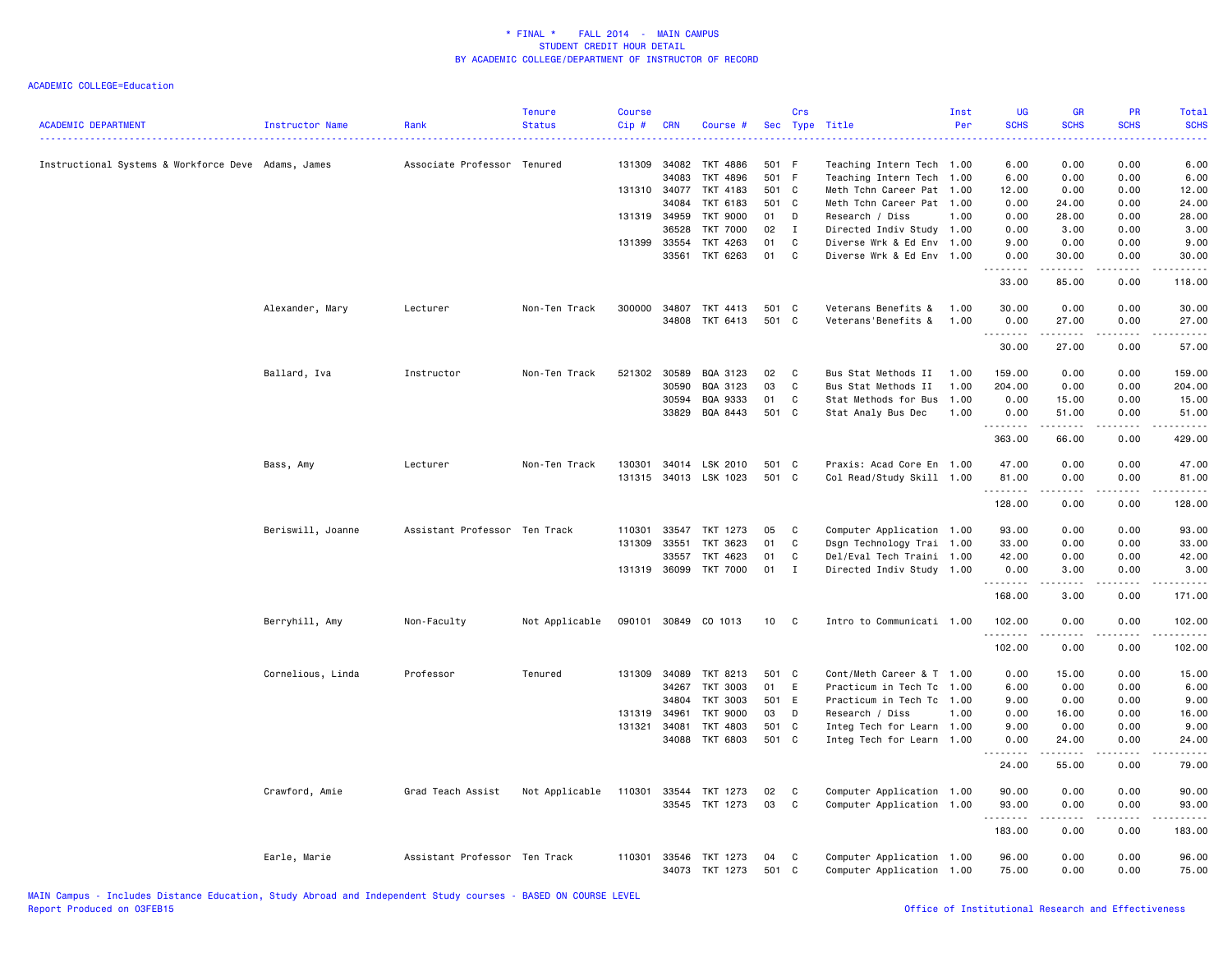| <b>ACADEMIC DEPARTMENT</b>                           | Instructor Name  | Rank                          | <b>Tenure</b><br><b>Status</b> | <b>Course</b><br>$Cip \#$ | <b>CRN</b>   | Course #                                |          | Crs          | Sec Type Title                                         | Inst<br>Per | <b>UG</b><br><b>SCHS</b> | <b>GR</b><br><b>SCHS</b>                                                                                                                                     | <b>PR</b><br><b>SCHS</b>            | <b>Total</b><br><b>SCHS</b> |
|------------------------------------------------------|------------------|-------------------------------|--------------------------------|---------------------------|--------------|-----------------------------------------|----------|--------------|--------------------------------------------------------|-------------|--------------------------|--------------------------------------------------------------------------------------------------------------------------------------------------------------|-------------------------------------|-----------------------------|
|                                                      |                  |                               |                                |                           |              |                                         |          |              |                                                        |             |                          |                                                                                                                                                              |                                     |                             |
|                                                      |                  |                               |                                |                           |              |                                         |          |              |                                                        |             | 171.00                   | 0.00                                                                                                                                                         | 0.00                                | 171.00                      |
| Instructional Systems & Workforce Deve Ewing, Carlos |                  | Grad Teach Assist             | Not Applicable                 | 110301                    |              | 33543 TKT 1273<br>131309 33549 TKT 3463 | 01<br>01 | C<br>B       | Computer Application 1.00<br>Computer Repair/Main 1.00 |             | 96.00<br>51.00           | 0.00<br>0.00                                                                                                                                                 | 0.00<br>0.00                        | 96.00<br>51.00              |
|                                                      |                  |                               |                                |                           |              |                                         |          |              |                                                        |             | .                        |                                                                                                                                                              |                                     | .                           |
|                                                      |                  |                               |                                |                           |              |                                         |          |              |                                                        |             | 147.00                   | 0.00                                                                                                                                                         | 0.00                                | 147.00                      |
|                                                      | Forde, Connie    | Professor                     | Tenured                        |                           |              | 131319 34962 TKT 9000                   | 04       | D            | Research / Diss                                        | 1.00        | 0.00<br>$\sim$ $\sim$    | 17.00                                                                                                                                                        | 0.00                                | 17.00                       |
|                                                      |                  |                               |                                |                           |              |                                         |          |              |                                                        |             | 0.00                     | 17.00                                                                                                                                                        | 0.00                                | 17.00                       |
|                                                      | Giordano, Mickey | Instructor                    | Non-Ten Track                  |                           |              | 131319 35707 TKI 4000                   | 05       | I            | Directed Indiv Study 1.00                              |             | 3.00                     | 0.00                                                                                                                                                         | 0.00                                | 3.00                        |
|                                                      |                  |                               |                                |                           | 36228        | TKI 4000                                | 06       | $\mathbf{I}$ | Directed Indiv Study 1.00                              |             | 3.00                     | 0.00                                                                                                                                                         | 0.00                                | 3.00                        |
|                                                      |                  |                               |                                |                           | 36333        | TKI 4000                                | 07       | $\mathbf{I}$ | Directed Indiv Study 1.00                              |             | 3.00                     | 0.00                                                                                                                                                         | 0.00                                | 3.00                        |
|                                                      |                  |                               |                                | 150303                    | 33527        | TKI 1814                                | 01       | B            | Basic Indust Elec &                                    | 1.00        | 108.00                   | 0.00                                                                                                                                                         | 0.00                                | 108.00                      |
|                                                      |                  |                               |                                | 150405                    | 33541        | TKI 4303                                | 01       | B            | Industrial Robotics                                    | 1.00        | 60.00                    | 0.00                                                                                                                                                         | 0.00                                | 60.00                       |
|                                                      |                  |                               |                                | 150603                    | 33536        | TKI 3044                                | 01       | C            | Industrial Safety                                      | 1.00        | 176.00                   | 0.00                                                                                                                                                         | 0.00                                | 176.00                      |
|                                                      |                  |                               |                                |                           |              | 150612 33538 TKI 4103                   | 01       | B            | Industrial Cntrl Sys 1.00                              |             | 66.00<br>.               | 0.00<br>.                                                                                                                                                    | 0.00<br>.                           | 66.00<br><u>.</u>           |
|                                                      |                  |                               |                                |                           |              |                                         |          |              |                                                        |             | 419.00                   | 0.00                                                                                                                                                         | 0.00                                | 419.00                      |
|                                                      | Huang, Kun       | Assistant Professor Ten Track |                                | 110301                    | 34071        | TKB 4283                                | 501      | B            | Advanced Office Syst 1.00                              |             | 69.00                    | 0.00                                                                                                                                                         | 0.00                                | 69.00                       |
|                                                      |                  |                               |                                |                           | 34072        | TKB 6283                                | 501      | B            | Advanced Office Syst 1.00                              |             | 0.00                     | 12.00                                                                                                                                                        | 0.00                                | 12.00                       |
|                                                      |                  |                               |                                |                           | 34079        | TKT 4713                                | 501      | C            | Authoring for Instr 1.00                               |             | 18.00                    | 0.00                                                                                                                                                         | 0.00                                | 18.00                       |
|                                                      |                  |                               |                                |                           | 34086        | TKT 6713                                | 501      | C            | Authoring for Instr                                    | 1.00        | 0.00                     | 3.00                                                                                                                                                         | 0.00                                | 3.00                        |
|                                                      |                  |                               |                                |                           | 139999 34273 | TKT 8990                                | 02       | C            | Special Topic In TKT 1.00                              |             | 0.00<br>.                | 15.00<br>$\frac{1}{2}$                                                                                                                                       | 0.00<br>$- - - -$                   | 15.00<br>.                  |
|                                                      |                  |                               |                                |                           |              |                                         |          |              |                                                        |             | 87.00                    | 30.00                                                                                                                                                        | 0.00                                | 117.00                      |
|                                                      | Keel, Vicki      | Instructor                    | Non-Ten Track                  | 110301                    | 33518        | TKB 1123                                | 01       | B            | Document Form/Info P 1.00                              |             | 57.00                    | 0.00                                                                                                                                                         | 0.00                                | 57.00                       |
|                                                      |                  |                               |                                | 110401                    | 33522        | TKB 2122                                | 01       | B            | Intro Database Mgt                                     | 1.00        | 52.00                    | 0.00                                                                                                                                                         | 0.00                                | 52.00                       |
|                                                      |                  |                               |                                | 131303 33523              |              | TKB 2132                                | 01       | B            | Intro Sprdsht Desgn                                    | 1.00        | 58.00                    | 0.00                                                                                                                                                         | 0.00                                | 58.00                       |
|                                                      |                  |                               |                                |                           | 33524        | TKB 3133                                | 01       | C            | Admin Management & P 1.00                              |             | 66.00<br>.               | 0.00<br>المتمامين                                                                                                                                            | 0.00<br>$\sim$ $\sim$ $\sim$ $\sim$ | 66.00<br>.                  |
|                                                      |                  |                               |                                |                           |              |                                         |          |              |                                                        |             | 233.00                   | 0.00                                                                                                                                                         | 0.00                                | 233.00                      |
|                                                      | Latham, Angela   | Instructor                    | Non-Ten Track                  | 500799                    | 33532        | TKI 2413                                | 01       | C            | Hi & Appr Artcrafts                                    | 1.00        | 69.00                    | 0.00                                                                                                                                                         | 0.00                                | 69.00                       |
|                                                      |                  |                               |                                |                           | 33533        | TKI 2413                                | 02       | C            | Hi & Appr Artcrafts                                    | 1.00        | 75.00                    | 0.00                                                                                                                                                         | 0.00                                | 75.00                       |
|                                                      |                  |                               |                                |                           | 33534        | TKI 2413                                | 03       | C            | Hi & Appr Artcrafts                                    | 1.00        | 72.00                    | 0.00                                                                                                                                                         | 0.00                                | 72.00                       |
|                                                      |                  |                               |                                |                           |              | 33535 TKI 2413                          | H04 C    |              | Honors Hi & Appr Art 1.00                              |             | 69.00<br>.               | 0.00<br>$\frac{1}{2} \left( \frac{1}{2} \right) \left( \frac{1}{2} \right) \left( \frac{1}{2} \right) \left( \frac{1}{2} \right) \left( \frac{1}{2} \right)$ | 0.00<br>.                           | 69.00<br>.                  |
|                                                      |                  |                               |                                |                           |              |                                         |          |              |                                                        |             | 285.00                   | 0.00                                                                                                                                                         | 0.00                                | 285.00                      |
|                                                      | Lee, Sang Joon   | Assistant Professor Ten Track |                                | 110801                    | 34813        | TKB 4583                                | 501      | B            | Graphics and Web Des 1.00                              |             | 72.00                    | 0.00                                                                                                                                                         | 0.00                                | 72.00                       |
|                                                      |                  |                               |                                | 131309                    | 33555        | TKT 4343                                | 01       | C            | Info Tech Project Mg 1.00                              |             | 72.00                    | 0.00                                                                                                                                                         | 0.00                                | 72.00                       |
|                                                      |                  |                               |                                |                           |              | 139999 34272 TKT 8990                   | 01       | C            | Special Topic In TKT 1.00                              |             | 0.00<br>.                | 24.00<br>.                                                                                                                                                   | 0.00                                | 24.00<br>.                  |
|                                                      |                  |                               |                                |                           |              |                                         |          |              |                                                        |             | 144.00                   | 24.00                                                                                                                                                        | 0.00                                | 168.00                      |
|                                                      | Mize, Mervin     | Instructor                    | Non-Ten Track                  |                           |              | 131319 34972 TKI 4000                   | 01       | I            | Directed Indiv Study 1.00                              |             | 3.00                     | 0.00                                                                                                                                                         | 0.00                                | 3.00                        |
|                                                      |                  |                               |                                |                           | 35556        | TKI 4000                                | 04       | $\mathbf{I}$ | Directed Indiv Study 1.00                              |             | 3.00                     | 0.00                                                                                                                                                         | 0.00                                | 3.00                        |
|                                                      |                  |                               |                                | 150612 33526              |              | TKI 1203                                | 01       | B            | Industrial Communica 1.00                              |             | 108.00                   | 0.00                                                                                                                                                         | 0.00                                | 108.00                      |
|                                                      |                  |                               |                                |                           |              | 33529 TKI 2123                          | 01       | B            | Intro to CNC Prog                                      | 1.00        | 78.00                    | 0.00                                                                                                                                                         | 0.00                                | 78.00                       |
|                                                      |                  |                               |                                |                           |              | 33537 TKI 3063                          | 01       | C.           | Ind Human Relations                                    | 1.00        | 135.00                   | 0.00                                                                                                                                                         | 0.00                                | 135.00                      |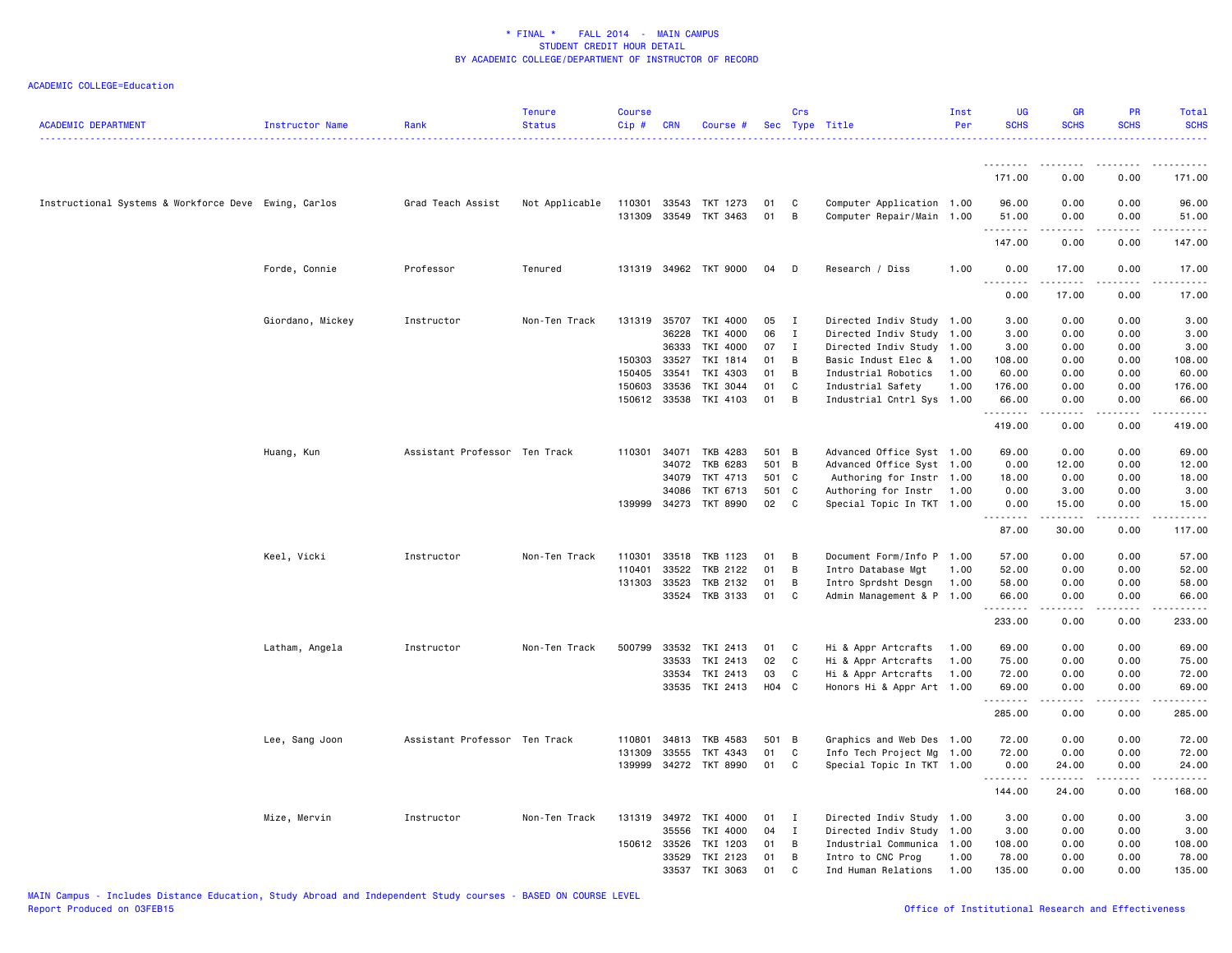| <b>ACADEMIC DEPARTMENT</b>                          | Instructor Name      | Rank                              | <b>Tenure</b><br><b>Status</b> | Course<br>Cip# | <b>CRN</b>   | Course #              |       | Crs          | Sec Type Title            | Inst<br>Per | <b>UG</b><br><b>SCHS</b>     | <b>GR</b><br><b>SCHS</b> | <b>PR</b><br><b>SCHS</b>     | Total<br><b>SCHS</b>                                                                                                               |
|-----------------------------------------------------|----------------------|-----------------------------------|--------------------------------|----------------|--------------|-----------------------|-------|--------------|---------------------------|-------------|------------------------------|--------------------------|------------------------------|------------------------------------------------------------------------------------------------------------------------------------|
| Instructional Systems & Workforce Deve Mize, Mervin |                      | Instructor                        | Non-Ten Track                  |                |              | 150614 33530 TKI 2323 | 01    | L.           | Forg Weld & Found         | 1.00        | 84.00<br>.                   | 0.00                     | 0.00<br>.                    | 84.00<br>$\begin{array}{cccccccccccccc} \bullet & \bullet & \bullet & \bullet & \bullet & \bullet & \bullet & \bullet \end{array}$ |
|                                                     |                      |                                   |                                |                |              |                       |       |              |                           |             | 411.00                       | 0.00                     | 0.00                         | 411.00                                                                                                                             |
|                                                     | Okojie, Mabel        | Professor                         | Tenured                        | 110301         | 35228        | TKT 8793              | 01    | E            | Dir Proj Instr Tech       | 1.00        | 0.00                         | 15.00                    | 0.00                         | 15.00                                                                                                                              |
|                                                     |                      |                                   |                                | 131309         | 34271        | TKT 8243              | 01    | C            | Resch Probl in ISWD       | 1.00        | 0.00                         | 15.00                    | 0.00                         | 15.00                                                                                                                              |
|                                                     |                      |                                   |                                |                | 34812        | TKT 9213              | 501   | $\mathbf{C}$ | Found WF/Tech Ed Adu      | 1.00        | 0.00                         | 24.00                    | 0.00                         | 24.00                                                                                                                              |
|                                                     |                      |                                   |                                |                |              | 131319 34964 TKT 9000 | 06    | D            | Research / Diss           | 1.00        | 0.00<br>$\sim$ $\sim$ $\sim$ | 11.00<br>.               | 0.00<br>.                    | 11.00<br>والمناصبات                                                                                                                |
|                                                     |                      |                                   |                                |                |              |                       |       |              |                           |             | 0.00                         | 65.00                    | 0.00                         | 65.00                                                                                                                              |
|                                                     | Olinzock, Anthony    | Professor                         | Tenured                        | 110301         | 34080        | TKT 4753              | 501 C |              | Presenting with Medi 1.00 |             | 51.00                        | 0.00                     | 0.00                         | 51.00                                                                                                                              |
|                                                     |                      |                                   |                                |                | 34087        | TKT 6753              | 501   | $\mathbf{C}$ | Presenting with Medi 1.00 |             | 0.00                         | 36.00                    | 0.00                         | 36.00                                                                                                                              |
|                                                     |                      |                                   |                                | 111001         | 33525        | TKB 4563              | 01    | C            | Intro to Data Networ 1.00 |             | 81.00                        | 0.00                     | 0.00                         | 81.00                                                                                                                              |
|                                                     |                      |                                   |                                |                | 131319 34965 | TKT 9000              | 07    | D            | Research / Diss           | 1.00        | 0.00<br>.                    | 21.00<br>.               | 0.00<br>.                    | 21.00<br>.                                                                                                                         |
|                                                     |                      |                                   |                                |                |              |                       |       |              |                           |             | 132.00                       | 57.00                    | 0.00                         | 189.00                                                                                                                             |
|                                                     | Pannell, Myra        | Non-Faculty                       | Not Applicable                 |                | 131203 31368 | EDE 3223              | 01    | C            | Middle Level Educati 0.50 |             | 19.50                        | 0.00                     | 0.00                         | 19.50                                                                                                                              |
|                                                     |                      |                                   |                                |                |              |                       |       |              |                           |             | .<br>19.50                   | .<br>0.00                | $- - - -$<br>0.00            | .<br>19.50                                                                                                                         |
|                                                     | Scott-Bracey, Pamela | Assistant Professor Ten Track     |                                |                | 131303 34268 | TKT 4213              | 01    | C            | Meth Tchn Business S 1.00 |             | 6.00                         | 0.00                     | 0.00                         | 6.00                                                                                                                               |
|                                                     |                      |                                   |                                |                | 34269        | TKT 6213              | 01    | C            | Meth Tchn Business S 1.00 |             | 0.00                         | 3.00                     | 0.00                         | 3.00                                                                                                                               |
|                                                     |                      |                                   |                                |                | 34805        | TKT 4213              | 501 C |              | Meth Tchn Business S 1.00 |             | 6.00                         | 0.00                     | 0.00                         | 6.00                                                                                                                               |
|                                                     |                      |                                   |                                |                | 34806        | TKT 6213              | 501   | $\mathbf{C}$ | Meth Tchn Business S 1.00 |             | 0.00                         | 18.00                    | 0.00                         | 18.00                                                                                                                              |
|                                                     |                      |                                   |                                |                | 131309 34270 | TKT 4683              | 01    | -S           | Senior Seminar            | 1.00        | 33.00                        | 0.00                     | 0.00                         | 33.00                                                                                                                              |
|                                                     |                      |                                   |                                |                |              |                       |       |              |                           |             | .                            | $    -$                  | $- - - -$                    | $    -$                                                                                                                            |
|                                                     |                      |                                   |                                |                |              |                       |       |              |                           |             | 45.00                        | 21.00                    | 0.00                         | 66.00                                                                                                                              |
|                                                     | Varner, Jamie        | Extension Instructo Non-Ten Track |                                | 010801         |              | 30165 AIS 4203        | 01    | $\mathbf{C}$ | App Compute Tech AIS 1.00 |             | 123.00                       | 0.00                     | 0.00                         | 123.00                                                                                                                             |
|                                                     |                      |                                   |                                |                | 30166        | AIS 4203              | 02    | К            | App Compute Tech AIS 1.00 |             | 0.00                         | 0.00                     | 0.00                         | 0.00                                                                                                                               |
|                                                     |                      |                                   |                                |                |              | 34425 AIS 4203        | 03    | K            | App Compute Tech AIS 1.00 |             | 0.00                         | 0.00                     | 0.00                         | 0.00                                                                                                                               |
|                                                     |                      |                                   |                                |                |              |                       |       |              |                           |             | .<br>123.00                  | <u>.</u><br>0.00         | .<br>0.00                    | .<br>123.00                                                                                                                        |
|                                                     | Wampler, Lynn        | Lecturer                          | Non-Ten Track                  |                |              | 110401 33520 TKB 1312 | 01    | C            | Info Resource Manage 1.00 |             | 48.00                        | 0.00                     | 0.00                         | 48.00                                                                                                                              |
|                                                     |                      |                                   |                                |                |              |                       |       |              |                           |             | .<br>48.00                   | 0.00                     | $\sim$ $\sim$ $\sim$<br>0.00 | .<br>48.00                                                                                                                         |
|                                                     | Wyatt, John          | Associate Professor Tenured       |                                |                | 131319 34973 | TKI 4000              | 02    | $\mathbf{I}$ | Directed Indiv Study 1.00 |             | 3.00                         | 0.00                     | 0.00                         | 3.00                                                                                                                               |
|                                                     |                      |                                   |                                |                | 35432        | TKI 4000              | 03    | I            | Directed Indiv Study 1.00 |             | 3.00                         | 0.00                     | 0.00                         | 3.00                                                                                                                               |
|                                                     |                      |                                   |                                |                | 150603 33540 | TKI 4224              | 01    | C            | Quality Assurance         | 1.00        | 120.00                       | 0.00                     | 0.00                         | 120.00                                                                                                                             |
|                                                     |                      |                                   |                                |                | 34817        | TKI 4224              | 501   | C            | Quality Assurance         | 1.00        | 12.00                        | 0.00                     | 0.00                         | 12.00                                                                                                                              |
|                                                     |                      |                                   |                                |                | 150612 34274 | TKI 3343              | 01    | В            | CAD/CAM                   | 1.00        | 84.00                        | 0.00                     | 0.00                         | 84.00                                                                                                                              |
|                                                     |                      |                                   |                                |                |              | 34275 TKI 3353        | 01    | B            | Forecast & Cost Mode 1.00 |             | 63.00                        | 0.00                     | 0.00                         | 63.00                                                                                                                              |
|                                                     |                      |                                   |                                |                |              |                       |       |              |                           |             | .<br>285.00                  | .<br>0.00                | .<br>0.00                    | .<br>285.00                                                                                                                        |
|                                                     | Yu, Chien            | Associate Professor Tenured       |                                | 110301         | 33565        | TKT 8743              | 01    | B            | Interactive Media         | 1.00        | 0.00                         | 15.00                    | 0.00                         | 15.00                                                                                                                              |
|                                                     |                      |                                   |                                | 130501         | 33563        | TKT 8703              | 01    | C            | Trnds & Iss in Inst       | 1.00        | 0.00                         | 24.00                    | 0.00                         | 24.00                                                                                                                              |
|                                                     |                      |                                   |                                |                | 131319 34967 | TKT 9000              | 09    | D            | Research / Diss           | 1.00        | 0.00                         | 12.00                    | 0.00                         | 12.00                                                                                                                              |
|                                                     |                      |                                   |                                | 150613         | 34811        | TKT 8723              | 501   | C            | Instr Design For Ind 1.00 |             | 0.00                         | 27.00                    | 0.00                         | 27.00                                                                                                                              |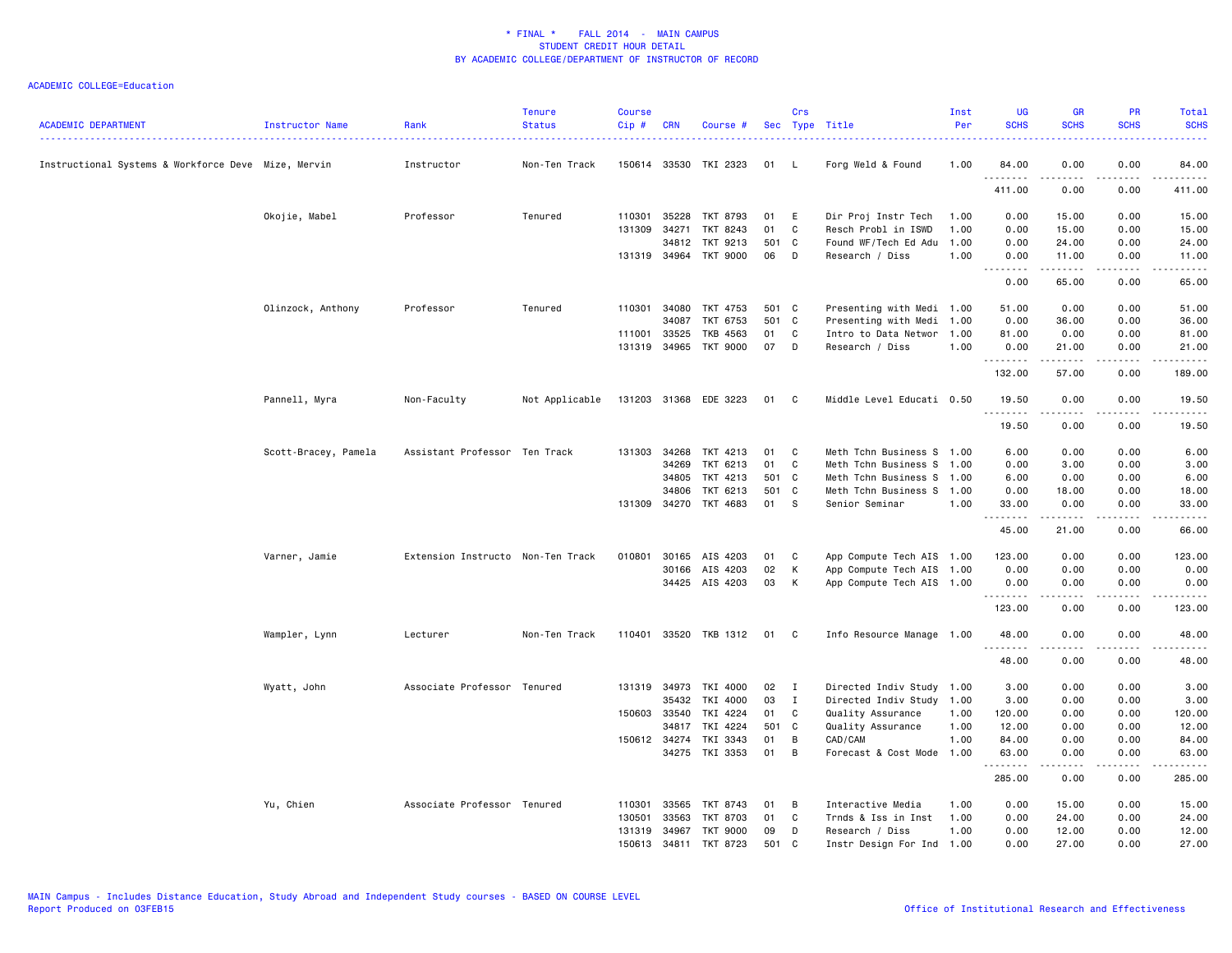### ACADEMIC COLLEGE=Education

| ACADEMIC DEPARTMENT | Instructor Name | Rank | Tenure<br>Status | Course<br>Cip # CRN Course # Sec Type Title |  | Tnst<br>Per | UG.<br><b>SCHS</b> | <b>GR</b><br><b>SCHS</b> | <b>SCHS</b> | Total<br><b>SCHS</b> |
|---------------------|-----------------|------|------------------|---------------------------------------------|--|-------------|--------------------|--------------------------|-------------|----------------------|
|                     |                 |      |                  |                                             |  |             |                    |                          |             |                      |

|                                        | 0.00      | 78.00    | 0.00                 | 78.00            |
|----------------------------------------|-----------|----------|----------------------|------------------|
|                                        | --------- | ________ | ---------            | <b>EEEEEEEEE</b> |
|                                        | --------  |          | -------              |                  |
| Instructional Systems & Workforce Deve | 3580.50   | 528,00   | 0.00                 | 4108.50          |
| ---------------------------------      | ________  | ________ | ---------<br>_______ | ==========       |

MAIN Campus - Includes Distance Education, Study Abroad and Independent Study courses - BASED ON COURSE LEVEL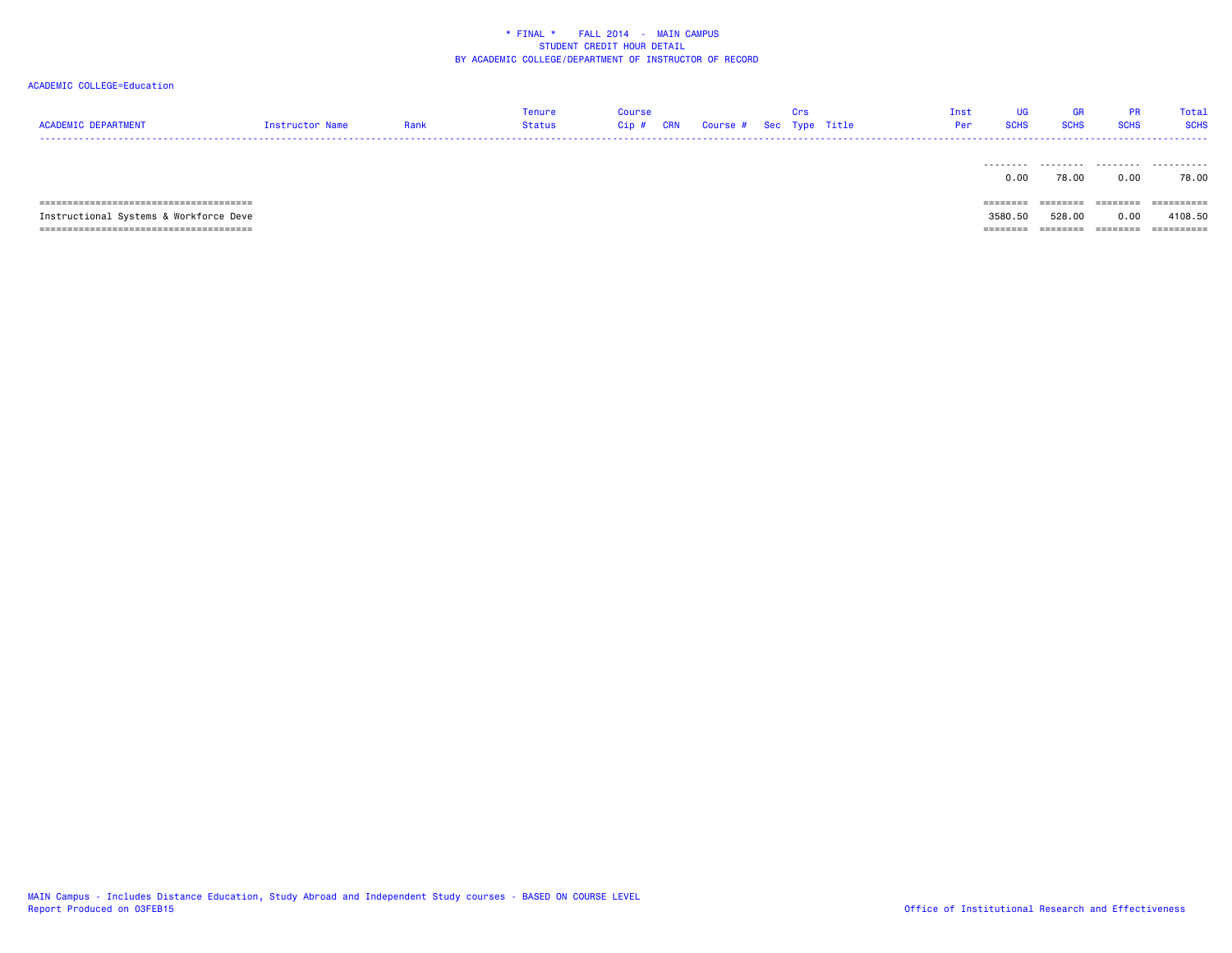| 0.00<br>Kinesiology<br>Abadie, Ben<br>Professor<br>Tenured<br>310501 31718<br>EP 4113<br>01<br>В<br>Fitness Prog & Testi 1.00<br>93.00<br>0.00<br>93.00<br>02<br>B<br>0.00<br>0.00<br>96.00<br>31719<br>EP 4113<br>Fitness Prog & Testi 1.00<br>96.00<br>310505 31715 EP 3613<br>01<br>C<br>0.00<br>135.00<br>Exercise Electrocard 1.00<br>135.00<br>0.00<br>.<br>.<br>$\frac{1}{2}$<br>$\sim$ $\sim$ $\sim$<br>324.00<br>0.00<br>0.00<br>324.00<br>260908 31720<br>EP 4133<br>C<br>Ex Prog Clinical Pop 1.00<br>0.00<br>0.00<br>255.00<br>Agiovlasitis, Stamatis Assistant Professor Ten Track<br>02<br>255.00<br>34342<br>EP 4123<br>01<br>C<br>Aging and Physical A 1.00<br>120.00<br>0.00<br>0.00<br>120.00<br>310505 35902 KI 7000<br>01<br>I<br>Directed Indiv Study 1.00<br>0.00<br>6.00<br>0.00<br>6.00<br>.<br>$- - - - -$<br>د د د د<br>.<br>375.00<br>6.00<br>0.00<br>381.00<br>Brown, Stanley<br>131314 34038<br>PE 4886<br>501 F<br>Teach Intern in PE<br>6.00<br>0.00<br>0.00<br>6.00<br>Professor<br>Tenured<br>1.00<br>PE 4896<br>501 F<br>Teach Intern in PE<br>1.00<br>12.00<br>0.00<br>0.00<br>12.00<br>34039<br>C<br>310505 31697<br>EP 2013<br>01<br>Fundamentals of Kine 1.00<br>792.00<br>0.00<br>0.00<br>792.00<br>EP 3613<br>02<br>C<br>31716<br>Exercise Electrocard 1.00<br>138.00<br>0.00<br>0.00<br>138.00<br>.<br>$\sim$ $\sim$ $\sim$ $\sim$<br>.<br>948.00<br>0.00<br>0.00<br>948.00<br>0.00<br>Grad Teach Assist<br>Not Applicable<br>131314<br>32965<br>PE 3313<br>02<br>Κ<br>Sport Physiology<br>0.50<br>0.00<br>0.00<br>0.00<br>Carlson, Benjamin<br>05<br>Κ<br>Sport Physiology<br>0.00<br>32968<br>PE 3313<br>0.50<br>0.00<br>0.00<br>0.00<br>32969<br>PE 3313<br>06<br>К<br>Sport Physiology<br>0.50<br>0.00<br>0.00<br>0.00<br>0.00<br>260908 31708<br>EP 3304<br>07<br>Exercise Physiology<br>0.00<br>0.00<br>0.00<br>Κ<br>0.50<br>0.00<br>EP 3304<br>К<br>35932<br>14<br>Exercise Physiology<br>0.50<br>0.00<br>0.00<br>0.00<br>0.00<br>$\sim$ $\sim$ $\sim$<br>.<br>.<br>$\sim$ $\sim$ $\sim$<br>.<br>0.00<br>0.00<br>0.00<br>0.00<br>Chander, Harish<br>Assistant Professor Ten Track<br>260908 31699<br>EP 3233<br>01<br>C<br>Anatomical Kinesiolo 1.00<br>249.00<br>0.00<br>0.00<br>249.00<br>01<br>В<br>310505 34346<br>KI 3633<br>Rehab Technique in S 1.00<br>114.00<br>0.00<br>0.00<br>114.00<br>.<br>.<br>$\sim$ $\sim$ $\sim$ $\sim$<br>363.00<br>0.00<br>0.00<br>363.00<br>310505 32974 PE 4173<br>Coffey, Katherine<br>Non-Ten Track<br>01<br>C<br>Test & Measure<br>1.00<br>51.00<br>0.00<br>0.00<br>51.00<br>Lecturer<br>.<br>.<br>.<br>51.00<br>0.00<br>0.00<br>51.00<br>Debusk, John<br>Grad Teach Assist<br>Not Applicable<br>260908 31704<br>EP 3304<br>03<br>К<br>Exercise Physiology<br>0.50<br>0.00<br>0.00<br>0.00<br>0.00<br>31710 EP 3304<br>09<br>K<br>Exercise Physiology<br>0.50<br>0.00<br>0.00<br>0.00<br>0.00<br>.<br>$\begin{array}{cccccccccc} \bullet & \bullet & \bullet & \bullet & \bullet & \bullet \end{array}$<br>.<br>$\frac{1}{2} \left( \frac{1}{2} \right) \left( \frac{1}{2} \right) \left( \frac{1}{2} \right) \left( \frac{1}{2} \right) \left( \frac{1}{2} \right)$<br>0.00<br>0.00<br>0.00<br>0.00<br>Downs, Benjamin<br>Grad Teach Assist<br>Not Applicable<br>PE 1171<br>Strength & Condition 0.50<br>0.00<br>158.00<br>131314<br>32945<br>01<br>L<br>158.00<br>0.00<br>02<br>0.00<br>7.50<br>32946<br>PE 1171<br>L<br>Strength & Condition 0.50<br>7.50<br>0.00<br>310501 34362 PE 1061<br>07<br>L.<br>Fitness Walking/ Jog 0.50<br>9.50<br>0.00<br>0.00<br>9.50<br><u>.</u><br>$\frac{1}{2} \left( \frac{1}{2} \right) \left( \frac{1}{2} \right) \left( \frac{1}{2} \right) \left( \frac{1}{2} \right) \left( \frac{1}{2} \right)$<br>.<br>.<br>175.00<br>0.00<br>175.00<br>0.00<br>Funderburk, Deborah<br>Instructor<br>Non-Ten Track<br>131314<br>PE 4886<br>02<br>Teach Intern in PE<br>18.00<br>0.00<br>0.00<br>32977<br>-F<br>1.00<br>18.00<br>32979<br>PE 4896<br>02<br>F.<br>18.00<br>0.00<br>Teach Intern in PE<br>1.00<br>0.00<br>18.00<br>310501<br>32954<br>PE 1232<br>В<br>1.00<br>58.00<br>0.00<br>0.00<br>58.00<br>01<br>Teaching Rhythms<br>34367<br>PE 1222<br>02<br>В<br>40.00<br>0.00<br>0.00<br>40.00<br>Teaching Lifetime Ac 1.00<br>500301<br>32941<br>PE 1091<br>01<br>Contemporary Dance<br>34.00<br>0.00<br>0.00<br>34.00<br>L<br>1.00<br>01<br>32956<br>PE 1323<br>B<br>Hist & Apprec of Dan 1.00<br>237.00<br>0.00<br>0.00<br>237.00 | <b>ACADEMIC DEPARTMENT</b> | Instructor Name | Rank | <b>Tenure</b><br><b>Status</b> | <b>Course</b><br>$Cip$ # | <b>CRN</b> | Course # | Sec | Crs | Type Title | Inst<br>Per | <b>UG</b><br><b>SCHS</b> | <b>GR</b><br><b>SCHS</b> | PR<br><b>SCHS</b> | Total<br><b>SCHS</b><br><u>.</u> |
|---------------------------------------------------------------------------------------------------------------------------------------------------------------------------------------------------------------------------------------------------------------------------------------------------------------------------------------------------------------------------------------------------------------------------------------------------------------------------------------------------------------------------------------------------------------------------------------------------------------------------------------------------------------------------------------------------------------------------------------------------------------------------------------------------------------------------------------------------------------------------------------------------------------------------------------------------------------------------------------------------------------------------------------------------------------------------------------------------------------------------------------------------------------------------------------------------------------------------------------------------------------------------------------------------------------------------------------------------------------------------------------------------------------------------------------------------------------------------------------------------------------------------------------------------------------------------------------------------------------------------------------------------------------------------------------------------------------------------------------------------------------------------------------------------------------------------------------------------------------------------------------------------------------------------------------------------------------------------------------------------------------------------------------------------------------------------------------------------------------------------------------------------------------------------------------------------------------------------------------------------------------------------------------------------------------------------------------------------------------------------------------------------------------------------------------------------------------------------------------------------------------------------------------------------------------------------------------------------------------------------------------------------------------------------------------------------------------------------------------------------------------------------------------------------------------------------------------------------------------------------------------------------------------------------------------------------------------------------------------------------------------------------------------------------------------------------------------------------------------------------------------------------------------------------------------------------------------------------------------------------------------------------------------------------------------------------------------------------------------------------------------------------------------------------------------------------------------------------------------------------------------------------------------------------------------------------------------------------------------------------------------------------------------------------------------------------------------------------------------------------------------------------------------------------------------------------------------------------------------------------------------------------------------------------------------------------------------------------------------------------------------------------------------------------------------------------------------------------------------------------------------------------------------------------------------------------------------------------------------------------------------------------------------------------------------------------------------------------------------------------------------------------------------------------------------------------------------|----------------------------|-----------------|------|--------------------------------|--------------------------|------------|----------|-----|-----|------------|-------------|--------------------------|--------------------------|-------------------|----------------------------------|
|                                                                                                                                                                                                                                                                                                                                                                                                                                                                                                                                                                                                                                                                                                                                                                                                                                                                                                                                                                                                                                                                                                                                                                                                                                                                                                                                                                                                                                                                                                                                                                                                                                                                                                                                                                                                                                                                                                                                                                                                                                                                                                                                                                                                                                                                                                                                                                                                                                                                                                                                                                                                                                                                                                                                                                                                                                                                                                                                                                                                                                                                                                                                                                                                                                                                                                                                                                                                                                                                                                                                                                                                                                                                                                                                                                                                                                                                                                                                                                                                                                                                                                                                                                                                                                                                                                                                                                                                                                                               |                            |                 |      |                                |                          |            |          |     |     |            |             |                          |                          |                   |                                  |
|                                                                                                                                                                                                                                                                                                                                                                                                                                                                                                                                                                                                                                                                                                                                                                                                                                                                                                                                                                                                                                                                                                                                                                                                                                                                                                                                                                                                                                                                                                                                                                                                                                                                                                                                                                                                                                                                                                                                                                                                                                                                                                                                                                                                                                                                                                                                                                                                                                                                                                                                                                                                                                                                                                                                                                                                                                                                                                                                                                                                                                                                                                                                                                                                                                                                                                                                                                                                                                                                                                                                                                                                                                                                                                                                                                                                                                                                                                                                                                                                                                                                                                                                                                                                                                                                                                                                                                                                                                                               |                            |                 |      |                                |                          |            |          |     |     |            |             |                          |                          |                   |                                  |
|                                                                                                                                                                                                                                                                                                                                                                                                                                                                                                                                                                                                                                                                                                                                                                                                                                                                                                                                                                                                                                                                                                                                                                                                                                                                                                                                                                                                                                                                                                                                                                                                                                                                                                                                                                                                                                                                                                                                                                                                                                                                                                                                                                                                                                                                                                                                                                                                                                                                                                                                                                                                                                                                                                                                                                                                                                                                                                                                                                                                                                                                                                                                                                                                                                                                                                                                                                                                                                                                                                                                                                                                                                                                                                                                                                                                                                                                                                                                                                                                                                                                                                                                                                                                                                                                                                                                                                                                                                                               |                            |                 |      |                                |                          |            |          |     |     |            |             |                          |                          |                   |                                  |
|                                                                                                                                                                                                                                                                                                                                                                                                                                                                                                                                                                                                                                                                                                                                                                                                                                                                                                                                                                                                                                                                                                                                                                                                                                                                                                                                                                                                                                                                                                                                                                                                                                                                                                                                                                                                                                                                                                                                                                                                                                                                                                                                                                                                                                                                                                                                                                                                                                                                                                                                                                                                                                                                                                                                                                                                                                                                                                                                                                                                                                                                                                                                                                                                                                                                                                                                                                                                                                                                                                                                                                                                                                                                                                                                                                                                                                                                                                                                                                                                                                                                                                                                                                                                                                                                                                                                                                                                                                                               |                            |                 |      |                                |                          |            |          |     |     |            |             |                          |                          |                   |                                  |
|                                                                                                                                                                                                                                                                                                                                                                                                                                                                                                                                                                                                                                                                                                                                                                                                                                                                                                                                                                                                                                                                                                                                                                                                                                                                                                                                                                                                                                                                                                                                                                                                                                                                                                                                                                                                                                                                                                                                                                                                                                                                                                                                                                                                                                                                                                                                                                                                                                                                                                                                                                                                                                                                                                                                                                                                                                                                                                                                                                                                                                                                                                                                                                                                                                                                                                                                                                                                                                                                                                                                                                                                                                                                                                                                                                                                                                                                                                                                                                                                                                                                                                                                                                                                                                                                                                                                                                                                                                                               |                            |                 |      |                                |                          |            |          |     |     |            |             |                          |                          |                   |                                  |
|                                                                                                                                                                                                                                                                                                                                                                                                                                                                                                                                                                                                                                                                                                                                                                                                                                                                                                                                                                                                                                                                                                                                                                                                                                                                                                                                                                                                                                                                                                                                                                                                                                                                                                                                                                                                                                                                                                                                                                                                                                                                                                                                                                                                                                                                                                                                                                                                                                                                                                                                                                                                                                                                                                                                                                                                                                                                                                                                                                                                                                                                                                                                                                                                                                                                                                                                                                                                                                                                                                                                                                                                                                                                                                                                                                                                                                                                                                                                                                                                                                                                                                                                                                                                                                                                                                                                                                                                                                                               |                            |                 |      |                                |                          |            |          |     |     |            |             |                          |                          |                   |                                  |
|                                                                                                                                                                                                                                                                                                                                                                                                                                                                                                                                                                                                                                                                                                                                                                                                                                                                                                                                                                                                                                                                                                                                                                                                                                                                                                                                                                                                                                                                                                                                                                                                                                                                                                                                                                                                                                                                                                                                                                                                                                                                                                                                                                                                                                                                                                                                                                                                                                                                                                                                                                                                                                                                                                                                                                                                                                                                                                                                                                                                                                                                                                                                                                                                                                                                                                                                                                                                                                                                                                                                                                                                                                                                                                                                                                                                                                                                                                                                                                                                                                                                                                                                                                                                                                                                                                                                                                                                                                                               |                            |                 |      |                                |                          |            |          |     |     |            |             |                          |                          |                   |                                  |
|                                                                                                                                                                                                                                                                                                                                                                                                                                                                                                                                                                                                                                                                                                                                                                                                                                                                                                                                                                                                                                                                                                                                                                                                                                                                                                                                                                                                                                                                                                                                                                                                                                                                                                                                                                                                                                                                                                                                                                                                                                                                                                                                                                                                                                                                                                                                                                                                                                                                                                                                                                                                                                                                                                                                                                                                                                                                                                                                                                                                                                                                                                                                                                                                                                                                                                                                                                                                                                                                                                                                                                                                                                                                                                                                                                                                                                                                                                                                                                                                                                                                                                                                                                                                                                                                                                                                                                                                                                                               |                            |                 |      |                                |                          |            |          |     |     |            |             |                          |                          |                   |                                  |
|                                                                                                                                                                                                                                                                                                                                                                                                                                                                                                                                                                                                                                                                                                                                                                                                                                                                                                                                                                                                                                                                                                                                                                                                                                                                                                                                                                                                                                                                                                                                                                                                                                                                                                                                                                                                                                                                                                                                                                                                                                                                                                                                                                                                                                                                                                                                                                                                                                                                                                                                                                                                                                                                                                                                                                                                                                                                                                                                                                                                                                                                                                                                                                                                                                                                                                                                                                                                                                                                                                                                                                                                                                                                                                                                                                                                                                                                                                                                                                                                                                                                                                                                                                                                                                                                                                                                                                                                                                                               |                            |                 |      |                                |                          |            |          |     |     |            |             |                          |                          |                   |                                  |
|                                                                                                                                                                                                                                                                                                                                                                                                                                                                                                                                                                                                                                                                                                                                                                                                                                                                                                                                                                                                                                                                                                                                                                                                                                                                                                                                                                                                                                                                                                                                                                                                                                                                                                                                                                                                                                                                                                                                                                                                                                                                                                                                                                                                                                                                                                                                                                                                                                                                                                                                                                                                                                                                                                                                                                                                                                                                                                                                                                                                                                                                                                                                                                                                                                                                                                                                                                                                                                                                                                                                                                                                                                                                                                                                                                                                                                                                                                                                                                                                                                                                                                                                                                                                                                                                                                                                                                                                                                                               |                            |                 |      |                                |                          |            |          |     |     |            |             |                          |                          |                   |                                  |
|                                                                                                                                                                                                                                                                                                                                                                                                                                                                                                                                                                                                                                                                                                                                                                                                                                                                                                                                                                                                                                                                                                                                                                                                                                                                                                                                                                                                                                                                                                                                                                                                                                                                                                                                                                                                                                                                                                                                                                                                                                                                                                                                                                                                                                                                                                                                                                                                                                                                                                                                                                                                                                                                                                                                                                                                                                                                                                                                                                                                                                                                                                                                                                                                                                                                                                                                                                                                                                                                                                                                                                                                                                                                                                                                                                                                                                                                                                                                                                                                                                                                                                                                                                                                                                                                                                                                                                                                                                                               |                            |                 |      |                                |                          |            |          |     |     |            |             |                          |                          |                   |                                  |
|                                                                                                                                                                                                                                                                                                                                                                                                                                                                                                                                                                                                                                                                                                                                                                                                                                                                                                                                                                                                                                                                                                                                                                                                                                                                                                                                                                                                                                                                                                                                                                                                                                                                                                                                                                                                                                                                                                                                                                                                                                                                                                                                                                                                                                                                                                                                                                                                                                                                                                                                                                                                                                                                                                                                                                                                                                                                                                                                                                                                                                                                                                                                                                                                                                                                                                                                                                                                                                                                                                                                                                                                                                                                                                                                                                                                                                                                                                                                                                                                                                                                                                                                                                                                                                                                                                                                                                                                                                                               |                            |                 |      |                                |                          |            |          |     |     |            |             |                          |                          |                   |                                  |
|                                                                                                                                                                                                                                                                                                                                                                                                                                                                                                                                                                                                                                                                                                                                                                                                                                                                                                                                                                                                                                                                                                                                                                                                                                                                                                                                                                                                                                                                                                                                                                                                                                                                                                                                                                                                                                                                                                                                                                                                                                                                                                                                                                                                                                                                                                                                                                                                                                                                                                                                                                                                                                                                                                                                                                                                                                                                                                                                                                                                                                                                                                                                                                                                                                                                                                                                                                                                                                                                                                                                                                                                                                                                                                                                                                                                                                                                                                                                                                                                                                                                                                                                                                                                                                                                                                                                                                                                                                                               |                            |                 |      |                                |                          |            |          |     |     |            |             |                          |                          |                   |                                  |
|                                                                                                                                                                                                                                                                                                                                                                                                                                                                                                                                                                                                                                                                                                                                                                                                                                                                                                                                                                                                                                                                                                                                                                                                                                                                                                                                                                                                                                                                                                                                                                                                                                                                                                                                                                                                                                                                                                                                                                                                                                                                                                                                                                                                                                                                                                                                                                                                                                                                                                                                                                                                                                                                                                                                                                                                                                                                                                                                                                                                                                                                                                                                                                                                                                                                                                                                                                                                                                                                                                                                                                                                                                                                                                                                                                                                                                                                                                                                                                                                                                                                                                                                                                                                                                                                                                                                                                                                                                                               |                            |                 |      |                                |                          |            |          |     |     |            |             |                          |                          |                   |                                  |
|                                                                                                                                                                                                                                                                                                                                                                                                                                                                                                                                                                                                                                                                                                                                                                                                                                                                                                                                                                                                                                                                                                                                                                                                                                                                                                                                                                                                                                                                                                                                                                                                                                                                                                                                                                                                                                                                                                                                                                                                                                                                                                                                                                                                                                                                                                                                                                                                                                                                                                                                                                                                                                                                                                                                                                                                                                                                                                                                                                                                                                                                                                                                                                                                                                                                                                                                                                                                                                                                                                                                                                                                                                                                                                                                                                                                                                                                                                                                                                                                                                                                                                                                                                                                                                                                                                                                                                                                                                                               |                            |                 |      |                                |                          |            |          |     |     |            |             |                          |                          |                   |                                  |
|                                                                                                                                                                                                                                                                                                                                                                                                                                                                                                                                                                                                                                                                                                                                                                                                                                                                                                                                                                                                                                                                                                                                                                                                                                                                                                                                                                                                                                                                                                                                                                                                                                                                                                                                                                                                                                                                                                                                                                                                                                                                                                                                                                                                                                                                                                                                                                                                                                                                                                                                                                                                                                                                                                                                                                                                                                                                                                                                                                                                                                                                                                                                                                                                                                                                                                                                                                                                                                                                                                                                                                                                                                                                                                                                                                                                                                                                                                                                                                                                                                                                                                                                                                                                                                                                                                                                                                                                                                                               |                            |                 |      |                                |                          |            |          |     |     |            |             |                          |                          |                   |                                  |
|                                                                                                                                                                                                                                                                                                                                                                                                                                                                                                                                                                                                                                                                                                                                                                                                                                                                                                                                                                                                                                                                                                                                                                                                                                                                                                                                                                                                                                                                                                                                                                                                                                                                                                                                                                                                                                                                                                                                                                                                                                                                                                                                                                                                                                                                                                                                                                                                                                                                                                                                                                                                                                                                                                                                                                                                                                                                                                                                                                                                                                                                                                                                                                                                                                                                                                                                                                                                                                                                                                                                                                                                                                                                                                                                                                                                                                                                                                                                                                                                                                                                                                                                                                                                                                                                                                                                                                                                                                                               |                            |                 |      |                                |                          |            |          |     |     |            |             |                          |                          |                   |                                  |
|                                                                                                                                                                                                                                                                                                                                                                                                                                                                                                                                                                                                                                                                                                                                                                                                                                                                                                                                                                                                                                                                                                                                                                                                                                                                                                                                                                                                                                                                                                                                                                                                                                                                                                                                                                                                                                                                                                                                                                                                                                                                                                                                                                                                                                                                                                                                                                                                                                                                                                                                                                                                                                                                                                                                                                                                                                                                                                                                                                                                                                                                                                                                                                                                                                                                                                                                                                                                                                                                                                                                                                                                                                                                                                                                                                                                                                                                                                                                                                                                                                                                                                                                                                                                                                                                                                                                                                                                                                                               |                            |                 |      |                                |                          |            |          |     |     |            |             |                          |                          |                   |                                  |
|                                                                                                                                                                                                                                                                                                                                                                                                                                                                                                                                                                                                                                                                                                                                                                                                                                                                                                                                                                                                                                                                                                                                                                                                                                                                                                                                                                                                                                                                                                                                                                                                                                                                                                                                                                                                                                                                                                                                                                                                                                                                                                                                                                                                                                                                                                                                                                                                                                                                                                                                                                                                                                                                                                                                                                                                                                                                                                                                                                                                                                                                                                                                                                                                                                                                                                                                                                                                                                                                                                                                                                                                                                                                                                                                                                                                                                                                                                                                                                                                                                                                                                                                                                                                                                                                                                                                                                                                                                                               |                            |                 |      |                                |                          |            |          |     |     |            |             |                          |                          |                   |                                  |
|                                                                                                                                                                                                                                                                                                                                                                                                                                                                                                                                                                                                                                                                                                                                                                                                                                                                                                                                                                                                                                                                                                                                                                                                                                                                                                                                                                                                                                                                                                                                                                                                                                                                                                                                                                                                                                                                                                                                                                                                                                                                                                                                                                                                                                                                                                                                                                                                                                                                                                                                                                                                                                                                                                                                                                                                                                                                                                                                                                                                                                                                                                                                                                                                                                                                                                                                                                                                                                                                                                                                                                                                                                                                                                                                                                                                                                                                                                                                                                                                                                                                                                                                                                                                                                                                                                                                                                                                                                                               |                            |                 |      |                                |                          |            |          |     |     |            |             |                          |                          |                   |                                  |
|                                                                                                                                                                                                                                                                                                                                                                                                                                                                                                                                                                                                                                                                                                                                                                                                                                                                                                                                                                                                                                                                                                                                                                                                                                                                                                                                                                                                                                                                                                                                                                                                                                                                                                                                                                                                                                                                                                                                                                                                                                                                                                                                                                                                                                                                                                                                                                                                                                                                                                                                                                                                                                                                                                                                                                                                                                                                                                                                                                                                                                                                                                                                                                                                                                                                                                                                                                                                                                                                                                                                                                                                                                                                                                                                                                                                                                                                                                                                                                                                                                                                                                                                                                                                                                                                                                                                                                                                                                                               |                            |                 |      |                                |                          |            |          |     |     |            |             |                          |                          |                   |                                  |
|                                                                                                                                                                                                                                                                                                                                                                                                                                                                                                                                                                                                                                                                                                                                                                                                                                                                                                                                                                                                                                                                                                                                                                                                                                                                                                                                                                                                                                                                                                                                                                                                                                                                                                                                                                                                                                                                                                                                                                                                                                                                                                                                                                                                                                                                                                                                                                                                                                                                                                                                                                                                                                                                                                                                                                                                                                                                                                                                                                                                                                                                                                                                                                                                                                                                                                                                                                                                                                                                                                                                                                                                                                                                                                                                                                                                                                                                                                                                                                                                                                                                                                                                                                                                                                                                                                                                                                                                                                                               |                            |                 |      |                                |                          |            |          |     |     |            |             |                          |                          |                   |                                  |
|                                                                                                                                                                                                                                                                                                                                                                                                                                                                                                                                                                                                                                                                                                                                                                                                                                                                                                                                                                                                                                                                                                                                                                                                                                                                                                                                                                                                                                                                                                                                                                                                                                                                                                                                                                                                                                                                                                                                                                                                                                                                                                                                                                                                                                                                                                                                                                                                                                                                                                                                                                                                                                                                                                                                                                                                                                                                                                                                                                                                                                                                                                                                                                                                                                                                                                                                                                                                                                                                                                                                                                                                                                                                                                                                                                                                                                                                                                                                                                                                                                                                                                                                                                                                                                                                                                                                                                                                                                                               |                            |                 |      |                                |                          |            |          |     |     |            |             |                          |                          |                   |                                  |
|                                                                                                                                                                                                                                                                                                                                                                                                                                                                                                                                                                                                                                                                                                                                                                                                                                                                                                                                                                                                                                                                                                                                                                                                                                                                                                                                                                                                                                                                                                                                                                                                                                                                                                                                                                                                                                                                                                                                                                                                                                                                                                                                                                                                                                                                                                                                                                                                                                                                                                                                                                                                                                                                                                                                                                                                                                                                                                                                                                                                                                                                                                                                                                                                                                                                                                                                                                                                                                                                                                                                                                                                                                                                                                                                                                                                                                                                                                                                                                                                                                                                                                                                                                                                                                                                                                                                                                                                                                                               |                            |                 |      |                                |                          |            |          |     |     |            |             |                          |                          |                   |                                  |
|                                                                                                                                                                                                                                                                                                                                                                                                                                                                                                                                                                                                                                                                                                                                                                                                                                                                                                                                                                                                                                                                                                                                                                                                                                                                                                                                                                                                                                                                                                                                                                                                                                                                                                                                                                                                                                                                                                                                                                                                                                                                                                                                                                                                                                                                                                                                                                                                                                                                                                                                                                                                                                                                                                                                                                                                                                                                                                                                                                                                                                                                                                                                                                                                                                                                                                                                                                                                                                                                                                                                                                                                                                                                                                                                                                                                                                                                                                                                                                                                                                                                                                                                                                                                                                                                                                                                                                                                                                                               |                            |                 |      |                                |                          |            |          |     |     |            |             |                          |                          |                   |                                  |
|                                                                                                                                                                                                                                                                                                                                                                                                                                                                                                                                                                                                                                                                                                                                                                                                                                                                                                                                                                                                                                                                                                                                                                                                                                                                                                                                                                                                                                                                                                                                                                                                                                                                                                                                                                                                                                                                                                                                                                                                                                                                                                                                                                                                                                                                                                                                                                                                                                                                                                                                                                                                                                                                                                                                                                                                                                                                                                                                                                                                                                                                                                                                                                                                                                                                                                                                                                                                                                                                                                                                                                                                                                                                                                                                                                                                                                                                                                                                                                                                                                                                                                                                                                                                                                                                                                                                                                                                                                                               |                            |                 |      |                                |                          |            |          |     |     |            |             |                          |                          |                   |                                  |
|                                                                                                                                                                                                                                                                                                                                                                                                                                                                                                                                                                                                                                                                                                                                                                                                                                                                                                                                                                                                                                                                                                                                                                                                                                                                                                                                                                                                                                                                                                                                                                                                                                                                                                                                                                                                                                                                                                                                                                                                                                                                                                                                                                                                                                                                                                                                                                                                                                                                                                                                                                                                                                                                                                                                                                                                                                                                                                                                                                                                                                                                                                                                                                                                                                                                                                                                                                                                                                                                                                                                                                                                                                                                                                                                                                                                                                                                                                                                                                                                                                                                                                                                                                                                                                                                                                                                                                                                                                                               |                            |                 |      |                                |                          |            |          |     |     |            |             |                          |                          |                   |                                  |
|                                                                                                                                                                                                                                                                                                                                                                                                                                                                                                                                                                                                                                                                                                                                                                                                                                                                                                                                                                                                                                                                                                                                                                                                                                                                                                                                                                                                                                                                                                                                                                                                                                                                                                                                                                                                                                                                                                                                                                                                                                                                                                                                                                                                                                                                                                                                                                                                                                                                                                                                                                                                                                                                                                                                                                                                                                                                                                                                                                                                                                                                                                                                                                                                                                                                                                                                                                                                                                                                                                                                                                                                                                                                                                                                                                                                                                                                                                                                                                                                                                                                                                                                                                                                                                                                                                                                                                                                                                                               |                            |                 |      |                                |                          |            |          |     |     |            |             |                          |                          |                   |                                  |
|                                                                                                                                                                                                                                                                                                                                                                                                                                                                                                                                                                                                                                                                                                                                                                                                                                                                                                                                                                                                                                                                                                                                                                                                                                                                                                                                                                                                                                                                                                                                                                                                                                                                                                                                                                                                                                                                                                                                                                                                                                                                                                                                                                                                                                                                                                                                                                                                                                                                                                                                                                                                                                                                                                                                                                                                                                                                                                                                                                                                                                                                                                                                                                                                                                                                                                                                                                                                                                                                                                                                                                                                                                                                                                                                                                                                                                                                                                                                                                                                                                                                                                                                                                                                                                                                                                                                                                                                                                                               |                            |                 |      |                                |                          |            |          |     |     |            |             |                          |                          |                   |                                  |
|                                                                                                                                                                                                                                                                                                                                                                                                                                                                                                                                                                                                                                                                                                                                                                                                                                                                                                                                                                                                                                                                                                                                                                                                                                                                                                                                                                                                                                                                                                                                                                                                                                                                                                                                                                                                                                                                                                                                                                                                                                                                                                                                                                                                                                                                                                                                                                                                                                                                                                                                                                                                                                                                                                                                                                                                                                                                                                                                                                                                                                                                                                                                                                                                                                                                                                                                                                                                                                                                                                                                                                                                                                                                                                                                                                                                                                                                                                                                                                                                                                                                                                                                                                                                                                                                                                                                                                                                                                                               |                            |                 |      |                                |                          |            |          |     |     |            |             |                          |                          |                   |                                  |
|                                                                                                                                                                                                                                                                                                                                                                                                                                                                                                                                                                                                                                                                                                                                                                                                                                                                                                                                                                                                                                                                                                                                                                                                                                                                                                                                                                                                                                                                                                                                                                                                                                                                                                                                                                                                                                                                                                                                                                                                                                                                                                                                                                                                                                                                                                                                                                                                                                                                                                                                                                                                                                                                                                                                                                                                                                                                                                                                                                                                                                                                                                                                                                                                                                                                                                                                                                                                                                                                                                                                                                                                                                                                                                                                                                                                                                                                                                                                                                                                                                                                                                                                                                                                                                                                                                                                                                                                                                                               |                            |                 |      |                                |                          |            |          |     |     |            |             |                          |                          |                   |                                  |
|                                                                                                                                                                                                                                                                                                                                                                                                                                                                                                                                                                                                                                                                                                                                                                                                                                                                                                                                                                                                                                                                                                                                                                                                                                                                                                                                                                                                                                                                                                                                                                                                                                                                                                                                                                                                                                                                                                                                                                                                                                                                                                                                                                                                                                                                                                                                                                                                                                                                                                                                                                                                                                                                                                                                                                                                                                                                                                                                                                                                                                                                                                                                                                                                                                                                                                                                                                                                                                                                                                                                                                                                                                                                                                                                                                                                                                                                                                                                                                                                                                                                                                                                                                                                                                                                                                                                                                                                                                                               |                            |                 |      |                                |                          |            |          |     |     |            |             |                          |                          |                   |                                  |
|                                                                                                                                                                                                                                                                                                                                                                                                                                                                                                                                                                                                                                                                                                                                                                                                                                                                                                                                                                                                                                                                                                                                                                                                                                                                                                                                                                                                                                                                                                                                                                                                                                                                                                                                                                                                                                                                                                                                                                                                                                                                                                                                                                                                                                                                                                                                                                                                                                                                                                                                                                                                                                                                                                                                                                                                                                                                                                                                                                                                                                                                                                                                                                                                                                                                                                                                                                                                                                                                                                                                                                                                                                                                                                                                                                                                                                                                                                                                                                                                                                                                                                                                                                                                                                                                                                                                                                                                                                                               |                            |                 |      |                                |                          |            |          |     |     |            |             |                          |                          |                   |                                  |
|                                                                                                                                                                                                                                                                                                                                                                                                                                                                                                                                                                                                                                                                                                                                                                                                                                                                                                                                                                                                                                                                                                                                                                                                                                                                                                                                                                                                                                                                                                                                                                                                                                                                                                                                                                                                                                                                                                                                                                                                                                                                                                                                                                                                                                                                                                                                                                                                                                                                                                                                                                                                                                                                                                                                                                                                                                                                                                                                                                                                                                                                                                                                                                                                                                                                                                                                                                                                                                                                                                                                                                                                                                                                                                                                                                                                                                                                                                                                                                                                                                                                                                                                                                                                                                                                                                                                                                                                                                                               |                            |                 |      |                                |                          |            |          |     |     |            |             |                          |                          |                   |                                  |
|                                                                                                                                                                                                                                                                                                                                                                                                                                                                                                                                                                                                                                                                                                                                                                                                                                                                                                                                                                                                                                                                                                                                                                                                                                                                                                                                                                                                                                                                                                                                                                                                                                                                                                                                                                                                                                                                                                                                                                                                                                                                                                                                                                                                                                                                                                                                                                                                                                                                                                                                                                                                                                                                                                                                                                                                                                                                                                                                                                                                                                                                                                                                                                                                                                                                                                                                                                                                                                                                                                                                                                                                                                                                                                                                                                                                                                                                                                                                                                                                                                                                                                                                                                                                                                                                                                                                                                                                                                                               |                            |                 |      |                                |                          |            |          |     |     |            |             |                          |                          |                   |                                  |
|                                                                                                                                                                                                                                                                                                                                                                                                                                                                                                                                                                                                                                                                                                                                                                                                                                                                                                                                                                                                                                                                                                                                                                                                                                                                                                                                                                                                                                                                                                                                                                                                                                                                                                                                                                                                                                                                                                                                                                                                                                                                                                                                                                                                                                                                                                                                                                                                                                                                                                                                                                                                                                                                                                                                                                                                                                                                                                                                                                                                                                                                                                                                                                                                                                                                                                                                                                                                                                                                                                                                                                                                                                                                                                                                                                                                                                                                                                                                                                                                                                                                                                                                                                                                                                                                                                                                                                                                                                                               |                            |                 |      |                                |                          |            |          |     |     |            |             |                          |                          |                   |                                  |
|                                                                                                                                                                                                                                                                                                                                                                                                                                                                                                                                                                                                                                                                                                                                                                                                                                                                                                                                                                                                                                                                                                                                                                                                                                                                                                                                                                                                                                                                                                                                                                                                                                                                                                                                                                                                                                                                                                                                                                                                                                                                                                                                                                                                                                                                                                                                                                                                                                                                                                                                                                                                                                                                                                                                                                                                                                                                                                                                                                                                                                                                                                                                                                                                                                                                                                                                                                                                                                                                                                                                                                                                                                                                                                                                                                                                                                                                                                                                                                                                                                                                                                                                                                                                                                                                                                                                                                                                                                                               |                            |                 |      |                                |                          |            |          |     |     |            |             |                          |                          |                   |                                  |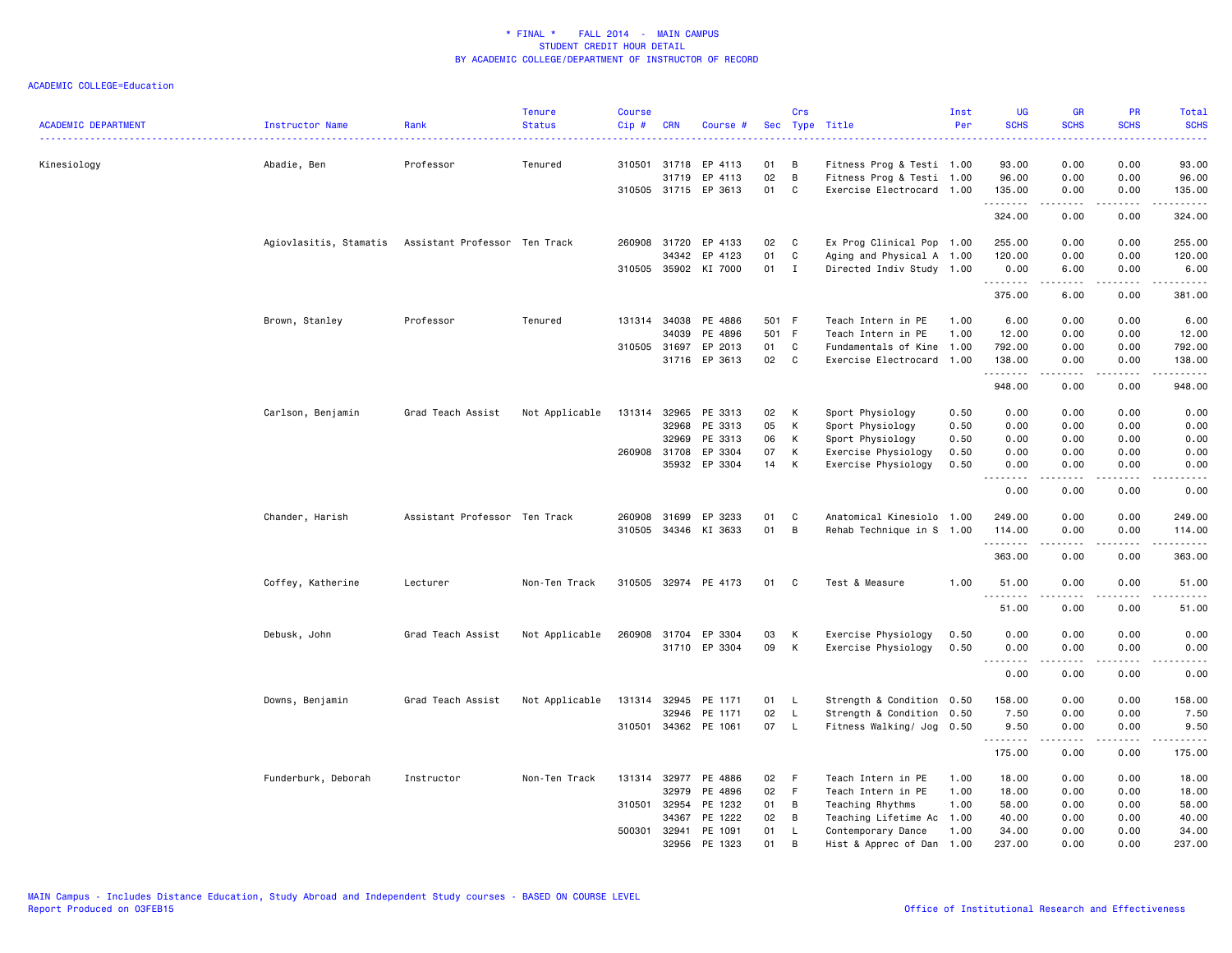| <b>ACADEMIC DEPARTMENT</b> | Instructor Name   | Rank                          | <b>Tenure</b><br><b>Status</b> | Course<br>Cip# | <b>CRN</b>   | Course #             |                 | Crs          | Sec Type Title            | Inst<br>Per | <b>UG</b><br><b>SCHS</b> | <b>GR</b><br><b>SCHS</b> | <b>PR</b><br><b>SCHS</b> | Total<br><b>SCHS</b> |
|----------------------------|-------------------|-------------------------------|--------------------------------|----------------|--------------|----------------------|-----------------|--------------|---------------------------|-------------|--------------------------|--------------------------|--------------------------|----------------------|
|                            |                   |                               |                                |                |              |                      |                 |              |                           |             |                          |                          |                          | <u>.</u>             |
|                            |                   |                               |                                |                |              |                      |                 |              |                           |             | <u>.</u><br>405.00       | .<br>0.00                | <u>.</u><br>0.00         | .<br>405.00          |
| Kinesiology                | Grant, Erin       | Instructor                    | Non-Ten Track                  |                |              | 260908 31724 EP 4603 | 01              | C            | Physical Activity Ep 1.00 |             | 186.00                   | 0.00                     | 0.00                     | 186.00               |
|                            |                   |                               |                                | 310501         | 32442        | KI 1803              | 01              | C            | Health Trends & Topi 1.00 |             | 159.00                   | 0.00                     | 0.00                     | 159.00               |
|                            |                   |                               |                                |                | 32445        | KI 2023              | 01              | C            | Found of Health Educ 1.00 |             | 294.00                   | 0.00                     | 0.00                     | 294.00               |
|                            |                   |                               |                                | 310505         | 32447        | KI 2213              | 01              | C            | Emergency Health Car 1.00 |             | 90.00                    | 0.00                     | 0.00                     | 90.00                |
|                            |                   |                               |                                |                | 32448        | KI 2213              | 02              | C            | Emergency Health Car 1.00 |             | 87.00                    | 0.00                     | 0.00                     | 87.00                |
|                            |                   |                               |                                |                | 32449        | KI 2213              | 03              | C            | Emergency Health Car 1.00 |             | 87.00                    | 0.00                     | 0.00                     | 87.00                |
|                            |                   |                               |                                |                | 35765        | KI 4000              | 02              | $\mathbf{I}$ | Directed Indiv Study 1.00 |             | 3.00<br>.                | 0.00<br>.                | 0.00<br>.                | 3.00<br>.            |
|                            |                   |                               |                                |                |              |                      |                 |              |                           |             | 906.00                   | 0.00                     | 0.00                     | 906.00               |
|                            | Hill, Christopher | Grad Teach Assist             | Not Applicable                 | 260908         | 31706        | EP 3304              | 05              | К            | Exercise Physiology       | 0.50        | 0.00                     | 0.00                     | 0.00                     | 0.00                 |
|                            |                   |                               |                                |                | 31709        | EP 3304              | 08              | К            | Exercise Physiology       | 0.50        | 0.00                     | 0.00                     | 0.00                     | 0.00                 |
|                            |                   |                               |                                |                | 31712        | EP 3304              | 11              | К            | Exercise Physiology       | 0.50        | 0.00                     | 0.00                     | 0.00                     | 0.00                 |
|                            |                   |                               |                                |                | 310501 34365 | PE 1151              | 03              | L.           | Strength Training         | 0.50        | 10.00                    | 0.00                     | 0.00                     | 10.00                |
|                            |                   |                               |                                |                |              | 34366 PE 1151        | 04              | L            | Strength Training         | 0.50        | 10.00                    | 0.00                     | 0.00                     | 10.00                |
|                            |                   |                               |                                |                |              |                      |                 |              |                           |             | 20.00                    | 0.00                     | 0.00                     | 20.00                |
|                            | Holmes, Megan     | Assistant Professor Ten Track |                                |                | 260908 31725 | EP 4603              | 02              | C            | Physical Activity Ep 1.00 |             | 129.00                   | 0.00                     | 0.00                     | 129.00               |
|                            |                   |                               |                                |                | 310505 32459 | KI 8303              | 01              | C            | Research in Kinesiol 1.00 |             | 0.00                     | 90.00                    | 0.00                     | 90.00                |
|                            |                   |                               |                                |                | 36324        | KI 7000              | 07              | Ι.           | Directed Indiv Study 1.00 |             | 0.00                     | 3.00                     | 0.00                     | 3.00                 |
|                            |                   |                               |                                |                |              | 36413 KI 7000        | 08              | $\mathbf{I}$ | Directed Indiv Study 1.00 |             | 0.00<br>. <b>.</b>       | 6.00                     | 0.00                     | 6.00<br>.            |
|                            |                   |                               |                                |                |              |                      |                 |              |                           |             | 129.00                   | 99.00                    | 0.00                     | 228.00               |
|                            | Joe, Lee          | Instructor                    | Non-Ten Track                  |                | 131314 32964 | PE 3313              | 01              | C            | Sport Physiology          | 1.00        | 129.00                   | 0.00                     | 0.00                     | 129.00               |
|                            |                   |                               |                                |                | 260908 31702 | EP 3304              | 01              | C            | Exercise Physiology       | 1.00        | 348.00                   | 0.00                     | 0.00                     | 348.00               |
|                            |                   |                               |                                |                | 31727        | EP 4803              | 01              | S            | Prof Seminar in Ex S 1.00 |             | 276.00                   | 0.00                     | 0.00                     | 276.00               |
|                            |                   |                               |                                |                | 31728        | EP 4810              | 01              | H            | Clin Exercise Phys I 1.00 |             | 75.00                    | 0.00                     | 0.00                     | 75.00                |
|                            |                   |                               |                                |                | 31729        | EP 4810              | 02              | H            | Clin Exercise Phys I 1.00 |             | 78.00                    | 0.00                     | 0.00                     | 78.00                |
|                            |                   |                               |                                |                |              | 310501 31723 EP 4210 | 01              | E            | Hlth Fitness Stdies       | 1.00        | 54.00<br>.               | 0.00<br>2.2.2.2.2        | 0.00<br>.                | 54.00<br>.           |
|                            |                   |                               |                                |                |              |                      |                 |              |                           |             | 960.00                   | 0.00                     | 0.00                     | 960.00               |
|                            | Knight, Adam      | Assistant Professor Ten Track |                                | 240101         | 35871        | HON 4000             | 03              | Ι            | Directed Individual       | 1.00        | 3.00                     | 0.00                     | 0.00                     | 3.00                 |
|                            |                   |                               |                                |                | 35872        | HON 4000             | 04              | I            | Directed Individual       | 1.00        | 3.00                     | 0.00                     | 0.00                     | 3.00                 |
|                            |                   |                               |                                |                | 260908 31726 | EP 4703              | 01              | C            | Neural Contl Human M      | 1.00        | 480.00                   | 0.00                     | 0.00                     | 480.00               |
|                            |                   |                               |                                |                | 34345        | EP 8453              | 01              | C            | Biomech Human Movem       | 1.00        | 0.00                     | 60.00                    | 0.00                     | 60.00                |
|                            |                   |                               |                                |                | 310505 32441 | KI 1001              | F <sub>01</sub> | $\mathbf{C}$ | First Year Seminar        | 1.00        | 40.00                    | 0.00                     | 0.00                     | 40.00                |
|                            |                   |                               |                                |                | 36063        | KI 8000              | 02              | D            | Research/Thesis           | 1.00        | 0.00                     | 1.00                     | 0.00                     | 1.00                 |
|                            |                   |                               |                                |                | 36155        | KI 4000              | 06              | $\;$ I       | Directed Indiv Study 1.00 |             | 1.00                     | 0.00                     | 0.00                     | 1.00                 |
|                            |                   |                               |                                |                |              | 36477 KI 7000        | 09              | $\mathbf I$  | Directed Indiv Study 1.00 |             | 0.00<br>.                | 3.00<br><u>.</u>         | 0.00<br>المستبدا         | 3.00<br>.            |
|                            |                   |                               |                                |                |              |                      |                 |              |                           |             | 527.00                   | 64.00                    | 0.00                     | 591.00               |
|                            | Lamberth, John    | Associate Professor Tenured   |                                |                | 260908 31700 | EP 3233              | 02              | C            | Anatomical Kinesiolo      | 1.00        | 276.00                   | 0.00                     | 0.00                     | 276.00               |
|                            |                   |                               |                                |                | 31717        | EP 3643              | 01              | C            | Applied Anat & Patho 1.00 |             | 228.00                   | 0.00                     | 0.00                     | 228.00               |
|                            |                   |                               |                                |                |              | 310505 36242 KI 7000 | 05              | I            | Directed Indiv Study 1.00 |             | 0.00                     | 3.00                     | 0.00                     | 3.00                 |
|                            |                   |                               |                                |                | 36243        | KI 7000              | 06              | I            | Directed Indiv Study 1.00 |             | 0.00                     | 3.00                     | 0.00                     | 3.00                 |
|                            |                   |                               |                                |                |              | 36575 KI 4000        | 08              | $\mathbf I$  | Directed Indiv Study 1.00 |             | 3.00                     | 0.00                     | 0.00                     | 3.00                 |
|                            |                   |                               |                                |                | 36667        | KI 4000              | 10 <sup>1</sup> | $\mathsf{T}$ | Directed Indiv Study 1.00 |             | 2.00                     | 0.00                     | 0.00                     | 2.00                 |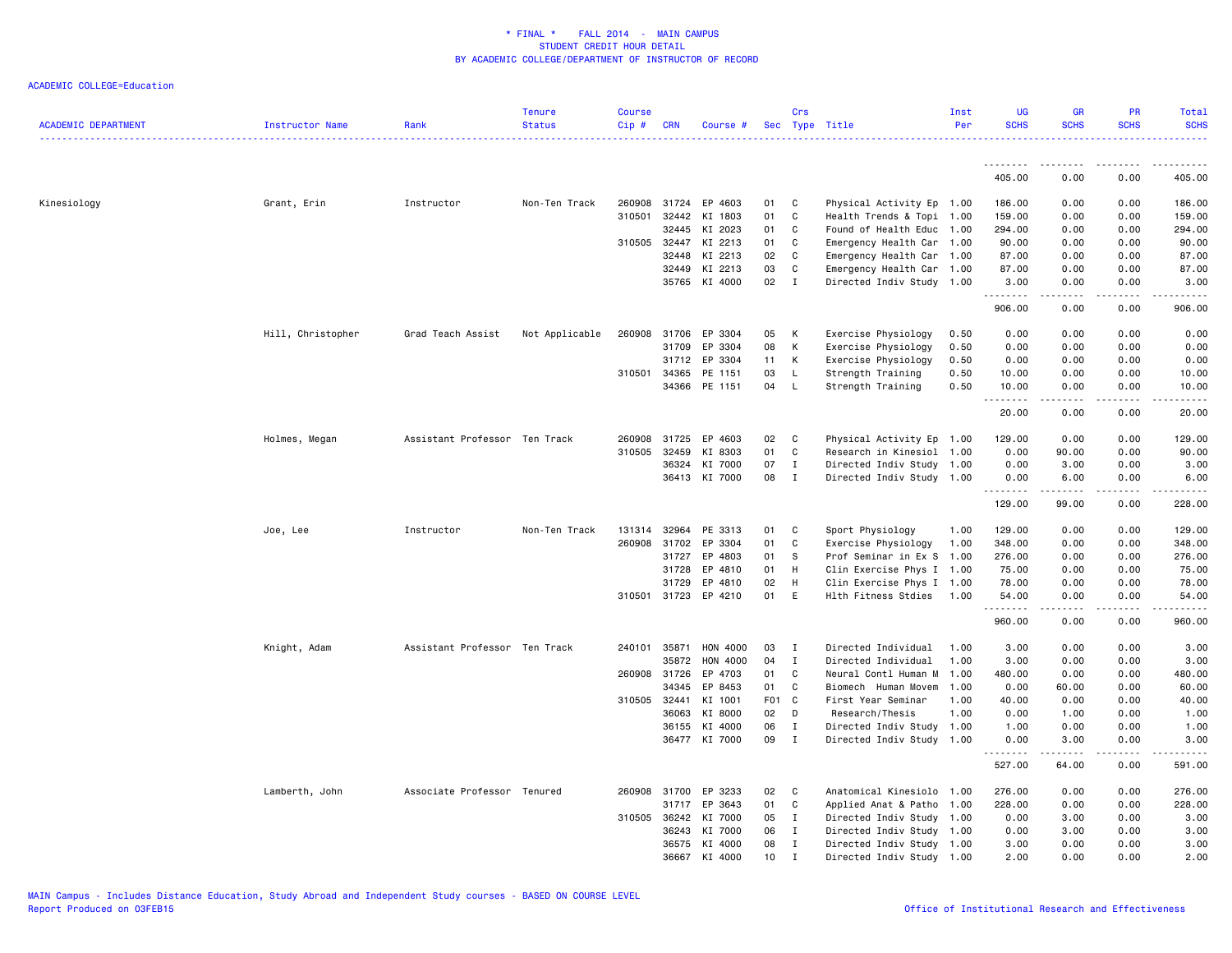| <b>ACADEMIC DEPARTMENT</b> | Instructor Name     | Rank                        | <b>Tenure</b><br><b>Status</b> | <b>Course</b><br>Cip # | <b>CRN</b>            | Course #           |          | Crs          | Sec Type Title                                         | Inst<br>Per | <b>UG</b><br><b>SCHS</b> | <b>GR</b><br><b>SCHS</b>        | <b>PR</b><br><b>SCHS</b> | Total<br><b>SCHS</b> |
|----------------------------|---------------------|-----------------------------|--------------------------------|------------------------|-----------------------|--------------------|----------|--------------|--------------------------------------------------------|-------------|--------------------------|---------------------------------|--------------------------|----------------------|
|                            |                     |                             |                                |                        |                       |                    |          |              |                                                        |             | .                        | د د د د                         |                          |                      |
|                            |                     |                             |                                |                        |                       |                    |          |              |                                                        |             | 509.00                   | 6.00                            | 0.00                     | 515.00               |
| Kinesiology                | Lee, Tanner         | Grad Teach Assist           | Not Applicable                 | 131314                 | 32967                 | PE 3313            | 04       | Κ            | Sport Physiology                                       | 0.50        | 0.00                     | 0.00                            | 0.00                     | 0.00                 |
|                            |                     |                             |                                | 260908                 | 31705                 | EP 3304            | 04       | К            | Exercise Physiology                                    | 0.50        | 0.00                     | 0.00                            | 0.00                     | 0.00                 |
|                            |                     |                             |                                |                        | 31711                 | EP 3304            | 10       | Κ            | Exercise Physiology                                    | 0.50        | 0.00                     | 0.00                            | 0.00                     | 0.00                 |
|                            |                     |                             |                                |                        | 310501 32443          | KI 1803            | 02       | $\mathtt{C}$ | Health Trends & Topi                                   | 0.90        | 113.40<br>.              | 0.00<br>د د د د                 | 0.00<br><u>.</u>         | 113.40<br>. <b>.</b> |
|                            |                     |                             |                                |                        |                       |                    |          |              |                                                        |             | 113.40                   | 0.00                            | 0.00                     | 113.40               |
|                            | Love, Adam          | Associate Professor Tenured |                                |                        | 310504 33462          | SS 4396            | 01       | E            | Sports Studies Inter                                   | 1.00        | 42.00                    | 0.00                            | 0.00                     | 42.00                |
|                            |                     |                             |                                |                        | 33464                 | SS 8123            | 01       | C            | Sports Administratio                                   | 1.00        | 0.00                     | 57.00                           | 0.00                     | 57.00                |
|                            |                     |                             |                                | 310505                 | 32460                 | KI 8710            | 01       | E            | Internship                                             | 1.00        | 0.00                     | 3.00                            | 0.00                     | 3.00                 |
|                            |                     |                             |                                |                        | 35816                 | KI 4000            | 03       | $\mathbf{I}$ | Directed Indiv Study 1.00                              |             | 3.00                     | 0.00                            | 0.00                     | 3.00                 |
|                            |                     |                             |                                |                        | 35934                 | KI 4000            | 04       | $\mathbf{I}$ | Directed Indiv Study                                   | 1.00        | 3.00<br>.                | 0.00<br>.                       | 0.00<br>.                | 3.00<br>.            |
|                            |                     |                             |                                |                        |                       |                    |          |              |                                                        |             | 48.00                    | 60.00                           | 0.00                     | 108.00               |
|                            | McAllister, Matthew | Instructor                  | Non-Ten Track                  | 131314                 | 32945                 | PE 1171            | 01       | L.           | Strength & Condition                                   | 0.50        | 158.00                   | 0.00                            | 0.00                     | 158.00               |
|                            |                     |                             |                                |                        | 32946                 | PE 1171            | 02       | L            | Strength & Condition                                   | 0.50        | 7.50                     | 0.00                            | 0.00                     | 7.50                 |
|                            |                     |                             |                                |                        | 32965                 | PE 3313            | 02       | Κ            | Sport Physiology                                       | 0.50        | 0.00                     | 0.00                            | 0.00                     | 0.00                 |
|                            |                     |                             |                                |                        | 32967                 | PE 3313            | 04       | К            | Sport Physiology                                       | 0.50        | 0.00                     | 0.00                            | 0.00                     | 0.00                 |
|                            |                     |                             |                                |                        | 32968                 | PE 3313            | 05       | Κ            | Sport Physiology                                       | 0.50        | 0.00                     | 0.00                            | 0.00                     | 0.00                 |
|                            |                     |                             |                                |                        | 32969                 | PE 3313            | 06       | К            | Sport Physiology                                       | 0.50        | 0.00                     | 0.00                            | 0.00                     | 0.00                 |
|                            |                     |                             |                                |                        | 260908 31704          | EP 3304            | 03       | К            | Exercise Physiology                                    | 0.50        | 0.00                     | 0.00                            | 0.00                     | 0.00                 |
|                            |                     |                             |                                |                        | 31705                 | EP 3304            | 04       | К            | Exercise Physiology                                    | 0.50        | 0.00                     | 0.00                            | 0.00                     | 0.00                 |
|                            |                     |                             |                                |                        | 31706                 | EP 3304            | 05       | К            | Exercise Physiology                                    | 0.50        | 0.00                     | 0.00                            | 0.00                     | 0.00                 |
|                            |                     |                             |                                |                        | 31707                 | EP 3304            | 06       | К            | Exercise Physiology                                    | 0.50        | 0.00                     | 0.00                            | 0.00                     | 0.00                 |
|                            |                     |                             |                                |                        | 31708                 | EP 3304            | 07       | К            | Exercise Physiology                                    | 0.50        | 0.00                     | 0.00                            | 0.00                     | 0.00                 |
|                            |                     |                             |                                |                        | 31709                 | EP 3304            | 08       | К            | Exercise Physiology                                    | 0.50        | 0.00                     | 0.00                            | 0.00                     | 0.00                 |
|                            |                     |                             |                                |                        | 31710                 | EP 3304            | 09       | Κ            | Exercise Physiology                                    | 0.50        | 0.00                     | 0.00                            | 0.00                     | 0.00                 |
|                            |                     |                             |                                |                        | 31711                 | EP 3304            | 10       | K            | Exercise Physiology                                    | 0.50        | 0.00                     | 0.00                            | 0.00                     | 0.00                 |
|                            |                     |                             |                                |                        | 31712                 | EP 3304            | 11       | Κ            | Exercise Physiology                                    | 0.50        | 0.00                     | 0.00                            | 0.00                     | 0.00                 |
|                            |                     |                             |                                |                        | 31713                 | EP 3304            | 12       | К            | Exercise Physiology                                    | 0.50        | 0.00                     | 0.00                            | 0.00                     | 0.00                 |
|                            |                     |                             |                                |                        | 31714                 | EP 3304            | 13       | Κ            | Exercise Physiology                                    | 0.50        | 0.00                     | 0.00                            | 0.00                     | 0.00                 |
|                            |                     |                             |                                |                        | 31722                 | EP 4183            | 01       | В            | Exercise & Weight Co                                   | 1.00        | 201.00                   | 0.00                            | 0.00                     | 201.00               |
|                            |                     |                             |                                |                        | 35932                 | EP 3304            | 14       | К            | Exercise Physiology                                    | 0.50        | 0.00                     | 0.00                            | 0.00                     | 0.00                 |
|                            |                     |                             |                                |                        | 310501 32443          | KI 1803            | 02       | C            | Health Trends & Topi                                   | 0.10        | 12.60                    | 0.00                            | 0.00                     | 12.60                |
|                            |                     |                             |                                |                        | 32939                 | PE 1061            | 01       | L            | Fitness Walking/ Jog                                   | 0.50        | 9.50                     | 0.00                            | 0.00                     | 9.50                 |
|                            |                     |                             |                                |                        | 32942                 | PE 1151            | 01       | L            | Strength Training                                      | 0.50        | 10.00                    | 0.00                            | 0.00                     | 10.00                |
|                            |                     |                             |                                |                        | 32943                 | PE 1151            | 02       | $\mathsf{L}$ | Strength Training                                      | 0.50        | 7.50                     | 0.00                            | 0.00                     | 7.50                 |
|                            |                     |                             |                                |                        | 32953                 | PE 1222            | 01       | В            | Teaching Lifetime Ac                                   | 0.50        | 7.00                     | 0.00                            | 0.00                     | 7.00                 |
|                            |                     |                             |                                |                        | 34341                 | EP 4113            | 03       | В            | Fitness Prog & Testi                                   | 1.00        | 102.00                   | 0.00                            | 0.00                     | 102.00               |
|                            |                     |                             |                                |                        | 34357                 | PE 1061            | 02       | L            | Fitness Walking/ Jog                                   | 0.50        | 9.00                     | 0.00                            | 0.00                     | 9.00                 |
|                            |                     |                             |                                |                        | 34362                 | PE 1061            | 07       | L            | Fitness Walking/ Jog                                   | 0.50        | 9.50                     | 0.00                            | 0.00                     | 9.50                 |
|                            |                     |                             |                                |                        | 34365                 | PE 1151            | 03       | L.           | Strength Training                                      | 0.50        | 10.00                    | 0.00                            | 0.00                     | 10.00                |
|                            |                     |                             |                                |                        | 34366                 | PE 1151            | 04       | L            | Strength Training                                      | 0.50        | 10.00                    | 0.00                            | 0.00                     | 10.00                |
|                            |                     |                             |                                |                        | 35123<br>310504 32951 | EP 4113<br>PE 1212 | 04<br>01 | В<br>В       | Fitness Prog & Testi 1.00<br>Teaching Ind/Dual Sp 0.50 |             | 90.00<br>18.00           | 0.00<br>0.00                    | 0.00<br>0.00             | 90.00<br>18.00       |
|                            |                     |                             |                                |                        |                       |                    |          |              |                                                        |             | .<br>661.60              | $\omega$ is $\omega$ in<br>0.00 | -----<br>0.00            | 661.60               |
|                            |                     |                             |                                |                        |                       |                    |          |              |                                                        |             |                          |                                 |                          |                      |
|                            | Morse, Alan         | Associate Professor Tenured |                                | 310504                 | 33459                 | SS 3103            | 01       | C            | Sport Sponsorship                                      | 1.00        | 90.00                    | 0.00                            | 0.00                     | 90.00                |
|                            |                     |                             |                                | 310505                 | 33465                 | SS 8823            | 01       | C            | Sport Sponsorships                                     | 1.00        | 0.00                     | 48.00                           | 0.00                     | 48.00                |
|                            |                     |                             |                                |                        | 35950                 | KI 8000            | 01       | D            | Research/Thesis                                        | 1.00        | 0.00                     | 3.00                            | 0.00                     | 3.00                 |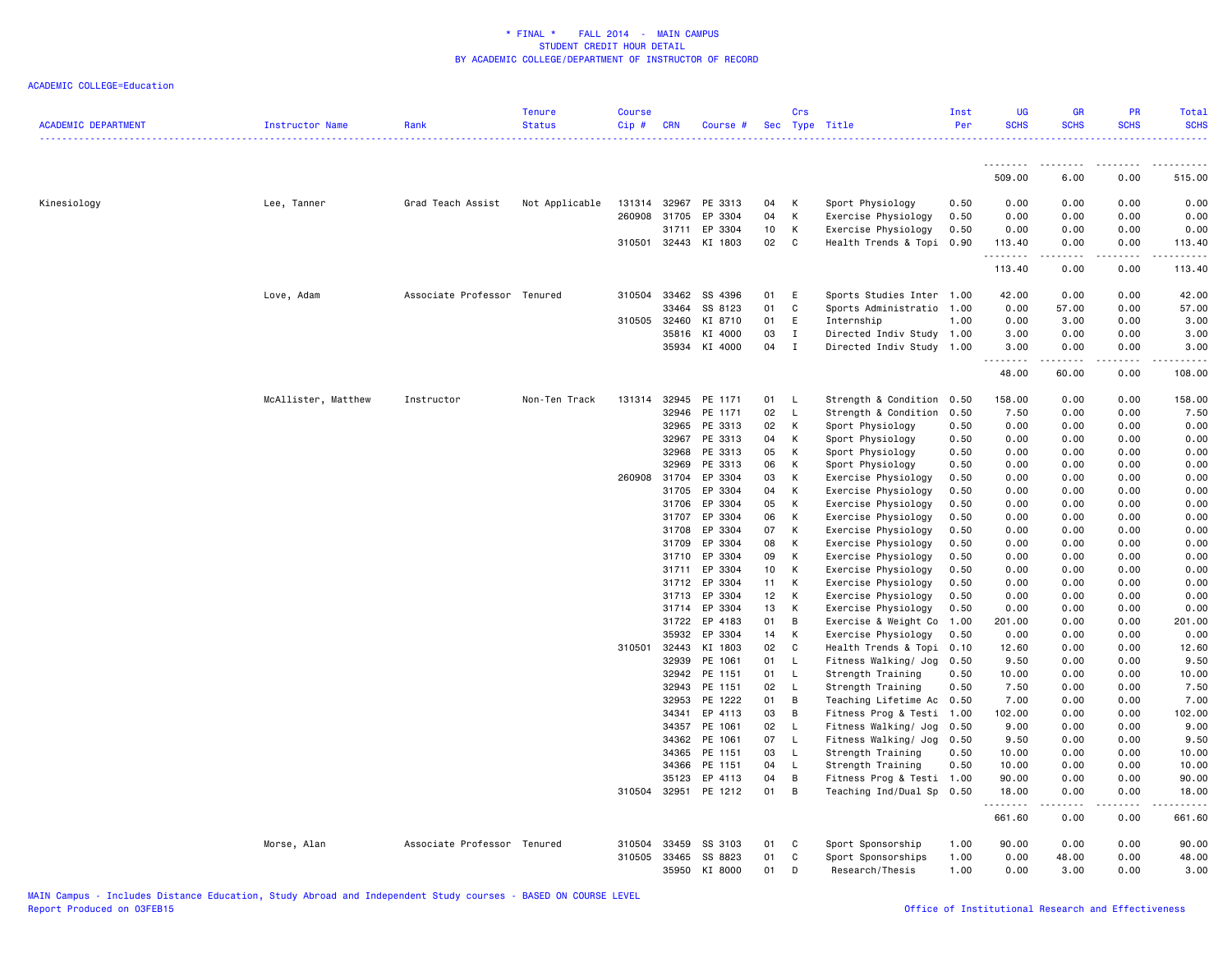| <b>ACADEMIC DEPARTMENT</b> | Instructor Name  | Rank                          | <b>Tenure</b><br><b>Status</b> | <b>Course</b><br>Cip# | <b>CRN</b>   | Course #             |                 | Crs          | Sec Type Title            | Inst<br>Per | <b>UG</b><br><b>SCHS</b> | <b>GR</b><br><b>SCHS</b>                                                                                                                                     | <b>PR</b><br><b>SCHS</b> | Total<br><b>SCHS</b> |
|----------------------------|------------------|-------------------------------|--------------------------------|-----------------------|--------------|----------------------|-----------------|--------------|---------------------------|-------------|--------------------------|--------------------------------------------------------------------------------------------------------------------------------------------------------------|--------------------------|----------------------|
|                            |                  |                               |                                |                       |              |                      |                 |              |                           |             |                          |                                                                                                                                                              |                          |                      |
|                            |                  |                               |                                |                       |              |                      |                 |              |                           |             | 90.00                    | 51.00                                                                                                                                                        | 0.00                     | 141.00               |
| Kinesiology                | Pfleegor, Adam   | Assistant Professor Ten Track |                                |                       | 310504 33463 | SS 4803              | 01              | C            | Seminar in Sports St 1.00 |             | 30.00                    | 0.00                                                                                                                                                         | 0.00                     | 30.00                |
|                            |                  |                               |                                |                       |              | 33466 SS 8833        | 01              | $\mathtt{C}$ | Event & Facility Mgm      | 1.00        | 0.00<br>.                | 39.00                                                                                                                                                        | 0.00                     | 39.00                |
|                            |                  |                               |                                |                       |              |                      |                 |              |                           |             | 30.00                    | 39.00                                                                                                                                                        | 0.00                     | 69.00                |
|                            | Rountree, Jaden  | Grad Teach Assist             | Not Applicable                 | 260908                | 31707        | EP 3304              | 06              | К            | Exercise Physiology       | 0.50        | 0.00                     | 0.00                                                                                                                                                         | 0.00                     | 0.00                 |
|                            |                  |                               |                                |                       | 31713        | EP 3304              | 12              | К            | Exercise Physiology       | 0.50        | 0.00                     | 0.00                                                                                                                                                         | 0.00                     | 0.00                 |
|                            |                  |                               |                                |                       | 31714        | EP 3304              | 13              | К            | Exercise Physiology       | 0.50        | 0.00                     | 0.00                                                                                                                                                         | 0.00                     | 0.00                 |
|                            |                  |                               |                                |                       | 310501 32939 | PE 1061              | 01              | L            | Fitness Walking/ Jog      | 0.50        | 9.50                     | 0.00                                                                                                                                                         | 0.00                     | 9.50                 |
|                            |                  |                               |                                |                       |              | 34357 PE 1061        | 02              | - L          | Fitness Walking/ Jog      | 0.50        | 9.00<br>.                | 0.00<br>$\frac{1}{2} \left( \frac{1}{2} \right) \left( \frac{1}{2} \right) \left( \frac{1}{2} \right) \left( \frac{1}{2} \right) \left( \frac{1}{2} \right)$ | 0.00<br>.                | 9.00<br>.            |
|                            |                  |                               |                                |                       |              |                      |                 |              |                           |             | 18.50                    | 0.00                                                                                                                                                         | 0.00                     | 18.50                |
|                            | Rudolph, William | Grad Teach Assist             | Not Applicable                 | 310501                | 32942        | PE 1151              | 01              | L.           | Strength Training         | 0.50        | 10.00                    | 0.00                                                                                                                                                         | 0.00                     | 10.00                |
|                            |                  |                               |                                |                       | 32943        | PE 1151              | 02              | $\mathsf{L}$ | Strength Training         | 0.50        | 7.50                     | 0.00                                                                                                                                                         | 0.00                     | 7.50                 |
|                            |                  |                               |                                |                       | 32953        | PE 1222              | 01              | B            | Teaching Lifetime Ac 0.50 |             | 7.00                     | 0.00                                                                                                                                                         | 0.00                     | 7.00                 |
|                            |                  |                               |                                |                       |              | 310504 32951 PE 1212 | 01              | B            | Teaching Ind/Dual Sp 0.50 |             | 18.00<br>.               | 0.00                                                                                                                                                         | 0.00                     | 18.00<br>.           |
|                            |                  |                               |                                |                       |              |                      |                 |              |                           |             | 42.50                    | 0.00                                                                                                                                                         | 0.00                     | 42.50                |
|                            | Rye, David       | Instructor                    | Non-Ten Track                  |                       |              | 131314 32975 PE 4873 | 01              | C            | Prof Sem In Physica 1.00  |             | 27.00                    | 0.00                                                                                                                                                         | 0.00                     | 27.00                |
|                            |                  |                               |                                |                       | 32976        | PE 4886              | 01              | F.           | Teach Intern in PE        | 1.00        | 12.00                    | 0.00                                                                                                                                                         | 0.00                     | 12.00                |
|                            |                  |                               |                                |                       | 32978        | PE 4896              | 01              | F            | Teach Intern in PE        | 1.00        | 12.00                    | 0.00                                                                                                                                                         | 0.00                     | 12.00                |
|                            |                  |                               |                                |                       | 34037        | PE 4873              | 501             | $\mathbf{C}$ | Prof Sem In Physica 1.00  |             | 6.00                     | 0.00                                                                                                                                                         | 0.00                     | 6.00                 |
|                            |                  |                               |                                | 310504 33458          |              | SS 2003              | 01              | C            | Foundations Sport Mg 1.00 |             | 129.00                   | 0.00                                                                                                                                                         | 0.00                     | 129.00               |
|                            |                  |                               |                                |                       |              | 33460 SS 4103        | 01              | C            | Ethics in Sports Mgm 1.00 |             | 141.00                   | 0.00                                                                                                                                                         | 0.00                     | 141.00               |
|                            |                  |                               |                                |                       |              |                      |                 |              |                           |             | 327.00                   | .<br>0.00                                                                                                                                                    | لأعامل<br>0.00           | -----<br>327.00      |
|                            | Smith, JohnEric  | Assistant Professor Ten Track |                                |                       | 260908 31703 | EP 3304              | 02              | C            | Exercise Physiology       | 1.00        | 204.00                   | 0.00                                                                                                                                                         | 0.00                     | 204.00               |
|                            |                  |                               |                                |                       | 34344        | EP 8263              | 01              | $\mathtt{C}$ | Exercise Metabolism       | 1.00        | 0.00                     | 60.00                                                                                                                                                        | 0.00                     | 60.00                |
|                            |                  |                               |                                | 310505 36156          |              | KI 7000              | 02              | $\mathbf{I}$ | Directed Indiv Study 1.00 |             | 0.00                     | 3.00                                                                                                                                                         | 0.00                     | 3.00                 |
|                            |                  |                               |                                |                       | 36489        | KI 4000              | 07              | $\;$ I       | Directed Indiv Study 1.00 |             | 2.00                     | 0.00                                                                                                                                                         | 0.00<br>.                | 2.00<br><u>.</u>     |
|                            |                  |                               |                                |                       |              |                      |                 |              |                           |             | .<br>206.00              | د د د د د<br>63.00                                                                                                                                           | 0.00                     | 269.00               |
|                            | Vickers, J.      | Associate Professor Tenured   |                                | 131307                | 32973        | PE 4163              | 01              | C            | Prin Meth of Sec Hth 1.00 |             | 27.00                    | 0.00                                                                                                                                                         | 0.00                     | 27.00                |
|                            |                  |                               |                                | 260908                | 31698        | EP 3183              | 01              | C            | Exercise Psychology       | 1.00        | 447.00                   | 0.00                                                                                                                                                         | 0.00                     | 447.00               |
|                            |                  |                               |                                | 310501                | 32948        | PE 1191              | F <sub>01</sub> | $\mathbf{C}$ | First Year Seminar        | 1.00        | 25.00                    | 0.00                                                                                                                                                         | 0.00                     | 25.00                |
|                            |                  |                               |                                | 310505 32963          |              | PE 3223              | 01              | B            | Motor Dev & Movement 1.00 |             | 111.00                   | 0.00                                                                                                                                                         | 0.00                     | 111.00               |
|                            |                  |                               |                                |                       | 36178        | KI 7000              | 03              | Ι.           | Directed Indiv Study 1.00 |             | 0.00                     | 6.00                                                                                                                                                         | 0.00                     | 6.00                 |
|                            |                  |                               |                                |                       | 36387        | KI 8000              | 03              | D            | Research/Thesis           | 1.00        | 0.00<br>.                | 2.00<br>.                                                                                                                                                    | 0.00<br>د د د د          | 2.00<br>.            |
|                            |                  |                               |                                |                       |              |                      |                 |              |                           |             | 610.00                   | 8.00                                                                                                                                                         | 0.00                     | 618.00               |
|                            | Wax, Benjamin    | Associate Professor Tenured   |                                |                       |              | 310505 34974 KI 4000 | 01              | $\mathbf{I}$ | Directed Indiv Study 1.00 |             | 3.00<br><u>.</u>         | 0.00<br>.                                                                                                                                                    | 0.00<br>.                | 3.00<br>. <u>.</u> . |
|                            |                  |                               |                                |                       |              |                      |                 |              |                           |             | 3.00                     | 0.00                                                                                                                                                         | 0.00                     | 3.00                 |
|                            | Young, Glen      | Instructor                    | Non-Ten Track                  | 131314 32970          |              | PE 3422              | 01              | C            | Coach Football            | 1.00        | 88.00                    | 0.00                                                                                                                                                         | 0.00                     | 88.00                |
|                            |                  |                               |                                |                       |              | 32972 PE 3452        | 01              | C            | Coach Soft/Baseball       | 1.00        | 44.00                    | 0.00                                                                                                                                                         | 0.00                     | 44.00                |
|                            |                  |                               |                                |                       | 34368        | PE 4886              | 03              | E            | Teach Intern in PE        | 1.00        | 24.00                    | 0.00                                                                                                                                                         | 0.00                     | 24.00                |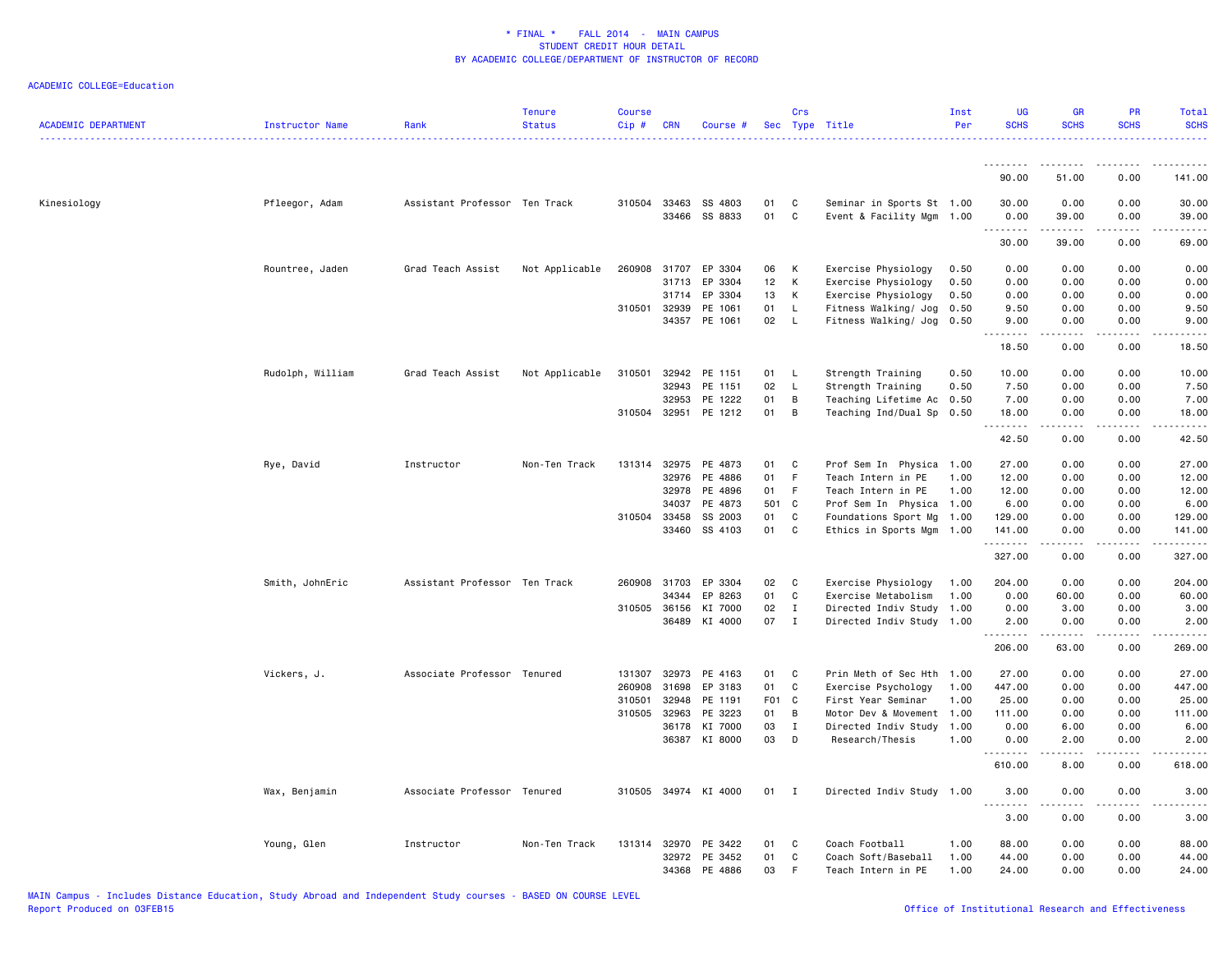| <b>ACADEMIC DEPARTMENT</b> | <b>Instructor Name</b> | Rank        | Tenure<br><b>Status</b> | <b>Course</b><br>$Cip$ # | <b>CRN</b>     | Course #                                        |                      | Crs | Sec Type Title                                    | Inst<br>Per  | <b>UG</b><br><b>SCHS</b>                 | <b>GR</b><br><b>SCHS</b>                        | <b>PR</b><br><b>SCHS</b>             | Total<br><b>SCHS</b>                         |
|----------------------------|------------------------|-------------|-------------------------|--------------------------|----------------|-------------------------------------------------|----------------------|-----|---------------------------------------------------|--------------|------------------------------------------|-------------------------------------------------|--------------------------------------|----------------------------------------------|
| Kinesiology                | Young, Glen            | Instructor  | Non-Ten Track           | 131314<br>310501         | 34369<br>32950 | PE 4896<br>PE 1202                              | 03 F<br>01 B         |     | Teach Intern in PE<br>Teaching Team Sports 1.00   | 1.00         | 24.00<br>44.00                           | 0.00<br>0.00                                    | 0.00<br>0.00                         | 24.00<br>44.00                               |
|                            |                        |             |                         | 310505<br>310506 32971   |                | 36580 KI 4000<br>PE 3432                        | 09 I<br>01 C         |     | Directed Indiv Study 1.00<br>Coach Basketball     | 1.00         | 3.00<br>104.00                           | 0.00<br>0.00                                    | 0.00<br>0.00                         | 3.00<br>104.00                               |
|                            |                        |             |                         |                          |                |                                                 |                      |     |                                                   |              | ---------<br>331.00                      | 0.00                                            | --------<br>0.00                     | .<br>331.00                                  |
|                            | Zak, Roksana           | Non-Faculty | Not Applicable          | 310501                   |                | 34355 PE 1041<br>34356 PE 1041<br>34358 PE 1061 | 01 L<br>02 L<br>03 L |     | Aerobics<br>Aerobics<br>Fitness Walking/ Jog 1.00 | 1.00<br>1.00 | 22.00<br>20.00<br>21.00<br>--------      | 0.00<br>0.00<br>0.00<br>.                       | 0.00<br>0.00<br>0.00<br>.            | 22.00<br>20.00<br>21.00<br>.<br>$\cdots$     |
| Kinesiology                |                        |             |                         |                          |                |                                                 |                      |     |                                                   |              | 63.00<br>========<br>8236.00<br>======== | 0.00<br>$=$ = = = = = = =<br>396.00<br>======== | 0.00<br>========<br>0.00<br>======== | 63.00<br>==========<br>8632.00<br>========== |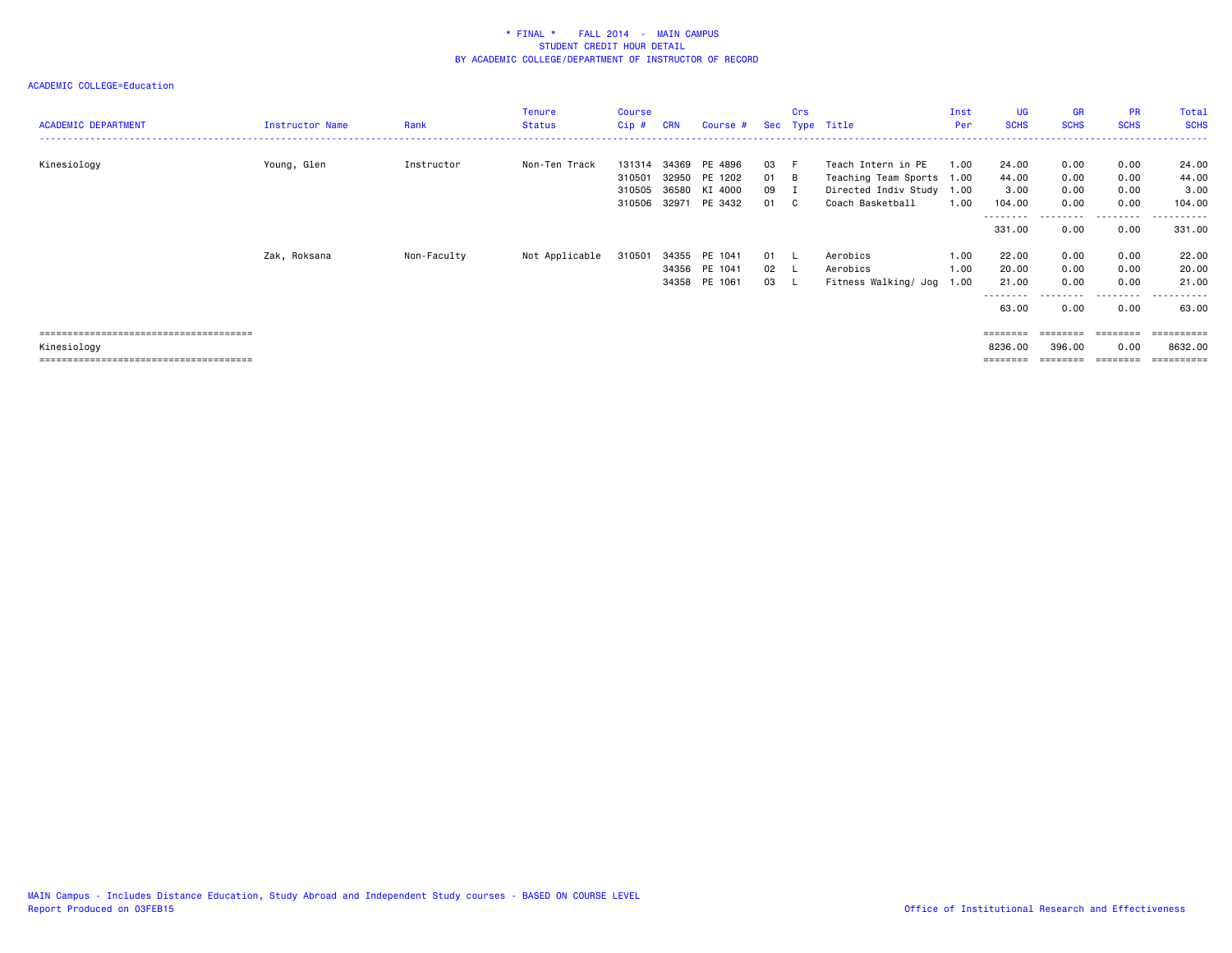| <b>ACADEMIC DEPARTMENT</b> | Instructor Name   | Rank                          | <b>Tenure</b><br><b>Status</b> | <b>Course</b><br>Cip# | <b>CRN</b>     | Course #              | Sec      | Crs          | Type Title                           | Inst<br>Per  | <b>UG</b><br><b>SCHS</b>                                                                                                                                     | <b>GR</b><br><b>SCHS</b>                                                                                                                                      | PR<br><b>SCHS</b>                   | Total<br><b>SCHS</b>                                                                                                              |
|----------------------------|-------------------|-------------------------------|--------------------------------|-----------------------|----------------|-----------------------|----------|--------------|--------------------------------------|--------------|--------------------------------------------------------------------------------------------------------------------------------------------------------------|---------------------------------------------------------------------------------------------------------------------------------------------------------------|-------------------------------------|-----------------------------------------------------------------------------------------------------------------------------------|
| Leadership and Foundations | Blendinger, Jack  | Professor                     | Tenured                        | 130401                | 34266<br>35245 | EDA 8273<br>EDA 9000  | 01<br>01 | C<br>D       | Ed Admin And Supv<br>Research / Diss | 1.00<br>1.00 | 0.00<br>0.00                                                                                                                                                 | 18.00<br>23.00                                                                                                                                                | 0.00<br>0.00                        | 18.00<br>23.00                                                                                                                    |
|                            |                   |                               |                                |                       | 36221          | EDA 7000              | 01       | $\mathbf{I}$ | Directed Indiv Study 1.00            |              | 0.00                                                                                                                                                         | 3.00                                                                                                                                                          | 0.00                                | 3.00                                                                                                                              |
|                            |                   |                               |                                | 231101 31402          |                | EDF 3413              | 02       | C            | Writing For Thinking 1.00            |              | 87.00                                                                                                                                                        | 0.00                                                                                                                                                          | 0.00                                | 87.00                                                                                                                             |
|                            |                   |                               |                                |                       | 31403          | EDF 3413              | 03       | C            | Writing For Thinking 1.00            |              | 84.00<br>. <u>.</u>                                                                                                                                          | 0.00<br>-----                                                                                                                                                 | 0.00<br>.                           | 84.00<br>.                                                                                                                        |
|                            |                   |                               |                                |                       |                |                       |          |              |                                      |              | 171.00                                                                                                                                                       | 44.00                                                                                                                                                         | 0.00                                | 215.00                                                                                                                            |
|                            | Brocato, Donna    | Associate Professor Tenured   |                                |                       | 130101 31408   | EDF 4243              | 01       | C            | Plan for Diverse Lea 1.00            |              | 51.00                                                                                                                                                        | 0.00                                                                                                                                                          | 0.00                                | 51.00                                                                                                                             |
|                            |                   |                               |                                |                       | 31409          | EDF 4243              | 02       | C            | Plan for Diverse Lea                 | 1.00         | 36.00                                                                                                                                                        | 0.00                                                                                                                                                          | 0.00                                | 36.00                                                                                                                             |
|                            |                   |                               |                                |                       | 31411          | EDF 6243              | 01       | C            | Plan for Diverse Lea                 | 1.00         | 0.00                                                                                                                                                         | 3.00                                                                                                                                                          | 0.00                                | 3.00                                                                                                                              |
|                            |                   |                               |                                |                       | 36593          | EDF 7000              | 02       | $\mathbf{I}$ | Directed Indiv Study 1.00            |              | 0.00                                                                                                                                                         | 3.00                                                                                                                                                          | 0.00                                | 3.00                                                                                                                              |
|                            |                   |                               |                                | 130401                | 35246          | EDA 9000              | 02       | D            | Research / Diss                      | 1.00         | 0.00                                                                                                                                                         | 12.00                                                                                                                                                         | 0.00                                | 12.00                                                                                                                             |
|                            |                   |                               |                                | 130407                | 36149          | CCL 9000              | 505      | D            | Diss./Dissertation R 1.00            |              | 0.00                                                                                                                                                         | 1.00                                                                                                                                                          | 0.00                                | 1.00                                                                                                                              |
|                            |                   |                               |                                |                       | 131202 36354   | EDE 4000              | 01       | I            | Directed Indiv Study 1.00            |              | 3.00<br>$\frac{1}{2} \left( \frac{1}{2} \right) \left( \frac{1}{2} \right) \left( \frac{1}{2} \right) \left( \frac{1}{2} \right) \left( \frac{1}{2} \right)$ | 0.00<br>.                                                                                                                                                     | 0.00<br>$\sim$ $\sim$ $\sim$        | 3.00<br>$\frac{1}{2} \left( \frac{1}{2} \right) \left( \frac{1}{2} \right) \left( \frac{1}{2} \right) \left( \frac{1}{2} \right)$ |
|                            |                   |                               |                                |                       |                |                       |          |              |                                      |              | 90.00                                                                                                                                                        | 19.00                                                                                                                                                         | 0.00                                | 109.00                                                                                                                            |
|                            | Coats, Linda      | Professor                     | Tenured                        | 130401                | 31418          | EDL 8513              | 01       | H            | Leadership Intern I                  | 1.00         | 0.00                                                                                                                                                         | 18.00                                                                                                                                                         | 0.00                                | 18.00                                                                                                                             |
|                            |                   |                               |                                |                       | 31420          | EDL 8523              | 01       | $\mathbf{C}$ | Educ-Diverse Learner                 | 1.00         | 0.00                                                                                                                                                         | 18.00                                                                                                                                                         | 0.00                                | 18.00                                                                                                                             |
|                            |                   |                               |                                |                       | 35247          | EDA 9000              | 03       | D            | Research / Diss                      | 1.00         | 0.00                                                                                                                                                         | 14.00                                                                                                                                                         | 0.00                                | 14.00                                                                                                                             |
|                            |                   |                               |                                |                       |                |                       |          |              |                                      |              | .                                                                                                                                                            | .                                                                                                                                                             | .                                   | .                                                                                                                                 |
|                            |                   |                               |                                |                       |                |                       |          |              |                                      |              | 0.00                                                                                                                                                         | 50.00                                                                                                                                                         | 0.00                                | 50.00                                                                                                                             |
|                            | Cottrell, William | Non-Faculty                   | Not Applicable                 | 450701                | 34505          | GR 4233               | 01       | C            | Geog Of Asia                         | 1.00         | 81.00                                                                                                                                                        | 0.00                                                                                                                                                          | 0.00                                | 81.00                                                                                                                             |
|                            |                   |                               |                                |                       |                | 36168 GR 6233         | 01       | C            | Geog Of Asia                         | 1.00         | 0.00<br>.                                                                                                                                                    | 3.00                                                                                                                                                          | 0.00<br>$   -$                      | 3.00<br>-----                                                                                                                     |
|                            |                   |                               |                                |                       |                |                       |          |              |                                      |              | 81.00                                                                                                                                                        | 3.00                                                                                                                                                          | 0.00                                | 84.00                                                                                                                             |
|                            | Davis, James      | Associate Professor Tenured   |                                | 130401                | 33878          | EDA 8190              | 501 S    |              | Wkshp Ed Adm & Super 1.00            |              | 0.00                                                                                                                                                         | 15.00                                                                                                                                                         | 0.00                                | 15.00                                                                                                                             |
|                            |                   |                               |                                | 130407                | 33832          | CCL 8123              | 501 C    |              | Comm Col Finance                     | 1.00         | 0.00                                                                                                                                                         | 30.00                                                                                                                                                         | 0.00                                | 30.00                                                                                                                             |
|                            |                   |                               |                                |                       | 35412          | CCL 9000              | 501 D    |              | Diss./Dissertation R 1.00            |              | 0.00                                                                                                                                                         | 72.00                                                                                                                                                         | 0.00                                | 72.00                                                                                                                             |
|                            |                   |                               |                                |                       | 36222          | CCL 7000              | 501 I    |              | Directed Individual                  | 1.00         | 0.00                                                                                                                                                         | 3.00                                                                                                                                                          | 0.00                                | 3.00                                                                                                                              |
|                            |                   |                               |                                |                       | 36223          | CCL 7000              | 502 I    |              | Directed Individual                  | 1.00         | 0.00                                                                                                                                                         | 2.00                                                                                                                                                          | 0.00                                | 2.00                                                                                                                              |
|                            |                   |                               |                                |                       |                |                       |          |              |                                      |              | .<br>0.00                                                                                                                                                    | ------<br>122.00                                                                                                                                              | .<br>0.00                           | .<br>122.00                                                                                                                       |
|                            | Derby, Christy    | Lecturer                      | Non-Ten Track                  | 130901                | 31393          | EDF 3333              | 01       | C            | Social Foundation Ed 1.00            |              | 90.00                                                                                                                                                        | 0.00                                                                                                                                                          | 0.00                                | 90.00                                                                                                                             |
|                            |                   |                               |                                |                       | 31394          | EDF 3333              | 02       | C            | Social Foundation Ed 1.00            |              | 78.00                                                                                                                                                        | 0.00                                                                                                                                                          | 0.00                                | 78.00                                                                                                                             |
|                            |                   |                               |                                |                       | 31395          | EDF 3333              | 03       | C            | Social Foundation Ed 1.00            |              | 96.00                                                                                                                                                        | 0.00                                                                                                                                                          | 0.00                                | 96.00                                                                                                                             |
|                            |                   |                               |                                |                       | 31397          | EDF 3333              | 05       | C            | Social Foundation Ed 1.00            |              | 87.00                                                                                                                                                        | 0.00                                                                                                                                                          | 0.00                                | 87.00                                                                                                                             |
|                            |                   |                               |                                |                       | 31398          | EDF 3333              | 06       | C            | Social Foundation Ed 1.00            |              | 90.00                                                                                                                                                        | 0.00                                                                                                                                                          | 0.00                                | 90.00                                                                                                                             |
|                            |                   |                               |                                |                       | 31399          | EDF 3333              | 07       | C            | Social Foundation Ed 1.00            |              | 33.00<br>.                                                                                                                                                   | 0.00<br>.                                                                                                                                                     | 0.00<br>$\sim$ $\sim$ $\sim$ $\sim$ | 33.00<br>.                                                                                                                        |
|                            |                   |                               |                                |                       |                |                       |          |              |                                      |              | 474.00                                                                                                                                                       | 0.00                                                                                                                                                          | 0.00                                | 474.00                                                                                                                            |
|                            | Farmer, Angela    | Assistant Professor Ten Track |                                | 130101                | 36609          | EDF 7000              | 03       | Ι.           | Directed Indiv Study 1.00            |              | 0.00                                                                                                                                                         | 6.00                                                                                                                                                          | 0.00                                | 6.00                                                                                                                              |
|                            |                   |                               |                                |                       | 130401 36059   | EDA 8383              | 01       | C            | Ethical Dec In Ed                    | 1.00         | 0.00<br>$\sim$ $\sim$ $\sim$<br>-----                                                                                                                        | 27.00<br>$\frac{1}{2} \left( \frac{1}{2} \right) \left( \frac{1}{2} \right) \left( \frac{1}{2} \right) \left( \frac{1}{2} \right) \left( \frac{1}{2} \right)$ | 0.00<br>.                           | 27.00<br>.                                                                                                                        |
|                            |                   |                               |                                |                       |                |                       |          |              |                                      |              | 0.00                                                                                                                                                         | 33.00                                                                                                                                                         | 0.00                                | 33.00                                                                                                                             |
|                            | Harris, Robert    | Lecturer                      | Non-Ten Track                  |                       |                | 130407 33833 CCL 8173 | 501 C    |              | Comm College Teachin 1.00            |              | 0.00<br>$ -$<br>.                                                                                                                                            | 84.00<br>$- - - - -$                                                                                                                                          | 0.00<br>$- - -$                     | 84.00<br>.                                                                                                                        |
|                            |                   |                               |                                |                       |                |                       |          |              |                                      |              | 0.00                                                                                                                                                         | 84.00                                                                                                                                                         | 0.00                                | 84.00                                                                                                                             |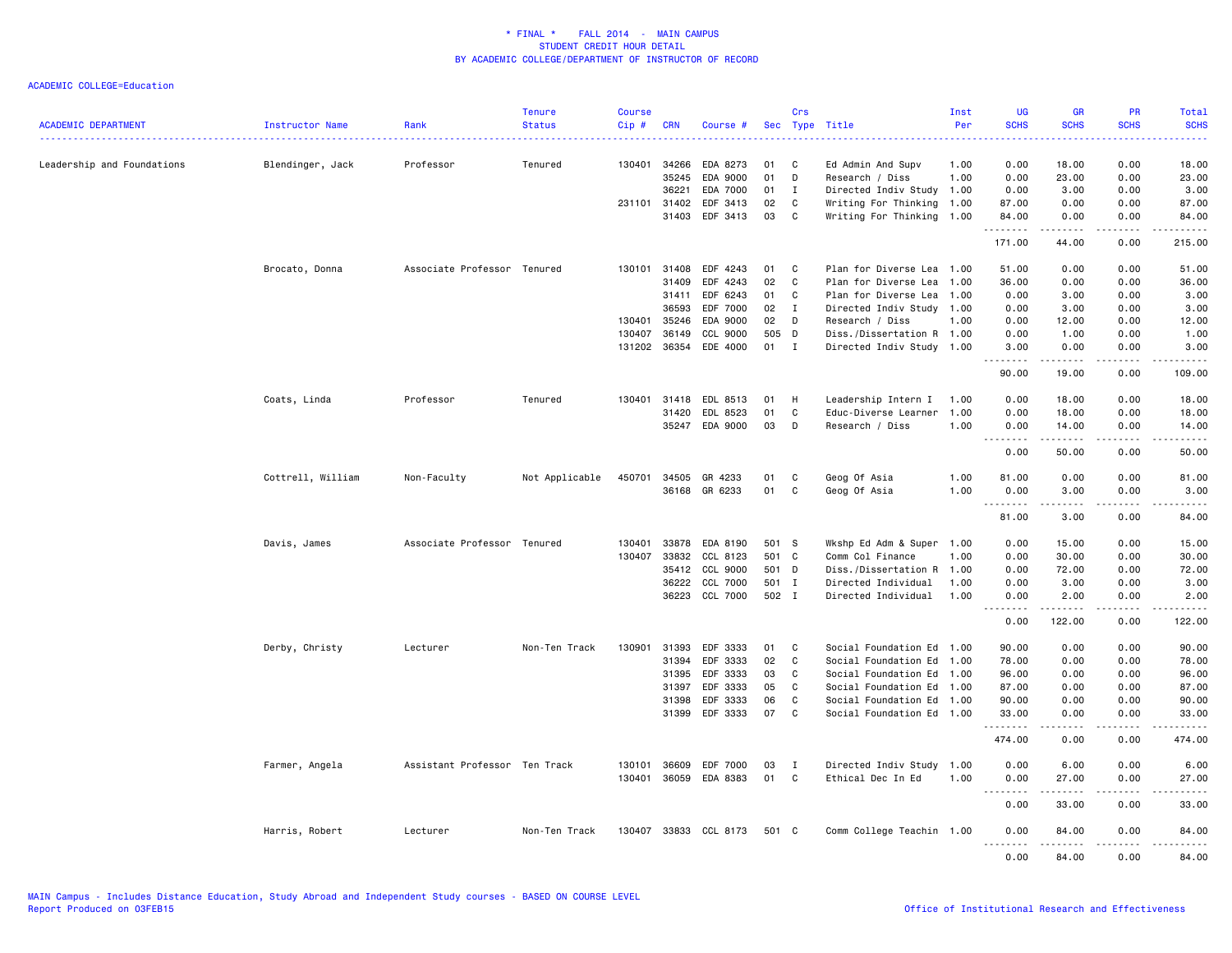| <b>ACADEMIC DEPARTMENT</b> | Instructor Name       | Rank                          | <b>Tenure</b><br><b>Status</b> | <b>Course</b><br>$Cip$ # | CRN            | Course #              |           | Crs               | Sec Type Title                                         | Inst<br>Per | <b>UG</b><br><b>SCHS</b>     | <b>GR</b><br><b>SCHS</b>                                                                                                                                                                 | <b>PR</b><br><b>SCHS</b>                                                                                                          | <b>Total</b><br><b>SCHS</b>          |
|----------------------------|-----------------------|-------------------------------|--------------------------------|--------------------------|----------------|-----------------------|-----------|-------------------|--------------------------------------------------------|-------------|------------------------------|------------------------------------------------------------------------------------------------------------------------------------------------------------------------------------------|-----------------------------------------------------------------------------------------------------------------------------------|--------------------------------------|
| Leadership and Foundations | Johnson, Susan        | Non-Faculty                   | Not Applicable                 |                          |                | 130407 33838 CCL 8313 | 501 C     |                   | Comm Coll Instrl Ass 1.00                              |             | 0.00<br>$\sim$ $\sim$ $\sim$ | 48.00                                                                                                                                                                                    | 0.00                                                                                                                              | 48.00                                |
|                            |                       |                               |                                |                          |                |                       |           |                   |                                                        |             | .<br>0.00                    | .<br>48.00                                                                                                                                                                               | .<br>0.00                                                                                                                         | .<br>48.00                           |
|                            | King, Stephanie       | Assistant Professor Ten Track |                                | 130407                   |                | 35413 CCL 9000        | 502 D     |                   | Diss./Dissertation R 1.00                              |             | 0.00                         | 42.00                                                                                                                                                                                    | 0.00                                                                                                                              | 42.00                                |
|                            |                       |                               |                                |                          | 36164          | CCL 9913              | 501 S     |                   | Dissertation Seminar 1.00                              |             | 0.00                         | 15.00                                                                                                                                                                                    | 0.00                                                                                                                              | 15.00                                |
|                            |                       |                               |                                |                          |                | 36165 CCL 9913        | 502 S     |                   | Dissertation Seminar 1.00                              |             | 0.00<br>د د د د              | 12.00<br>$\frac{1}{2} \left( \frac{1}{2} \right) \left( \frac{1}{2} \right) \left( \frac{1}{2} \right) \left( \frac{1}{2} \right) \left( \frac{1}{2} \right) \left( \frac{1}{2} \right)$ | 0.00<br>$\frac{1}{2} \left( \frac{1}{2} \right) \left( \frac{1}{2} \right) \left( \frac{1}{2} \right) \left( \frac{1}{2} \right)$ | 12.00<br>والمناصبات                  |
|                            |                       |                               |                                |                          |                |                       |           |                   |                                                        |             | 0.00                         | 69.00                                                                                                                                                                                    | 0.00                                                                                                                              | 69.00                                |
|                            | McReynolds, Ritalaine | Instructor                    | Non-Ten Track                  |                          | 131315 32521   | LSK 2013              | 01        | C                 | Speed Reading                                          | 1.00        | 81.00                        | 0.00                                                                                                                                                                                     | 0.00                                                                                                                              | 81.00                                |
|                            |                       |                               |                                |                          |                | 32522 LSK 2013        | 02        | C                 | Speed Reading                                          | 1.00        | 90.00<br>.                   | 0.00                                                                                                                                                                                     | 0.00                                                                                                                              | 90.00<br>.                           |
|                            |                       |                               |                                |                          |                |                       |           |                   |                                                        |             | 171.00                       | 0.00                                                                                                                                                                                     | 0.00                                                                                                                              | 171.00                               |
|                            | Miller, Marylyn       | Lecturer                      | Non-Ten Track                  | 130901                   | 31396          | EDF 3333              | 04        | C                 | Social Foundation Ed 1.00                              |             | 60.00                        | 0.00                                                                                                                                                                                     | 0.00                                                                                                                              | 60.00                                |
|                            |                       |                               |                                | 231101                   | 31401          | EDF 3413              | 01        | $\mathbb{C}$      | Writing For Thinking 1.00                              |             | 87.00                        | 0.00                                                                                                                                                                                     | 0.00                                                                                                                              | 87.00                                |
|                            |                       |                               |                                |                          | 31404          | EDF 3413              | 04        | C                 | Writing For Thinking 1.00                              |             | 90.00                        | 0.00                                                                                                                                                                                     | 0.00                                                                                                                              | 90.00                                |
|                            |                       |                               |                                |                          | 34265          | EDF 3413              | 05        | C                 | Writing For Thinking 1.00                              |             | 81.00<br>.                   | 0.00                                                                                                                                                                                     | 0.00                                                                                                                              | 81.00<br>$\sim$ $\sim$ $\sim$ $\sim$ |
|                            |                       |                               |                                |                          |                |                       |           |                   |                                                        |             | 318.00                       | 0.00                                                                                                                                                                                     | 0.00                                                                                                                              | 318.00                               |
|                            | Miller, Robert        | Lecturer                      | Non-Ten Track                  | 130407                   | 33835          | CCL 8223              | 501 E     |                   | Intern Work Ed Leade 1.00                              |             | 0.00                         | 27.00                                                                                                                                                                                    | 0.00                                                                                                                              | 27.00                                |
|                            |                       |                               |                                |                          |                | 33836 CCL 8243        | 501 E     |                   | Intern Comm College                                    | 1.00        | 0.00<br>.                    | 21.00                                                                                                                                                                                    | 0.00                                                                                                                              | 21.00                                |
|                            |                       |                               |                                |                          |                |                       |           |                   |                                                        |             | $ -$<br>0.00                 | . <b>.</b><br>48.00                                                                                                                                                                      | 0.00                                                                                                                              | .<br>48.00                           |
|                            | Musser, Madhurima     | Grad Teach Assist             | Not Applicable                 |                          | 131202 31405   | EDF 3423              | 01        | C                 | Exploring Diversity                                    | 1.00        | 87.00                        | 0.00                                                                                                                                                                                     | 0.00                                                                                                                              | 87.00                                |
|                            |                       |                               |                                |                          | 31407          | EDF 3423              | 03        | C                 | Exploring Diversity                                    | 1.00        | 72.00                        | 0.00                                                                                                                                                                                     | 0.00                                                                                                                              | 72.00                                |
|                            |                       |                               |                                |                          |                |                       |           |                   |                                                        |             | .<br>159.00                  | .<br>0.00                                                                                                                                                                                | $\sim$ $\sim$ $\sim$ $\sim$<br>0.00                                                                                               | .<br>159.00                          |
|                            |                       |                               |                                |                          |                |                       |           |                   |                                                        |             |                              |                                                                                                                                                                                          |                                                                                                                                   |                                      |
|                            | Prince, Debra         | Associate Professor Tenured   |                                | 130401                   | 35248          | EDA 9000              | 04        | D                 | Research / Diss                                        | 1.00        | 0.00                         | 7.00                                                                                                                                                                                     | 0.00                                                                                                                              | 7.00                                 |
|                            |                       |                               |                                | 130601                   | 31413<br>33892 | EDF 8363<br>EDF 8363  | 02<br>501 | $\mathbf{C}$<br>C | Func & Met Res In Ed 1.00<br>Func & Met Res In Ed 1.00 |             | 0.00<br>0.00                 | 39.00<br>21.00                                                                                                                                                                           | 0.00<br>0.00                                                                                                                      | 39.00                                |
|                            |                       |                               |                                |                          |                |                       |           |                   |                                                        |             | .<br>$\sim$ $\sim$ $\sim$    | .                                                                                                                                                                                        | .                                                                                                                                 | 21.00<br>.                           |
|                            |                       |                               |                                |                          |                |                       |           |                   |                                                        |             | 0.00                         | 67.00                                                                                                                                                                                    | 0.00                                                                                                                              | 67.00                                |
|                            | Stumpf, Arthur        | Associate Professor Tenured   |                                | 130407                   | 33837          | CCL 8283              | 501 C     |                   | Leadership Comm Coll 1.00                              |             | 0.00                         | 27.00                                                                                                                                                                                    | 0.00                                                                                                                              | 27.00                                |
|                            |                       |                               |                                |                          | 33839          | CCL 8333              | 501 C     |                   | Comm Col Admin                                         | 1.00        | 0.00                         | 18.00                                                                                                                                                                                    | 0.00                                                                                                                              | 18.00                                |
|                            |                       |                               |                                |                          | 35414          | CCL 9000              | 503 D     |                   | Diss./Dissertation R 1.00                              |             | 0.00<br>.                    | 19.00<br>.                                                                                                                                                                               | 0.00<br>.                                                                                                                         | 19.00<br>.                           |
|                            |                       |                               |                                |                          |                |                       |           |                   |                                                        |             | 0.00                         | 64.00                                                                                                                                                                                    | 0.00                                                                                                                              | 64.00                                |
|                            | Williams, Frankie     | Lecturer                      | Non-Ten Track                  |                          |                | 130407 33831 CCL 8113 | 502 C     |                   | Comm Col Hist/Philos 1.00                              |             | 0.00<br>.                    | 66.00                                                                                                                                                                                    | 0.00                                                                                                                              | 66.00<br>.                           |
|                            |                       |                               |                                |                          |                |                       |           |                   |                                                        |             | 0.00                         | 66.00                                                                                                                                                                                    | 0.00                                                                                                                              | 66.00                                |
|                            | Xu, Jianzhong         | Professor                     | Tenured                        | 130401                   | 35249          | EDA 9000              | 05        | D                 | Research / Diss                                        | 1.00        | 0.00                         | 28.00                                                                                                                                                                                    | 0.00                                                                                                                              | 28.00                                |
|                            |                       |                               |                                |                          |                | 130603 31415 EDF 9373 | 02        | C                 | Ed Res Design                                          | 1.00        | 0.00                         | 18.00                                                                                                                                                                                    | 0.00                                                                                                                              | 18.00                                |
|                            |                       |                               |                                |                          |                |                       |           |                   |                                                        |             | -----                        | .                                                                                                                                                                                        | .                                                                                                                                 | .                                    |
|                            |                       |                               |                                |                          |                |                       |           |                   |                                                        |             | 0.00                         | 46.00                                                                                                                                                                                    | 0.00                                                                                                                              | 46.00                                |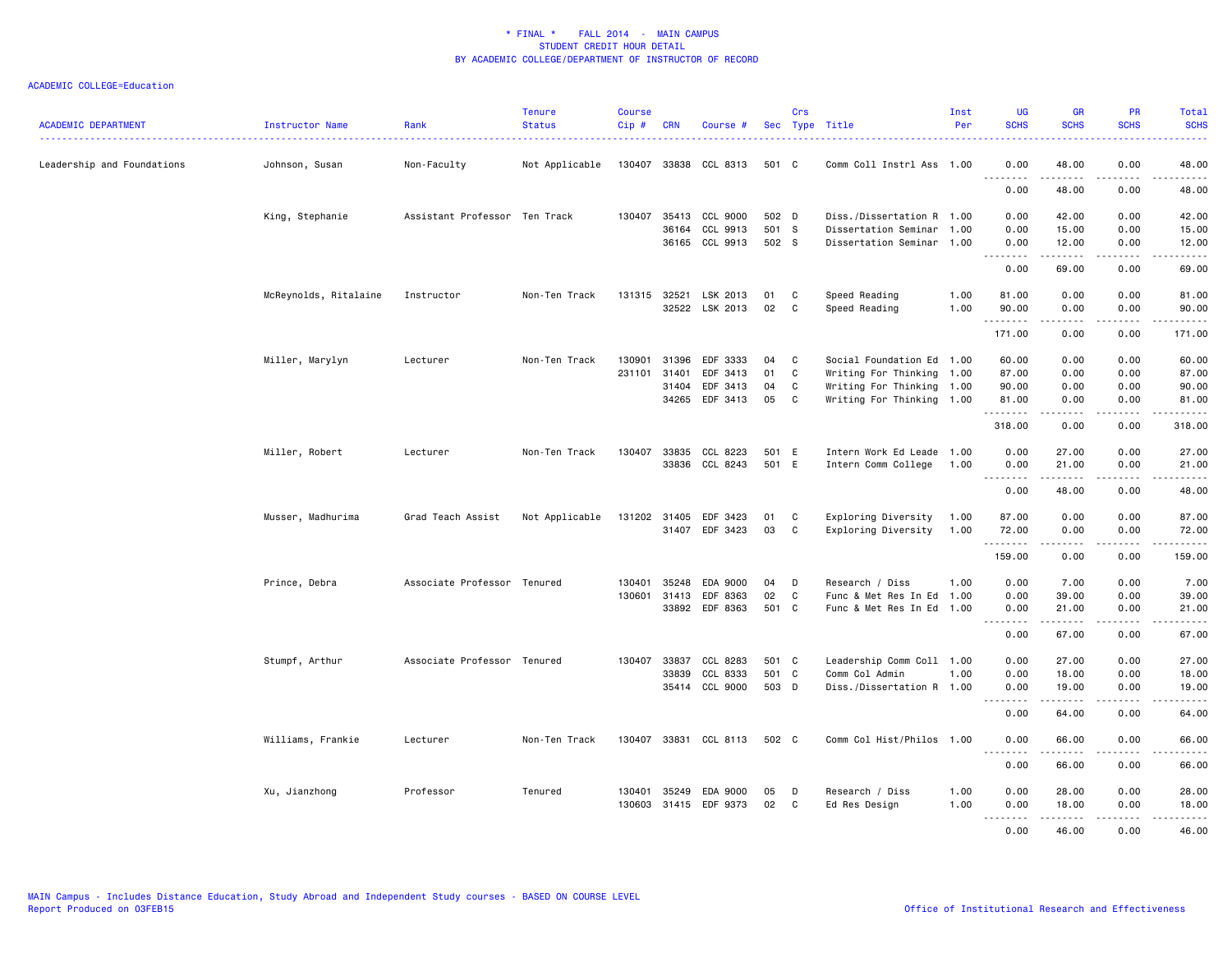### ACADEMIC COLLEGE=Education

|                            |                 | Tenure | Course |                                        |  | Inst | <b>IIG</b>    | - GR | <b>PR</b>   | Total       |
|----------------------------|-----------------|--------|--------|----------------------------------------|--|------|---------------|------|-------------|-------------|
| <b>ACADEMIC DEPARTMENT</b> | Instructor Name | Status |        | Cip # CRN   Course #  Sec  Type  Title |  |      | Per SCHS SCHS |      | <b>SCHS</b> | <b>SCHS</b> |
| -----                      |                 |        |        |                                        |  |      |               |      |             |             |

====================================== ======== ======== ======== ==========

====================================== ======== ======== ======== ==========

Leadership and Foundations 1464.00 763.00 0.00 2227.00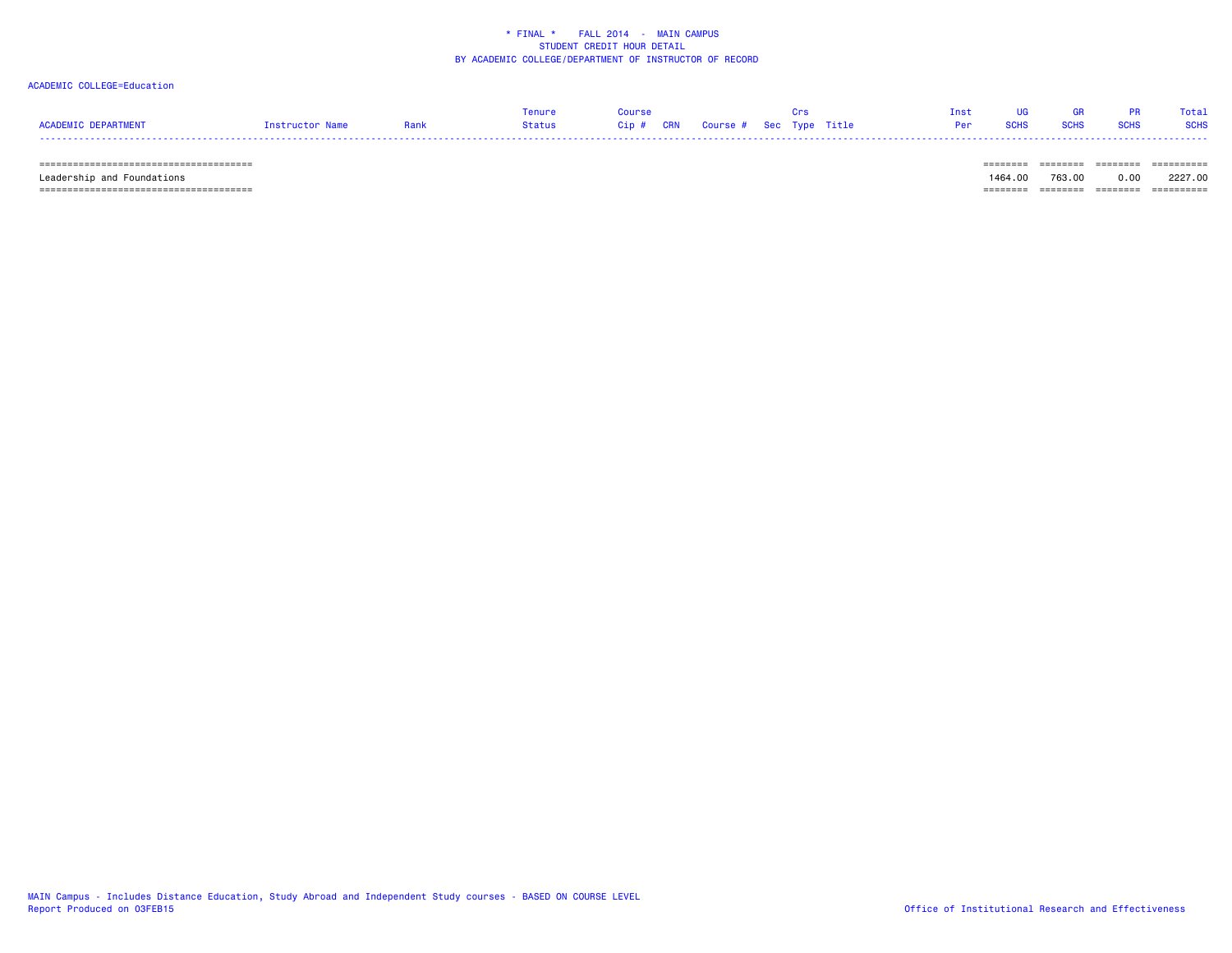| <b>ACADEMIC DEPARTMENT</b> | Instructor Name                   | Rank                          | <b>Tenure</b><br><b>Status</b> | <b>Course</b><br>Cip # | <b>CRN</b> | Course #             |                   | Crs         | Sec Type Title       | Inst<br>Per | <b>UG</b><br><b>SCHS</b> | <b>GR</b><br><b>SCHS</b> | PR<br><b>SCHS</b>                                                                                                                 | Total<br><b>SCHS</b><br>.                                                                                                                                    |
|----------------------------|-----------------------------------|-------------------------------|--------------------------------|------------------------|------------|----------------------|-------------------|-------------|----------------------|-------------|--------------------------|--------------------------|-----------------------------------------------------------------------------------------------------------------------------------|--------------------------------------------------------------------------------------------------------------------------------------------------------------|
| Music                      | Aarhus, Craig                     | Associate Professor Ten Track |                                | 500906 32827           |            | MU 3412              | 01                | C.          | Conducting           | 0.50        | 20.00<br>.               | 0.00                     | 0.00<br>$\frac{1}{2} \left( \frac{1}{2} \right) \left( \frac{1}{2} \right) \left( \frac{1}{2} \right) \left( \frac{1}{2} \right)$ | 20.00<br>.                                                                                                                                                   |
|                            |                                   |                               |                                |                        |            |                      |                   |             |                      |             | 20.00                    | 0.00                     | 0.00                                                                                                                              | 20.00                                                                                                                                                        |
|                            | Baker, Jason                      | Associate Professor Tenured   |                                | 131312 32809           |            | MU 2551              | 01                | E           | Percussion Ensemble  | 1.00        | 11.00                    | 0.00                     | 0.00                                                                                                                              | 11.00                                                                                                                                                        |
|                            |                                   |                               |                                | 500903                 | 32865      | MUA 1610             | 01                | E           | Percussion - Non Maj | 1.00        | 8.00                     | 0.00                     | 0.00                                                                                                                              | 8.00                                                                                                                                                         |
|                            |                                   |                               |                                |                        | 32866      | MUA 1610             | 02                | E           | Percussion- Majors   | 1.00        | 3.00                     | 0.00                     | 0.00                                                                                                                              | 3.00                                                                                                                                                         |
|                            |                                   |                               |                                |                        | 32900      | MUA 2610             | 02                | E           | Percussion Majors    | 1.00        | 13.00                    | 0.00                     | 0.00                                                                                                                              | 13.00                                                                                                                                                        |
|                            |                                   |                               |                                |                        | 32921      | MUA 3610             | 01                | E           | Percussion           | 1.00        | 7.00                     | 0.00                     | 0.00                                                                                                                              | 7.00<br>$\frac{1}{2} \left( \frac{1}{2} \right) \left( \frac{1}{2} \right) \left( \frac{1}{2} \right) \left( \frac{1}{2} \right) \left( \frac{1}{2} \right)$ |
|                            |                                   |                               |                                |                        |            |                      |                   |             |                      |             | 42.00                    | 0.00                     | 0.00                                                                                                                              | 42.00                                                                                                                                                        |
|                            | Banks, Jessica                    | Lecturer                      | Non-Ten Track                  | 131312                 | 32924      | <b>MUE 3001</b>      | 01                | E           | Practicum Music Ed   | 1.00        | 18.00                    | 0.00                     | 0.00                                                                                                                              | 18.00                                                                                                                                                        |
|                            |                                   |                               |                                |                        | 32930      | <b>MUE 4886</b>      | 01                | F           | Stu Teach Music Ed   | 1.00        | 18.00                    | 0.00                     | 0.00                                                                                                                              | 18.00                                                                                                                                                        |
|                            |                                   |                               |                                |                        | 32931      | MUE 4896             | 01                | -F          | Stu Teach Music Ed   | 1.00        | 18.00                    | 0.00                     | 0.00                                                                                                                              | 18.00                                                                                                                                                        |
|                            |                                   |                               |                                |                        | 34035      | MUE 4886             | 501               | - F         | Stu Teach Music Ed   | 1.00        | 6.00                     | 0.00                     | 0.00                                                                                                                              | 6.00                                                                                                                                                         |
|                            |                                   |                               |                                |                        | 34036      | MUE 4896             | 501 F             |             | Stu Teach Music Ed   | 1.00        | 6.00                     | 0.00                     | 0.00                                                                                                                              | 6.00                                                                                                                                                         |
|                            |                                   |                               |                                | 500903                 | 32842      | MUA 1110             | 01                | E           | Flute - Non Majors   | 1.00        | 2.00                     | 0.00                     | 0.00                                                                                                                              | 2.00                                                                                                                                                         |
|                            |                                   |                               |                                |                        | 32843      | MUA 1110             | 02                | E           | Flute - Majors       | 1.00        | 3.00                     | 0.00                     | 0.00                                                                                                                              | 3.00                                                                                                                                                         |
|                            |                                   |                               |                                |                        | 32880      | MUA 2110             | 01                | E           | Flute Non Majors     | 1.00        | 1.00                     | 0.00                     | 0.00                                                                                                                              | 1.00                                                                                                                                                         |
|                            |                                   |                               |                                |                        | 32911      | MUA 3110             | 01                | E           | Flute Major          | 1.00        | 1.00                     | 0.00                     | 0.00                                                                                                                              | 1.00                                                                                                                                                         |
|                            |                                   |                               |                                | 500904                 | 32789      | MU 1003              | 01                | C           | Fund of Music Theory | 1.00        | 30.00                    | 0.00                     | 0.00                                                                                                                              | 30.00                                                                                                                                                        |
|                            |                                   |                               |                                | 500915                 | 32799      | MU 2011              | 01                | E           | Woodwind Ensembles   | 1.00        | 3.00<br>.                | 0.00<br>.                | 0.00<br>المتماما                                                                                                                  | 3.00<br>.                                                                                                                                                    |
|                            |                                   |                               |                                |                        |            |                      |                   |             |                      |             | 106.00                   | 0.00                     | 0.00                                                                                                                              | 106.00                                                                                                                                                       |
|                            | Brown, Michael                    | Professor                     | Tenured                        | 131312                 | 35803      | MU<br>1123           | 501               | <b>C</b>    | American Music App.  | 1.00        | 45.00                    | 0.00                     | 0.00                                                                                                                              | 45.00                                                                                                                                                        |
|                            |                                   |                               |                                | 500901                 | 32793      | MU 1113              | 05                | $\mathbf C$ | His & Apprec Of Musi | 1.00        | 954.00                   | 0.00                     | 0.00                                                                                                                              | 954.00                                                                                                                                                       |
|                            |                                   |                               |                                |                        | 32794      | MU 1113              | H <sub>01</sub> C |             | Honors His & Apprec  | 1.00        | 117.00                   | 0.00                     | 0.00                                                                                                                              | 117.00                                                                                                                                                       |
|                            |                                   |                               |                                |                        |            | 500903 34177 MU 2951 | 01                | Q           | Philharmonia         | 1.00        | 11.00<br>.               | 0.00<br>د د د د د        | 0.00<br>.                                                                                                                         | 11.00<br>.                                                                                                                                                   |
|                            |                                   |                               |                                |                        |            |                      |                   |             |                      |             | 1127.00                  | 0.00                     | 0.00                                                                                                                              | 1127.00                                                                                                                                                      |
|                            | Damm, Robert                      | Professor                     | Tenured                        | 500901                 | 32788      | MU 1001              | F01 C             |             | First Year Seminar   | 1.00        | 19.00                    | 0.00                     | 0.00                                                                                                                              | 19.00                                                                                                                                                        |
|                            |                                   |                               |                                |                        | 32791      | MU<br>1103           | 01                | C           | African-Amer Music   | 1.00        | 81.00                    | 0.00                     | 0.00                                                                                                                              | 81.00                                                                                                                                                        |
|                            |                                   |                               |                                |                        | 32928      | MUE 3243             | 01                | C           | Plan/Magage Lrn Mus  | 1.00        | 33.00                    | 0.00                     | 0.00                                                                                                                              | 33.00                                                                                                                                                        |
|                            |                                   |                               |                                |                        |            |                      |                   |             |                      |             | .<br>133.00              | .<br>0.00                | .<br>0.00                                                                                                                         | .<br>133.00                                                                                                                                                  |
|                            | Edwards-Henry, Jacqueli Professor |                               | Tenured                        | 500903                 | 32830      | MUA 1010             | 03                | E           | Piano - Majors       | 1.00        | 3.00                     | 0.00                     | 0.00                                                                                                                              | 3.00                                                                                                                                                         |
|                            |                                   |                               |                                |                        | 32872      | MUA 2010             | 03                | $\mathsf E$ | Piano Majors         | 1.00        | 2.00                     | 0.00                     | 0.00                                                                                                                              | 2.00                                                                                                                                                         |
|                            |                                   |                               |                                |                        | 32905      | MUA 3010             | 01                | E           | Piano Majors         | 1.00        | 4.00                     | 0.00                     | 0.00                                                                                                                              | 4.00                                                                                                                                                         |
|                            |                                   |                               |                                | 500907                 | 32824      | MU 3112              | 01                | <b>L</b>    | Funct Skills Piano I | 1.00        | 6.00                     | 0.00                     | 0.00                                                                                                                              | 6.00                                                                                                                                                         |
|                            |                                   |                               |                                |                        |            |                      |                   |             |                      |             | .<br>15.00               | .<br>0.00                | .<br>0.00                                                                                                                         | $\sim$ $\sim$ $\sim$ $\sim$<br>15.00                                                                                                                         |
|                            | Falcone, Sheri                    | Instructor                    | Non-Ten Track                  | 131312                 | 32926      | MUE 3222             | 01                | C           | Woodwind Techniques  | 1.00        | 22.00                    | 0.00                     | 0.00                                                                                                                              | 22.00                                                                                                                                                        |
|                            |                                   |                               |                                | 500903                 | 32844      | MUA 1150             | 01                | E           | Clarinet Non Majors  | 1.00        | 2.00                     | 0.00                     | 0.00                                                                                                                              | 2.00                                                                                                                                                         |
|                            |                                   |                               |                                |                        | 32845      | MUA 1150             | 02                | E           | Clarinet- Majors     | 1.00        | 2.00                     | 0.00                     | 0.00                                                                                                                              | 2.00                                                                                                                                                         |
|                            |                                   |                               |                                |                        | 32847      | MUA 1210             | 02                | E           | Saxophone - Majors   | 1.00        | 4.00                     | 0.00                     | 0.00                                                                                                                              | 4.00                                                                                                                                                         |
|                            |                                   |                               |                                |                        | 32884      | MUA 2210             | 01                | E           | Saxophone Non Majors | 1.00        | 1.00                     | 0.00                     | 0.00                                                                                                                              | 1.00                                                                                                                                                         |
|                            |                                   |                               |                                |                        | 32885      | MUA 2210             | 02                | E           | Saxophone Majors     | 1.00        | 2.00                     | 0.00                     | 0.00                                                                                                                              | 2.00                                                                                                                                                         |
|                            |                                   |                               |                                |                        | 32912      | MUA 3150             | 01                | E           | Clarinet Major       | 1.00        | 2.00                     | 0.00                     | 0.00                                                                                                                              | 2.00                                                                                                                                                         |
|                            |                                   |                               |                                |                        | 32913      | MUA 3210             | 01                | E           | Saxophone            | 1.00        | 4.00                     | 0.00                     | 0.00                                                                                                                              | 4.00                                                                                                                                                         |
|                            |                                   |                               |                                |                        | 32914      | MUA 3250             | 01                | E           | Oboe                 | 1.00        | 2.00                     | 0.00                     | 0.00                                                                                                                              | 2.00                                                                                                                                                         |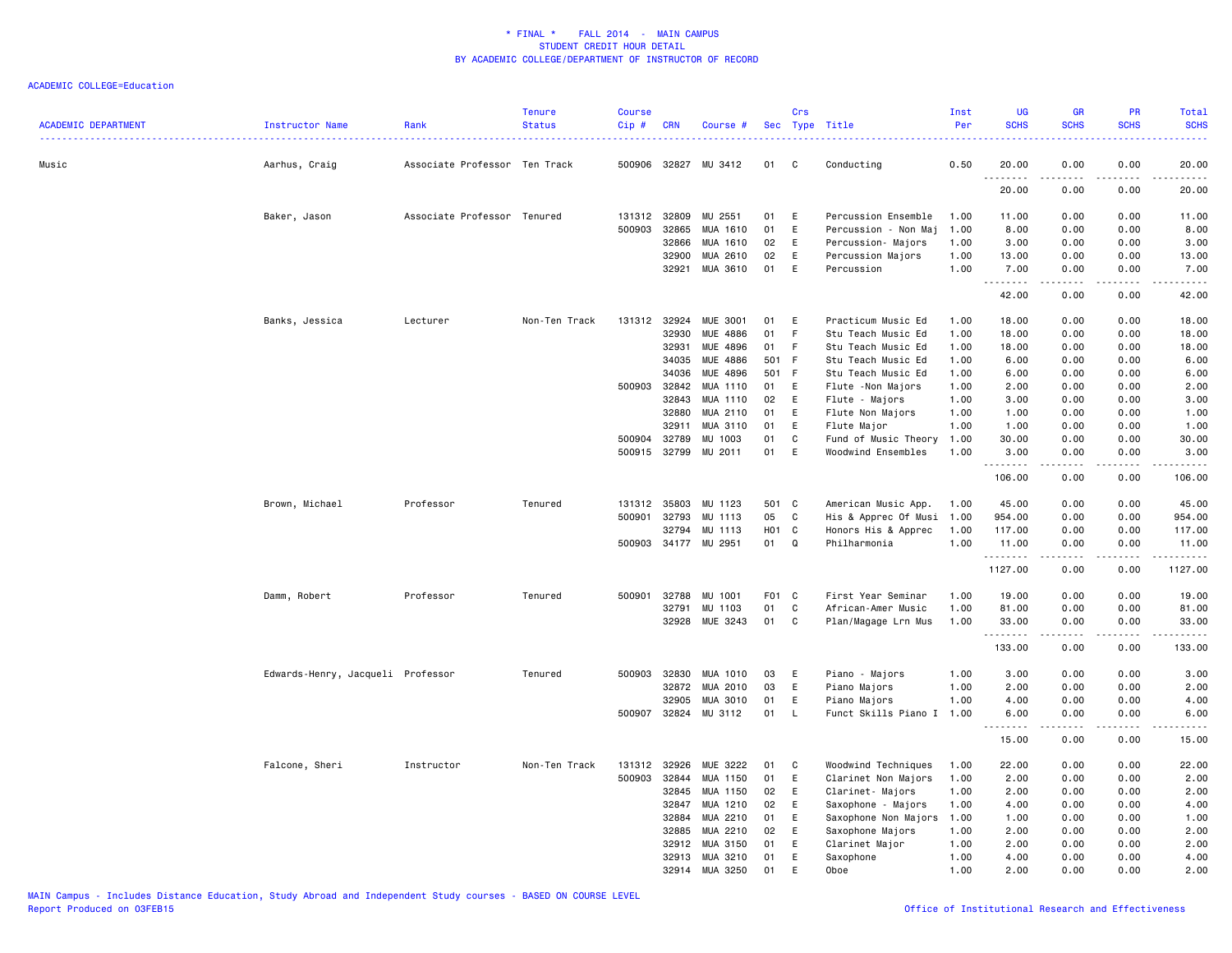| <b>ACADEMIC DEPARTMENT</b> | Instructor Name    | Rank                          | <b>Tenure</b><br><b>Status</b> | Course<br>Cip# | <b>CRN</b> | Course #              |    | Crs    | Sec Type Title                           | Inst<br>Per | <b>UG</b><br><b>SCHS</b> | <b>GR</b><br><b>SCHS</b> | PR<br><b>SCHS</b>  | Total<br><b>SCHS</b>  |
|----------------------------|--------------------|-------------------------------|--------------------------------|----------------|------------|-----------------------|----|--------|------------------------------------------|-------------|--------------------------|--------------------------|--------------------|-----------------------|
| Music                      |                    | Instructor                    | Non-Ten Track                  | 500915 32800   |            | MU 2011               | 02 |        |                                          | 1.00        |                          |                          | 0.00               |                       |
|                            | Falcone, Sheri     |                               |                                |                | 32802      | MU 2011               | 04 | E<br>E | Woodwind Ensembles<br>Woodwind Ensembles | 1.00        | 10.00<br>5.00            | 0.00<br>0.00             | 0.00               | 10.00<br>5.00         |
|                            |                    |                               |                                |                |            |                       |    |        |                                          |             | .<br>56.00               | 0.00                     | 0.00               | 56.00                 |
|                            | Fontaine, Jeanette | Lecturer                      | Non-Ten Track                  | 500903         | 32840      | MUA 1050              | 06 | E      | Voice -Majors                            | 1.00        | 8.00                     | 0.00                     | 0.00               | 8.00                  |
|                            |                    |                               |                                |                | 32879      | MUA 2050              | 06 | E      | Voice                                    | 1.00        | 12.00                    | 0.00                     | 0.00               | 12.00                 |
|                            |                    |                               |                                |                | 32909      | MUA 3050              | 03 | E      | Voice Major                              | 1.00        | 10.00                    | 0.00                     | 0.00               | 10.00                 |
|                            |                    |                               |                                | 500908 32795   |            | MU 1131               | 01 | L.     | Voice Class I                            | 1.00        | 10.00<br>.               | 0.00<br>$\frac{1}{2}$    | 0.00<br>.          | 10.00<br>$\cdots$     |
|                            |                    |                               |                                |                |            |                       |    |        |                                          |             | 40.00                    | 0.00                     | 0.00               | 40.00                 |
|                            | Glover, Linda      | Non-Faculty                   | Not Applicable                 | 131312         | 32817      | MU 2851               | 03 | E      | Brass Ensemble-Chamb                     | 1.00        | 5.00                     | 0.00                     | 0.00               | 5.00                  |
|                            |                    |                               |                                | 500903         | 32857      | MUA 1410              | 01 | E      | Horn - Non Majors                        | 1.00        | 3.00                     | 0.00                     | 0.00               | 3.00                  |
|                            |                    |                               |                                |                | 32893      | MUA 2410              | 02 | E      | Horn Majors                              | 1.00        | 2.00<br>. <b>.</b>       | 0.00<br>.                | 0.00<br>.          | 2.00<br>$\frac{1}{2}$ |
|                            |                    |                               |                                |                |            |                       |    |        |                                          |             | 10.00                    | 0.00                     | 0.00               | 10.00                 |
|                            | Hause, Barry       | Lecturer                      | Non-Ten Track                  | 500903         | 32869      | MUA 1710              | 01 | Q      | Guitar- Non Majors                       | 1.00        | 11.00                    | 0.00                     | 0.00               | 11.00                 |
|                            |                    |                               |                                |                | 32902      | MUA 2710              | 01 | Q      | Guitar Non Majors                        | 1.00        | 3.00                     | 0.00                     | 0.00               | 3.00                  |
|                            |                    |                               |                                |                |            |                       |    |        |                                          |             |                          | .                        | .                  | .                     |
|                            |                    |                               |                                |                |            |                       |    |        |                                          |             | 14.00                    | 0.00                     | 0.00               | 14.00                 |
|                            | Human, Richard     | Associate Professor Tenured   |                                | 131312         | 32818      | MU 2851               | 04 | E      | Brass Ensemble - Trom                    | 1.00        | 1.00                     | 0.00                     | 0.00               | 1.00                  |
|                            |                    |                               |                                | 500901         | 32792      | MU 1113               | 01 | C      | His & Apprec Of Musi                     | 1.00        | 204.00                   | 0.00                     | 0.00               | 204.00                |
|                            |                    |                               |                                | 500903 32860   |            | MUA 1450              | 02 | E      | Trombone -Non-Majors                     | 1.00        | 2.00                     | 0.00                     | 0.00               | 2.00                  |
|                            |                    |                               |                                |                | 32862      | MUA 1510              | 02 | E      | Euphonium                                | 1.00        | 2.00                     | 0.00                     | 0.00               | 2.00                  |
|                            |                    |                               |                                |                | 32895      | MUA 2450              | 02 | E      | Trombone Majors                          | 1.00        | 8.00                     | 0.00                     | 0.00               | 8.00                  |
|                            |                    |                               |                                |                | 32899      | MUA 2550              | 02 | E      | Tuba Majors                              | 1.00        | 2.00                     | 0.00                     | 0.00               | 2.00                  |
|                            |                    |                               |                                |                | 32920      | MUA 3550              | 01 | E      | Tuba Majors                              | 1.00        | 2.00                     | 0.00                     | 0.00               | 2.00                  |
|                            |                    |                               |                                |                |            |                       |    |        |                                          |             | 221.00                   | 0.00                     | 0.00               | 221.00                |
|                            | Infanger, Peter    | Non-Faculty                   | Not Applicable                 |                |            | 500903 32841 MUA 1050 | 07 | E      | Voice - Non Majors                       | 1.00        | 16.00<br>.               | 0.00                     | 0.00               | 16.00                 |
|                            |                    |                               |                                |                |            |                       |    |        |                                          |             | 16.00                    | 0.00                     | 0.00               | 16.00                 |
|                            | Jackson, Terrell   | Non-Faculty                   | Not Applicable                 | 500903 32829   |            | MUA 1010              | 02 | E      | Piano - Non Major                        | 1.00        | 11.00                    | 0.00<br>.                | 0.00<br>. <b>.</b> | 11.00<br>.            |
|                            |                    |                               |                                |                |            |                       |    |        |                                          |             | 11.00                    | 0.00                     | 0.00               | 11.00                 |
|                            | Kirkland, Anthony  | Assistant Professor Ten Track |                                | 131312 32816   |            | MU 2851               | 01 | E      | Brass Ensemble-Trump                     | 1.00        | 7.00                     | 0.00                     | 0.00               | 7.00                  |
|                            |                    |                               |                                | 500903 32853   |            | MUA 1350              | 01 | E      | Trumpet - Non Majors                     | 1.00        | 2.00                     | 0.00                     | 0.00               | 2.00                  |
|                            |                    |                               |                                |                | 32854      | MUA 1350              | 02 | E      | Trumpet - Majors                         | 1.00        | 2.00                     | 0.00                     | 0.00               | 2.00                  |
|                            |                    |                               |                                |                | 32856      | MUA 1350              | 04 | E      | Trumpet-Majors                           | 1.00        | 2.00                     | 0.00                     | 0.00               | 2.00                  |
|                            |                    |                               |                                |                | 32891      | MUA 2350              | 02 | E      | Trumpet Majors                           | 1.00        | 10.00                    | 0.00                     | 0.00               | 10.00                 |
|                            |                    |                               |                                |                | 32916      | MUA 3350              | 01 | E      | Trumpet                                  | 1.00        | 8.00                     | 0.00                     | 0.00               | 8.00                  |
|                            |                    |                               |                                |                |            |                       |    |        |                                          |             | . <b>.</b><br>31.00      | .<br>0.00                | .<br>0.00          | .<br>31.00            |
|                            | Kopetz, Catherine  | Lecturer                      | Non-Ten Track                  |                |            | 500903 32833 MUA 1010 | 06 | E      | Applied Piano-Non Ma 1.00                |             | 10.00                    | 0.00                     | 0.00               | 10.00                 |
|                            |                    |                               |                                |                |            |                       |    |        |                                          |             | <b></b><br>10.00         | .<br>0.00                | .<br>0.00          | .<br>10.00            |
|                            | Lance, Elva        | Instructor                    | Non-Ten Track                  |                |            | 500901 32925 MUE 3213 | 01 | C      | Perf Assess in Music 0.50                |             | 15.00                    | 0.00                     | 0.00               | 15.00                 |
|                            |                    |                               |                                |                |            |                       |    |        |                                          |             |                          |                          |                    |                       |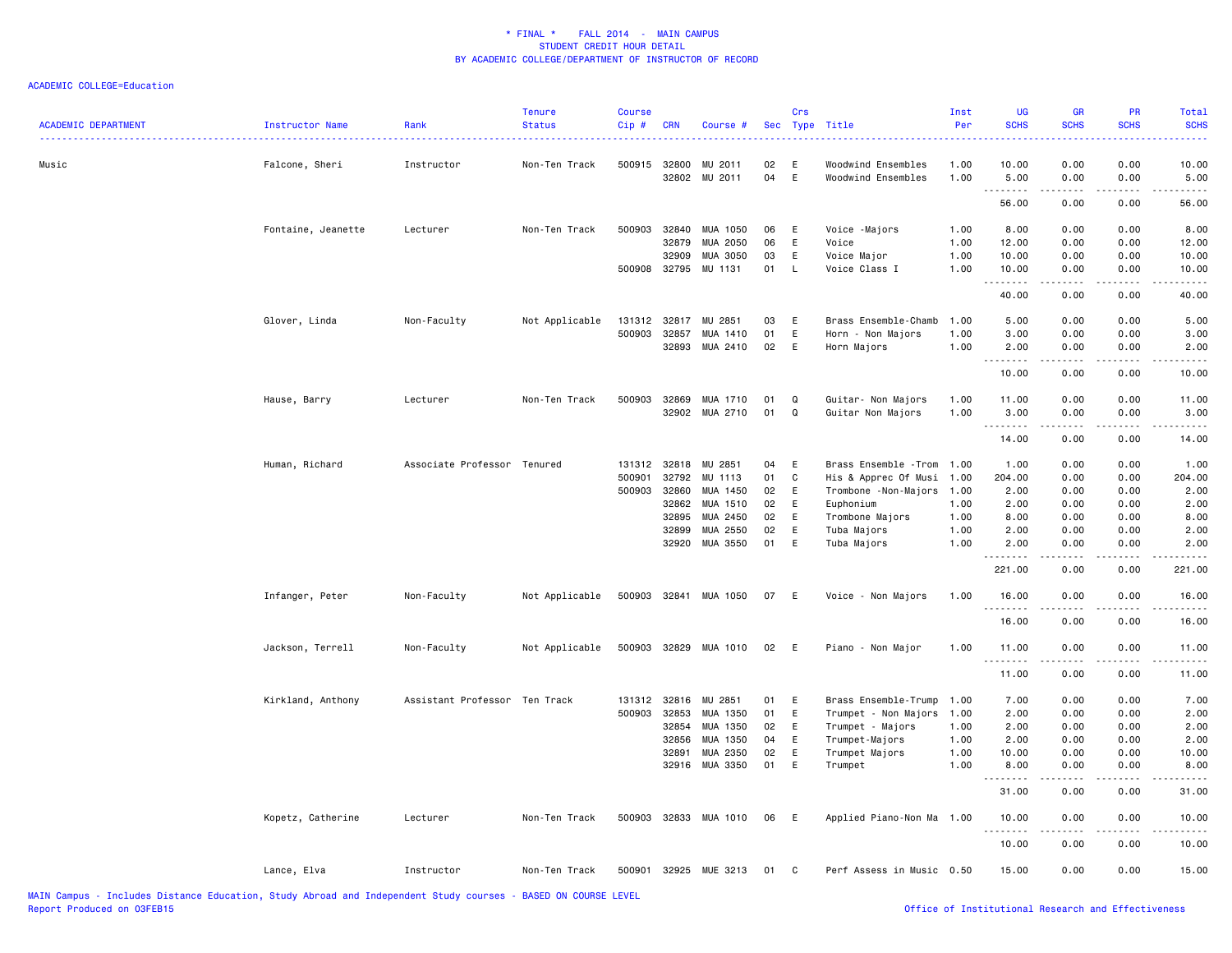| <b>ACADEMIC DEPARTMENT</b> | <b>Instructor Name</b> | Rank                          | <b>Tenure</b><br><b>Status</b> | <b>Course</b><br>Cip#  | <b>CRN</b>     | Course #                   | Sec      | Crs           | Type Title                                             | Inst<br>Per  | <b>UG</b><br><b>SCHS</b> | GR<br><b>SCHS</b>                                                                                                                                                                                                                                                                                                                                    | <b>PR</b><br><b>SCHS</b>            | Total<br><b>SCHS</b><br>.                    |
|----------------------------|------------------------|-------------------------------|--------------------------------|------------------------|----------------|----------------------------|----------|---------------|--------------------------------------------------------|--------------|--------------------------|------------------------------------------------------------------------------------------------------------------------------------------------------------------------------------------------------------------------------------------------------------------------------------------------------------------------------------------------------|-------------------------------------|----------------------------------------------|
| Music                      | Lance, Elva            | Instructor                    | Non-Ten Track                  | 500903<br>500915 32810 | 32808          | MU 2511<br>MU 2571         | 01<br>01 | E<br>E        | Marching Band<br>Wind Ensemble                         | 1.00<br>1.00 | 330.00<br>64.00          | 0.00<br>0.00                                                                                                                                                                                                                                                                                                                                         | 0.00<br>0.00                        | 330.00<br>64.00                              |
|                            |                        |                               |                                |                        |                |                            |          |               |                                                        |              | .<br>409.00              | 0.00                                                                                                                                                                                                                                                                                                                                                 | 0.00                                | .<br>409.00                                  |
|                            | Landis, Ryan           | Lecturer                      | Non-Ten Track                  | 500903                 | 32836          | MUA 1050                   | 02       | Ε             | Voice - Non Major                                      | 1.00         | 17.00                    | 0.00                                                                                                                                                                                                                                                                                                                                                 | 0.00                                | 17.00                                        |
|                            |                        |                               |                                |                        | 32839          | MUA 1050<br>32878 MUA 2050 | 05<br>05 | E<br>E        | Voice -Majors<br>Voice Majors                          | 1.00<br>1.00 | 15.00<br>4.00<br>.       | 0.00<br>0.00<br>$\frac{1}{2} \left( \begin{array}{ccc} 1 & 0 & 0 & 0 \\ 0 & 0 & 0 & 0 \\ 0 & 0 & 0 & 0 \\ 0 & 0 & 0 & 0 \\ 0 & 0 & 0 & 0 \\ 0 & 0 & 0 & 0 \\ 0 & 0 & 0 & 0 \\ 0 & 0 & 0 & 0 \\ 0 & 0 & 0 & 0 \\ 0 & 0 & 0 & 0 \\ 0 & 0 & 0 & 0 & 0 \\ 0 & 0 & 0 & 0 & 0 \\ 0 & 0 & 0 & 0 & 0 \\ 0 & 0 & 0 & 0 & 0 \\ 0 & 0 & 0 & 0 & 0 \\ 0 & 0 & 0$ | 0.00<br>0.00<br>.                   | 15.00<br>4.00<br>$\sim$ $\sim$ $\sim$ $\sim$ |
|                            |                        |                               |                                |                        |                |                            |          |               |                                                        |              | 36.00                    | 0.00                                                                                                                                                                                                                                                                                                                                                 | 0.00                                | 36.00                                        |
|                            | Melby, Cynthia         | Lecturer                      | Non-Ten Track                  | 500907                 | 32803<br>32804 | MU 2111<br>MU 2111         | 01<br>02 | L<br><b>L</b> | Music Majors Piano I 1.00<br>Music Majors Piano I 1.00 |              | 12.00<br>8.00            | 0.00<br>0.00                                                                                                                                                                                                                                                                                                                                         | 0.00<br>0.00                        | 12.00<br>8.00                                |
|                            |                        |                               |                                |                        |                |                            |          |               |                                                        |              | .<br>20.00               | 0.00                                                                                                                                                                                                                                                                                                                                                 | $\sim$ $\sim$ $\sim$ $\sim$<br>0.00 | $\cdots$<br>20.00                            |
|                            | Murphy, Karen          | Instructor                    | Non-Ten Track                  | 500907                 | 32822          | MU 3111<br>32823 MU 3111   | 01<br>02 | L<br>L        | Piano Class<br>Piano Class                             | 1.00<br>1.00 | 9.00<br>3.00             | 0.00<br>0.00                                                                                                                                                                                                                                                                                                                                         | 0.00<br>0.00                        | 9.00<br>3.00                                 |
|                            |                        |                               |                                |                        |                |                            |          |               |                                                        |              | .<br>12.00               | $\begin{array}{cccccccccc} \bullet & \bullet & \bullet & \bullet & \bullet & \bullet \end{array}$<br>0.00                                                                                                                                                                                                                                            | .<br>0.00                           | .<br>12.00                                   |
|                            | Packwood, Gary         | Assistant Professor           | Ten Track                      | 131312 32811           |                | MU 2611                    | 01       | E             | Concert Choir                                          | 1.00         | 110.00                   | 0.00                                                                                                                                                                                                                                                                                                                                                 | 0.00                                | 110.00                                       |
|                            |                        |                               |                                |                        | 32812          | MU 2611                    | 02       | E             | Concert Choir                                          | 1.00         | 14.00                    | 0.00                                                                                                                                                                                                                                                                                                                                                 | 0.00                                | 14.00                                        |
|                            |                        |                               |                                | 500901                 | 32925          | MUE 3213                   | 01       | C             | Perf Assess in Music                                   | 0.50         | 15.00                    | 0.00                                                                                                                                                                                                                                                                                                                                                 | 0.00                                | 15.00                                        |
|                            |                        |                               |                                | 500903                 | 32815          | MU 2731                    | 01       | E             | Chambers Singers                                       | 1.00         | 69.00                    | 0.00                                                                                                                                                                                                                                                                                                                                                 | 0.00                                | 69.00                                        |
|                            |                        |                               |                                | 500906                 | 32827          | MU 3412                    | 01       | C             | Conducting                                             | 0.50         | 20.00<br>.               | 0.00<br>.                                                                                                                                                                                                                                                                                                                                            | 0.00<br>$\sim$ $\sim$ $\sim$        | 20.00<br>.                                   |
|                            |                        |                               |                                |                        |                |                            |          |               |                                                        |              | 228.00                   | 0.00                                                                                                                                                                                                                                                                                                                                                 | 0.00                                | 228.00                                       |
|                            | Patilla, Carol         | Lecturer                      | Non-Ten Track                  | 500901                 | 34034          | MU 1113                    | 501      | C             | His & Apprec Of Musi 1.00                              |              | 69.00                    | 0.00                                                                                                                                                                                                                                                                                                                                                 | 0.00                                | 69.00                                        |
|                            |                        |                               |                                | 500903                 |                | 32828 MUA 1010             | 01       | E             | Piano - Non Majors                                     | 1.00         | 22.00<br>.               | 0.00<br>- - - - -                                                                                                                                                                                                                                                                                                                                    | 0.00<br>د د د د                     | 22.00<br>د د د د د                           |
|                            |                        |                               |                                |                        |                |                            |          |               |                                                        |              | 91.00                    | 0.00                                                                                                                                                                                                                                                                                                                                                 | 0.00                                | 91.00                                        |
|                            | Patilla, Michael       | Associate Professor Tenured   |                                | 500903                 | 32807          | MU 2411                    | 01       | $\mathbf Q$   | Guitar Ensemble                                        | 1.00         | 6.00                     | 0.00                                                                                                                                                                                                                                                                                                                                                 | 0.00                                | 6.00                                         |
|                            |                        |                               |                                |                        | 32870          | MUA 1710                   | 02       | Q             | Guitar Majors                                          | 1.00         | 6.00                     | 0.00                                                                                                                                                                                                                                                                                                                                                 | 0.00                                | 6.00                                         |
|                            |                        |                               |                                |                        | 32903          | MUA 2710                   | 02       | Q             | Guitar Majors                                          | 1.00         | 4.00                     | 0.00                                                                                                                                                                                                                                                                                                                                                 | 0.00                                | 4.00                                         |
|                            |                        |                               |                                |                        |                | 32922 MUA 3710             | 01       | Q             | Guitar                                                 | 1.00         | 2.00<br>.                | 0.00<br>.                                                                                                                                                                                                                                                                                                                                            | 0.00<br>.                           | 2.00<br>د د د د د                            |
|                            |                        |                               |                                |                        |                |                            |          |               |                                                        |              | 18.00                    | 0.00                                                                                                                                                                                                                                                                                                                                                 | 0.00                                | 18.00                                        |
|                            | Phillips, Shandy       | Lecturer                      | Non-Ten Track                  | 131312 32927           |                | MUE 3231                   | 01       | L             | String Class                                           | 1.00         | 14.00                    | 0.00                                                                                                                                                                                                                                                                                                                                                 | 0.00                                | 14.00                                        |
|                            |                        |                               |                                | 500901                 | 32798          | MU 1321                    | 01       | L             | Ear Training I                                         | 0.50         | 14.00                    | 0.00                                                                                                                                                                                                                                                                                                                                                 | 0.00                                | 14.00                                        |
|                            |                        |                               |                                | 500903                 | 32867          | MUA 1650                   | 01       | Ε             | Strings - Majors                                       | 1.00         | 4.00                     | 0.00                                                                                                                                                                                                                                                                                                                                                 | 0.00                                | 4.00                                         |
|                            |                        |                               |                                |                        | 32868          | MUA 1650                   | 02       | E             | Strings- Non Majors                                    | 1.00         | 3.00                     | 0.00                                                                                                                                                                                                                                                                                                                                                 | 0.00                                | 3.00                                         |
|                            |                        |                               |                                |                        | 32901          | MUA 2650                   | 01       | E             | Strings                                                | 1.00         | 4.00                     | 0.00                                                                                                                                                                                                                                                                                                                                                 | 0.00                                | 4.00                                         |
|                            |                        |                               |                                |                        |                |                            |          |               |                                                        |              | .<br>39.00               | .<br>0.00                                                                                                                                                                                                                                                                                                                                            | $\sim$ $\sim$ $\sim$ $\sim$<br>0.00 | د د د د د<br>39.00                           |
|                            | Ross, Ryan             | Assistant Professor Ten Track |                                | 500902 32806           |                | MU 2322                    | 01       | C             | Music History II                                       | 1.00         | 42.00                    | 0.00                                                                                                                                                                                                                                                                                                                                                 | 0.00                                | 42.00                                        |
|                            |                        |                               |                                |                        |                | 500903 32790 MU 1010       | 01       | E             | Recital Hour                                           | 1.00         | 0.00                     | 0.00                                                                                                                                                                                                                                                                                                                                                 | 0.00                                | 0.00                                         |
|                            |                        |                               |                                |                        |                |                            |          |               |                                                        |              | <u>.</u><br>42.00        | .<br>0.00                                                                                                                                                                                                                                                                                                                                            | .<br>0.00                           | .<br>42.00                                   |
|                            | Sebba, Rosangela       | Professor                     | Tenured                        |                        |                | 500901 32798 MU 1321       | 01 L     |               | Ear Training I                                         | 0.50         | 14.00                    | 0.00                                                                                                                                                                                                                                                                                                                                                 | 0.00                                | 14.00                                        |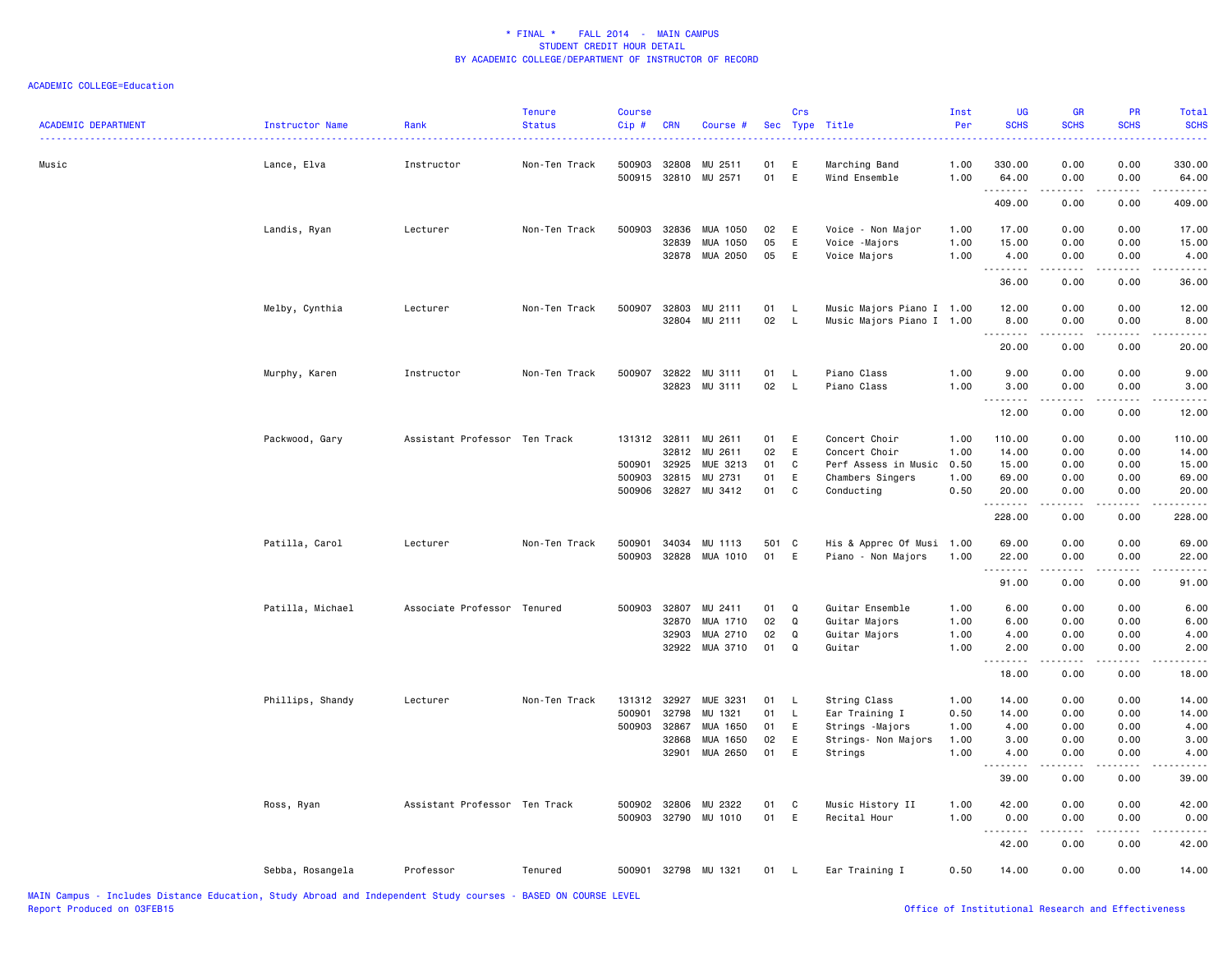| <b>ACADEMIC DEPARTMENT</b> | Instructor Name    | Rank                          | <b>Tenure</b><br><b>Status</b> | <b>Course</b><br>$Cip$ # | <b>CRN</b> | Course #             | <b>Sec</b> | Crs          | Type Title                | Inst<br>Per | <b>UG</b><br><b>SCHS</b>  | <b>GR</b><br><b>SCHS</b> | <b>PR</b><br><b>SCHS</b>                                                                                                          | Total<br><b>SCHS</b>                                                                                                      |
|----------------------------|--------------------|-------------------------------|--------------------------------|--------------------------|------------|----------------------|------------|--------------|---------------------------|-------------|---------------------------|--------------------------|-----------------------------------------------------------------------------------------------------------------------------------|---------------------------------------------------------------------------------------------------------------------------|
|                            |                    |                               |                                |                          |            |                      |            |              |                           |             |                           |                          |                                                                                                                                   | $\frac{1}{2} \left( \frac{1}{2} \right) \left( \frac{1}{2} \right) \left( \frac{1}{2} \right) \left( \frac{1}{2} \right)$ |
| Music                      | Sebba, Rosangela   | Professor                     | Tenured                        | 500902                   | 32797      | MU 1213              | 01         | C            | Music Theory I            | 1.00        | 102.00                    | 0.00                     | 0.00                                                                                                                              | 102.00                                                                                                                    |
|                            |                    |                               |                                | 500903                   | 32831      | <b>MUA 1010</b>      | 04         | E            | Piano - Majors            | 1.00        | 10.00                     | 0.00                     | 0.00                                                                                                                              | 10.00                                                                                                                     |
|                            |                    |                               |                                |                          |            | 32873 MUA 2010       | 04         | E            | Piano Majors              | 1.00        | 2.00                      | 0.00<br>. <b>.</b> .     | 0.00<br>$\frac{1}{2} \left( \frac{1}{2} \right) \left( \frac{1}{2} \right) \left( \frac{1}{2} \right) \left( \frac{1}{2} \right)$ | 2.00<br>$\cdots$                                                                                                          |
|                            |                    |                               |                                |                          |            |                      |            |              |                           |             | 128.00                    | 0.00                     | 0.00                                                                                                                              | 128.00                                                                                                                    |
|                            | Sobaskie, James    | Associate Professor Tenured   |                                | 500901                   | 32814      | MU 2721              | 01         | - L          | Ear Training III          | 1.00        | 17.00                     | 0.00                     | 0.00                                                                                                                              | 17.00                                                                                                                     |
|                            |                    |                               |                                |                          | 36277      | MU 4000              | 01         | $\mathbf{I}$ | Directed Indiv Study      | 1.00        | 1.00                      | 0.00                     | 0.00                                                                                                                              | 1.00                                                                                                                      |
|                            |                    |                               |                                | 500902 32813             |            | MU 2613              | 01         | C            | Music Theory III          | 1.00        | 51.00                     | 0.00                     | 0.00                                                                                                                              | 51.00                                                                                                                     |
|                            |                    |                               |                                | 500904                   | 32826      | MU 3333              | 01         | C            | Orchestration             | 1.00        | 48.00                     | 0.00                     | 0.00                                                                                                                              | 48.00                                                                                                                     |
|                            |                    |                               |                                |                          | 32923      | MUA 3810             | 01         | Q            | Music Composition         | 1.00        | 3.00<br>.                 | 0.00<br>. <b>.</b>       | 0.00<br>.                                                                                                                         | 3.00<br>. <b>.</b>                                                                                                        |
|                            |                    |                               |                                |                          |            |                      |            |              |                           |             | 120.00                    | 0.00                     | 0.00                                                                                                                              | 120.00                                                                                                                    |
|                            | Taylor, Clifton    | Associate Professor Tenured   |                                |                          |            | 131312 32820 MU 2911 | 01         | E            | Jazz Ensemble             | 1.00        | 21.00                     | 0.00                     | 0.00                                                                                                                              | 21.00                                                                                                                     |
|                            |                    |                               |                                |                          |            |                      |            |              |                           |             | .<br>21.00                | 0.00                     | 0.00                                                                                                                              | 21.00                                                                                                                     |
|                            | Wallace, Katherine | Non-Faculty                   | Not Applicable                 | 500903 32834             |            | MUA 1010             | 07         | E            | Applied Piano-Non Ma 1.00 |             | 4.00                      | 0.00                     | 0.00                                                                                                                              | 4.00                                                                                                                      |
|                            |                    |                               |                                |                          |            |                      |            |              |                           |             | .<br>4.00                 | 0.00                     | 0.00                                                                                                                              | 4.00                                                                                                                      |
|                            | Warfield, Tara     | Assistant Professor Ten Track |                                | 500901                   | 35789      | MU 2990              | 01         | Q            | Special Topic In MU       | 1.00        | 20.00                     | 0.00                     | 0.00                                                                                                                              | 20.00                                                                                                                     |
|                            |                    |                               |                                | 500903                   | 32835      | MUA 1050             | 01         | E            | Voice - Non Majors        | 1.00        | 9.00                      | 0.00                     | 0.00                                                                                                                              | 9.00                                                                                                                      |
|                            |                    |                               |                                |                          | 32838      | MUA 1050             | 04         | E            | Voice Majors              | 1.00        | 10.00                     | 0.00                     | 0.00                                                                                                                              | 10.00                                                                                                                     |
|                            |                    |                               |                                |                          | 32874      | MUA 2050             | 01         | E            | Voice Non Majors          | 1.00        | 1.00                      | 0.00                     | 0.00                                                                                                                              | 1.00                                                                                                                      |
|                            |                    |                               |                                |                          | 32877      | MUA 2050             | 04         | E            | Voice Majors              | 1.00        | 8.00                      | 0.00                     | 0.00                                                                                                                              | 8.00                                                                                                                      |
|                            |                    |                               |                                |                          | 32907      | MUA 3050             | 01         | E            | Voice Major               | 1.00        | 9.00                      | 0.00                     | 0.00                                                                                                                              | 9.00                                                                                                                      |
|                            |                    |                               |                                | 500908                   | 32796      | MU 1141              | 01         | -S           | Seminar for Voice Ma      | 1.00        | 21.00<br>- - - - - - - -  | 0.00                     | 0.00<br>د د د د                                                                                                                   | 21.00<br>.                                                                                                                |
|                            |                    |                               |                                |                          |            |                      |            |              |                           |             | 78.00                     | 0.00                     | 0.00                                                                                                                              | 78,00                                                                                                                     |
| Music                      |                    |                               |                                |                          |            |                      |            |              |                           |             | <b>EEEEEEE</b><br>3098.00 | eeeeeee<br>0.00          | essesses<br>0.00                                                                                                                  | $=$ = = = = = = = = = =<br>3098.00                                                                                        |
|                            |                    |                               |                                |                          |            |                      |            |              |                           |             | ========                  |                          | =================                                                                                                                 | $=$ = = = = = = = = = =                                                                                                   |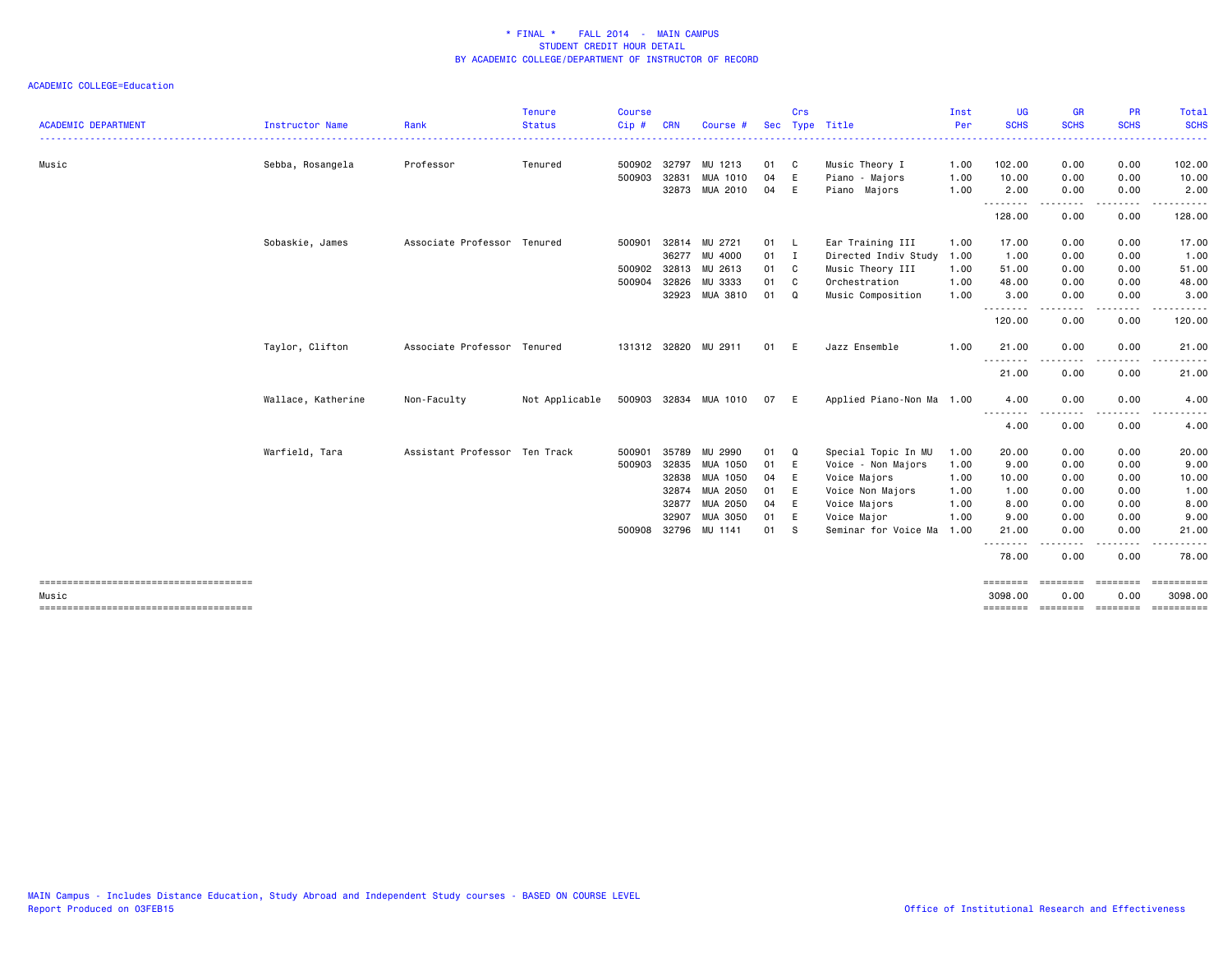| <b>ACADEMIC DEPARTMENT</b> | <b>Instructor Name</b> | Rank                          | <b>Tenure</b><br><b>Status</b> | <b>Course</b><br>Cip# | <b>CRN</b>     | Course #              |          | Crs      | Sec Type Title                      | Inst<br>Per  | <b>UG</b><br><b>SCHS</b> | <b>GR</b><br><b>SCHS</b> | PR<br><b>SCHS</b>                                                                                                                 | Total<br><b>SCHS</b><br>$\frac{1}{2} \left( \frac{1}{2} \right) \left( \frac{1}{2} \right) \left( \frac{1}{2} \right) \left( \frac{1}{2} \right)$                                                                                                                                                                                                                                                                                                                                                |
|----------------------------|------------------------|-------------------------------|--------------------------------|-----------------------|----------------|-----------------------|----------|----------|-------------------------------------|--------------|--------------------------|--------------------------|-----------------------------------------------------------------------------------------------------------------------------------|--------------------------------------------------------------------------------------------------------------------------------------------------------------------------------------------------------------------------------------------------------------------------------------------------------------------------------------------------------------------------------------------------------------------------------------------------------------------------------------------------|
| Aerospace Engineering      | Cheng, Yang            | Assistant Professor Ten Track |                                | 140201                | 30375<br>35626 | ASE 4123<br>ASE 9000  | 01<br>01 | C<br>D   | Aerospace Controls<br>Research/Diss | 1.00<br>1.00 | 96.00<br>0.00            | 0.00<br>14.00            | 0.00<br>0.00                                                                                                                      | 96.00<br>14.00                                                                                                                                                                                                                                                                                                                                                                                                                                                                                   |
|                            |                        |                               |                                |                       |                |                       |          |          |                                     |              | .<br>96.00               | $    -$<br>14.00         | .<br>0.00                                                                                                                         | .<br>110.00                                                                                                                                                                                                                                                                                                                                                                                                                                                                                      |
|                            | Cinnella, Pasquale     | Professor                     | Tenured                        |                       |                | 140201 30369 ASE 3333 | 01       | C.       | Aerothermodynamics                  | 1.00         | 123.00                   | 0.00                     | 0.00                                                                                                                              | 123.00                                                                                                                                                                                                                                                                                                                                                                                                                                                                                           |
|                            |                        |                               |                                |                       |                |                       |          |          |                                     |              | .<br>123.00              | 0.00                     | 0.00                                                                                                                              | $\begin{array}{cccccccccccccc} \multicolumn{2}{c}{} & \multicolumn{2}{c}{} & \multicolumn{2}{c}{} & \multicolumn{2}{c}{} & \multicolumn{2}{c}{} & \multicolumn{2}{c}{} & \multicolumn{2}{c}{} & \multicolumn{2}{c}{} & \multicolumn{2}{c}{} & \multicolumn{2}{c}{} & \multicolumn{2}{c}{} & \multicolumn{2}{c}{} & \multicolumn{2}{c}{} & \multicolumn{2}{c}{} & \multicolumn{2}{c}{} & \multicolumn{2}{c}{} & \multicolumn{2}{c}{} & \multicolumn{2}{c}{} & \multicolumn{2}{c}{} & \$<br>123.00 |
|                            | Coley, Lorenzo         | Instructor                    | Non-Ten Track                  | 140201                | 30371          | ASE 4113              | 01       | <b>L</b> | Aerospace Eng Lab I                 | 1.00         | 21.00                    | 0.00                     | 0.00                                                                                                                              | 21.00                                                                                                                                                                                                                                                                                                                                                                                                                                                                                            |
|                            |                        |                               |                                |                       | 30372          | ASE 4113              | 02       | L.       | Aerospace Eng Lab I                 | 0.50         | 12.00                    | 0.00                     | 0.00                                                                                                                              | 12.00                                                                                                                                                                                                                                                                                                                                                                                                                                                                                            |
|                            |                        |                               |                                |                       | 30373          | ASE 4113              | 03       | L.       | Aerospace Eng Lab I                 | 1.00         | 15.00                    | 0.00                     | 0.00                                                                                                                              | 15.00                                                                                                                                                                                                                                                                                                                                                                                                                                                                                            |
|                            |                        |                               |                                |                       |                | 30374 ASE 4113        | 04       | <b>L</b> | Aerospace Eng Lab I                 | 0.50         | 12.00<br>.               | 0.00<br>-----            | 0.00<br>.                                                                                                                         | 12.00<br>.                                                                                                                                                                                                                                                                                                                                                                                                                                                                                       |
|                            |                        |                               |                                |                       |                |                       |          |          |                                     |              | 60.00                    | 0.00                     | 0.00                                                                                                                              | 60.00                                                                                                                                                                                                                                                                                                                                                                                                                                                                                            |
|                            | Hannigan, Thomas       | Instructor                    | Non-Ten Track                  | 140201                | 30366          | ASE 2113              | 01       | C        | Intro Aircraft Space 1.00           |              | 75.00                    | 0.00                     | 0.00                                                                                                                              | 75.00                                                                                                                                                                                                                                                                                                                                                                                                                                                                                            |
|                            |                        |                               |                                |                       | 30367          | ASE 2113              | 02       | C        | Intro Aircraft Space 1.00           |              | 72.00                    | 0.00                     | 0.00                                                                                                                              | 72.00                                                                                                                                                                                                                                                                                                                                                                                                                                                                                            |
|                            |                        |                               |                                |                       | 141101 31479   | EM 3313               | 02       | C        | Fluid Mechanics                     | 1.00         | 126.00                   | 0.00                     | 0.00                                                                                                                              | 126.00                                                                                                                                                                                                                                                                                                                                                                                                                                                                                           |
|                            |                        |                               |                                |                       | 31480          | EM 3313               | 03       | C        | Fluid Mechanics                     | 1.00         | 129.00<br>.              | 0.00<br>2.2.2.2.2        | 0.00<br>د د د د                                                                                                                   | 129.00<br>.                                                                                                                                                                                                                                                                                                                                                                                                                                                                                      |
|                            |                        |                               |                                |                       |                |                       |          |          |                                     |              | 402.00                   | 0.00                     | 0.00                                                                                                                              | 402.00                                                                                                                                                                                                                                                                                                                                                                                                                                                                                           |
|                            | Janus, Jonathan        | Associate Professor Tenured   |                                | 140201                | 30385          | ASE 8413              | 01       | C        | Comput Fluid Dyn I                  | 1.00         | 0.00                     | 21.00                    | 0.00                                                                                                                              | 21.00                                                                                                                                                                                                                                                                                                                                                                                                                                                                                            |
|                            |                        |                               |                                |                       | 33815          | ASE 8413              | 501      | C        | Comput Fluid Dyn I                  | 1.00         | 0.00                     | 3.00                     | 0.00                                                                                                                              | 3.00                                                                                                                                                                                                                                                                                                                                                                                                                                                                                             |
|                            |                        |                               |                                |                       | 34309          | ASE 8313              | 01       | C        | Adv Comp Aerodyn I                  | 1.00         | 0.00                     | 24.00                    | 0.00                                                                                                                              | 24.00                                                                                                                                                                                                                                                                                                                                                                                                                                                                                            |
|                            |                        |                               |                                |                       | 34638          | ASE 8313              | 501      | C        | Adv Comp Aerodyn I                  | 1.00         | 0.00                     | 3.00                     | 0.00                                                                                                                              | 3.00                                                                                                                                                                                                                                                                                                                                                                                                                                                                                             |
|                            |                        |                               |                                |                       | 35240          | ASE 8000              | 501      | D        | Research / Thesis                   | 1.00         | 0.00                     | 4.00                     | 0.00                                                                                                                              | 4.00                                                                                                                                                                                                                                                                                                                                                                                                                                                                                             |
|                            |                        |                               |                                |                       |                |                       |          |          |                                     |              | <u>.</u><br>0.00         | .<br>55.00               | $\sim$ $\sim$ $\sim$ $\sim$<br>0.00                                                                                               | -----<br>55.00                                                                                                                                                                                                                                                                                                                                                                                                                                                                                   |
|                            | Jha, Ratneshwar        | Associate Professor Tenured   |                                | 140201                | 35620          | ASE 8000              | 02       | D        | Research / Thesis                   | 1.00         | 0.00                     | 7.00                     | 0.00                                                                                                                              | 7.00                                                                                                                                                                                                                                                                                                                                                                                                                                                                                             |
|                            |                        |                               |                                |                       | 35628          | ASE 9000              | 03       | D        | Research/Diss                       | 1.00         | 0.00                     | 13.00                    | 0.00                                                                                                                              | 13.00                                                                                                                                                                                                                                                                                                                                                                                                                                                                                            |
|                            |                        |                               |                                |                       |                |                       |          |          |                                     |              | .                        |                          |                                                                                                                                   | $\sim$ $\sim$ $\sim$ $\sim$                                                                                                                                                                                                                                                                                                                                                                                                                                                                      |
|                            |                        |                               |                                |                       |                |                       |          |          |                                     |              | 0.00                     | 20.00                    | 0.00                                                                                                                              | 20.00                                                                                                                                                                                                                                                                                                                                                                                                                                                                                            |
|                            | Khalili, Ashkan        | Grad Teach Assist             | Not Applicable                 |                       |                | 141101 31463 EM 2413  | 01       | C        | Engineering Mech I                  | 0.90         | 102.60                   | 0.00                     | 0.00                                                                                                                              | 102.60                                                                                                                                                                                                                                                                                                                                                                                                                                                                                           |
|                            |                        |                               |                                |                       |                | 31464 EM 2413         | 02       | C        | Engineering Mech I                  | 0.90         | 148.50                   | 0.00                     | 0.00                                                                                                                              | 148.50                                                                                                                                                                                                                                                                                                                                                                                                                                                                                           |
|                            |                        |                               |                                |                       |                |                       |          |          |                                     |              | .<br>251.10              | 0.00                     | $\frac{1}{2} \left( \frac{1}{2} \right) \left( \frac{1}{2} \right) \left( \frac{1}{2} \right) \left( \frac{1}{2} \right)$<br>0.00 | .<br>251.10                                                                                                                                                                                                                                                                                                                                                                                                                                                                                      |
|                            | Koenig, Keith          | Professor                     | Tenured                        | 140201                | 30363          | ASE 1013              | 01       | B        | Intro to Aerospace E 0.50           |              | 157.50                   | 0.00                     | 0.00                                                                                                                              | 157.50                                                                                                                                                                                                                                                                                                                                                                                                                                                                                           |
|                            |                        |                               |                                |                       | 30365          | ASE 1501              | 02       | E        | Design Competition                  | 1.00         | 6.00                     | 0.00                     | 0.00                                                                                                                              | 6.00                                                                                                                                                                                                                                                                                                                                                                                                                                                                                             |
|                            |                        |                               |                                |                       | 30370          | ASE 3813              | 01       | C        | Intro Orbital Mechan 1.00           |              | 81.00                    | 0.00                     | 0.00                                                                                                                              | 81.00                                                                                                                                                                                                                                                                                                                                                                                                                                                                                            |
|                            |                        |                               |                                |                       | 30379          | ASE 4533              | 01       | B        | Spacecraft Design I                 | 1.00         | 27.00                    | 0.00                     | 0.00                                                                                                                              | 27.00                                                                                                                                                                                                                                                                                                                                                                                                                                                                                            |
|                            |                        |                               |                                |                       |                | 35621 ASE 8000        | 03       | D        | Research / Thesis                   | 1.00         | 0.00                     | 15.00                    | 0.00                                                                                                                              | 15.00                                                                                                                                                                                                                                                                                                                                                                                                                                                                                            |
|                            |                        |                               |                                |                       |                |                       |          |          |                                     |              | .                        | .                        | .                                                                                                                                 | .                                                                                                                                                                                                                                                                                                                                                                                                                                                                                                |
|                            |                        |                               |                                |                       |                |                       |          |          |                                     |              | 271.50                   | 15.00                    | 0.00                                                                                                                              | 286.50                                                                                                                                                                                                                                                                                                                                                                                                                                                                                           |
|                            | Kota, Kalyan Raj       | Grad Teach Assist             | Not Applicable                 |                       |                | 140201 30372 ASE 4113 | 02       | L.       | Aerospace Eng Lab I                 | 0.50         | 12.00                    | 0.00                     | 0.00                                                                                                                              | 12.00                                                                                                                                                                                                                                                                                                                                                                                                                                                                                            |
|                            |                        |                               |                                |                       |                | 30374 ASE 4113        | 04       | L.       | Aerospace Eng Lab I                 | 0.50         | 12.00                    | 0.00                     | 0.00                                                                                                                              | 12.00                                                                                                                                                                                                                                                                                                                                                                                                                                                                                            |
|                            |                        |                               |                                |                       |                |                       |          |          |                                     |              | <b>.</b> .<br>24.00      | .<br>0.00                | .<br>0.00                                                                                                                         | .<br>24.00                                                                                                                                                                                                                                                                                                                                                                                                                                                                                       |
|                            | Lacy, Thomas           | Professor                     | Tenured                        |                       |                | 140201 30368 ASE 3213 | 01       | C        | Mech of Deformable S 1.00           |              | 114.00                   | 0.00                     | 0.00                                                                                                                              | 114.00                                                                                                                                                                                                                                                                                                                                                                                                                                                                                           |
|                            |                        |                               |                                |                       |                |                       |          |          |                                     |              |                          |                          |                                                                                                                                   |                                                                                                                                                                                                                                                                                                                                                                                                                                                                                                  |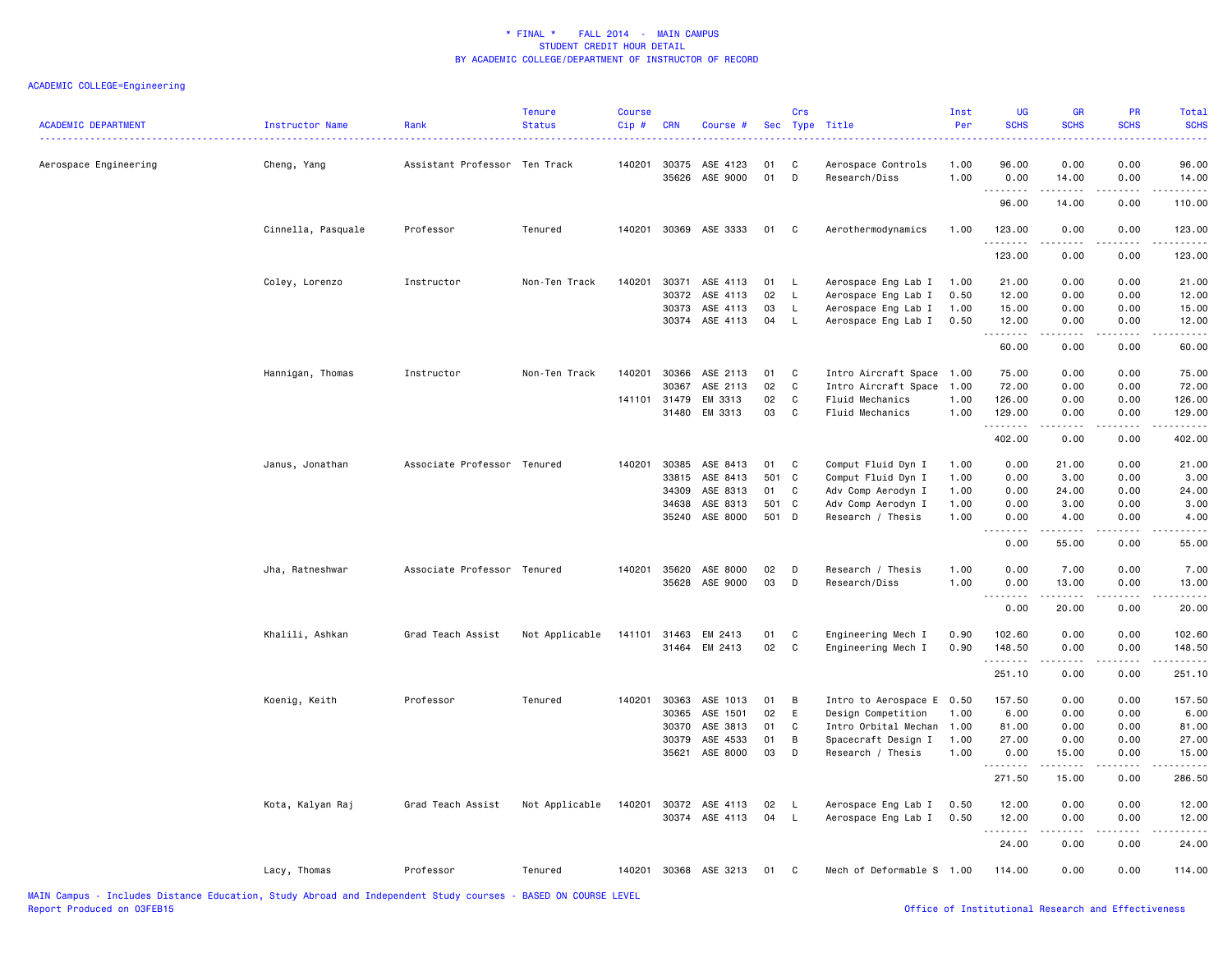| <b>ACADEMIC DEPARTMENT</b> | Instructor Name     | Rank                              | Tenure<br><b>Status</b> | <b>Course</b><br>Cip# | <b>CRN</b>                              | Course #                                     |                       | Crs                         | Sec Type Title                                                                         | Inst<br>Per                  | UG<br><b>SCHS</b>                           | GR<br><b>SCHS</b>                                                                                                                                                                       | PR<br><b>SCHS</b>                         | Total<br><b>SCHS</b>                                                                                                            |
|----------------------------|---------------------|-----------------------------------|-------------------------|-----------------------|-----------------------------------------|----------------------------------------------|-----------------------|-----------------------------|----------------------------------------------------------------------------------------|------------------------------|---------------------------------------------|-----------------------------------------------------------------------------------------------------------------------------------------------------------------------------------------|-------------------------------------------|---------------------------------------------------------------------------------------------------------------------------------|
| Aerospace Engineering      | Lacy, Thomas        | Professor                         | Tenured                 | 140201                | 35622<br>35629                          | ASE 8000<br>ASE 9000<br>36416 ASE 3223       | 04<br>04<br>01        | D<br>D<br>C                 | Research / Thesis<br>Research/Diss<br>Aerospace Structural 1.00                        | 1.00<br>1.00                 | 0.00<br>0.00<br>3.00                        | 4.00<br>25.00<br>0.00                                                                                                                                                                   | 0.00<br>0.00<br>0.00                      | 4.00<br>25.00<br>3.00                                                                                                           |
|                            |                     |                                   |                         |                       |                                         |                                              |                       |                             |                                                                                        |                              | .<br>117.00                                 | .<br>29.00                                                                                                                                                                              | .<br>0.00                                 | .<br>146.00                                                                                                                     |
|                            | Moore, Timothy      | Instructor                        | Non-Ten Track           |                       | 141101 31467<br>31468<br>31470<br>31471 | EM 2413<br>EM 2413<br>EM 2433<br>EM 2433     | 05<br>06<br>01<br>02  | C<br>C<br>$\mathbf{C}$<br>C | Engineering Mech I<br>Engineering Mech I<br>Engineering Mech II<br>Engineering Mech II | 1.00<br>1.00<br>1.00<br>1.00 | 201.00<br>171.00<br>120.00<br>102.00<br>.   | 0.00<br>0.00<br>0.00<br>0.00<br>-----                                                                                                                                                   | 0.00<br>0.00<br>0.00<br>0.00<br>المستبدا  | 201.00<br>171.00<br>120.00<br>102.00<br>.                                                                                       |
|                            | Newman, James       | Professor                         | Tenured                 | 141901                | 35513<br>35552                          | ME 8253<br>ME 8253                           | 501<br>01             | C<br>C                      | Fatigue in Engin Des 1.00<br>Fatigue in Engin Des 1.00                                 |                              | 594.00<br>0.00<br>0.00<br>.                 | 0.00<br>6.00<br>54.00<br>$- - - - -$                                                                                                                                                    | 0.00<br>0.00<br>0.00<br>.                 | 594.00<br>6.00<br>54.00<br>$- - - -$                                                                                            |
|                            | Olsen, Gregory      | Instructor                        | Non-Ten Track           | 140201<br>141101      | 30380<br>31476                          | ASE 4623<br>EM 3213<br>31477 EM 3213         | 01<br>03<br>04        | C<br>C<br>C                 | Aerospace Structural<br>Mech Of Materials<br>Mech Of Materials                         | 1.00<br>1.00<br>1.00         | 0.00<br>87.00<br>138.00<br>144.00           | 60.00<br>0.00<br>0.00<br>0.00                                                                                                                                                           | 0.00<br>0.00<br>0.00<br>0.00              | 60.00<br>87.00<br>138.00<br>144.00                                                                                              |
|                            |                     |                                   |                         |                       |                                         |                                              |                       |                             |                                                                                        |                              | .<br>369.00                                 | $\frac{1}{2} \left( \frac{1}{2} \right) \left( \frac{1}{2} \right) \left( \frac{1}{2} \right) \left( \frac{1}{2} \right) \left( \frac{1}{2} \right) \left( \frac{1}{2} \right)$<br>0.00 | .<br>0.00                                 | $\begin{array}{cccccccccc} \bullet & \bullet & \bullet & \bullet & \bullet & \bullet & \bullet & \bullet \end{array}$<br>369.00 |
|                            | Oppedal, Andrew     | Research Assist Pro Non-Ten Track |                         |                       |                                         | 141901 36476 ME 8000                         | 21                    | D                           | Research / Thesis                                                                      | 1.00                         | 0.00<br>.<br>0.00                           | 6.00<br>-----<br>6.00                                                                                                                                                                   | 0.00<br>$\frac{1}{2}$<br>0.00             | 6.00<br><u>.</u><br>6.00                                                                                                        |
|                            | Rais-Rohani, Masoud | Non-Faculty                       | Tenured                 | 140201                | 35623<br>36267                          | ASE 8000<br>ASE 9000                         | 05<br>08              | D<br>D                      | Research / Thesis<br>Research/Diss                                                     | 1.00<br>1.00                 | 0.00<br>0.00<br>.                           | 1.00<br>3.00<br>.                                                                                                                                                                       | 0.00<br>0.00<br>.                         | 1.00<br>3.00<br>-----                                                                                                           |
|                            | Rhodes, Brooke      | Grad Teach Assist                 | Not Applicable          |                       |                                         | 140201 30363 ASE 1013                        | 01                    | B                           | Intro to Aerospace E 0.50                                                              |                              | 0.00<br>157.50                              | 4.00<br>0.00                                                                                                                                                                            | 0.00<br>0.00                              | 4.00<br>157.50                                                                                                                  |
|                            |                     |                                   |                         |                       |                                         |                                              |                       |                             |                                                                                        |                              | .<br>157.50                                 | 0.00                                                                                                                                                                                    | $\sim$ $\sim$ $\sim$ $\sim$<br>0.00       | ------<br>157.50                                                                                                                |
|                            | Ricks, Trenton      | Grad Teach Assist                 | Not Applicable          |                       |                                         | 141101 31465 EM 2413                         | 03                    | C.                          | Engineering Mech I                                                                     | 0.90                         | 145.80<br>.                                 | 0.00<br>.                                                                                                                                                                               | 0.00<br>.                                 | 145.80<br><u>.</u>                                                                                                              |
|                            | Sescu, Adrian       | Assistant Professor Ten Track     |                         | 140201                | 34310<br>34639<br>35624<br>35631        | ASE 8353<br>ASE 8353<br>ASE 8000<br>ASE 9000 | 01<br>501<br>06<br>06 | C<br>C<br>D<br>D            | Turbulent Flow<br>Turbulent Flow<br>Research / Thesis<br>Research/Diss                 | 1.00<br>1.00<br>1.00<br>1.00 | 145.80<br>0.00<br>0.00<br>0.00<br>0.00<br>. | 0.00<br>15.00<br>6.00<br>5.00<br>10.00<br>.                                                                                                                                             | 0.00<br>0.00<br>0.00<br>0.00<br>0.00<br>. | 145.80<br>15.00<br>6.00<br>5.00<br>10.00<br>$\frac{1}{2}$                                                                       |
|                            | Sullivan, Rani      | Associate Professor Tenured       |                         | 140201                | 36158<br>141101 31481                   | ASE 8000<br>EM 3413                          | 08<br>01              | D<br>C                      | Research / Thesis<br>Vibrations                                                        | 1.00<br>1.00                 | 0.00<br>0.00<br>120.00<br>.                 | 36.00<br>16.00<br>0.00                                                                                                                                                                  | 0.00<br>0.00<br>0.00                      | 36.00<br>16.00<br>120.00<br>د د د د د                                                                                           |
|                            | Thompson, David     | Professor                         | Tenured                 |                       | 140201 30377<br>35243                   | ASE 4343<br>ASE 9000                         | 01<br>502 D           | C                           | Compressible Aerody<br>Research/Diss                                                   | 1.00<br>1.00                 | 120.00<br>90.00<br>0.00                     | 16.00<br>0.00<br>1.00                                                                                                                                                                   | 0.00<br>0.00<br>0.00                      | 136.00<br>90.00<br>1.00                                                                                                         |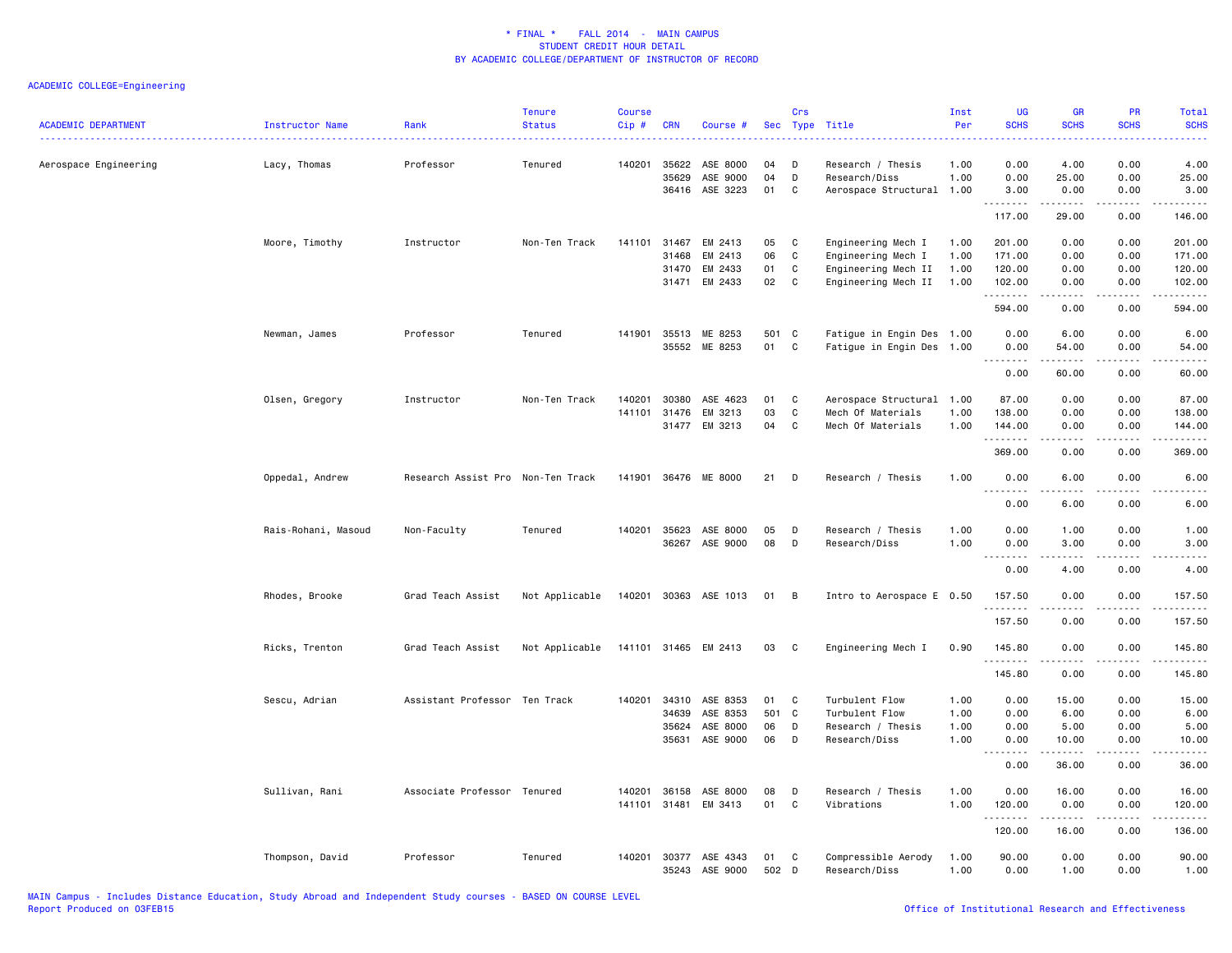| <b>ACADEMIC DEPARTMENT</b> | Instructor Name | Rank                              | <b>Tenure</b><br><b>Status</b> | Course<br>Cip # | CRN   | Course #       |    | Crs | Sec Type Title      | Inst<br>Per | <b>UG</b><br><b>SCHS</b>     | <b>GR</b><br><b>SCHS</b> | <b>PR</b><br><b>SCHS</b> | Total<br><b>SCHS</b>   |
|----------------------------|-----------------|-----------------------------------|--------------------------------|-----------------|-------|----------------|----|-----|---------------------|-------------|------------------------------|--------------------------|--------------------------|------------------------|
|                            |                 |                                   |                                |                 |       |                |    |     |                     |             |                              |                          |                          |                        |
| Aerospace Engineering      | Thompson, David | Professor                         | Tenured                        | 140201          |       | 35632 ASE 9000 | 07 | D   | Research/Diss       | 1.00        | 0.00<br>--------             | 9.00                     | 0.00<br>.                | 9.00                   |
|                            |                 |                                   |                                |                 |       |                |    |     |                     |             | 90.00                        | 10.00                    | 0.00                     | 100.00                 |
|                            | Walker, Calvin  | Non-Faculty                       | Not Applicable                 | 140201          | 30364 | ASE 1501       | 01 | E   | Design Competition  | 0.50        | 6.50                         | 0.00                     | 0.00                     | 6.50                   |
|                            |                 |                                   |                                |                 | 34784 | ASE 4513       | 01 | B   | Aircraft Design I   | 1.00        | 78.00<br>$- - -$             | 0.00                     | 0.00<br>$- - - -$        | 78.00                  |
|                            |                 |                                   |                                |                 |       |                |    |     |                     |             | 84.50                        | 0.00                     | 0.00                     | 84.50                  |
|                            | Walters, Andrew | Instructor                        | Non-Ten Track                  | 141101          | 31463 | EM 2413        | 01 | C   | Engineering Mech I  | 0.10        | 11.40                        | 0.00                     | 0.00                     | 11.40                  |
|                            |                 |                                   |                                |                 | 31464 | EM 2413        | 02 | C   | Engineering Mech I  | 0.10        | 16.50                        | 0.00                     | 0.00                     | 16.50                  |
|                            |                 |                                   |                                |                 | 31465 | EM 2413        | 03 | C   | Engineering Mech I  | 0.10        | 16.20                        | 0.00                     | 0.00                     | 16.20                  |
|                            |                 |                                   |                                |                 | 31472 | EM 2433        | 03 | C   | Engineering Mech II | 1.00        | 135.00                       | 0.00                     | 0.00                     | 135.00                 |
|                            |                 |                                   |                                |                 |       | 31473 EM 2433  | 04 | C   | Engineering Mech II | 1.00        | 111.00                       | 0.00                     | 0.00                     | 111.00                 |
|                            |                 |                                   |                                |                 | 31474 | EM 3213        | 01 | C.  | Mech Of Materials   | 1.00        | 129.00                       | 0.00                     | 0.00                     | 129.00                 |
|                            |                 |                                   |                                |                 |       | 31475 EM 3213  | 02 | C   | Mech Of Materials   | 1.00        | 141.00<br>.                  | 0.00                     | 0.00<br>.                | 141.00<br>------       |
|                            |                 |                                   |                                |                 |       |                |    |     |                     |             | 560.10                       | 0.00                     | 0.00                     | 560.10                 |
|                            | Weed, Richard   | Research Assoc Prof Non-Ten Track |                                | 140201          | 35625 | ASE 8000       | 07 | D   | Research / Thesis   | 1.00        | 0.00                         | 7.00<br>$\frac{1}{2}$    | 0.00                     | 7.00<br>.              |
|                            |                 |                                   |                                |                 |       |                |    |     |                     |             | --------<br>0.00             | 7.00                     | .<br>0.00                | 7.00                   |
|                            |                 |                                   |                                |                 |       |                |    |     |                     |             |                              |                          |                          | eeeeeeeee              |
| Aerospace Engineering      |                 |                                   |                                |                 |       |                |    |     |                     |             | 3465.50<br>$=$ = = = = = = = | 272.00<br>========       | 0.00<br>========         | 3737.50<br>----------- |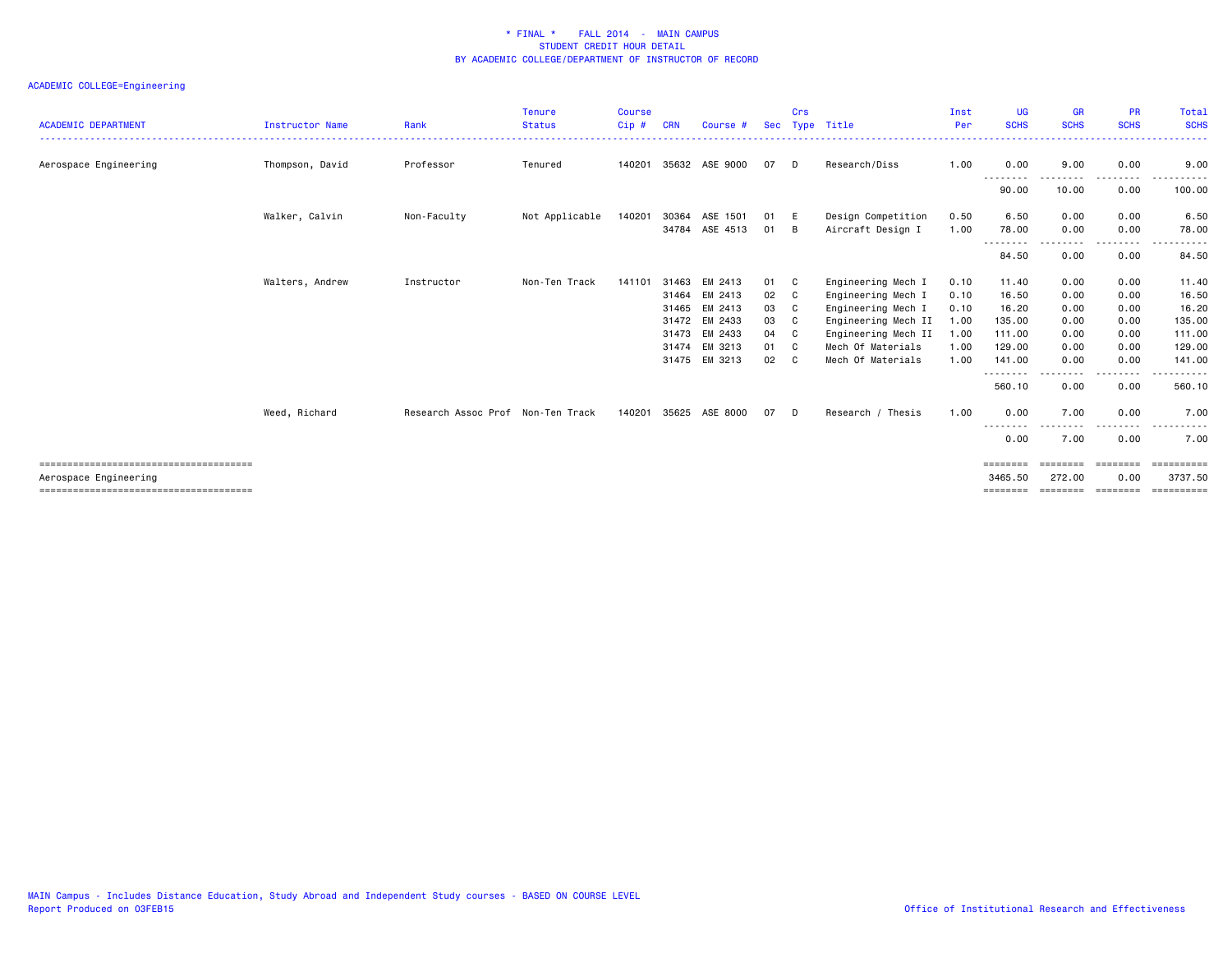| <b>ACADEMIC DEPARTMENT</b> | Instructor Name                                           | Rank                              | <b>Tenure</b><br><b>Status</b> | <b>Course</b><br>Cip# | <b>CRN</b> | Course #       | Sec | Crs          | Type Title                | Inst<br>Per | <b>UG</b><br><b>SCHS</b> | <b>GR</b><br><b>SCHS</b>                                                                                                                                      | PR<br><b>SCHS</b>                   | Total<br><b>SCHS</b>      |
|----------------------------|-----------------------------------------------------------|-----------------------------------|--------------------------------|-----------------------|------------|----------------|-----|--------------|---------------------------|-------------|--------------------------|---------------------------------------------------------------------------------------------------------------------------------------------------------------|-------------------------------------|---------------------------|
| Ag & Bio Engineering       | Cathcart, Thomas                                          | Professor                         | Tenured                        | 140301                | 35377      | ABE 9000       | 01  | D            | Research / Diss           | 1.00        | 0.00                     | 1.00                                                                                                                                                          | 0.00                                | 1.00                      |
|                            |                                                           |                                   |                                | 140501                | 30024      | ABE 4323       | 01  | C            | Phys Sys Biomed Eng       | 1.00        | 159.00<br>.              | 0.00<br>$- - - - -$                                                                                                                                           | 0.00<br>.                           | 159.00<br>$- - - - - -$   |
|                            |                                                           |                                   |                                |                       |            |                |     |              |                           |             | 159.00                   | 1.00                                                                                                                                                          | 0.00                                | 160.00                    |
|                            | Elder, Steven                                             | Professor                         | Tenured                        | 140301                | 35366      | ABE 8000       | 03  | D            | Research / Thesis         | 1.00        | 0.00                     | 3.00                                                                                                                                                          | 0.00                                | 3.00                      |
|                            |                                                           |                                   |                                |                       | 35379      | ABE 9000       | 03  | D            | Research / Diss           | 1.00        | 0.00                     | 17.00                                                                                                                                                         | 0.00                                | 17.00                     |
|                            |                                                           |                                   |                                |                       | 36619      | ABE 4000       | 15  | I            | Directed Indiv Study      | 1.00        | 1.00                     | 0.00                                                                                                                                                          | 0.00                                | 1.00                      |
|                            |                                                           |                                   |                                | 140501                | 30032      | ABE 4613       | 01  | C            | Biomechanics              | 1.00        | 159.00                   | 0.00                                                                                                                                                          | 0.00                                | 159.00                    |
|                            |                                                           |                                   |                                |                       | 30043      | ABE 6613       | 01  | C            | Biomechanics              | 1.00        | 0.00                     | 18.00                                                                                                                                                         | 0.00                                | 18.00                     |
|                            |                                                           |                                   |                                |                       | 30046      | ABE 8511       | 01  | C            | Jrnl Rev Biomed Eng       | 1.00        | 0.00                     | 9.00                                                                                                                                                          | 0.00                                | 9.00                      |
|                            |                                                           |                                   |                                |                       |            |                |     |              |                           |             | .<br>160.00              | $\frac{1}{2}$<br>47.00                                                                                                                                        | $- - - -$<br>0.00                   | .<br>207.00               |
|                            | Gilbert, Jerome                                           | Non-Faculty                       | Tenured                        | 309999                | 32932      | NSE 4200       | 01  | A            | Natl Student Exchang 1.00 |             | 24.00                    | 0.00                                                                                                                                                          | 0.00                                | 24.00                     |
|                            |                                                           |                                   |                                |                       | 36617      | NSE 4200       | 05  | $\mathsf{A}$ | Natl Student Exchang      | 1.00        | 12.00<br>.               | 0.00                                                                                                                                                          | 0.00<br>----                        | 12.00<br>د د د د د        |
|                            |                                                           |                                   |                                |                       |            |                |     |              |                           |             | 36.00                    | 0.00                                                                                                                                                          | 0.00                                | 36.00                     |
|                            | Liao, Jun                                                 | Associate Professor Tenured       |                                | 140301                | 35380      | ABE 9000       | 04  | D            | Research / Diss           | 1.00        | 0.00                     | 36.00                                                                                                                                                         | 0.00                                | 36.00                     |
|                            |                                                           |                                   |                                | 140501                |            | 30034 ABE 4723 | 01  | C            | Tissue Engineering        | 1.00        | 141.00                   | 0.00                                                                                                                                                          | 0.00                                | 141.00                    |
|                            |                                                           |                                   |                                |                       |            |                |     |              |                           |             | .<br>141.00              | .<br>36.00                                                                                                                                                    | .<br>0.00                           | .<br>177.00               |
|                            | Parajuli, Prem                                            | Assistant Professor Ten Track     |                                | 140301                | 35382      | ABE 9000       | 06  | D            | Research / Diss           | 1.00        | 0.00                     | 6.00                                                                                                                                                          | 0.00                                | 6.00                      |
|                            |                                                           |                                   |                                |                       | 36264      | ABE 7000       | 03  | Ι.           | Directed Indiv Study      | 1.00        | 0.00                     | 3.00                                                                                                                                                          | 0.00                                | 3.00                      |
|                            |                                                           |                                   |                                | 150699                | 30013      | ABE 1863       | 01  | C            | Eng Tech In Ag            | 1.00        | 183.00                   | 0.00                                                                                                                                                          | 0.00                                | 183.00                    |
|                            |                                                           |                                   |                                |                       |            |                |     |              |                           |             | .<br>183.00              | .<br>9.00                                                                                                                                                     | .<br>0.00                           | $- - - - - - -$<br>192.00 |
|                            | Prabhu, Rajkumar                                          | Research Assist Pro Non-Ten Track |                                | 140301                |            | 35384 ABE 9000 | 08  | D            | Research / Diss           | 1.00        | 0.00                     | 9.00                                                                                                                                                          | 0.00                                | 9.00                      |
|                            |                                                           |                                   |                                |                       | 36262      | ABE 7000       | 02  | $\mathbf{I}$ | Directed Indiv Study 1.00 |             | 0.00                     | 3.00                                                                                                                                                          | 0.00                                | 3.00                      |
|                            |                                                           |                                   |                                |                       | 36459      | ABE 4000       | 13  | I            | Directed Indiv Study 1.00 |             | 3.00                     | 0.00                                                                                                                                                          | 0.00                                | 3.00                      |
|                            |                                                           |                                   |                                | 140501                | 30020      | ABE 3303       | 01  | C            | Transport in Bio Eng 1.00 |             | 45.00                    | 0.00                                                                                                                                                          | 0.00                                | 45.00                     |
|                            |                                                           |                                   |                                |                       |            |                |     |              |                           |             | .<br>48.00               | $\frac{1}{2} \left( \frac{1}{2} \right) \left( \frac{1}{2} \right) \left( \frac{1}{2} \right) \left( \frac{1}{2} \right) \left( \frac{1}{2} \right)$<br>12.00 | .<br>0.00                           | .<br>60.00                |
|                            | Srinivasan, Radhakrishn Research Assist Pro Non-Ten Track |                                   |                                | 150699                | 30026      | ABE 4473       | 01  | C            | Electrical Applicati 1.00 |             | 42.00                    | 0.00                                                                                                                                                          | 0.00                                | 42.00                     |
|                            |                                                           |                                   |                                |                       | 30027      | ABE 4473       | 02  | к            | Electrical Applicati 1.00 |             | 0.00                     | 0.00                                                                                                                                                          | 0.00                                | 0.00                      |
|                            |                                                           |                                   |                                |                       |            |                |     |              |                           |             | .<br>42.00               | 0.00                                                                                                                                                          | 0.00                                | $- - - - -$<br>42.00      |
|                            | To, Suminto                                               | Professor                         | Tenured                        | 140301                |            | 35112 ABE 4000 | 01  | I            | Directed Indiv Study 1.00 |             | 3.00                     | 0.00                                                                                                                                                          | 0.00                                | 3.00                      |
|                            |                                                           |                                   |                                |                       | 35113      | ABE 4000       | 02  | $\mathbf{I}$ | Directed Indiv Study 1.00 |             | 3.00                     | 0.00                                                                                                                                                          | 0.00                                | 3.00                      |
|                            |                                                           |                                   |                                |                       | 35374      | ABE 8000       | 11  | D            | Research / Thesis         | 1.00        | 0.00                     | 5.00                                                                                                                                                          | 0.00                                | 5.00                      |
|                            |                                                           |                                   |                                | 140501                | 30021      | ABE 3413       | 01  | C            | Bioinstrumentation I 1.00 |             | 228.00                   | 0.00                                                                                                                                                          | 0.00                                | 228.00                    |
|                            |                                                           |                                   |                                |                       | 30022      | ABE 3413       | 02  | K            | Bioinstrumentation I 1.00 |             | 0.00                     | 0.00                                                                                                                                                          | 0.00                                | 0.00                      |
|                            |                                                           |                                   |                                |                       | 30023      | ABE 3413       | 03  | к            | Bioinstrumentation I 1.00 |             | 0.00<br>.                | 0.00<br>.                                                                                                                                                     | 0.00<br>$\sim$ $\sim$ $\sim$ $\sim$ | 0.00<br>.                 |
|                            |                                                           |                                   |                                |                       |            |                |     |              |                           |             | 234.00                   | 5.00                                                                                                                                                          | 0.00                                | 239.00                    |
|                            | Warnock, James                                            | Non-Faculty                       | Tenured                        | 140101                |            | 35831 GE 2990  | 01  | C            | Special Topic In GE       | 1.00        | 21.00                    | 0.00                                                                                                                                                          | 0.00                                | 21.00                     |
|                            |                                                           |                                   |                                | 140301                | 36080      | ABE 9000       | 15  | D            | Research / Diss           | 1.00        | 0.00                     | 4.00                                                                                                                                                          | 0.00                                | 4.00                      |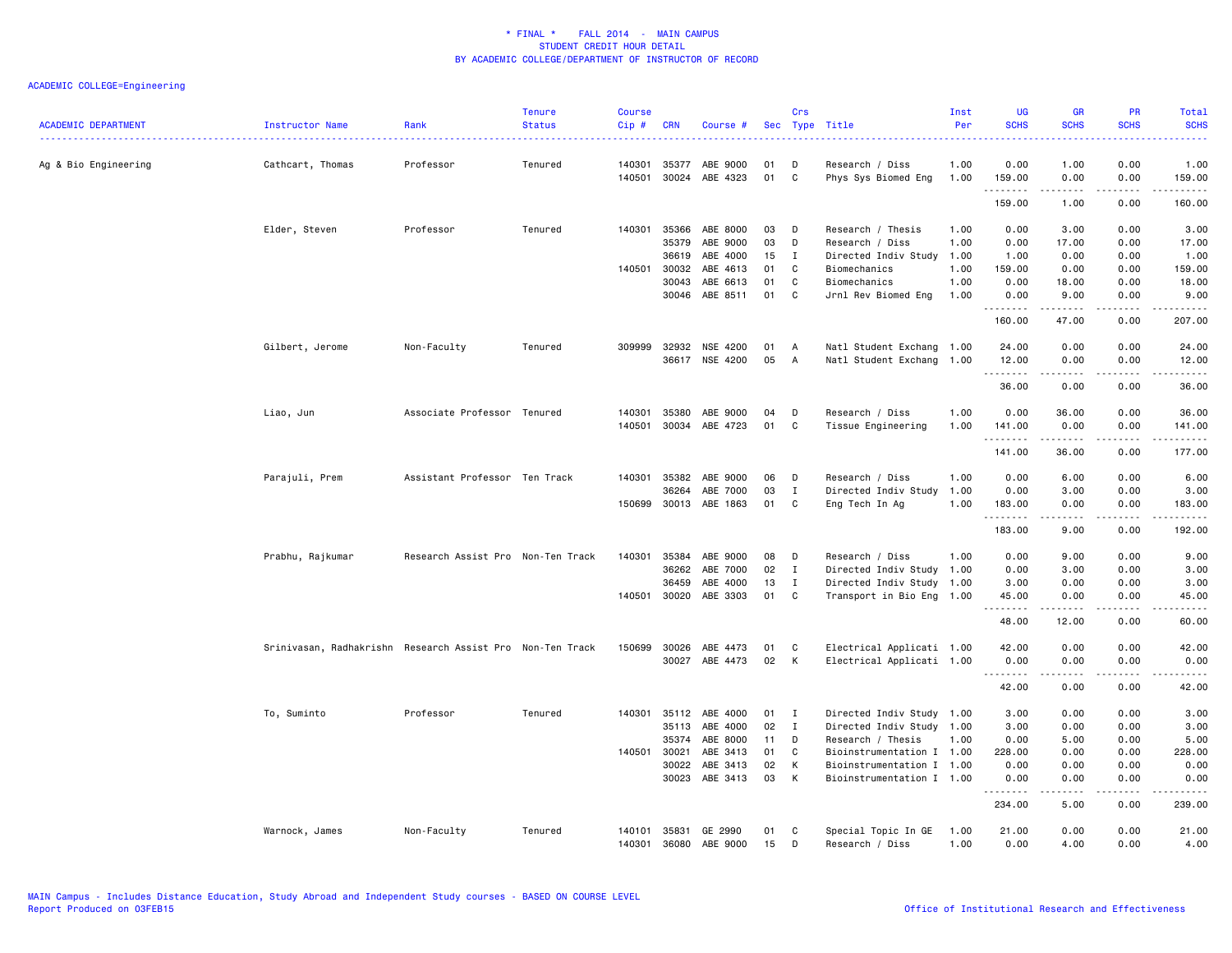| <b>ACADEMIC DEPARTMENT</b> | Instructor Name    | Rank                        | Tenure<br><b>Status</b> | <b>Course</b><br>$Cip$ # | <b>CRN</b>                       | Course #                                                                         |                                               | Crs | Sec Type Title                                                                                                                                     | Inst<br>Per          | <b>UG</b><br><b>SCHS</b>                                                | <b>GR</b><br><b>SCHS</b>                               | <b>PR</b><br><b>SCHS</b>                                           | <b>Total</b><br><b>SCHS</b>                                                      |
|----------------------------|--------------------|-----------------------------|-------------------------|--------------------------|----------------------------------|----------------------------------------------------------------------------------|-----------------------------------------------|-----|----------------------------------------------------------------------------------------------------------------------------------------------------|----------------------|-------------------------------------------------------------------------|--------------------------------------------------------|--------------------------------------------------------------------|----------------------------------------------------------------------------------|
|                            |                    |                             |                         |                          |                                  |                                                                                  |                                               |     |                                                                                                                                                    |                      | ---------<br>21.00                                                      | .<br>4.00                                              | .<br>0.00                                                          | .<br>25.00                                                                       |
| Ag & Bio Engineering       | Williams, Lakiesha | Associate Professor Tenured |                         | 140301<br>140501         | 35375<br>35388<br>35494<br>35495 | ABE 8000<br>ABE 9000<br>ABE 4000<br>ABE 4000<br>30014 ABE 1911<br>30036 ABE 4813 | 12 D<br>12 D<br>05 I<br>06 I<br>01 C<br>S01 B |     | Research / Thesis<br>Research / Diss<br>Directed Indiv Study 1.00<br>Directed Indiv Study 1.00<br>Eng In Life Sciences 1.00<br>Prin of Engr Design | 1.00<br>1.00<br>1.00 | 0.00<br>0.00<br>3.00<br>3.00<br>158.00<br>162.00<br>---------<br>326.00 | 5.00<br>17.00<br>0.00<br>0.00<br>0.00<br>0.00<br>22.00 | 0.00<br>0.00<br>0.00<br>0.00<br>0.00<br>0.00<br>. <u>.</u><br>0.00 | 5.00<br>17.00<br>3.00<br>3.00<br>158.00<br>162.00<br><u>----------</u><br>348.00 |
| Ag & Bio Engineering       |                    |                             |                         |                          |                                  |                                                                                  |                                               |     |                                                                                                                                                    |                      | 1350.00                                                                 | ========<br>136.00                                     | 0.00                                                               | ==========<br>1486.00                                                            |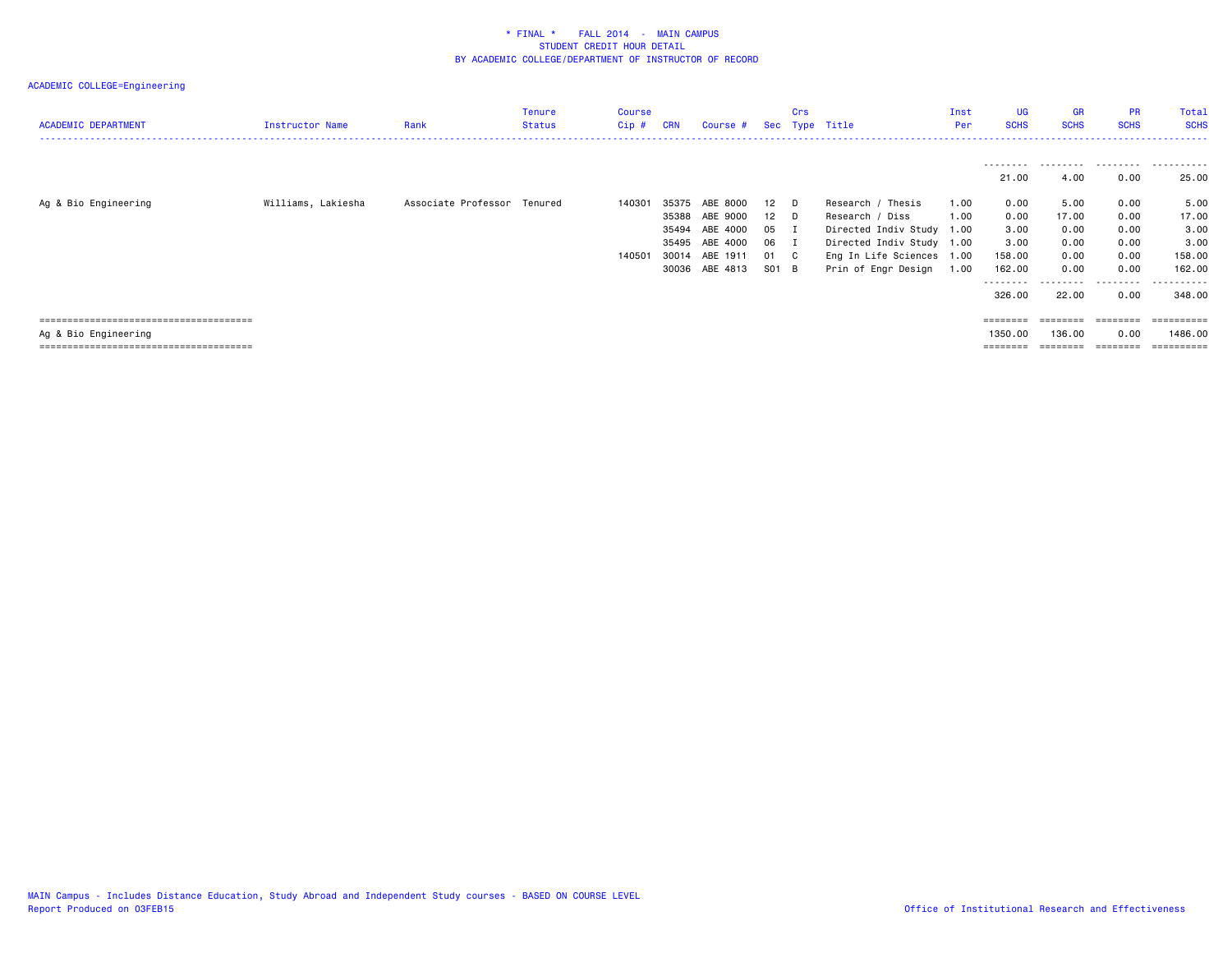| <b>ACADEMIC DEPARTMENT</b>        | Instructor Name | Rank                          | <b>Tenure</b><br><b>Status</b> | <b>Course</b><br>Cip# | <b>CRN</b>     | Course #             |          | Crs          | Sec Type Title                             | Inst<br>Per  | <b>UG</b><br><b>SCHS</b><br>بالأباد | <b>GR</b><br><b>SCHS</b>                                                                                                                                     | PR<br><b>SCHS</b><br>2222 | Total<br><b>SCHS</b><br>والانتاب |
|-----------------------------------|-----------------|-------------------------------|--------------------------------|-----------------------|----------------|----------------------|----------|--------------|--------------------------------------------|--------------|-------------------------------------|--------------------------------------------------------------------------------------------------------------------------------------------------------------|---------------------------|----------------------------------|
| Civil & Environmental Engineering | Freyne, Seamus  | Assistant Professor Ten Track |                                | 140801                | 30646          | CE 4953              | 01       | C            | Concrete and Steel S 1.00                  |              | 60.00                               | 0.00                                                                                                                                                         | 0.00                      | 60.00                            |
|                                   |                 |                               |                                |                       | 30647          | CE 4973              | 01       | $\mathtt{C}$ | Concrete Structures                        | 1.00         | 33.00                               | 0.00                                                                                                                                                         | 0.00                      | 33.00                            |
|                                   |                 |                               |                                |                       | 30656          | CE 6973              | 01       | $\mathbb{C}$ | Concrete Structures                        | 1.00         | 0.00                                | 21.00                                                                                                                                                        | 0.00                      | 21.00                            |
|                                   |                 |                               |                                |                       | 35404          | CE 4000              | 01       | $\bf{I}$     | Directed Indiv Study                       | 1.00         | 3.00                                | 0.00                                                                                                                                                         | 0.00                      | 3.00                             |
|                                   |                 |                               |                                |                       | 35405          | CE 4000              | 02       | $\mathbf{I}$ | Directed Indiv Study 1.00                  |              | 3.00                                | 0.00                                                                                                                                                         | 0.00                      | 3.00                             |
|                                   |                 |                               |                                |                       | 35807          | CE 9000              | 502 D    |              | Research / Diss                            | 1.00         | 0.00                                | 1.00                                                                                                                                                         | 0.00                      | 1.00                             |
|                                   |                 |                               |                                |                       | 36129          | CE 7000              | 504 I    |              | Directed Indiv Study 1.00                  |              | 0.00                                | 3.00                                                                                                                                                         | 0.00                      | 3.00                             |
|                                   |                 |                               |                                |                       |                | 36147 CE 8000        | 502 D    |              | Research / Thesis                          | 1.00         | 0.00<br><u>.</u>                    | 6.00<br>.                                                                                                                                                    | 0.00<br>.                 | 6.00<br>.                        |
|                                   |                 |                               |                                |                       |                |                      |          |              |                                            |              | 99.00                               | 31.00                                                                                                                                                        | 0.00                      | 130.00                           |
|                                   | Gude, Veera     | Assistant Professor Ten Track |                                | 140801                | 30643          | CE 4883              | 01       | C            | Engrd. Environmental 1.00                  |              | 141.00                              | 0.00                                                                                                                                                         | 0.00                      | 141.00                           |
|                                   |                 |                               |                                |                       | 30654          | CE 6883              | 01       | C            | Engrd. Environmental 1.00                  |              | 0.00                                | 6.00                                                                                                                                                         | 0.00                      | 6.00                             |
|                                   |                 |                               |                                |                       | 35351          | CE 9000              | 08       | D            | Research / Diss                            | 1.00         | 0.00                                | 10.00                                                                                                                                                        | 0.00                      | 10.00                            |
|                                   |                 |                               |                                |                       | 36331          | CE 4000              | 04       | $\mathbf{I}$ | Directed Indiv Study 1.00                  |              | 3.00                                | 0.00                                                                                                                                                         | 0.00                      | 3.00                             |
|                                   |                 |                               |                                |                       | 36332          | CE 4000              | 05       | $\mathbf{I}$ | Directed Indiv Study 1.00                  |              | 3.00                                | 0.00                                                                                                                                                         | 0.00                      | 3.00                             |
|                                   |                 |                               |                                |                       | 36420          | CE 7000              | 10       | $\mathbf{I}$ | Directed Indiv Study 1.00                  |              | 0.00                                | 3.00                                                                                                                                                         | 0.00                      | 3.00                             |
|                                   |                 |                               |                                |                       | 36440          | CE 8000              | 503      | D            | Research / Thesis                          | 1.00         | 0.00                                | 3.00                                                                                                                                                         | 0.00                      | 3.00                             |
|                                   |                 |                               |                                | 140805                | 30631          | CE 3801              | 01       | L<br>L.      | Env./Wtr.Res.Engr.I                        | 0.50         | 9.00                                | 0.00                                                                                                                                                         | 0.00<br>0.00              | 9.00                             |
|                                   |                 |                               |                                |                       | 30632<br>30633 | CE 3801<br>CE 3801   | 02<br>03 | L.           | Env./Wtr.Res.Engr.I<br>Env./Wtr.Res.Engr.I | 0.50<br>0.50 | 9.00<br>9.00                        | 0.00<br>0.00                                                                                                                                                 | 0.00                      | 9.00<br>9.00                     |
|                                   |                 |                               |                                |                       |                | 30634 CE 3801        | 04       | $\mathsf{L}$ | Env./Wtr.Res.Engr.I                        | 0.50         | 9.00                                | 0.00                                                                                                                                                         | 0.00                      | 9.00                             |
|                                   |                 |                               |                                |                       |                |                      |          |              |                                            |              | .<br>183.00                         | 22.00                                                                                                                                                        | .<br>0.00                 | والمستحدث<br>205.00              |
|                                   | Gullett, Philip | Associate Professor Tenured   |                                | 140801                | 34643          | CE 8683              | 501 C    |              | Finite Element Analy 1.00                  |              | 0.00                                | 15.00                                                                                                                                                        | 0.00                      | 15.00                            |
|                                   |                 |                               |                                |                       | 34644          | CE 8683              | 01       | C            | Finite Element Analy 1.00                  |              | 0.00                                | 9.00                                                                                                                                                         | 0.00                      | 9.00                             |
|                                   |                 |                               |                                |                       | 35808          | CE 8000              | 504      | D            | Research / Thesis                          | 1.00         | 0.00                                | 6.00                                                                                                                                                         | 0.00                      | 6.00                             |
|                                   |                 |                               |                                |                       | 35809          | CE 9000              | 504 D    |              | Research / Diss                            | 1.00         | 0.00                                | 1.00                                                                                                                                                         | 0.00                      | 1.00                             |
|                                   |                 |                               |                                |                       | 36170          | CE 7000              | 05       | $\mathbf{I}$ | Directed Indiv Study 1.00                  |              | 0.00                                | 3.00                                                                                                                                                         | 0.00                      | 3.00                             |
|                                   |                 |                               |                                |                       | 36171          | CE 7000              | 06       | $\mathbf{I}$ | Directed Indiv Study 1.00                  |              | 0.00                                | 3.00                                                                                                                                                         | 0.00                      | 3.00                             |
|                                   |                 |                               |                                |                       | 36328          | CE 4000              | 03       | $\mathbf{I}$ | Directed Indiv Study                       | 1.00         | 3.00                                | 0.00                                                                                                                                                         | 0.00                      | 3.00                             |
|                                   |                 |                               |                                |                       |                | 140803 30630 CE 3603 | 01       | C            | Structural Mech                            | 1.00         | 219.00<br>.                         | 0.00<br>$\frac{1}{2} \left( \frac{1}{2} \right) \left( \frac{1}{2} \right) \left( \frac{1}{2} \right) \left( \frac{1}{2} \right) \left( \frac{1}{2} \right)$ | 0.00<br>.                 | 219.00<br>.                      |
|                                   |                 |                               |                                |                       |                |                      |          |              |                                            |              | 222.00                              | 37.00                                                                                                                                                        | 0.00                      | 259.00                           |
|                                   | Hardin, Samuel  | Lecturer                      | Non-Ten Track                  |                       |                | 140801 30635 CE 3823 | 01       | C            | Environmental Engr                         | 1.00         | 240.00<br>.                         | 0.00<br>.                                                                                                                                                    | 0.00<br>.                 | 240.00<br>.                      |
|                                   |                 |                               |                                |                       |                |                      |          |              |                                            |              | 240.00                              | 0.00                                                                                                                                                         | 0.00                      | 240.00                           |
|                                   | Howard, Isaac   | Associate Professor Tenured   |                                | 140801                | 35341          | CE 8000              | 05       | D            | Research / Thesis                          | 1.00         | 0.00                                | 1.00                                                                                                                                                         | 0.00                      | 1.00                             |
|                                   |                 |                               |                                |                       | 35353          | CE 9000              | 10       | D            | Research / Diss                            | 1.00         | 0.00                                | 10.00                                                                                                                                                        | 0.00                      | 10.00                            |
|                                   |                 |                               |                                |                       | 35810          | CE 8000              | 505 D    |              | Research / Thesis                          | 1.00         | 0.00                                | 1.00                                                                                                                                                         | 0.00                      | 1.00                             |
|                                   |                 |                               |                                |                       | 35811          | CE 9000              | 505 D    |              | Research / Diss                            | 1.00         | 0.00                                | 3.00                                                                                                                                                         | 0.00                      | 3.00                             |
|                                   |                 |                               |                                |                       | 36127          | CE 7000              | 505 I    |              | Directed Indiv Study 1.00                  |              | 0.00                                | 3.00                                                                                                                                                         | 0.00                      | 3.00                             |
|                                   |                 |                               |                                | 140803                | 34819          | CE 8343              | 01       | C            | Adv Pavement Materia                       | 1.00         | 0.00                                | 15.00                                                                                                                                                        | 0.00                      | 15.00                            |
|                                   |                 |                               |                                |                       |                | 34820 CE 8343        | 501 C    |              | Adv Pavement Materia 1.00                  |              | 0.00<br>.                           | 15.00<br>.                                                                                                                                                   | 0.00<br>.                 | 15.00<br>.                       |
|                                   |                 |                               |                                |                       |                |                      |          |              |                                            |              | 0.00                                | 48.00                                                                                                                                                        | 0.00                      | 48.00                            |
|                                   | Jiang, Yi       | Grad Teach Assist             | Not Applicable                 | 140805                | 30631          | CE 3801              | 01       | L.           | Env./Wtr.Res.Engr.I                        | 0.50         | 9.00                                | 0.00                                                                                                                                                         | 0.00                      | 9.00                             |
|                                   |                 |                               |                                |                       | 30632          | CE 3801              | 02       | L.           | Env./Wtr.Res.Engr.I                        | 0.50         | 9.00                                | 0.00                                                                                                                                                         | 0.00                      | 9.00                             |
|                                   |                 |                               |                                |                       | 30633          | CE 3801              | 03       | L.           | Env./Wtr.Res.Engr.I                        | 0.50         | 9.00                                | 0.00                                                                                                                                                         | 0.00                      | 9.00                             |
|                                   |                 |                               |                                |                       | 30634          | CE 3801              | 04       | L            | Env./Wtr.Res.Engr.I                        | 0.50         | 9.00                                | 0.00                                                                                                                                                         | 0.00                      | 9.00                             |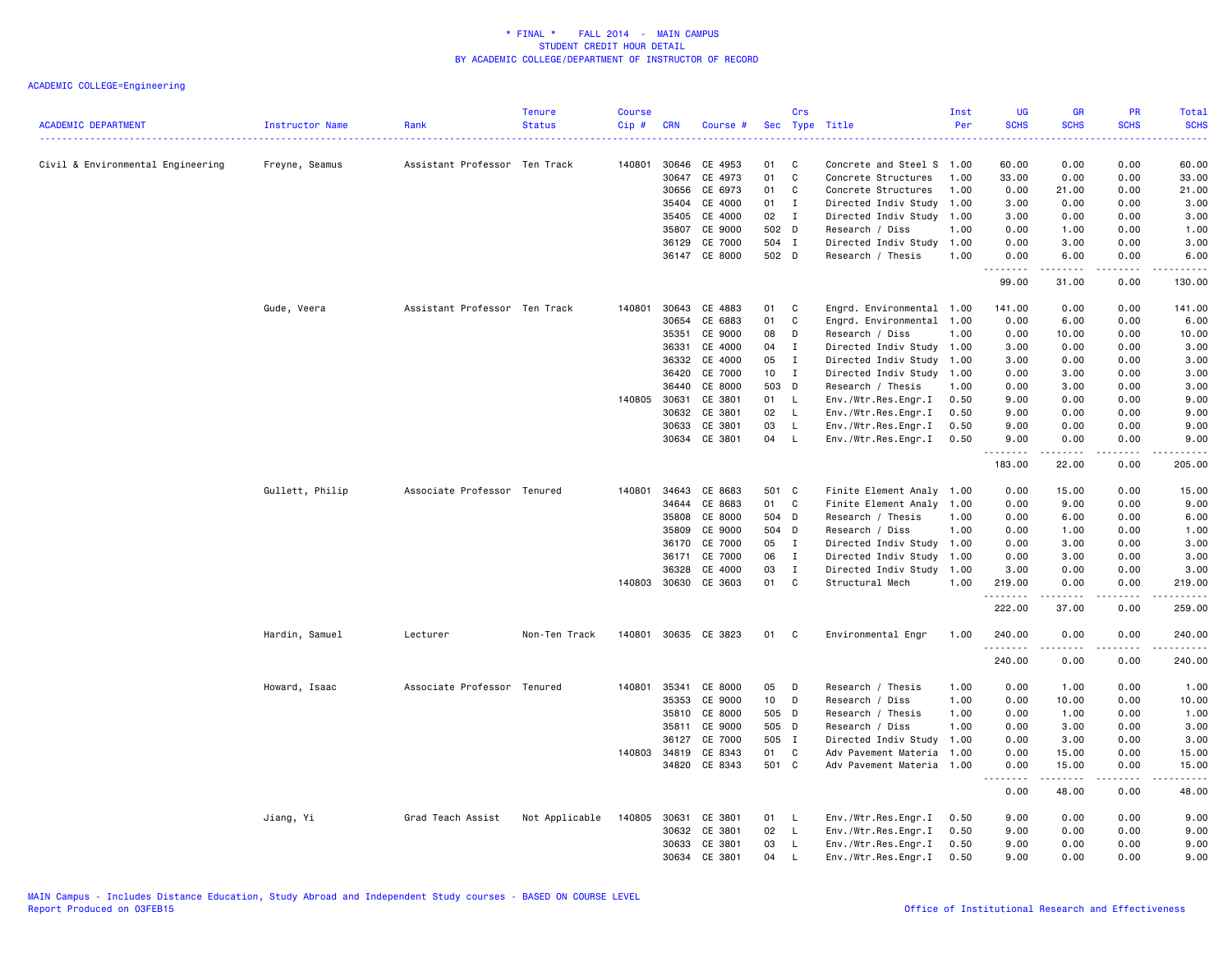| <b>ACADEMIC DEPARTMENT</b>        | Instructor Name       | Rank                              | <b>Tenure</b><br><b>Status</b> | <b>Course</b><br>Cip# | <b>CRN</b>     | Course #             |          | Crs          | Sec Type Title               | Inst<br>Per  | <b>UG</b><br><b>SCHS</b> | <b>GR</b><br><b>SCHS</b> | <b>PR</b><br><b>SCHS</b>                    | Total<br><b>SCHS</b><br>والداعات            |
|-----------------------------------|-----------------------|-----------------------------------|--------------------------------|-----------------------|----------------|----------------------|----------|--------------|------------------------------|--------------|--------------------------|--------------------------|---------------------------------------------|---------------------------------------------|
|                                   |                       |                                   |                                |                       |                |                      |          |              |                              |              | .                        |                          | ----                                        |                                             |
|                                   |                       |                                   |                                |                       |                |                      |          |              |                              |              | 36.00                    | 0.00                     | 0.00                                        | 36.00                                       |
| Civil & Environmental Engineering | King, Herbert         | Instructor                        | Non-Ten Track                  | 140801<br>143801      | 30639<br>30620 | CE 4233<br>CE 2213   | 01<br>01 | C<br>C       | Control Surveys<br>Surveying | 1.00<br>1.00 | 51.00<br>252.00<br>.     | 0.00<br>0.00             | 0.00<br>0.00<br>$\sim$ $\sim$ $\sim$ $\sim$ | 51.00<br>252.00<br>.                        |
|                                   |                       |                                   |                                |                       |                |                      |          |              |                              |              | 303.00                   | 0.00                     | 0.00                                        | 303.00                                      |
|                                   | Li, Xiaopeng          | Assistant Professor Ten Track     |                                | 140801                | 35342          | CE 8000              | 06       | D            | Research / Thesis            | 1.00         | 0.00                     | 4.00                     | 0.00                                        | 4.00                                        |
|                                   |                       |                                   |                                |                       | 35354          | CE 9000              | 11       | D            | Research / Diss              | 1.00         | 0.00                     | 10.00                    | 0.00                                        | 10.00                                       |
|                                   |                       |                                   |                                |                       | 35823          | CE 7000              | 02       | $\mathbf{I}$ | Directed Indiv Study 1.00    |              | 0.00                     | 3.00                     | 0.00                                        | 3.00                                        |
|                                   |                       |                                   |                                |                       | 140804 30637   | CE 4133              | 01       | C            | Geo Design Of Hwys           | 1.00         | 144.00<br>. <b>.</b>     | 0.00<br>$    -$          | 0.00<br>.                                   | 144.00<br>.                                 |
|                                   |                       |                                   |                                |                       |                |                      |          |              |                              |              | 144.00                   | 17.00                    | 0.00                                        | 161.00                                      |
|                                   | Magbanua, Benjamin    | Associate Professor Tenured       |                                | 140801                | 35355          | CE 8000              | 07       | D            | Research / Thesis            | 1.00         | 0.00<br>.                | 1.00<br>.                | 0.00<br>$- - - -$                           | 1.00<br>$    -$                             |
|                                   |                       |                                   |                                |                       |                |                      |          |              |                              |              | 0.00                     | 1.00                     | 0.00                                        | 1.00                                        |
|                                   | Martin, James         | Professor                         | Tenured                        | 140801                | 30624          | CE 2803              | 01       | C            | Environ Engr Issues          | 1.00         | 207.00                   | 0.00                     | 0.00                                        | 207.00                                      |
|                                   |                       |                                   |                                |                       | 35344          | CE 9000              | 02       | D            | Research / Diss              | 1.00         | 0.00                     | 3.00                     | 0.00                                        | 3.00                                        |
|                                   |                       |                                   |                                |                       | 35356          | CE 8000              | 08       | D            | Research / Thesis            | 1.00         | 0.00                     | 7.00                     | 0.00                                        | 7.00                                        |
|                                   |                       |                                   |                                |                       | 36231          | CE 7000              | 08       | I            | Directed Indiv Study         | 1.00         | 0.00                     | 3.00                     | 0.00                                        | 3.00                                        |
|                                   |                       |                                   |                                |                       | 140805 34640   | CE 8573              | 501      | $\mathbf{C}$ | Hydro-environmental          | 1.00         | 0.00                     | 15.00                    | 0.00                                        | 15.00                                       |
|                                   |                       |                                   |                                |                       | 34641          | CE 8573              | 01       | C            | Hydro-environmental          | 1.00         | 0.00                     | 39.00                    | 0.00                                        | 39.00                                       |
|                                   |                       |                                   |                                |                       |                |                      |          |              |                              |              | .<br>207.00              | .<br>67.00               | .<br>0.00                                   | .<br>274.00                                 |
|                                   | Martinez Ortiz, Edith | Grad Teach Assist                 | Not Applicable                 | 143801                | 30621          | CE 2213              | 02       | К            | Surveying                    | 1.00         | 0.00                     | 0.00                     | 0.00                                        | 0.00                                        |
|                                   |                       |                                   |                                |                       | 30622          | CE 2213              | 03       | К            | Surveying                    | 1.00         | 0.00                     | 0.00                     | 0.00                                        | 0.00                                        |
|                                   |                       |                                   |                                |                       |                | 30623 CE 2213        | 04       | К            | Surveying                    | 1.00         | 0.00<br>$  -$<br>.       | 0.00<br>-----            | 0.00<br>.                                   | 0.00<br>-----                               |
|                                   |                       |                                   |                                |                       |                |                      |          |              |                              |              | 0.00                     | 0.00                     | 0.00                                        | 0.00                                        |
|                                   | McAnally, William     | Non-Employee                      | Not Applicable                 |                       |                | 140801 35814 CE 9000 | 514 D    |              | Research / Diss              | 1.00         | 0.00                     | 3.00<br>.                | 0.00<br>$- - - -$                           | 3.00                                        |
|                                   |                       |                                   |                                |                       |                |                      |          |              |                              |              | 0.00                     | 3.00                     | 0.00                                        | 3.00                                        |
|                                   | Peters, John          | Research Assoc Prof Non-Ten Track |                                | 140801                | 34645          | CE 8473              | 501 C    |              | Theoretical Soil Mec 1.00    |              | 0.00                     | 24.00                    | 0.00                                        | 24.00                                       |
|                                   |                       |                                   |                                |                       | 34818          | CE 8473              | 01       | C            | Theoretical Soil Mec 1.00    |              | 0.00                     | 18.00                    | 0.00                                        | 18.00                                       |
|                                   |                       |                                   |                                |                       | 36198          | CE 7000              | 07       | $\mathbf I$  | Directed Indiv Study 1.00    |              | 0.00                     | 3.00                     | 0.00                                        | 3.00                                        |
|                                   |                       |                                   |                                |                       | 36347          | CE 7000              | 09       | $\mathbf{I}$ | Directed Indiv Study 1.00    |              | 0.00                     | 3.00                     | 0.00                                        | 3.00                                        |
|                                   |                       |                                   |                                |                       |                |                      |          |              |                              |              | .<br>0.00                | $\frac{1}{2}$<br>48.00   | $- - - -$<br>0.00                           | $\frac{1}{2}$<br>48.00                      |
|                                   | Pettway, Jacqueline   | Lecturer                          | Non-Ten Track                  |                       | 140805 34646   | CE 6563              | 501 C    |              | Sedimentation Engr           | 1.00         | 0.00                     | 30.00                    | 0.00                                        | 30.00                                       |
|                                   |                       |                                   |                                |                       |                | 34647 CE 4563        | 01       | C            | Sedimentation Engr           | 1.00         | 33.00                    | 0.00<br>-----            | 0.00<br>$- - -$                             | 33.00<br>$\sim$ $\sim$ $\sim$ $\sim$ $\sim$ |
|                                   |                       |                                   |                                |                       |                |                      |          |              |                              |              | .<br>33.00               | 30.00                    | 0.00                                        | 63.00                                       |
|                                   | Ramirez Avila, John   | Research Assist Pro Non-Ten Track |                                | 140801                | 34822          | CE 6523              | 01       | C            | Open Chan Hydraul            | 1.00         | 0.00                     | 9.00                     | 0.00                                        | 9.00                                        |
|                                   |                       |                                   |                                |                       | 36239          | CE 9000              | 515      | D            | Research / Diss              | 1.00         | 0.00                     | 4.00                     | 0.00                                        | 4.00                                        |
|                                   |                       |                                   |                                | 140805                | 34821          | CE 4523              | 01       | C            | Open Chan Hydraul            | 1.00         | 138.00                   | 0.00                     | 0.00                                        | 138.00                                      |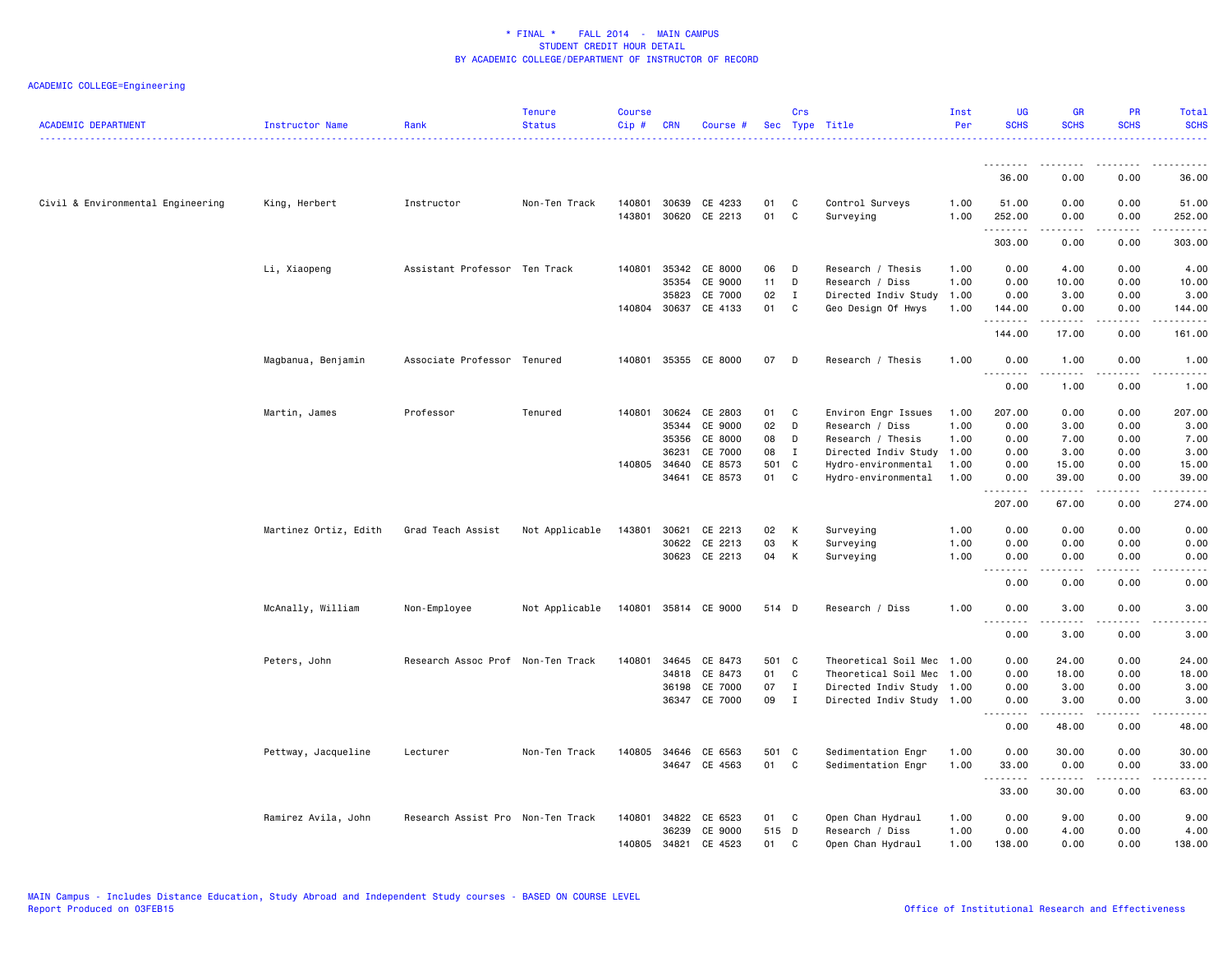| <b>ACADEMIC DEPARTMENT</b>            | Instructor Name     | Rank                          | <b>Tenure</b><br><b>Status</b> | <b>Course</b><br>Cip# | <b>CRN</b>   | Course #             |                 | Crs          | Sec Type Title            | Inst<br>Per | <b>UG</b><br><b>SCHS</b> | <b>GR</b><br><b>SCHS</b> | PR<br><b>SCHS</b> | Total<br><b>SCHS</b>                  |
|---------------------------------------|---------------------|-------------------------------|--------------------------------|-----------------------|--------------|----------------------|-----------------|--------------|---------------------------|-------------|--------------------------|--------------------------|-------------------|---------------------------------------|
|                                       |                     |                               |                                |                       |              |                      |                 |              |                           |             | .                        | --------                 | .                 | .                                     |
|                                       |                     |                               |                                |                       |              |                      |                 |              |                           |             | 138.00                   | 13.00                    | 0.00              | 151.00                                |
| Civil & Environmental Engineering     | Truax, Dennis       | Professor                     | Tenured                        |                       |              | 140801 30619 CE 1001 | 01              | <b>L</b>     | Intro to Civil Eng        | 1.00        | 140.00                   | 0.00                     | 0.00              | 140.00                                |
|                                       |                     |                               |                                |                       | 30642        | CE 4703              | 01              | C            | Constr Eng Managemen      | 1.00        | 114.00                   | 0.00                     | 0.00              | 114.00                                |
|                                       |                     |                               |                                |                       | 30653        | CE 6703              | 01              | C            | Constr Eng Managemen      | 1.00        | 0.00                     | 3.00                     | 0.00              | 3.00                                  |
|                                       |                     |                               |                                |                       | 35345        | CE 9000              | 03              | D            | Research / Diss           | 1.00        | 0.00                     | 9.00                     | 0.00              | 9.00                                  |
|                                       |                     |                               |                                |                       |              | 35357 CE 8000        | 09              | D            | Research / Thesis         | 1.00        | 0.00                     | 3.00                     | 0.00              | 3.00                                  |
|                                       |                     |                               |                                |                       | 35804        | CE 7000              | 01 I            |              | Directed Indiv Study 1.00 |             | 0.00                     | 3.00                     | 0.00              | 3.00                                  |
|                                       |                     |                               |                                |                       | 35815        | CE 9000              | 510 D           |              | Research / Diss           | 1.00        | 0.00                     | 11.00                    | 0.00              | 11.00                                 |
|                                       |                     |                               |                                |                       |              | 36392 CE 4000        | 06 I            |              | Directed Indiv Study 1.00 |             | 3.00                     | 0.00                     | 0.00              | 3,00                                  |
|                                       |                     |                               |                                |                       |              |                      |                 |              |                           |             | --------<br>257.00       | .<br>29.00               | -----<br>0.00     | .<br>286.00                           |
|                                       | Vahedifard, Farshid | Assistant Professor Ten Track |                                | 140801                | 35346        | CE 9000              | 04              | D            | Research / Diss           | 1.00        | 0.00                     | 18.00                    | 0.00              | 18.00                                 |
|                                       |                     |                               |                                |                       | 35358        | CE 8000              | 10 <sub>1</sub> | D            | Research / Thesis         | 1.00        | 0.00                     | 3.00                     | 0.00              | 3.00                                  |
|                                       |                     |                               |                                |                       | 140802 30625 | CE 3411              | 01              | $\mathsf{L}$ | Soil Mechanics Lab        | 1.00        | 22.00                    | 0.00                     | 0.00              | 22.00                                 |
|                                       |                     |                               |                                |                       | 30626        | CE 3411              | 02              | L.           | Soil Mechanics Lab        | 1.00        | 22.00                    | 0.00                     | 0.00              | 22.00                                 |
|                                       |                     |                               |                                |                       | 30627        | CE 3411              | 03              | L.           | Soil Mechanics Lab        | 1.00        | 22.00                    | 0.00                     | 0.00              | 22.00                                 |
|                                       |                     |                               |                                |                       | 30628        | CE 3411              | 04              | L.           | Soil Mechanics Lab        | 1.00        | 18.00                    | 0.00                     | 0.00              | 18.00                                 |
|                                       |                     |                               |                                |                       |              | 30629 CE 3413        | 01 C            |              | Soil Mechanics            | 1.00        | 258.00                   | 0.00                     | 0.00              | 258.00                                |
|                                       |                     |                               |                                |                       |              |                      |                 |              |                           |             | --------<br>342.00       | .<br>21.00               | <u>.</u><br>0.00  | .<br>363.00                           |
|                                       | White, Thomas       | Professor                     | Tenured                        |                       | 140801 30644 | CE 4903              | 01              | C            | Civil Engr Comp           | 1.00        | 123.00                   | 0.00                     | 0.00              | 123.00                                |
|                                       |                     |                               |                                |                       | 35818        | CE 8000              | 512 D           |              | Research / Thesis         | 1.00        | 0.00                     | 5.00                     | 0.00              | 5.00                                  |
|                                       |                     |                               |                                |                       |              | 140804 30636 CE 4103 | 01 C            |              | Pavement Mat & Des        | 1.00        | 57.00                    | 0.00                     | 0.00              | 57.00                                 |
|                                       |                     |                               |                                |                       |              |                      |                 |              |                           |             | .                        | .                        | -----             | $- - - - - - -$                       |
|                                       |                     |                               |                                |                       |              |                      |                 |              |                           |             | 180.00                   | 5.00                     | 0.00              | 185.00                                |
|                                       | Woodson, Stanley    | Lecturer                      | Non-Ten Track                  | 140801                | 34649        | CE 8673              | 501 C           |              | <b>Blast Effects</b>      | 1.00        | 0.00                     | 36.00                    | 0.00              | 36.00                                 |
|                                       |                     |                               |                                |                       |              | 34650 CE 8673        | 01 C            |              | <b>Blast Effects</b>      | 1.00        | 0.00                     | 9.00                     | 0.00              | 9.00                                  |
|                                       |                     |                               |                                |                       |              |                      |                 |              |                           |             | <u>.</u><br>0.00         | .<br>45.00               | .<br>0.00         | 45.00                                 |
|                                       | Zhang, Li           | Associate Professor Tenured   |                                | 140801                | 35507        | CE 9000              | $12$ D          |              | Research / Diss           | 1.00        | 0.00                     | 12.00                    | 0.00              | 12.00                                 |
|                                       |                     |                               |                                |                       |              | 35766 CE 9000        | 513 D           |              | Research / Diss           | 1.00        | 0.00                     | 6.00                     | 0.00              | 6.00                                  |
|                                       |                     |                               |                                |                       |              |                      |                 |              |                           |             | .<br>0.00                | .<br>18.00               | 0.00              | 18.00                                 |
| ------------------------------------- |                     |                               |                                |                       |              |                      |                 |              |                           |             |                          |                          | ========          | <b>Expressed</b>                      |
| Civil & Environmental Engineering     |                     |                               |                                |                       |              |                      |                 |              |                           |             | ========<br>2384.00      | ========<br>435.00       | 0.00              | 2819.00                               |
|                                       |                     |                               |                                |                       |              |                      |                 |              |                           |             |                          |                          |                   | ======== ======== ======== ========== |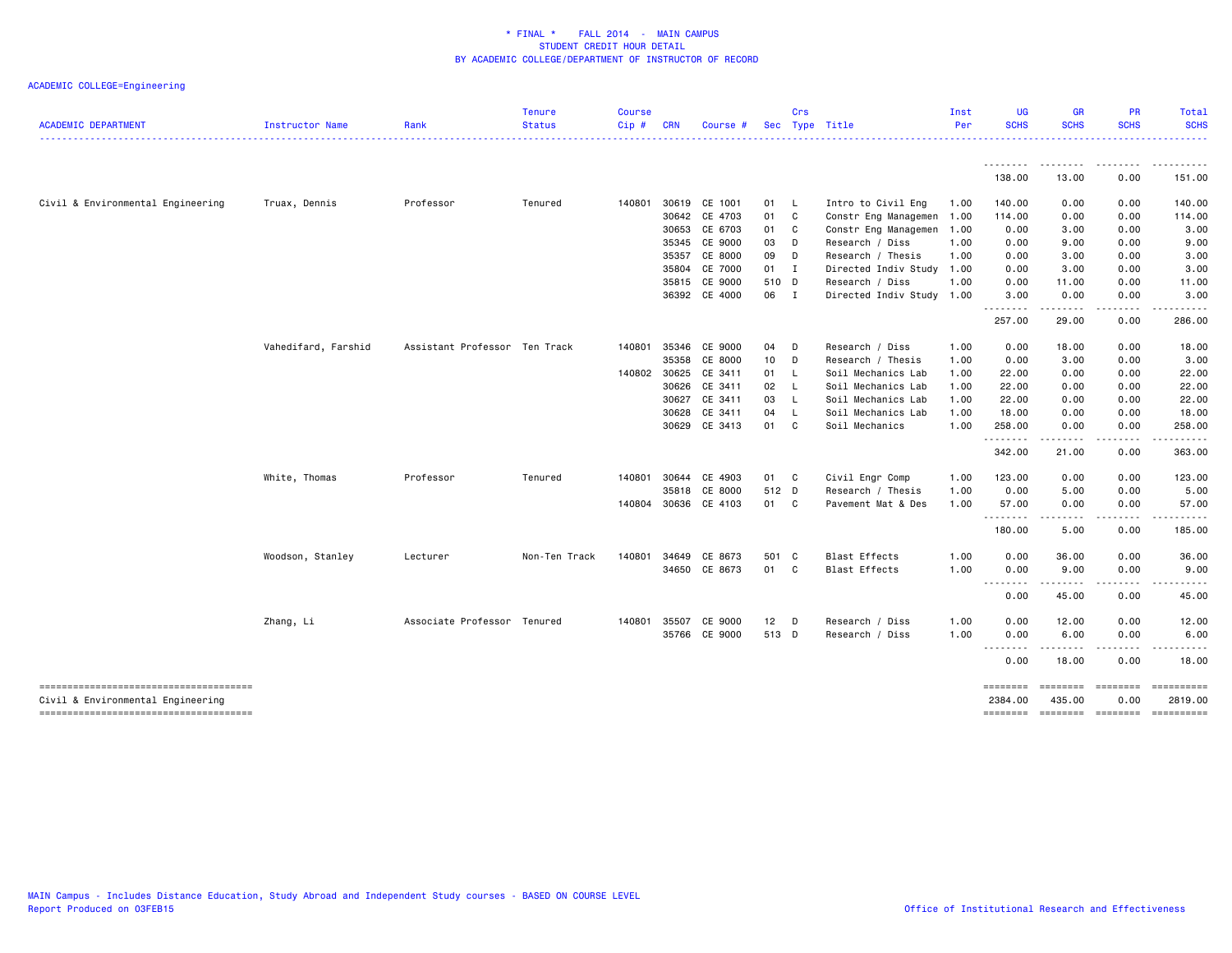| <b>ACADEMIC DEPARTMENT</b>     | Instructor Name        | Rank                          | <b>Tenure</b><br><b>Status</b> | <b>Course</b><br>Cip#  | <b>CRN</b>     | Course #              | Sec              | Crs<br>Type  | Title                                                  | Inst<br>Per | <b>UG</b><br><b>SCHS</b> | <b>GR</b><br><b>SCHS</b>                                                                                                                                                                | PR<br><b>SCHS</b>                                                                                      | Total<br><b>SCHS</b> |
|--------------------------------|------------------------|-------------------------------|--------------------------------|------------------------|----------------|-----------------------|------------------|--------------|--------------------------------------------------------|-------------|--------------------------|-----------------------------------------------------------------------------------------------------------------------------------------------------------------------------------------|--------------------------------------------------------------------------------------------------------|----------------------|
| Computer Science & Engineering | Aldwairi, Tamer        | Grad Teach Assist             | Not Applicable                 | 110201 31022           |                | CSE 1233              | 02               | C            | Cmptr Prog-C                                           | 1.00        | 177.00<br>.              | 0.00                                                                                                                                                                                    | 0.00<br>$\frac{1}{2} \left( \frac{1}{2} \right) \left( \frac{1}{2} \right) \left( \frac{1}{2} \right)$ | 177.00<br>.          |
|                                |                        |                               |                                |                        |                |                       |                  |              |                                                        |             | 177.00                   | 0.00                                                                                                                                                                                    | 0.00                                                                                                   | 177.00               |
|                                | Allen, Edward          | Associate Professor           | Tenured                        | 110101                 | 31069          | CSE 4503              | 01               | C            | Database Management                                    | 1.00        | 72.00                    | 0.00                                                                                                                                                                                    | 0.00                                                                                                   | 72.00                |
|                                |                        |                               |                                |                        | 31084          | CSE 6503              | 01               | C            | Database Management                                    | 1.00        | 0.00                     | 15.00                                                                                                                                                                                   | 0.00                                                                                                   | 15.00                |
|                                |                        |                               |                                |                        | 35007          | CSE 9000              | 01               | D            | Research/Diss                                          | 1.00        | 0.00                     | 21.00                                                                                                                                                                                   | 0.00                                                                                                   | 21.00                |
|                                |                        |                               |                                |                        | 36646          | CSE 4000              | 08               | Ι.           | Directed Indiv Study 1.00                              |             | 3.00                     | 0.00                                                                                                                                                                                    | 0.00                                                                                                   | 3.00                 |
|                                |                        |                               |                                | 110701                 | 31061          | CSE 4214              | 01               | C            | Intro to Software En 1.00                              |             | 72.00                    | 0.00                                                                                                                                                                                    | 0.00                                                                                                   | 72.00                |
|                                |                        |                               |                                |                        | 31062          | CSE 4214              | 02               | K            | Intro to Software En 1.00                              |             | 0.00                     | 0.00                                                                                                                                                                                    | 0.00                                                                                                   | 0.00                 |
|                                |                        |                               |                                |                        | 31063          | CSE 4214              | 03               | К            | Intro to Software En 1.00                              |             | 0.00                     | 0.00                                                                                                                                                                                    | 0.00                                                                                                   | 0.00                 |
|                                |                        |                               |                                |                        | 31064          | CSE 4214              | H <sub>0</sub> 1 | C            | Hon Intro to Softwar 1.00                              |             | 8.00                     | 0.00                                                                                                                                                                                    | 0.00                                                                                                   | 8.00                 |
|                                |                        |                               |                                |                        | 31077          | CSE 6214              | 01               | C<br>K       | Intro to Software E 1.00                               |             | 0.00                     | 12.00                                                                                                                                                                                   | 0.00                                                                                                   | 12.00                |
|                                |                        |                               |                                |                        | 31078<br>31079 | CSE 6214<br>CSE 6214  | 02<br>03         | К            | Intro to Software E 1.00<br>Intro to Software E 1.00   |             | 0.00<br>0.00             | 0.00<br>0.00                                                                                                                                                                            | 0.00<br>0.00                                                                                           | 0.00<br>0.00         |
|                                |                        |                               |                                |                        |                |                       |                  |              |                                                        |             | .<br>155.00              | .<br>48.00                                                                                                                                                                              | $- - - -$<br>0.00                                                                                      | .<br>203.00          |
|                                |                        | Instructor                    | Non-Ten Track                  | 110201                 | 31024          | CSE 1284              | 01               | C            |                                                        | 1.00        | 220.00                   | 0.00                                                                                                                                                                                    | 0.00                                                                                                   | 220.00               |
|                                | Anderson, Richard      |                               |                                |                        | 31043          | CSE 2383              | 01               | C            | Intro Comp Prog<br>Data Struc & Anal of 1.00           |             | 114.00                   | 0.00                                                                                                                                                                                    | 0.00                                                                                                   | 114.00               |
|                                |                        |                               |                                |                        | 31044          | CSE 2383              | 02               | C            | Data Struc & Anal of 1.00                              |             | 144.00                   | 0.00                                                                                                                                                                                    | 0.00                                                                                                   | 144.00               |
|                                |                        |                               |                                |                        | 31045          | CSE 2383              | H01              | C            | HonorsData Struc & A 1.00                              |             | 9.00                     | 0.00                                                                                                                                                                                    | 0.00                                                                                                   | 9.00                 |
|                                |                        |                               |                                |                        | 31046          | CSE 2383              | H02              | C            | HonorsData Struc & A 1.00                              |             | 15.00                    | 0.00                                                                                                                                                                                    | 0.00                                                                                                   | 15.00                |
|                                |                        |                               |                                |                        | 34322          | CSE 2383              | 03               | C            | Data Struc & Anal of 1.00                              |             | 111.00                   | 0.00                                                                                                                                                                                    | 0.00                                                                                                   | 111.00               |
|                                |                        |                               |                                |                        |                |                       |                  |              |                                                        |             | .                        |                                                                                                                                                                                         |                                                                                                        | المستما              |
|                                |                        |                               |                                |                        |                |                       |                  |              |                                                        |             | 613.00                   | 0.00                                                                                                                                                                                    | 0.00                                                                                                   | 613.00               |
|                                | Archibald, Christopher | Assistant Professor Ten Track |                                |                        | 110101 31086   | CSE 6633              | 01               | C            | Artificial Intell                                      | 1.00        | 0.00                     | 30.00                                                                                                                                                                                   | 0.00                                                                                                   | 30.00                |
|                                |                        |                               |                                |                        | 35008          | CSE 9000              | 02               | D            | Research/Diss                                          | 1.00        | 0.00                     | 6.00                                                                                                                                                                                    | 0.00                                                                                                   | 6.00                 |
|                                |                        |                               |                                |                        | 36185          | CSE 8080              | 25               | $\mathbf{I}$ | Directed Project Cs                                    | 1.00        | 0.00                     | 3.00                                                                                                                                                                                    | 0.00                                                                                                   | 3.00                 |
|                                |                        |                               |                                |                        | 110102 31071   | CSE 4633              | 01               | C            | Artificial Intell                                      | 1.00        | 45.00<br>$\sim$<br>.     | 0.00                                                                                                                                                                                    | 0.00                                                                                                   | 45.00<br>.           |
|                                |                        |                               |                                |                        |                |                       |                  |              |                                                        |             | 45.00                    | 39.00                                                                                                                                                                                   | 0.00                                                                                                   | 84.00                |
|                                | Banicescu, Ioana       | Professor                     | Tenured                        |                        | 110101 31109   | CSE 8833              | 01               | C            | Algorithms                                             | 1.00        | 0.00                     | 27.00                                                                                                                                                                                   | 0.00                                                                                                   | 27.00                |
|                                |                        |                               |                                |                        | 34989          | CSE 8000              | 03               | D            | Research / Thesis                                      | 1.00        | 0.00                     | 2.00                                                                                                                                                                                    | 0.00                                                                                                   | 2.00                 |
|                                |                        |                               |                                |                        | 35009          | CSE 9000              | 03               | D            | Research/Diss                                          | 1.00        | 0.00                     | 19.00                                                                                                                                                                                   | 0.00                                                                                                   | 19.00                |
|                                |                        |                               |                                |                        | 36270          | CSE 7000              | 04               | I            | Directed Indiv Study                                   | 1.00        | 0.00<br>$- - - -$<br>$-$ | 3.00<br>$\frac{1}{2} \left( \frac{1}{2} \right) \left( \frac{1}{2} \right) \left( \frac{1}{2} \right) \left( \frac{1}{2} \right) \left( \frac{1}{2} \right) \left( \frac{1}{2} \right)$ | 0.00<br>$\frac{1}{2}$                                                                                  | 3.00<br>$- - - - -$  |
|                                |                        |                               |                                |                        |                |                       |                  |              |                                                        |             | 0.00                     | 51.00                                                                                                                                                                                   | 0.00                                                                                                   | 51.00                |
|                                | Bethel, Cindy          | Assistant Professor Ten Track |                                | 110101                 | 34990          | CSE 8000              | 04               | D            | Research / Thesis                                      | 1.00        | 0.00                     | 5.00                                                                                                                                                                                    | 0.00                                                                                                   | 5.00                 |
|                                |                        |                               |                                |                        | 35010          | CSE 9000              | 04               | D            | Research/Diss                                          | 1.00        | 0.00                     | 10.00                                                                                                                                                                                   | 0.00                                                                                                   | 10.00                |
|                                |                        |                               |                                |                        |                | 110201 31037 CSE 1284 | H01 B            |              | Honors Intro Comp Pr 1.00                              |             | 128.00<br>.              | 0.00<br>. <b>.</b>                                                                                                                                                                      | 0.00<br>.                                                                                              | 128.00<br>.          |
|                                |                        |                               |                                |                        |                |                       |                  |              |                                                        |             | 128.00                   | 15.00                                                                                                                                                                                   | 0.00                                                                                                   | 143.00               |
|                                | Bhowmik, Tanmay        | Grad Teach Assist             | Not Applicable                 | 110201                 | 31048          | CSE 2813              | 02               | C            | Discrete Structures                                    | 1.00        | 84.00                    | 0.00                                                                                                                                                                                    | 0.00                                                                                                   | 84.00                |
|                                |                        |                               |                                |                        | 31050          | CSE 2813              | H02 C            |              | Discrete Structures                                    | 1.00        | 9.00                     | 0.00                                                                                                                                                                                    | 0.00                                                                                                   | 9.00                 |
|                                |                        |                               |                                |                        |                |                       |                  |              |                                                        |             | .<br>-----<br>93.00      | 0.00                                                                                                                                                                                    | $\sim$ $\sim$ $\sim$ $\sim$<br>0.00                                                                    | وبالمسامين<br>93.00  |
|                                |                        |                               |                                |                        |                |                       |                  |              |                                                        |             |                          |                                                                                                                                                                                         |                                                                                                        |                      |
|                                | Blaylock, Kendall      | Non-Faculty                   | Not Applicable                 | 110101 34326<br>111003 | 34324          | CSE 6273<br>CSE 4273  | 01<br>01         | C<br>C       | Intro to Computer Fo 0.05<br>Intro to Computer Fo 1.00 |             | 0.00<br>129.00           | 1.05<br>0.00                                                                                                                                                                            | 0.00<br>0.00                                                                                           | 1.05<br>129.00       |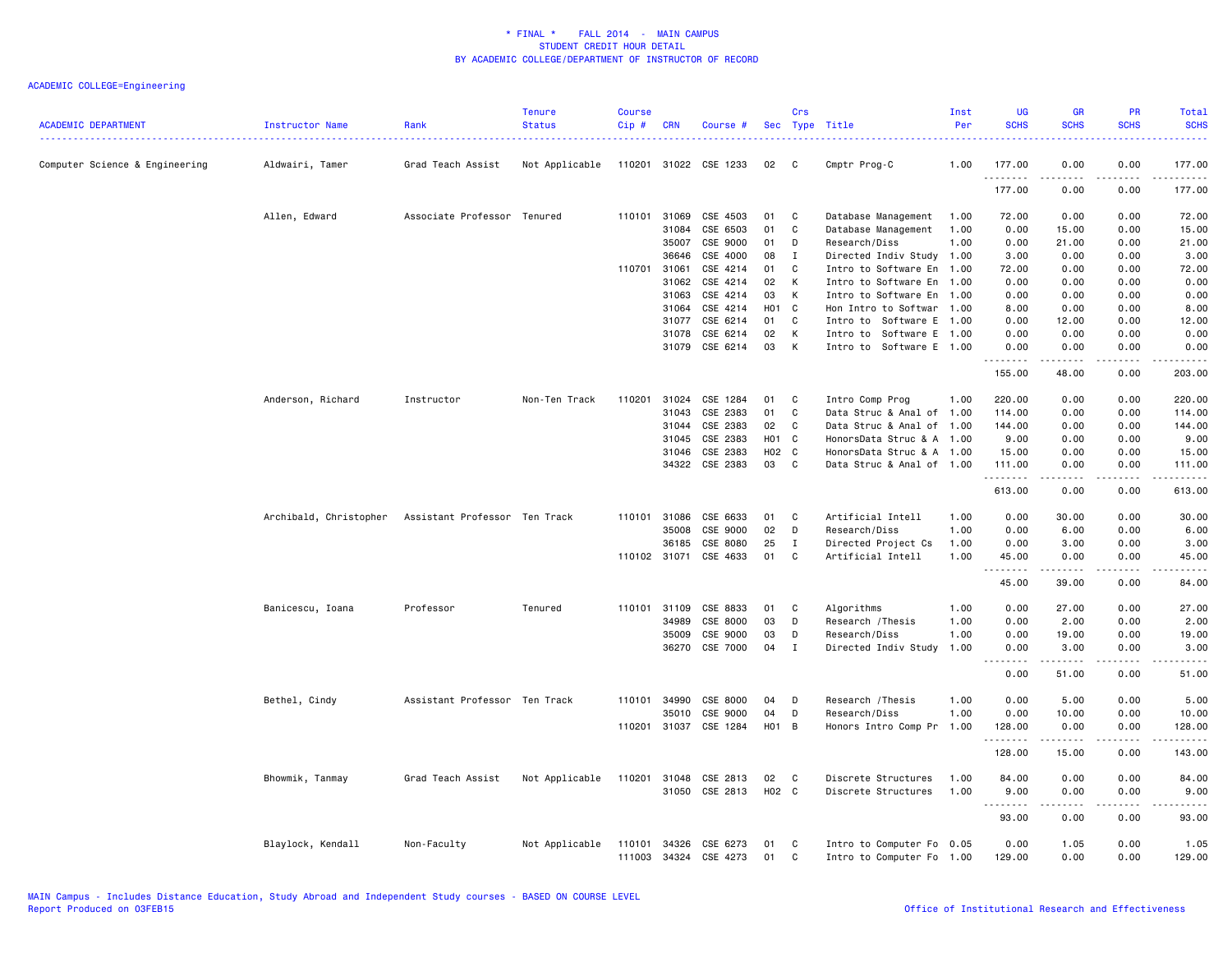| <b>ACADEMIC DEPARTMENT</b>     | Instructor Name      | Rank                        | <b>Tenure</b><br><b>Status</b> | <b>Course</b><br>$Cip$ # | <b>CRN</b> | Course #              |     | Crs          | Sec Type Title<br>--------------------------- | Inst<br>Per | <b>UG</b><br><b>SCHS</b> | <b>GR</b><br><b>SCHS</b> | PR<br><b>SCHS</b> | <b>Total</b><br><b>SCHS</b><br>. |
|--------------------------------|----------------------|-----------------------------|--------------------------------|--------------------------|------------|-----------------------|-----|--------------|-----------------------------------------------|-------------|--------------------------|--------------------------|-------------------|----------------------------------|
|                                |                      |                             |                                |                          |            |                       |     |              |                                               |             | --------                 | --------                 | -----             |                                  |
|                                |                      |                             |                                |                          |            |                       |     |              |                                               |             | 129.00                   | 1.05                     | 0.00              | 130.05                           |
| Computer Science & Engineering | Dampier, David       | Non-Faculty                 | Tenured                        | 110101                   | 31051      | CSE 3213              | 01  | L,           | Software Eng Sr Proj 1.00                     |             | 57.00                    | 0.00                     | 0.00              | 57.00                            |
|                                |                      |                             |                                |                          | 34326      | CSE 6273              | 01  | C            | Intro to Computer Fo                          | 0.95        | 0.00                     | 19.95                    | 0.00              | 19.95                            |
|                                |                      |                             |                                |                          | 34991      | CSE 8000              | 05  | D            | Research / Thesis                             | 1.00        | 0.00                     | 23.00                    | 0.00              | 23.00                            |
|                                |                      |                             |                                |                          | 35011      | CSE 9000              | 05  | D            | Research/Diss                                 | 1.00        | 0.00                     | 14.00                    | 0.00              | 14.00                            |
|                                |                      |                             |                                |                          | 35859      | CSE 4000              | 04  | I            | Directed Indiv Study 1.00                     |             | 3.00                     | 0.00                     | 0.00              | 3.00                             |
|                                |                      |                             |                                |                          | 35945      | CSE 7000              | 02  | $\mathbf I$  | Directed Indiv Study                          | 1.00        | 0.00                     | 3.00                     | 0.00              | 3.00                             |
|                                |                      |                             |                                |                          | 35946      | CSE 7000              | 03  | $\mathbf{I}$ | Directed Indiv Study 1.00                     |             | 0.00                     | 3.00                     | 0.00              | 3.00                             |
|                                |                      |                             |                                |                          | 36131      | CSE 7000              | 501 | $\mathbf{I}$ | Directed Indiv Study 1.00                     |             | 0.00                     | 3.00                     | 0.00              | 3.00                             |
|                                |                      |                             |                                |                          | 36230      | CSE 4000              | 05  | $\mathbf{I}$ | Directed Indiv Study 1.00                     |             | 3.00                     | 0.00                     | 0.00              | 3.00                             |
|                                |                      |                             |                                |                          | 36304      | CSE 7000              | 06  | I            | Directed Indiv Study                          | 1.00        | 0.00                     | 3.00                     | 0.00              | 3.00                             |
|                                |                      |                             |                                |                          | 36305      | CSE 7000              | 07  | $\mathbf I$  | Directed Indiv Study 1.00                     |             | 0.00                     | 3.00                     | 0.00              | 3.00                             |
|                                |                      |                             |                                |                          | 36540      | CSE 8000              | 501 | D            | Research / Thesis                             | 1.00        | 0.00                     | 1.00                     | 0.00              | 1.00                             |
|                                |                      |                             |                                |                          | 36607      | CSE 7000              |     | 502 I        | Directed Indiv Study 1.00                     |             | 0.00<br>.                | 3.00<br>.                | 0.00<br>.         | 3.00<br>.                        |
|                                |                      |                             |                                |                          |            |                       |     |              |                                               |             | 63.00                    | 75.95                    | 0.00              | 138.95                           |
|                                | Hansen, Eric         | Associate Professor Tenured |                                | 110101                   | 31074      | CSE 4833              | 01  | C            | Intro to Algorithms                           | 1.00        | 123.00                   | 0.00                     | 0.00              | 123.00                           |
|                                |                      |                             |                                |                          | 31089      | CSE 6833              | 01  | C            | Intro to Algorithms                           | 1.00        | 0.00                     | 39.00                    | 0.00              | 39.00                            |
|                                |                      |                             |                                |                          | 35013      | CSE 9000              | 07  | D            | Research/Diss                                 | 1.00        | 0.00                     | 41.00                    | 0.00              | 41.00                            |
|                                |                      |                             |                                |                          | 35504      | CSE 8990              | 02  | C            | Special Topic in CS                           | 1.00        | 0.00                     | 48.00                    | 0.00<br>.         | 48.00<br>.                       |
|                                |                      |                             |                                |                          |            |                       |     |              |                                               |             | 123.00                   | 128.00                   | 0.00              | 251.00                           |
|                                | Henderson, Lisa      | Instructor                  | Non-Ten Track                  | 110201                   | 31025      | CSE 1284              | 02  | C            | Intro Comp Prog                               | 1.00        | 212.00                   | 0.00                     | 0.00              | 212.00                           |
|                                |                      |                             |                                |                          | 31026      | CSE 1284              | 03  | C            | Intro Comp Prog                               | 1.00        | 232.00                   | 0.00                     | 0.00              | 232.00                           |
|                                |                      |                             |                                |                          | 31028      | CSE 1284              | 05  | К            | Intro Comp Prog                               | 1.00        | 0.00                     | 0.00                     | 0.00              | 0.00                             |
|                                |                      |                             |                                |                          | 31029      | CSE 1284              | 06  | к            | Intro Comp Prog                               | 1.00        | 0.00                     | 0.00                     | 0.00              | 0.00                             |
|                                |                      |                             |                                |                          | 31030      | CSE 1284              | 07  | к            | Intro Comp Prog                               | 1.00        | 0.00                     | 0.00                     | 0.00              | 0.00                             |
|                                |                      |                             |                                |                          | 31031      | CSE 1284              | 08  | К            | Intro Comp Prog                               | 1.00        | 0.00                     | 0.00                     | 0.00              | 0.00                             |
|                                |                      |                             |                                |                          | 31032      | CSE 1284              | 09  | К            | Intro Comp Prog                               | 1.00        | 0.00                     | 0.00                     | 0.00              | 0.00                             |
|                                |                      |                             |                                |                          | 31033      | CSE 1284              | 10  | К            | Intro Comp Prog                               | 1.00        | 0.00                     | 0.00                     | 0.00              | 0.00                             |
|                                |                      |                             |                                |                          | 31034      | CSE 1284              | 11  | К            | Intro Comp Prog                               | 1.00        | 0.00                     | 0.00                     | 0.00              | 0.00                             |
|                                |                      |                             |                                |                          | 31035      | CSE 1284              | 12  | К            | Intro Comp Prog                               | 1.00        | 0.00                     | 0.00                     | 0.00              | 0.00                             |
|                                |                      |                             |                                |                          | 31036      | CSE 1284              | 13  | К            | Intro Comp Prog                               | 1.00        | 0.00                     | 0.00                     | 0.00              | 0.00                             |
|                                |                      |                             |                                |                          | 31038      | CSE 1384              | 01  | C            | Intermed Comp Prog                            | 1.00        | 120.00                   | 0.00                     | 0.00              | 120.00                           |
|                                |                      |                             |                                |                          | 31039      | CSE 1384              | 02  | К            | Intermed Comp Prog                            | 1.00        | 0.00                     | 0.00                     | 0.00              | 0.00                             |
|                                |                      |                             |                                |                          | 31040      | CSE 1384              | 03  | К            | Intermed Comp Prog                            | 1.00        | 0.00                     | 0.00                     | 0.00              | 0.00                             |
|                                |                      |                             |                                |                          | 31041      | CSE 1384              | 04  | К            | Intermed Comp Prog                            | 1.00        | 0.00                     | 0.00                     | 0.00              | 0.00                             |
|                                |                      |                             |                                |                          | 36030      | CSE 1384              | 05  | C            | Intermed Comp Prog                            | 1.00        | 120.00                   | 0.00                     | 0.00              | 120.00                           |
|                                |                      |                             |                                |                          | 36238      | CSE 1284              | 14  | К            | Intro Comp Prog                               | 1.00        | 0.00<br>.                | 0.00                     | 0.00              | 0.00                             |
|                                |                      |                             |                                |                          |            |                       |     |              |                                               |             | 684.00                   | 0.00                     | 0.00              | 684.00                           |
|                                | Jankun-Kelly, Monika | Lecturer                    | Non-Ten Track                  |                          |            | 110201 36034 CSE 1233 | 03  | C            | Cmptr Prog-C                                  | 1.00        | 93.00<br>.               | 0.00                     | 0.00              | 93.00                            |
|                                |                      |                             |                                |                          |            |                       |     |              |                                               |             | 93.00                    | 0.00                     | 0.00              | 93.00                            |
|                                | Jankun-Kelly, T.     | Associate Professor Tenured |                                | 110101                   | 31056      | CSE 3813              | 01  | C            | Intro to Formal Lang                          | 1.00        | 105.00                   | 0.00                     | 0.00              | 105.00                           |
|                                |                      |                             |                                |                          | 34994      | CSE 8000              | 08  | D            | Research / Thesis                             | 1.00        | 0.00                     | 1.00                     | 0.00              | 1.00                             |
|                                |                      |                             |                                |                          | 35014      | CSE 9000              | 08  | D            | Research/Diss                                 | 1.00        | 0.00                     | 12.00                    | 0.00              | 12.00                            |
|                                |                      |                             |                                |                          | 35235      | CSE 4990              | 01  | C            | Special Topic in CS                           | 1.00        | 27.00                    | 0.00                     | 0.00              | 27.00                            |
|                                |                      |                             |                                |                          | 35236      | CSE 6990              | 01  | C            | Special Topic in CSE                          | 1.00        | 0.00                     | 33.00                    | 0.00              | 33.00                            |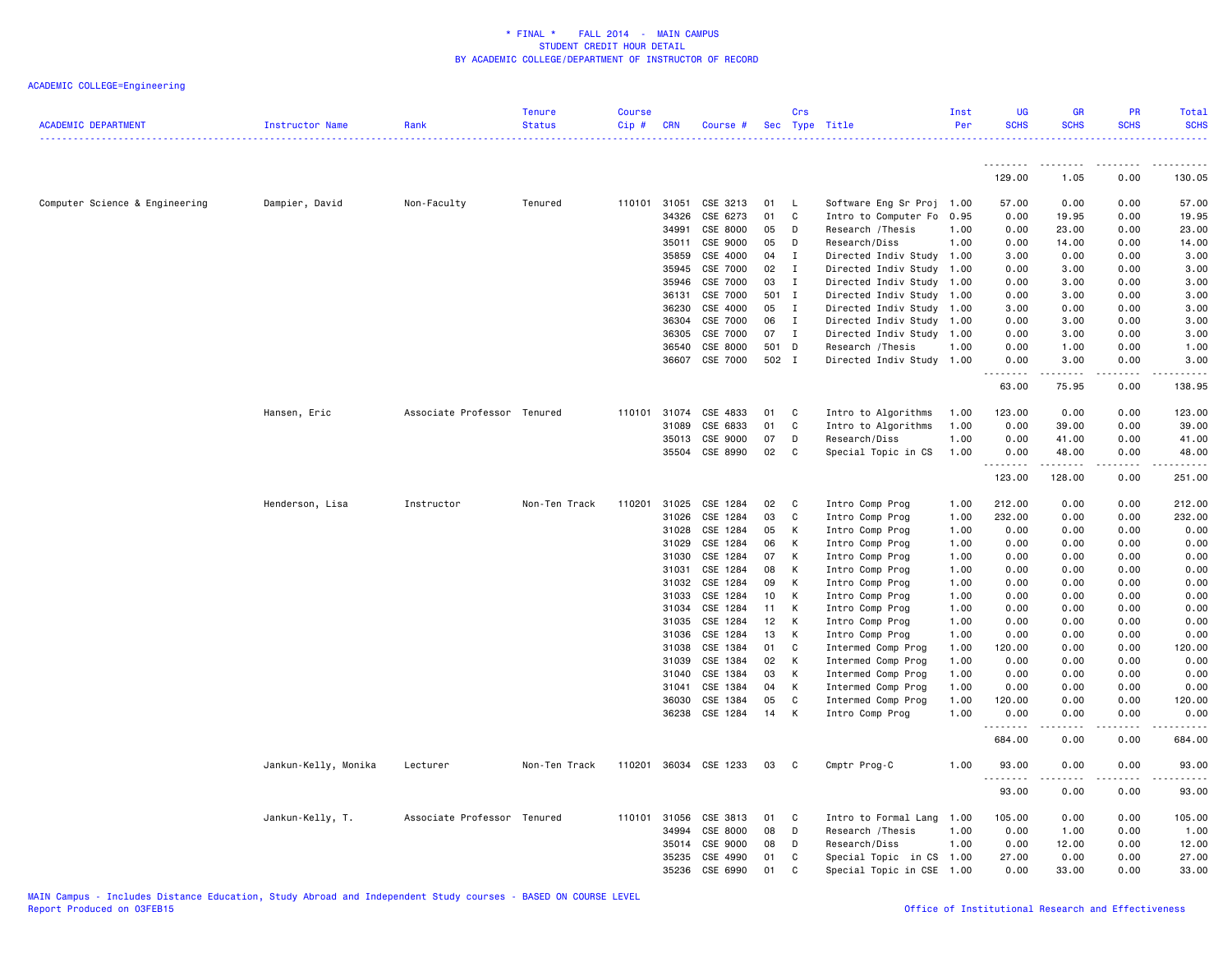| <b>ACADEMIC DEPARTMENT</b>     | Instructor Name      | Rank                              | <b>Tenure</b><br><b>Status</b>       | <b>Course</b><br>Cip# | <b>CRN</b>   | Course #        |      | Crs         | Sec Type Title            | Inst<br>Per | <b>UG</b><br><b>SCHS</b>                                                                                                                                  | <b>GR</b><br><b>SCHS</b> | <b>PR</b><br><b>SCHS</b> | <b>Total</b><br><b>SCHS</b> |
|--------------------------------|----------------------|-----------------------------------|--------------------------------------|-----------------------|--------------|-----------------|------|-------------|---------------------------|-------------|-----------------------------------------------------------------------------------------------------------------------------------------------------------|--------------------------|--------------------------|-----------------------------|
|                                |                      |                                   |                                      |                       |              |                 |      |             |                           |             | <u>.</u>                                                                                                                                                  | <u>.</u>                 |                          | .                           |
|                                |                      |                                   |                                      |                       |              |                 |      |             |                           |             | 132.00                                                                                                                                                    | 46.00                    | 0.00                     | 178.00                      |
| Computer Science & Engineering | Lee, David           | Non-Faculty                       | Not Applicable 110201 31021 CSE 1233 |                       |              |                 | 01 C |             | Cmptr Prog-C              | 1.00        | 165.00<br>.                                                                                                                                               | 0.00                     | 0.00                     | 165.00<br>.                 |
|                                |                      |                                   |                                      |                       |              |                 |      |             |                           |             | 165.00                                                                                                                                                    | 0.00                     | 0.00                     | 165.00                      |
|                                | Lee, Sarah           | Instructor                        | Non-Ten Track                        | 110701                | 31019        | CSE 1002        | 01   | C           | Intro CSE                 | 1.00        | 114.00                                                                                                                                                    | 0.00                     | 0.00                     | 114.00                      |
|                                |                      |                                   |                                      |                       | 31020        | CSE 1002        | 02   | C           | Intro CSE                 | 1.00        | 96.00                                                                                                                                                     | 0.00                     | 0.00                     | 96.00                       |
|                                |                      |                                   |                                      |                       | 31065        | CSE 4223        | 01   | C           | Manage Software Proj 1.00 |             | 66.00                                                                                                                                                     | 0.00                     | 0.00                     | 66.00                       |
|                                |                      |                                   |                                      |                       |              | 31080 CSE 6223  | 01   | C           | Manage Software Proj 1.00 |             | 0.00<br>.                                                                                                                                                 | 9.00<br><u>.</u>         | 0.00<br>.                | 9.00<br>.                   |
|                                |                      |                                   |                                      |                       |              |                 |      |             |                           |             | 276.00                                                                                                                                                    | 9.00                     | 0.00                     | 285.00                      |
|                                | Luke, Edward         | Professor                         | Tenured                              |                       | 110101 31060 | CSE 4163        | 01   | C           | Des Parallel Alg          | 1.00        | 9.00                                                                                                                                                      | 0.00                     | 0.00                     | 9.00                        |
|                                |                      |                                   |                                      |                       | 31076        | CSE 6163        | 01   | C           | Des Parallel Alg          | 1.00        | 0.00                                                                                                                                                      | 18.00                    | 0.00                     | 18.00                       |
|                                |                      |                                   |                                      | 140201                | 35630        | ASE 9000        | 05   | D           | Research/Diss             | 1.00        | 0.00                                                                                                                                                      | 12.00                    | 0.00                     | 12.00                       |
|                                |                      |                                   |                                      |                       | 309999 36260 | <b>CME 9000</b> | 07   | D           | Research/Dis              | 1.00        | 0.00<br>$\sim$ $\sim$ $\sim$<br>$\frac{1}{2} \left( \frac{1}{2} \right) \left( \frac{1}{2} \right) \left( \frac{1}{2} \right) \left( \frac{1}{2} \right)$ | 6.00                     | 0.00                     | 6.00<br>.                   |
|                                |                      |                                   |                                      |                       |              |                 |      |             |                           |             | 9.00                                                                                                                                                      | 36.00                    | 0.00                     | 45.00                       |
|                                | McGrew, Robert       | Research Assist Pro Non-Ten Track |                                      |                       | 110101 31082 | CSE 6243        | 01   | C           | Info & Computer Secu 1.00 |             | 0.00                                                                                                                                                      | 30.00                    | 0.00                     | 30.00                       |
|                                |                      |                                   |                                      |                       | 35251        | CSE 4000        | 02   | $\mathbf I$ | Directed Indiv Study 1.00 |             | 3.00                                                                                                                                                      | 0.00                     | 0.00                     | 3.00                        |
|                                |                      |                                   |                                      |                       | 36303        | CSE 4000        | 06   | $\bf{I}$    | Directed Indiv Study 1.00 |             | 3.00                                                                                                                                                      | 0.00                     | 0.00                     | 3.00                        |
|                                |                      |                                   |                                      |                       | 111003 31067 | CSE 4243        | 01   | C           | Info & Computer Secu 1.00 |             | 69.00                                                                                                                                                     | 0.00                     | 0.00                     | 69.00                       |
|                                |                      |                                   |                                      | 141001                | 31339        | ECE 4763        | 01   | C           | Info and Computer Se 1.00 |             | 6.00                                                                                                                                                      | 0.00                     | 0.00                     | 6.00                        |
|                                |                      |                                   |                                      |                       | 31356        | ECE 6763        | 01   | C           | Info and Computer Se 1.00 |             | 0.00<br>.                                                                                                                                                 | 9.00                     | 0.00<br>$- - - -$        | 9.00<br>.                   |
|                                |                      |                                   |                                      |                       |              |                 |      |             |                           |             | 81.00                                                                                                                                                     | 39.00                    | 0.00                     | 120.00                      |
|                                | Perkins, Andy        | Associate Professor Tenured       |                                      | 110101                | 34998        | CSE 8000        | 12   | D           | Research / Thesis         | 1.00        | 0.00                                                                                                                                                      | 3.00                     | 0.00                     | 3.00                        |
|                                |                      |                                   |                                      |                       | 36298        | CSE 7000        | 05   | <b>I</b>    | Directed Indiv Study      | 1.00        | 0.00                                                                                                                                                      | 3.00                     | 0.00                     | 3.00                        |
|                                |                      |                                   |                                      |                       | 110201 31070 | CSE 4613        | 01   | C           | Bio-computing             | 1.00        | 3.00                                                                                                                                                      | 0.00                     | 0.00                     | 3.00                        |
|                                |                      |                                   |                                      |                       | 31085        | CSE 6613        | 01   | C           | Bio-computing             | 1.00        | 0.00                                                                                                                                                      | 27.00                    | 0.00                     | 27.00                       |
|                                |                      |                                   |                                      |                       | 309999 35564 | <b>CME 9000</b> | 02   | D           | Research/Dis              | 1.00        | 0.00<br>$\sim$ $\sim$                                                                                                                                     | 12.00                    | 0.00                     | 12.00                       |
|                                |                      |                                   |                                      |                       |              |                 |      |             |                           |             | 3.00                                                                                                                                                      | 45.00                    | 0.00                     | 48.00                       |
|                                | Ramkumar, Mahalingam | Associate Professor Tenured       |                                      |                       | 110101 31059 | CSE 4153        | 01   | C           | Data Comm Networks        | 1.00        | 63.00                                                                                                                                                     | 0.00                     | 0.00                     | 63.00                       |
|                                |                      |                                   |                                      |                       | 31075        | CSE 6153        | 01   | C           | Data Comm Networks        | 1.00        | 0.00                                                                                                                                                      | 12.00                    | 0.00                     | 12.00                       |
|                                |                      |                                   |                                      |                       | 35505        | CSE 8990        | 01   | C           | Special Topic in CS       | 1.00        | 0.00                                                                                                                                                      | 27.00                    | 0.00                     | 27.00                       |
|                                |                      |                                   |                                      |                       | 36345        | CSE 4000        | 07   | Ι.          | Directed Indiv Study      | 1.00        | 3.00                                                                                                                                                      | 0.00                     | 0.00                     | 3.00                        |
|                                |                      |                                   |                                      | 141001 31341          |              | ECE 4833        | 01   | C           | Data Comm Networks        | 1.00        | 51.00                                                                                                                                                     | 0.00                     | 0.00                     | 51.00                       |
|                                |                      |                                   |                                      |                       |              | 31358 ECE 6833  | 01   | C           | Data Comm Networks        | 1.00        | 0.00<br>.                                                                                                                                                 | 6.00<br>.                | 0.00<br>.                | 6.00<br>.                   |
|                                |                      |                                   |                                      |                       |              |                 |      |             |                           |             | 117.00                                                                                                                                                    | 45.00                    | 0.00                     | 162.00                      |
|                                | Reese, Donna         | Professor                         | Tenured                              |                       | 110101 31057 | CSE 3981        | 01   | C           | Computer Ethics           | 1.00        | 13.00                                                                                                                                                     | 0.00                     | 0.00                     | 13.00                       |
|                                |                      |                                   |                                      |                       | 31058        | CSE 3981        | 02   | C           | Computer Ethics           | 1.00        | 12.00                                                                                                                                                     | 0.00                     | 0.00                     | 12.00                       |
|                                |                      |                                   |                                      |                       | 31088        | CSE 6733        | 01   | C           | Operating Systems I       | 1.00        | 0.00                                                                                                                                                      | 9.00                     | 0.00                     | 9.00                        |
|                                |                      |                                   |                                      |                       | 31090        | CSE 8011        | 01   | S           | Seminar                   | 1.00        | 0.00                                                                                                                                                      | 21.00                    | 0.00                     | 21.00                       |
|                                |                      |                                   |                                      |                       | 35000        | CSE 8000        | 14   | D           | Research / Thesis         | 1.00        | 0.00                                                                                                                                                      | 2.00                     | 0.00                     | 2.00                        |
|                                |                      |                                   |                                      |                       | 35020        | CSE 9000        | 14   | D           | Research/Diss             | 1.00        | 0.00                                                                                                                                                      | 31.00                    | 0.00                     | 31.00                       |
|                                |                      |                                   |                                      | 110201                | 36668        | CSE 1284        | 15   | <b>B</b>    | Intro Comp Prog           | 1.00        | 28.00                                                                                                                                                     | 0.00                     | 0.00                     | 28.00                       |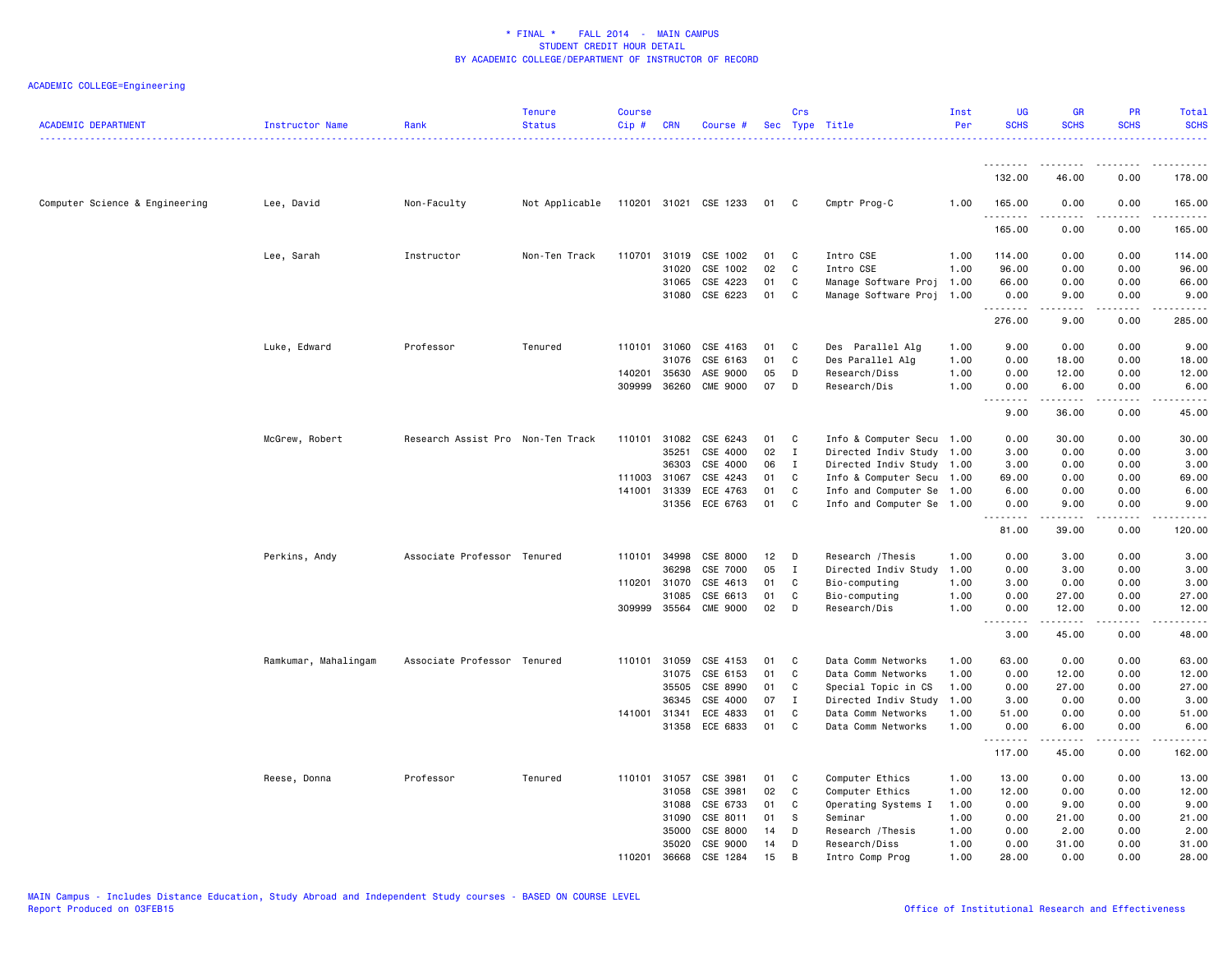| <b>ACADEMIC DEPARTMENT</b>                                               | <b>Instructor Name</b> | Rank                          | <b>Tenure</b><br><b>Status</b> | <b>Course</b><br>Cip# | <b>CRN</b> | Course #              |            | Crs          | Sec Type Title            | Inst<br>Per | <b>UG</b><br><b>SCHS</b> | <b>GR</b><br><b>SCHS</b>            | <b>PR</b><br><b>SCHS</b> | <b>Total</b><br><b>SCHS</b> |
|--------------------------------------------------------------------------|------------------------|-------------------------------|--------------------------------|-----------------------|------------|-----------------------|------------|--------------|---------------------------|-------------|--------------------------|-------------------------------------|--------------------------|-----------------------------|
|                                                                          |                        |                               |                                |                       |            |                       |            |              |                           |             |                          |                                     |                          |                             |
|                                                                          |                        |                               |                                |                       |            |                       |            |              |                           |             | 53.00                    | 63.00                               | 0.00                     | 116.00                      |
| Computer Science & Engineering                                           | Ritter, Thomas         | Non-Faculty                   | Not Applicable                 |                       |            | 110101 31073 CSE 4733 | 01 C       |              | Operating Systems I       | 1.00        | 144.00<br><u>.</u>       | 0.00                                | 0.00                     | 144.00                      |
|                                                                          |                        |                               |                                |                       |            |                       |            |              |                           |             | 144.00                   | . <b>.</b><br>0.00                  | .<br>0.00                | <u>.</u><br>144.00          |
|                                                                          | Sultana, Kazizakia     | Grad Teach Assist             | Not Applicable                 |                       |            | 110201 31027 CSE 1284 | 04         | C.           | Intro Comp Prog           | 1.00        | 232.00                   | 0.00                                | 0.00                     | 232.00                      |
|                                                                          |                        |                               |                                |                       |            |                       |            |              |                           |             | .<br>232.00              | .<br>0.00                           | .<br>0.00                | .<br>232.00                 |
|                                                                          | Swan, John             | Professor                     | Tenured                        | 110101                | 31072      | CSE 4713              | 01         | C            | Prog Languages            | 1.00        | 51.00                    | 0.00                                | 0.00                     | 51.00                       |
|                                                                          |                        |                               |                                |                       | 31087      | CSE 6713              | 01         | C            | Prog Languages            | 1.00        | 0.00                     | 9.00                                | 0.00                     | 9.00                        |
|                                                                          |                        |                               |                                |                       | 35021      | CSE 9000              | 15         | D            | Research/Diss             | 1.00        | 0.00<br><u>.</u>         | 39.00<br>.                          | 0.00<br>.                | 39.00<br>.                  |
|                                                                          |                        |                               |                                |                       |            |                       |            |              |                           |             | 51.00                    | 48.00                               | 0.00                     | 99.00                       |
|                                                                          | Sween, Richard         | Non-Faculty                   | Not Applicable                 | 110701                | 31052      | CSE 3324              | 01         | C            | Dist Client/Server P 1.00 |             | 132.00                   | 0.00                                | 0.00                     | 132.00                      |
|                                                                          |                        |                               |                                |                       | 31053      | CSE 3324              | 02         | к            | Dist Client/Server P 1.00 |             | 0.00                     | 0.00                                | 0.00                     | 0.00                        |
|                                                                          |                        |                               |                                |                       | 31054      | CSE 3324              | 03         | K            | Dist Client/Server P 1.00 |             | 0.00                     | 0.00                                | 0.00                     | 0.00                        |
|                                                                          |                        |                               |                                |                       |            | 31055 CSE 3324        | 04         | К            | Dist Client/Server P 1.00 |             | 0.00                     | 0.00                                | 0.00                     | 0.00                        |
|                                                                          |                        |                               |                                |                       |            |                       |            |              |                           |             | .<br>132.00              | $\sim$ $\sim$ $\sim$ $\sim$<br>0.00 | ----<br>0.00             | 132.00                      |
|                                                                          | Williams, Byron        | Assistant Professor Ten Track |                                | 110101                | 31066      | CSE 4233              | 01         | C            | SW Arch & Design          | 1.00        | 57.00                    | 0.00                                | 0.00                     | 57.00                       |
|                                                                          |                        |                               |                                |                       | 31081      | CSE 6233              | 01         | C            | SW Arch & Design          | 1.00        | 0.00                     | 9.00                                | 0.00                     | 9.00                        |
|                                                                          |                        |                               |                                |                       | 35002      | CSE 8000              | 16         | D            | Research / Thesis         | 1.00        | 0.00                     | 9.00                                | 0.00                     | 9.00                        |
|                                                                          |                        |                               |                                |                       |            | 35022 CSE 9000        | 16         | D            | Research/Diss             | 1.00        | 0.00<br><u>.</u>         | 27.00<br>$\cdots$                   | 0.00<br>.                | 27.00<br>.                  |
|                                                                          |                        |                               |                                |                       |            |                       |            |              |                           |             | 57.00                    | 45.00                               | 0.00                     | 102.00                      |
|                                                                          | Zhang, Song            | Associate Professor Tenured   |                                | 110101                | 31068      | CSE 4413              | 01         | C            | Computer Graphics         | 1.00        | 18.00                    | 0.00                                | 0.00                     | 18.00                       |
|                                                                          |                        |                               |                                |                       | 31083      | CSE 6413              | 01         | C            | Computer Graphics         | 1.00        | 0.00                     | 9.00                                | 0.00                     | 9.00                        |
|                                                                          |                        |                               |                                |                       | 31101      | CSE 8080              | 20         | I            | Directed Project Cs       | 1.00        | 0.00                     | 1.00                                | 0.00                     | 1.00                        |
|                                                                          |                        |                               |                                |                       | 35004      | CSE 8000              | 18         | D            | Research / Thesis         | 1.00        | 0.00                     | 2.00                                | 0.00                     | 2.00                        |
|                                                                          |                        |                               |                                | 110201 31047          |            | CSE 2813              | 01         | C            | Discrete Structures       | 1.00        | 72.00                    | 0.00                                | 0.00                     | 72.00                       |
|                                                                          |                        |                               |                                |                       | 31049      | CSE 2813              | <b>HO1</b> | $\mathbf{C}$ | Honors Discrete Stru      | 1.00        | 9.00                     | 0.00                                | 0.00                     | 9.00                        |
|                                                                          |                        |                               |                                |                       |            |                       |            |              |                           |             | 99.00                    | 12.00                               | 0.00                     | 111.00                      |
|                                                                          |                        |                               |                                |                       |            |                       |            |              |                           |             | ========                 | ========                            | ========                 | $=$ = = = = = = = = = =     |
| Computer Science & Engineering<br>-------------------------------------- |                        |                               |                                |                       |            |                       |            |              |                           |             | 3854.00<br>========      | 746.00<br><b>ESSESSE</b>            | 0.00<br>$=$ ========     | 4600.00                     |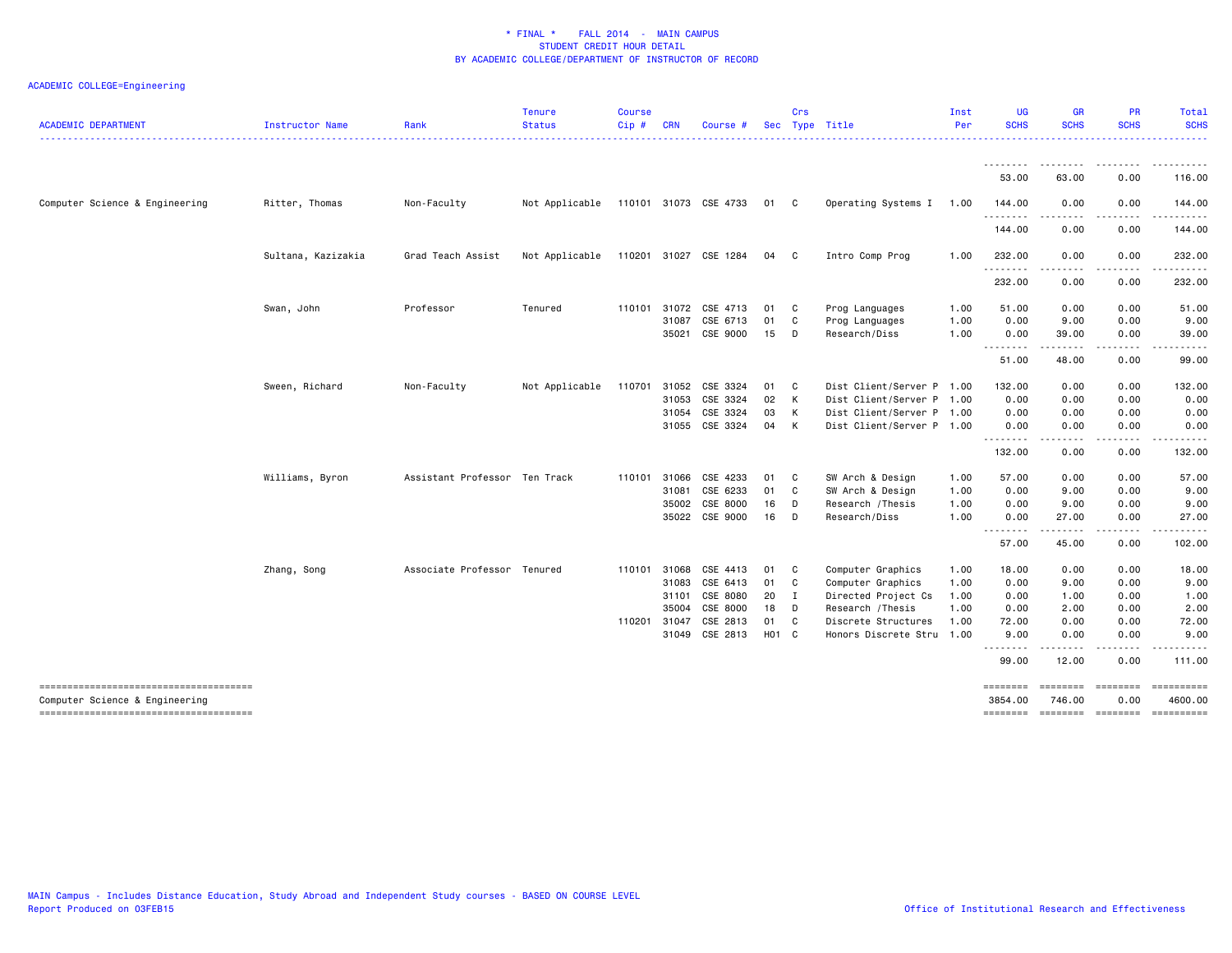| <b>ACADEMIC DEPARTMENT</b>        | <b>Instructor Name</b> | Rank                          | <b>Tenure</b><br><b>Status</b> | <b>Course</b><br>$Cip$ # | <b>CRN</b>     | Course #             | <b>Sec</b> | Crs<br>Type  | Title                             | Inst<br>Per  | <b>UG</b><br><b>SCHS</b> | <b>GR</b><br><b>SCHS</b>                                                                                                                                     | PR<br><b>SCHS</b> | Total<br><b>SCHS</b><br>. |
|-----------------------------------|------------------------|-------------------------------|--------------------------------|--------------------------|----------------|----------------------|------------|--------------|-----------------------------------|--------------|--------------------------|--------------------------------------------------------------------------------------------------------------------------------------------------------------|-------------------|---------------------------|
| Electrical & Computer Engineering | Abdelwahed, Sherif     | Associate Professor Tenured   |                                | 140901                   | 31332          | ECE 4713             | 01         | C            | Computer Architectur 1.00         |              | 78.00                    | 0.00                                                                                                                                                         | 0.00              | 78.00                     |
|                                   |                        |                               |                                | 141001                   | 35462          | ECE 8000             | 01         | D            | Research/Thesis                   | 1.00         | 0.00                     | 13.00                                                                                                                                                        | 0.00              | 13.00                     |
|                                   |                        |                               |                                |                          | 35755          | ECE 9000             | 18         | D            | Research/Diss                     | 1.00         | 0.00                     | 26.00                                                                                                                                                        | 0.00              | 26.00                     |
|                                   |                        |                               |                                |                          | 36112          | ECE 7000             | 503        | $\mathbf{I}$ | Directed Indiv Study              | 1.00         | 0.00                     | 3.00                                                                                                                                                         | 0.00              | 3.00                      |
|                                   |                        |                               |                                |                          | 36670          | ECE 9000             | 518 D      |              | Research/Diss                     | 1.00         | 0.00<br>.                | 3.00<br>$\frac{1}{2} \left( \frac{1}{2} \right) \left( \frac{1}{2} \right) \left( \frac{1}{2} \right) \left( \frac{1}{2} \right) \left( \frac{1}{2} \right)$ | 0.00<br>.         | 3.00<br>.                 |
|                                   |                        |                               |                                |                          |                |                      |            |              |                                   |              | 78.00                    | 45.00                                                                                                                                                        | 0.00              | 123.00                    |
|                                   | Anderson, Derek        | Assistant Professor Ten Track |                                | 141001                   | 31324          | ECE 4413             | 01         | C            | Digital Signal Proce 1.00         |              | 12.00                    | 0.00                                                                                                                                                         | 0.00              | 12.00                     |
|                                   |                        |                               |                                |                          | 31345          | ECE 6413             | 01         | C            | Digital Signal Proce 1.00         |              | 0.00                     | 12.00                                                                                                                                                        | 0.00              | 12.00                     |
|                                   |                        |                               |                                |                          | 33875          | ECE 6413             | 501        | $\mathbf{C}$ | Digital Signal Proce 1.00         |              | 0.00                     | 18.00                                                                                                                                                        | 0.00              | 18.00                     |
|                                   |                        |                               |                                |                          | 35463          | ECE 8000             | 02         | D            | Research/Thesis                   | 1.00         | 0.00                     | 18.00                                                                                                                                                        | 0.00              | 18.00                     |
|                                   |                        |                               |                                |                          | 35756          | ECE 9000             | 19         | D            | Research/Diss                     | 1.00         | 0.00                     | 19.00                                                                                                                                                        | 0.00              | 19.00                     |
|                                   |                        |                               |                                |                          | 35976          | ECE 8401             | 01         | C            | Topics in Remote Sen 1.00         |              | 0.00                     | 3.00                                                                                                                                                         | 0.00              | 3.00                      |
|                                   |                        |                               |                                |                          |                | 36111 ECE 7000       | 501 I      |              | Directed Indiv Study 1.00         |              | 0.00<br>-----            | 3.00<br>. <b>.</b> .                                                                                                                                         | 0.00<br>.         | 3.00<br>.                 |
|                                   |                        |                               |                                |                          |                |                      |            |              |                                   |              | 12.00                    | 73.00                                                                                                                                                        | 0.00              | 85.00                     |
|                                   | Asili, Mustafa         | Grad Teach Assist             | Not Applicable                 | 141001                   | 31278          | ECE 3323             | 01         | B            | Electromagnetics II               | 1.00         | 30.00                    | 0.00                                                                                                                                                         | 0.00              | 30.00                     |
|                                   |                        |                               |                                |                          | 31279          | ECE 3323             | 02         | B            | Electromagnetics II               | 1.00         | 27.00                    | 0.00                                                                                                                                                         | 0.00              | 27.00                     |
|                                   |                        |                               |                                |                          | 31281          | ECE 3323             | 04         | B            | Electromagnetics II               | 1.00         | 30.00                    | 0.00                                                                                                                                                         | 0.00              | 30.00                     |
|                                   |                        |                               |                                |                          |                |                      |            |              |                                   |              | .<br>87.00               | .<br>0.00                                                                                                                                                    | 0.00              | .<br>87.00                |
|                                   | Ball, John             | Assistant Professor Ten Track |                                | 141001                   | 35464          | ECE 8000             | 03         | D            | Research/Thesis                   | 1.00         | 0.00                     | 3.00                                                                                                                                                         | 0.00              | 3.00                      |
|                                   |                        |                               |                                |                          | 35819          | ECE 4433             | 01         | C            | Introduction to Rada 1.00         |              | 69.00                    | 0.00                                                                                                                                                         | 0.00              | 69.00                     |
|                                   |                        |                               |                                |                          | 35820          | ECE 6433             | 01         | C            | Introduction to Rada 1.00         |              | 0.00                     | 30.00                                                                                                                                                        | 0.00              | 30.00                     |
|                                   |                        |                               |                                |                          | 35866          | ECE 6433             | 501        | C            | Introduction to Rada 1.00         |              | 0.00                     | 27.00                                                                                                                                                        | 0.00              | 27.00                     |
|                                   |                        |                               |                                |                          |                |                      |            |              |                                   |              | 1.1.1.1.1.1.1            | $- - - - -$                                                                                                                                                  | .                 | .                         |
|                                   |                        |                               |                                |                          |                |                      |            |              |                                   |              | 69.00                    | 60.00                                                                                                                                                        | 0.00              | 129.00                    |
|                                   | Bruce, Jerry           | Associate Professor Tenured   |                                | 140901                   | 31333          | ECE 4723             | 01         | B            | Embedded Systems                  | 1.00         | 27.00                    | 0.00                                                                                                                                                         | 0.00              | 27.00                     |
|                                   |                        |                               |                                |                          | 31350          | ECE 6723             | 01         | B            | Embedded Systems                  | 1.00         | 0.00                     | 6.00                                                                                                                                                         | 0.00              | 6.00                      |
|                                   |                        |                               |                                | 141001                   | 31269          | ECE 1002             | 01         | В            | Intro to ECE                      | 1.00         | 246.00                   | 0.00                                                                                                                                                         | 0.00              | 246.00                    |
|                                   |                        |                               |                                |                          | 35465          | ECE 8000             | 04         | D            | Research/Thesis                   | 1.00         | 0.00                     | 3.00                                                                                                                                                         | 0.00              | 3.00                      |
|                                   |                        |                               |                                |                          | 35758          | ECE 9000             | 21         | D            | Research/Diss                     | 1.00         | 0.00                     | 1.00                                                                                                                                                         | 0.00              | 1.00                      |
|                                   |                        |                               |                                | 141901                   | 36335          | ME 4000              | 06         | $\mathbf I$  | Directed Indiv Study 1.00         |              | 3.00<br>.                | 0.00<br>$\frac{1}{2} \left( \frac{1}{2} \right) \left( \frac{1}{2} \right) \left( \frac{1}{2} \right) \left( \frac{1}{2} \right) \left( \frac{1}{2} \right)$ | 0.00<br>$- - - -$ | 3.00<br>.                 |
|                                   |                        |                               |                                |                          |                |                      |            |              |                                   |              | 276.00                   | 10.00                                                                                                                                                        | 0.00              | 286.00                    |
|                                   | Donohoe, John          | Professor                     | Tenured                        | 110701                   | 34613          | ECE 6323             | 01         | C            | Electromagnetic Comp              | 1.00         | 0.00                     | 15.00                                                                                                                                                        | 0.00              | 15.00                     |
|                                   |                        |                               |                                |                          | 34794          | ECE 6323             | 501        | C            | Electromagnetic Comp              | 1.00         | 0.00                     | 12.00                                                                                                                                                        | 0.00              | 12.00                     |
|                                   |                        |                               |                                | 141001                   | 35760          | ECE 9000             | 23         | D            | Research/Diss                     | 1.00         | 0.00                     | 13.00                                                                                                                                                        | 0.00              | 13.00                     |
|                                   |                        |                               |                                |                          |                |                      |            |              |                                   |              | 0.00                     | .<br>40.00                                                                                                                                                   | .<br>0.00         | .<br>40.00                |
|                                   | Du, Qian               | Professor                     | Tenured                        | 141001                   | 34616          | ECE 8423             | 01         | C            | Adaptive Signal Proc 1.00         |              | 0.00                     | 24.00                                                                                                                                                        | 0.00              | 24.00                     |
|                                   |                        |                               |                                |                          | 34795          | ECE 8423             | 501 C      |              | Adaptive Signal Proc 1.00         |              | 0.00                     | 18.00                                                                                                                                                        | 0.00              | 18.00                     |
|                                   |                        |                               |                                |                          | 35498          | ECE 9000             | 507        | D            | Research/Diss                     | 1.00         | 0.00                     | 8.00                                                                                                                                                         | 0.00              | 8.00                      |
|                                   |                        |                               |                                |                          | 35761          | ECE 9000             | 24         | D            | Research/Diss                     | 1.00         | 0.00                     | 13.00<br>.                                                                                                                                                   | 0.00<br>.         | 13.00<br>المتمالين        |
|                                   |                        |                               |                                |                          |                |                      |            |              |                                   |              | 0.00                     | 63.00                                                                                                                                                        | 0.00              | 63.00                     |
|                                   | Follett, Randolph      | Assistant Professor Tenured   |                                | 140201<br>141001         | 30364<br>31326 | ASE 1501<br>ECE 4512 | 01<br>01   | E<br>B       | Design Competition<br>EE Design I | 0.50<br>1.00 | 6.50<br>48.00            | 0.00<br>0.00                                                                                                                                                 | 0.00<br>0.00      | 6.50<br>48.00             |
|                                   |                        |                               |                                |                          |                |                      |            |              |                                   |              |                          |                                                                                                                                                              |                   |                           |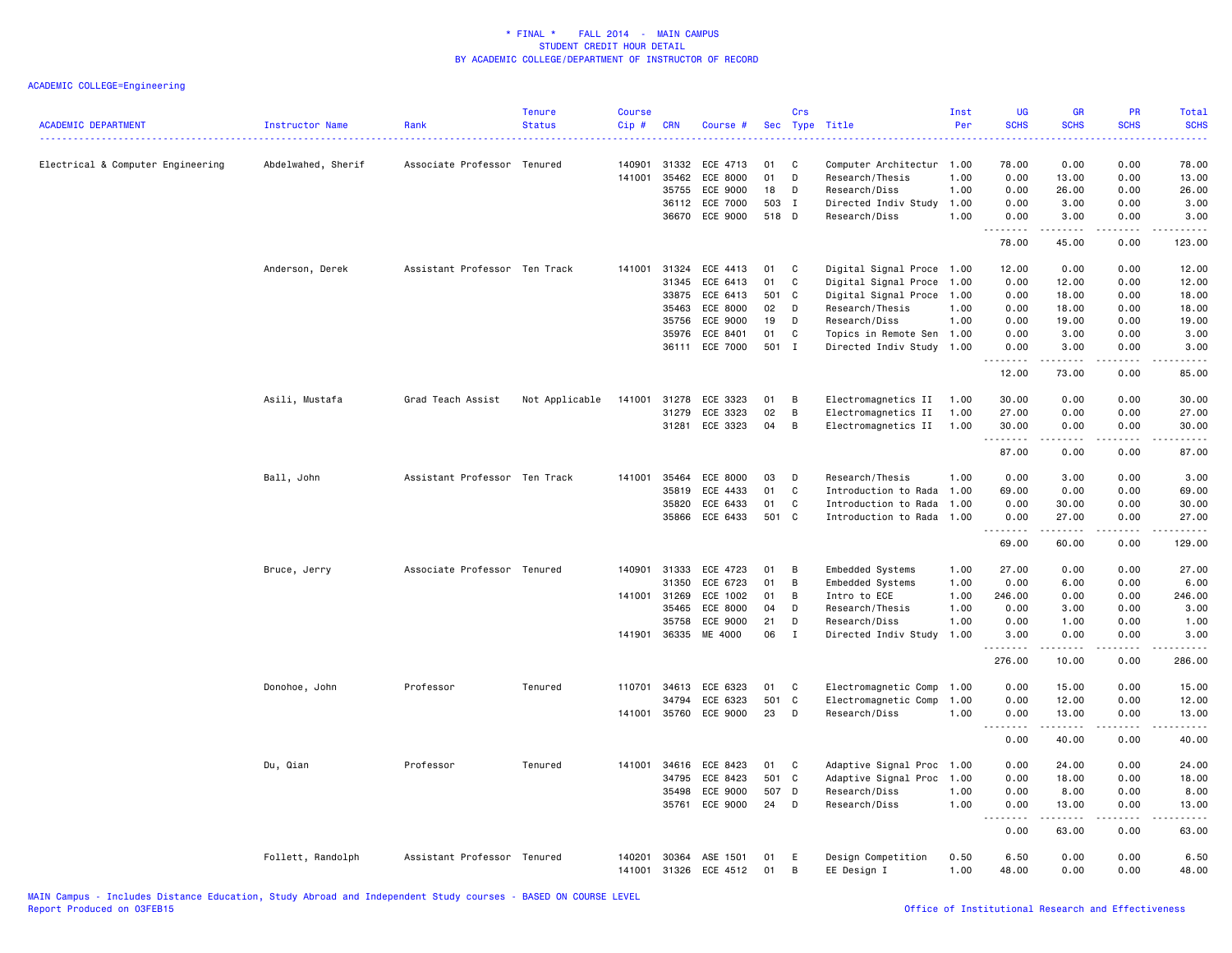| <b>ACADEMIC DEPARTMENT</b>        | Instructor Name                                       | Rank                        | <b>Tenure</b><br><b>Status</b> | <b>Course</b><br>Cip# | <b>CRN</b>              | Course #                         |                | Crs            | Sec Type Title                                | Inst<br>Per<br>222222 | UG<br><b>SCHS</b>       | <b>GR</b><br><b>SCHS</b> | PR<br><b>SCHS</b><br>الأنابات       | Total<br><b>SCHS</b><br>$\frac{1}{2} \left( \frac{1}{2} \right) \left( \frac{1}{2} \right) \left( \frac{1}{2} \right) \left( \frac{1}{2} \right)$            |
|-----------------------------------|-------------------------------------------------------|-----------------------------|--------------------------------|-----------------------|-------------------------|----------------------------------|----------------|----------------|-----------------------------------------------|-----------------------|-------------------------|--------------------------|-------------------------------------|--------------------------------------------------------------------------------------------------------------------------------------------------------------|
| Electrical & Computer Engineering | Follett, Randolph                                     | Assistant Professor Tenured |                                | 141001                | 31327<br>31328<br>31329 | ECE 4522<br>ECE 4532<br>ECE 4542 | 01<br>01<br>01 | B<br>B<br>B    | EE Design II<br>CPE Design I<br>CPE Design II | 1.00<br>1.00<br>1.00  | 28.00<br>18.00<br>14.00 | 0.00<br>0.00<br>0.00     | 0.00<br>0.00<br>0.00                | 28.00<br>18.00<br>14.00                                                                                                                                      |
|                                   |                                                       |                             |                                |                       | 36643                   | ECE 4000                         | 03             | I              | Directed Indiv Study                          | 1.00                  | 5.00<br>.               | 0.00<br>.                | 0.00<br>$\sim$ $\sim$ $\sim$ $\sim$ | 5.00<br>د د د د د                                                                                                                                            |
|                                   |                                                       |                             |                                |                       |                         |                                  |                |                |                                               |                       | 119.50                  | 0.00                     | 0.00                                | 119.50                                                                                                                                                       |
|                                   | Fowler, James                                         | Professor                   | Tenured                        | 141001                | 35470<br>35738          | ECE 9000<br>ECE 8000             | 02<br>09       | D<br>D         | Research/Diss<br>Research/Thesis              | 1.00<br>1.00          | 0.00<br>0.00            | 20.00<br>7.00            | 0.00<br>0.00                        | 20.00<br>7.00                                                                                                                                                |
|                                   |                                                       |                             |                                |                       |                         |                                  |                |                |                                               |                       | .<br>0.00               | $- - - - -$<br>27.00     | $\frac{1}{2}$<br>0.00               | .<br>27.00                                                                                                                                                   |
|                                   | Fu, Yong                                              | Associate Professor Tenured |                                | 141001                | 31330                   | ECE 4613                         | 01             | C              | Pwr Transmission Sys 1.00                     |                       | 87.00                   | 0.00                     | 0.00                                | 87.00                                                                                                                                                        |
|                                   |                                                       |                             |                                |                       | 31347                   | ECE 6613                         | 01             | C              | Pwr Transmission Sys                          | 1.00                  | 0.00                    | 24.00                    | 0.00                                | 24.00                                                                                                                                                        |
|                                   |                                                       |                             |                                |                       | 35471                   | ECE 9000                         | 03             | D              | Research/Diss                                 | 1.00                  | 0.00                    | 63.00                    | 0.00                                | 63.00                                                                                                                                                        |
|                                   |                                                       |                             |                                |                       |                         | 36219 ECE 9000                   | 503 D          |                | Research/Diss                                 | 1.00                  | 0.00<br>.               | 3.00<br>.                | 0.00<br>.                           | 3.00                                                                                                                                                         |
|                                   |                                                       |                             |                                |                       |                         |                                  |                |                |                                               |                       | 87.00                   | 90.00                    | 0.00                                | 177.00                                                                                                                                                       |
|                                   | Grzybowski, Stanislaw                                 | Professor                   | Tenured                        | 141001                | 35472                   | ECE 9000                         | 04             | D              | Research/Diss                                 | 1.00                  | 0.00                    | 27.00                    | 0.00                                | 27.00                                                                                                                                                        |
|                                   |                                                       |                             |                                |                       | 35740                   | ECE 8000                         | 11             | D              | Research/Thesis                               | 1.00                  | 0.00                    | 13.00                    | 0.00                                | 13.00                                                                                                                                                        |
|                                   |                                                       |                             |                                |                       | 35829                   | ECE 9000                         | 504            | D              | Research/Diss                                 | 1.00                  | 0.00<br>.               | 6.00<br>د د د د د        | 0.00<br>د د د د                     | 6.00<br>$\frac{1}{2} \left( \frac{1}{2} \right) \left( \frac{1}{2} \right) \left( \frac{1}{2} \right) \left( \frac{1}{2} \right) \left( \frac{1}{2} \right)$ |
|                                   |                                                       |                             |                                |                       |                         |                                  |                |                |                                               |                       | 0.00                    | 46.00                    | 0.00                                | 46.00                                                                                                                                                        |
|                                   | Jones, Bryan                                          | Associate Professor Tenured |                                | 141001                | 31311                   | ECE 3724                         | 01             | C              | Microprocessors                               | 1.00                  | 108.00                  | 0.00                     | 0.00                                | 108.00                                                                                                                                                       |
|                                   |                                                       |                             |                                |                       | 31312                   | ECE 3724                         | 02             | C              | Microprocessors                               | 1.00                  | 100.00                  | 0.00                     | 0.00                                | 100.00                                                                                                                                                       |
|                                   |                                                       |                             |                                |                       | 31313                   | ECE 3724                         | 03             | К              | Microprocessors                               | 1.00                  | 0.00                    | 0.00                     | 0.00                                | 0.00                                                                                                                                                         |
|                                   |                                                       |                             |                                |                       | 31314                   | ECE 3724                         | 04             | К              | Microprocessors                               | 1.00                  | 0.00                    | 0.00                     | 0.00                                | 0.00                                                                                                                                                         |
|                                   |                                                       |                             |                                |                       | 31315                   | ECE 3724                         | 05             | К              | Microprocessors                               | 1.00                  | 0.00                    | 0.00                     | 0.00                                | 0.00                                                                                                                                                         |
|                                   |                                                       |                             |                                |                       | 31316                   | ECE 3724                         | 06             | К              | Microprocessors                               | 1.00                  | 0.00                    | 0.00                     | 0.00                                | 0.00                                                                                                                                                         |
|                                   |                                                       |                             |                                |                       | 31317                   | ECE 3724                         | 07             | к              | Microprocessors                               | 1.00                  | 0.00                    | 0.00                     | 0.00                                | 0.00                                                                                                                                                         |
|                                   |                                                       |                             |                                |                       | 31318                   | ECE 3724                         | 08             | К              | Microprocessors                               | 1.00                  | 0.00                    | 0.00                     | 0.00                                | 0.00                                                                                                                                                         |
|                                   |                                                       |                             |                                |                       | 31320                   | ECE 3724                         | 10             | К              | Microprocessors                               | 1.00                  | 0.00                    | 0.00                     | 0.00                                | 0.00                                                                                                                                                         |
|                                   |                                                       |                             |                                |                       | 34614                   | ECE 4783                         | 01             | B              | Visual Guidance for                           | 1.00                  | 30.00                   | 0.00                     | 0.00                                | 30.00                                                                                                                                                        |
|                                   |                                                       |                             |                                |                       | 34615                   | ECE 6783                         | 01             | B              | Visual Guidance for                           | 1.00                  | 0.00                    | 12.00                    | 0.00                                | 12.00                                                                                                                                                        |
|                                   |                                                       |                             |                                |                       | 35473                   | ECE 9000                         | 05             | D              | Research/Diss                                 | 1.00                  | 0.00                    | 20.00                    | 0.00                                | 20.00                                                                                                                                                        |
|                                   |                                                       |                             |                                |                       |                         | 35821 ECE 6783                   | 501            | $\overline{B}$ | Visual Guidance for                           | 1.00                  | 0.00<br>.               | 6.00<br>-----            | 0.00<br>----                        | 6.00<br>$- - - - -$                                                                                                                                          |
|                                   |                                                       |                             |                                |                       |                         |                                  |                |                |                                               |                       | 238.00                  | 38.00                    | 0.00                                | 276.00                                                                                                                                                       |
|                                   | Karimi-Ghartemani, Maso Associate Professor Ten Track |                             |                                | 141001                | 31297                   | ECE 3614                         | 01             | B              | Fundamentals of Ener 1.00                     |                       | 16.00                   | 0.00                     | 0.00                                | 16.00                                                                                                                                                        |
|                                   |                                                       |                             |                                |                       | 31298                   | ECE 3614                         | 02             | B              | Fundamentals of Ener 1.00                     |                       | 16.00                   | 0.00                     | 0.00                                | 16.00                                                                                                                                                        |
|                                   |                                                       |                             |                                |                       | 31299                   | ECE 3614                         | 03             | B              | Fundamentals of Ener 1.00                     |                       | 16.00                   | 0.00                     | 0.00                                | 16.00                                                                                                                                                        |
|                                   |                                                       |                             |                                |                       | 31300                   | ECE 3614                         | 04             | B              | Fundamentals of Ener 1.00                     |                       | 12.00                   | 0.00                     | 0.00                                | 12.00                                                                                                                                                        |
|                                   |                                                       |                             |                                |                       | 31301                   | ECE 3614                         | 05             | B              | Fundamentals of Ener 1.00                     |                       | 20.00                   | 0.00                     | 0.00                                | 20.00                                                                                                                                                        |
|                                   |                                                       |                             |                                |                       | 31302                   | ECE 3614                         | 06             | B              | Fundamentals of Ener                          | 1.00                  | 20.00                   | 0.00                     | 0.00                                | 20.00                                                                                                                                                        |
|                                   |                                                       |                             |                                |                       | 31303                   | ECE 3614                         | 07             | B              | Fundamentals of Ener 1.00                     |                       | 16.00                   | 0.00                     | 0.00                                | 16.00                                                                                                                                                        |
|                                   |                                                       |                             |                                |                       | 35474                   | ECE 9000                         | 06             | D              | Research/Diss                                 | 1.00                  | 0.00                    | 11.00                    | 0.00                                | 11.00                                                                                                                                                        |
|                                   |                                                       |                             |                                |                       |                         | 36273 ECE 7000                   | 01             | I              | Directed Indiv Study 1.00                     |                       | 0.00<br>.               | 3.00<br>.                | 0.00<br>.                           | 3.00<br>.                                                                                                                                                    |
|                                   |                                                       |                             |                                |                       |                         |                                  |                |                |                                               |                       | 116.00                  | 14.00                    | 0.00                                | 130.00                                                                                                                                                       |
|                                   | King, Roger                                           | Non-Faculty                 | Tenured                        | 309999                | 35239                   | CME 9000                         | 01             | D              | Research/Dis                                  | 1.00                  | 0.00                    | 6.00                     | 0.00                                | 6.00                                                                                                                                                         |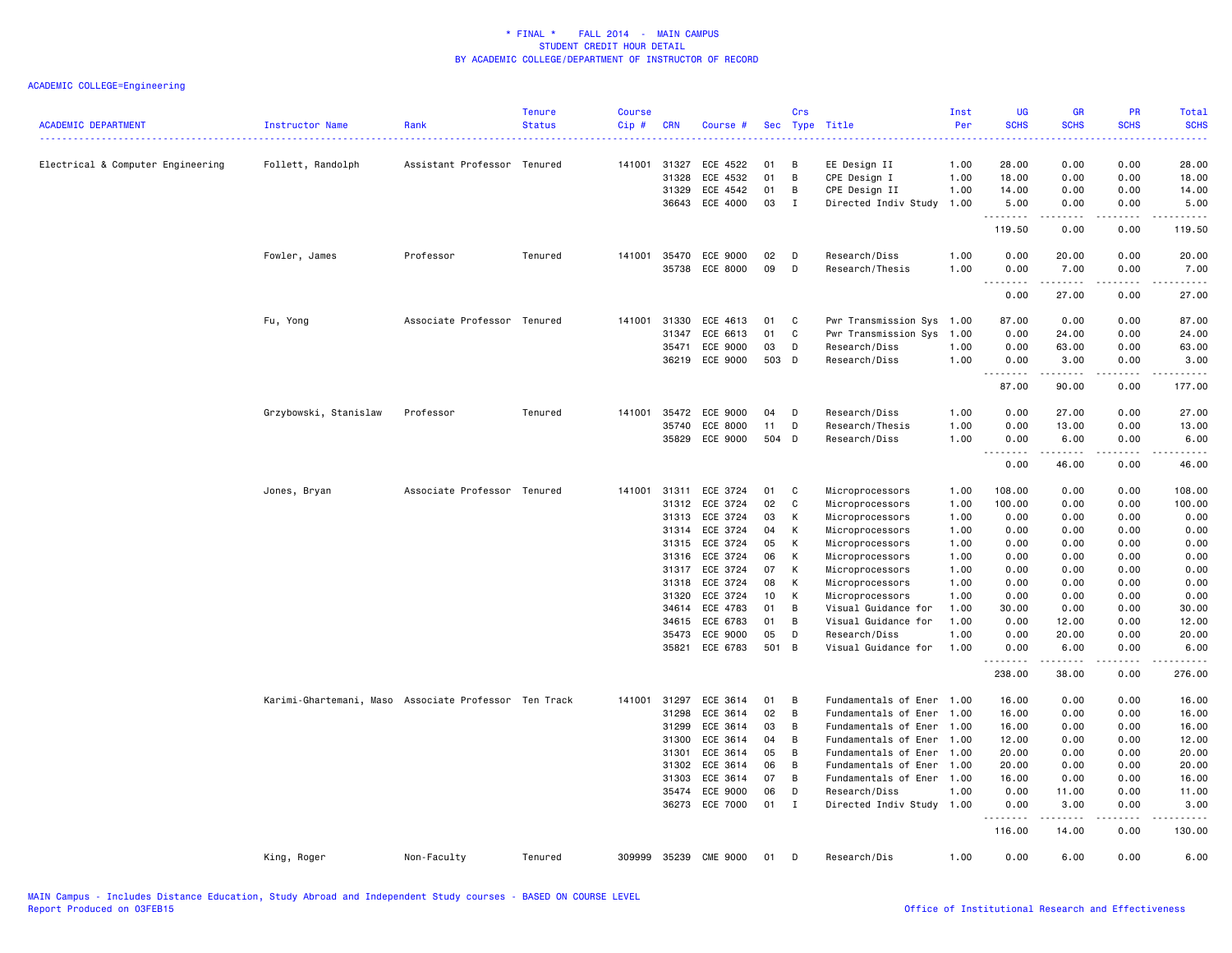| <b>ACADEMIC DEPARTMENT</b>        | Instructor Name                                           | Rank                          | <b>Tenure</b><br><b>Status</b> | <b>Course</b><br>Cip# | <b>CRN</b>   | Course #                   | Sec      | Crs          | Type Title                | Inst<br>Per  | <b>UG</b><br><b>SCHS</b>     | <b>GR</b><br><b>SCHS</b> | PR<br><b>SCHS</b>    | <b>Total</b><br><b>SCHS</b> |
|-----------------------------------|-----------------------------------------------------------|-------------------------------|--------------------------------|-----------------------|--------------|----------------------------|----------|--------------|---------------------------|--------------|------------------------------|--------------------------|----------------------|-----------------------------|
|                                   |                                                           |                               |                                |                       |              |                            |          |              |                           |              | 0.00                         | 6.00                     | 0.00                 | 6.00                        |
|                                   |                                                           |                               |                                |                       |              |                            |          |              |                           |              |                              |                          |                      |                             |
| Electrical & Computer Engineering | Koshka, Yaroslav                                          | Professor                     | Tenured                        | 141001                | 31272        | ECE 3213                   | 01       | C            | Solid State Electron 1.00 |              | 87.00                        | 0.00                     | 0.00                 | 87.00                       |
|                                   |                                                           |                               |                                |                       | 34610        | ECE 4283                   | 01       | C            | Microelec Process De      | 1.00         | 48.00                        | 0.00                     | 0.00                 | 48.00                       |
|                                   |                                                           |                               |                                |                       | 34611        | ECE 6283                   | 01       | C            | Microelec Process De      | 1.00         | 0.00                         | 3.00                     | 0.00                 | 3.00                        |
|                                   |                                                           |                               |                                |                       |              | 35744 ECE 8000             | 15       | D            | Research/Thesis           | 1.00         | 0.00<br>.                    | 1.00<br>.                | 0.00<br>د د د د      | 1.00<br>.                   |
|                                   |                                                           |                               |                                |                       |              |                            |          |              |                           |              | 135.00                       | 4.00                     | 0.00                 | 139.00                      |
|                                   | Li, Pan                                                   | Assistant Professor Ten Track |                                | 141001                | 34617        | ECE 8823                   | 01       | C            | Wireless Networks         | 1.00         | 0.00                         | 18.00                    | 0.00                 | 18.00                       |
|                                   |                                                           |                               |                                |                       | 35477        | ECE 9000                   | 09       | D            | Research/Diss             | 1.00         | 0.00                         | 44.00                    | 0.00                 | 44.00                       |
|                                   |                                                           |                               |                                |                       |              | 35822 ECE 8823             | 501 C    |              | Wireless Networks         | 1.00         | 0.00<br>.                    | 15.00<br>.               | 0.00<br>. <u>.</u> . | 15.00<br>.                  |
|                                   |                                                           |                               |                                |                       |              |                            |          |              |                           |              | 0.00                         | 77.00                    | 0.00                 | 77.00                       |
|                                   | Mazzola, Michael                                          | Professor                     | Tenured                        | 140101                | 32065        | GE 3011                    | 01       | S            | Engr Entrepreneur Se 0.60 |              | 66.00                        | 0.00                     | 0.00                 | 66.00                       |
|                                   |                                                           |                               |                                | 141001                | 34592        | ECE 3424                   | 01       | C            | Intm Electronic Circ      | 1.00         | 124.00                       | 0.00                     | 0.00                 | 124.00                      |
|                                   |                                                           |                               |                                |                       | 34596        | ECE 3424                   | 06       | K            | Intm Electronic Circ 1.00 |              | 0.00                         | 0.00                     | 0.00                 | 0.00                        |
|                                   |                                                           |                               |                                |                       | 34597        | ECE 3424                   | 07       | К            | Intm Electronic Circ      | 1.00         | 0.00                         | 0.00                     | 0.00                 | 0.00                        |
|                                   |                                                           |                               |                                |                       | 34598        | ECE 3424                   | 08       | К            | Intm Electronic Circ      | 1.00         | 0.00                         | 0.00                     | 0.00                 | 0.00                        |
|                                   |                                                           |                               |                                |                       | 34599        | ECE 3424                   | 09       | К            | Intm Electronic Circ 1.00 |              | 0.00                         | 0.00                     | 0.00                 | 0.00                        |
|                                   |                                                           |                               |                                |                       | 35478        | ECE 9000                   | 10       | D            | Research/Diss             | 1.00         | 0.00                         | 20.00                    | 0.00                 | 20.00                       |
|                                   |                                                           |                               |                                |                       | 35746        | ECE 8000                   | 17       | D            | Research/Thesis           | 1.00         | 0.00<br>$\omega$ is $\omega$ | 20.00                    | 0.00                 | 20,00                       |
|                                   |                                                           |                               |                                |                       |              |                            |          |              |                           |              | 190.00                       | 40.00                    | 0.00                 | 230.00                      |
|                                   | Mohammadi-Aragh, Mahnas Research Assist Pro Non-Ten Track |                               |                                |                       | 141001 31283 | ECE 3413                   | 02       | $\mathbf{C}$ | Intro to Electronic       | 1.00         | 105.00<br>.                  | 0.00                     | 0.00                 | 105.00<br>.                 |
|                                   |                                                           |                               |                                |                       |              |                            |          |              |                           |              | 105.00                       | 0.00                     | 0.00                 | 105.00                      |
|                                   | Molen, G. Marshall                                        | Professor                     | Tenured                        |                       | 141001 31270 | ECE 3183                   | 01       | C            | Electric Eng Systems      | 1.00         | 306.00                       | 0.00                     | 0.00                 | 306.00                      |
|                                   |                                                           |                               |                                |                       | 35479        | ECE 9000                   | 11       | D            | Research/Diss             | 1.00         | 0.00                         | 13.00                    | 0.00                 | 13.00                       |
|                                   |                                                           |                               |                                |                       | 35748        | ECE 8000                   | 19       | D            | Research/Thesis           | 1.00         | 0.00                         | 4.00                     | 0.00                 | 4.00                        |
|                                   |                                                           |                               |                                |                       |              |                            |          |              |                           |              | .<br>306.00                  | .<br>17.00               | .<br>0.00            | <u>.</u><br>323.00          |
|                                   | Moorhead, Jane                                            | Instructor                    | Non-Ten Track                  | 141001                | 31305        | ECE 3714                   | 01       | C            | Digital Devices           | 1.00         | 312.00                       | 0.00                     | 0.00                 | 312.00                      |
|                                   |                                                           |                               |                                |                       | 31306        | ECE 3714                   | 02       | C            | Digital Devices           | 1.00         | 312.00                       | 0.00                     | 0.00                 | 312.00                      |
|                                   |                                                           |                               |                                |                       | 31307        | ECE 3714                   | 03       | К            | Digital Devices           | 1.00         | 0.00                         | 0.00                     | 0.00                 | 0.00                        |
|                                   |                                                           |                               |                                |                       | 31308        | ECE 3714                   | 04       | К            | Digital Devices           | 1.00         | 0.00                         | 0.00                     | 0.00                 | 0.00                        |
|                                   |                                                           |                               |                                |                       | 31309        | ECE 3714                   | 05       | К            | Digital Devices           | 1.00         | 0.00                         | 0.00                     | 0.00                 | 0.00                        |
|                                   |                                                           |                               |                                |                       | 31310        | ECE 3714                   | 06       | К            | Digital Devices           | 1.00         | 0.00                         | 0.00                     | 0.00                 | 0.00                        |
|                                   |                                                           |                               |                                |                       | 34603        | ECE 3714<br>34604 ECE 3714 | 07<br>08 | К<br>К       | Digital Devices           | 1.00<br>1.00 | 0.00<br>0.00                 | 0.00<br>0.00             | 0.00<br>0.00         | 0.00<br>0.00                |
|                                   |                                                           |                               |                                |                       |              |                            |          |              | Digital Devices           |              | .                            | .                        | .                    | .                           |
|                                   |                                                           |                               |                                |                       |              |                            |          |              |                           |              | 624.00                       | 0.00                     | 0.00                 | 624.00                      |
|                                   | Moorhead, Robert                                          | Non-Faculty                   | Tenured                        |                       |              | 141001 31296 ECE 3443      | 01       | C            | Signals and Systems       | 1.00         | 138.00<br>.                  | 0.00<br>. <b>.</b>       | 0.00<br>-----        | 138.00                      |
|                                   |                                                           |                               |                                |                       |              |                            |          |              |                           |              | 138.00                       | 0.00                     | 0.00                 | 138.00                      |
|                                   | Morris, Thomas                                            | Associate Professor Tenured   |                                |                       | 141001 35481 | ECE 9000                   | 13       | D            | Research/Diss             | 1.00         | 0.00                         | 14.00                    | 0.00                 | 14.00                       |
|                                   |                                                           |                               |                                |                       | 35500        | ECE 9000                   | 520      | D            | Research/Diss             | 1.00         | 0.00                         | 6.00                     | 0.00                 | 6.00                        |
|                                   |                                                           |                               |                                |                       | 35554        | ECE 8990                   | 01       | C            | Special Topic in ECE 1.00 |              | 0.00                         | 6.00                     | 0.00                 | 6.00                        |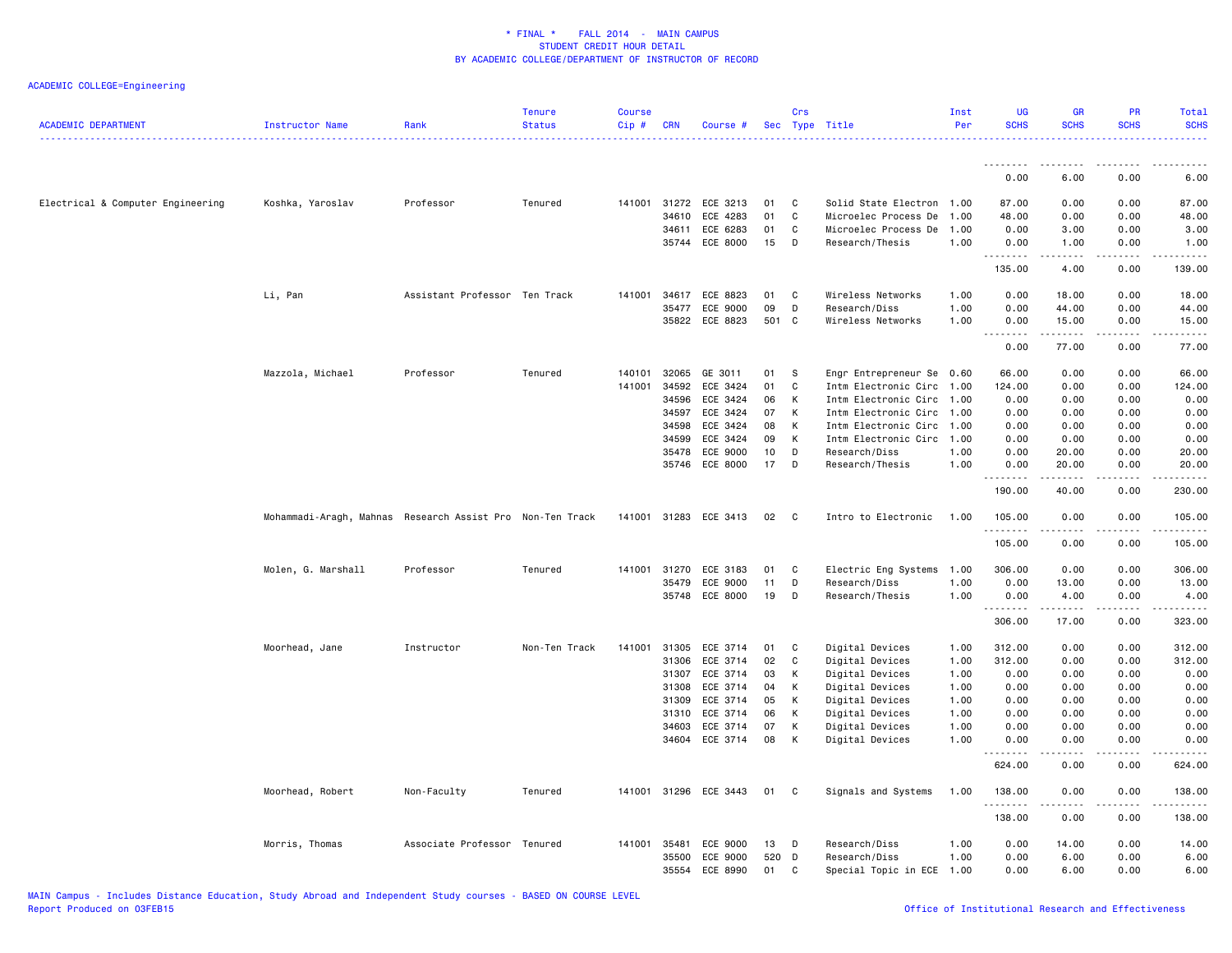|                                                                            |                        |                             | <b>Tenure</b> | <b>Course</b> |            |                |            | Crs          |                           | Inst | <b>UG</b>           | <b>GR</b>                                                                                                                                                    | <b>PR</b>        | Total                   |
|----------------------------------------------------------------------------|------------------------|-----------------------------|---------------|---------------|------------|----------------|------------|--------------|---------------------------|------|---------------------|--------------------------------------------------------------------------------------------------------------------------------------------------------------|------------------|-------------------------|
| <b>ACADEMIC DEPARTMENT</b>                                                 | <b>Instructor Name</b> | Rank                        | <b>Status</b> | Cip#          | <b>CRN</b> | Course #       | <b>Sec</b> |              | Type Title                | Per  | <b>SCHS</b><br>.    | <b>SCHS</b>                                                                                                                                                  | <b>SCHS</b>      | <b>SCHS</b><br><b>.</b> |
| Electrical & Computer Engineering                                          | Morris, Thomas         | Associate Professor Tenured |               | 141001        | 35555      | ECE 8990       | 501 C      |              | Special Topic in ECE 1.00 |      | 0.00                | 6.00                                                                                                                                                         | 0.00             | 6.00                    |
|                                                                            |                        |                             |               |               | 35750      | ECE 8000       | 21         | D            | Research/Thesis           | 1.00 | 0.00                | 7.00                                                                                                                                                         | 0.00             | 7.00                    |
|                                                                            |                        |                             |               |               | 36538      | ECE 8000       | 521 D      |              | Research/Thesis           | 1.00 | 0.00                | 1.00                                                                                                                                                         | 0.00             | 1.00                    |
|                                                                            |                        |                             |               |               |            |                |            |              |                           |      | .<br>0.00           | 40.00                                                                                                                                                        | .<br>0.00        | .<br>40.00              |
|                                                                            | Reese, Robert          | Associate Professor Tenured |               | 140901        | 31336      | ECE 4743       | 01         | B            | Digital Sys Design        | 1.00 | 33.00               | 0.00                                                                                                                                                         | 0.00             | 33.00                   |
|                                                                            |                        |                             |               | 141001        | 35482      | ECE 9000       | 14         | D            | Research/Diss             | 1.00 | 0.00<br>.           | 13.00<br>------                                                                                                                                              | 0.00<br>.        | 13.00<br>.              |
|                                                                            |                        |                             |               |               |            |                |            |              |                           |      | 33.00               | 13.00                                                                                                                                                        | 0.00             | 46.00                   |
|                                                                            | Topsakal, Erdem        | Professor                   | Tenured       | 141001        | 31273      | ECE 3313       | 01         | в            | Electromagnetics I        | 1.00 | 24.00               | 0.00                                                                                                                                                         | 0.00             | 24.00                   |
|                                                                            |                        |                             |               |               | 31274      | ECE 3313       | 02         | B            | Electromagnetics I        | 1.00 | 24.00               | 0.00                                                                                                                                                         | 0.00             | 24.00                   |
|                                                                            |                        |                             |               |               | 31275      | ECE 3313       | 03         | B            | Electromagnetics I        | 1.00 | 24.00               | 0.00                                                                                                                                                         | 0.00             | 24.00                   |
|                                                                            |                        |                             |               |               |            | 31276 ECE 3313 | 04         | B            | Electromagnetics I        | 1.00 | 24.00               | 0.00                                                                                                                                                         | 0.00             | 24.00                   |
|                                                                            |                        |                             |               |               | 35483      | ECE 9000       | 15         | D            | Research/Diss             | 1.00 | 0.00                | 14.00                                                                                                                                                        | 0.00             | 14.00                   |
|                                                                            |                        |                             |               |               | 35752      | ECE 8000       | 23         | D            | Research/Thesis           | 1.00 | 0.00                | 7.00                                                                                                                                                         | 0.00             | 7.00                    |
|                                                                            |                        |                             |               |               | 36507      | ECE 4000       | 01         | $\mathbf I$  | Directed Indiv Study 1.00 |      | 3.00                | 0.00                                                                                                                                                         | 0.00             | 3.00                    |
|                                                                            |                        |                             |               |               | 36508      | ECE 4000       | 02         | $\mathbf{I}$ | Directed Indiv Study 1.00 |      | 3.00<br><u>.</u>    | 0.00<br>$\frac{1}{2} \left( \frac{1}{2} \right) \left( \frac{1}{2} \right) \left( \frac{1}{2} \right) \left( \frac{1}{2} \right) \left( \frac{1}{2} \right)$ | 0.00<br>.        | 3.00<br>.               |
|                                                                            |                        |                             |               |               |            |                |            |              |                           |      | 102.00              | 21.00                                                                                                                                                        | 0.00             | 123.00                  |
|                                                                            | Winton, Raymond        | Professor                   | Tenured       | 141001        | 31282      | ECE 3413       | 01         | C            | Intro to Electronic       | 1.00 | 69.00               | 0.00                                                                                                                                                         | 0.00             | 69.00                   |
|                                                                            |                        |                             |               |               | 31292      | ECE 3434       | 01         | B            | Adv Electronic Circu 1.00 |      | 48.00               | 0.00                                                                                                                                                         | 0.00             | 48.00                   |
|                                                                            |                        |                             |               |               | 31293      | ECE 3434       | 02         | B            | Adv Electronic Circu 1.00 |      | 48.00               | 0.00                                                                                                                                                         | 0.00             | 48.00                   |
|                                                                            |                        |                             |               |               | 31294      | ECE 3434       | 03         | B            | Adv Electronic Circu 1.00 |      | 44.00               | 0.00                                                                                                                                                         | 0.00             | 44.00                   |
|                                                                            |                        |                             |               |               | 31295      | ECE 3434       | 04         | B            | Adv Electronic Circu 1.00 |      | 44.00<br>.          | 0.00<br>.                                                                                                                                                    | 0.00<br>$   -$   | 44.00<br>.              |
|                                                                            |                        |                             |               |               |            |                |            |              |                           |      | 253.00              | 0.00                                                                                                                                                         | 0.00             | 253.00                  |
|                                                                            | Younan, Nicolas        | Professor                   | Tenured       | 141001        | 35485      | ECE 9000       | 17         | D            | Research/Diss             | 1.00 | 0.00                | 14.00                                                                                                                                                        | 0.00             | 14.00                   |
|                                                                            |                        |                             |               |               | 35497      | ECE 8000       | 524 D      |              | Research/Thesis           | 1.00 | 0.00                | 1.00                                                                                                                                                         | 0.00             | 1.00                    |
|                                                                            |                        |                             |               |               | 35501      | ECE 9000       | 524 D      |              | Research/Diss             | 1.00 | 0.00                | 3.00                                                                                                                                                         | 0.00             | 3.00                    |
|                                                                            |                        |                             |               |               | 36126      | ECE 7000       | 502 I      |              | Directed Indiv Study 1.00 |      | 0.00<br>-------     | 3.00                                                                                                                                                         | 0.00             | 3.00                    |
|                                                                            |                        |                             |               |               |            |                |            |              |                           |      | 0.00                | 21.00                                                                                                                                                        | 0.00             | 21.00                   |
| -------------------------------------<br>Electrical & Computer Engineering |                        |                             |               |               |            |                |            |              |                           |      | ========<br>2968.50 | ========<br>745.00                                                                                                                                           | ========<br>0.00 | ==========<br>3713.50   |
|                                                                            |                        |                             |               |               |            |                |            |              |                           |      | ========            | --------- --------                                                                                                                                           |                  | ==========              |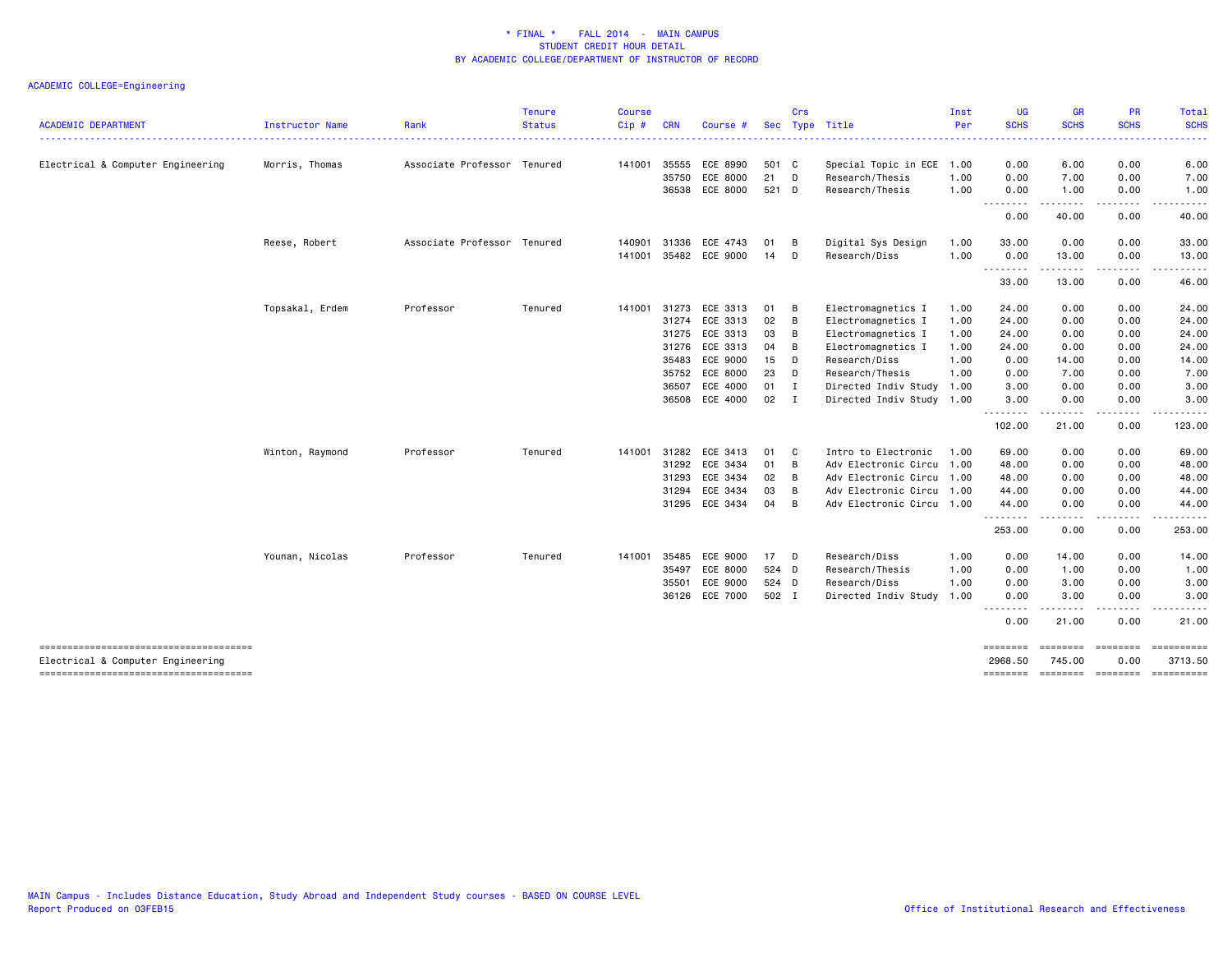| <b>ACADEMIC DEPARTMENT</b> | Instructor Name | Rank        | <b>Tenure</b><br><b>Status</b> | Course<br>Cip # | <b>CRN</b>     | Course # Sec Type Title             |                               | Crs     |                                                             | Inst<br>Per          | <b>UG</b><br><b>SCHS</b>   | <b>GR</b><br><b>SCHS</b> | <b>PR</b><br><b>SCHS</b>     | Total<br><b>SCHS</b>     |
|----------------------------|-----------------|-------------|--------------------------------|-----------------|----------------|-------------------------------------|-------------------------------|---------|-------------------------------------------------------------|----------------------|----------------------------|--------------------------|------------------------------|--------------------------|
| General Engineering        | Agee, Kelly     | Instructor  | Non-Ten Track                  | 231303          | 32067<br>32070 | GE 3513<br>GE 3513<br>32075 GE 3513 | 02<br>05 C<br>10 <sup>1</sup> | C.<br>C | Technical Writing<br>Technical Writing<br>Technical Writing | 1.00<br>1.00<br>1.00 | 60.00<br>60.00<br>60.00    | 0.00<br>0.00<br>0.00     | 0.00<br>0.00<br>0.00         | 60.00<br>60.00<br>60.00  |
|                            |                 |             |                                |                 |                |                                     |                               |         |                                                             |                      | ---------<br>180.00        | .<br>0.00                | .<br>0.00                    | .<br>180.00              |
|                            | Hill, Eric      | Non-Faculty | Not Applicable                 |                 |                | 140101 32065 GE 3011                | 01 S                          |         | Engr Entrepreneur Se 0.40                                   |                      | 44.00<br>--------<br>44.00 | 0.00<br>0.00             | 0.00<br>.<br>0.00            | 44.00<br>------<br>44.00 |
| General Engineering        |                 |             |                                |                 |                |                                     |                               |         |                                                             |                      | 224.00                     | --------<br>0.00         | ========<br>0.00<br>-------- | 224,00                   |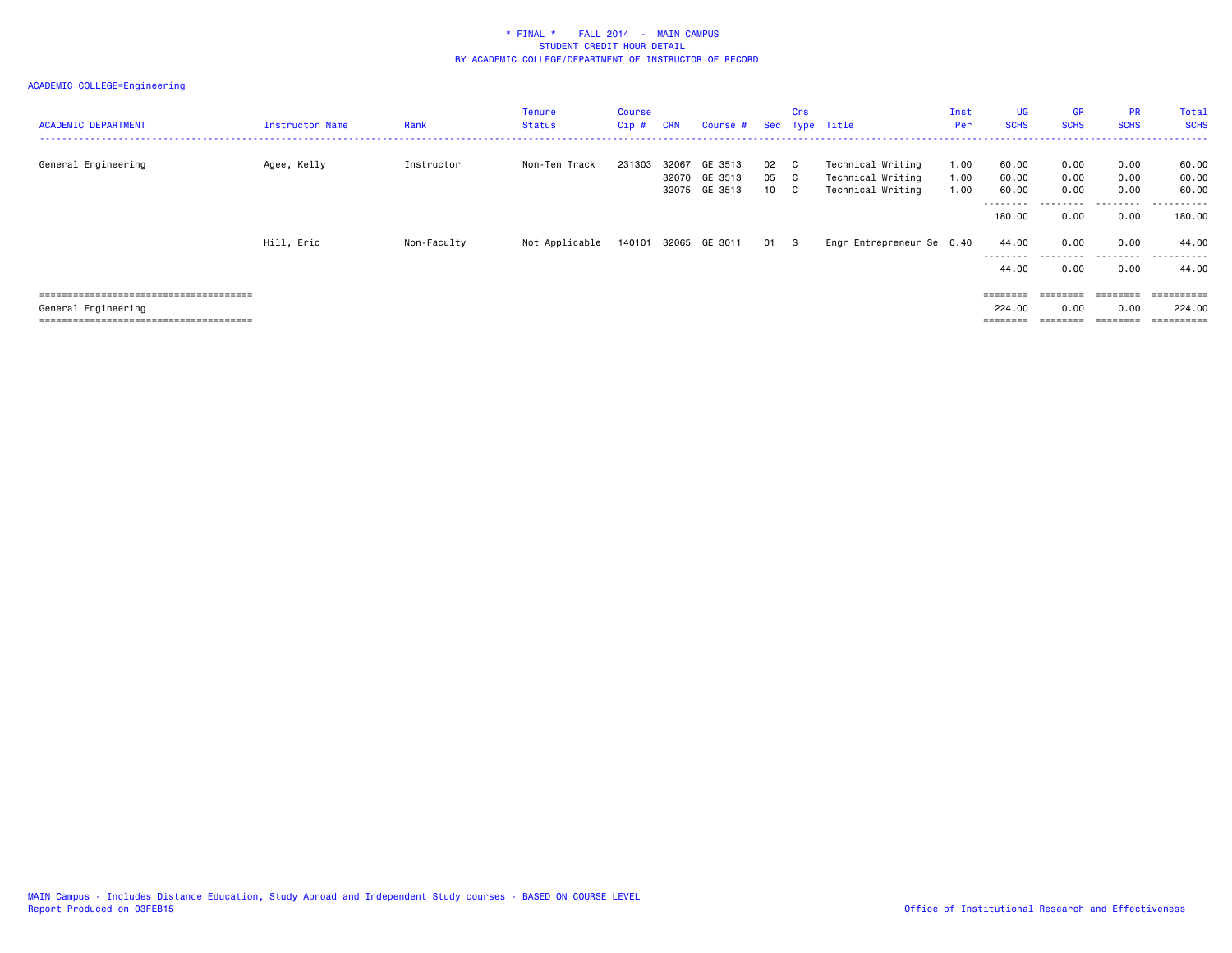| <b>ACADEMIC DEPARTMENT</b>       | <b>Instructor Name</b> | Rank                              | <b>Tenure</b><br><b>Status</b> | <b>Course</b><br>Cip # | <b>CRN</b>     | Course #                              |           | Crs               | Sec Type Title                                         | Inst<br>Per  | <b>UG</b><br><b>SCHS</b>                        | <b>GR</b><br><b>SCHS</b> | PR<br><b>SCHS</b>                   | Total<br><b>SCHS</b><br>.                                                       |
|----------------------------------|------------------------|-----------------------------------|--------------------------------|------------------------|----------------|---------------------------------------|-----------|-------------------|--------------------------------------------------------|--------------|-------------------------------------------------|--------------------------|-------------------------------------|---------------------------------------------------------------------------------|
| Industrial & Systems Engineering | Bian, Linkan           | Assistant Professor Ten Track     |                                | 141701                 | 36205          | IE 9000                               | 10        | D                 | Research/DIss                                          | 1.00         | 0.00                                            | 23.00                    | 0.00                                | 23.00                                                                           |
|                                  |                        |                                   |                                | 142701                 | 34276<br>34620 | IE 8353<br>IE 8353                    | 01<br>501 | $\mathbf{C}$<br>C | Mfg Systems Modeling 1.00<br>Mfg Systems Modeling 1.00 |              | 0.00<br>0.00                                    | 6.00<br>30.00            | 0.00<br>0.00                        | 6.00<br>30.00                                                                   |
|                                  |                        |                                   |                                |                        |                |                                       |           |                   |                                                        |              | $\cdots \cdots$<br>$\sim$ $\sim$ $\sim$<br>0.00 | .<br>59.00               | .<br>0.00                           | $\sim$ $\sim$ $\sim$ $\sim$<br>59.00                                            |
|                                  | Bostick, Lisa          | Lecturer                          | Non-Ten Track                  |                        |                | 151302 31459 EG 1143<br>31460 EG 1143 | 01<br>02  | B<br>B            | Graphic Com<br>Graphic Com                             | 1.00<br>1.00 | 147.00<br>150.00                                | 0.00<br>0.00             | 0.00<br>0.00                        | 147.00<br>150.00                                                                |
|                                  |                        |                                   |                                |                        |                |                                       |           |                   |                                                        |              | .<br>297.00                                     | 0.00                     | 0.00                                | .<br>297.00                                                                     |
|                                  | Bullington, Stanley    | Professor                         | Tenured                        | 141701                 | 32429          | IE 6653                               | 01        | C                 | Ind Qual Control I                                     | 1.00         | 0.00                                            | 3.00                     | 0.00                                | 3.00                                                                            |
|                                  |                        |                                   |                                |                        | 34003          | IE 6653                               | 501       | $\mathbf{C}$      | Ind Qual Control I                                     | 1.00         | 0.00                                            | 12.00                    | 0.00                                | 12.00                                                                           |
|                                  |                        |                                   |                                |                        | 34968          | IE 9000                               | 07        | D                 | Research/DIss                                          | 1.00         | 0.00                                            | 7.00                     | 0.00                                | 7.00                                                                            |
|                                  |                        |                                   |                                |                        | 35109          | IE 9000                               | 507       | D                 | Research/DIss                                          | 1.00         | 0.00                                            | 5.00                     | 0.00                                | 5.00                                                                            |
|                                  |                        |                                   |                                | 142701                 | 32422          | IE 4915                               | 01        | C                 | Design Of Ind Sys                                      | 1.00         | 95.00                                           | 0.00                     | 0.00                                | 95.00                                                                           |
|                                  |                        |                                   |                                |                        | 32423          | IE 4915                               | 02        | К                 | Design Of Ind Sys                                      | 1.00         | 0.00                                            | 0.00                     | 0.00                                | 0.00                                                                            |
|                                  |                        |                                   |                                | 143501                 | 32419          | IE 4653                               | 01        | C                 | Ind Qual Control I                                     | 1.00         | 87.00                                           | 0.00                     | 0.00                                | 87.00                                                                           |
|                                  |                        |                                   |                                |                        | 33998          | IE 4653                               | 501       | C                 | Ind Qual Control I                                     | 1.00         | 3.00                                            | 0.00                     | 0.00                                | 3.00                                                                            |
|                                  |                        |                                   |                                | 143701                 | 34277          | IE 8733                               | 01        | C                 | Decision Theory                                        | 1.00         | 0.00                                            | 27.00                    | 0.00                                | 27.00                                                                           |
|                                  |                        |                                   |                                |                        | 34621          | IE 8733                               | 501       | C                 | Decision Theory                                        | 1.00         | 0.00                                            | 60.00                    | 0.00                                | 60.00                                                                           |
|                                  |                        |                                   |                                |                        |                | 149999 36284 IE 4000                  | 02        | $\mathbf{I}$      | Directed Indiv Study 1.00                              |              | 3.00                                            | 0.00                     | 0.00                                | 3.00                                                                            |
|                                  |                        |                                   |                                |                        |                |                                       |           |                   |                                                        |              | .<br>188.00                                     | .<br>114.00              | . <b>.</b> .<br>0.00                | .<br>302.00                                                                     |
|                                  | Dendy, Robert          | Lecturer                          | Non-Ten Track                  |                        |                | 151302 31462 EG 1143                  | 04        | B                 | Graphic Com                                            | 1.00         | 141.00                                          | 0.00                     | 0.00                                | 141.00                                                                          |
|                                  |                        |                                   |                                |                        |                |                                       |           |                   |                                                        |              | .<br>141.00                                     | 0.00                     | $\sim$ $\sim$ $\sim$ $\sim$<br>0.00 | ------<br>141.00                                                                |
|                                  | Eksioglu, Burak        | Non-Employee                      | Not Applicable                 |                        |                | 141701 34891 IE 9000                  | 02        | D                 | Research/DIss                                          | 1.00         | 0.00                                            | 1.00                     | 0.00                                | 1.00                                                                            |
|                                  |                        |                                   |                                |                        |                |                                       |           |                   |                                                        |              | .<br>0.00                                       | .<br>1.00                | $\frac{1}{2}$<br>0.00               | <u>.</u><br>1.00                                                                |
|                                  | Gedik, Ridvan          | Visiting Assist Pro Non-Ten Track |                                | 141701                 | 32425          | IE 6333                               | 01        | C                 | Prod Control Sys I                                     | 1.00         | 0.00                                            | 12.00                    | 0.00                                | 12.00                                                                           |
|                                  |                        |                                   |                                |                        | 32428          | IE 6613                               | 01        | C                 | Eng Statistics I                                       | 1.00         | 0.00                                            | 12.00                    | 0.00                                | 12.00                                                                           |
|                                  |                        |                                   |                                | 143501                 | 32415          | IE 4333                               | 01        | C                 | Prod Control Sys I                                     | 1.00         | 72.00                                           | 0.00                     | 0.00                                | 72.00                                                                           |
|                                  |                        |                                   |                                | 270301                 |                | 32418 IE 4613                         | 01        | C                 | Eng Statistics I                                       | 1.00         | 342.00                                          | 0.00                     | 0.00                                | 342.00                                                                          |
|                                  |                        |                                   |                                |                        |                |                                       |           |                   |                                                        |              | .<br>414.00                                     | .<br>24.00               | .<br>0.00                           | $\begin{array}{cccccccccc} \dots & \dots & \dots & \dots \end{array}$<br>438.00 |
|                                  | Green, Robert          | Non-Faculty                       | Not Applicable                 | 141701                 | 32426          | IE 6513                               | 01        | C                 | Engineering Admin                                      | 0.90         | 0.00                                            | 18.90                    | 0.00                                | 18.90                                                                           |
|                                  |                        |                                   |                                |                        | 34001          | IE 6513                               | 501       | C                 | Engineering Admin                                      | 0.90         | 0.00                                            | 43.20                    | 0.00                                | 43.20                                                                           |
|                                  |                        |                                   |                                | 143501                 | 32416          | IE 4513                               | 01        | C                 | Engineering Admin                                      | 1.00         | 63.00                                           | 0.00                     | 0.00                                | 63.00                                                                           |
|                                  |                        |                                   |                                |                        |                | 521003 31838 EXL 1191                 | 01        | E                 | Leadership Internshi 1.00                              |              | 2.00                                            | 0.00                     | 0.00                                | 2.00                                                                            |
|                                  |                        |                                   |                                |                        |                |                                       |           |                   |                                                        |              | .<br>65.00                                      | -----<br>62.10           | 0.00                                | .<br>127.10                                                                     |
|                                  | Greenwood, Allen       | Professor                         | Tenured                        |                        |                | 141701 35106 IE 9000                  | 504 D     |                   | Research/DIss                                          | 1.00         | 0.00                                            | 8.00                     | 0.00                                | 8.00                                                                            |
|                                  |                        |                                   |                                |                        |                |                                       |           |                   |                                                        |              | $\sim$ $\sim$ .<br>0.00                         | 8.00                     | 0.00                                | 8.00                                                                            |
|                                  | Hu, Mengqi             | Assistant Professor Ten Track     |                                |                        | 141701 32424   | IE 4934                               | 01        | B                 | Info Systems for IE                                    | 1.00         | 44.00                                           | 0.00                     | 0.00                                | 44.00                                                                           |
|                                  |                        |                                   |                                |                        | 34890          | IE 9000                               | 01        | D                 | Research/DIss                                          | 1.00         | 0.00                                            | 9.00                     | 0.00                                | 9.00                                                                            |
|                                  |                        |                                   |                                |                        | 36087          | IE 9000                               | 501       | D                 | Research/DIss                                          | 1.00         | 0.00                                            | 3.00                     | 0.00                                | 3.00                                                                            |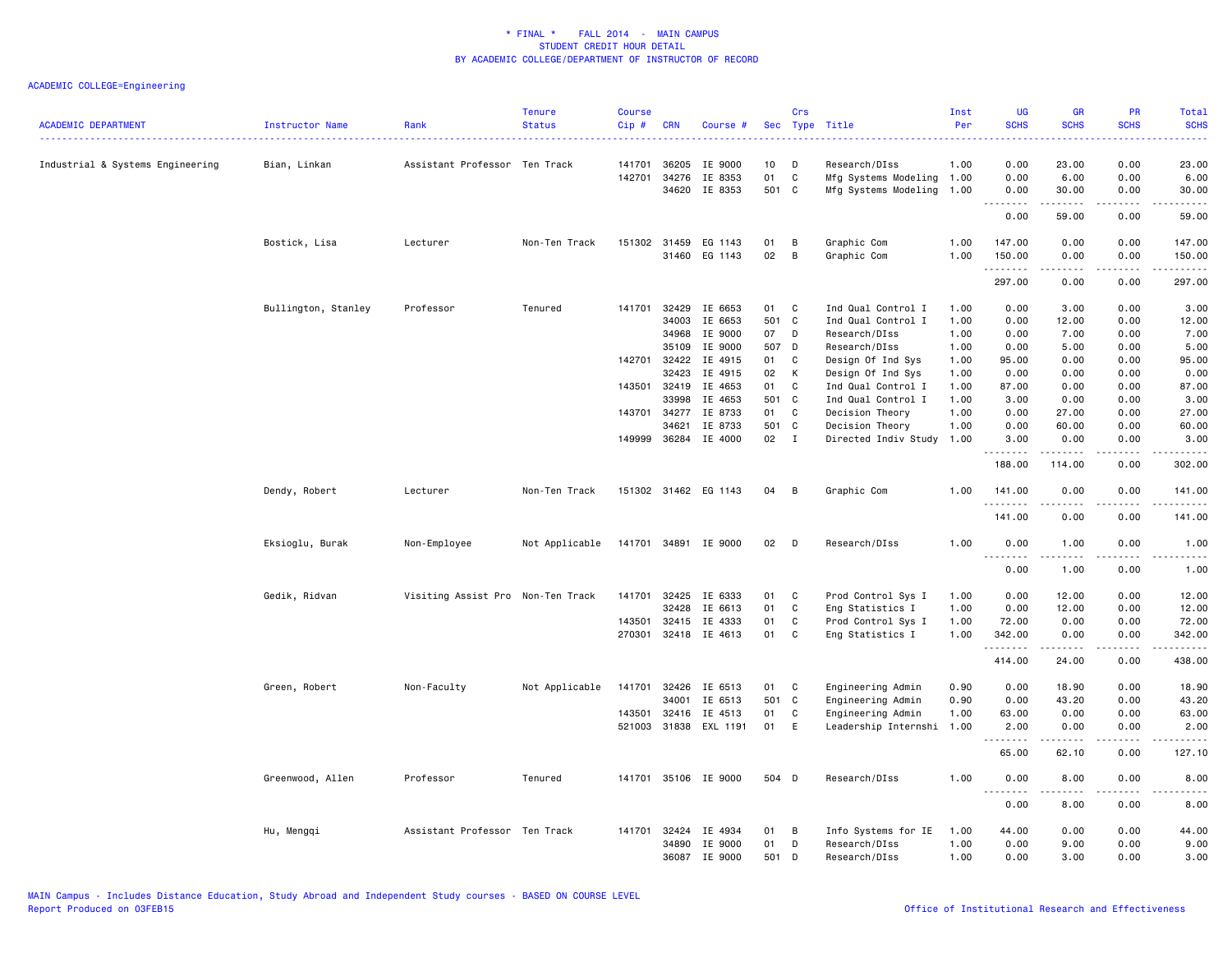| <b>ACADEMIC DEPARTMENT</b>       | Instructor Name        | Rank                              | <b>Tenure</b><br><b>Status</b> | <b>Course</b><br>Cip# | <b>CRN</b>   | Course #      |            | Crs          | Sec Type Title            | Inst<br>Per | <b>UG</b><br><b>SCHS</b>          | <b>GR</b><br><b>SCHS</b> | <b>PR</b><br><b>SCHS</b> | Total<br><b>SCHS</b>      |
|----------------------------------|------------------------|-----------------------------------|--------------------------------|-----------------------|--------------|---------------|------------|--------------|---------------------------|-------------|-----------------------------------|--------------------------|--------------------------|---------------------------|
|                                  |                        |                                   |                                |                       |              |               |            |              |                           |             |                                   |                          |                          |                           |
|                                  |                        |                                   |                                |                       |              |               |            |              |                           |             | 44.00                             | 12.00                    | 0.00                     | 56.00                     |
| Industrial & Systems Engineering | Marufuzzaman, Mohammad | Visiting Assist Pro Non-Ten Track |                                | 141701                | 32430        | IE 6753       | 01         | C            | Systems Engr & Analy 1.00 |             | 0.00                              | 3.00                     | 0.00                     | 3.00                      |
|                                  |                        |                                   |                                |                       | 34619        | IE 6753       | 501        | $\mathbf{C}$ | Systems Engr & Analy 1.00 |             | 0.00                              | 6.00                     | 0.00                     | 6.00                      |
|                                  |                        |                                   |                                | 142701                | 32420        | IE 4753       | 01         | C            | Systems Engr & Analy 1.00 |             | 75.00                             | 0.00                     | 0.00                     | 75.00                     |
|                                  |                        |                                   |                                |                       | 34982        | IE 4753       | 501        | C            | Systems Engr & Analy 1.00 |             | 3.00                              | 0.00                     | 0.00                     | 3.00                      |
|                                  |                        |                                   |                                | 143501                | 32411        | IE 3323       | 01         | C            | Mfg Processes             | 1.00        | 99.00                             | 0.00                     | 0.00                     | 99.00                     |
|                                  |                        |                                   |                                |                       |              | 32412 IE 3323 | 02         | К            | Mfg Processes             | 1.00        | 0.00<br>.                         | 0.00<br>.                | 0.00<br>.                | 0.00<br>.                 |
|                                  |                        |                                   |                                |                       |              |               |            |              |                           |             | 177.00                            | 9.00                     | 0.00                     | 186.00                    |
|                                  | Medal, Hugh            | Assistant Professor Ten Track     |                                | 141701                | 34899        | IE 9000       | 06         | D            | Research/DIss             | 1.00        | 0.00                              | 29.00                    | 0.00                     | 29.00                     |
|                                  |                        |                                   |                                |                       | 35108        | IE 9000       | 506 D      |              | Research/DIss             | 1.00        | 0.00                              | 3.00                     | 0.00                     | 3.00                      |
|                                  |                        |                                   |                                |                       | 35922        | IE 8000       | 501 D      |              | Research / Thesis         | 1.00        | 0.00                              | 2.00                     | 0.00                     | 2.00                      |
|                                  |                        |                                   |                                | 143701                | 34278        | IE 8753       | 01         | C            | Network Flow & Dynam      | 1.00        | 0.00                              | 24.00                    | 0.00                     | 24.00                     |
|                                  |                        |                                   |                                |                       |              | 34622 IE 8753 | 501 C      |              | Network Flow & Dynam 1.00 |             | 0.00<br><u>.</u><br>$\frac{1}{2}$ | 9.00<br>.                | 0.00<br>.                | 9.00<br>.                 |
|                                  |                        |                                   |                                |                       |              |               |            |              |                           |             | 0.00                              | 67.00                    | 0.00                     | 67.00                     |
|                                  | Purnell, Raymond       | Lecturer                          | Non-Ten Track                  | 141701                | 32431        | IE 6773       | 01         | C            | Sys Simulation I          | 1.00        | 0.00                              | 15.00                    | 0.00                     | 15.00                     |
|                                  |                        |                                   |                                | 142701                | 32421        | IE 4773       | 01         | C            | Sys Simulation I          | 1.00        | 81.00                             | 0.00                     | 0.00                     | 81.00                     |
|                                  |                        |                                   |                                |                       |              |               |            |              |                           |             | .                                 | $- - - - -$              | .                        | . <u>.</u> .              |
|                                  |                        |                                   |                                |                       |              |               |            |              |                           |             | 81.00                             | 15.00                    | 0.00                     | 96.00                     |
|                                  | Reeves, Kari           | Associate Professor Non-Ten Track |                                | 141701                | 34896        | IE 9000       | 05         | D            | Research/DIss             | 1.00        | 0.00                              | 2.00                     | 0.00                     | 2.00                      |
|                                  |                        |                                   |                                |                       | 34897        | IE 8000       | 03         | D            | Research / Thesis         | 1.00        | 0.00                              | 6.00                     | 0.00                     | 6.00                      |
|                                  |                        |                                   |                                |                       | 34898        | IE 8000       | 04         | D            | Research / Thesis         | 1.00        | 0.00                              | 8.00                     | 0.00                     | 8.00                      |
|                                  |                        |                                   |                                |                       | 35025        | IE 8000       | 505 D      |              | Research / Thesis         | 1.00        | 0.00                              | 1.00                     | 0.00                     | 1.00                      |
|                                  |                        |                                   |                                |                       | 35107        | IE 9000       | 505 D      |              | Research/DIss             | 1.00        | 0.00                              | 20.00                    | 0.00                     | 20.00                     |
|                                  |                        |                                   |                                |                       | 36086        | IE 7000       | 501 I      |              | Directed Indiv Study      | 1.00        | 0.00                              | 1.00                     | 0.00                     | 1.00                      |
|                                  |                        |                                   |                                | 143501                | 32407        | IE 1911       | 01         | L            | Intro To IE               | 1.00        | 32.00                             | 0.00                     | 0.00                     | 32.00                     |
|                                  |                        |                                   |                                |                       | 32408        | IE 1911       | 02         | L.           | Intro To IE               | 1.00        | 23.00                             | 0.00                     | 0.00                     | 23.00                     |
|                                  |                        |                                   |                                |                       |              | 32413 IE 3913 | 01         | C            | Engr Economy I            | 1.00        | 678.00<br>.                       | 0.00<br>. <u>.</u>       | 0.00<br>.                | 678.00<br>$- - - - - - -$ |
|                                  |                        |                                   |                                |                       |              |               |            |              |                           |             | 733.00                            | 38.00                    | 0.00                     | 771.00                    |
|                                  | Rosenhan, Alvin        | Lecturer                          | Non-Ten Track                  |                       | 521302 30588 | BQA 3123      | 01         | C            | Bus Stat Methods II       | 1.00        | 198.00                            | 0.00                     | 0.00                     | 198.00                    |
|                                  |                        |                                   |                                |                       | 30591        | BQA 3123      | 04         | C            | Bus Stat Methods II       | 1.00        | 120.00<br>.                       | 0.00                     | 0.00                     | 120.00<br>------          |
|                                  |                        |                                   |                                |                       |              |               |            |              |                           |             | 318.00                            | 0.00                     | 0.00                     | 318.00                    |
|                                  | Strawderman, Lesley    | Associate Professor Tenured       |                                | 141701                | 34892        | IE 9000       | 03         | D            | Research/DIss             | 1.00        | 0.00                              | 7.00                     | 0.00                     | 7.00                      |
|                                  |                        |                                   |                                |                       | 34893        | IE 8000       | 01         | D            | Research / Thesis         | 1.00        | 0.00                              | 11.00                    | 0.00                     | 11.00                     |
|                                  |                        |                                   |                                |                       | 35005        | IE 8000       | 503        | $\mathsf{D}$ | Research / Thesis         | 1.00        | 0.00                              | 3.00                     | 0.00                     | 3.00                      |
|                                  |                        |                                   |                                |                       | 35105        | IE 9000       | 503        | D            | Research/DIss             | 1.00        | 0.00                              | 6.00                     | 0.00                     | 6.00                      |
|                                  |                        |                                   |                                |                       | 35115        | IE 6533       | 01         | C            | Project Mgt               | 1.00        | 0.00                              | 18.00                    | 0.00                     | 18.00                     |
|                                  |                        |                                   |                                |                       | 35116        | IE 6533       | 501        | C            | Project Mgt               | 1.00        | 0.00                              | 54.00                    | 0.00                     | 54.00                     |
|                                  |                        |                                   |                                |                       | 35225        | IE 7000       | 01         | I            | Directed Indiv Study 1.00 |             | 0.00                              | 3.00                     | 0.00                     | 3.00                      |
|                                  |                        |                                   |                                |                       | 143501 32409 | IE 3121       | 01         | L.           | Industrial Ergo Labo 1.00 |             | 41.00                             | 0.00                     | 0.00                     | 41.00                     |
|                                  |                        |                                   |                                |                       | 32410        | IE 3123       | <b>S01</b> | C            | Industrial Ergonomic 1.00 |             | 126.00                            | 0.00                     | 0.00                     | 126.00                    |
|                                  |                        |                                   |                                |                       |              | 35114 IE 4533 | 01         | C            | Project Mgt               | 1.00        | 60.00                             | 0.00                     | 0.00                     | 60.00                     |
|                                  |                        |                                   |                                | 149999                | 35237        | IE 4000       | 01         |              | Directed Indiv Study 1.00 |             | 3.00                              | 0.00                     | 0.00                     | 3.00                      |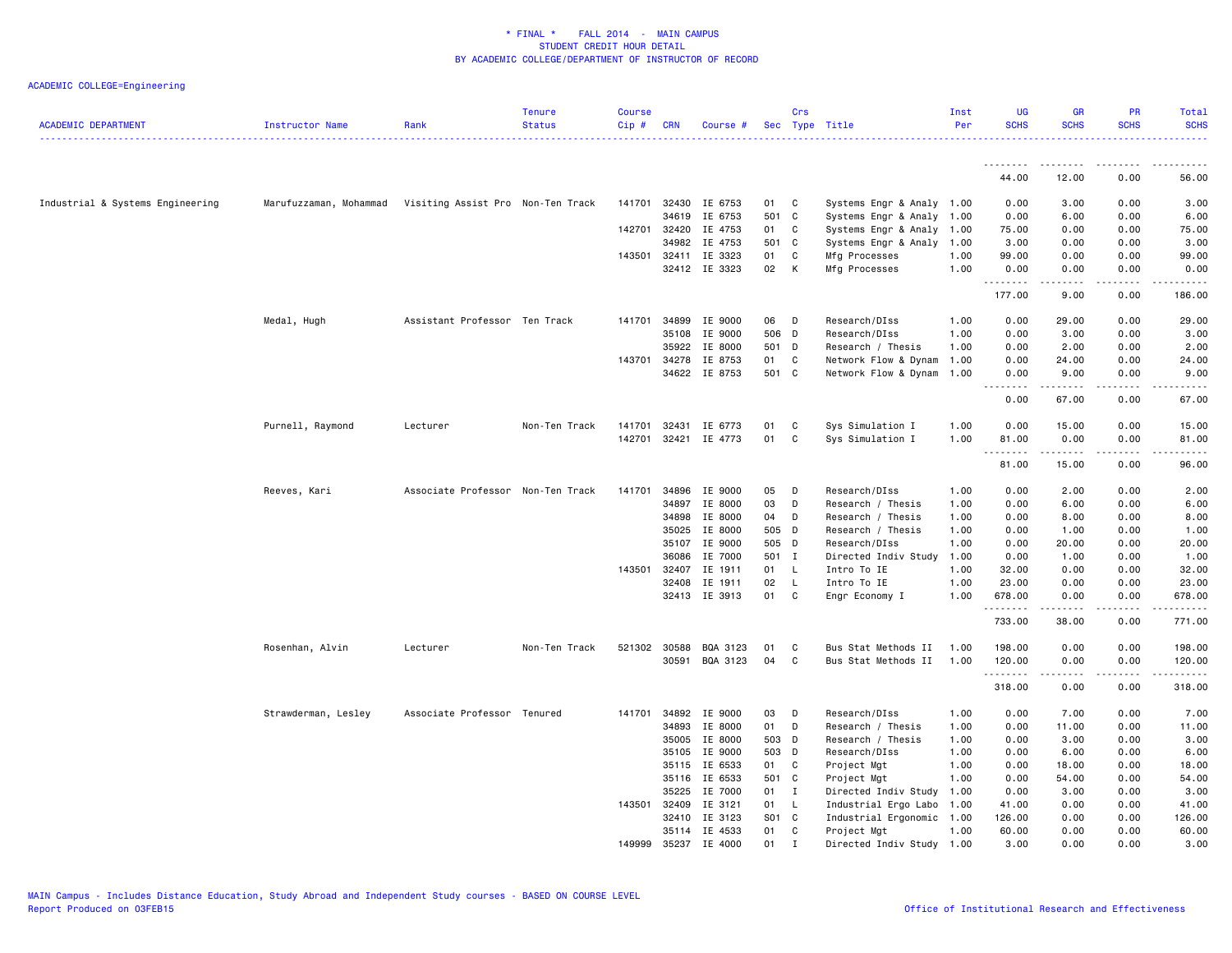| <b>ACADEMIC DEPARTMENT</b>       | Instructor Name | Rank      | <b>Tenure</b><br><b>Status</b> | Course<br>$Cip$ # | <b>CRN</b>                                | Course #                                            |                                        | Crs | Sec Type Title                                                                                    | Inst<br>Per                          | <b>UG</b><br><b>SCHS</b>                          | <b>GR</b><br><b>SCHS</b>                             | <b>PR</b><br><b>SCHS</b>                          | Total<br><b>SCHS</b>                                 |
|----------------------------------|-----------------|-----------|--------------------------------|-------------------|-------------------------------------------|-----------------------------------------------------|----------------------------------------|-----|---------------------------------------------------------------------------------------------------|--------------------------------------|---------------------------------------------------|------------------------------------------------------|---------------------------------------------------|------------------------------------------------------|
|                                  |                 |           |                                |                   |                                           |                                                     |                                        |     |                                                                                                   |                                      | ---------<br>230.00                               | 102.00                                               | 0.00                                              | 332.00                                               |
| Industrial & Systems Engineering | Usher, John     | Professor | Tenured                        | 141701            | 32426<br>34000<br>34001<br>34618<br>35111 | IE 6513<br>IE 6333<br>IE 6513<br>IE 6613<br>IE 9000 | 01<br>501 C<br>501 C<br>501 C<br>509 D | C   | Engineering Admin<br>Prod Control Sys I<br>Engineering Admin<br>Eng Statistics I<br>Research/DIss | 0.10<br>1.00<br>0.10<br>1.00<br>1.00 | 0.00<br>0.00<br>0.00<br>0.00<br>0.00<br>.<br>0.00 | 2.10<br>48.00<br>4.80<br>12.00<br>6.00<br>.<br>72.90 | 0.00<br>0.00<br>0.00<br>0.00<br>0.00<br>.<br>0.00 | 2.10<br>48.00<br>4.80<br>12.00<br>6.00<br>.<br>72.90 |
| Industrial & Systems Engineering |                 |           |                                |                   |                                           |                                                     |                                        |     |                                                                                                   |                                      | ========<br>2688,00                               | $=$ = = = = = = =<br>584.00<br>$=$ = = = = = = =     | ========<br>0.00<br>========                      | ==========<br>3272.00<br>==========                  |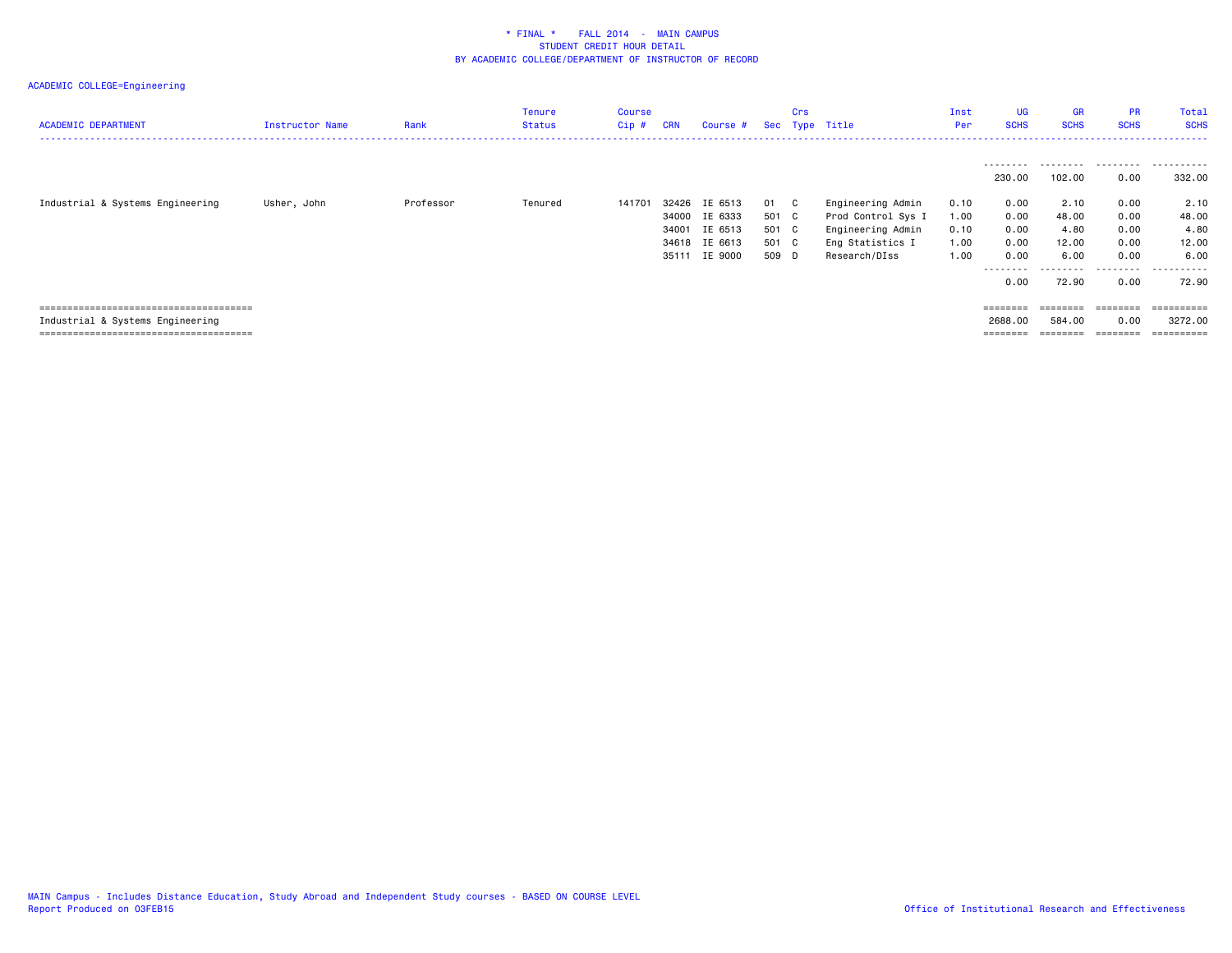| <b>ACADEMIC DEPARTMENT</b> | <b>Instructor Name</b> | Rank                               | <b>Tenure</b><br><b>Status</b> | <b>Course</b><br>Cip# | <b>CRN</b>   | Course #                  |           | Crs              | Sec Type Title                   | Inst<br>Per  | <b>UG</b><br><b>SCHS</b> | <b>GR</b><br><b>SCHS</b>                                                                                                                                      | PR<br><b>SCHS</b>     | Total<br><b>SCHS</b> |
|----------------------------|------------------------|------------------------------------|--------------------------------|-----------------------|--------------|---------------------------|-----------|------------------|----------------------------------|--------------|--------------------------|---------------------------------------------------------------------------------------------------------------------------------------------------------------|-----------------------|----------------------|
| Mechanical Engineering     | Bammann, Douglas       | Professor                          | Tenured                        |                       | 141901 35532 | ME 9000                   | 01        | D                | Research / Diss                  | 1.00         | 0.00                     | 1.00                                                                                                                                                          | 0.00                  | 1.00                 |
|                            |                        |                                    |                                |                       |              |                           |           |                  |                                  |              | .<br>0.00                | $- - - - -$<br>1.00                                                                                                                                           | .<br>0.00             | .<br>1.00            |
|                            | Brauer, Shane          | Grad Research Assis Not Applicable |                                |                       |              | 141901 32690 ME 3403      | 01        | <b>C</b>         | Materials for ME Des 1.00        |              | 180.00<br>.              | 0.00<br>-----                                                                                                                                                 | 0.00<br>$\frac{1}{2}$ | 180.00<br>.          |
|                            |                        |                                    |                                |                       |              |                           |           |                  |                                  |              | 180.00                   | 0.00                                                                                                                                                          | 0.00                  | 180.00               |
|                            | Cho, HeeJin            | Assistant Professor Ten Track      |                                | 141901                | 35515        | ME 8000                   | 02        | D                | Research / Thesis                | 1.00         | 0.00                     | 12.00                                                                                                                                                         | 0.00                  | 12.00                |
|                            |                        |                                    |                                |                       | 35533        | ME 9000                   | 02        | D                | Research / Diss                  | 1.00         | 0.00                     | 21.00                                                                                                                                                         | 0.00                  | 21.00                |
|                            |                        |                                    |                                |                       | 36274        | ME 4000                   | 03        | $\mathbf{I}$     | Directed Indiv Study 1.00        |              | 3.00                     | 0.00                                                                                                                                                          | 0.00                  | 3.00                 |
|                            |                        |                                    |                                |                       | 36408        | ME 4000                   | 08        | $\mathbf I$      | Directed Indiv Study 1.00        |              | 3.00                     | 0.00                                                                                                                                                          | 0.00                  | 3.00                 |
|                            |                        |                                    |                                | 142701                | 32696        | ME 3613                   | 01        | C                | System Dynamics                  | 1.00         | 162.00<br>.              | 0.00<br>$\frac{1}{2} \left( \frac{1}{2} \right) \left( \frac{1}{2} \right) \left( \frac{1}{2} \right) \left( \frac{1}{2} \right) \left( \frac{1}{2} \right)$  | 0.00<br>.             | 162.00<br>.          |
|                            |                        |                                    |                                |                       |              |                           |           |                  |                                  |              | 168.00                   | 33.00                                                                                                                                                         | 0.00                  | 201.00               |
|                            | Daniewicz, Steven      | Professor                          | Tenured                        | 141901                | 34302        | ME 8243                   | 01        | C                | Finite Element In Me             | 1.00         | 0.00                     | 57.00                                                                                                                                                         | 0.00                  | 57.00                |
|                            |                        |                                    |                                |                       | 35534        | ME 9000                   | 03        | D                | Research / Diss                  | 1.00         | 0.00                     | 10.00                                                                                                                                                         | 0.00                  | 10.00                |
|                            |                        |                                    |                                |                       |              |                           |           |                  |                                  |              | 0.00                     | 67.00                                                                                                                                                         | 0.00                  | .<br>67.00           |
|                            | El Kadiri, Haitham     | Assistant Professor Ten Track      |                                | 141901                | 35517        | ME 8000                   | 04        | D                | Research / Thesis                | 1.00         | 0.00                     | 10.00                                                                                                                                                         | 0.00                  | 10.00                |
|                            |                        |                                    |                                |                       | 35535        | ME 9000                   | 04        | D                | Research / Diss                  | 1.00         | 0.00                     | 9.00                                                                                                                                                          | 0.00                  | 9.00                 |
|                            |                        |                                    |                                | 309999                | 36068        | <b>CME 9000</b>           | 06        | D                | Research/Dis                     | 1.00         | 0.00                     | 10.00                                                                                                                                                         | 0.00                  | 10.00                |
|                            |                        |                                    |                                |                       |              |                           |           |                  |                                  |              | .<br>0.00                | $\frac{1}{2} \left( \frac{1}{2} \right) \left( \frac{1}{2} \right) \left( \frac{1}{2} \right) \left( \frac{1}{2} \right) \left( \frac{1}{2} \right)$<br>29.00 | .<br>0.00             | .<br>29.00           |
|                            | Hodge, B. Keith        | Lecturer                           | Non-Ten Track                  | 141901                | 32700        | ME 4333                   | 01        | C                | Energy Sys Design                | 1.00         | 216.00                   | 0.00                                                                                                                                                          | 0.00                  | 216.00               |
|                            |                        |                                    |                                |                       | 32709        | ME 6333                   | 01        | C                | Energy Sys Design                | 1.00         | 0.00                     | 6.00                                                                                                                                                          | 0.00                  | 6.00                 |
|                            |                        |                                    |                                |                       |              |                           |           |                  |                                  |              | .                        | .                                                                                                                                                             | .                     | .                    |
|                            |                        |                                    |                                |                       |              |                           |           |                  |                                  |              | 216.00                   | 6.00                                                                                                                                                          | 0.00                  | 222.00               |
|                            | Horstemeyer, Mark      | Professor                          | Tenured                        | 140201                | 36532        | ASE 7000                  | 01        | I                | Directed Indiv Study 1.00        |              | 0.00                     | 3.00                                                                                                                                                          | 0.00                  | 3.00                 |
|                            |                        |                                    |                                | 141101                | 34306        | EM 8113                   | 01        | C                | Theory Of Cont Media             | 1.00         | 0.00                     | 33.00                                                                                                                                                         | 0.00                  | 33.00                |
|                            |                        |                                    |                                |                       | 34582        | EM 8113                   | 501       | C                | Theory Of Cont Media             | 1.00         | 0.00                     | 21.00                                                                                                                                                         | 0.00                  | 21.00                |
|                            |                        |                                    |                                | 141901                | 34303        | ME 8011                   | 01        | s                | Graduate Seminar                 | 1.00         | 0.00                     | 33.00                                                                                                                                                         | 0.00                  | 33.00                |
|                            |                        |                                    |                                |                       | 35519        | ME 8000                   | 06        | D                | Research / Thesis                | 1.00         | 0.00                     | 7.00                                                                                                                                                          | 0.00                  | 7.00                 |
|                            |                        |                                    |                                |                       | 35536        | ME 9000                   | 05        | D                | Research / Diss                  | 1.00         | 0.00                     | 92.00                                                                                                                                                         | 0.00                  | 92.00                |
|                            |                        |                                    |                                |                       | 36275        | ME 4000                   | 04        | $\mathbf I$      | Directed Indiv Study             | 1.00         | 3.00                     | 0.00                                                                                                                                                          | 0.00                  | 3.00                 |
|                            |                        |                                    |                                |                       | 36276        | ME 4000                   | 05<br>501 | $\mathbf I$<br>s | Directed Indiv Study             | 1.00         | 3.00                     | 0.00                                                                                                                                                          | 0.00                  | 3.00                 |
|                            |                        |                                    |                                | 309999                | 36423        | ME 8011<br>35832 CME 9000 | 03        | D                | Graduate Seminar<br>Research/Dis | 1.00<br>1.00 | 0.00<br>0.00             | 1.00<br>3.00                                                                                                                                                  | 0.00<br>0.00          | 1.00<br>3.00         |
|                            |                        |                                    |                                |                       |              |                           |           |                  |                                  |              | .                        |                                                                                                                                                               |                       | .                    |
|                            |                        |                                    |                                |                       |              |                           |           |                  |                                  |              | 6.00                     | 193.00                                                                                                                                                        | 0.00                  | 199.00               |
|                            | Johnson, Daniel        | Grad Research Assis Not Applicable |                                | 141901 32691          |              | ME 3423                   | 01 C      |                  | Mech Of Machinery                | 1.00         | 180.00<br>.              | 0.00                                                                                                                                                          | 0.00                  | 180.00<br>.          |
|                            |                        |                                    |                                |                       |              |                           |           |                  |                                  |              | 180.00                   | 0.00                                                                                                                                                          | 0.00                  | 180.00               |
|                            | Knizley, Alta          | Instructor                         | Non-Ten Track                  | 141901                | 32683        | ME 1111                   | 01        | C                | Introduction To ME               | 1.00         | 80.00                    | 0.00                                                                                                                                                          | 0.00                  | 80.00                |
|                            |                        |                                    |                                |                       | 32687        | ME 3103                   | 01        | C                | Exp Meas and Techniq             | 1.00         | 135.00                   | 0.00                                                                                                                                                          | 0.00                  | 135.00               |
|                            |                        |                                    |                                |                       | 32693        | ME 3513                   | 03        | C                | Thermodynamics I                 | 1.00         | 183.00                   | 0.00                                                                                                                                                          | 0.00                  | 183.00               |
|                            |                        |                                    |                                |                       |              |                           |           |                  |                                  |              | .<br>398.00              | $- - - - -$<br>0.00                                                                                                                                           | .<br>0.00             | .<br>398.00          |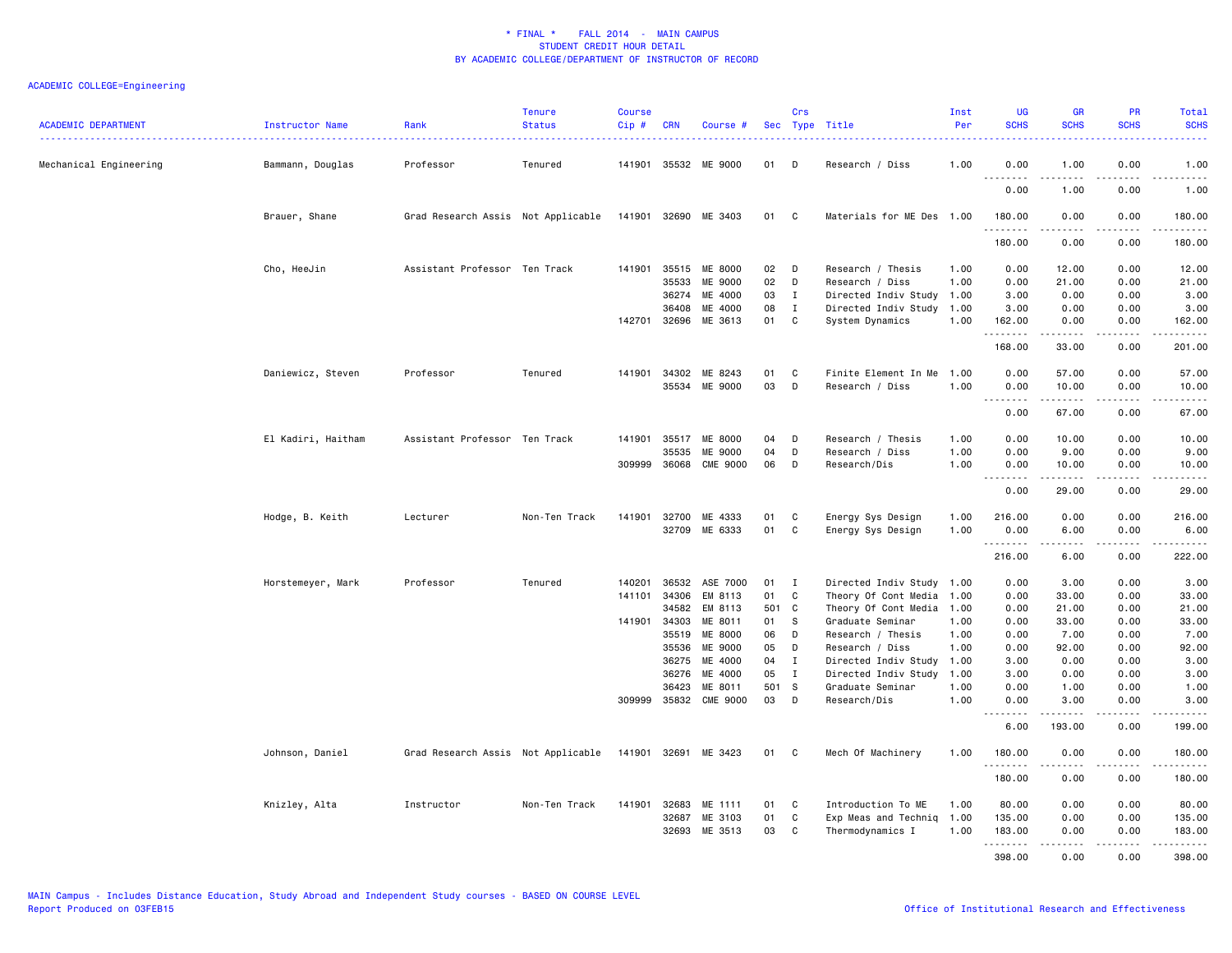| <b>ACADEMIC DEPARTMENT</b> | Instructor Name   | Rank                               | <b>Tenure</b><br><b>Status</b> | <b>Course</b><br>Cip# | <b>CRN</b>     | Course #                 |          | Crs          | Sec Type Title<br>.                    | Inst<br>Per<br><u>.</u> | <b>UG</b><br><b>SCHS</b>          | <b>GR</b><br><b>SCHS</b>                                                                                                                                     | <b>PR</b><br><b>SCHS</b><br>22222 | Total<br><b>SCHS</b><br>.                  |
|----------------------------|-------------------|------------------------------------|--------------------------------|-----------------------|----------------|--------------------------|----------|--------------|----------------------------------------|-------------------------|-----------------------------------|--------------------------------------------------------------------------------------------------------------------------------------------------------------|-----------------------------------|--------------------------------------------|
| Mechanical Engineering     | Krishnan, Sundar  | Associate Professor Tenured        |                                | 141901                | 32694<br>35520 | ME 3523<br>ME 8000       | 01<br>07 | C<br>D       | Thermodynamics II<br>Research / Thesis | 1.00<br>1.00            | 159.00<br>0.00                    | 0.00<br>1.00                                                                                                                                                 | 0.00<br>0.00                      | 159.00<br>1.00                             |
|                            |                   |                                    |                                |                       |                |                          |          |              |                                        |                         | .<br>159.00                       | $\frac{1}{2} \left( \frac{1}{2} \right) \left( \frac{1}{2} \right) \left( \frac{1}{2} \right) \left( \frac{1}{2} \right) \left( \frac{1}{2} \right)$<br>1.00 | .<br>0.00                         | .<br>160.00                                |
|                            | Ledbury, Emily    | Grad Teach Assist                  | Not Applicable                 |                       |                | 141901 32692 ME 3513     | 01 C     |              | Thermodynamics I                       | 1.00                    | 189.00                            | 0.00                                                                                                                                                         | 0.00                              | 189.00                                     |
|                            |                   |                                    |                                |                       |                |                          |          |              |                                        |                         | . <b>.</b><br>189.00              | .<br>0.00                                                                                                                                                    | $- - -$<br>0.00                   | .<br>189.00                                |
|                            | Liu, Yucheng      | Associate Professor Ten Track      |                                | 141901                | 32705          | ME 4443                  | 01       | C            | Mech Systems Design                    | 1.00                    | 69.00                             | 0.00                                                                                                                                                         | 0.00                              | 69.00                                      |
|                            |                   |                                    |                                |                       |                | 32712 ME 6443            | 01       | C            | Mech Systems Design                    | 1.00                    | 0.00<br>.                         | 3.00<br>.                                                                                                                                                    | 0.00<br>بالمحامر                  | 3.00<br>$\sim$ $\sim$ $\sim$ $\sim$ $\sim$ |
|                            |                   |                                    |                                |                       |                |                          |          |              |                                        |                         | 69.00                             | 3.00                                                                                                                                                         | 0.00                              | 72.00                                      |
|                            | Luck, Rogelio     | Professor                          | Tenured                        | 141901                | 35538          | 32715 ME 8213<br>ME 9000 | 01<br>07 | C<br>D       | Engineering Anal I<br>Research / Diss  | 1.00<br>1.00            | 0.00<br>0.00                      | 63.00<br>14.00                                                                                                                                               | 0.00<br>0.00                      | 63.00<br>14.00                             |
|                            |                   |                                    |                                |                       |                |                          |          |              |                                        |                         | .<br>0.00                         | $\frac{1}{2}$<br>77.00                                                                                                                                       | .<br>0.00                         | .<br>77.00                                 |
|                            | Mago, Pedro       | Professor                          | Tenured                        | 141901                | 32701          | ME 4373                  | 01       | C            | Air Conditioning                       | 1.00                    | 84.00                             | 0.00                                                                                                                                                         | 0.00                              | 84.00                                      |
|                            |                   |                                    |                                |                       | 32710          | ME 6373                  | 01       | $\mathbf C$  | Air Conditioning                       | 1.00                    | 0.00                              | 12.00                                                                                                                                                        | 0.00                              | 12.00                                      |
|                            |                   |                                    |                                |                       | 35522          | ME 8000                  | 09       | D            | Research / Thesis                      | 1.00                    | 0.00                              | 3.00                                                                                                                                                         | 0.00                              | 3.00                                       |
|                            |                   |                                    |                                |                       | 35539          | ME 9000                  | 08       | D            | Research / Diss                        | 1.00                    | 0.00                              | 20.00                                                                                                                                                        | 0.00                              | 20.00                                      |
|                            |                   |                                    |                                |                       | 36323          | ME 7000                  | 02       | $\mathbf{I}$ | Directed Indiv Study                   | 1.00                    | 0.00                              | 3.00                                                                                                                                                         | 0.00                              | 3.00                                       |
|                            |                   |                                    |                                |                       |                |                          |          |              |                                        |                         | .<br>84.00                        | 38.00                                                                                                                                                        | 0.00                              | .<br>122.00                                |
|                            | Marcum, David     | Professor                          | Tenured                        |                       |                | 141901 32688 ME 3113     | 01       | C            | Engineering Analysis 1.00              |                         | 144.00                            | 0.00                                                                                                                                                         | 0.00                              | 144.00                                     |
|                            |                   |                                    |                                |                       |                |                          |          |              |                                        |                         | .                                 |                                                                                                                                                              |                                   | ------                                     |
|                            |                   |                                    |                                |                       |                |                          |          |              |                                        |                         | 144.00                            | 0.00                                                                                                                                                         | 0.00                              | 144.00                                     |
|                            | Monroe, John      | Grad Research Assis Not Applicable |                                |                       | 141901 32699   | ME 4301                  | 01       | - L          | Thermo-Fluids Labora 1.00              |                         | 52.00<br>.                        | 0.00<br>.                                                                                                                                                    | 0.00                              | 52.00<br>.                                 |
|                            |                   |                                    |                                |                       |                |                          |          |              |                                        |                         | 52.00                             | 0.00                                                                                                                                                         | 0.00                              | 52.00                                      |
|                            | Myers, Oliver     | Non-Employee                       | Not Applicable                 |                       |                | 141901 35541 ME 9000     | 10       | D            | Research / Diss                        | 1.00                    | 0.00<br>.                         | 1.00<br>2.2.2.2.2                                                                                                                                            | 0.00<br>.                         | 1.00<br>.                                  |
|                            |                   |                                    |                                |                       |                |                          |          |              |                                        |                         | 0.00                              | 1.00                                                                                                                                                         | 0.00                              | 1.00                                       |
|                            | Patton, Richard   | Assistant Professor Tenured        |                                | 141901                | 32685          | ME 2133                  | 01       | B            | Modeling and Manuf                     | 1.00                    | 144.00                            | 0.00                                                                                                                                                         | 0.00                              | 144.00                                     |
|                            |                   |                                    |                                |                       | 32707          | ME 4643                  | 01       | C            | Intro Vibration/Cont 1.00              |                         | 114.00                            | 0.00                                                                                                                                                         | 0.00                              | 114.00                                     |
|                            |                   |                                    |                                |                       | 32714          | ME 6643                  | 01       | $\mathbf C$  | Intro Vibration/Cont 1.00              |                         | 0.00<br><u>.</u>                  | 3.00<br>. <b>.</b>                                                                                                                                           | 0.00<br>.                         | 3.00<br>.                                  |
|                            |                   |                                    |                                |                       |                |                          |          |              |                                        |                         | 258.00                            | 3.00                                                                                                                                                         | 0.00                              | 261.00                                     |
|                            | Rhee, Hongjoo     | Research Assist Pro Non-Ten Track  |                                | 141901                |                | 36322 ME 9000            | 19       | D            | Research / Diss                        | 1.00                    | 0.00<br>$\sim$ $\sim$ $\sim$<br>. | 7.00<br>.                                                                                                                                                    | 0.00<br>.                         | 7.00<br>.                                  |
|                            |                   |                                    |                                |                       |                |                          |          |              |                                        |                         | 0.00                              | 7.00                                                                                                                                                         | 0.00                              | 7.00                                       |
|                            | Schneider, Judith | Professor                          | Tenured                        | 141901                | 32702          | ME 4401                  | 01       | L            | Solid Mechanics Lab                    | 1.00                    | 48.00                             | 0.00                                                                                                                                                         | 0.00                              | 48.00                                      |
|                            |                   |                                    |                                |                       | 34298          | ME 6133                  | 01       | C            | Mechanical Metallurg                   | 1.00                    | 0.00                              | 81.00                                                                                                                                                        | 0.00                              | 81.00                                      |
|                            |                   |                                    |                                |                       | 35512          | ME 6133                  | 501 C    |              | Mechanical Metallurg                   | 1.00                    | 0.00                              | 18.00                                                                                                                                                        | 0.00                              | 18.00                                      |
|                            |                   |                                    |                                |                       | 35526          | <b>ME 8000</b>           | 13       | D            | Research / Thesis                      | 1.00                    | 0.00                              | 15.00                                                                                                                                                        | 0.00                              | 15.00                                      |
|                            |                   |                                    |                                |                       | 35543          | ME 9000                  | 12       | D            | Research / Diss                        | 1.00                    | 0.00                              | 16.00                                                                                                                                                        | 0.00                              | 16.00                                      |
|                            |                   |                                    |                                |                       | 36037          | ME 4000                  | 02       | $\mathbf I$  | Directed Indiv Study 1.00              |                         | 3,00                              | 0.00                                                                                                                                                         | 0.00                              | 3.00                                       |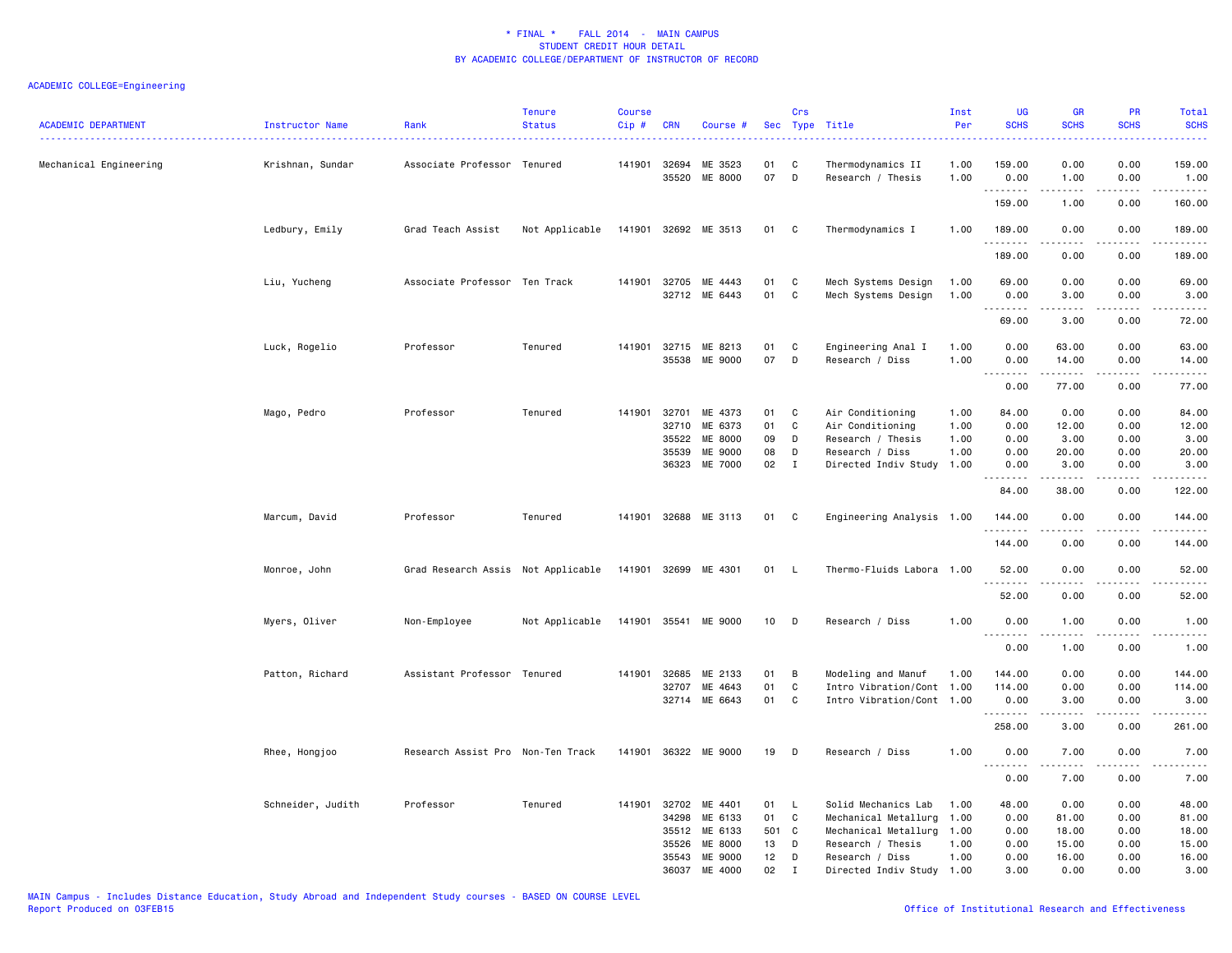| Mechanical Engineering<br>Schneider, Judith<br>Professor<br>Tenured<br>141901<br>36414<br>ME 4000<br>09<br>Ι.<br>Directed Indiv Study 1.00<br>3.00<br>0.00<br>0.00<br>3.00<br>10<br>36516<br>ME 4000<br>$\mathbf I$<br>Directed Indiv Study 1.00<br>3.00<br>0.00<br>0.00<br>3.00<br>142001 34297<br>ME 4133<br>01<br>C<br>Mechanical Metallurg 1.00<br>9.00<br>0.00<br>0.00<br>9.00<br>.<br>.<br>.<br>.<br>66.00<br>130.00<br>0.00<br>196.00<br>Shamsaei, Nima<br>Assistant Professor Ten Track<br>141901 32703<br>ME 4403<br>01<br>C<br>Machine Design<br>216.00<br>0.00<br>0.00<br>216.00<br>1.00<br>35527<br><b>ME 8000</b><br>14<br>D<br>Research / Thesis<br>1.00<br>0.00<br>9.00<br>0.00<br>9.00<br>ME 9000<br>13<br>35544<br>D<br>Research / Diss<br>1.00<br>0.00<br>12.00<br>0.00<br>12.00<br>ME 9000<br>3.00<br>36053<br>501<br>D<br>Research / Diss<br>1.00<br>0.00<br>3.00<br>0.00<br>ME 7000<br>03<br>0.00<br>3.00<br>0.00<br>36356<br>I<br>Directed Indiv Study 1.00<br>3.00<br>36572<br>ME 7000<br>07<br>Directed Indiv Study 1.00<br>0.00<br>I<br>0.00<br>3.00<br>3.00<br>.<br>$\frac{1}{2}$<br>$\frac{1}{2}$<br>.<br>216.00<br>30.00<br>0.00<br>246.00<br>Spayde, Dustin<br>32684<br>ME 1111<br>02<br>C<br>Introduction To ME<br>70.00<br>0.00<br>0.00<br>70.00<br>Instructor<br>Non-Ten Track<br>141901<br>1.00<br>02<br>141.00<br>32686<br>ME 2133<br>В<br>Modeling and Manuf<br>1.00<br>0.00<br>0.00<br>141.00<br>34293 ME 3103<br>02<br>В<br>Exp Meas and Technig 1.00<br>57.00<br>0.00<br>0.00<br>57.00<br>د د د د<br>22222.<br>.<br>.<br>268.00<br>0.00<br>0.00<br>268.00<br>Srinivasan, Kalyan Kuma Associate Professor Tenured<br>141901<br>35528<br>ME 8000<br>15<br>D<br>Research / Thesis<br>1.00<br>0.00<br>10.00<br>0.00<br>10.00 |
|----------------------------------------------------------------------------------------------------------------------------------------------------------------------------------------------------------------------------------------------------------------------------------------------------------------------------------------------------------------------------------------------------------------------------------------------------------------------------------------------------------------------------------------------------------------------------------------------------------------------------------------------------------------------------------------------------------------------------------------------------------------------------------------------------------------------------------------------------------------------------------------------------------------------------------------------------------------------------------------------------------------------------------------------------------------------------------------------------------------------------------------------------------------------------------------------------------------------------------------------------------------------------------------------------------------------------------------------------------------------------------------------------------------------------------------------------------------------------------------------------------------------------------------------------------------------------------------------------------------------------------------------------------------------------------------------------------------------------------------------------------------|
|                                                                                                                                                                                                                                                                                                                                                                                                                                                                                                                                                                                                                                                                                                                                                                                                                                                                                                                                                                                                                                                                                                                                                                                                                                                                                                                                                                                                                                                                                                                                                                                                                                                                                                                                                                |
|                                                                                                                                                                                                                                                                                                                                                                                                                                                                                                                                                                                                                                                                                                                                                                                                                                                                                                                                                                                                                                                                                                                                                                                                                                                                                                                                                                                                                                                                                                                                                                                                                                                                                                                                                                |
|                                                                                                                                                                                                                                                                                                                                                                                                                                                                                                                                                                                                                                                                                                                                                                                                                                                                                                                                                                                                                                                                                                                                                                                                                                                                                                                                                                                                                                                                                                                                                                                                                                                                                                                                                                |
|                                                                                                                                                                                                                                                                                                                                                                                                                                                                                                                                                                                                                                                                                                                                                                                                                                                                                                                                                                                                                                                                                                                                                                                                                                                                                                                                                                                                                                                                                                                                                                                                                                                                                                                                                                |
|                                                                                                                                                                                                                                                                                                                                                                                                                                                                                                                                                                                                                                                                                                                                                                                                                                                                                                                                                                                                                                                                                                                                                                                                                                                                                                                                                                                                                                                                                                                                                                                                                                                                                                                                                                |
|                                                                                                                                                                                                                                                                                                                                                                                                                                                                                                                                                                                                                                                                                                                                                                                                                                                                                                                                                                                                                                                                                                                                                                                                                                                                                                                                                                                                                                                                                                                                                                                                                                                                                                                                                                |
|                                                                                                                                                                                                                                                                                                                                                                                                                                                                                                                                                                                                                                                                                                                                                                                                                                                                                                                                                                                                                                                                                                                                                                                                                                                                                                                                                                                                                                                                                                                                                                                                                                                                                                                                                                |
|                                                                                                                                                                                                                                                                                                                                                                                                                                                                                                                                                                                                                                                                                                                                                                                                                                                                                                                                                                                                                                                                                                                                                                                                                                                                                                                                                                                                                                                                                                                                                                                                                                                                                                                                                                |
|                                                                                                                                                                                                                                                                                                                                                                                                                                                                                                                                                                                                                                                                                                                                                                                                                                                                                                                                                                                                                                                                                                                                                                                                                                                                                                                                                                                                                                                                                                                                                                                                                                                                                                                                                                |
|                                                                                                                                                                                                                                                                                                                                                                                                                                                                                                                                                                                                                                                                                                                                                                                                                                                                                                                                                                                                                                                                                                                                                                                                                                                                                                                                                                                                                                                                                                                                                                                                                                                                                                                                                                |
|                                                                                                                                                                                                                                                                                                                                                                                                                                                                                                                                                                                                                                                                                                                                                                                                                                                                                                                                                                                                                                                                                                                                                                                                                                                                                                                                                                                                                                                                                                                                                                                                                                                                                                                                                                |
|                                                                                                                                                                                                                                                                                                                                                                                                                                                                                                                                                                                                                                                                                                                                                                                                                                                                                                                                                                                                                                                                                                                                                                                                                                                                                                                                                                                                                                                                                                                                                                                                                                                                                                                                                                |
|                                                                                                                                                                                                                                                                                                                                                                                                                                                                                                                                                                                                                                                                                                                                                                                                                                                                                                                                                                                                                                                                                                                                                                                                                                                                                                                                                                                                                                                                                                                                                                                                                                                                                                                                                                |
|                                                                                                                                                                                                                                                                                                                                                                                                                                                                                                                                                                                                                                                                                                                                                                                                                                                                                                                                                                                                                                                                                                                                                                                                                                                                                                                                                                                                                                                                                                                                                                                                                                                                                                                                                                |
|                                                                                                                                                                                                                                                                                                                                                                                                                                                                                                                                                                                                                                                                                                                                                                                                                                                                                                                                                                                                                                                                                                                                                                                                                                                                                                                                                                                                                                                                                                                                                                                                                                                                                                                                                                |
| 35545<br>ME 9000<br>14<br>D<br>Research / Diss<br>1.00<br>0.00<br>10.00<br>0.00<br>10.00                                                                                                                                                                                                                                                                                                                                                                                                                                                                                                                                                                                                                                                                                                                                                                                                                                                                                                                                                                                                                                                                                                                                                                                                                                                                                                                                                                                                                                                                                                                                                                                                                                                                       |
| 36283<br>ME 7000<br>01<br>$\mathbf I$<br>Directed Indiv Study 1.00<br>0.00<br>3.00<br>0.00<br>3.00                                                                                                                                                                                                                                                                                                                                                                                                                                                                                                                                                                                                                                                                                                                                                                                                                                                                                                                                                                                                                                                                                                                                                                                                                                                                                                                                                                                                                                                                                                                                                                                                                                                             |
| 36520<br>ME 4000<br>11<br>Directed Indiv Study 1.00<br>3.00<br>0.00<br>0.00<br>3.00<br>Ι.                                                                                                                                                                                                                                                                                                                                                                                                                                                                                                                                                                                                                                                                                                                                                                                                                                                                                                                                                                                                                                                                                                                                                                                                                                                                                                                                                                                                                                                                                                                                                                                                                                                                      |
| 36522<br>ME 4000<br>12<br>$\mathbf{I}$<br>Directed Indiv Study 1.00<br>3.00<br>0.00<br>0.00<br>3.00                                                                                                                                                                                                                                                                                                                                                                                                                                                                                                                                                                                                                                                                                                                                                                                                                                                                                                                                                                                                                                                                                                                                                                                                                                                                                                                                                                                                                                                                                                                                                                                                                                                            |
| ME 4000<br>Directed Indiv Study 1.00<br>36523<br>13<br>$\mathbf{I}$<br>3.00<br>0.00<br>0.00<br>3.00                                                                                                                                                                                                                                                                                                                                                                                                                                                                                                                                                                                                                                                                                                                                                                                                                                                                                                                                                                                                                                                                                                                                                                                                                                                                                                                                                                                                                                                                                                                                                                                                                                                            |
| 36623<br>ME 4000<br>14<br>$\mathbf I$<br>Directed Indiv Study 1.00<br>0.00<br>1.00<br>0.00<br>1.00                                                                                                                                                                                                                                                                                                                                                                                                                                                                                                                                                                                                                                                                                                                                                                                                                                                                                                                                                                                                                                                                                                                                                                                                                                                                                                                                                                                                                                                                                                                                                                                                                                                             |
| 36624<br>ME 4000<br>15<br>Directed Indiv Study 1.00<br>0.00<br>0.00<br>1.00<br>I<br>1.00                                                                                                                                                                                                                                                                                                                                                                                                                                                                                                                                                                                                                                                                                                                                                                                                                                                                                                                                                                                                                                                                                                                                                                                                                                                                                                                                                                                                                                                                                                                                                                                                                                                                       |
| 36625<br>ME 4000<br>16<br>$\mathbf I$<br>Directed Indiv Study 1.00<br>1.00<br>0.00<br>0.00<br>1.00                                                                                                                                                                                                                                                                                                                                                                                                                                                                                                                                                                                                                                                                                                                                                                                                                                                                                                                                                                                                                                                                                                                                                                                                                                                                                                                                                                                                                                                                                                                                                                                                                                                             |
| ME 4000<br>36626<br>17<br>$\mathbf{I}$<br>Directed Indiv Study 1.00<br>0.00<br>0.00<br>1.00<br>1.00                                                                                                                                                                                                                                                                                                                                                                                                                                                                                                                                                                                                                                                                                                                                                                                                                                                                                                                                                                                                                                                                                                                                                                                                                                                                                                                                                                                                                                                                                                                                                                                                                                                            |
| ME 4000<br>36627<br>18<br>I<br>Directed Indiv Study 1.00<br>1.00<br>0.00<br>0.00<br>1.00                                                                                                                                                                                                                                                                                                                                                                                                                                                                                                                                                                                                                                                                                                                                                                                                                                                                                                                                                                                                                                                                                                                                                                                                                                                                                                                                                                                                                                                                                                                                                                                                                                                                       |
| 36628<br>ME 4000<br>19<br>I<br>Directed Indiv Study 1.00<br>1.00<br>0.00<br>0.00<br>1.00                                                                                                                                                                                                                                                                                                                                                                                                                                                                                                                                                                                                                                                                                                                                                                                                                                                                                                                                                                                                                                                                                                                                                                                                                                                                                                                                                                                                                                                                                                                                                                                                                                                                       |
| ME 4000<br>20<br>$\mathbf I$<br>0.00<br>36629<br>Directed Indiv Study 1.00<br>1.00<br>0.00<br>1.00                                                                                                                                                                                                                                                                                                                                                                                                                                                                                                                                                                                                                                                                                                                                                                                                                                                                                                                                                                                                                                                                                                                                                                                                                                                                                                                                                                                                                                                                                                                                                                                                                                                             |
| ME 4000<br>21<br>Directed Indiv Study<br>36630<br>Ι.<br>1.00<br>1.00<br>0.00<br>0.00<br>1.00                                                                                                                                                                                                                                                                                                                                                                                                                                                                                                                                                                                                                                                                                                                                                                                                                                                                                                                                                                                                                                                                                                                                                                                                                                                                                                                                                                                                                                                                                                                                                                                                                                                                   |
| ME 4000<br>22<br>$\mathbf I$<br>Directed Indiv Study 1.00<br>1.00<br>36631<br>1.00<br>0.00<br>0.00                                                                                                                                                                                                                                                                                                                                                                                                                                                                                                                                                                                                                                                                                                                                                                                                                                                                                                                                                                                                                                                                                                                                                                                                                                                                                                                                                                                                                                                                                                                                                                                                                                                             |
| 36632<br>ME 4000<br>23<br>$\mathbf I$<br>Directed Indiv Study 1.00<br>1.00<br>0.00<br>0.00<br>1.00                                                                                                                                                                                                                                                                                                                                                                                                                                                                                                                                                                                                                                                                                                                                                                                                                                                                                                                                                                                                                                                                                                                                                                                                                                                                                                                                                                                                                                                                                                                                                                                                                                                             |
| 36633<br>ME 4000<br>24<br>I<br>Directed Indiv Study 1.00<br>1.00<br>0.00<br>0.00<br>1.00                                                                                                                                                                                                                                                                                                                                                                                                                                                                                                                                                                                                                                                                                                                                                                                                                                                                                                                                                                                                                                                                                                                                                                                                                                                                                                                                                                                                                                                                                                                                                                                                                                                                       |
| 36634<br>ME 4000<br>25<br>$\mathbf I$<br>Directed Indiv Study 1.00<br>1.00<br>1.00<br>0.00<br>0.00                                                                                                                                                                                                                                                                                                                                                                                                                                                                                                                                                                                                                                                                                                                                                                                                                                                                                                                                                                                                                                                                                                                                                                                                                                                                                                                                                                                                                                                                                                                                                                                                                                                             |
| 36635<br>ME 4000<br>26<br>$\mathbf I$<br>Directed Indiv Study 1.00<br>1.00<br>1.00<br>0.00<br>0.00                                                                                                                                                                                                                                                                                                                                                                                                                                                                                                                                                                                                                                                                                                                                                                                                                                                                                                                                                                                                                                                                                                                                                                                                                                                                                                                                                                                                                                                                                                                                                                                                                                                             |
| 36636<br>ME 4000<br>27<br>$\mathbf I$<br>Directed Indiv Study 1.00<br>0.00<br>0.00<br>1.00<br>1.00                                                                                                                                                                                                                                                                                                                                                                                                                                                                                                                                                                                                                                                                                                                                                                                                                                                                                                                                                                                                                                                                                                                                                                                                                                                                                                                                                                                                                                                                                                                                                                                                                                                             |
| 36637<br>ME 4000<br>28<br>$\mathbf{I}$<br>Directed Indiv Study 1.00<br>1.00<br>0.00<br>0.00<br>1.00                                                                                                                                                                                                                                                                                                                                                                                                                                                                                                                                                                                                                                                                                                                                                                                                                                                                                                                                                                                                                                                                                                                                                                                                                                                                                                                                                                                                                                                                                                                                                                                                                                                            |
| ME 4000<br>36638<br>29<br>$\mathbf I$<br>Directed Indiv Study 1.00<br>1.00<br>0.00<br>0.00<br>1.00                                                                                                                                                                                                                                                                                                                                                                                                                                                                                                                                                                                                                                                                                                                                                                                                                                                                                                                                                                                                                                                                                                                                                                                                                                                                                                                                                                                                                                                                                                                                                                                                                                                             |
| 36639<br>ME 4000<br>30<br>Directed Indiv Study 1.00<br>0.00<br>Ι.<br>1.00<br>0.00<br>1.00                                                                                                                                                                                                                                                                                                                                                                                                                                                                                                                                                                                                                                                                                                                                                                                                                                                                                                                                                                                                                                                                                                                                                                                                                                                                                                                                                                                                                                                                                                                                                                                                                                                                      |
| 36640<br>ME 4000<br>31<br>$\mathbf I$<br>Directed Indiv Study 1.00<br>0.00<br>0.00<br>1.00<br>1.00                                                                                                                                                                                                                                                                                                                                                                                                                                                                                                                                                                                                                                                                                                                                                                                                                                                                                                                                                                                                                                                                                                                                                                                                                                                                                                                                                                                                                                                                                                                                                                                                                                                             |
| 36641<br>ME 4000<br>32<br>$\mathbf{I}$<br>Directed Indiv Study 1.00<br>0.00<br>0.00<br>1.00<br>1.00                                                                                                                                                                                                                                                                                                                                                                                                                                                                                                                                                                                                                                                                                                                                                                                                                                                                                                                                                                                                                                                                                                                                                                                                                                                                                                                                                                                                                                                                                                                                                                                                                                                            |
| ME 4000<br>33<br>36642<br>$\mathbf{I}$<br>Directed Indiv Study 1.00<br>1.00<br>0.00<br>0.00<br>1.00                                                                                                                                                                                                                                                                                                                                                                                                                                                                                                                                                                                                                                                                                                                                                                                                                                                                                                                                                                                                                                                                                                                                                                                                                                                                                                                                                                                                                                                                                                                                                                                                                                                            |
| 36644 ME 4000<br>34<br>$\mathbf{I}$<br>Directed Indiv Study 1.00<br>0.00<br>0.00<br>1.00<br>1.00<br>.<br>$\sim$ $\sim$ $\sim$<br>-----<br>$\frac{1}{2} \left( \frac{1}{2} \right) \left( \frac{1}{2} \right) \left( \frac{1}{2} \right) \left( \frac{1}{2} \right) \left( \frac{1}{2} \right)$                                                                                                                                                                                                                                                                                                                                                                                                                                                                                                                                                                                                                                                                                                                                                                                                                                                                                                                                                                                                                                                                                                                                                                                                                                                                                                                                                                                                                                                                 |
| 30.00<br>23.00<br>0.00<br>53.00                                                                                                                                                                                                                                                                                                                                                                                                                                                                                                                                                                                                                                                                                                                                                                                                                                                                                                                                                                                                                                                                                                                                                                                                                                                                                                                                                                                                                                                                                                                                                                                                                                                                                                                                |
| Stone, Tonya<br>Assistant Professor Ten Track<br>141901<br>32698<br>ME 4123<br>01<br>C<br>Failure of Eng. Mat' 1.00<br>93.00<br>0.00<br>0.00<br>93.00                                                                                                                                                                                                                                                                                                                                                                                                                                                                                                                                                                                                                                                                                                                                                                                                                                                                                                                                                                                                                                                                                                                                                                                                                                                                                                                                                                                                                                                                                                                                                                                                          |
| 01<br>32708<br>ME 6123<br>C<br>Failure of Eng. Mat'<br>1.00<br>0.00<br>27.00<br>0.00<br>27.00                                                                                                                                                                                                                                                                                                                                                                                                                                                                                                                                                                                                                                                                                                                                                                                                                                                                                                                                                                                                                                                                                                                                                                                                                                                                                                                                                                                                                                                                                                                                                                                                                                                                  |
| 34025<br>ME 6123<br>501<br>C<br>Failure of Eng. Mat' 1.00<br>0.00<br>3.00<br>0.00<br>3.00                                                                                                                                                                                                                                                                                                                                                                                                                                                                                                                                                                                                                                                                                                                                                                                                                                                                                                                                                                                                                                                                                                                                                                                                                                                                                                                                                                                                                                                                                                                                                                                                                                                                      |
| ME 9000<br>35546<br>15<br>D<br>Research / Diss<br>1.00<br>0.00<br>7.00<br>0.00<br>7.00                                                                                                                                                                                                                                                                                                                                                                                                                                                                                                                                                                                                                                                                                                                                                                                                                                                                                                                                                                                                                                                                                                                                                                                                                                                                                                                                                                                                                                                                                                                                                                                                                                                                         |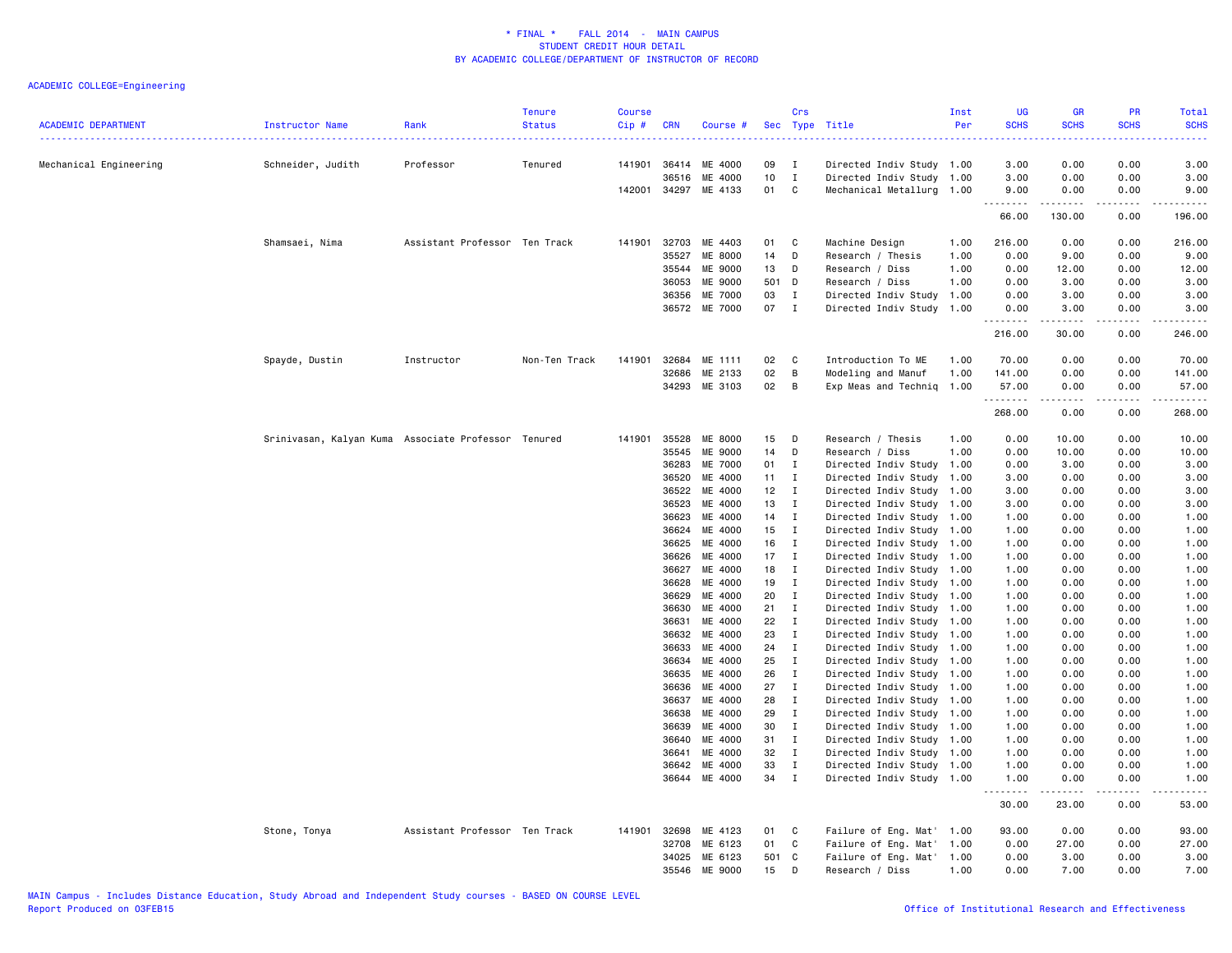| <b>ACADEMIC DEPARTMENT</b> | <b>Instructor Name</b>           | Rank                          | <b>Tenure</b><br><b>Status</b> | <b>Course</b><br>$Cip$ # | <b>CRN</b> | Course #        | <b>Sec</b> | Crs          | Type Title                | Inst<br>Per | <b>UG</b><br><b>SCHS</b> | <b>GR</b><br><b>SCHS</b> | <b>PR</b><br><b>SCHS</b> | Total<br><b>SCHS</b> |
|----------------------------|----------------------------------|-------------------------------|--------------------------------|--------------------------|------------|-----------------|------------|--------------|---------------------------|-------------|--------------------------|--------------------------|--------------------------|----------------------|
|                            |                                  |                               |                                |                          |            |                 |            |              |                           |             |                          |                          |                          |                      |
| Mechanical Engineering     | Stone, Tonya                     | Assistant Professor Ten Track |                                | 141901                   | 35909      | ME 4000         | 01         | $\mathbf{I}$ | Directed Indiv Study 1.00 |             | 3.00                     | 0.00                     | 0.00                     | 3.00                 |
|                            |                                  |                               |                                |                          | 36337      | ME 4000         | 07         | $\mathbf{I}$ | Directed Indiv Study 1.00 |             | 3.00                     | 0.00                     | 0.00                     | 3.00                 |
|                            |                                  |                               |                                | 309999                   | 35834      | <b>CME 9000</b> | 05         | D            | Research/Dis              | 1.00        | 0.00<br><u>.</u>         | 13.00                    | 0.00<br>$\frac{1}{2}$    | 13.00<br>.           |
|                            |                                  |                               |                                |                          |            |                 |            |              |                           |             | 99.00                    | 50.00                    | 0.00                     | 149.00               |
|                            | Thompson, Scott                  | Assistant Professor Ten Track |                                | 141901                   | 34791      | ME 4343         | 01         | C            | Intermed Heat Trans       | 1.00        | 12.00                    | 0.00                     | 0.00                     | 12.00                |
|                            |                                  |                               |                                |                          | 34792      | ME 6343         | 01         | $\mathbf{C}$ | Intermed Heat Trans       | 1.00        | 0.00                     | 60.00                    | 0.00                     | 60.00                |
|                            |                                  |                               |                                |                          |            | 35530 ME 8000   | 17         | $\mathsf{D}$ | Research / Thesis         | 1.00        | 0.00                     | 27.00                    | 0.00                     | 27.00                |
|                            |                                  |                               |                                |                          | 35547      | ME 9000         | 16         | $\mathsf{D}$ | Research / Diss           | 1.00        | 0.00                     | 33.00                    | 0.00                     | 33.00                |
|                            |                                  |                               |                                |                          |            | 36479 ME 7000   | 06         | $\mathbf{I}$ | Directed Indiv Study 1.00 |             | 0.00<br>.                | 3.00                     | 0.00<br>----             | 3.00                 |
|                            |                                  |                               |                                |                          |            |                 |            |              |                           |             | 12.00                    | 123.00                   | 0.00                     | 135.00               |
|                            | Tjiptowidjojo, Yustiant Lecturer |                               | Non-Ten Track                  | 141101                   | 31466      | EM 2413         | 04         | C            | Engineering Mech I        | 1.00        | 165.00                   | 0.00                     | 0.00                     | 165.00               |
|                            |                                  |                               |                                |                          |            | 31478 EM 3313   | 01         | C            | Fluid Mechanics           | 1.00        | 129.00                   | 0.00                     | 0.00                     | 129.00               |
|                            |                                  |                               |                                |                          |            |                 |            |              |                           |             | --------<br>294.00       | .<br>0.00                | -----<br>0.00            | 294.00               |
|                            | Walters, Dibbon                  | Associate Professor Tenured   |                                | 141901                   | 32689      | ME 3313         | 01         | C            | Heat Transfer             | 1.00        | 120.00                   | 0.00                     | 0.00                     | 120.00               |
|                            |                                  |                               |                                |                          | 35531      | ME 8000         | 18         | D            | Research / Thesis         | 1.00        | 0.00                     | 12.00                    | 0.00                     | 12.00                |
|                            |                                  |                               |                                |                          | 35548      | ME 9000         | 17         | D            | Research / Diss           | 1.00        | 0.00                     | 10.00                    | 0.00                     | 10.00                |
|                            |                                  |                               |                                |                          | 36421      | ME 7000         | 04         | $\mathbf{I}$ | Directed Indiv Study 1.00 |             | 0.00                     | 3.00                     | 0.00                     | 3.00                 |
|                            |                                  |                               |                                |                          |            | 36478 ME 7000   | 05         | I            | Directed Indiv Study 1.00 |             | 0.00                     | 3.00                     | 0.00                     | 3.00                 |
|                            |                                  |                               |                                |                          |            |                 |            |              |                           |             | 120.00                   | 28.00                    | 0.00                     | 148.00               |
|                            |                                  |                               |                                |                          |            |                 |            |              |                           |             | ========                 | ========                 | ========                 | ==========           |
| Mechanical Engineering     |                                  |                               |                                |                          |            |                 |            |              |                           |             | 3208,00                  | 843,00                   | 0.00                     | 4051.00              |
|                            |                                  |                               |                                |                          |            |                 |            |              |                           |             | ========                 | ========                 | ========                 |                      |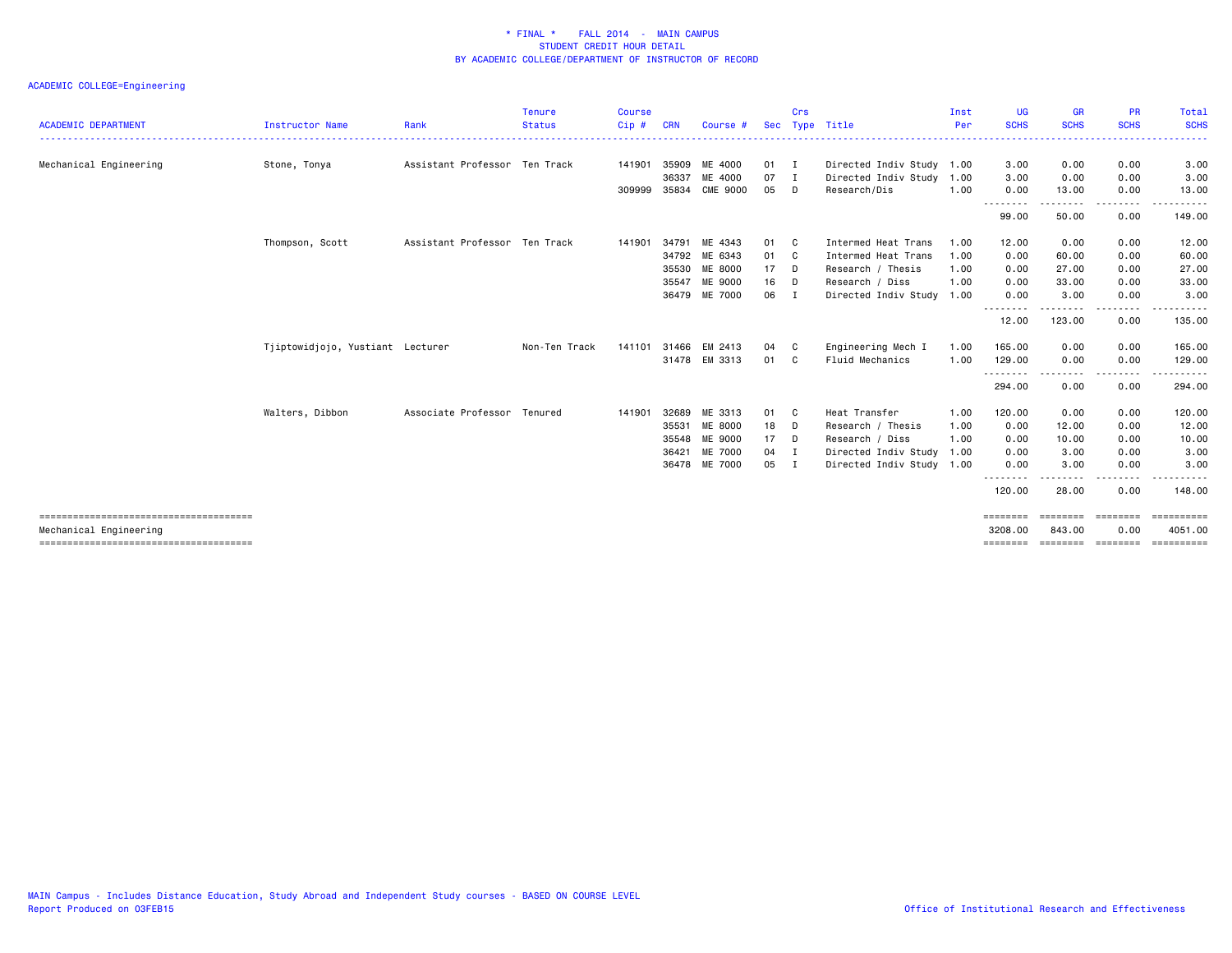| <b>ACADEMIC DEPARTMENT</b>     | Instructor Name | Rank                          | <b>Tenure</b><br><b>Status</b> | <b>Course</b><br>Cip# | <b>CRN</b> | Course #              |       | Crs                        | Sec Type Title            | Inst<br>Per | <b>UG</b><br><b>SCHS</b> | <b>GR</b><br><b>SCHS</b>                                                                                   | PR<br><b>SCHS</b><br>2222    | Total<br><b>SCHS</b><br>وساعات |
|--------------------------------|-----------------|-------------------------------|--------------------------------|-----------------------|------------|-----------------------|-------|----------------------------|---------------------------|-------------|--------------------------|------------------------------------------------------------------------------------------------------------|------------------------------|--------------------------------|
| School of Chemical Engineering | Bricka, Ray     | Associate Professor Tenured   |                                | 140701                | 30811      | CHE 4134              | 01    | C.                         | Process Design            | 1.00        | 276.00                   | 0.00                                                                                                       | 0.00                         | 276.00                         |
|                                |                 |                               |                                |                       | 30812      | CHE 4134              | 02    | K                          | Process Design            | 1.00        | 0.00                     | 0.00                                                                                                       | 0.00                         | 0.00                           |
|                                |                 |                               |                                |                       | 30813      | CHE 4134              | 03    | K                          | Process Design            | 1.00        | 0.00                     | 0.00                                                                                                       | 0.00                         | 0.00                           |
|                                |                 |                               |                                |                       | 35884      | CHE 8000              | 01    | D                          | Research / Thesis         | 1.00        | 0.00                     | 1.00                                                                                                       | 0.00                         | 1.00                           |
|                                |                 |                               |                                |                       |            | 35892 CHE 9000        | 01    | D                          | Research/Diss             | 1.00        | 0.00<br>.                | 13.00<br>.                                                                                                 | 0.00<br>22222                | 13.00<br>------                |
|                                |                 |                               |                                |                       |            |                       |       |                            |                           |             | 276.00                   | 14.00                                                                                                      | 0.00                         | 290.00                         |
|                                | Elmore, Billy   | Associate Professor Tenured   |                                | 140701                | 30808      | CHE 3232              | 01    | L,                         | Chem Eng Lab II           | 1.00        | 168.00                   | 0.00                                                                                                       | 0.00                         | 168.00                         |
|                                |                 |                               |                                |                       | 30822      | CHE 8011              | 01    | s                          | Chem En Seminar           | 1.00        | 0.00                     | 16.00                                                                                                      | 0.00                         | 16.00                          |
|                                |                 |                               |                                |                       | 34788      | CHE 2990              | 01    | C                          | Special Topic In CHE 1.00 |             | 90.00                    | 0.00                                                                                                       | 0.00                         | 90.00                          |
|                                |                 |                               |                                |                       |            |                       |       |                            |                           |             | .<br>258.00              | .<br>16.00                                                                                                 | 0.00                         | .<br>274.00                    |
|                                |                 |                               |                                |                       |            |                       |       |                            |                           |             |                          |                                                                                                            |                              |                                |
|                                | French, William | Associate Professor Tenured   |                                | 140701                | 30815      | CHE 4683              | 01    | C                          | Fund of Biofuels Pro 1.00 |             | 144.00                   | 0.00                                                                                                       | 0.00                         | 144.00                         |
|                                |                 |                               |                                |                       | 30821      | CHE 6683              | 01    | C                          | Fund of Biofuels Pro      | 1.00        | 0.00                     | 6.00                                                                                                       | 0.00                         | 6.00                           |
|                                |                 |                               |                                |                       | 35885      | CHE 8000              | 02    | D                          | Research / Thesis         | 1.00        | 0.00                     | 9.00                                                                                                       | 0.00                         | 9.00                           |
|                                |                 |                               |                                |                       | 35893      | CHE 9000              | 02    | D                          | Research/Diss             | 1.00        | 0.00<br>.                | 12.00<br>.                                                                                                 | 0.00<br>$\sim$ $\sim$ $\sim$ | 12.00<br>.                     |
|                                |                 |                               |                                |                       |            |                       |       |                            |                           |             | 144.00                   | 27.00                                                                                                      | 0.00                         | 171.00                         |
|                                | Hill, Priscilla | Associate Professor Tenured   |                                | 140701                | 30799      | CHE 1001              | F01 C |                            | First Year Seminar        | 1.00        | 46.00                    | 0.00                                                                                                       | 0.00                         | 46.00                          |
|                                |                 |                               |                                |                       | 30807      | CHE 3223              | 01    | C                          | Separation Processes 1.00 |             | 72.00                    | 0.00                                                                                                       | 0.00                         | 72.00                          |
|                                |                 |                               |                                |                       | 35923      | CHE 4000              | 01    | $\mathbf I$                | Directed Indiv Study 1.00 |             | 1.00<br>.                | 0.00<br>22222                                                                                              | 0.00<br>.                    | 1.00<br><u>.</u>               |
|                                |                 |                               |                                |                       |            |                       |       |                            |                           |             | 119.00                   | 0.00                                                                                                       | 0.00                         | 119.00                         |
|                                | Hughey, William | Lecturer                      | Non-Ten Track                  |                       |            | 140701 36049 CHE 2990 | 02    | $\overline{\phantom{a}}$ C | Special Topic In CHE 1.00 |             | 60.00<br><u>.</u>        | 0.00<br>.                                                                                                  | 0.00<br>.                    | 60.00<br>.                     |
|                                |                 |                               |                                |                       |            |                       |       |                            |                           |             | 60.00                    | 0.00                                                                                                       | 0.00                         | 60.00                          |
|                                | Keith, Jason    | Non-Faculty                   | Tenured                        |                       |            | 140701 35895 CHE 9000 | 04    | D                          | Research/Diss             | 1.00        | 0.00                     | 12.00                                                                                                      | 0.00                         | 12.00                          |
|                                |                 |                               |                                |                       |            |                       |       |                            |                           |             | .<br>0.00                | 12.00                                                                                                      | .<br>0.00                    | .<br>12.00                     |
|                                | Kundu, Santanu  | Assistant Professor Ten Track |                                | 140701                | 30809      | CHE 3413              | 01    | C                          | Eng Materials             | 1.00        | 276.00                   | 0.00                                                                                                       | 0.00                         | 276.00                         |
|                                |                 |                               |                                |                       | 35888      | CHE 8000              | 05    | D                          | Research / Thesis         | 1.00        | 0.00                     | 1.00                                                                                                       | 0.00                         | 1.00                           |
|                                |                 |                               |                                |                       | 35896      | CHE 9000              | 05    | D                          | Research/Diss             | 1.00        | 0.00<br>.                | 23.00<br>.                                                                                                 | 0.00<br>.                    | 23.00<br>.                     |
|                                |                 |                               |                                |                       |            |                       |       |                            |                           |             | 276.00                   | 24.00                                                                                                      | 0.00                         | 300.00                         |
|                                | Pearson, Larry  | Instructor                    | Non-Ten Track                  | 140701                | 30801      | CHE 2114              | 01    | C                          | Mass & Energy Bal         | 1.00        | 432.00                   | 0.00                                                                                                       | 0.00                         | 432.00                         |
|                                |                 |                               |                                |                       | 30802      | CHE 2114              | 02    | K                          | Mass & Energy Bal         | 1.00        | 0.00                     | 0.00                                                                                                       | 0.00                         | 0.00                           |
|                                |                 |                               |                                |                       | 30803      | CHE 3113              | 01    | C                          | Chem En Thermo I          | 1.00        | 144.00                   | 0.00                                                                                                       | 0.00                         | 144.00                         |
|                                |                 |                               |                                |                       | 30804      | CHE 3123              | 01    | C                          | Chem En Thermo II         | 1.00        | 117.00                   | 0.00                                                                                                       | 0.00                         | 117.00                         |
|                                |                 |                               |                                |                       | 30805      | CHE 3203              | 01    | C                          | Fluid Flow Op             | 1.00        | 330.00<br>.              | 0.00                                                                                                       | 0.00                         | 330.00<br>.                    |
|                                |                 |                               |                                |                       |            |                       |       |                            |                           |             | 1023.00                  | 0.00                                                                                                       | 0.00                         | 1023.00                        |
|                                | Rai, Neeraj     | Assistant Professor Ten Track |                                | 140701                | 30823      | CHE 8113              | 01    | C                          | Adv Che En Thermo         | 1.00        | 0.00                     | 18.00                                                                                                      | 0.00                         | 18.00                          |
|                                |                 |                               |                                |                       | 35889      | CHE 8000              | 06    | D                          | Research / Thesis         | 1.00        | 0.00                     | 12.00                                                                                                      | 0.00                         | 12.00                          |
|                                |                 |                               |                                |                       | 35897      | CHE 9000              | 06    | D                          | Research/Diss             | 1.00        | 0.00<br>.                | 19.00<br>$\begin{array}{cccccccccc} \bullet & \bullet & \bullet & \bullet & \bullet & \bullet \end{array}$ | 0.00<br>.                    | 19.00<br>.                     |
|                                |                 |                               |                                |                       |            |                       |       |                            |                           |             | 0.00                     | 49.00                                                                                                      | 0.00                         | 49.00                          |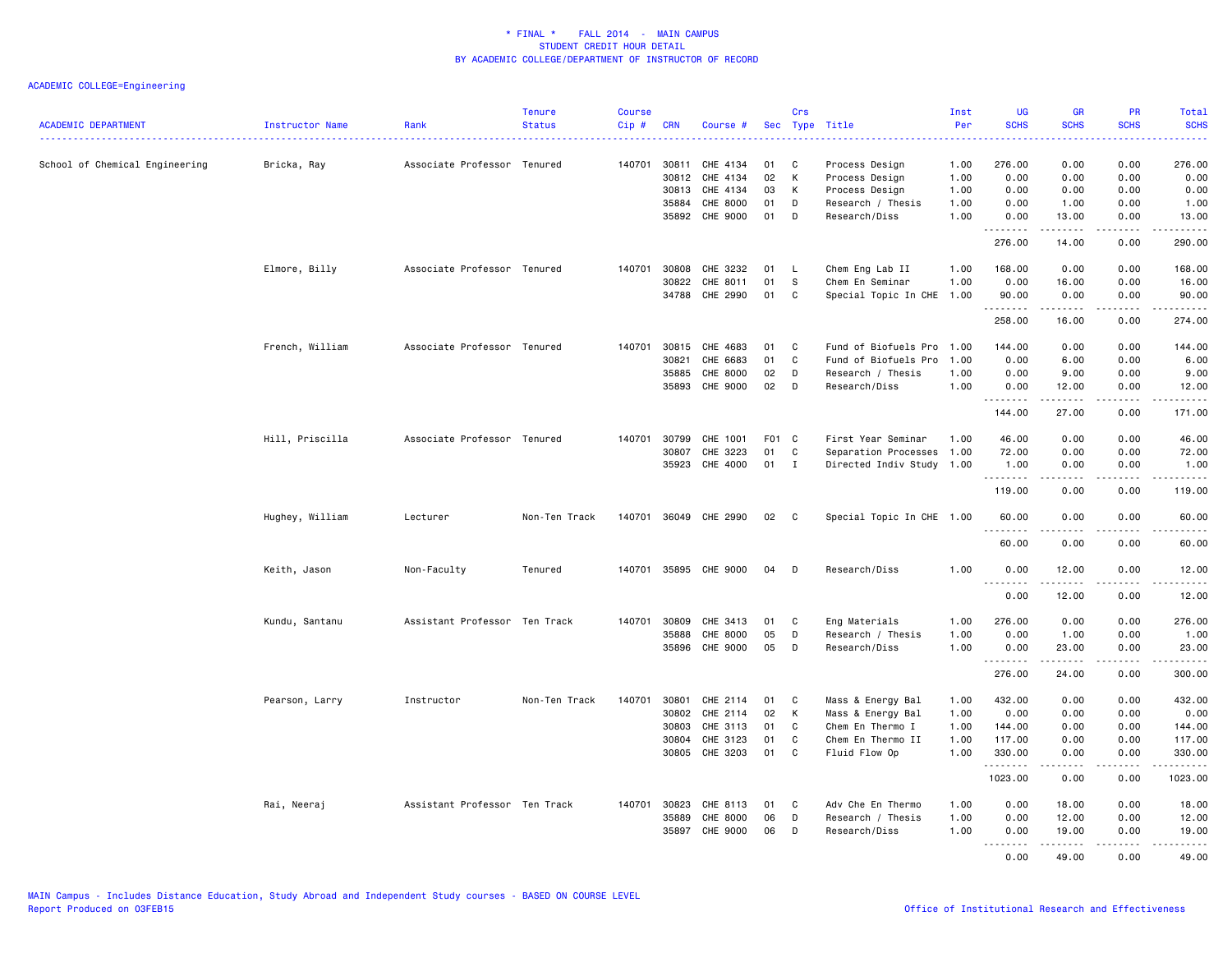| <b>ACADEMIC DEPARTMENT</b>     | Instructor Name   | Rank                | Tenure<br><b>Status</b> | Course<br>Cip# | <b>CRN</b>              | Course #                                           | Sec                  | <b>Crs</b>        | Type Title                                                                       | Inst<br>Per                  | <b>UG</b><br><b>SCHS</b>                   | <b>GR</b><br><b>SCHS</b>       | <b>PR</b><br><b>SCHS</b>          | Total<br><b>SCHS</b>                |
|--------------------------------|-------------------|---------------------|-------------------------|----------------|-------------------------|----------------------------------------------------|----------------------|-------------------|----------------------------------------------------------------------------------|------------------------------|--------------------------------------------|--------------------------------|-----------------------------------|-------------------------------------|
| School of Chemical Engineering | Toghiani, Hossein | Professor           | Tenured                 | 14070          | 30810<br>35890<br>35898 | CHE 4113<br>30816 CHE 6113<br>CHE 8000<br>CHE 9000 | 01<br>01<br>07<br>07 | C<br>C.<br>D<br>D | Chem Reactor Design<br>Chem Reactor Design<br>Research / Thesis<br>Research/Diss | 1.00<br>1.00<br>1.00<br>1.00 | 213.00<br>0.00<br>0.00<br>0.00<br>-------- | 0.00<br>9.00<br>3.00<br>8.00   | 0.00<br>0.00<br>0.00<br>0.00<br>. | 213.00<br>9.00<br>3.00<br>8,00<br>. |
|                                | Walters, Keisha   | Associate Professor | Tenured                 | 140701         | 30806<br>35891<br>36341 | CHE 3213<br><b>CHE 8000</b><br>CHE 4000            | 01<br>08<br>02       | C<br>D            | Heat Transfer Op<br>Research / Thesis<br>Directed Indiv Study 1.00               | 1.00<br>1.00                 | 213.00<br>84.00<br>0.00<br>3.00            | 20.00<br>0.00<br>19.00<br>0.00 | 0.00<br>0.00<br>0.00<br>0.00      | 233.00<br>84.00<br>19.00<br>3.00    |
|                                |                   |                     |                         |                |                         |                                                    |                      |                   |                                                                                  |                              | --------<br>87.00                          | ---------<br>19.00             | .<br>0.00                         | .<br>106.00                         |
| School of Chemical Engineering |                   |                     |                         |                |                         |                                                    |                      |                   |                                                                                  |                              | ========<br>2456.00                        | ========<br>181.00             | ========<br>0.00                  | ==========<br>2637.00<br>:========  |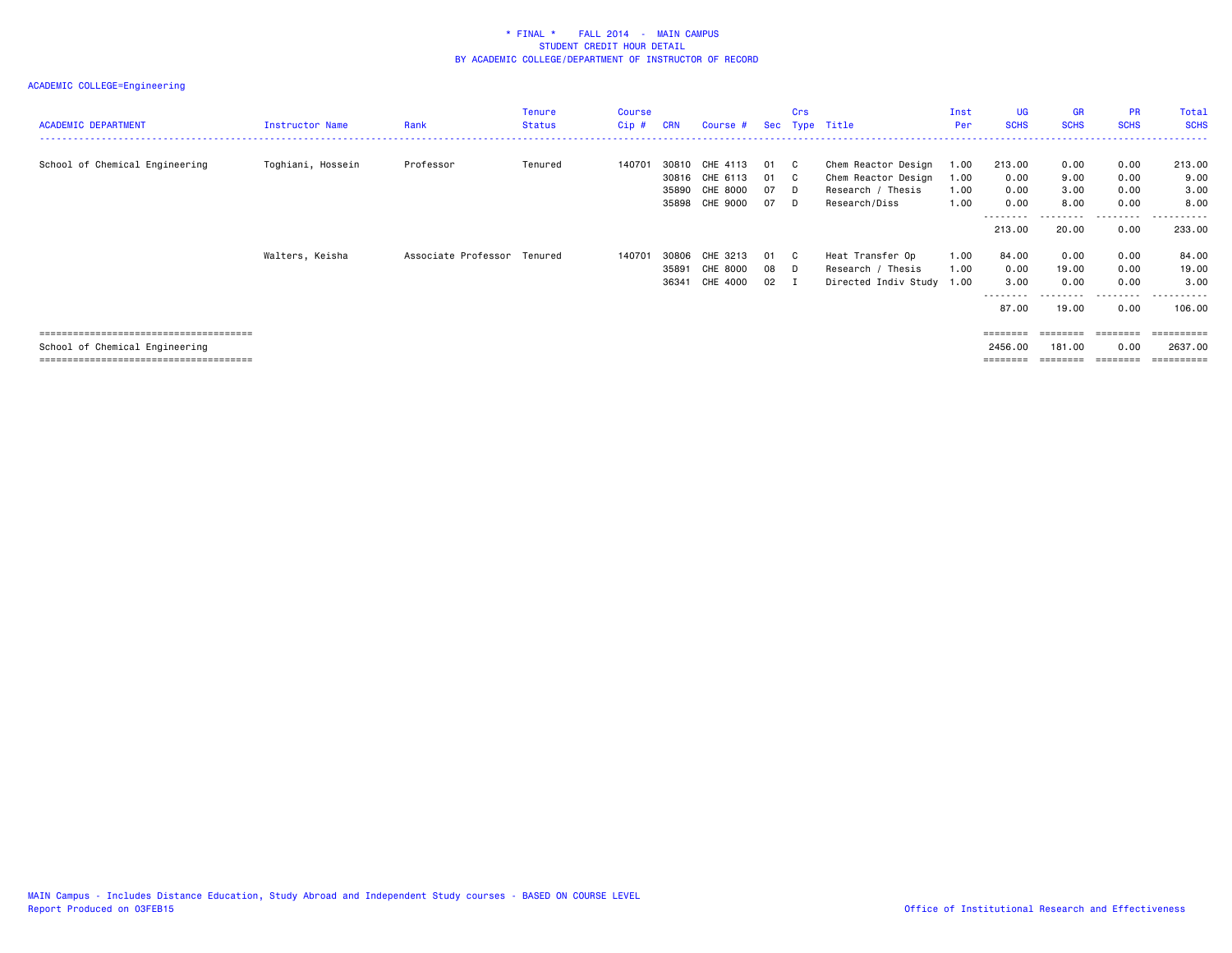| <b>ACADEMIC DEPARTMENT</b> | <b>Instructor Name</b> | Rank                              | <b>Tenure</b><br><b>Status</b> | <b>Course</b><br>Cip# | <b>CRN</b>   | Course #             |       | Crs          | Sec Type Title            | Inst<br>Per | <b>UG</b><br><b>SCHS</b><br>المتمالين | <b>GR</b><br><b>SCHS</b> | <b>PR</b><br><b>SCHS</b><br>$\frac{1}{2} \left( \frac{1}{2} \right) \left( \frac{1}{2} \right) \left( \frac{1}{2} \right) \left( \frac{1}{2} \right)$ | Total<br><b>SCHS</b><br>والانتاب            |
|----------------------------|------------------------|-----------------------------------|--------------------------------|-----------------------|--------------|----------------------|-------|--------------|---------------------------|-------------|---------------------------------------|--------------------------|-------------------------------------------------------------------------------------------------------------------------------------------------------|---------------------------------------------|
| Forestry                   | Evans, David           | Professor                         | Tenured                        | 030501                | 32020        | F0 2113              | 01    | В            | Dendrology                | 1.00        | 60.00                                 | 0.00                     | 0.00                                                                                                                                                  | 60.00                                       |
|                            |                        |                                   |                                |                       | 32021        | FO 2113              | 02    | B            | Dendrology                | 1.00        | 51.00                                 | 0.00                     | 0.00                                                                                                                                                  | 51.00                                       |
|                            |                        |                                   |                                |                       | 32041        | F0 6313              | 01    | C            | Spatial Tech Nat Res 1.00 |             | 0.00                                  | 3.00                     | 0.00                                                                                                                                                  | 3.00                                        |
|                            |                        |                                   |                                |                       | 32043        | F0 6313              | 03    | К            | Spatial Tech Nat Res      | 1.00        | 0.00                                  | 0.00                     | 0.00                                                                                                                                                  | 0.00                                        |
|                            |                        |                                   |                                |                       | 34913        | F0 9000              | 01    | D            | Research / Diss           | 1.00        | 0.00                                  | 1.00                     | 0.00                                                                                                                                                  | 1.00                                        |
|                            |                        |                                   |                                |                       | 34924        | F0 8000              | 03    | D            | Research / Thesis         | 1.00        | 0.00                                  | 2.00                     | 0.00                                                                                                                                                  | 2.00                                        |
|                            |                        |                                   |                                |                       | 450702 32028 | F0 4313              | 01    | C            | Spatial Tech Nat Res 1.00 |             | 75.00                                 | 0.00                     | 0.00                                                                                                                                                  | 75.00                                       |
|                            |                        |                                   |                                |                       | 32029        | F0 4313              | 02    | К            | Spatial Tech Nat Res 1.00 |             | 0.00                                  | 0.00                     | 0.00                                                                                                                                                  | 0.00                                        |
|                            |                        |                                   |                                |                       |              | 32030 F0 4313        | 03    | К            | Spatial Tech Nat Res 1.00 |             | 0.00<br>.                             | 0.00<br>$    -$          | 0.00<br>.                                                                                                                                             | 0.00<br>.                                   |
|                            |                        |                                   |                                |                       |              |                      |       |              |                           |             | 186.00                                | 6.00                     | 0.00                                                                                                                                                  | 192.00                                      |
|                            | Ezell, Andrew          | Professor                         | Tenured                        | 030501                | 34925        | F0 8000              | 04    | D            | Research / Thesis         | 1.00        | 0.00                                  | 28.00                    | 0.00                                                                                                                                                  | 28.00                                       |
|                            |                        |                                   |                                |                       |              | 36244 F0 9000        | 12    | D            | Research / Diss           | 1.00        | 0.00<br>$\sim$ $\sim$<br>. <u>.</u> . | 9.00<br>$    -$          | 0.00<br>.                                                                                                                                             | 9.00<br>.                                   |
|                            |                        |                                   |                                |                       |              |                      |       |              |                           |             | 0.00                                  | 37.00                    | 0.00                                                                                                                                                  | 37.00                                       |
|                            | Frey, Brent            | Assistant Professor Ten Track     |                                | 030501                | 33948        | F0 8293              | 502 D |              | Professional Paper        | 1.00        | 0.00                                  | 3.00                     | 0.00                                                                                                                                                  | 3.00                                        |
|                            |                        |                                   |                                |                       | 34927        | F0 8000              | 06    | D            | Research / Thesis         | 1.00        | 0.00                                  | 26.00                    | 0.00                                                                                                                                                  | 26.00                                       |
|                            |                        |                                   |                                |                       |              |                      |       |              |                           |             | .                                     | .                        | .                                                                                                                                                     | .                                           |
|                            |                        |                                   |                                |                       |              |                      |       |              |                           |             | 0.00                                  | 29.00                    | 0.00                                                                                                                                                  | 29.00                                       |
|                            | Grace, Laura           | Professor                         | Tenured                        | 030501                | 32027        | F0 4233              | 01    | C            | Forest Op & Harvest       | 1.00        | 102.00                                | 0.00                     | 0.00                                                                                                                                                  | 102.00                                      |
|                            |                        |                                   |                                |                       | 32040        | F0 6233              | 01    | C            | Forest Op & Harvest       | 1.00        | 0.00                                  | 3.00                     | 0.00                                                                                                                                                  | 3.00                                        |
|                            |                        |                                   |                                |                       |              |                      |       |              |                           |             | .<br>102.00                           | 3.00                     | 0.00                                                                                                                                                  | 105.00                                      |
|                            | Grado, Stephen         | Professor                         | Tenured                        | 030201                |              | 34216 FO 8163        | 01    | C            | Nonmarket Forest Val 1.00 |             | 0.00                                  | 15.00                    | 0.00                                                                                                                                                  | 15.00                                       |
|                            |                        |                                   |                                |                       | 35768        | F0 8163              | 501   | $\mathbf{C}$ | Nonmarket Forest Val 1.00 |             | 0.00                                  | 21.00                    | 0.00                                                                                                                                                  | 21.00                                       |
|                            |                        |                                   |                                | 030501                | 32017        | F0 1101              | 01    | C            | Forest Res Survey         | 1.00        | 46.00                                 | 0.00                     | 0.00                                                                                                                                                  | 46.00                                       |
|                            |                        |                                   |                                |                       | 32023        | F0 3113              | 01    | C            | For Recreation Mgt        | 1.00        | 126.00                                | 0.00                     | 0.00                                                                                                                                                  | 126.00                                      |
|                            |                        |                                   |                                |                       | 34680        | F0 8000              | 501 D |              | Research / Thesis         | 1.00        | 0.00                                  | 2.00                     | 0.00                                                                                                                                                  | 2.00                                        |
|                            |                        |                                   |                                |                       | 34915        | F0 9000              | 03    | D            | Research / Diss           | 1.00        | 0.00                                  | 1.00                     | 0.00                                                                                                                                                  | 1.00                                        |
|                            |                        |                                   |                                |                       |              | 34930 F0 8000        | 09    | D            | Research / Thesis         | 1.00        | 0.00                                  | 9.00                     | 0.00                                                                                                                                                  | 9.00                                        |
|                            |                        |                                   |                                |                       |              |                      |       |              |                           |             | .<br>172.00                           | .<br>48.00               | .<br>0.00                                                                                                                                             | .<br>220.00                                 |
|                            | Grala, Robert          | Associate Professor Tenured       |                                |                       |              | 030501 34916 F0 9000 | 04    | D            | Research / Diss           | 1.00        | 0.00                                  | 24.00                    | 0.00                                                                                                                                                  | 24.00                                       |
|                            |                        |                                   |                                |                       |              |                      |       |              |                           |             | .<br>0.00                             | 24.00                    | $\sim$ $\sim$ $\sim$ $\sim$<br>0.00                                                                                                                   | $\sim$ $\sim$ $\sim$ $\sim$ $\sim$<br>24.00 |
|                            | Grebner, Donald        | Professor                         | Tenured                        | 030401                |              | 33944 FO 6443        | 501 C |              | Int`L For Res & Trad 1.00 |             | 0.00                                  | 15.00                    | 0.00                                                                                                                                                  | 15.00                                       |
|                            |                        |                                   |                                | 030501                | 32032        | F0 4323              | 01    | C            | Forest Resource Mgt       | 1.00        | 102.00                                | 0.00                     | 0.00                                                                                                                                                  | 102.00                                      |
|                            |                        |                                   |                                |                       | 32033        | F0 4323              | 02    | К            | Forest Resource Mgt       | 1.00        | 0.00                                  | 0.00                     | 0.00                                                                                                                                                  | 0.00                                        |
|                            |                        |                                   |                                |                       | 32034        | F0 4323              | 03    | K            | Forest Resource Mgt       | 1.00        | 0.00                                  | 0.00                     | 0.00                                                                                                                                                  | 0.00                                        |
|                            |                        |                                   |                                |                       | 32045        | F0 6323              | 01    | C            | Forest Resource Mgt       | 1.00        | 0.00                                  | 12.00                    | 0.00                                                                                                                                                  | 12.00                                       |
|                            |                        |                                   |                                |                       | 32046        | F0 6323              | 02    | К            | Forest Resource Mgt       | 1.00        | 0.00                                  | 0.00                     | 0.00                                                                                                                                                  | 0.00                                        |
|                            |                        |                                   |                                |                       | 32047        | F0 6323              | 03    | К            | Forest Resource Mgt       | 1.00        | 0.00                                  | 0.00                     | 0.00                                                                                                                                                  | 0.00                                        |
|                            |                        |                                   |                                |                       |              | 34917 FO 9000        | 05    | D            | Research / Diss           | 1.00        | 0.00<br>.                             | 10.00<br>.               | 0.00<br>.                                                                                                                                             | 10.00<br>.                                  |
|                            |                        |                                   |                                |                       |              |                      |       |              |                           |             | 102.00                                | 37.00                    | 0.00                                                                                                                                                  | 139.00                                      |
|                            | Kushla, John           | Extension Assoc Pro Non-Ten Track |                                | 030501                |              | 34934 FO 8000        | 13    | D            | Research / Thesis         | 1.00        | 0.00                                  | 1.00                     | 0.00                                                                                                                                                  | 1.00                                        |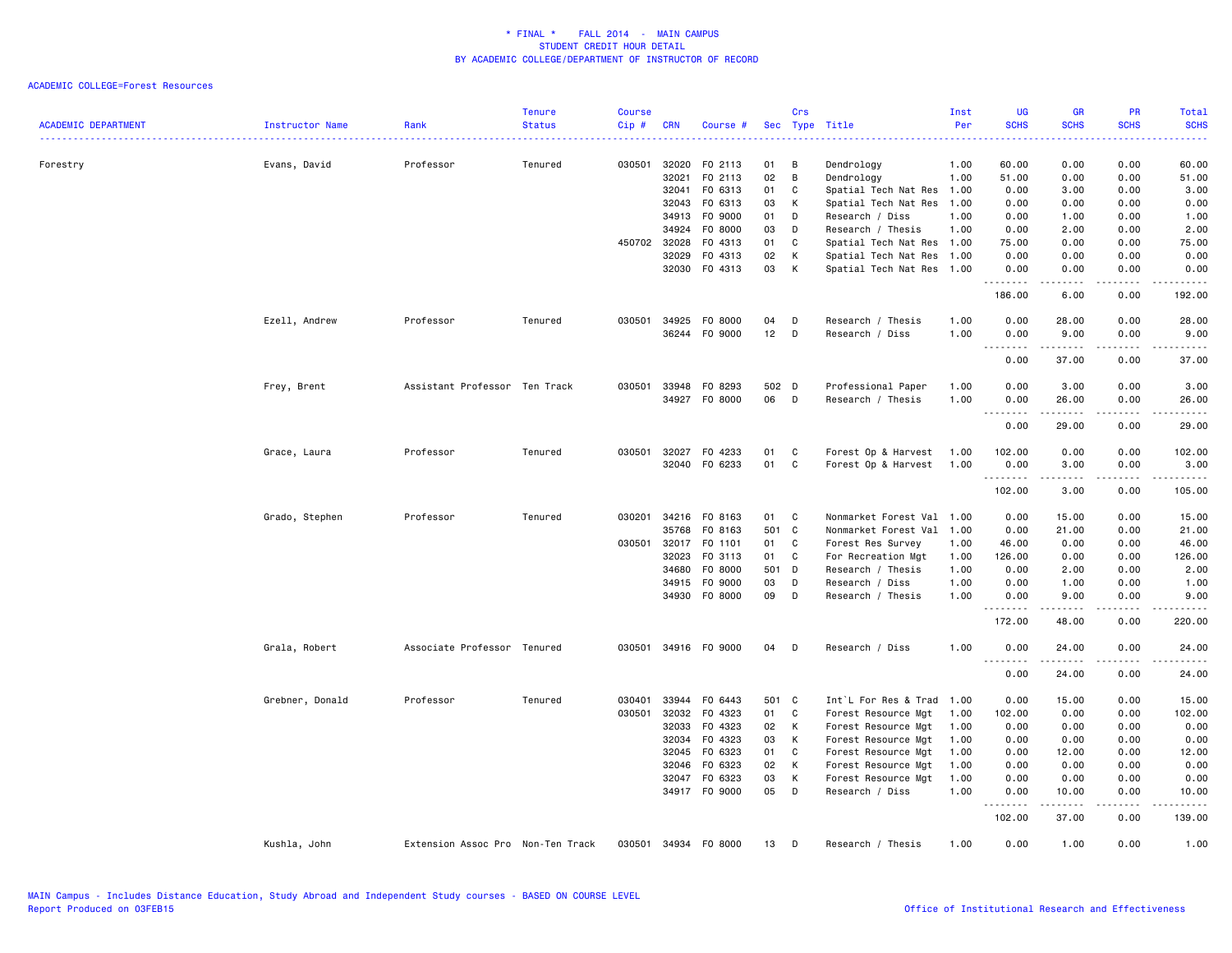| <b>ACADEMIC DEPARTMENT</b>                         | Instructor Name   | Rank                              | <b>Tenure</b><br><b>Status</b> | <b>Course</b><br>Cip# | <b>CRN</b>   | Course #      |                 | Crs | Sec Type Title            | Inst<br>Per | <b>UG</b><br><b>SCHS</b> | <b>GR</b><br><b>SCHS</b> | PR<br><b>SCHS</b>    | <b>Total</b><br><b>SCHS</b>                                                                                                                                                             |
|----------------------------------------------------|-------------------|-----------------------------------|--------------------------------|-----------------------|--------------|---------------|-----------------|-----|---------------------------|-------------|--------------------------|--------------------------|----------------------|-----------------------------------------------------------------------------------------------------------------------------------------------------------------------------------------|
|                                                    |                   |                                   |                                |                       |              |               |                 |     |                           |             |                          |                          |                      | .                                                                                                                                                                                       |
|                                                    |                   |                                   |                                |                       |              |               |                 |     |                           |             | --------<br>0.00         | --------<br>1.00         | 0.00                 | $\frac{1}{2} \left( \frac{1}{2} \right) \left( \frac{1}{2} \right) \left( \frac{1}{2} \right) \left( \frac{1}{2} \right) \left( \frac{1}{2} \right) \left( \frac{1}{2} \right)$<br>1.00 |
| Forestry                                           | Matney, Thomas    | Professor                         | Tenured                        | 030501                |              | 34918 FO 9000 | 06              | D   | Research / Diss           | 1.00        | 0.00                     | 5.00                     | 0.00                 | 5.00                                                                                                                                                                                    |
|                                                    |                   |                                   |                                |                       |              |               |                 |     |                           |             | 0.00                     | .<br>5.00                | .<br>0.00            | $\sim$ $\sim$ $\sim$ $\sim$<br>5.00                                                                                                                                                     |
|                                                    | Munn, Ian         | Non-Faculty                       | Tenured                        | 030501                | 34919        | F0 9000       | 07              | D   | Research / Diss           | 1.00        | 0.00                     | 1.00                     | 0.00                 | 1.00                                                                                                                                                                                    |
|                                                    |                   |                                   |                                |                       | 34936        | F0 8000       | 15              | D   | Research / Thesis         | 1.00        | 0.00                     | 11.00                    | 0.00                 | 11.00                                                                                                                                                                                   |
|                                                    |                   |                                   |                                |                       | 36128        | F0 8000       | 502 D           |     | Research / Thesis         | 1.00        | 0.00                     | 1.00                     | 0.00                 | 1.00                                                                                                                                                                                    |
|                                                    |                   |                                   |                                |                       | 030506 32022 | F0 3003       | 01              | -F  | Internship in Forest 1.00 |             | 9.00                     | 0.00<br>.                | 0.00<br>.            | 9.00<br>.                                                                                                                                                                               |
|                                                    |                   |                                   |                                |                       |              |               |                 |     |                           |             | 9.00                     | 13.00                    | 0.00                 | 22.00                                                                                                                                                                                   |
|                                                    | Roberts, Scott    | Professor                         | Tenured                        | 030501                | 32037        | F0 6123       | 01              | C   | Forest Ecology            | 1.00        | 0.00                     | 9.00                     | 0.00                 | 9.00                                                                                                                                                                                    |
|                                                    |                   |                                   |                                |                       | 32038        | F0 6123       | 02              | К   | Forest Ecology            | 1.00        | 0.00                     | 0.00                     | 0.00                 | 0.00                                                                                                                                                                                    |
|                                                    |                   |                                   |                                |                       | 32039        | F0 6123       | 03              | K   | Forest Ecology            | 1.00        | 0.00                     | 0.00                     | 0.00                 | 0.00                                                                                                                                                                                    |
|                                                    |                   |                                   |                                |                       | 32050        | FO 8111       | 01              | S   | Graduate Seminar          | 1.00        | 0.00                     | 5.00                     | 0.00                 | 5.00                                                                                                                                                                                    |
|                                                    |                   |                                   |                                |                       | 33945        | FO 8111       | 501 S           |     | Graduate Seminar          | 1.00        | 0.00                     | 3.00                     | 0.00                 | 3.00                                                                                                                                                                                    |
|                                                    |                   |                                   |                                |                       | 34920        | F0 9000       | 08              | D   | Research / Diss           | 1.00        | 0.00                     | 13.00                    | 0.00                 | 13.00                                                                                                                                                                                   |
|                                                    |                   |                                   |                                |                       | 34937        | F0 8000       | 16              | D   | Research / Thesis         | 1.00        | 0.00                     | 14.00                    | 0.00                 | 14.00                                                                                                                                                                                   |
|                                                    |                   |                                   |                                |                       |              | 36143 FO 8000 | 503 D           |     | Research / Thesis         | 1.00        | 0.00                     | 2.00                     | 0.00                 | 2.00                                                                                                                                                                                    |
|                                                    |                   |                                   |                                | 030502 32024          |              | F0 4123       | 01              | C   | Forest Ecology            | 1.00        | 114.00                   | 0.00                     | 0.00                 | 114.00                                                                                                                                                                                  |
|                                                    |                   |                                   |                                |                       | 32025        | F0 4123       | 02              | К   | Forest Ecology            | 1.00        | 0.00                     | 0.00                     | 0.00                 | 0.00                                                                                                                                                                                    |
|                                                    |                   |                                   |                                |                       | 32026        | F0 4123       | 03              | К   | Forest Ecology            | 1.00        | 0.00<br>.                | 0.00                     | 0.00                 | 0.00<br>.                                                                                                                                                                               |
|                                                    |                   |                                   |                                |                       |              |               |                 |     |                           |             | 114.00                   | 46.00                    | 0.00                 | 160.00                                                                                                                                                                                  |
|                                                    | Rousseau, Randall | Extension Professor Non-Ten Track |                                | 030501                | 34938        | F0 8000       | 17              | D   | Research / Thesis         | 1.00        | 0.00                     | 25.00                    | 0.00                 | 25.00                                                                                                                                                                                   |
|                                                    |                   |                                   |                                |                       |              | 36248 FO 9000 | 16              | D   | Research / Diss           | 1.00        | 0.00<br>.                | 2.00<br>.                | 0.00<br>-----        | 2.00<br>------                                                                                                                                                                          |
|                                                    |                   |                                   |                                |                       |              |               |                 |     |                           |             | 0.00                     | 27.00                    | 0.00                 | 27.00                                                                                                                                                                                   |
|                                                    | Siegert, Courtney | Assistant Professor Ten Track     |                                | 030501                | 34940        | F0 8000       | 19              | D   | Research / Thesis         | 1.00        | 0.00                     | 2.00                     | 0.00                 | 2.00                                                                                                                                                                                    |
|                                                    |                   |                                   |                                |                       |              | 36113 FO 8990 | 01              | C   | Special Topic In FO       | 1.00        | 0.00<br>.                | 15.00<br>.               | 0.00<br>.            | 15.00<br>. <u>.</u> .                                                                                                                                                                   |
|                                                    |                   |                                   |                                |                       |              |               |                 |     |                           |             | 0.00                     | 17.00                    | 0.00                 | 17.00                                                                                                                                                                                   |
|                                                    | Sun, Changyou     | Associate Professor Tenured       |                                | 030501                | 34941        | F0 9000       | 10 <sup>1</sup> | D   | Research / Diss           | 1.00        | 0.00                     | 17.00                    | 0.00                 | 17.00                                                                                                                                                                                   |
|                                                    |                   |                                   |                                |                       |              |               |                 |     |                           |             | .<br>0.00                | 17.00                    | 0.00                 | $\cdots$<br>17.00                                                                                                                                                                       |
|                                                    |                   |                                   |                                |                       |              |               |                 |     |                           |             | ========                 | ========                 | ---------            | <b>Expressed</b>                                                                                                                                                                        |
| Forestry<br>-------------------------------------- |                   |                                   |                                |                       |              |               |                 |     |                           |             | 685.00                   | 310.00                   | 0.00<br>$=$ ======== | 995,00                                                                                                                                                                                  |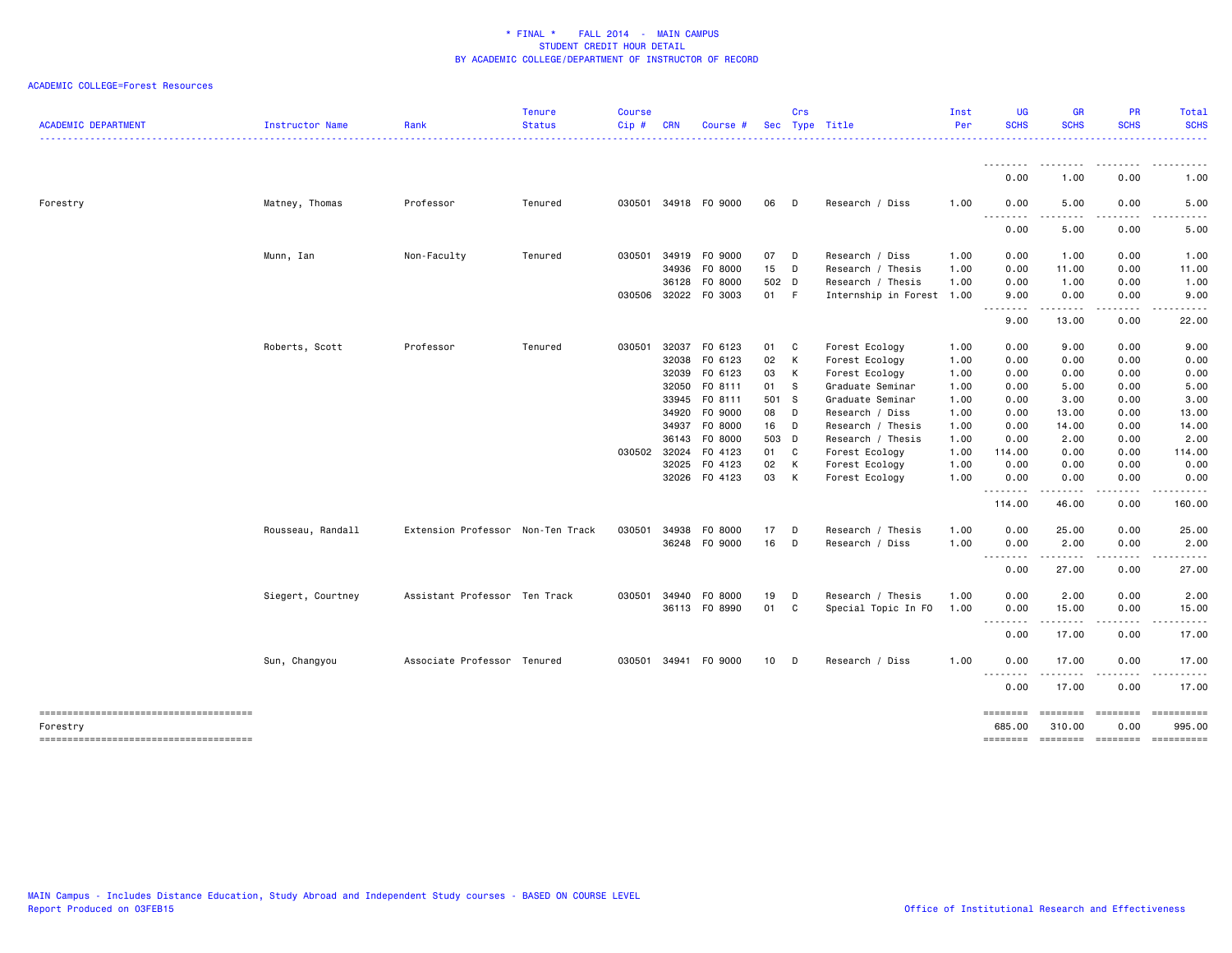| <b>ACADEMIC DEPARTMENT</b> | Instructor Name       | Rank                              | <b>Tenure</b><br><b>Status</b> | <b>Course</b><br>Cip# | <b>CRN</b>     | Course #             |          | Crs               | Sec Type Title               | Inst<br>Per  | <b>UG</b><br><b>SCHS</b><br>----                                                                                                                                                           | <b>GR</b><br><b>SCHS</b> | PR<br><b>SCHS</b>            | Total<br><b>SCHS</b><br><u>.</u>                                                                                                                             |
|----------------------------|-----------------------|-----------------------------------|--------------------------------|-----------------------|----------------|----------------------|----------|-------------------|------------------------------|--------------|--------------------------------------------------------------------------------------------------------------------------------------------------------------------------------------------|--------------------------|------------------------------|--------------------------------------------------------------------------------------------------------------------------------------------------------------|
| Sustainable Bioproducts    | Barnes, H. Michael    | Professor                         | Tenured                        | 030501                | 34768          | FP 9000              | 01       | D                 | Research / Diss              | 1.00         | 0.00                                                                                                                                                                                       | 13.00                    | 0.00                         | 13.00                                                                                                                                                        |
|                            |                       |                                   |                                | 030509                | 34221          | FP 4013              | 01       | C                 | Wood Anatomy                 | 0.10         | 1.50                                                                                                                                                                                       | 0.00                     | 0.00                         | 1.50                                                                                                                                                         |
|                            |                       |                                   |                                |                       | 34222          | FP 4013              | 02       | К                 | Wood Anatomy                 | 0.10         | 0.00                                                                                                                                                                                       | 0.00                     | 0.00                         | 0.00                                                                                                                                                         |
|                            |                       |                                   |                                |                       | 34224          | FP 6013              | 01       | C                 | Wood Anatomy                 | 0.10         | 0.00                                                                                                                                                                                       | 3.30                     | 0.00                         | 3.30                                                                                                                                                         |
|                            |                       |                                   |                                |                       |                | 34225 FP 6013        | 02       | К                 | Wood Anatomy                 | 0.10         | 0.00<br>$\sim$ $\sim$ $\sim$ $\sim$<br>$\sim$ $\sim$                                                                                                                                       | 0.00<br>-----            | 0.00<br>.                    | 0.00<br>$\frac{1}{2} \left( \frac{1}{2} \right) \left( \frac{1}{2} \right) \left( \frac{1}{2} \right) \left( \frac{1}{2} \right) \left( \frac{1}{2} \right)$ |
|                            |                       |                                   |                                |                       |                |                      |          |                   |                              |              | 1.50                                                                                                                                                                                       | 16.30                    | 0.00                         | 17.80                                                                                                                                                        |
|                            | Borazjani, Abdolhamid | Professor                         | Tenured                        | 030501                | 34755          | FP 8000              | 02       | D                 | Research / Thesis            | 1.00         | 0.00                                                                                                                                                                                       | 6.00                     | 0.00                         | 6.00                                                                                                                                                         |
|                            |                       |                                   |                                | 030599                | 34223          | FP 8133              | 01       | C                 | Environ Issues In Fp         | 1.00         | 0.00                                                                                                                                                                                       | 33.00                    | 0.00                         | 33.00                                                                                                                                                        |
|                            |                       |                                   |                                |                       |                |                      |          |                   |                              |              | $\omega$ $\omega$ $\omega$<br>$\frac{1}{2} \left( \frac{1}{2} \right) \left( \frac{1}{2} \right) \left( \frac{1}{2} \right) \left( \frac{1}{2} \right) \left( \frac{1}{2} \right)$<br>0.00 | 39.00                    | د د د د<br>0.00              | .<br>39.00                                                                                                                                                   |
|                            | Diehl, Susan          | Professor                         | Tenured                        | 030501                | 34756          | FP 8000              | 03       | D                 | Research / Thesis            | 1.00         | 0.00                                                                                                                                                                                       | 5.00                     | 0.00                         | 5.00                                                                                                                                                         |
|                            |                       |                                   |                                |                       | 34770          | FP 9000              | 03       | D                 | Research / Diss              | 1.00         | 0.00                                                                                                                                                                                       | 26.00                    | 0.00                         | 26.00                                                                                                                                                        |
|                            |                       |                                   |                                |                       | 240101 35869   | HON 4000             | 01       | $\mathbf{I}$      | Directed Individual          | 1.00         | 3.00                                                                                                                                                                                       | 0.00                     | 0.00                         | 3.00                                                                                                                                                         |
|                            |                       |                                   |                                |                       |                |                      |          |                   |                              |              | $\frac{1}{2} \left( \frac{1}{2} \right) \left( \frac{1}{2} \right) \left( \frac{1}{2} \right) \left( \frac{1}{2} \right) \left( \frac{1}{2} \right)$<br>$\sim$ $\sim$ $\sim$<br>3.00       | .<br>31.00               | .<br>0.00                    | د د د د د<br>34.00                                                                                                                                           |
|                            | Hassan, El Barbary    | Assistant Professor Ten Track     |                                |                       |                | 030501 34771 FP 9000 | 04       | D                 | Research / Diss              | 1.00         | 0.00                                                                                                                                                                                       | 9.00                     | 0.00                         | 9.00                                                                                                                                                         |
|                            |                       |                                   |                                |                       |                |                      |          |                   |                              |              | $\sim$<br>$\sim$ $\sim$ $\sim$<br>0.00                                                                                                                                                     | .<br>9.00                | $\sim$ $\sim$ $\sim$<br>0.00 | .<br>9.00                                                                                                                                                    |
|                            |                       |                                   |                                |                       |                |                      |          |                   |                              |              |                                                                                                                                                                                            |                          |                              |                                                                                                                                                              |
|                            | Jones, Paul           | Extension Assoc Pro Non-Ten Track |                                | 030501                | 34773          | FP 9000              | 06       | D                 | Research / Diss              | 1.00         | 0.00                                                                                                                                                                                       | 6.00                     | 0.00                         | 6.00                                                                                                                                                         |
|                            |                       |                                   |                                |                       | 36320          | FP 7000              | 01       | I                 | Directed Indiv Study 1.00    |              | 0.00                                                                                                                                                                                       | 3.00                     | 0.00                         | 3.00                                                                                                                                                         |
|                            |                       |                                   |                                |                       | 36321          | FP 7000              | 02       | $\mathbf{I}$      | Directed Indiv Study 1.00    |              | 0.00                                                                                                                                                                                       | 3.00                     | 0.00                         | 3.00                                                                                                                                                         |
|                            |                       |                                   |                                | 030509                | 36336          | FP 7000              | 03       | $\mathbf{I}$<br>C | Directed Indiv Study 1.00    |              | 0.00                                                                                                                                                                                       | 3.00                     | 0.00                         | 3.00                                                                                                                                                         |
|                            |                       |                                   |                                |                       | 32052<br>34221 | FP 1103<br>FP 4013   | 01       | C                 | Wood Tech & Products 1.00    |              | 39.00                                                                                                                                                                                      | 0.00                     | 0.00<br>0.00                 | 39.00                                                                                                                                                        |
|                            |                       |                                   |                                |                       | 34222          | FP 4013              | 01<br>02 | K                 | Wood Anatomy<br>Wood Anatomy | 0.90<br>0.90 | 13.50<br>0.00                                                                                                                                                                              | 0.00<br>0.00             | 0.00                         | 13.50<br>0.00                                                                                                                                                |
|                            |                       |                                   |                                |                       | 34224          | FP 6013              | 01       | C                 | Wood Anatomy                 | 0.90         | 0.00                                                                                                                                                                                       | 29.70                    | 0.00                         | 29.70                                                                                                                                                        |
|                            |                       |                                   |                                |                       |                | 34225 FP 6013        | 02       | К                 | Wood Anatomy                 | 0.90         | 0.00                                                                                                                                                                                       | 0.00                     | 0.00                         | 0.00                                                                                                                                                         |
|                            |                       |                                   |                                |                       |                |                      |          |                   |                              |              | .<br>$\frac{1}{2} \left( \frac{1}{2} \right) \left( \frac{1}{2} \right) \left( \frac{1}{2} \right) \left( \frac{1}{2} \right) \left( \frac{1}{2} \right)$                                  | .                        | .                            | $    -$                                                                                                                                                      |
|                            |                       |                                   |                                |                       |                |                      |          |                   |                              |              | 52.50                                                                                                                                                                                      | 44.70                    | 0.00                         | 97.20                                                                                                                                                        |
|                            | Nicholas, Darrel      | Professor                         | Tenured                        |                       |                | 030509 32059 FP 8111 | 01       | - S               | Research Seminar             | 1.00         | 0.00<br>.                                                                                                                                                                                  | 12.00<br>. <u>.</u>      | 0.00<br>$\frac{1}{2}$        | 12.00<br>.                                                                                                                                                   |
|                            |                       |                                   |                                |                       |                |                      |          |                   |                              |              | 0.00                                                                                                                                                                                       | 12.00                    | 0.00                         | 12.00                                                                                                                                                        |
|                            | Seale, Roy            | Professor                         | Tenured                        |                       |                | 030501 34776 FP 9000 | 09       | D                 | Research / Diss              | 1.00         | 0.00                                                                                                                                                                                       | 8.00                     | 0.00                         | 8.00                                                                                                                                                         |
|                            |                       |                                   |                                |                       |                |                      |          |                   |                              |              | $\sim$ $\sim$ $\sim$<br>$- - -$<br>0.00                                                                                                                                                    | 8.00                     | 0.00                         | 8.00                                                                                                                                                         |
|                            | Shmulsky, Rubin       | Professor                         | Tenured                        | 030501                | 34764          | FP 8000              | 11       | D                 | Research / Thesis            | 1.00         | 0.00                                                                                                                                                                                       | 11.00                    | 0.00                         | 11.00                                                                                                                                                        |
|                            |                       |                                   |                                |                       | 34777          | FP 9000              | 10       | D                 | Research / Diss              | 1.00         | 0.00                                                                                                                                                                                       | 6.00                     | 0.00                         | 6.00                                                                                                                                                         |
|                            |                       |                                   |                                | 030509                | 34217          | FP 4123              | 01       | C                 | Lumber Manufacture           | 1.00         | 39.00                                                                                                                                                                                      | 0.00                     | 0.00                         | 39.00                                                                                                                                                        |
|                            |                       |                                   |                                |                       | 34218          | FP 4123              | 02       | К                 | Lumber Manufacture           | 1.00         | 0.00                                                                                                                                                                                       | 0.00                     | 0.00                         | 0.00                                                                                                                                                         |
|                            |                       |                                   |                                |                       | 34219          | FP 6123              | 01       | C                 | Lumber Manufacture           | 1.00         | 0.00                                                                                                                                                                                       | 18.00                    | 0.00                         | 18.00                                                                                                                                                        |
|                            |                       |                                   |                                |                       | 34220          | FP 6123              | 02       | K                 | Lumber Manufacture           | 1.00         | 0.00<br>.                                                                                                                                                                                  | 0.00<br>.                | 0.00<br>.                    | 0.00<br>د د د د د                                                                                                                                            |
|                            |                       |                                   |                                |                       |                |                      |          |                   |                              |              | 39.00                                                                                                                                                                                      | 35.00                    | 0.00                         | 74.00                                                                                                                                                        |
|                            | Steele, Philip        | Research Professor                | Non-Ten Track                  | 030501                | 34778          | FP 9000              | 11       | D                 | Research / Diss              | 1.00         | 0.00                                                                                                                                                                                       | 9.00                     | 0.00                         | 9.00                                                                                                                                                         |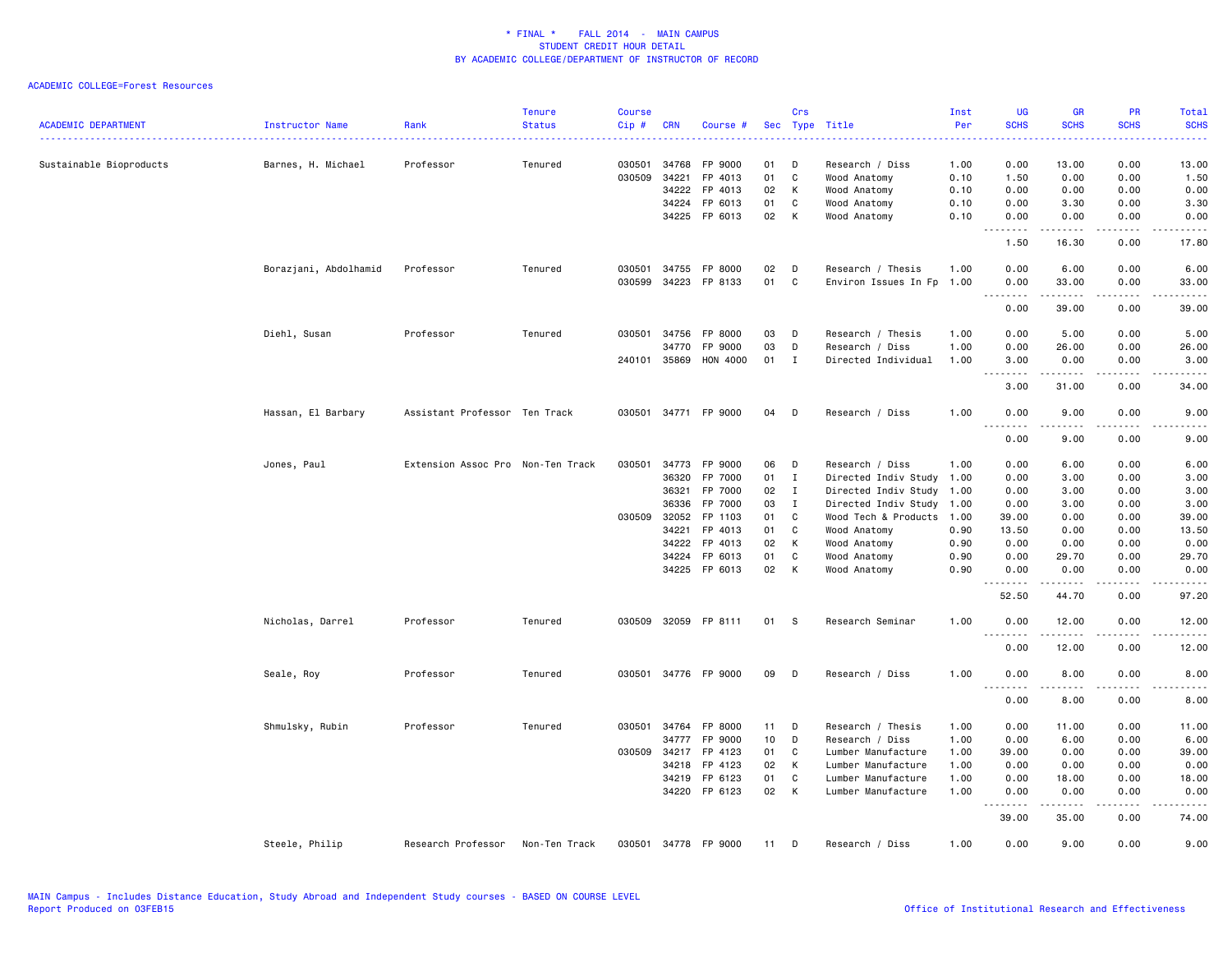| <b>ACADEMIC DEPARTMENT</b> | Instructor Name | Rank                          | Tenure<br><b>Status</b> | Course<br>Cip# | <b>CRN</b> | Course #             |                  | Crs | Sec Type Title    | Inst<br>Per | <b>UG</b><br><b>SCHS</b> | <b>GR</b><br><b>SCHS</b> | <b>PR</b><br><b>SCHS</b> | Total<br><b>SCHS</b>  |
|----------------------------|-----------------|-------------------------------|-------------------------|----------------|------------|----------------------|------------------|-----|-------------------|-------------|--------------------------|--------------------------|--------------------------|-----------------------|
|                            |                 |                               |                         |                |            |                      |                  |     |                   |             | ---------                | .                        |                          | .                     |
|                            |                 |                               |                         |                |            |                      |                  |     |                   |             | 0.00                     | 9.00                     | 0.00                     | 9.00                  |
| Sustainable Bioproducts    | Wan, Hui        | Associate Professor Ten Track |                         |                |            | 030501 34779 FP 9000 | 12 <sup>12</sup> | D   | Research / Diss   | 1.00        | 0.00                     | 6.00                     | 0.00                     | 6.00                  |
|                            |                 |                               |                         |                |            |                      |                  |     |                   |             | --------<br>0.00         | 6.00                     | ---------<br>0.00        | .<br>6.00             |
|                            | Zhang, Jilei    | Professor                     | Tenured                 | 030501         | 34767      | FP 8000              | 14               | D   | Research / Thesis | 1.00        | 0.00                     | 3.00                     | 0.00                     | 3.00                  |
|                            |                 |                               |                         |                |            | 34780 FP 9000        | 13               | D   | Research / Diss   | 1.00        | 0.00<br>---------        | 30.00                    | 0.00<br>---------        | 30.00<br>-------      |
|                            |                 |                               |                         |                |            |                      |                  |     |                   |             | 0.00                     | 33.00                    | 0.00                     | 33.00                 |
|                            |                 |                               |                         |                |            |                      |                  |     |                   |             | ========                 |                          | ========                 | ==========            |
| Sustainable Bioproducts    |                 |                               |                         |                |            |                      |                  |     |                   |             | 96.00                    | 243.00                   | 0.00                     | 339,00                |
|                            |                 |                               |                         |                |            |                      |                  |     |                   |             |                          |                          |                          | $=$ = = = = = = = = = |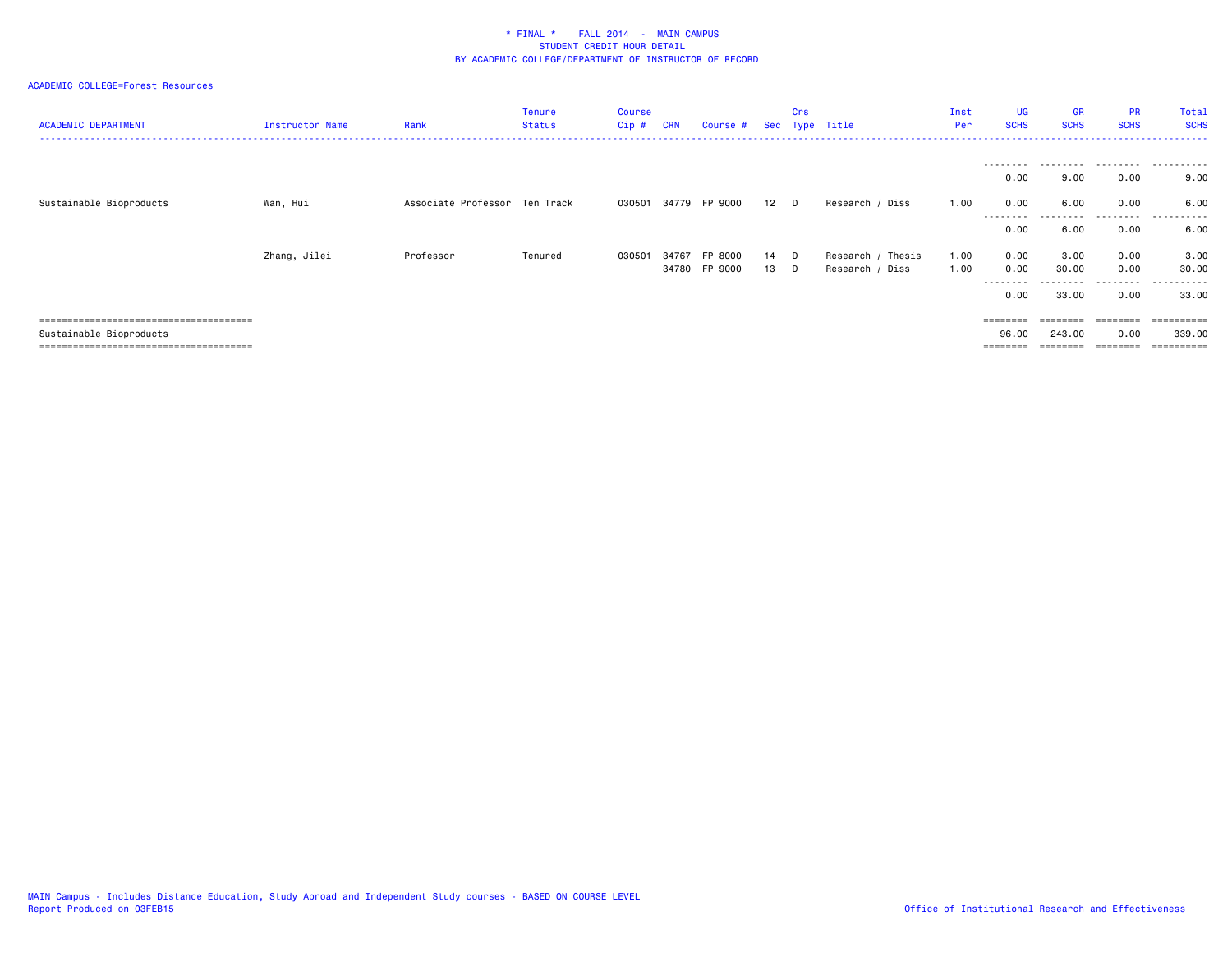| <b>ACADEMIC DEPARTMENT</b>        | Instructor Name    | Rank                              | <b>Tenure</b><br><b>Status</b> | Course<br>Cip# | <b>CRN</b>   | Course #              |    | Crs   | Sec Type Title            | Inst<br>Per | <b>UG</b><br><b>SCHS</b>                      | <b>GR</b><br><b>SCHS</b> | <b>PR</b><br><b>SCHS</b>                                                                                                          | <b>Total</b><br><b>SCHS</b><br>.                                                                                                   |
|-----------------------------------|--------------------|-----------------------------------|--------------------------------|----------------|--------------|-----------------------|----|-------|---------------------------|-------------|-----------------------------------------------|--------------------------|-----------------------------------------------------------------------------------------------------------------------------------|------------------------------------------------------------------------------------------------------------------------------------|
| Wildlife, Fisheries & Aquaculture | Allen, Peter       | Assistant Professor Ten Track     |                                | 030201         | 34200        | WFA 4173              | 01 | C     | Fish Physiology           | 1.00        | 57.00                                         | 0.00                     | 0.00                                                                                                                              | 57.00                                                                                                                              |
|                                   |                    |                                   |                                |                | 34201        | WFA 4173              | 02 | K     | Fish Physiology           | 1.00        | 0.00                                          | 0.00                     | 0.00                                                                                                                              | 0.00                                                                                                                               |
|                                   |                    |                                   |                                |                | 34202        | WFA 4173              | 03 | К     | Fish Physiology           | 1.00        | 0.00                                          | 0.00                     | 0.00                                                                                                                              | 0.00                                                                                                                               |
|                                   |                    |                                   |                                |                | 34203        | WFA 6173              | 01 | C     | Fish Physiology           | 1.00        | 0.00                                          | 27.00                    | 0.00                                                                                                                              | 27.00                                                                                                                              |
|                                   |                    |                                   |                                |                | 34204        | WFA 6173              | 02 | К     | Fish Physiology           | 1.00        | 0.00                                          | 0.00                     | 0.00                                                                                                                              | 0.00                                                                                                                               |
|                                   |                    |                                   |                                |                | 34205        | WFA 6173              | 03 | К     | Fish Physiology           | 1.00        | 0.00                                          | 0.00                     | 0.00                                                                                                                              | 0.00                                                                                                                               |
|                                   |                    |                                   |                                | 030601         | 35185        | WFA 4000              | 01 | Ι.    | Directed Indiv Study      | 1.00        | 3.00                                          | 0.00                     | 0.00                                                                                                                              | 3.00                                                                                                                               |
|                                   |                    |                                   |                                |                | 35293        | <b>WFA 8000</b>       | 01 | D     | Research / Thesis         | 1.00        | 0.00                                          | 21.00                    | 0.00                                                                                                                              | 21.00                                                                                                                              |
|                                   |                    |                                   |                                |                | 35314        | <b>WFA 9000</b>       | 01 | D     | Research / Diss           | 1.00        | 0.00                                          | 27.00                    | 0.00                                                                                                                              | 27.00                                                                                                                              |
|                                   |                    |                                   |                                |                | 35716        | WFA 4000              | 02 | Ι.    | Directed Indiv Study 1.00 |             | 4.00<br>.<br>$\frac{1}{2}$                    | 0.00<br>.                | 0.00<br>$\sim$ $\sim$ $\sim$ $\sim$                                                                                               | 4.00<br>.                                                                                                                          |
|                                   |                    |                                   |                                |                |              |                       |    |       |                           |             | 64.00                                         | 75.00                    | 0.00                                                                                                                              | 139.00                                                                                                                             |
|                                   | Ayers, Christopher | Instructor                        | Non-Ten Track                  | 030201         | 33570        | WFA 1102              | 01 | C     | Wildl & Fish Profess      | 0.35        | 57.40                                         | 0.00                     | 0.00                                                                                                                              | 57.40                                                                                                                              |
|                                   |                    |                                   |                                |                | 33591        | WFA 4433              | 01 | C     | Mammalogy                 | 1.00        | 180.00                                        | 0.00                     | 0.00                                                                                                                              | 180.00                                                                                                                             |
|                                   |                    |                                   |                                |                | 33592        | WFA 4433              | 02 | К     | Mammalogy                 | 1.00        | 0.00                                          | 0.00                     | 0.00                                                                                                                              | 0.00                                                                                                                               |
|                                   |                    |                                   |                                |                | 33593        | WFA 4433              | 03 | К     | Mammalogy                 | 1.00        | 0.00                                          | 0.00                     | 0.00                                                                                                                              | 0.00                                                                                                                               |
|                                   |                    |                                   |                                |                | 33594        | WFA 4433              | 04 | К     | Mammalogy                 | 1.00        | 0.00<br>.                                     | 0.00                     | 0.00<br>$\frac{1}{2} \left( \frac{1}{2} \right) \left( \frac{1}{2} \right) \left( \frac{1}{2} \right) \left( \frac{1}{2} \right)$ | 0.00<br>.                                                                                                                          |
|                                   |                    |                                   |                                |                |              |                       |    |       |                           |             | 237.40                                        | 0.00                     | 0.00                                                                                                                              | 237.40                                                                                                                             |
|                                   | Belant, Jerrold    | Associate Professor Tenured       |                                | 030601         | 35294        | <b>WFA 8000</b>       | 02 | D     | Research / Thesis         | 1.00        | 0.00                                          | 4.00                     | 0.00                                                                                                                              | 4.00                                                                                                                               |
|                                   |                    |                                   |                                |                |              | 35315 WFA 9000        | 02 | D     | Research / Diss           | 1.00        | 0.00                                          | 38.00                    | 0.00                                                                                                                              | 38.00                                                                                                                              |
|                                   |                    |                                   |                                |                |              |                       |    |       |                           |             | $\sim$ $\sim$<br>$\sim$ $\sim$ $\sim$<br>0.00 | 42.00                    | 0.00                                                                                                                              | $\frac{1}{2} \left( \frac{1}{2} \right) \left( \frac{1}{2} \right) \left( \frac{1}{2} \right) \left( \frac{1}{2} \right)$<br>42.00 |
|                                   | Boyd, Christopher  | Non-Employee                      | Not Applicable                 |                |              | 030601 35316 WFA 9000 | 03 | D     | Research / Diss           | 1.00        | 0.00                                          | 12.00                    | 0.00                                                                                                                              | 12.00                                                                                                                              |
|                                   |                    |                                   |                                |                |              |                       |    |       |                           |             | $\sim$ $\sim$<br>.<br>0.00                    | .<br>12.00               | د د د د<br>0.00                                                                                                                   | .<br>12.00                                                                                                                         |
|                                   | Burger, Leslie     | Extension Instructo Non-Ten Track |                                | 030201         |              | 34215 WFA 1001        |    | F02 C | First Year Seminar        | 1.00        | 26.00<br>.                                    | 0.00<br>.                | 0.00<br>.                                                                                                                         | 26.00<br>.                                                                                                                         |
|                                   |                    |                                   |                                |                |              |                       |    |       |                           |             | 26.00                                         | 0.00                     | 0.00                                                                                                                              | 26.00                                                                                                                              |
|                                   | Davis, John        | Assistant Professor Ten Track     |                                |                | 030102 34206 | WFA 4383              | 01 | В     | Wetlands Ecol & Mgt       | 1.00        | 57.00                                         | 0.00                     | 0.00                                                                                                                              | 57.00                                                                                                                              |
|                                   |                    |                                   |                                |                | 34207        | WFA 6383              | 01 | B     | Wetlands Ecol & Mgt       | 1.00        | 0.00                                          | 9.00                     | 0.00                                                                                                                              | 9.00                                                                                                                               |
|                                   |                    |                                   |                                | 030601         | 35296        | <b>WFA 8000</b>       | 04 | D     | Research / Thesis         | 1.00        | 0.00                                          | 14.00                    | 0.00                                                                                                                              | 14.00                                                                                                                              |
|                                   |                    |                                   |                                |                | 35318        | <b>WFA 9000</b>       | 05 | D     | Research / Diss           | 1.00        | 0.00                                          | 18.00                    | 0.00                                                                                                                              | 18.00                                                                                                                              |
|                                   |                    |                                   |                                |                |              | 36614 WFA 7000        | 03 | I     | Directed Indiv Study 1.00 |             | 0.00<br>.                                     | 1.00                     | 0.00                                                                                                                              | 1.00<br>$\cdots$                                                                                                                   |
|                                   |                    |                                   |                                |                |              |                       |    |       |                           |             | 57.00                                         | 42.00                    | 0.00                                                                                                                              | 99.00                                                                                                                              |
|                                   | Demarais, Stephen  | Professor                         | Tenured                        | 030201         | 34826        | <b>WFA 3000</b>       | 02 | E     | Internship                | 1.00        | 5.00                                          | 0.00                     | 0.00                                                                                                                              | 5.00                                                                                                                               |
|                                   |                    |                                   |                                | 030601         | 34208        | WFA 4494              | 01 | B     | Lg Mamm Ecol & Mgt        | 1.00        | 48.00                                         | 0.00                     | 0.00                                                                                                                              | 48.00                                                                                                                              |
|                                   |                    |                                   |                                |                | 35297        | <b>WFA 8000</b>       | 05 | D     | Research / Thesis         | 1.00        | 0.00                                          | 1.00                     | 0.00                                                                                                                              | 1.00                                                                                                                               |
|                                   |                    |                                   |                                |                | 35319        | <b>WFA 9000</b>       | 06 | D     | Research / Diss           | 1.00        | 0.00                                          | 10.00                    | 0.00                                                                                                                              | 10.00                                                                                                                              |
|                                   |                    |                                   |                                | 080601         | 34209        | WFA 6494              | 01 | B     | Lg Mamm Ecol & Mgt        | 1.00        | 0.00<br>.                                     | 16.00<br>.               | 0.00<br>.                                                                                                                         | 16.00<br>.                                                                                                                         |
|                                   |                    |                                   |                                |                |              |                       |    |       |                           |             | 53.00                                         | 27.00                    | 0.00                                                                                                                              | 80.00                                                                                                                              |
|                                   | Dibble, Eric       | Professor                         | Tenured                        | 030601         | 35298        | WFA 8000              | 06 | D     | Research / Thesis         | 1.00        | 0.00                                          | 10.00                    | 0.00                                                                                                                              | 10.00                                                                                                                              |
|                                   |                    |                                   |                                |                | 35308        | <b>WFA 8000</b>       | 16 | D     | Research / Thesis         | 1.00        | 0.00                                          | 14.00                    | 0.00                                                                                                                              | 14.00                                                                                                                              |
|                                   |                    |                                   |                                |                | 35320        | <b>WFA 9000</b>       | 07 | D     | Research / Diss           | 1.00        | 0.00                                          | 6.00                     | 0.00                                                                                                                              | 6.00                                                                                                                               |
|                                   |                    |                                   |                                |                | 35330        | <b>WFA 9000</b>       | 17 | D     | Research / Diss           | 1.00        | 0.00                                          | 14.00                    | 0.00                                                                                                                              | 14.00                                                                                                                              |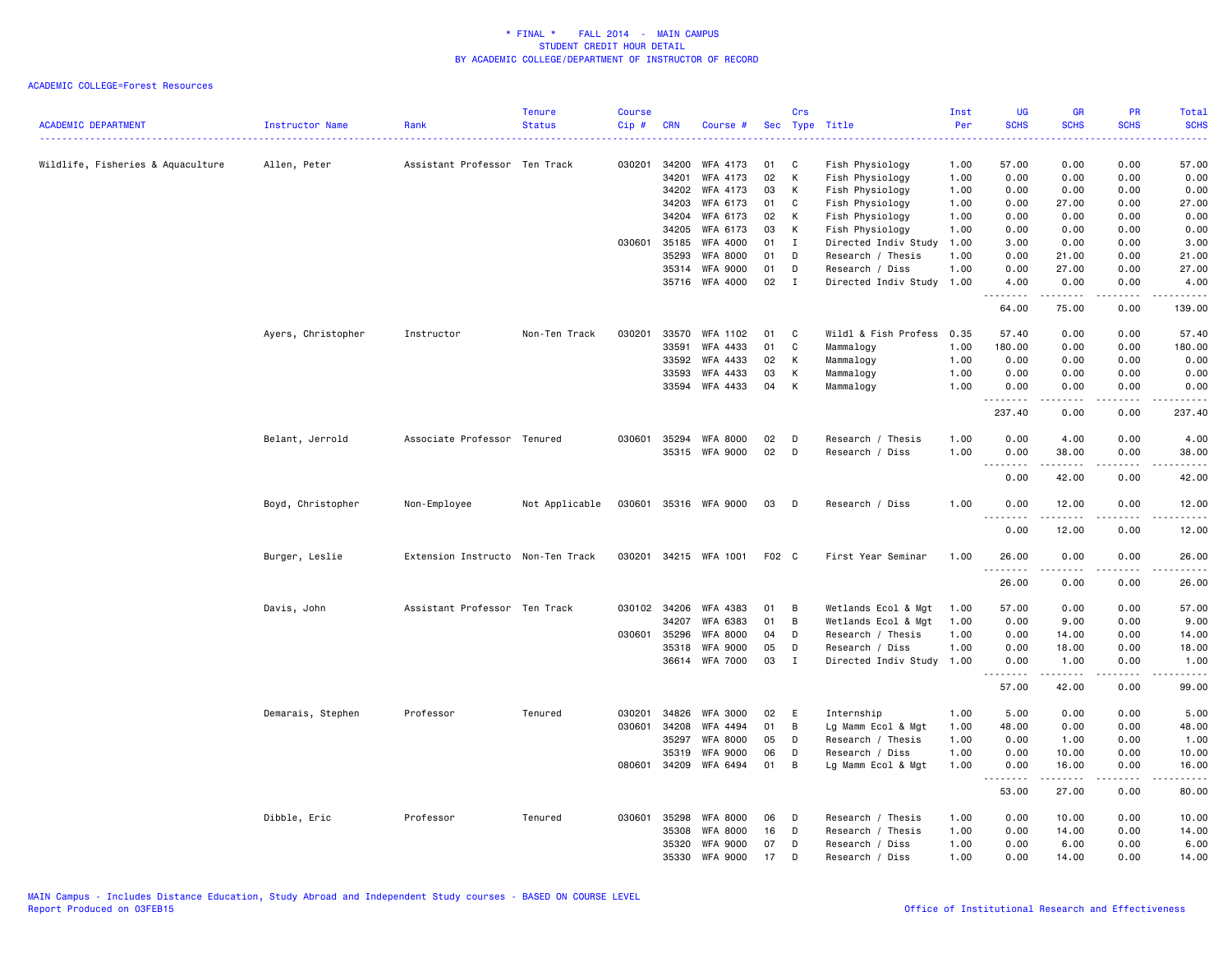| <b>ACADEMIC DEPARTMENT</b>        | Instructor Name   | Rank                               | <b>Tenure</b><br><b>Status</b> | <b>Course</b><br>$Cip \#$ | <b>CRN</b>            | Course #                           |             | Crs    | Sec Type Title                         | Inst<br>Per  | <b>UG</b><br><b>SCHS</b>           | <b>GR</b><br><b>SCHS</b>                                                                                                                                      | PR<br><b>SCHS</b>                   | Total<br><b>SCHS</b> |
|-----------------------------------|-------------------|------------------------------------|--------------------------------|---------------------------|-----------------------|------------------------------------|-------------|--------|----------------------------------------|--------------|------------------------------------|---------------------------------------------------------------------------------------------------------------------------------------------------------------|-------------------------------------|----------------------|
|                                   |                   |                                    |                                |                           |                       |                                    |             |        |                                        |              | .                                  | ------                                                                                                                                                        | .                                   | .                    |
|                                   |                   |                                    |                                |                           |                       |                                    |             |        |                                        |              | 0.00                               | 44.00                                                                                                                                                         | 0.00                                | 44.00                |
| Wildlife, Fisheries & Aquaculture | Hunt, Kevin       | Professor                          | Tenured                        | 030201                    | 33570                 | <b>WFA 1102</b>                    | 01          | C      | Wildl & Fish Profess 0.65              |              | 106.60                             | 0.00                                                                                                                                                          | 0.00                                | 106.60               |
|                                   |                   |                                    |                                |                           | 33571<br>030601 35299 | <b>WFA 3000</b><br><b>WFA 8000</b> | 01<br>07    | E<br>D | Internship<br>Research / Thesis        | 1.00<br>1.00 | 12.00<br>0.00                      | 0.00<br>1.00                                                                                                                                                  | 0.00<br>0.00                        | 12.00<br>1.00        |
|                                   |                   |                                    |                                |                           |                       |                                    |             |        |                                        |              | .<br>118.60                        | <u>.</u><br>1.00                                                                                                                                              | $\sim$ $\sim$ $\sim$ $\sim$<br>0.00 | .<br>119.60          |
|                                   | Jackson, Donald   | Lecturer                           | Non-Ten Track                  | 030301                    | 33588                 | WFA 4313                           | 01          | C      | Fisheries Manage                       | 1.00         | 84.00                              | 0.00                                                                                                                                                          | 0.00                                | 84.00                |
|                                   |                   |                                    |                                |                           | 33600                 | WFA 6313                           | 01          | C      | Fisheries Manage                       | 1.00         | 0.00                               | 3.00                                                                                                                                                          | 0.00                                | 3.00                 |
|                                   |                   |                                    |                                |                           |                       |                                    |             |        |                                        |              | $\sim$ $\sim$ $\sim$<br>.<br>84.00 | 3.00                                                                                                                                                          | $\sim$ $\sim$ $\sim$<br>0.00        | والمستحدث<br>87.00   |
|                                   | Jones, Jeanne     | Professor                          | Tenured                        | 030601                    | 34212                 | WFA 8344                           | 01          | В      | Wildlife Habitat Mgt                   | 1.00         | 0.00                               | 24.00                                                                                                                                                         | 0.00                                | 24.00                |
|                                   |                   |                                    |                                |                           | 35300                 | <b>WFA 8000</b><br>35322 WFA 9000  | 08<br>09    | D<br>D | Research / Thesis<br>Research / Diss   | 1.00<br>1.00 | 0.00<br>0.00                       | 1.00<br>6.00                                                                                                                                                  | 0.00<br>0.00                        | 1.00<br>6.00         |
|                                   |                   |                                    |                                |                           |                       |                                    |             |        |                                        |              | .<br>0.00                          | .<br>31.00                                                                                                                                                    | .<br>0.00                           | .                    |
|                                   |                   |                                    |                                |                           |                       |                                    |             |        |                                        |              |                                    |                                                                                                                                                               |                                     | 31.00                |
|                                   | Jones, Walter     | Extension Professor Non-Ten Track  |                                | 030201                    | 33589                 | WFA 4353                           | 01          | C      | FW Policy & Law Enf                    | 1.00         | 138.00                             | 0.00                                                                                                                                                          | 0.00                                | 138.00               |
|                                   |                   |                                    |                                |                           | 33601                 | WFA 6353<br>030601 35323 WFA 9000  | 01<br>10    | C<br>D | FW Policy & Law Enf<br>Research / Diss | 1.00<br>1.00 | 0.00<br>0.00                       | 6.00<br>2.00                                                                                                                                                  | 0.00<br>0.00                        | 6.00<br>2.00         |
|                                   |                   |                                    |                                |                           |                       |                                    |             |        |                                        |              | .                                  | .                                                                                                                                                             | .                                   | .                    |
|                                   |                   |                                    |                                |                           |                       |                                    |             |        |                                        |              | 138.00                             | 8.00                                                                                                                                                          | 0.00                                | 146.00               |
|                                   | Kaminski, Richard | Professor                          | Tenured                        | 030601                    |                       | 35324 WFA 9000                     | 11          | D      | Research / Diss                        | 1.00         | 0.00<br>.                          | 1.00<br><u>.</u>                                                                                                                                              | 0.00<br>$\sim$ $\sim$ $\sim$        | 1.00<br>.            |
|                                   |                   |                                    |                                |                           |                       |                                    |             |        |                                        |              | 0.00                               | 1.00                                                                                                                                                          | 0.00                                | 1.00                 |
|                                   | Leopold, Bruce    | Professor                          | Tenured                        |                           |                       | 030601 34210 WFA 8144              | 01          | В      | Theory WIldl Pop Eco                   | 1.00         | 0.00                               | 40.00                                                                                                                                                         | 0.00                                | 40.00                |
|                                   |                   |                                    |                                |                           | 35326                 | WFA 9000                           | 13          | D      | Research / Diss                        | 1.00         | 0.00                               | 1.00                                                                                                                                                          | 0.00                                | 1.00                 |
|                                   |                   |                                    |                                |                           |                       |                                    |             |        |                                        |              | <u> - - - - - - - -</u><br>0.00    | $\frac{1}{2} \left( \frac{1}{2} \right) \left( \frac{1}{2} \right) \left( \frac{1}{2} \right) \left( \frac{1}{2} \right) \left( \frac{1}{2} \right)$<br>41.00 | $\sim$ $\sim$ $\sim$ $\sim$<br>0.00 | وبالمست<br>41.00     |
|                                   | Loman, Zachary    | Grad Research Assis Not Applicable |                                | 030201                    | 33573                 | <b>WFA 3133</b>                    | 01          | C      | Ap Aq Ter Ecol                         | 1.00         | 249.00                             | 0.00                                                                                                                                                          | 0.00                                | 249.00               |
|                                   |                   |                                    |                                |                           | 33574                 | WFA 3133                           | 02          | к      | Ap Aq Ter Ecol                         | 1.00         | 0.00                               | 0.00                                                                                                                                                          | 0.00                                | 0.00                 |
|                                   |                   |                                    |                                |                           | 33575<br>33576        | WFA 3133<br>WFA 3133               | 03<br>04    | Κ<br>K | Ap Aq Ter Ecol<br>Ap Aq Ter Ecol       | 1.00<br>1.00 | 0.00<br>0.00                       | 0.00<br>0.00                                                                                                                                                  | 0.00<br>0.00                        | 0.00<br>0.00         |
|                                   |                   |                                    |                                |                           |                       |                                    |             |        |                                        |              |                                    |                                                                                                                                                               |                                     |                      |
|                                   |                   |                                    |                                |                           |                       |                                    |             |        |                                        |              | 249.00                             | 0.00                                                                                                                                                          | 0.00                                | 249.00               |
|                                   | Martin, James     | Assistant Professor Ten Track      |                                | 030601                    | 35305                 | <b>WFA 8000</b>                    | 13          | D      | Research / Thesis                      | 1.00         | 0.00                               | 27.00                                                                                                                                                         | 0.00                                | 27.00                |
|                                   |                   |                                    |                                | 140801                    | 35327<br>35812        | <b>WFA 9000</b><br>CE 8000         | 14<br>509 D | D      | Research / Diss<br>Research / Thesis   | 1.00<br>1.00 | 0.00<br>0.00                       | 25.00<br>4.00                                                                                                                                                 | 0.00<br>0.00                        | 25.00<br>4.00        |
|                                   |                   |                                    |                                |                           |                       | 35813 CE 9000                      | 509 D       |        | Research / Diss                        | 1.00         | 0.00                               | 2.00                                                                                                                                                          | 0.00                                | 2.00                 |
|                                   |                   |                                    |                                |                           |                       |                                    |             |        |                                        |              | .<br>0.00                          | .<br>58.00                                                                                                                                                    | .<br>0.00                           | .<br>58.00           |
|                                   | McConnell, Mark   | Grad Research Assis Not Applicable |                                | 030201                    | 33569                 | WFA 1001                           | F01 C       |        | First Year Seminar                     | 1.00         | 37.00                              | 0.00                                                                                                                                                          | 0.00                                | 37.00                |
|                                   |                   |                                    |                                |                           | 33580                 | WFA 4153                           | 01          | C      | Prin Wild Con & Man                    | 1.00         | 207.00                             | 0.00                                                                                                                                                          | 0.00                                | 207.00               |
|                                   |                   |                                    |                                |                           | 33581<br>33582        | WFA 4153                           | 02          | K<br>K | Prin Wild Con & Man                    | 1.00         | 0.00<br>0.00                       | 0.00<br>0.00                                                                                                                                                  | 0.00<br>0.00                        | 0.00                 |
|                                   |                   |                                    |                                |                           |                       | WFA 4153                           | 03          |        | Prin Wild Con & Man                    | 1.00         |                                    |                                                                                                                                                               |                                     | 0.00                 |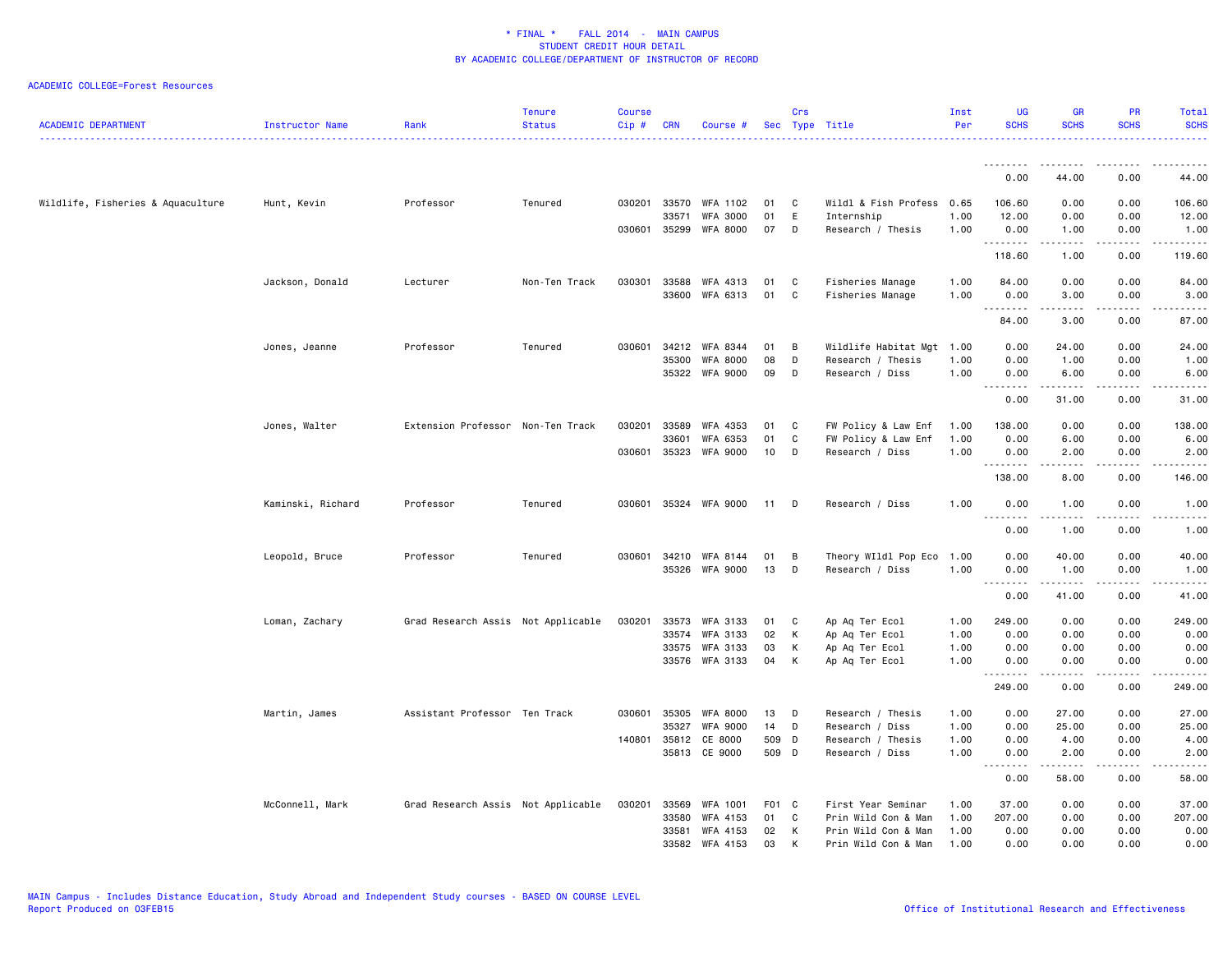| <b>ACADEMIC DEPARTMENT</b>                                                 | Instructor Name     | Rank                              | <b>Tenure</b><br><b>Status</b> | Course<br>Cip# | <b>CRN</b> | Course #        |    | Crs          | Sec Type Title            | Inst<br>Per | <b>UG</b><br><b>SCHS</b> | <b>GR</b><br><b>SCHS</b>                                                                                                                                                                                                                                                                                                                     | PR<br><b>SCHS</b> | Total<br><b>SCHS</b>                                                                                                                                                                                                                                                                                                                                                                                                                |
|----------------------------------------------------------------------------|---------------------|-----------------------------------|--------------------------------|----------------|------------|-----------------|----|--------------|---------------------------|-------------|--------------------------|----------------------------------------------------------------------------------------------------------------------------------------------------------------------------------------------------------------------------------------------------------------------------------------------------------------------------------------------|-------------------|-------------------------------------------------------------------------------------------------------------------------------------------------------------------------------------------------------------------------------------------------------------------------------------------------------------------------------------------------------------------------------------------------------------------------------------|
|                                                                            |                     |                                   |                                |                |            |                 |    |              |                           |             | <u>.</u><br>244.00       | $- - -$<br>0.00                                                                                                                                                                                                                                                                                                                              | 0.00              | 244.00                                                                                                                                                                                                                                                                                                                                                                                                                              |
| Wildlife, Fisheries & Aquaculture                                          | Miranda, Leandro    | Non-Employee                      | Not Applicable                 | 030601         |            | 35328 WFA 9000  | 15 | D            | Research / Diss           | 1.00        | 0.00                     | 3.00                                                                                                                                                                                                                                                                                                                                         | 0.00              | 3.00                                                                                                                                                                                                                                                                                                                                                                                                                                |
|                                                                            |                     |                                   |                                |                |            |                 |    |              |                           |             | 0.00                     | .<br>3.00                                                                                                                                                                                                                                                                                                                                    | 0.00              | 3.00                                                                                                                                                                                                                                                                                                                                                                                                                                |
|                                                                            | Neal, Jason         | Extension Assoc Pro Non-Ten Track |                                | 030601         | 35307      | <b>WFA 8000</b> | 15 | D            | Research / Thesis         | 1.00        | 0.00                     | 6.00                                                                                                                                                                                                                                                                                                                                         | 0.00              | 6.00                                                                                                                                                                                                                                                                                                                                                                                                                                |
|                                                                            |                     |                                   |                                |                | 35329      | <b>WFA 9000</b> | 16 | D            | Research / Diss           | 1.00        | 0.00                     | 10.00                                                                                                                                                                                                                                                                                                                                        | 0.00              | 10.00                                                                                                                                                                                                                                                                                                                                                                                                                               |
|                                                                            |                     |                                   |                                |                |            | 35912 WFA 4000  | 05 | $\mathbf{I}$ | Directed Indiv Study 1.00 |             | 3.00<br>.                | 0.00<br>$\frac{1}{2} \left( \begin{array}{ccc} 1 & 0 & 0 & 0 \\ 0 & 0 & 0 & 0 \\ 0 & 0 & 0 & 0 \\ 0 & 0 & 0 & 0 \\ 0 & 0 & 0 & 0 \\ 0 & 0 & 0 & 0 \\ 0 & 0 & 0 & 0 \\ 0 & 0 & 0 & 0 \\ 0 & 0 & 0 & 0 \\ 0 & 0 & 0 & 0 \\ 0 & 0 & 0 & 0 & 0 \\ 0 & 0 & 0 & 0 & 0 \\ 0 & 0 & 0 & 0 & 0 \\ 0 & 0 & 0 & 0 & 0 \\ 0 & 0 & 0 & 0 & 0 \\ 0 & 0 & 0$ | 0.00<br>.         | 3.00<br>.                                                                                                                                                                                                                                                                                                                                                                                                                           |
|                                                                            |                     |                                   |                                |                |            |                 |    |              |                           |             | 3.00                     | 16.00                                                                                                                                                                                                                                                                                                                                        | 0.00              | 19.00                                                                                                                                                                                                                                                                                                                                                                                                                               |
|                                                                            | Rush, Scott         | Assistant Professor Ten Track     |                                | 030601         | 35309      | <b>WFA 8000</b> | 17 | D            | Research / Thesis         | 1.00        | 0.00                     | 27.00                                                                                                                                                                                                                                                                                                                                        | 0.00              | 27.00                                                                                                                                                                                                                                                                                                                                                                                                                               |
|                                                                            |                     |                                   |                                |                | 35331      | <b>WFA 9000</b> | 18 | D            | Research / Diss           | 1.00        | 0.00                     | 10.00                                                                                                                                                                                                                                                                                                                                        | 0.00              | 10.00                                                                                                                                                                                                                                                                                                                                                                                                                               |
|                                                                            |                     |                                   |                                |                | 35875      | WFA 4000        | 04 | $\mathbf{I}$ | Directed Indiv Study 1.00 |             | 3.00                     | 0.00                                                                                                                                                                                                                                                                                                                                         | 0.00              | 3.00                                                                                                                                                                                                                                                                                                                                                                                                                                |
|                                                                            |                     |                                   |                                |                | 36648      | WFA 4000        | 07 | $\mathbf{I}$ | Directed Indiv Study      | 1.00        | 3.00                     | 0.00                                                                                                                                                                                                                                                                                                                                         | 0.00              | 3.00                                                                                                                                                                                                                                                                                                                                                                                                                                |
|                                                                            |                     |                                   |                                |                | 36649      | WFA 4000        | 08 | $\mathbf{I}$ | Directed Indiv Study 1.00 |             | 3.00<br>.                | 0.00<br>.                                                                                                                                                                                                                                                                                                                                    | 0.00<br>.         | 3.00                                                                                                                                                                                                                                                                                                                                                                                                                                |
|                                                                            |                     |                                   |                                |                |            |                 |    |              |                           |             | 9.00                     | 37.00                                                                                                                                                                                                                                                                                                                                        | 0.00              | 46.00                                                                                                                                                                                                                                                                                                                                                                                                                               |
|                                                                            | Schramm, Harold     | Non-Employee                      | Not Applicable                 | 030301         | 34211      | WFA 8273        | 01 | C            | Advanced Fisheries M      | 1.00        | 0.00                     | 15.00                                                                                                                                                                                                                                                                                                                                        | 0.00              | 15.00                                                                                                                                                                                                                                                                                                                                                                                                                               |
|                                                                            |                     |                                   |                                | 030601         | 35310      | <b>WFA 8000</b> | 18 | D            | Research / Thesis         | 1.00        | 0.00                     | 10.00                                                                                                                                                                                                                                                                                                                                        | 0.00              | 10.00                                                                                                                                                                                                                                                                                                                                                                                                                               |
|                                                                            |                     |                                   |                                |                | 35332      | WFA 9000        | 19 | D            | Research / Diss           | 1.00        | 0.00<br>-----            | 21.00<br>.                                                                                                                                                                                                                                                                                                                                   | 0.00              | 21.00                                                                                                                                                                                                                                                                                                                                                                                                                               |
|                                                                            |                     |                                   |                                |                |            |                 |    |              |                           |             | 0.00                     | 46.00                                                                                                                                                                                                                                                                                                                                        | 0.00              | 46.00                                                                                                                                                                                                                                                                                                                                                                                                                               |
|                                                                            | Strickland, Bronson | Extension Assoc Pro Non-Ten Track |                                | 030601         |            | 35311 WFA 8000  | 19 | D            | Research / Thesis         | 1.00        | 0.00                     | 13.00                                                                                                                                                                                                                                                                                                                                        | 0.00              | 13.00                                                                                                                                                                                                                                                                                                                                                                                                                               |
|                                                                            |                     |                                   |                                |                |            |                 |    |              |                           |             | .<br>0.00                | ------<br>13.00                                                                                                                                                                                                                                                                                                                              | -----<br>0.00     | 13.00                                                                                                                                                                                                                                                                                                                                                                                                                               |
|                                                                            | Tegt, Jessica       | Extension Assist Pr Non-Ten Track |                                | 030501         | 35824      | F0 7000         | 01 | $\mathbf{I}$ | Directed Indiv Study 1.00 |             | 0.00                     | 4.00                                                                                                                                                                                                                                                                                                                                         | 0.00              | 4.00                                                                                                                                                                                                                                                                                                                                                                                                                                |
|                                                                            |                     |                                   |                                | 030601         | 35769      | WFA 4000        | 03 | $\mathbf{I}$ | Directed Indiv Study      | 1.00        | 2.00                     | 0.00                                                                                                                                                                                                                                                                                                                                         | 0.00              | 2.00                                                                                                                                                                                                                                                                                                                                                                                                                                |
|                                                                            |                     |                                   |                                |                | 36385      | <b>WFA 7000</b> | 01 | $\mathbf{I}$ | Directed Indiv Study 1.00 |             | 0.00                     | 3.00                                                                                                                                                                                                                                                                                                                                         | 0.00              | 3.00                                                                                                                                                                                                                                                                                                                                                                                                                                |
|                                                                            |                     |                                   |                                |                | 36486      | WFA 4000        | 06 | $\mathbf{I}$ | Directed Indiv Study 1.00 |             | 3.00<br>.                | 0.00<br>.                                                                                                                                                                                                                                                                                                                                    | 0.00<br>.         | 3.00<br>.                                                                                                                                                                                                                                                                                                                                                                                                                           |
|                                                                            |                     |                                   |                                |                |            |                 |    |              |                           |             | 5.00                     | 7.00                                                                                                                                                                                                                                                                                                                                         | 0.00              | 12.00                                                                                                                                                                                                                                                                                                                                                                                                                               |
|                                                                            | Vilella, Francisco  | Non-Employee                      | Not Applicable                 | 030601         | 35312      | <b>WFA 8000</b> | 20 | D            | Research / Thesis         | 1.00        | 0.00                     | 15.00                                                                                                                                                                                                                                                                                                                                        | 0.00              | 15.00                                                                                                                                                                                                                                                                                                                                                                                                                               |
|                                                                            |                     |                                   |                                |                |            | 35334 WFA 9000  | 21 | D            | Research / Diss           | 1.00        | 0.00                     | 13.00                                                                                                                                                                                                                                                                                                                                        | 0.00              | 13.00                                                                                                                                                                                                                                                                                                                                                                                                                               |
|                                                                            |                     |                                   |                                |                |            |                 |    |              |                           |             | .<br>0.00                | 28.00                                                                                                                                                                                                                                                                                                                                        | 0.00              | 28.00                                                                                                                                                                                                                                                                                                                                                                                                                               |
|                                                                            | Wang, Guiming       | Associate Professor Tenured       |                                | 030201         | 33579      | WFA 4123        | 01 | В            | Wildl & Fish Biometr      | 1.00        | 147.00                   | 0.00                                                                                                                                                                                                                                                                                                                                         | 0.00              | 147.00                                                                                                                                                                                                                                                                                                                                                                                                                              |
|                                                                            |                     |                                   |                                | 030601         | 35313      | <b>WFA 8000</b> | 21 | D            | Research / Thesis         | 1.00        | 0.00                     | 10.00                                                                                                                                                                                                                                                                                                                                        | 0.00              | 10.00                                                                                                                                                                                                                                                                                                                                                                                                                               |
|                                                                            |                     |                                   |                                |                | 35335      | WFA 9000        | 22 | D            | Research / Diss           | 1.00        | 0.00<br><u>.</u>         | 13.00                                                                                                                                                                                                                                                                                                                                        | 0.00              | 13.00                                                                                                                                                                                                                                                                                                                                                                                                                               |
|                                                                            |                     |                                   |                                |                |            |                 |    |              |                           |             | 147,00                   | 23.00                                                                                                                                                                                                                                                                                                                                        | 0.00              | 170.00                                                                                                                                                                                                                                                                                                                                                                                                                              |
| -------------------------------------<br>Wildlife, Fisheries & Aquaculture |                     |                                   |                                |                |            |                 |    |              |                           |             | ========<br>1435.00      | <b>SEESSEES</b><br>558.00                                                                                                                                                                                                                                                                                                                    | ========<br>0.00  | 1993.00                                                                                                                                                                                                                                                                                                                                                                                                                             |
| --------------------------------------                                     |                     |                                   |                                |                |            |                 |    |              |                           |             | ========                 | ========                                                                                                                                                                                                                                                                                                                                     |                   | $\begin{minipage}{0.9\linewidth} \hspace*{-0.2cm} \textbf{1} & \textbf{2} & \textbf{3} & \textbf{5} & \textbf{6} & \textbf{7} & \textbf{8} \\ \textbf{1} & \textbf{2} & \textbf{3} & \textbf{5} & \textbf{5} & \textbf{7} & \textbf{8} & \textbf{8} \\ \textbf{3} & \textbf{4} & \textbf{5} & \textbf{5} & \textbf{6} & \textbf{7} & \textbf{8} & \textbf{9} & \textbf{1} \\ \textbf{5} & \textbf{5} & \textbf{6} & \textbf{7} & \$ |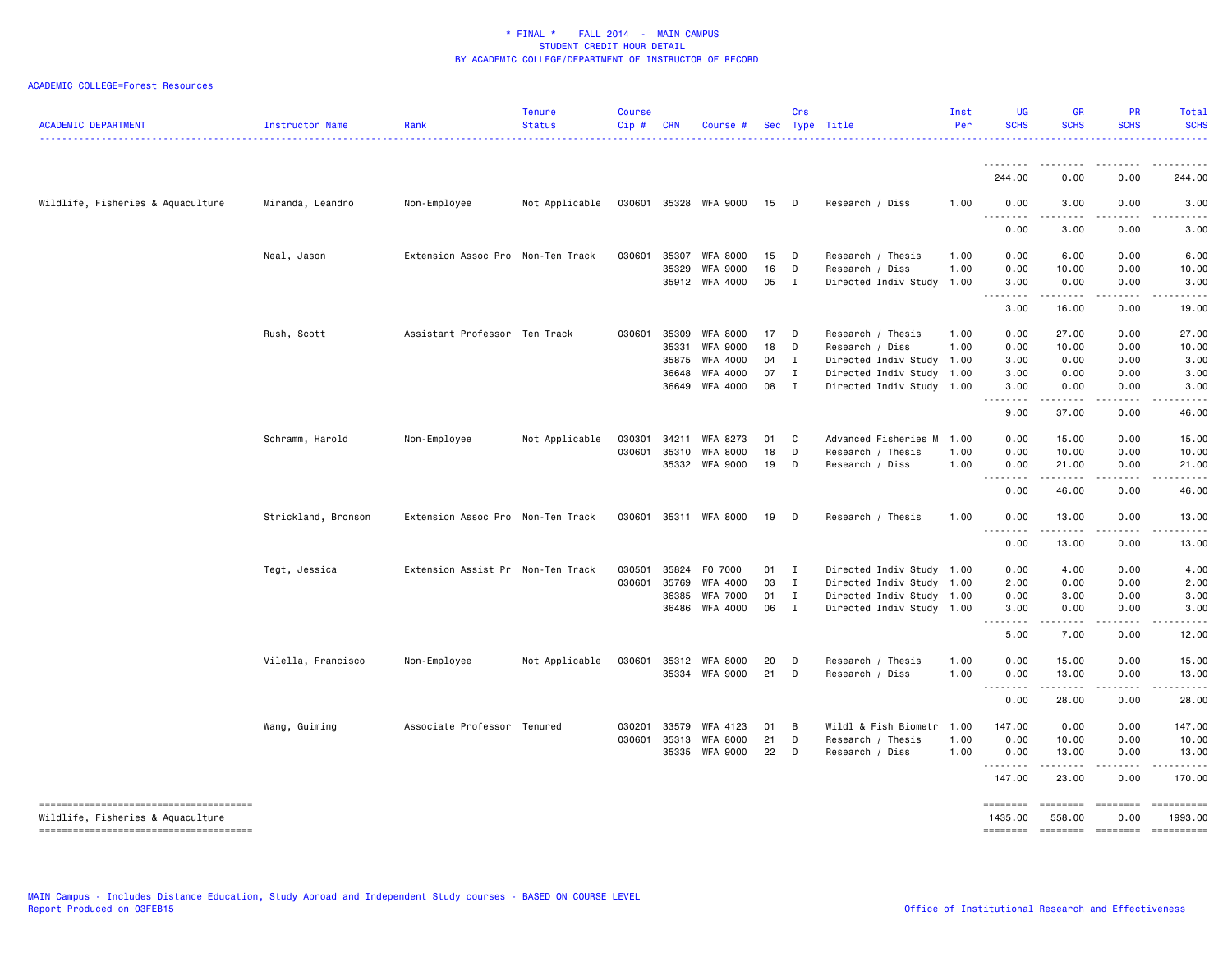| <b>ACADEMIC DEPARTMENT</b> | Instructor Name   | Rank                              | <b>Tenure</b><br><b>Status</b> | Course<br>Cip# | <b>CRN</b>            | Course #              |          | Crs          | Sec Type Title                               | Inst<br>Per  | <b>UG</b><br><b>SCHS</b><br>الدائد الدائد | <b>GR</b><br><b>SCHS</b>                                                                                            | PR<br><b>SCHS</b>            | <b>Total</b><br><b>SCHS</b><br>. |
|----------------------------|-------------------|-----------------------------------|--------------------------------|----------------|-----------------------|-----------------------|----------|--------------|----------------------------------------------|--------------|-------------------------------------------|---------------------------------------------------------------------------------------------------------------------|------------------------------|----------------------------------|
| Veterinary Medicine        | Archer, Todd      | Assistant Professor Ten Track     |                                |                | 512401 31168          | <b>CVM 5380</b>       | 01       | E            | Small Anim Int Med                           | 1.00         | 0.00                                      | 0.00                                                                                                                | 126.00                       | 126.00                           |
|                            |                   |                                   |                                |                | 31169                 | <b>CVM 5380</b>       | 02       | E            | Small Anim Int Med                           | 1.00         | 0.00                                      | 0.00                                                                                                                | 152.00                       | 152.00                           |
|                            |                   |                                   |                                |                | 31203<br>512501 34196 | CVM 5702<br>CVM 8081  | 01<br>03 | E<br>C       | Clin Hematology & Im<br>Clin Sci Journal Rev | 1.00<br>1.00 | 0.00<br>0.00                              | 0.00<br>2.00                                                                                                        | 52.00<br>0.00                | 52.00<br>2.00                    |
|                            |                   |                                   |                                |                | 36200                 | CVM 9000              | 15       | D            | Research / Diss                              | 1.00         | 0.00                                      | 3.00                                                                                                                | 0.00                         | 3.00                             |
|                            |                   |                                   |                                |                |                       |                       |          |              |                                              |              | وبالانا<br>$\sim$ $\sim$<br>0.00          | .<br>5.00                                                                                                           | -----<br>330.00              | د د د د د<br>335.00              |
|                            | Bailey, R. Hart   | Professor                         | Tenured                        |                | 512501 36591          | CVM 9000              | 24       | D            | Research / Diss                              | 1.00         | 0.00<br>.                                 | 5.00<br>$\begin{array}{cccccccccc} \bullet & \bullet & \bullet & \bullet & \bullet & \bullet & \bullet \end{array}$ | 0.00<br>22222                | 5.00<br>$    -$                  |
|                            |                   |                                   |                                |                |                       |                       |          |              |                                              |              | 0.00                                      | 5.00                                                                                                                | 0.00                         | 5.00                             |
|                            | Banda, Alejandro  | Clinical Professor                | Non-Ten Track                  |                | 512504 36251          | CVM 8013              | 01 C     |              | Poultry Virology                             | 1.00         | 0.00<br>د د د د<br>$\sim$ $\sim$ $\sim$   | 6.00                                                                                                                | 0.00<br>$- - -$              | 6.00<br>.                        |
|                            |                   |                                   |                                |                |                       |                       |          |              |                                              |              | 0.00                                      | 6.00                                                                                                                | 0.00                         | 6.00                             |
|                            | Bowser, Jacquelyn | Assistant Professor Ten Track     |                                |                |                       | 512501 31216 CVM 8011 | 01       | - S          | Seminar                                      | 1.00         | 0.00<br>$\sim$ $\sim$                     | 12.00                                                                                                               | 0.00                         | 12.00<br>.                       |
|                            |                   |                                   |                                |                |                       |                       |          |              |                                              |              | 0.00                                      | 12.00                                                                                                               | 0.00                         | 12.00                            |
|                            | Brashier, Michael | Associate Professor Tenured       |                                |                | 512401 31140          | CVM 5036              | 01       | C            | Veterinary Physiolog 0.20                    |              | 0.00                                      | 0.00                                                                                                                | 97.20                        | 97.20                            |
|                            |                   |                                   |                                |                |                       | 31158 CVM 5266        | 01       | $\mathbb{C}$ | Equine Med & Surg                            | 1.00         | 0.00                                      | 0.00                                                                                                                | 126.00                       | 126.00                           |
|                            |                   |                                   |                                |                |                       |                       |          |              |                                              |              | $- - - -$<br>$ -$<br>0.00                 | .<br>0.00                                                                                                           | 223.20                       | .<br>223.20                      |
|                            | Brett, James      | Clinical Assoc Prof Non-Ten Track |                                |                |                       | 512401 35609 CVM 5000 | 10 I     |              | Directed Indiv Study 1.00                    |              | 0.00<br>.<br>.                            | 0.00<br>.                                                                                                           | 2.00<br>$- - - -$            | 2.00<br>$\frac{1}{2}$            |
|                            |                   |                                   |                                |                |                       |                       |          |              |                                              |              | 0.00                                      | 0.00                                                                                                                | 2.00                         | 2.00                             |
|                            | Brinkman, Erin    | Clinical Assist Pro Non-Ten Track |                                |                |                       | 512401 31152 CVM 5224 | 01       | E            | Radiology                                    | 1.00         | 0.00                                      | 0.00                                                                                                                | 168.00                       | 168.00                           |
|                            |                   |                                   |                                |                | 31171                 | CVM 5420              | 01       | E            | Adv Rot in Radiology 1.00                    |              | 0.00                                      | 0.00                                                                                                                | 5.00                         | 5.00                             |
|                            |                   |                                   |                                |                | 36441                 | <b>CVM 8990</b>       | 02       | C            | Special Topic In CVM 1.00                    |              | 0.00                                      | 3.00                                                                                                                | 0.00                         | 3.00                             |
|                            |                   |                                   |                                |                | 512501 34195          | CVM 8081              | 02       | C            | Clin Sci Journal Rev 1.00                    |              | 0.00<br>.<br>$  -$                        | 1.00                                                                                                                | 0.00                         | 1.00<br>.                        |
|                            |                   |                                   |                                |                |                       |                       |          |              |                                              |              | 0.00                                      | 4.00                                                                                                                | 173.00                       | 177.00                           |
|                            | Bulla, Camillo    | Associate Professor Tenured       |                                |                |                       | 512501 36070 CVM 9000 | 09       | D            | Research / Diss                              | 1.00         | 0.00<br>$\sim$ $\sim$ $\sim$<br>د د د د   | 6.00<br>.                                                                                                           | 0.00<br>$\sim$ $\sim$ $\sim$ | 6.00<br>.                        |
|                            |                   |                                   |                                |                |                       |                       |          |              |                                              |              | 0.00                                      | 6.00                                                                                                                | 0.00                         | 6.00                             |
|                            | Butler, James     | Assistant Professor Ten Track     |                                |                |                       | 512501 36415 CVM 8000 | 14       | D            | Research / Thesis                            | 1.00         | 0.00<br>$\sim$ $\sim$ $\sim$<br>.         | 3.00<br>- - - - -                                                                                                   | 0.00<br>.                    | 3.00<br>.                        |
|                            |                   |                                   |                                |                |                       |                       |          |              |                                              |              | 0.00                                      | 3.00                                                                                                                | 0.00                         | 3.00                             |
|                            | Carr, Russell     | Associate Professor Tenured       |                                |                |                       | 512501 36125 CVM 9000 | 12       | D            | Research / Diss                              | 1.00         | 0.00<br>.                                 | 1.00<br>$\sim$ $\sim$ $\sim$ $\sim$ $\sim$                                                                          | 0.00<br>.                    | 1.00<br>-----                    |
|                            |                   |                                   |                                |                |                       |                       |          |              |                                              |              | 0.00                                      | 1.00                                                                                                                | 0.00                         | 1.00                             |
|                            | Chambers, Janice  | Professor                         | Tenured                        | 512501         | 31133                 | CVM 4513              | 01       | C            | Environ Toxicology                           | 1.00         | 3.00                                      | 0.00                                                                                                                | 0.00                         | 3.00                             |
|                            |                   |                                   |                                |                | 31214                 | CVM 6513              | 01       | C            | Environ Toxicology                           | 1.00         | 0.00                                      | 18.00                                                                                                               | 0.00                         | 18.00                            |
|                            |                   |                                   |                                |                | 35711                 | CVM 9000              | 01       | D            | Research / Diss                              | 1.00         | 0.00                                      | 27.00                                                                                                               | 0.00                         | 27.00                            |
|                            |                   |                                   |                                |                | 35903                 | <b>CVM 8000</b>       | 06       | D            | Research / Thesis                            | 1.00         | 0.00                                      | 3.00                                                                                                                | 0.00                         | 3.00                             |
|                            |                   |                                   |                                |                | 36343                 | <b>CVM 7000</b>       | 06       | $\mathbf I$  | Directed Indiv Study 1.00                    |              | 0.00                                      | 2.00                                                                                                                | 0.00                         | 2.00                             |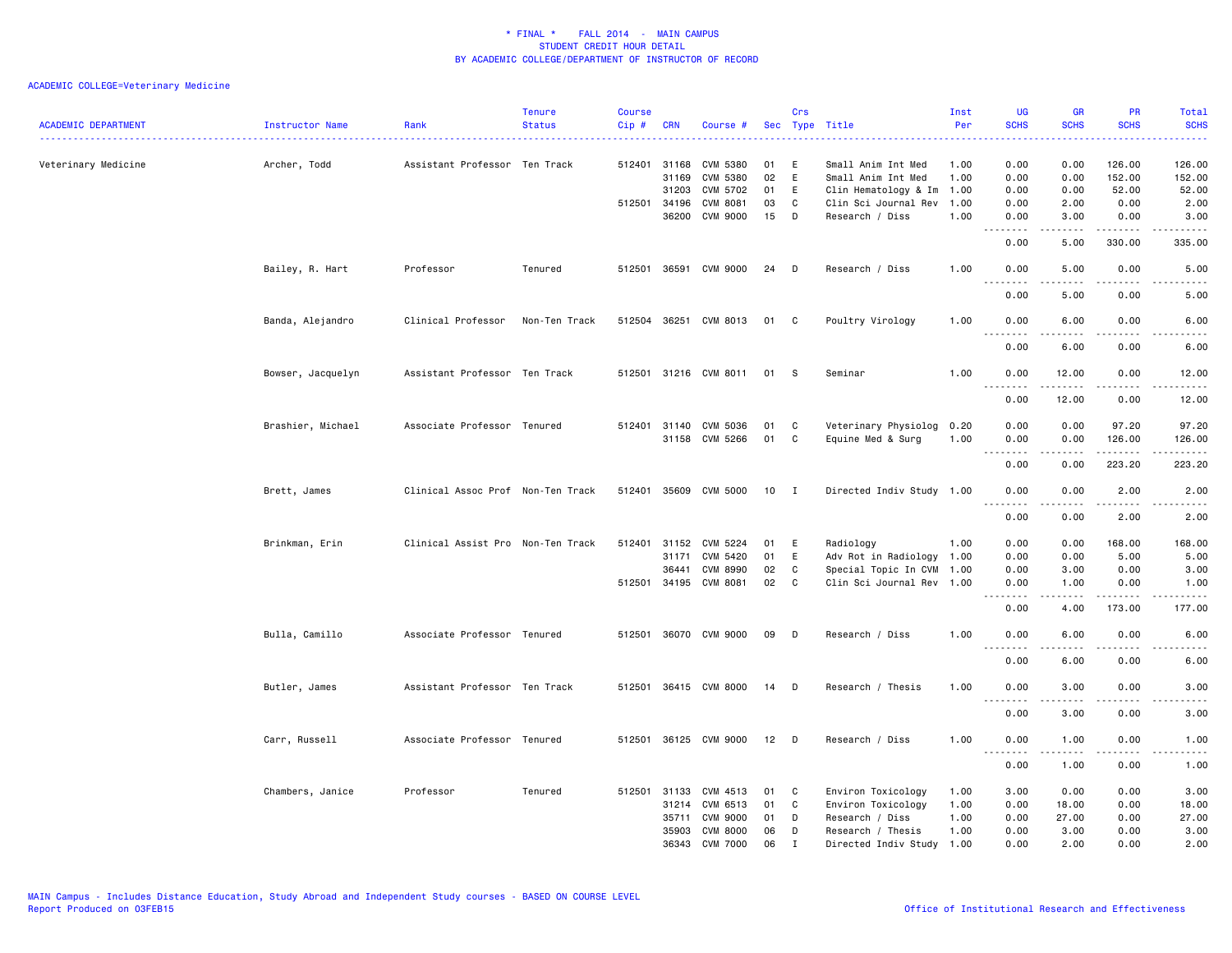| <b>ACADEMIC DEPARTMENT</b> | Instructor Name     | Rank                              | <b>Tenure</b><br><b>Status</b> | Course<br>Cip# | <b>CRN</b> | Course #                          |          | Crs               | Sec Type Title                              | Inst<br>Per | <b>UG</b><br><b>SCHS</b>     | <b>GR</b><br><b>SCHS</b> | PR<br><b>SCHS</b>                                                                                                                                                                       | Total<br><b>SCHS</b>                                                                                                                                         |
|----------------------------|---------------------|-----------------------------------|--------------------------------|----------------|------------|-----------------------------------|----------|-------------------|---------------------------------------------|-------------|------------------------------|--------------------------|-----------------------------------------------------------------------------------------------------------------------------------------------------------------------------------------|--------------------------------------------------------------------------------------------------------------------------------------------------------------|
|                            |                     |                                   |                                |                |            |                                   |          |                   |                                             |             |                              |                          |                                                                                                                                                                                         |                                                                                                                                                              |
|                            |                     |                                   |                                |                |            |                                   |          |                   |                                             |             | 3.00                         | 50.00                    | 0.00                                                                                                                                                                                    | 53.00                                                                                                                                                        |
| Veterinary Medicine        | Christiansen, David | Clinical Assist Pro Non-Ten Track |                                | 512401 31199   |            | CVM 5580<br>512501 31162 CVM 5282 | 06<br>01 | E<br>E            | Adv Clin Rot 3<br>Lg Animal/Ambulatory 1.00 | 1.00        | 0.00<br>0.00                 | 0.00<br>0.00             | 10.00<br>48.00                                                                                                                                                                          | 10.00<br>48.00                                                                                                                                               |
|                            |                     |                                   |                                |                |            |                                   |          |                   |                                             |             | .<br>0.00                    | 0.00                     | .<br>58.00                                                                                                                                                                              | $- - - - -$<br>58.00                                                                                                                                         |
|                            | Claude, Andrew      | Assistant Professor Ten Track     |                                | 512401 31153   |            | CVM 5234                          | 01       | E                 | Anesthesiolgy                               | 1.00        | 0.00                         | 0.00                     | 172.00                                                                                                                                                                                  | 172.00                                                                                                                                                       |
|                            |                     |                                   |                                | 512501         | 34198      | CVM 8081                          | 05       | C                 | Clin Sci Journal Rev                        | 1.00        | 0.00                         | 1.00                     | 0.00                                                                                                                                                                                    | 1.00                                                                                                                                                         |
|                            |                     |                                   |                                |                | 35939      | <b>CVM 7000</b>                   | 02       | $\mathbf{I}$<br>D | Directed Indiv Study 1.00                   |             | 0.00                         | 2.00                     | 0.00                                                                                                                                                                                    | 2.00                                                                                                                                                         |
|                            |                     |                                   |                                |                | 36334      | <b>CVM 8000</b>                   | 11       |                   | Research / Thesis                           | 1.00        | 0.00<br>$\sim$ $\sim$<br>.   | 3.00<br>.                | 0.00<br>.                                                                                                                                                                               | 3.00<br>.                                                                                                                                                    |
|                            |                     |                                   |                                |                |            |                                   |          |                   |                                             |             | 0.00                         | 6.00                     | 172.00                                                                                                                                                                                  | 178.00                                                                                                                                                       |
|                            | Cooley, Avery       | Professor                         | Tenured                        |                |            | 512401 36229 CVM 5000             | 62 I     |                   | Directed Indiv Study 1.00                   |             | 0.00<br>$\overline{a}$<br>.  | 0.00                     | 2.00<br>.                                                                                                                                                                               | 2.00<br>$\frac{1}{2} \left( \frac{1}{2} \right) \left( \frac{1}{2} \right) \left( \frac{1}{2} \right) \left( \frac{1}{2} \right) \left( \frac{1}{2} \right)$ |
|                            |                     |                                   |                                |                |            |                                   |          |                   |                                             |             | 0.00                         | 0.00                     | 2.00                                                                                                                                                                                    | 2.00                                                                                                                                                         |
|                            | Coyne, Cody         | Professor                         | Tenured                        |                |            | 512501 36141 CVM 8000             | 07       | D                 | Research / Thesis                           | 1.00        | 0.00<br>$\sim$ $\sim$ $\sim$ | 1.00<br>.                | 0.00<br>.                                                                                                                                                                               | 1.00<br>$\frac{1}{2}$                                                                                                                                        |
|                            |                     |                                   |                                |                |            |                                   |          |                   |                                             |             | 0.00                         | 1.00                     | 0.00                                                                                                                                                                                    | 1.00                                                                                                                                                         |
|                            | Eddy, Alison        | Clinical Assoc Prof Non-Ten Track |                                | 512401 31187   |            | CVM 5560                          | 04       | E                 | Adv Clin Rot 1                              | 1.00        | 0.00                         | 0.00                     | 4.00                                                                                                                                                                                    | 4.00                                                                                                                                                         |
|                            |                     |                                   |                                |                | 31206      | CVM 5862                          | 01       | E                 | Equine Lameness                             | 1.00        | 0.00                         | 0.00                     | 10.00                                                                                                                                                                                   | 10.00                                                                                                                                                        |
|                            |                     |                                   |                                |                |            |                                   |          |                   |                                             |             | $\sim$ $\sim$<br>0.00        | 0.00                     | 14.00                                                                                                                                                                                   | .<br>14.00                                                                                                                                                   |
|                            | Edelmann, Mariola   | Assistant Professor Ten Track     |                                | 512501 36199   |            | CVM 9000                          | 14       | D                 | Research / Diss                             | 1.00        | 0.00                         | 5.00                     | 0.00                                                                                                                                                                                    | 5.00                                                                                                                                                         |
|                            |                     |                                   |                                |                |            |                                   |          |                   |                                             |             | 0.00                         | 5.00                     | 0.00                                                                                                                                                                                    | 5.00                                                                                                                                                         |
|                            | Eells, Jeffrey      | Associate Professor Tenured       |                                | 512401         | 31137      | CVM 5013                          | 01       | В                 | Veterinary Neuroscie 1.00                   |             | 0.00                         | 0.00                     | 243.00                                                                                                                                                                                  | 243.00                                                                                                                                                       |
|                            |                     |                                   |                                | 512501         | 35618      | <b>CVM 8000</b>                   | 02       | D                 | Research / Thesis                           | 1.00        | 0.00                         | 6.00                     | 0.00                                                                                                                                                                                    | 6.00                                                                                                                                                         |
|                            |                     |                                   |                                |                | 35718      | <b>CVM 7000</b>                   | 01       | Ι.                | Directed Indiv Study                        | 1.00        | 0.00                         | 3.00                     | 0.00                                                                                                                                                                                    | 3.00                                                                                                                                                         |
|                            |                     |                                   |                                |                | 36608      | CVM 9000                          | 25       | D                 | Research / Diss                             | 1.00        | 0.00<br>.                    | 1.00<br>.                | 0.00<br>$\frac{1}{2} \left( \frac{1}{2} \right) \left( \frac{1}{2} \right) \left( \frac{1}{2} \right) \left( \frac{1}{2} \right) \left( \frac{1}{2} \right) \left( \frac{1}{2} \right)$ | 1.00<br>.                                                                                                                                                    |
|                            |                     |                                   |                                |                |            |                                   |          |                   |                                             |             | 0.00                         | 10.00                    | 243.00                                                                                                                                                                                  | 253.00                                                                                                                                                       |
|                            | Epperson, William   | Professor                         | Tenured                        | 512401         | 31143      | CVM 5111                          | 01       | C                 | Prof Develop III                            | 1.00        | 0.00                         | 0.00                     | 83.00                                                                                                                                                                                   | 83.00                                                                                                                                                        |
|                            |                     |                                   |                                |                |            | 512501 35801 CVM 8000             | 04       | D                 | Research / Thesis                           | 1.00        | 0.00<br>.                    | 1.00<br>.                | 0.00<br>$\frac{1}{2} \left( \frac{1}{2} \right) \left( \frac{1}{2} \right) \left( \frac{1}{2} \right) \left( \frac{1}{2} \right) \left( \frac{1}{2} \right)$                            | 1.00<br>.                                                                                                                                                    |
|                            |                     |                                   |                                |                |            |                                   |          |                   |                                             |             | $\sim$ $\sim$<br>0.00        | 1.00                     | 83.00                                                                                                                                                                                   | 84.00                                                                                                                                                        |
|                            | Eubanks, Diana      | Clinical Assoc Prof Non-Ten Track |                                | 512401         | 31140      | CVM 5036                          | 01       | C                 | Veterinary Physiolog 0.20                   |             | 0.00                         | 0.00                     | 97.20                                                                                                                                                                                   | 97.20                                                                                                                                                        |
|                            |                     |                                   |                                |                | 31154      | CVM 5246                          | 01       | E                 | Community Veterinary 1.00                   |             | 0.00                         | 0.00                     | 186.00                                                                                                                                                                                  | 186.00                                                                                                                                                       |
|                            |                     |                                   |                                |                | 31155      | CVM 5246                          | 02       | E                 | Community Veterinary 1.00                   |             | 0.00                         | 0.00                     | 60.00                                                                                                                                                                                   | 60.00                                                                                                                                                        |
|                            |                     |                                   |                                |                |            | 31190 CVM 5570                    | 02       | E                 | Adv Clin Rot 2                              | 1.00        | 0.00<br>.<br>$\sim$ $\sim$   | 0.00<br>$\frac{1}{2}$    | 5.00<br>.                                                                                                                                                                               | 5.00<br>.                                                                                                                                                    |
|                            |                     |                                   |                                |                |            |                                   |          |                   |                                             |             | 0.00                         | 0.00                     | 348.20                                                                                                                                                                                  | 348.20                                                                                                                                                       |
|                            | Fleming, Sherrill   | Associate Professor Tenured       |                                | 512401         | 31140      | CVM 5036                          | 01       | C                 | Veterinary Physiolog 0.20                   |             | 0.00                         | 0.00                     | 97.20                                                                                                                                                                                   | 97.20                                                                                                                                                        |
|                            |                     |                                   |                                |                | 31160      | CVM 5276                          | 01       | C                 | Food Animal Practice 1.00                   |             | 0.00                         | 0.00                     | 120.00                                                                                                                                                                                  | 120.00                                                                                                                                                       |
|                            |                     |                                   |                                |                | 31161      | CVM 5276                          | 02       | E                 | Food Animal Practice 1.00                   |             | 0.00                         | 0.00                     | 120.00                                                                                                                                                                                  | 120.00                                                                                                                                                       |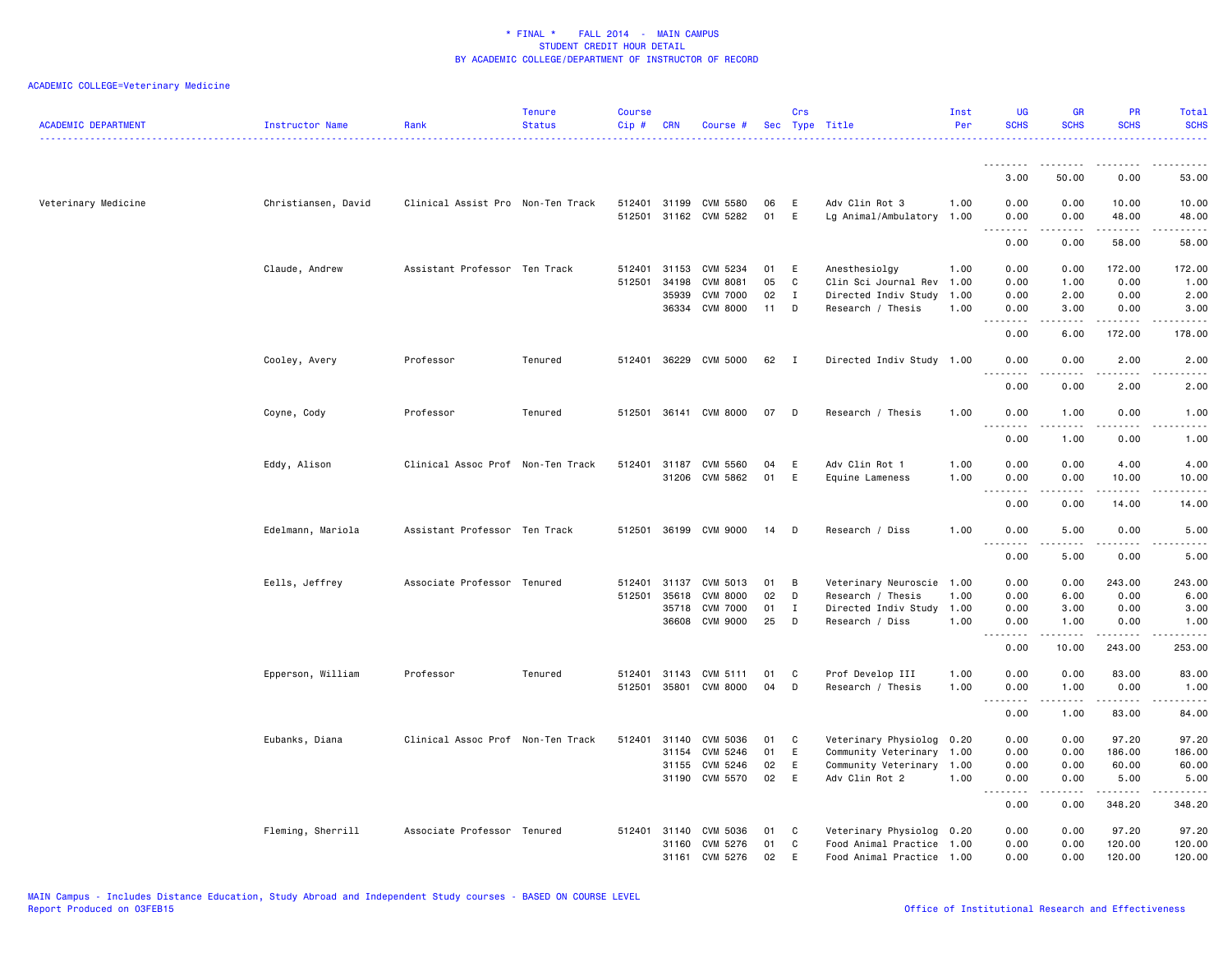| <b>ACADEMIC DEPARTMENT</b> | Instructor Name  | Rank                              | <b>Tenure</b><br><b>Status</b> | <b>Course</b><br>Cip # | <b>CRN</b>     | Course #                    |          | Crs                          | Sec Type Title                                    | Inst<br>Per | <b>UG</b><br><b>SCHS</b> | <b>GR</b><br><b>SCHS</b>            | PR<br><b>SCHS</b>                                                                                                                                                                         | <b>Total</b><br><b>SCHS</b>         |
|----------------------------|------------------|-----------------------------------|--------------------------------|------------------------|----------------|-----------------------------|----------|------------------------------|---------------------------------------------------|-------------|--------------------------|-------------------------------------|-------------------------------------------------------------------------------------------------------------------------------------------------------------------------------------------|-------------------------------------|
|                            |                  |                                   |                                |                        |                |                             |          |                              |                                                   |             |                          |                                     |                                                                                                                                                                                           |                                     |
|                            |                  |                                   |                                |                        |                |                             |          |                              |                                                   |             | 0.00                     | 0.00                                | 337.20                                                                                                                                                                                    | 337.20                              |
| Veterinary Medicine        | Fontenot, Robin  | Clinical Assist Pro Non-Ten Track |                                |                        |                | 512501 34197 CVM 8081       | 04       | C.                           | Clin Sci Journal Rev 1.00                         |             | 0.00                     | 1.00                                | 0.00                                                                                                                                                                                      | 1.00                                |
|                            |                  |                                   |                                |                        |                |                             |          |                              |                                                   |             | 0.00                     | 1.00                                | 0.00                                                                                                                                                                                      | 1.00                                |
|                            | Gardner, Allison | Clinical Assist Pro Non-Ten Track |                                |                        | 510808 31115   | CVM 3112                    | 01       | в                            | An Hand, Husb, Nutri 1.00                         |             | 36.00                    | 0.00                                | 0.00                                                                                                                                                                                      | 36.00                               |
|                            |                  |                                   |                                |                        | 31118          | CVM 3202                    | 01       | В                            | Diagnostic Imaging f                              | 0.50        | 18.00                    | 0.00                                | 0.00                                                                                                                                                                                      | 18.00                               |
|                            |                  |                                   |                                |                        | 31122          | CVM 4103                    | 01       | H                            | Large Animal Exp I                                | 1.00        | 24.00                    | 0.00                                | 0.00                                                                                                                                                                                      | 24.00                               |
|                            |                  |                                   |                                |                        | 31127          | CVM 4206                    | 01       | H                            | Small Animal Clinica 1.00                         |             | 48.00                    | 0.00                                | 0.00                                                                                                                                                                                      | 48.00                               |
|                            |                  |                                   |                                |                        | 31130          | CVM 4333                    | 01       | H                            | Emergency/ICU Clinic 1.00                         |             | 24.00                    | 0.00                                | 0.00                                                                                                                                                                                      | 24.00                               |
|                            |                  |                                   |                                |                        | 31131          | CVM 4501                    | 01       | н                            | Diagnostic Lab Exp                                | 1.00        | 8.00                     | 0.00                                | 0.00                                                                                                                                                                                      | 8.00                                |
|                            |                  |                                   |                                |                        | 31135          | CVM 4701                    | 01       | C                            | App & Process for VT 1.00                         |             | 12.00<br>.               | 0.00<br>$\sim$ $\sim$ $\sim$ $\sim$ | 0.00<br>.                                                                                                                                                                                 | 12.00<br>.                          |
|                            |                  |                                   |                                |                        |                |                             |          |                              |                                                   |             | 170.00                   | 0.00                                | 0.00                                                                                                                                                                                      | 170.00                              |
|                            | Gaunt, Patricia  | Professor                         | Tenured                        |                        |                | 512401 31146 CVM 5152       | 01       | C                            | Veterinary Toxicolog 1.00                         |             | 0.00                     | 0.00                                | 166.00<br>$\frac{1}{2} \left( \frac{1}{2} \right) \left( \frac{1}{2} \right) \left( \frac{1}{2} \right) \left( \frac{1}{2} \right) \left( \frac{1}{2} \right) \left( \frac{1}{2} \right)$ | 166.00<br>$\omega$ is a set of      |
|                            |                  |                                   |                                |                        |                |                             |          |                              |                                                   |             | 0.00                     | 0.00                                | 166.00                                                                                                                                                                                    | 166.00                              |
|                            | Genova, Suzanne  | Assistant Professor Ten Track     |                                | 512501                 |                | 36036 CVM 7000              | 03       | I                            | Directed Indiv Study 1.00                         |             | 0.00<br>المالم مالك      | 2.00<br>$\sim$ $\sim$ $\sim$ $\sim$ | 0.00<br>.                                                                                                                                                                                 | 2.00<br>$\sim$ $\sim$ $\sim$ $\sim$ |
|                            |                  |                                   |                                |                        |                |                             |          |                              |                                                   |             | 0.00                     | 2.00                                | 0.00                                                                                                                                                                                      | 2.00                                |
|                            | Grace, Sharon    | Clinical Professor                | Non-Ten Track                  | 512401                 | 31136          | CVM 5011                    | 01       | - S                          | Professional Develop 1.00                         |             | 0.00                     | 0.00                                | 81.00                                                                                                                                                                                     | 81.00                               |
|                            |                  |                                   |                                |                        | 31148          | CVM 5186                    | 01       | B                            | Small Anim Med & Sur                              | 1.00        | 0.00                     | 0.00                                | 498.00                                                                                                                                                                                    | 498.00                              |
|                            |                  |                                   |                                |                        | 31205          | CVM 5814                    | 01       | C                            | The Feline Patient                                | 1.00        | 0.00                     | 0.00                                | 196.00                                                                                                                                                                                    | 196.00                              |
|                            |                  |                                   |                                |                        | 35600          | CVM 5000                    | 01       | $\mathbf{I}$                 | Directed Indiv Study 1.00                         |             | 0.00                     | 0.00                                | 4.00                                                                                                                                                                                      | 4.00                                |
|                            |                  |                                   |                                |                        | 35601          | <b>CVM 5000</b>             | 02       | $\mathbf{I}$                 | Directed Indiv Study                              | 1.00        | 0.00                     | 0.00                                | 4.00                                                                                                                                                                                      | 4.00                                |
|                            |                  |                                   |                                |                        | 35602          | CVM 5000                    | 03       | $\mathbf{I}$                 | Directed Indiv Study 1.00                         |             | 0.00                     | 0.00                                | 4.00                                                                                                                                                                                      | 4.00                                |
|                            |                  |                                   |                                |                        | 35604          | CVM 5000                    | 05       | $\mathbf{I}$                 | Directed Indiv Study                              | 1.00        | 0.00                     | 0.00                                | 4.00                                                                                                                                                                                      | 4.00                                |
|                            |                  |                                   |                                |                        | 35605          | CVM 5000                    | 06       | $\mathbf{I}$                 | Directed Indiv Study 1.00                         |             | 0.00                     | 0.00                                | 2.00                                                                                                                                                                                      | 2.00                                |
|                            |                  |                                   |                                |                        | 35606          | <b>CVM 5000</b>             | 07       | $\mathbf{I}$                 | Directed Indiv Study                              | 1.00        | 0.00                     | 0.00                                | 4.00                                                                                                                                                                                      | 4.00                                |
|                            |                  |                                   |                                |                        | 35607          | <b>CVM 5000</b>             | 08       | $\mathbf{I}$                 | Directed Indiv Study 1.00                         |             | 0.00                     | 0.00                                | 2.00                                                                                                                                                                                      | 2.00                                |
|                            |                  |                                   |                                |                        | 35608<br>35661 | <b>CVM 5000</b><br>CVM 5000 | 09<br>11 | $\mathbf{I}$<br>$\mathbf{I}$ | Directed Indiv Study<br>Directed Indiv Study 1.00 | 1.00        | 0.00<br>0.00             | 0.00<br>0.00                        | 4.00<br>4.00                                                                                                                                                                              | 4.00<br>4.00                        |
|                            |                  |                                   |                                |                        | 35709          | CVM 5000                    | 12       | $\mathbf{I}$                 | Directed Indiv Study                              | 1.00        | 0.00                     | 0.00                                | 3.00                                                                                                                                                                                      | 3.00                                |
|                            |                  |                                   |                                |                        | 35713          | CVM 5000                    | 13       | $\mathbf{I}$                 | Directed Indiv Study 1.00                         |             | 0.00                     | 0.00                                | 4.00                                                                                                                                                                                      | 4.00                                |
|                            |                  |                                   |                                |                        | 35714          | CVM 5000                    | 14       | $\mathbf{I}$                 | Directed Indiv Study 1.00                         |             | 0.00                     | 0.00                                | 3.00                                                                                                                                                                                      | 3.00                                |
|                            |                  |                                   |                                |                        | 35735          | CVM 5000                    | 15       | $\mathbf{I}$                 | Directed Indiv Study 1.00                         |             | 0.00                     | 0.00                                | 4.00                                                                                                                                                                                      | 4.00                                |
|                            |                  |                                   |                                |                        | 35876          | CVM 5000                    | 17       | I                            | Directed Indiv Study 1.00                         |             | 0.00                     | 0.00                                | 2.00                                                                                                                                                                                      | 2.00                                |
|                            |                  |                                   |                                |                        | 35904          | CVM 5000                    | 18       | $\mathbf{I}$                 | Directed Indiv Study 1.00                         |             | 0.00                     | 0.00                                | 2.00                                                                                                                                                                                      | 2.00                                |
|                            |                  |                                   |                                |                        | 35925          | CVM 5000                    | 20       | $\mathbf{I}$                 | Directed Indiv Study 1.00                         |             | 0.00                     | 0.00                                | 4.00                                                                                                                                                                                      | 4.00                                |
|                            |                  |                                   |                                |                        | 35936          | CVM 5000                    | 21       | $\mathbf{I}$                 | Directed Indiv Study                              | 1.00        | 0.00                     | 0.00                                | 4.00                                                                                                                                                                                      | 4.00                                |
|                            |                  |                                   |                                |                        | 35983          | CVM 5000                    | 23       | $\mathbf{I}$                 | Directed Indiv Study 1.00                         |             | 0.00                     | 0.00                                | 4.00                                                                                                                                                                                      | 4.00                                |
|                            |                  |                                   |                                |                        | 35984          | <b>CVM 5000</b>             | 24       | $\mathbf{I}$                 | Directed Indiv Study 1.00                         |             | 0.00                     | 0.00                                | 4.00                                                                                                                                                                                      | 4.00                                |
|                            |                  |                                   |                                |                        | 35985          | <b>CVM 5000</b>             | 25       | $\mathbf{I}$                 | Directed Indiv Study 1.00                         |             | 0.00                     | 0.00                                | 4.00                                                                                                                                                                                      | 4.00                                |
|                            |                  |                                   |                                |                        | 35986          | <b>CVM 5000</b>             | 26       | $\mathbf{I}$                 | Directed Indiv Study                              | 1.00        | 0.00                     | 0.00                                | 4.00                                                                                                                                                                                      | 4.00                                |
|                            |                  |                                   |                                |                        | 35987          | CVM 5000                    | 27       | $\mathbf{I}$                 | Directed Indiv Study 1.00                         |             | 0.00                     | 0.00                                | 4.00                                                                                                                                                                                      | 4.00                                |
|                            |                  |                                   |                                |                        | 35988          | <b>CVM 5000</b>             | 28       | $\mathbf{I}$                 | Directed Indiv Study                              | 1.00        | 0.00                     | 0.00                                | 4.00                                                                                                                                                                                      | 4.00                                |
|                            |                  |                                   |                                |                        | 35989          | <b>CVM 5000</b>             | 29       | $\mathbf{I}$                 | Directed Indiv Study 1.00                         |             | 0.00                     | 0.00                                | 4.00                                                                                                                                                                                      | 4.00                                |
|                            |                  |                                   |                                |                        | 35991          | <b>CVM 5000</b>             | 31       | $\bf{I}$                     | Directed Indiv Study                              | 1.00        | 0.00                     | 0.00                                | 4.00                                                                                                                                                                                      | 4.00                                |
|                            |                  |                                   |                                |                        | 35992          | CVM 5000                    | 32<br>33 | $\mathbf{I}$                 | Directed Indiv Study 1.00                         |             | 0.00<br>0.00             | 0.00<br>0.00                        | 4.00<br>4.00                                                                                                                                                                              | 4.00<br>4.00                        |
|                            |                  |                                   |                                |                        | 35993          | CVM 5000                    |          | Ι.                           | Directed Indiv Study 1.00                         |             |                          |                                     |                                                                                                                                                                                           |                                     |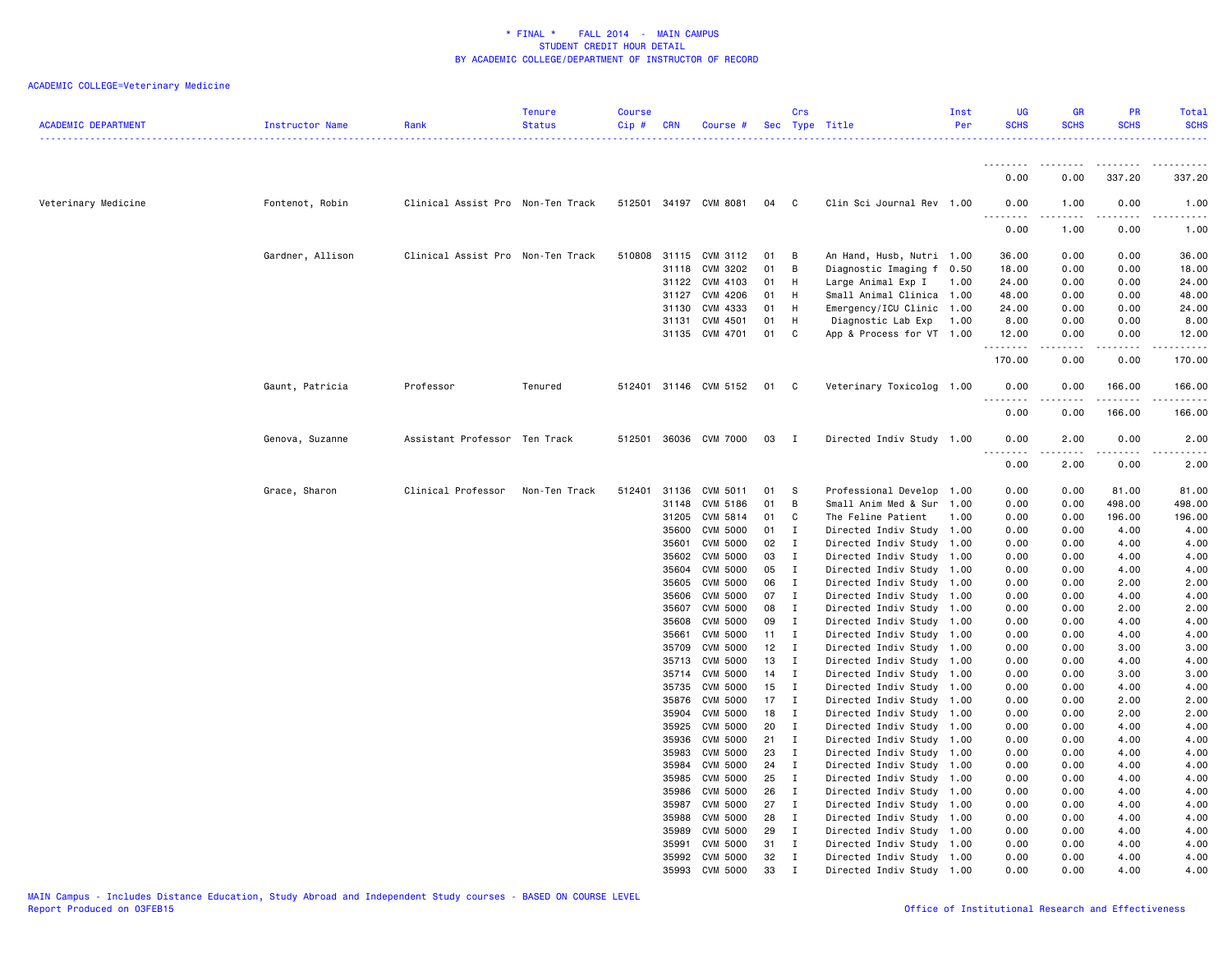| <b>ACADEMIC DEPARTMENT</b> | Instructor Name | Rank                              | <b>Tenure</b><br><b>Status</b> | <b>Course</b><br>$Cip$ # | <b>CRN</b>     | Course #                    |          | Crs                | Sec Type Title                                         | Inst<br>Per | <b>UG</b><br><b>SCHS</b> | <b>GR</b><br><b>SCHS</b> | <b>PR</b><br><b>SCHS</b> | Total<br><b>SCHS</b>  |
|----------------------------|-----------------|-----------------------------------|--------------------------------|--------------------------|----------------|-----------------------------|----------|--------------------|--------------------------------------------------------|-------------|--------------------------|--------------------------|--------------------------|-----------------------|
| Veterinary Medicine        | Grace, Sharon   | Clinical Professor                | Non-Ten Track                  | 512401                   | 35994          | <b>CVM 5000</b>             | 34       | Ι.                 | Directed Indiv Study 1.00                              |             | 0.00                     | 0.00                     | 4.00                     | 4.00                  |
|                            |                 |                                   |                                |                          | 35995          | CVM 5000                    | 35       | $\mathbf{I}$       | Directed Indiv Study 1.00                              |             | 0.00                     | 0.00                     | 4.00                     | 4.00                  |
|                            |                 |                                   |                                |                          | 35996          | <b>CVM 5000</b>             | 36       | $\mathbf{I}$       | Directed Indiv Study 1.00                              |             | 0.00                     | 0.00                     | 4.00                     | 4.00                  |
|                            |                 |                                   |                                |                          | 35997          | <b>CVM 5000</b>             | 37       | I                  | Directed Indiv Study 1.00                              |             | 0.00                     | 0.00                     | 4.00                     | 4.00                  |
|                            |                 |                                   |                                |                          | 35998          | CVM 5000                    | 38       | Ι.                 | Directed Indiv Study 1.00                              |             | 0.00                     | 0.00                     | 4.00                     | 4.00                  |
|                            |                 |                                   |                                |                          | 35999          | <b>CVM 5000</b>             | 39       | $\mathbf{I}$       | Directed Indiv Study 1.00                              |             | 0.00                     | 0.00                     | 4.00                     | 4.00                  |
|                            |                 |                                   |                                |                          | 36000          | CVM 5000                    | 40       | I                  | Directed Indiv Study 1.00                              |             | 0.00                     | 0.00                     | 4.00                     | 4.00                  |
|                            |                 |                                   |                                |                          | 36001          | <b>CVM 5000</b>             | 41       | I                  | Directed Indiv Study 1.00                              |             | 0.00                     | 0.00                     | 4.00                     | 4.00                  |
|                            |                 |                                   |                                |                          | 36002          | CVM 5000                    | 42       | $\mathbf{I}$       | Directed Indiv Study 1.00                              |             | 0.00                     | 0.00                     | 4.00                     | 4.00                  |
|                            |                 |                                   |                                |                          | 36003          | CVM 5000                    | 43       | I                  | Directed Indiv Study 1.00                              |             | 0.00                     | 0.00                     | 4.00                     | 4.00                  |
|                            |                 |                                   |                                |                          | 36004          | <b>CVM 5000</b>             | 44       | $\mathbf{I}$       | Directed Indiv Study 1.00                              |             | 0.00                     | 0.00                     | 4.00                     | 4.00                  |
|                            |                 |                                   |                                |                          | 36005          | <b>CVM 5000</b>             | 45       | $\mathbf{I}$       | Directed Indiv Study 1.00                              |             | 0.00                     | 0.00                     | 4.00                     | 4.00                  |
|                            |                 |                                   |                                |                          | 36006          | <b>CVM 5000</b>             | 46       | $\mathbf I$        | Directed Indiv Study 1.00                              |             | 0.00                     | 0.00                     | 3.00                     | 3.00                  |
|                            |                 |                                   |                                |                          | 36007          | <b>CVM 5000</b>             | 47       | $\mathbf I$        | Directed Indiv Study 1.00                              |             | 0.00                     | 0.00                     | 4.00                     | 4.00                  |
|                            |                 |                                   |                                |                          | 36025          | CVM 5000                    | 49       | $\mathbf I$        | Directed Indiv Study 1.00                              |             | 0.00                     | 0.00                     | 3.00                     | 3.00                  |
|                            |                 |                                   |                                |                          | 36028          | <b>CVM 5000</b>             | 50       | $\mathbf{I}$       | Directed Indiv Study 1.00                              |             | 0.00                     | 0.00                     | 4.00                     | 4.00                  |
|                            |                 |                                   |                                |                          | 36033          | <b>CVM 5000</b>             | 52       | I                  | Directed Indiv Study 1.00                              |             | 0.00                     | 0.00                     | 2.00                     | 2.00                  |
|                            |                 |                                   |                                |                          | 36039          | CVM 5000                    | 53       | Ι.                 | Directed Indiv Study 1.00                              |             | 0.00                     | 0.00                     | 2.00                     | 2.00                  |
|                            |                 |                                   |                                |                          | 36064          | <b>CVM 5000</b>             | 54       | $\mathbf{I}$       | Directed Indiv Study 1.00                              |             | 0.00                     | 0.00                     | 2.00                     | 2.00                  |
|                            |                 |                                   |                                |                          | 36074          | <b>CVM 5000</b>             | 55       | I                  | Directed Indiv Study 1.00                              |             | 0.00                     | 0.00                     | 4.00                     | 4.00                  |
|                            |                 |                                   |                                |                          | 36076          | CVM 5000                    | 56       | I                  | Directed Indiv Study 1.00                              |             | 0.00                     | 0.00                     | 4.00                     | 4.00                  |
|                            |                 |                                   |                                |                          | 36133          | <b>CVM 5000</b>             | 57       | $\mathbf{I}$       | Directed Indiv Study 1.00                              |             | 0.00                     | 0.00                     | 2.00                     | 2.00                  |
|                            |                 |                                   |                                |                          | 36152          | CVM 5000                    | 58       | I                  | Directed Indiv Study 1.00                              |             | 0.00                     | 0.00                     | 4.00                     | 4.00                  |
|                            |                 |                                   |                                |                          | 36177          | <b>CVM 5000</b>             | 60       | $\mathbf I$        | Directed Indiv Study 1.00                              |             | 0.00                     | 0.00                     | 2.00                     | 2.00                  |
|                            |                 |                                   |                                |                          | 36183          | CVM 5000                    | 61       | $\mathbf I$        | Directed Indiv Study 1.00                              |             | 0.00                     | 0.00                     | 4.00                     | 4.00                  |
|                            |                 |                                   |                                |                          | 36361          | <b>CVM 5000</b>             | 63       | I                  | Directed Indiv Study 1.00                              |             | 0.00                     | 0.00                     | 2.00                     | 2.00                  |
|                            |                 |                                   |                                |                          | 36546          | CVM 5000                    | 64       | I                  | Directed Indiv Study 1.00                              |             | 0.00                     | 0.00                     | 2.00                     | 2.00                  |
|                            |                 |                                   |                                |                          | 36600          | CVM 5000                    | 65       | $\mathbf I$        | Directed Indiv Study 1.00                              |             | 0.00                     | 0.00                     | 2.00                     | 2.00                  |
|                            |                 |                                   |                                |                          | 36618          | CVM 5000                    | 66       | I                  | Directed Indiv Study 1.00                              |             | 0.00                     | 0.00                     | 4.00                     | 4.00                  |
|                            |                 |                                   |                                |                          | 36653          | CVM 5000                    | 67       | $\mathbf I$        | Directed Indiv Study 1.00                              |             | 0.00                     | 0.00                     | 4.00                     | 4.00                  |
|                            |                 |                                   |                                |                          | 36654          | CVM 5000                    | 68       | $\mathbf I$        | Directed Indiv Study 1.00                              |             | 0.00                     | 0.00                     | 4.00                     | 4.00                  |
|                            |                 |                                   |                                |                          | 36655          | CVM 5000                    | 69       | $\mathbf{I}$       | Directed Indiv Study 1.00                              |             | 0.00                     | 0.00                     | 3.00                     | 3.00                  |
|                            |                 |                                   |                                |                          | 36656          | <b>CVM 5000</b>             | 70       | I                  | Directed Indiv Study 1.00                              |             | 0.00                     | 0.00                     | 4.00                     | 4.00                  |
|                            |                 |                                   |                                |                          | 36657<br>36658 | CVM 5000                    | 71       | Ι.<br>$\mathbf{I}$ | Directed Indiv Study 1.00                              |             | 0.00                     | 0.00<br>0.00             | 4.00<br>4.00             | 4.00                  |
|                            |                 |                                   |                                |                          |                | <b>CVM 5000</b><br>CVM 5000 | 72       | I                  | Directed Indiv Study 1.00                              |             | 0.00                     |                          |                          | 4.00                  |
|                            |                 |                                   |                                |                          | 36659<br>36663 | CVM 5000                    | 73<br>74 | $\mathbf I$        | Directed Indiv Study 1.00<br>Directed Indiv Study 1.00 |             | 0.00<br>0.00             | 0.00<br>0.00             | 4.00<br>4.00             | 4.00<br>4.00          |
|                            |                 |                                   |                                |                          | 36665          | CVM 5000                    | 75       | $\mathbf{I}$       |                                                        |             | 0.00                     | 0.00                     | 2.00                     |                       |
|                            |                 |                                   |                                |                          | 36666          | CVM 5000                    | 76       | I                  | Directed Indiv Study 1.00<br>Directed Indiv Study 1.00 |             | 0.00                     | 0.00                     | 2.00                     | 2.00<br>2.00          |
|                            |                 |                                   |                                |                          | 36669          | CVM 5000                    | 77       | I                  | Directed Indiv Study 1.00                              |             | 0.00                     | 0.00                     | 2.00                     | 2.00                  |
|                            |                 |                                   |                                |                          | 36673          | CVM 5000                    | 78       | $\mathbf{I}$       | Directed Indiv Study 1.00                              |             | 0.00                     | 0.00                     | 2.00                     | 2.00                  |
|                            |                 |                                   |                                |                          | 36677          | <b>CVM 5000</b>             | 81       | $\mathbf I$        | Directed Indiv Study 1.00                              |             | 0.00                     | 0.00                     | 2.00                     | 2.00                  |
|                            |                 |                                   |                                |                          |                | 36678 CVM 5000              | 82       | I                  | Directed Indiv Study 1.00                              |             | 0.00                     | 0.00                     | 3.00                     | 3.00                  |
|                            |                 |                                   |                                |                          |                | 36679 CVM 5000              | 83       | $\mathbf{I}$       | Directed Indiv Study 1.00                              |             | 0.00                     | 0.00                     | 4.00                     | 4.00                  |
|                            |                 |                                   |                                |                          |                |                             |          |                    |                                                        |             | .<br>0.00                | 0.00                     | . <u>.</u> .<br>1019.00  | . <b>.</b><br>1019.00 |
|                            | Gunter, Miriam  | Clinical Assist Pro Non-Ten Track |                                |                          |                | 512401 31186 CVM 5560       | 03       | E                  | Adv Clin Rot 1                                         | 1.00        | 0.00                     | 0.00                     | 6.00                     | 6.00                  |
|                            |                 |                                   |                                |                          |                |                             |          |                    |                                                        |             | .                        | $- - - -$                | .                        | $- - - -$             |
|                            |                 |                                   |                                |                          |                |                             |          |                    |                                                        |             | 0.00                     | 0.00                     | 6.00                     | 6.00                  |
|                            | Hanson, Larry   | Professor                         | Tenured                        |                          |                | 512501 31217 CVM 8031       | 01       | C                  | Curntop Mol Mech Dz                                    | 1.00        | 0.00                     | 8.00                     | 0.00                     | 8.00                  |
|                            |                 |                                   |                                |                          | 35788          | <b>CVM 8000</b>             | 03       | D                  | Research / Thesis                                      | 1.00        | 0.00                     | 12.00                    | 0.00                     | 12.00                 |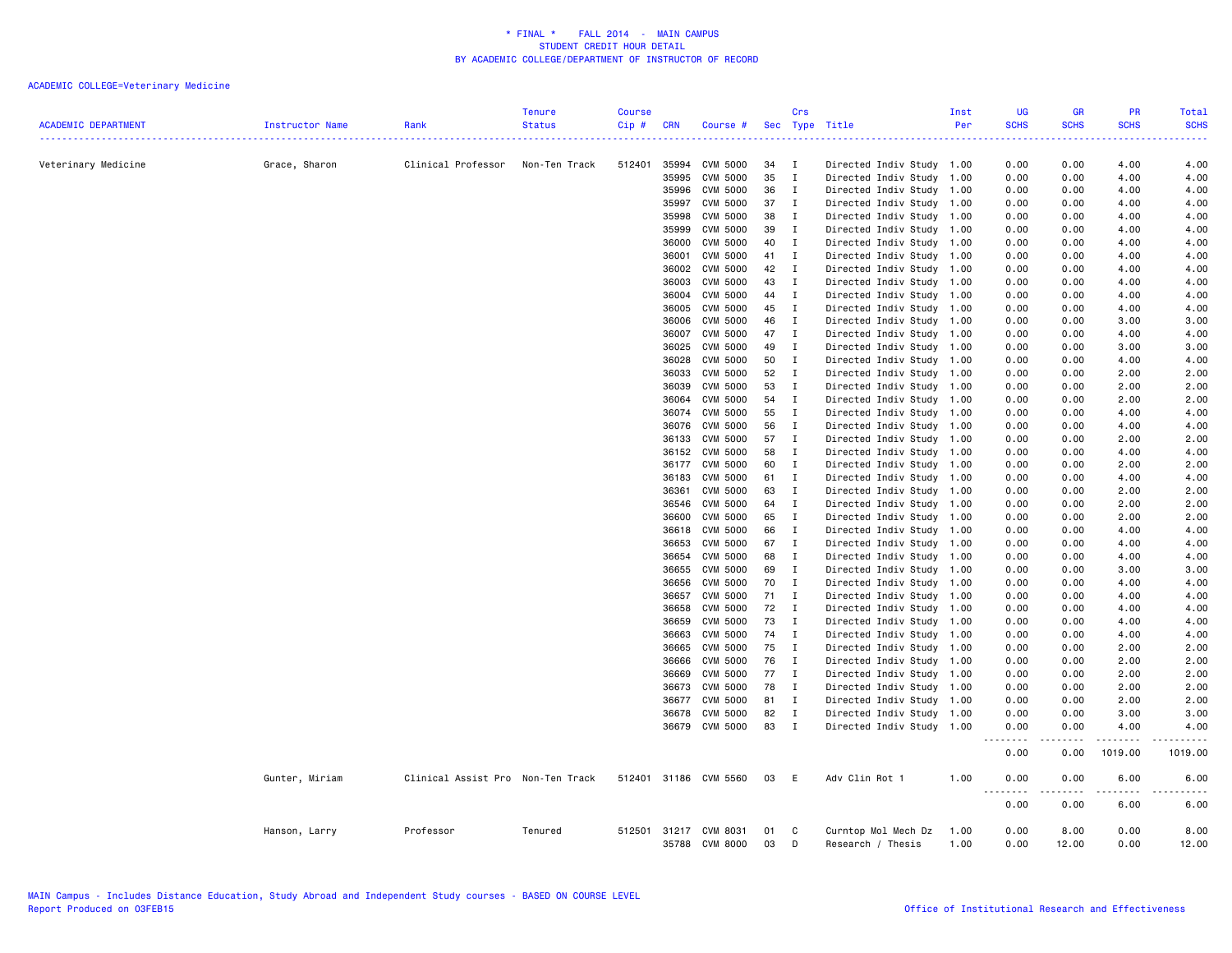| <b>ACADEMIC DEPARTMENT</b> | <b>Instructor Name</b> | Rank                              | <b>Tenure</b><br><b>Status</b> | <b>Course</b><br>$Cip \#$ | <b>CRN</b>                       | Course #                                            |                      | Crs                        | Sec Type Title                                                                                                   | Inst<br>Per          | <b>UG</b><br><b>SCHS</b>                                    | GR<br><b>SCHS</b>                                                                                                                                                                    | PR<br><b>SCHS</b>                                | <b>Total</b><br><b>SCHS</b><br>.                                                                                                                                                        |
|----------------------------|------------------------|-----------------------------------|--------------------------------|---------------------------|----------------------------------|-----------------------------------------------------|----------------------|----------------------------|------------------------------------------------------------------------------------------------------------------|----------------------|-------------------------------------------------------------|--------------------------------------------------------------------------------------------------------------------------------------------------------------------------------------|--------------------------------------------------|-----------------------------------------------------------------------------------------------------------------------------------------------------------------------------------------|
|                            |                        |                                   |                                |                           |                                  |                                                     |                      |                            |                                                                                                                  |                      | <u>.</u>                                                    | . <b>.</b>                                                                                                                                                                           | $\frac{1}{2}$                                    | .                                                                                                                                                                                       |
|                            |                        |                                   |                                |                           |                                  |                                                     |                      |                            |                                                                                                                  |                      | 0.00                                                        | 20.00                                                                                                                                                                                | 0.00                                             | 20.00                                                                                                                                                                                   |
| Veterinary Medicine        | Hopper, Richard        | Professor                         | Tenured                        | 512501                    | 36079<br>36410                   | CVM 9000<br><b>CVM 8000</b>                         | 11<br>13             | D<br>D                     | Research / Diss<br>Research / Thesis                                                                             | 1.00<br>1.00         | 0.00<br>0.00                                                | 2.00<br>1.00                                                                                                                                                                         | 0.00<br>0.00                                     | 2.00<br>1.00                                                                                                                                                                            |
|                            |                        |                                   |                                |                           |                                  |                                                     |                      |                            |                                                                                                                  |                      | $\sim$ $\sim$ $\sim$<br>.<br>0.00                           | 3.00                                                                                                                                                                                 | 0.00                                             | .<br>3.00                                                                                                                                                                               |
|                            | Hubbard, Sue           | Non-Employee                      | Not Applicable                 | 512501                    | 31220<br>31221                   | CVM 8105<br>CVM 8113                                | 01<br>01             | Ε<br>C                     | Avian Extern Ship<br>Adv Dis Of Poultry                                                                          | 1.00<br>1.00         | 0.00<br>0.00<br>$\sim$ $\sim$ $\sim$<br>-----               | 5.00<br>24.00<br>.                                                                                                                                                                   | 0.00<br>0.00<br>.                                | 5.00<br>24.00<br>.                                                                                                                                                                      |
|                            |                        |                                   |                                |                           |                                  |                                                     |                      |                            |                                                                                                                  |                      | 0.00                                                        | 29.00                                                                                                                                                                                | 0.00                                             | 29.00                                                                                                                                                                                   |
|                            | Jack, Sherman          | Professor                         | Tenured                        | 512401<br>512501          | 31142<br>31231<br>31236<br>36553 | CVM 5073<br>CVM 8743<br>CVM 8890<br><b>CVM 7000</b> | 01<br>01<br>01<br>07 | В<br>s<br>C<br>$\mathbf I$ | Veterinary Histology 1.00<br>Emerg Infect Disease 1.00<br>EC & Preformance Med 1.00<br>Directed Indiv Study 1.00 |                      | 0.00<br>0.00<br>0.00<br>0.00                                | 0.00<br>12.00<br>9.00<br>3.00                                                                                                                                                        | 243.00<br>0.00<br>0.00<br>0.00                   | 243.00<br>12.00<br>9.00<br>3.00                                                                                                                                                         |
|                            |                        |                                   |                                |                           |                                  |                                                     |                      |                            |                                                                                                                  |                      | $\sim$ $\sim$ $\sim$<br>0.00                                | 24.00                                                                                                                                                                                | 243.00                                           | .<br>267.00                                                                                                                                                                             |
|                            | Jackson, Elizabeth     | Clinical Instructor Non-Ten Track |                                | 510808                    | 31113<br>31114<br>31119<br>31126 | CVM 3022<br>CVM 3111<br>CVM 3243<br>CVM 4201        | 01<br>01<br>01<br>01 | В<br>В<br>С<br>н           | Sm Anim Tech Skls &<br>Parasitology: Vet Tec 1.00<br>Basis Pac Proc & <gt 1.00<br="">Clinical Experience</gt>    | 1.00<br>1.00         | 36.00<br>18.00<br>54.00<br>2.00                             | 0.00<br>0.00<br>0.00<br>0.00                                                                                                                                                         | 0.00<br>0.00<br>0.00<br>0.00                     | 36.00<br>18.00<br>54.00<br>2.00                                                                                                                                                         |
|                            |                        |                                   |                                |                           | 31128<br>31134                   | CVM 4213<br>CVM 4601<br>512501 31112 CVM 3014       | 01<br>01<br>01       | н<br>н<br>B                | Sm Anim Surg & Anes<br>Anl Emerg & Refer Ct 1.00<br>App Anat & Phys Vet 0.50                                     | 1.00                 | 21.00<br>9.00<br>36.00                                      | 0.00<br>0.00<br>0.00                                                                                                                                                                 | 0.00<br>0.00<br>0.00                             | 21.00<br>9.00<br>36.00                                                                                                                                                                  |
|                            |                        |                                   |                                |                           |                                  |                                                     |                      |                            |                                                                                                                  |                      | .<br>176.00                                                 | $\frac{1}{2}$<br>0.00                                                                                                                                                                | .<br>0.00                                        | .<br>176.00                                                                                                                                                                             |
|                            | Johnson, Melanie       | Clinical Assist Pro Non-Ten Track |                                | 512401<br>512501          | 31144<br>31151<br>31185          | CVM 5123<br>CVM 5214<br>CVM 5560<br>36100 CVM 7000  | 01<br>01<br>02<br>04 | C<br>E<br>E<br>$\mathbf I$ | Veterinary Clinical<br>Lab Services<br>Adv Clin Rot 1<br>Directed Indiv Study 1.00                               | 1.00<br>1.00<br>1.00 | 0.00<br>0.00<br>0.00<br>0.00<br>وبالماء<br>0.00             | 0.00<br>0.00<br>0.00<br>6.00<br>6.00                                                                                                                                                 | 249.00<br>168.00<br>36.00<br>0.00<br>.<br>453.00 | 249.00<br>168.00<br>36.00<br>6.00<br>.<br>459.00                                                                                                                                        |
|                            | Karsi, Attila          | Research Assoc Prof Non-Ten Track |                                |                           |                                  | 512501 36022 CVM 9000                               | 07                   | D                          | Research / Diss                                                                                                  | 1.00                 | 0.00                                                        | 15.00                                                                                                                                                                                | 0.00                                             | 15.00                                                                                                                                                                                   |
|                            |                        |                                   |                                |                           |                                  |                                                     |                      |                            |                                                                                                                  |                      | $\sim$ $\sim$ $\sim$<br>والمحامر<br>0.00                    | $\frac{1}{2}$<br>15.00                                                                                                                                                               | $\frac{1}{2}$<br>0.00                            | د د د د د<br>15.00                                                                                                                                                                      |
|                            | Kohler, Amanda         | Clinical Instructor Non-Ten Track |                                | 510808                    | 31116<br>31117<br>31118          | CVM 3132<br>CVM 3132<br>CVM 3202                    | 01<br>02<br>01       | В<br>В<br>В                | Clinical Path Lab Te 1.00<br>Clinical Path Lab Te 1.00<br>Diagnostic Imaging f 0.50                              |                      | 30.00<br>6.00<br>18.00<br>.<br>54.00                        | 0.00<br>0.00<br>0.00<br>0.00                                                                                                                                                         | 0.00<br>0.00<br>0.00<br>$- - - -$<br>0.00        | 30.00<br>6.00<br>18.00<br>$\frac{1}{2} \left( \frac{1}{2} \right) \left( \frac{1}{2} \right) \left( \frac{1}{2} \right) \left( \frac{1}{2} \right) \left( \frac{1}{2} \right)$<br>54.00 |
|                            | Langston, Vernon       | Professor                         | Tenured                        | 512401                    | 31140<br>31166<br>31167          | CVM 5036<br>CVM 5310<br>CVM 5310<br>31183 CVM 5553  | 01<br>01<br>99<br>01 | C<br>E<br>E<br>C           | Veterinary Physiolog 0.20<br>SM Critical Care Med 1.00<br>SM Critical Care Med 1.00<br>Pharmacology II           | 1.00                 | 0.00<br>0.00<br>0.00<br>0.00<br>والمحامر<br>$\sim$ $\sim$ . | 0.00<br>0.00<br>0.00<br>0.00<br>$\frac{1}{2} \left( \frac{1}{2} \right) \left( \frac{1}{2} \right) \left( \frac{1}{2} \right) \left( \frac{1}{2} \right) \left( \frac{1}{2} \right)$ | 97.20<br>72.00<br>120.00<br>249.00               | 97.20<br>72.00<br>120.00<br>249.00<br>.                                                                                                                                                 |
|                            |                        |                                   |                                |                           |                                  |                                                     |                      |                            |                                                                                                                  |                      | 0.00                                                        | 0.00                                                                                                                                                                                 | 538.20                                           | 538.20                                                                                                                                                                                  |
|                            | Lathan, Patricia       | Associate Professor Tenured       |                                |                           |                                  | 512401 31111 CVM 1001                               | F01 C                |                            | First Year Seminar                                                                                               | 1.00                 | 25.00                                                       | 0.00                                                                                                                                                                                 | 0.00                                             | 25.00                                                                                                                                                                                   |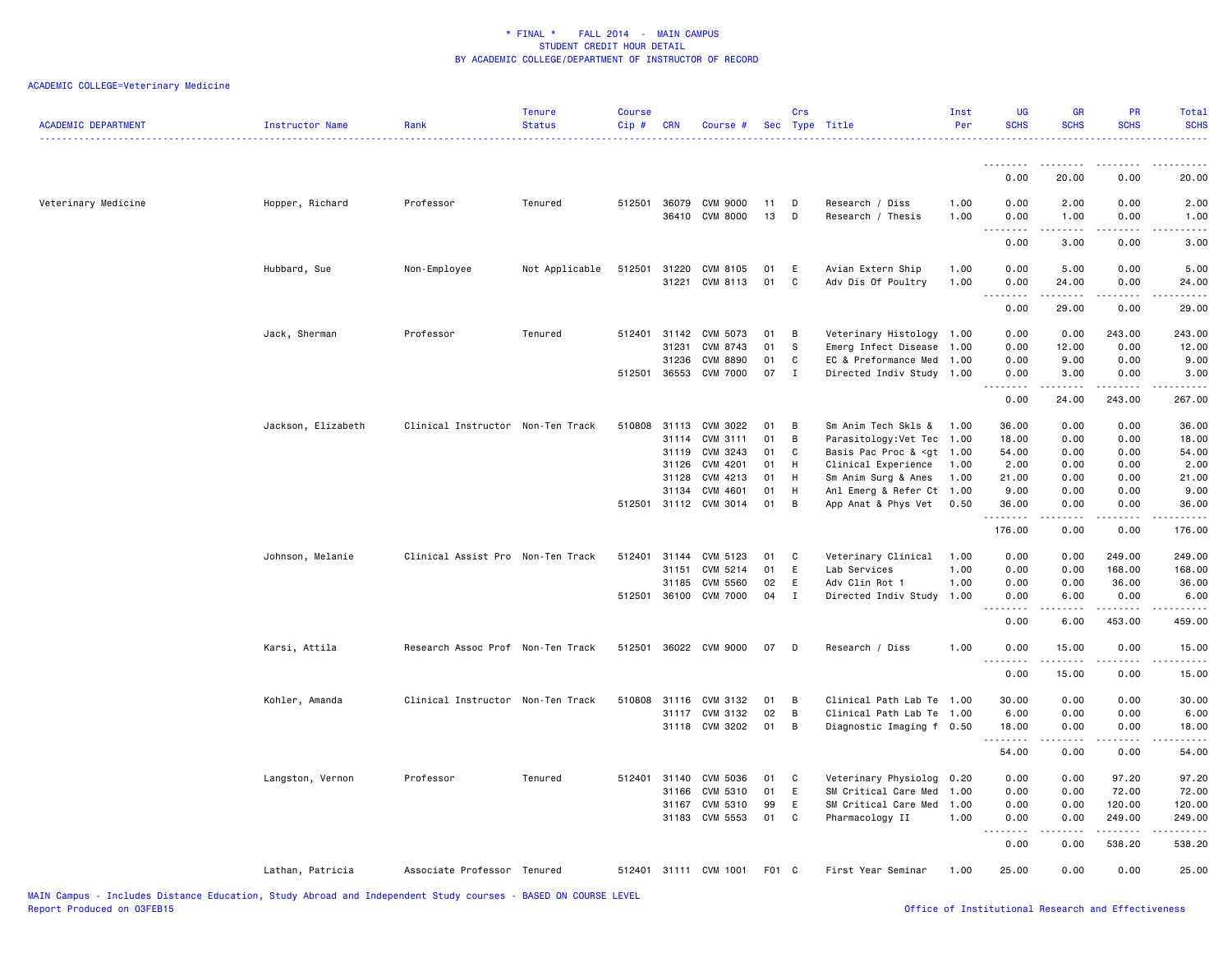| <b>ACADEMIC DEPARTMENT</b> | Instructor Name       | Rank                              | <b>Tenure</b><br><b>Status</b> | Course<br>Cip# | <b>CRN</b>   | Course #                          |                       | Crs          | Sec Type Title            | Inst<br>Per | <b>UG</b><br><b>SCHS</b>          | <b>GR</b><br><b>SCHS</b> | PR<br><b>SCHS</b>                          | Total<br><b>SCHS</b><br>22222                                                                                                                                 |
|----------------------------|-----------------------|-----------------------------------|--------------------------------|----------------|--------------|-----------------------------------|-----------------------|--------------|---------------------------|-------------|-----------------------------------|--------------------------|--------------------------------------------|---------------------------------------------------------------------------------------------------------------------------------------------------------------|
| Veterinary Medicine        | Lathan, Patricia      | Associate Professor Tenured       |                                |                | 512401 31200 | CVM 5602<br>512501 36254 CVM 8000 | 01<br>10 <sub>1</sub> | C<br>D       | Comp Endocrinology I 1.00 |             | 0.00                              | 0.00                     | 52.00                                      | 52.00                                                                                                                                                         |
|                            |                       |                                   |                                |                |              |                                   |                       |              | Research / Thesis         | 1.00        | 0.00<br>.                         | 1.00<br>.                | 0.00<br>$\sim$ $\sim$ $\sim$ $\sim$ $\sim$ | 1.00<br>$    -$                                                                                                                                               |
|                            |                       |                                   |                                |                |              |                                   |                       |              |                           |             | 25.00                             | 1.00                     | 52.00                                      | 78.00                                                                                                                                                         |
|                            | Lawrence, Mark        | Non-Faculty                       | Tenured                        |                | 512401 31138 | CVM 5023                          | 01                    | C            | Infectious Agents I       | 1.00        | 0.00                              | 0.00                     | 243.00                                     | 243.00                                                                                                                                                        |
|                            |                       |                                   |                                | 512501         | 34573        | CVM 6023                          | 01                    | $\, {\bf B}$ | Infectious Agents I       | 1.00        | 0.00                              | 3.00                     | 0.00                                       | 3.00                                                                                                                                                          |
|                            |                       |                                   |                                |                |              | 35974 CVM 9000                    | 05                    | D            | Research / Diss           | 1.00        | 0.00<br><u>.</u>                  | 7.00<br>$    -$          | 0.00<br>.                                  | 7.00                                                                                                                                                          |
|                            |                       |                                   |                                |                |              |                                   |                       |              |                           |             | 0.00                              | 10.00                    | 243.00                                     | 253.00                                                                                                                                                        |
|                            | Linford, Robert       | Professor                         | Tenured                        |                | 512401 31140 | CVM 5036                          | 01                    | C            | Veterinary Physiolog 0.20 |             | 0.00                              | 0.00                     | 97.20                                      | 97.20                                                                                                                                                         |
|                            |                       |                                   |                                |                | 31141        | CVM 5046                          | 01                    | B            | Veterinary Anatomy I 1.00 |             | 0.00                              | 0.00                     | 486.00                                     | 486.00                                                                                                                                                        |
|                            |                       |                                   |                                |                | 31147        | CVM 5153                          | 01                    | B            | Equine Med & Surgery 1.00 |             | 0.00                              | 0.00                     | 249.00                                     | 249.00                                                                                                                                                        |
|                            |                       |                                   |                                |                | 512501 36241 | CVM 9000                          | 21                    | D            | Research / Diss           | 1.00        | 0.00<br>.                         | 6.00<br>-----            | 0.00<br>.                                  | 6.00<br>$\begin{array}{cccccccccccccc} \bullet & \bullet & \bullet & \bullet & \bullet & \bullet & \bullet & \bullet \end{array}$                             |
|                            |                       |                                   |                                |                |              |                                   |                       |              |                           |             | 0.00                              | 6.00                     | 832.20                                     | 838.20                                                                                                                                                        |
|                            | Mackin, Andrew        | Professor                         | Tenured                        |                |              | 512401 31196 CVM 5580             | 03                    | E            | Adv Clin Rot 3            | 1.00        | 0.00                              | 0.00                     | 2.00                                       | 2.00                                                                                                                                                          |
|                            |                       |                                   |                                |                |              |                                   |                       |              |                           |             | .<br>0.00                         | <u>.</u><br>0.00         | .<br>2.00                                  | $- - - - -$<br>2.00                                                                                                                                           |
|                            |                       |                                   |                                |                |              |                                   |                       |              |                           |             |                                   |                          |                                            |                                                                                                                                                               |
|                            | Mauel, Michael        | Professor                         | Tenured                        |                |              | 512501 36280 CVM 9000             | 22                    | D            | Research / Diss           | 1.00        | 0.00<br>$\sim$ $\sim$ $\sim$<br>. | 9.00                     | 0.00<br>.                                  | 9.00                                                                                                                                                          |
|                            |                       |                                   |                                |                |              |                                   |                       |              |                           |             | 0.00                              | 9.00                     | 0.00                                       | 9.00                                                                                                                                                          |
|                            | Meyer, Robert         | Professor                         | Tenured                        |                |              | 512401 31150 CVM 5213             | 01                    | B            | Intro Vet Anesthesio 1.00 |             | 0.00                              | 0.00                     | 249.00                                     | 249.00                                                                                                                                                        |
|                            |                       |                                   |                                |                |              | 512501 36123 CVM 8801             | 01                    | s.           | Seminars in Vet Anes 1.00 |             | 0.00                              | 2.00<br>$\frac{1}{2}$    | 0.00<br>.                                  | 2.00                                                                                                                                                          |
|                            |                       |                                   |                                |                |              |                                   |                       |              |                           |             | .<br>0.00                         | 2.00                     | 249.00                                     | .<br>251.00                                                                                                                                                   |
|                            | Nabors, Ben           | Clinical Instructor Non-Ten Track |                                |                |              | 512501 31112 CVM 3014             | 01                    | B            | App Anat & Phys Vet       | 0.50        | 36.00                             | 0.00                     | 0.00                                       | 36.00                                                                                                                                                         |
|                            |                       |                                   |                                |                |              |                                   |                       |              |                           |             | .                                 |                          |                                            | .                                                                                                                                                             |
|                            |                       |                                   |                                |                |              |                                   |                       |              |                           |             | 36.00                             | 0.00                     | 0.00                                       | 36.00                                                                                                                                                         |
|                            | Nanduri, Bindumadhavi | Assistant Professor Ten Track     |                                |                |              | 512501 36208 CVM 9000             | 18                    | D            | Research / Diss           | 1.00        | 0.00                              | 9.00                     | 0.00                                       | 9.00                                                                                                                                                          |
|                            |                       |                                   |                                |                |              |                                   |                       |              |                           |             | .<br>0.00                         | 9.00                     | 0.00                                       | $- - - -$<br>9.00                                                                                                                                             |
|                            | Petrie-Hanson, Lora   | Associate Professor Tenured       |                                |                | 030601 31124 | CVM 4134                          | 01                    | C            | Aqua Anim Health Mgt 1.00 |             | 4.00                              | 0.00                     | 0.00                                       | 4.00                                                                                                                                                          |
|                            |                       |                                   |                                |                |              | 31212 CVM 6134                    | 01                    | B            | Aqua Anim Health Mgt 1.00 |             | 0.00                              | 24.00                    | 0.00                                       | 24.00                                                                                                                                                         |
|                            |                       |                                   |                                |                |              | 512501 35762 CVM 9000             | 02                    | D            | Research / Diss           | 1.00        | 0.00                              | 8.00                     | 0.00                                       | 8.00                                                                                                                                                          |
|                            |                       |                                   |                                |                |              |                                   |                       |              |                           |             | .<br>4.00                         | .<br>32.00               | .<br>0.00                                  | $\frac{1}{2} \left( \frac{1}{2} \right) \left( \frac{1}{2} \right) \left( \frac{1}{2} \right) \left( \frac{1}{2} \right) \left( \frac{1}{2} \right)$<br>36.00 |
|                            |                       |                                   |                                |                |              |                                   |                       |              |                           |             |                                   |                          |                                            |                                                                                                                                                               |
|                            | Pharr, Gregory        | Associate Professor Tenured       |                                |                | 512501 31223 | CVM 8301                          | 01                    | C            | Adv. Top Comp Immuno      | 1.00        | 0.00                              | 9.00                     | 0.00                                       | 9.00                                                                                                                                                          |
|                            |                       |                                   |                                |                |              | 36071 CVM 9000                    | 10                    | D            | Research / Diss           | 1.00        | 0.00<br>.                         | 9.00<br>.                | 0.00<br>.                                  | 9.00<br>.                                                                                                                                                     |
|                            |                       |                                   |                                |                |              |                                   |                       |              |                           |             | 0.00                              | 18.00                    | 0.00                                       | 18.00                                                                                                                                                         |
|                            | Pinchuk, Lesya        | Associate Professor Tenured       |                                |                | 512401 31139 | CVM 5033                          | 01                    | C            | Immunology                | 1.00        | 0.00                              | 0.00                     | 240.00                                     | 240.00                                                                                                                                                        |
|                            |                       |                                   |                                |                |              | 512501 31210 CVM 6033             | 01                    | C            | Immunology                | 1.00        | 0.00                              | 9.00                     | 0.00                                       | 9.00                                                                                                                                                          |
|                            |                       |                                   |                                |                |              |                                   |                       |              |                           |             | 2.2.2.2.2                         | <b>.</b>                 | .                                          | <u>.</u>                                                                                                                                                      |
|                            |                       |                                   |                                |                |              |                                   |                       |              |                           |             | 0.00                              | 9.00                     | 240.00                                     | 249.00                                                                                                                                                        |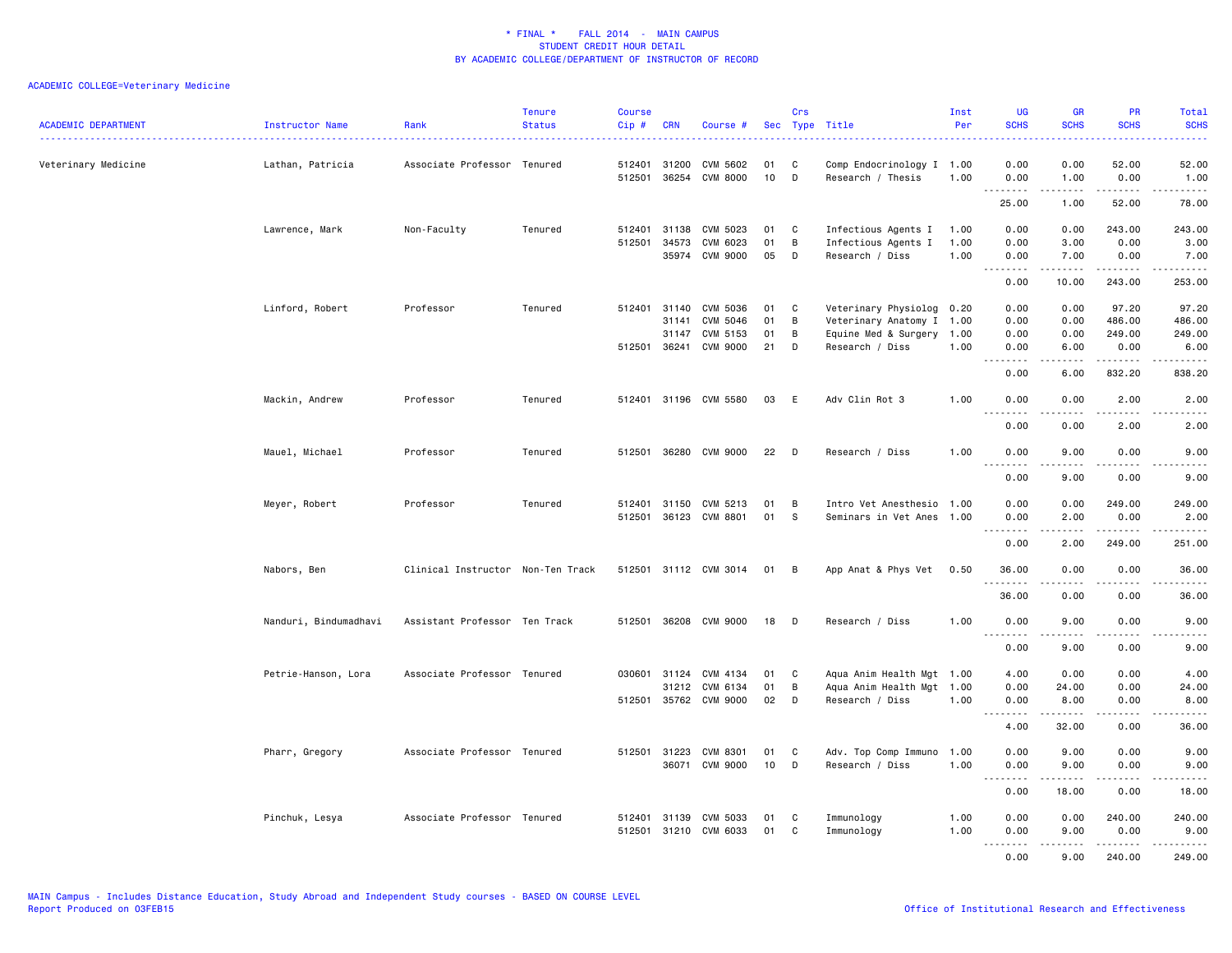| <b>ACADEMIC DEPARTMENT</b> | Instructor Name      | Rank                              | <b>Tenure</b><br><b>Status</b> | <b>Course</b><br>Cip# | <b>CRN</b>     | Course #                           |          | Crs            | Sec Type Title                               | Inst<br>Per  | <b>UG</b><br><b>SCHS</b>                             | <b>GR</b><br><b>SCHS</b>                                                                                                                                      | PR<br><b>SCHS</b>              | Total<br><b>SCHS</b>                                                                                                                                          |
|----------------------------|----------------------|-----------------------------------|--------------------------------|-----------------------|----------------|------------------------------------|----------|----------------|----------------------------------------------|--------------|------------------------------------------------------|---------------------------------------------------------------------------------------------------------------------------------------------------------------|--------------------------------|---------------------------------------------------------------------------------------------------------------------------------------------------------------|
| Veterinary Medicine        | Pote, Linda          | Professor                         | Tenured                        | 512501                |                | 35835 CVM 9000                     | 04       | D              | Research / Diss                              | 1.00         | 0.00<br>.                                            | 12.00<br>$- - - - -$                                                                                                                                          | 0.00<br>$- - - -$              | 12.00<br>$\frac{1}{2}$                                                                                                                                        |
|                            |                      |                                   |                                |                       |                |                                    |          |                |                                              |              | 0.00                                                 | 12.00                                                                                                                                                         | 0.00                           | 12.00                                                                                                                                                         |
|                            | Pruett, Stephen      | Professor                         | Tenured                        | 512401<br>512501      | 36206          | 34572 CVM 6021<br>CVM 9000         | 01<br>17 | C<br>D         | Essent Res Prac & Pr 1.00<br>Research / Diss | 1.00         | 0.00<br>0.00                                         | 20.00<br>5.00                                                                                                                                                 | 0.00<br>0.00                   | 20.00<br>5.00                                                                                                                                                 |
|                            |                      |                                   |                                |                       |                |                                    |          |                |                                              |              | .<br>0.00                                            | $\frac{1}{2} \left( \frac{1}{2} \right) \left( \frac{1}{2} \right) \left( \frac{1}{2} \right) \left( \frac{1}{2} \right) \left( \frac{1}{2} \right)$<br>25.00 | $\omega$ is a $\omega$<br>0.00 | $\sim$ $\sim$ $\sim$ $\sim$ $\sim$<br>25.00                                                                                                                   |
|                            | Ross, Matthew        | Associate Professor Tenured       |                                | 512501                | 31225<br>35791 | CVM 8543<br>CVM 9000               | 01<br>03 | C<br>D         | Mechanisms Toxic Act 1.00<br>Research / Diss | 1.00         | 0.00<br>0.00                                         | 6.00<br>18.00                                                                                                                                                 | 0.00<br>0.00                   | 6.00<br>18.00                                                                                                                                                 |
|                            |                      |                                   |                                |                       |                |                                    |          |                |                                              |              | $\sim$ $\sim$ $\sim$ $\sim$<br>$\sim$ $\sim$<br>0.00 | $\frac{1}{2} \left( \frac{1}{2} \right) \left( \frac{1}{2} \right) \left( \frac{1}{2} \right) \left( \frac{1}{2} \right) \left( \frac{1}{2} \right)$<br>24.00 | .<br>0.00                      | $\frac{1}{2} \left( \frac{1}{2} \right) \left( \frac{1}{2} \right) \left( \frac{1}{2} \right) \left( \frac{1}{2} \right) \left( \frac{1}{2} \right)$<br>24.00 |
|                            | Seo, Keun Seok       | Assistant Professor Ten Track     |                                | 512501                | 36202<br>36210 | <b>CVM 8000</b><br><b>CVM 9000</b> | 08<br>19 | D<br>D         | Research / Thesis<br>Research / Diss         | 1.00<br>1.00 | 0.00<br>0.00                                         | 4.00<br>6.00                                                                                                                                                  | 0.00<br>0.00                   | 4.00<br>6.00                                                                                                                                                  |
|                            |                      |                                   |                                |                       |                |                                    |          |                |                                              |              | 0.00                                                 | $\cdots \cdots \cdots$<br>10.00                                                                                                                               | $\sim$ $\sim$ $\sim$<br>0.00   | $\frac{1}{2} \left( \frac{1}{2} \right) \left( \frac{1}{2} \right) \left( \frac{1}{2} \right) \left( \frac{1}{2} \right) \left( \frac{1}{2} \right)$<br>10.00 |
|                            | Shores, James        | Clinical Professor                | Non-Ten Track                  | 512401                |                | 34975 CVM 5364                     | 01       | H              | VSC Clinical Rotatio 1.00                    |              | 0.00                                                 | 0.00                                                                                                                                                          | 96.00                          | 96.00<br>.                                                                                                                                                    |
|                            |                      |                                   |                                |                       |                |                                    |          |                |                                              |              | 0.00                                                 | 0.00                                                                                                                                                          | 96.00                          | 96.00                                                                                                                                                         |
|                            | Smith, Jack          | Associate Professor Tenured       |                                | 512401                | 31145<br>31163 | CVM 5143<br>CVM 5292               | 01<br>01 | C<br>E         | Theriogenology                               | 1.00<br>1.00 | 0.00                                                 | 0.00                                                                                                                                                          | 249.00<br>46.00                | 249.00                                                                                                                                                        |
|                            |                      |                                   |                                |                       | 31176          | CVM 5510                           | 01       | E              | Flowood/MVRDL Extern<br>Vm An Externship 1   | 1.00         | 0.00<br>0.00                                         | 0.00<br>0.00                                                                                                                                                  | 92.00                          | 46.00<br>92.00                                                                                                                                                |
|                            |                      |                                   |                                |                       | 31179          | CVM 5520                           | 01       | E              | Vm An Externship 2                           | 1.00         | 0.00                                                 | 0.00                                                                                                                                                          | 23.00                          | 23.00                                                                                                                                                         |
|                            |                      |                                   |                                |                       | 31180          | CVM 5530                           | 01       | E              | Vm An Externship 3                           | 1.00         | 0.00                                                 | 0.00                                                                                                                                                          | 4.00                           | 4.00                                                                                                                                                          |
|                            |                      |                                   |                                |                       | 31181          | CVM 5540                           | 01       | E              | Vm An Externship 4                           | 1.00         | 0.00                                                 | 0.00                                                                                                                                                          | 2.00                           | 2.00                                                                                                                                                          |
|                            |                      |                                   |                                |                       | 31184          | CVM 5560                           | 01       | E              | Adv Clin Rot 1                               | 1.00         | 0.00                                                 | 0.00                                                                                                                                                          | 21.00                          | 21.00                                                                                                                                                         |
|                            |                      |                                   |                                |                       | 31189          | CVM 5570                           | 01       | E              | Adv Clin Rot 2                               | 1.00         | 0.00                                                 | 0.00                                                                                                                                                          | 18.00                          | 18.00                                                                                                                                                         |
|                            |                      |                                   |                                |                       | 31194          | CVM 5580                           | 01       | E              | Adv Clin Rot 3                               | 1.00         | 0.00                                                 | 0.00                                                                                                                                                          | 2.00                           | 2.00                                                                                                                                                          |
|                            |                      |                                   |                                |                       | 31204          | CVM 5772                           | 01       | C              | Canine Theriogenolog                         | 1.00         | 0.00                                                 | 0.00                                                                                                                                                          | 4.00                           | 4.00                                                                                                                                                          |
|                            |                      |                                   |                                |                       | 36026          | CVM 5552                           | 01       | C              | Veterinary Cardiolog                         | 1.00         | 0.00                                                 | 0.00                                                                                                                                                          | 42.00                          | 42.00                                                                                                                                                         |
|                            |                      |                                   |                                | 512501                | 36599          | CVM 8000                           | 17       | D              | Research / Thesis                            | 1.00         | 0.00<br>.                                            | 2.00<br>.                                                                                                                                                     | 0.00<br>.                      | 2.00<br>المتمالين                                                                                                                                             |
|                            |                      |                                   |                                |                       |                |                                    |          |                |                                              |              | 0.00                                                 | 2.00                                                                                                                                                          | 503.00                         | 505.00                                                                                                                                                        |
|                            | Stokes, John         | Non-Faculty                       | Not Applicable                 |                       |                | 512501 36151 CVM 7000              | 05       | $\blacksquare$ | Directed Indiv Study 1.00                    |              | 0.00<br>$\sim$ $\sim$ $\sim$                         | 2.00                                                                                                                                                          | 0.00                           | 2.00<br>----                                                                                                                                                  |
|                            |                      |                                   |                                |                       |                |                                    |          |                |                                              |              | 0.00                                                 | 2.00                                                                                                                                                          | 0.00                           | 2.00                                                                                                                                                          |
|                            | Swanson, Elizabeth   | Assistant Professor Ten Track     |                                | 512401                | 36186          | CVM 8990                           | 01       | C              | Special Topic In CVM 1.00                    |              | 0.00                                                 | 2.00                                                                                                                                                          | 0.00                           | 2.00                                                                                                                                                          |
|                            |                      |                                   |                                |                       |                | 512501 36531 CVM 8000              | 15       | D              | Research / Thesis                            | 1.00         | 0.00<br>$- - - -$                                    | 2.00<br>-----                                                                                                                                                 | 0.00<br>.                      | 2.00<br>$- - - - -$                                                                                                                                           |
|                            |                      |                                   |                                |                       |                |                                    |          |                |                                              |              | 0.00                                                 | 4.00                                                                                                                                                          | 0.00                           | 4.00                                                                                                                                                          |
|                            | Swiderski, Cyprianna | Associate Professor Tenured       |                                | 512501                |                | 36018 CVM 9000                     | 06       | D              | Research / Diss                              | 1.00         | 0.00                                                 | 12.00                                                                                                                                                         | 0.00                           | 12.00                                                                                                                                                         |
|                            |                      |                                   |                                |                       |                |                                    |          |                |                                              |              | .<br>0.00                                            | <u>.</u><br>12.00                                                                                                                                             | $- - - -$<br>0.00              | .<br>12.00                                                                                                                                                    |
|                            | Syrcle, Jason        | Clinical Assist Pro Non-Ten Track |                                | 512401                |                | 31218 CVM 8061                     | 01       | s              | Small Anim Surg Lit 1.00                     |              | 0.00                                                 | 2.00                                                                                                                                                          | 0.00                           | 2.00                                                                                                                                                          |
|                            |                      |                                   |                                | 512501                | 31156          | CVM 5256                           | 01       | E              | Small Animal Surgery 1.00                    |              | 0.00                                                 | 0.00                                                                                                                                                          | 186.00                         | 186.00                                                                                                                                                        |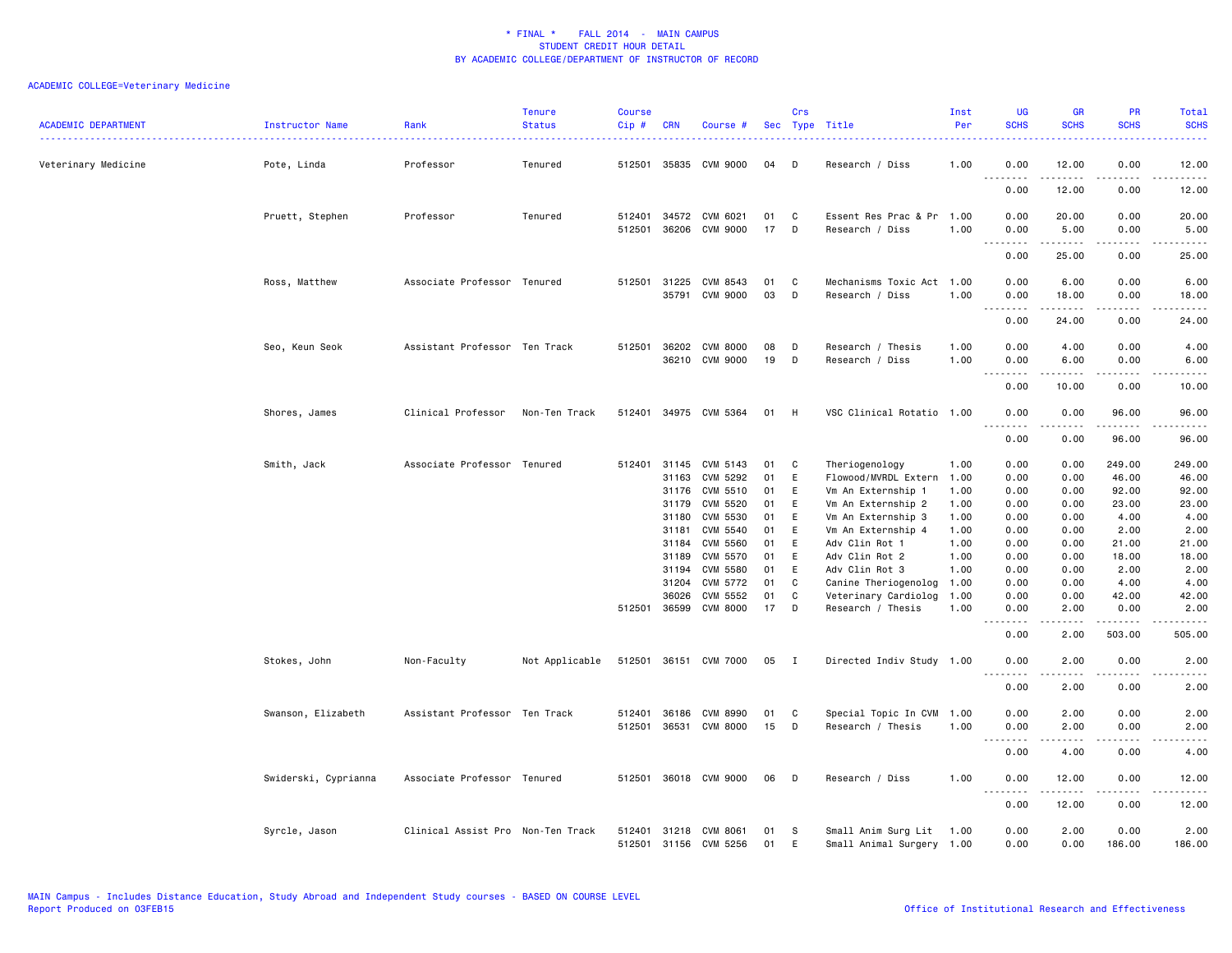| <b>ACADEMIC DEPARTMENT</b> | <b>Instructor Name</b> | Rank                              | <b>Tenure</b><br><b>Status</b> | <b>Course</b><br>Cip# | <b>CRN</b> | Course #              |    | Crs          | Sec Type Title            | Inst<br>Per | <b>UG</b><br><b>SCHS</b> | <b>GR</b><br><b>SCHS</b> | <b>PR</b><br><b>SCHS</b> | Total<br><b>SCHS</b><br>. <u>.</u> . |
|----------------------------|------------------------|-----------------------------------|--------------------------------|-----------------------|------------|-----------------------|----|--------------|---------------------------|-------------|--------------------------|--------------------------|--------------------------|--------------------------------------|
|                            |                        |                                   |                                |                       |            |                       |    |              |                           |             |                          |                          |                          |                                      |
|                            |                        |                                   |                                |                       |            |                       |    |              |                           |             | 0.00                     | 2.00                     | 186.00                   | 188.00                               |
| Veterinary Medicine        | Thomason, John         | Assistant Professor Ten Track     |                                | 512501                | 36368      | CVM 8000              | 12 | D            | Research / Thesis         | 1.00        | 0.00                     | 3.00                     | 0.00                     | 3.00                                 |
|                            |                        |                                   |                                |                       |            | 512508 34192 CVM 8071 | 01 | C.           | Small Animal In Med       | 1.00        | 0.00                     | 2.00<br>$\cdots$         | 0.00<br>. <b>.</b> .     | 2.00                                 |
|                            |                        |                                   |                                |                       |            |                       |    |              |                           |             | .<br>0.00                | 5.00                     | 0.00                     | 5.00                                 |
|                            | Varela-Stokes, Andrea  | Associate Professor Tenured       |                                | 260505 34194          |            | CVM 8971              | 01 | C            | Parasit Journal Club      | 1.00        | 0.00                     | 3.00                     | 0.00                     | 3.00                                 |
|                            |                        |                                   |                                | 512501                |            | 36213 CVM 9000        | 20 | D            | Research / Diss           | 1.00        | 0.00                     | 4.00                     | 0.00                     | 4.00                                 |
|                            |                        |                                   |                                |                       |            |                       |    |              |                           |             | .<br>0.00                | . <u>.</u> .<br>7.00     | $\frac{1}{2}$<br>0.00    | ----<br>7.00                         |
|                            | Wan, Xiufeng           | Associate Professor Ten Track     |                                | 512401                | 31239      | CVM 8993              | 01 | C            | Functional Genomics       | 1.00        | 0.00                     | 9.00                     | 0.00                     | 9.00                                 |
|                            |                        |                                   |                                | 512501                | 36150      | CVM 9000              | 13 | D            | Research / Diss           | 1.00        | 0.00                     | 22.00                    | 0.00                     | 22.00                                |
|                            |                        |                                   |                                |                       |            |                       |    |              |                           |             | .<br>0.00                | ---------<br>31.00       | -----<br>0.00            | .<br>31.00                           |
|                            | Wills, Robert          | Professor                         | Tenured                        | 512501                |            | 36201 CVM 9000        | 16 | D            | Research / Diss           | 1.00        | 0.00<br>--------         | 2.00<br>$- - - -$        | 0.00<br>.                | 2.00                                 |
|                            |                        |                                   |                                |                       |            |                       |    |              |                           |             | 0.00                     | 2.00                     | 0.00                     | 2.00                                 |
|                            | Woodruff, Kimberly     | Clinical Assist Pro Non-Ten Track |                                | 512401                | 31201      | CVM 5640              | 01 | H            | Shelter Medicine          | 1.00        | 0.00                     | 0.00                     | 40.00                    | 40.00                                |
|                            |                        |                                   |                                |                       | 36031      | <b>CVM 5000</b>       | 51 | $\mathbf{I}$ | Directed Indiv Study 1.00 |             | 0.00                     | 0.00                     | 2.00                     | 2.00                                 |
|                            |                        |                                   |                                |                       |            |                       |    |              |                           |             | --------<br>0.00         | 0.00                     | 42.00                    | 42.00                                |
| Veterinary Medicine        |                        |                                   |                                |                       |            |                       |    |              |                           |             | ========<br>468.00       | --------<br>449.00       | ========<br>6856.00      | <b>SEREESEES</b><br>7773.00          |
|                            |                        |                                   |                                |                       |            |                       |    |              |                           |             | $=$ = = = = = = =        | <b>EEEEEEE</b>           |                          | ==========                           |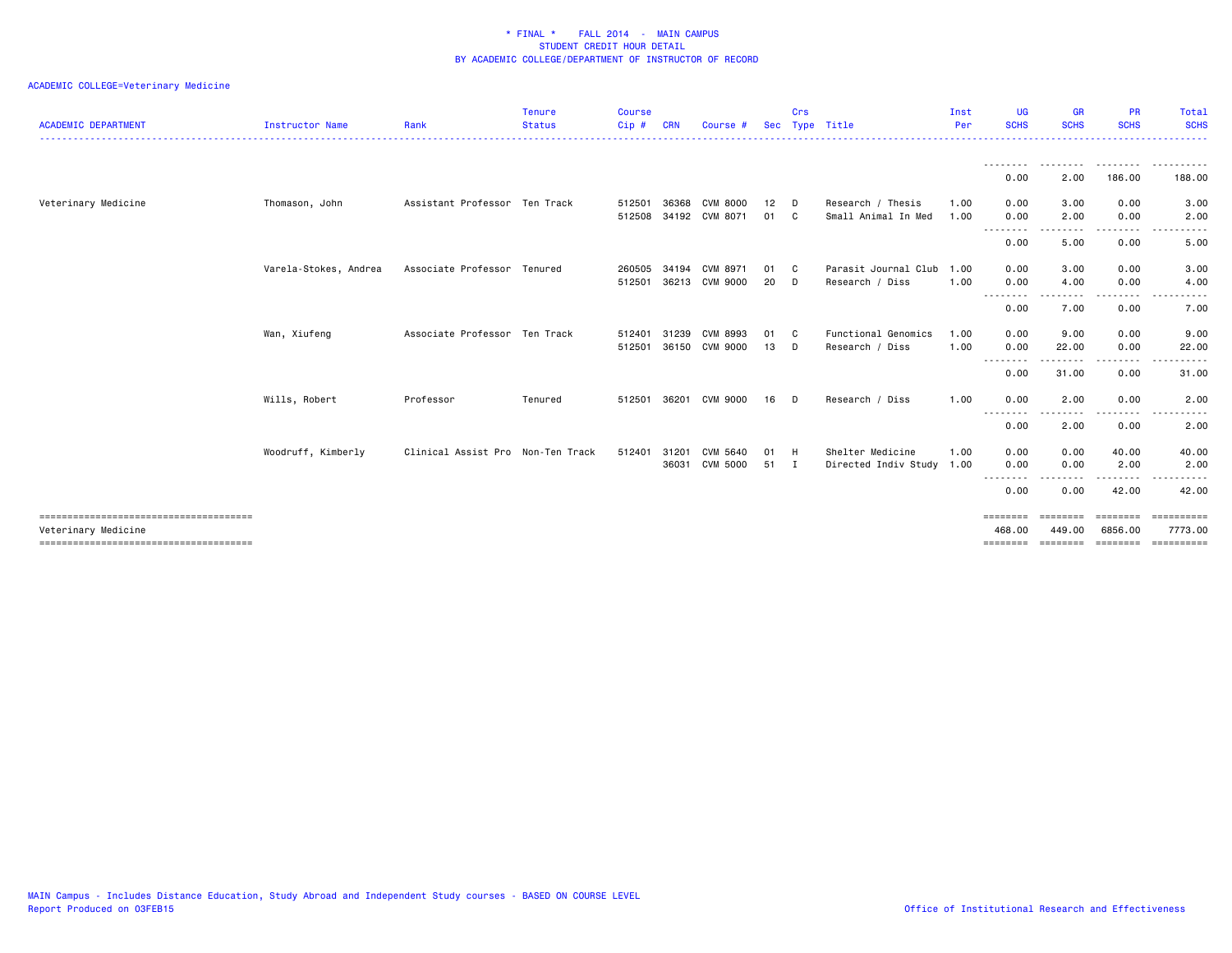### ACADEMIC COLLEGE=Academic Affairs

| <b>ACADEMIC DEPARTMENT</b> | Instructor Name    | Rank                               | Tenure<br><b>Status</b> | Course<br>Cip# | <b>CRN</b> | Course #                         |                | <b>Crs</b> | Sec Type Title                                         | Inst<br>Per | UG<br><b>SCHS</b>          | <b>GR</b><br><b>SCHS</b> | <b>PR</b><br><b>SCHS</b> | Total<br><b>SCHS</b>     |
|----------------------------|--------------------|------------------------------------|-------------------------|----------------|------------|----------------------------------|----------------|------------|--------------------------------------------------------|-------------|----------------------------|--------------------------|--------------------------|--------------------------|
| Provost Office             | Campbell, Annika   | Non-Faculty                        | Not Applicable          | 309999         |            | 34092 ISE 4200<br>34093 ISE 4200 | 802 A<br>808 A |            | Intl Student Exchang 1.00<br>Intl Student Exchang 1.00 |             | 55.00<br>33.00<br>-------- | 0.00<br>0.00             | 0.00<br>0.00<br>-------- | 55.00<br>33.00<br>------ |
|                            |                    |                                    |                         |                |            |                                  |                |            |                                                        |             | 88.00                      | 0.00                     | 0.00                     | 88.00                    |
|                            | Hearnsberger, Anne | Non-Faculty                        | Not Applicable          |                |            | 309999 32440 ISE 1103 01 C       |                |            | Intro to Global Stud 1.00                              |             | 57.00                      | 0.00                     | 0.00                     | 57.00                    |
|                            |                    |                                    |                         |                |            |                                  |                |            |                                                        |             | ---------<br>57.00         | .<br>0.00                | .<br>0.00                | .<br>57.00               |
|                            | Jefferson, Mark    | Grad Service Assist Not Applicable |                         |                |            | 131099 32494 LSK 0023            | 02 L           |            | Dev Studies Lab                                        | 1.00        | 36.00                      | 0.00                     | 0.00                     | 36.00                    |
|                            |                    |                                    |                         |                |            |                                  |                |            |                                                        |             | 36.00                      | 0.00                     | 0.00                     | 36.00                    |
|                            |                    |                                    |                         |                |            |                                  |                |            |                                                        |             | $=$ = = = = = = =          | ========                 | ========                 |                          |
| Provost Office             |                    |                                    |                         |                |            |                                  |                |            |                                                        |             | 181.00                     | 0.00                     | 0.00                     | 181.00                   |
|                            |                    |                                    |                         |                |            |                                  |                |            |                                                        |             |                            |                          |                          | $=$ = = = = = = = = =    |